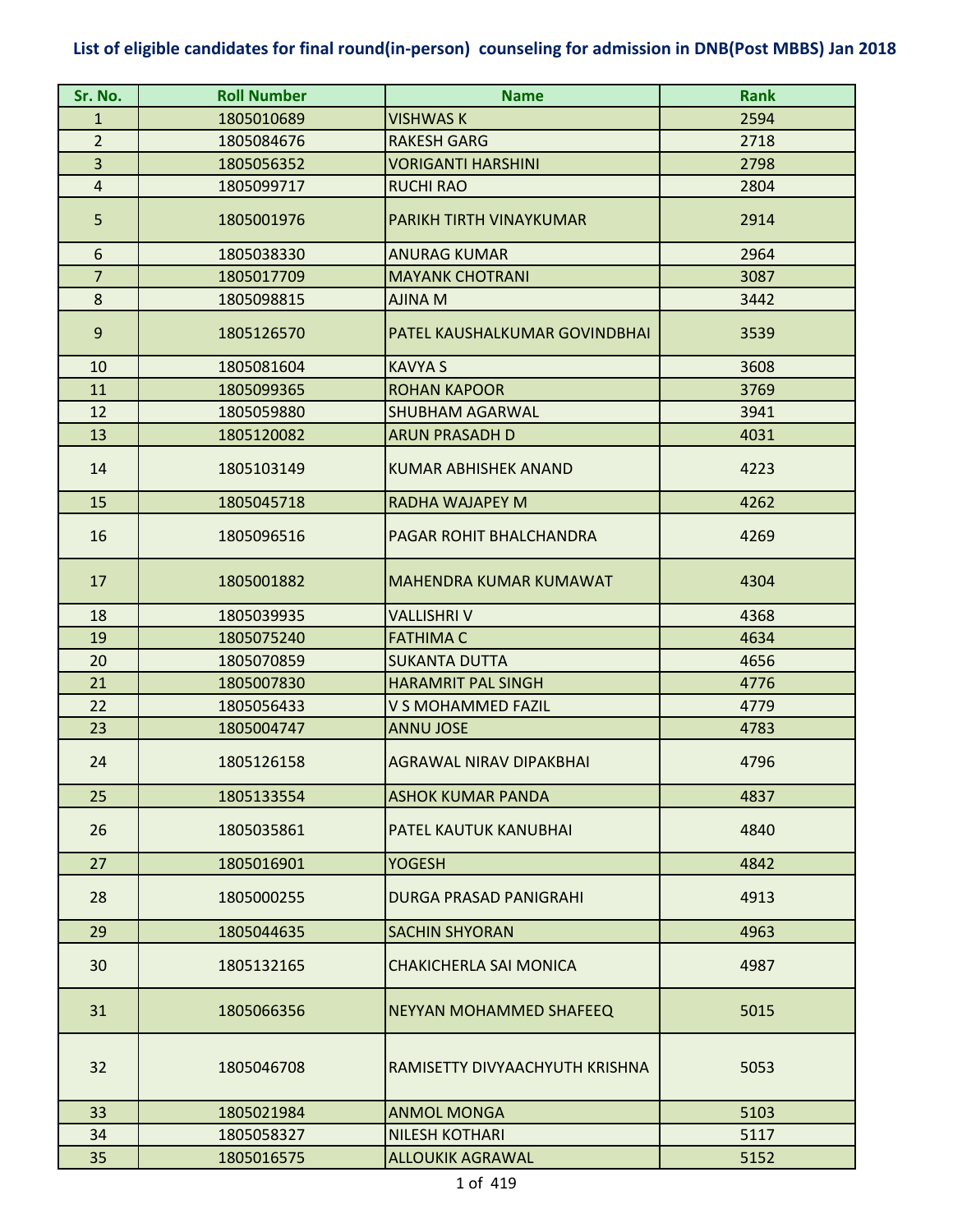| Sr. No. | <b>Roll Number</b> | <b>Name</b>                      | <b>Rank</b> |
|---------|--------------------|----------------------------------|-------------|
| 36      | 1805029642         | SONU KUMAR PANDIT                | 5294        |
| 37      | 1805027594         | <b>ANN THOMAS</b>                | 5350        |
| 38      | 1805111529         | <b>PRANSHI ASATI</b>             | 5373        |
| 39      | 1805017755         | <b>SUBHASHINI TRIVEDI</b>        | 5374        |
| 40      | 1805047852         | C DIVYA                          | 5430        |
| 41      | 1805105643         | <b>AMOL SAMBHAJI JAGTAP</b>      | 5438        |
| 42      | 1805061784         | PATIL DHIRAJ SHANTARAM           | 5489        |
| 43      | 1805104765         | HILALPURE SANDHYA PRALHADRAO     | 5506        |
| 44      | 1805032148         | VISHAKHA AHUJA                   | 5533        |
| 45      | 1805126367         | <b>MISTRY KOMAL SURESHBHAI</b>   | 5563        |
| 46      | 1805081041         | <b>ABDUL SALEEM M</b>            | 5572        |
| 47      | 1805017213         | <b>DEEPAK SINGH</b>              | 5577        |
| 48      | 1805095027         | <b>JUNAID AHMED TAYYAB AHMED</b> | 5582        |
| 49      | 1805095481         | <b>SHAIKH GULREJ NISAR</b>       | 5638        |
| 50      | 1805090958         | PRASAD RAHUL RAMANUJ             | 5660        |
| 51      | 1805009929         | <b>PAPIREDDI MOUNIKA</b>         | 5663        |
| 52      | 1805089246         | <b>DIVYA M</b>                   | 5730        |
| 53      | 1805064007         | <b>PRADEEP PANWAR</b>            | 5774        |
| 54      | 1805064909         | <b>KRISHNA PAL SINGH</b>         | 5786        |
| 55      | 1805112537         | <b>KRITHIKA SUNDARI A</b>        | 5858        |
| 56      | 1805066282         | <b>RAJALEKSHMI S S</b>           | 5921        |
| 57      | 1805033588         | <b>PURNENDU SHEKHAR</b>          | 5929        |
| 58      | 1805009995         | ABDUL KALAM SHAREEF A K          | 5976        |
| 59      | 1805040846         | TARUN NAUGRAIYA                  | 5981        |
| 60      | 1805083891         | SHAH EKTA SHAILESHKUMAR          | 5992        |
| 61      | 1805056794         | <b>K SATHISH REDDY</b>           | 6016        |
| 62      | 1805040883         | <b>ROHAN YADAV</b>               | 6051        |
| 63      | 1805076238         | K YALAPALLI MANISHA              | 6065        |
| 64      | 1805080018         | <b>RAJENDRA KUMAR</b>            | 6099        |
| 65      | 1805106474         | <b>TONDE VILAS PRADEEP</b>       | 6102        |
| 66      | 1805031779         | <b>HIMANSHU GUPTA</b>            | 6116        |
| 67      | 1805099989         | <b>SANYAM GUPTA</b>              | 6137        |
| 68      | 1805007172         | MOHATA NEHAL NARESHKUMAR         | 6171        |
| 69      | 1805014486         | <b>HUMERA HINA</b>               | 6183        |
| 70      | 1805053697         | RAJA NARASIMHA RAO               | 6261        |
| 71      | 1805118298         | <b>SREERAM J</b>                 | 6266        |
| 72      | 1805012182         | <b>ANUSHREE B NAMBIAR</b>        | 6269        |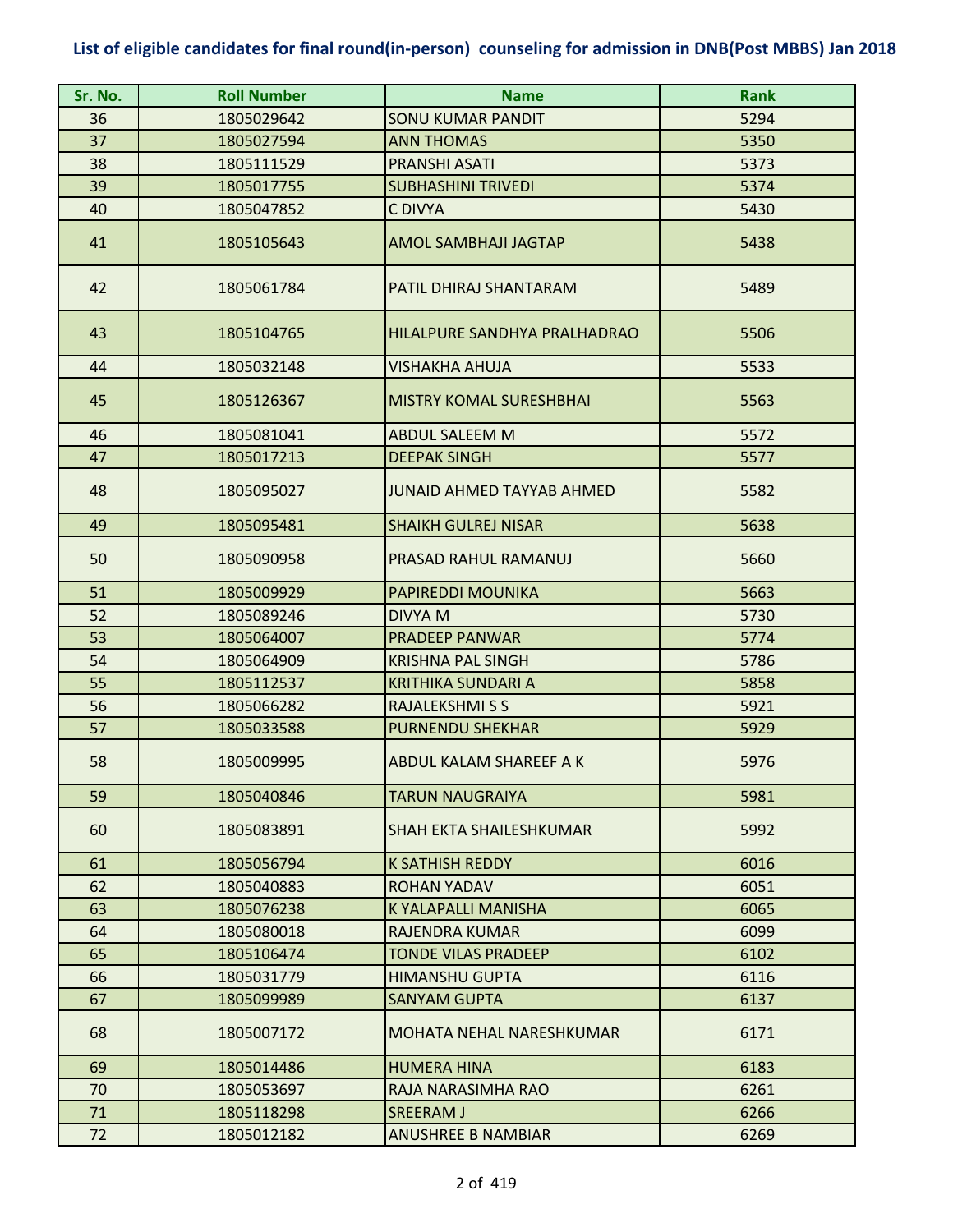| Sr. No. | <b>Roll Number</b> | <b>Name</b>                    | <b>Rank</b> |
|---------|--------------------|--------------------------------|-------------|
| 73      | 1805060855         | <b>DEEPAK SINGH PANWAR</b>     | 6289        |
| 74      | 1805017912         | <b>SHIVANI JAIN</b>            | 6301        |
| 75      | 1805100758         | <b>VARUN SETH</b>              | 6315        |
| 76      | 1805038078         | <b>PRAMOD KUMAR</b>            | 6330        |
| 77      | 1805014177         | <b>KEERTHY PRIYA S</b>         | 6351        |
| 78      | 1805049588         | <b>JAKKU KRANTHI</b>           | 6378        |
| 79      | 1805097181         | PRIYANKA S KHILARI             | 6409        |
| 80      | 1805068860         | <b>NIDHI KUMARI</b>            | 6470        |
| 81      | 1805044557         | <b>DIXIT SONI</b>              | 6536        |
| 82      | 1805080411         | <b>SHAMINDER SINGH DHILLON</b> | 6587        |
| 83      | 1805026987         | <b>RESHMA VARGHESE</b>         | 6600        |
| 84      | 1805010227         | <b>NIVEDITHA S REDDY</b>       | 6608        |
| 85      | 1805020971         | <b>ANUKRITI GOYAL</b>          | 6616        |
| 86      | 1805002819         | <b>MEHTA CHANDNI VIRAL</b>     | 6646        |
| 87      | 1805119507         | <b>ZIGU S KRISHN</b>           | 6650        |
| 88      | 1805037906         | <b>VIJAY PAL</b>               | 6671        |
| 89      | 1805018999         | <b>RAJAT MOHAPATRA</b>         | 6689        |
| 90      | 1805104908         | KAKANI POOJA SHAMSUNDAR        | 6690        |
| 91      | 1805017823         | <b>NANDINI BHATT</b>           | 6691        |
| 92      | 1805028792         | <b>VIJAYAKUMAR M</b>           | 6727        |
| 93      | 1805078644         | <b>SAMRAN UDDIN</b>            | 6780        |
| 94      | 1805036642         | <b>SONALI SAXENA</b>           | 6787        |
| 95      | 1805037778         | <b>UJJWAL SINGH</b>            | 6829        |
| 96      | 1805002331         | PATEL SACHINKUMAR BABULAL      | 6831        |
| 97      | 1805107576         | <b>DOLLY AGRAWAL</b>           | 6867        |
| 98      | 1805133893         | NITIN JEENJWADIA               | 6892        |
| 99      | 1805067761         | <b>SNIGDHA SINGH</b>           | 6914        |
| 100     | 1805015640         | SOMYA GOYAL                    | 6929        |
| 101     | 1805094216         | <b>KARMJIT KALYAN DONGARE</b>  | 6941        |
| 102     | 1805001068         | <b>HARSH KUMAR BAID</b>        | 6963        |
| 103     | 1805060828         | RAJESH KUMAR KUMAWAT           | 6991        |
| 104     | 1805120042         | <b>DEEPIKAS</b>                | 7010        |
| 105     | 1805061037         | <b>SHEETAL</b>                 | 7011        |
| 106     | 1805121921         | <b>KAILASH MOHAN K</b>         | 7023        |
| 107     | 1805044709         | <b>KRISHAN KUMAR</b>           | 7078        |
| 108     | 1805013974         | <b>SACHIN S HIREMATH</b>       | 7101        |
| 109     | 1805067933         | <b>SARAF SAIKIRAN</b>          | 7114        |
| 110     | 1805024247         | <b>BERNISD</b>                 | 7144        |
| 111     | 1805047178         | <b>B REHANA BEGUM</b>          | 7150        |
| 112     | 1805022952         | RENUMAHESWARI M                | 7158        |
| 113     | 1805100794         | DINESH KUMAR KATEHA            | 7165        |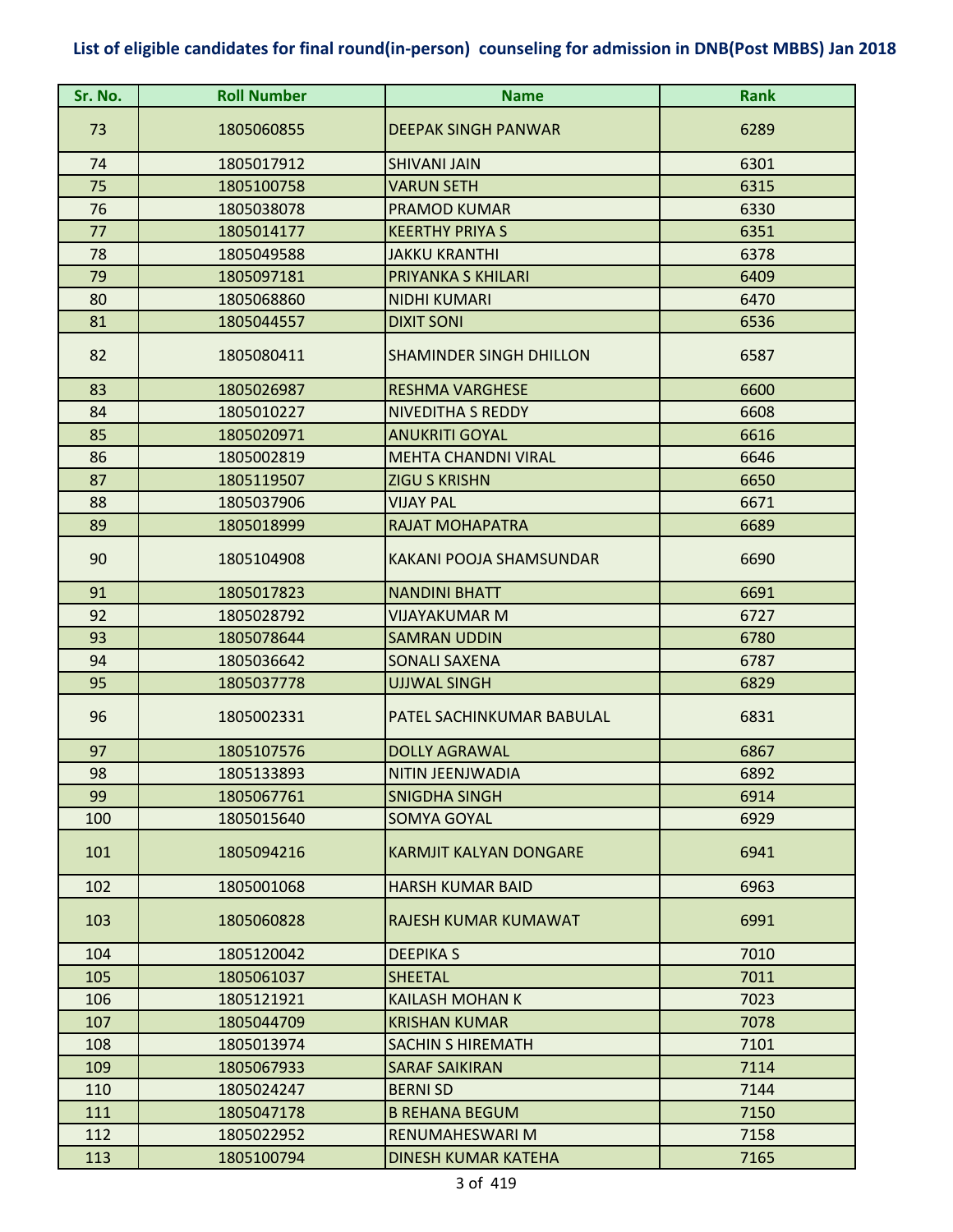| Sr. No. | <b>Roll Number</b> | <b>Name</b>                              | <b>Rank</b> |
|---------|--------------------|------------------------------------------|-------------|
| 114     | 1805057333         | <b>VIPIN PATEL</b>                       | 7171        |
| 115     | 1805076273         | <b>GURREDDY PRIYANKA</b>                 | 7176        |
| 116     | 1805126170         | <b>TORAL GANDHI</b>                      | 7185        |
| 117     | 1805105783         | <b>RATHOD ROHIT RANJITSINGH</b>          | 7204        |
| 118     | 1805134577         | <b>PRITHVI NAVEEN</b>                    | 7229        |
| 119     | 1805060518         | <b>SACHIN KUMAR SHUKLA</b>               | 7237        |
| 120     | 1805095953         | <b>KALE KUNAL DINESH</b>                 | 7276        |
| 121     | 1805126469         | MEVADA DARSHANKUMAR<br><b>ASHOKKUMAR</b> | 7277        |
| 122     | 1805070112         | <b>TANMAY PATRA</b>                      | 7294        |
| 123     | 1805036735         | <b>SARVESH MISHRA</b>                    | 7299        |
| 124     | 1805056527         | <b>VAKKALAGADDA K SHANKER</b>            | 7305        |
| 125     | 1805053772         | <b>SABARINATH EADA</b>                   | 7309        |
| 126     | 1805022965         | <b>BALAJI I</b>                          | 7311        |
| 127     | 1805017783         | <b>AYUSH JAIN</b>                        | 7322        |
| 128     | 1805092327         | <b>BELKHEDE ABHIJEET JAGDEORAO</b>       | 7329        |
| 129     | 1805067155         | <b>HARSHITA PURWAR</b>                   | 7355        |
| 130     | 1805054365         | RONANKI KAVYA                            | 7368        |
| 131     | 1805100144         | <b>SOURADEEP PAL</b>                     | 7379        |
| 132     | 1805102271         | <b>ABHINAV MEHROTRA</b>                  | 7394        |
| 133     | 1805067760         | <b>JITENDRA KUMAR SINGH</b>              | 7398        |
| 134     | 1805030521         | <b>AJAY KUMAR</b>                        | 7399        |
| 135     | 1805033482         | <b>RAKESH KUMAR</b>                      | 7409        |
| 136     | 1805110405         | <b>LATA KUMARI</b>                       | 7427        |
| 137     | 1805068847         | <b>REENU ROHILLA</b>                     | 7437        |
| 138     | 1805031283         | RAVINDER KUMAR YADAV                     | 7482        |
| 139     | 1805059614         | <b>SUNIL SINGH</b>                       | 7488        |
| 140     | 1805021005         | <b>SACHIN KUMAR PACHORI</b>              | 7491        |
| 141     | 1805096340         | <b>BHAT PALLAVI RAMESH</b>               | 7497        |
| 142     | 1805025066         | DIVYA JOYCE S                            | 7505        |
| 143     | 1805127721         | <b>GOLLA ANUSHA</b>                      | 7506        |
| 144     | 1805057876         | <b>VAIBHAV BHANDARI</b>                  | 7512        |
| 145     | 1805025087         | <b>JASMIN SCARIA</b>                     | 7535        |
| 146     | 1805021083         | <b>KAPIL DIXIT</b>                       | 7538        |
| 147     | 1805109126         | PAGHADAR JIGAR VITTHALBHAI               | 7544        |
| 148     | 1805010467         | <b>GIRISH K</b>                          | 7547        |
| 149     | 1805132204         | <b>TAPAS KUMAR SAHU</b>                  | 7566        |
| 150     | 1805030689         | <b>KRIPESH CHAUBEY</b>                   | 7569        |
| 151     | 1805060042         | <b>MANISH KHANDELWAL</b>                 | 7595        |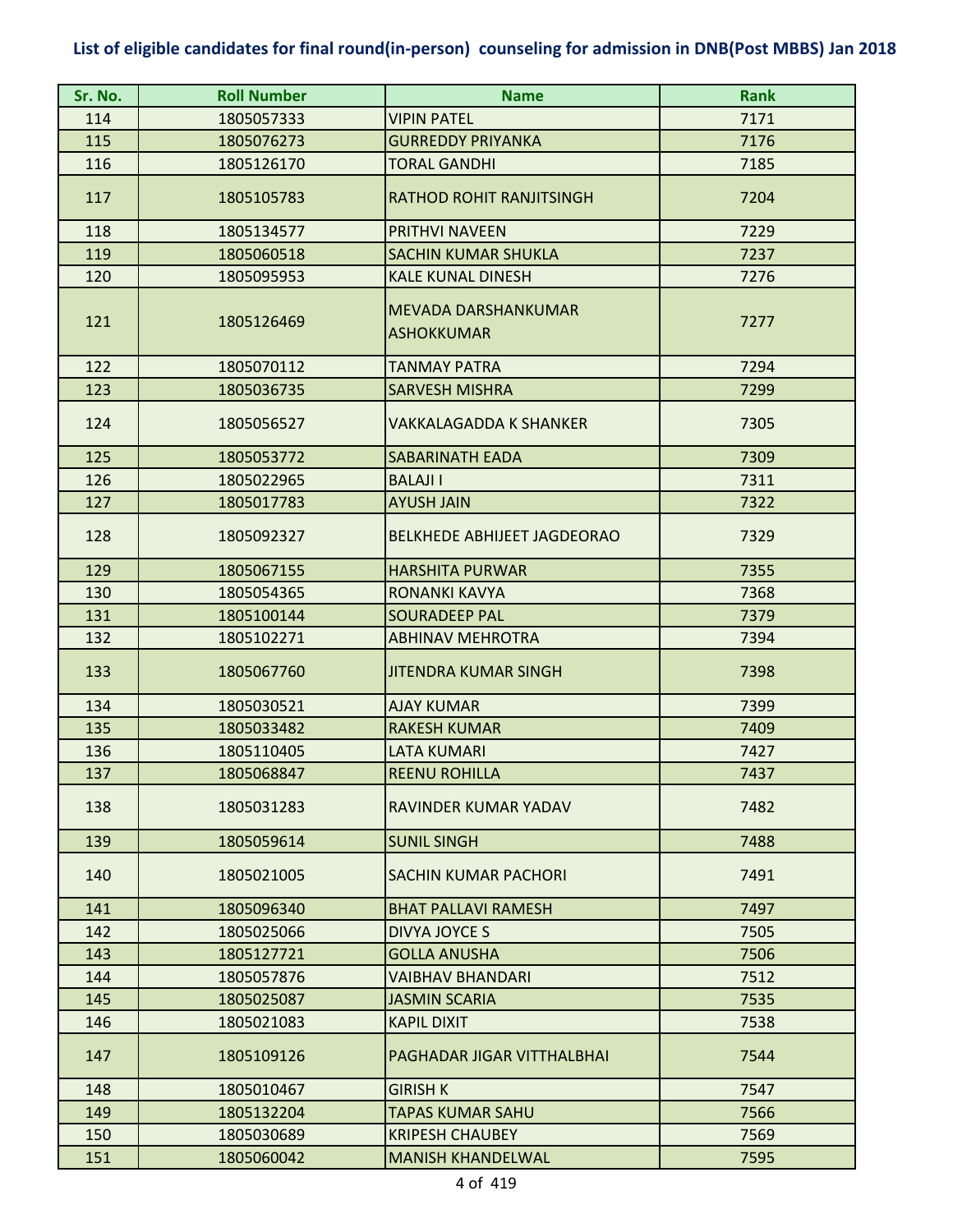| Sr. No. | <b>Roll Number</b> | <b>Name</b>                                | <b>Rank</b> |
|---------|--------------------|--------------------------------------------|-------------|
| 152     | 1805058604         | VIJAY KUMAR SHAH                           | 7599        |
| 153     | 1805091639         | <b>REKHADE TANVI SHIRISH</b>               | 7607        |
| 154     | 1805030711         | <b>CHANDAN KUMAR</b>                       | 7627        |
| 155     | 1805122048         | <b>BANU PRIYA C R</b>                      | 7639        |
| 156     | 1805106241         | PRASAD DEEPAKKUMAR DUDHNATH                | 7643        |
| 157     | 1805088835         | <b>EDWIN JOSE</b>                          | 7670        |
| 158     | 1805075531         | <b>SHEROOK J</b>                           | 7681        |
| 159     | 1805075709         | <b>VISHUDH MS</b>                          | 7701        |
| 160     | 1805015045         | <b>MD FAIZAN SARWAR</b>                    | 7704        |
| 161     | 1805023698         | M POORNACHANDRAN                           | 7806        |
| 162     | 1805109166         | <b>MANTHANKUMAR SOJITRA</b>                | 7823        |
| 163     | 1805034766         | <b>AMIT KUMAR</b>                          | 7851        |
| 164     | 1805121708         | <b>ANJALI MURALI</b>                       | 7855        |
| 165     | 1805080651         | <b>APOORVA SINGH</b>                       | 7856        |
| 166     | 1805006501         | <b>RAHUL SURI</b>                          | 7859        |
| 167     | 1805087419         | PRACHI SANJAY MEHTA                        | 7873        |
| 168     | 1805088864         | SAHANA M P                                 | 7899        |
| 169     | 1805022571         | <b>SURUTHI B</b>                           | 7925        |
| 170     | 1805068205         | <b>DHRUTI RAJARAM</b>                      | 7952        |
| 171     | 1805046747         | SYEDA SARWATH SANIYA                       | 7991        |
| 172     | 1805079984         | <b>SOMNATH DE</b>                          | 8009        |
| 173     | 1805122437         | <b>VEENAPS</b>                             | 8036        |
| 174     | 1805044276         | <b>NEHA GARG</b>                           | 8038        |
| 175     | 1805048053         | <b>CHEGONDI RANJITH KUMAR</b>              | 8058        |
| 176     | 1805000685         | <b>KRISHNAPRIYA AGRAWAL</b>                | 8068        |
| 177     | 1805125255         | PANCHAL ANIKET GIRISHBHAI                  | 8083        |
| 178     | 1805132651         | <b>KALLEPU VIKRANTH</b>                    | 8112        |
| 179     | 1805065304         | <b>VITHAL</b>                              | 8113        |
| 180     | 1805035796         | <b>PATEL ROMIL GIRISHBHAI</b>              | 8137        |
| 181     | 1805025557         | <b>SELVAMANIT</b>                          | 8161        |
| 182     | 1805098756         | <b>GHOLSE AKASH ASHOK</b>                  | 8163        |
| 183     | 1805092608         | RAI BHAVIKA RAMAWATAR                      | 8177        |
| 184     | 1805031546         | <b>SUNNY GUPTA</b>                         | 8194        |
| 185     | 1805057633         | <b>ARYESH KUMAR GUPTA</b>                  | 8225        |
| 186     | 1805055378         | BAVIREDDY GHANDARVA PRUDHAVI<br><b>RAJ</b> | 8227        |
| 187     | 1805119707         | <b>VAISAKH VIJAYAN</b>                     | 8235        |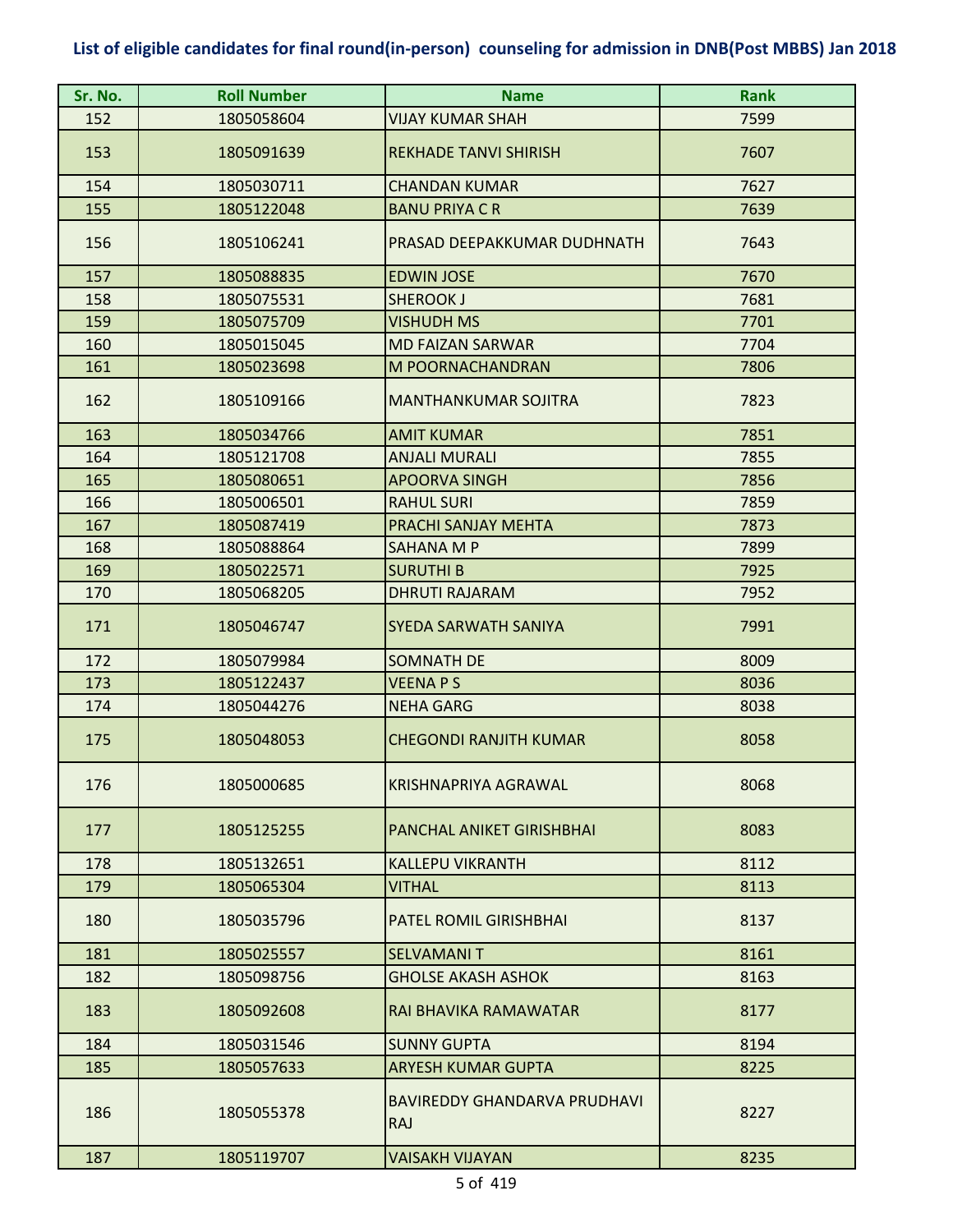| Sr. No. | <b>Roll Number</b> | <b>Name</b>                 | <b>Rank</b> |
|---------|--------------------|-----------------------------|-------------|
| 188     | 1805057666         | <b>SURAJ MAKHIJA</b>        | 8236        |
| 189     | 1805013436         | <b>MARIYAM SHIRIN P P</b>   | 8299        |
| 190     | 1805000549         | <b>ARVIND SINGH NEHRA</b>   | 8327        |
| 191     | 1805035859         | PATEL KEVALKUMAR SHANTILAL  | 8329        |
| 192     | 1805070798         | RAJARSHI MUKHERJEE          | 8331        |
| 193     | 1805059057         | <b>RAJAT MAHESHWARI</b>     | 8371        |
| 194     | 1805112497         | <b>INDIRA KUMARAPPAN</b>    | 8417        |
| 195     | 1805061965         | <b>MANISH SINGH PARMAR</b>  | 8443        |
| 196     | 1805130765         | SUVARNA RAJU GOGADA         | 8455        |
| 197     | 1805075813         | <b>ARAVIND K R</b>          | 8466        |
| 198     | 1805014299         | <b>SHARUN K K</b>           | 8473        |
| 199     | 1805056960         | <b>W PREM RAO</b>           | 8501        |
| 200     | 1805110245         | <b>NITESH KUMAR</b>         | 8604        |
| 201     | 1805068719         | SAURABH KUMAR VERMA         | 8605        |
| 202     | 1805040508         | DIVYANSH YADAV              | 8616        |
| 203     | 1805044319         | <b>KUNAL BAJAJ</b>          | 8619        |
| 204     | 1805119571         | <b>NIYAS NP</b>             | 8625        |
| 205     | 1805113904         | POOJA HANJI                 | 8626        |
| 206     | 1805065646         | <b>GAURAB BOSE</b>          | 8631        |
| 207     | 1805102491         | <b>MAQSUMI REZA</b>         | 8636        |
| 208     | 1805004302         | <b>KULJEET SINGH</b>        | 8638        |
| 209     | 1805101310         | <b>PRASHANT SHARMA</b>      | 8652        |
| 210     | 1805068523         | <b>RENU DUHAN</b>           | 8656        |
| 211     | 1805122837         | <b>PARVATHY R S</b>         | 8657        |
| 212     | 1805130799         | <b>MARIPI GNANI</b>         | 8660        |
| 213     | 1805035340         | <b>ACHAL SINGH</b>          | 8685        |
| 214     | 1805022456         | SANKAVI D                   | 8723        |
| 215     | 1805024021         | <b>SURYAM</b>               | 8725        |
| 216     | 1805074439         | <b>ANINDITA PAL</b>         | 8732        |
| 217     | 1805060714         | <b>SOHIL SHARDA</b>         | 8766        |
| 218     | 1805118078         | SAJITH ABRAHAM              | 8780        |
| 219     | 1805003749         | SHUKLA HARDI KAMLESHBHAI    | 8798        |
| 220     | 1805134357         | <b>KARTHIKEYAN S</b>        | 8814        |
| 221     | 1805104551         | <b>BOREWAD GANESH DATTA</b> | 8821        |
| 222     | 1805117659         | SAYALI SATISH SAMUDRE       | 8825        |
| 223     | 1805063755         | <b>KHUSHABOO</b>            | 8855        |
| 224     | 1805103675         | <b>RAMAN KUMAR</b>          | 8886        |
| 225     | 1805046641         | <b>AKULA SATHISH KUMAR</b>  | 8897        |
| 226     | 1805073360         | <b>MAYURI</b>               | 8913        |
| 227     | 1805032400         | <b>ABHISHEK SHARMA</b>      | 8915        |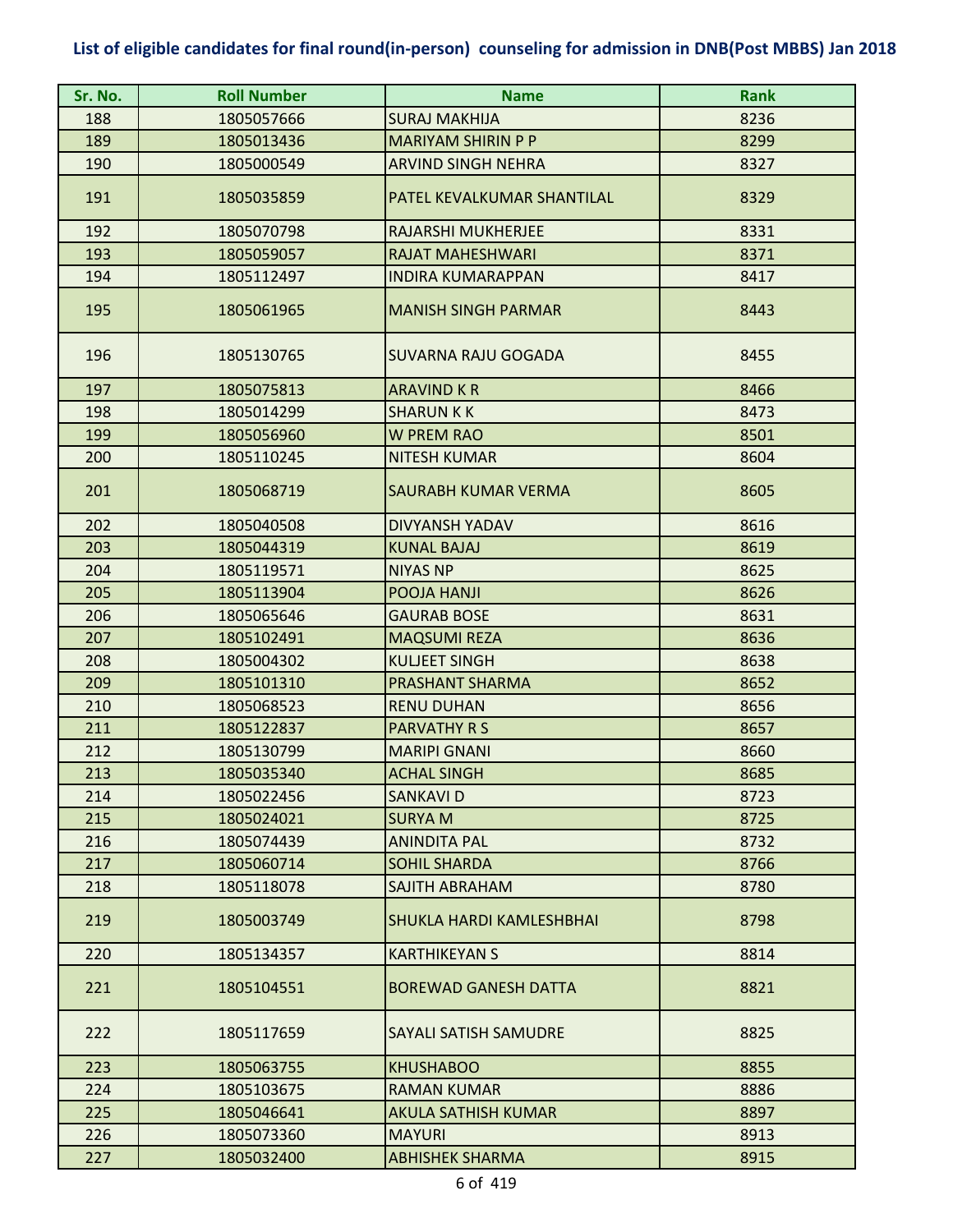| Sr. No. | <b>Roll Number</b> | <b>Name</b>                              | <b>Rank</b> |
|---------|--------------------|------------------------------------------|-------------|
| 228     | 1805097859         | <b>ANJANI KUMAR TIWARI</b>               | 8923        |
| 229     | 1805012214         | M NITHYA CHANDRIKA JAIN                  | 8946        |
| 230     | 1805012427         | <b>PAVITHRA J R</b>                      | 8947        |
| 231     | 1805106557         | <b>GHOLAP SUPRIYA BHAUSAHEB</b>          | 8948        |
| 232     | 1805035054         | OMKARESHWAR PRATAP SINGH                 | 8953        |
| 233     | 1805016944         | <b>LOKESH PUROHIT</b>                    | 8965        |
| 234     | 1805098298         | <b>AKSHAT KUMAR SRIVASTAVA</b>           | 8976        |
| 235     | 1805099550         | <b>JAY VARDHAN</b>                       | 8999        |
| 236     | 1805127137         | <b>RAJ KUMAR RAMAN</b>                   | 9001        |
| 237     | 1805030502         | <b>ASHISH KUMAR SHUKLA</b>               | 9009        |
| 238     | 1805047009         | <b>ARURU ANILKUMAR</b>                   | 9018        |
| 239     | 1805033353         | <b>PANKAJ KUMAR</b>                      | 9042        |
| 240     | 1805119659         | <b>PREETHI KP</b>                        | 9052        |
| 241     | 1805011943         | <b>MUTTAMSETTY SRIJA</b>                 | 9063        |
| 242     | 1805112391         | SABARI SIVASUNDAR P                      | 9072        |
| 243     | 1805131236         | R SIRI SANDHYA LAKSHMI                   | 9084        |
| 244     | 1805092936         | ASSUDANI DEEPANSHU<br><b>NARESHKUMAR</b> | 9086        |
| 245     | 1805112634         | <b>NAVJYOTH SUGATH</b>                   | 9087        |
| 246     | 1805059209         | <b>ANIL PANWAR</b>                       | 9089        |
| 247     | 1805119285         | <b>ATHIRA VINCENT</b>                    | 9096        |
| 248     | 1805103692         | <b>SANJEEV KUMAR BHARTI</b>              | 9103        |
| 249     | 1805048964         | <b>GADDAM DHARANI REDDY</b>              | 9118        |
| 250     | 1805030345         | <b>RAKESH KUMAR RANJAN</b>               | 9139        |
| 251     | 1805011735         | <b>SHARANYA S</b>                        | 9141        |
| 252     | 1805004983         | ARCHANA J                                | 9142        |
| 253     | 1805081738         | <b>AKSHAYABALAJI</b>                     | 9144        |
| 254     | 1805040778         | RUTTALA H V PHANI NAIDU                  | 9152        |
| 255     | 1805117022         | <b>CHANDAK NEHA ONKARJEE</b>             | 9169        |
| 256     | 1805114344         | <b>ANJU YADAV</b>                        | 9205        |
| 257     | 1805001704         | PAYALBEN RAJESHBHAI BHADANI              | 9207        |
| 258     | 1805054246         | <b>RUPUREDDY SRAVANTHI</b>               | 9211        |
| 259     | 1805040590         | <b>AMIT KUMAR MAHAJAN</b>                | 9246        |
| 260     | 1805102986         | <b>SURYENDRU KUMAR</b>                   | 9265        |
| 261     | 1805099637         | YUGANKI KUSH                             | 9276        |
| 262     | 1805033781         | <b>RITU CHAUHAN</b>                      | 9281        |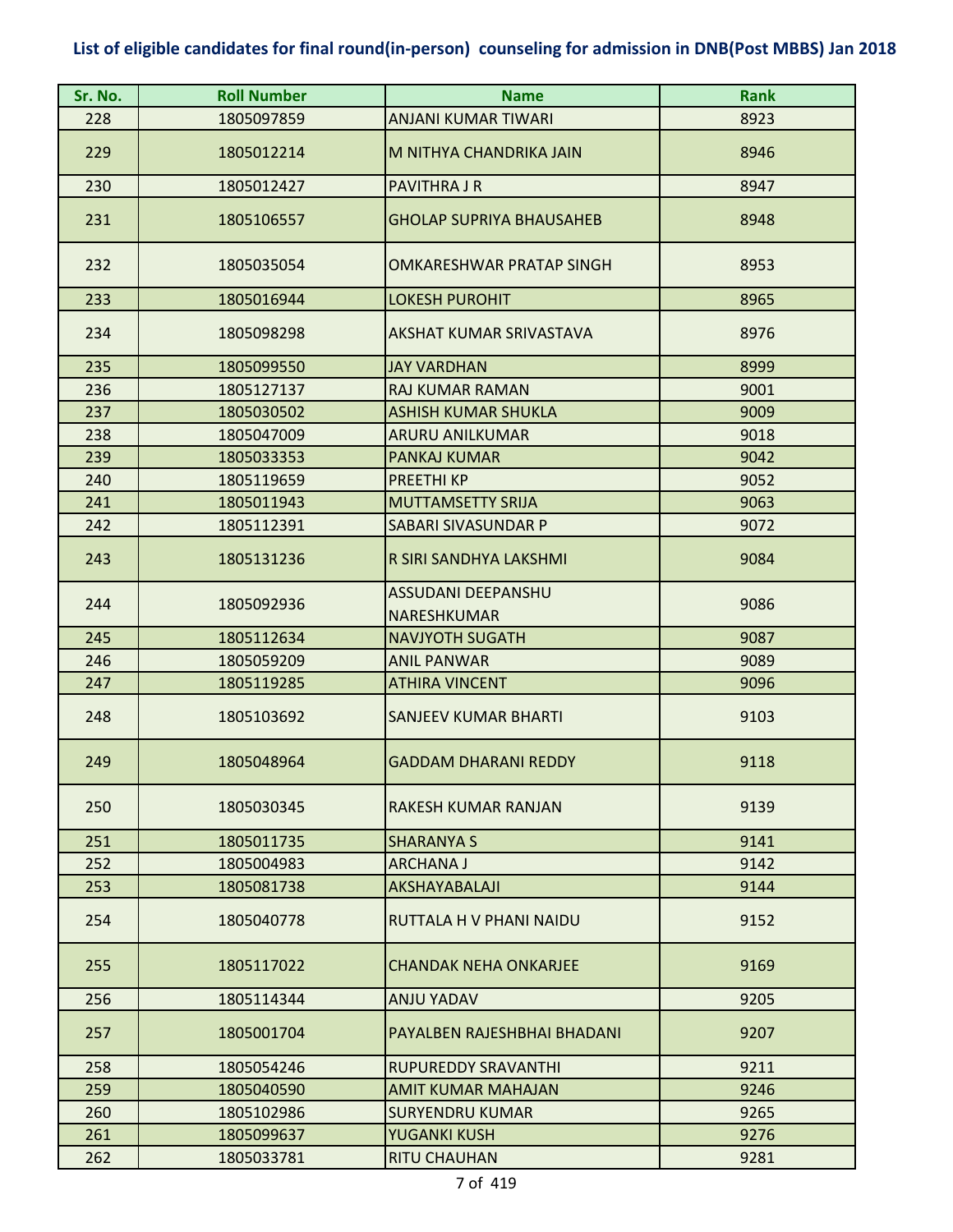| Sr. No. | <b>Roll Number</b> | <b>Name</b>                                | <b>Rank</b> |
|---------|--------------------|--------------------------------------------|-------------|
| 263     | 1805033657         | <b>PRIYANKA</b>                            | 9299        |
| 264     | 1805113956         | <b>RAGHAVENDRA S</b>                       | 9307        |
| 265     | 1805083642         | <b>PRAGYA KARGETI</b>                      | 9351        |
| 266     | 1805091482         | <b>MUKKA RAVEENA</b>                       | 9372        |
| 267     | 1805134249         | <b>STEPHEN ALEXANDER</b>                   | 9378        |
| 268     | 1805011130         | <b>KAVIRAJ G N</b>                         | 9394        |
| 269     | 1805057620         | <b>LOVECASH SINGH PARIHAR</b>              | 9399        |
| 270     | 1805092375         | <b>SHEIKH ZUBAIR</b>                       | 9412        |
| 271     | 1805085131         | <b>B SATISH BABU ESWARAIAH</b>             | 9414        |
| 272     | 1805065152         | <b>HARSHITHA HA</b>                        | 9423        |
| 273     | 1805027080         | PARAMESHWAR                                | 9426        |
| 274     | 1805096502         | <b>DESHPANDE MUKUL SHRIKANT</b>            | 9453        |
| 275     | 1805018383         | <b>SHALINI KUSHWAHA</b>                    | 9482        |
| 276     | 1805098090         | <b>GANESH KUMAR</b>                        | 9489        |
| 277     | 1805116615         | PATEL SHREYA SATISHKUMAR                   | 9491        |
| 278     | 1805057444         | <b>RAHUL SHIVHARE</b>                      | 9519        |
| 279     | 1805030620         | <b>KUNDAN KUMAR</b>                        | 9535        |
| 280     | 1805068123         | <b>M MADHURI</b>                           | 9556        |
| 281     | 1805118382         | <b>ARUNAJ</b>                              | 9565        |
| 282     | 1805047138         | <b>AYESHA TARANNUM</b>                     | 9582        |
| 283     | 1805027352         | <b>SUDHA</b>                               | 9586        |
| 284     | 1805024337         | <b>BAGYALAKSHMI</b>                        | 9587        |
| 285     | 1805071936         | <b>BISMOY MONDAL</b>                       | 9606        |
| 286     | 1805016831         | RAJPOOT PRACHISINGH<br><b>PRAKASHSINGH</b> | 9609        |
| 287     | 1805078536         | <b>NISHANT GOPAAL</b>                      | 9615        |
| 288     | 1805036989         | ARVIND KUMAR TIWARI                        | 9638        |
| 289     | 1805030601         | <b>CHANDRABHAN CHAUHAN</b>                 | 9649        |
| 290     | 1805031200         | POOJA VASHISTHA                            | 9657        |
| 291     | 1805048307         | <b>DADI JAHNAVI</b>                        | 9663        |
| 292     | 1805005351         | <b>SHADAB ALAM</b>                         | 9664        |
| 293     | 1805024934         | <b>ABHINAYA J</b>                          | 9666        |
| 294     | 1805073849         | TANVIR AHMED                               | 9668        |
| 295     | 1805050162         | <b>KASIREDDY NAGAHEMANTHREDDY</b>          | 9673        |
| 296     | 1805118529         | <b>BHAGYASREE P K</b>                      | 9696        |
| 297     | 1805092941         | <b>SOITKAR ROHAN ULHAS</b>                 | 9718        |
| 298     | 1805080319         | <b>ABDULLAH FAISAL</b>                     | 9722        |
| 299     | 1805068499         | <b>DISHA GUPTA</b>                         | 9748        |
| 300     | 1805030213         | <b>AMIT KUMAR TONY</b>                     | 9795        |
| 301     | 1805110228         | <b>MRINAL SINGH</b>                        | 9797        |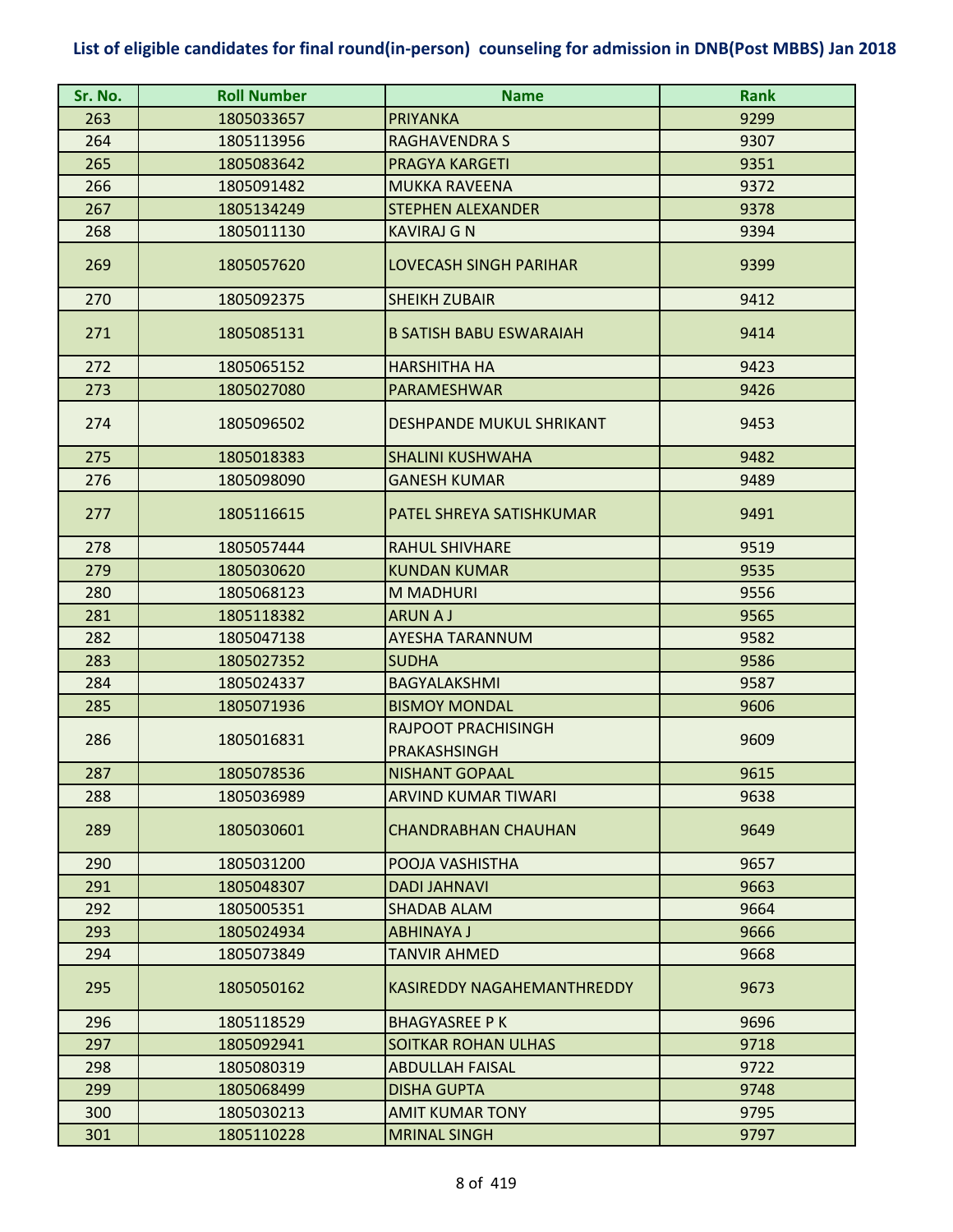| Sr. No. | <b>Roll Number</b> | <b>Name</b>                        | <b>Rank</b> |
|---------|--------------------|------------------------------------|-------------|
| 302     | 1805001606         | <b>BHATI JAYDIPSINH BHIKHUSINH</b> | 9813        |
| 303     | 1805047310         | Y MONICA                           | 9825        |
| 304     | 1805069284         | <b>RAM HARI SHINDE</b>             | 9836        |
| 305     | 1805118689         | <b>RAHUL RAJAN</b>                 | 9848        |
| 306     | 1805028093         | <b>KARTHIK M R</b>                 | 9855        |
| 307     | 1805020946         | <b>BHUPENDAR SINGH</b>             | 9856        |
| 308     | 1805017570         | <b>NEHIL NIGAM</b>                 | 9869        |
| 309     | 1805123936         | <b>MOHAN P</b>                     | 9876        |
| 310     | 1805033627         | <b>ABHAY KUMAR</b>                 | 9889        |
| 311     | 1805119119         | <b>FELIZ NAZEER</b>                | 9914        |
| 312     | 1805033296         | <b>KARAN SHARMA</b>                | 9922        |
| 313     | 1805123225         | <b>B KALPANA</b>                   | 9926        |
| 314     | 1805014614         | DILLIP KUMAR SATAPATHY             | 9933        |
| 315     | 1805131431         | <b>MONICA JAIN</b>                 | 9934        |
| 316     | 1805078285         | <b>SURAJ KUMAR MISHRA</b>          | 9940        |
| 317     | 1805027362         | <b>REJIL CK</b>                    | 9943        |
| 318     | 1805094399         | SHILPA GURPADAPPA SHETE            | 9964        |
| 319     | 1805088445         | <b>ABDUL RAZIQ V A</b>             | 9984        |
| 320     | 1805027669         | <b>TONY JOSE</b>                   | 9988        |
| 321     | 1805099864         | <b>SANJAY KUMAR</b>                | 9997        |
| 322     | 1805094323         | <b>MANBAHAL SINGH</b>              | 10008       |
| 323     | 1805050490         | PUPPALA RUTHVIK                    | 10023       |
| 324     | 1805019944         | RAJENDRA KUMAR PRADHAN             | 10024       |
| 325     | 1805032184         | <b>MANISH KUMAR SINGH</b>          | 10027       |
| 326     | 1805030034         | <b>AYUSH SOPORI</b>                | 10065       |
| 327     | 1805079156         | <b>OBAIDULLA</b>                   | 10084       |
| 328     | 1805063684         | SURENDRA KUMAR                     | 10089       |
| 329     | 1805017009         | <b>SAVITA PATEL</b>                | 10095       |
| 330     | 1805115848         | MAHAJAN SHREYA KAILASHCHANDRA      | 10101       |
| 331     | 1805059971         | <b>HEMRAJ SAINI</b>                | 10102       |
| 332     | 1805132468         | <b>S SRAVANI KUMARI</b>            | 10105       |
| 333     | 1805081051         | <b>RAJA SEKARAN R</b>              | 10112       |
| 334     | 1805085978         | KARDALE AMARKUMAR MADHAVRAO        | 10113       |
| 335     | 1805032306         | PATEL DEVANSHKUMAR RAMANLAL        | 10127       |
| 336     | 1805094247         | <b>KAPIL NAVPUTE</b>               | 10133       |
| 337     | 1805086041         | AKASH NARAYAN PARAB                | 10134       |
| 338     | 1805094182         | SHETE ANIKET KASHINATH             | 10143       |
| 339     | 1805075039         | <b>RENU RATHORE</b>                | 10151       |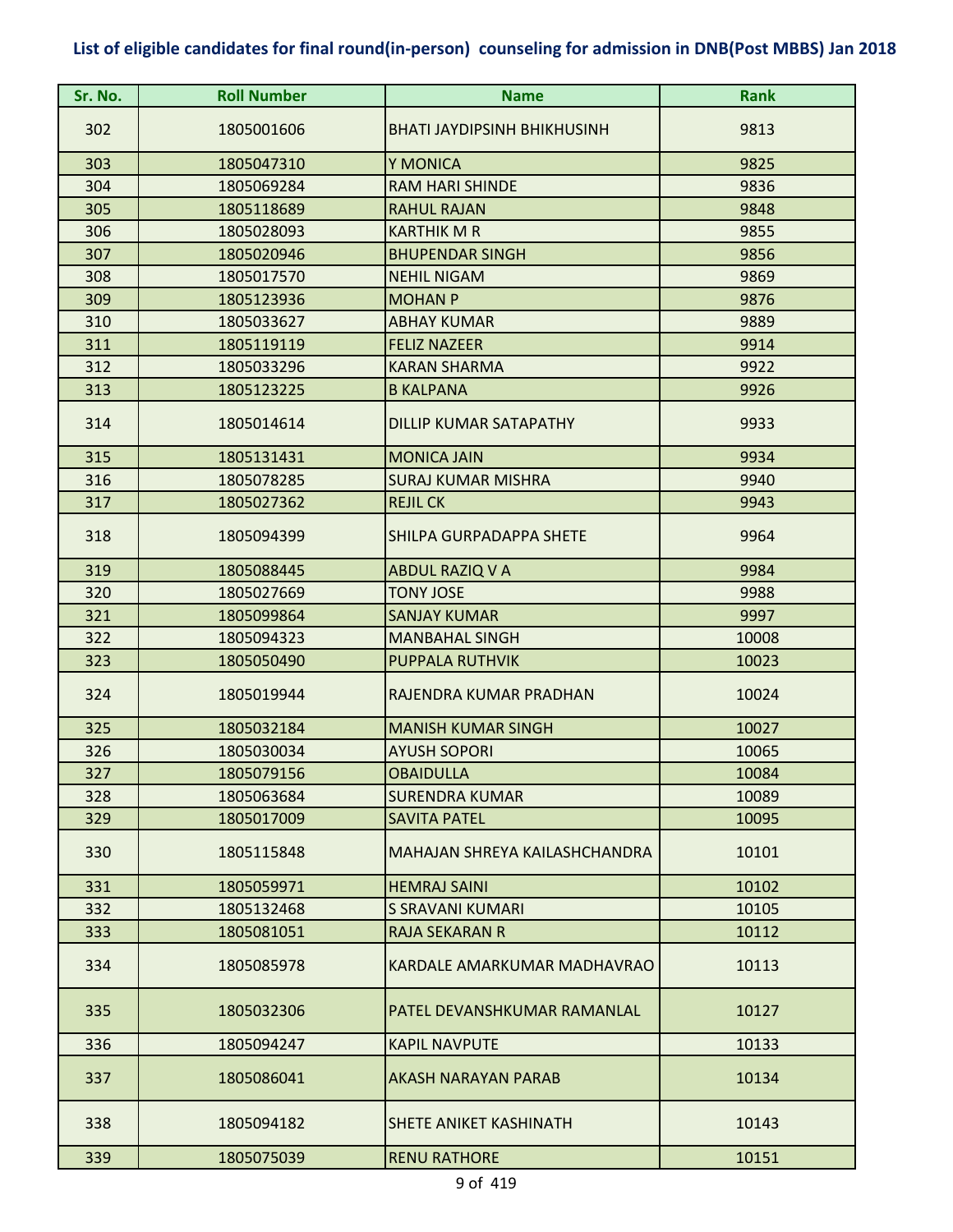| Sr. No. | <b>Roll Number</b> | <b>Name</b>                         | <b>Rank</b> |
|---------|--------------------|-------------------------------------|-------------|
| 340     | 1805068823         | <b>REEVA</b>                        | 10153       |
| 341     | 1805026656         | PADMA PRIYA K H                     | 10154       |
| 342     | 1805107600         | PRIYANKA KHATRI                     | 10161       |
| 343     | 1805032300         | YOGESH KUMAR                        | 10190       |
| 344     | 1805117675         | <b>SHRIHARSHA HEGDE</b>             | 10193       |
| 345     | 1805043560         | <b>IZHAR QADIR</b>                  | 10213       |
| 346     | 1805098790         | <b>PRAKRITI</b>                     | 10237       |
| 347     | 1805028826         | <b>CHANDNI SUNDER S</b>             | 10246       |
| 348     | 1805031070         | <b>RAVI SAHANI</b>                  | 10253       |
| 349     | 1805032617         | <b>SANJAY SINGH</b>                 | 10258       |
| 350     | 1805110172         | <b>NAVIN KUMAR SAHA</b>             | 10291       |
| 351     | 1805057420         | <b>RAHUL RAGHUWANSHI</b>            | 10308       |
| 352     | 1805056800         | <b>NYATHANI SIDDHARTHA</b>          | 10322       |
| 353     | 1805031730         | <b>AKASH KHARE</b>                  | 10328       |
| 354     | 1805100033         | <b>OMKAR MISHRA</b>                 | 10346       |
| 355     | 1805083954         | PATEL DHRUVKUMAR RAMANLAL           | 10351       |
| 356     | 1805075377         | MANUMURALEEKRISHNA                  | 10355       |
| 357     | 1805102425         | <b>DEEPAK KUMAR SAH</b>             | 10362       |
| 358     | 1805098246         | <b>TARUN KUMAR</b>                  | 10383       |
| 359     | 1805060209         | <b>DEEPAK SHARMA</b>                | 10387       |
| 360     | 1805043163         | <b>ABHISHEK GUPTA</b>               | 10389       |
| 361     | 1805036362         | <b>RAVI SHANKER SINGH</b>           | 10394       |
| 362     | 1805098558         | <b>ARBIND KUMAR</b>                 | 10396       |
| 363     | 1805118266         | <b>ASHLEY GEORGIN JOHNSON</b>       | 10398       |
| 364     | 1805081471         | <b>KRISHNA S</b>                    | 10400       |
| 365     | 1805003528         | <b>SNEHALATHA S</b>                 | 10404       |
| 366     | 1805058844         | <b>KUNAL VAIDYA</b>                 | 10406       |
| 367     | 1805122628         | <b>MOHAMMED SAMEER</b>              | 10410       |
| 368     | 1805048229         | D S S V B MURALI KRISHNA            | 10433       |
| 369     | 1805007976         | VAIDYA APURVA PARAGBHAI             | 10444       |
| 370     | 1805084922         | PAWAR KAPIL DEORAM                  | 10460       |
| 371     | 1805133208         | <b>MENDAPARA KOMALBEN ASHOKBHAI</b> | 10466       |
| 372     | 1805075468         | <b>ANU BABY</b>                     | 10470       |
| 373     | 1805000888         | <b>JAYPAL SINGH</b>                 | 10495       |
| 374     | 1805040534         | <b>ANUP KUMAR MAHTO</b>             | 10501       |
| 375     | 1805101465         | SACHIN HOODA                        | 10504       |
| 376     | 1805051852         | <b>JAYA SRAVANI DONEPUDI</b>        | 10510       |
| 377     | 1805068184         | <b>N HAINDAVI</b>                   | 10511       |
| 378     | 1805005856         | <b>AMARESH PRATAP SINGH</b>         | 10519       |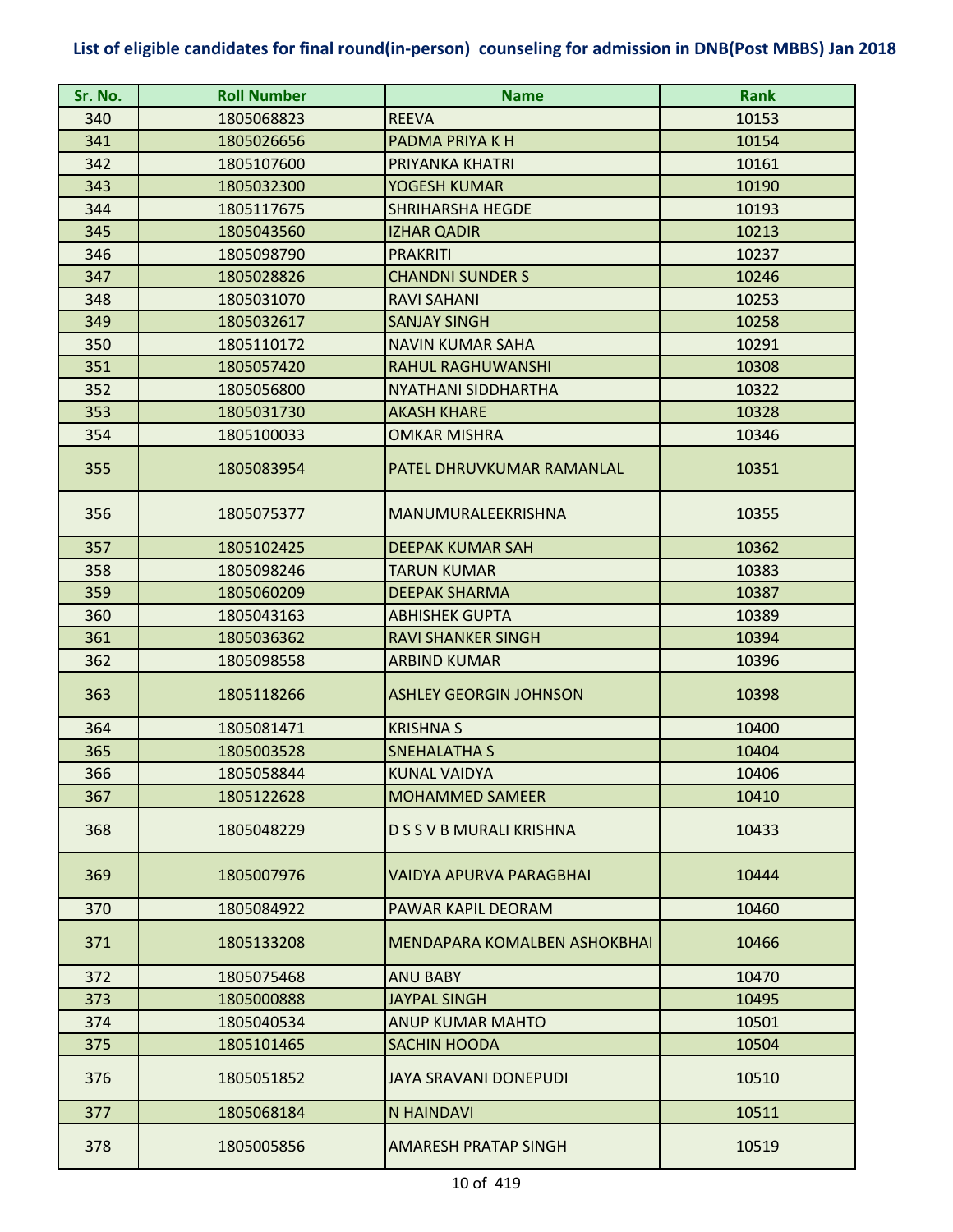| Sr. No. | <b>Roll Number</b> | <b>Name</b>                    | <b>Rank</b> |
|---------|--------------------|--------------------------------|-------------|
| 379     | 1805114252         | <b>RAVI</b>                    | 10523       |
| 380     | 1805134364         | <b>JAIN SAPNA SANJIVBHAI</b>   | 10524       |
| 381     | 1805134633         | <b>NAGIREDDY PRIYANKA</b>      | 10529       |
| 382     | 1805062986         | <b>AJIT KUMAR</b>              | 10536       |
| 383     | 1805109393         | PATEL PAYAL MAVJIBHAI          | 10543       |
| 384     | 1805043323         | <b>SHIVANGI JAISWAL</b>        | 10552       |
| 385     | 1805019825         | <b>BAPUJI NAYAK</b>            | 10557       |
| 386     | 1805012714         | <b>AKHILA SARAH THOMAS</b>     | 10566       |
| 387     | 1805031802         | <b>REETESH ROSHAN</b>          | 10579       |
| 388     | 1805039355         | <b>KONDURU MANOGNA</b>         | 10591       |
| 389     | 1805004701         | <b>ABDUL RASHEED ANSAR</b>     | 10595       |
| 390     | 1805055938         | <b>TALLURI SRI SOWMYA</b>      | 10598       |
| 391     | 1805084641         | <b>PARVARTANDEEP SINGH</b>     | 10601       |
| 392     | 1805033018         | <b>AMIT KUMAR</b>              | 10606       |
| 393     | 1805079091         | <b>SUSHIL KUMAR AGGRAWAL</b>   | 10609       |
| 394     | 1805007021         | BASANTWANI MANISH ANILKUMAR    | 10618       |
| 395     | 1805051025         | <b>LAKKAM SRINATH</b>          | 10620       |
| 396     | 1805077675         | <b>VENNA SINDHU</b>            | 10628       |
| 397     | 1805118056         | <b>ALEENA NAUSHAD</b>          | 10635       |
| 398     | 1805074114         | PAROMITA NATH                  | 10644       |
| 399     | 1805073676         | <b>SURAJIT ROY</b>             | 10645       |
| 400     | 1805112396         | <b>SANTHOSH B</b>              | 10646       |
| 401     | 1805130561         | <b>KUNA VENKATA PURNIMA</b>    | 10650       |
| 402     | 1805109396         | SAVALIYA MEGHNA CHANDULAL      | 10652       |
| 403     | 1805048269         | VENKATA DIXIT S B              | 10662       |
| 404     | 1805004927         | <b>ANSALNAY</b>                | 10669       |
| 405     | 1805079106         | <b>RAHUL JAISWAL</b>           | 10671       |
| 406     | 1805102187         | <b>RESHMA</b>                  | 10675       |
| 407     | 1805079920         | <b>ADITYA KUMAR SINGH</b>      | 10680       |
| 408     | 1805110373         | RAMANAND MODAK                 | 10681       |
| 409     | 1805133517         | <b>KAVYA LAKSHMI TR</b>        | 10693       |
| 410     | 1805123933         | M PHANI KRISHNA                | 10705       |
| 411     | 1805094709         | <b>JAIN SUDEEP CHANDRABHAN</b> | 10719       |
| 412     | 1805032621         | <b>ABHIRAJ SINGH</b>           | 10725       |
| 413     | 1805060001         | <b>MAHESH CHAUDHARY</b>        | 10727       |
| 414     | 1805036317         | <b>RACHIT SINGHAL</b>          | 10741       |
| 415     | 1805068377         | PRIYANKA GUDALA                | 10752       |
| 416     | 1805099389         | <b>NEHA RAGHUWANSHI</b>        | 10769       |
| 417     | 1805053961         | <b>AVVARU CHANDANA</b>         | 10772       |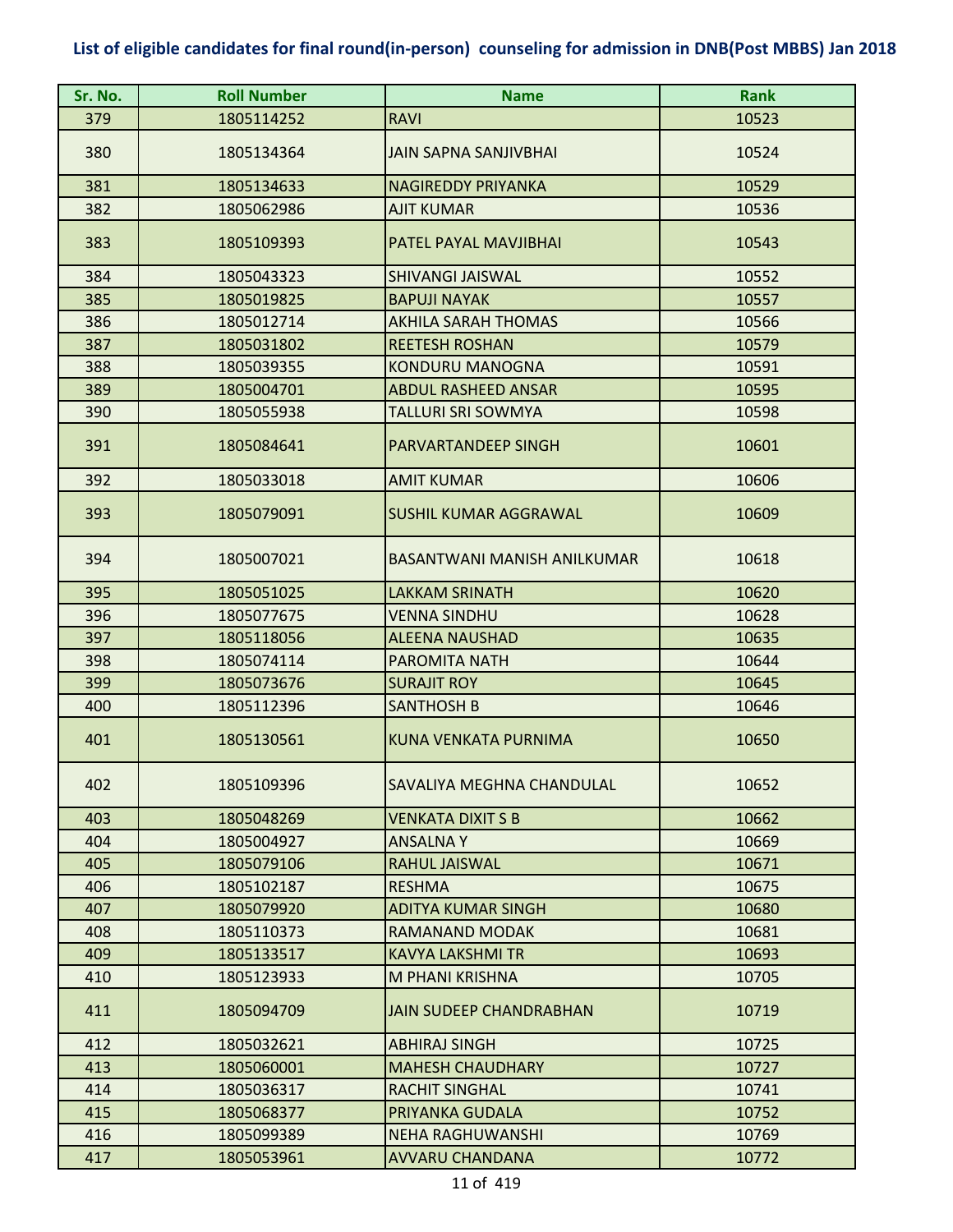| Sr. No. | <b>Roll Number</b> | <b>Name</b>                   | <b>Rank</b> |
|---------|--------------------|-------------------------------|-------------|
| 418     | 1805122643         | AMINA RAHIM                   | 10774       |
| 419     | 1805101297         | <b>SHEENAM</b>                | 10778       |
| 420     | 1805012042         | THAMEEM A                     | 10795       |
| 421     | 1805055767         | <b>PRASHANTH KUMAR S</b>      | 10796       |
| 422     | 1805098092         | <b>KUNAL KISHORE</b>          | 10803       |
| 423     | 1805080198         | <b>MANISH KUMAR PATEL</b>     | 10804       |
| 424     | 1805080620         | <b>SALONI</b>                 | 10809       |
| 425     | 1805017168         | <b>SHUBHANGAM SHARMA</b>      | 10816       |
| 426     | 1805024546         | <b>ARUNKUMAR SANKAR</b>       | 10818       |
| 427     | 1805032509         | <b>AMIT KUMAR SINGH</b>       | 10824       |
| 428     | 1805104024         | <b>ARSHANA TABASSUM</b>       | 10827       |
| 429     | 1805029659         | <b>SANCHAY JAIN</b>           | 10829       |
| 430     | 1805092852         | RAHANGDALE NIKHIL GHASIRAM    | 10838       |
| 431     | 1805075822         | <b>NUBLAT</b>                 | 10839       |
| 432     | 1805090766         | YADGIRE ADITI PRADIPRAO       | 10840       |
| 433     | 1805085107         | <b>KHAN MOHD TOUSEEF</b>      | 10848       |
| 434     | 1805099123         | NAVKANT KUMAR BIMAL           | 10867       |
| 435     | 1805024163         | <b>R RADHEESVARI</b>          | 10879       |
| 436     | 1805030377         | <b>ANISH KHAN</b>             | 10892       |
| 437     | 1805023223         | <b>PEARL ROBERTUBA C R</b>    | 10895       |
| 438     | 1805102881         | PRATYAY AMRIT                 | 10900       |
| 439     | 1805079971         | <b>RAJU RATAN YADAV</b>       | 10904       |
| 440     | 1805010230         | <b>SHARATH GK</b>             | 10920       |
| 441     | 1805067731         | <b>ASHUTOSH CHAUDHARY</b>     | 10923       |
| 442     | 1805104131         | <b>ABHISHEK KUMAR</b>         | 10924       |
| 443     | 1805125200         | <b>MANGI LAL</b>              | 10925       |
| 444     | 1805105980         | <b>MEHER HITESH BALASAHEB</b> | 10930       |
| 445     | 1805096396         | <b>KAMBLI MRINAL MAHADEV</b>  | 10933       |
| 446     | 1805043141         | RAMKISHAN SINGHAL             | 10938       |
| 447     | 1805040723         | <b>SONAM</b>                  | 10942       |
| 448     | 1805079475         | <b>IRSHAD AHMAD</b>           | 10945       |
| 449     | 1805059544         | <b>VISHNUKANT PANDEY</b>      | 10946       |
| 450     | 1805049910         | YENUMULA PRAVEEN RAJA         | 10957       |
| 451     | 1805060568         | <b>DINESH KUMAR</b>           | 10962       |
| 452     | 1805053334         | PEGGERLA CHARAN               | 10964       |
| 453     | 1805006408         | <b>SAKSHI SINGLA</b>          | 10965       |
| 454     | 1805017377         | <b>SHUBHANG JAIN</b>          | 10972       |
| 455     | 1805035788         | PATEL NEELKUMAR RAJENDRABHAI  | 10973       |
| 456     | 1805060901         | <b>FAISAL</b>                 | 10985       |
| 457     | 1805099821         | <b>SANCHIT KATYAL</b>         | 10987       |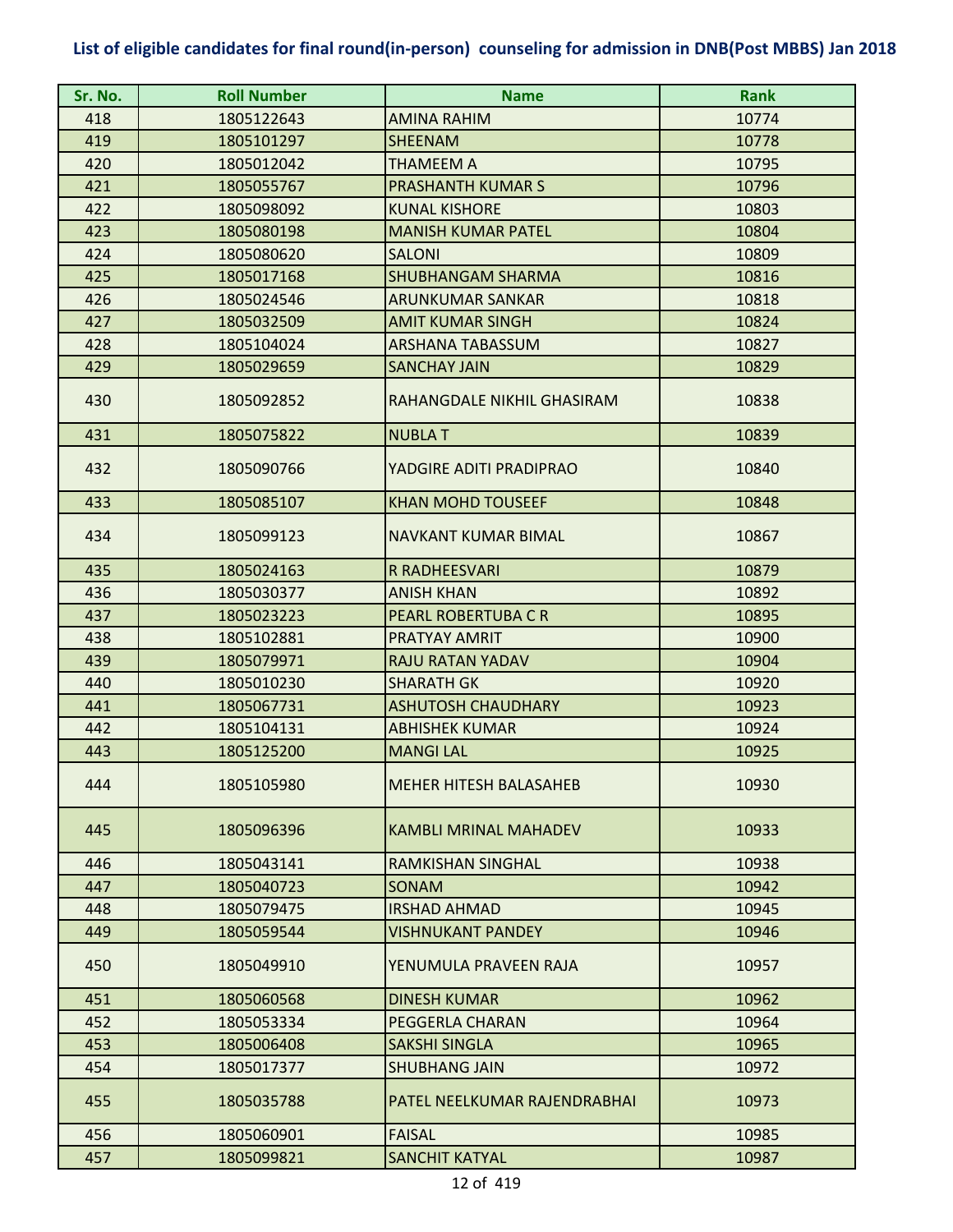| Sr. No. | <b>Roll Number</b> | <b>Name</b>                    | <b>Rank</b> |
|---------|--------------------|--------------------------------|-------------|
| 458     | 1805125976         | <b>GOURAV PATEL</b>            | 10989       |
| 459     | 1805057971         | <b>RIPAL NEEMA</b>             | 10990       |
| 460     | 1805119365         | <b>JABIN ASHRAFT P</b>         | 11005       |
| 461     | 1805060774         | <b>JAYPAL SINGH CHAHAR</b>     | 11009       |
| 462     | 1805119429         | <b>JOBIN JOY</b>               | 11017       |
| 463     | 1805044400         | <b>NARENDER SONI</b>           | 11020       |
| 464     | 1805091198         | PRANAV BALKRISHNA JOSHI        | 11025       |
| 465     | 1805123047         | <b>MRINALINI PETERS</b>        | 11030       |
| 466     | 1805044476         | <b>ANKIT GAWRI</b>             | 11037       |
| 467     | 1805050441         | KAMMARI SRAVAN KUMAR           | 11041       |
| 468     | 1805063760         | <b>ASHUTOSH SINGHAL</b>        | 11049       |
| 469     | 1805079079         | <b>RAN VIJAI SINGH</b>         | 11051       |
| 470     | 1805026095         | <b>V MADHAVI</b>               | 11060       |
| 471     | 1805098046         | <b>DEOBRATI MISHRA</b>         | 11066       |
| 472     | 1805014748         | <b>NIRANJAN PADHY</b>          | 11071       |
| 473     | 1805057073         | <b>HASSAN BIN ALI</b>          | 11076       |
| 474     | 1805039125         | <b>GUDA RAMA LAKSHMI</b>       | 11084       |
| 475     | 1805032477         | UJJWAL BHARDWAJ                | 11090       |
| 476     | 1805121904         | <b>AMINA SHAMSUDEEN</b>        | 11100       |
| 477     | 1805091547         | <b>WAIRAGADE AMIT GOPALRAO</b> | 11110       |
| 478     | 1805014844         | <b>CHANDAN SAMANTRAY</b>       | 11117       |
| 479     | 1805118666         | <b>ASHA S</b>                  | 11137       |
| 480     | 1805089436         | <b>ASHBINAK</b>                | 11143       |
| 481     | 1805120448         | <b>SWATHIKJ</b>                | 11144       |
| 482     | 1805085548         | <b>FAISAL A</b>                | 11145       |
| 483     | 1805044876         | <b>ARIJIT DAS</b>              | 11151       |
| 484     | 1805060344         | PARAS AGARWAL                  | 11153       |
| 485     | 1805122217         | <b>S ANTONY MERLISHA</b>       | 11161       |
| 486     | 1805116420         | MAGNANI VANDANABEN RAMCHAND    | 11188       |
| 487     | 1805081092         | <b>BHAGYA LEKSHMI A K</b>      | 11198       |
| 488     | 1805020995         | <b>VANDANA SONI</b>            | 11212       |
| 489     | 1805043315         | <b>SUNEEL SINGH KUSHWAH</b>    | 11215       |
| 490     | 1805119206         | SHEFALY ANN JACOB              | 11221       |
| 491     | 1805118772         | <b>NAZLI HASHIM</b>            | 11222       |
| 492     | 1805008494         | RIJU ACHARJYA                  | 11227       |
| 493     | 1805075318         | <b>ASWIN B NAIR TU</b>         | 11229       |
| 494     | 1805029465         | SANJEEV KR                     | 11232       |
| 495     | 1805069541         | TAWADE VINAYAK JAGANNATH       | 11233       |
| 496     | 1805108576         | <b>BINDU MOUNIKA B</b>         | 11252       |
| 497     | 1805066949         | <b>ANKUSH KUMAR</b>            | 11254       |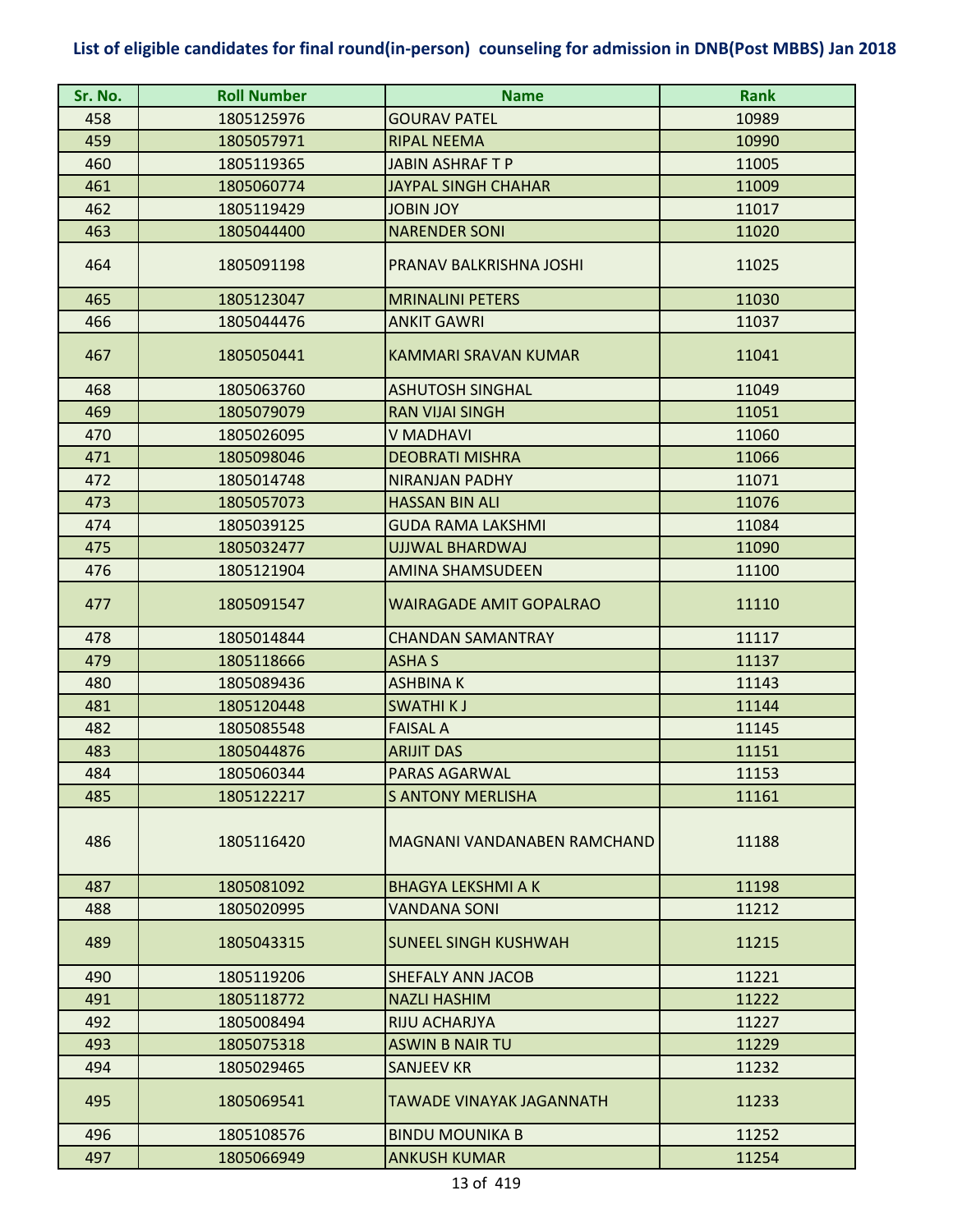| Sr. No. | <b>Roll Number</b> | <b>Name</b>                      | <b>Rank</b> |
|---------|--------------------|----------------------------------|-------------|
| 498     | 1805059949         | <b>REENA KUMARI</b>              | 11260       |
| 499     | 1805075851         | A HYMAVATHI                      | 11268       |
| 500     | 1805076538         | KUNKA JASWITHA CHOWDARY          | 11284       |
| 501     | 1805007537         | <b>ANKITA TANEJA</b>             | 11285       |
| 502     | 1805078815         | <b>NISHANT YADAV</b>             | 11297       |
| 503     | 1805047458         | <b>BAMMIDI JHANSHI SRAVANTHI</b> | 11300       |
| 504     | 1805119061         | <b>JITTU MATHEW JACOB</b>        | 11303       |
| 505     | 1805009647         | <b>ASHITOSH</b>                  | 11309       |
| 506     | 1805014446         | ANJU S                           | 11319       |
| 507     | 1805054310         | <b>SAMALA VISHNU KUMAR</b>       | 11324       |
| 508     | 1805014735         | <b>BISHNU PRIYA SAHU</b>         | 11339       |
| 509     | 1805100745         | <b>SHUBHAM KAUDINYA</b>          | 11340       |
| 510     | 1805004282         | DHEERAJ KUMAR JAT                | 11342       |
| 511     | 1805110427         | <b>CHANDRA SAHAY</b>             | 11343       |
| 512     | 1805048106         | CHINTALAGATTU KOMALA VAISHNAVI   | 11346       |
| 513     | 1805131262         | RAJAPUDI VIJAYA DEEPTHI          | 11347       |
| 514     | 1805044834         | <b>SOUMYA</b>                    | 11358       |
| 515     | 1805036884         | <b>RAGHAV BATRA</b>              | 11364       |
| 516     | 1805097692         | S PRIYADHARSHINI                 | 11367       |
| 517     | 1805094955         | <b>RAMESH OLA</b>                | 11373       |
| 518     | 1805127483         | <b>CHARISHMA DARURU</b>          | 11385       |
| 519     | 1805031620         | <b>MALLA AVINASH</b>             | 11388       |
| 520     | 1805113390         | <b>ASHUTOSH SHRIVASTAVA</b>      | 11394       |
| 521     | 1805086471         | <b>MOHAMMED MUTAHER HUSSAIN</b>  | 11403       |
| 522     | 1805124390         | THOYAJA T                        | 11406       |
| 523     | 1805105682         | <b>WANKHADE ARTI BABANRAO</b>    | 11416       |
| 524     | 1805086044         | JAIN KAJALKUMARI MAHENDRA        | 11420       |
| 525     | 1805056444         | <b>V SRINATH</b>                 | 11422       |
| 526     | 1805003847         | SHARMA AVINASH PRAVINKUMAR       | 11429       |
| 527     | 1805048209         | <b>D PRADEEP KUMAR</b>           | 11435       |
| 528     | 1805035673         | PATEL POOJABEN MAHENDRABHAI      | 11442       |
| 529     | 1805050750         | <b>KODE USHA</b>                 | 11457       |
| 530     | 1805119291         | <b>ANJU PAUL</b>                 | 11468       |
| 531     | 1805088636         | UDAYKUMAR R                      | 11469       |
| 532     | 1805013982         | SHIVRUDRA GANGSHETTY             | 11475       |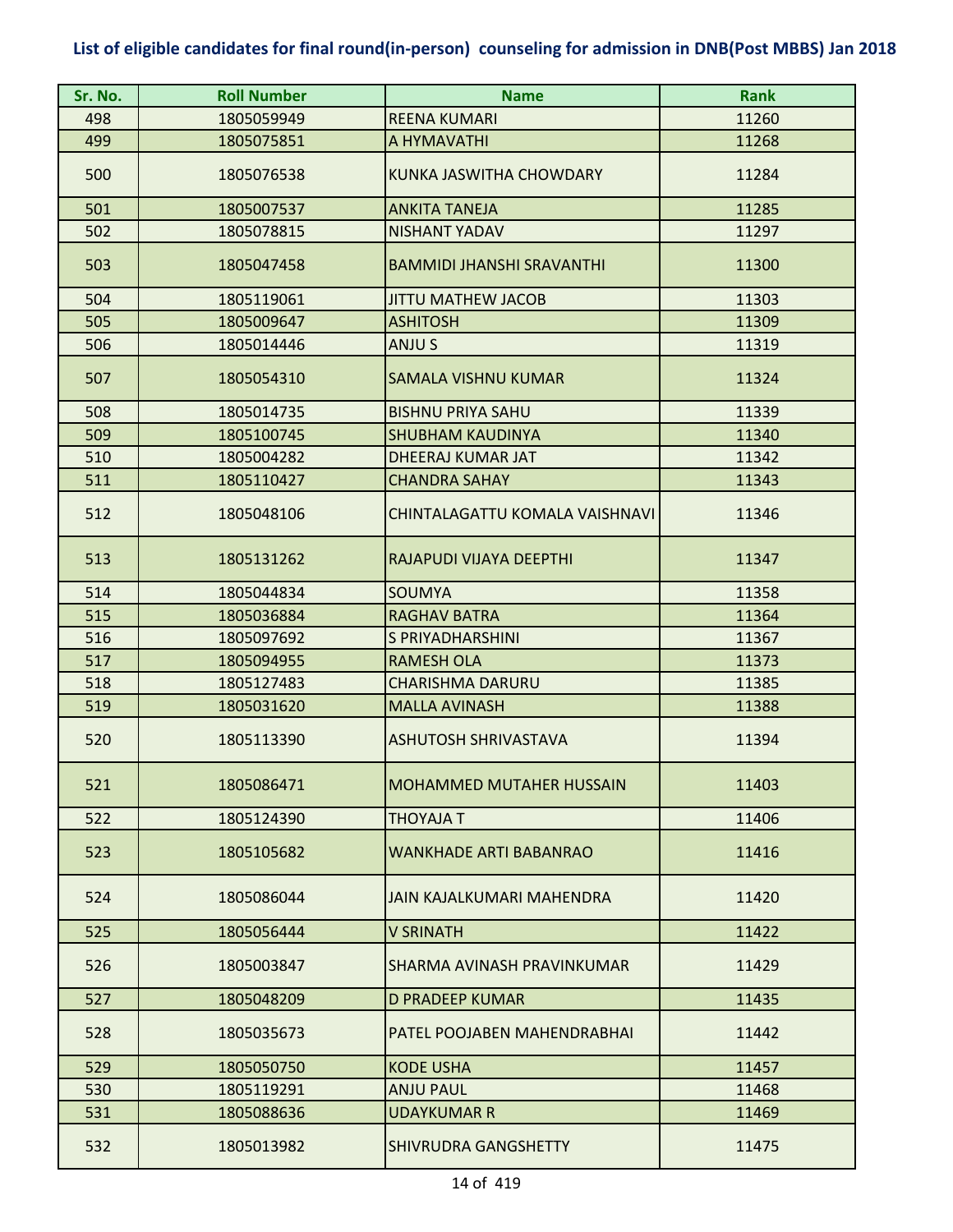| Sr. No. | <b>Roll Number</b> | <b>Name</b>                     | <b>Rank</b> |
|---------|--------------------|---------------------------------|-------------|
| 533     | 1805082610         | SHARAFATH ALI M P               | 11480       |
| 534     | 1805049117         | <b>MURALI ANUMALASETTY</b>      | 11487       |
| 535     | 1805046571         | <b>ADLURI RAMARAJU</b>          | 11488       |
| 536     | 1805048073         | <b>CHANDRAGIRI BHANU SREE</b>   | 11491       |
| 537     | 1805001461         | DHRUVKUMAR PRAVINBHAI VIRADIA   | 11500       |
| 538     | 1805090607         | AGRAWAL MADHURI MADHUSUDAN      | 11507       |
| 539     | 1805097321         | <b>LAKSHMIPRIYA N S</b>         | 11510       |
| 540     | 1805040365         | <b>HITESH YADAV</b>             | 11511       |
| 541     | 1805001118         | <b>KRISHNA KUMAR YADAV</b>      | 11516       |
| 542     | 1805009986         | SOUMENDRA RANJAN NAYAK          | 11518       |
| 543     | 1805010784         | <b>ANAMIKA PU</b>               | 11526       |
| 544     | 1805050259         | K VENKATA MANOHAR               | 11531       |
| 545     | 1805095574         | <b>BAPMARE VIDYA SHANKARRAO</b> | 11548       |
| 546     | 1805079031         | <b>PRIYA SINGH</b>              | 11556       |
| 547     | 1805090664         | <b>CHOPADE SWAPNIL UMESH</b>    | 11564       |
| 548     | 1805065399         | <b>ROHIT BASU</b>               | 11566       |
| 549     | 1805083786         | <b>ABINASH JOSHI</b>            | 11569       |
| 550     | 1805044464         | <b>EKTA</b>                     | 11581       |
| 551     | 1805079044         | <b>PUNIT PANDEY</b>             | 11588       |
| 552     | 1805067964         | <b>EMMIDI BHARATH VINAY</b>     | 11593       |
| 553     | 1805107125         | <b>PRADEEP KUMAR JAISWAL</b>    | 11597       |
| 554     | 1805105985         | <b>ANSHUL PRADEEP MEHTA</b>     | 11605       |
| 555     | 1805029614         | PRIYA SHARMA                    | 11610       |
| 556     | 1805095325         | <b>SHIRSATH AKSHAY SATISH</b>   | 11619       |
| 557     | 1805045795         | <b>SHEKAR M</b>                 | 11620       |
| 558     | 1805100768         | <b>SUMIT SHARMA</b>             | 11634       |
| 559     | 1805092096         | MARIYA SHABBIR SHIRPURWALA      | 11638       |
| 560     | 1805078868         | <b>AJAY PATEL</b>               | 11643       |
| 561     | 1805094061         | <b>CHAVAN SANDEEP JANARDAN</b>  | 11651       |
| 562     | 1805077400         | <b>SHURIYA PRABHA</b>           | 11654       |
| 563     | 1805094423         | <b>ENADLE BALAJI GANGADHAR</b>  | 11655       |
| 564     | 1805049546         | <b>JAIDI SOUJANYA REDDY</b>     | 11656       |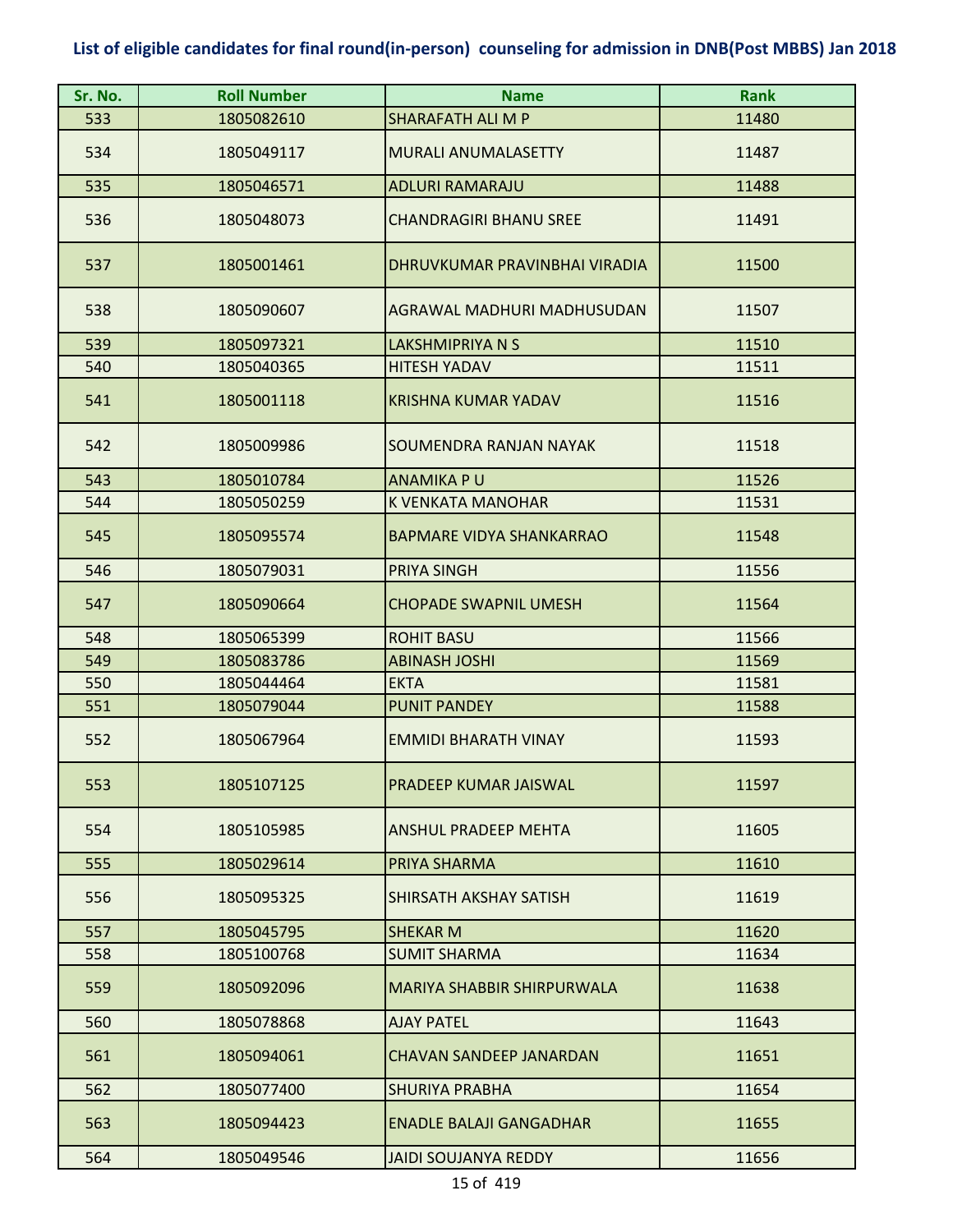| Sr. No. | <b>Roll Number</b> | <b>Name</b>                          | <b>Rank</b> |
|---------|--------------------|--------------------------------------|-------------|
| 565     | 1805023246         | <b>SNEHAK</b>                        | 11662       |
| 566     | 1805086853         | SONAWANE SAURABH RAJKUMAR            | 11663       |
| 567     | 1805095008         | NIRANKARI SWAPNIL RAVINDRA           | 11670       |
| 568     | 1805087433         | <b>CAROLINE ELIZABETH THOMSON</b>    | 11673       |
| 569     | 1805081715         | <b>RAM PRAKASH S</b>                 | 11688       |
| 570     | 1805036015         | <b>SHAH ISHANI ATULKUMAR</b>         | 11699       |
| 571     | 1805066275         | <b>RINOJ THOMAS</b>                  | 11702       |
| 572     | 1805017013         | <b>UTKARSH TRIPATHI</b>              | 11715       |
| 573     | 1805047082         | <b>MOHAMMED FAISAL</b>               | 11727       |
| 574     | 1805002370         | KHANDHAR AKASH JAYANTILAL            | 11733       |
| 575     | 1805134297         | <b>AKHILA THASNEEM A</b>             | 11735       |
| 576     | 1805119175         | <b>ELIZABETH MARIA PHILIP</b>        | 11736       |
| 577     | 1805058881         | A SARAL KUMAR                        | 11737       |
| 578     | 1805037615         | <b>ANKUR PODDAR</b>                  | 11743       |
| 579     | 1805031574         | <b>AKHIL PIYUSH</b>                  | 11745       |
| 580     | 1805045652         | <b>MAHANTESH GIDAVEER</b>            | 11747       |
| 581     | 1805127502         | <b>BODI NAGA RAMYA</b>               | 11749       |
| 582     | 1805081115         | <b>BARANI RAJASEHARAN</b>            | 11753       |
| 583     | 1805109662         | <b>MANEK RAHUL CHANDRAKANT</b>       | 11757       |
| 584     | 1805098589         | JAIN JATINKUMAR VIJAYKUMAR           | 11765       |
| 585     | 1805064594         | <b>MALLIDI MANASA UMA SRUTHI SRI</b> | 11766       |
| 586     | 1805033467         | <b>LOKESH RAIKHERE</b>               | 11774       |
| 587     | 1805044339         | <b>KANIKA KINRA</b>                  | 11775       |
| 588     | 1805096589         | <b>KHAN SHAHEEN TAUQIR</b>           | 11782       |
| 589     | 1805106800         | <b>BHUPENDRA KUMAR JANGHEL</b>       | 11794       |
| 590     | 1805032021         | <b>SHENGOLE GOPINATH NARAYANRAO</b>  | 11802       |
| 591     | 1805057027         | YAPARLA SRAVANTHI                    | 11803       |
| 592     | 1805086134         | <b>ARAVINTHO N</b>                   | 11811       |
| 593     | 1805004212         | <b>ANKIT AGRAWAL</b>                 | 11828       |
| 594     | 1805017025         | RANI RAGHUWANSHI                     | 11849       |
| 595     | 1805100975         | <b>OSHAN SAINI</b>                   | 11855       |
| 596     | 1805049829         | <b>KARNA MOULIKA</b>                 | 11856       |
| 597     | 1805012371         | <b>APARNA BALAGOPAL</b>              | 11871       |
| 598     | 1805123037         | <b>DIVYA P</b>                       | 11876       |
| 599     | 1805077735         | YALLA PRAVEEN REDDY                  | 11881       |
| 600     | 1805102519         | <b>NEHA JYOTI</b>                    | 11883       |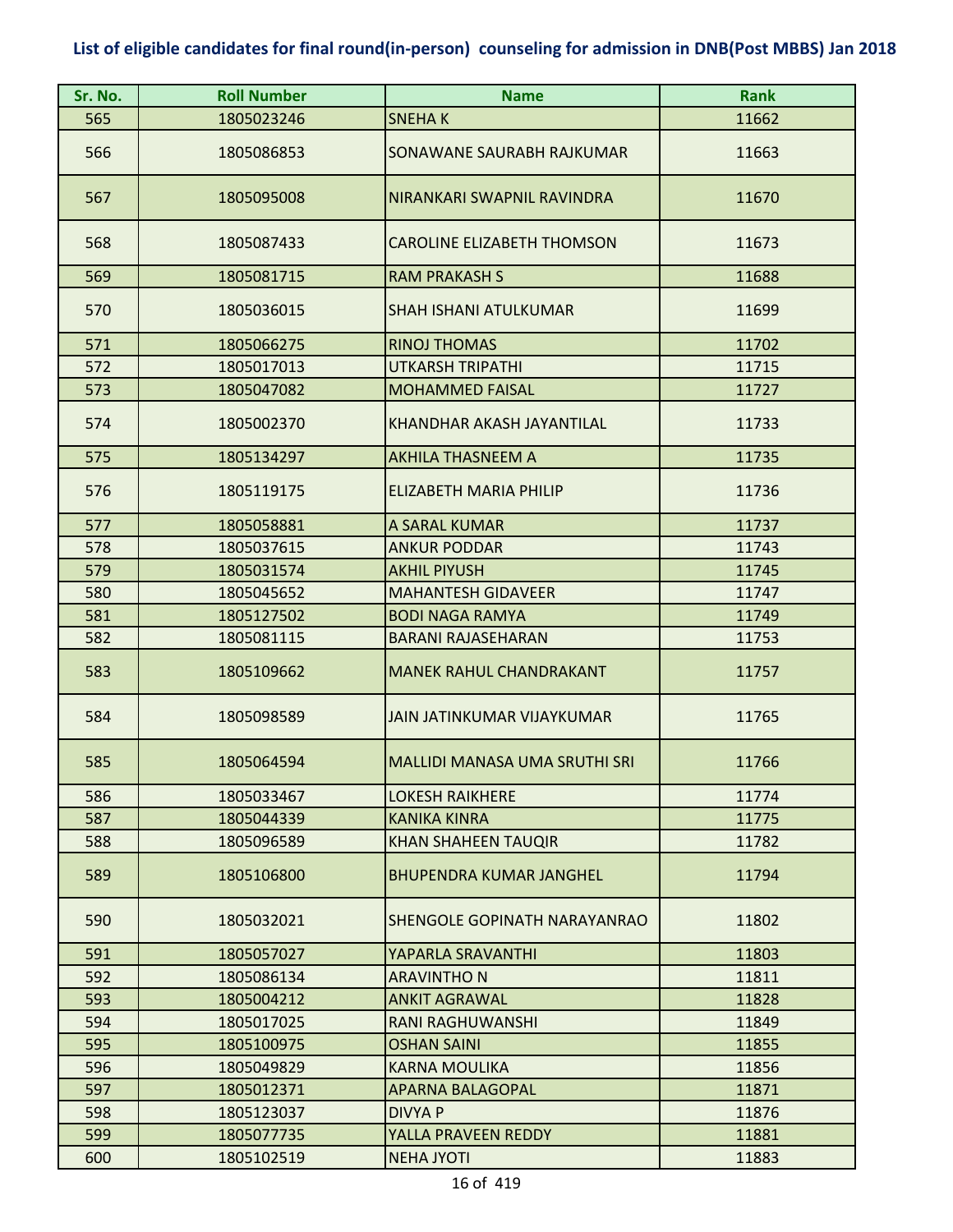| Sr. No. | <b>Roll Number</b> | <b>Name</b>                       | <b>Rank</b> |
|---------|--------------------|-----------------------------------|-------------|
| 601     | 1805119165         | <b>HARIKRISHNAN TK</b>            | 11885       |
| 602     | 1805048918         | <b>KAVYA GADDAM</b>               | 11892       |
| 603     | 1805030478         | C P RAJESH VARMA                  | 11895       |
| 604     | 1805008065         | PATEL DIPALBEN SHREYASKUMAR       | 11898       |
| 605     | 1805078722         | PRADEEP KUMAR SRIVASTAVA          | 11899       |
| 606     | 1805009383         | <b>MOHD IMRAN SHAMSI</b>          | 11906       |
| 607     | 1805098852         | <b>GAURAV PATEL</b>               | 11909       |
| 608     | 1805015194         | <b>HAMID KAMAL HASSAN</b>         | 11915       |
| 609     | 1805105106         | <b>GAWARE TUSHAR ATMARAM</b>      | 11917       |
| 610     | 1805133511         | AABIDHUSSAIN JANGI                | 11924       |
| 611     | 1805092306         | <b>MADHU SURESH CHOPDA</b>        | 11932       |
| 612     | 1805050118         | <b>C SNEHA</b>                    | 11936       |
| 613     | 1805027639         | <b>TINU CHERIAN</b>               | 11939       |
| 614     | 1805100471         | <b>SANTOSH KUMAR LODHI</b>        | 11941       |
| 615     | 1805003273         | <b>BHARTENDU DAVE</b>             | 11947       |
| 616     | 1805098889         | <b>SWATI RAI</b>                  | 11952       |
| 617     | 1805072444         | <b>SUMAN KHAWAS</b>               | 11954       |
| 618     | 1805020572         | <b>TEJASA MISHRA</b>              | 11964       |
| 619     | 1805077381         | <b>SHAIK MOHAMED HAFIEZ AHMED</b> | 11977       |
| 620     | 1805106066         | KACHARE AVINASH ASHOK             | 11978       |
| 621     | 1805078562         | <b>AMIRUL HAQUE</b>               | 11979       |
| 622     | 1805075509         | <b>JUMANA VP</b>                  | 11989       |
| 623     | 1805032191         | <b>SAROJ KUMAR</b>                | 11999       |
| 624     | 1805078421         | <b>RANJEFT SINGH</b>              | 12012       |
| 625     | 1805113823         | <b>VASUDHA R</b>                  | 12015       |
| 626     | 1805087130         | <b>VINAY KHARE</b>                | 12019       |
| 627     | 1805116249         | SOLANKI VIREN JAYDEEPSINH         | 12021       |
| 628     | 1805010221         | <b>RAMYA PRIYA</b>                | 12026       |
| 629     | 1805134028         | RAO SRILAXMI ANANTHPRASAD         | 12027       |
| 630     | 1805107523         | <b>JAGRUTI BALDE</b>              | 12030       |
| 631     | 1805090921         | <b>CHAVAN SNEHAL SUDHAKAR</b>     | 12033       |
| 632     | 1805059807         | <b>MANISH KUMAR SAINI</b>         | 12035       |
| 633     | 1805048579         | ELESHWARAM NARESH                 | 12037       |
| 634     | 1805133121         | <b>SAVANI CHINTAN DINESHKUMAR</b> | 12039       |
| 635     | 1805128358         | <b>MANTHA LAXMI SUMA</b>          | 12043       |
| 636     | 1805132285         | <b>KILLADA MADAN GOPAL</b>        | 12052       |
| 637     | 1805039978         | <b>SHAIK KARIMUNNISHA</b>         | 12058       |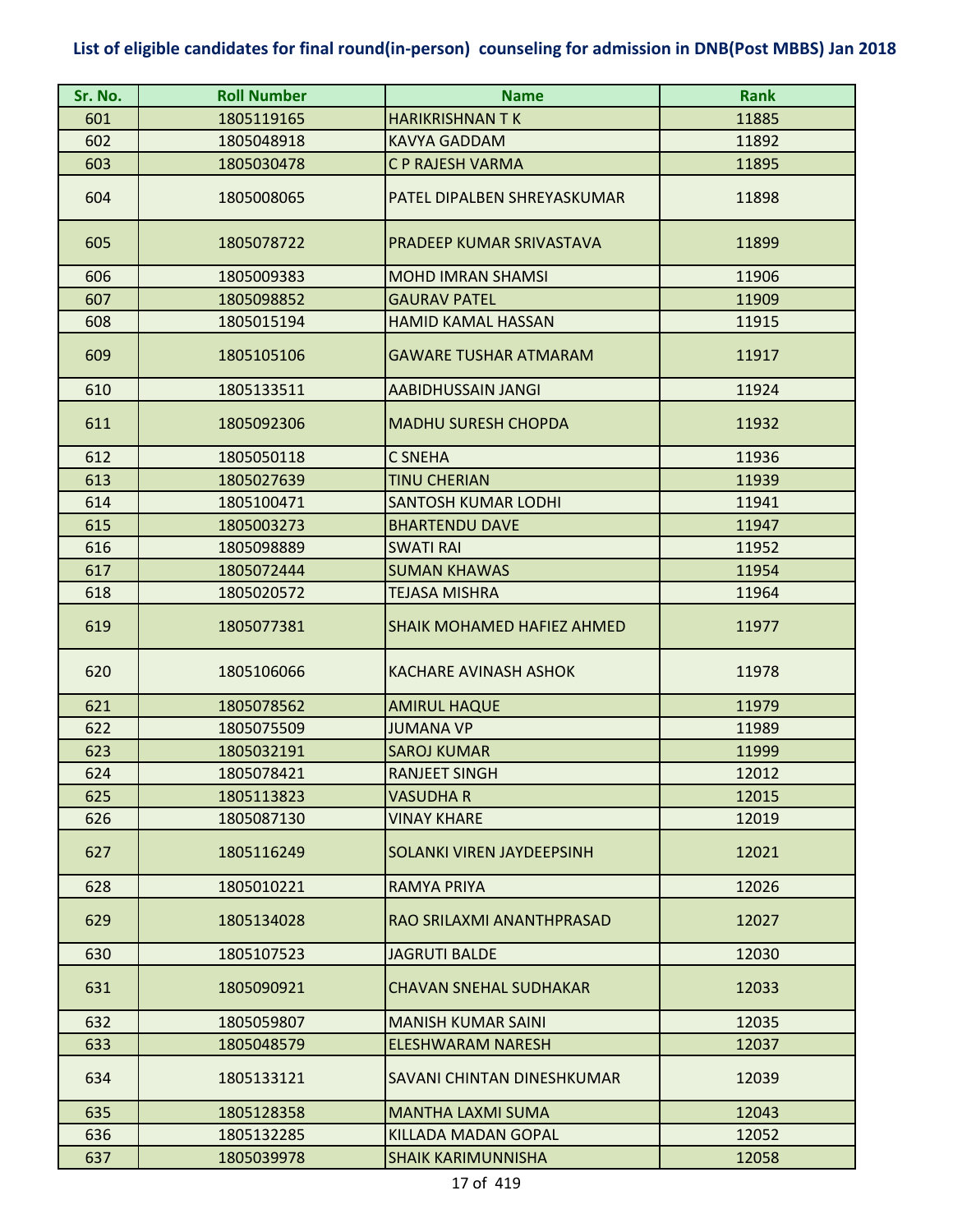| Sr. No. | <b>Roll Number</b> | <b>Name</b>                        | <b>Rank</b> |
|---------|--------------------|------------------------------------|-------------|
| 638     | 1805121332         | <b>MAHESH KHANNA SA</b>            | 12063       |
| 639     | 1805040800         | <b>JATIN KUMAR SHARMA</b>          | 12083       |
| 640     | 1805081810         | <b>APARNNAPS</b>                   | 12085       |
| 641     | 1805078764         | <b>JIUT YADAV</b>                  | 12100       |
| 642     | 1805047378         | <b>BAHUNUTHULA RESHMA</b>          | 12101       |
| 643     | 1805043437         | DIVYA MAURYA                       | 12102       |
| 644     | 1805053600         | MEGHANA YADAV MEKALA               | 12104       |
| 645     | 1805037557         | SATYAJEET MAURYA                   | 12105       |
| 646     | 1805058245         | <b>DIVYA GANGWANI</b>              | 12118       |
| 647     | 1805024090         | <b>MAHALAKSHMI M</b>               | 12123       |
| 648     | 1805100028         | <b>DEVANSH BAJAJ</b>               | 12133       |
| 649     | 1805134285         | <b>NEENA ELIZABETH VINOD</b>       | 12146       |
| 650     | 1805085695         | <b>BONDE SNEHA ANIL</b>            | 12148       |
| 651     | 1805003786         | <b>SOMANI RUSHABH VIRENDRABHAI</b> | 12150       |
| 652     | 1805021028         | <b>ANKIT SWAMI</b>                 | 12161       |
| 653     | 1805011964         | N PAVAN KUMAR                      | 12162       |
| 654     | 1805122391         | <b>S ABISHA</b>                    | 12168       |
| 655     | 1805064452         | DANGUDUBIYAM SRIVENKATAPRATAP      | 12172       |
| 656     | 1805068453         | <b>VERMAREDDY SINDHU</b>           | 12174       |
| 657     | 1805078415         | <b>FAISAL ABBAS</b>                | 12185       |
| 658     | 1805105203         | <b>SHAHANE SHANTANU ANANT</b>      | 12188       |
| 659     | 1805065421         | <b>MD ARMAN MOLLA</b>              | 12189       |
| 660     | 1805096942         | <b>HIFZUR RAHMAN</b>               | 12202       |
| 661     | 1805081387         | <b>GAUTAMIT</b>                    | 12213       |
| 662     | 1805086228         | YADAV RAMCHANDRA MURARILAL         | 12219       |
| 663     | 1805033859         | <b>ABHISHEK KUMAR</b>              | 12221       |
| 664     | 1805075182         | <b>DANNE SHAJI PHILIP</b>          | 12225       |
| 665     | 1805003759         | <b>VYASA MEET BHADRAYU</b>         | 12226       |
| 666     | 1805089751         | AFZAL PM                           | 12231       |
| 667     | 1805048067         | <b>CHERIPALLY RAJASHEKAR</b>       | 12236       |
| 668     | 1805112231         | PRIYANKA M                         | 12240       |
| 669     | 1805040082         | LAKSHMI AMRUTHAVALLI CHINNAM       | 12243       |
| 670     | 1805039264         | KADIMISETTY NIKHILA BRAHMAANI      | 12244       |
| 671     | 1805123489         | <b>JANA PRIYA S</b>                | 12253       |
| 672     | 1805067724         | <b>NIDHI GUPTA</b>                 | 12257       |
| 673     | 1805122910         | <b>ANCY RAJAN</b>                  | 12259       |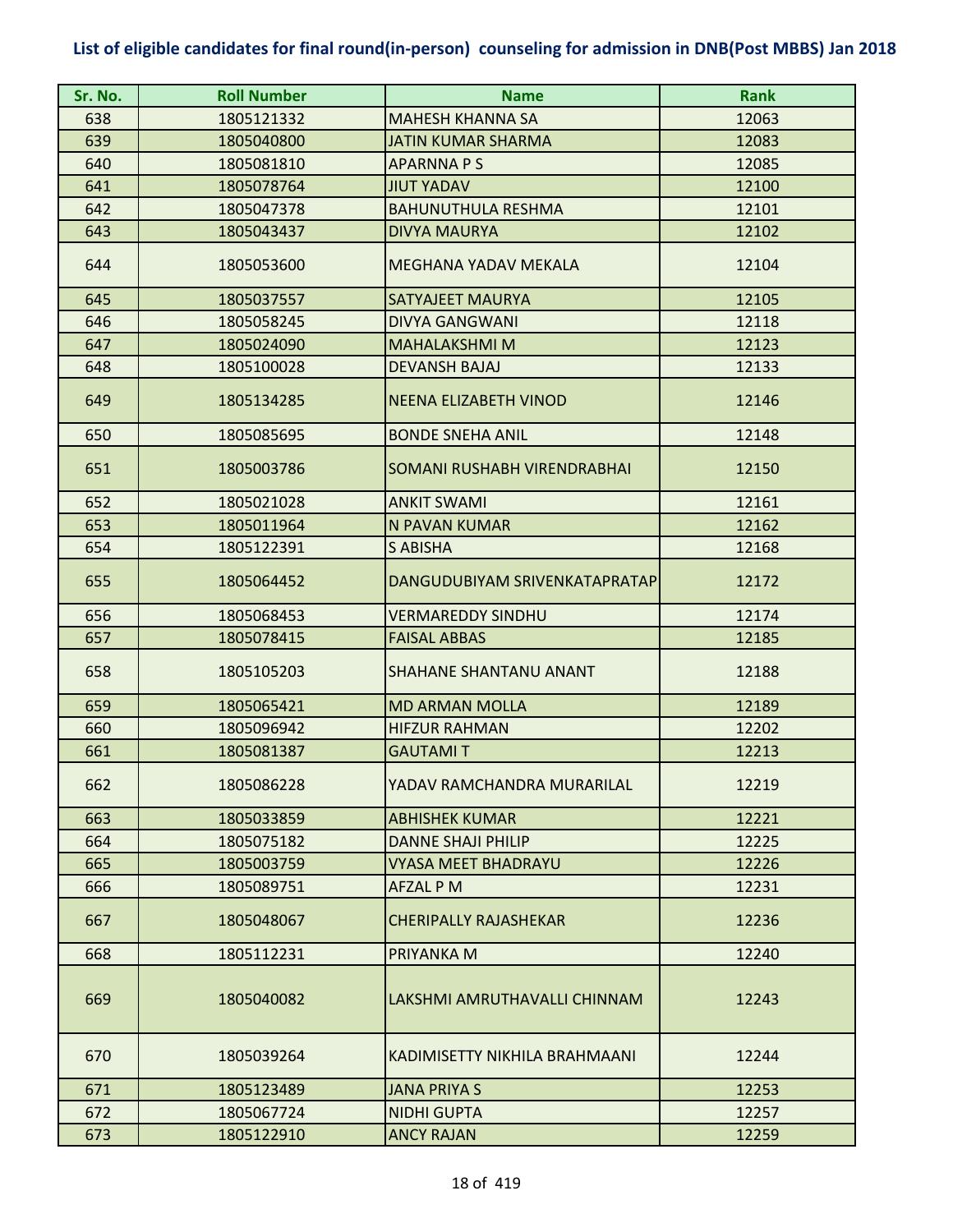| Sr. No. | <b>Roll Number</b> | <b>Name</b>                                     | <b>Rank</b> |
|---------|--------------------|-------------------------------------------------|-------------|
| 674     | 1805026282         | SARAVANA KUMARAN G                              | 12269       |
| 675     | 1805048935         | <b>GOWRISHETTY SRAVYA</b>                       | 12279       |
| 676     | 1805064561         | <b>KORANGI MANIKANTA</b>                        | 12285       |
| 677     | 1805092853         | <b>CHHATTANI LOKESH HARIRAM</b>                 | 12291       |
| 678     | 1805057706         | <b>ATUL KUMAR SINGH</b>                         | 12306       |
| 679     | 1805096148         | <b>ROHINI BHASKAR KUNDER</b>                    | 12324       |
| 680     | 1805043590         | <b>KAVITA POKHARIA</b>                          | 12328       |
| 681     | 1805123341         | <b>D SRI THEJAA</b>                             | 12346       |
| 682     | 1805112556         | LAVINIYA                                        | 12349       |
| 683     | 1805017601         | <b>AKANKSHA JAIN</b>                            | 12350       |
| 684     | 1805094258         | <b>BANG DARSHAN SURESHKUMAR</b>                 | 12352       |
| 685     | 1805079102         | <b>AMIT KUMAR</b>                               | 12355       |
| 686     | 1805099707         | ASHISH KUMAR AGRAHARI                           | 12357       |
| 687     | 1805028926         | <b>PRADEEP KUMAR ROUL</b>                       | 12368       |
| 688     | 1805055362         | <b>SIRISETTY SHYAM SUNDER</b>                   | 12370       |
| 689     | 1805040935         | <b>MANORANJAN KUMAR</b>                         | 12372       |
| 690     | 1805052522         | <b>NAMALA GEETHA SREE</b>                       | 12378       |
| 691     | 1805100218         | <b>AANCHAL MALIK</b>                            | 12405       |
| 692     | 1805076306         | <b>GURUSALA CHAITHANYA</b>                      | 12413       |
| 693     | 1805119574         | <b>ARUN RAJ R</b>                               | 12416       |
| 694     | 1805127491         | <b>BINGUMALLA NAGA VENKATA</b><br><b>PAVANI</b> | 12422       |
| 695     | 1805115307         | PRABHAKAR SHARMA                                | 12436       |
| 696     | 1805100947         | <b>SALONI SETH</b>                              | 12437       |
| 697     | 1805104962         | <b>FOUJIA NAJ PARVEEN</b>                       | 12438       |
| 698     | 1805050609         | <b>KASTURI MAHENDRA</b>                         | 12439       |
| 699     | 1805049713         | UNDAMATLA KRISHNA TEJA                          | 12446       |
| 700     | 1805061105         | RUCHIKA CHAHAR                                  | 12448       |
| 701     | 1805086406         | V SUDHA KIRAN NEELAM                            | 12449       |
| 702     | 1805081517         | <b>JAYA PRAGADEESH G</b>                        | 12461       |
| 703     | 1805052913         | P SATHISH KUMAR                                 | 12464       |
| 704     | 1805054261         | S DIVYA                                         | 12468       |
| 705     | 1805070717         | <b>RAJNISH KUMAR</b>                            | 12471       |
| 706     | 1805119691         | DON BABU CHEMPLAVIL                             | 12474       |
| 707     | 1805082342         | <b>SWETHA T SURESH</b>                          | 12481       |
| 708     | 1805032649         | <b>NELESH AGGARWAL</b>                          | 12482       |
| 709     | 1805056551         | V DIVYA HANEESHA                                | 12484       |
| 710     | 1805122768         | <b>JITHIN AHAMED KHAN S</b>                     | 12486       |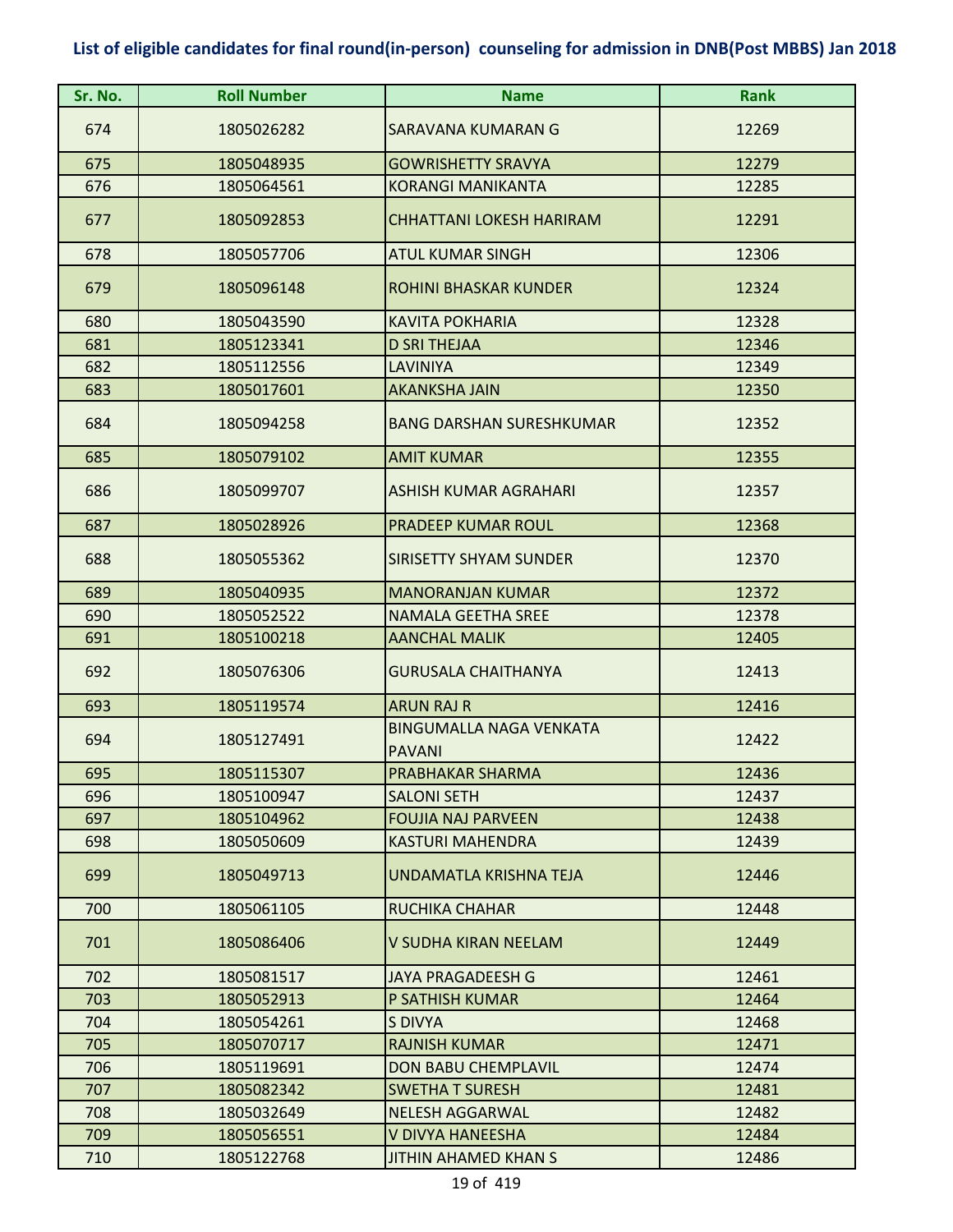| Sr. No. | <b>Roll Number</b> | <b>Name</b>                     | <b>Rank</b> |
|---------|--------------------|---------------------------------|-------------|
| 711     | 1805124271         | <b>REVATHI</b>                  | 12500       |
| 712     | 1805009330         | <b>HIMANSHU</b>                 | 12504       |
| 713     | 1805055183         | <b>SHANTHI JAGAN SUSHMA</b>     | 12513       |
| 714     | 1805051029         | <b>ALEXA</b>                    | 12524       |
| 715     | 1805030335         | <b>SIDDHANT JAIN</b>            | 12552       |
| 716     | 1805003920         | THAKKAR PARTH KALPESHKUMAR      | 12553       |
| 717     | 1805102943         | <b>JITENDRA KUMAR</b>           | 12555       |
| 718     | 1805086743         | <b>SINGH KUNWAR RAVIJEET</b>    | 12559       |
| 719     | 1805031433         | <b>SATISH KUMAR SINGH</b>       | 12560       |
| 720     | 1805101933         | <b>NAVROOP KAUR</b>             | 12563       |
| 721     | 1805031343         | <b>PRERNA NEGI</b>              | 12565       |
| 722     | 1805004224         | <b>KARISHMA PRAJAPAT</b>        | 12567       |
| 723     | 1805015575         | <b>MANISHA</b>                  | 12572       |
| 724     | 1805104079         | <b>SATYA PRAKASH</b>            | 12576       |
| 725     | 1805133925         | <b>GAYATHRIK</b>                | 12585       |
| 726     | 1805027386         | <b>RAJBARATH</b>                | 12597       |
| 727     | 1805057755         | <b>CHHAVI GUPTA</b>             | 12599       |
| 728     | 1805054247         | <b>NOOR UL AIN FATIMA</b>       | 12601       |
| 729     | 1805027069         | <b>ANITA JAMES</b>              | 12608       |
| 730     | 1805075492         | <b>SOUMYA A</b>                 | 12610       |
| 731     | 1805036040         | PATEL ANI PRAKASHBHAI           | 12619       |
| 732     | 1805094251         | <b>RATHOD BHARTI BABUSING</b>   | 12622       |
| 733     | 1805025953         | <b>TEJA CHIMTALAPUDI</b>        | 12624       |
| 734     | 1805112555         | <b>PRASAN A R</b>               | 12625       |
| 735     | 1805064804         | <b>ROJA DWARAMPUDI</b>          | 12626       |
| 736     | 1805018978         | <b>GOLLAPALLI RAJESH</b>        | 12631       |
| 737     | 1805069542         | <b>KUMBHAR SANTOSH MAHADEV</b>  | 12635       |
| 738     | 1805045155         | <b>AYUSHREE</b>                 | 12636       |
| 739     | 1805027782         | <b>SACHIN MANUEL</b>            | 12640       |
| 740     | 1805013543         | THEERTHA M T                    | 12647       |
| 741     | 1805040996         | <b>KHUSHBOO GARG</b>            | 12648       |
| 742     | 1805094776         | <b>LOKESH</b>                   | 12658       |
| 743     | 1805059279         | NIMISHA SHRIVASTAVA             | 12672       |
| 744     | 1805094287         | DNYANESHWAR VITHALRAO KENDRE    | 12673       |
| 745     | 1805086903         | <b>BOHRA TASNEEM SHABBIR</b>    | 12677       |
| 746     | 1805051024         | <b>LAKKAM MALLESH</b>           | 12679       |
| 747     | 1805087380         | <b>BHAGAT ARVIND BHAGWANRAO</b> | 12685       |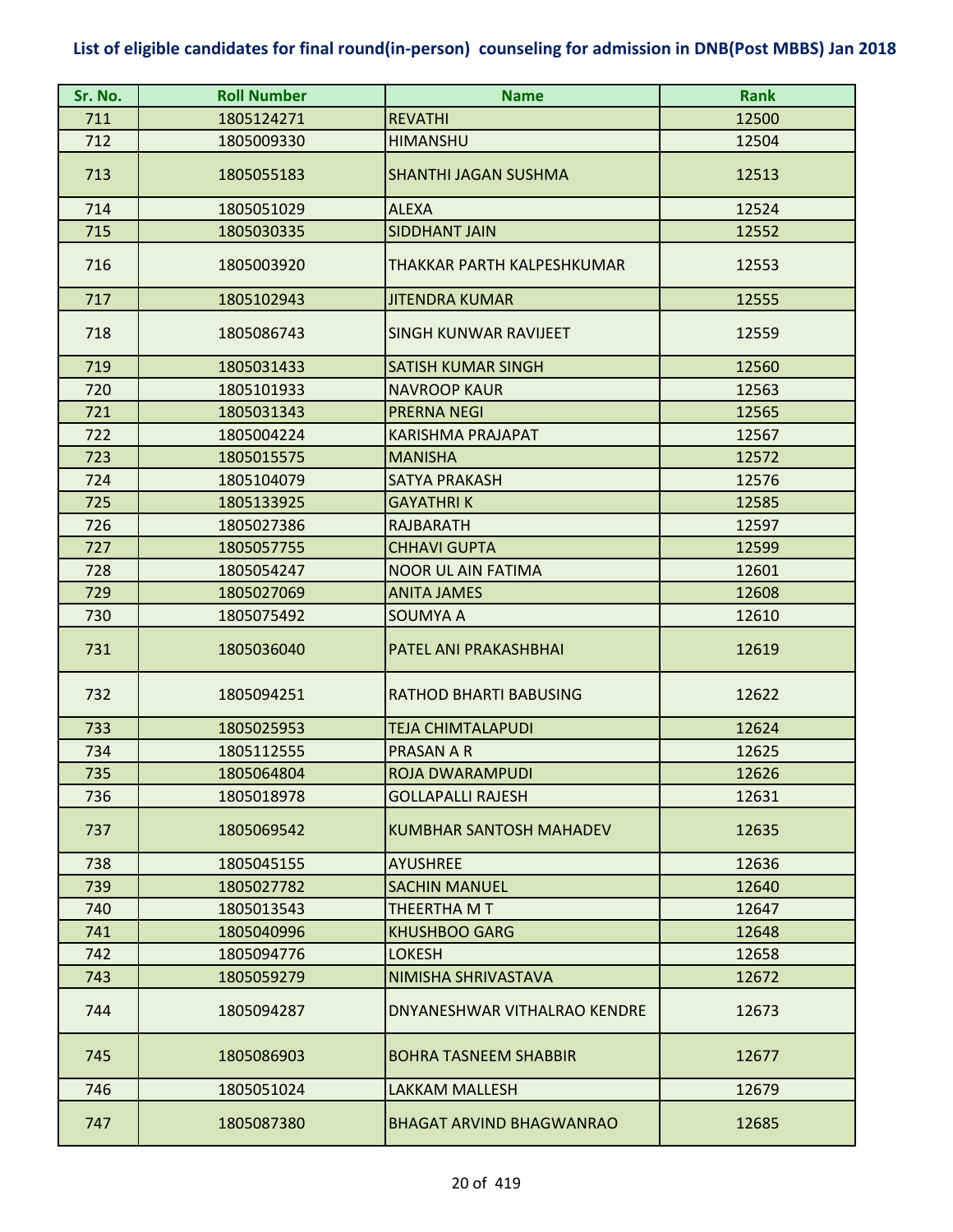| Sr. No.    | <b>Roll Number</b>       | <b>Name</b>                                      | <b>Rank</b>    |
|------------|--------------------------|--------------------------------------------------|----------------|
| 748        | 1805078965               | <b>SUMIT KUMAR BARANWAL</b>                      | 12687          |
| 749        | 1805008849               | <b>SAMAR PRATIM NAYAK</b>                        | 12688          |
| 750        | 1805129100               | <b>SUNKARA NAGA JYOTHI</b>                       | 12689          |
| 751        | 1805104721               | <b>SHETTY SHRAVYA SUBHASH</b>                    | 12690          |
| 752        | 1805112373               | <b>VIDHYA VIKASHINI B</b>                        | 12693          |
| 753        | 1805015800               | <b>NISHA SINGLA</b>                              | 12694          |
| 754        | 1805039030               | <b>EDARA ANVESH KUMAR</b>                        | 12697          |
| 755        | 1805040914               | <b>ANSHUMAAN AGRAHARI</b>                        | 12704          |
| 756        | 1805030520               | <b>DEEPAK KUMAR GOUR</b>                         | 12707          |
| 757        | 1805132440               | <b>RAYAPUREDDY SRIDHAR</b>                       | 12708          |
| 758        | 1805105935               | <b>AGRAWAL SHREYA GOPAL</b>                      | 12716          |
| 759        | 1805104580               | <b>KANTHALI PRADEEP RAGHUNATH</b>                | 12717          |
| 760        | 1805104770               | <b>HOLANI ADITYA RAJENDRA</b>                    | 12722          |
| 761        | 1805080048               | <b>MUQTADIR JAMAL</b>                            | 12727          |
| 762        | 1805037873               | <b>VIVEK KUMAR KESARWANI</b>                     | 12729          |
| 763        | 1805067475               | <b>ANAND PRAKASH</b>                             | 12731          |
| 764        | 1805059876               | <b>SAYED WASIM AHMAD</b>                         | 12749          |
| 765        | 1805028624               | <b>PREETHAR</b>                                  | 12752          |
| 766        | 1805039445               | M RAMA BHUPAL REDDY                              | 12754          |
| 767        | 1805094489               | <b>KARAD POOJA GANESH</b>                        | 12759          |
| 768        | 1805064897               | <b>TOUSIF HASAN</b>                              | 12770          |
| 769        | 1805044955               | <b>DEBRAJ SAHA</b>                               | 12781          |
| 770        | 1805024430               | <b>CLINTON PONRAJ</b>                            | 12790          |
| 771<br>772 | 1805052819<br>1805124108 | <b>PANTANGI SURESH</b><br><b>MUTHU MAMATHA K</b> | 12795<br>12810 |
|            |                          |                                                  |                |
| 773        | 1805086297               | <b>MAHAJAN SANJANA NITIN</b>                     | 12816          |
| 774        | 1805106677               | KULKARNI NEHA SHRIKANT                           | 12817          |
| 775        | 1805108961               | <b>BHIMANI SHRADDHABEN</b><br><b>JASMATBHAI</b>  | 12825          |
| 776        | 1805003551               | VADSOLA TARUNKUMAR<br><b>DINESHCHANDRA</b>       | 12830          |
| 777        | 1805048443               | <b>DHANEWAR SANDHYARANI</b>                      | 12837          |
| 778        | 1805085369               | DESHPANDE PRASANNA MILAN                         | 12841          |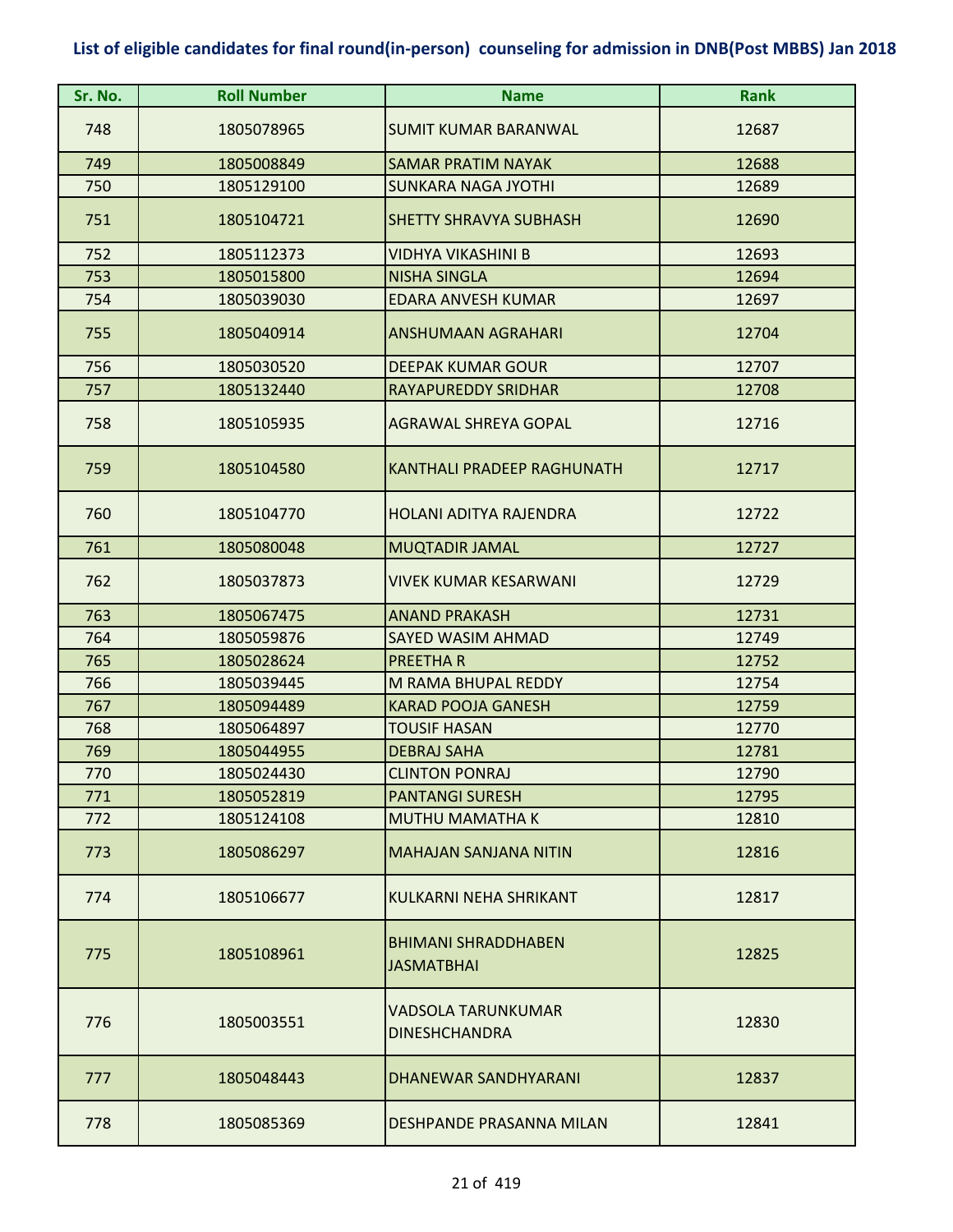| Sr. No. | <b>Roll Number</b> | <b>Name</b>                     | <b>Rank</b> |
|---------|--------------------|---------------------------------|-------------|
| 779     | 1805104451         | <b>BANKUWALE ABHIJIT</b>        | 12844       |
|         |                    | <b>GANESHCHANDRA</b>            |             |
| 780     | 1805106203         | KULKARNI ABHIJIT ABHAYKUMAR     | 12845       |
| 781     | 1805084580         | ANKITA SURI                     | 12849       |
| 782     | 1805077639         | VAKATI SHRUTHI                  | 12852       |
| 783     | 1805048898         | <b>G CHANDUPRIYA</b>            | 12855       |
| 784     | 1805094449         | <b>GAIKWAD SUNITA MADHAVRAO</b> | 12862       |
| 785     | 1805096818         | <b>SHWETA MEHTA</b>             | 12863       |
| 786     | 1805033900         | <b>MEENAKSHI MANN</b>           | 12878       |
| 787     | 1805002874         | PANASARA KEYUR HASMUKHBHAI      | 12888       |
| 788     | 1805087788         | <b>UJJAVAL RATHI</b>            | 12893       |
| 789     | 1805134257         | <b>HARIKRISHNAN M</b>           | 12897       |
| 790     | 1805046572         | <b>ADONI SALEEM</b>             | 12900       |
| 791     | 1805111107         | <b>ANURAG TOMER</b>             | 12902       |
| 792     | 1805016525         | <b>SACHIN KUMAR</b>             | 12905       |
| 793     | 1805069692         | <b>CHAVAN AMARNATH SARJERAO</b> | 12907       |
| 794     | 1805080047         | <b>GARIMA MAHENDRA</b>          | 12927       |
| 795     | 1805052102         | <b>MIRZA KOUSAR BEGUM</b>       | 12931       |
| 796     | 1805084817         | <b>MO TARIQ</b>                 | 12933       |
| 797     | 1805018840         | <b>LAXMIPRIYA SAHOO</b>         | 12936       |
| 798     | 1805047629         | <b>BHARANIKUMAR DIGAJARU</b>    | 12950       |
| 799     | 1805104002         | <b>GOPAL PRASAD SINGH</b>       | 12954       |
| 800     | 1805107082         | <b>SHREYA JHA</b>               | 12956       |
| 801     | 1805108665         | <b>GOWTHAMI REDDI</b>           | 12962       |
| 802     | 1805118496         | <b>SMRTHI VIJAY</b>             | 12963       |
| 803     | 1805033888         | <b>ANUPAM PRAKASH</b>           | 12965       |
| 804     | 1805105627         | <b>KAMBLE OMKAR ANANDRAO</b>    | 12966       |
| 805     | 1805113450         | <b>AANCHAL SACHDEVA</b>         | 12970       |
| 806     | 1805131613         | <b>SIRUGUDI SIRISHA</b>         | 12973       |
| 807     | 1805016275         | <b>HIMANI</b>                   | 12985       |
| 808     | 1805066454         | <b>PRACHI SINGH</b>             | 12988       |
| 809     | 1805013134         | <b>NIVEDITA K</b>               | 12994       |
| 810     | 1805017665         | <b>MEGHA DUBEY</b>              | 12996       |
| 811     | 1805066823         | <b>ABHISHEK MISHRA</b>          | 13005       |
| 812     | 1805001156         | <b>ASHISH SHARMA</b>            | 13013       |
| 813     | 1805070429         | <b>SUSAVAN DAS</b>              | 13023       |
| 814     | 1805072650         | AHETESAM HOSAIN                 | 13024       |
| 815     | 1805100905         | <b>NEELAM MANDHAR</b>           | 13025       |
| 816     | 1805046669         | <b>ALLA SRAVANI</b>             | 13030       |
| 817     | 1805032181         | <b>MUKESH KUMAR SHARMA</b>      | 13034       |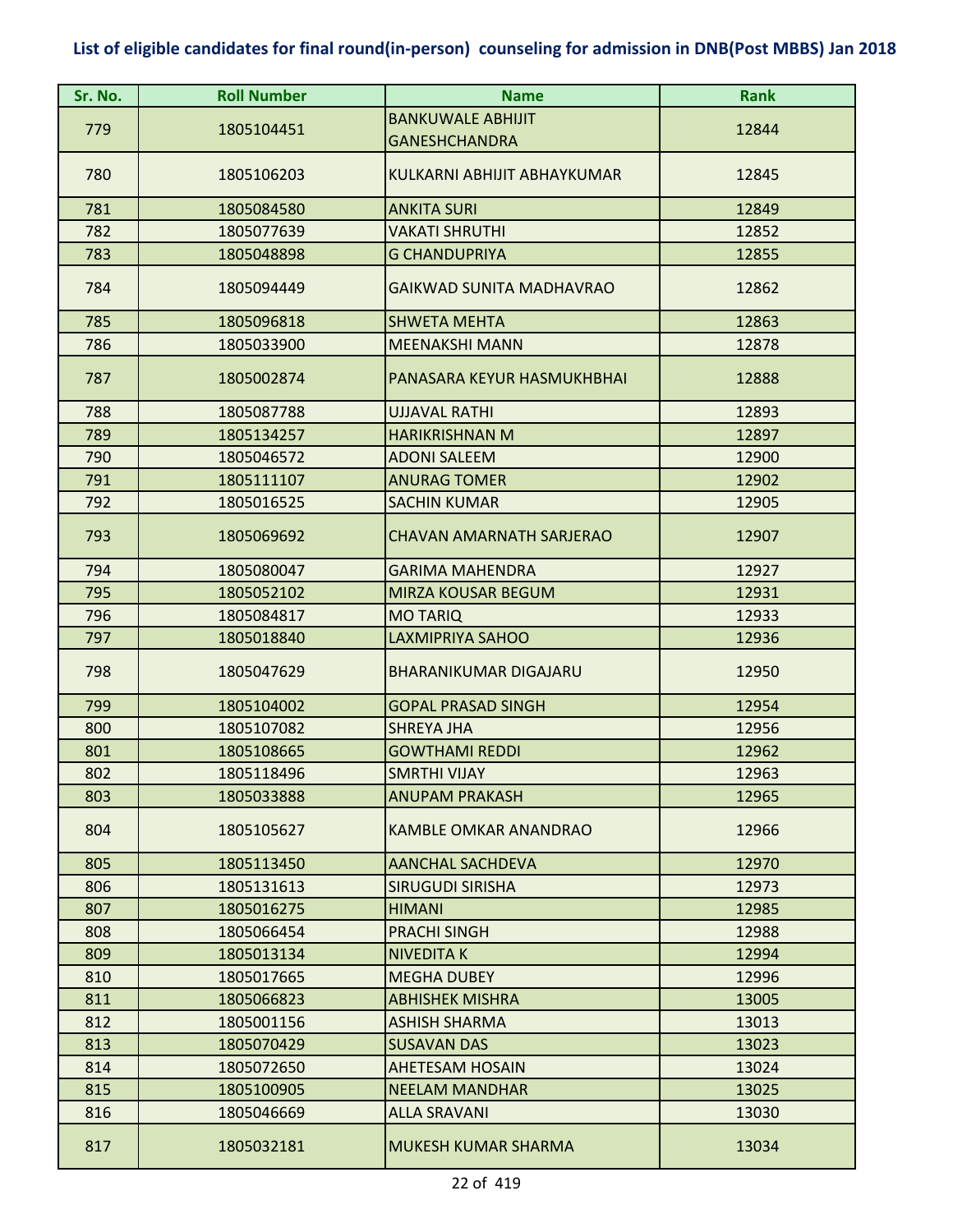| Sr. No. | <b>Roll Number</b> | <b>Name</b>                                 | <b>Rank</b> |
|---------|--------------------|---------------------------------------------|-------------|
| 818     | 1805067163         | <b>ASHUTOSH MISHRA</b>                      | 13042       |
| 819     | 1805084384         | <b>SNEHA GUPTA</b>                          | 13046       |
| 820     | 1805081360         | <b>NAVEENA S</b>                            | 13052       |
| 821     | 1805014725         | <b>SUBHASIS KHADANGA</b>                    | 13057       |
| 822     | 1805087317         | <b>DUBEY JAYESH BRIJBHUSHAN</b>             | 13061       |
| 823     | 1805087547         | <b>KARTIK KUMAR GUPTA</b>                   | 13065       |
| 824     | 1805053665         | RAVULA NANDINI                              | 13066       |
| 825     | 1805078775         | <b>GANESH SINGH</b>                         | 13074       |
| 826     | 1805111715         | MOHAMED YASAR ARAFATH                       | 13076       |
| 827     | 1805091651         | NIMJE KARISHMA MADHUKAR                     | 13091       |
| 828     | 1805008144         | ODEDARA VEJIBEN KESHUBHAI                   | 13094       |
| 829     | 1805002275         | <b>KANIA KEMIL HEMANT</b>                   | 13097       |
| 830     | 1805095074         | PHUSE DNYANESHWAR HIRALAL                   | 13102       |
| 831     | 1805032185         | <b>NIDHI SINGH</b>                          | 13108       |
| 832     | 1805058475         | PRIYANKA CHATURVEDI                         | 13120       |
| 833     | 1805063718         | <b>VIKASH KUMAR SHARMA</b>                  | 13123       |
| 834     | 1805051596         | <b>MODALAVALASA SWETHA SRI</b>              | 13130       |
| 835     | 1805040979         | <b>RAHUL TIWARI</b>                         | 13141       |
| 836     | 1805029926         | <b>KAILASH NAUTIYAL</b>                     | 13147       |
| 837     | 1805085494         | <b>GINSHATM</b>                             | 13153       |
| 838     | 1805074001         | RAJARSHI BANERJEE                           | 13156       |
| 839     | 1805050102         | <b>KOTA RAGA SUMEDHA</b>                    | 13159       |
| 840     | 1805051655         | <b>OJESWI DEVANAPALLY</b>                   | 13166       |
| 841     | 1805016646         | <b>KEVIN ROMIOSE THOMAS</b>                 | 13170       |
| 842     | 1805083576         | <b>MEHUL AHUJA</b>                          | 13173       |
| 843     | 1805094892         | <b>LAXMI MISRA</b>                          | 13174       |
| 844     | 1805051808         | <b>MAMILLA LALITHA DEVI</b>                 | 13181       |
| 845     | 1805104116         | <b>ARCHANA</b>                              | 13187       |
| 846     | 1805111509         | <b>KARTIKEYA SHUKLA</b>                     | 13192       |
| 847     | 1805104387         | <b>AHER ATUL LIMBAJIRAO</b>                 | 13193       |
| 848     | 1805051859         | <b>SAKTHISREE R M</b>                       | 13198       |
| 849     | 1805088924         | <b>BABILUCO</b>                             | 13204       |
| 850     | 1805023284         | <b>SANTHALAKSHMI S</b>                      | 13207       |
| 851     | 1805048510         | <b>DUBBA VENKAT REDDY</b>                   | 13213       |
| 852     | 1805091082         | <b>GODASE AMOL RAMESH</b>                   | 13215       |
| 853     | 1805066177         | KIRAN VINAYAK EDAYILLIAM<br><b>KUNHAMBU</b> | 13218       |
| 854     | 1805103044         | PRIYANKA KUMARI                             | 13222       |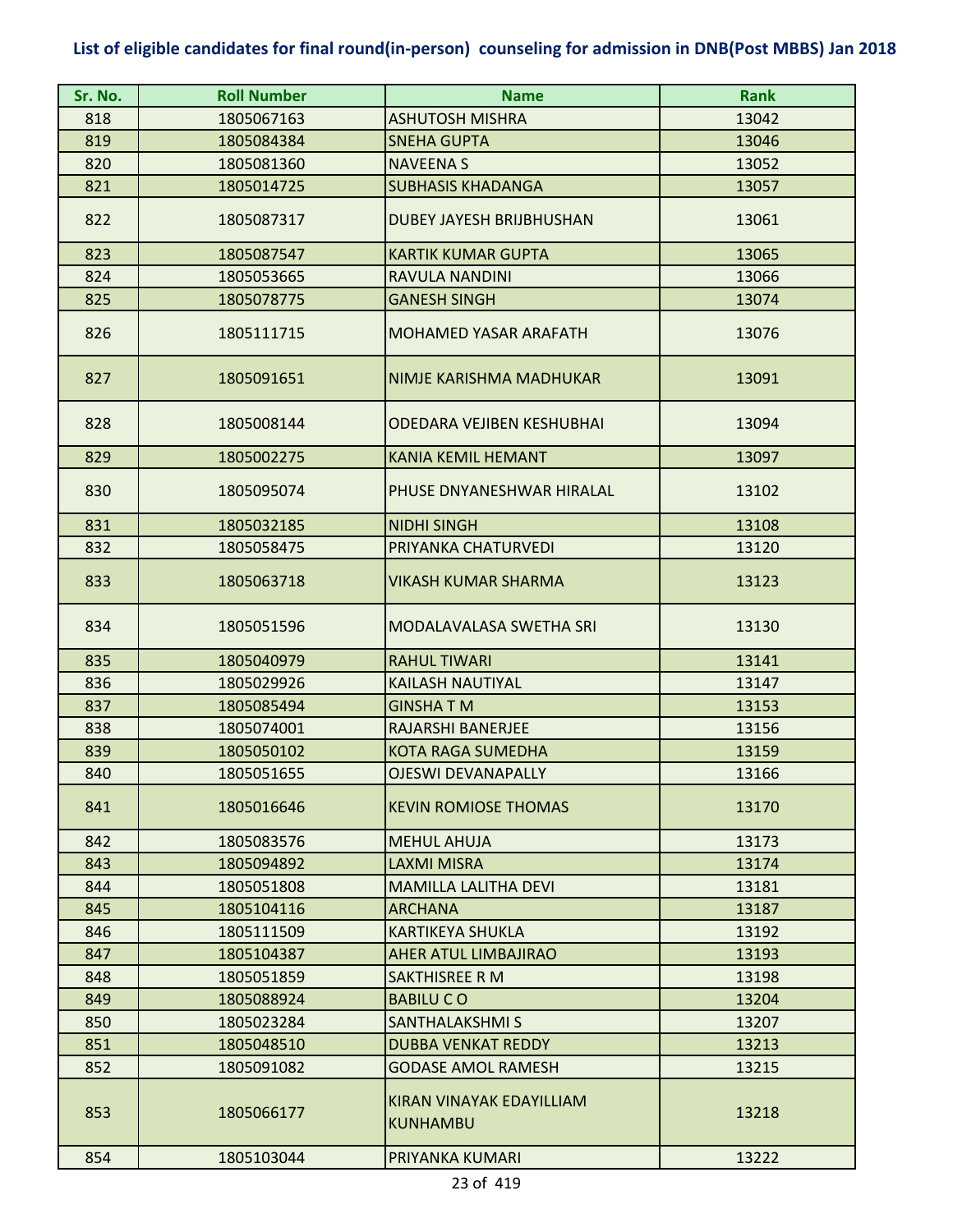| Sr. No. | <b>Roll Number</b> | <b>Name</b>                    | <b>Rank</b> |
|---------|--------------------|--------------------------------|-------------|
| 855     | 1805103329         | <b>AJIT KUMAR</b>              | 13225       |
| 856     | 1805119154         | <b>ANILA MATHEW</b>            | 13232       |
| 857     | 1805119752         | <b>SREELAKSHMIR</b>            | 13234       |
| 858     | 1805080109         | SADHANA SRIVASTAVA             | 13241       |
| 859     | 1805056359         | <b>VEERAPURAM MANOJ REDDY</b>  | 13247       |
| 860     | 1805058363         | <b>VIRENDRA AHIRWAR</b>        | 13251       |
| 861     | 1805039677         | PADHYALA MEGHANA               | 13252       |
| 862     | 1805080634         | LACHHIMA BHANDARI              | 13257       |
| 863     | 1805119937         | <b>HARIHARAN</b>               | 13258       |
| 864     | 1805060313         | <b>NEELAM CHARAN</b>           | 13267       |
| 865     | 1805113471         | <b>REHANA BANO MANSURI</b>     | 13269       |
| 866     | 1805004047         | <b>SAROJ CHOUDHARY</b>         | 13277       |
| 867     | 1805126974         | ANURAG SRIVASTAVA              | 13278       |
| 868     | 1805028699         | <b>SNEHA MARIYA R</b>          | 13282       |
| 869     | 1805050944         | <b>KUMMARI ASHWINI</b>         | 13301       |
| 870     | 1805037761         | <b>CHANDAN KUMAR SINGH</b>     | 13303       |
| 871     | 1805033436         | <b>VIJAY PILANIYA</b>          | 13305       |
| 872     | 1805114541         | <b>VIKRAM SINGH BAJIYA</b>     | 13306       |
| 873     | 1805032316         | <b>BHANU PRATAP SINGH</b>      | 13307       |
| 874     | 1805063722         | <b>ANKIT AGARWAL</b>           | 13313       |
| 875     | 1805031394         | <b>TUSHAR GUPTA</b>            | 13318       |
| 876     | 1805088638         | <b>CHANDAN M V</b>             | 13325       |
| 877     | 1805025426         | <b>ASWIN RAM SP S</b>          | 13333       |
| 878     | 1805053351         | PENTELA RADHA                  | 13335       |
| 879     | 1805091559         | <b>DESHMUKH ABHISHEK DILIP</b> | 13340       |
| 880     | 1805119563         | <b>RAJULA K P</b>              | 13341       |
| 881     | 1805132716         | PUNNA MANASA                   | 13346       |
| 882     | 1805132281         | KARRI ANUSHA                   | 13352       |
| 883     | 1805024245         | AJEET SELVAM                   | 13358       |
| 884     | 1805106126         | SHINDE PRASANN DHRUVKUMAR      | 13360       |
| 885     | 1805071870         | ARITRA BHATTACHARYA            | 13363       |
| 886     | 1805024847         | SAHANA PRIYANKAA S             | 13370       |
| 887     | 1805032542         | <b>BINTI BHATNAGAR</b>         | 13385       |
| 888     | 1805010127         | ALAKA J MOHAN                  | 13400       |
| 889     | 1805013553         | <b>AMARNATH KADAGUD</b>        | 13410       |
| 890     | 1805004125         | <b>CHETNA SHARMA</b>           | 13418       |
| 891     | 1805084317         | <b>NITIKA JOHAR</b>            | 13429       |
| 892     | 1805067777         | ASHUTOSH MISHRA                | 13434       |
| 893     | 1805102080         | <b>DEEPAK SINGLA</b>           | 13440       |
| 894     | 1805126749         | SOLANKI DARSHANSINH NIRUSINH   | 13443       |
| 895     | 1805019294         | <b>SAMIR KUMAR NAYAK</b>       | 13445       |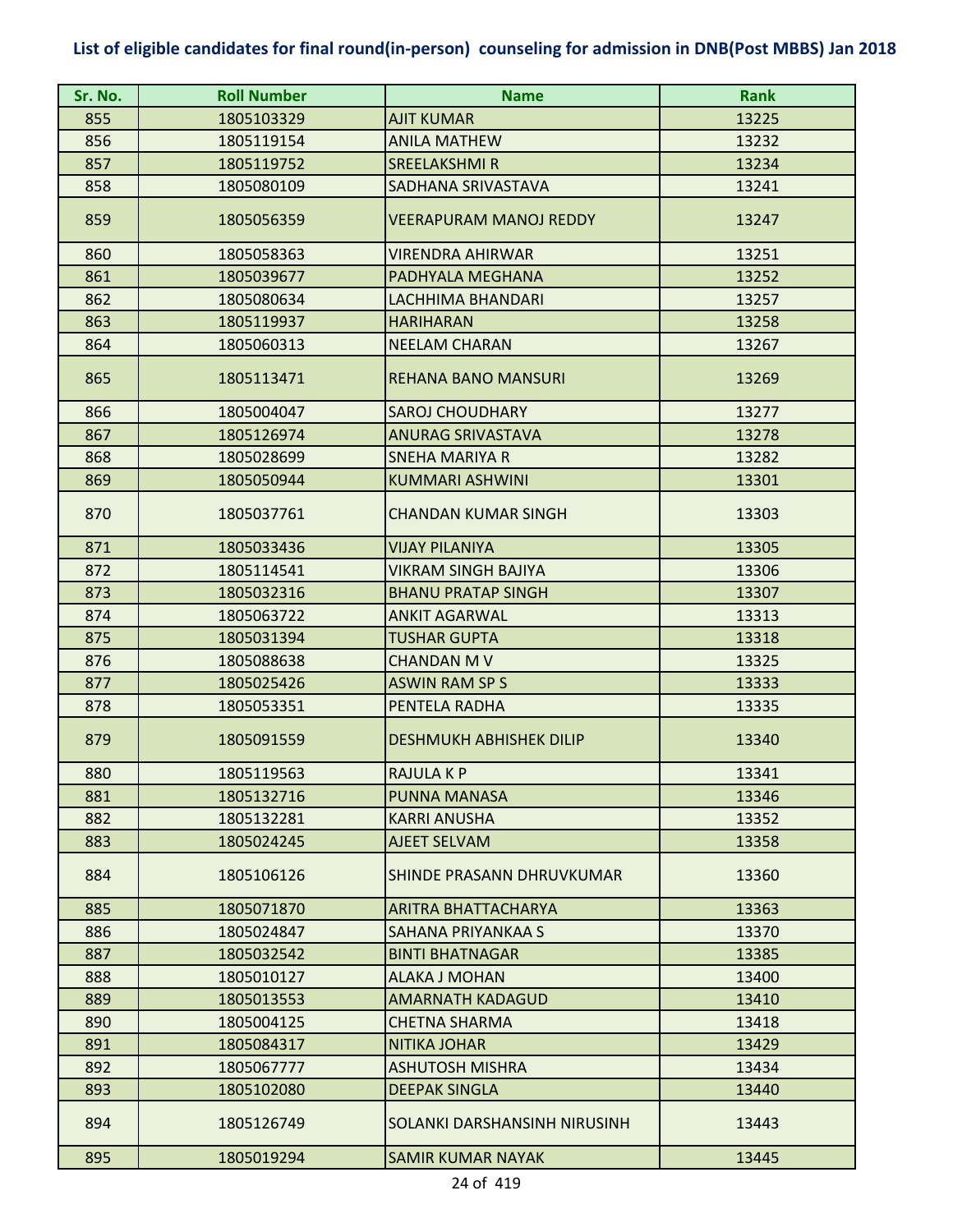| Sr. No. | <b>Roll Number</b> | <b>Name</b>                                 | <b>Rank</b> |
|---------|--------------------|---------------------------------------------|-------------|
| 896     | 1805125118         | <b>NIKHIL GANDHI</b>                        | 13449       |
| 897     | 1805044592         | <b>MONIKA DHANKHER</b>                      | 13456       |
| 898     | 1805097061         | PRIYADARSHINI K                             | 13462       |
| 899     | 1805056151         | THIRUMURU DHORABABU                         | 13464       |
| 900     | 1805124792         | GANESH P                                    | 13466       |
| 901     | 1805104828         | <b>RATHOD NITIN RATANRAO</b>                | 13467       |
| 902     | 1805100475         | <b>ASHISH KUMAR</b>                         | 13469       |
| 903     | 1805085367         | DESHMUKH VIRENDRAKUMAR<br><b>VIJAYKUMAR</b> | 13472       |
| 904     | 1805033494         | <b>ABHISHEK NIGAM</b>                       | 13474       |
| 905     | 1805104466         | <b>GIRI KAILAS MAROTRAO</b>                 | 13476       |
| 906     | 1805026543         | <b>GANGODI ANUSHA</b>                       | 13481       |
| 907     | 1805002119         | ANJALI RAJESHBHAI KANAKHARA                 | 13489       |
| 908     | 1805023423         | <b>VISHNU A R</b>                           | 13490       |
| 909     | 1805098251         | <b>PRAMOD KUMAR</b>                         | 13494       |
| 910     | 1805029757         | <b>MEGHA KOTIYAL</b>                        | 13500       |
| 911     | 1805065502         | <b>PARNA ROY</b>                            | 13505       |
| 912     | 1805068570         | OMVIR                                       | 13512       |
| 913     | 1805068249         | <b>SWETHA NUTTAKKI</b>                      | 13520       |
| 914     | 1805045377         | <b>SUSHANT M</b>                            | 13524       |
| 915     | 1805068626         | <b>SUKRITI BANSAL</b>                       | 13525       |
| 916     | 1805017043         | PUSHPENDRA KUMAR PATEL                      | 13527       |
| 917     | 1805045150         | <b>DIPANJAN DUTTA</b>                       | 13529       |
| 918     | 1805059852         | <b>MORISH AGRAWAL</b>                       | 13532       |
| 919     | 1805030020         | <b>GAZALA PARWEEN</b>                       | 13538       |
| 920     | 1805118363         | <b>NEETHU MOHAN</b>                         | 13548       |
| 921     | 1805069176         | <b>DESAI SUPRIYA BALASAHEB</b>              | 13553       |
| 922     | 1805005702         | <b>RATI BHAN SINGH</b>                      | 13556       |
| 923     | 1805127075         | <b>ARCHANA SINGH</b>                        | 13560       |
| 924     | 1805020227         | <b>SOUMYA RANJAN PRADHAN</b>                | 13568       |
| 925     | 1805132814         | <b>NAVYA S HEGDE</b>                        | 13572       |
| 926     | 1805082373         | <b>MADHUMIDHA S</b>                         | 13583       |
| 927     | 1805105238         | <b>SAWALE VISHAL DINKAR</b>                 | 13585       |
| 928     | 1805078763         | NARENDRA KUMAR                              | 13588       |
| 929     | 1805017112         | <b>KUSH AGARWAL</b>                         | 13590       |
| 930     | 1805050749         | KODATI ANUSHA                               | 13593       |
| 931     | 1805094033         | <b>PATANGE VIVEK ANILRAO</b>                | 13594       |
| 932     | 1805130571         | KURMADASU SRI HARSHA                        | 13599       |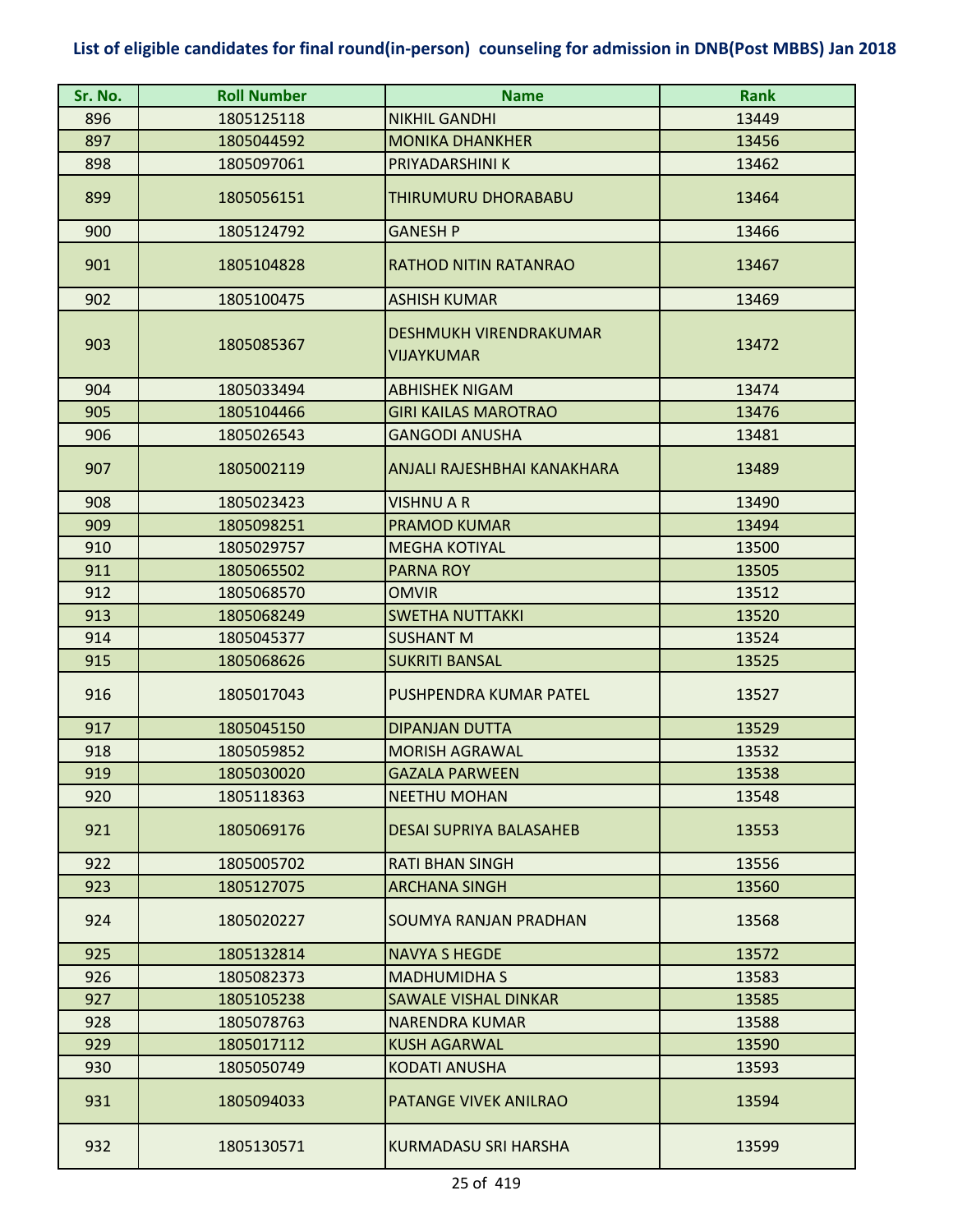| Sr. No. | <b>Roll Number</b> | <b>Name</b>                                    | <b>Rank</b> |
|---------|--------------------|------------------------------------------------|-------------|
| 933     | 1805031362         | <b>DEEPAK KUMAR SINHA</b>                      | 13602       |
| 934     | 1805031793         | SANJAY BHARDWAJ                                | 13603       |
| 935     | 1805078487         | <b>RICHA TRIPATHI</b>                          | 13606       |
| 936     | 1805033637         | <b>RAHUL TIWARI</b>                            | 13610       |
| 937     | 1805019489         | <b>SHALINI AGRAWAL</b>                         | 13614       |
| 938     | 1805011198         | <b>MADHURIP</b>                                | 13619       |
| 939     | 1805014334         | <b>HARSHITHA B R</b>                           | 13625       |
| 940     | 1805110769         | <b>ALKA KUMARI</b>                             | 13626       |
| 941     | 1805017700         | <b>I H KASHIF</b>                              | 13630       |
| 942     | 1805061981         | PATEL SUNIL GORDHANBHAI                        | 13635       |
| 943     | 1805094485         | PANCHAL SHRIKANT MADHUKAR                      | 13636       |
| 944     | 1805030326         | <b>NEEL MADHAV GAVEL</b>                       | 13644       |
| 945     | 1805048802         | <b>LAXMI PRIYA G</b>                           | 13650       |
| 946     | 1805126505         | <b>ABHISHEK KUMAR</b>                          | 13656       |
| 947     | 1805089299         | <b>HARSHITHA R</b>                             | 13664       |
| 948     | 1805080277         | <b>MITHILESH SHUKLA</b>                        | 13666       |
| 949     | 1805124460         | <b>SUMA SANKARI</b>                            | 13668       |
| 950     | 1805097323         | <b>TANVI DAS</b>                               | 13670       |
| 951     | 1805079774         | <b>SHREYA SHUKLA</b>                           | 13671       |
| 952     | 1805096319         | <b>NEELAM CHHAJED</b>                          | 13682       |
| 953     | 1805053230         | PARIMI ANAGHA DEVI                             | 13683       |
| 954     | 1805056791         | <b>SWETHA BOLLU</b>                            | 13694       |
| 955     | 1805109766         | SONI RAJVI RAJENDRAKUMAR                       | 13701       |
| 956     | 1805061990         | ZANVAR SWAPNIL SHRINIWAS                       | 13703       |
| 957     | 1805097705         | <b>DHANASHREE PJ</b>                           | 13714       |
| 958     | 1805091938         | <b>TIWARI SONALI SANJAY</b>                    | 13716       |
| 959     | 1805067214         | <b>MADHULIKA RAI</b>                           | 13717       |
| 960     | 1805076660         | <b>SHASHIDHARA D</b>                           | 13724       |
| 961     | 1805048469         | DINDUKURTI ARAVIND NAGA<br><b>SHANMUGA SAI</b> | 13735       |
| 962     | 1805013808         | NAGASHREE J BHARADWAJ                          | 13738       |
| 963     | 1805102615         | <b>PARTH SARTHY KUMAR</b>                      | 13746       |
| 964     | 1805112495         | <b>MANIKANDA PRABHU</b>                        | 13747       |
| 965     | 1805122185         | <b>LEKSHMI BEJOY</b>                           | 13752       |
| 966     | 1805049983         | <b>K HARNATH CHARYULU</b>                      | 13757       |
| 967     | 1805007249         | <b>DANDALE SAYALI UDDHAV</b>                   | 13761       |
| 968     | 1805073914         | <b>SHREYA VERMA</b>                            | 13769       |
| 969     | 1805028547         | <b>NASEEF PK</b>                               | 13770       |
| 970     | 1805059661         | <b>ARIT BHAKTA</b>                             | 13771       |
| 971     | 1805083406         | <b>ARCHIT SINGH</b>                            | 13772       |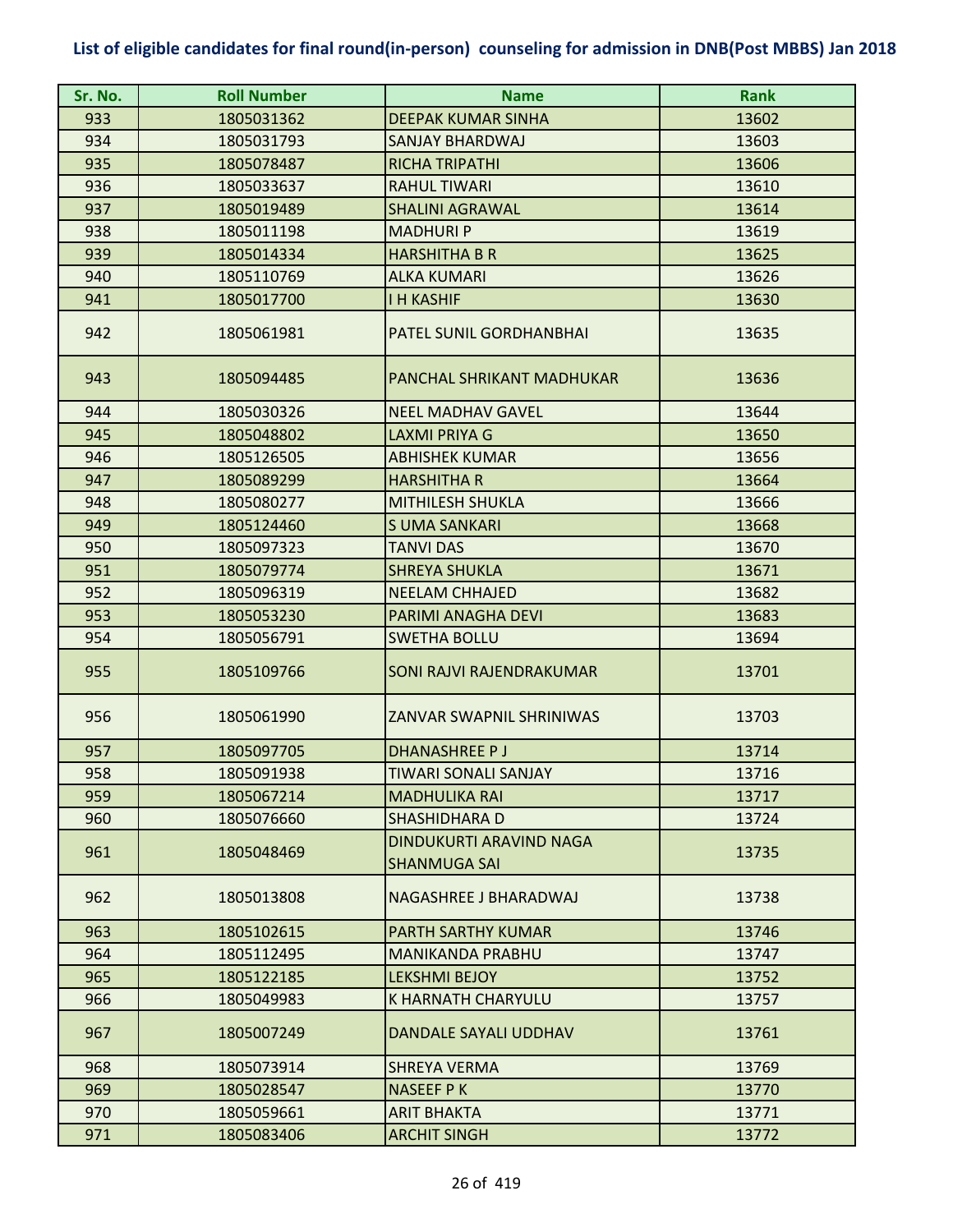| Sr. No. | <b>Roll Number</b> | <b>Name</b>                     | <b>Rank</b> |
|---------|--------------------|---------------------------------|-------------|
| 972     | 1805055837         | <b>SYEDA BADRUDDUJA AKELVI</b>  | 13802       |
| 973     | 1805065592         | <b>MD ZAHID</b>                 | 13803       |
| 974     | 1805048548         | <b>DUVVURU AKSHITHA</b>         | 13805       |
| 975     | 1805121379         | <b>PRIYATHARSINI S</b>          | 13806       |
| 976     | 1805124771         | THIPPALURU BHANU MANJEERA       | 13807       |
| 977     | 1805000494         | <b>MAMATA KC</b>                | 13825       |
| 978     | 1805126860         | <b>ANAKITA RAJ</b>              | 13831       |
| 979     | 1805134253         | <b>AMAL M PAUL</b>              | 13834       |
| 980     | 1805132963         | RAIYANI GAURAVKUMAR DINESHBHAI  | 13847       |
| 981     | 1805096453         | <b>KOTHAWADE SURAJ RAJENDRA</b> | 13851       |
| 982     | 1805036237         | <b>SURBHI BISHNOI</b>           | 13862       |
| 983     | 1805117332         | <b>PATIL TUSHAR CHANDRAKANT</b> | 13864       |
| 984     | 1805044782         | <b>NIHARIKA</b>                 | 13870       |
| 985     | 1805119238         | <b>SRAVAN KUMAR</b>             | 13871       |
| 986     | 1805107619         | <b>SUJAY TRIVEDI</b>            | 13874       |
| 987     | 1805069277         | <b>KAMAT PRANAV DINESH</b>      | 13892       |
| 988     | 1805060624         | <b>ANUP</b>                     | 13903       |
| 989     | 1805027632         | <b>ANJANA B NAIR</b>            | 13906       |
| 990     | 1805033437         | PANKAJ KUMAR                    | 13910       |
| 991     | 1805102129         | <b>RICHA</b>                    | 13915       |
| 992     | 1805100036         | <b>ABHEY MINHAS</b>             | 13916       |
| 993     | 1805099473         | <b>DINESH KUMAR YADAV</b>       | 13917       |
| 994     | 1805119140         | <b>REVATHY A</b>                | 13922       |
| 995     | 1805073155         | <b>SHAILASREE SINHA</b>         | 13925       |
| 996     | 1805008367         | <b>ASIK HOSSAIN MALLICK</b>     | 13926       |
| 997     | 1805101470         | <b>GAURAV</b>                   | 13927       |
| 998     | 1805011398         | <b>DARSHINI L M</b>             | 13931       |
| 999     | 1805099733         | <b>MOHD AFZAL</b>               | 13945       |
| 1000    | 1805041226         | SATYAKAAM CHOUDHURY             | 13948       |
| 1001    | 1805028337         | <b>DHIVYAN</b>                  | 13961       |
| 1002    | 1805117527         | SHARMA AKSHAJ SUNILDUTT         | 13965       |
| 1003    | 1805083404         | <b>MANSHA MADAN</b>             | 13973       |
| 1004    | 1805049693         | RAJASHEKAR ALISHALA             | 13980       |
| 1005    | 1805096721         | <b>PATELTAISEENUB ABDUL</b>     | 13987       |
| 1006    | 1805063765         | NIDHI SHRIVASTAVA               | 13988       |
| 1007    | 1805029032         | <b>SHREEMAYEE MOHAPATRA</b>     | 13997       |
| 1008    | 1805049814         | <b>SIDDHI BHANDARI</b>          | 13998       |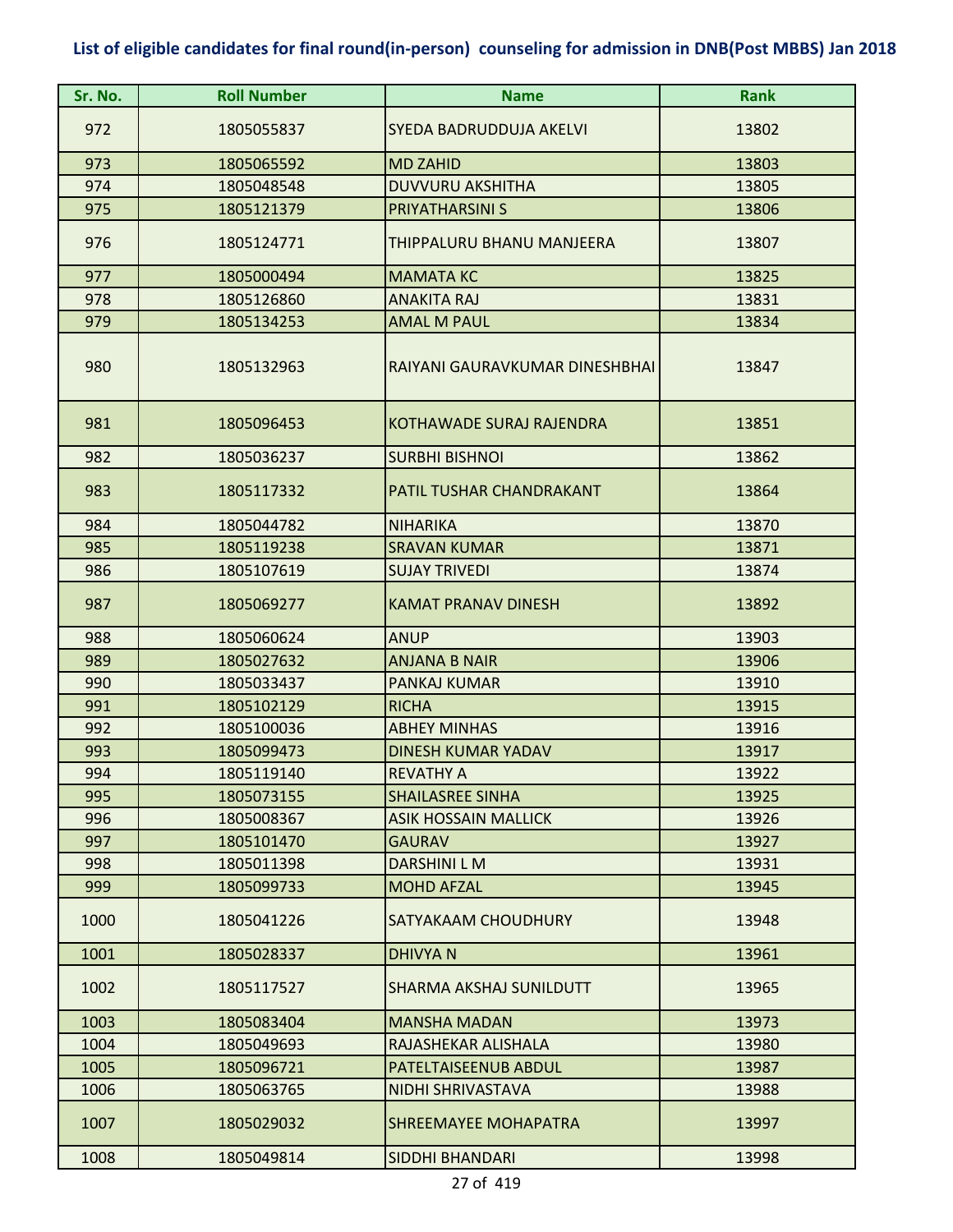| Sr. No. | <b>Roll Number</b> | <b>Name</b>                 | <b>Rank</b> |
|---------|--------------------|-----------------------------|-------------|
| 1009    | 1805004901         | <b>BETTINA SARA MATHEW</b>  | 14001       |
| 1010    | 1805099819         | <b>GOPIKA JAGOTA</b>        | 14008       |
| 1011    | 1805032365         | <b>AMIT KUMAR KUSHWAHA</b>  | 14012       |
| 1012    | 1805065436         | <b>RIK GOSWAMI</b>          | 14019       |
| 1013    | 1805054628         | <b>CHOUDARI JASWANTHI</b>   | 14022       |
| 1014    | 1805047608         | <b>SREELAKSHMI KARRI</b>    | 14028       |
| 1015    | 1805117114         | SAWANT RAHUL HANUMANTRAO    | 14029       |
| 1016    | 1805023852         | <b>ARAVINTHARAJ S</b>       | 14063       |
| 1017    | 1805052588         | <b>NASINA PRIYANKA</b>      | 14066       |
| 1018    | 1805010859         | <b>SACHIN S</b>             | 14069       |
| 1019    | 1805085938         | LAMB SHRINIVAS PANDURANG    | 14074       |
| 1020    | 1805076333         | <b>BUKKAPINDI MANOJ</b>     | 14082       |
| 1021    | 1805056809         | <b>RAJENDAR REDDY B</b>     | 14086       |
| 1022    | 1805026333         | <b>NAVEEN KUMAR</b>         | 14087       |
| 1023    | 1805038318         | <b>JOSHI NIKUNJKUMAR</b>    | 14089       |
| 1024    | 1805019289         | PRIYANTA MEHER              | 14096       |
| 1025    | 1805010492         | RACHAN RAJ H D              | 14099       |
| 1026    | 1805117974         | PREMA M                     | 14104       |
| 1027    | 1805060873         | <b>DILIP KUMAR</b>          | 14111       |
| 1028    | 1805054883         | <b>MADHAVI BORA</b>         | 14119       |
| 1029    | 1805049959         | <b>KANUGULA SRAVANTHI</b>   | 14127       |
| 1030    | 1805050288         | MURALIDHAR NAIDU K          | 14135       |
| 1031    | 1805060013         | <b>POONAM KUMARI</b>        | 14137       |
| 1032    | 1805024874         | <b>JIJINA TK</b>            | 14160       |
| 1033    | 1805056321         | <b>G DEEPTHI</b>            | 14168       |
| 1034    | 1805030101         | <b>SUMIT KUMAR JHA</b>      | 14174       |
| 1035    | 1805129976         | <b>ANUSHA GANDHAVALLI</b>   | 14190       |
| 1036    | 1805101084         | <b>VIDYANAND KUMAR</b>      | 14191       |
| 1037    | 1805083456         | RAKESH KUMAR                | 14193       |
| 1038    | 1805031670         | <b>SHIVAM GUPTA</b>         | 14199       |
| 1039    | 1805091953         | RATHI ANKITA CHHAGANLAL     | 14200       |
| 1040    | 1805022065         | <b>MARVIN JAMES F</b>       | 14206       |
| 1041    | 1805034711         | <b>MANISHA JAIN</b>         | 14212       |
| 1042    | 1805094106         | NAGARGOJE MASAJI DEEPAKRAO  | 14218       |
| 1043    | 1805035349         | <b>SANJEEV JOSHI</b>        | 14219       |
| 1044    | 1805089710         | <b>SHIBIN K</b>             | 14230       |
| 1045    | 1805022437         | <b>HEMNATH R</b>            | 14232       |
| 1046    | 1805077581         | <b>U SARATH CHANDRIKA</b>   | 14238       |
| 1047    | 1805108273         | <b>MANIKONDA DEVIKA</b>     | 14252       |
| 1048    | 1805107884         | <b>DWARAMPUDI ARUNADEVI</b> | 14255       |
| 1049    | 1805111096         | <b>TARANG CHAUHAN</b>       | 14268       |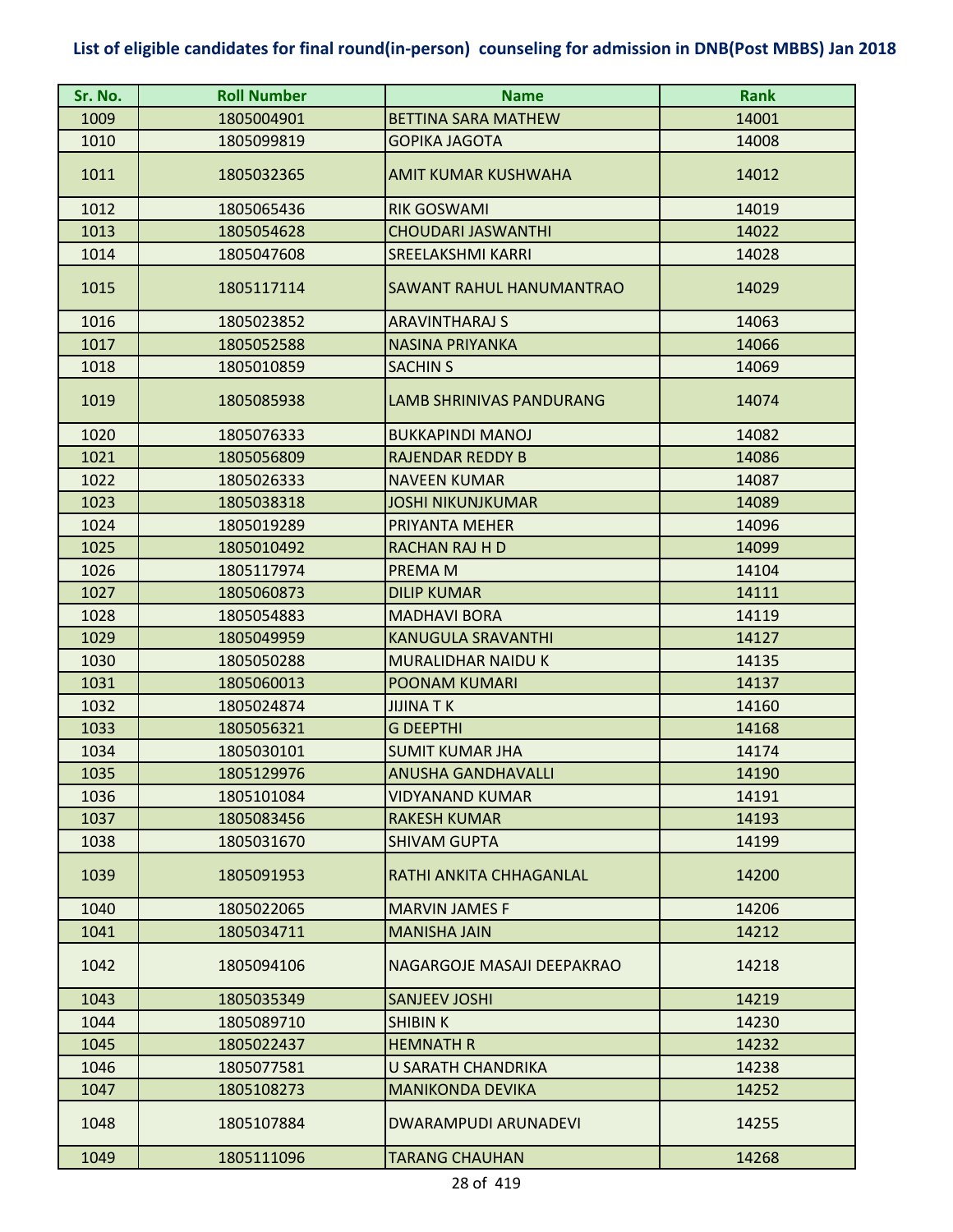| Sr. No. | <b>Roll Number</b> | <b>Name</b>                         | <b>Rank</b> |
|---------|--------------------|-------------------------------------|-------------|
| 1050    | 1805018238         | <b>JITENDRA RAJPUT</b>              | 14279       |
| 1051    | 1805026091         | <b>SHOBHAVS</b>                     | 14284       |
| 1052    | 1805059128         | <b>SNEHA KHOLKUTE</b>               | 14287       |
| 1053    | 1805053841         | <b>VELMAKANNE VENKATESH</b>         | 14288       |
| 1054    | 1805102454         | <b>SUBODH KUMAR</b>                 | 14290       |
| 1055    | 1805103637         | <b>KUMAR RAJNISH</b>                | 14291       |
| 1056    | 1805033670         | <b>NEERAJ KUMAR DUBEY</b>           | 14292       |
| 1057    | 1805119739         | <b>NEERAJA SURESH</b>               | 14297       |
| 1058    | 1805117086         | <b>BHABAL SUSHANT PANDURANG</b>     | 14298       |
| 1059    | 1805001501         | JOSHI YASH RAJENDRABHAI             | 14301       |
| 1060    | 1805091950         | <b>TOVAR HRISHIKESH KIRAN</b>       | 14309       |
| 1061    | 1805101964         | <b>NITIKA SINGLA</b>                | 14311       |
| 1062    | 1805033155         | <b>MOHIT GOYAL</b>                  | 14312       |
| 1063    | 1805006802         | RATHI NISHA ANILKUMAR               | 14314       |
| 1064    | 1805107631         | <b>SOMEE CHANDRAKAR</b>             | 14321       |
| 1065    | 1805126845         | <b>SONAM GUPTA</b>                  | 14323       |
| 1066    | 1805133005         | HIRANI AISHWARIYA SALIM             | 14329       |
| 1067    | 1805049214         | <b>MANJUNATHA B K</b>               | 14330       |
| 1068    | 1805039312         | KANNA SRI HARI HANUMAN              | 14332       |
| 1069    | 1805026605         | <b>KOMMINENI SREE VIDYA</b>         | 14343       |
| 1070    | 1805076732         | N L KIRAN MAI VARMA                 | 14345       |
| 1071    | 1805116172         | VASAVADA DISHA ALKESHBHAI           | 14354       |
| 1072    | 1805075801         | <b>NITYAUS</b>                      | 14355       |
| 1073    | 1805055634         | <b>MOTAKATLA VIVEK REDDY</b>        | 14356       |
| 1074    | 1805108590         | <b>MANIKANDAN T</b>                 | 14362       |
| 1075    | 1805075348         | <b>SANALKUMAR P</b>                 | 14363       |
| 1076    | 1805118621         | <b>ARYA V KURUP</b>                 | 14366       |
| 1077    | 1805073002         | <b>CHAYAN CHAKRABARTY</b>           | 14372       |
| 1078    | 1805100989         | <b>SUDHEER PANDEY</b>               | 14373       |
| 1079    | 1805104105         | <b>ROMESH KUMAR</b>                 | 14378       |
| 1080    | 1805099736         | <b>APRAJITA VATS</b>                | 14379       |
| 1081    | 1805047647         | <b>PULI SAHITHI</b>                 | 14380       |
| 1082    | 1805067244         | <b>SHRADDHA GUPTA</b>               | 14388       |
| 1083    | 1805124540         | <b>KAVITHA R</b>                    | 14389       |
| 1084    | 1805005817         | PANKHURI JAISWAL                    | 14390       |
| 1085    | 1805094359         | <b>SYED ANESA BEGUM SHOUKAT ALI</b> | 14398       |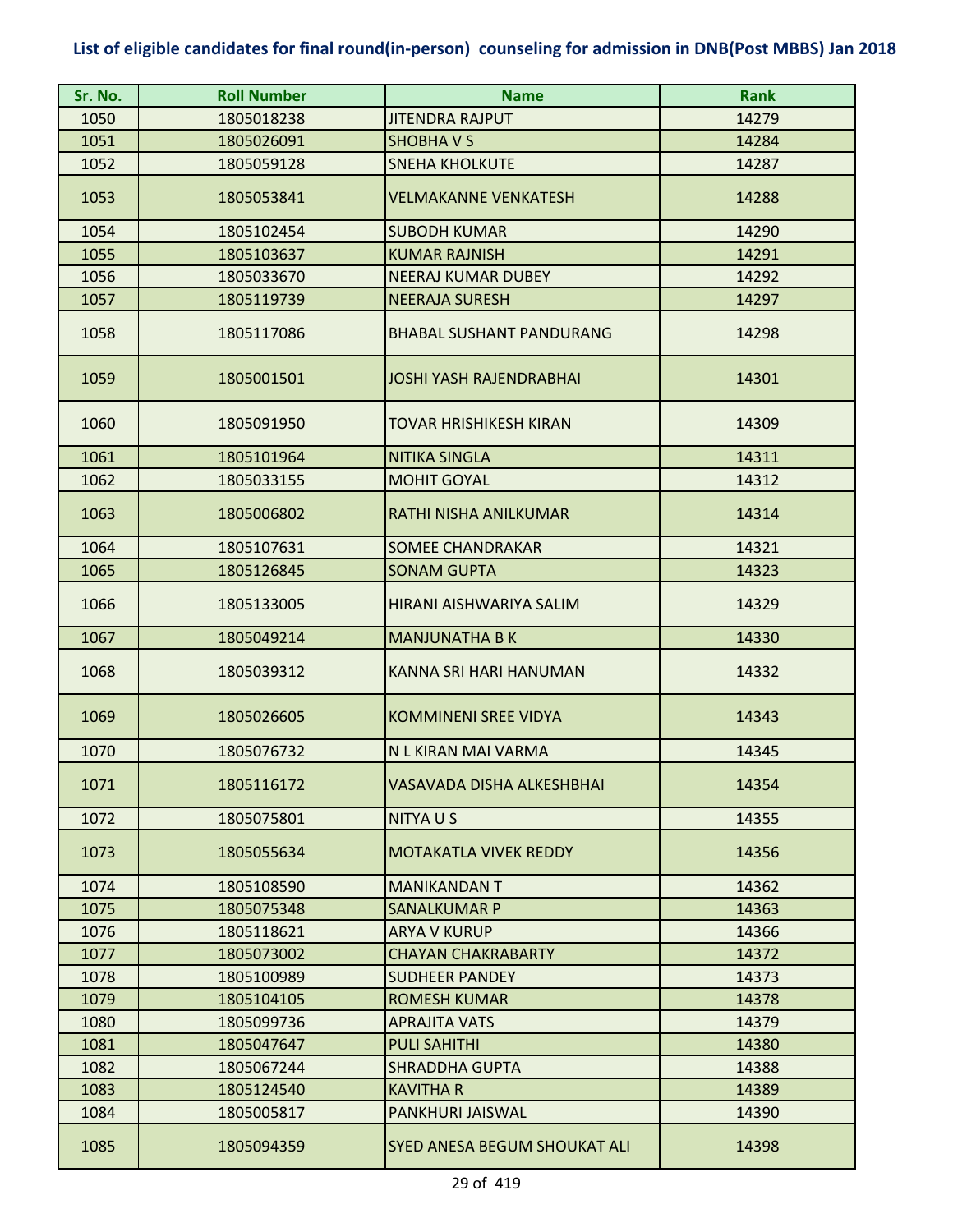| Sr. No. | <b>Roll Number</b> | <b>Name</b>                                       | Rank  |
|---------|--------------------|---------------------------------------------------|-------|
| 1086    | 1805078628         | <b>HANSRAJ MAURYA</b>                             | 14399 |
| 1087    | 1805021132         | <b>ITOYL</b>                                      | 14401 |
| 1088    | 1805047185         | <b>T KARUNASREE</b>                               | 14405 |
| 1089    | 1805051453         | MUMMAKA HARSHAVARDHAN                             | 14411 |
| 1090    | 1805013631         | <b>AKSHARA SANTHOSH</b>                           | 14412 |
| 1091    | 1805097014         | TOSHNIWAL PRIYANKA<br><b>MAHESHKUMAR</b>          | 14413 |
| 1092    | 1805089497         | VIJAYAKUMAR P                                     | 14418 |
| 1093    | 1805047204         | <b>BOLIGARLA BHARATH KUMAR</b>                    | 14420 |
| 1094    | 1805016863         | <b>BIMALESH OJHA</b>                              | 14423 |
| 1095    | 1805088369         | SREEKANTH V B                                     | 14428 |
| 1096    | 1805008694         | <b>SONAL KEDIA</b>                                | 14432 |
| 1097    | 1805020586         | <b>SURYA KANTA SAHOO</b>                          | 14437 |
| 1098    | 1805073181         | <b>PALLAVI SAHA</b>                               | 14443 |
| 1099    | 1805048345         | <b>DASARI INDU PRAPHULLA</b>                      | 14450 |
| 1100    | 1805097190         | KOLAPE SWAPNIL RAMCHANDRA                         | 14453 |
| 1101    | 1805059507         | <b>SAURABH TIWARI</b>                             | 14458 |
| 1102    | 1805045117         | <b>GULNAZ NIKHAT</b>                              | 14462 |
| 1103    | 1805068825         | <b>ROHIT YADAV</b>                                | 14463 |
| 1104    | 1805008322         | <b>UDDIPTYA GOSWAMI</b>                           | 14472 |
| 1105    | 1805080919         | <b>SANCHIT BANSAL</b>                             | 14473 |
| 1106    | 1805085374         | <b>GEETANJALI JOSHI</b>                           | 14480 |
| 1107    | 1805106506         | RAVI PRAKASH SHARMA                               | 14485 |
| 1108    | 1805126177         | ARUL MALAR DHARMALINGAM                           | 14491 |
| 1109    | 1805119090         | ANJALY K C                                        | 14497 |
| 1110    | 1805104774         | SHAHZAD AAVEZ SHAIKH RASHEED                      | 14504 |
| 1111    | 1805009608         | <b>ADARI BHANU PRAKASH</b>                        | 14525 |
| 1112    | 1805014382         | <b>ATHULYAVJ</b>                                  | 14527 |
| 1113    | 1805008770         | PRIYABRATA MOHANTY                                | 14535 |
| 1114    | 1805109047         | DATTANI YASHVI VIJAYKUMAR                         | 14546 |
| 1115    | 1805116240         | <b>BHUT ANUJ DAYALAL</b>                          | 14547 |
| 1116    | 1805106298         | <b>BHATLAWANDE TEJASWINI</b><br><b>RAMCHANDRA</b> | 14551 |
| 1117    | 1805012849         | <b>NIVEDITHAK</b>                                 | 14552 |
| 1118    | 1805118233         | <b>MATHEW JAISON THEKKANATH</b>                   | 14553 |
| 1119    | 1805020231         | <b>JAGANNATH SAHOO</b>                            | 14554 |
| 1120    | 1805014488         | <b>LOHITH KUMAR H N</b>                           | 14563 |
| 1121    | 1805052337         | <b>B SRIDIVYA</b>                                 | 14565 |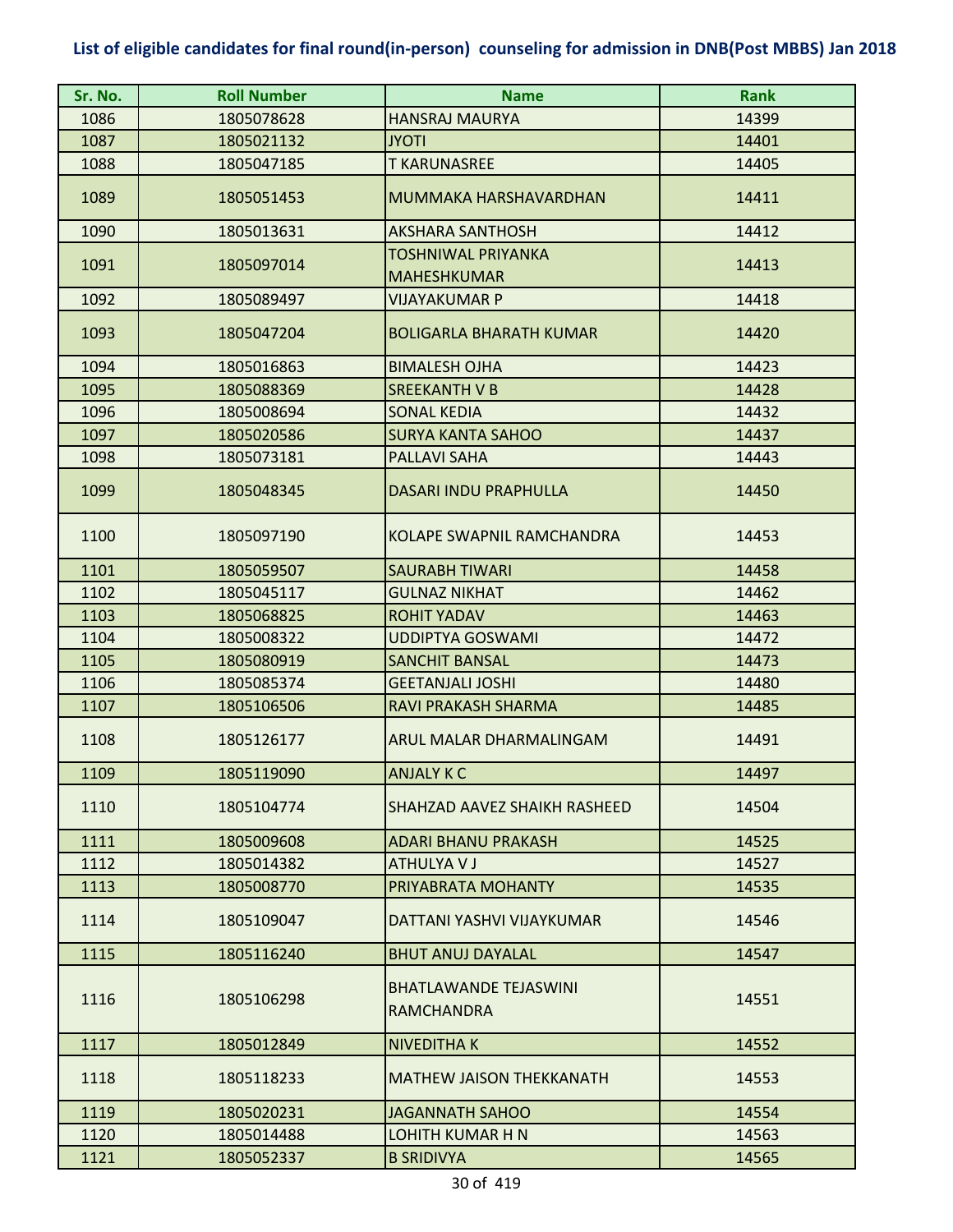| Sr. No. | <b>Roll Number</b> | <b>Name</b>                    | <b>Rank</b> |
|---------|--------------------|--------------------------------|-------------|
| 1122    | 1805008067         | PATEL VAISHALIBEN PRAVINBHAI   | 14568       |
| 1123    | 1805094454         | WAGHMARE MAHESH PRAKASHRAO     | 14569       |
| 1124    | 1805067921         | <b>BUYYANI PRIYANKA</b>        | 14582       |
| 1125    | 1805132292         | <b>KONDAKA BHAVYA SRI</b>      | 14593       |
| 1126    | 1805010664         | <b>NIDHI NAIR AV</b>           | 14594       |
| 1127    | 1805119419         | <b>ANUPAM SUDEEP</b>           | 14601       |
| 1128    | 1805133652         | <b>HITESH SHARMA</b>           | 14605       |
| 1129    | 1805049780         | JOLLA MOHANA SRI RATNA MOUNIKA | 14609       |
| 1130    | 1805054606         | SALEMULA MOUNIKA               | 14613       |
| 1131    | 1805067658         | PRAGYA MISHRA                  | 14615       |
| 1132    | 1805069307         | NIMA SEBASTIAN                 | 14618       |
| 1133    | 1805078689         | <b>ZEBA KHAN</b>               | 14620       |
| 1134    | 1805075561         | <b>ARSHA RAVEENDRAN S</b>      | 14621       |
| 1135    | 1805011402         | <b>ADARSH B</b>                | 14628       |
| 1136    | 1805077279         | <b>S M JASMINE</b>             | 14640       |
| 1137    | 1805027788         | <b>NEETHU ABRAHAM</b>          | 14641       |
| 1138    | 1805106852         | <b>VANAJA THAKUR</b>           | 14642       |
| 1139    | 1805039905         | <b>MARY PRESCILLA V B</b>      | 14651       |
| 1140    | 1805079256         | <b>ERAM SIDDIQUI</b>           | 14655       |
| 1141    | 1805127992         | <b>KESHAVAREDDY ASHWINI</b>    | 14665       |
| 1142    | 1805086220         | <b>PAWAR SIDDHANT SURESH</b>   | 14666       |
| 1143    | 1805077577         | <b>REDDY KIRAN KUMAR REDDY</b> | 14667       |
| 1144    | 1805038623         | <b>ANKIT AGGARWAL</b>          | 14671       |
| 1145    | 1805076984         | P DHANUNJAYA                   | 14672       |
| 1146    | 1805022228         | <b>SRIDEVI P</b>               | 14678       |
| 1147    | 1805098635         | <b>MANU SINGH</b>              | 14681       |
| 1148    | 1805024088         | NAGANEERAJ M                   | 14684       |
| 1149    | 1805012804         | <b>ANU GEORGE</b>              | 14686       |
| 1150    | 1805007418         | <b>JASMEET KAUR</b>            | 14700       |
| 1151    | 1805018794         | <b>BISWARANJAN JENA</b>        | 14702       |
| 1152    | 1805092104         | RASHMI SHANKARRAO JAWANJAL     | 14720       |
| 1153    | 1805056251         | <b>UPADHYAYULA RUPA</b>        | 14721       |
| 1154    | 1805058726         | <b>SAKSHI YADAV</b>            | 14724       |
| 1155    | 1805023574         | VIDHYA A                       | 14726       |
| 1156    | 1805118838         | <b>MINU JOSE</b>               | 14729       |
| 1157    | 1805026703         | PAVULURI DIVYA                 | 14735       |
| 1158    | 1805117370         | UMRIKAR PRATEEK PRADEEP        | 14740       |
| 1159    | 1805119058         | <b>ASHWIN PAUL</b>             | 14742       |
| 1160    | 1805126783         | <b>KALGI NIMISH GANDHI</b>     | 14754       |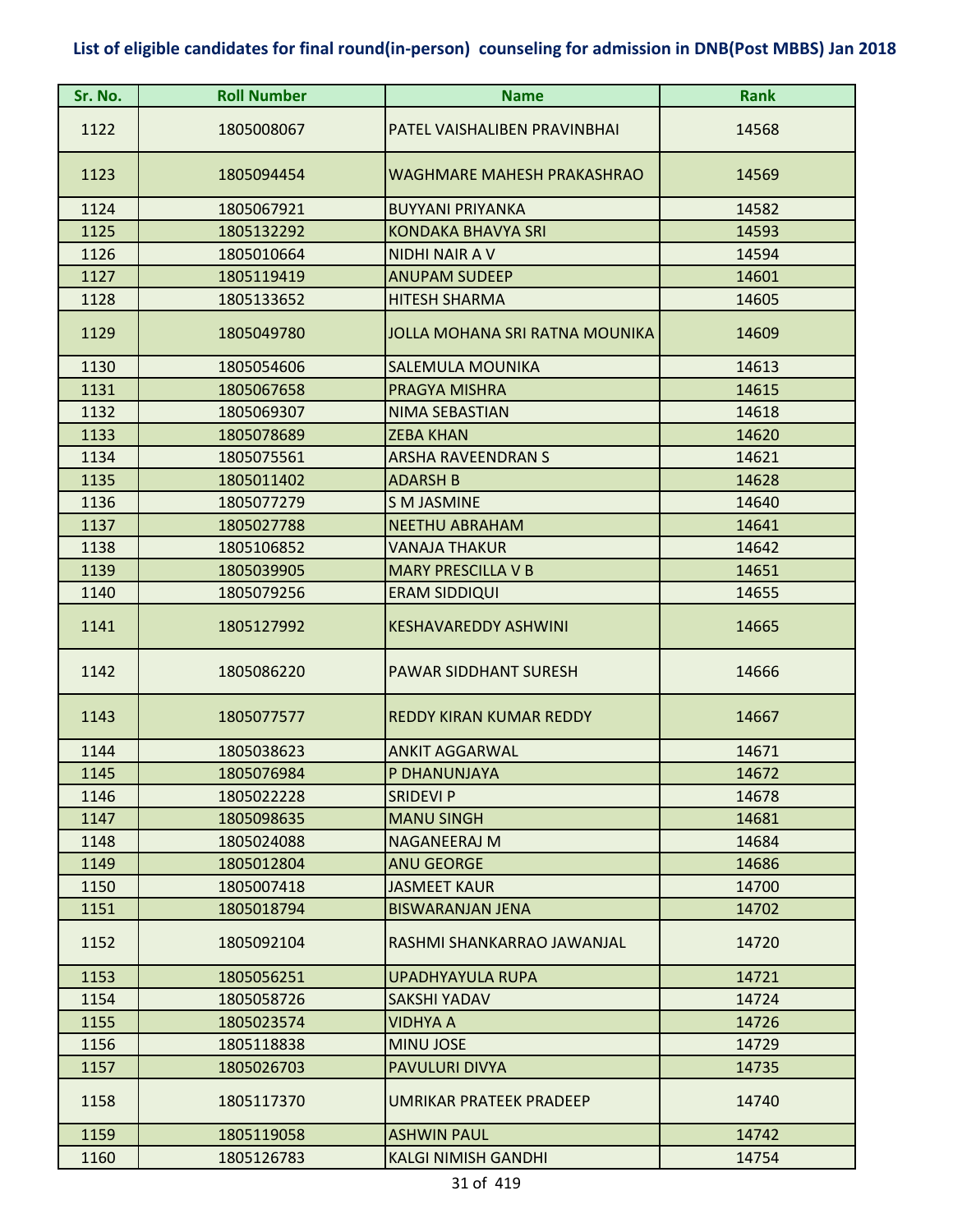| Sr. No.      | <b>Roll Number</b>       | <b>Name</b>                                         | <b>Rank</b>    |
|--------------|--------------------------|-----------------------------------------------------|----------------|
| 1161         | 1805103300               | <b>CHANDAN KUMAR PATHAK</b>                         | 14755          |
| 1162         | 1805049582               | <b>AJAY PAWAR</b>                                   | 14757          |
| 1163         | 1805013365               | SHOUKATHALI HUSENSAB SANGATI                        | 14758          |
| 1164         | 1805106575               | RAI AVANISH RAVINDRA                                | 14759          |
| 1165         | 1805025084               | <b>THANGARAJ C</b>                                  | 14762          |
| 1166         | 1805129156               | TATA SRINIVAS EMBERUMANNAR<br><b>GUPTA</b>          | 14764          |
| 1167         | 1805004725               | <b>SHAFEEJA S</b>                                   | 14766          |
| 1168         | 1805049057               | <b>TANKALA GOWTHAMI</b>                             | 14767          |
| 1169         | 1805117657               | MEENAKSHEE PRAKASH JADHAV                           | 14777          |
| 1170         | 1805120892               | <b>KAVYA R</b>                                      | 14780          |
| 1171         | 1805133663               | <b>SURESH KUMAR SHARMA</b>                          | 14787          |
| 1172         | 1805091849               | KHANDAIT GAURAV HARISHCHANDRA                       | 14788          |
| 1173         | 1805112426               | <b>VISHNU RAJ K</b>                                 | 14797          |
| 1174         | 1805102776               | <b>SHIVANGI SINGH</b>                               | 14801          |
| 1175         | 1805081276               | <b>SRUTHIM</b>                                      | 14802          |
| 1176         | 1805033515               | <b>SUMAN GAHLOT</b>                                 | 14803          |
| 1177         | 1805098929               | <b>ROHAN GROTRA</b>                                 | 14810          |
| 1178         | 1805125207               | POOJA BOKADIA                                       | 14817          |
| 1179         | 1805127627               | <b>M SHARATH RAO</b>                                | 14826          |
| 1180         | 1805066221               | <b>REVATHY NATHAN A</b>                             | 14831          |
| 1181         | 1805077705               | YANAMULADODDI NIKHITHA REDDY                        | 14841          |
| 1182         | 1805094022               | NISHAT FATIMA ABDUL KAREEM                          | 14845          |
|              |                          | <b>KHAN</b>                                         |                |
| 1183         | 1805060391               | <b>AYUSHI JAIN</b>                                  | 14848          |
| 1184         | 1805134206               | <b>TAMILVEL S</b>                                   | 14855          |
| 1185         | 1805083271               | <b>NAMRATHA A</b>                                   | 14856          |
| 1186<br>1187 | 1805098102<br>1805031243 | <b>ANCHAL MISHRA</b><br><b>MAYANK KUMAR SINGHAL</b> | 14861<br>14865 |
| 1188         | 1805126825               | <b>SAZDA SALIK</b>                                  | 14867          |
| 1189         | 1805059580               | <b>RAVINA MUKATI</b>                                | 14875          |
| 1190         | 1805081638               | <b>BHARATHI</b>                                     | 14876          |
| 1191         | 1805007032               | <b>ADHAU YOGINI RAMDAS</b>                          | 14880          |
| 1192         | 1805081790               | <b>SHEFEEK BASHEER</b>                              | 14887          |
| 1193         | 1805035827               | PATEL HARITA MAHESHKUMAR                            | 14890          |
| 1194         | 1805059714               | PRAHER SHRIVASTAVA                                  | 14901          |
| 1195         | 1805012659               | <b>AISWARYA SURESH</b>                              | 14911          |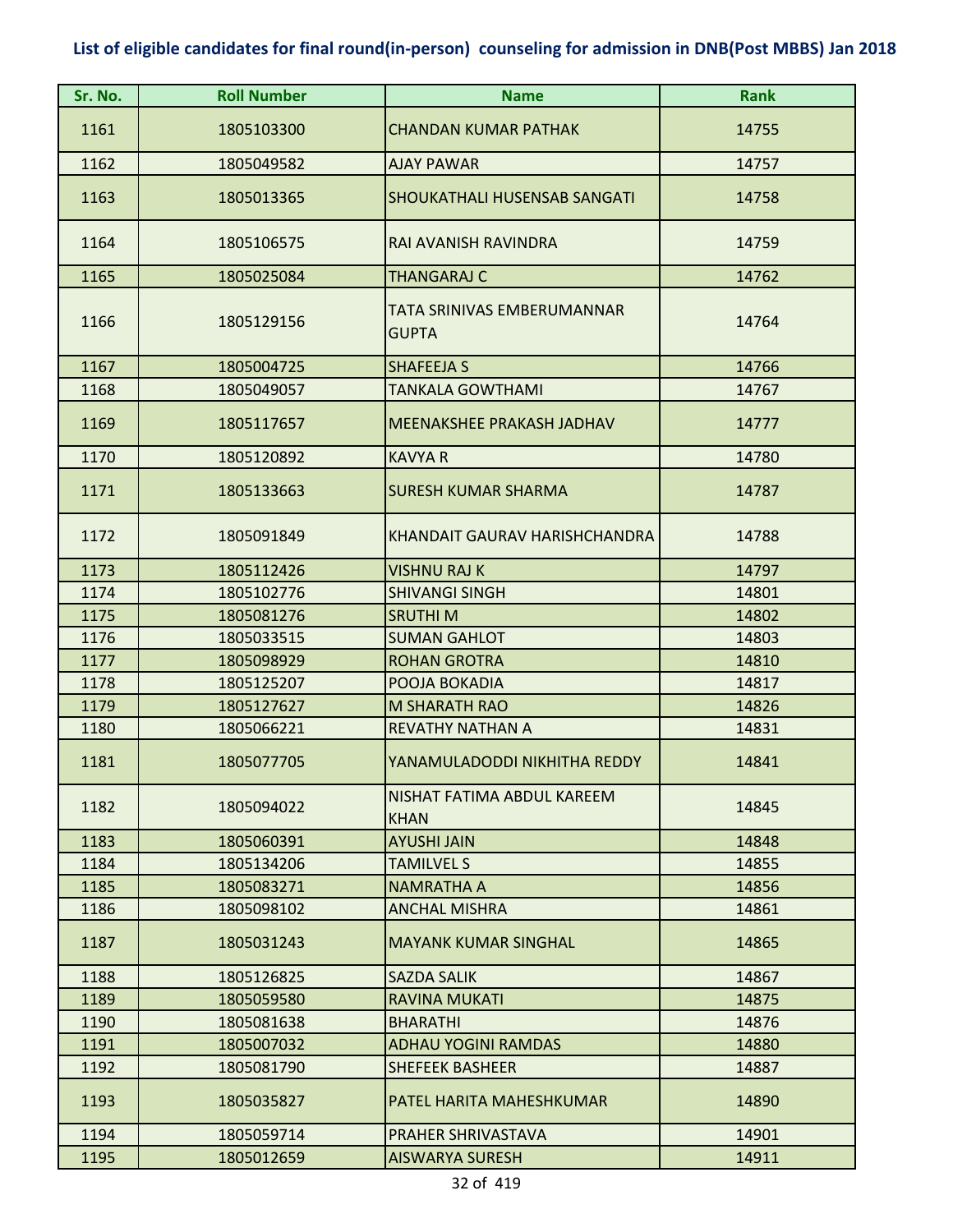| Sr. No. | <b>Roll Number</b> | <b>Name</b>                  | <b>Rank</b> |
|---------|--------------------|------------------------------|-------------|
| 1196    | 1805101170         | <b>CHRISTY G KULATHINAL</b>  | 14912       |
| 1197    | 1805048627         | EPPALA KAVYA REDDY           | 14922       |
| 1198    | 1805068649         | <b>MANISHA</b>               | 14925       |
| 1199    | 1805010557         | <b>AKSHAY HOLLA A</b>        | 14936       |
| 1200    | 1805068559         | <b>RANJEET KUMAR</b>         | 14943       |
| 1201    | 1805115411         | <b>MAINAK DEB</b>            | 14950       |
| 1202    | 1805013360         | <b>UNAIS MUBARAK P A</b>     | 14955       |
| 1203    | 1805125265         | <b>DISHU SETIA</b>           | 14956       |
| 1204    | 1805032894         | <b>SHWETA PATHAK</b>         | 14959       |
| 1205    | 1805012164         | <b>SANJAY L</b>              | 14961       |
| 1206    | 1805079011         | <b>VIPIN KUMAR</b>           | 14965       |
| 1207    | 1805127530         | R GRACE VANDANA JYOTHI       | 14967       |
| 1208    | 1805084421         | <b>MONICAPREET KAUR</b>      | 14971       |
| 1209    | 1805132675         | <b>GADDE VINAY KUMAR</b>     | 14975       |
| 1210    | 1805133483         | <b>BITAN DATTA</b>           | 14979       |
| 1211    | 1805036814         | <b>ASHUTOSH KUMAR SINGH</b>  | 14982       |
| 1212    | 1805049226         | <b>GS RAVIRAJ</b>            | 14997       |
| 1213    | 1805017625         | <b>PRAKRITI SINGH</b>        | 15001       |
| 1214    | 1805072183         | <b>DEEPIKA YADAV</b>         | 15003       |
| 1215    | 1805075464         | <b>SRUTHI G M</b>            | 15008       |
| 1216    | 1805028679         | <b>VIDHYA MURUGAN</b>        | 15015       |
| 1217    | 1805067960         | <b>DUSSA PRASHANTH</b>       | 15024       |
| 1218    | 1805055243         | <b>GARATH GANESH</b>         | 15029       |
| 1219    | 1805055628         | <b>SOMANATH CHILLAL</b>      | 15036       |
| 1220    | 1805061848         | <b>RANE AMIT KIRAN</b>       | 15038       |
| 1221    | 1805066900         | <b>PRAGATI SHARMA</b>        | 15039       |
| 1222    | 1805060208         | <b>MANAV JAIN</b>            | 15043       |
| 1223    | 1805089714         | <b>NAVEEN D</b>              | 15044       |
| 1224    | 1805000969         | MUHAMMAD SHAHID RAZA         | 15049       |
| 1225    | 1805107058         | SATISH TAPARIYA              | 15050       |
| 1226    | 1805020417         | <b>SWASTIKA CHOUDHURY</b>    | 15073       |
| 1227    | 1805083163         | <b>SHRUTHINH</b>             | 15075       |
| 1228    | 1805087423         | <b>JANAM YATIN MERCHANT</b>  | 15079       |
| 1229    | 1805046265         | <b>UMMU KULSOOM CK</b>       | 15080       |
| 1230    | 1805103012         | <b>RAVI KUMAR</b>            | 15085       |
| 1231    | 1805025383         | <b>MAGESHWARAN M N</b>       | 15089       |
| 1232    | 1805094624         | <b>CHOURE ANANT DNYANOBA</b> | 15093       |
| 1233    | 1805037302         | <b>ANIL KUMAR</b>            | 15094       |
| 1234    | 1805112718         | <b>KAVIN RAJ</b>             | 15096       |
| 1235    | 1805089791         | <b>JINEESH A P</b>           | 15110       |
| 1236    | 1805036695         | KHUSHBOO CHAUHAN             | 15116       |
| 1237    | 1805005289         | <b>AALIYA ANSARI</b>         | 15119       |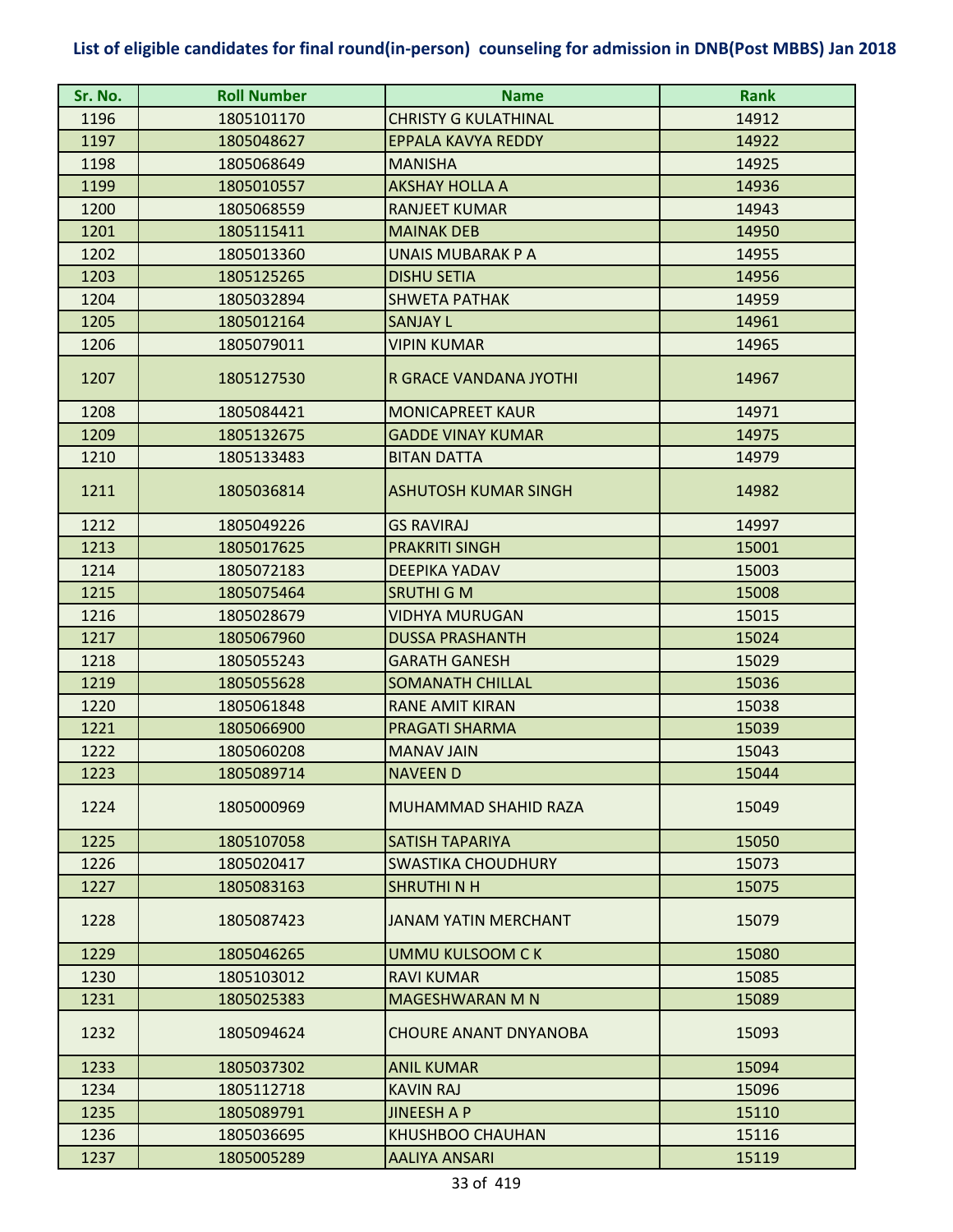| Sr. No. | <b>Roll Number</b> | <b>Name</b>                      | <b>Rank</b> |
|---------|--------------------|----------------------------------|-------------|
| 1238    | 1805078968         | VIMAL KUMAR SONI                 | 15121       |
| 1239    | 1805094704         | <b>GANACHARI VIVEK BASAVARAJ</b> | 15124       |
| 1240    | 1805111428         | <b>RAJNEESH SINGH</b>            | 15129       |
| 1241    | 1805052727         | N SURYA PRAKASH ANGIRASA         | 15132       |
| 1242    | 1805012025         | <b>KISHOR SAGAR V</b>            | 15134       |
| 1243    | 1805033434         | <b>PANKAJ KUMAR</b>              | 15135       |
| 1244    | 1805122671         | <b>GINCY GIMMY</b>               | 15142       |
| 1245    | 1805075068         | <b>DIJOL THOMAS</b>              | 15147       |
| 1246    | 1805115954         | CHANDPARA KINJAL PRAVINBHAI      | 15149       |
| 1247    | 1805059449         | <b>SONAM SHRIVAS</b>             | 15152       |
| 1248    | 1805087659         | <b>JOSHI SAGAR SUDESH</b>        | 15155       |
| 1249    | 1805015142         | <b>PRAKASH KUMAR</b>             | 15157       |
| 1250    | 1805043673         | <b>ROKENDRA SINGH</b>            | 15161       |
| 1251    | 1805039019         | <b>DOKKU GAYATRI</b>             | 15166       |
| 1252    | 1805046452         | ACCHUKATLA RUBIA SULTANA         | 15168       |
| 1253    | 1805099350         | <b>ANKUSH GOYAL</b>              | 15169       |
| 1254    | 1805076758         | <b>CHOUTHAI GAYATHRI</b>         | 15174       |
| 1255    | 1805074560         | <b>MRINAL MANDAL</b>             | 15175       |
| 1256    | 1805122001         | <b>ABHIRAM V</b>                 | 15176       |
| 1257    | 1805041973         | CHAYANIKA BHARADWAJ              | 15181       |
| 1258    | 1805123291         | <b>CHALLA SREEKEERTHI</b>        | 15185       |
| 1259    | 1805048997         | <b>GANDHAM PRASHANTH KUMAR</b>   | 15189       |
| 1260    | 1805014900         | CHIRANJEEB KUMAR ROUTRAY         | 15198       |
| 1261    | 1805111707         | <b>MEENA</b>                     | 15201       |
| 1262    | 1805122993         | UNNIKRISHNAN K S                 | 15202       |
| 1263    | 1805032706         | <b>SACHIN KUMAR GIRI</b>         | 15208       |
| 1264    | 1805008430         | <b>NILABRATA SAHA</b>            | 15215       |
| 1265    | 1805008048         | <b>PALAK SUNILKUMAR PATEL</b>    | 15220       |
| 1266    | 1805122795         | <b>ASWATHIT R</b>                | 15225       |
| 1267    | 1805085508         | KANABAR HEMALI PRAVIN            | 15226       |
| 1268    | 1805089589         | <b>SHAHBAS SHAMS</b>             | 15228       |
| 1269    | 1805037045         | <b>RAJAT MISHRA</b>              | 15230       |
| 1270    | 1805051167         | <b>SHIVA KUMAR BELIDE</b>        | 15231       |
| 1271    | 1805100351         | SHAIK MOHAMMED ALI               | 15236       |
| 1272    | 1805046733         | DAMISETTI ANJALI GOPALA KRISHNA  | 15237       |
| 1273    | 1805104807         | JADHAV SWAPNIL SURESH            | 15242       |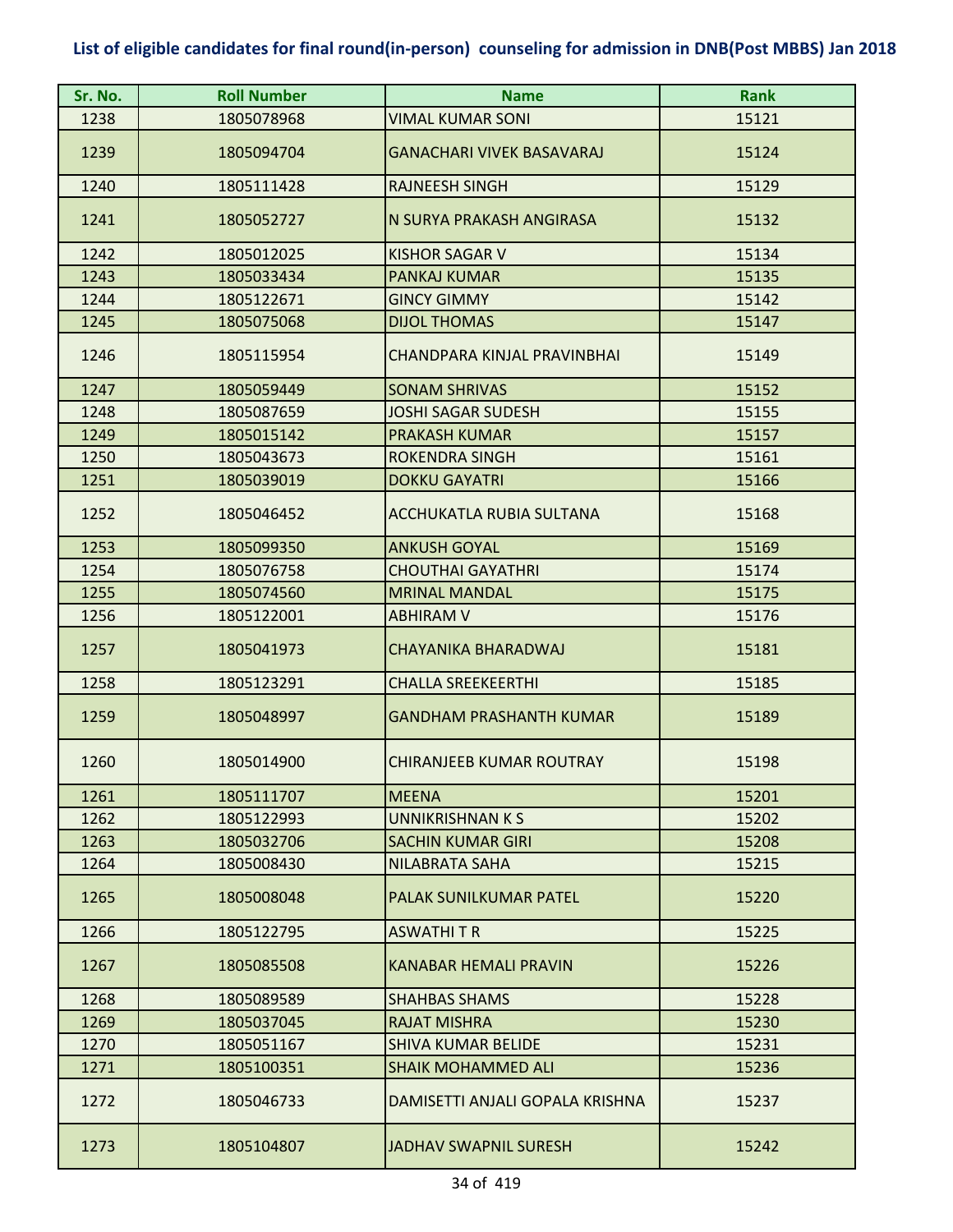| Sr. No. | <b>Roll Number</b> | <b>Name</b>                                                | <b>Rank</b> |
|---------|--------------------|------------------------------------------------------------|-------------|
| 1274    | 1805056829         | <b>GANA KRISHNA KIRAN N V</b>                              | 15243       |
| 1275    | 1805003823         | PATEL PARTH HARESHBHAI                                     | 15244       |
| 1276    | 1805019194         | <b>VINDHYA KONA</b>                                        | 15258       |
| 1277    | 1805084917         | ADKINE VAIJAYANTIMALA SAMBHAJI                             | 15261       |
| 1278    | 1805103038         | <b>SUMIT</b>                                               | 15262       |
| 1279    | 1805068502         | <b>ANKITA</b>                                              | 15268       |
| 1280    | 1805050039         | <b>KORRAPATI SRIDHAR REDDY</b>                             | 15272       |
| 1281    | 1805065989         | <b>SUMITH CT</b>                                           | 15277       |
| 1282    | 1805020021         | <b>SABANA PARWIN</b>                                       | 15280       |
| 1283    | 1805054200         | <b>ASHWINI E</b>                                           | 15290       |
| 1284    | 1805045134         | <b>SHRINKHLA SINHA</b>                                     | 15292       |
| 1285    | 1805000773         | <b>PREM NARAIN</b>                                         | 15308       |
| 1286    | 1805006380         | <b>AMANDEEP SINGH</b>                                      | 15322       |
| 1287    | 1805055786         | <b>DAMARLA DEEPTHI</b>                                     | 15335       |
| 1288    | 1805061050         | <b>NEERAJ RAO</b>                                          | 15339       |
| 1289    | 1805027666         | <b>SENTHIL N B</b>                                         | 15345       |
| 1290    | 1805061115         | YOGESH KUMAR SHARMA                                        | 15346       |
| 1291    | 1805091711         | <b>MULAY ARVIND BAPURAO</b>                                | 15350       |
| 1292    | 1805098961         | <b>ANU AGGRAWAL</b>                                        | 15362       |
| 1293    | 1805059085         | <b>MAHENDRA KUMAR PANDEY</b>                               | 15365       |
| 1294    | 1805098392         | <b>MANOJ KUMAR</b>                                         | 15367       |
| 1295    | 1805036641         | PRAMOD KUMAR                                               | 15383       |
| 1296    | 1805076731         | TAMMINENI MEDARA SUMA                                      | 15387       |
| 1297    | 1805024060         | <b>MOHAMAD SAFWAN A</b>                                    | 15395       |
| 1298    | 1805105448         | PATIL PRAJAKTA VILAS                                       | 15404       |
| 1299    | 1805134211         | <b>KARTHIKEYAN S</b>                                       | 15417       |
| 1300    | 1805012593         | <b>GOVIND P SOMANI</b>                                     | 15419       |
| 1301    | 1805016199         | <b>PRABHJOT</b>                                            | 15423       |
| 1302    | 1805091799         | <b>MEHROSH GHAZAL MAHMOOD</b><br><b>AHMAD ABDUL RASHID</b> | 15426       |
| 1303    | 1805024495         | <b>ARULMOZHI P</b>                                         | 15428       |
| 1304    | 1805133383         | <b>RANJITH KN</b>                                          | 15429       |
| 1305    | 1805058621         | DARSHANA VIJAYWARGIYA                                      | 15431       |
| 1306    | 1805049017         | <b>GANGARABOINA SANJEEVANI</b>                             | 15435       |
| 1307    | 1805047515         | <b>BARLA NAGARAJU</b>                                      | 15436       |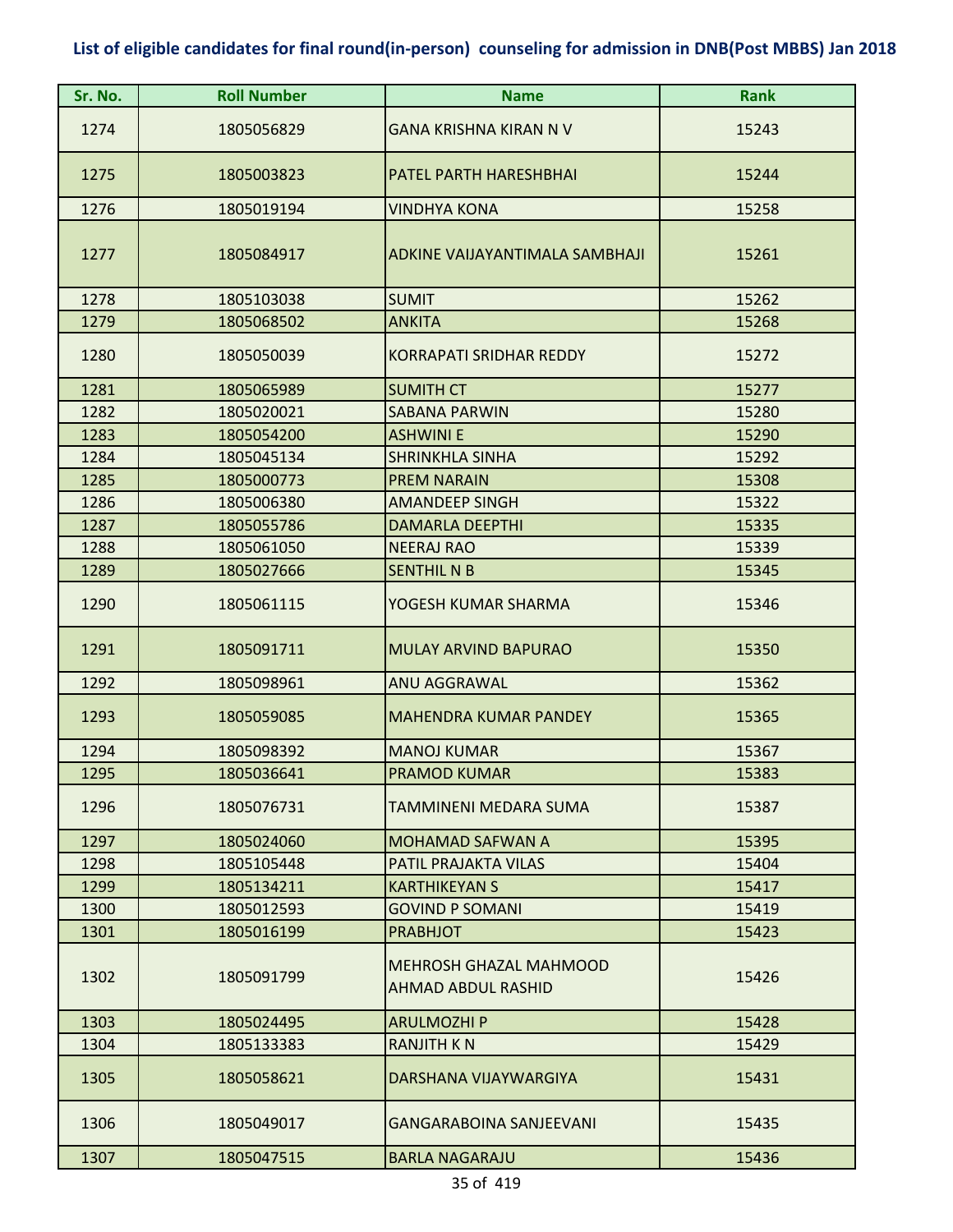| Sr. No. | <b>Roll Number</b> | <b>Name</b>                    | <b>Rank</b> |
|---------|--------------------|--------------------------------|-------------|
| 1308    | 1805079966         | <b>ABRAR ALI</b>               | 15444       |
| 1309    | 1805052136         | <b>ADONI SIVA KUMAR</b>        | 15447       |
| 1310    | 1805102432         | <b>RANJEET KUMAR</b>           | 15449       |
| 1311    | 1805118784         | <b>BASIL G GEORGE</b>          | 15455       |
| 1312    | 1805031743         | POOJA MISHRA                   | 15456       |
| 1313    | 1805052116         | <b>MOGILICHARLA NARESH</b>     | 15464       |
| 1314    | 1805070399         | RAJENDRA KUMAR SAHOO           | 15465       |
| 1315    | 1805033715         | <b>PRERNA CHAMOLI</b>          | 15466       |
| 1316    | 1805031871         | <b>GAURAV SINGH</b>            | 15477       |
| 1317    | 1805061146         | <b>ADITI AGARWAL</b>           | 15478       |
| 1318    | 1805078331         | <b>SWATI AWASTHI</b>           | 15480       |
| 1319    | 1805003660         | SHETH TEHSEEN MOHMED IDRIS     | 15487       |
| 1320    | 1805074975         | <b>NAZIYA PARVEEN ANSARI</b>   | 15490       |
| 1321    | 1805003533         | <b>SIDDHARTHA BASUROY</b>      | 15493       |
| 1322    | 1805098789         | <b>ANKITA BAJPAI</b>           | 15498       |
| 1323    | 1805051329         | M SABA TABASSUM                | 15505       |
| 1324    | 1805018401         | <b>DHIRESH CHOURASIYA</b>      | 15509       |
| 1325    | 1805106855         | <b>HEMANT KUMAR PAREWA</b>     | 15511       |
| 1326    | 1805012315         | <b>APARNA M</b>                | 15513       |
| 1327    | 1805054167         | <b>DHEEBIKA J</b>              | 15520       |
| 1328    | 1805122961         | PRASANNA GUNASEKARAN           | 15521       |
| 1329    | 1805031979         | <b>GUPTA DINESH HARIGOVIND</b> | 15528       |
| 1330    | 1805079595         | <b>PRASHANT SINGH</b>          | 15532       |
| 1331    | 1805029712         | <b>MEGHA SHARMA</b>            | 15535       |
| 1332    | 1805046231         | POOJA BIRADAR                  | 15537       |
| 1333    | 1805051610         | <b>MUSUNURI SAI SUDHA</b>      | 15538       |
| 1334    | 1805100622         | <b>ASHIS TIWARI</b>            | 15543       |
| 1335    | 1805032005         | <b>OM PRAKASH PANDIT</b>       | 15546       |
| 1336    | 1805021697         | <b>ASHWANI KUMAR</b>           | 15556       |
| 1337    | 1805099217         | <b>APARNA SINGH</b>            | 15565       |
| 1338    | 1805045696         | <b>MADHUSUDHAN M</b>           | 15572       |
| 1339    | 1805111001         | <b>AYUSHMAN DOBHAL</b>         | 15573       |
| 1340    | 1805089144         | <b>NIHITHA P</b>               | 15576       |
| 1341    | 1805050075         | <b>KONDAPALLI PRIYANKA</b>     | 15582       |
| 1342    | 1805104245         | SHIMPI KULDIP GANGADHAR        | 15585       |
| 1343    | 1805021026         | <b>BABITA KUMARI DROLIA</b>    | 15586       |
| 1344    | 1805028227         | ARUNA CHANDRA BABU             | 15602       |
| 1345    | 1805030539         | <b>VICHITRA</b>                | 15607       |
| 1346    | 1805119980         | <b>THASNEEM P</b>              | 15608       |
| 1347    | 1805098675         | <b>ANUJ KUMAR</b>              | 15610       |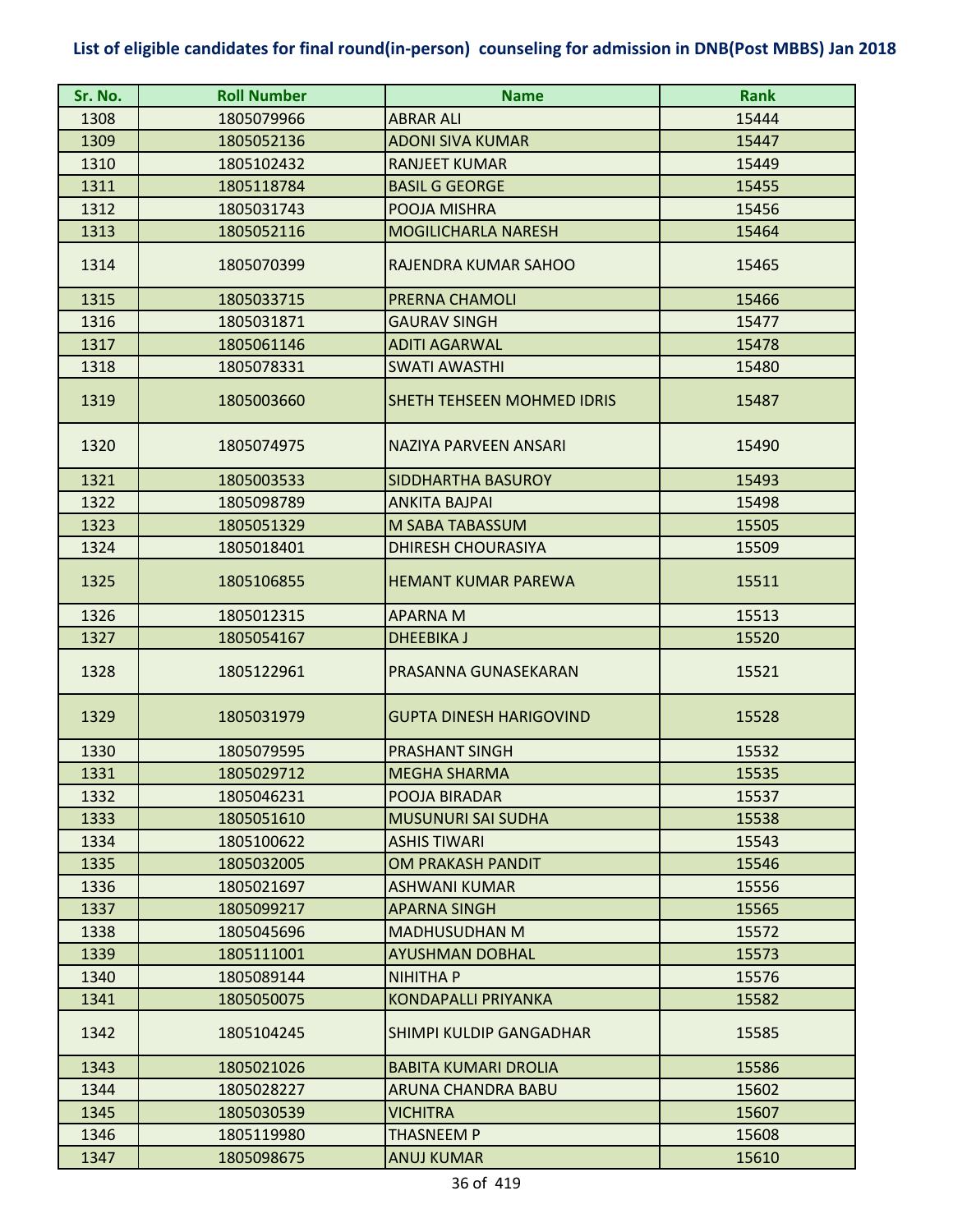| Sr. No. | <b>Roll Number</b> | <b>Name</b>                      | <b>Rank</b> |
|---------|--------------------|----------------------------------|-------------|
| 1348    | 1805021308         | <b>KAMAL KANT SAHU</b>           | 15617       |
| 1349    | 1805060350         | <b>KANA RAM GURJAR</b>           | 15620       |
| 1350    | 1805047332         | <b>ARCHANA B</b>                 | 15632       |
| 1351    | 1805107575         | <b>KARTAVYA KUMAR VERMA</b>      | 15633       |
| 1352    | 1805088711         | JEYAHAR JUSHANTAN J              | 15639       |
| 1353    | 1805085802         | <b>KAKANI PRATIK KISHOR</b>      | 15643       |
| 1354    | 1805036000         | <b>JADAV RAVI DINESHBHAI</b>     | 15646       |
| 1355    | 1805129862         | <b>D SOWMYA</b>                  | 15649       |
| 1356    | 1805134304         | NIZAJ N                          | 15654       |
| 1357    | 1805048995         | <b>GANAPATHIWAR RAMAKRISHNA</b>  | 15657       |
| 1358    | 1805031910         | <b>ATUL JAIN</b>                 | 15662       |
| 1359    | 1805033420         | <b>KAUSHIK N</b>                 | 15664       |
| 1360    | 1805091351         | PATLE GHARUP ASHOKKUMAR          | 15673       |
| 1361    | 1805092850         | <b>KUSUM KUSHWAHA</b>            | 15676       |
| 1362    | 1805119704         | <b>REENA RENJIT</b>              | 15678       |
| 1363    | 1805063740         | ANJALI MAHESHWARI                | 15685       |
| 1364    | 1805119955         | <b>LOUIS FERDIN ZENO J</b>       | 15689       |
| 1365    | 1805092142         | <b>BELE NIRAJ ARVIND</b>         | 15695       |
| 1366    | 1805040539         | <b>SRISHTY THAKUR</b>            | 15700       |
| 1367    | 1805027156         | <b>NIKITHA TOMSON</b>            | 15702       |
| 1368    | 1805114114         | <b>JITHIN RAJ</b>                | 15703       |
| 1369    | 1805094712         | <b>JAITALKAR AMOL SAKHARAM</b>   | 15708       |
| 1370    | 1805007770         | <b>VISHAL JAGGI</b>              | 15714       |
| 1371    | 1805037359         | <b>CHANDRA BHUSHAN YADAV</b>     | 15715       |
| 1372    | 1805053938         | MEGHNA REDDY GUMI REDDY          | 15721       |
| 1373    | 1805077632         | <b>KASHWINI</b>                  | 15722       |
| 1374    | 1805129769         | CHINTAPALLI V L SAI ASHWANI DUTT | 15730       |
| 1375    | 1805078527         | <b>JITENDRA SINGH YADAV</b>      | 15732       |
| 1376    | 1805024001         | <b>PRABEENA B</b>                | 15743       |
| 1377    | 1805030469         | <b>SANJAY KUMAR MISHRA</b>       | 15746       |
| 1378    | 1805047170         | <b>B ROHITH</b>                  | 15748       |
| 1379    | 1805086941         | <b>TASNEEM ADENWALA</b>          | 15749       |
| 1380    | 1805031393         | <b>ABHAY SHANKAR</b>             | 15753       |
| 1381    | 1805033573         | <b>AVINASH KUMAR SINGH</b>       | 15755       |
| 1382    | 1805092347         | RATHOD ASHWINI AVINASH           | 15757       |
| 1383    | 1805016821         | <b>AMIT KUMAR JAIN</b>           | 15760       |
| 1384    | 1805087034         | MAHAMULKAR BHUSHAN HINDURAO      | 15765       |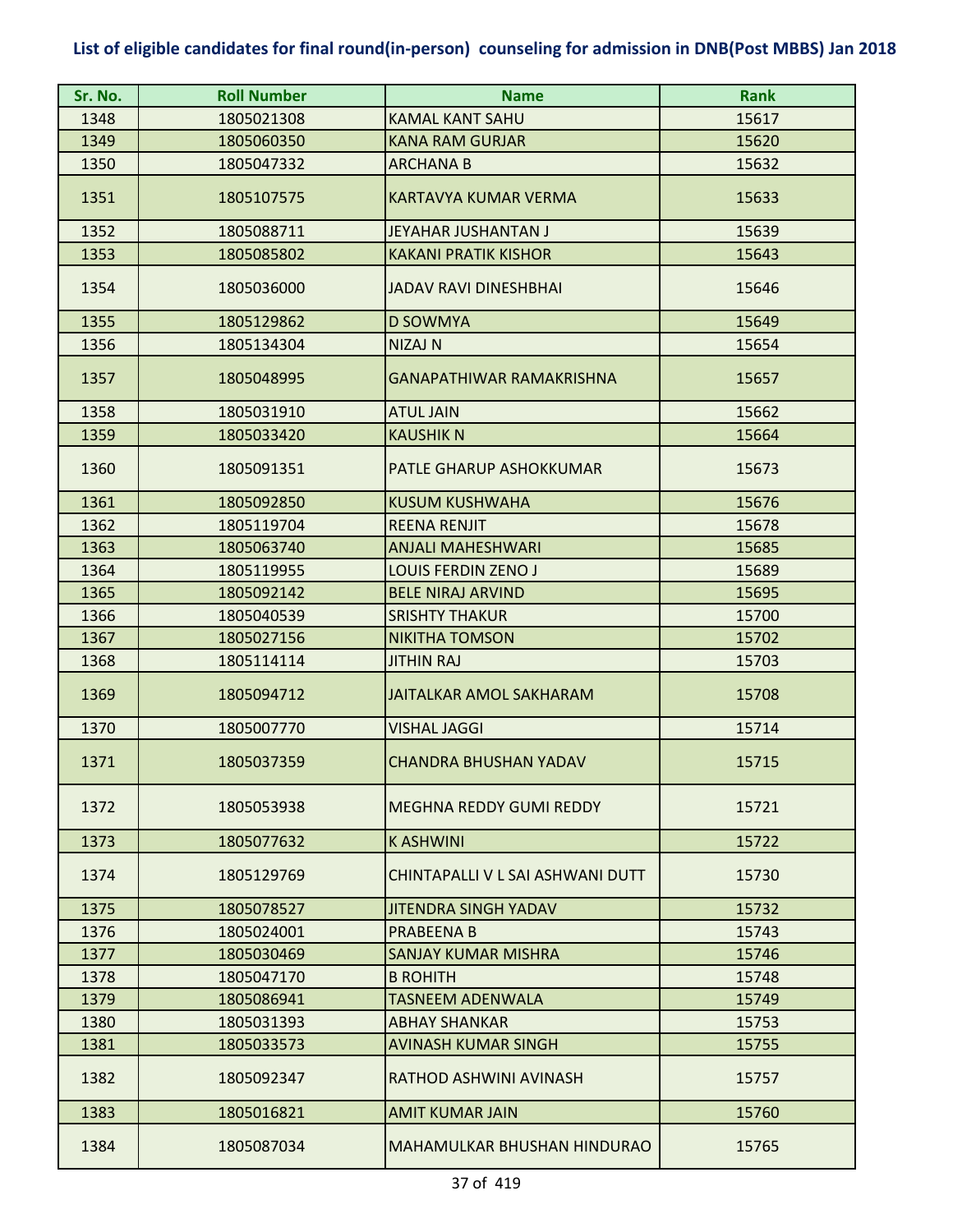| Sr. No. | <b>Roll Number</b> | <b>Name</b>                                      | <b>Rank</b> |
|---------|--------------------|--------------------------------------------------|-------------|
| 1385    | 1805130137         | <b>GURLINKA SRIHARI</b>                          | 15772       |
| 1386    | 1805031973         | RAJENDRA KUMAR GOLA                              | 15776       |
| 1387    | 1805105870         | TANPURE SANKET BHIWA                             | 15783       |
| 1388    | 1805012268         | <b>DIVYAKG</b>                                   | 15784       |
| 1389    | 1805099874         | <b>RICHA</b>                                     | 15790       |
| 1390    | 1805060790         | PARANJAY BIHANI                                  | 15816       |
| 1391    | 1805102049         | <b>SIDDHARTHA KAUSHIK</b>                        | 15820       |
| 1392    | 1805086419         | HUSAIN NAJMUDDIN ADENWALA                        | 15825       |
| 1393    | 1805033706         | <b>TOSHI TIWARI</b>                              | 15831       |
| 1394    | 1805127977         | <b>KOLLA DAKSHAYANI</b>                          | 15837       |
| 1395    | 1805106727         | <b>ADITI DUBEY</b>                               | 15838       |
| 1396    | 1805077569         | <b>DEEPAK THIRIVEEDI</b>                         | 15842       |
| 1397    | 1805111517         | <b>RAJIV KHARE</b>                               | 15844       |
| 1398    | 1805075765         | <b>CHYTHRA S</b>                                 | 15852       |
| 1399    | 1805070447         | <b>POUSHALI DE</b>                               | 15858       |
| 1400    | 1805000763         | <b>AVIRAL PANDEY</b>                             | 15866       |
| 1401    | 1805122854         | DEVU S S                                         | 15869       |
| 1402    | 1805067416         | <b>ANSHU MISHRA</b>                              | 15870       |
| 1403    | 1805099370         | <b>SHIBU SHAHI</b>                               | 15878       |
| 1404    | 1805052350         | <b>NALLANI MANASA</b>                            | 15886       |
| 1405    | 1805125617         | <b>TESMI CHACKO</b>                              | 15887       |
| 1406    | 1805106521         | SHINDE SHRIKANT BALIRAM                          | 15891       |
| 1407    | 1805033473         | <b>RISHABH JINDAL</b>                            | 15892       |
| 1408    | 1805039248         | <b>SHANTHIPRIYA K</b>                            | 15893       |
| 1409    | 1805009816         | <b>RAVI KUMAR T</b>                              | 15896       |
| 1410    | 1805078139         | <b>KULDEEP KUMAR</b>                             | 15897       |
| 1411    | 1805024114         | <b>MOHAMED IMRAN H</b>                           | 15901       |
| 1412    | 1805026218         | <b>RESHMACHOORITHODYRADHAKRISH</b><br><b>NAN</b> | 15903       |
| 1413    | 1805103824         | ANAMIKA KUMARI                                   | 15906       |
| 1414    | 1805011772         | MUHAMMED SAHIR C                                 | 15909       |
| 1415    | 1805046509         | <b>ADIGOPULA BHAVANA</b>                         | 15916       |
| 1416    | 1805119778         | <b>AKHIL DAS C</b>                               | 15917       |
| 1417    | 1805009050         | <b>FARHAT AKHTER</b>                             | 15919       |
| 1418    | 1805059540         | <b>PANKAJ SINGH</b>                              | 15920       |
| 1419    | 1805067758         | PIYUSH KANT SHUKLA                               | 15923       |
| 1420    | 1805095083         | MATRE KRISHNA NAVNATH                            | 15926       |
| 1421    | 1805131377         | SHAIK MAHABOOB BASHA                             | 15932       |
| 1422    | 1805091596         | AGRAWAL PRASAD RAJKUMAR                          | 15936       |
| 1423    | 1805072702         | <b>SAYANTAN SAHA</b>                             | 15939       |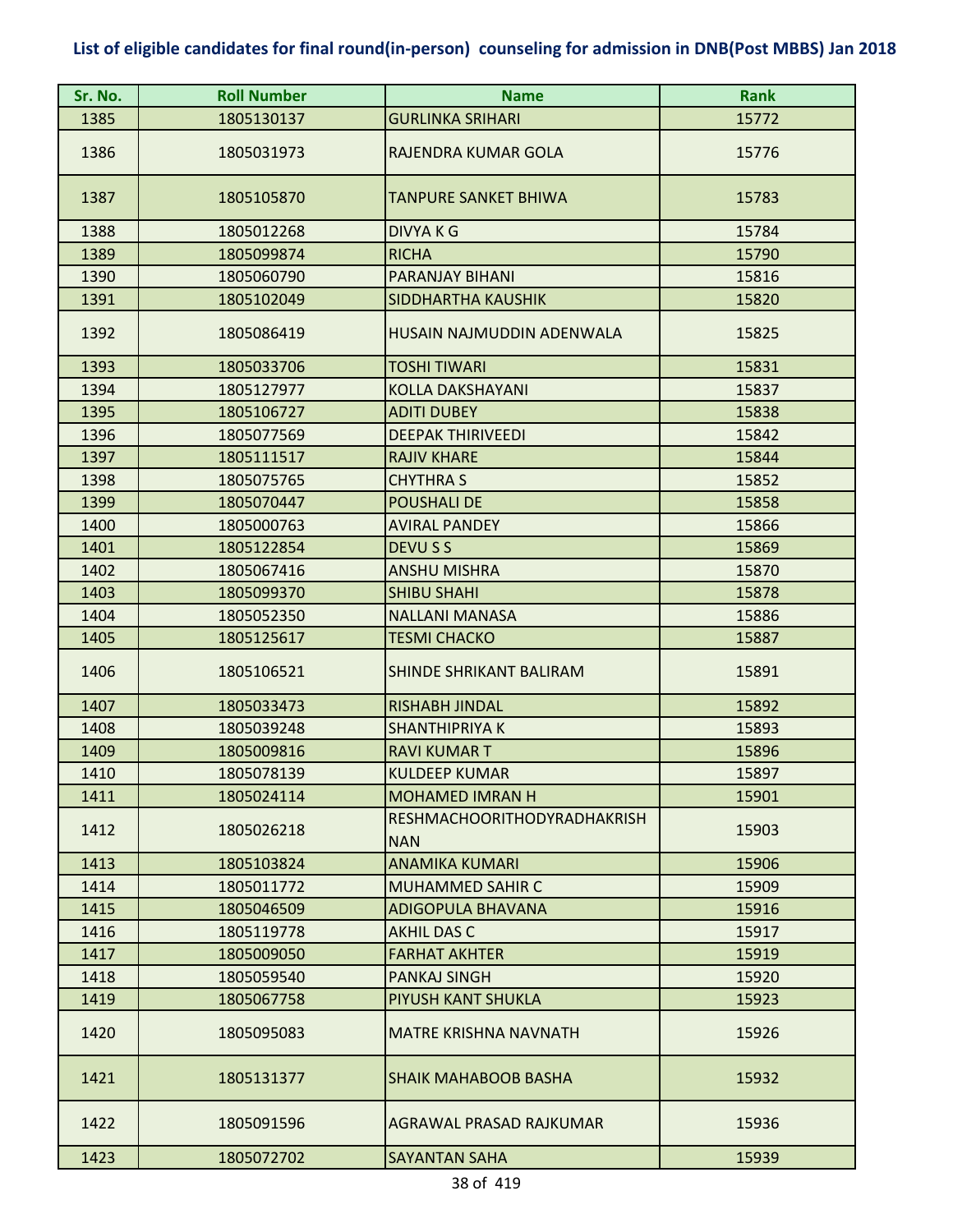| Sr. No. | <b>Roll Number</b> | <b>Name</b>                     | <b>Rank</b> |
|---------|--------------------|---------------------------------|-------------|
| 1424    | 1805119216         | <b>SULFIKAR T K N</b>           | 15941       |
| 1425    | 1805019117         | <b>NILANJAN CHAKRABORTY</b>     | 15942       |
| 1426    | 1805091407         | <b>BADKI PARAG WAMANRAO</b>     | 15944       |
| 1427    | 1805087032         | <b>GAMI DHAWAL NIMISH</b>       | 15948       |
| 1428    | 1805031330         | <b>MAMTA KUMARI</b>             | 15949       |
| 1429    | 1805122134         | <b>DEEPA DAS CK</b>             | 15951       |
| 1430    | 1805128557         | <b>ORSU DIVYA DEVI</b>          | 15953       |
| 1431    | 1805040523         | <b>ANUJ YADAV</b>               | 15962       |
| 1432    | 1805092488         | DEOGHARE SHREYA RAMCHANDRA      | 15965       |
| 1433    | 1805082346         | <b>THANUJA</b>                  | 15966       |
| 1434    | 1805134121         | <b>DIVYAN</b>                   | 15967       |
| 1435    | 1805037079         | <b>AKASH BATRA</b>              | 15968       |
| 1436    | 1805085820         | <b>MALANI SHUBHAM GHANSHYAM</b> | 15970       |
| 1437    | 1805011107         | <b>DEEPAKKS</b>                 | 15975       |
| 1438    | 1805127071         | SANTOSH KUMAR VERMA             | 15982       |
| 1439    | 1805075016         | <b>NIHARIKA SONI</b>            | 15987       |
| 1440    | 1805053280         | PASUNURU SATEESHKUMAR           | 15990       |
| 1441    | 1805024278         | <b>KARPAGA PRIYA P</b>          | 15993       |
| 1442    | 1805011755         | <b>ANUSHA ANTHONY</b>           | 15998       |
| 1443    | 1805116282         | <b>NAIK AISHWARYA BHAGIRATH</b> | 16000       |
| 1444    | 1805051817         | <b>MANDA SRUJANA</b>            | 16004       |
| 1445    | 1805066137         | <b>FIFY THAMPI</b>              | 16012       |
| 1446    | 1805082606         | <b>SHAHNAS VALAPPIL</b>         | 16018       |
| 1447    | 1805097820         | <b>JOSPIN AMALA</b>             | 16021       |
| 1448    | 1805068404         | TATA VASUNDHARA                 | 16028       |
| 1449    | 1805111406         | <b>PAWAN KUMAR GUPTA</b>        | 16029       |
| 1450    | 1805121256         | NISHA RAMAMURTHY                | 16032       |
| 1451    | 1805048720         | <b>UZMA FIRDOUS</b>             | 16033       |
| 1452    | 1805033088         | RAMANDEEP                       | 16048       |
| 1453    | 1805068241         | PEECHERA NIKHITHA               | 16051       |
| 1454    | 1805121694         | <b>LA UINA</b>                  | 16053       |
| 1455    | 1805012955         | <b>SABITH E K</b>               | 16054       |
| 1456    | 1805119804         | <b>MEERA RAMANATH</b>           | 16062       |
| 1457    | 1805085543         | ASHISH RAVINDRA SINGH           | 16064       |
| 1458    | 1805134346         | <b>VIVEKANANDAN</b>             | 16066       |
| 1459    | 1805056090         | THADABOINA ANIL                 | 16081       |
| 1460    | 1805030255         | NITYANAND SINGH                 | 16090       |
| 1461    | 1805034242         | <b>SACHIN KUMAR</b>             | 16092       |
| 1462    | 1805004731         | <b>SUMI MERIN THOMAS</b>        | 16093       |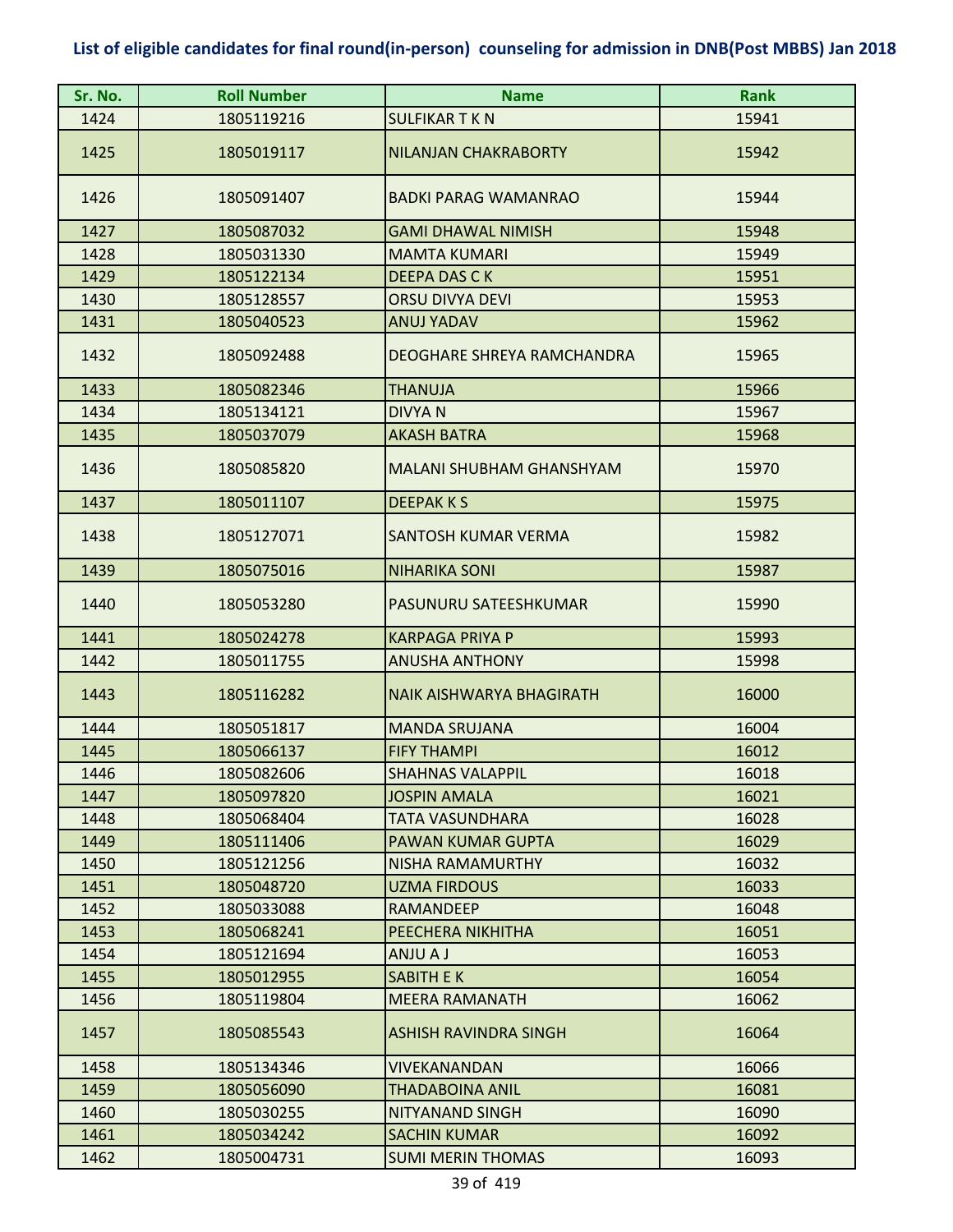| Sr. No. | <b>Roll Number</b> | <b>Name</b>                     | Rank  |
|---------|--------------------|---------------------------------|-------|
| 1463    | 1805010341         | RANJANA ELIZABETH JOSEPH        | 16094 |
| 1464    | 1805096005         | <b>KAMATH AARTI SUNIL</b>       | 16100 |
| 1465    | 1805124075         | SREERAMYAA                      | 16102 |
| 1466    | 1805067129         | <b>SADAF KHAN</b>               | 16103 |
| 1467    | 1805075100         | <b>FARSEENA CK</b>              | 16107 |
| 1468    | 1805102976         | <b>AJIT KUMAR</b>               | 16111 |
| 1469    | 1805092372         | <b>SHARIQUE KHAN YUNUS KHAN</b> | 16115 |
| 1470    | 1805031689         | <b>VRISHTI GOEL</b>             | 16118 |
| 1471    | 1805081429         | <b>SHAJARIN SHAH</b>            | 16124 |
| 1472    | 1805044367         | <b>NISHU GROVER</b>             | 16130 |
| 1473    | 1805130605         | PODALAKURU PRATHIMA             | 16132 |
| 1474    | 1805079991         | <b>SANJAY</b>                   | 16135 |
| 1475    | 1805057132         | <b>RABIYA BEGUM</b>             | 16139 |
| 1476    | 1805056001         | <b>ABDULLAH UMAYR KHAN</b>      | 16141 |
| 1477    | 1805057169         | <b>SYED SALMAN</b>              | 16144 |
| 1478    | 1805049298         | <b>GYAJANGI SANTHOSH</b>        | 16145 |
| 1479    | 1805072973         | <b>AMIT MOHTA</b>               | 16151 |
| 1480    | 1805027222         | <b>JITHU VARGHESE</b>           | 16152 |
| 1481    | 1805111632         | <b>KRISHNA RAJ</b>              | 16154 |
| 1482    | 1805012799         | VINYAS B A                      | 16157 |
| 1483    | 1805089410         | <b>ASWIN ABBAS</b>              | 16159 |
| 1484    | 1805028999         | SHREEJA JAJODIA                 | 16166 |
| 1485    | 1805056493         | <b>VECHALAPU HARIKA</b>         | 16168 |
| 1486    | 1805130088         | <b>GOLIVI SRIDHAR</b>           | 16173 |
| 1487    | 1805119349         | <b>PAVITRA</b>                  | 16175 |
| 1488    | 1805123241         | <b>THILAGA R</b>                | 16176 |
| 1489    | 1805064420         | <b>BOBBILI RAVI TEJA</b>        | 16180 |
| 1490    | 1805128173         | LAVANYA MADDI                   | 16184 |
| 1491    | 1805025822         | <b>NIMMI V R</b>                | 16186 |
| 1492    | 1805103502         | SOMYA                           | 16187 |
| 1493    | 1805056039         | <b>LAVANYA P</b>                | 16191 |
| 1494    | 1805089327         | RAMEES ALI ISMAIL P P           | 16192 |
| 1495    | 1805106684         | <b>WARAT RAVI MADAN</b>         | 16200 |
| 1496    | 1805091616         | <b>SHETTY SONU ARJUN</b>        | 16202 |
| 1497    | 1805073251         | <b>MEGHA SHAHI</b>              | 16203 |
| 1498    | 1805095031         | <b>TUPE RISHIKESH NAVNATH</b>   | 16205 |
| 1499    | 1805110845         | <b>SHAGUFTA IQBAL</b>           | 16207 |
| 1500    | 1805010480         | SWAMY O G R                     | 16212 |
| 1501    | 1805040849         | <b>SYED MOHAMMAD WAMIQ</b>      | 16213 |
| 1502    | 1805051409         | <b>MOMIN ZAHEER ABBAS</b>       | 16217 |
| 1503    | 1805026865         | <b>MALLE SIMEON</b>             | 16227 |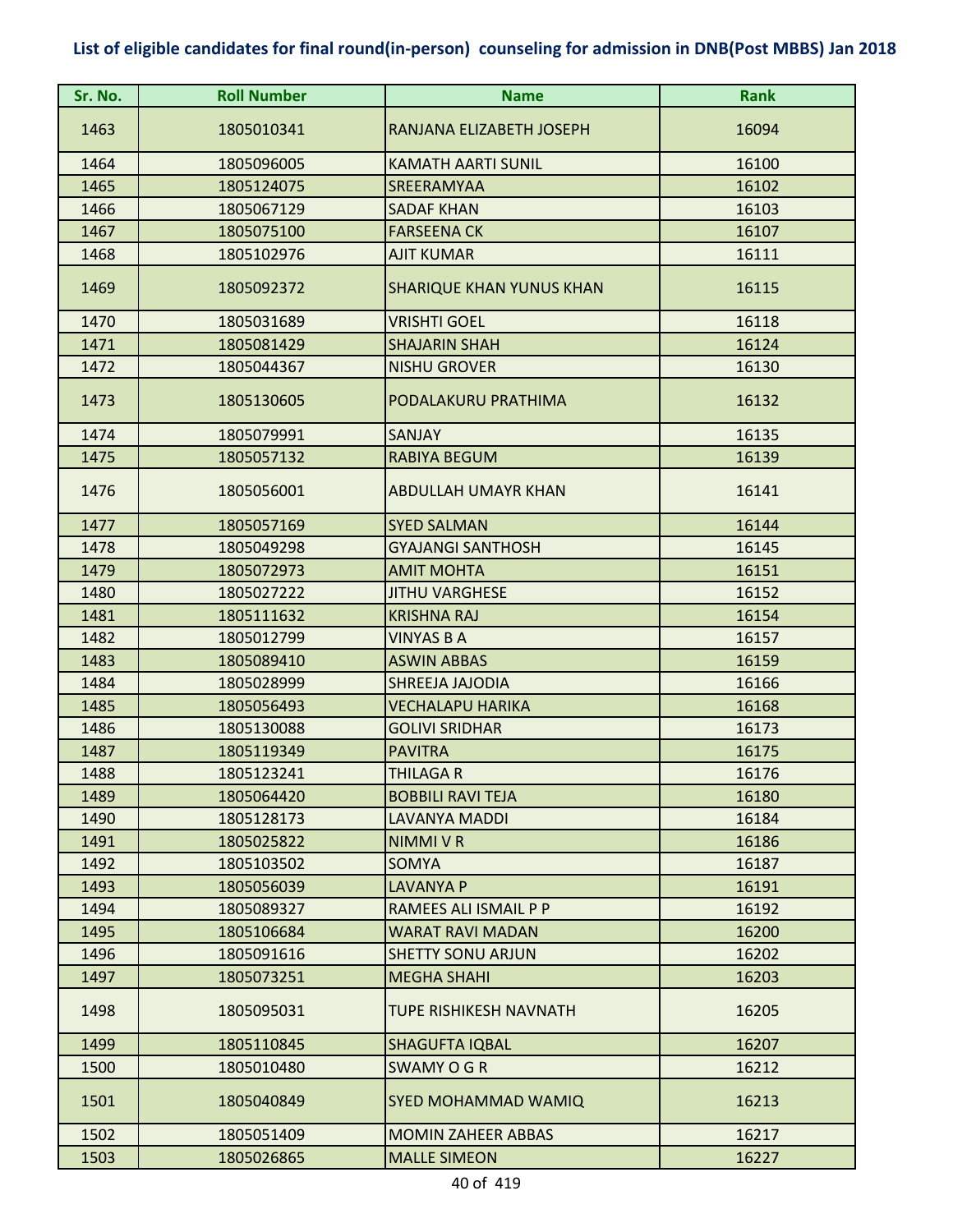| Sr. No. | <b>Roll Number</b> | <b>Name</b>                                        | <b>Rank</b> |
|---------|--------------------|----------------------------------------------------|-------------|
| 1504    | 1805006707         | LAWHALE SAMRUDDHI SUNIL                            | 16235       |
| 1505    | 1805019458         | <b>ASHISH PANY</b>                                 | 16238       |
| 1506    | 1805066785         | <b>SURAJ SHIVHARE</b>                              | 16239       |
| 1507    | 1805058301         | <b>RANI MOMAYA</b>                                 | 16245       |
| 1508    | 1805002833         | <b>AARMIN HIMESH SHAH</b>                          | 16250       |
| 1509    | 1805084788         | <b>ROHAN KAPOOR</b>                                | 16254       |
| 1510    | 1805130487         | <b>KOLLA TRIVENI</b>                               | 16261       |
| 1511    | 1805119302         | ELIZABETH I CHUNKAPPURA                            | 16262       |
| 1512    | 1805047579         | BETHINA SARATH PHANI KUMAR                         | 16269       |
| 1513    | 1805066176         | <b>THESNEEM ABDUL RASHEED</b>                      | 16281       |
| 1514    | 1805122354         | <b>ANSEENA RAHIM</b>                               | 16290       |
| 1515    | 1805104154         | <b>NEETU KUMARI</b>                                | 16304       |
| 1516    | 1805127719         | <b>G SRAVANTHI REDDY</b>                           | 16306       |
| 1517    | 1805055370         | POLUKONDA NAGABHAVANI                              | 16308       |
| 1518    | 1805055221         | <b>AFREEN SHARIFF</b>                              | 16309       |
| 1519    | 1805037989         | POOJA AGARWAL                                      | 16311       |
| 1520    | 1805098989         | <b>MADHUNALA SRAVANTHI</b>                         | 16323       |
| 1521    | 1805018163         | PRADNYA DILIP KAPDEO                               | 16332       |
| 1522    | 1805055905         | <b>SARAT CHANDAN T</b>                             | 16334       |
| 1523    | 1805098504         | <b>LAKSHIT BHATT</b>                               | 16342       |
| 1524    | 1805105585         | LOKHANDE RAHUL HARISHCHANDRA                       | 16343       |
| 1525    | 1805076181         | <b>DUDEKULA HANIFA</b>                             | 16352       |
| 1526    | 1805018607         | <b>ANKITA MOHANTY</b>                              | 16353       |
| 1527    | 1805108015         | HANUMANTHU SRIVIDYA RANI                           | 16357       |
| 1528    | 1805092097         | <b>ANSARI AATIF HAFEEZ ABDUL</b><br><b>RASHEED</b> | 16358       |
| 1529    | 1805018215         | <b>KANAK DUBEY</b>                                 | 16360       |
| 1530    | 1805062982         | <b>VINOD KUMAR</b>                                 | 16362       |
| 1531    | 1805125324         | <b>VISHAL DADHICH</b>                              | 16364       |
| 1532    | 1805051170         | RACHERLA PRAVEEN VARMA                             | 16366       |
| 1533    | 1805094222         | <b>MORE SHUBHAM ASHOK</b>                          | 16367       |
| 1534    | 1805004368         | <b>ABHINAV SINGH</b>                               | 16369       |
| 1535    | 1805086487         | <b>SIPPY SNIGDHA VINOD</b>                         | 16371       |
| 1536    | 1805015639         | <b>INAYAT GARG</b>                                 | 16375       |
| 1537    | 1805131298         | RAMANJAN DEEPIKA                                   | 16376       |
| 1538    | 1805023619         | <b>VINOTHKUMAR S</b>                               | 16377       |
| 1539    | 1805066623         | <b>MOHD ZEESHAN AKARAM</b>                         | 16380       |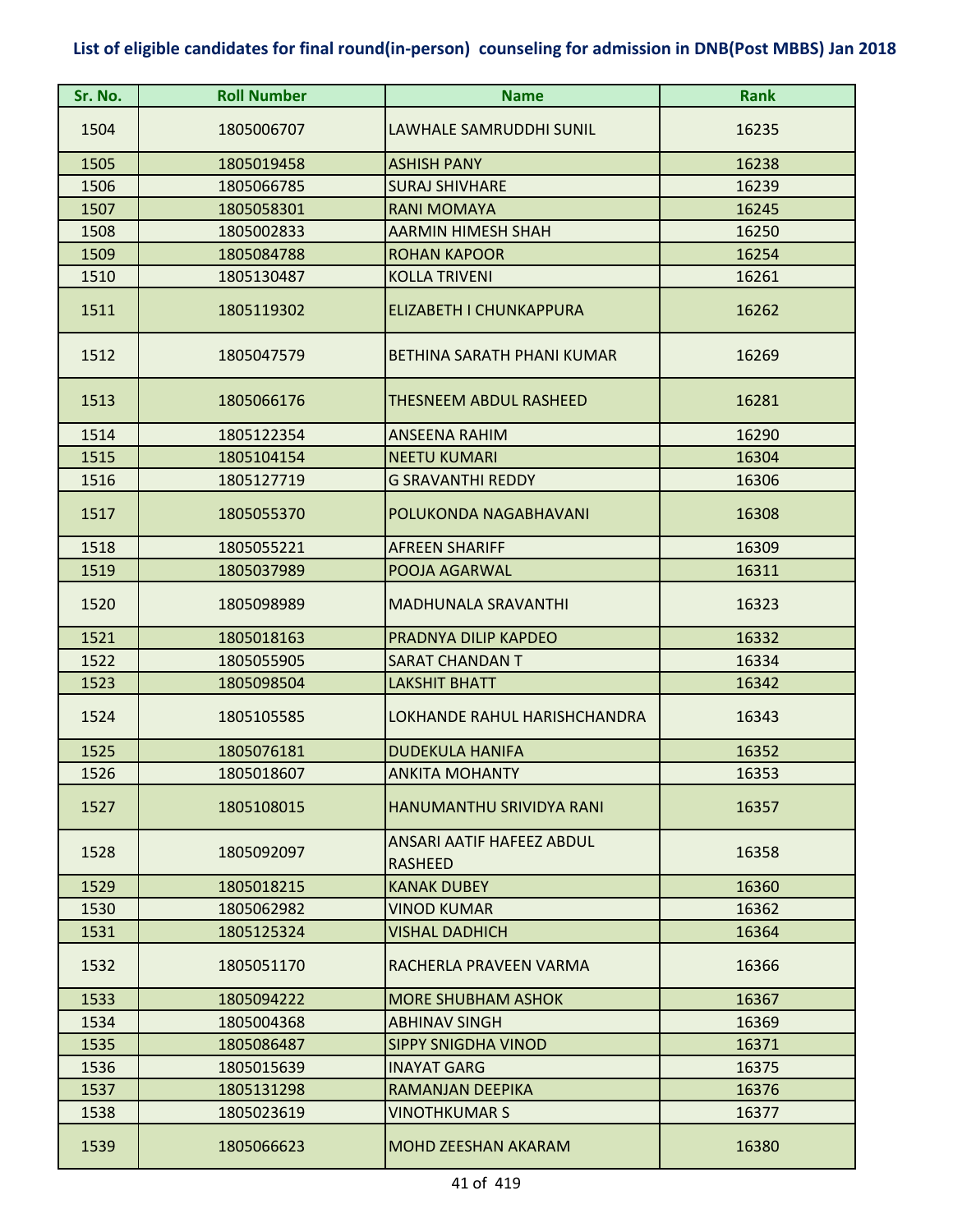| Sr. No. | <b>Roll Number</b> | <b>Name</b>                          | <b>Rank</b> |
|---------|--------------------|--------------------------------------|-------------|
| 1540    | 1805069283         | <b>ULAPE AVIRAJ YASHWANT</b>         | 16386       |
| 1541    | 1805075612         | <b>SREEJI CV</b>                     | 16387       |
| 1542    | 1805044518         | <b>RENU VERMA</b>                    | 16390       |
| 1543    | 1805002110         | <b>ANUSHA JAKKAMPUDI</b>             | 16392       |
| 1544    | 1805042778         | <b>NEHA GOENKA</b>                   | 16401       |
| 1545    | 1805019750         | <b>LAVANYA T</b>                     | 16402       |
| 1546    | 1805102912         | SANDHYA KUMARI SINHA                 | 16409       |
| 1547    | 1805003914         | <b>THACKER NEHA JITENDRABHAI</b>     | 16420       |
| 1548    | 1805037721         | <b>NIDHI JAISWAL</b>                 | 16422       |
| 1549    | 1805054296         | <b>SVAIBHAV</b>                      | 16428       |
| 1550    | 1805095441         | <b>BUJADE RAHUL SHIVNATH</b>         | 16436       |
| 1551    | 1805038275         | <b>CHANDRESH KUMARI DHIMAN</b>       | 16437       |
| 1552    | 1805124663         | MD ASHFAQ AZMI                       | 16440       |
| 1553    | 1805095559         | <b>VISHAL ANANDRAO KADAM</b>         | 16443       |
| 1554    | 1805097839         | <b>SUNISTHA SUMAN</b>                | 16457       |
| 1555    | 1805091701         | <b>CHAVAN RADHIKA PRABHAKAR</b>      | 16466       |
| 1556    | 1805104335         | <b>BHANDARI ABOLI SHRIKANT</b>       | 16468       |
| 1557    | 1805132715         | <b>PULI VINEELA</b>                  | 16479       |
| 1558    | 1805075233         | <b>BIJIN JOSEPH</b>                  | 16481       |
| 1559    | 1805133028         | <b>BELADIYA JATIN BABUBHAI</b>       | 16486       |
| 1560    | 1805036995         | <b>KAJAL</b>                         | 16487       |
| 1561    | 1805046339         | <b>AACHI HARSHINI</b>                | 16491       |
| 1562    | 1805132169         | HIRANMAYEE CHELUPURU                 | 16492       |
| 1563    | 1805089355         | <b>VINAY BL</b>                      | 16496       |
| 1564    | 1805092682         | <b>BHAGYASHRI VITTHALRAO SHASTRI</b> | 16504       |
| 1565    | 1805004120         | <b>IRSHAD</b>                        | 16506       |
| 1566    | 1805032993         | SAIYAD SAIF NAZIRUDDIN               | 16509       |
| 1567    | 1805026303         | <b>LOGESH KUMAR R</b>                | 16512       |
| 1568    | 1805094424         | <b>ISHWAR DINAJI BAIKARE</b>         | 16520       |
| 1569    | 1805119856         | <b>APARNA VALSAN</b>                 | 16522       |
| 1570    | 1805054402         | <b>KANKANTI NEETHA REDDY</b>         | 16524       |
| 1571    | 1805032355         | <b>MUKUL KUMAR DWIVEDI</b>           | 16531       |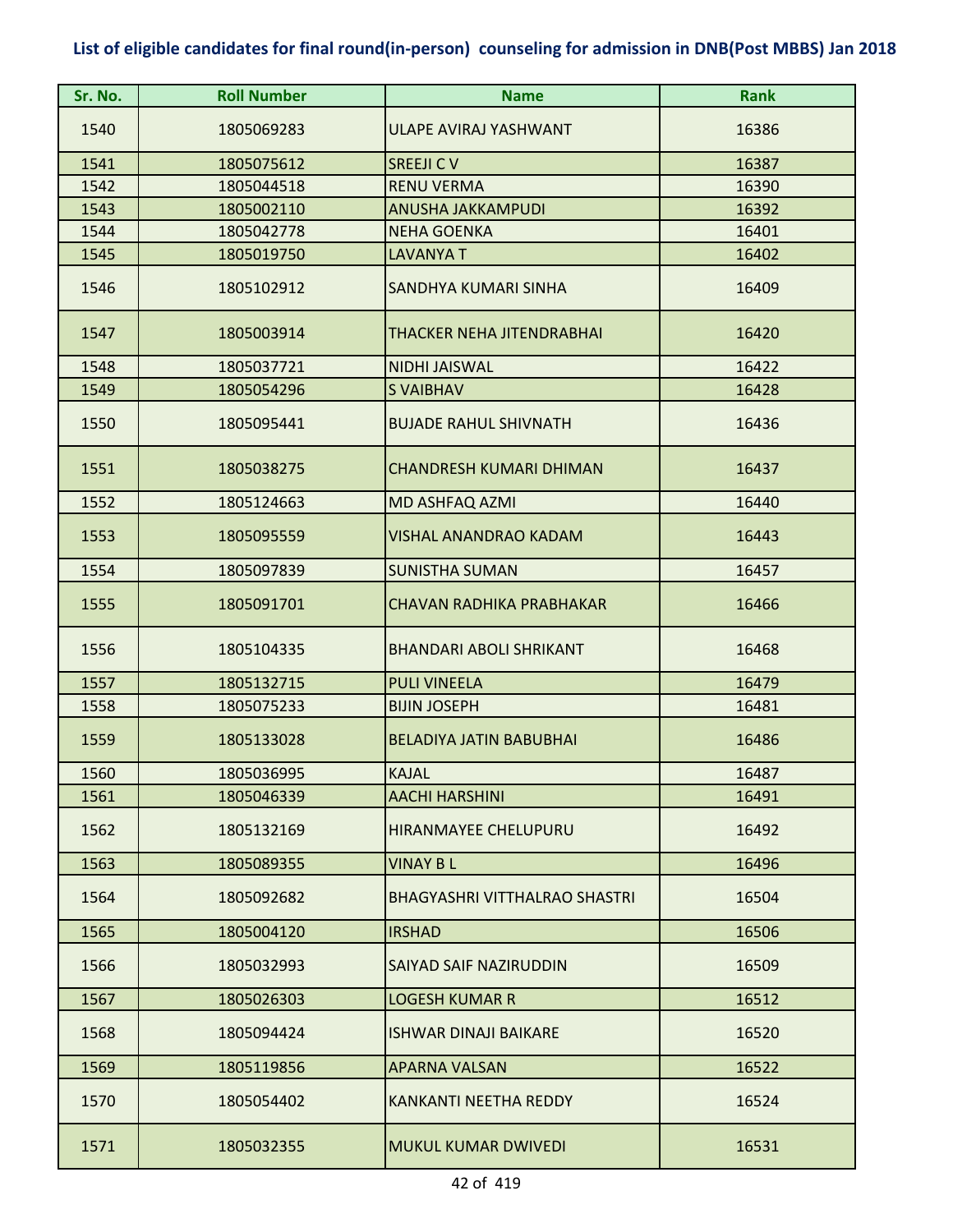| Sr. No. | <b>Roll Number</b> | <b>Name</b>                       | <b>Rank</b> |
|---------|--------------------|-----------------------------------|-------------|
| 1572    | 1805104579         | <b>MAWAL ASHWINI NANDKISHOR</b>   | 16534       |
| 1573    | 1805015102         | <b>SAROJ KUMAR</b>                | 16542       |
| 1574    | 1805023804         | <b>JAIRAM KUMAR</b>               | 16545       |
| 1575    | 1805043768         | RAJA CHHABRA                      | 16547       |
| 1576    | 1805079909         | <b>SHUBHAM RAI</b>                | 16550       |
| 1577    | 1805080622         | <b>ABHINAV KAKKAR</b>             | 16562       |
| 1578    | 1805109474         | UNADKAT ANJALI VINAYKANT          | 16563       |
| 1579    | 1805074554         | <b>RUPAM CHOWDHURY</b>            | 16564       |
| 1580    | 1805056044         | TAMMINENI MOHANARAO               | 16568       |
| 1581    | 1805026658         | <b>MALLIREDDY SUJITHA</b>         | 16576       |
| 1582    | 1805038191         | <b>TARUN KUMAR</b>                | 16578       |
| 1583    | 1805130575         | <b>KUTIKUPPALA BHASKAR</b>        | 16584       |
| 1584    | 1805096610         | NARWANE GANESH SURESHRAO          | 16587       |
| 1585    | 1805050227         | <b>CHARANTHU V N HARISH KUMAR</b> | 16593       |
| 1586    | 1805058416         | <b>RITU GUPTA</b>                 | 16595       |
| 1587    | 1805026740         | <b>HIRANMAYEE M R</b>             | 16596       |
| 1588    | 1805053918         | DAMERA MOUNIKA                    | 16599       |
| 1589    | 1805079298         | <b>PRASHANT KUMAR</b>             | 16608       |
| 1590    | 1805126193         | LAKHANI BASITALI HABIBBHAI        | 16613       |
| 1591    | 1805057773         | CHHODVADIYA SANJAY LALITBHAI      | 16617       |
| 1592    | 1805119634         | <b>MATHEWS JOSE</b>               | 16620       |
| 1593    | 1805108964         | PAREKH ROHAN PARESHBHAI           | 16621       |
| 1594    | 1805031665         | SANYUKTA MANI                     | 16623       |
| 1595    | 1805095858         | BIRADAR SHRINIVAS DHANAJIRAO      | 16627       |
| 1596    | 1805022687         | <b>MANOJPRABHAKAR S</b>           | 16631       |
| 1597    | 1805050625         | <b>KATIKA ABDUS SALAM</b>         | 16638       |
| 1598    | 1805053969         | <b>BESTHA RAGHAVENDER</b>         | 16639       |
| 1599    | 1805063983         | <b>MOHIT GUPTA</b>                | 16640       |
| 1600    | 1805118516         | <b>JENNY ABY MAMMEN</b>           | 16642       |
| 1601    | 1805057476         | <b>KOMAL TEJWANI</b>              | 16643       |
| 1602    | 1805069473         | VISHAKHA H                        | 16644       |
| 1603    | 1805026555         | SARANYA K                         | 16647       |
| 1604    | 1805098860         | <b>MAYANK KUMAR</b>               | 16651       |
| 1605    | 1805036541         | ASHWANI KUMAR                     | 16652       |
| 1606    | 1805075299         | <b>BINDIYA C</b>                  | 16659       |
| 1607    | 1805107093         | <b>NITIN GUPTA</b>                | 16661       |
| 1608    | 1805040404         | <b>ADITHI MENON</b>               | 16669       |
| 1609    | 1805031160         | RICHA BAJAJ                       | 16671       |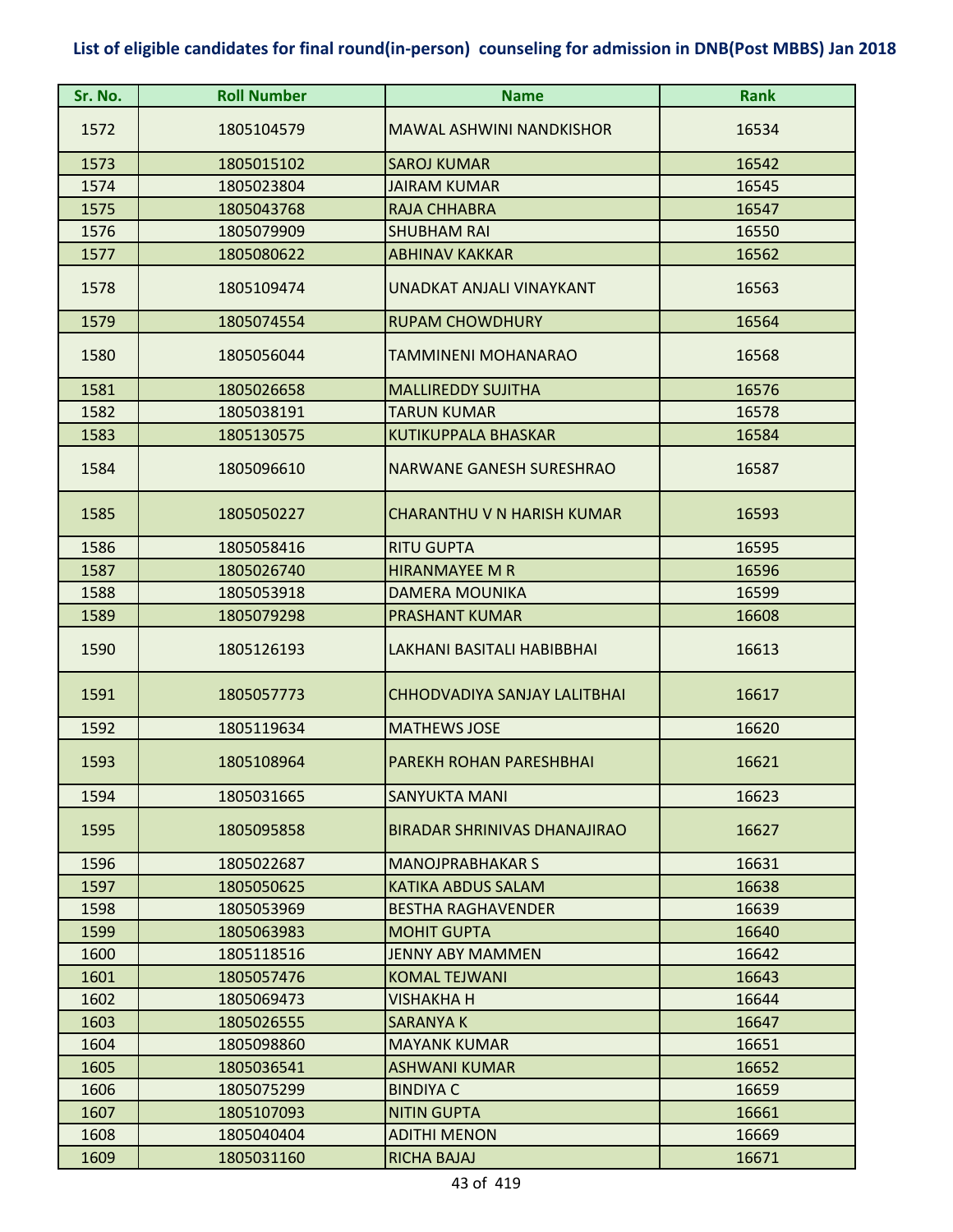| Sr. No. | <b>Roll Number</b> | <b>Name</b>                     | <b>Rank</b> |
|---------|--------------------|---------------------------------|-------------|
| 1610    | 1805096633         | <b>PALLAVI SINGH</b>            | 16678       |
| 1611    | 1805032633         | <b>VIKAS SINGH</b>              | 16680       |
| 1612    | 1805086506         | <b>GURAV SHRUTIKA PRABHAKAR</b> | 16693       |
| 1613    | 1805133494         | A M SHAHEEN                     | 16696       |
| 1614    | 1805085156         | <b>BAGHE SACHIN RAMESHWAR</b>   | 16697       |
| 1615    | 1805106874         | <b>G PADMAVATI</b>              | 16701       |
| 1616    | 1805066262         | <b>MUHAMMED SEMEER I</b>        | 16709       |
| 1617    | 1805046412         | <b>ADURU PAVANAKUMAR</b>        | 16710       |
| 1618    | 1805017856         | <b>SHASHANK GUPTA</b>           | 16711       |
| 1619    | 1805124558         | MOUNIKA REDDY VAKKAKULA         | 16715       |
| 1620    | 1805123804         | <b>VIRGILIA SHINY C</b>         | 16723       |
| 1621    | 1805013771         | <b>ANU PADMANABHAN</b>          | 16729       |
| 1622    | 1805043052         | <b>AKANKSHA SHUKLA</b>          | 16742       |
| 1623    | 1805029169         | <b>PUSPANJALI SAHU</b>          | 16743       |
| 1624    | 1805130889         | NARAMNADH PREMCHAND             | 16746       |
| 1625    | 1805040991         | <b>SOUMYA NARULA</b>            | 16750       |
| 1626    | 1805086252         | <b>LISA MERIN JOSEPH</b>        | 16752       |
| 1627    | 1805124914         | VIGNESH                         | 16765       |
| 1628    | 1805106200         | <b>SINGH SHUBHAM SURESH</b>     | 16773       |
| 1629    | 1805061252         | <b>AKSHAY THAKUR</b>            | 16783       |
| 1630    | 1805020670         | <b>BISWA RANJAN SWAIN</b>       | 16788       |
| 1631    | 1805036761         | <b>AJAY KUMAR JHA</b>           | 16790       |
| 1632    | 1805103958         | <b>JAYA SHARMA</b>              | 16803       |
| 1633    | 1805010381         | <b>ZAHID FAZAL A</b>            | 16804       |
| 1634    | 1805035130         | <b>SHRAWAN KUMAR</b>            | 16810       |
| 1635    | 1805013582         | VIJEESH W S                     | 16811       |
| 1636    | 1805101988         | <b>DIKSHA ATTRI</b>             | 16813       |
| 1637    | 1805043377         | <b>MUDIT PATHAK</b>             | 16814       |
| 1638    | 1805102430         | <b>VIKAS KUMAR</b>              | 16815       |
| 1639    | 1805056753         | <b>NAGA SAI LAKSHMI GUTTI</b>   | 16820       |
| 1640    | 1805090731         | NAGPURE SWEETI MADANLAL         | 16822       |
| 1641    | 1805030207         | <b>AMIT KUMAR</b>               | 16829       |
| 1642    | 1805125236         | <b>VARSHA GAUR</b>              | 16832       |
| 1643    | 1805098803         | <b>VINEET MISHRA</b>            | 16839       |
| 1644    | 1805050860         | <b>KORUTLA SANNITH KUMAR</b>    | 16841       |
| 1645    | 1805030915         | <b>DEEPIKA SINGH</b>            | 16843       |
| 1646    | 1805049542         | <b>JAGILI VENKATANAGARAJA</b>   | 16847       |
| 1647    | 1805028223         | <b>DHIVYARAMANI</b>             | 16868       |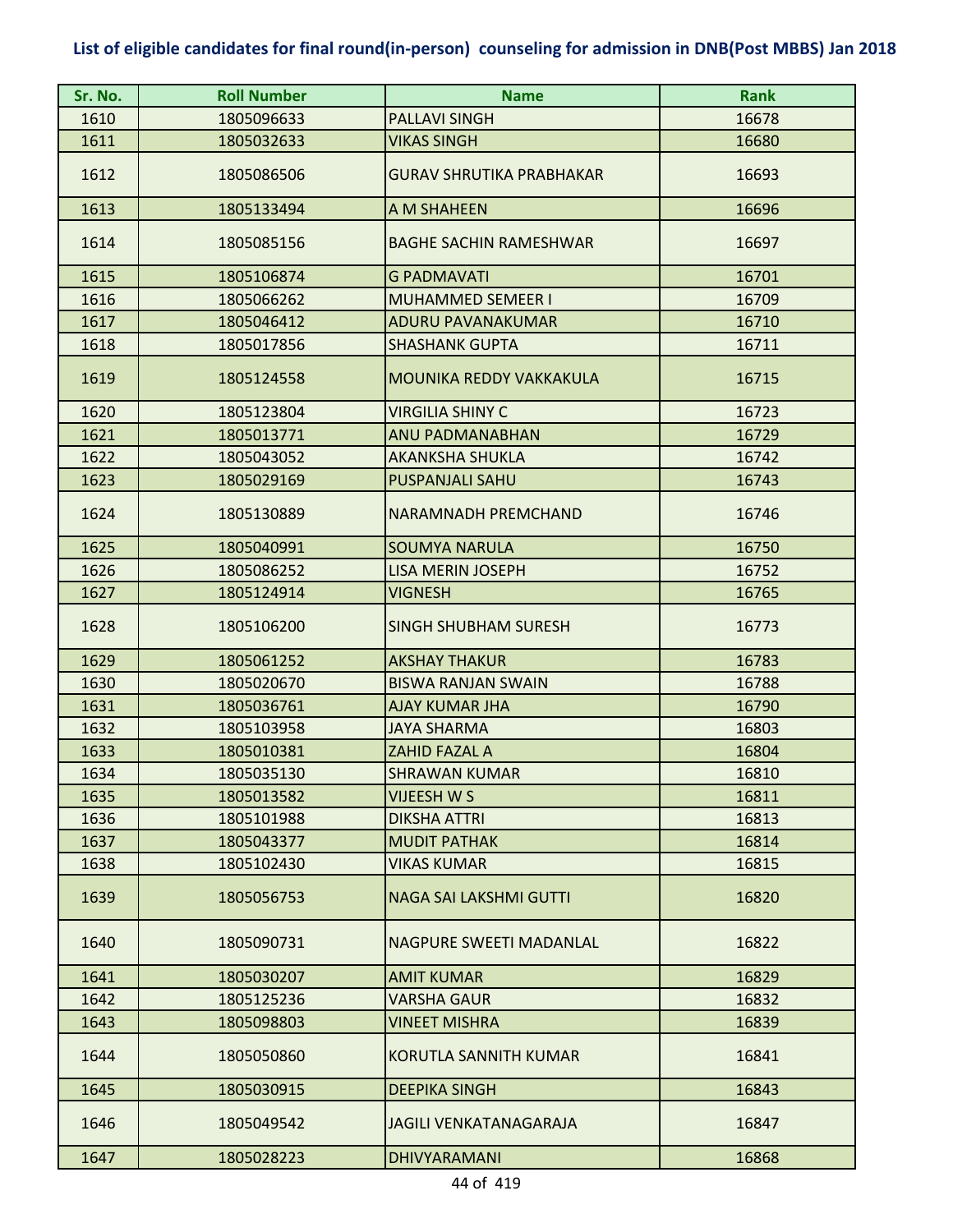| Sr. No. | <b>Roll Number</b> | <b>Name</b>                       | <b>Rank</b> |
|---------|--------------------|-----------------------------------|-------------|
| 1648    | 1805012878         | <b>PURNIMAR</b>                   | 16869       |
| 1649    | 1805082890         | <b>NAVEEN KUMAR SR</b>            | 16872       |
| 1650    | 1805036726         | <b>MONIKA YADAV</b>               | 16875       |
| 1651    | 1805081248         | <b>SREESUGAN R J K</b>            | 16882       |
| 1652    | 1805047543         | <b>BAVU RAMAKRISHNA</b>           | 16883       |
| 1653    | 1805028346         | <b>SHAJLA P</b>                   | 16888       |
| 1654    | 1805047739         | <b>BOINA KALPANA</b>              | 16891       |
| 1655    | 1805064977         | <b>RAMLING</b>                    | 16892       |
| 1656    | 1805121951         | <b>NIVEATHA M</b>                 | 16898       |
| 1657    | 1805091029         | <b>GADE BHAGYASHRI MADHUSUDAN</b> | 16909       |
| 1658    | 1805066078         | SREELAKSHMI BALAKRISHNAN          | 16910       |
| 1659    | 1805023656         | SAVITHA MUPPATHUVETTY SAMPATH     | 16912       |
| 1660    | 1805045996         | <b>AMITA NAYAK</b>                | 16914       |
| 1661    | 1805027063         | <b>NAVANEETH P K</b>              | 16920       |
| 1662    | 1805083956         | PATEL JIGARKUMAR GANESHBHAI       | 16921       |
| 1663    | 1805130453         | <b>KAVITI HEMANTH</b>             | 16924       |
| 1664    | 1805118310         | <b>HARIPRIYA G</b>                | 16929       |
| 1665    | 1805098167         | <b>TANDEEP KAUR GILL</b>          | 16937       |
| 1666    | 1805054352         | <b>MYLA SATYA SINDHU</b>          | 16938       |
| 1667    | 1805113832         | <b>CHAITRA B K</b>                | 16940       |
| 1668    | 1805069608         | <b>MANU S SABU</b>                | 16941       |
| 1669    | 1805018104         | RAHUL KEWAL KUMAR                 | 16945       |
| 1670    | 1805019485         | <b>SOMRITA PAL</b>                | 16946       |
| 1671    | 1805011094         | <b>SUGANYA</b>                    | 16948       |
| 1672    | 1805051615         | P SWETHA PRIYA                    | 16950       |
| 1673    | 1805061447         | <b>AMRITPAL KAUR</b>              | 16953       |
| 1674    | 1805107166         | <b>GHANSHYAM GANGWANI</b>         | 16959       |
| 1675    | 1805131603         | PUSHPENDRA SINGH RATHOUR          | 16960       |
| 1676    | 1805132177         | <b>CHALLA RAMYA</b>               | 16961       |
| 1677    | 1805063951         | <b>SUNITA RAO</b>                 | 16964       |
| 1678    | 1805012818         | AKSHAY DUA                        | 16966       |
| 1679    | 1805095242         | <b>MUTKULE VINOD BHAGWAT</b>      | 16973       |
| 1680    | 1805098088         | <b>PRINCE RAJ</b>                 | 16974       |
| 1681    | 1805022704         | <b>MOHMMED LAIQUE HUSSAIN</b>     | 16977       |
| 1682    | 1805081885         | <b>PINKY</b>                      | 16979       |
| 1683    | 1805087294         | SHAIKH SHAFEEQUE RAFFIQUE         | 16981       |
| 1684    | 1805065625         | <b>MD SAMIM IQBAL</b>             | 16984       |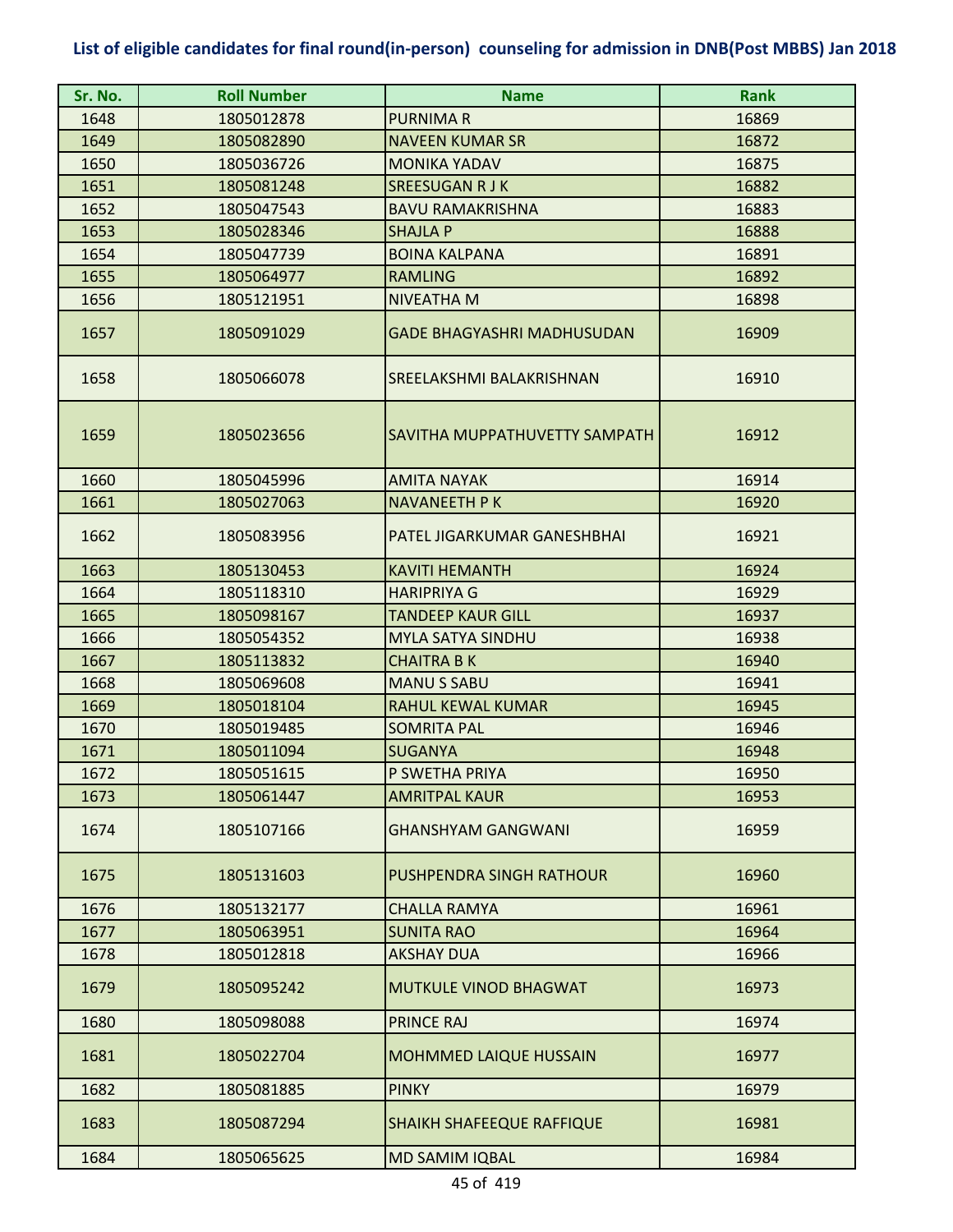| Sr. No. | <b>Roll Number</b> | <b>Name</b>                                     | <b>Rank</b> |
|---------|--------------------|-------------------------------------------------|-------------|
| 1685    | 1805080190         | <b>MANOJ KUMAR YADAV</b>                        | 16991       |
| 1686    | 1805105438         | <b>KULKARNI ADVAIT SATISH</b>                   | 16997       |
| 1687    | 1805103148         | <b>KALYANI KALA</b>                             | 17000       |
| 1688    | 1805065962         | <b>RUSNA MADHUR</b>                             | 17002       |
| 1689    | 1805071858         | <b>AGNIBIN KUNDU</b>                            | 17003       |
|         |                    | TRIVEDI SANKETKUMAR                             |             |
| 1690    | 1805133324         | LABHSHANKAR                                     | 17004       |
| 1691    | 1805116208         | <b>ITALIYA KAJAL JASHAVANTBHAI</b>              | 17011       |
| 1692    | 1805084612         | <b>VAIBHAV KHOSLA</b>                           | 17014       |
| 1693    | 1805028733         | <b>ASHWIN BALAJI M P</b>                        | 17016       |
| 1694    | 1805122543         | A SONY MOL                                      | 17025       |
| 1695    | 1805075255         | <b>THEJASWIN</b>                                | 17028       |
| 1696    | 1805083920         | PATEL PRATHIT NAVANITBHAI                       | 17041       |
| 1697    | 1805023339         | RAMAKRISHNAN                                    | 17047       |
| 1698    | 1805091882         | PATIL BHAGYASHREE RAMRAO                        | 17052       |
| 1699    | 1805132155         | R P RAJU BOLLAPRAGADA                           | 17056       |
| 1700    | 1805100029         | <b>SAURAV BHUIYA</b>                            | 17057       |
| 1701    | 1805096904         | DESHMUKH VIKRANT KRISHNARAO                     | 17059       |
| 1702    | 1805016150         | <b>RICHA JINDAL</b>                             | 17065       |
| 1703    | 1805095060         | PATIL TUSHAR RAMRAO                             | 17071       |
| 1704    | 1805044945         | <b>AMAR NATH BASU</b>                           | 17077       |
| 1705    | 1805089051         | <b>MISBAH SAHAR</b>                             | 17081       |
| 1706    | 1805081366         | <b>SUDESH C</b>                                 | 17083       |
| 1707    | 1805031649         | <b>SHEKHAR MISHRA</b>                           | 17084       |
| 1708    | 1805047189         | <b>B SANDHYA RANI</b>                           | 17087       |
| 1709    | 1805031890         | <b>ROHIT KUMAR</b>                              | 17099       |
| 1710    | 1805022195         | <b>DINESH KUMAR K</b>                           | 17102       |
| 1711    | 1805101318         | <b>LOVELEEN</b>                                 | 17104       |
| 1712    | 1805069528         | <b>KEDAR PRAMOD DESHMUKH</b>                    | 17108       |
| 1713    | 1805102774         | <b>PRIYA SHREE</b>                              | 17112       |
| 1714    | 1805118634         | <b>ZULAIKHA V</b>                               | 17113       |
| 1715    | 1805033333         | <b>SHAHIDUR AHMED</b>                           | 17114       |
| 1716    | 1805052188         | <b>MUDHIGONDA BHAGWATH SAI</b><br><b>CHARAN</b> | 17119       |
| 1717    | 1805032285         | PARMAR AJAYSINH<br><b>HARISHCHANDRASINH</b>     | 17121       |
| 1718    | 1805095010         | <b>TRUPTI SURESH PATIL</b>                      | 17130       |
| 1719    | 1805105014         | <b>KERKAR PRANALI ASHOK</b>                     | 17131       |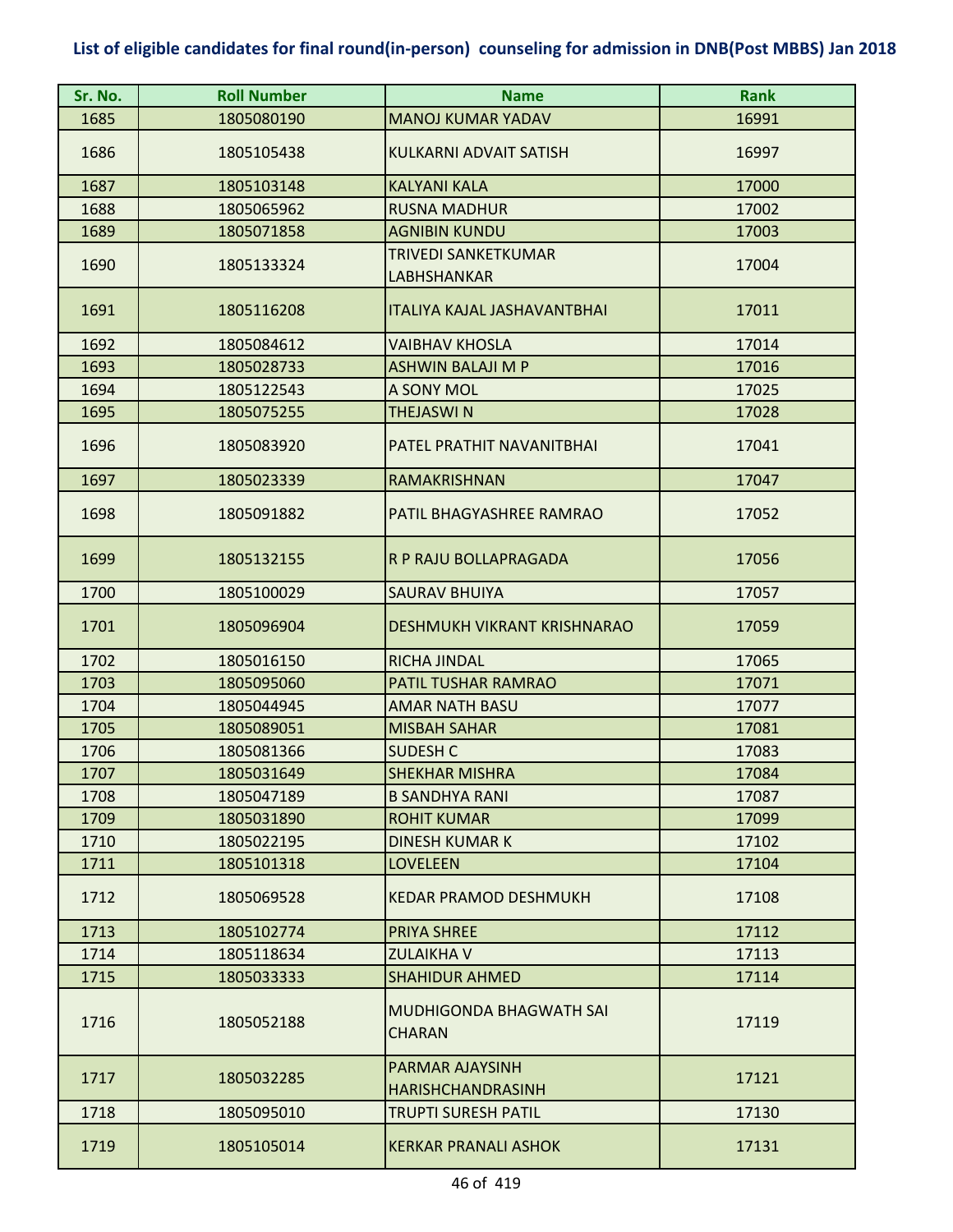| Sr. No. | <b>Roll Number</b> | <b>Name</b>                      | <b>Rank</b> |
|---------|--------------------|----------------------------------|-------------|
| 1720    | 1805099588         | <b>NAVEEN RAJPOOT</b>            | 17132       |
| 1721    | 1805132146         | <b>BHEMIREDDY MARY ROHINI</b>    | 17136       |
| 1722    | 1805122588         | <b>BUENAR</b>                    | 17139       |
| 1723    | 1805028859         | <b>OM PRAKASH SAHOO</b>          | 17143       |
| 1724    | 1805031296         | ABHISHEK KUMAR SRIVASTAVA        | 17144       |
| 1725    | 1805077436         | <b>D VAMSHI</b>                  | 17145       |
| 1726    | 1805032487         | <b>SHRASHTI CHAURASIA</b>        | 17149       |
| 1727    | 1805004919         | PREETHUPT                        | 17157       |
| 1728    | 1805121055         | <b>DHAKSHINILS</b>               | 17158       |
| 1729    | 1805082205         | <b>DEJESWARI G</b>               | 17160       |
| 1730    | 1805008498         | <b>SIDDHARTH</b>                 | 17167       |
| 1731    | 1805068116         | Y SATYA TEJASWI                  | 17170       |
| 1732    | 1805067232         | <b>VAIBHAV SINGH</b>             | 17177       |
| 1733    | 1805109326         | <b>DOBARIA PRATIK KESHAVBHAI</b> | 17178       |
| 1734    | 1805095519         | <b>MUNDE ARJUN GANPAT</b>        | 17179       |
| 1735    | 1805104188         | <b>RAJAT KUMAR</b>               | 17183       |
| 1736    | 1805099849         | <b>VINAY KUMAR CHAURASIYA</b>    | 17188       |
| 1737    | 1805059695         | PRIYANKA JAISWAL                 | 17193       |
| 1738    | 1805100146         | <b>ADITI AGARWAL</b>             | 17203       |
| 1739    | 1805026162         | <b>VANASI AAKASH KANAIYALAL</b>  | 17205       |
| 1740    | 1805060019         | <b>GARVIT MUNDRA</b>             | 17211       |
| 1741    | 1805085321         | MOHAN SHRUTI RAMANUJAM           | 17212       |
| 1742    | 1805075717         | <b>SHRUTHI S JAYARAJ</b>         | 17214       |
| 1743    | 1805102195         | <b>AZIZ AHMED</b>                | 17215       |
| 1744    | 1805129595         | <b>BAGGU NITHYALAKSHMI</b>       | 17222       |
| 1745    | 1805048143         | KUNDRAPU MUTYALA ARUNA           | 17228       |
| 1746    | 1805000536         | <b>SHRUTI GUPTA</b>              | 17229       |
| 1747    | 1805053305         | JANAKI DEVI MACARAIG VAJJALA     | 17230       |
| 1748    | 1805096144         | <b>ATHIRA SATHEESH</b>           | 17239       |
| 1749    | 1805107670         | AGRAHARAM HARI PRATHYUSHA        | 17241       |
| 1750    | 1805036713         | <b>AZEEM RAJA</b>                | 17242       |
| 1751    | 1805044792         | <b>ARVIND MALIK</b>              | 17243       |
| 1752    | 1805095980         | <b>GAIKWAD AMAN ARUN</b>         | 17244       |
| 1753    | 1805132203         | <b>KINTHALA KISHOR</b>           | 17246       |
| 1754    | 1805045868         | RONAK R ANKOLEKAR                | 17251       |
| 1755    | 1805033387         | <b>ASHA</b>                      | 17252       |
| 1756    | 1805085536         | <b>GUPTA DEEPAK CHHOTELAL</b>    | 17262       |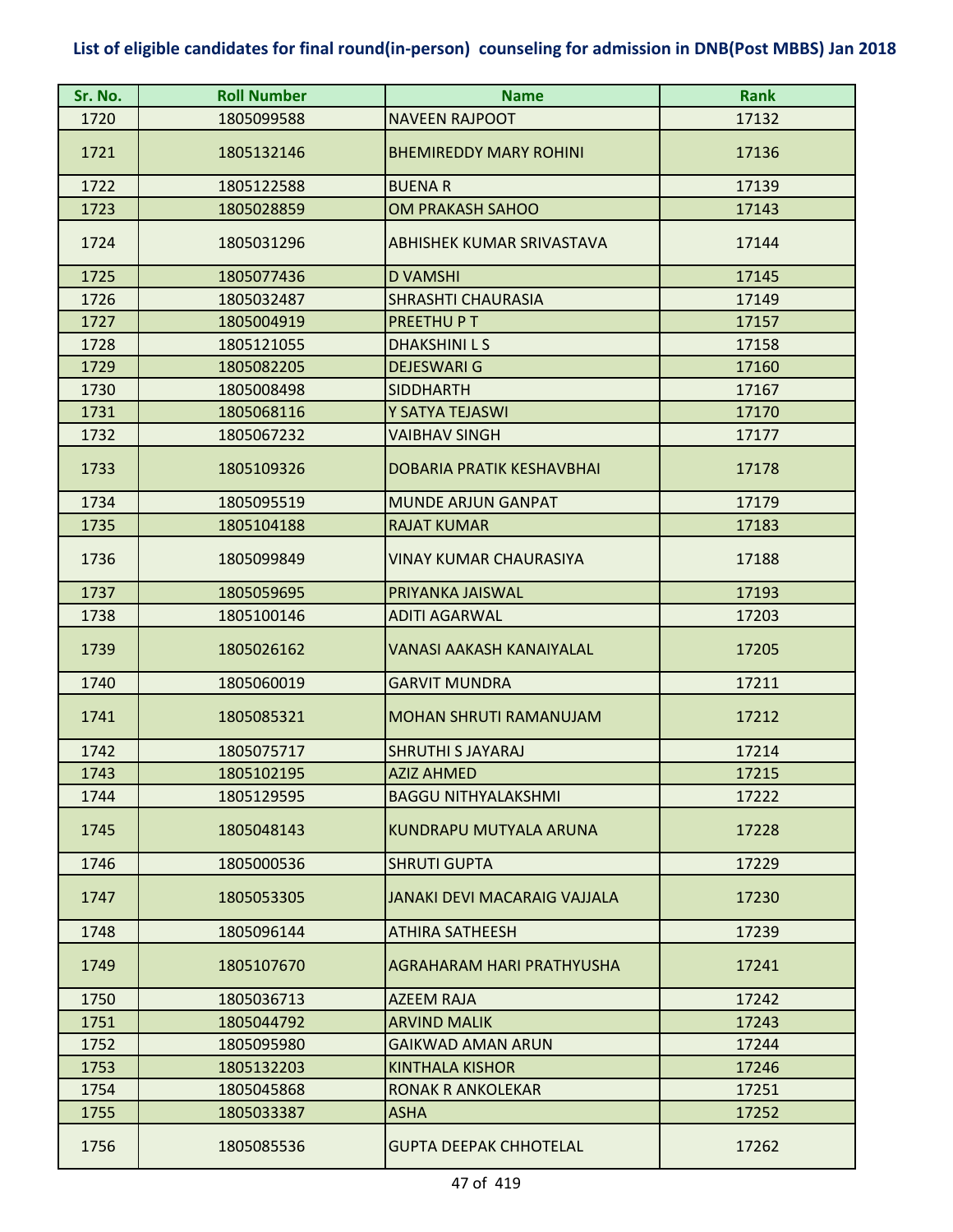| Sr. No. | <b>Roll Number</b> | <b>Name</b>                          | <b>Rank</b> |
|---------|--------------------|--------------------------------------|-------------|
| 1757    | 1805007509         | <b>RUCHI VASHISHT</b>                | 17263       |
| 1758    | 1805057122         | <b>FASIQUR REHMAN MOHD</b>           | 17264       |
| 1759    | 1805125764         | <b>SOURABH SONI</b>                  | 17272       |
| 1760    | 1805078636         | <b>MOHAMMAD SHAHID</b>               | 17273       |
| 1761    | 1805100247         | <b>BHARTI VERMA</b>                  | 17280       |
| 1762    | 1805082562         | <b>MEGHAM</b>                        | 17281       |
| 1763    | 1805053745         | R N SESHENDRA KUMAR                  | 17291       |
| 1764    | 1805082299         | <b>MOHANRAJ R</b>                    | 17292       |
| 1765    | 1805078920         | <b>RAVI KANT PATHAK</b>              | 17293       |
| 1766    | 1805130734         | <b>ABDULLA YOONUS K</b>              | 17295       |
| 1767    | 1805029643         | <b>DEEPIKA NEGI</b>                  | 17296       |
| 1768    | 1805026985         | RITHU EMMANUEL KUNNILETHU            | 17297       |
| 1769    | 1805110498         | <b>ABHAY KUMAR YADAV</b>             | 17298       |
| 1770    | 1805026280         | <b>ASHOKRAJ S</b>                    | 17299       |
| 1771    | 1805007570         | <b>ABHISHEK SALWAN</b>               | 17300       |
| 1772    | 1805011193         | DIVYA VASUDEVAN                      | 17303       |
| 1773    | 1805031573         | PRIYANKA KALBANDE                    | 17306       |
| 1774    | 1805005870         | ARCHANA PATHAK                       | 17319       |
| 1775    | 1805029414         | <b>AMRESH KUMAR</b>                  | 17323       |
| 1776    | 1805065117         | <b>ABHISHEKT</b>                     | 17325       |
| 1777    | 1805110708         | <b>VIJAY SHREE</b>                   | 17328       |
| 1778    | 1805133787         | <b>GUTTAMEEDA SAI KUMAR</b>          | 17335       |
| 1779    | 1805119275         | <b>JEENU ELIZABETH CHERIAN</b>       | 17337       |
| 1780    | 1805076965         | PATHANGE ASHISH KUMAR                | 17342       |
| 1781    | 1805004230         | <b>VARUN ARORA</b>                   | 17343       |
| 1782    | 1805025219         | DEEPACHITRA D                        | 17345       |
| 1783    | 1805094754         | KALE JAGANNATH MANOHARRAO            | 17349       |
| 1784    | 1805108962         | <b>BHOJANI NOMILKUMAR HARSUKHLAL</b> | 17350       |
| 1785    | 1805097512         | YOGINDHER SINGH R                    | 17355       |
| 1786    | 1805047219         | <b>J NITHIN</b>                      | 17360       |
| 1787    | 1805017137         | UPENDRA KUMAR PANDEY                 | 17362       |
| 1788    | 1805000358         | <b>DIVYA THOMAS</b>                  | 17367       |
| 1789    | 1805025551         | <b>RAGAVI P S</b>                    | 17368       |
| 1790    | 1805081510         | <b>DHIVYA P</b>                      | 17369       |
| 1791    | 1805124740         | <b>MINUSREE V S</b>                  | 17385       |
| 1792    | 1805046824         | KASHMEERA NA                         | 17392       |
| 1793    | 1805029133         | RASHMI RANJAN BEURA                  | 17393       |
| 1794    | 1805134544         | AJEESH C E                           | 17395       |
| 1795    | 1805057165         | <b>ZAINA MANSOOR</b>                 | 17398       |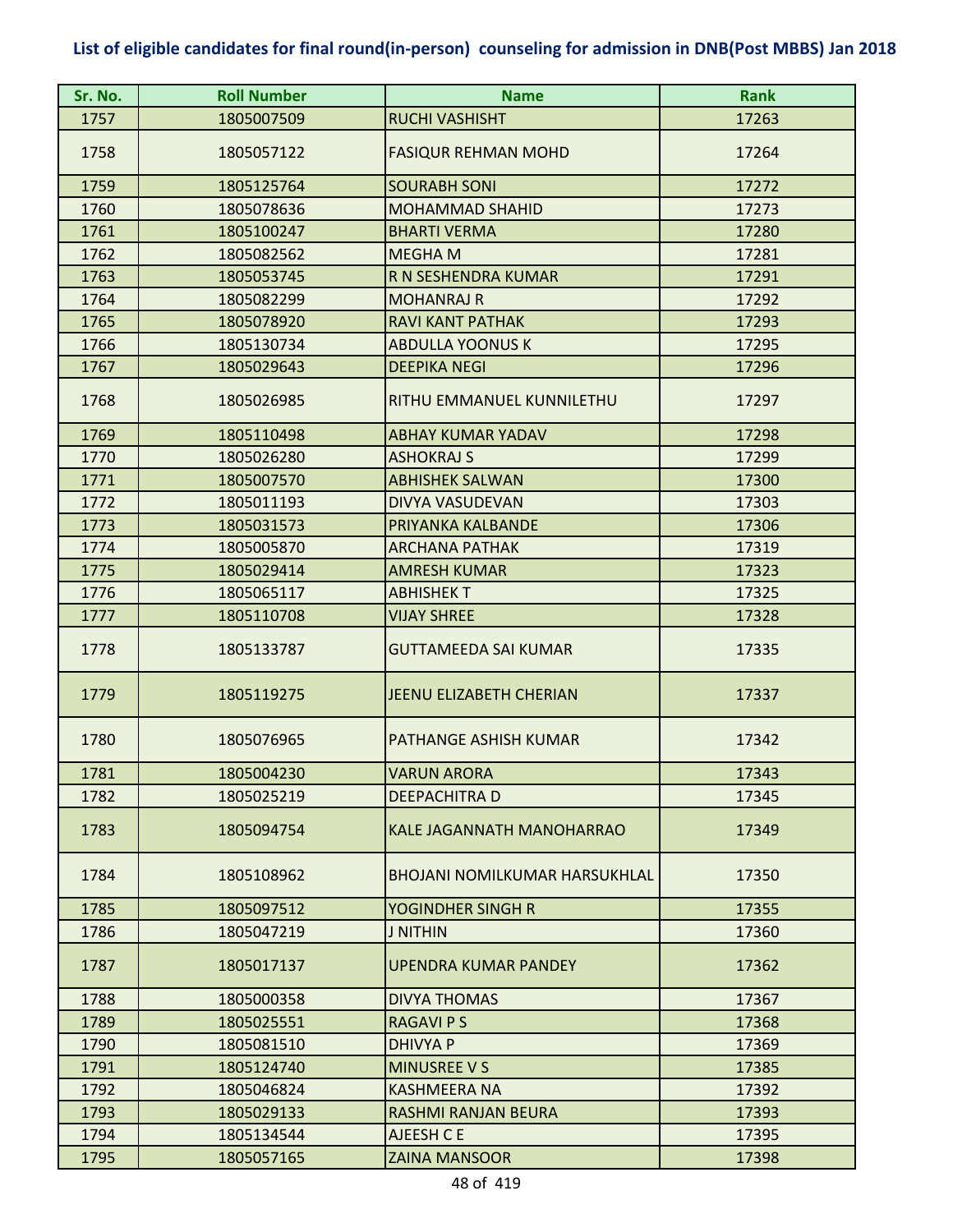| Sr. No. | <b>Roll Number</b> | <b>Name</b>                      | <b>Rank</b> |
|---------|--------------------|----------------------------------|-------------|
| 1796    | 1805054307         | VIJAYA ANAND S                   | 17402       |
| 1797    | 1805040205         | <b>VATTIKONDA CHANDRA LEKHA</b>  | 17408       |
| 1798    | 1805131844         | <b>GOPINARESH UDDANDAM</b>       | 17412       |
| 1799    | 1805048035         | <b>CHAPALA SHASHANK</b>          | 17414       |
| 1800    | 1805040683         | <b>VIPIN KUMAR SINGH</b>         | 17427       |
| 1801    | 1805030425         | <b>MRIGANKA MOULI GHOSH</b>      | 17431       |
| 1802    | 1805010659         | <b>SWETHA SURESH</b>             | 17439       |
| 1803    | 1805070222         | ROHITASWA MANDAL                 | 17444       |
| 1804    | 1805121316         | <b>ARAFATH NISHA</b>             | 17446       |
| 1805    | 1805076586         | DHANALAKSHMI NOOKALA             | 17482       |
| 1806    | 1805066223         | <b>ARUNIMA MOHAN M</b>           | 17485       |
| 1807    | 1805007529         | <b>HIMANI</b>                    | 17487       |
| 1808    | 1805048395         | SINGAREDDIGARI PRATHIBHA         | 17489       |
| 1809    | 1805124935         | <b>VIDHYA S</b>                  | 17490       |
| 1810    | 1805082144         | <b>RAJIV DHAS M</b>              | 17491       |
| 1811    | 1805121741         | <b>RAJA S</b>                    | 17495       |
| 1812    | 1805051995         | <b>MAVURAM HARIKA REDDY</b>      | 17498       |
| 1813    | 1805066368         | <b>ROBIN VARUGHESE JOHN</b>      | 17505       |
| 1814    | 1805031366         | <b>JAYITA DAS</b>                | 17508       |
| 1815    | 1805075761         | <b>MAHSHOOK IRFAN P C</b>        | 17509       |
| 1816    | 1805035494         | <b>JANI SAJITABEN CHANDUBHAI</b> | 17516       |
| 1817    | 1805054920         | <b>BHIMAVARAPU PRIYATHAM</b>     | 17524       |
| 1818    | 1805056604         | VANTEDDU RANI PRANEETHA          | 17537       |
| 1819    | 1805004846         | <b>MERIN VARGHESE</b>            | 17542       |
| 1820    | 1805054369         | <b>SESHAM SRIVANI</b>            | 17543       |
| 1821    | 1805030143         | <b>PARUL MATHUR</b>              | 17545       |
| 1822    | 1805133581         | <b>PRAVEENBABU E</b>             | 17549       |
| 1823    | 1805059237         | <b>VIRAJ MOHAN PANDEY</b>        | 17552       |
| 1824    | 1805129441         | AMBATI SANTOSHA LAKSHMI          | 17597       |
| 1825    | 1805079013         | PRAVIN KUMAR SINGH               | 17598       |
| 1826    | 1805102600         | ACHHAYBAR KUMAR MISHRA           | 17607       |
| 1827    | 1805117270         | <b>VERMA ARTI RAMGOPAL</b>       | 17617       |
| 1828    | 1805052855         | POTLACHERUVU NAGARAJU            | 17618       |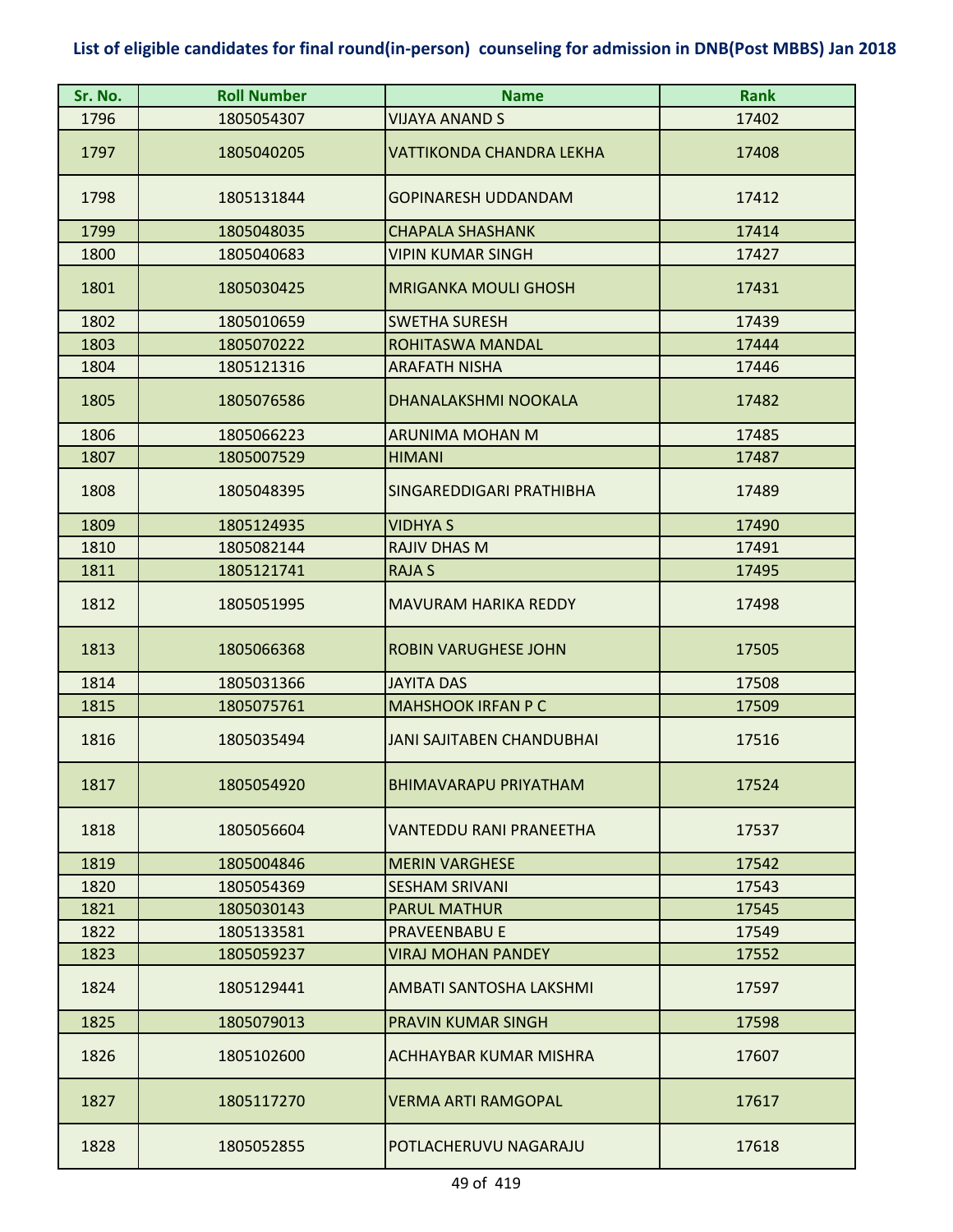| Sr. No. | <b>Roll Number</b> | <b>Name</b>                       | <b>Rank</b> |
|---------|--------------------|-----------------------------------|-------------|
| 1829    | 1805110454         | <b>INDU</b>                       | 17621       |
| 1830    | 1805064442         | <b>CHEVIREDDY YASASWINI REDDY</b> | 17624       |
| 1831    | 1805008242         | <b>ANWESHA SAHA</b>               | 17626       |
| 1832    | 1805066015         | <b>SHALINI N</b>                  | 17631       |
| 1833    | 1805021656         | <b>MADHURADHA RATHORE</b>         | 17633       |
| 1834    | 1805105343         | SONI ANJALI AKSHAYLAL             | 17638       |
| 1835    | 1805051719         | <b>AYESHA BANU</b>                | 17640       |
| 1836    | 1805063743         | <b>BRIJ KISHORE SAINI</b>         | 17644       |
| 1837    | 1805091635         | <b>KAMAL BANDHATE</b>             | 17645       |
| 1838    | 1805051299         | <b>SUKKAIPALLI NAREN</b>          | 17648       |
| 1839    | 1805012229         | <b>AVINASH S D</b>                | 17649       |
| 1840    | 1805071865         | MUNSHI JEET RAHMAN                | 17658       |
| 1841    | 1805047066         | <b>MD JUNAID QUAYYUM</b>          | 17659       |
| 1842    | 1805128610         | <b>SURENDRA TANNIRU</b>           | 17660       |
| 1843    | 1805033575         | <b>ABHIJIT RAJ</b>                | 17665       |
| 1844    | 1805023697         | <b>JAMUNA ANGEL JOY</b>           | 17666       |
| 1845    | 1805059798         | <b>IRAM</b>                       | 17670       |
| 1846    | 1805048428         | <b>DHAKALA JYOTHI</b>             | 17671       |
| 1847    | 1805124923         | <b>JAYSHREE B</b>                 | 17673       |
| 1848    | 1805103140         | PRIYADARSHI KUMAR                 | 17679       |
| 1849    | 1805065991         | <b>SUBIN JOLLY</b>                | 17687       |
| 1850    | 1805066338         | <b>SUKANYA S</b>                  | 17688       |
| 1851    | 1805075373         | <b>DEVIKA G</b>                   | 17691       |
| 1852    | 1805110361         | <b>SRIJOY GANGULI</b>             | 17692       |
| 1853    | 1805099198         | <b>DEEPSHIKHA</b>                 | 17696       |
| 1854    | 1805033174         | SHARMA PRITI NARESH KUMAR         | 17697       |
| 1855    | 1805035131         | <b>AVINASH KUMAR</b>              | 17699       |
| 1856    | 1805075891         | <b>SHAIK FAIZUNNISA</b>           | 17705       |
| 1857    | 1805125332         | <b>RUCHI GUPTA</b>                | 17706       |
| 1858    | 1805089537         | <b>SHARATH CHANDRA TEJAS S</b>    | 17711       |
| 1859    | 1805106561         | RAMYATA RAJENDRA PARKHI           | 17715       |
| 1860    | 1805120809         | <b>ARUL KUMAR V</b>               | 17719       |
| 1861    | 1805114445         | <b>MANISHA SAINI</b>              | 17724       |
| 1862    | 1805009881         | SYEDA SARAH FAROOQ                | 17735       |
| 1863    | 1805126585         | PATEL AESHA NAGINBHAI             | 17749       |
| 1864    | 1805031664         | <b>NAMAN JAIN</b>                 | 17751       |
| 1865    | 1805058305         | <b>MOHAMMAD RIZWAN KHAN</b>       | 17753       |
| 1866    | 1805045061         | <b>ARKA PRAVA BISWAS</b>          | 17757       |
| 1867    | 1805099574         | <b>SHIVANI AGARWAL</b>            | 17767       |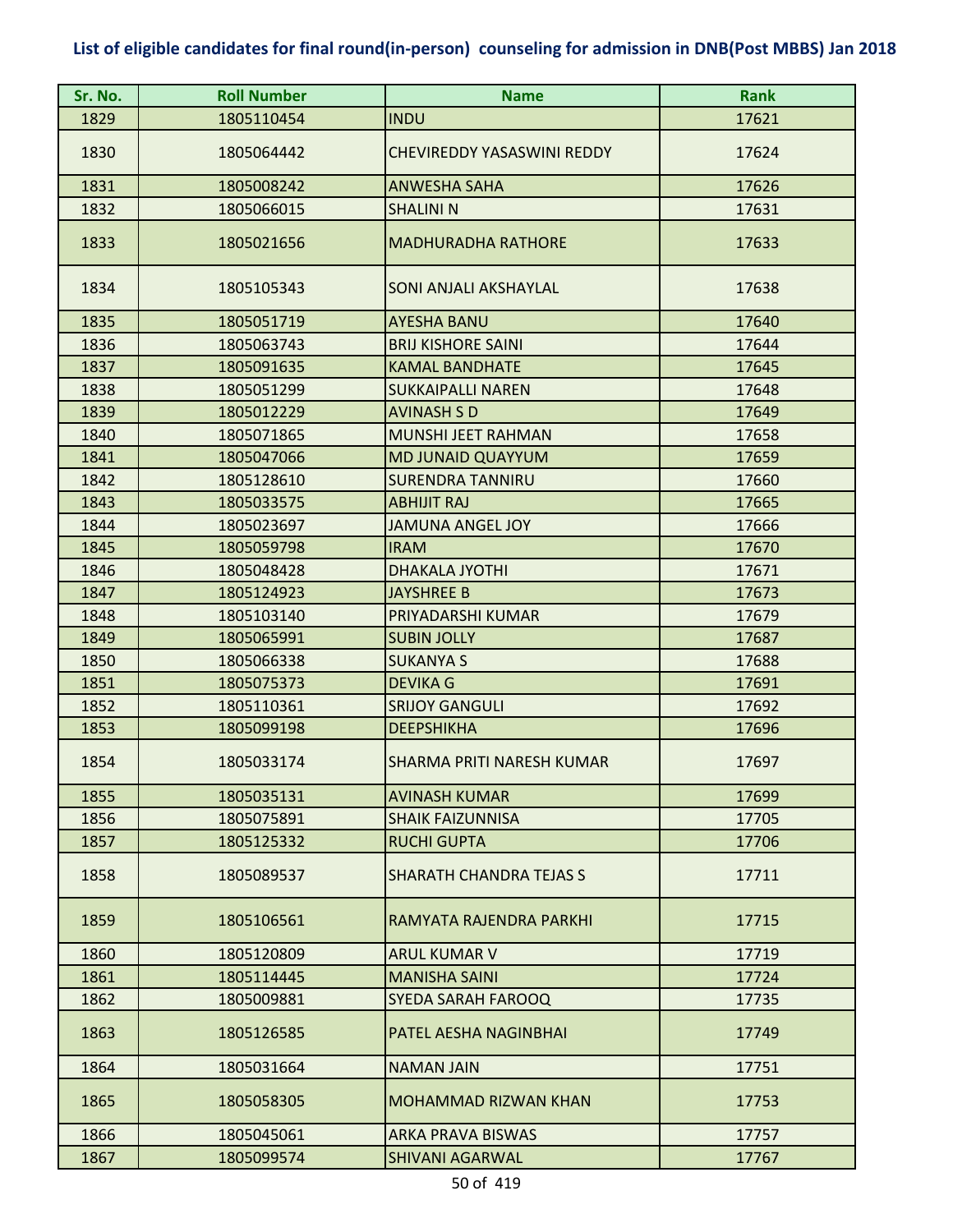| Sr. No. | <b>Roll Number</b> | <b>Name</b>                               | <b>Rank</b> |
|---------|--------------------|-------------------------------------------|-------------|
| 1868    | 1805048519         | <b>DUDEKULA MABOONI</b>                   | 17769       |
| 1869    | 1805050717         | <b>KHATHEEB MAHAMMAD UMAR</b>             | 17771       |
| 1870    | 1805011243         | <b>SWATI</b>                              | 17775       |
| 1871    | 1805104361         | PRASAD RAJU RAMGAL                        | 17779       |
| 1872    | 1805085590         | NIHAL INDRAMAL BAPNA                      | 17781       |
| 1873    | 1805114152         | <b>SUBHASH BOHRA H</b>                    | 17783       |
| 1874    | 1805097853         | VATSALA VEERENDRA                         | 17786       |
| 1875    | 1805069355         | <b>ACHAREKAR MAHENDRA MOHAN</b>           | 17790       |
| 1876    | 1805110803         | <b>VEENAKUMARI M</b>                      | 17793       |
| 1877    | 1805036091         | UPADHYAY DHAVALKUMAR<br><b>SURESHBHAI</b> | 17799       |
| 1878    | 1805086772         | <b>PURI AJAY BHASKAR</b>                  | 17800       |
| 1879    | 1805025751         | <b>MOHITE SANGEETA DATTATRYA</b>          | 17801       |
| 1880    | 1805106266         | SHARAYU SAHEBRAO WALKE                    | 17807       |
| 1881    | 1805079939         | <b>AVINASH GUPTA</b>                      | 17810       |
| 1882    | 1805114117         | <b>ADARSH U THUPPAD</b>                   | 17814       |
| 1883    | 1805099708         | <b>ASHISH NIGAM</b>                       | 17819       |
| 1884    | 1805133416         | <b>JANI VINAYKUMAR</b>                    | 17822       |
| 1885    | 1805009930         | <b>BODA NIHARIKA</b>                      | 17826       |
| 1886    | 1805087500         | BHARDWAJ NITISH RAMASHANKAR               | 17830       |
| 1887    | 1805070770         | <b>RAKESH MUKHERJEE</b>                   | 17832       |
| 1888    | 1805026385         | <b>SUJEETHRA</b>                          | 17834       |
| 1889    | 1805030012         | <b>MOHAMMAD NASEEM SIDDIQUI</b>           | 17837       |
| 1890    | 1805020114         | <b>SUMITRA MANSINGH</b>                   | 17839       |
| 1891    | 1805118141         | <b>MUHAMMED NAHAZ N</b>                   | 17841       |
| 1892    | 1805065138         | <b>MUKTABAI</b>                           | 17849       |
| 1893    | 1805032787         | <b>RAHUL SHARMA</b>                       | 17852       |
| 1894    | 1805068353         | SUDHEER CHITTIMALLA                       | 17860       |
| 1895    | 1805032437         | <b>PRASANT KUMAR SINGH</b>                | 17863       |
| 1896    | 1805133513         | NEETHU SUSAN ABRAHAM                      | 17867       |
| 1897    | 1805125510         | <b>VRINDA M</b>                           | 17868       |
| 1898    | 1805054311         | <b>S SRUJANA REDDY</b>                    | 17876       |
| 1899    | 1805124196         | P ASHALATHA                               | 17877       |
| 1900    | 1805033770         | <b>PRAVEEN KUMAR</b>                      | 17884       |
| 1901    | 1805002115         | <b>JADEJA ARCHANABA VIKRAMSINH</b>        | 17887       |
| 1902    | 1805011174         | PARAMESHWARAN ARUMUGAM                    | 17889       |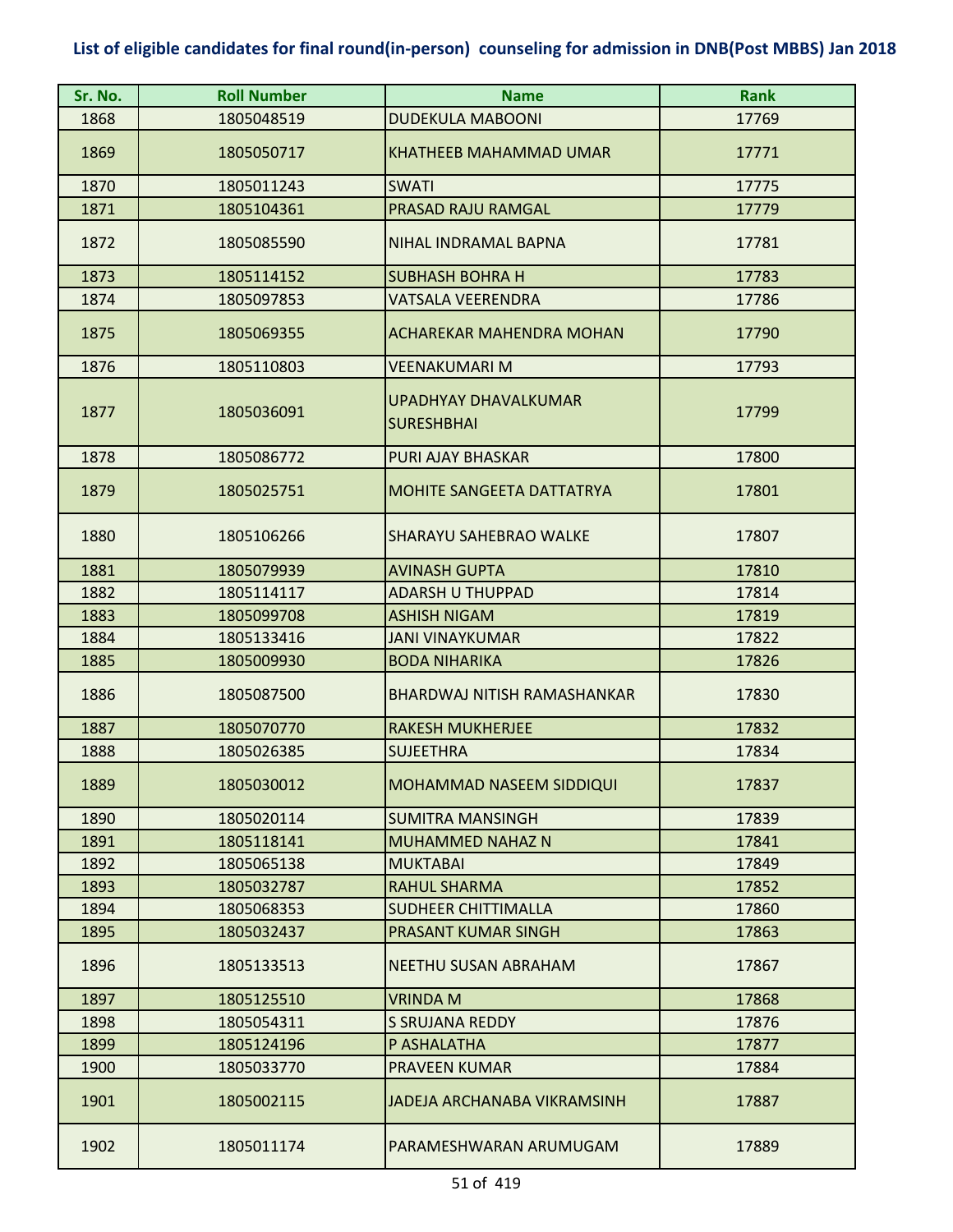| Sr. No. | <b>Roll Number</b> | <b>Name</b>                                              | <b>Rank</b> |
|---------|--------------------|----------------------------------------------------------|-------------|
| 1903    | 1805109306         | <b>PRATIK SAVALIA</b>                                    | 17890       |
| 1904    | 1805013282         | SUWARNA SIDDAPPA KOLAVI                                  | 17891       |
| 1905    | 1805113929         | <b>RANJITHA C</b>                                        | 17894       |
| 1906    | 1805107439         | <b>SHOEB KHAN</b>                                        | 17899       |
| 1907    | 1805118201         | <b>LAKSHMI SEN KUMAR</b>                                 | 17903       |
| 1908    | 1805033461         | PRIYA SUNDRANI                                           | 17908       |
| 1909    | 1805042952         | RAVI KUMAR KUSHWAH                                       | 17910       |
| 1910    | 1805024156         | APARNA JAYASANKAR                                        | 17912       |
| 1911    | 1805123139         | <b>ANJU PRASAD</b>                                       | 17914       |
| 1912    | 1805091332         | <b>SHAH AKSHAT DNYANESH</b>                              | 17916       |
| 1913    | 1805053754         | <b>RACHA MADHAVI</b>                                     | 17922       |
| 1914    | 1805075535         | <b>GANA R NAMBOODIRI</b>                                 | 17923       |
| 1915    | 1805033820         | URVASHI YADAV                                            | 17927       |
| 1916    | 1805029982         | <b>ALI KAIF DANI</b>                                     | 17936       |
| 1917    | 1805092220         | SANAP AVINASH KALIDAS                                    | 17937       |
| 1918    | 1805079837         | <b>SHITIZ SAXENA</b>                                     | 17938       |
| 1919    | 1805111923         | <b>HARINISRI</b>                                         | 17940       |
| 1920    | 1805037663         | <b>RAHUL CHAND</b>                                       | 17950       |
| 1921    | 1805002464         | LANGALIYA MAULIK KIRANBHAI                               | 17953       |
| 1922    | 1805066097         | <b>NOUFIYA NAJEEB</b>                                    | 17955       |
| 1923    | 1805046537         | A MADHAVI                                                | 17962       |
| 1924    | 1805079766         | <b>SNEHA GUPTA</b>                                       | 17964       |
| 1925    | 1805065366         | SAPTA DEEP DAS                                           | 17965       |
| 1926    | 1805063080         | <b>ASHISH KUMAR</b>                                      | 17967       |
| 1927    | 1805032350         | <b>RUCHI SOOD</b>                                        | 17975       |
| 1928    | 1805032195         | <b>SHRUTI GUPTA</b>                                      | 17982       |
| 1929    | 1805117519         | AMANKAR NAGESH GAJANANRAO                                | 17986       |
| 1930    | 1805068614         | <b>NEHA AGGARWAL</b>                                     | 17989       |
| 1931    | 1805122622         | <b>HASNA HARIS</b>                                       | 17991       |
| 1932    | 1805103565         | PRITI MINAKSHI                                           | 17993       |
| 1933    | 1805064626         | <b>CHINTALAPALLI CHANDRA</b><br><b>SHANMUKA SRIKANTH</b> | 17995       |
| 1934    | 1805087775         | PRIYA GUPTA                                              | 17996       |
| 1935    | 1805123630         | <b>VARAPRASAD K G</b>                                    | 17997       |
| 1936    | 1805055069         | <b>SHAIK SOHNI SULTANA</b>                               | 18000       |
| 1937    | 1805094242         | <b>SHAIKH KHADIJA TABSHIR</b><br><b>KALEEMODDIN</b>      | 18004       |
| 1938    | 1805068718         | <b>UMESH KUMAR</b>                                       | 18005       |
| 1939    | 1805125667         | <b>MEGHAVS</b>                                           | 18015       |
| 1940    | 1805077305         | <b>SAKA SWAPNA</b>                                       | 18026       |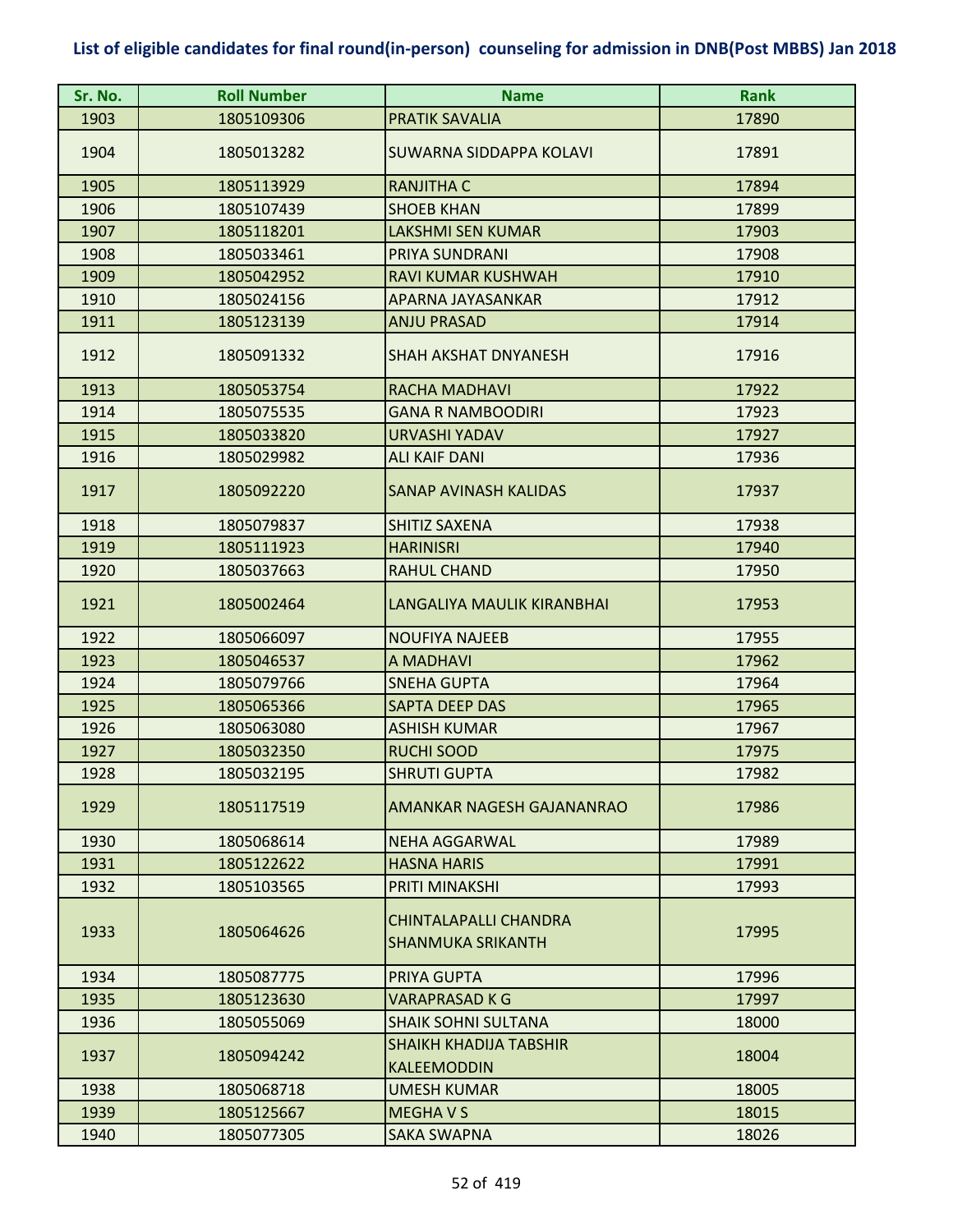| Sr. No. | <b>Roll Number</b> | <b>Name</b>                        | <b>Rank</b> |
|---------|--------------------|------------------------------------|-------------|
| 1941    | 1805078528         | <b>NARENDRA SINGH YADAV</b>        | 18033       |
| 1942    | 1805124303         | <b>KANIMOZHI P</b>                 | 18035       |
| 1943    | 1805049125         | <b>BHAVANA S KUMAR</b>             | 18037       |
| 1944    | 1805075250         | <b>EBY P BABY</b>                  | 18038       |
| 1945    | 1805101303         | <b>MANPREET KAUR</b>               | 18041       |
| 1946    | 1805114585         | PRASHANT CHOUDHARY                 | 18045       |
| 1947    | 1805062977         | SIDDHARTH CHAKRABORTY              | 18052       |
| 1948    | 1805041563         | <b>PLABON SAIKIA</b>               | 18055       |
| 1949    | 1805022379         | <b>SANJANA</b>                     | 18062       |
| 1950    | 1805075826         | <b>NAZLIN MK</b>                   | 18066       |
| 1951    | 1805036232         | PATHAK MEHA MEHULKUMAR             | 18068       |
| 1952    | 1805058318         | PAYAL GUPTA                        | 18071       |
| 1953    | 1805102268         | <b>PRAGYA</b>                      | 18075       |
| 1954    | 1805047714         | <b>ENP SAINATH</b>                 | 18078       |
| 1955    | 1805056031         | <b>TALLA SRAVANTHI</b>             | 18079       |
| 1956    | 1805022111         | <b>SHAAZ AHMED KHAN</b>            | 18085       |
| 1957    | 1805106147         | PATHARE PRIYANKA SUBHASH           | 18088       |
| 1958    | 1805018155         | <b>RINI UPADHYAYA</b>              | 18093       |
| 1959    | 1805045953         | <b>MANJUNATH RACHOTEPPA BANNUR</b> | 18099       |
| 1960    | 1805006403         | <b>AYUSH GUPTA</b>                 | 18101       |
| 1961    | 1805043399         | <b>NIKITA GUPTA</b>                | 18105       |
| 1962    | 1805004262         | <b>AJAY KUMAR</b>                  | 18109       |
| 1963    | 1805089788         | <b>LABEEB PN</b>                   | 18112       |
| 1964    | 1805091840         | ANSARI LUBNA ANIS AHMED            | 18113       |
| 1965    | 1805097702         | <b>GEETHARINI V M</b>              | 18117       |
| 1966    | 1805100831         | <b>NUPUR GARG</b>                  | 18118       |
| 1967    | 1805032922         | PRASHANT JAYANT                    | 18122       |
| 1968    | 1805006795         | RAUT PAVAN KIRAN                   | 18127       |
| 1969    | 1805029528         | <b>AAYUSHI SINGH</b>               | 18128       |
| 1970    | 1805002995         | PATEL RUTU RAMESHBHAI              | 18132       |
| 1971    | 1805127253         | <b>ANJALI</b>                      | 18133       |
| 1972    | 1805119622         | YASIR ABDULLAH V                   | 18136       |
| 1973    | 1805046438         | <b>SRAVANTHI ALLADA</b>            | 18142       |
| 1974    | 1805009105         | <b>MOHAMMAD MATEEN</b>             | 18147       |
| 1975    | 1805045863         | <b>SHIFA FARHEEN</b>               | 18150       |
| 1976    | 1805025269         | <b>ANUPRIYA</b>                    | 18152       |
| 1977    | 1805084654         | <b>ROMIA MEHRA</b>                 | 18154       |
| 1978    | 1805099533         | <b>SAYAK BANERJEE</b>              | 18155       |
| 1979    | 1805021766         | <b>SATISH KUMAR</b>                | 18157       |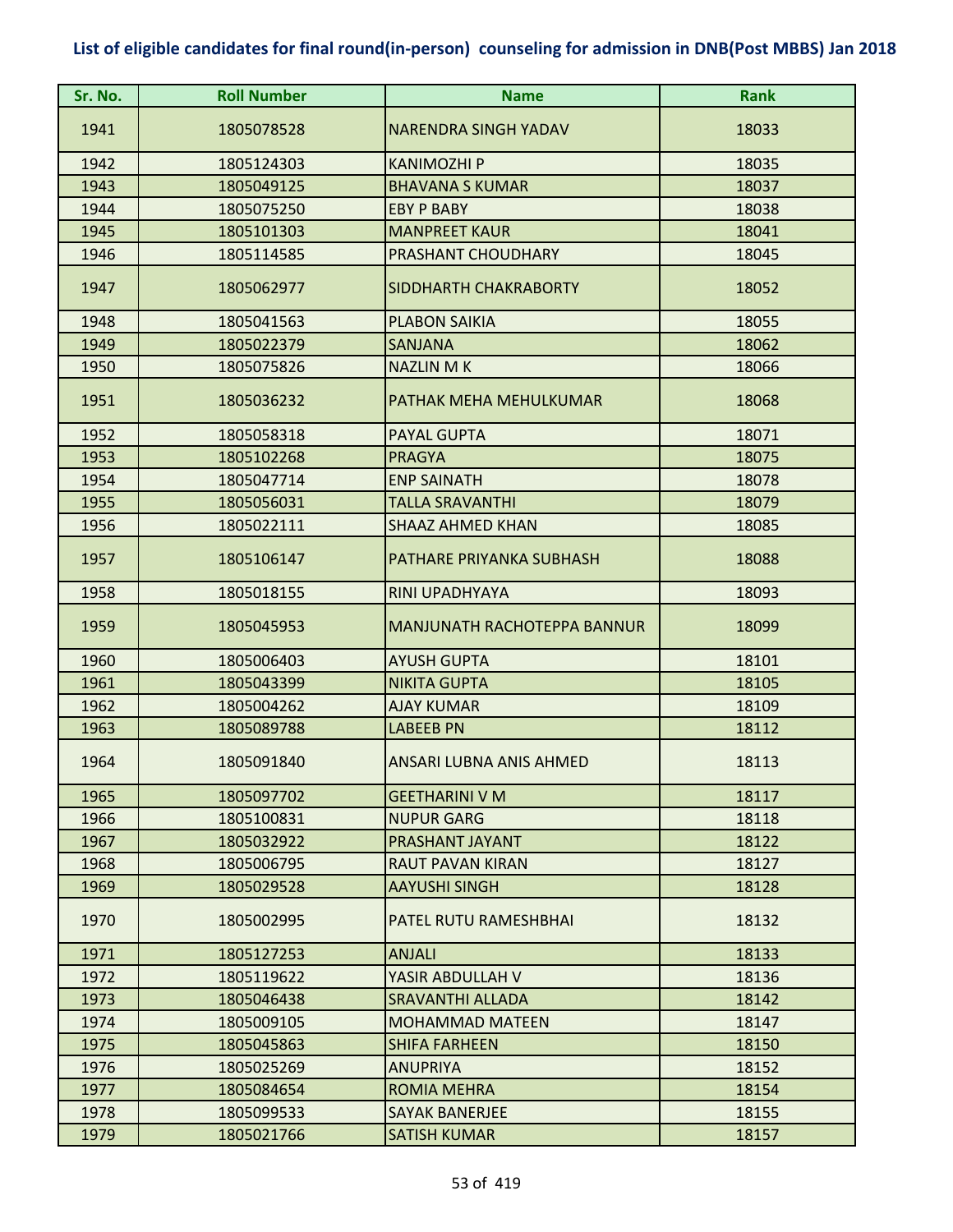| Sr. No. | <b>Roll Number</b> | <b>Name</b>                  | <b>Rank</b> |
|---------|--------------------|------------------------------|-------------|
| 1980    | 1805069543         | PUNJABI SANAM DEEPAK         | 18158       |
| 1981    | 1805107819         | <b>BUDDIGA NAVYA</b>         | 18160       |
| 1982    | 1805110661         | <b>RAJIV RANJAN</b>          | 18163       |
| 1983    | 1805091177         | <b>JOSHI SHIVANGI PRASAD</b> | 18164       |
| 1984    | 1805021987         | FEMINA N HASHIM              | 18165       |
| 1985    | 1805033726         | <b>RAHUL RAI</b>             | 18170       |
| 1986    | 1805011424         | <b>SHRUTI</b>                | 18173       |
| 1987    | 1805107367         | <b>RAKHI SACHDEV</b>         | 18177       |
| 1988    | 1805069376         | NARKHEDKAR PADMASHRI NARAYAN | 18179       |
| 1989    | 1805118195         | <b>OLIVIA BIJU JOHNY</b>     | 18180       |
| 1990    | 1805097647         | <b>ARAVINDH</b>              | 18181       |
| 1991    | 1805075510         | <b>UWAIS P</b>               | 18183       |
| 1992    | 1805000954         | <b>MOHD IMRAN</b>            | 18184       |
| 1993    | 1805119501         | <b>ALISHA SYRUS</b>          | 18185       |
| 1994    | 1805044805         | <b>HEMLATA SHARMA</b>        | 18189       |
| 1995    | 1805011725         | <b>ASHWINI B</b>             | 18191       |
| 1996    | 1805117085         | <b>GANGAN SAMATA SURESH</b>  | 18196       |
| 1997    | 1805075724         | <b>MEERA MARY MATHEWS</b>    | 18198       |
| 1998    | 1805099744         | <b>MD HASSAN</b>             | 18200       |
| 1999    | 1805009785         | <b>ANJU VENU</b>             | 18201       |
| 2000    | 1805065554         | <b>ZUKA BINT KAMAL</b>       | 18204       |
| 2001    | 1805087415         | <b>SWATI ASHOK BAMANE</b>    | 18214       |
| 2002    | 1805114148         | <b>MEGHANA B</b>             | 18219       |
| 2003    | 1805028345         | <b>KEERTHIKA B</b>           | 18221       |
| 2004    | 1805119125         | <b>ARSHAD AKRAM A</b>        | 18222       |
| 2005    | 1805050031         | <b>VIKRANTH K N</b>          | 18223       |
| 2006    | 1805028944         | <b>ABHISHEK BISWAL</b>       | 18227       |
| 2007    | 1805092675         | <b>MORE SUBHASH MOHANRAO</b> | 18228       |
| 2008    | 1805082593         | <b>ABISHEK</b>               | 18230       |
| 2009    | 1805091753         | <b>SHINDE SATISH NAMDEO</b>  | 18231       |
| 2010    | 1805132499         | YASHWANTH EDADASULA          | 18239       |
| 2011    | 1805051658         | <b>SADULA AJITH</b>          | 18242       |
| 2012    | 1805046575         | <b>AEDULA RAKESH KUMAR</b>   | 18243       |
| 2013    | 1805083893         | SACHINKUMAR SURESHBHAI PATEL | 18246       |
| 2014    | 1805079651         | <b>KHALIQUA ANJUM</b>        | 18249       |
| 2015    | 1805101035         | <b>ANIL KUMAR SINGH</b>      | 18256       |
| 2016    | 1805118051         | PETER VIJAY SELVARAJ J       | 18257       |
| 2017    | 1805024887         | <b>DEEPIKATM</b>             | 18265       |
| 2018    | 1805052184         | MUDDAM LAXMIRAMA             | 18271       |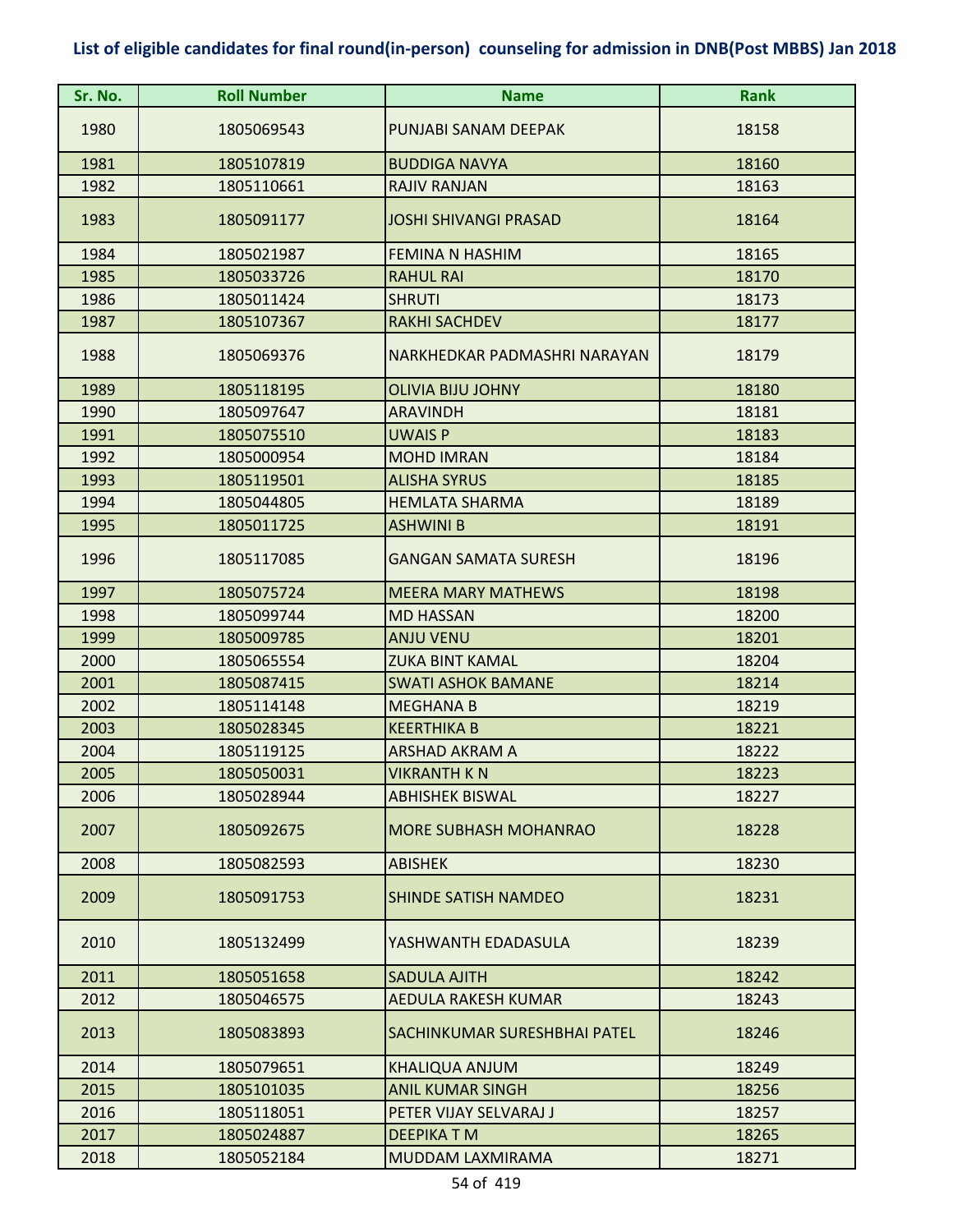| Sr. No. | <b>Roll Number</b> | <b>Name</b>                                   | Rank  |
|---------|--------------------|-----------------------------------------------|-------|
| 2019    | 1805052458         | NAGARAPU DIVYA MEGHANA                        | 18272 |
| 2020    | 1805027219         | <b>DAVIS TOM</b>                              | 18273 |
| 2021    | 1805063647         | <b>PRASHANT BALANI</b>                        | 18274 |
| 2022    | 1805055964         | SHARATH CHANDRA GOUD G                        | 18275 |
| 2023    | 1805068190         | NAGARAJU VENKAT NIVEDITHA                     | 18280 |
| 2024    | 1805073756         | <b>SANDEEP JAIN</b>                           | 18282 |
| 2025    | 1805108713         | THAKUR BARKHA RANI                            | 18284 |
| 2026    | 1805010311         | <b>WANVE SNEHAL ANIL</b>                      | 18286 |
| 2027    | 1805028341         | <b>MANOJ MADHUSUDAN</b>                       | 18298 |
| 2028    | 1805073888         | <b>LINKON DAS GUPTA</b>                       | 18308 |
| 2029    | 1805019682         | <b>SAHIL CHHABRA</b>                          | 18309 |
| 2030    | 1805123417         | <b>G SWYRITHA</b>                             | 18311 |
| 2031    | 1805132522         | <b>JANANEE V B</b>                            | 18313 |
| 2032    | 1805010197         | CHERUKU AMANI                                 | 18316 |
| 2033    | 1805078523         | <b>MARADULA GANGAWAR</b>                      | 18319 |
| 2034    | 1805031570         | <b>ABHIJEET KUMAR</b>                         | 18323 |
| 2035    | 1805053942         | A NAGARANI                                    | 18330 |
| 2036    | 1805019291         | <b>ALOK NATH SAMAL</b>                        | 18331 |
| 2037    | 1805126147         | RAVINDRA SINGH CHANDRAWAT                     | 18332 |
| 2038    | 1805028667         | <b>RESHMIK</b>                                | 18333 |
| 2039    | 1805128136         | <b>EARLA RAMA KISHORE</b>                     | 18335 |
| 2040    | 1805105279         | <b>ANKUSHE DEEPA NAMDEVRAO</b>                | 18343 |
| 2041    | 1805053248         | PARNA YESHWANTH                               | 18345 |
| 2042    | 1805050309         | KAKANURU VENKATA AMARNATH<br><b>REDDY</b>     | 18354 |
| 2043    | 1805091446         | <b>BALBUDHE YASHODHAN</b><br><b>MORESHWAR</b> | 18357 |
| 2044    | 1805117097         | PARULKAR SOUMI SUNABH                         | 18358 |
| 2045    | 1805014305         | <b>GURUDATH A L</b>                           | 18375 |
| 2046    | 1805112668         | PRIYANKA SAMIDURAI                            | 18378 |
| 2047    | 1805088238         | RAMASHISH KUMAR                               | 18379 |
| 2048    | 1805119812         | <b>ROYCE VARGHESE</b>                         | 18386 |
| 2049    | 1805017115         | <b>ANKIT JAIN</b>                             | 18407 |
| 2050    | 1805094226         | MUNDE UMESH NARAYANRAO                        | 18409 |
| 2051    | 1805024551         | <b>HAREESH KUMAR R</b>                        | 18410 |
| 2052    | 1805047977         | CHADA YASWANTHA SWAROCHI                      | 18412 |
| 2053    | 1805124204         | SATHYADITH N                                  | 18415 |
| 2054    | 1805029120         | TAPAS KUMAR DASH                              | 18418 |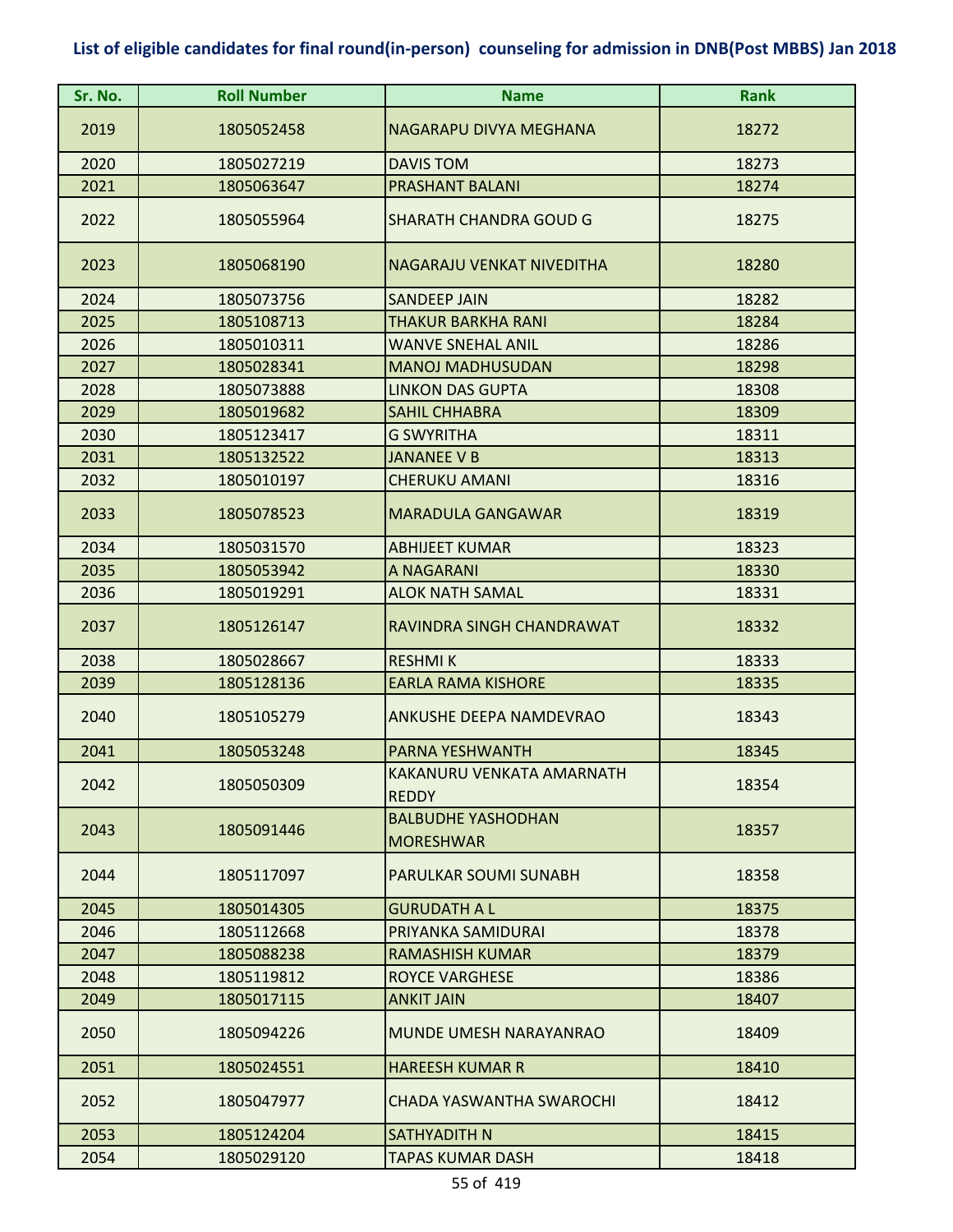| Sr. No. | <b>Roll Number</b> | <b>Name</b>                      | <b>Rank</b> |
|---------|--------------------|----------------------------------|-------------|
| 2055    | 1805046122         | <b>ASHA ANNADANESH HALLIKERI</b> | 18420       |
| 2056    | 1805066321         | <b>ADARSHA K BABY</b>            | 18428       |
| 2057    | 1805013693         | <b>SOHIT KUMAR</b>               | 18430       |
| 2058    | 1805020228         | SANDEEPTA DALAL                  | 18432       |
| 2059    | 1805114201         | <b>VIKAS N</b>                   | 18438       |
| 2060    | 1805088337         | <b>MANOJ KUMAR</b>               | 18444       |
| 2061    | 1805077596         | <b>UPPU SRIVIDYA</b>             | 18456       |
| 2062    | 1805036922         | <b>VINEET MOHAN SAMAL</b>        | 18458       |
| 2063    | 1805031279         | <b>SANTOSH KUMAR</b>             | 18461       |
| 2064    | 1805063242         | <b>VARSHA UPADHYAY</b>           | 18463       |
| 2065    | 1805082215         | <b>HASNA H</b>                   | 18466       |
| 2066    | 1805068408         | <b>THOTAPALLY ANUSHA</b>         | 18473       |
| 2067    | 1805049612         | <b>JAMPALA MOUNIKA</b>           | 18480       |
| 2068    | 1805098894         | <b>BILLA P S SREE DEVI</b>       | 18481       |
| 2069    | 1805052423         | <b>AYESHA HAMED</b>              | 18483       |
| 2070    | 1805096588         | SANDHRA PAPPARATH USMAN          | 18485       |
| 2071    | 1805053744         | <b>R SARITHA</b>                 | 18488       |
| 2072    | 1805066585         | SATYA PRAKASH KUSHAWAHA          | 18489       |
| 2073    | 1805071896         | <b>MD AZAHAR UDDIN MOLLA</b>     | 18490       |
| 2074    | 1805031588         | <b>TUKADE SHARATH JAGANNATH</b>  | 18492       |
| 2075    | 1805122523         | <b>SHAREENA A</b>                | 18493       |
| 2076    | 1805054708         | <b>CHANDINI SUNILLAL</b>         | 18495       |
| 2077    | 1805024921         | <b>ALBIN P MATHEWS</b>           | 18499       |
| 2078    | 1805050936         | <b>SHAIKH SIDRAH BI</b>          | 18501       |
| 2079    | 1805054806         | <b>HARIKRISHNA DEVULAPELLI</b>   | 18502       |
| 2080    | 1805094457         | ANSARI FAHMINA FATERAHMED        | 18505       |
| 2081    | 1805134220         | PRIYANKA D                       | 18510       |
| 2082    | 1805076175         | DUDEKULA PRAVEEN KUMAR           | 18514       |
| 2083    | 1805100674         | <b>SHWETA VERMA</b>              | 18518       |
| 2084    | 1805022028         | <b>AMIT BATRA</b>                | 18519       |
| 2085    | 1805092910         | <b>BHALERAO MINAL ASHOKRAO</b>   | 18527       |
| 2086    | 1805076375         | <b>SWETHA MUNAGAPATI</b>         | 18529       |
| 2087    | 1805015349         | <b>SONAL GANDHI</b>              | 18535       |
| 2088    | 1805040542         | <b>BISHAL GURUNG</b>             | 18539       |
| 2089    | 1805125208         | <b>PARUL PRABHA DHAMOR</b>       | 18540       |
| 2090    | 1805042739         | NIMI THINGUJAM                   | 18541       |
| 2091    | 1805015793         | <b>DOLLY AGGARWAL</b>            | 18547       |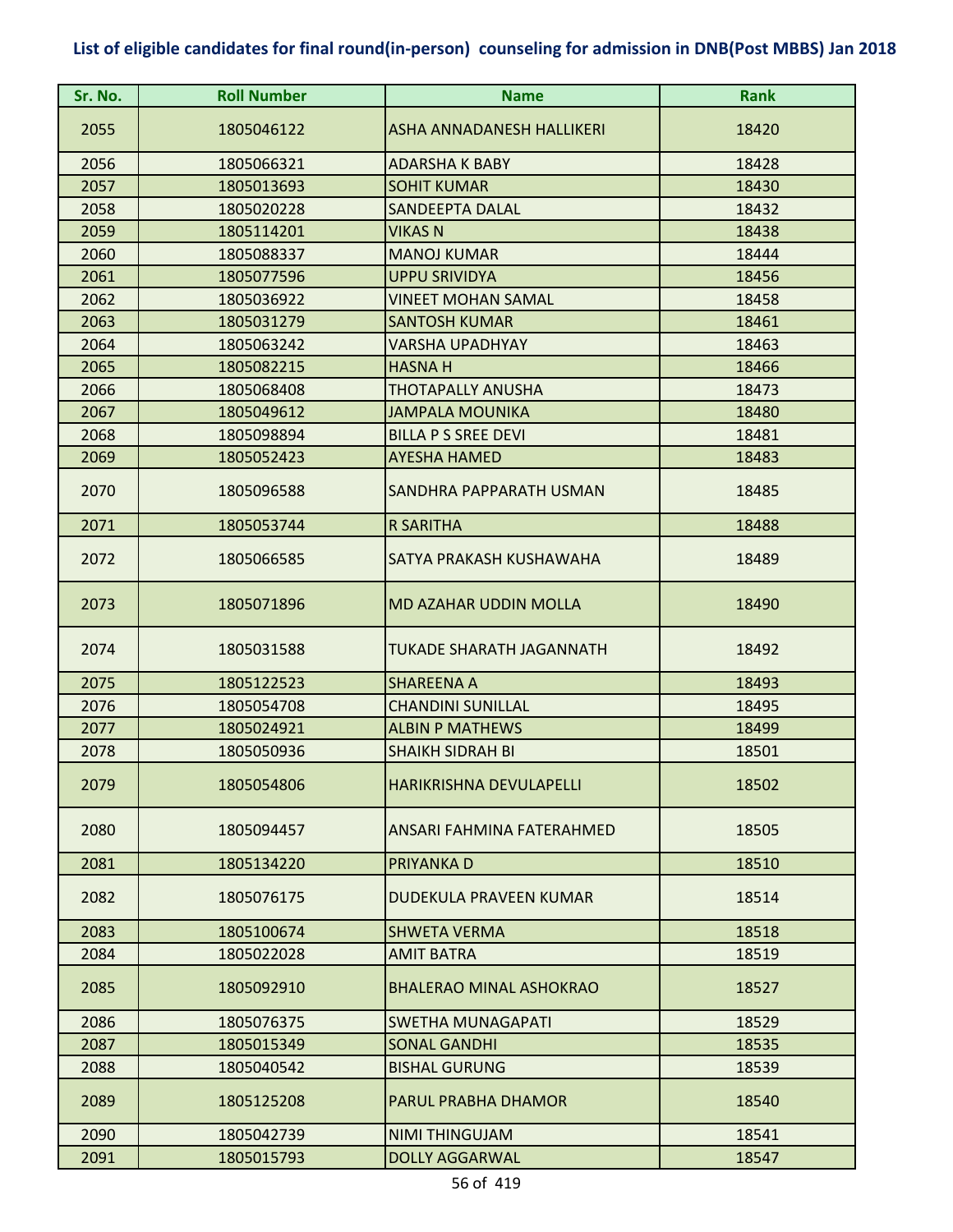| Sr. No. | <b>Roll Number</b> | <b>Name</b>                      | <b>Rank</b> |
|---------|--------------------|----------------------------------|-------------|
| 2092    | 1805024526         | <b>ABINAYA C P</b>               | 18555       |
| 2093    | 1805002034         | <b>VACHHANI MANHAR GOPALBHAI</b> | 18557       |
| 2094    | 1805014007         | <b>BERYL ROSE I</b>              | 18562       |
| 2095    | 1805117301         | THAKUR PRAJAKTA YESHWANT         | 18564       |
| 2096    | 1805065511         | <b>MD MEHBOOB UL ISLAM</b>       | 18566       |
| 2097    | 1805033099         | <b>ABHAY KUMAR</b>               | 18568       |
| 2098    | 1805094408         | DATAL VIVEKANAND SAMARTH         | 18570       |
| 2099    | 1805027371         | <b>ANITTA KURIAN</b>             | 18575       |
| 2100    | 1805123221         | <b>BOGGARAPU JAYA LAKSHMI</b>    | 18577       |
| 2101    | 1805050708         | <b>HEENANAAZ</b>                 | 18578       |
| 2102    | 1805048262         | <b>D SOMA SEKHAR</b>             | 18580       |
| 2103    | 1805079896         | <b>KULDEEP SRIVASTAVA</b>        | 18583       |
| 2104    | 1805133299         | SUTARIYA NITINKUMAR MANJIBHAI    | 18584       |
| 2105    | 1805086314         | <b>MANGE AASHISH PRADEEP</b>     | 18586       |
| 2106    | 1805023085         | <b>SOWMIYA B</b>                 | 18588       |
| 2107    | 1805047533         | <b>BATHULA SHRUTHI</b>           | 18589       |
| 2108    | 1805003538         | <b>JEET SANDEEP MEHTA</b>        | 18594       |
| 2109    | 1805096679         | <b>SUSE NAQASH NADAR</b>         | 18595       |
| 2110    | 1805070467         | <b>SURAJIT GHOSH</b>             | 18596       |
| 2111    | 1805082920         | <b>SPURTHI S</b>                 | 18598       |
| 2112    | 1805045145         | <b>SAURAV KUMAR</b>              | 18602       |
| 2113    | 1805015350         | <b>JITENDER SHARMA</b>           | 18603       |
| 2114    | 1805128477         | <b>NAGA LALITHA KOKA</b>         | 18606       |
| 2115    | 1805069721         | UKIRDE SNEHAL MAHENDRA           | 18609       |
| 2116    | 1805074848         | <b>MEENA NITHARWAL</b>           | 18610       |
| 2117    | 1805118193         | <b>THEJUS KRISHN</b>             | 18612       |
| 2118    | 1805119988         | <b>B PRAVEEN</b>                 | 18613       |
| 2119    | 1805040895         | <b>SRISTI MOHAPATRA</b>          | 18614       |
| 2120    | 1805023862         | KANISHKA DEVI T R                | 18615       |
| 2121    | 1805121380         | <b>ANANDHIR</b>                  | 18616       |
| 2122    | 1805030290         | <b>ITI SINGH PARMAR</b>          | 18621       |
| 2123    | 1805081648         | <b>HEMAMALINI S</b>              | 18623       |
| 2124    | 1805048193         | <b>DACHEPALLY RAHUL</b>          | 18631       |
| 2125    | 1805035166         | SUPRABHAT GAUTAM                 | 18633       |
| 2126    | 1805069075         | KOLI POOJA MADHUKAR              | 18634       |
| 2127    | 1805089633         | <b>ARSHABS</b>                   | 18638       |
| 2128    | 1805030056         | AMUDALAPADU SREEJA               | 18639       |
| 2129    | 1805018471         | <b>SHUBHAM MISHRA</b>            | 18640       |
| 2130    | 1805112757         | <b>SAKTHIVEL M E</b>             | 18641       |
| 2131    | 1805004982         | <b>SUVARNA N K</b>               | 18644       |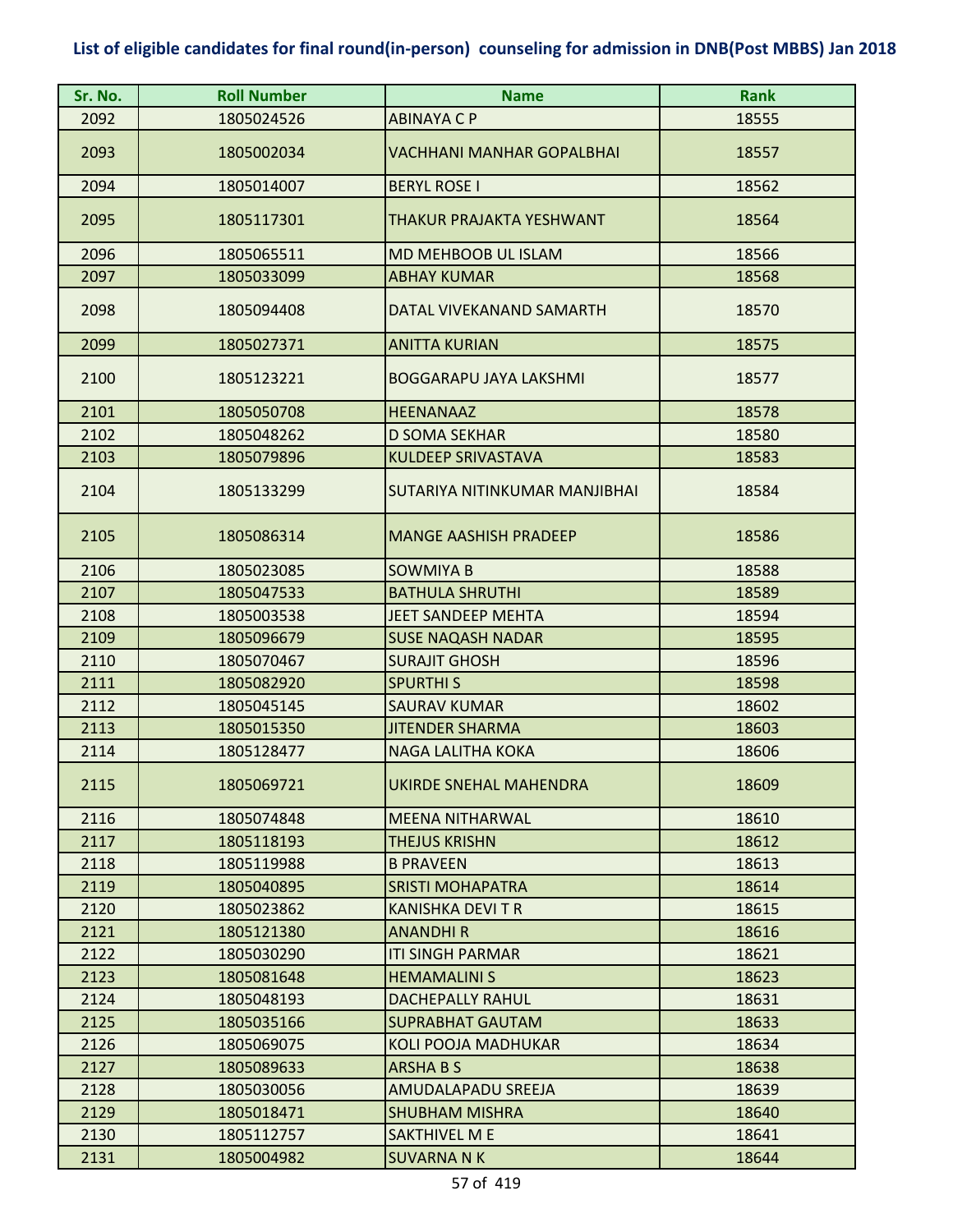| Sr. No. | <b>Roll Number</b> | <b>Name</b>                    | <b>Rank</b> |
|---------|--------------------|--------------------------------|-------------|
| 2132    | 1805092840         | <b>KAREMORE MANGESH</b>        | 18646       |
|         |                    | <b>KASHINATHRAO</b>            |             |
| 2133    | 1805050549         | <b>KARI KRISHNA CHAKRA</b>     | 18649       |
| 2134    | 1805118746         | <b>ARYA KRISHNAN</b>           | 18656       |
| 2135    | 1805091154         | SINHA NIKITA ARVINDKUMAR       | 18657       |
| 2136    | 1805055763         | <b>GAYATHRI MALLIPEDDI</b>     | 18662       |
| 2137    | 1805054079         | <b>REDDI V VENKATA TRINADH</b> | 18664       |
| 2138    | 1805056304         | <b>URUMADLA NAGESH</b>         | 18666       |
| 2139    | 1805003484         | <b>ARCHISHAA SAXENA</b>        | 18667       |
| 2140    | 1805056045         | <b>VEMULA VENKATA RAHUL</b>    | 18680       |
| 2141    | 1805122767         | <b>SIDHARTH S</b>              | 18681       |
| 2142    | 1805020921         | <b>MANISHA BANGARWA</b>        | 18683       |
| 2143    | 1805112657         | <b>SUVITHA</b>                 | 18687       |
| 2144    | 1805119769         | <b>NUSRATH PARAMBIL</b>        | 18689       |
| 2145    | 1805101633         | <b>GUNJANGEET KAUR</b>         | 18691       |
| 2146    | 1805118616         | <b>SALMAN SALEEM</b>           | 18692       |
| 2147    | 1805100613         | <b>DEEPSHIKA RAI</b>           | 18693       |
| 2148    | 1805088421         | <b>RISHANA CH</b>              | 18694       |
| 2149    | 1805010093         | <b>ARCHA SHAJI</b>             | 18695       |
| 2150    | 1805114334         | <b>MONDEEP DHANKAR</b>         | 18707       |
| 2151    | 1805100676         | <b>DEBARUN BISWAS</b>          | 18715       |
| 2152    | 1805087390         | ALEXKUMAR RAMESH PATEL         | 18716       |
| 2153    | 1805055852         | <b>SYED ABDULLAH</b>           | 18725       |
| 2154    | 1805054770         | PUNNAMCHANDER THOUTOM          | 18726       |
| 2155    | 1805022155         | <b>NAVEEN KUMAR P</b>          | 18733       |
| 2156    | 1805017578         | <b>ARVIND MEENA</b>            | 18739       |
| 2157    | 1805103956         | <b>ANKUR KUMAR</b>             | 18748       |
| 2158    | 1805121453         | UDAYA S                        | 18751       |
| 2159    | 1805050866         | <b>KOSURI INDRAJA</b>          | 18752       |
| 2160    | 1805128108         | KONDRU V D SAISUJANA           | 18753       |
| 2161    | 1805013328         | <b>ARCHANA M</b>               | 18754       |
| 2162    | 1805080437         | <b>AMANPREET KAUR</b>          | 18758       |
| 2163    | 1805079613         | TANVI QAMAR                    | 18763       |
| 2164    | 1805056669         | <b>AMRITHA THOOMATI</b>        | 18764       |
| 2165    | 1805106628         | <b>CHIRAME AMIT BHIMRAO</b>    | 18765       |
| 2166    | 1805079728         | PRAMOD KUMAR TIWARI            | 18773       |
| 2167    | 1805120269         | <b>JANSIRANI</b>               | 18776       |
| 2168    | 1805088417         | <b>SHRUTHI A</b>               | 18783       |
| 2169    | 1805122509         | <b>BALA VIGNESH V</b>          | 18793       |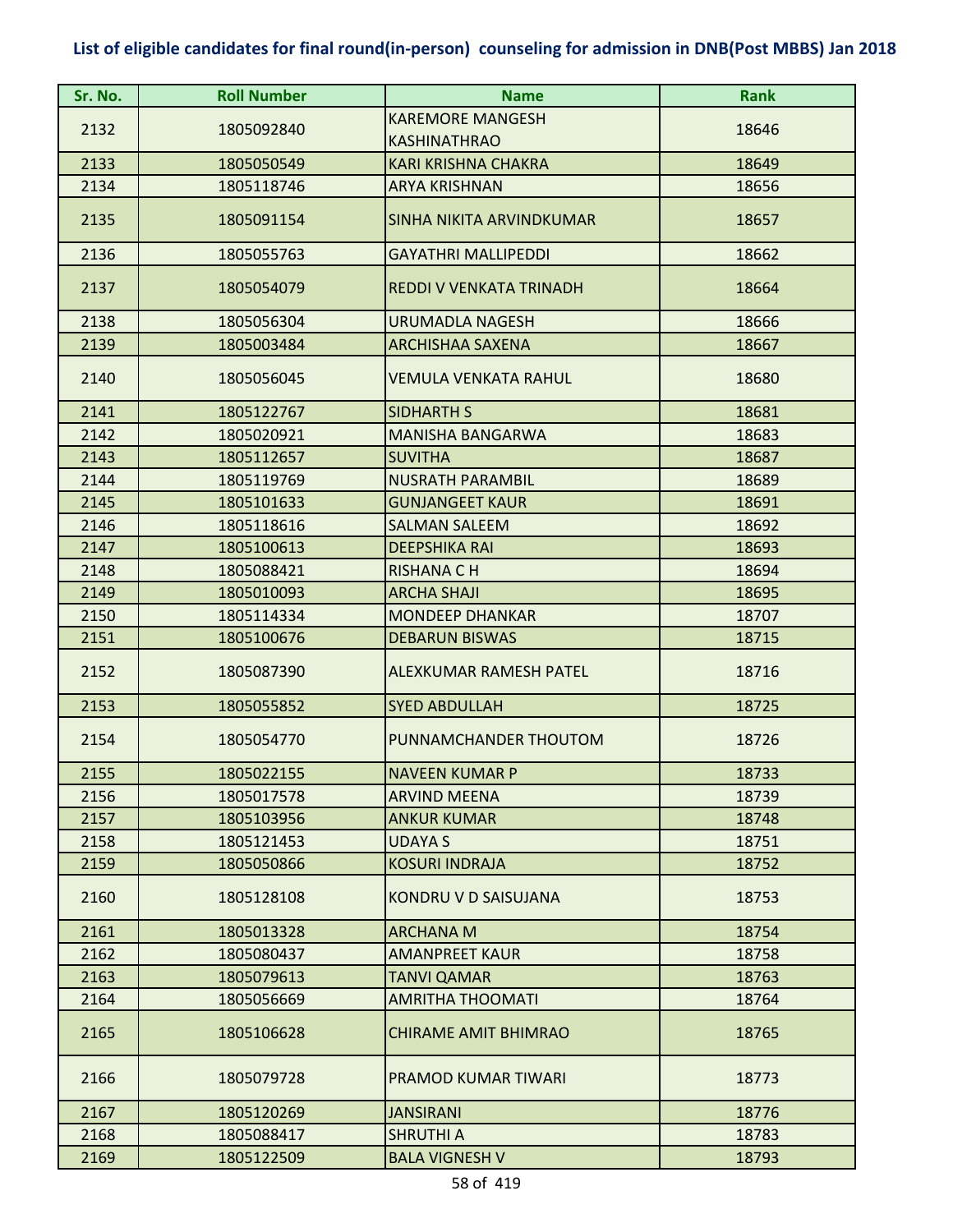| Sr. No. | <b>Roll Number</b> | <b>Name</b>                          | <b>Rank</b> |
|---------|--------------------|--------------------------------------|-------------|
| 2170    | 1805097563         | POORANI RAJENDRAN                    | 18800       |
| 2171    | 1805083826         | <b>SHAH PRARTHANA SAMIR</b>          | 18801       |
| 2172    | 1805097051         | NAIR AATHIRA SASIDHARAN              | 18803       |
| 2173    | 1805130005         | <b>GUMMULURI VENKATA SAI LAKSHMI</b> | 18804       |
| 2174    | 1805133333         | <b>SIDHARTH AGARWAL</b>              | 18806       |
| 2175    | 1805029536         | <b>BALWANT SINGH</b>                 | 18810       |
| 2176    | 1805017638         | <b>PALAK PALIWAL</b>                 | 18811       |
| 2177    | 1805102871         | <b>ALOK RANJAN</b>                   | 18815       |
| 2178    | 1805133591         | <b>VIGNESH KUMAR</b>                 | 18817       |
| 2179    | 1805004029         | <b>CHETALI DAS</b>                   | 18818       |
| 2180    | 1805118536         | <b>SHIKHA SURESH</b>                 | 18824       |
| 2181    | 1805133372         | <b>VANSIA JINALKUMARI KANAKSINH</b>  | 18827       |
| 2182    | 1805049150         | <b>GOLLA VENKATESH</b>               | 18829       |
| 2183    | 1805099295         | SHWETANJALI BHARADWAJ                | 18831       |
| 2184    | 1805026995         | <b>SHERIN P A</b>                    | 18835       |
| 2185    | 1805050151         | <b>K NAVYASRI</b>                    | 18836       |
| 2186    | 1805067914         | <b>BOINEPALLY SAHITHI</b>            | 18842       |
| 2187    | 1805134219         | <b>ATHULYA B</b>                     | 18847       |
| 2188    | 1805085638         | DEEPAK RAGHUNATH JADHAV              | 18848       |
| 2189    | 1805028693         | <b>ANANTHU B C</b>                   | 18855       |
| 2190    | 1805031919         | <b>DIVAKAR</b>                       | 18859       |
| 2191    | 1805114291         | <b>LAXMI KANT SONI</b>               | 18860       |
| 2192    | 1805125574         | <b>SREEKUMAR MOHAN</b>               | 18866       |
| 2193    | 1805050598         | <b>VENKATESH KOMARI</b>              | 18868       |
| 2194    | 1805100765         | <b>ISHANK JOHRI</b>                  | 18875       |
| 2195    | 1805064458         | SRI VISHNUPRIYA C                    | 18876       |
| 2196    | 1805090774         | <b>KORDE VAIBHAV SUBHASHRAO</b>      | 18893       |
| 2197    | 1805038027         | <b>RAJAT</b>                         | 18895       |
| 2198    | 1805032077         | <b>SAHIL NAGPAL</b>                  | 18897       |
| 2199    | 1805096412         | <b>KOGADE ANKUSH SAHADEO</b>         | 18901       |
| 2200    | 1805114194         | N VENKATESHA                         | 18904       |
| 2201    | 1805026377         | <b>PREETHIK</b>                      | 18918       |
| 2202    | 1805131751         | LAKSHMI PRATHA C A                   | 18923       |
| 2203    | 1805003389         | RAJPUT VIKRAM RAMPRABHAVSINGH        | 18924       |
| 2204    | 1805051521         | M NAVEEN KUMAR                       | 18926       |
| 2205    | 1805094683         | <b>HANGE VAIBHAV MAHADEO</b>         | 18932       |
| 2206    | 1805060881         | <b>SANJAY SHARMA</b>                 | 18934       |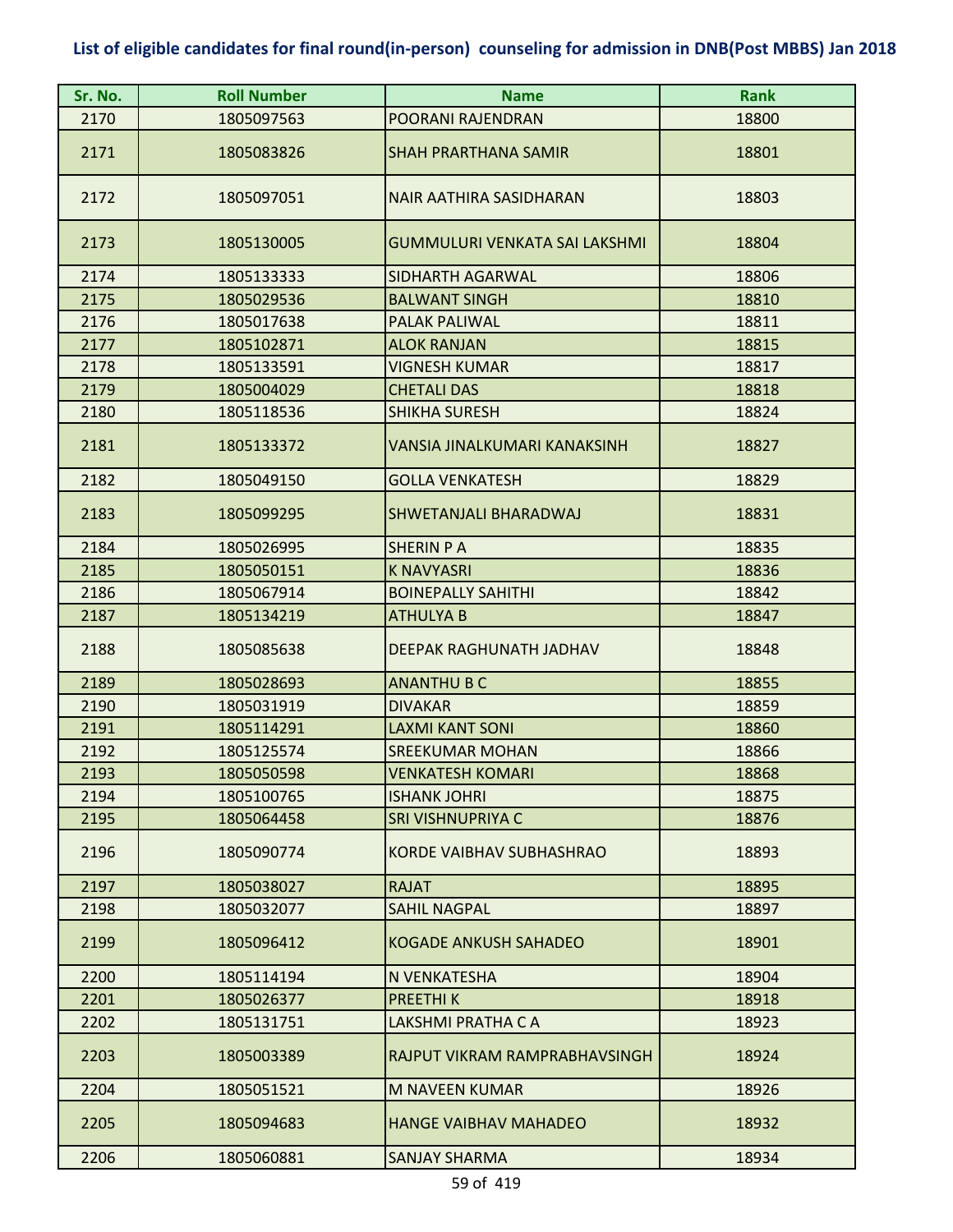| Sr. No. | <b>Roll Number</b> | <b>Name</b>                     | <b>Rank</b> |
|---------|--------------------|---------------------------------|-------------|
| 2207    | 1805125589         | <b>KARTHIK K</b>                | 18937       |
| 2208    | 1805018131         | <b>RISHABH SAHAI</b>            | 18938       |
| 2209    | 1805022914         | JAYALAKSHMI S                   | 18939       |
| 2210    | 1805049879         | <b>SWATHI REDDY ANUMULA</b>     | 18941       |
| 2211    | 1805119689         | <b>AKHILA MOHAN</b>             | 18943       |
| 2212    | 1805054902         | SEELAM SURYA SRAVAN KUMAR       | 18948       |
| 2213    | 1805117141         | RAI SAURABHKUMAR VINODKUMAR     | 18949       |
| 2214    | 1805021626         | PRASHANT MISHRA                 | 18964       |
| 2215    | 1805103082         | <b>SHUBHASHA</b>                | 18967       |
| 2216    | 1805053875         | <b>S BHARATH KUMAR</b>          | 18968       |
| 2217    | 1805054354         | <b>ABHINAV SREERAM CHETTY</b>   | 18970       |
| 2218    | 1805005915         | NAGENDRA PRASAD YADAV           | 18972       |
| 2219    | 1805110177         | <b>VINU KUMARI</b>              | 18990       |
| 2220    | 1805076993         | P BABITHA BANU                  | 18997       |
| 2221    | 1805028414         | <b>ANNAMALAI PR</b>             | 19001       |
| 2222    | 1805014205         | <b>TINCY VINI V</b>             | 19005       |
| 2223    | 1805083273         | <b>NOAMAAN MUHAMMED</b>         | 19006       |
| 2224    | 1805055724         | <b>SURYA GOUTHAMI</b>           | 19013       |
| 2225    | 1805097591         | POOJITHA KANUPARTHI             | 19017       |
| 2226    | 1805103309         | <b>SAKET VATS</b>               | 19018       |
| 2227    | 1805102520         | <b>VINAY KUMAR</b>              | 19019       |
| 2228    | 1805041121         | <b>RHEETWIK BARUAH</b>          | 19022       |
| 2229    | 1805039722         | <b>GHANTA LOHITHA SRI GOURI</b> | 19024       |
| 2230    | 1805085957         | <b>SRUTHI G</b>                 | 19026       |
| 2231    | 1805038506         | <b>BHOGE PUNAM BHOJARAJ</b>     | 19028       |
| 2232    | 1805032877         | <b>ARCHNA DUTTA</b>             | 19032       |
| 2233    | 1805120523         | <b>JESNA KABEER</b>             | 19045       |
| 2234    | 1805018053         | <b>NEELIMA YADAV</b>            | 19057       |
| 2235    | 1805019940         | <b>ATUL KUMAR</b>               | 19059       |
| 2236    | 1805051778         | <b>MALLE DIVYA</b>              | 19064       |
| 2237    | 1805130335         | <b>K V GOPI SIVA KISHORE</b>    | 19068       |
| 2238    | 1805017741         | <b>MAYANK SHARMA</b>            | 19070       |
| 2239    | 1805068777         | <b>MANISH KAMRA</b>             | 19071       |
| 2240    | 1805083797         | LALIT CHAUDHARY                 | 19084       |
| 2241    | 1805039991         | <b>SHAIK MOHAMMED WASEEM</b>    | 19086       |
| 2242    | 1805068129         | <b>M MOUNIKA</b>                | 19089       |
| 2243    | 1805077534         | <b>TVAMSHICHETAN</b>            | 19092       |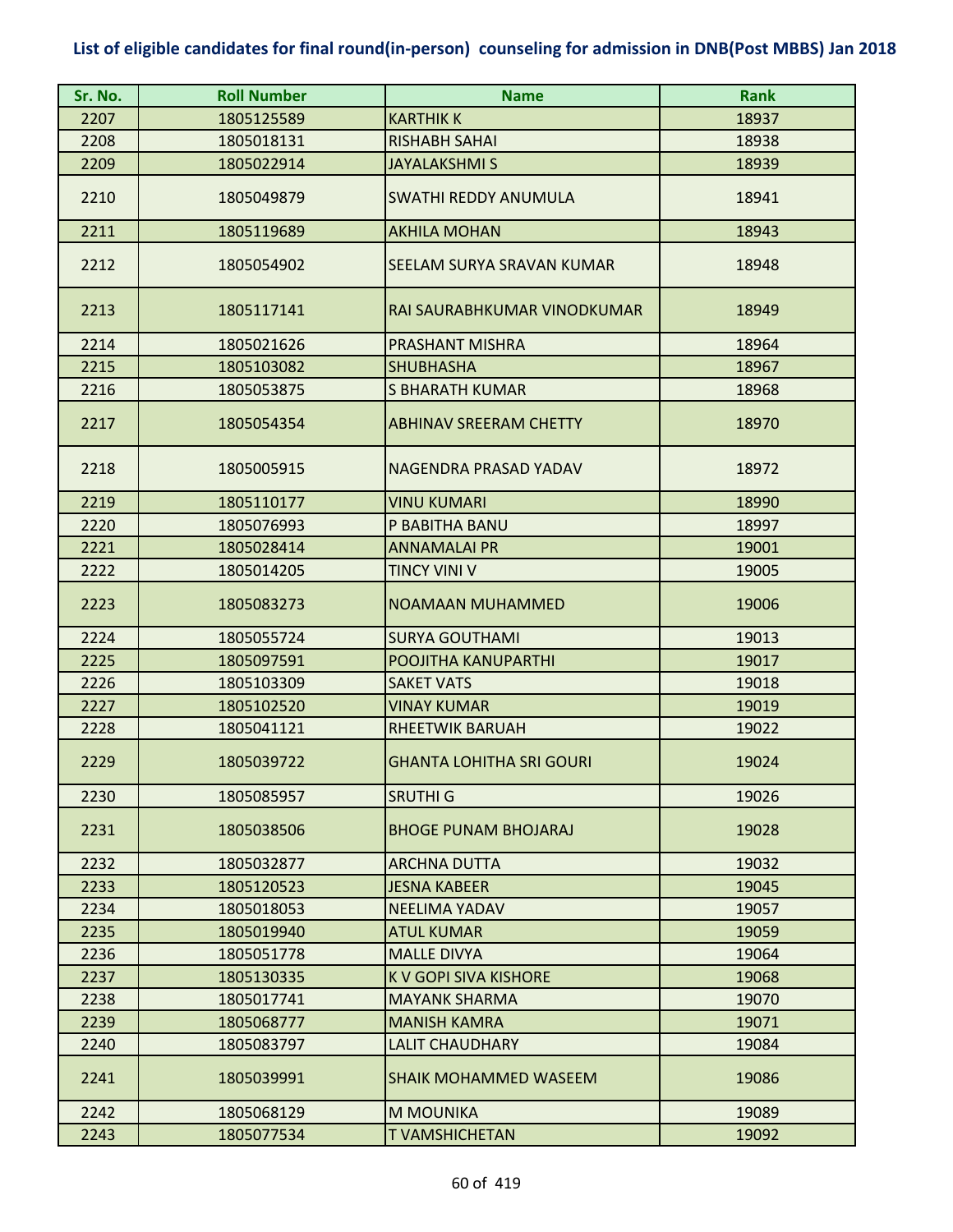| Sr. No. | <b>Roll Number</b> | <b>Name</b>                                 | <b>Rank</b> |
|---------|--------------------|---------------------------------------------|-------------|
| 2244    | 1805053078         | SRI HARSHA CHANDRA CHUKKA                   | 19094       |
| 2245    | 1805087290         | <b>SHAIKH SANA MOHD AAMIR</b>               | 19096       |
| 2246    | 1805112839         | <b>MADHUMATHIP</b>                          | 19098       |
| 2247    | 1805115930         | <b>BHIKADIYA PINAL VALLABHBHAI</b>          | 19104       |
| 2248    | 1805039004         | <b>JAGRUTHI DEVARAPATI</b>                  | 19112       |
| 2249    | 1805091086         | <b>SHEKH MOHIDEEN MAHEBUB</b>               | 19117       |
| 2250    | 1805011408         | <b>SURESH KUMAR K A</b>                     | 19119       |
| 2251    | 1805015702         | <b>NAVROZE KAPIL</b>                        | 19121       |
| 2252    | 1805031746         | <b>NEHA DWIVEDI</b>                         | 19122       |
| 2253    | 1805067880         | <b>SUHASINI BANDARU</b>                     | 19123       |
| 2254    | 1805013355         | <b>CHAITHRA DK</b>                          | 19137       |
| 2255    | 1805085736         | <b>JOSHI MAITHILI PRAKASH</b>               | 19142       |
| 2256    | 1805023560         | <b>RAMKUMAR G</b>                           | 19146       |
| 2257    | 1805004776         | VYSAKHI K                                   | 19149       |
| 2258    | 1805006612         | <b>DHOLE DIVYANI SHRIRANG</b>               | 19157       |
| 2259    | 1805014545         | <b>SRIKANTA PATRA</b>                       | 19163       |
| 2260    | 1805127318         | <b>AKKEM NARESH</b>                         | 19164       |
| 2261    | 1805045102         | <b>KSHOUNISH PRADHAN</b>                    | 19165       |
| 2262    | 1805128399         | HAZI ZAWAR SADIQ ABBAS                      | 19167       |
| 2263    | 1805127422         | <b>MOUNICA B</b>                            | 19169       |
| 2264    | 1805086390         | MUNDE SHITAL DNYANOBA                       | 19170       |
| 2265    | 1805051311         | M LAKSHMI PRASANNA                          | 19174       |
| 2266    | 1805085665         | <b>BHANUSHALI BHAGYASHREE</b><br>SHAMBHULAL | 19178       |
| 2267    | 1805102681         | <b>VIVEKANAND DUBEY</b>                     | 19179       |
| 2268    | 1805049779         | <b>EMIL MOHAN</b>                           | 19180       |
| 2269    | 1805077243         | SINGANAMALLA MADHULATHA                     | 19189       |
| 2270    | 1805088513         | <b>BANU MALLIKA CHANDRA M</b>               | 19194       |
| 2271    | 1805017676         | PRIYANKA SHRIVASTAVA                        | 19196       |
| 2272    | 1805118770         | <b>NAVEEN AK</b>                            | 19198       |
| 2273    | 1805086143         | <b>DESAI KHYATI</b>                         | 19207       |
| 2274    | 1805128082         | <b>HUSNA NAWAZ</b>                          | 19211       |
| 2275    | 1805091108         | <b>MODAK SHASHANK RAJENDRA</b>              | 19214       |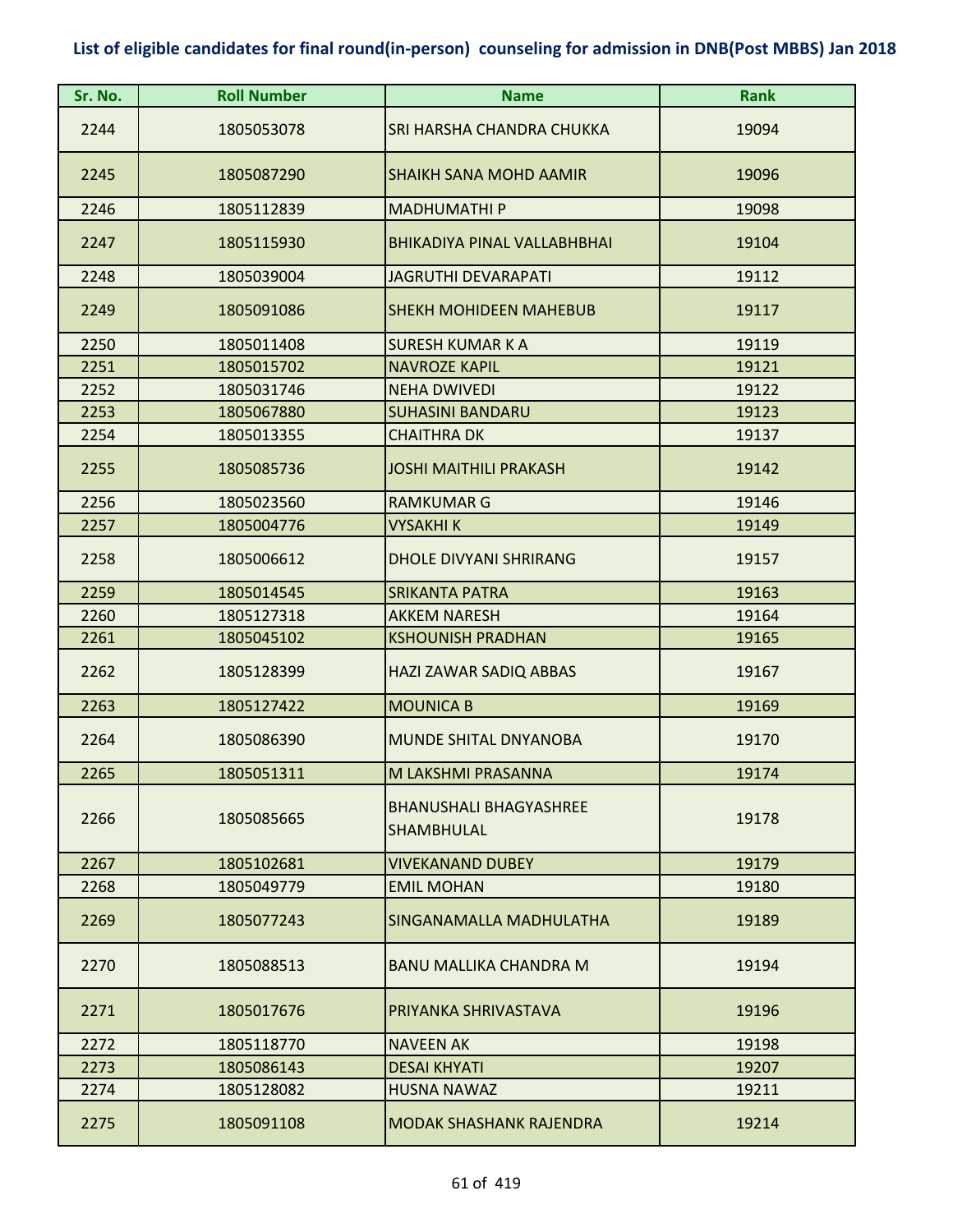| Sr. No. | <b>Roll Number</b> | <b>Name</b>                          | <b>Rank</b> |
|---------|--------------------|--------------------------------------|-------------|
|         |                    | <b>BHATTACHARJEE PARASMITA</b>       |             |
| 2276    | 1805085220         | <b>JANARAJ</b>                       | 19215       |
| 2277    | 1805105751         | KIRAN CHATRABHUJ ARDAD               | 19220       |
| 2278    | 1805004422         | <b>MONIKA YADAV</b>                  | 19223       |
| 2279    | 1805016897         | <b>AKARSH JAIN</b>                   | 19225       |
| 2280    | 1805134588         | <b>HEBA THAJUDEEN</b>                | 19226       |
| 2281    | 1805117714         | <b>KARAMBELKAR VIVEK SHRIKRISHNA</b> | 19234       |
| 2282    | 1805099966         | <b>DEEPALI NEGI</b>                  | 19236       |
| 2283    | 1805080294         | <b>GARV DEEP SINGH</b>               | 19238       |
| 2284    | 1805122696         | <b>DEEPTHIMS</b>                     | 19240       |
| 2285    | 1805112374         | <b>KARTHIK K</b>                     | 19246       |
| 2286    | 1805133491         | <b>SONUSA</b>                        | 19252       |
| 2287    | 1805023458         | <b>RUVEKA V</b>                      | 19259       |
| 2288    | 1805051764         | <b>MALLA V SAI BHARATH</b>           | 19269       |
| 2289    | 1805082288         | <b>SURYAPRABHAS</b>                  | 19271       |
| 2290    | 1805109091         | SHINGALA MILAN RAMESHBHAI            | 19280       |
| 2291    | 1805046429         | <b>AUDIPUDI SWETHA</b>               | 19284       |
| 2292    | 1805067135         | <b>HARSHA HARI</b>                   | 19288       |
| 2293    | 1805053306         | <b>MOUNISH NIZAMPATNAM</b>           | 19290       |
| 2294    | 1805066446         | <b>NISHA CHAUDHARY</b>               | 19291       |
| 2295    | 1805123212         | <b>BADIGINCHALA NAGA JYOTHI</b>      | 19298       |
| 2296    | 1805053800         | <b>SANA AFROZE</b>                   | 19300       |
| 2297    | 1805094578         | <b>BHARTIYA MEGHA KAMALKISHOR</b>    | 19301       |
| 2298    | 1805045531         | <b>SURYA H M</b>                     | 19304       |
| 2299    | 1805103893         | <b>SHIWALI RAJ</b>                   | 19306       |
| 2300    | 1805091169         | <b>KALE ASHWINEE UMAKANT</b>         | 19308       |
| 2301    | 1805032200         | <b>POOJA DWIVEDI</b>                 | 19310       |
| 2302    | 1805011855         | <b>ZAINAB N ATTAR</b>                | 19312       |
| 2303    | 1805027547         | <b>SUGANYA</b>                       | 19316       |
| 2304    | 1805029521         | <b>HIMANI GUPTA</b>                  | 19318       |
| 2305    | 1805118514         | <b>BOBBY SEBASTIAN</b>               | 19323       |
| 2306    | 1805032502         | <b>SAURAV BASU</b>                   | 19326       |
| 2307    | 1805098731         | <b>AFTAB AHMAD</b>                   | 19329       |
| 2308    | 1805053321         | PEDDA KURMA PRANITHA                 | 19337       |
| 2309    | 1805008699         | <b>PALLAV KUMAR</b>                  | 19347       |
| 2310    | 1805064134         | <b>NAVNEET BOHRA</b>                 | 19348       |
| 2311    | 1805063910         | <b>MADHU SHARMA</b>                  | 19359       |
| 2312    | 1805048862         | <b>GONUGUNTLA SAI RAMYA</b>          | 19360       |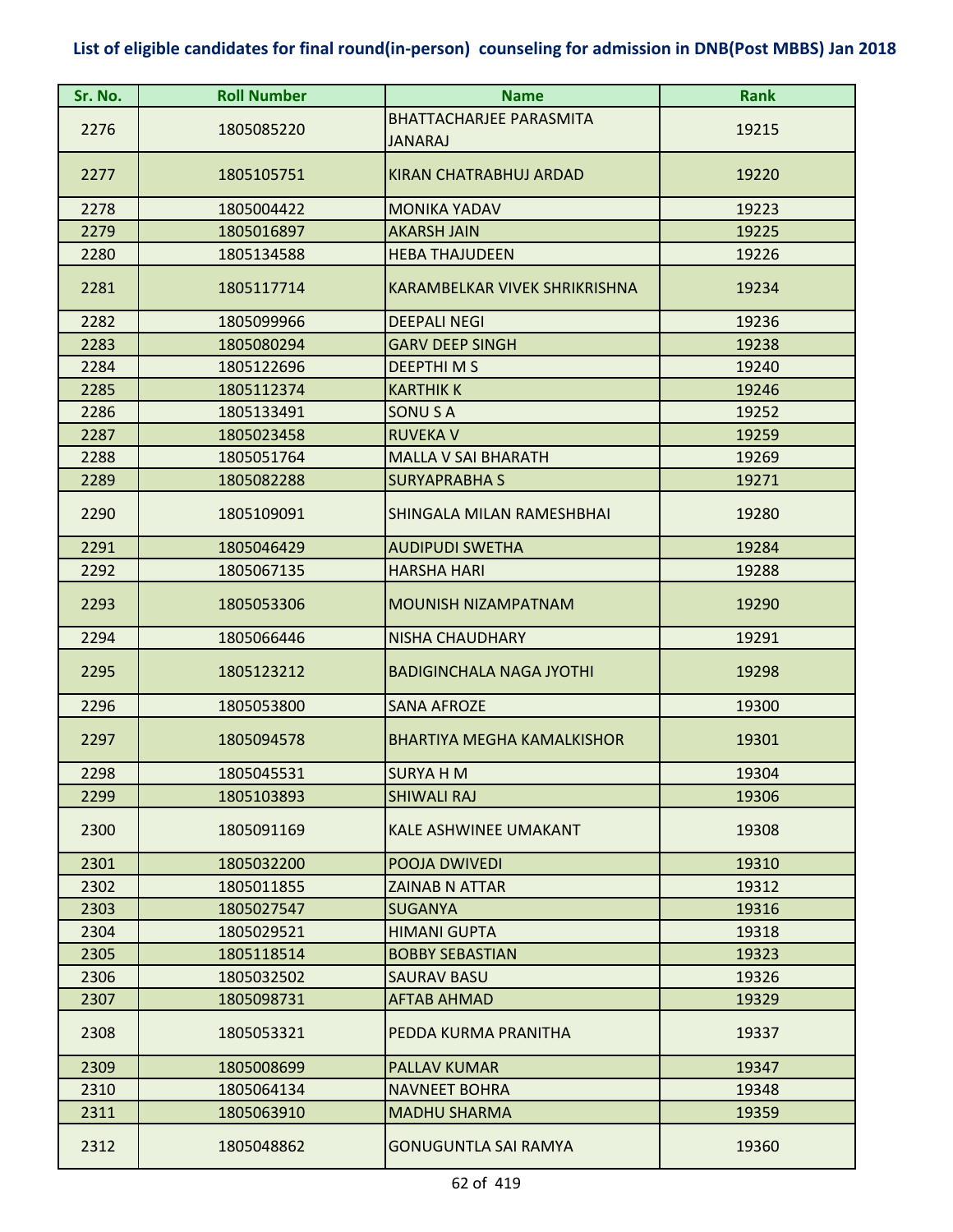| Sr. No. | <b>Roll Number</b> | <b>Name</b>                                    | <b>Rank</b> |
|---------|--------------------|------------------------------------------------|-------------|
| 2313    | 1805097657         | <b>R SWETHA</b>                                | 19365       |
| 2314    | 1805038458         | <b>AWADHESH SINGH</b>                          | 19372       |
| 2315    | 1805004294         | <b>ABDUL WASIM KHAN</b>                        | 19375       |
| 2316    | 1805116673         | PATEL ROZMEEN SIRAJBHAI                        | 19378       |
| 2317    | 1805005598         | <b>SUSHMITA SHUKLA</b>                         | 19379       |
| 2318    | 1805008473         | PRIYADEEP ZAMINDAR                             | 19393       |
| 2319    | 1805094063         | <b>RAUT PRAVIN RAM</b>                         | 19399       |
| 2320    | 1805096823         | SAURABH SUBHASH GADIYA                         | 19405       |
| 2321    | 1805085876         | <b>KARAMBELKAR GANESH</b><br><b>RAMCHANDRA</b> | 19406       |
| 2322    | 1805076445         | KUNNURI GOLLA GAYATHRI BRUNDA                  | 19407       |
| 2323    | 1805076596         | KANNELLI MANEESH CHANDRA                       | 19408       |
| 2324    | 1805052792         | ORUGANTI LAKSHMI JHANSI                        | 19416       |
| 2325    | 1805075313         | <b>ATHIRAKP</b>                                | 19417       |
| 2326    | 1805033971         | <b>JITENDRA KUMAR YADAV</b>                    | 19423       |
| 2327    | 1805075331         | <b>SHAFNA MA</b>                               | 19430       |
| 2328    | 1805076711         | <b>MALLADI SIRISHA</b>                         | 19434       |
| 2329    | 1805031580         | <b>SHASHANK TRIPATHI</b>                       | 19436       |
| 2330    | 1805064547         | <b>KARRI VENKATA RAO</b>                       | 19439       |
| 2331    | 1805063809         | <b>DURGESH AGRAWAL</b>                         | 19442       |
| 2332    | 1805107269         | <b>NISHANT PATEL</b>                           | 19444       |
| 2333    | 1805039917         | SATHYAPRIYA SV                                 | 19451       |
| 2334    | 1805134044         | SHIBIL MUSTHAFA N                              | 19453       |
| 2335    | 1805051528         | M DIVYA SRI                                    | 19454       |
| 2336    | 1805050043         | <b>KANUSHA</b>                                 | 19459       |
| 2337    | 1805105672         | RACHATTE MANGALKUMAR GIRISH                    | 19460       |
| 2338    | 1805118603         | <b>ANN XAVIER</b>                              | 19462       |
| 2339    | 1805031867         | <b>SHRUTI SHREE</b>                            | 19464       |
| 2340    | 1805101425         | PALLAVI KASHYAP                                | 19465       |
| 2341    | 1805086147         | <b>CHAUDHARY SACHIN</b>                        | 19466       |
| 2342    | 1805133218         | SIDDHPURIA KINJAL NITINKUMAR                   | 19468       |
| 2343    | 1805051598         | MUKKU N V SATYANARAYANA                        | 19469       |
| 2344    | 1805086855         | PANDEY VIBHA BRIJESH                           | 19477       |
| 2345    | 1805033241         | <b>NEHA GUPTA</b>                              | 19485       |
| 2346    | 1805013313         | <b>CHETHANA G PAI B H</b>                      | 19487       |
| 2347    | 1805046367         | <b>VINEETH</b>                                 | 19489       |
| 2348    | 1805080289         | DINESH KUMAR YADAV                             | 19492       |
| 2349    | 1805092340         | <b>AHER PRATIK DILIP</b>                       | 19496       |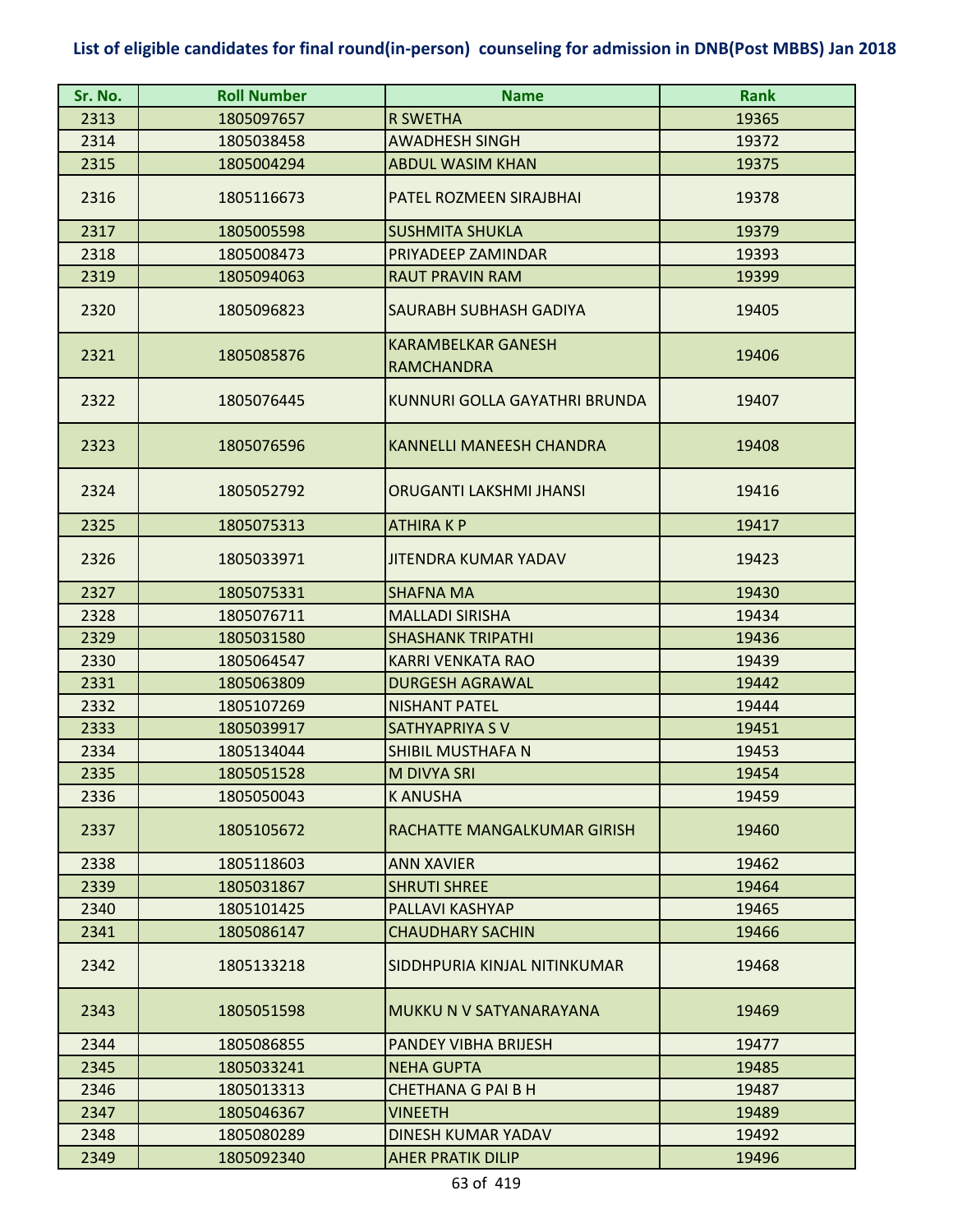| Sr. No. | <b>Roll Number</b> | <b>Name</b>                       | <b>Rank</b> |
|---------|--------------------|-----------------------------------|-------------|
| 2350    | 1805054555         | <b>SUMAYYA FARHEEN</b>            | 19497       |
| 2351    | 1805013922         | <b>PRATHIKSHA B RAO</b>           | 19498       |
| 2352    | 1805121217         | LAVANYA J                         | 19504       |
| 2353    | 1805044219         | <b>EKTA LAMBA</b>                 | 19507       |
| 2354    | 1805101338         | <b>HIMALAYA GOEL</b>              | 19510       |
| 2355    | 1805081599         | <b>M ANUSSA</b>                   | 19514       |
| 2356    | 1805091256         | <b>DHOTE ROHINI DIGAMBAR</b>      | 19515       |
| 2357    | 1805120595         | VIJAYAKUMAR                       | 19524       |
| 2358    | 1805000199         | <b>SMRITI GUPTA</b>               | 19526       |
| 2359    | 1805014292         | <b>BENSHIK BALTK</b>              | 19530       |
| 2360    | 1805025496         | VIGNESHWARAN M                    | 19537       |
| 2361    | 1805098553         | <b>UPASANA</b>                    | 19538       |
| 2362    | 1805098097         | <b>MAYUR KHANDELWAL</b>           | 19539       |
| 2363    | 1805047960         | <b>SUNIL KUMAR CH</b>             | 19551       |
| 2364    | 1805036719         | <b>ASHUTOSH</b>                   | 19553       |
| 2365    | 1805100468         | <b>ANIMESH YADAV</b>              | 19554       |
| 2366    | 1805056742         | <b>ASHOK KUMAR REDDY KARNATI</b>  | 19559       |
| 2367    | 1805082061         | <b>SJ NIVEDINI</b>                | 19560       |
| 2368    | 1805121982         | <b>RANJITH CHANDRAN</b>           | 19563       |
| 2369    | 1805050245         | <b>KURRE SPANDANAREDDY</b>        | 19564       |
| 2370    | 1805048705         | <b>NAZIA KAUSER</b>               | 19566       |
| 2371    | 1805070840         | <b>CHAYAN KUMAR ROY</b>           | 19567       |
| 2372    | 1805039665         | <b>PANDIRLA SWATHI</b>            | 19568       |
| 2373    | 1805018839         | <b>JEE SOUMYA</b>                 | 19571       |
| 2374    | 1805056517         | VADRANAPU DINESHBABU              | 19573       |
| 2375    | 1805081047         | SIDDHARTHA SHANKAR N              | 19582       |
| 2376    | 1805107126         | <b>HEMANT KUMAR SINGH CHANDEL</b> | 19584       |
| 2377    | 1805033828         | <b>PAWAN KUMAR</b>                | 19586       |
| 2378    | 1805028203         | <b>ANU ROSE PAUL</b>              | 19589       |
| 2379    | 1805047274         | <b>SRAVANTHI BOGGARAPU</b>        | 19594       |
| 2380    | 1805055384         | SUNEEL KUMAR GANDIKOTA            | 19599       |
| 2381    | 1805037404         | <b>HARI SHANKAR PANDEY</b>        | 19600       |
| 2382    | 1805040902         | PRIYANKA AGRAWAL                  | 19601       |
| 2383    | 1805075020         | <b>SHILPA PARETA</b>              | 19602       |
| 2384    | 1805003048         | <b>PATEL MEET SHANTIBHAI</b>      | 19611       |
| 2385    | 1805104964         | PRANITA SAMBHAJI MATRE            | 19613       |
| 2386    | 1805100828         | <b>MONIKA SISODIA</b>             | 19615       |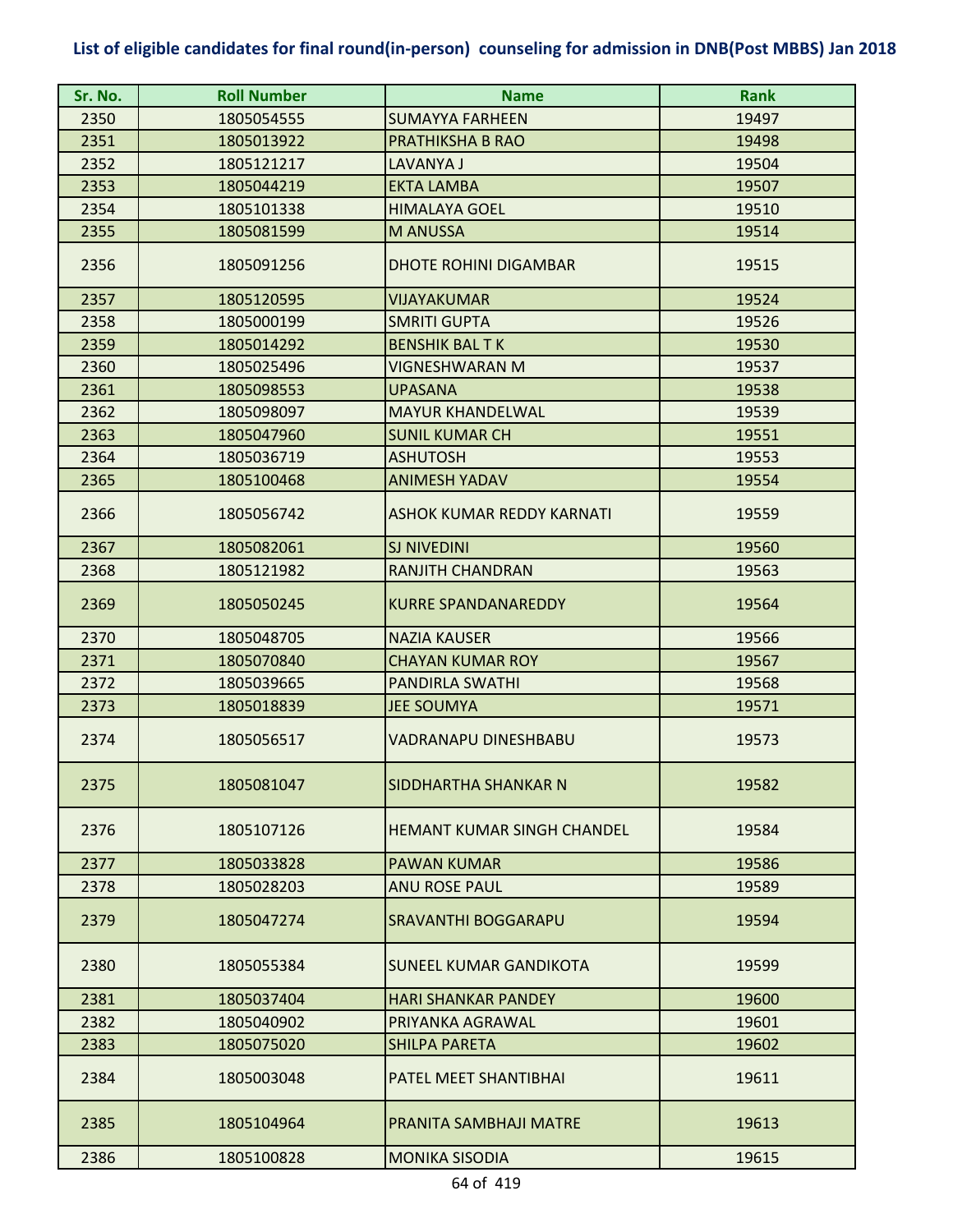| Sr. No. | <b>Roll Number</b> | <b>Name</b>                  | <b>Rank</b> |
|---------|--------------------|------------------------------|-------------|
| 2387    | 1805000032         | <b>MANJULIKA DEBNATH</b>     | 19618       |
| 2388    | 1805014269         | <b>MEGHA MANOHAR DIVAKAR</b> | 19625       |
| 2389    | 1805079679         | <b>SRISHTI JAISWAL</b>       | 19626       |
| 2390    | 1805088634         | <b>SHASHIDHARA S H</b>       | 19631       |
| 2391    | 1805053727         | <b>R RAJIV CHOWDARY</b>      | 19633       |
| 2392    | 1805118425         | <b>RENJINI M R</b>           | 19640       |
| 2393    | 1805037211         | POONAM YADAV                 | 19641       |
| 2394    | 1805031742         | <b>DEEPAK KUMAR</b>          | 19643       |
| 2395    | 1805091529         | ANJANKAR PRIYANKA SUDHAKAR   | 19652       |
| 2396    | 1805068474         | <b>HUMERA FATHIMA</b>        | 19658       |
| 2397    | 1805111827         | <b>ASWATHY K RAJEEV</b>      | 19661       |
| 2398    | 1805053714         | RAYUDU LAKSHMI KRANTHI       | 19668       |
| 2399    | 1805037052         | <b>ROHIT KUMAR CHAINI</b>    | 19670       |
| 2400    | 1805031303         | SHAZIA HASEEB KHAN           | 19671       |
| 2401    | 1805040853         | <b>ARJUN PREM GUPTA</b>      | 19674       |
| 2402    | 1805096545         | <b>NEHA SINGH</b>            | 19677       |
| 2403    | 1805006743         | SHEWALE ABHISHEK KHUSHALRAO  | 19681       |
| 2404    | 1805021207         | <b>KOMAL BAGHLA</b>          | 19683       |
| 2405    | 1805038443         | <b>NISHA SINGH</b>           | 19686       |
| 2406    | 1805004338         | <b>CHAKRAPANI MITTAL</b>     | 19692       |
| 2407    | 1805088301         | <b>MOGALAPU E J SUMEIR</b>   | 19696       |
| 2408    | 1805030021         | <b>SHEENA JOY</b>            | 19698       |
| 2409    | 1805050144         | K ARCHANA                    | 19700       |
| 2410    | 1805101292         | <b>DEEPIKA AGGARWAL</b>      | 19703       |
| 2411    | 1805100754         | UTKARSH SRIVASTAVA           | 19705       |
| 2412    | 1805075604         | <b>NITHIN KUMAR MP</b>       | 19720       |
| 2413    | 1805104597         | <b>CHOUNDE AKSHAY ASHOK</b>  | 19722       |
| 2414    | 1805096640         | PATKAR AMRITA VIKRAM         | 19728       |
| 2415    | 1805014136         | <b>RAHULTN</b>               | 19729       |
| 2416    | 1805086993         | <b>AVINASH ANIL DUBEY</b>    | 19738       |
| 2417    | 1805118755         | <b>KAVITHA N</b>             | 19739       |
| 2418    | 1805040831         | ANJANA CHANDRAKAR            | 19740       |
| 2419    | 1805052401         | NAKKARKANTI SHIVA KOTI VASU  | 19742       |
| 2420    | 1805075627         | LEKSHMI M S DEVAN            | 19746       |
| 2421    | 1805100063         | NAZIYA HAMID                 | 19747       |
| 2422    | 1805052324         | JOSHUA JOAN STEPHENOVANA     | 19748       |
| 2423    | 1805012550         | RAKSHITA RAMESH KAMATH       | 19751       |
| 2424    | 1805061063         | <b>SHIKHA MODI</b>           | 19753       |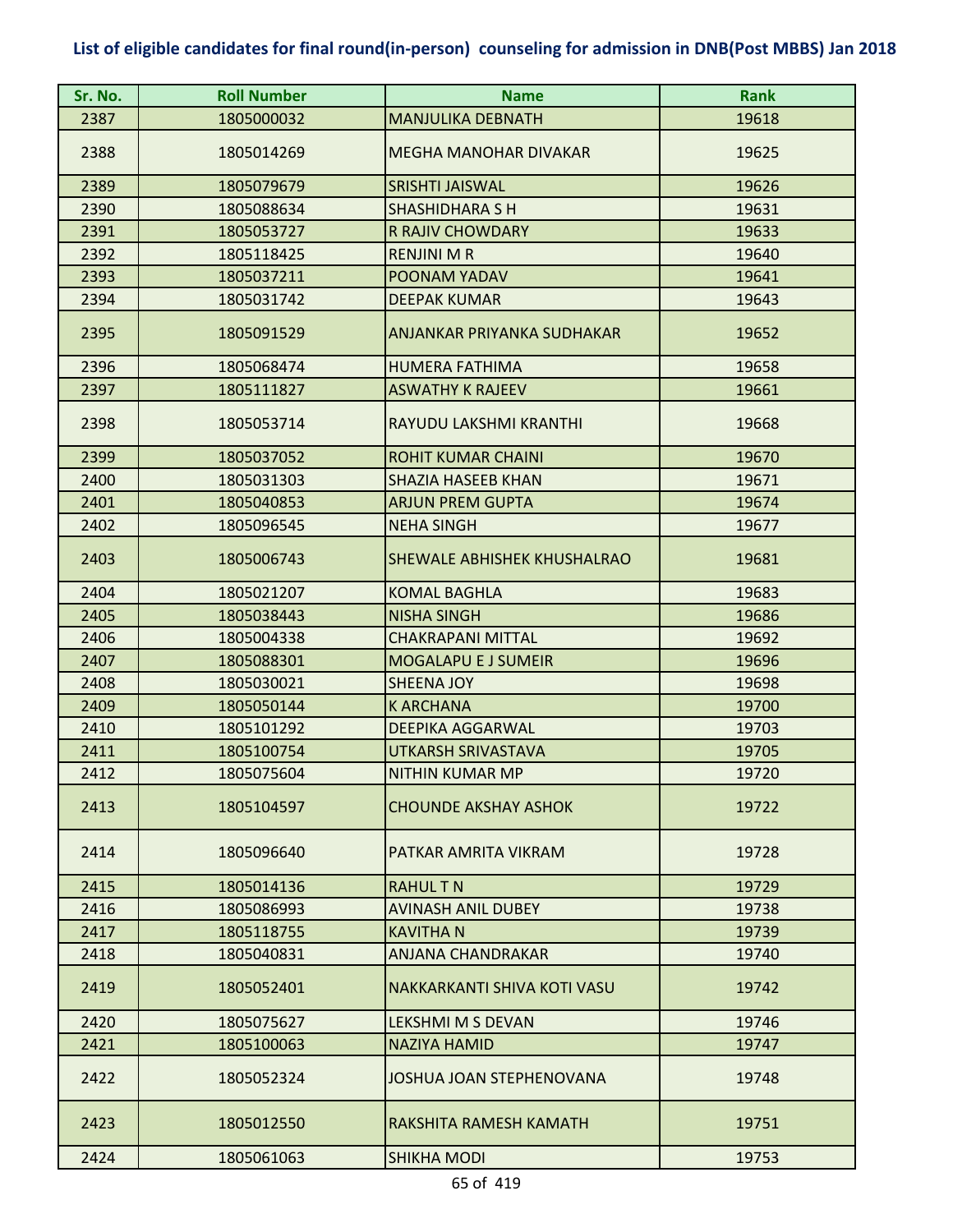| Sr. No. | <b>Roll Number</b> | <b>Name</b>                     | <b>Rank</b> |
|---------|--------------------|---------------------------------|-------------|
| 2425    | 1805048954         | <b>BONDALAPATI MOUNIKA</b>      | 19754       |
| 2426    | 1805033640         | PRABHAT RANJAN                  | 19755       |
| 2427    | 1805078567         | <b>TARANNUM SIDDIQI</b>         | 19758       |
| 2428    | 1805056626         | VARAPARLA SHABBIR ALI           | 19759       |
| 2429    | 1805100936         | <b>MAYANK KESHARWANI</b>        | 19760       |
| 2430    | 1805080798         | <b>AASHIMA JAIN</b>             | 19761       |
| 2431    | 1805104263         | DESHPANDE RATNADEEP ANAND       | 19765       |
| 2432    | 1805042284         | SK MD AZHARUDDIN                | 19770       |
| 2433    | 1805045711         | POOJA V M                       | 19775       |
| 2434    | 1805022734         | <b>NISY MATHEW</b>              | 19778       |
| 2435    | 1805054490         | <b>ASFIA QURESHI</b>            | 19779       |
| 2436    | 1805047849         | <b>CPALLI FIRDOUSE TARANNUM</b> | 19780       |
| 2437    | 1805055130         | <b>CHAVAN SMITA KALIDASRAO</b>  | 19782       |
| 2438    | 1805094770         | <b>KRISHNANI SHIKHA ANAND</b>   | 19788       |
| 2439    | 1805131753         | <b>TATA SIREESHA</b>            | 19795       |
| 2440    | 1805030563         | MAYURKUMAR PRAVINBHAI TRIVEDI   | 19798       |
| 2441    | 1805046370         | A SHEETHAL                      | 19799       |
| 2442    | 1805088404         | <b>SHILPA THOMAS</b>            | 19800       |
| 2443    | 1805101033         | <b>SARITA</b>                   | 19801       |
| 2444    | 1805055773         | SHIRISHA KUMARI JINKA           | 19808       |
| 2445    | 1805029545         | <b>VANDANA BHATT</b>            | 19813       |
| 2446    | 1805000904         | <b>ROHIT KUNDRA</b>             | 19818       |
| 2447    | 1805133732         | <b>RAKESH PANDA</b>             | 19820       |
| 2448    | 1805012814         | A PRATHIKSHA JAGADISH           | 19822       |
| 2449    | 1805117525         | KAVITA GOPINATH KANASE          | 19827       |
| 2450    | 1805092973         | <b>MESHRAM RANI DEEPAK</b>      | 19830       |
| 2451    | 1805055392         | <b>SHAIK MASTAN SHAFI</b>       | 19832       |
| 2452    | 1805008502         | <b>PRABIR SEIKH</b>             | 19839       |
| 2453    | 1805100514         | PRANAV PRATAP SINGH             | 19855       |
| 2454    | 1805096970         | <b>SUTAR ARIFA SECUNDER</b>     | 19868       |
| 2455    | 1805078484         | RATNA KRISHNASWAMY              | 19874       |
| 2456    | 1805123269         | <b>ANU ASHOK</b>                | 19877       |
| 2457    | 1805076305         | VIJAY KUMAR REDDY GORLA         | 19885       |
| 2458    | 1805051637         | KUNDARAPU SANTHOSH KUMAR        | 19886       |
| 2459    | 1805133436         | <b>JIBIN CP</b>                 | 19892       |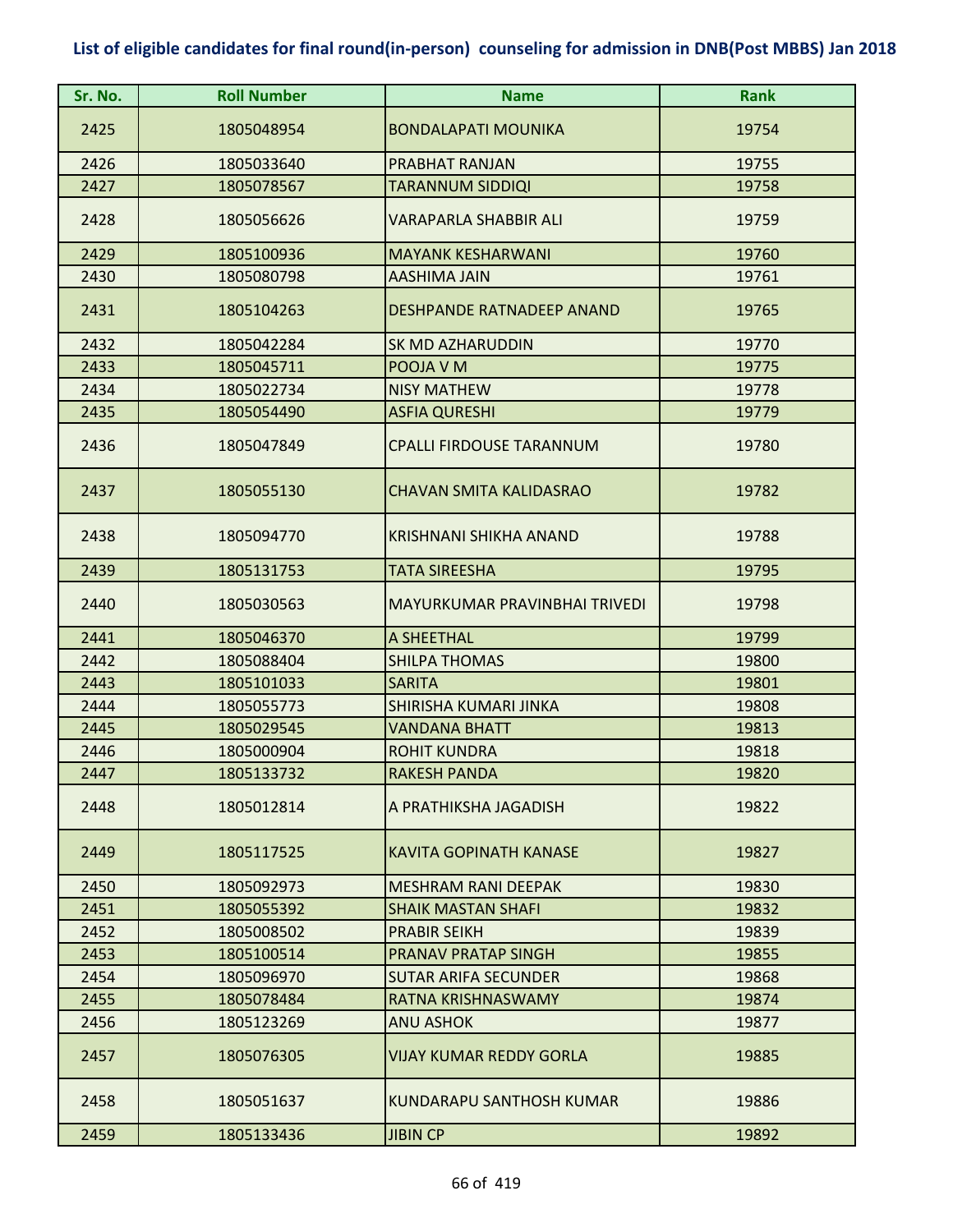| Sr. No. | <b>Roll Number</b> | <b>Name</b>                     | <b>Rank</b> |
|---------|--------------------|---------------------------------|-------------|
| 2460    | 1805002619         | BARAIYA NIMESH DEVSHANKARBHAI   | 19895       |
| 2461    | 1805078924         | <b>PRADEEP KUMAR SINGH</b>      | 19897       |
| 2462    | 1805066678         | ANUPRIYA ANWARIYA               | 19898       |
| 2463    | 1805078708         | <b>TATHEER FATIMA</b>           | 19901       |
| 2464    | 1805121576         | PRAVARDHANA                     | 19909       |
| 2465    | 1805025757         | <b>CHAITANYA VIGNESH V</b>      | 19910       |
| 2466    | 1805105644         | <b>CHAVAN MAHESH SHAMSUNDAR</b> | 19914       |
| 2467    | 1805069129         | BHARATI PRANITA BHAGWANRAO      | 19915       |
| 2468    | 1805109232         | CHAPLA AMARKUMAR RAMESHBHAI     | 19916       |
| 2469    | 1805031275         | <b>PRATEEK GUPTA</b>            | 19921       |
| 2470    | 1805018708         | <b>RACHITA MOHANTY</b>          | 19923       |
| 2471    | 1805081811         | C DINESH                        | 19930       |
| 2472    | 1805030333         | <b>MURARY BATSA</b>             | 19938       |
| 2473    | 1805046445         | A NAGA KISHORE                  | 19941       |
| 2474    | 1805103963         | RAJESH KUMAR YADAV              | 19944       |
| 2475    | 1805045268         | <b>SUGANDHA BAHETY</b>          | 19947       |
| 2476    | 1805127546         | <b>CHAPPIDI BHARGAVI</b>        | 19950       |
| 2477    | 1805105286         | SALEHA KAUSAR M A MUBEEN        | 19953       |
| 2478    | 1805033384         | <b>RAVI KUMAR</b>               | 19959       |
| 2479    | 1805020698         | <b>SUBHASHREE SAHU</b>          | 19960       |
| 2480    | 1805020265         | <b>JYOTIRMAYA PRAKASH PATI</b>  | 19961       |
| 2481    | 1805055960         | <b>KALYAN THAYYUR</b>           | 19965       |
| 2482    | 1805052697         | SRAVAN KUMAR R                  | 19968       |
| 2483    | 1805120480         | <b>SUPRIYA JEEVANANTHAM</b>     | 19970       |
| 2484    | 1805116768         | KRISHNA VIJAYKUMAR SHAH         | 19975       |
| 2485    | 1805133101         | <b>VASANI PINAL VINUBHAI</b>    | 19976       |
| 2486    | 1805068242         | PFFSARA VARSHA                  | 19978       |
| 2487    | 1805110574         | <b>MANISH KUMAR SINHA</b>       | 19983       |
| 2488    | 1805048515         | <b>DUDALA KUMAR SWAMY</b>       | 19984       |
| 2489    | 1805105267         | <b>SNEHAL SHIVAJI SHELKE</b>    | 19988       |
| 2490    | 1805038471         | <b>SONAM SINGH</b>              | 19989       |
| 2491    | 1805111859         | <b>RAMYA G</b>                  | 19991       |
| 2492    | 1805101357         | VINAY                           | 19992       |
| 2493    | 1805012434         | <b>VISHNU ANAND</b>             | 19997       |
| 2494    | 1805054245         | KAVYA WAGHRAY                   | 20001       |
| 2495    | 1805059042         | <b>AKULRAJ GUPTA</b>            | 20003       |
| 2496    | 1805031710         | <b>SURAMYA PANDEY</b>           | 20004       |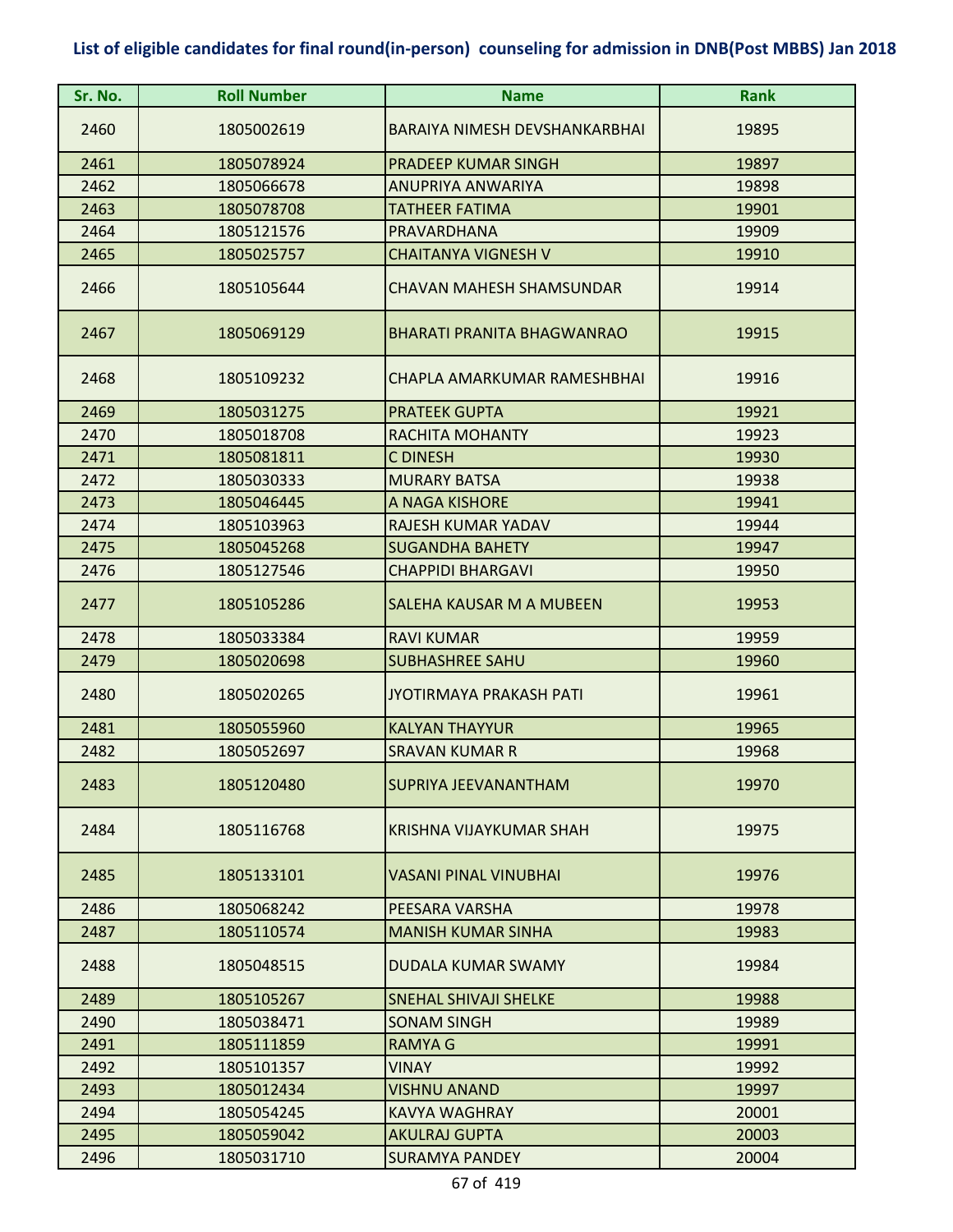| Sr. No. | <b>Roll Number</b> | <b>Name</b>                       | <b>Rank</b> |
|---------|--------------------|-----------------------------------|-------------|
| 2497    | 1805065467         | <b>ABU RAIHAN MIJANUDDIN</b>      | 20007       |
| 2498    | 1805030328         | <b>B ESHWAR PRASAD</b>            | 20008       |
| 2499    | 1805094099         | <b>GODGIRE GIRIRAJ NAGNATHRAO</b> | 20010       |
| 2500    | 1805010500         | <b>DEVIGR</b>                     | 20012       |
| 2501    | 1805038352         | <b>KRATIKA MITTAL</b>             | 20014       |
| 2502    | 1805024750         | <b>SURESH BABUT</b>               | 20019       |
| 2503    | 1805018160         | <b>RAHUL SHUKLA</b>               | 20020       |
| 2504    | 1805031460         | <b>RANJEET KUMAR</b>              | 20024       |
| 2505    | 1805059639         | <b>BIPIN AGRAWAL</b>              | 20028       |
| 2506    | 1805059547         | <b>RISHI SINGH</b>                | 20031       |
| 2507    | 1805118167         | NEETHUMOL PRASANNAN               | 20040       |
| 2508    | 1805125464         | SHEIKH NADEEM AKHTAR              | 20041       |
| 2509    | 1805040544         | <b>VAIBHAW PATEL</b>              | 20046       |
| 2510    | 1805128197         | <b>DUGYALA SRIMAN</b>             | 20047       |
| 2511    | 1805010110         | <b>SAFAVP</b>                     | 20053       |
| 2512    | 1805050844         | <b>KOPPADI LAKSHMI VIJETHA</b>    | 20055       |
| 2513    | 1805126308         | <b>SHALIN JAMES</b>               | 20056       |
| 2514    | 1805079198         | <b>ROMIT KUMAR</b>                | 20060       |
| 2515    | 1805110563         | <b>SMITA SUCHI</b>                | 20067       |
| 2516    | 1805089758         | ROOHITH MEHDI                     | 20071       |
| 2517    | 1805109201         | <b>JOSHI NEEL YOGESHBHAI</b>      | 20074       |
| 2518    | 1805024984         | A N SHAM FATHIMA                  | 20078       |
| 2519    | 1805128187         | <b>SOUMYA LAKSHMI S</b>           | 20079       |
| 2520    | 1805081122         | <b>ANUNA VINOD</b>                | 20081       |
| 2521    | 1805013659         | <b>HAFEEF MUHAMMED K</b>          | 20085       |
| 2522    | 1805073303         | <b>ABHINABA SARKAR</b>            | 20087       |
| 2523    | 1805087175         | SAYALI VINOD MIRAJKAR             | 20088       |
| 2524    | 1805012748         | <b>HIMA C</b>                     | 20090       |
| 2525    | 1805083900         | SAUMIL MUKESHKUMAR PATEL          | 20094       |
| 2526    | 1805026607         | <b>KOTHA JOTHSNA</b>              | 20095       |
| 2527    | 1805046725         | <b>MOHD OMER</b>                  | 20096       |
| 2528    | 1805012558         | <b>ANU AZER</b>                   | 20100       |
| 2529    | 1805105899         | <b>SURAJ JAYRAM BANGAR</b>        | 20101       |
| 2530    | 1805091157         | <b>CHARMODE JUILEE SHALIK</b>     | 20105       |
| 2531    | 1805080863         | <b>TANU</b>                       | 20107       |
| 2532    | 1805106272         | <b>WAGHE MAHESH PRALHAD</b>       | 20111       |
| 2533    | 1805122212         | <b>KISHORE RAAJAN KM</b>          | 20114       |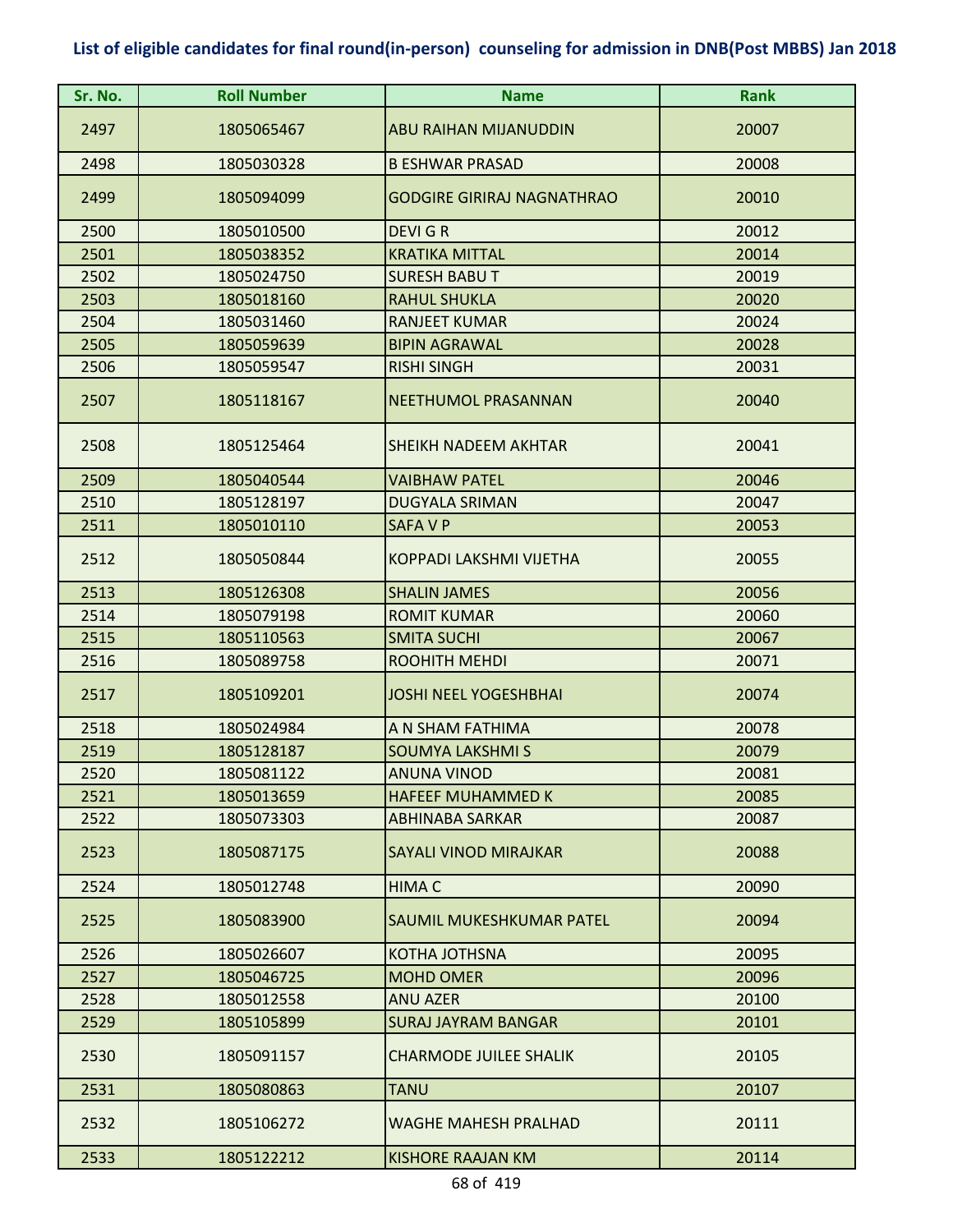| Sr. No. | <b>Roll Number</b> | <b>Name</b>                    | <b>Rank</b> |
|---------|--------------------|--------------------------------|-------------|
| 2534    | 1805019512         | <b>SAMARJIT MALLICK</b>        | 20119       |
| 2535    | 1805107410         | <b>DEEPAK GUPTA</b>            | 20120       |
| 2536    | 1805050519         | <b>MUGESHWARAN I</b>           | 20122       |
| 2537    | 1805100361         | <b>ANNUM BANO</b>              | 20126       |
| 2538    | 1805088733         | <b>RAJEEV KEERTHI K L</b>      | 20130       |
| 2539    | 1805051374         | <b>M RAMYA</b>                 | 20132       |
| 2540    | 1805063709         | <b>ANITA VISHNOI</b>           | 20133       |
| 2541    | 1805006436         | <b>ABHISHEK MITTAL</b>         | 20137       |
| 2542    | 1805031813         | <b>DEEPANKER SAHU</b>          | 20138       |
| 2543    | 1805041454         | <b>MAZAHURUL ISLAM</b>         | 20139       |
| 2544    | 1805026876         | <b>AMUTHAD</b>                 | 20145       |
| 2545    | 1805078357         | <b>ABHA SINGH</b>              | 20147       |
| 2546    | 1805000530         | <b>VISHWENDRA SINGH</b>        | 20151       |
| 2547    | 1805074340         | <b>ANURAG MANDAL</b>           | 20153       |
| 2548    | 1805068236         | PATKURI PRAVEEN REDDY          | 20155       |
| 2549    | 1805007732         | <b>DEEPAK KUMAR</b>            | 20161       |
| 2550    | 1805029851         | <b>HIMANI DAVAR</b>            | 20165       |
| 2551    | 1805115881         | BALDANIYA MAMTABEN BHOLABHAI   | 20167       |
| 2552    | 1805018345         | <b>SALEHA TABASSUM</b>         | 20169       |
| 2553    | 1805018623         | <b>SEEMA MALLICK</b>           | 20172       |
| 2554    | 1805016377         | <b>TARENDRA KUMAR</b>          | 20176       |
| 2555    | 1805118248         | <b>SONU ABRAHAM</b>            | 20177       |
| 2556    | 1805027590         | NIRANJANA P S                  | 20179       |
| 2557    | 1805098331         | <b>PANKHURI MONGA</b>          | 20181       |
| 2558    | 1805040355         | <b>NUPUR ASSUDANI</b>          | 20187       |
| 2559    | 1805079826         | <b>DHARMENDRA KUMAR</b>        | 20189       |
| 2560    | 1805065544         | <b>MD SALIM USUF</b>           | 20193       |
| 2561    | 1805004375         | <b>AAYUSHI DADHICH</b>         | 20194       |
| 2562    | 1805060735         | POOJA SHARMA                   | 20195       |
| 2563    | 1805117276         | SHILIMKAR RENUKADEVI TULSHIDAS | 20197       |
| 2564    | 1805126160         | <b>GANDHI MILY SANJAY</b>      | 20200       |
| 2565    | 1805073549         | <b>SUBHASISH NAG</b>           | 20201       |
| 2566    | 1805012789         | PRASANNA B P                   | 20202       |
| 2567    | 1805118301         | <b>ANJALI ARAVIND</b>          | 20208       |
| 2568    | 1805075436         | <b>ALAN THOMAS</b>             | 20212       |
| 2569    | 1805106581         | <b>GAWLE PRATIBHA HARIBHAU</b> | 20217       |
| 2570    | 1805029380         | <b>AMIT KUMAR</b>              | 20218       |
| 2571    | 1805039072         | <b>GADDAM VENKATA MOHAN</b>    | 20228       |
| 2572    | 1805103480         | <b>MAYANK KUMAR</b>            | 20229       |
| 2573    | 1805064149         | RAJESH KHANDELWAL              | 20230       |
| 2574    | 1805004812         | <b>RENJITH RAJU</b>            | 20231       |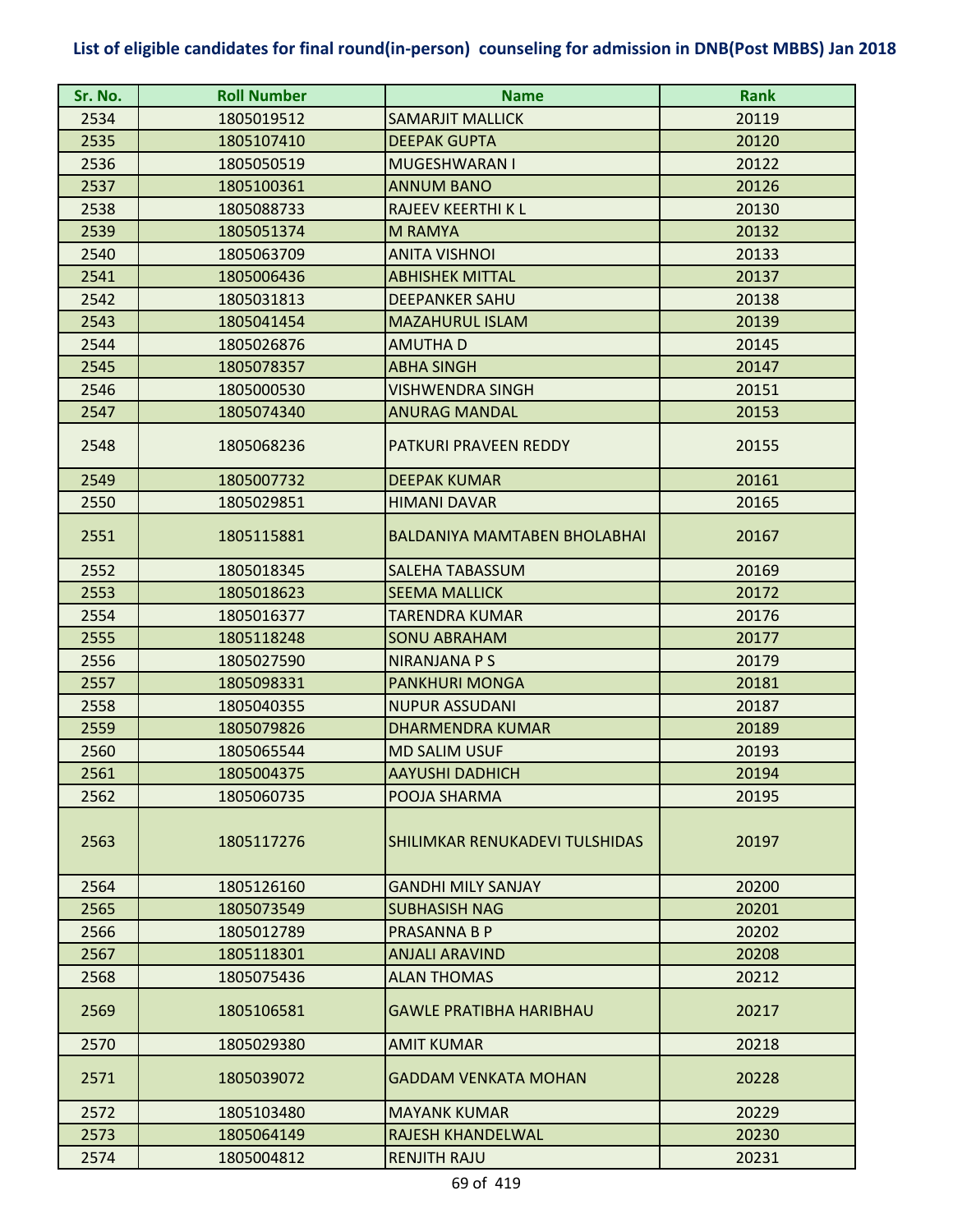| Sr. No. | <b>Roll Number</b> | <b>Name</b>                        | <b>Rank</b> |
|---------|--------------------|------------------------------------|-------------|
| 2575    | 1805061097         | <b>GUNJAN SUMERCHAND MATHUR</b>    | 20248       |
| 2576    | 1805038255         | NINGTHOUJAM SURKANTA MEETEI        | 20249       |
| 2577    | 1805066331         | <b>DAYA VELOOR</b>                 | 20252       |
| 2578    | 1805114535         | <b>AAYUSHI AGRAWAL</b>             | 20255       |
| 2579    | 1805030783         | <b>AKMAL RAJA</b>                  | 20258       |
| 2580    | 1805092453         | KARDILE AKSHAY ARUNRAO             | 20259       |
| 2581    | 1805054537         | <b>GANESH RASAMALLA</b>            | 20265       |
| 2582    | 1805063519         | RAM NIWAS VISHNOI                  | 20267       |
| 2583    | 1805112100         | <b>MURALI MANOJ PRABAKAR</b>       | 20276       |
| 2584    | 1805061392         | <b>ABHAY RAJ SINGH</b>             | 20284       |
| 2585    | 1805035429         | <b>VISHALSINH CHAUHAN</b>          | 20294       |
| 2586    | 1805006296         | <b>NAMITA</b>                      | 20302       |
| 2587    | 1805050929         | <b>KUDITURI SANTOSH KUMAR</b>      | 20308       |
| 2588    | 1805051914         | SNEHALATHA CHAPA                   | 20310       |
| 2589    | 1805006855         | <b>KANGLE SAMEER BHAGWATRAO</b>    | 20314       |
| 2590    | 1805038608         | <b>SAURABH GOYAL</b>               | 20316       |
| 2591    | 1805049442         | <b>KALYANI ANUSHA</b>              | 20320       |
| 2592    | 1805108299         | <b>MOKARALA KIRTANA</b>            | 20323       |
| 2593    | 1805012507         | <b>RUBEENAK</b>                    | 20333       |
| 2594    | 1805060195         | SANDEEP KUMAR SHARMA               | 20334       |
| 2595    | 1805048272         | <b>DHAMMUGARI VASAVI</b>           | 20335       |
| 2596    | 1805014183         | <b>BINDIYA VIJAYAN</b>             | 20336       |
| 2597    | 1805058426         | <b>AKRITI KOTHARI</b>              | 20340       |
| 2598    | 1805009625         | SUJATHA V BADIGER                  | 20341       |
| 2599    | 1805055035         | <b>SHAIK KARIMUNNISA BEGUM</b>     | 20344       |
| 2600    | 1805027841         | <b>JINCY P FRANCIS</b>             | 20351       |
| 2601    | 1805049401         | <b>ANUSHA JADAPALLI</b>            | 20352       |
| 2602    | 1805031396         | <b>SHASHI KALA</b>                 | 20363       |
| 2603    | 1805095925         | PANKAJ PRAKASHRO DHANAGE           | 20364       |
| 2604    | 1805096702         | RAUT PRATHAMESH PRAVIN             | 20371       |
| 2605    | 1805067966         | <b>MOHAMMED MURTUZA SHABAZ</b>     | 20372       |
| 2606    | 1805088713         | <b>MUBARISH TP</b>                 | 20378       |
| 2607    | 1805097347         | <b>ASAWALE PRATHAMESH YASHWANT</b> | 20379       |
| 2608    | 1805106532         | <b>MANE YOGESHWARI UDDHAV</b>      | 20387       |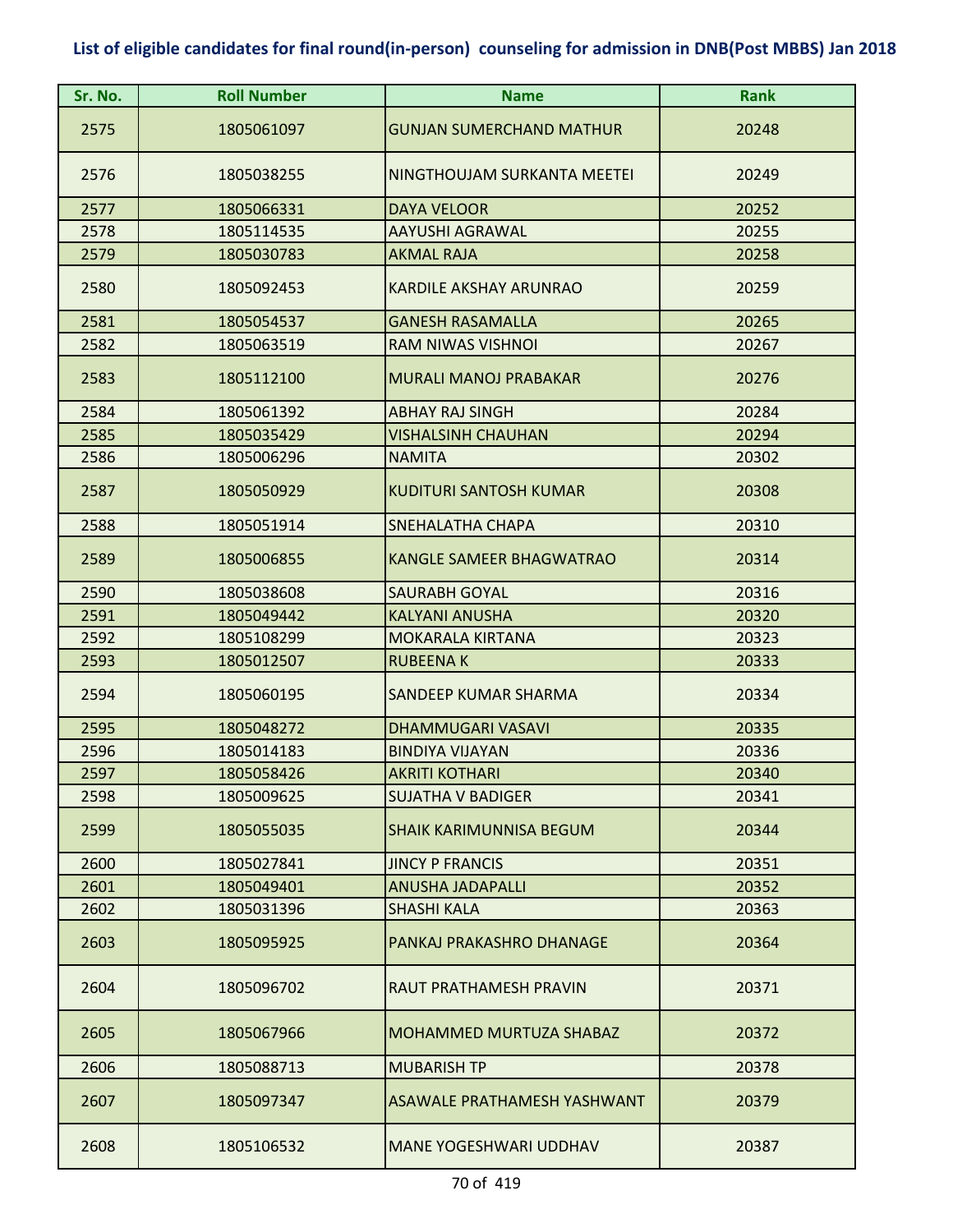| Sr. No. | <b>Roll Number</b> | <b>Name</b>                         | <b>Rank</b> |
|---------|--------------------|-------------------------------------|-------------|
| 2609    | 1805094908         | <b>KAVLE VARSHA ASHOK</b>           | 20392       |
| 2610    | 1805133781         | <b>ELIGETI GOPI</b>                 | 20396       |
| 2611    | 1805062496         | <b>RAIS AHMAD BHAT</b>              | 20397       |
| 2612    | 1805085825         | <b>DITI V GANDHASIRI</b>            | 20399       |
| 2613    | 1805013629         | <b>LEKSHMI SREEKALA</b>             | 20403       |
| 2614    | 1805105305         | EPPAR MOHINI LAXMANRAO              | 20405       |
| 2615    | 1805039118         | <b>GORJILLI PADMAPRIYA</b>          | 20406       |
| 2616    | 1805086622         | PARIKH RAVISHA YATISH               | 20407       |
| 2617    | 1805118162         | <b>FAYAZ A K</b>                    | 20409       |
| 2618    | 1805077458         | <b>NARAYAN M ITAGI</b>              | 20412       |
| 2619    | 1805072100         | <b>SHRAWAN SONI</b>                 | 20416       |
| 2620    | 1805080359         | <b>RICHA GUPTA</b>                  | 20417       |
| 2621    | 1805054414         | SIDDAMSHETTY SAI SHREENIKA          | 20420       |
| 2622    | 1805030511         | <b>MUDRA KHARE</b>                  | 20421       |
| 2623    | 1805119160         | <b>ALAN KURIAN</b>                  | 20423       |
| 2624    | 1805038594         | MOHIT KALANGI VENKATA NAGA          | 20429       |
| 2625    | 1805011825         | <b>SMRITI KHANDELWAL</b>            | 20431       |
| 2626    | 1805008392         | <b>JAVED AKHTAR</b>                 | 20435       |
| 2627    | 1805132276         | <b>KAPILAVAI UMA DEVI</b>           | 20443       |
| 2628    | 1805108847         | YALAKALA SHARMILA                   | 20444       |
| 2629    | 1805106014         | <b>SHAIKH NARGIS GAFUR</b>          | 20456       |
| 2630    | 1805061740         | SAYYED RUSHDA SAMEEN MOAZZAM<br>ALI | 20459       |
| 2631    | 1805082472         | <b>VISHAKHA N PILLAI</b>            | 20460       |
| 2632    | 1805028315         | <b>GOWTHAM RAJ</b>                  | 20461       |
| 2633    | 1805103063         | <b>SUKINSU KANAN</b>                | 20463       |
| 2634    | 1805032033         | <b>NAZRIN N</b>                     | 20465       |
| 2635    | 1805006944         | <b>DURGESH SURAJLAL BHAT</b>        | 20470       |
| 2636    | 1805059351         | <b>KRANTI CHANDRAJAI</b>            | 20471       |
| 2637    | 1805100040         | <b>NIKESH KUMAR SINGH</b>           | 20472       |
| 2638    | 1805040686         | <b>KAMAL KUMAR</b>                  | 20474       |
| 2639    | 1805101993         | <b>RAHUL GUPTA</b>                  | 20488       |
| 2640    | 1805082412         | <b>LINGESHWARAN S</b>               | 20491       |
| 2641    | 1805066950         | PRASHANT KUMAR TRIPATHI             | 20492       |
| 2642    | 1805025401         | <b>MOHSINA AFREEN R</b>             | 20493       |
| 2643    | 1805025702         | <b>MITHUN KUMAR</b>                 | 20497       |
| 2644    | 1805132375         | <b>KALAM AHMED KHAN</b>             | 20499       |
| 2645    | 1805114978         | RAJDEEP BHATTACHARYA                | 20501       |
| 2646    | 1805130340         | <b>KESAMSETTY GOPALAKRISHNA</b>     | 20502       |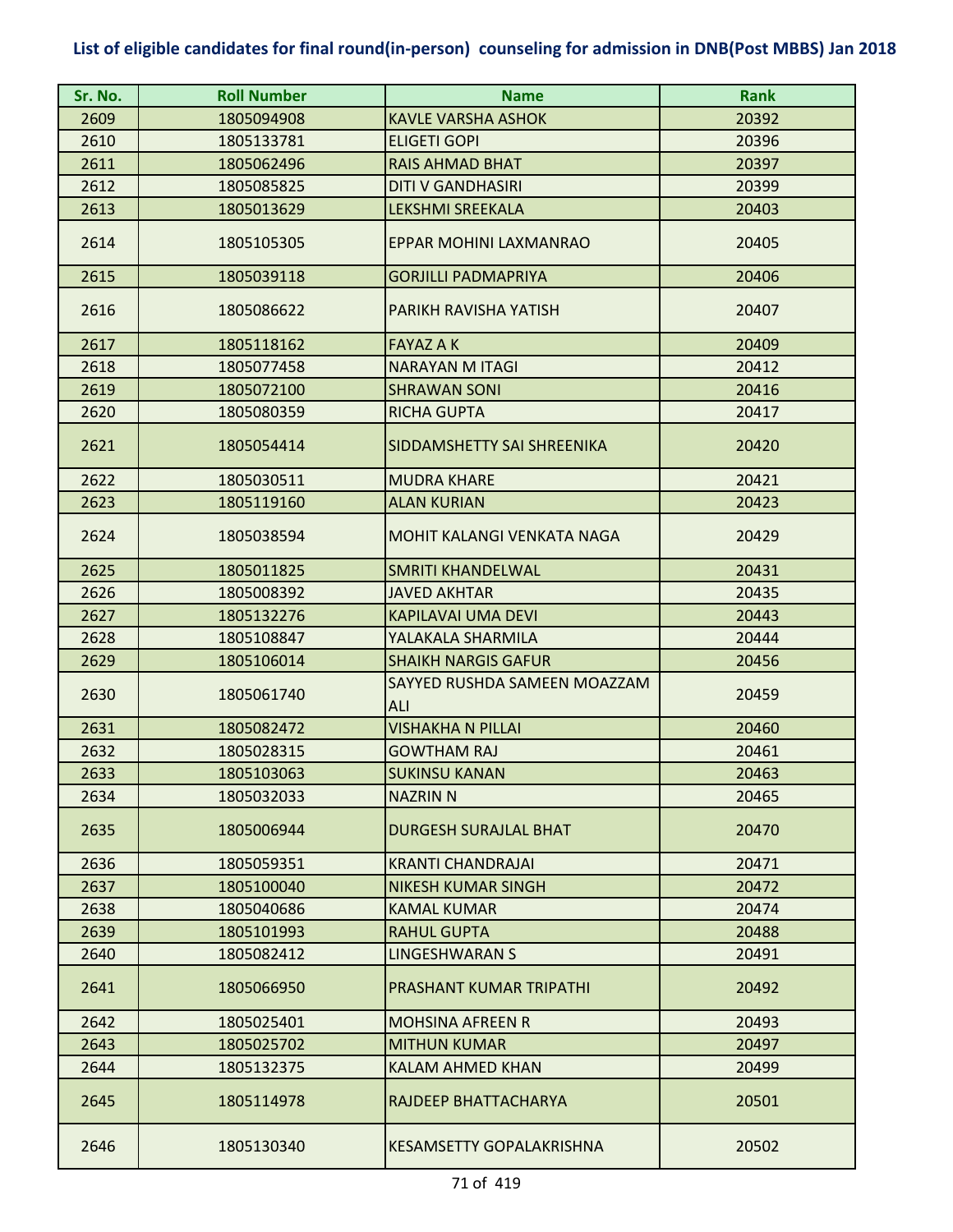| Sr. No. | <b>Roll Number</b> | <b>Name</b>                      | <b>Rank</b> |
|---------|--------------------|----------------------------------|-------------|
| 2647    | 1805032874         | <b>NIKITA DAS</b>                | 20507       |
| 2648    | 1805018884         | PREETAM KUMAR RATH               | 20511       |
| 2649    | 1805098328         | <b>RAHUL SHARMA</b>              | 20513       |
| 2650    | 1805003792         | <b>BRAHMBHATT RUTUJA DIVYANG</b> | 20518       |
| 2651    | 1805030180         | <b>DEEPTI AGARWAL</b>            | 20519       |
| 2652    | 1805131371         | <b>S PAVAN KUMAR</b>             | 20520       |
| 2653    | 1805011328         | <b>SHREE DATTA H R</b>           | 20528       |
| 2654    | 1805051037         | <b>SIVA KUMAR LAMULURI</b>       | 20529       |
| 2655    | 1805043577         | <b>GUNJAN NAGARKOTI</b>          | 20532       |
| 2656    | 1805010428         | SOWMYA H R                       | 20533       |
| 2657    | 1805082049         | <b>SUREKAR</b>                   | 20535       |
| 2658    | 1805045948         | <b>SANJAY SANA</b>               | 20536       |
| 2659    | 1805016913         | <b>UPALI TIWARI</b>              | 20537       |
| 2660    | 1805024739         | <b>NIVETHITHA V</b>              | 20542       |
| 2661    | 1805048010         | <b>PRIYANKA P</b>                | 20544       |
| 2662    | 1805056820         | <b>KOSANAPALLI REDDI PRUDHVI</b> | 20548       |
| 2663    | 1805099126         | CHAURASIA RAVIKANT RAMAKANT      | 20562       |
| 2664    | 1805132653         | <b>KATUKURI JAGRUTHI</b>         | 20566       |
| 2665    | 1805099635         | PRIYANKA KHURANA                 | 20567       |
| 2666    | 1805126438         | YASH GUPTE                       | 20574       |
| 2667    | 1805032251         | PABBATHI BHARATH KUMAR           | 20576       |
| 2668    | 1805112378         | <b>SANTHOSH KUMAR B</b>          | 20577       |
| 2669    | 1805120193         | <b>CHRISTIE ROSARIO THOMAS P</b> | 20591       |
| 2670    | 1805119743         | SARANYA SASIKUMAR                | 20593       |
| 2671    | 1805088439         | M JAMSHEER                       | 20595       |
| 2672    | 1805033240         | RICHA GUPTA                      | 20603       |
| 2673    | 1805047369         | <b>BHOINI PREETI</b>             | 20610       |
| 2674    | 1805020526         | RAKESH KUMAR PANDA               | 20618       |
| 2675    | 1805095747         | <b>ANDHALE RAMNATH DATTU</b>     | 20622       |
| 2676    | 1805132654         | <b>KOTTAPALLY RAHULYA</b>        | 20624       |
| 2677    | 1805092242         | KAPARBOINA ANKITA RAMSWAMI       | 20625       |
| 2678    | 1805035305         | PRAMILA KUMARI                   | 20628       |
| 2679    | 1805027017         | <b>MOHAMMED JUNAIDH V M</b>      | 20631       |
| 2680    | 1805122608         | THASLEENA N S                    | 20632       |
| 2681    | 1805092367         | <b>NAZIYA AZAZ</b>               | 20634       |
| 2682    | 1805036825         | <b>GOVIND KUMAR</b>              | 20635       |
| 2683    | 1805121109         | REEHANA JABARULLA                | 20643       |
| 2684    | 1805009962         | <b>B ARCHANA</b>                 | 20647       |
| 2685    | 1805049593         | PREETHI M                        | 20648       |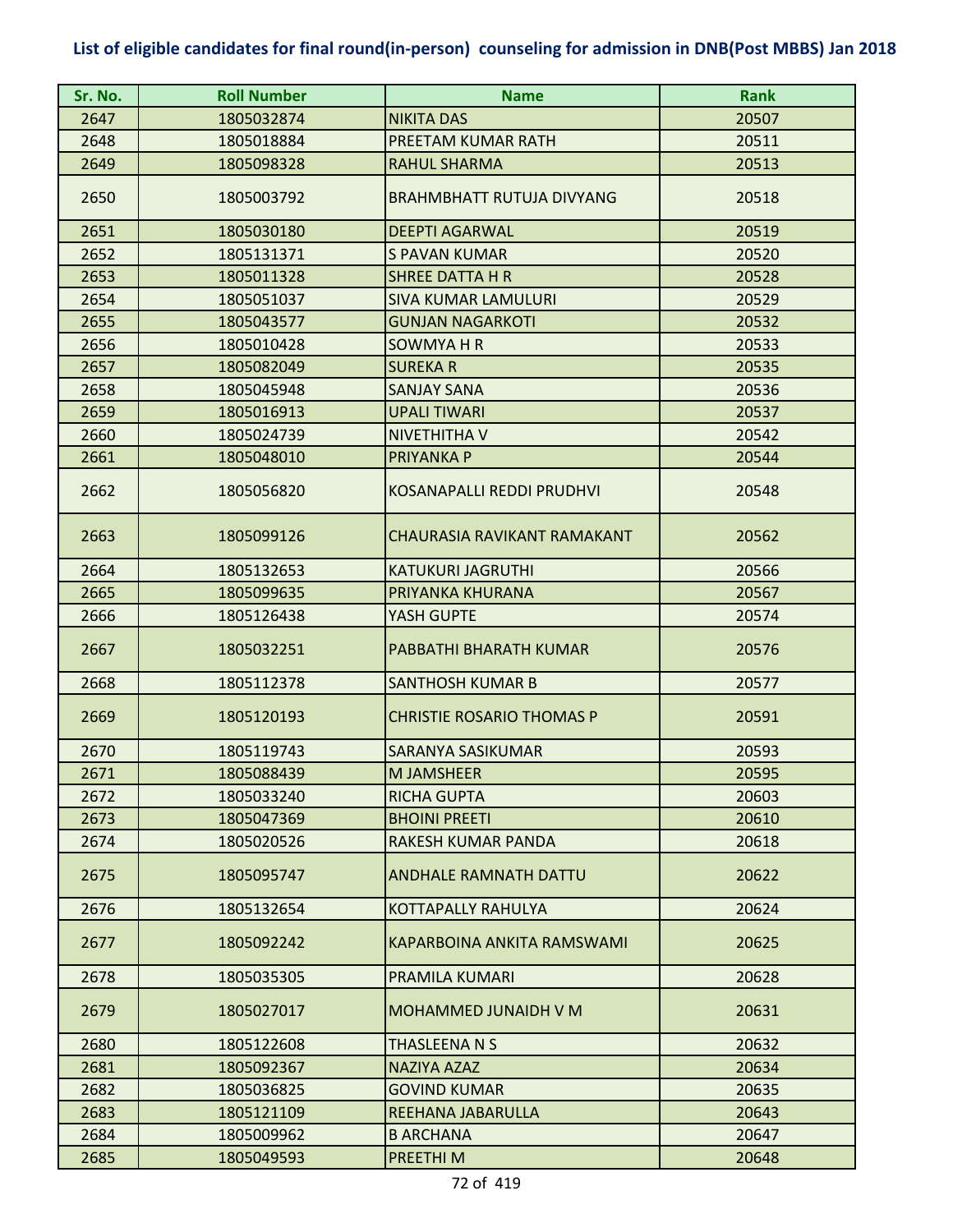| Sr. No. | <b>Roll Number</b> | <b>Name</b>                     | <b>Rank</b> |
|---------|--------------------|---------------------------------|-------------|
| 2686    | 1805076205         | <b>D NAMRATHA</b>               | 20651       |
| 2687    | 1805023635         | <b>BHUVANESHWARAN V</b>         | 20655       |
| 2688    | 1805059924         | <b>NARASI RAM BAJIYA</b>        | 20659       |
| 2689    | 1805112090         | <b>DHIVYA M</b>                 | 20660       |
| 2690    | 1805080866         | <b>NITIN KUMAR GANGRADE</b>     | 20667       |
| 2691    | 1805130311         | KOMMOJU VENKATA ESWAR           | 20668       |
| 2692    | 1805094028         | CHILGAR VENKATESH SHIVAJIRAO    | 20669       |
| 2693    | 1805094069         | <b>JAYEBHAYE YOGESH BAPURAO</b> | 20672       |
| 2694    | 1805064800         | <b>UADDARAJU NAGARAJU</b>       | 20674       |
| 2695    | 1805030618         | <b>KUMAR GAURAV</b>             | 20690       |
| 2696    | 1805094553         | KOTALWAR KAILAS SHRIKRISHNA     | 20691       |
| 2697    | 1805110884         | <b>GHAZALA SHABEEN</b>          | 20697       |
| 2698    | 1805074453         | <b>MEGHA AGARWAL</b>            | 20698       |
| 2699    | 1805051602         | <b>M SNEHA</b>                  | 20699       |
| 2700    | 1805022026         | <b>UPASANA</b>                  | 20704       |
| 2701    | 1805040491         | <b>MANOJ KUMAR</b>              | 20705       |
| 2702    | 1805095569         | <b>SANAP RAVI SHRIRAM</b>       | 20708       |
| 2703    | 1805082511         | <b>SANTHINI</b>                 | 20717       |
| 2704    | 1805087004         | <b>KULKARNI SHREYA VINOD</b>    | 20718       |
| 2705    | 1805095331         | <b>PANKAJ PANDURANG HANDE</b>   | 20720       |
| 2706    | 1805038757         | <b>AVULA MEGHANA KRISHNA</b>    | 20724       |
| 2707    | 1805055059         | <b>SHAIK SAMEENA</b>            | 20725       |
| 2708    | 1805043459         | SHAILJA PRAJAPATI               | 20726       |
| 2709    | 1805053848         | KRISHNACHAITHANYA G             | 20737       |
| 2710    | 1805123313         | <b>SENDIL NAADAN S</b>          | 20738       |
| 2711    | 1805100931         | <b>NAMIKA DWIVEDI</b>           | 20742       |
| 2712    | 1805056021         | MIRZA MOHAMMED ABDULLAH BAIG    | 20744       |
| 2713    | 1805097811         | <b>MEERAR</b>                   | 20752       |
| 2714    | 1805054694         | SANKITI SANGEETHA               | 20753       |
| 2715    | 1805048741         | <b>G BHARGAVA PHANI KRISHNA</b> | 20755       |
| 2716    | 1805020107         | <b>AVIJEET KEDIA</b>            | 20762       |
| 2717    | 1805002077         | <b>SHETH MEGHA DEEPAK</b>       | 20764       |
| 2718    | 1805046580         | <b>BEGUM YESMIN NUREJA</b>      | 20765       |
| 2719    | 1805061423         | <b>JASPARTAP SINGH PALL</b>     | 20766       |
| 2720    | 1805098625         | <b>RAKESH NASNA</b>             | 20767       |
| 2721    | 1805079764         | <b>GARIMA GARG</b>              | 20773       |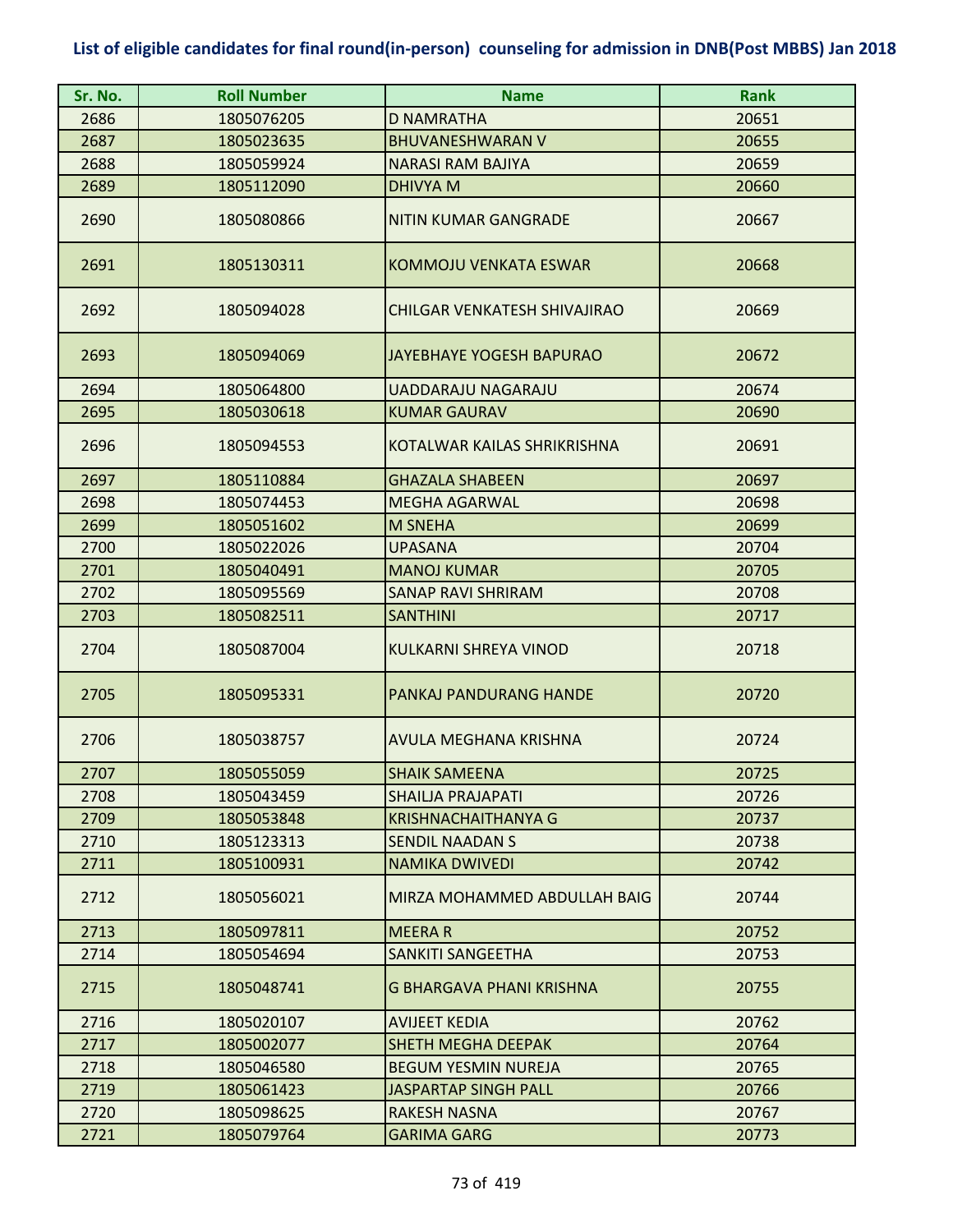| Sr. No. | <b>Roll Number</b> | <b>Name</b>                                | <b>Rank</b> |
|---------|--------------------|--------------------------------------------|-------------|
| 2722    | 1805122261         | MUHZINA MARIAM RAHIM                       | 20774       |
| 2723    | 1805047722         | <b>BODA BHARATH KUMAR</b>                  | 20776       |
| 2724    | 1805031866         | <b>JAGRATI PATHAK</b>                      | 20778       |
| 2725    | 1805048091         | <b>CHILUVERU P VYSHNAVA MYTRI</b>          | 20781       |
| 2726    | 1805071264         | <b>AVRA GANGULY</b>                        | 20782       |
| 2727    | 1805107870         | <b>CHITTIDI SATYA APARNA</b>               | 20783       |
| 2728    | 1805065269         | <b>RAMYA</b>                               | 20787       |
| 2729    | 1805006816         | <b>KALE SAMIDHA JAYANT</b>                 | 20788       |
| 2730    | 1805011897         | <b>MIDHUN RAJ KT</b>                       | 20792       |
| 2731    | 1805088333         | PAWAN KUMAR JHA                            | 20793       |
| 2732    | 1805037253         | <b>BRAHM PRAKASH MALL</b>                  | 20794       |
| 2733    | 1805080596         | <b>SAVITA RANI</b>                         | 20795       |
| 2734    | 1805017798         | <b>DIVYA SINGH CHAUHAN</b>                 | 20796       |
| 2735    | 1805035179         | <b>GUDIPATI NEHARIKA</b><br>VENKATESHWARLU | 20798       |
| 2736    | 1805049261         | <b>GUMMULA SOWMYA</b>                      | 20803       |
| 2737    | 1805114939         | <b>B VIVEKH JAISWAL</b>                    | 20805       |
| 2738    | 1805061774         | KHANDARE RASHMI SHRIDHAR                   | 20807       |
| 2739    | 1805048228         | D KRISHNA CHAITHANYA                       | 20810       |
| 2740    | 1805021249         | <b>SHASHANK SHARMA</b>                     | 20814       |
| 2741    | 1805070509         | <b>SUNUPAM MAJUMDAR</b>                    | 20817       |
| 2742    | 1805031518         | M A RAMEEZ RAJA                            | 20818       |
| 2743    | 1805003662         | <b>GORIYA MOHAMMEDSHAHID</b>               | 20821       |
| 2744    | 1805132107         | AMPOLU KAUSALYA                            | 20822       |
| 2745    | 1805019699         | SK ASIM ALI                                | 20830       |
| 2746    | 1805088123         | <b>FARHA</b>                               | 20833       |
| 2747    | 1805020013         | AMINA RAIZA MOYIN P M                      | 20837       |
| 2748    | 1805104753         | <b>BUSHRA MOHAMMED AYYUB</b>               | 20840       |
| 2749    | 1805127471         | <b>MANOGNYA BETHAPUDI</b>                  | 20845       |
| 2750    | 1805118832         | <b>GAYATRI G J</b>                         | 20846       |
| 2751    | 1805100799         | <b>VINITA YADAV</b>                        | 20850       |
| 2752    | 1805077217         | SYEDA QHIZRA MOHAMMADI                     | 20852       |
| 2753    | 1805073513         | <b>SATYAKI SARKAR</b>                      | 20855       |
| 2754    | 1805114472         | <b>RUCHIRA MISHRA</b>                      | 20858       |
| 2755    | 1805011451         | <b>ANJALY RAJU</b>                         | 20863       |
| 2756    | 1805078884         | <b>AMIT SINGH</b>                          | 20868       |
| 2757    | 1805004712         | <b>SARATH CHANDRAN S R</b>                 | 20875       |
| 2758    | 1805033606         | <b>SRUTHY VICTOR</b>                       | 20877       |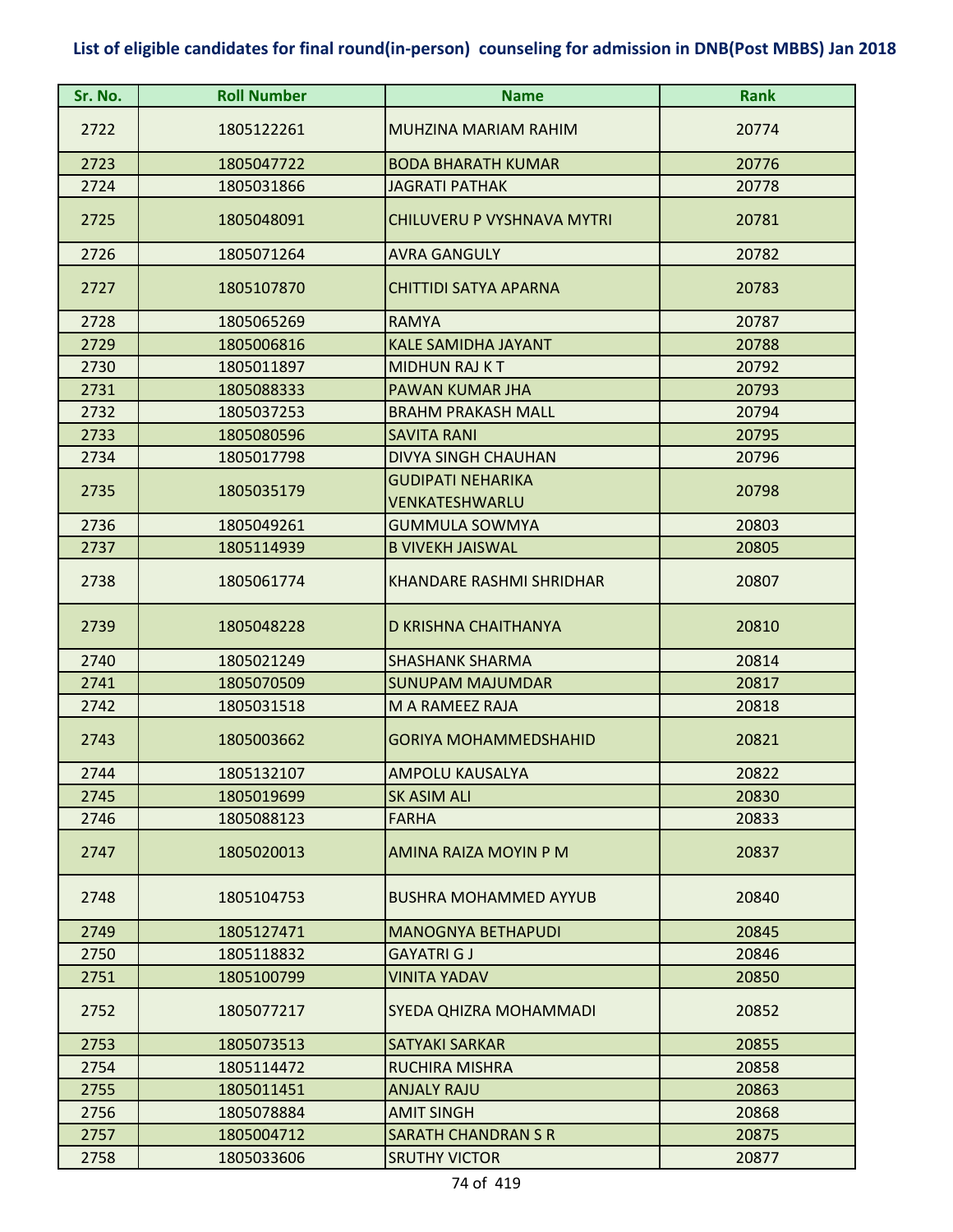| Sr. No. | <b>Roll Number</b> | <b>Name</b>                    | <b>Rank</b> |
|---------|--------------------|--------------------------------|-------------|
| 2759    | 1805033242         | <b>PUSHKAL KATARA</b>          | 20880       |
| 2760    | 1805122740         | <b>SUMINA ABBAS</b>            | 20890       |
| 2761    | 1805061465         | <b>AVLEEN DHINGRA</b>          | 20891       |
| 2762    | 1805092231         | KHAPLI SWANAND VINAYKUMAR      | 20894       |
| 2763    | 1805030299         | <b>MD TOUHEED</b>              | 20895       |
| 2764    | 1805119489         | <b>MINU JAISON</b>             | 20897       |
| 2765    | 1805057099         | <b>YERRA MADHURI</b>           | 20898       |
| 2766    | 1805050237         | <b>KADIYAM SINDHU RANI</b>     | 20900       |
| 2767    | 1805124565         | <b>MADHUSUDHANACHARIK</b>      | 20901       |
| 2768    | 1805087986         | <b>RAHUL GUPTA</b>             | 20906       |
| 2769    | 1805044862         | <b>NIKHIL BANSAL</b>           | 20907       |
| 2770    | 1805065407         | <b>SOURAV CHAKRABORTY</b>      | 20908       |
| 2771    | 1805052223         | <b>MUNDRATHI PRASHANTH</b>     | 20912       |
| 2772    | 1805126604         | MOGHE APOORVA RAJIVKUMAR       | 20920       |
| 2773    | 1805003782         | SOLANKI JAYHIND CHANDRAKANT    | 20927       |
| 2774    | 1805118343         | <b>J M VAISHAKH</b>            | 20929       |
| 2775    | 1805031781         | <b>AVANIS</b>                  | 20930       |
| 2776    | 1805040809         | <b>MOHIT KUMAR</b>             | 20933       |
| 2777    | 1805127072         | <b>ARUN KUMAR</b>              | 20936       |
| 2778    | 1805101311         | <b>ANU SHARAN</b>              | 20937       |
| 2779    | 1805050847         | <b>ISWARYADEVI</b>             | 20938       |
| 2780    | 1805095964         | <b>THOMAS JOYCE JOBKUTTI</b>   | 20945       |
| 2781    | 1805098868         | <b>VANIKA</b>                  | 20949       |
| 2782    | 1805022915         | PARUVATHA VARTHINI T           | 20952       |
| 2783    | 1805125403         | <b>ABHISHEK JAIN</b>           | 20959       |
| 2784    | 1805119322         | <b>KRISHNAPRIYA K JEEVAN</b>   | 20964       |
| 2785    | 1805032418         | <b>ANKUR CHAUDHARY</b>         | 20967       |
| 2786    | 1805071320         | <b>ANNESHA DUTTA</b>           | 20971       |
| 2787    | 1805033566         | <b>DHARMENDRA SINGH</b>        | 20978       |
| 2788    | 1805118607         | <b>RENJI ABRAHAM KODIYATT</b>  | 20985       |
| 2789    | 1805100004         | <b>SOBHA</b>                   | 20988       |
| 2790    | 1805063037         | <b>AKASH SAHAY</b>             | 20990       |
| 2791    | 1805098277         | DEEKSHA DOOJA                  | 20991       |
| 2792    | 1805033825         | <b>MADHURI SUBHASH</b>         | 20996       |
| 2793    | 1805023265         | <b>JASMIN A</b>                | 20999       |
| 2794    | 1805033992         | <b>DEEPIKA VEERWAL</b>         | 21000       |
| 2795    | 1805048247         | DARAPU VENKATA SANTOSHI APARNA | 21004       |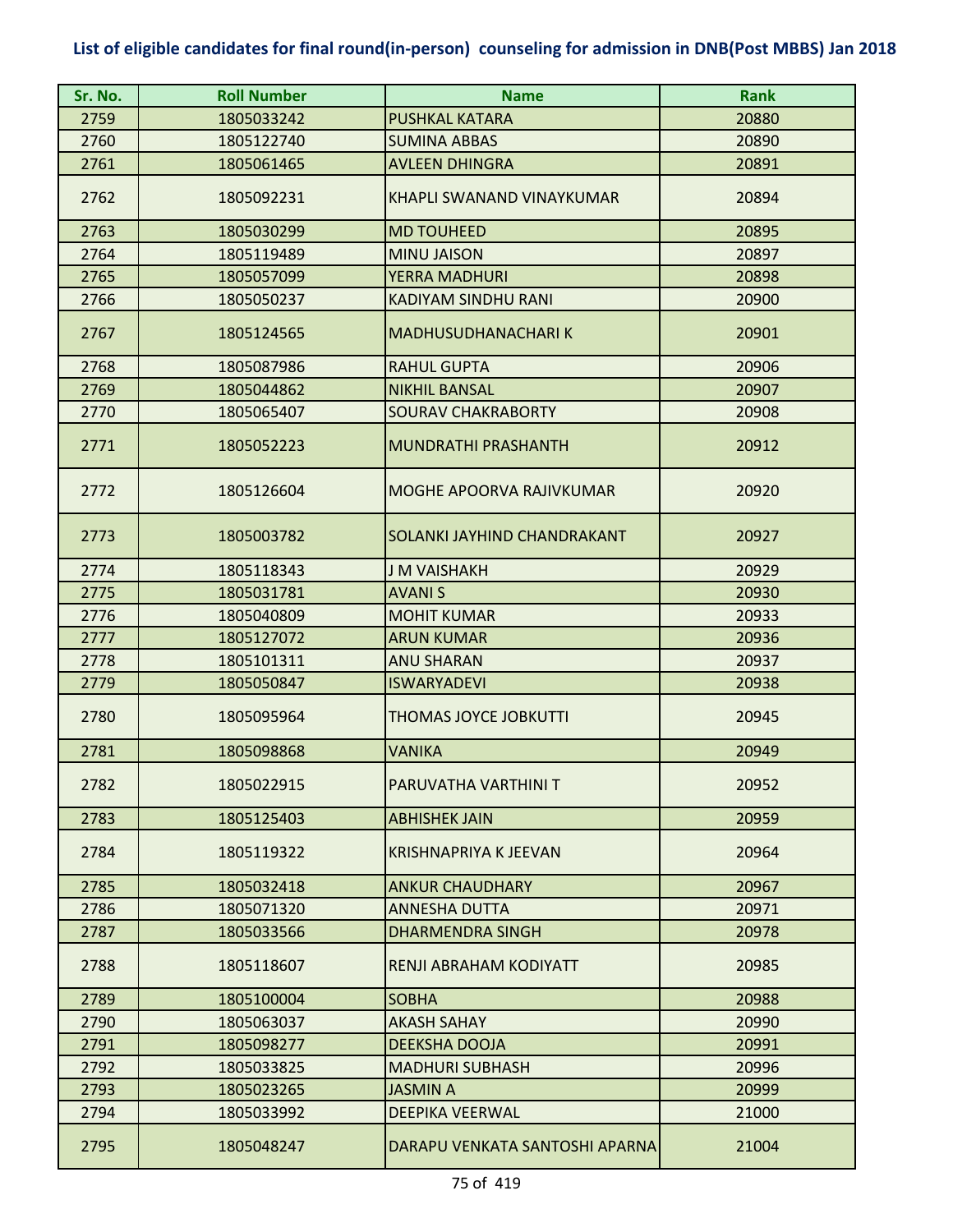| Sr. No. | <b>Roll Number</b> | <b>Name</b>                     | <b>Rank</b> |
|---------|--------------------|---------------------------------|-------------|
| 2796    | 1805059799         | MOHD FARHAN KHAN                | 21005       |
| 2797    | 1805010445         | <b>ADITHYA R</b>                | 21014       |
| 2798    | 1805024704         | ANUPRABHA P R                   | 21016       |
| 2799    | 1805123020         | <b>ANJALY V T</b>               | 21022       |
| 2800    | 1805055495         | RAMYA HASINI M                  | 21023       |
| 2801    | 1805105485         | <b>V PRARTHANA BHUSHAN</b>      | 21025       |
| 2802    | 1805092356         | KULURKAR NARENDRA DHANRAJ       | 21032       |
| 2803    | 1805074489         | <b>SUBHRANGSU CHATTERJEE</b>    | 21035       |
| 2804    | 1805047565         | <b>ANSHIYA MOL P A</b>          | 21036       |
| 2805    | 1805008447         | <b>SWETA THAKUR</b>             | 21037       |
| 2806    | 1805125388         | <b>VIKAS VERMA</b>              | 21039       |
| 2807    | 1805107171         | PANKAJ KUMAR SINGH              | 21044       |
| 2808    | 1805101671         | <b>MANPREET KAUR</b>            | 21050       |
| 2809    | 1805028050         | <b>RESMIG</b>                   | 21057       |
| 2810    | 1805133672         | <b>ABHINA NAHAS</b>             | 21059       |
| 2811    | 1805000822         | <b>FIROZ AHMAD</b>              | 21062       |
| 2812    | 1805052734         | <b>SYED FATHIMA</b>             | 21063       |
| 2813    | 1805094190         | <b>MADJE SUYOG SUBHASHRAO</b>   | 21065       |
| 2814    | 1805120850         | <b>SYAMILY P</b>                | 21068       |
| 2815    | 1805073156         | <b>SUVAJIT CHAKRABORTY</b>      | 21079       |
| 2816    | 1805064665         | ADITYA PAVAN TADALA             | 21081       |
| 2817    | 1805108257         | <b>ANUSHA DEVI REDDY</b>        | 21083       |
| 2818    | 1805122920         | SRUTHI JUNU SREENIVASAN         | 21084       |
| 2819    | 1805047308         | <b>BIKKUMANDLA GAYATRI</b>      | 21085       |
| 2820    | 1805057041         | YADDANAPUDI SAKETH              | 21087       |
| 2821    | 1805117948         | RAJESH RAMACHANDRAN             | 21088       |
| 2822    | 1805021653         | <b>RICHA PANDEY</b>             | 21092       |
| 2823    | 1805036401         | <b>HARSIMRAN KAUR</b>           | 21096       |
| 2824    | 1805101475         | <b>VAISHALI</b>                 | 21100       |
| 2825    | 1805094774         | <b>AKASH VILAS TARTE</b>        | 21101       |
| 2826    | 1805129659         | <b>BARATAM GRACE EVANGELINE</b> | 21102       |
| 2827    | 1805012790         | <b>SANTHOSH K B</b>             | 21107       |
| 2828    | 1805035283         | <b>KARAN SINGLA</b>             | 21108       |
| 2829    | 1805087158         | RODI MUKESH DHARMARAJ           | 21111       |
| 2830    | 1805046195         | <b>GAGANA M G</b>               | 21116       |
| 2831    | 1805053539         | PULIGILA RAJ SHRAVANI           | 21118       |
| 2832    | 1805132449         | M UDAY KUMAR                    | 21119       |
| 2833    | 1805012542         | <b>ASHWINI R</b>                | 21122       |
| 2834    | 1805035426         | <b>ADITI</b>                    | 21129       |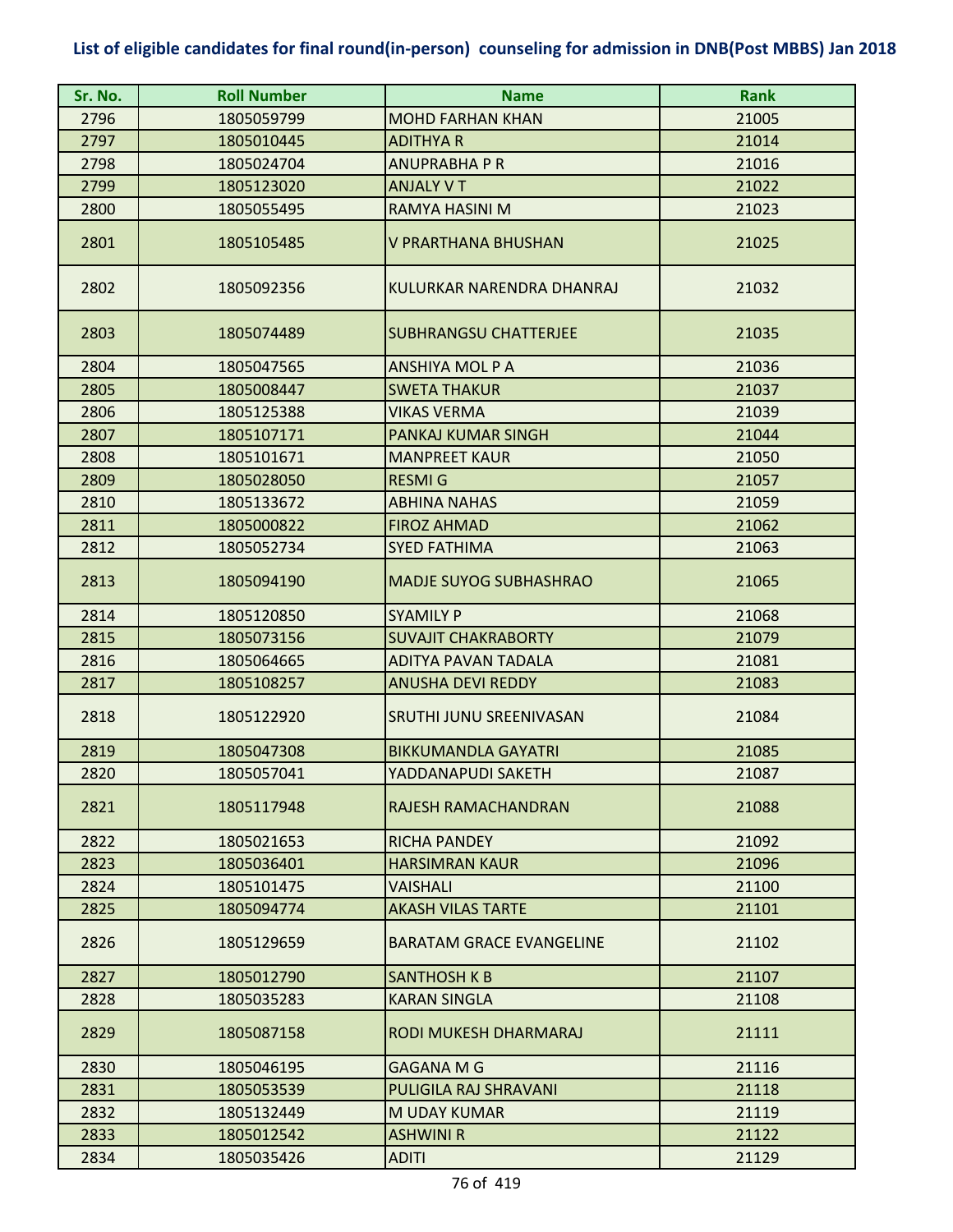| Sr. No. | <b>Roll Number</b> | <b>Name</b>                                        | <b>Rank</b> |
|---------|--------------------|----------------------------------------------------|-------------|
| 2835    | 1805002840         | JUHI AGARWAL                                       | 21130       |
| 2836    | 1805040945         | SHWETA                                             | 21137       |
| 2837    | 1805049865         | <b>KARANAM DHATRI</b>                              | 21138       |
| 2838    | 1805059588         | <b>ARPIT AGRAWAL</b>                               | 21140       |
| 2839    | 1805090879         | <b>NISHA YADAV</b>                                 | 21141       |
| 2840    | 1805035611         | JOSHI BALRAJ BIPINCHANDRA                          | 21143       |
| 2841    | 1805015623         | <b>AKASHDEEP KAKKAR</b>                            | 21146       |
| 2842    | 1805052826         | PODALAKURU SANDEEP                                 | 21148       |
| 2843    | 1805123200         | <b>NARRAVULA SREE LASYA</b>                        | 21154       |
| 2844    | 1805028388         | <b>BINDHUN</b>                                     | 21157       |
| 2845    | 1805051825         | <b>MANDAM LAVANYA</b>                              | 21158       |
| 2846    | 1805065383         | <b>AMIT KUMAR YADAV</b>                            | 21160       |
| 2847    | 1805086754         | SAWANT PRATIMA PRAKASH                             | 21162       |
| 2848    | 1805007591         | <b>MOHIT KATAL</b>                                 | 21163       |
| 2849    | 1805117257         | TALEKAR PRANALI KRISHNA                            | 21165       |
| 2850    | 1805009709         | <b>DIANA DAVID</b>                                 | 21169       |
| 2851    | 1805031404         | <b>ANTIMA SINGH</b>                                | 21170       |
| 2852    | 1805123199         | <b>B V SIVA VARA PRASAD RAO</b>                    | 21174       |
| 2853    | 1805080117         | <b>UTKARSH PATHAK</b>                              | 21175       |
| 2854    | 1805131190         | <b>SHASHAANK PANDEY</b>                            | 21179       |
| 2855    | 1805057717         | YOGENDRA SINGH NARWARIYA                           | 21180       |
| 2856    | 1805090752         | A SHYLAJA                                          | 21181       |
| 2857    | 1805088117         | PANKAJ TYAGI                                       | 21182       |
| 2858    | 1805031507         | <b>AKANSHA DAS</b>                                 | 21183       |
| 2859    | 1805031734         | <b>ANKIT SHARMA</b>                                | 21189       |
| 2860    | 1805032287         | <b>JASIN JAURA</b>                                 | 21192       |
| 2861    | 1805015601         | <b>RAJESH SINGLA</b>                               | 21195       |
| 2862    | 1805086293         | ASHWIN BALASUBRAMANIAN                             | 21196       |
| 2863    | 1805101041         | <b>NIKHIL SHUKLA</b>                               | 21197       |
| 2864    | 1805024951         | PRIYANKA M                                         | 21199       |
| 2865    | 1805011937         | <b>SHWETA SINGH</b>                                | 21200       |
| 2866    | 1805098213         | <b>AKHILESH CHAUDHARY</b>                          | 21207       |
| 2867    | 1805094225         | <b>MOMIN AAISHA HEENA SHAIKH</b><br><b>MAHBOOB</b> | 21209       |
| 2868    | 1805085012         | SAWANT ANKITA RAJENDRA                             | 21210       |
| 2869    | 1805127602         | CHIRUVELLA SUBRAMANYAM                             | 21211       |
| 2870    | 1805125363         | <b>MITALI JHAMB</b>                                | 21215       |
| 2871    | 1805029916         | PIYUSH MODI                                        | 21220       |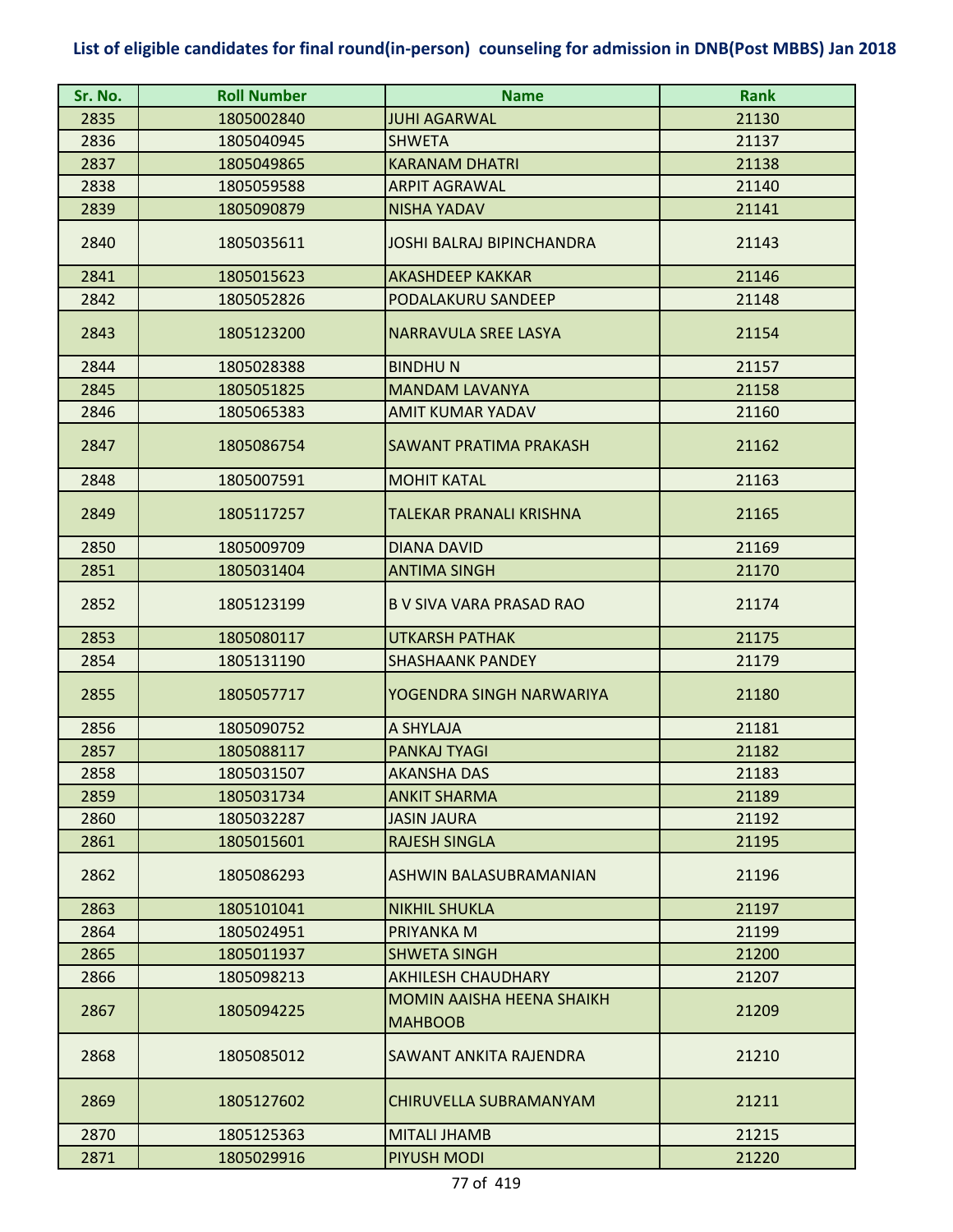| Sr. No. | <b>Roll Number</b> | <b>Name</b>                                     | <b>Rank</b> |
|---------|--------------------|-------------------------------------------------|-------------|
| 2872    | 1805056697         | <b>VEERABOINA SREELATHA</b>                     | 21234       |
| 2873    | 1805054241         | <b>SYEDA IQRA TASKEEN</b>                       | 21235       |
| 2874    | 1805044234         | PRIYANKA SHARMA                                 | 21236       |
| 2875    | 1805086426         | <b>MOHSIN AKHTAR ABDUL KALEEM</b>               | 21242       |
| 2876    | 1805065378         | <b>ARNAB BANERJEE</b>                           | 21245       |
| 2877    | 1805075696         | JAMSHED AHAMAD ANSARI                           | 21247       |
| 2878    | 1805092094         | WAGH ANUSHREE VIJAY                             | 21248       |
| 2879    | 1805092341         | <b>ANUP GOHATRE</b>                             | 21251       |
| 2880    | 1805075493         | <b>ARSHED MUHAMMED P</b>                        | 21252       |
| 2881    | 1805129652         | <b>B SATYANARAYANA MURTHY</b>                   | 21253       |
| 2882    | 1805022206         | <b>MAGISHA S</b>                                | 21257       |
| 2883    | 1805056143         | <b>NIVETHA</b>                                  | 21258       |
| 2884    | 1805054357         | <b>S RICHARD</b>                                | 21262       |
| 2885    | 1805091156         | <b>JATALE ASHISH BHAGWANRAO</b>                 | 21264       |
| 2886    | 1805128701         | PRAYAGA VINEELA                                 | 21266       |
| 2887    | 1805095664         | <b>MIRKUTE ROHINI ANANT</b>                     | 21267       |
| 2888    | 1805029924         | PRIYANKA JINDAL                                 | 21268       |
| 2889    | 1805012026         | VARSHA M                                        | 21271       |
| 2890    | 1805056586         | <b>BHAMIDIPATI HARSHA</b><br><b>KAMESHKUMAR</b> | 21272       |
| 2891    | 1805031833         | <b>SUGANDH CHADHA</b>                           | 21273       |
| 2892    | 1805078560         | <b>HAMID RAZA</b>                               | 21276       |
| 2893    | 1805118424         | <b>STUTI SAJITH</b>                             | 21277       |
| 2894    | 1805122360         | <b>AISHA FATHIMA P</b>                          | 21278       |
| 2895    | 1805026025         | RASHMIKA C A                                    | 21279       |
| 2896    | 1805128588         | P D N JYOTHI                                    | 21280       |
| 2897    | 1805066018         | <b>NEETHUTK</b>                                 | 21281       |
| 2898    | 1805110662         | <b>CHANDRA BHUSHAN</b>                          | 21289       |
| 2899    | 1805036086         | <b>UNADKAT VRAJESHKUMAR</b><br>JAGDISHBHAI      | 21299       |
| 2900    | 1805040986         | <b>MANILA SHARMA</b>                            | 21309       |
| 2901    | 1805086321         | <b>MEHTA ALISH RAJESH</b>                       | 21312       |
| 2902    | 1805007762         | DIVYA MAHAJAN                                   | 21317       |
| 2903    | 1805003268         | TILALA JAYDEEPKUMAR RAMNIKBHAI                  | 21318       |
| 2904    | 1805094971         | SABAH NAUSHEEN MOHD HUSSAIN                     | 21325       |
| 2905    | 1805060367         | <b>SALONI JAIN</b>                              | 21328       |
| 2906    | 1805094320         | <b>INDUTAI GANPAT RATHOD</b>                    | 21333       |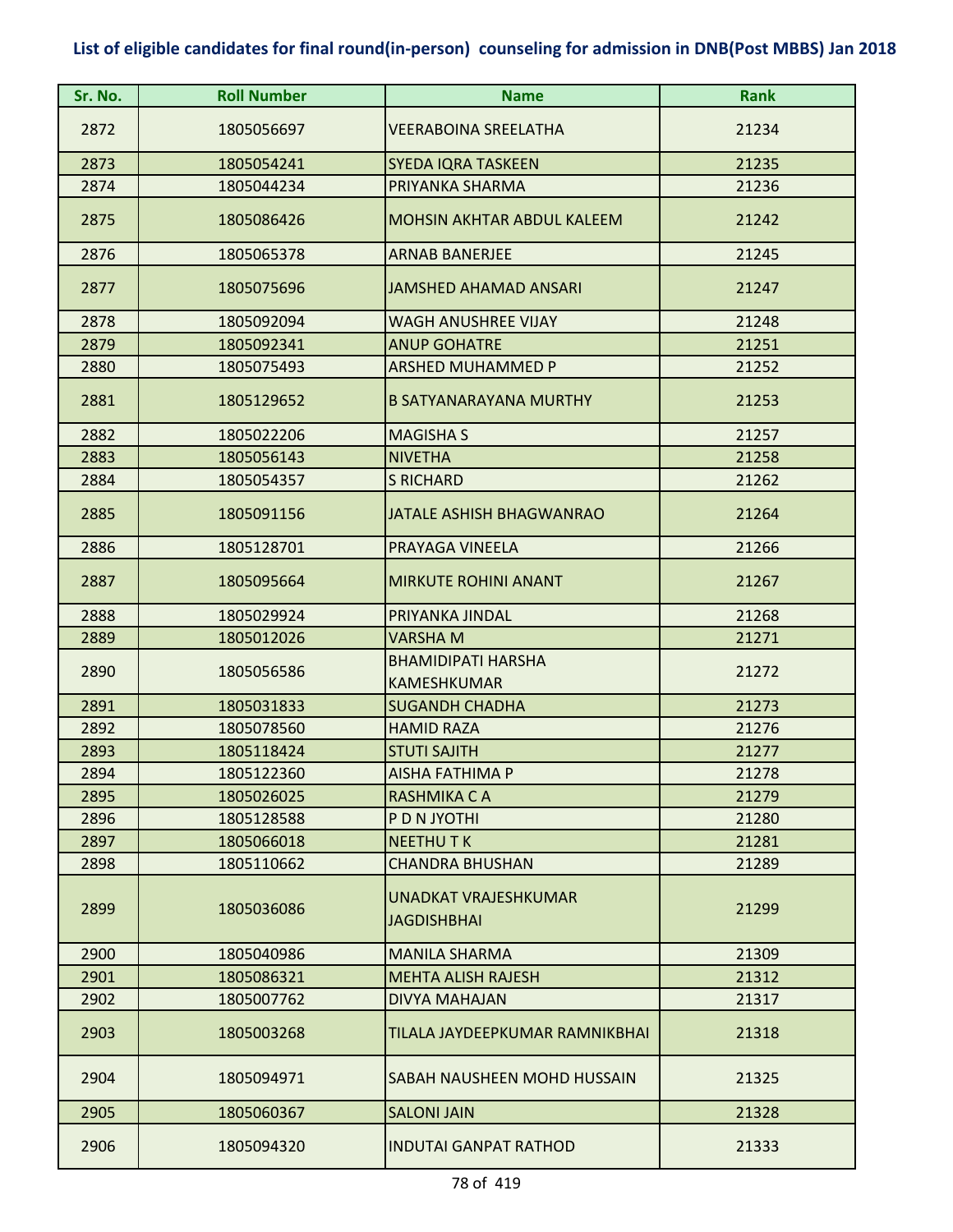| Sr. No. | <b>Roll Number</b> | <b>Name</b>                               | <b>Rank</b> |
|---------|--------------------|-------------------------------------------|-------------|
| 2907    | 1805085918         | <b>KHAVARE MAHESH VASANT</b>              | 21341       |
| 2908    | 1805030515         | <b>PRAVIN KUMAR PATEL</b>                 | 21344       |
| 2909    | 1805133777         | <b>CHELLABOYENA NAVEEN</b>                | 21349       |
| 2910    | 1805125673         | PRABHU KEERTHI K                          | 21352       |
| 2911    | 1805091957         | PRASAD SHREYA MANOJ                       | 21359       |
| 2912    | 1805119228         | <b>ANOOP C</b>                            | 21361       |
| 2913    | 1805114220         | <b>ANKITA SAINI</b>                       | 21365       |
| 2914    | 1805015571         | <b>VIKAS SINGLA</b>                       | 21370       |
| 2915    | 1805065703         | <b>SHATABDA BASU</b>                      | 21372       |
| 2916    | 1805101446         | <b>SUNNY KUMAR YADAV</b>                  | 21382       |
| 2917    | 1805034273         | <b>SUBHADEEP BASU</b>                     | 21391       |
| 2918    | 1805118541         | <b>MUHAMED RAZEEN R</b>                   | 21393       |
| 2919    | 1805019685         | POOJA D                                   | 21399       |
| 2920    | 1805118502         | <b>ATHUL SUGATHAN</b>                     | 21401       |
| 2921    | 1805057056         | <b>KASIPETA SOWJANYA</b>                  | 21402       |
| 2922    | 1805048214         | <b>DIDIGI VINAY</b>                       | 21404       |
| 2923    | 1805126620         | PUROHIT NIMESHBHAI BHALAJI                | 21405       |
| 2924    | 1805050175         | K BINDHU MADHAVI                          | 21411       |
| 2925    | 1805121968         | <b>FEBIN NOUSHAD</b>                      | 21412       |
| 2926    | 1805038021         | PARIKH BHAVIN VIPINCHANDRA                | 21416       |
| 2927    | 1805055812         | <b>SYED MAHABOOB BASHA</b>                | 21417       |
| 2928    | 1805057116         | <b>SHAIK RAZI UR RAHMAN</b>               | 21418       |
| 2929    | 1805133297         | SUTARIYA RAHUL GUNAVANTRAY                | 21422       |
| 2930    | 1805037957         | <b>TWISHI SHRIMALI</b>                    | 21427       |
| 2931    | 1805094265         | KHAN SULEMAN KHAN ABDULLAH<br><b>KHAN</b> | 21432       |
| 2932    | 1805051600         | <b>MADAPATHI KALYAN</b>                   | 21433       |
| 2933    | 1805010135         | <b>CHINAMBETI USHARANI</b>                | 21435       |
| 2934    | 1805098345         | <b>RAJ KUMAR</b>                          | 21436       |
| 2935    | 1805087686         | PATEL NIKITA JAWAHAR                      | 21441       |
| 2936    | 1805074244         | <b>SHALINI BHAKTA</b>                     | 21442       |
| 2937    | 1805003045         | PATEL DISHA SHANTIBHAI                    | 21444       |
| 2938    | 1805111915         | <b>AJAYKUMAR K</b>                        | 21445       |
| 2939    | 1805026566         | <b>MAHESH PULLAGURA</b>                   | 21448       |
| 2940    | 1805028432         | <b>JOJI P JOHN</b>                        | 21449       |
| 2941    | 1805134179         | <b>NARESH DASARI</b>                      | 21451       |
| 2942    | 1805038086         | <b>ARUN KUMAR</b>                         | 21452       |
| 2943    | 1805087540         | SABEEHA KHATOON MOHD USMAN                | 21453       |
| 2944    | 1805019493         | <b>SUMAN PATEL</b>                        | 21454       |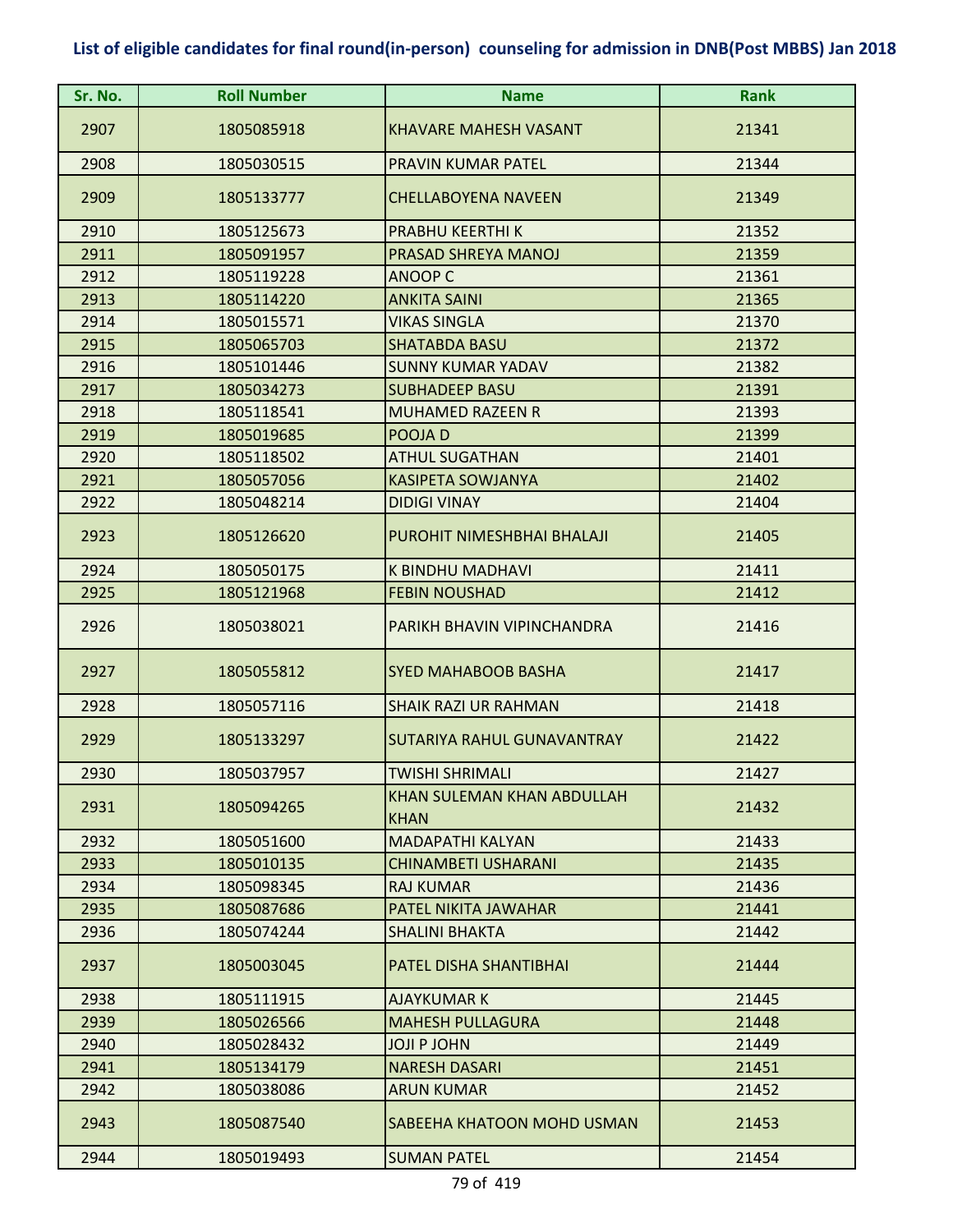| Sr. No. | <b>Roll Number</b> | <b>Name</b>                       | <b>Rank</b> |
|---------|--------------------|-----------------------------------|-------------|
| 2945    | 1805105905         | <b>KADAM YOGITA NAMDEVRAO</b>     | 21456       |
| 2946    | 1805027651         | <b>PRAKASAM K</b>                 | 21463       |
| 2947    | 1805131971         | YERRAMSETTI ANUSHA                | 21465       |
| 2948    | 1805072218         | <b>JYOTSNA JHA</b>                | 21466       |
| 2949    | 1805121430         | <b>LAKSHMI PRIYA K</b>            | 21468       |
| 2950    | 1805122565         | DINESH RAJA S R                   | 21469       |
| 2951    | 1805079297         | <b>UMESH KUMAR SHARMA</b>         | 21474       |
| 2952    | 1805050131         | <b>K GAYATHRI</b>                 | 21476       |
| 2953    | 1805118706         | <b>NALAM MIDDLETON</b>            | 21478       |
| 2954    | 1805124676         | <b>CHITTURI SAI LAVANYA</b>       | 21479       |
| 2955    | 1805104529         | <b>CHAGANTI SHARMILA</b>          | 21480       |
| 2956    | 1805065355         | <b>RESHMA BANU</b>                | 21483       |
| 2957    | 1805035087         | <b>GAJENDRA SINGH DHAKAR</b>      | 21484       |
| 2958    | 1805031724         | <b>JUHI TRIPATHI</b>              | 21485       |
| 2959    | 1805098195         | <b>MANISHA BHOJWANI</b>           | 21486       |
| 2960    | 1805048959         | <b>GADDAM RAKSHITHA</b>           | 21489       |
| 2961    | 1805133994         | <b>SHAMSUDDEEN P A</b>            | 21492       |
| 2962    | 1805098611         | <b>KOMAL SAINI</b>                | 21495       |
| 2963    | 1805008509         | <b>PARMITA CHOUDHURY</b>          | 21498       |
| 2964    | 1805083170         | <b>ANURADHA G R</b>               | 21500       |
| 2965    | 1805042794         | <b>MATIUR RAHMAN</b>              | 21504       |
| 2966    | 1805048295         | TEEDA LAKSHMI SRI NAGA POOJITHA   | 21506       |
| 2967    | 1805078888         | <b>SUDEEP KUMAR MAURYA</b>        | 21512       |
| 2968    | 1805118124         | <b>ANCY MATHEW</b>                | 21516       |
| 2969    | 1805081568         | <b>SURYA SH</b>                   | 21517       |
| 2970    | 1805024063         | <b>NEVIN PHILIP MANCHA</b>        | 21530       |
| 2971    | 1805104893         | <b>K RAMA SIREESHA</b>            | 21537       |
| 2972    | 1805119252         | AMINA BEEVI SHAHABUDDIN           | 21538       |
| 2973    | 1805013157         | <b>VINAY NANJAPPA</b>             | 21540       |
| 2974    | 1805109611         | <b>BHIMANI SAGAR RANCHHODBHAI</b> | 21544       |
| 2975    | 1805132314         | V VASUDEVA RAO JAGARAPU           | 21550       |
| 2976    | 1805031728         | <b>SAURABH</b>                    | 21554       |
| 2977    | 1805123639         | VINAY PHANIDHAR T                 | 21556       |
| 2978    | 1805117142         | <b>JHA DEEPAK LALAN</b>           | 21557       |
| 2979    | 1805102217         | <b>NIKHIL KUMAR</b>               | 21559       |
| 2980    | 1805046865         | <b>ANNADI CHANDANA REDDY</b>      | 21562       |
| 2981    | 1805103280         | <b>ROHIT RANJAN</b>               | 21564       |
| 2982    | 1805126917         | <b>FANISH KUMAR</b>               | 21568       |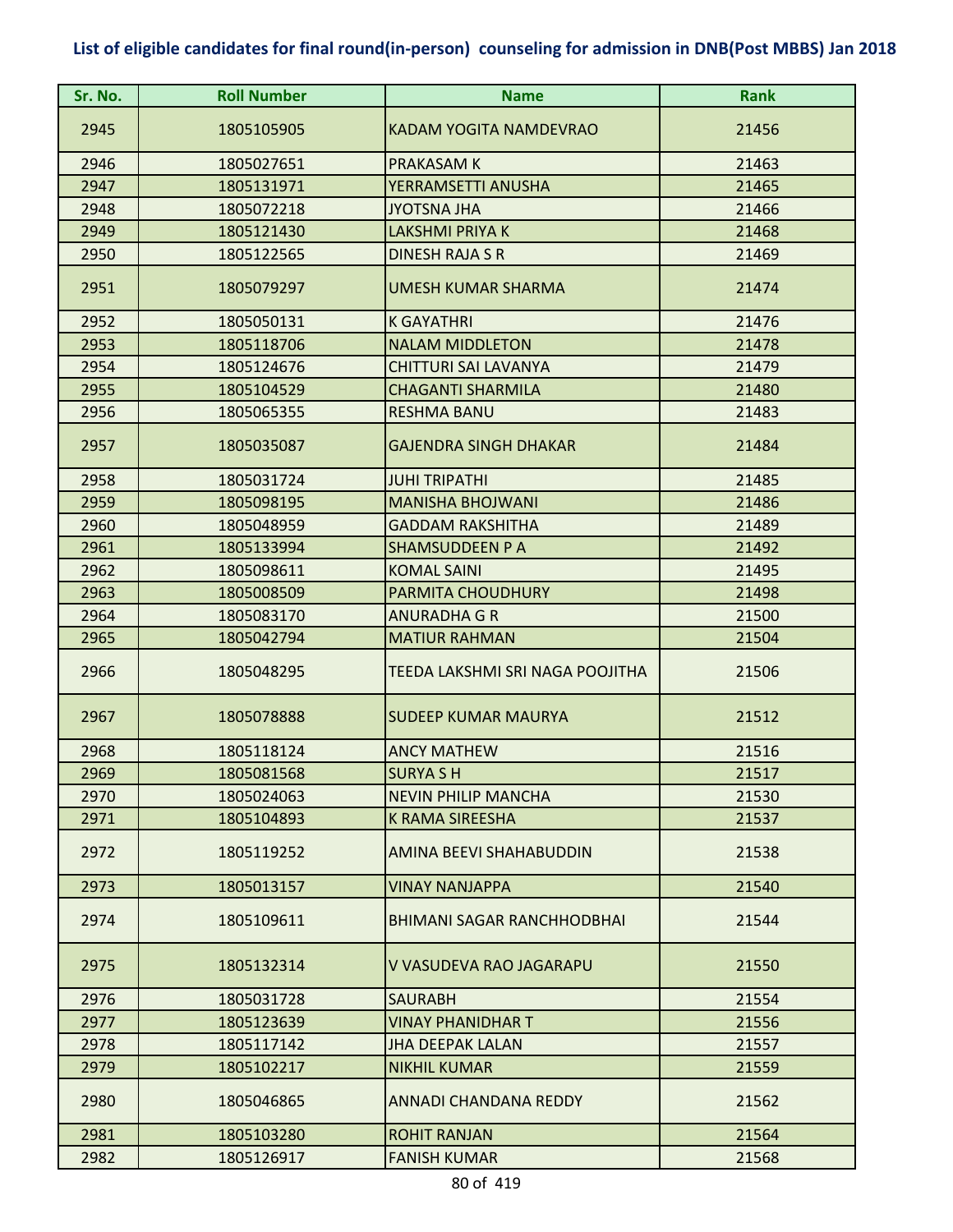| Sr. No. | <b>Roll Number</b> | <b>Name</b>                    | <b>Rank</b> |
|---------|--------------------|--------------------------------|-------------|
| 2983    | 1805031032         | <b>UTSAV ARORA</b>             | 21569       |
| 2984    | 1805113941         | <b>HRUDANANDA MOHANTA</b>      | 21572       |
| 2985    | 1805097312         | SONTAKKE SONALI RATILAL        | 21573       |
| 2986    | 1805031733         | MISHRA PRAKASH SHASHIKANT      | 21574       |
| 2987    | 1805107901         | YADAVALLI V S SAHITHI          | 21578       |
| 2988    | 1805051794         | MALLIPAMULA PADMA              | 21579       |
| 2989    | 1805008017         | CHANDANI DILIPKUMAR BHATT      | 21580       |
| 2990    | 1805097569         | <b>MARELLA ALEKYA</b>          | 21589       |
| 2991    | 1805066447         | PRAKHAR MISHRA                 | 21592       |
| 2992    | 1805008522         | <b>KUMARI SANDHYA</b>          | 21597       |
| 2993    | 1805072663         | JITENDRA THAKUR                | 21599       |
| 2994    | 1805032611         | <b>PRIYANKA</b>                | 21601       |
| 2995    | 1805064980         | POORNESH GOWDA MS              | 21602       |
| 2996    | 1805067069         | <b>MOHD NAWAJ</b>              | 21603       |
| 2997    | 1805000313         | <b>SAURABH VYAS</b>            | 21606       |
| 2998    | 1805107768         | <b>BALIJE SWETHA</b>           | 21607       |
| 2999    | 1805062159         | YASHICA KOUL                   | 21608       |
| 3000    | 1805118792         | <b>DIVYA R NAIR</b>            | 21611       |
| 3001    | 1805031608         | <b>AASHNA RAO</b>              | 21613       |
| 3002    | 1805109475         | PANWALA ZAINAB ZUBER           | 21616       |
| 3003    | 1805006980         | <b>UMAP PRIYA RAJENDRA</b>     | 21617       |
| 3004    | 1805104077         | JAGAT NANDAN PRASAD SINGH      | 21620       |
| 3005    | 1805060597         | <b>BHAVISHY KUMAR GUPTA</b>    | 21621       |
| 3006    | 1805039377         | <b>V R TEJASVI</b>             | 21623       |
| 3007    | 1805054859         | <b>SUSHMA VADDIRAJU</b>        | 21624       |
| 3008    | 1805004759         | <b>MEGHA CHANDRAN</b>          | 21628       |
| 3009    | 1805099950         | ANKUR AGRAWAL                  | 21630       |
| 3010    | 1805106131         | <b>SHINDE SAGAR DATTATRAY</b>  | 21632       |
| 3011    | 1805044527         | <b>KANISHAK MEHTA</b>          | 21633       |
| 3012    | 1805044305         | <b>ABHINAV SIHAG</b>           | 21642       |
| 3013    | 1805015745         | <b>ANKUSH SETHI</b>            | 21657       |
| 3014    | 1805099461         | <b>NAYAN RANJAN</b>            | 21660       |
| 3015    | 1805020925         | <b>SHRUTI GAUR</b>             | 21663       |
| 3016    | 1805100152         | SATVIKA TANEJA                 | 21664       |
| 3017    | 1805016450         | <b>ABHISHEK MANMOHAN SHAHU</b> | 21667       |
| 3018    | 1805020603         | ANSHUMAN MAHAPATRA             | 21670       |
| 3019    | 1805040711         | <b>KOMAL</b>                   | 21672       |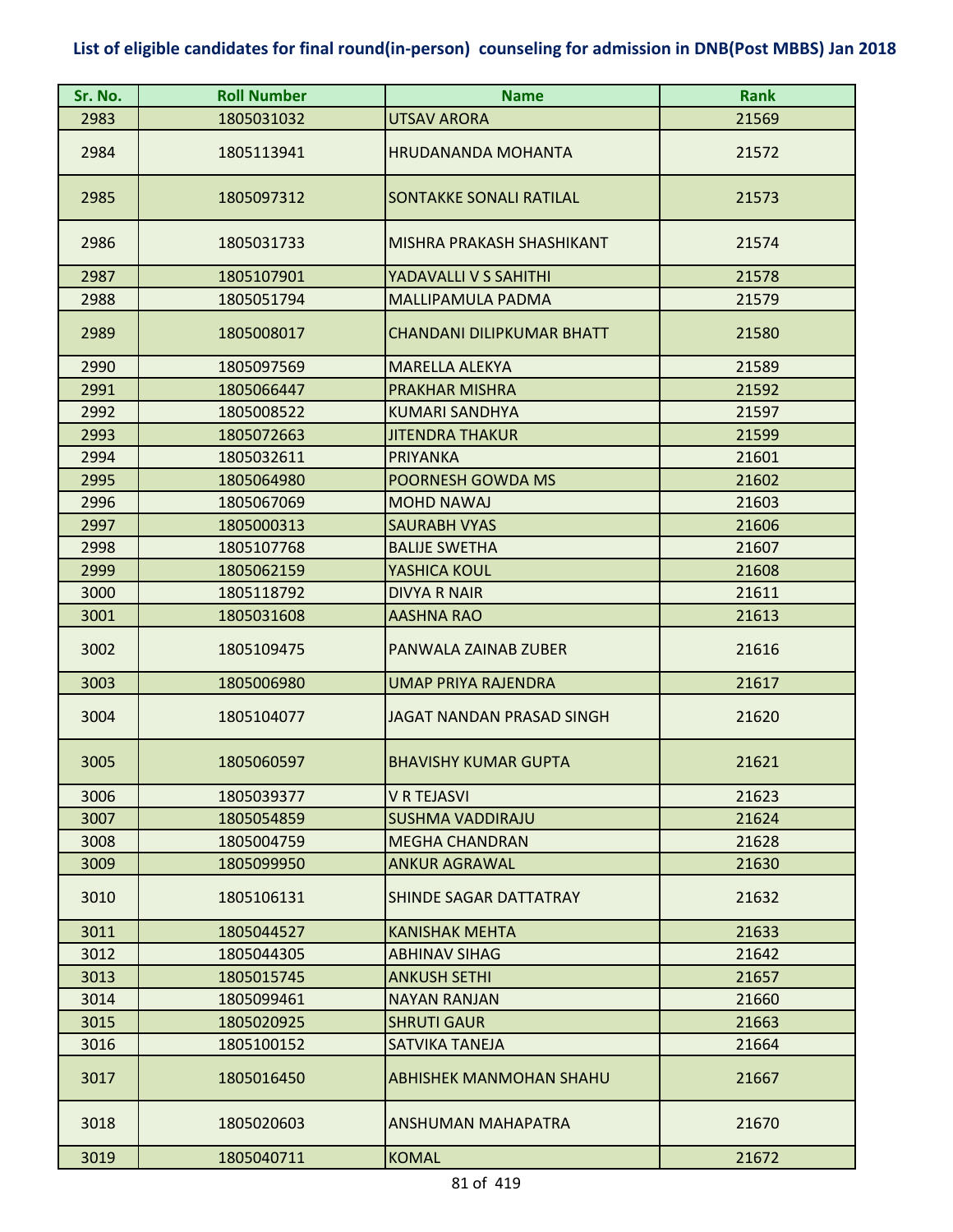| Sr. No. | <b>Roll Number</b> | <b>Name</b>                     | <b>Rank</b> |
|---------|--------------------|---------------------------------|-------------|
| 3020    | 1805030712         | <b>SHIKHA SINGH</b>             | 21675       |
| 3021    | 1805070333         | <b>AMAR NARAYAN SHAW</b>        | 21680       |
| 3022    | 1805113884         | <b>CHETAN S TANDEL</b>          | 21681       |
| 3023    | 1805085769         | TRALSHAWALA YASH YOGESH         | 21683       |
| 3024    | 1805118540         | <b>JOFY J</b>                   | 21685       |
| 3025    | 1805022141         | <b>JEEZ JOSHY MANJALY</b>       | 21689       |
| 3026    | 1805027234         | <b>SHARNITHA S</b>              | 21690       |
| 3027    | 1805094809         | <b>KHATADE SARIKA DHONDIRAM</b> | 21691       |
| 3028    | 1805068064         | <b>KASTHURI VINAY KUMAR</b>     | 21693       |
| 3029    | 1805074908         | <b>PRIYANKA SINGH</b>           | 21695       |
| 3030    | 1805051770         | <b>VENKATESHAM NAMILE</b>       | 21711       |
| 3031    | 1805017510         | <b>ABHISHEK ANKUR</b>           | 21712       |
| 3032    | 1805076706         | <b>B SIRISHA</b>                | 21714       |
| 3033    | 1805077724         | RACHARLA SREE LAKSHMI PRAVEENA  | 21724       |
| 3034    | 1805045414         | <b>DEEPANKAR SINHA</b>          | 21727       |
| 3035    | 1805072558         | <b>DEBAYAN GANGULY</b>          | 21728       |
| 3036    | 1805062180         | <b>SHAFKET RASOOL WANI</b>      | 21729       |
| 3037    | 1805099615         | PRASHANT KUMAR TIWARI           | 21735       |
| 3038    | 1805116141         | HADIYA ARVIND KATHADBHAI        | 21737       |
| 3039    | 1805025372         | <b>EZHILAN N</b>                | 21741       |
| 3040    | 1805070704         | <b>GAIRIK BERA</b>              | 21751       |
| 3041    | 1805068449         | <b>VELPULA MOHAN BABU</b>       | 21755       |
| 3042    | 1805106595         | <b>VINAY PUROHIT</b>            | 21758       |
| 3043    | 1805030256         | <b>MANISH KUMAR GUPTA</b>       | 21759       |
| 3044    | 1805097409         | <b>RUNITHA UNNA</b>             | 21762       |
| 3045    | 1805022236         | <b>BHARATHI PRABAKARAN N S</b>  | 21765       |
| 3046    | 1805133829         | PATHANGE DEEPAK                 | 21767       |
| 3047    | 1805050488         | <b>KANDIKONDA KOTESHWAR</b>     | 21768       |
| 3048    | 1805113861         | <b>DIANA JOSEPH</b>             | 21770       |
| 3049    | 1805105810         | ROHRA KALPESH RAMESH            | 21771       |
| 3050    | 1805039689         | <b>KONDURU NISHITHA</b>         | 21773       |
| 3051    | 1805040621         | NARUMANCHI APOORVA              | 21776       |
| 3052    | 1805045039         | <b>AMBUJ GIRI</b>               | 21779       |
| 3053    | 1805040172         | <b>THOGATI VENUKUMAR</b>        | 21781       |
| 3054    | 1805063897         | <b>DIVYA MANDA</b>              | 21789       |
| 3055    | 1805075567         | <b>HRIDYARS</b>                 | 21793       |
| 3056    | 1805024083         | <b>ATAL SINGH PARIHAR</b>       | 21794       |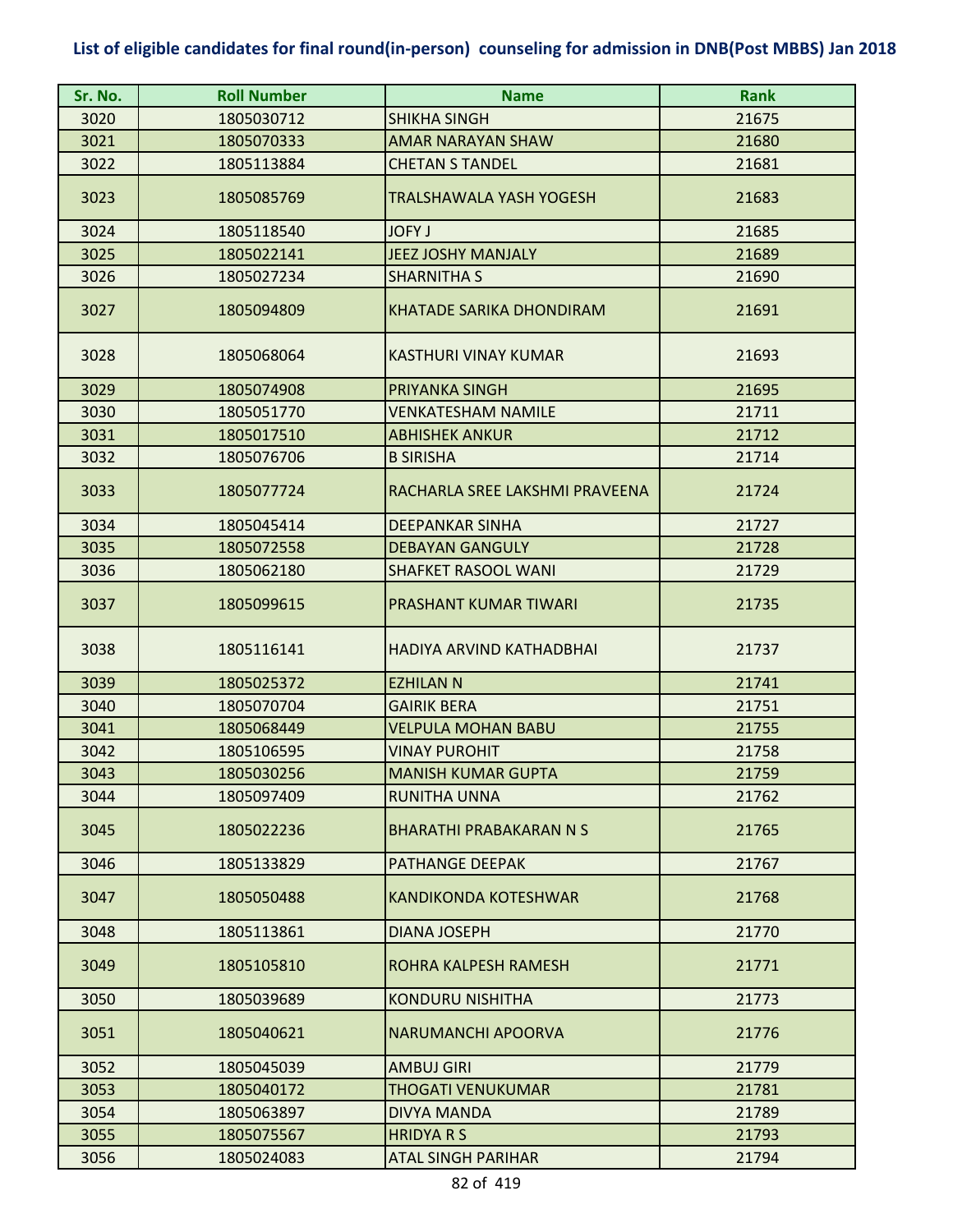| Sr. No. | <b>Roll Number</b> | <b>Name</b>                      | <b>Rank</b> |
|---------|--------------------|----------------------------------|-------------|
| 3057    | 1805031468         | <b>MUKESH KUMAR</b>              | 21795       |
| 3058    | 1805053071         | <b>ANILKUMAR MUPPIDI</b>         | 21796       |
| 3059    | 1805037758         | <b>ABHISHEK KUMAR SINGH</b>      | 21798       |
| 3060    | 1805072800         | <b>PAULAMI SEN</b>               | 21803       |
| 3061    | 1805128425         | <b>MOTURI VEERA DURGA KUMARI</b> | 21807       |
| 3062    | 1805045348         | <b>MOHAMMAD ZUBAIR AKHTAR</b>    | 21816       |
| 3063    | 1805088850         | <b>SHABANA SIDDIQUE P R</b>      | 21818       |
| 3064    | 1805105022         | KHOMANE AKSHATA BALASAHEB        | 21823       |
| 3065    | 1805027664         | <b>SHARON JOY</b>                | 21829       |
| 3066    | 1805064399         | <b>BHIMALA NAGA RAMYA</b>        | 21831       |
| 3067    | 1805046557         | <b>ADEPU MOUNIKA</b>             | 21833       |
| 3068    | 1805076773         | DEVARAPALLI SAIMEGHANA           | 21834       |
| 3069    | 1805057318         | <b>PARIDHI SHARMA</b>            | 21836       |
| 3070    | 1805058570         | <b>ANJNEE SHARMA</b>             | 21837       |
| 3071    | 1805013628         | <b>SREEMAPP</b>                  | 21838       |
| 3072    | 1805107526         | <b>KM TUBA ANSARI</b>            | 21840       |
| 3073    | 1805053540         | <b>PULIGOLLA HARIKA</b>          | 21841       |
| 3074    | 1805122908         | THOMAS KUZHIPARAMPIL ABRAHAM     | 21842       |
| 3075    | 1805045488         | <b>DEEPTI GULAGANJI B</b>        | 21847       |
| 3076    | 1805029803         | <b>KAMAL SINGH GAUNIA</b>        | 21848       |
| 3077    | 1805129680         | <b>MANCHU JHANSI</b>             | 21851       |
| 3078    | 1805031233         | <b>SAKSHI GAUR</b>               | 21853       |
| 3079    | 1805117359         | <b>SINGH MAHESH SHIV SHARAN</b>  | 21858       |
| 3080    | 1805045480         | <b>ASWATHY J</b>                 | 21871       |
| 3081    | 1805118340         | <b>ANUSHAK</b>                   | 21876       |
| 3082    | 1805033498         | <b>NITIN SHUKLA</b>              | 21880       |
| 3083    | 1805011064         | <b>ANISHA VALSALAN</b>           | 21886       |
| 3084    | 1805053670         | REPALLE PRASANNA                 | 21893       |
| 3085    | 1805056472         | <b>VELLALA SAI PRATHYUSHA</b>    | 21894       |
| 3086    | 1805104515         | <b>BONAKURTHI RAMADEVI</b>       | 21895       |
| 3087    | 1805038092         | <b>VANDANA SHUKLA</b>            | 21896       |
| 3088    | 1805085206         | PRIYANKA DILEEP ASGAONKAR        | 21897       |
| 3089    | 1805009403         | ISUNIL KUMAR BHARDWAJ            | 21898       |
| 3090    | 1805035363         | YASHIKA PEHAL                    | 21902       |
| 3091    | 1805023389         | <b>ARUN KUMAR K</b>              | 21909       |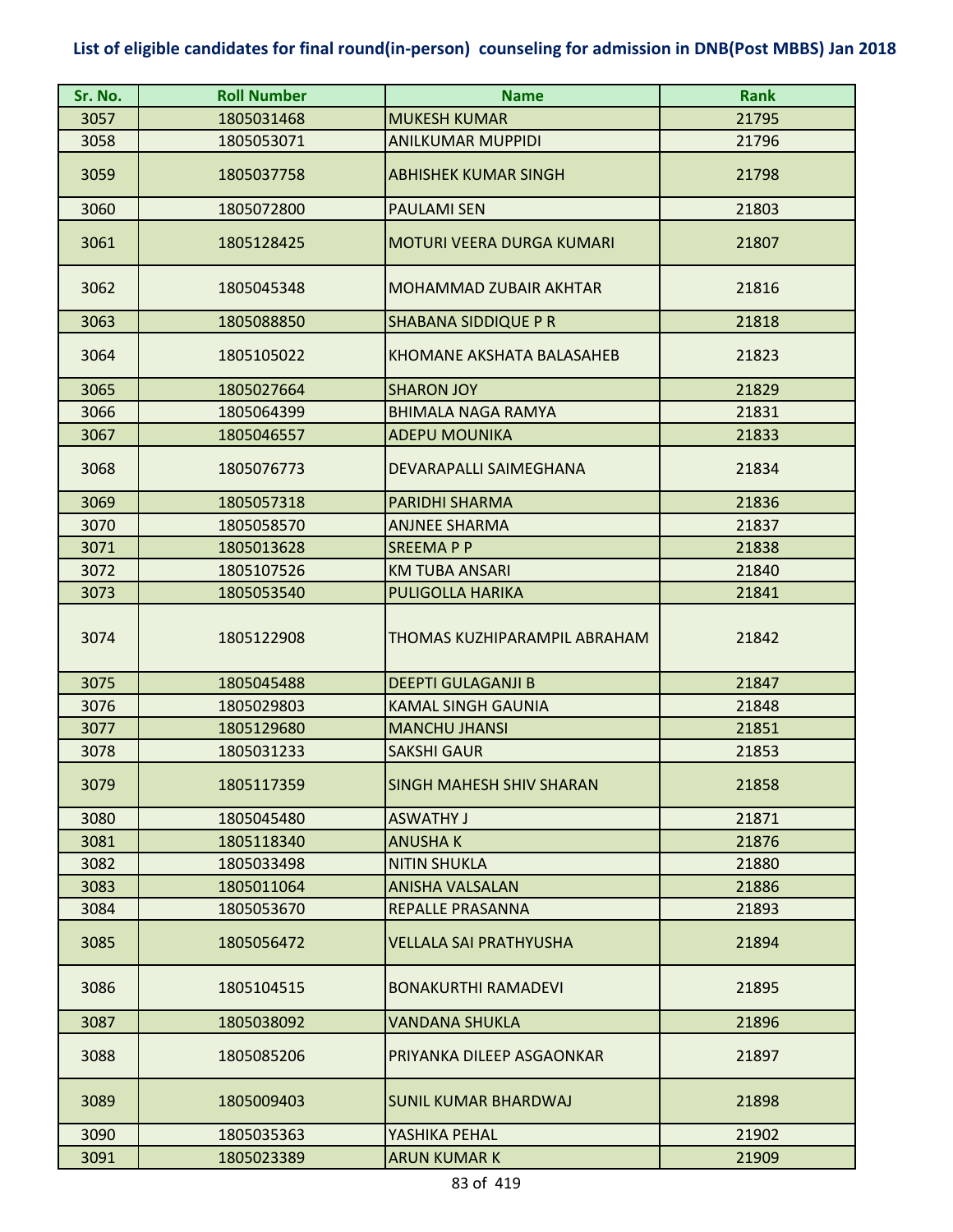| Sr. No. | <b>Roll Number</b> | <b>Name</b>                                         | <b>Rank</b> |
|---------|--------------------|-----------------------------------------------------|-------------|
| 3092    | 1805027864         | <b>D SATHISH</b>                                    | 21911       |
| 3093    | 1805102531         | <b>SHIV SHANKAR</b>                                 | 21915       |
| 3094    | 1805046627         | SABHA SIDDIQHA                                      | 21919       |
| 3095    | 1805064848         | YALAGALA MAHESH BABU                                | 21922       |
| 3096    | 1805121315         | SAI VISHWANATH G                                    | 21923       |
| 3097    | 1805039429         | <b>ALLWYN A</b>                                     | 21929       |
| 3098    | 1805040410         | <b>GURIYA KUMARI</b>                                | 21936       |
| 3099    | 1805133837         | <b>ANIL KUMAR CH</b>                                | 21938       |
| 3100    | 1805028352         | <b>TAMILSELVAN K</b>                                | 21940       |
| 3101    | 1805049976         | <b>K AKHILA KIRAN</b>                               | 21941       |
| 3102    | 1805056632         | <b>AVAN SURYAWANSHI</b>                             | 21943       |
| 3103    | 1805043324         | <b>PALASH SINGHAI</b>                               | 21946       |
| 3104    | 1805131651         | <b>JOTHSNA DEVI YALAKALA</b>                        | 21947       |
| 3105    | 1805084670         | <b>SHIKHA CHOPRA</b>                                | 21949       |
| 3106    | 1805113808         | KHUTEJATUL KUBRA                                    | 21950       |
| 3107    | 1805111986         | SATHYASEELAN MUTHUKAALI<br><b>ACHARIYAR MANIVEL</b> | 21951       |
| 3108    | 1805056880         | <b>HARIKA KATTA</b>                                 | 21952       |
| 3109    | 1805055208         | <b>PENDLI MEENA</b>                                 | 21954       |
| 3110    | 1805100560         | <b>SHUBHDA SHARMA</b>                               | 21959       |
| 3111    | 1805116168         | TASVIR HASMUKHBHAI BALAR                            | 21961       |
| 3112    | 1805080160         | <b>ANSHIKA JAISWAL</b>                              | 21965       |
| 3113    | 1805035315         | <b>RAJESH</b>                                       | 21966       |
| 3114    | 1805032182         | <b>SIRSAT KUNAL SHIVAJI</b>                         | 21971       |
| 3115    | 1805123881         | <b>GJANANI</b>                                      | 21980       |
| 3116    | 1805100666         | <b>SAKSHI SINGH</b>                                 | 21987       |
| 3117    | 1805096908         | <b>KUMAR UJJWAL</b>                                 | 21992       |
| 3118    | 1805125233         | <b>AYUSHI BANSAL</b>                                | 21996       |
| 3119    | 1805132345         | <b>MANKU GOVINDA</b>                                | 21997       |
| 3120    | 1805117318         | TRIVEDI SATISH GIRISH                               | 21998       |
| 3121    | 1805031685         | <b>VIKRAM NATH</b>                                  | 22000       |
| 3122    | 1805059607         | <b>VIKAS KHATRI</b>                                 | 22001       |
| 3123    | 1805030504         | <b>VINEETA CHAND</b>                                | 22004       |
| 3124    | 1805027591         | VISAKH V                                            | 22012       |
| 3125    | 1805101525         | <b>ARUSHI GOYAL</b>                                 | 22016       |
| 3126    | 1805075655         | <b>ANILA ABOO</b>                                   | 22024       |
| 3127    | 1805102459         | <b>BABLU KUMAR</b>                                  | 22025       |
| 3128    | 1805085389         | SAYALI DHANANJAY SHINDE                             | 22041       |
| 3129    | 1805023750         | <b>AKHILSR</b>                                      | 22051       |
| 3130    | 1805035627         | KAKADIYA NIKUNJ NANJIBHAI                           | 22053       |
| 3131    | 1805119077         | SAJIL HAQ C G                                       | 22055       |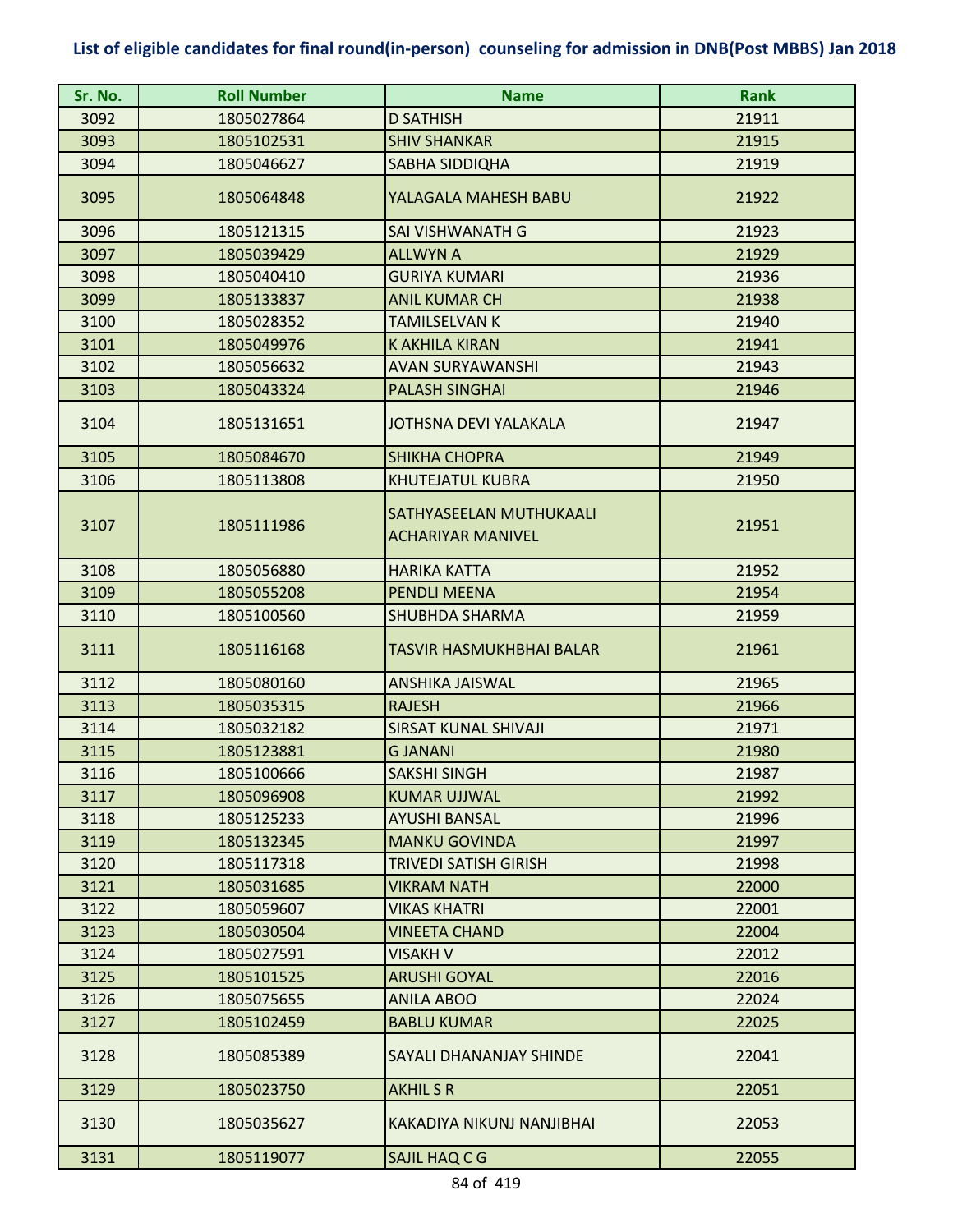| Sr. No. | <b>Roll Number</b> | <b>Name</b>                                          | <b>Rank</b> |
|---------|--------------------|------------------------------------------------------|-------------|
| 3132    | 1805030112         | <b>NAMRATA MISHRA</b>                                | 22060       |
| 3133    | 1805116497         | <b>MEHTA ZALAKBEN MAHESHBHAI</b>                     | 22061       |
| 3134    | 1805002472         | LATHIYA SANDIP LABHUBHAI                             | 22064       |
| 3135    | 1805087196         | <b>VAIBHAVI KR</b>                                   | 22072       |
| 3136    | 1805084291         | <b>PRANAB SHARMA</b>                                 | 22077       |
| 3137    | 1805116060         | <b>DUNGARANI RIDHDHESHKUMAR</b><br><b>JAYANTILAL</b> | 22079       |
| 3138    | 1805040411         | <b>RASHI</b>                                         | 22082       |
| 3139    | 1805076235         | <b>EAGA RAVALI</b>                                   | 22083       |
| 3140    | 1805110481         | <b>AVINASH KUMAR</b>                                 | 22084       |
| 3141    | 1805058260         | <b>MEENAL SHARMA</b>                                 | 22086       |
| 3142    | 1805003349         | RAHUL SRICHAND NAVANI                                | 22089       |
| 3143    | 1805061865         | CHAUDHARI MAYUR PRABHAKAR                            | 22093       |
| 3144    | 1805057093         | SAI LAKSHMI SUVARNA YELUGURI                         | 22096       |
| 3145    | 1805130803         | <b>MARTHALA RANGANATH</b>                            | 22097       |
| 3146    | 1805026487         | <b>BONGARAM DAVID RAJ KUMAR</b><br><b>REDDY</b>      | 22101       |
| 3147    | 1805031410         | <b>ADITI SAJWAN</b>                                  | 22102       |
| 3148    | 1805113846         | VIJAY KUMAR M D                                      | 22104       |
| 3149    | 1805003833         | <b>AMBA KANWAR</b>                                   | 22106       |
| 3150    | 1805004987         | <b>UNNIKRISHNAN V</b>                                | 22108       |
| 3151    | 1805117093         | <b>SURABHI SHARAD KASHALKAR</b>                      | 22117       |
| 3152    | 1805015578         | <b>GAGAN BANSAL</b>                                  | 22118       |
| 3153    | 1805127633         | <b>MARY PRADEEPA DAKORI</b>                          | 22119       |
| 3154    | 1805021907         | <b>AMRITPAL SINGH</b>                                | 22124       |
| 3155    | 1805091539         | <b>SONI MAYUR SHYAM</b>                              | 22125       |
| 3156    | 1805043701         | <b>SWARNIM DALAKOTI</b>                              | 22126       |
| 3157    | 1805100188         | LIPAKSHI LAKHIANI                                    | 22127       |
| 3158    | 1805108170         | KOLAN VISHNUVARDHAN REDDY                            | 22130       |
| 3159    | 1805098507         | <b>HAWAIBAM NONGDAMBA</b>                            | 22133       |
| 3160    | 1805032672         | <b>SHIKHA CHAUDHARY</b>                              | 22137       |
| 3161    | 1805085179         | <b>BEDMUTHA AKSHAY SHARAD</b>                        | 22138       |
| 3162    | 1805121681         | <b>AHAMED BEEVI P</b>                                | 22140       |
| 3163    | 1805103935         | <b>NAZIA NASEEM</b>                                  | 22141       |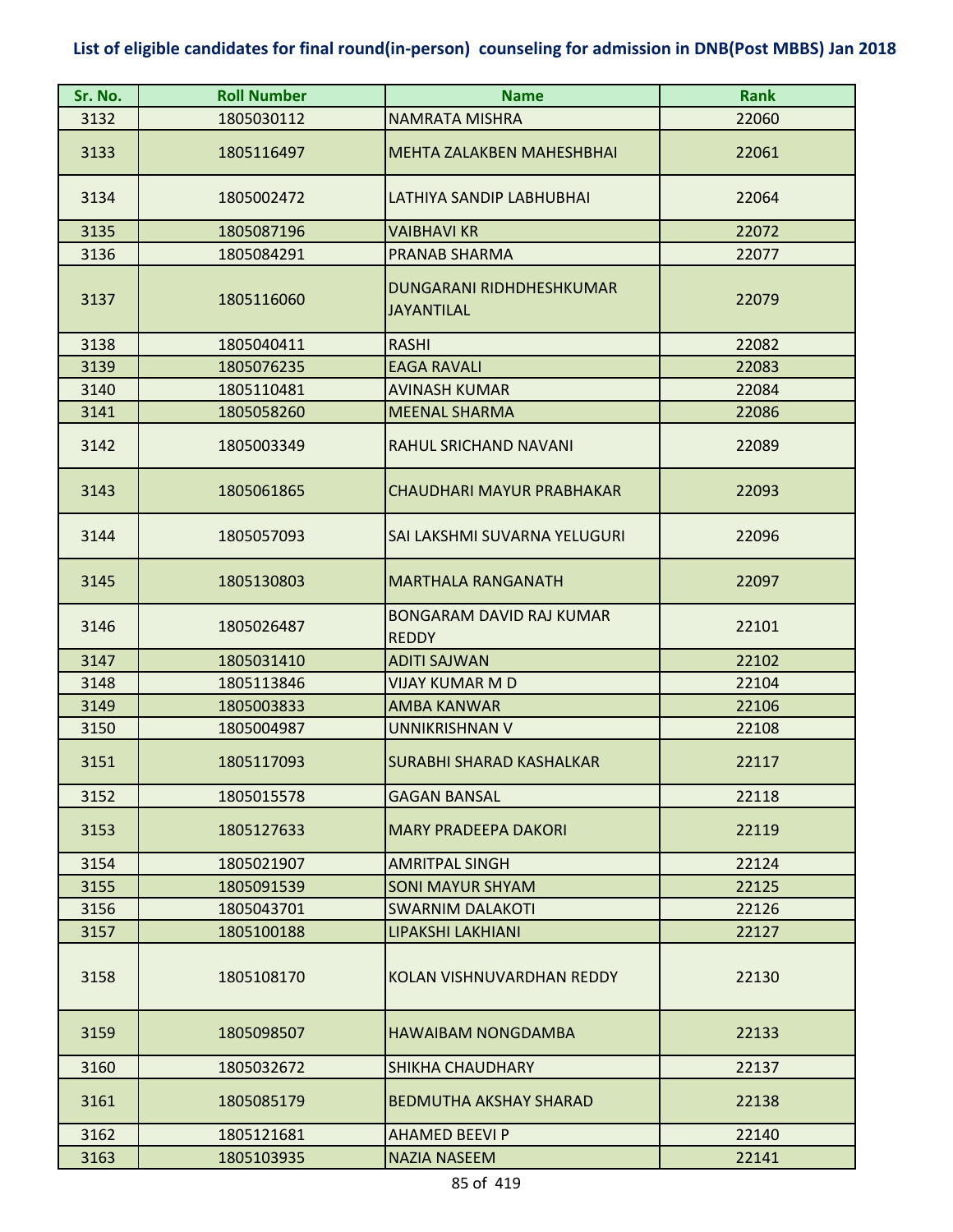| Sr. No. | <b>Roll Number</b> | <b>Name</b>                                | <b>Rank</b> |
|---------|--------------------|--------------------------------------------|-------------|
| 3164    | 1805106436         | HASHMI SHAHAN FATIMA                       | 22142       |
| 3165    | 1805014133         | <b>NEHA</b>                                | 22146       |
| 3166    | 1805124214         | <b>AATHIRAI</b>                            | 22148       |
| 3167    | 1805096890         | <b>ANKITA GAUR</b>                         | 22150       |
| 3168    | 1805017872         | <b>ABHINAY KRISHNA SONI</b>                | 22154       |
| 3169    | 1805052737         | <b>TABASSUM IQBAL</b>                      | 22158       |
| 3170    | 1805078902         | <b>NITEE SETH</b>                          | 22159       |
| 3171    | 1805047162         | <b>B SRITEJA</b>                           | 22164       |
| 3172    | 1805020889         | <b>PRAVEEN KHATRI</b>                      | 22165       |
| 3173    | 1805067318         | YASEERA ALI                                | 22168       |
| 3174    | 1805083323         | <b>SANCHITA HEGDE</b>                      | 22169       |
| 3175    | 1805037865         | <b>SUNITA DHAKED</b>                       | 22170       |
| 3176    | 1805001859         | <b>SHAH FENIL ATULBHAI</b>                 | 22188       |
| 3177    | 1805031891         | <b>RAGHAV AGARWAL</b>                      | 22189       |
| 3178    | 1805069065         | <b>MANE SMITA ULHAS</b>                    | 22190       |
| 3179    | 1805106642         | <b>PATIL MEGHANA SUBHASHRAO</b>            | 22191       |
| 3180    | 1805001127         | RAVINDRA KUMAR YADAV                       | 22193       |
| 3181    | 1805129630         | <b>BADE PRASANNA</b>                       | 22194       |
| 3182    | 1805037856         | POOJA SHARMA                               | 22199       |
| 3183    | 1805056832         | PAMIDI HIMABINDU                           | 22205       |
| 3184    | 1805077461         | <b>GOUTHAM CHOUDHARY N</b>                 | 22206       |
| 3185    | 1805098469         | <b>AMIT TIWARI</b>                         | 22208       |
| 3186    | 1805104273         | <b>KAGDE SONAM ASHOKRAO</b>                | 22215       |
| 3187    | 1805096296         | INIHIT VINOD KUMAR GADODIA                 | 22218       |
| 3188    | 1805119844         | SABARINATH M                               | 22219       |
| 3189    | 1805101447         | <b>VIKASH</b>                              | 22222       |
| 3190    | 1805004453         | <b>VIDHI JAIN</b>                          | 22225       |
| 3191    | 1805010705         | <b>SHILPA M GIDAGANTI</b>                  | 22227       |
| 3192    | 1805044941         | <b>SWAGATAM JASH</b>                       | 22228       |
| 3193    | 1805051335         | SINDHURA I                                 | 22231       |
| 3194    | 1805035697         | <b>NARENDRA SHARMA</b>                     | 22232       |
| 3195    | 1805050556         | <b>KARNALA SAHITHI</b>                     | 22233       |
| 3196    | 1805114510         | <b>SUSHEELA ARYA</b>                       | 22238       |
| 3197    | 1805011899         | <b>KUMAR SHUBHAM</b>                       | 22240       |
| 3198    | 1805059418         | SNEHANSHU RANJAN                           | 22246       |
| 3199    | 1805045212         | <b>AMURTA BANDYOPADHYAY</b>                | 22247       |
| 3200    | 1805036145         | VAGHELA SHASHIRAJSINH<br><b>SURPALSINH</b> | 22248       |
| 3201    | 1805100743         | <b>SHEKHAR ROUSA</b>                       | 22254       |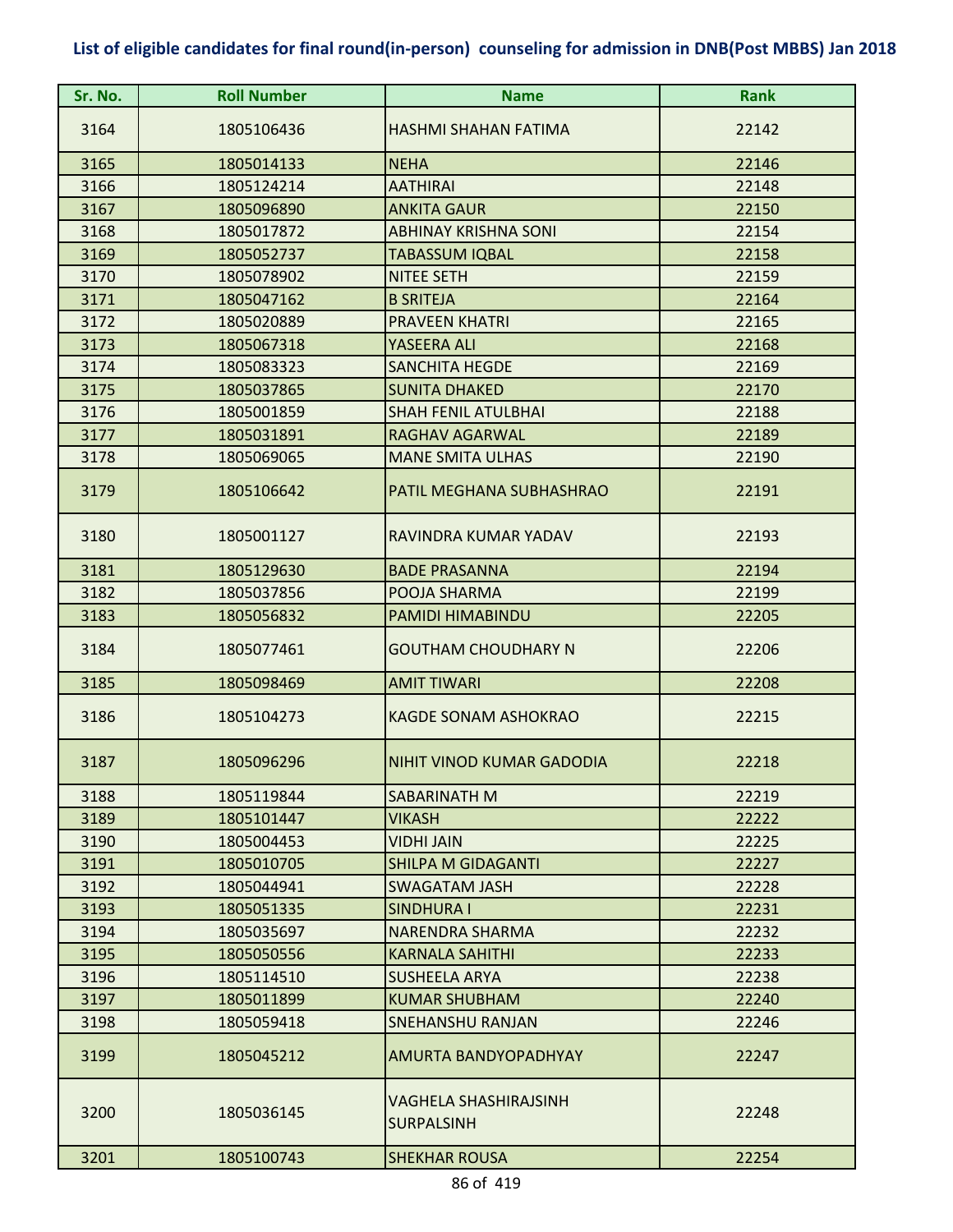| Sr. No. | <b>Roll Number</b> | <b>Name</b>                    | <b>Rank</b> |
|---------|--------------------|--------------------------------|-------------|
| 3202    | 1805122709         | AMMU S                         | 22256       |
| 3203    | 1805047950         | <b>CHIVUKULA NAGA SRAVYA</b>   | 22258       |
| 3204    | 1805092709         | JADHAO HARSHALKUMAR MOHAN      | 22259       |
| 3205    | 1805073407         | <b>ANKIT BHATTACHARJEE</b>     | 22265       |
| 3206    | 1805036453         | <b>JITENDER SHARMA</b>         | 22269       |
| 3207    | 1805069756         | <b>HULGE PRIYANKA SATISH</b>   | 22271       |
| 3208    | 1805126173         | DEEPANJALI A MAHIDA            | 22272       |
| 3209    | 1805033848         | <b>AMBRISH KUMAR</b>           | 22273       |
| 3210    | 1805051426         | M VYSHNAVI                     | 22274       |
| 3211    | 1805069603         | <b>SHREYAS P MADANSHETTI</b>   | 22283       |
| 3212    | 1805047697         | <b>FIRDOUSE FATIMA</b>         | 22284       |
| 3213    | 1805092343         | <b>BHADE KARISHMA KRISHNA</b>  | 22286       |
| 3214    | 1805133836         | PRASANNA P                     | 22287       |
| 3215    | 1805129478         | <b>AKASAM RAMU</b>             | 22290       |
| 3216    | 1805119089         | <b>AMALSON THOMAS</b>          | 22291       |
| 3217    | 1805035252         | <b>SOUMYAR</b>                 | 22292       |
| 3218    | 1805113409         | ASHISH KUMAR VISHWAKARMA       | 22295       |
| 3219    | 1805132476         | <b>ANUSHA S</b>                | 22299       |
| 3220    | 1805067166         | <b>SHIVAM MISRA</b>            | 22301       |
| 3221    | 1805104476         | <b>KANCHAN VINAYAK BHAPKAR</b> | 22305       |
| 3222    | 1805028141         | <b>CHANDRU C</b>               | 22309       |
| 3223    | 1805077091         | <b>SACHIN TAPAL</b>            | 22311       |
| 3224    | 1805063021         | <b>ANKIT JAIN</b>              | 22312       |
| 3225    | 1805033098         | <b>ASIM MITRA</b>              | 22313       |
| 3226    | 1805005788         | <b>DEEBA SHOHRAT</b>           | 22314       |
| 3227    | 1805011866         | <b>MERIN THATTIL</b>           | 22323       |
| 3228    | 1805096564         | <b>MODI TANVI ATUL</b>         | 22328       |
| 3229    | 1805008686         | <b>KOYEL CHAKRABORTY</b>       | 22334       |
| 3230    | 1805057557         | DHEMBARE ANGAD BABURAO         | 22337       |
| 3231    | 1805003618         | <b>SHAH YASH ROHITBHAI</b>     | 22338       |
| 3232    | 1805111183         | <b>DIVYA ABHISHEK KISHORE</b>  | 22340       |
| 3233    | 1805040649         | <b>NALIN CHUGH</b>             | 22349       |
| 3234    | 1805097036         | <b>BANKAR DURGESH DEEPAK</b>   | 22356       |
| 3235    | 1805021214         | <b>VIKRAM SINGH</b>            | 22358       |
| 3236    | 1805039493         | <b>YESWANTH ATTOTI</b>         | 22359       |
| 3237    | 1805053345         | PENDYALA SRI HARSHA            | 22363       |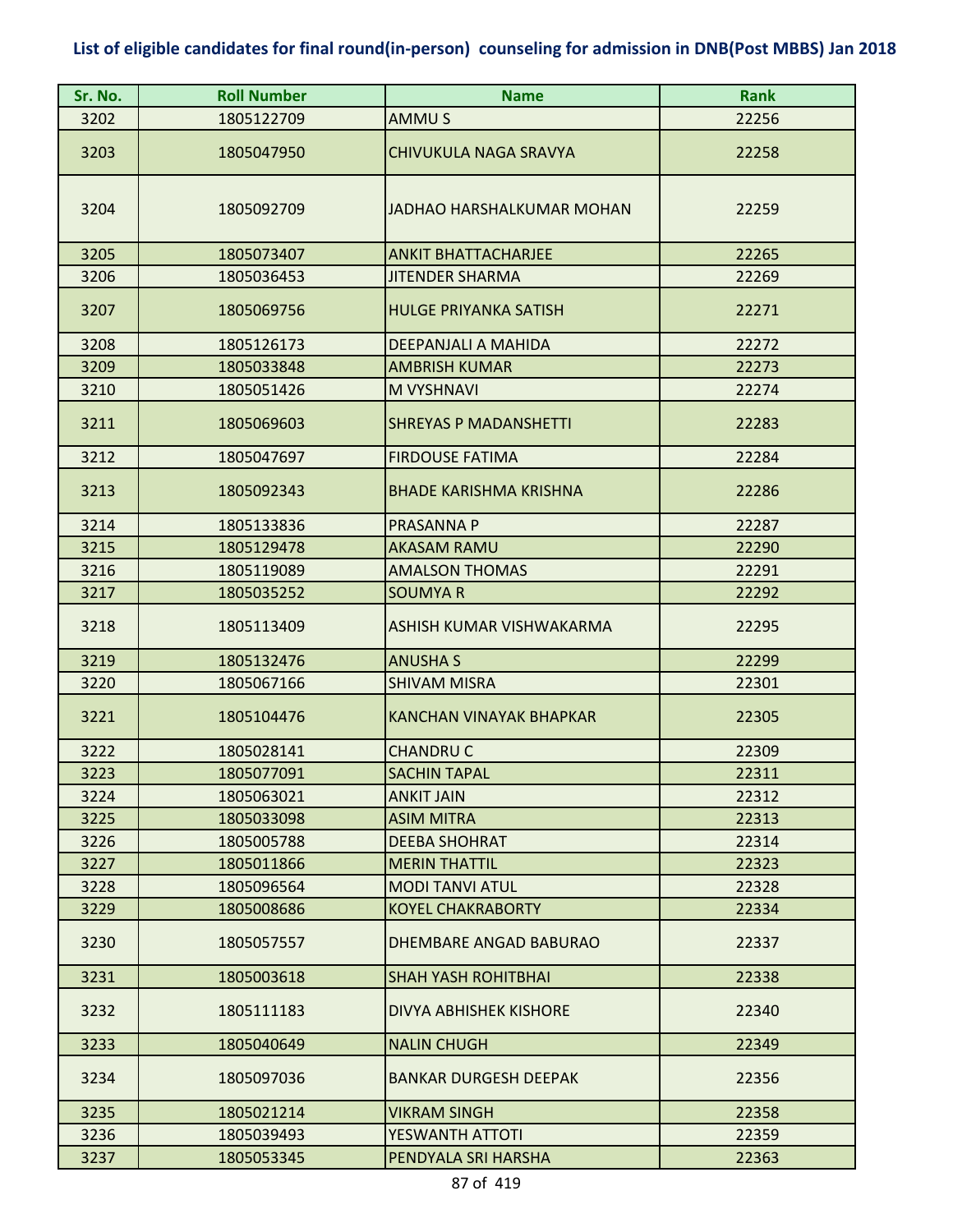| Sr. No. | <b>Roll Number</b> | <b>Name</b>                      | <b>Rank</b> |
|---------|--------------------|----------------------------------|-------------|
| 3238    | 1805119923         | <b>VASUDEVAN G</b>               | 22365       |
| 3239    | 1805076237         | ELUKURI CHANDRAPRAKASH           | 22367       |
| 3240    | 1805073096         | <b>NARENDRAN</b>                 | 22374       |
| 3241    | 1805093570         | <b>NISHANTHI SEKAR</b>           | 22375       |
| 3242    | 1805026792         | <b>SUDHAC</b>                    | 22376       |
| 3243    | 1805132717         | <b>RAGI KALPANA</b>              | 22377       |
| 3244    | 1805107065         | <b>MUKESH KUMAR GURJAR</b>       | 22380       |
| 3245    | 1805101972         | <b>APALAK GARG</b>               | 22383       |
| 3246    | 1805133189         | ANIRUDDHA MUNDHADA               | 22384       |
| 3247    | 1805040499         | <b>DINKAR</b>                    | 22385       |
| 3248    | 1805123910         | <b>M NAVYA</b>                   | 22389       |
| 3249    | 1805040344         | <b>SHRESTH MANGLIK</b>           | 22390       |
| 3250    | 1805024410         | SANGAVI SAMRITHA SELVI P         | 22392       |
| 3251    | 1805035308         | <b>VARUN KUMAR SINHA</b>         | 22405       |
| 3252    | 1805081597         | <b>NIVETHINI M</b>               | 22410       |
| 3253    | 1805072180         | <b>DEBAJYOTI DAS</b>             | 22411       |
| 3254    | 1805020660         | <b>T R ANAND</b>                 | 22413       |
| 3255    | 1805089130         | SINDHUM <sub>S</sub>             | 22414       |
| 3256    | 1805092819         | <b>KAVITKAR ABHILASH VILAS</b>   | 22415       |
| 3257    | 1805042559         | <b>MD SHABBIR KHAN</b>           | 22417       |
| 3258    | 1805106427         | DHIMDHIME RUTURAJ RAVINDRA       | 22427       |
| 3259    | 1805066385         | <b>SONY S PAUL</b>               | 22428       |
| 3260    | 1805096878         | <b>RANADE UDAY ARUN</b>          | 22429       |
| 3261    | 1805078497         | <b>SIDDHARTH</b>                 | 22430       |
| 3262    | 1805042419         | <b>SAURA KAMAL DUTTA</b>         | 22436       |
| 3263    | 1805046495         | <b>HARI PRASAD S</b>             | 22437       |
| 3264    | 1805103546         | <b>VIJAY KUMAR</b>               | 22440       |
| 3265    | 1805097950         | <b>ANTARA</b>                    | 22443       |
| 3266    | 1805067911         | <b>ALI RAZA</b>                  | 22445       |
| 3267    | 1805061987         | <b>KATHAR PREETI SANDU</b>       | 22456       |
| 3268    | 1805030755         | <b>GOLLAPALLI SIVA KIRAN RAJ</b> | 22457       |
| 3269    | 1805064238         | <b>ANKIT JAIN</b>                | 22458       |
| 3270    | 1805133635         | <b>SWATHY KRISHNA S</b>          | 22461       |
| 3271    | 1805088448         | <b>LUKHMAN</b>                   | 22465       |
| 3272    | 1805014016         | T MEGHANA PRIYADARSHINI          | 22466       |
| 3273    | 1805133941         | <b>MEHUL CHOWDHARY</b>           | 22467       |
| 3274    | 1805057144         | <b>NEHA SAMREEN</b>              | 22468       |
| 3275    | 1805051200         | <b>KRUTIKA P DEOKAR</b>          | 22469       |
| 3276    | 1805119063         | <b>BAISEL SKARIAH</b>            | 22470       |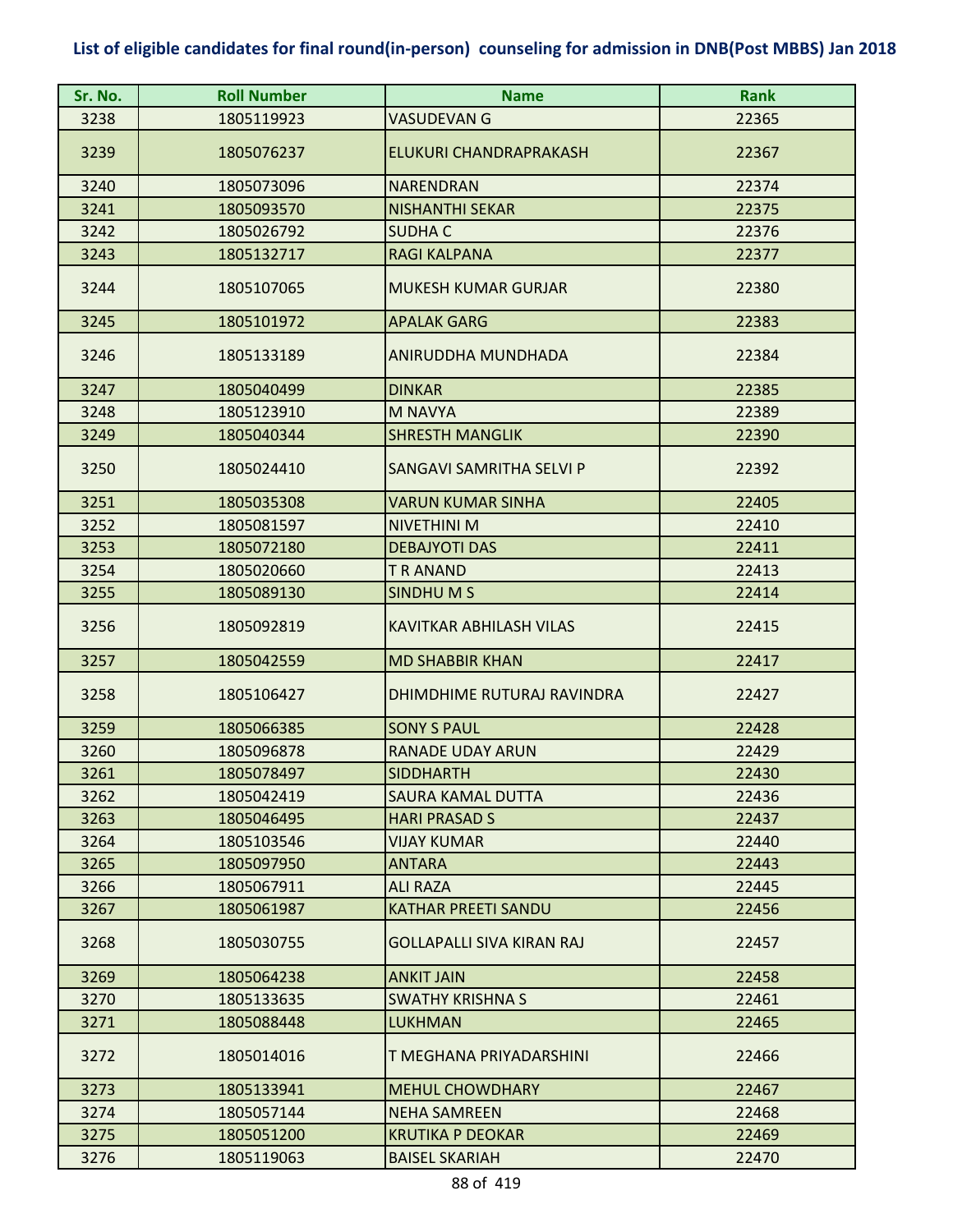| Sr. No. | <b>Roll Number</b> | <b>Name</b>                               | <b>Rank</b> |
|---------|--------------------|-------------------------------------------|-------------|
| 3277    | 1805044837         | <b>REENA YADAV</b>                        | 22477       |
| 3278    | 1805083360         | <b>SUKRITY</b>                            | 22478       |
| 3279    | 1805091503         | <b>HAGONE SWATI DHANRAJ</b>               | 22480       |
| 3280    | 1805021262         | <b>AKRITI DUBEY</b>                       | 22484       |
| 3281    | 1805081121         | <b>SHAHEEN ASHRAF</b>                     | 22488       |
| 3282    | 1805059947         | <b>NEHA SAIN</b>                          | 22496       |
| 3283    | 1805126837         | <b>ANJALI GUPTA</b>                       | 22497       |
| 3284    | 1805018603         | <b>ANAND ACHARYA</b>                      | 22498       |
| 3285    | 1805126515         | <b>BHATT PARTH BHARATKUMAR</b>            | 22502       |
| 3286    | 1805001316         | <b>UMESH JOSHI</b>                        | 22503       |
| 3287    | 1805051715         | <b>DHARINIK</b>                           | 22507       |
| 3288    | 1805075252         | <b>NANDINI M</b>                          | 22511       |
| 3289    | 1805030531         | <b>AKSHAY TRIPATHI</b>                    | 22512       |
| 3290    | 1805011771         | AYISHA SHAHEEDA CHERUKATTIL               | 22513       |
| 3291    | 1805122562         | <b>ABINA ABDULKHADER</b>                  | 22515       |
| 3292    | 1805035781         | PATEL VISHWAL INDRAVADAN                  | 22518       |
| 3293    | 1805076139         | <b>C KARUNASREE</b>                       | 22519       |
| 3294    | 1805054944         | <b>DEBORAH ROSELIN A</b>                  | 22520       |
| 3295    | 1805029915         | <b>SUDESH PRASAD</b>                      | 22525       |
| 3296    | 1805072819         | <b>SANDEEP KUMAR</b>                      | 22531       |
| 3297    | 1805015739         | <b>AMIT ANANT KUKKAR</b>                  | 22536       |
| 3298    | 1805086334         | UTEKAR AKHIL GOPICHAND                    | 22540       |
| 3299    | 1805108199         | <b>LAKAMSANI NAGA PADMA</b>               | 22541       |
| 3300    | 1805126511         | <b>SURBHI BHARDWAJ</b>                    | 22544       |
| 3301    | 1805003710         | <b>SINGH AVNI RAJKUMAR</b>                | 22545       |
| 3302    | 1805017053         | DILPREET KAUR KHANOOJA                    | 22554       |
| 3303    | 1805122648         | <b>SHEFA YOUSAF</b>                       | 22559       |
| 3304    | 1805102066         | <b>AMARJOT KAUR</b>                       | 22560       |
| 3305    | 1805094058         | <b>BIRAJDAR SAURABH DILIPRAO</b>          | 22564       |
| 3306    | 1805025744         | <b>SURYA G</b>                            | 22565       |
| 3307    | 1805010692         | <b>SANGEETHA BALAJI</b>                   | 22569       |
| 3308    | 1805048524         | <b>DUGYALA NIVEDITHA</b>                  | 22571       |
| 3309    | 1805097349         | <b>TULSI THAMPAN</b>                      | 22574       |
| 3310    | 1805109128         | RAMOLIYA RINKAL VAJUBHAI                  | 22579       |
| 3311    | 1805001621         | PANDIT SHIVANI PARESHBHAI                 | 22583       |
| 3312    | 1805126313         | <b>SOLANKI RONAKSINH</b><br>RAMESHCHANDRA | 22587       |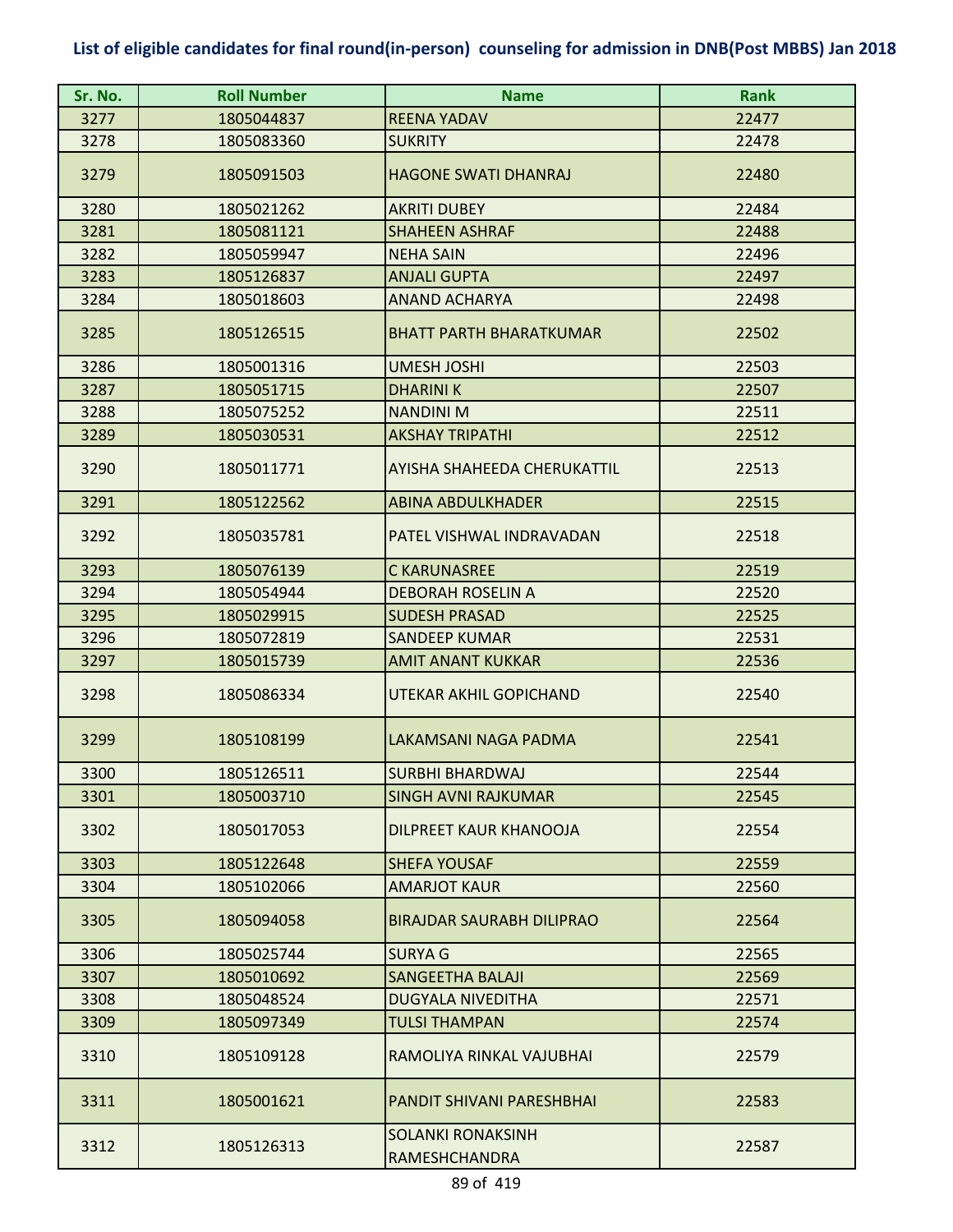| Sr. No. | <b>Roll Number</b> | <b>Name</b>                     | <b>Rank</b> |
|---------|--------------------|---------------------------------|-------------|
| 3313    | 1805105972         | <b>SHELKE BALAJI KISHANRAO</b>  | 22590       |
| 3314    | 1805038515         | <b>HIBA</b>                     | 22593       |
| 3315    | 1805124868         | <b>VAISHNAVI VIJAYAN</b>        | 22594       |
| 3316    | 1805122145         | <b>SUBHA</b>                    | 22595       |
| 3317    | 1805066101         | <b>BRILLY JOSE</b>              | 22600       |
| 3318    | 1805110773         | <b>PREETI KUMARI</b>            | 22609       |
| 3319    | 1805053633         | <b>R LAXMAN</b>                 | 22610       |
| 3320    | 1805094968         | <b>MUSMADE SAYALI GITARAM</b>   | 22613       |
| 3321    | 1805106421         | <b>SHETKAR SHWETA SAMB</b>      | 22616       |
| 3322    | 1805048015         | <b>KAMSOJI SURESH</b>           | 22617       |
| 3323    | 1805004252         | <b>POONAM KUNDNANI</b>          | 22619       |
| 3324    | 1805126713         | <b>SHAH PURVA JITENDRAKUMAR</b> | 22624       |
| 3325    | 1805125473         | <b>AJAY V SHENOY</b>            | 22625       |
| 3326    | 1805070336         | <b>SHRAYAN PAL</b>              | 22628       |
| 3327    | 1805030405         | <b>JANI HETA TUSHARCHANDRA</b>  | 22629       |
| 3328    | 1805076764         | MADDURU PRIYANKA YADAV          | 22630       |
| 3329    | 1805045807         | SINDHUKG                        | 22631       |
| 3330    | 1805045165         | <b>ASIF NADEEM</b>              | 22632       |
| 3331    | 1805049628         | <b>JANDLA BHULAXMI</b>          | 22643       |
| 3332    | 1805040901         | <b>MUKUL SAINI</b>              | 22644       |
| 3333    | 1805053567         | <b>PATHAK GAURAV ASHOK</b>      | 22645       |
| 3334    | 1805009620         | <b>ATHIRAK</b>                  | 22647       |
| 3335    | 1805079362         | <b>SHUBHANJALI GOPAL</b>        | 22650       |
| 3336    | 1805013580         | <b>HEMANTH VS</b>               | 22654       |
| 3337    | 1805053908         | <b>MUDRA DINESH</b>             | 22658       |
| 3338    | 1805027628         | <b>AMRUTHA MOHAN V</b>          | 22661       |
| 3339    | 1805082377         | <b>NIKHILA T K</b>              | 22664       |
| 3340    | 1805089219         | <b>ASWATHIMP</b>                | 22666       |
| 3341    | 1805016670         | <b>SRISHTI DUBEY</b>            | 22669       |
| 3342    | 1805064505         | <b>GOVINDARAJU S L MANOJNA</b>  | 22671       |
| 3343    | 1805013293         | YASHWANTRAY ANJUTAGI            | 22672       |
| 3344    | 1805027398         | <b>MIDHUN J</b>                 | 22673       |
| 3345    | 1805021994         | <b>ARSHDEEP KAUR</b>            | 22674       |
| 3346    | 1805079051         | <b>DEVESH SHUKLA</b>            | 22678       |
| 3347    | 1805065999         | <b>RINI PAUL</b>                | 22681       |
| 3348    | 1805066398         | <b>MILI MOHANDAS</b>            | 22695       |
| 3349    | 1805029151         | JAYANARAYAN MAHARANA            | 22701       |
| 3350    | 1805058914         | VAISHNAVI AGRAWAL               | 22708       |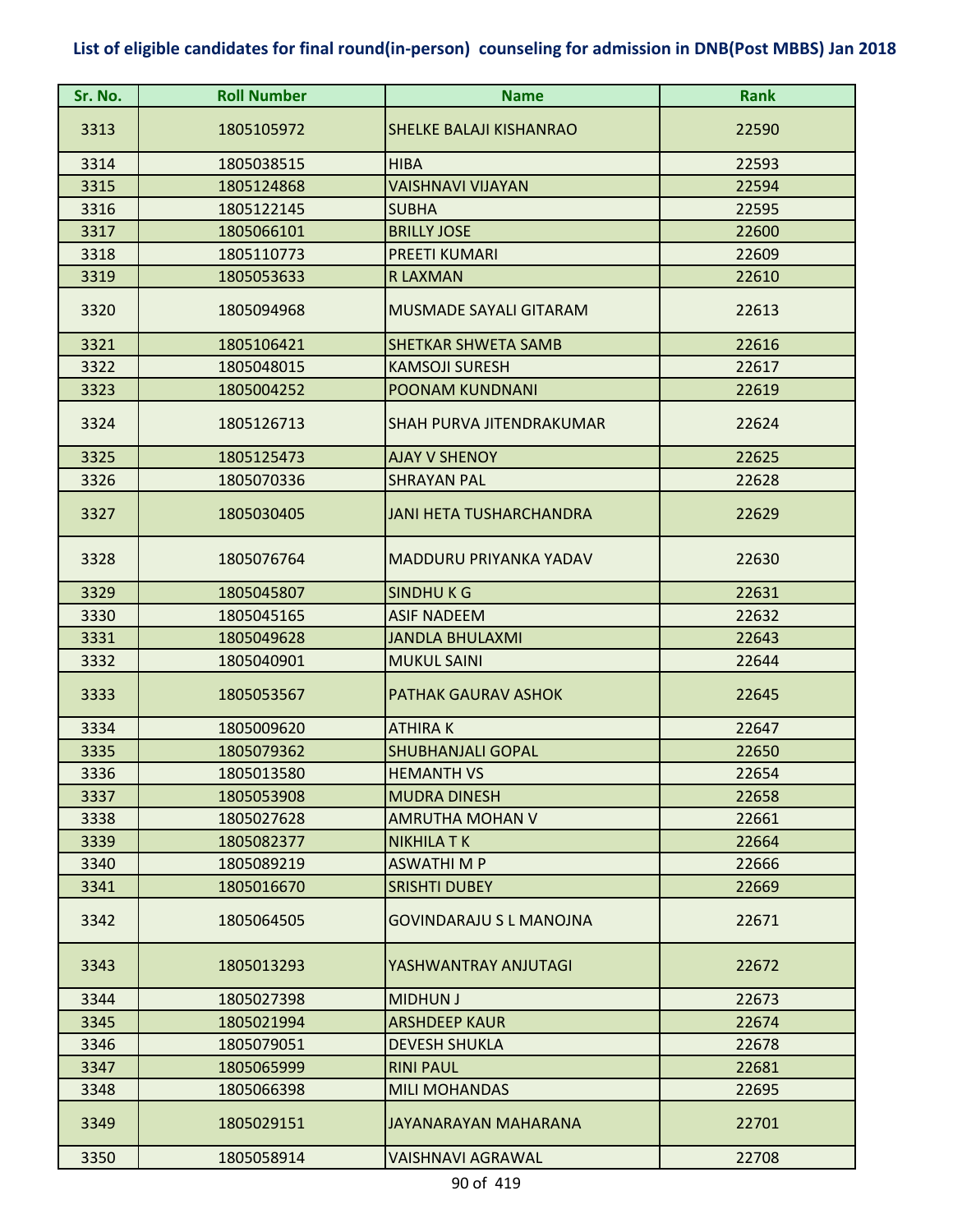| Sr. No. | <b>Roll Number</b> | <b>Name</b>                               | <b>Rank</b> |
|---------|--------------------|-------------------------------------------|-------------|
| 3351    | 1805074958         | <b>VIDUSHI NAMA</b>                       | 22709       |
| 3352    | 1805068257         | <b>SUDHEERKUMAR PEDDI</b>                 | 22711       |
| 3353    | 1805019500         | <b>ABHINABA NAYAK</b>                     | 22714       |
| 3354    | 1805115301         | <b>ASHUTOSH ROY</b>                       | 22719       |
| 3355    | 1805113031         | <b>ANAND KUMAR SAHU</b>                   | 22729       |
| 3356    | 1805100493         | <b>VIVEK RAJ</b>                          | 22731       |
| 3357    | 1805129068         | <b>HARI KRISHNA PRASAD YERRU</b>          | 22738       |
| 3358    | 1805032732         | <b>KRISHNA MURARI</b>                     | 22739       |
| 3359    | 1805044314         | <b>SHISHRAM SWAMI</b>                     | 22740       |
| 3360    | 1805035263         | PRIYANKA CHAUHAN                          | 22742       |
| 3361    | 1805055203         | <b>SUNAYANA SIRIVOLU</b>                  | 22747       |
| 3362    | 1805044432         | <b>RAVISHU BHATIA</b>                     | 22748       |
| 3363    | 1805083771         | <b>ASHEESH KUMAR SINGH</b>                | 22749       |
| 3364    | 1805100353         | PRIYANKA DIXIT                            | 22750       |
| 3365    | 1805129978         | <b>GOLLAPLLY POOJA</b>                    | 22751       |
| 3366    | 1805111398         | <b>BISWAJIT PADHY</b>                     | 22752       |
| 3367    | 1805119532         | <b>JISHNUVJ</b>                           | 22753       |
| 3368    | 1805046881         | SAI PRASAD ALAMANDA                       | 22765       |
| 3369    | 1805030409         | <b>SAURABH PURI</b>                       | 22767       |
| 3370    | 1805056977         | K SAI POOJA PRANATHI                      | 22768       |
| 3371    | 1805109720         | <b>KYADA GEERA CHHAGANBHAI</b>            | 22770       |
| 3372    | 1805035575         | RAVANI MUDITA MAHESH                      | 22781       |
| 3373    | 1805132668         | <b>KOTIREDDY JYOTHI REDDY</b>             | 22783       |
| 3374    | 1805024131         | <b>KUMARESAN K</b>                        | 22784       |
| 3375    | 1805033786         | <b>ATUL DUA</b>                           | 22786       |
| 3376    | 1805036452         | <b>SHASHI KUMAR GUPTA</b>                 | 22787       |
| 3377    | 1805037014         | PRACHI GOYAL                              | 22794       |
| 3378    | 1805055713         | <b>SUDHIR SHANKAR MANE</b>                | 22796       |
| 3379    | 1805016886         | <b>SARITA PATHAK</b>                      | 22805       |
| 3380    | 1805104459         | <b>LAVINA LENY JOHN</b>                   | 22810       |
| 3381    | 1805048552         | <b>C VARUN RAGHAV</b>                     | 22816       |
| 3382    | 1805122166         | <b>RAJI RAJAN</b>                         | 22818       |
| 3383    | 1805114205         | <b>SHIVAPRASAD TM</b>                     | 22822       |
| 3384    | 1805111043         | YOGESH AHUJA                              | 22825       |
| 3385    | 1805004630         | <b>THAHANI A S</b>                        | 22831       |
| 3386    | 1805117681         | SHASHIKANT RAMESHCHANDRA<br><b>SHUKLA</b> | 22839       |
| 3387    | 1805032625         | <b>SUMEET KUMAR</b>                       | 22842       |
| 3388    | 1805013977         | YADU KRISHNAN G                           | 22846       |
| 3389    | 1805091500         | <b>KORDE PRIYANKA MADHUKAR</b>            | 22855       |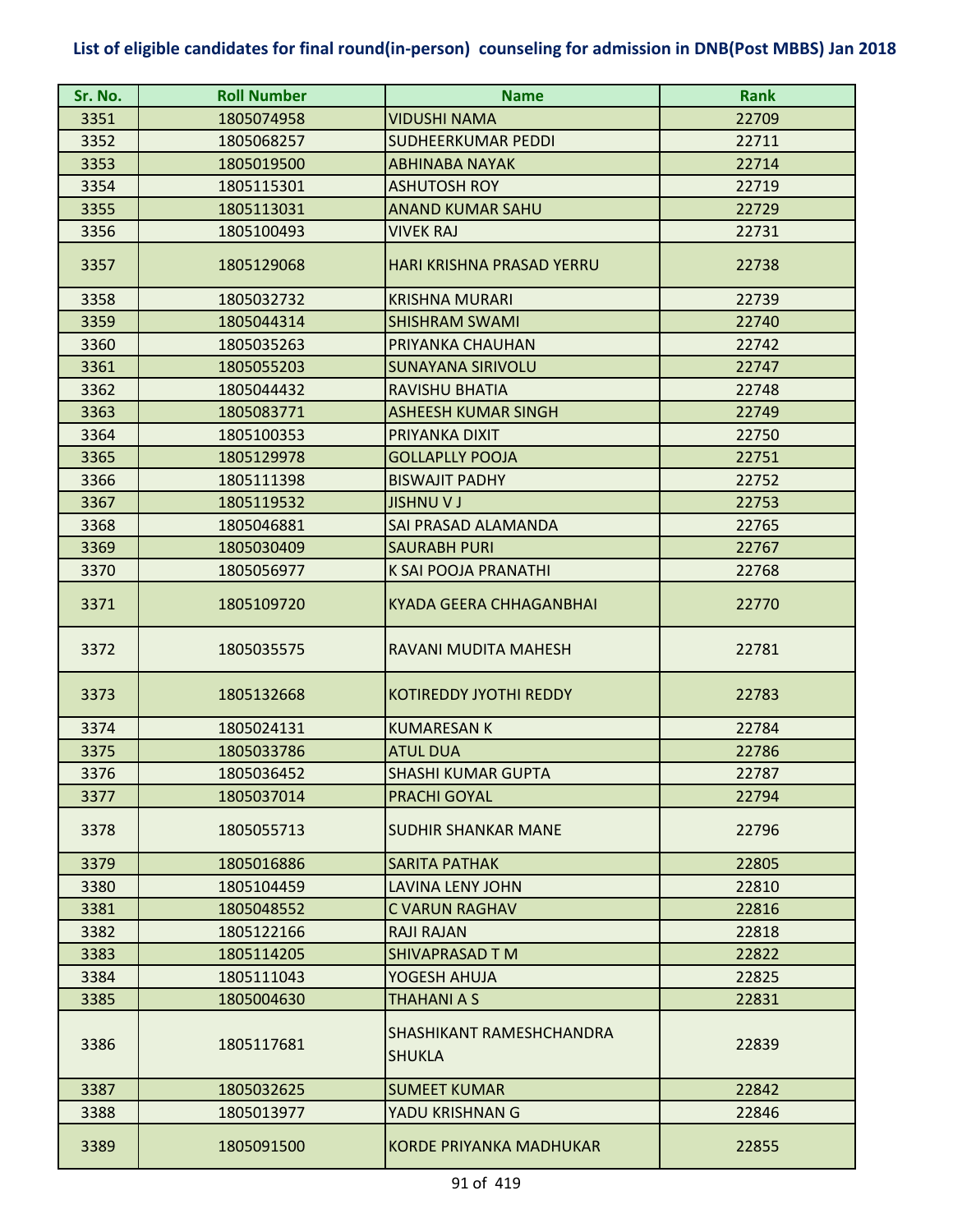| Sr. No. | <b>Roll Number</b> | <b>Name</b>                         | <b>Rank</b> |
|---------|--------------------|-------------------------------------|-------------|
| 3390    | 1805119374         | <b>MARIA DAVIS</b>                  | 22856       |
| 3391    | 1805111786         | <b>KEERTHI SWASTHIKA</b>            | 22859       |
| 3392    | 1805039892         | S PREETHI NANDHINI                  | 22860       |
| 3393    | 1805012977         | <b>HANIYYA HUSSAIN CP</b>           | 22862       |
| 3394    | 1805099173         | <b>JYOTI KRISHNA</b>                | 22863       |
| 3395    | 1805106011         | <b>SHAIKH SHAFIYA SHAIKH JALEEL</b> | 22867       |
| 3396    | 1805025228         | <b>SHARMILA S</b>                   | 22871       |
| 3397    | 1805092234         | <b>SHRADDHA BHUSHAN PATIL</b>       | 22874       |
| 3398    | 1805099529         | <b>NISHANT</b>                      | 22877       |
| 3399    | 1805111409         | <b>PRIYANK DWIVEDI</b>              | 22879       |
| 3400    | 1805053232         | <b>PARRE KARTHIK</b>                | 22880       |
| 3401    | 1805125620         | MUMMADIREDDY N V K REDDY            | 22881       |
| 3402    | 1805105803         | RINDHE BHAGWAT MADHUKAR             | 22882       |
| 3403    | 1805120099         | <b>VENKATRAM</b>                    | 22883       |
| 3404    | 1805033892         | <b>CHETNA DUHAN</b>                 | 22889       |
| 3405    | 1805003913         | <b>TEJWANI NIKUL GHANSHYAMBHAI</b>  | 22890       |
| 3406    | 1805122398         | <b>MERIN JOSUS N</b>                | 22891       |
| 3407    | 1805105465         | <b>LOHAR YOGITA CHINDHU</b>         | 22900       |
| 3408    | 1805099202         | <b>MILIND BABANRAO ZADE</b>         | 22901       |
| 3409    | 1805021565         | <b>NITIN TAHALIYANI</b>             | 22904       |
| 3410    | 1805047441         | <b>BALARAJU JEEVITHA</b>            | 22907       |
| 3411    | 1805104671         | <b>AFRAH ABDURAHMAN</b>             | 22909       |
| 3412    | 1805009820         | SAMBEET PATRA                       | 22910       |
| 3413    | 1805074939         | <b>MONICA SUMAN</b>                 | 22913       |
| 3414    | 1805072881         | <b>DEBDIP ROY</b>                   | 22914       |
| 3415    | 1805019025         | <b>RAHUL KUMAR DAS</b>              | 22916       |
| 3416    | 1805006790         | <b>AGHADTE SNEHAL RAMHARI</b>       | 22917       |
| 3417    | 1805061082         | <b>MONIKA JOSHI</b>                 | 22928       |
| 3418    | 1805090941         | NIKHARE MRUNALI UDARAM              | 22931       |
| 3419    | 1805013785         | <b>VINAYSHANKAR R DANDUR</b>        | 22939       |
| 3420    | 1805059840         | <b>SHAH ANMOL KIRITKUMAR</b>        | 22944       |
| 3421    | 1805120141         | <b>SARANYA R</b>                    | 22950       |
| 3422    | 1805096235         | <b>JHA VIKAS VISHNUKANT</b>         | 22952       |
| 3423    | 1805040885         | <b>NISHANT GAURAV</b>               | 22955       |
| 3424    | 1805078384         | <b>KALYANI TRIPATHI</b>             | 22958       |
| 3425    | 1805033188         | <b>ADAMALA SOUJANYA</b>             | 22965       |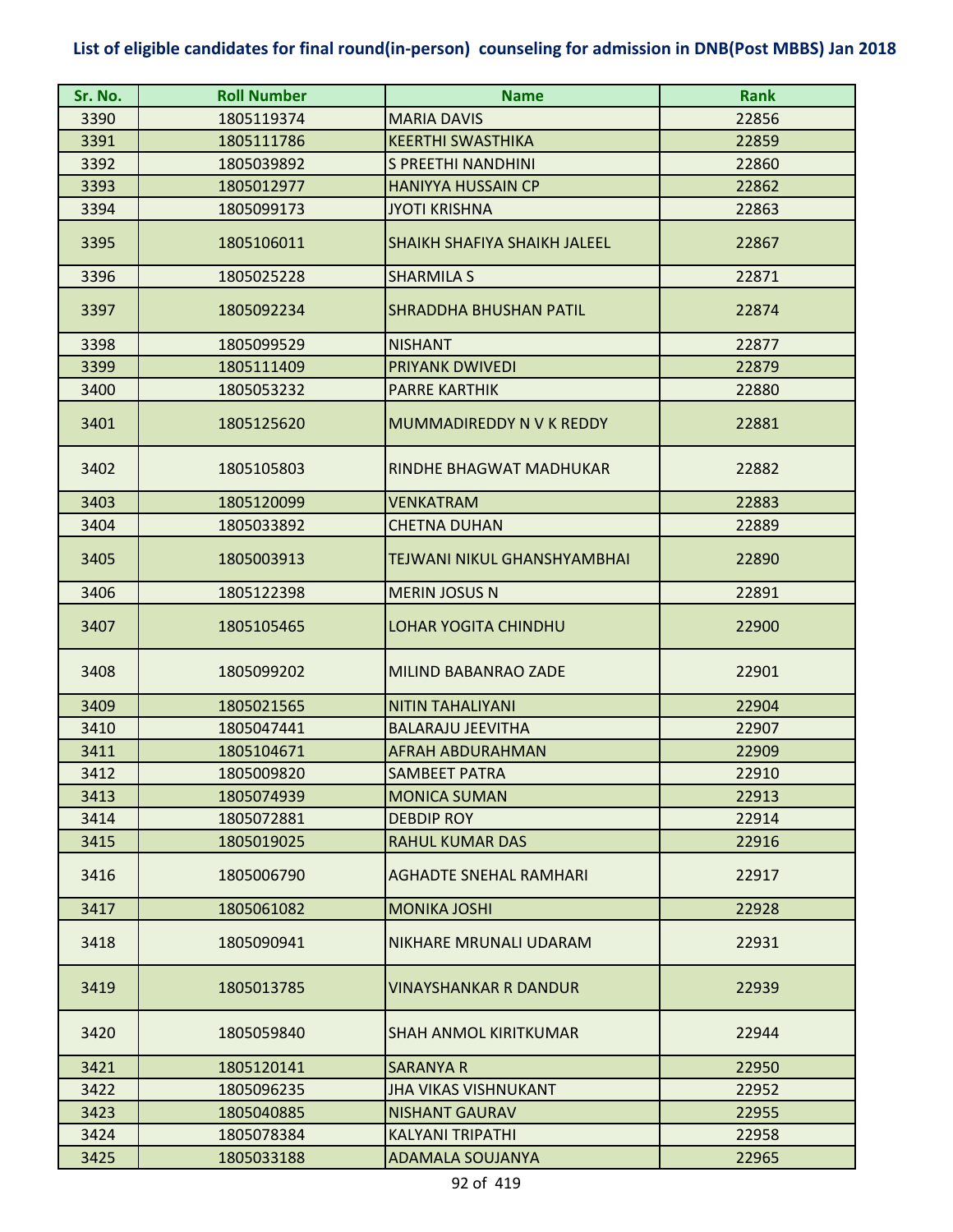| Sr. No. | <b>Roll Number</b> | <b>Name</b>                                | <b>Rank</b> |
|---------|--------------------|--------------------------------------------|-------------|
| 3426    | 1805114897         | <b>BIDISHA MALLICK</b>                     | 22966       |
| 3427    | 1805042870         | <b>GOVIND KUMAR SHARMA</b>                 | 22972       |
| 3428    | 1805104998         | SHINDE SWAPNIL KASHINATH                   | 22974       |
| 3429    | 1805024872         | PRISCILLA RUBAVATHY E                      | 22976       |
| 3430    | 1805086133         | <b>MAHANTESH TOTAPPA ARAGANJI</b>          | 22977       |
| 3431    | 1805030125         | <b>SHREYA SARAOGI</b>                      | 22978       |
| 3432    | 1805064751         | <b>SABAA NAAZ</b>                          | 22980       |
| 3433    | 1805132782         | PILLI ADITYA                               | 22988       |
| 3434    | 1805031131         | <b>KUMAR GAURAV</b>                        | 22991       |
| 3435    | 1805126341         | <b>MODI NIDHI MANOJKUMAR</b>               | 22993       |
| 3436    | 1805070694         | <b>SOUVIK SAMADDAR</b>                     | 22994       |
| 3437    | 1805051634         | <b>MADAM SHRAVYA</b>                       | 23000       |
| 3438    | 1805008129         | SOLANKI UNNATTIBEN RAJESHBHAI              | 23001       |
| 3439    | 1805128073         | <b>SEEMA</b>                               | 23006       |
| 3440    | 1805079665         | <b>NAJMUL HUDA KHAN</b>                    | 23017       |
| 3441    | 1805124566         | <b>GOWRI SANKAR P S</b>                    | 23019       |
| 3442    | 1805109537         | <b>BHARATH REDDY H</b>                     | 23021       |
| 3443    | 1805011285         | <b>SRIHARSHATG</b>                         | 23026       |
| 3444    | 1805103588         | <b>DIVYA JYOTI</b>                         | 23028       |
| 3445    | 1805099058         | <b>KOMAL PULORIYA</b>                      | 23029       |
| 3446    | 1805068227         | RAPOLU REVATI PRASAD                       | 23030       |
| 3447    | 1805104295         | <b>VARSHA ANNA VARGHESE</b>                | 23031       |
| 3448    | 1805106509         | <b>KHANDAGALE AMOL CHANDRASEN</b>          | 23039       |
| 3449    | 1805028971         | <b>BAPUJEE BEHERA</b>                      | 23047       |
| 3450    | 1805117396         | SHELKE PRACHI DEENBANDHU                   | 23049       |
| 3451    | 1805033211         | <b>VAISHALI SINGH</b>                      | 23050       |
| 3452    | 1805099954         | <b>SANJEEV KUMAR</b>                       | 23051       |
| 3453    | 1805094421         | JADHAV SAYALI SHIVAJIRAO                   | 23053       |
| 3454    | 1805050829         | <b>KONDI RASMITHA</b>                      | 23054       |
| 3455    | 1805133563         | NIMI E M A JOSE                            | 23057       |
| 3456    | 1805049238         | <b>GUDURU ASHWINI</b>                      | 23058       |
| 3457    | 1805107059         | <b>MANAS SHRIVASTAVA</b>                   | 23060       |
| 3458    | 1805105216         | <b>MANE ONKAR MAHADEO</b>                  | 23062       |
| 3459    | 1805104055         | <b>SWEETY KUMARI</b>                       | 23063       |
| 3460    | 1805053934         | LOKABHINAI SWAMY NAIDU<br><b>NADIPILLI</b> | 23064       |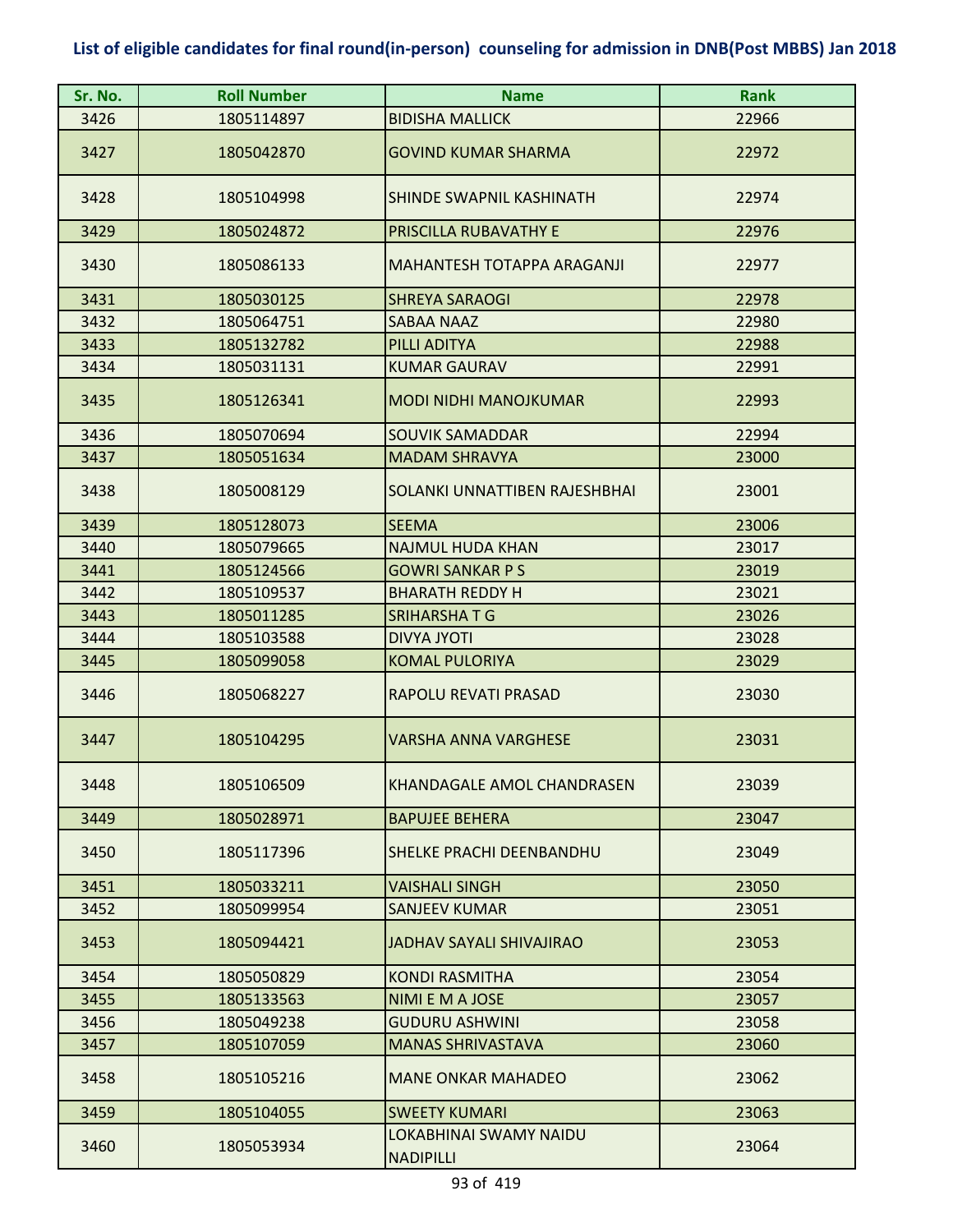| Sr. No. | <b>Roll Number</b> | <b>Name</b>                            | <b>Rank</b> |
|---------|--------------------|----------------------------------------|-------------|
| 3461    | 1805007020         | <b>KAKAD KOMAL ARUN</b>                | 23068       |
| 3462    | 1805046497         | <b>ABBAGONI RAVITEJA</b>               | 23071       |
| 3463    | 1805094675         | <b>GIRE POOJA KACHRU</b>               | 23075       |
| 3464    | 1805029199         | <b>AVIRAM PANDA</b>                    | 23078       |
| 3465    | 1805031071         | <b>NAGENDRA KUMAR</b>                  | 23080       |
| 3466    | 1805105365         | <b>MULE SHITAL ANURATH</b>             | 23085       |
| 3467    | 1805015831         | <b>CHITRESH CHOUDHARY</b>              | 23086       |
| 3468    | 1805038558         | <b>NISHA TIWARI</b>                    | 23089       |
| 3469    | 1805046732         | <b>BASAVA ALEKHYA</b>                  | 23091       |
| 3470    | 1805104469         | PRATIBHA AMRITRAO KADAM                | 23095       |
| 3471    | 1805074270         | <b>NILADRI SEKHAR DOLAI</b>            | 23098       |
| 3472    | 1805087337         | <b>KANAME MANGAL ATMARAM</b>           | 23101       |
| 3473    | 1805045281         | <b>PARITOSH CHANDRA</b>                | 23105       |
| 3474    | 1805080656         | <b>ESHAAN GAUTAM</b>                   | 23106       |
| 3475    | 1805081866         | <b>RUTH JENILA A</b>                   | 23109       |
| 3476    | 1805092228         | WAGH ANAMIKA GANESHRAO                 | 23116       |
| 3477    | 1805101445         | <b>HARIVART KAUSHIK</b>                | 23124       |
| 3478    | 1805054409         | <b>M C V SREEKAR</b>                   | 23129       |
| 3479    | 1805125534         | <b>JOSLITA REBELLO</b>                 | 23130       |
| 3480    | 1805032886         | <b>SHWETA SINGH KALYANI</b>            | 23131       |
| 3481    | 1805075113         | <b>FARSEENA MP</b>                     | 23132       |
| 3482    | 1805132600         | <b>BURRI SARATH CHANDRA</b>            | 23135       |
| 3483    | 1805004316         | <b>DEEPAK KUMAR</b>                    | 23138       |
| 3484    | 1805045164         | ASHUTOSH KUMAR SINGH                   | 23140       |
| 3485    | 1805097138         | <b>SHAIK RESHMA NAAZ</b>               | 23143       |
| 3486    | 1805031842         | <b>ANKIT AGARWAL</b>                   | 23146       |
| 3487    | 1805030032         | <b>GAIKWAD NITIN SAMADHAN</b>          | 23147       |
| 3488    | 1805105424         | AYESHA NOOREEN MAZHAR ASIF<br>QURAISHI | 23152       |
| 3489    | 1805092785         | TABANI AMREEN BANO MOHD IQBAL          | 23153       |
| 3490    | 1805128818         | <b>SUDHEER BETHAPUDI</b>               | 23156       |
| 3491    | 1805004932         | <b>ROSHINI U R</b>                     | 23157       |
| 3492    | 1805087230         | SHAH SHRADDHA JAYANT SAVITA            | 23158       |
| 3493    | 1805095834         | <b>MILIND BHARAT GODASE</b>            | 23164       |
| 3494    | 1805025659         | <b>HAMSATHVANII</b>                    | 23166       |
| 3495    | 1805033144         | <b>ASTHA SAHU</b>                      | 23170       |
| 3496    | 1805046437         | A V N SUSHMA                           | 23180       |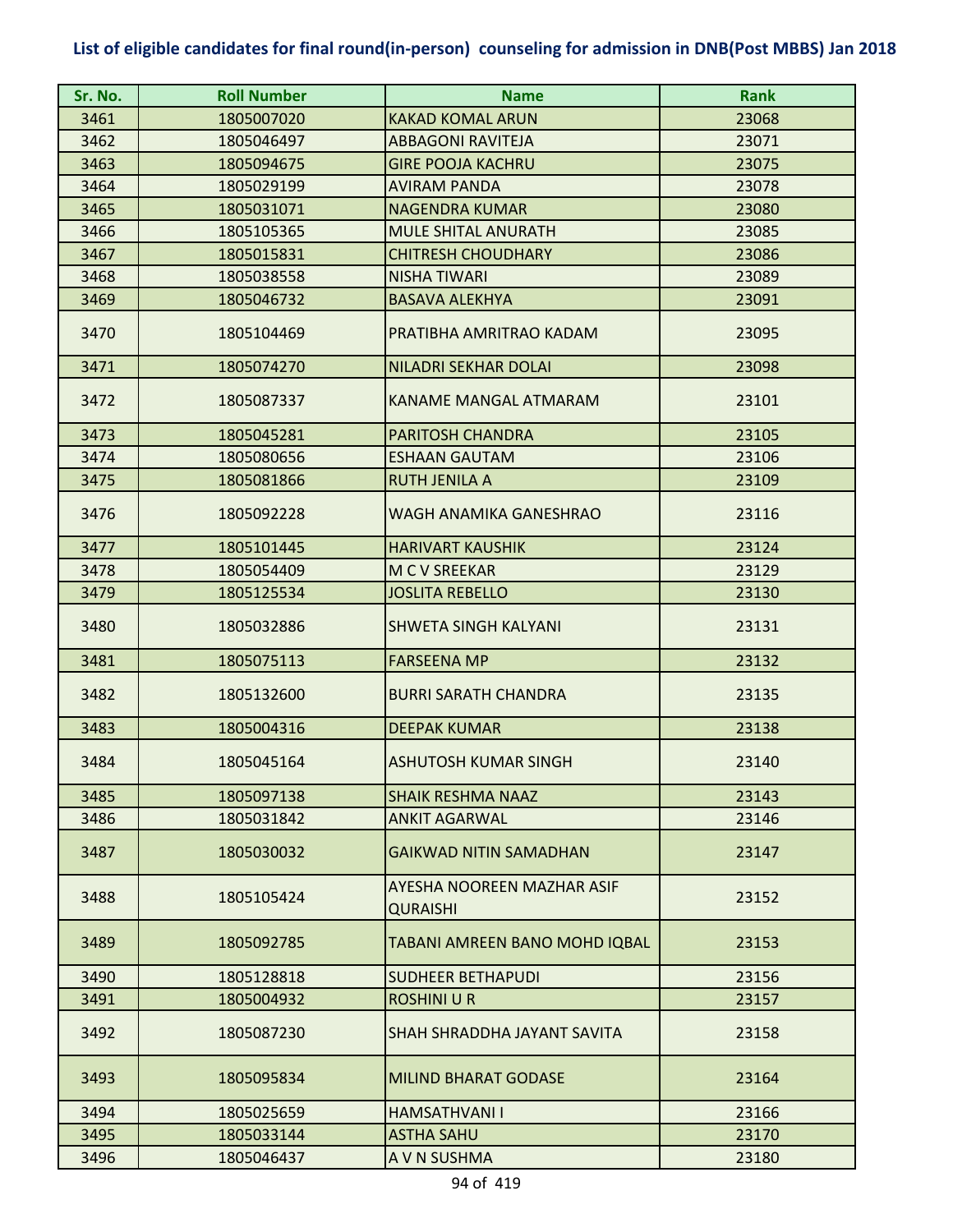| Sr. No. | <b>Roll Number</b> | <b>Name</b>                                     | <b>Rank</b> |
|---------|--------------------|-------------------------------------------------|-------------|
| 3497    | 1805123996         | RITENDRA PATIDAR                                | 23181       |
| 3498    | 1805040438         | <b>SHAURYA VARDHAN SINGH</b>                    | 23187       |
| 3499    | 1805077267         | <b>G PRASHANTHI</b>                             | 23201       |
| 3500    | 1805056199         | SYED MUSAIB AHMED AUQIB                         | 23202       |
| 3501    | 1805113326         | PRATISHTHA AGRAWAL                              | 23207       |
| 3502    | 1805061541         | <b>SOURABH MENDIRATTA</b>                       | 23215       |
| 3503    | 1805091936         | TRIPATHI DHEERAJ RAJENDRAPRASAD                 | 23218       |
| 3504    | 1805133478         | PATEL UMANG ASHOKKUMAR                          | 23225       |
| 3505    | 1805027008         | <b>PONNUSAMY MANIVEL</b>                        | 23228       |
| 3506    | 1805050457         | SOWJANYA K                                      | 23234       |
| 3507    | 1805098665         | <b>SHIVANGI SINGH</b>                           | 23238       |
| 3508    | 1805060902         | <b>SHABNAM BANO</b>                             | 23240       |
| 3509    | 1805115475         | <b>SAHELI KAPAT</b>                             | 23245       |
| 3510    | 1805075948         | <b>SOWMYA YARASI</b>                            | 23247       |
| 3511    | 1805012298         | <b>SHALU A</b>                                  | 23249       |
| 3512    | 1805065211         | <b>RASHMI R ANWEKAR</b>                         | 23250       |
| 3513    | 1805056487         | <b>SUGURU RAVALI</b>                            | 23252       |
| 3514    | 1805099113         | <b>MADHVI TIWARI</b>                            | 23254       |
| 3515    | 1805089221         | <b>APARNA BHASKARAN</b>                         | 23256       |
| 3516    | 1805112681         | <b>MOHAN KUMAR T</b>                            | 23263       |
| 3517    | 1805098132         | NIRANJAN KUMAR AGYAT                            | 23264       |
| 3518    | 1805090868         | <b>SHIVNANI KOMAL MURLI</b>                     | 23267       |
| 3519    | 1805105754         | <b>HARISH DIGAMBAR JADHAV</b>                   | 23275       |
| 3520    | 1805056978         | YENUGULA MANASA                                 | 23278       |
| 3521    | 1805096058         | CHITRAGANDHA PADMAKARRAO<br><b>PATIL</b>        | 23281       |
| 3522    | 1805056869         | <b>NITHILAN</b>                                 | 23286       |
| 3523    | 1805119663         | <b>JIYAS A F</b>                                | 23289       |
| 3524    | 1805096623         | PRAJAPATI UNNATI NITINKUMAR                     | 23290       |
| 3525    | 1805066036         | <b>SHAHINA FEBIN O</b>                          | 23292       |
| 3526    | 1805080140         | <b>TANWEER MD IQBAL</b>                         | 23293       |
| 3527    | 1805047134         | <b>SANA FIRDOUS</b>                             | 23298       |
| 3528    | 1805055891         | <b>T LAVANYA</b>                                | 23303       |
| 3529    | 1805069538         | <b>PRABHUNE SANKET</b><br><b>CHANDRASHEKHAR</b> | 23316       |
| 3530    | 1805128214         | <b>MUHAMMED SHAMSEER C</b>                      | 23321       |
| 3531    | 1805116508         | MIROLIYA MANTHAN THAKARSHIBHAI                  | 23324       |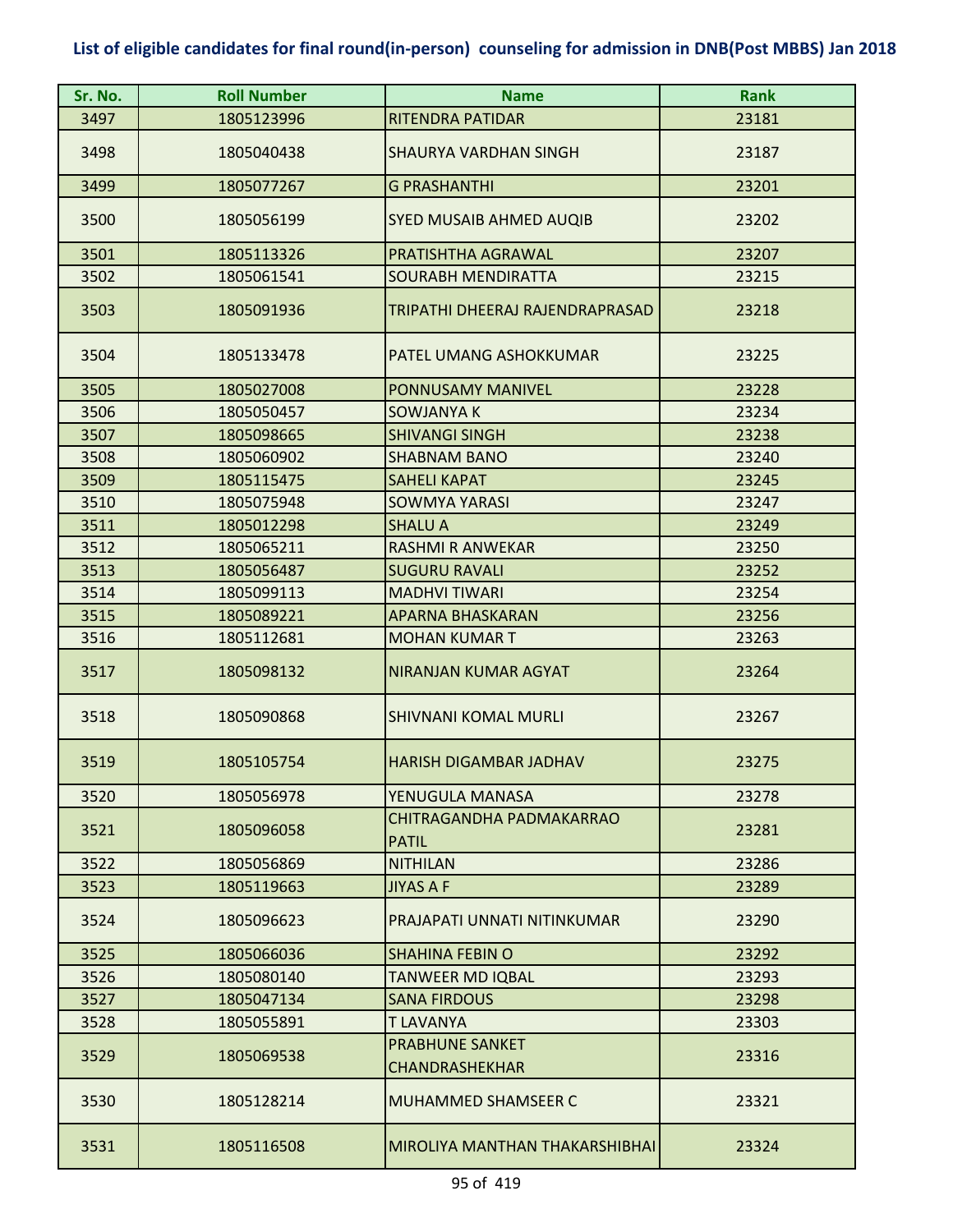| Sr. No. | <b>Roll Number</b> | <b>Name</b>                                 | <b>Rank</b> |
|---------|--------------------|---------------------------------------------|-------------|
| 3532    | 1805122236         | <b>MINU</b>                                 | 23326       |
| 3533    | 1805134235         | <b>ARCHANATP</b>                            | 23328       |
| 3534    | 1805074274         | <b>MAYUKH MUKHERJEE</b>                     | 23329       |
| 3535    | 1805053980         | <b>ANNAPUREDDY TEJESWARI</b>                | 23330       |
| 3536    | 1805067286         | PRASHANT MAHESHWARI                         | 23331       |
| 3537    | 1805048051         | <b>CHEEPIRI ANIL KUMAR</b>                  | 23334       |
| 3538    | 1805094236         | KASAT KRISHNAKUMAR BRIJLAL                  | 23335       |
| 3539    | 1805096722         | PATEL SHRIKANT RAJNARAYAN                   | 23336       |
| 3540    | 1805014588         | <b>SANTOSH KUMAR SAHU</b>                   | 23338       |
| 3541    | 1805023313         | AMMAR MOHAMMED AJAZ GHANI                   | 23340       |
| 3542    | 1805049567         | <b>JADHAV AMITHA</b>                        | 23348       |
| 3543    | 1805033097         | <b>ANIL PRAKASH</b>                         | 23352       |
| 3544    | 1805099866         | <b>RASHMI BANSAL</b>                        | 23353       |
| 3545    | 1805049526         | <b>J PADMAJA</b>                            | 23357       |
| 3546    | 1805066391         | <b>MAYA DEVI U</b>                          | 23362       |
| 3547    | 1805027141         | <b>ASHLY STEPHEN</b>                        | 23367       |
| 3548    | 1805109272         | <b>MAHADAR NIKHIL AJIT</b>                  | 23368       |
| 3549    | 1805011265         | <b>ANJU MARY THOMAS</b>                     | 23370       |
| 3550    | 1805067978         | <b>GUNDAGANI PRAWARDHAN</b>                 | 23373       |
| 3551    | 1805000242         | <b>MUKTI NATH SINGH</b>                     | 23375       |
| 3552    | 1805014311         | <b>LEKHAK</b>                               | 23378       |
| 3553    | 1805090463         | <b>NANDHINI ARJUNAN</b>                     | 23384       |
| 3554    | 1805024219         | <b>NANDINI R</b>                            | 23393       |
| 3555    | 1805032308         | <b>DIVYANSH GAUR</b>                        | 23400       |
| 3556    | 1805100183         | <b>ANKIT KOTS</b>                           | 23402       |
| 3557    | 1805050905         | <b>SARANYA RAJ K</b>                        | 23409       |
| 3558    | 1805012563         | <b>BHUVANESWARI</b>                         | 23410       |
| 3559    | 1805014519         | ANISH KUMAR M                               | 23411       |
| 3560    | 1805094332         | MOMIN HEENA KAUSAR JAMIL<br>AHMED           | 23418       |
| 3561    | 1805061323         | <b>NIPUN SAINI</b>                          | 23425       |
| 3562    | 1805116773         | MITALIBEN MAHENDRAKUMAR<br><b>PRAJAPATI</b> | 23427       |
| 3563    | 1805021344         | <b>ZUBAID KHAN</b>                          | 23428       |
| 3564    | 1805096725         | PATIL MANALI ABHAY                          | 23429       |
| 3565    | 1805014902         | <b>DEEPIKA SAHU</b>                         | 23441       |
| 3566    | 1805131601         | RADHA KAMMELA                               | 23446       |
| 3567    | 1805130602         | <b>ARASAVALLI KIRAN MADHURI</b>             | 23447       |
| 3568    | 1805123101         | A DIVYA SREE                                | 23448       |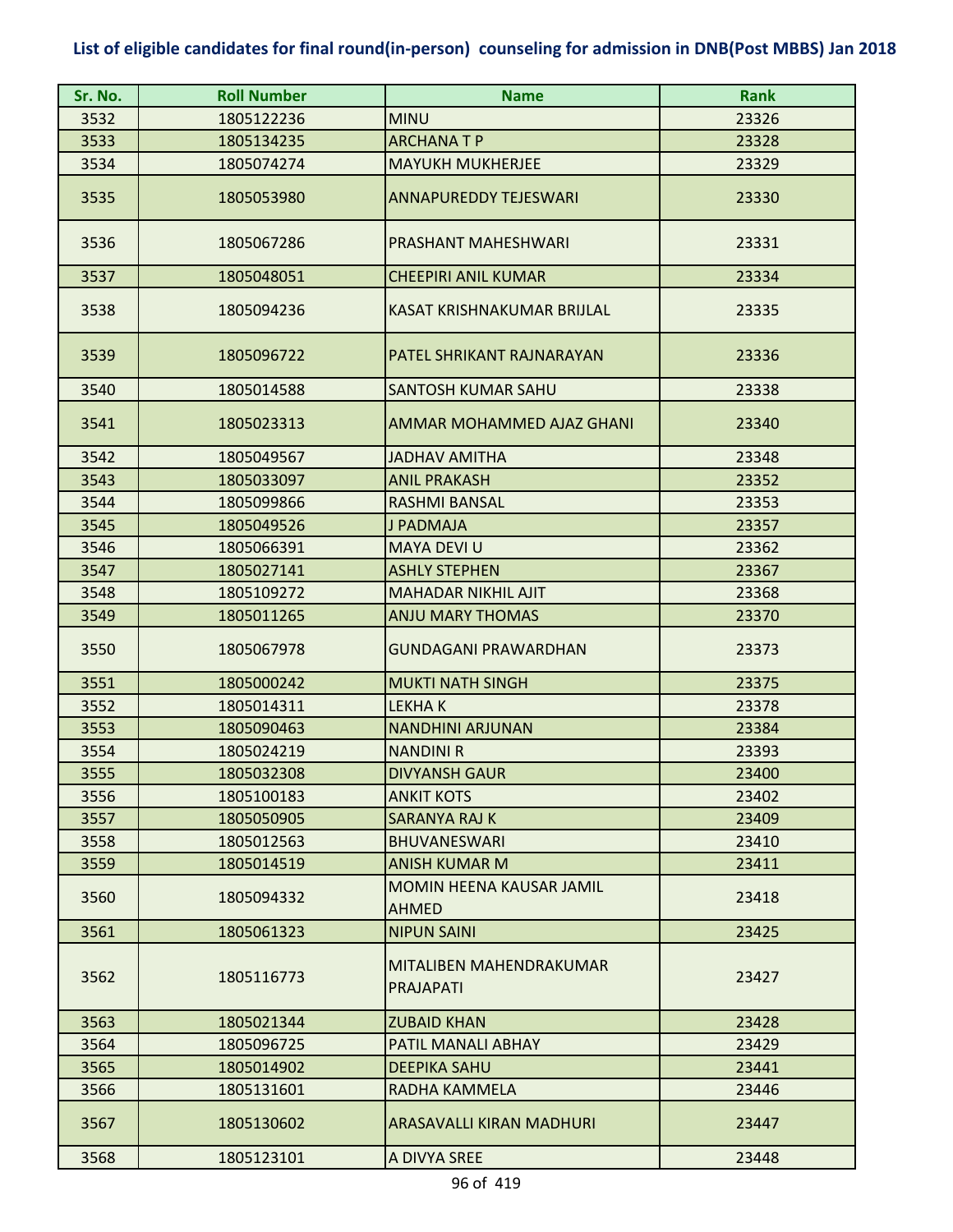| Sr. No. | <b>Roll Number</b> | <b>Name</b>                   | <b>Rank</b> |
|---------|--------------------|-------------------------------|-------------|
| 3569    | 1805069262         | <b>KACHAVE YOGESH BHAGWAN</b> | 23454       |
| 3570    | 1805050443         | <b>KAMMARI DIVYA</b>          | 23458       |
| 3571    | 1805101695         | <b>GURLEEN KAUR GARRY</b>     | 23465       |
| 3572    | 1805056953         | <b>VUTA TEJASWI</b>           | 23473       |
| 3573    | 1805098509         | RAGHVENDRA DEO PANDEY         | 23476       |
| 3574    | 1805087597         | <b>SWAPNIL YADAV</b>          | 23477       |
| 3575    | 1805125447         | <b>ROMI DOSHI</b>             | 23479       |
| 3576    | 1805114366         | PRITI SHARMA                  | 23481       |
| 3577    | 1805084985         | JANWADKAR AASHIKA SUNIL       | 23483       |
| 3578    | 1805121768         | <b>SARANYA S</b>              | 23484       |
| 3579    | 1805017895         | <b>DIVAS SINHA</b>            | 23491       |
| 3580    | 1805078335         | <b>RISHI DWIVEDI</b>          | 23493       |
| 3581    | 1805102367         | <b>SHAMBHU KUMAR SHARAN</b>   | 23494       |
| 3582    | 1805025995         | <b>KIRTHIGAT</b>              | 23495       |
| 3583    | 1805055447         | <b>KOKKULA NEEHARIKA</b>      | 23496       |
| 3584    | 1805008345         | <b>MANISHA GUIN</b>           | 23503       |
| 3585    | 1805134291         | <b>ARJUNK</b>                 | 23510       |
| 3586    | 1805009198         | <b>MOHD RASHID</b>            | 23511       |
| 3587    | 1805023182         | <b>SARANYA BHARATHI</b>       | 23513       |
| 3588    | 1805050561         | <b>KARNE NEELIMA</b>          | 23517       |
| 3589    | 1805028548         | <b>TP SABEELA</b>             | 23527       |
| 3590    | 1805107974         | <b>NANDHINI J</b>             | 23534       |
| 3591    | 1805027058         | <b>TINA TONY V</b>            | 23535       |
| 3592    | 1805061227         | <b>SAURABH TUTEJA</b>         | 23536       |
| 3593    | 1805064302         | <b>NEHA BERIA</b>             | 23537       |
| 3594    | 1805083250         | <b>PRAVEEN KUMARSP</b>        | 23538       |
| 3595    | 1805028328         | <b>HARITHRA S</b>             | 23548       |
| 3596    | 1805065611         | <b>NABANITA DE</b>            | 23551       |
| 3597    | 1805051998         | <b>MAYANA AYESHA KHANAM</b>   | 23553       |
| 3598    | 1805022235         | <b>MARIAM JAMEELA K</b>       | 23559       |
| 3599    | 1805069846         | <b>LABANYA CHOWDHURI</b>      | 23560       |
| 3600    | 1805001963         | <b>GHANCHI MOHAMMADVAKKAS</b> | 23574       |
| 3601    | 1805092884         | DESHPANDE POOJA NARENDRA      | 23575       |
| 3602    | 1805134108         | CHAHAD DEEPAK KHANDERAO       | 23577       |
| 3603    | 1805046063         | <b>SHRADDHA S ANGADI</b>      | 23583       |
| 3604    | 1805128683         | POPURI KRISHNA VASIST         | 23584       |
| 3605    | 1805055094         | <b>ANUSHA SHARMA P S</b>      | 23590       |
| 3606    | 1805023377         | KANIMOZHI M                   | 23594       |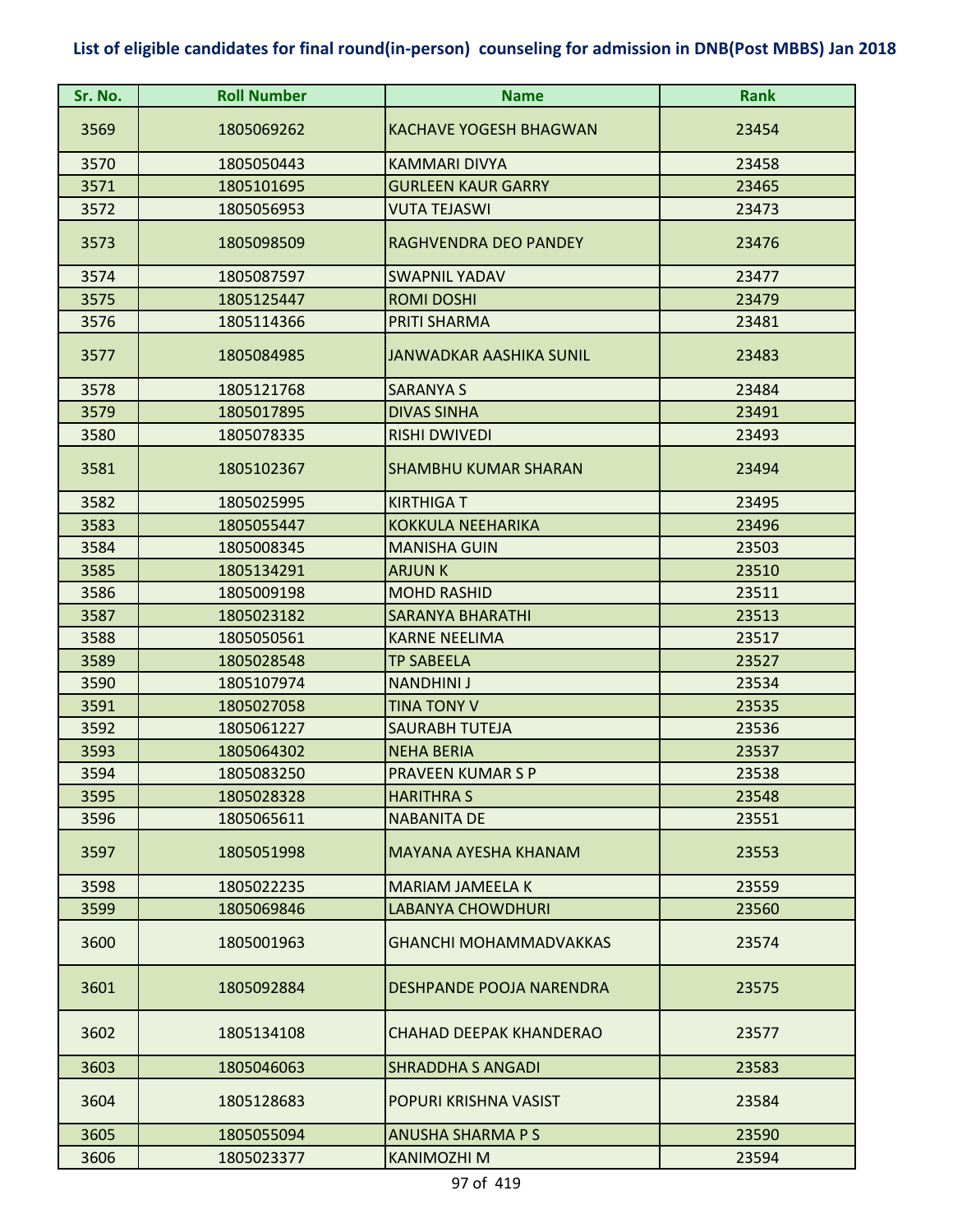| Sr. No. | <b>Roll Number</b> | <b>Name</b>                     | Rank  |
|---------|--------------------|---------------------------------|-------|
| 3607    | 1805031722         | <b>PRAKASH RANJAN</b>           | 23607 |
| 3608    | 1805031607         | <b>SHILPA GHOSH</b>             | 23608 |
| 3609    | 1805004145         | <b>SUNIL YADAV</b>              | 23611 |
| 3610    | 1805080761         | <b>SUKHRAJ SINGH DHILLON</b>    | 23612 |
| 3611    | 1805039637         | <b>RAJALAKSHMI R</b>            | 23613 |
| 3612    | 1805086224         | <b>TRIPATHI DEEPAK</b>          | 23616 |
| 3613    | 1805050341         | <b>KANNALI PRAGNA PAVITHRA</b>  | 23617 |
| 3614    | 1805128310         | <b>MAJETY MOUNIKA</b>           | 23620 |
| 3615    | 1805105694         | KADAM SUPRIYA RAJENDRA          | 23621 |
| 3616    | 1805039286         | <b>KALLAM DEEPTHI</b>           | 23622 |
| 3617    | 1805076769         | <b>MEKALA SARVANI</b>           | 23624 |
| 3618    | 1805029998         | ADIGOPULA R NARASIMHARAO        | 23627 |
| 3619    | 1805091058         | PATLE ASHWINI VASANT            | 23629 |
| 3620    | 1805047201         | <b>BANDLA TEJASWI</b>           | 23630 |
| 3621    | 1805084737         | <b>SHUBHRA JYOTI</b>            | 23631 |
| 3622    | 1805094630         | <b>NENE PRASANNA KIRAN</b>      | 23632 |
| 3623    | 1805092742         | <b>SHAMA ANIL KORPENWAR</b>     | 23639 |
| 3624    | 1805072324         | <b>POUSHALI CHATTERJEE</b>      | 23643 |
| 3625    | 1805047883         | SRILEKHA CHITUKULA              | 23644 |
| 3626    | 1805117380         | YADAV DURGA VANSHI KUMARI BIJAY | 23645 |
| 3627    | 1805084343         | <b>JESU SUSAN JOSE</b>          | 23647 |
| 3628    | 1805002669         | KATHAN HITENDRABHAI ACHARYA     | 23651 |
| 3629    | 1805047041         | NAZEEMA BEGUM                   | 23654 |
| 3630    | 1805100976         | <b>GAYATRI SHARMA</b>           | 23655 |
| 3631    | 1805023078         | P PRAISY NESAMANI               | 23658 |
| 3632    | 1805071317         | <b>SANDIPAN CHANDRA</b>         | 23665 |
| 3633    | 1805122177         | <b>SRUTHY PD</b>                | 23671 |
| 3634    | 1805086323         | <b>MEHTA PRITI GIRISH</b>       | 23684 |
| 3635    | 1805084943         | KUTHE ADHVARYU VIJAY            | 23685 |
| 3636    | 1805059308         | ANIL KUMAR JAISWAL              | 23690 |
| 3637    | 1805021584         | <b>SWATI BHARDWAJ</b>           | 23706 |
| 3638    | 1805063681         | MAHENDRA KUMAR GOSALIYA         | 23711 |
| 3639    | 1805053116         | <b>SANKINENI SWETCHA</b>        | 23715 |
| 3640    | 1805105141         | TANNA JINAL SUBHASH             | 23717 |
| 3641    | 1805039522         | <b>SUNEEL KUMAR MANNE</b>       | 23718 |
| 3642    | 1805119336         | MU AD K M                       | 23721 |
| 3643    | 1805033725         | <b>PRATEEK PUNERA</b>           | 23735 |
| 3644    | 1805028660         | <b>SONA MARIA BABY</b>          | 23739 |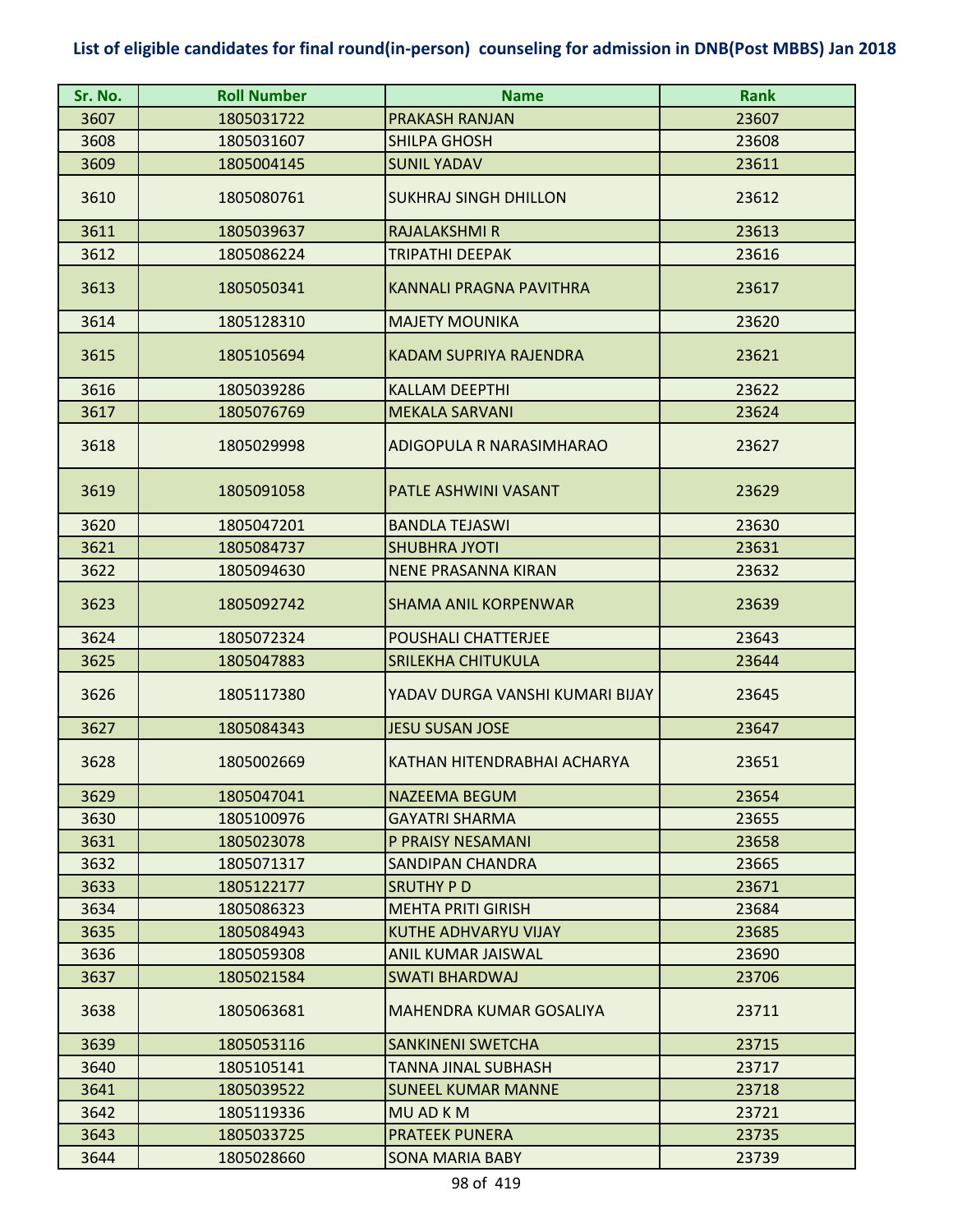| Sr. No. | <b>Roll Number</b> | <b>Name</b>                    | <b>Rank</b> |
|---------|--------------------|--------------------------------|-------------|
| 3645    | 1805018392         | <b>ANKIT YADAV</b>             | 23746       |
| 3646    | 1805004347         | <b>ADITYA SHARMA</b>           | 23747       |
| 3647    | 1805047231         | <b>B SAIKIRAN</b>              | 23750       |
| 3648    | 1805054775         | <b>ELAKEYA E S</b>             | 23751       |
| 3649    | 1805129569         | <b>SHABANA ASMIN</b>           | 23755       |
| 3650    | 1805092206         | PALLAVI SHIVDAS ARDAK          | 23757       |
| 3651    | 1805029410         | <b>LALAN KUMAR</b>             | 23758       |
| 3652    | 1805024684         | NETHRA DINAKARAN               | 23761       |
| 3653    | 1805068220         | P V SPANDANA                   | 23765       |
| 3654    | 1805090926         | <b>DESHPANDE MUKTI GAJANAN</b> | 23768       |
| 3655    | 1805050626         | <b>KATLA VIJAYAPAL</b>         | 23770       |
| 3656    | 1805134334         | <b>DERSHIC VALANTINE</b>       | 23771       |
| 3657    | 1805048185         | <b>D G VENKATA RAMYA</b>       | 23773       |
| 3658    | 1805086784         | <b>KOLI DIPIKA MOHAN</b>       | 23780       |
| 3659    | 1805026443         | AJEEBA SHEERIN A               | 23787       |
| 3660    | 1805102618         | <b>SUMBUL KAZMI</b>            | 23792       |
| 3661    | 1805076878         | N PRATHIMA                     | 23793       |
| 3662    | 1805038955         | <b>CHELLURI SANJEEV RAJU</b>   | 23797       |
| 3663    | 1805043974         | <b>AANCHAL RANA</b>            | 23801       |
| 3664    | 1805122460         | VISUWAVASAWA C R               | 23806       |
| 3665    | 1805041425         | <b>ABHIK SIL</b>               | 23809       |
| 3666    | 1805008303         | <b>AKASH PAUL</b>              | 23816       |
| 3667    | 1805120794         | <b>DIVYA</b>                   | 23821       |
| 3668    | 1805099702         | <b>SAGAR GURNANI</b>           | 23828       |
| 3669    | 1805105756         | RAUT ASHWINI BANDU             | 23830       |
| 3670    | 1805027772         | <b>ASHA MARIA DAVIS</b>        | 23841       |
| 3671    | 1805088841         | TOHID NAZEERAHMAD KHAZI        | 23843       |
| 3672    | 1805088018         | <b>ABHA MISHRA</b>             | 23844       |
| 3673    | 1805050926         | MADHAVARAM HASMITHA JOHN       | 23845       |
| 3674    | 1805051011         | <b>LAGISHETTY SAI PALLAVI</b>  | 23846       |
| 3675    | 1805125274         | DURGESH KUMAR DHAKAR           | 23848       |
| 3676    | 1805119088         | <b>HABEEB RIZWAN</b>           | 23850       |
| 3677    | 1805052428         | <b>GANDHAM VIJAY KIRAN</b>     | 23852       |
| 3678    | 1805122068         | SEHDIYA HAMZA                  | 23853       |
| 3679    | 1805050912         | <b>ABINAYA G</b>               | 23862       |
| 3680    | 1805044362         | <b>NEERAJ GAUTAM</b>           | 23870       |
| 3681    | 1805017372         | <b>JAGRATI GUPTA</b>           | 23871       |
| 3682    | 1805019209         | <b>DEVIDATTA DASH</b>          | 23874       |
| 3683    | 1805116044         | <b>SHAH AASHKA RAHULBHAI</b>   | 23877       |
| 3684    | 1805053448         | POTHUGANTI RAVI                | 23878       |
| 3685    | 1805092762         | <b>GOND PRITI SOPAN</b>        | 23881       |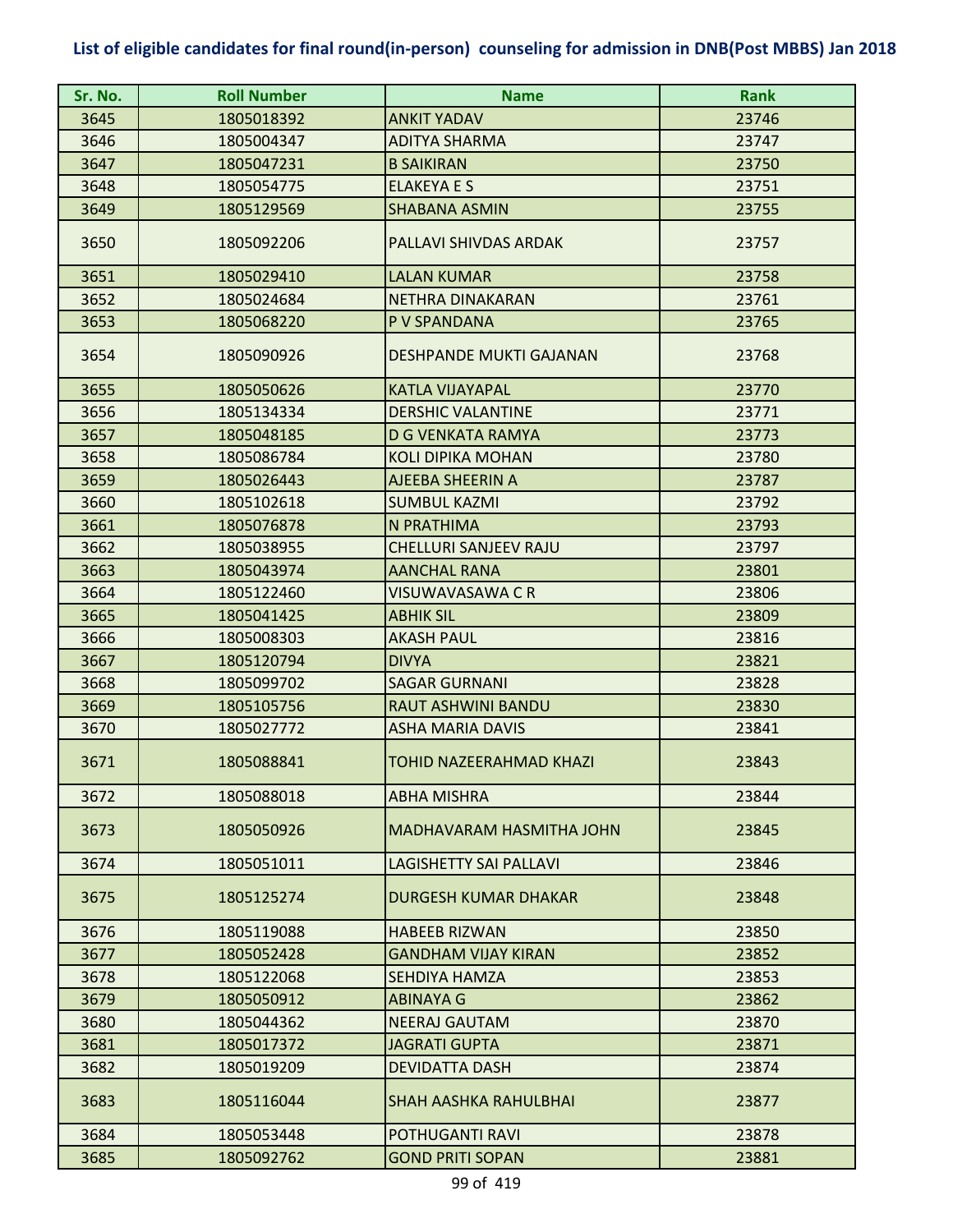| Sr. No. | <b>Roll Number</b> | <b>Name</b>                      | <b>Rank</b> |
|---------|--------------------|----------------------------------|-------------|
| 3686    | 1805052959         | PYREDDY NIRMALLA                 | 23885       |
| 3687    | 1805055410         | <b>LUBNA NAZNEEN KHANUM</b>      | 23886       |
| 3688    | 1805060102         | NARENDRA SINGH RANAWAT           | 23889       |
| 3689    | 1805022637         | <b>VELUKARAN THERESE DAVID</b>   | 23892       |
| 3690    | 1805074957         | <b>CHANDRA PRAKASH SONI</b>      | 23893       |
| 3691    | 1805132806         | <b>SHRAVANI GOWRISHANKAR</b>     | 23895       |
| 3692    | 1805065924         | <b>SYAM VIPIN P</b>              | 23896       |
| 3693    | 1805086696         | PARALKAR DIVYANGI KISHORE        | 23900       |
| 3694    | 1805041052         | AKOIJAM DAYANANDA SINGH          | 23911       |
| 3695    | 1805114143         | <b>KIRAN H NADAGADDI</b>         | 23921       |
| 3696    | 1805011227         | <b>VENNELA CD</b>                | 23924       |
| 3697    | 1805031677         | ADAK MOHUARANI ASHOKKUMAR        | 23926       |
| 3698    | 1805093998         | <b>MOHAMMED MUKHTARUDDIN</b>     | 23935       |
| 3699    | 1805086632         | PATEL MAYUR PREMJI KAMLA         | 23936       |
| 3700    | 1805122097         | <b>AJAY GOPAL</b>                | 23941       |
| 3701    | 1805081392         | <b>JASICA JOY THOTTIYIL</b>      | 23942       |
| 3702    | 1805107919         | DORA SAI SATYA VENKATA SRIDEVI   | 23943       |
| 3703    | 1805031187         | <b>NEHA LALL</b>                 | 23946       |
| 3704    | 1805022174         | <b>VINOD KANNAN</b>              | 23953       |
| 3705    | 1805132106         | <b>ALLAMSETTI NAVYA</b>          | 23959       |
| 3706    | 1805132068         | YANDRAPU JYOTHIRMAYEE            | 23964       |
| 3707    | 1805019673         | <b>SK SARWAR ALI</b>             | 23966       |
| 3708    | 1805110841         | <b>SHUBHA</b>                    | 23971       |
| 3709    | 1805075515         | <b>FATHIMATH SANAA R</b>         | 23974       |
| 3710    | 1805123311         | <b>HARI PRASAD V</b>             | 23977       |
| 3711    | 1805129755         | SAI LALITHA CHALLAPILLA          | 23981       |
| 3712    | 1805038731         | <b>LAKHVEER SINGH</b>            | 23984       |
| 3713    | 1805064044         | <b>KANU SHARMA</b>               | 23996       |
| 3714    | 1805012745         | <b>MONU G KRISHNAN</b>           | 24000       |
| 3715    | 1805104548         | <b>CHAVAN SANTOSHKUMAR UTTAM</b> | 24001       |
| 3716    | 1805132582         | <b>ANNALA KISHOR</b>             | 24010       |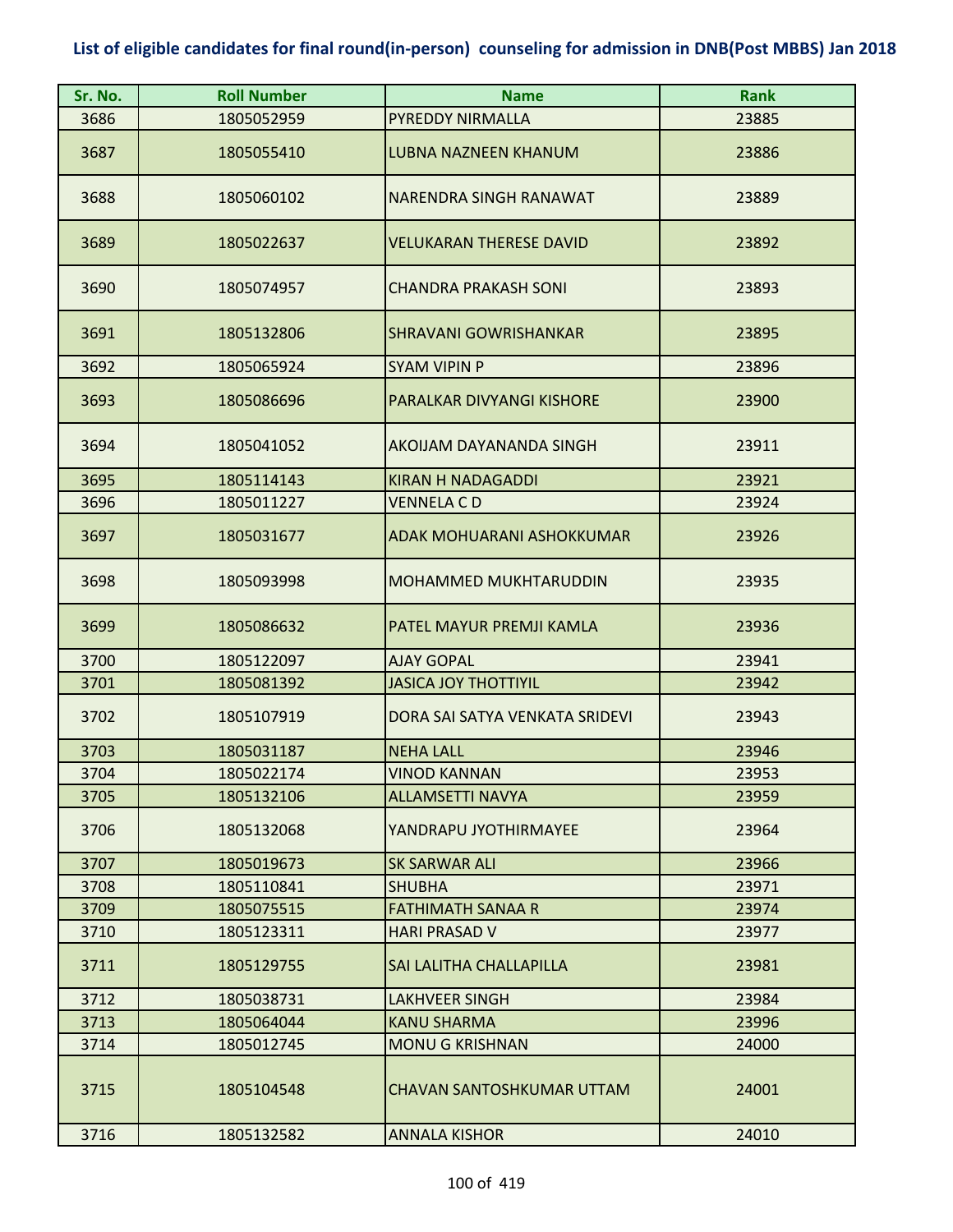| Sr. No. | <b>Roll Number</b> | <b>Name</b>                             | <b>Rank</b> |
|---------|--------------------|-----------------------------------------|-------------|
| 3717    | 1805066904         | SATYENDRA SINGH YADAV                   | 24016       |
| 3718    | 1805098476         | <b>GULSHAN SINGH RANDHAWA</b>           | 24018       |
| 3719    | 1805010971         | ARAVIND RANJAN C A                      | 24023       |
| 3720    | 1805052062         | <b>MEKALA MADHU</b>                     | 24029       |
| 3721    | 1805050466         | PRIYANKA DESAI                          | 24031       |
| 3722    | 1805037617         | <b>SUNEEL KUMAR</b>                     | 24033       |
| 3723    | 1805069409         | <b>SHROTRI KETAKI MILIND</b>            | 24039       |
| 3724    | 1805066817         | <b>SHAUKAT ALI</b>                      | 24063       |
| 3725    | 1805122676         | <b>ANJANA G S</b>                       | 24068       |
| 3726    | 1805021419         | <b>SHASHANK GUPTA</b>                   | 24071       |
| 3727    | 1805046875         | <b>V KIRAN KUMAR</b>                    | 24079       |
| 3728    | 1805011665         | SHREEVATHSA UPADHYAYA                   | 24080       |
| 3729    | 1805024687         | <b>PALANIKUMAR B</b>                    | 24083       |
| 3730    | 1805100643         | <b>ASHISH AGGARWAL</b>                  | 24087       |
| 3731    | 1805097630         | <b>PABBU LEKHYASREE</b>                 | 24090       |
| 3732    | 1805040398         | <b>NUSRAT GAFFOOR</b>                   | 24095       |
| 3733    | 1805067833         | VAMSHI KRISHNA A                        | 24096       |
| 3734    | 1805092586         | SONAWANE SHRIKRUSHANA<br><b>BHAGWAN</b> | 24100       |
| 3735    | 1805078590         | <b>RAJOO PATEL</b>                      | 24111       |
| 3736    | 1805086002         | MEENAKSHI RAVICHANDRAN                  | 24114       |
| 3737    | 1805056882         | <b>SIVANANTH MATHIVATHANAN</b>          | 24117       |
| 3738    | 1805040084         | NIHARIKA PULIGUNDLA                     | 24118       |
| 3739    | 1805035657         | PATEL SUNY MUKESHKUMAR                  | 24127       |
| 3740    | 1805094467         | SAYED TAHOORA KHEYSAR PASHA             | 24129       |
| 3741    | 1805016679         | <b>VIKAS YADU</b>                       | 24131       |
| 3742    | 1805097732         | <b>VINITHA V</b>                        | 24134       |
| 3743    | 1805078547         | <b>KUSUM GUPTA</b>                      | 24135       |
| 3744    | 1805110840         | PRERANA PRIYA                           | 24136       |
| 3745    | 1805117786         | ANSARI SHIFA SHAMIM                     | 24138       |
| 3746    | 1805047863         | <b>C MAHESH KUMAR</b>                   | 24140       |
| 3747    | 1805012267         | <b>JAMUNA M</b>                         | 24141       |
| 3748    | 1805001394         | <b>KULDEEP GOYAL</b>                    | 24143       |
| 3749    | 1805096860         | <b>RANA ARVINDSINGH</b>                 | 24148       |
| 3750    | 1805004887         | ARYA V S                                | 24149       |
| 3751    | 1805123465         | <b>MANJU</b>                            | 24152       |
| 3752    | 1805134047         | <b>SHAMY BASHEER</b>                    | 24155       |
| 3753    | 1805129582         | <b>SNEHAP</b>                           | 24156       |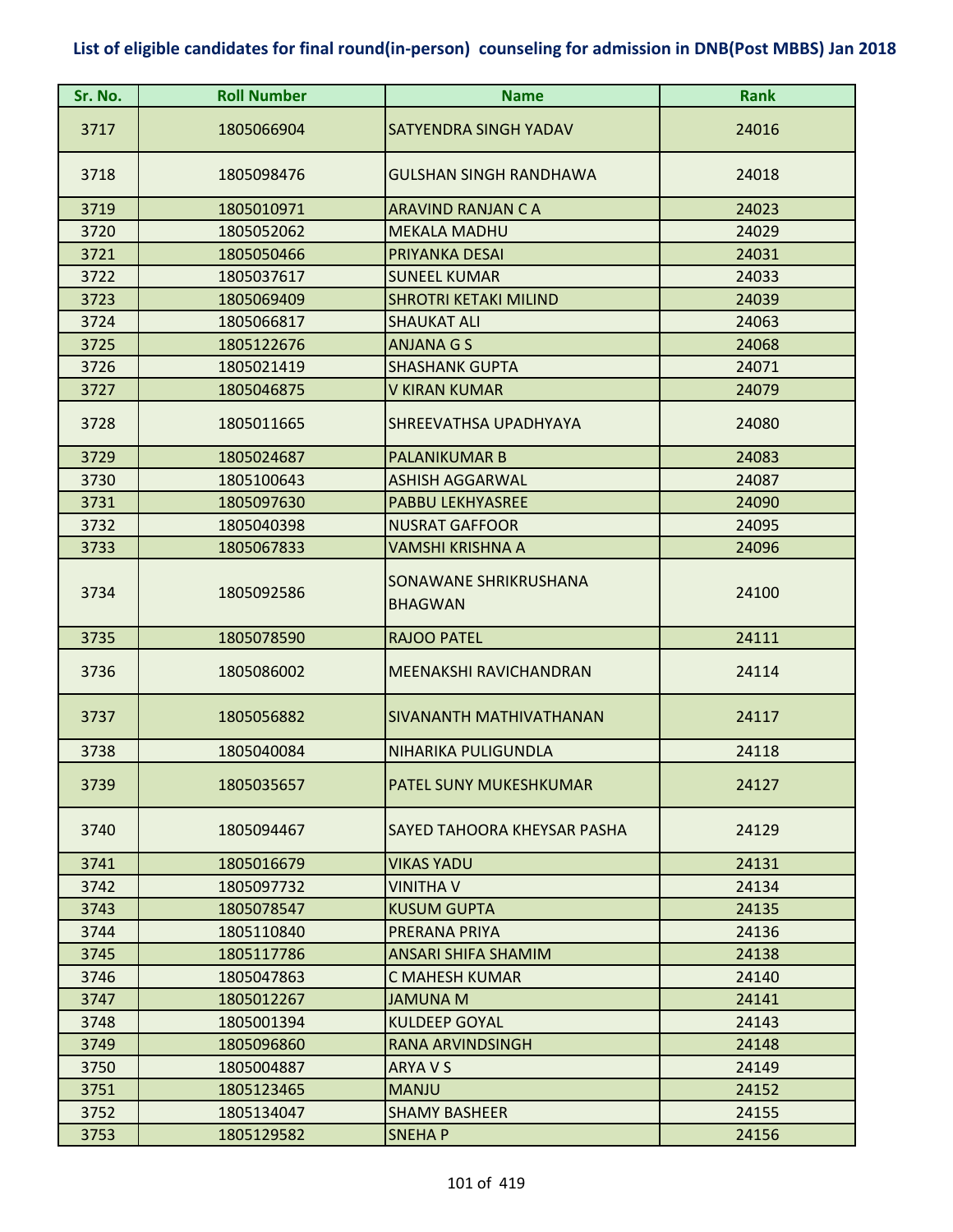| Sr. No. | <b>Roll Number</b> | <b>Name</b>                            | <b>Rank</b> |
|---------|--------------------|----------------------------------------|-------------|
| 3754    | 1805085642         | <b>JAGTAP VARUN RAVINDRA</b>           | 24160       |
| 3755    | 1805046460         | A PRAVEENA                             | 24161       |
| 3756    | 1805117098         | MOHAMMED ASAD MOHAMMED<br><b>AMEEN</b> | 24164       |
| 3757    | 1805004466         | <b>ANZUM BANO</b>                      | 24165       |
| 3758    | 1805061539         | <b>SAMCY ARORA</b>                     | 24166       |
| 3759    | 1805049683         | <b>N BHARGAVREDDY</b>                  | 24172       |
| 3760    | 1805096857         | SHARMA MRITYUNJAY PRAVESH              | 24175       |
| 3761    | 1805021361         | <b>DINESH KUMAR SAHU</b>               | 24177       |
| 3762    | 1805019161         | <b>ASHIS PATTNAYAK</b>                 | 24186       |
| 3763    | 1805091540         | NISHA MAHENDRA VARMA                   | 24191       |
| 3764    | 1805064697         | <b>RANGU MANASA</b>                    | 24193       |
| 3765    | 1805011383         | <b>SHAMNA SALAM</b>                    | 24195       |
| 3766    | 1805131290         | RAMAKURTHI NAGABHUSHANAM               | 24198       |
| 3767    | 1805099829         | <b>SHASHI BHUSHAN KUMAR</b>            | 24199       |
| 3768    | 1805107020         | <b>SHRADDHA VERMA</b>                  | 24207       |
| 3769    | 1805083257         | <b>GOPIKA RAJEEV</b>                   | 24212       |
| 3770    | 1805094428         | SONI RASHI SATYANARAYAN                | 24218       |
| 3771    | 1805101247         | <b>SRUTHIT</b>                         | 24222       |
| 3772    | 1805032849         | VINIT KUMAR GAUTAM                     | 24224       |
| 3773    | 1805028221         | MUHAMMED ALIF M M                      | 24225       |
| 3774    | 1805124008         | <b>DHARSINI</b>                        | 24227       |
| 3775    | 1805100192         | VIRENDER KUMAR                         | 24228       |
| 3776    | 1805098103         | <b>ANKIT MISHRA</b>                    | 24232       |
| 3777    | 1805122986         | ASHA GOPALAKRISHNAN NAIR               | 24235       |
| 3778    | 1805022563         | <b>ASHWIN RAMESH CB</b>                | 24238       |
| 3779    | 1805117789         | <b>JHAVERI ISHA CHETAN</b>             | 24240       |
| 3780    | 1805075704         | SHEREEFA HIZZAH                        | 24244       |
| 3781    | 1805004936         | <b>AMALDEV A</b>                       | 24250       |
| 3782    | 1805019735         | <b>SMRUTI DASH MOHAPATRA</b>           | 24252       |
| 3783    | 1805022980         | KAVYA SUBRAMANIAM                      | 24253       |
| 3784    | 1805030079         | NIRAJ KUMAR ARORA                      | 24258       |
| 3785    | 1805023412         | SHRI LAKSHMI SWARATHMIKA               | 24260       |
| 3786    | 1805102733         | <b>KUMAR VAIBHAV</b>                   | 24265       |
| 3787    | 1805018656         | <b>ABHISHEK SWAIN</b>                  | 24266       |
| 3788    | 1805075572         | <b>ANJU MOHAN</b>                      | 24269       |
| 3789    | 1805075675         | <b>DIVYA SUNIL</b>                     | 24273       |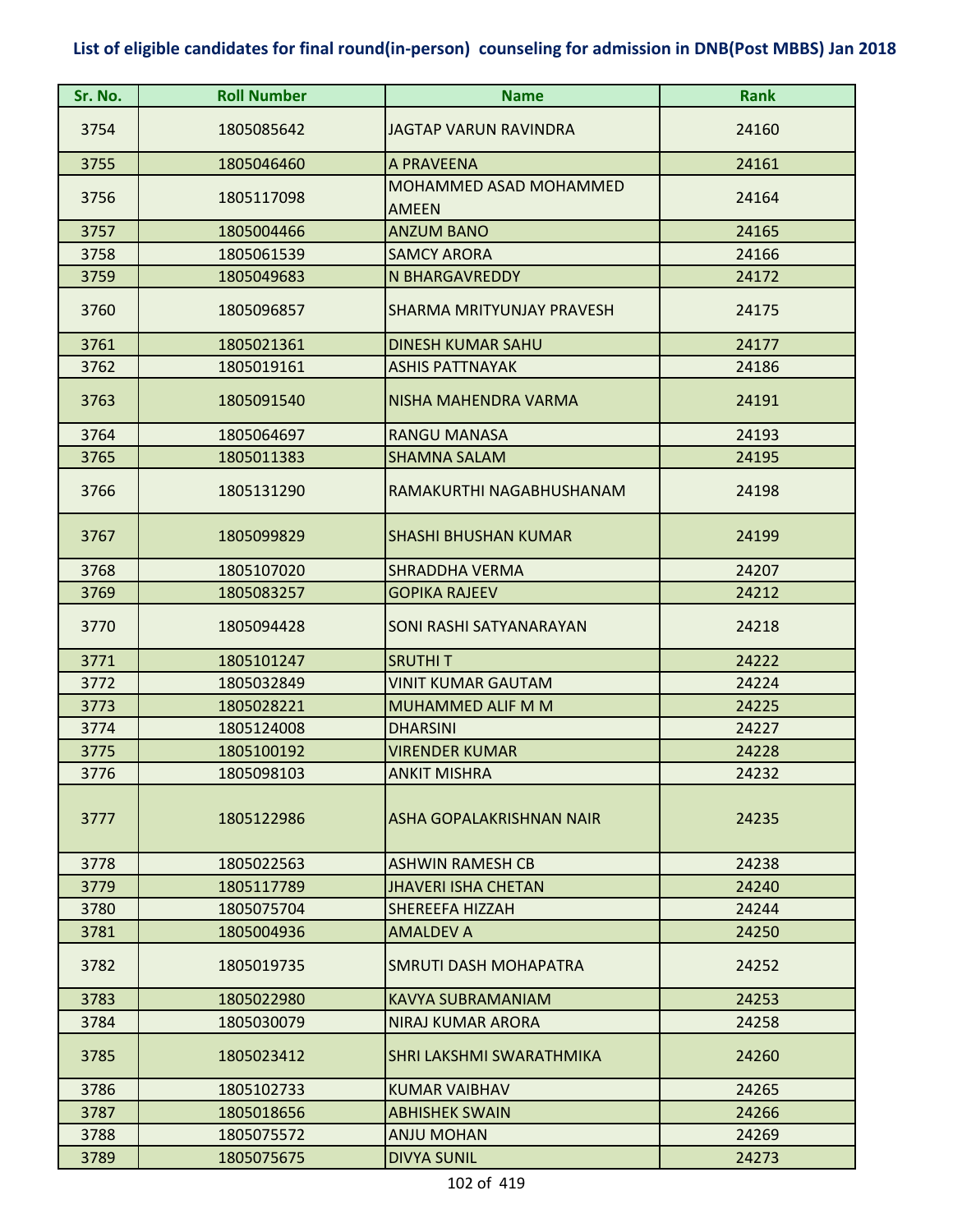| 3790<br>1805036504<br>24287<br>MARYADA JAUHARI<br>3791<br>24288<br>1805101300<br><b>DIVYA KUMARI</b><br>3792<br>1805033075<br><b>NOVELESH BACHCHAN</b><br>24293<br>3793<br>1805011147<br><b>REENA SINHA</b><br>24298<br>3794<br>1805124843<br>SABARINATH A<br>24303<br>3795<br>1805053577<br><b>PRASANNA GONTI</b><br>24304<br>3796<br>1805038885<br>LAVANYA BANDARU<br>24312<br>3797<br>KHAN OZAIR SAEED HABIBA<br>24315<br>1805030804<br>3798<br>24317<br>1805132775<br>V RASAGNA<br>3799<br>RAO POOJA SREEKANTH<br>24319<br>1805087653<br>3800<br>1805128660<br>PEDIREDLA CHARISMA<br>24320<br>3801<br>24325<br>1805097799<br>VINITHA<br>3802<br>24329<br>1805088283<br><b>RANDHIR SINGH</b><br>3803<br>1805051839<br><b>MANGA BALAKRISHNA</b><br>24335<br>3804<br>1805100911<br><b>CHAITALI SINGH</b><br>24339<br>3805<br>1805120634<br><b>ARUN J</b><br>24341<br>3806<br><b>DEBASHIS NAYAK</b><br>24342<br>1805008781<br>PATEL JAIMINKUMAR<br>3807<br>1805035891<br>24352<br><b>NAVINCHANDRA</b><br><b>ALLEWAR GAURAV</b><br>3808<br>24357<br>1805092501<br>CHANDRASHEKHAR<br>3809<br><b>SWASTIKA SHARMA</b><br>24360<br>1805079049<br>3810<br><b>CHOUHAN NAMRATA NARESH</b><br>24364<br>1805085483<br>3811<br>1805019630<br><b>ANSHUMAN MISHRA</b><br>24375<br>3812<br>1805119478<br>AMRUTHA C MADHU<br>24377<br>3813<br>1805012942<br><b>NADIYA SHAJAHAN</b><br>24378<br>3814<br>1805128965<br><b>PARVEEN SULTHANA</b><br>24379<br>3815<br>1805043398<br><b>NIDHI DIXIT</b><br>24386<br>3816<br>1805085212<br><b>HRITUJA RAMDAS MANE</b><br>24387<br>3817<br>1805062036<br><b>SYED ABASS</b><br>24389<br>3818<br>1805094990<br><b>SHAIKH ALFIYA</b><br>24393<br>3819<br><b>STEFY SUNNY JACOB</b><br>1805119519<br>24397<br>3820<br>1805032013<br>24401<br><b>HARI KRISHNA NAMBURI</b><br>3821<br>1805026331<br><b>THAMBIPRABAGARANE</b><br>24409<br>3822<br>1805027304<br>VISHNUPRIYA<br>24416<br>3823<br>1805006892<br>URUSA TABASSUM<br>24422<br>3824<br>24426<br>1805026124<br><b>BRINDAK</b><br>3825<br>1805030999<br><b>AVINASH KUMAR</b><br>24429<br>3826<br>1805102381<br><b>RAJNI KUMARI SINGH</b><br>24449<br>3827<br><b>NAVLEEN KHURANA</b><br>1805114435<br>24452<br>3828<br>24454<br>1805114134<br>VISHNU RAJ N<br>3829<br>1805038978<br>SIREESHA DEVARAKONDA<br>24462<br>3830<br>1805001213<br><b>AMANDEEP TALWAR</b><br>24464 | Sr. No. | <b>Roll Number</b> | <b>Name</b> | <b>Rank</b> |
|----------------------------------------------------------------------------------------------------------------------------------------------------------------------------------------------------------------------------------------------------------------------------------------------------------------------------------------------------------------------------------------------------------------------------------------------------------------------------------------------------------------------------------------------------------------------------------------------------------------------------------------------------------------------------------------------------------------------------------------------------------------------------------------------------------------------------------------------------------------------------------------------------------------------------------------------------------------------------------------------------------------------------------------------------------------------------------------------------------------------------------------------------------------------------------------------------------------------------------------------------------------------------------------------------------------------------------------------------------------------------------------------------------------------------------------------------------------------------------------------------------------------------------------------------------------------------------------------------------------------------------------------------------------------------------------------------------------------------------------------------------------------------------------------------------------------------------------------------------------------------------------------------------------------------------------------------------------------------------------------------------------------------------------------------------------------------------------------------------------------------------------------------------------------------------------------------------------------------------------------------------------------------------------------------------------------------------------------------|---------|--------------------|-------------|-------------|
|                                                                                                                                                                                                                                                                                                                                                                                                                                                                                                                                                                                                                                                                                                                                                                                                                                                                                                                                                                                                                                                                                                                                                                                                                                                                                                                                                                                                                                                                                                                                                                                                                                                                                                                                                                                                                                                                                                                                                                                                                                                                                                                                                                                                                                                                                                                                                    |         |                    |             |             |
|                                                                                                                                                                                                                                                                                                                                                                                                                                                                                                                                                                                                                                                                                                                                                                                                                                                                                                                                                                                                                                                                                                                                                                                                                                                                                                                                                                                                                                                                                                                                                                                                                                                                                                                                                                                                                                                                                                                                                                                                                                                                                                                                                                                                                                                                                                                                                    |         |                    |             |             |
|                                                                                                                                                                                                                                                                                                                                                                                                                                                                                                                                                                                                                                                                                                                                                                                                                                                                                                                                                                                                                                                                                                                                                                                                                                                                                                                                                                                                                                                                                                                                                                                                                                                                                                                                                                                                                                                                                                                                                                                                                                                                                                                                                                                                                                                                                                                                                    |         |                    |             |             |
|                                                                                                                                                                                                                                                                                                                                                                                                                                                                                                                                                                                                                                                                                                                                                                                                                                                                                                                                                                                                                                                                                                                                                                                                                                                                                                                                                                                                                                                                                                                                                                                                                                                                                                                                                                                                                                                                                                                                                                                                                                                                                                                                                                                                                                                                                                                                                    |         |                    |             |             |
|                                                                                                                                                                                                                                                                                                                                                                                                                                                                                                                                                                                                                                                                                                                                                                                                                                                                                                                                                                                                                                                                                                                                                                                                                                                                                                                                                                                                                                                                                                                                                                                                                                                                                                                                                                                                                                                                                                                                                                                                                                                                                                                                                                                                                                                                                                                                                    |         |                    |             |             |
|                                                                                                                                                                                                                                                                                                                                                                                                                                                                                                                                                                                                                                                                                                                                                                                                                                                                                                                                                                                                                                                                                                                                                                                                                                                                                                                                                                                                                                                                                                                                                                                                                                                                                                                                                                                                                                                                                                                                                                                                                                                                                                                                                                                                                                                                                                                                                    |         |                    |             |             |
|                                                                                                                                                                                                                                                                                                                                                                                                                                                                                                                                                                                                                                                                                                                                                                                                                                                                                                                                                                                                                                                                                                                                                                                                                                                                                                                                                                                                                                                                                                                                                                                                                                                                                                                                                                                                                                                                                                                                                                                                                                                                                                                                                                                                                                                                                                                                                    |         |                    |             |             |
|                                                                                                                                                                                                                                                                                                                                                                                                                                                                                                                                                                                                                                                                                                                                                                                                                                                                                                                                                                                                                                                                                                                                                                                                                                                                                                                                                                                                                                                                                                                                                                                                                                                                                                                                                                                                                                                                                                                                                                                                                                                                                                                                                                                                                                                                                                                                                    |         |                    |             |             |
|                                                                                                                                                                                                                                                                                                                                                                                                                                                                                                                                                                                                                                                                                                                                                                                                                                                                                                                                                                                                                                                                                                                                                                                                                                                                                                                                                                                                                                                                                                                                                                                                                                                                                                                                                                                                                                                                                                                                                                                                                                                                                                                                                                                                                                                                                                                                                    |         |                    |             |             |
|                                                                                                                                                                                                                                                                                                                                                                                                                                                                                                                                                                                                                                                                                                                                                                                                                                                                                                                                                                                                                                                                                                                                                                                                                                                                                                                                                                                                                                                                                                                                                                                                                                                                                                                                                                                                                                                                                                                                                                                                                                                                                                                                                                                                                                                                                                                                                    |         |                    |             |             |
|                                                                                                                                                                                                                                                                                                                                                                                                                                                                                                                                                                                                                                                                                                                                                                                                                                                                                                                                                                                                                                                                                                                                                                                                                                                                                                                                                                                                                                                                                                                                                                                                                                                                                                                                                                                                                                                                                                                                                                                                                                                                                                                                                                                                                                                                                                                                                    |         |                    |             |             |
|                                                                                                                                                                                                                                                                                                                                                                                                                                                                                                                                                                                                                                                                                                                                                                                                                                                                                                                                                                                                                                                                                                                                                                                                                                                                                                                                                                                                                                                                                                                                                                                                                                                                                                                                                                                                                                                                                                                                                                                                                                                                                                                                                                                                                                                                                                                                                    |         |                    |             |             |
|                                                                                                                                                                                                                                                                                                                                                                                                                                                                                                                                                                                                                                                                                                                                                                                                                                                                                                                                                                                                                                                                                                                                                                                                                                                                                                                                                                                                                                                                                                                                                                                                                                                                                                                                                                                                                                                                                                                                                                                                                                                                                                                                                                                                                                                                                                                                                    |         |                    |             |             |
|                                                                                                                                                                                                                                                                                                                                                                                                                                                                                                                                                                                                                                                                                                                                                                                                                                                                                                                                                                                                                                                                                                                                                                                                                                                                                                                                                                                                                                                                                                                                                                                                                                                                                                                                                                                                                                                                                                                                                                                                                                                                                                                                                                                                                                                                                                                                                    |         |                    |             |             |
|                                                                                                                                                                                                                                                                                                                                                                                                                                                                                                                                                                                                                                                                                                                                                                                                                                                                                                                                                                                                                                                                                                                                                                                                                                                                                                                                                                                                                                                                                                                                                                                                                                                                                                                                                                                                                                                                                                                                                                                                                                                                                                                                                                                                                                                                                                                                                    |         |                    |             |             |
|                                                                                                                                                                                                                                                                                                                                                                                                                                                                                                                                                                                                                                                                                                                                                                                                                                                                                                                                                                                                                                                                                                                                                                                                                                                                                                                                                                                                                                                                                                                                                                                                                                                                                                                                                                                                                                                                                                                                                                                                                                                                                                                                                                                                                                                                                                                                                    |         |                    |             |             |
|                                                                                                                                                                                                                                                                                                                                                                                                                                                                                                                                                                                                                                                                                                                                                                                                                                                                                                                                                                                                                                                                                                                                                                                                                                                                                                                                                                                                                                                                                                                                                                                                                                                                                                                                                                                                                                                                                                                                                                                                                                                                                                                                                                                                                                                                                                                                                    |         |                    |             |             |
|                                                                                                                                                                                                                                                                                                                                                                                                                                                                                                                                                                                                                                                                                                                                                                                                                                                                                                                                                                                                                                                                                                                                                                                                                                                                                                                                                                                                                                                                                                                                                                                                                                                                                                                                                                                                                                                                                                                                                                                                                                                                                                                                                                                                                                                                                                                                                    |         |                    |             |             |
|                                                                                                                                                                                                                                                                                                                                                                                                                                                                                                                                                                                                                                                                                                                                                                                                                                                                                                                                                                                                                                                                                                                                                                                                                                                                                                                                                                                                                                                                                                                                                                                                                                                                                                                                                                                                                                                                                                                                                                                                                                                                                                                                                                                                                                                                                                                                                    |         |                    |             |             |
|                                                                                                                                                                                                                                                                                                                                                                                                                                                                                                                                                                                                                                                                                                                                                                                                                                                                                                                                                                                                                                                                                                                                                                                                                                                                                                                                                                                                                                                                                                                                                                                                                                                                                                                                                                                                                                                                                                                                                                                                                                                                                                                                                                                                                                                                                                                                                    |         |                    |             |             |
|                                                                                                                                                                                                                                                                                                                                                                                                                                                                                                                                                                                                                                                                                                                                                                                                                                                                                                                                                                                                                                                                                                                                                                                                                                                                                                                                                                                                                                                                                                                                                                                                                                                                                                                                                                                                                                                                                                                                                                                                                                                                                                                                                                                                                                                                                                                                                    |         |                    |             |             |
|                                                                                                                                                                                                                                                                                                                                                                                                                                                                                                                                                                                                                                                                                                                                                                                                                                                                                                                                                                                                                                                                                                                                                                                                                                                                                                                                                                                                                                                                                                                                                                                                                                                                                                                                                                                                                                                                                                                                                                                                                                                                                                                                                                                                                                                                                                                                                    |         |                    |             |             |
|                                                                                                                                                                                                                                                                                                                                                                                                                                                                                                                                                                                                                                                                                                                                                                                                                                                                                                                                                                                                                                                                                                                                                                                                                                                                                                                                                                                                                                                                                                                                                                                                                                                                                                                                                                                                                                                                                                                                                                                                                                                                                                                                                                                                                                                                                                                                                    |         |                    |             |             |
|                                                                                                                                                                                                                                                                                                                                                                                                                                                                                                                                                                                                                                                                                                                                                                                                                                                                                                                                                                                                                                                                                                                                                                                                                                                                                                                                                                                                                                                                                                                                                                                                                                                                                                                                                                                                                                                                                                                                                                                                                                                                                                                                                                                                                                                                                                                                                    |         |                    |             |             |
|                                                                                                                                                                                                                                                                                                                                                                                                                                                                                                                                                                                                                                                                                                                                                                                                                                                                                                                                                                                                                                                                                                                                                                                                                                                                                                                                                                                                                                                                                                                                                                                                                                                                                                                                                                                                                                                                                                                                                                                                                                                                                                                                                                                                                                                                                                                                                    |         |                    |             |             |
|                                                                                                                                                                                                                                                                                                                                                                                                                                                                                                                                                                                                                                                                                                                                                                                                                                                                                                                                                                                                                                                                                                                                                                                                                                                                                                                                                                                                                                                                                                                                                                                                                                                                                                                                                                                                                                                                                                                                                                                                                                                                                                                                                                                                                                                                                                                                                    |         |                    |             |             |
|                                                                                                                                                                                                                                                                                                                                                                                                                                                                                                                                                                                                                                                                                                                                                                                                                                                                                                                                                                                                                                                                                                                                                                                                                                                                                                                                                                                                                                                                                                                                                                                                                                                                                                                                                                                                                                                                                                                                                                                                                                                                                                                                                                                                                                                                                                                                                    |         |                    |             |             |
|                                                                                                                                                                                                                                                                                                                                                                                                                                                                                                                                                                                                                                                                                                                                                                                                                                                                                                                                                                                                                                                                                                                                                                                                                                                                                                                                                                                                                                                                                                                                                                                                                                                                                                                                                                                                                                                                                                                                                                                                                                                                                                                                                                                                                                                                                                                                                    |         |                    |             |             |
|                                                                                                                                                                                                                                                                                                                                                                                                                                                                                                                                                                                                                                                                                                                                                                                                                                                                                                                                                                                                                                                                                                                                                                                                                                                                                                                                                                                                                                                                                                                                                                                                                                                                                                                                                                                                                                                                                                                                                                                                                                                                                                                                                                                                                                                                                                                                                    |         |                    |             |             |
|                                                                                                                                                                                                                                                                                                                                                                                                                                                                                                                                                                                                                                                                                                                                                                                                                                                                                                                                                                                                                                                                                                                                                                                                                                                                                                                                                                                                                                                                                                                                                                                                                                                                                                                                                                                                                                                                                                                                                                                                                                                                                                                                                                                                                                                                                                                                                    |         |                    |             |             |
|                                                                                                                                                                                                                                                                                                                                                                                                                                                                                                                                                                                                                                                                                                                                                                                                                                                                                                                                                                                                                                                                                                                                                                                                                                                                                                                                                                                                                                                                                                                                                                                                                                                                                                                                                                                                                                                                                                                                                                                                                                                                                                                                                                                                                                                                                                                                                    |         |                    |             |             |
|                                                                                                                                                                                                                                                                                                                                                                                                                                                                                                                                                                                                                                                                                                                                                                                                                                                                                                                                                                                                                                                                                                                                                                                                                                                                                                                                                                                                                                                                                                                                                                                                                                                                                                                                                                                                                                                                                                                                                                                                                                                                                                                                                                                                                                                                                                                                                    |         |                    |             |             |
|                                                                                                                                                                                                                                                                                                                                                                                                                                                                                                                                                                                                                                                                                                                                                                                                                                                                                                                                                                                                                                                                                                                                                                                                                                                                                                                                                                                                                                                                                                                                                                                                                                                                                                                                                                                                                                                                                                                                                                                                                                                                                                                                                                                                                                                                                                                                                    |         |                    |             |             |
|                                                                                                                                                                                                                                                                                                                                                                                                                                                                                                                                                                                                                                                                                                                                                                                                                                                                                                                                                                                                                                                                                                                                                                                                                                                                                                                                                                                                                                                                                                                                                                                                                                                                                                                                                                                                                                                                                                                                                                                                                                                                                                                                                                                                                                                                                                                                                    |         |                    |             |             |
|                                                                                                                                                                                                                                                                                                                                                                                                                                                                                                                                                                                                                                                                                                                                                                                                                                                                                                                                                                                                                                                                                                                                                                                                                                                                                                                                                                                                                                                                                                                                                                                                                                                                                                                                                                                                                                                                                                                                                                                                                                                                                                                                                                                                                                                                                                                                                    |         |                    |             |             |
|                                                                                                                                                                                                                                                                                                                                                                                                                                                                                                                                                                                                                                                                                                                                                                                                                                                                                                                                                                                                                                                                                                                                                                                                                                                                                                                                                                                                                                                                                                                                                                                                                                                                                                                                                                                                                                                                                                                                                                                                                                                                                                                                                                                                                                                                                                                                                    |         |                    |             |             |
|                                                                                                                                                                                                                                                                                                                                                                                                                                                                                                                                                                                                                                                                                                                                                                                                                                                                                                                                                                                                                                                                                                                                                                                                                                                                                                                                                                                                                                                                                                                                                                                                                                                                                                                                                                                                                                                                                                                                                                                                                                                                                                                                                                                                                                                                                                                                                    |         |                    |             |             |
|                                                                                                                                                                                                                                                                                                                                                                                                                                                                                                                                                                                                                                                                                                                                                                                                                                                                                                                                                                                                                                                                                                                                                                                                                                                                                                                                                                                                                                                                                                                                                                                                                                                                                                                                                                                                                                                                                                                                                                                                                                                                                                                                                                                                                                                                                                                                                    |         |                    |             |             |
|                                                                                                                                                                                                                                                                                                                                                                                                                                                                                                                                                                                                                                                                                                                                                                                                                                                                                                                                                                                                                                                                                                                                                                                                                                                                                                                                                                                                                                                                                                                                                                                                                                                                                                                                                                                                                                                                                                                                                                                                                                                                                                                                                                                                                                                                                                                                                    |         |                    |             |             |
|                                                                                                                                                                                                                                                                                                                                                                                                                                                                                                                                                                                                                                                                                                                                                                                                                                                                                                                                                                                                                                                                                                                                                                                                                                                                                                                                                                                                                                                                                                                                                                                                                                                                                                                                                                                                                                                                                                                                                                                                                                                                                                                                                                                                                                                                                                                                                    |         |                    |             |             |
|                                                                                                                                                                                                                                                                                                                                                                                                                                                                                                                                                                                                                                                                                                                                                                                                                                                                                                                                                                                                                                                                                                                                                                                                                                                                                                                                                                                                                                                                                                                                                                                                                                                                                                                                                                                                                                                                                                                                                                                                                                                                                                                                                                                                                                                                                                                                                    |         |                    |             |             |
|                                                                                                                                                                                                                                                                                                                                                                                                                                                                                                                                                                                                                                                                                                                                                                                                                                                                                                                                                                                                                                                                                                                                                                                                                                                                                                                                                                                                                                                                                                                                                                                                                                                                                                                                                                                                                                                                                                                                                                                                                                                                                                                                                                                                                                                                                                                                                    |         |                    |             |             |
|                                                                                                                                                                                                                                                                                                                                                                                                                                                                                                                                                                                                                                                                                                                                                                                                                                                                                                                                                                                                                                                                                                                                                                                                                                                                                                                                                                                                                                                                                                                                                                                                                                                                                                                                                                                                                                                                                                                                                                                                                                                                                                                                                                                                                                                                                                                                                    |         |                    |             |             |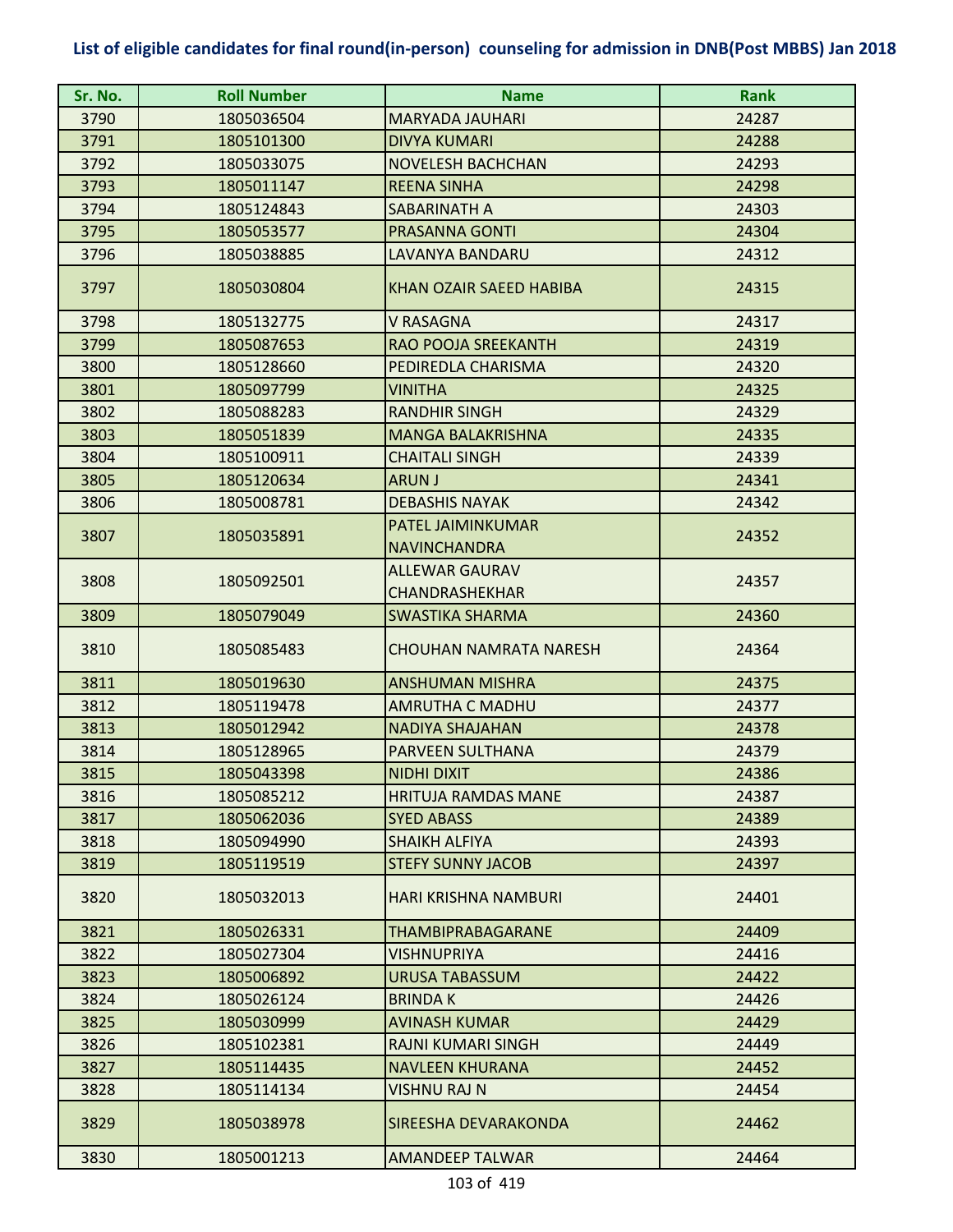| Sr. No. | <b>Roll Number</b> | <b>Name</b>                      | <b>Rank</b> |
|---------|--------------------|----------------------------------|-------------|
| 3831    | 1805094379         | PAWAR VIJAYKUMAR UTTAMRAO        | 24469       |
| 3832    | 1805053738         | RAVULAPALLI LIKHITHA             | 24476       |
| 3833    | 1805065567         | <b>SAMAPTY CHOWDHURY</b>         | 24477       |
| 3834    | 1805082805         | <b>PRAJISHA K</b>                | 24481       |
| 3835    | 1805051592         | <b>PRADEEP GANTA</b>             | 24483       |
| 3836    | 1805105922         | <b>KADAM ABHIJIT OMPRAKASH</b>   | 24484       |
| 3837    | 1805104978         | <b>KARADE DATTARAJ SHIVAJI</b>   | 24485       |
| 3838    | 1805003437         | <b>RATHOD DIGITA DILIPSINH</b>   | 24488       |
| 3839    | 1805013565         | <b>GUNASHREE B</b>               | 24491       |
| 3840    | 1805085968         | <b>BOHRA HOZEFA ISHAQALI</b>     | 24493       |
| 3841    | 1805024654         | <b>VYSHNAVI RENGANATHAN</b>      | 24497       |
| 3842    | 1805130404         | PINAKANA RAMCHAITANYA            | 24498       |
| 3843    | 1805094276         | <b>NAGARE MANGESH RAMPRASAD</b>  | 24501       |
| 3844    | 1805123879         | <b>EZHIL SINDHANAI M PARVATH</b> | 24502       |
| 3845    | 1805107360         | <b>ROMESH BAGDE</b>              | 24505       |
| 3846    | 1805092339         | <b>BURKUL ADITI DATTATRAYA</b>   | 24508       |
| 3847    | 1805105277         | <b>NIKAHAT SALIM MANSURI</b>     | 24512       |
| 3848    | 1805053515         | <b>JAISRIPRIYA A</b>             | 24515       |
| 3849    | 1805092124         | KHANDELWAL RACHIT RAJU           | 24518       |
| 3850    | 1805104355         | MUNDHE TEJAL SAMBHAJI            | 24520       |
| 3851    | 1805063906         | <b>ARPITA BHARGAVA</b>           | 24522       |
| 3852    | 1805077068         | PERAM SULOCHANA                  | 24524       |
| 3853    | 1805101776         | <b>AKHIL SACHDEVA</b>            | 24527       |
| 3854    | 1805032176         | <b>SUMIT KUMAR PAHARIYA</b>      | 24528       |
| 3855    | 1805062535         | <b>AJER MAHAJAN</b>              | 24535       |
| 3856    | 1805019999         | ARUNIMA PATTANAYAK               | 24540       |
| 3857    | 1805107349         | <b>MEGHA GAJENDRA</b>            | 24542       |
| 3858    | 1805059729         | SATYENDRA KUMAR JAIN             | 24545       |
| 3859    | 1805040329         | YERRAMREDDY SOWMYA               | 24547       |
| 3860    | 1805053038         | NAVEENKUMAR POLOOR               | 24549       |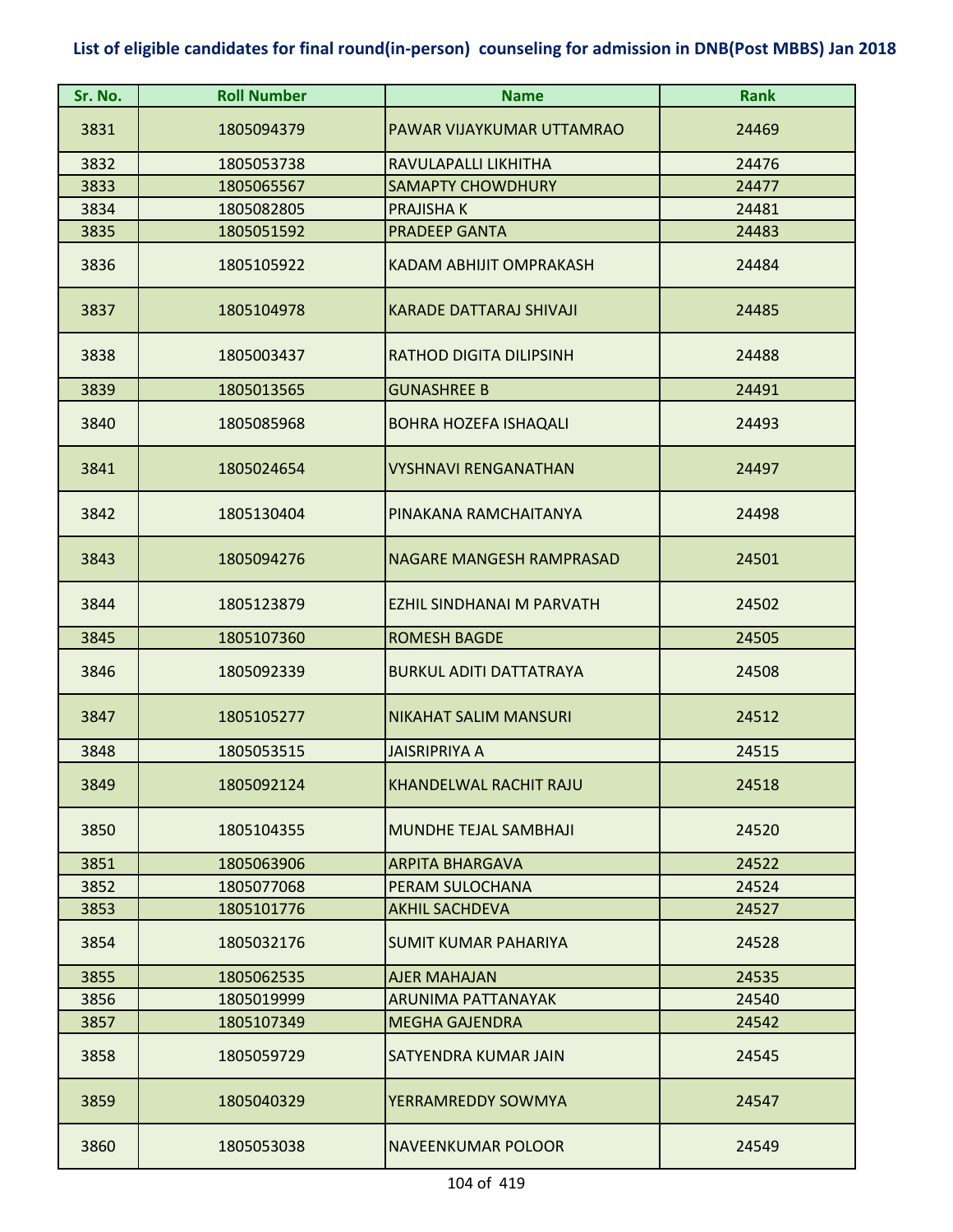| Sr. No. | <b>Roll Number</b> | <b>Name</b>                       | <b>Rank</b> |
|---------|--------------------|-----------------------------------|-------------|
| 3861    | 1805081262         | <b>BENIJA</b>                     | 24551       |
| 3862    | 1805025014         | <b>RABBI JEBUS RAJA R</b>         | 24558       |
| 3863    | 1805019076         | <b>JHANJA MOHAPATRA</b>           | 24559       |
| 3864    | 1805031397         | <b>AKHILESH KUMAR</b>             | 24563       |
| 3865    | 1805007483         | <b>SUCHETAN ABROL</b>             | 24574       |
| 3866    | 1805013298         | <b>BHAVYASHREE RT</b>             | 24575       |
| 3867    | 1805099833         | <b>SHASHI PAL CHANDAN</b>         | 24582       |
| 3868    | 1805016297         | <b>JYOTSNA PANDEY</b>             | 24588       |
| 3869    | 1805097139         | <b>SHAIK ROSHAN ZAMEER</b>        | 24589       |
| 3870    | 1805068531         | <b>TANVI GOEL</b>                 | 24590       |
| 3871    | 1805032685         | <b>ASHISH KUMAR PRASAD</b>        | 24592       |
| 3872    | 1805009663         | SRUTHI MADHUSUDANAN               | 24602       |
| 3873    | 1805076849         | <b>MEDIGE SHEKINAH GRACE</b>      | 24607       |
| 3874    | 1805052616         | <b>NABEEL NAZEER M</b>            | 24608       |
| 3875    | 1805017564         | <b>SUPRIYA JAIN</b>               | 24609       |
| 3876    | 1805096009         | DEVIKA BABURAJAN NAIR             | 24612       |
| 3877    | 1805075825         | NAJLA MUHAMMED KONNAKKODAN        | 24620       |
| 3878    | 1805012039         | RASEEMA AK                        | 24622       |
| 3879    | 1805005631         | <b>AKANSHA SRIVASTAVA</b>         | 24624       |
| 3880    | 1805084727         | AMOL RAJESHRAO SONARE             | 24632       |
| 3881    | 1805076438         | <b>JUTURU SUDARSHAN REDDY</b>     | 24644       |
| 3882    | 1805033754         | <b>ABHISHEK SINGH</b>             | 24645       |
| 3883    | 1805064486         | <b>SWAPNIKA GOLLA</b>             | 24647       |
| 3884    | 1805015551         | <b>DEESHANT SHARMA</b>            | 24648       |
| 3885    | 1805124074         | <b>GOMATHY</b>                    | 24650       |
| 3886    | 1805114097         | LAKSHMIKANTHA C R                 | 24651       |
| 3887    | 1805094286         | KHAN IRAMFATEMA AIJAZAHMED        | 24653       |
| 3888    | 1805094881         | <b>MAHAJAN PANKAJ SANTOSH</b>     | 24655       |
| 3889    | 1805096455         | <b>ANANT BALKRISHNA TANDALE</b>   | 24659       |
| 3890    | 1805037541         | <b>NAVIN KUMAR SINGH</b>          | 24660       |
| 3891    | 1805012915         | S ABINAYA                         | 24665       |
| 3892    | 1805002044         | <b>JINAL PARESHKUMAR TRIPATHI</b> | 24666       |
| 3893    | 1805059106         | <b>ANUJ NIGAM</b>                 | 24670       |
| 3894    | 1805097967         | <b>VARUN SHUKLA</b>               | 24673       |
| 3895    | 1805031569         | <b>CHAKRAWARTI KUMAR SINGH</b>    | 24677       |
| 3896    | 1805125114         | <b>MARIYA KIKALI</b>              | 24685       |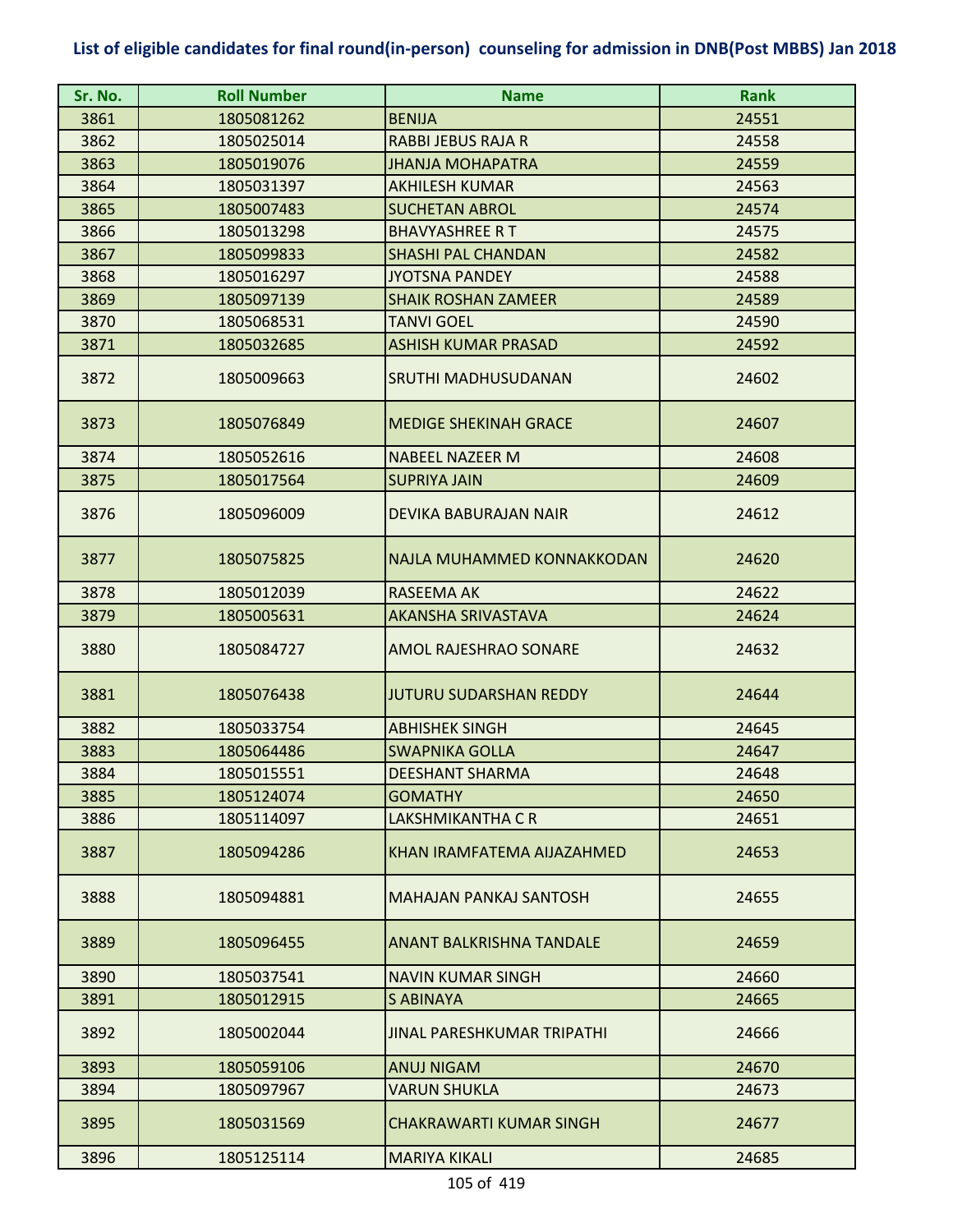| Sr. No. | <b>Roll Number</b> | <b>Name</b>                     | <b>Rank</b> |
|---------|--------------------|---------------------------------|-------------|
| 3897    | 1805053573         | VINAYKUMAR                      | 24693       |
| 3898    | 1805084199         | <b>ROHIT BATISH</b>             | 24695       |
| 3899    | 1805034282         | <b>PRANAY KASHYAP</b>           | 24698       |
| 3900    | 1805034917         | SHEHANAAZ BEGUM T A             | 24699       |
| 3901    | 1805092826         | <b>MAHESHWARI SAKSHI RAKESH</b> | 24700       |
| 3902    | 1805034395         | <b>SHREYA DE</b>                | 24702       |
| 3903    | 1805049970         | <b>ABHINAYA CHENGALA</b>        | 24704       |
| 3904    | 1805027914         | <b>RIFATH N</b>                 | 24706       |
| 3905    | 1805026069         | <b>CHRISTY MARIA VIAGULAM J</b> | 24708       |
| 3906    | 1805022469         | <b>RAMYA</b>                    | 24709       |
| 3907    | 1805077707         | Y SHIVA KRISHNA                 | 24710       |
| 3908    | 1805020129         | PRASUN BIKASH SAHOO             | 24711       |
| 3909    | 1805104461         | <b>ANCHALIA AKSHAY SANJAY</b>   | 24712       |
| 3910    | 1805066217         | <b>ABDUL KADER SHARAFUDDEEN</b> | 24713       |
| 3911    | 1805095948         | <b>KARAMBE ALANKAR DILIP</b>    | 24717       |
| 3912    | 1805033042         | <b>RUCHI DARUKA</b>             | 24721       |
| 3913    | 1805097644         | PETATI VENKATA VIDYAVATHI       | 24722       |
| 3914    | 1805112132         | <b>DINESH BABUL</b>             | 24728       |
| 3915    | 1805029946         | <b>ATUL KUMAR UPADHYAY</b>      | 24730       |
| 3916    | 1805028943         | <b>SOMALIN SATAPATHY</b>        | 24731       |
| 3917    | 1805113166         | SMITA PRIYADARSINI DEBTA        | 24732       |
| 3918    | 1805120321         | <b>ARAVINTHAN</b>               | 24735       |
| 3919    | 1805098316         | <b>VIVEK KUMAR</b>              | 24736       |
| 3920    | 1805090867         | <b>SWATI POPTANI</b>            | 24738       |
| 3921    | 1805086884         | <b>RANADIVE ANGAD SUVARNN</b>   | 24742       |
| 3922    | 1805001769         | <b>SHAH SHARVIL ATUL</b>        | 24745       |
| 3923    | 1805031422         | R VAISHNAVI                     | 24747       |
| 3924    | 1805091911         | <b>THOMBRE RUCHA PRADIP</b>     | 24758       |
| 3925    | 1805051869         | <b>SINJINI AGARWAL</b>          | 24760       |
| 3926    | 1805106970         | <b>DEEPAK KUMAR SINHA</b>       | 24764       |
| 3927    | 1805098735         | KANANI ALIREZA SADIKALI         | 24765       |
| 3928    | 1805029288         | <b>AMIT KUMAR</b>               | 24769       |
| 3929    | 1805120979         | <b>HIMANA NISHARA</b>           | 24771       |
| 3930    | 1805058654         | <b>AAYUSHI AHIR</b>             | 24776       |
| 3931    | 1805008611         | <b>DIPANJAN SINHA</b>           | 24777       |
| 3932    | 1805066769         | VARUNANAND                      | 24781       |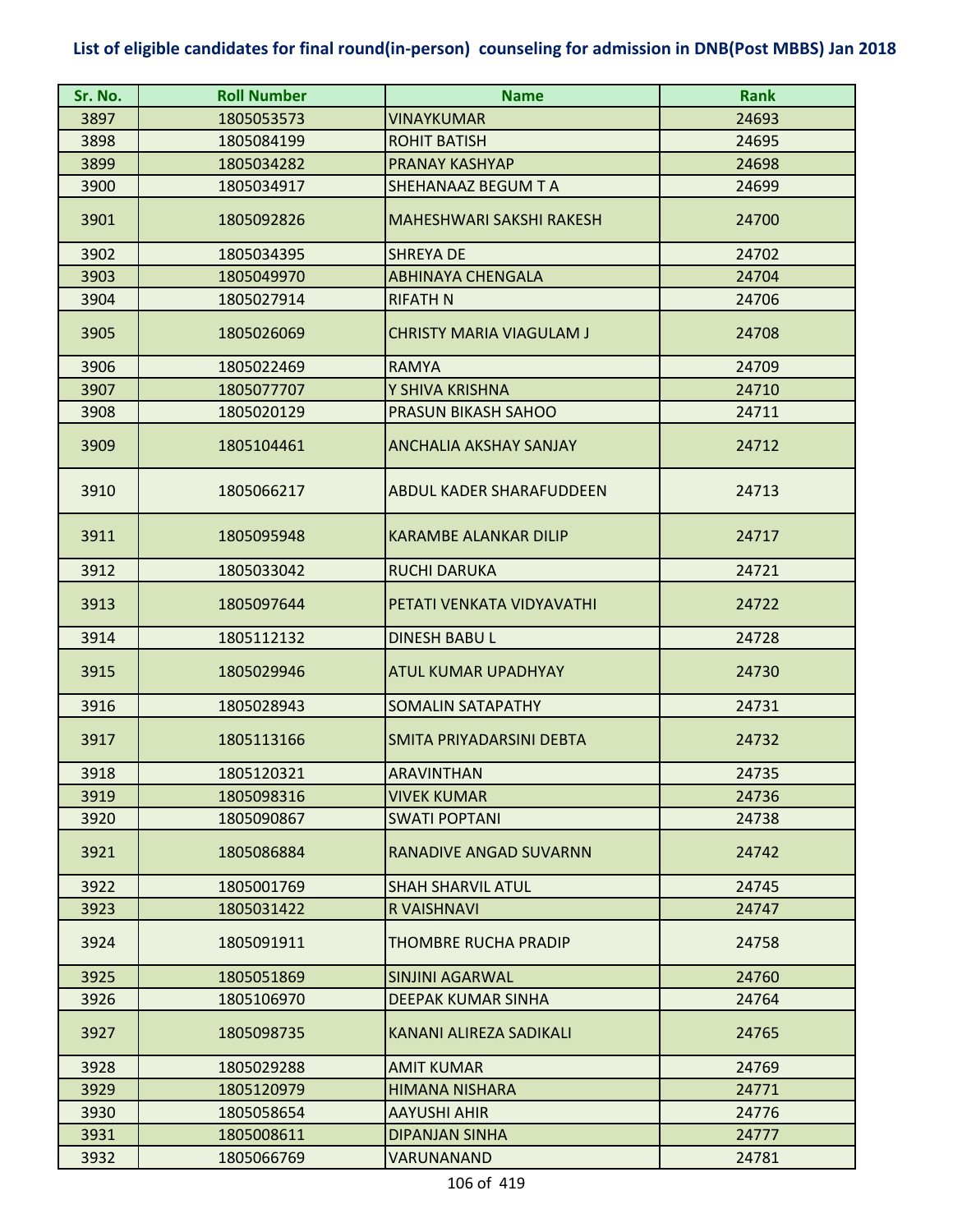| Sr. No. | <b>Roll Number</b> | <b>Name</b>                       | <b>Rank</b> |
|---------|--------------------|-----------------------------------|-------------|
| 3933    | 1805133610         | <b>ARYA S NAIR</b>                | 24782       |
| 3934    | 1805022102         | MIRUNA SHREE ARIVAZHAGAN          | 24790       |
| 3935    | 1805046862         | <b>ANNADASU SUSHMITHA</b>         | 24795       |
| 3936    | 1805087210         | SARVANKAR DIVYANGI GAJANAN        | 24800       |
| 3937    | 1805100429         | <b>MOHIT SHARMA</b>               | 24802       |
| 3938    | 1805026023         | <b>SRE HARI RAAJAN S</b>          | 24807       |
| 3939    | 1805121033         | R S NITHYALAKSHMI                 | 24810       |
| 3940    | 1805032525         | <b>SATENDRA GUPTA</b>             | 24811       |
| 3941    | 1805004505         | <b>ALEENA ROSHNI MATHEW</b>       | 24813       |
| 3942    | 1805083490         | <b>ANKUR CHOUKAN</b>              | 24816       |
| 3943    | 1805088605         | <b>AGNES NIMISHA</b>              | 24817       |
| 3944    | 1805054349         | SOMULA VIJAYA DURGA               | 24823       |
| 3945    | 1805008449         | <b>KALYAN SHANKAR ACHARJEE</b>    | 24827       |
| 3946    | 1805038185         | POONAM AGGARWAL                   | 24828       |
| 3947    | 1805003891         | <b>TAHILIANI HENISHA TULSIDAS</b> | 24833       |
| 3948    | 1805030555         | PITAMBAR PATEL                    | 24837       |
| 3949    | 1805030887         | <b>VIVEK SINGH</b>                | 24841       |
| 3950    | 1805129633         | <b>GALAM VEERA NARESH</b>         | 24851       |
| 3951    | 1805050758         | <b>KOINDALA NANDITHA</b>          | 24857       |
| 3952    | 1805067056         | SAIMA JAMAL                       | 24859       |
| 3953    | 1805102694         | SATYA PRAKASH SINGH               | 24864       |
| 3954    | 1805092161         | <b>GORDE SONAL ARUN</b>           | 24865       |
| 3955    | 1805079230         | <b>PRADEEP PANDEY</b>             | 24868       |
| 3956    | 1805052972         | P PRAVEENA                        | 24871       |
| 3957    | 1805046879         | <b>ANILKUMAR SRIRAMOJU</b>        | 24874       |
| 3958    | 1805106383         | KALEKAR RAMA BALASAHEB            | 24875       |
| 3959    | 1805108943         | KHYATI HIMANSHUBHAI ANTANI        | 24876       |
| 3960    | 1805024587         | <b>DURGAS</b>                     | 24877       |
| 3961    | 1805069643         | KADAM PRAJAKTA BALASAHEB          | 24886       |
| 3962    | 1805069592         | <b>VIJAYLAXMI HORTI</b>           | 24887       |
| 3963    | 1805068463         | <b>VOLLALA SHRAVAN KUMAR</b>      | 24889       |
| 3964    | 1805011262         | <b>SHAMEEM FARHATH</b>            | 24893       |
| 3965    | 1805031680         | <b>JYOTI AGRAWAL</b>              | 24894       |
| 3966    | 1805060410         | <b>AMIT KUMAR</b>                 | 24898       |
| 3967    | 1805127173         | <b>RAVI SHANKAR RAI</b>           | 24899       |
| 3968    | 1805094275         | RAJULE SAONSKRUTI UTTAM           | 24900       |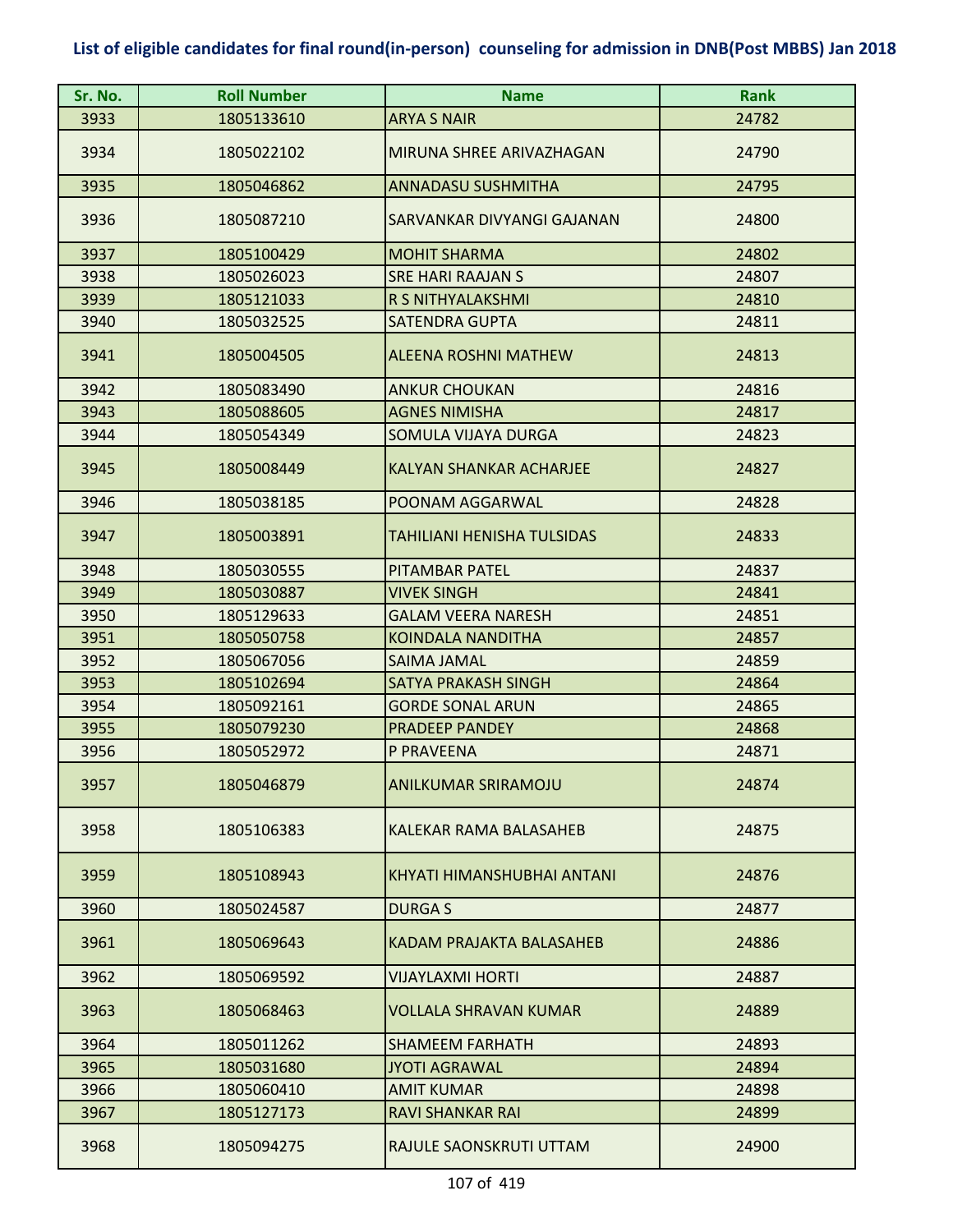| Sr. No. | <b>Roll Number</b> | <b>Name</b>                     | <b>Rank</b> |
|---------|--------------------|---------------------------------|-------------|
| 3969    | 1805114214         | <b>SAMIYA SULTHANA</b>          | 24905       |
| 3970    | 1805124200         | P S ASHA RANI                   | 24907       |
| 3971    | 1805010681         | <b>SABA FARNAAZ</b>             | 24912       |
| 3972    | 1805100547         | <b>SUJATA RANI</b>              | 24913       |
| 3973    | 1805031408         | <b>ROHITKUMAR RAJPUT</b>        | 24915       |
| 3974    | 1805058345         | PATEL BHAUMIK SURESHBHAI        | 24919       |
| 3975    | 1805029985         | <b>DEEPIKA AGGARWAL</b>         | 24922       |
| 3976    | 1805099628         | <b>PRATUL BHUSHAN</b>           | 24928       |
| 3977    | 1805067872         | LAKSHMI SHODHANA KASAM          | 24930       |
| 3978    | 1805052100         | MIRIYALA JAGADEESWARA RAO       | 24936       |
| 3979    | 1805072981         | <b>APARUP SALUI</b>             | 24939       |
| 3980    | 1805113838         | <b>VIDHYA SHREE N</b>           | 24942       |
| 3981    | 1805007609         | <b>RIDDHIMA GUPTA</b>           | 24944       |
| 3982    | 1805104337         | <b>FUNDE AJINKYA AJIT</b>       | 24946       |
| 3983    | 1805036374         | <b>SAMBHAV UPADHYAY</b>         | 24947       |
| 3984    | 1805024267         | <b>JENY JACOB</b>               | 24952       |
| 3985    | 1805099199         | <b>VIJAY PRAKASH</b>            | 24956       |
| 3986    | 1805000653         | <b>UMESH KUMAR BAGHEL</b>       | 24957       |
| 3987    | 1805046001         | <b>SHRUTHI SJ</b>               | 24958       |
| 3988    | 1805117314         | <b>TRIPATHI SHRESHTA RAKESH</b> | 24964       |
| 3989    | 1805084778         | <b>MOHD FAZAL AHMED MAKKI</b>   | 24966       |
| 3990    | 1805125459         | <b>ADITI RATHI</b>              | 24969       |
| 3991    | 1805107389         | <b>LALIT JAIN</b>               | 24972       |
| 3992    | 1805097567         | <b>DHARAN MUNUSWAMY</b>         | 24985       |
| 3993    | 1805010773         | V SREEJAN G                     | 24992       |
| 3994    | 1805095370         | <b>BAMBULKAR CHINMAY VIJAY</b>  | 24994       |
| 3995    | 1805089166         | <b>NIMISHAPV</b>                | 24997       |
| 3996    | 1805097629         | <b>MUNGAMURU SOWMYA</b>         | 24998       |
| 3997    | 1805117237         | <b>TODETI YASWANTH</b>          | 25002       |
| 3998    | 1805039218         | <b>BHASKAR KATRAM</b>           | 25004       |
| 3999    | 1805113993         | <b>PRADEEP G N</b>              | 25010       |
| 4000    | 1805106386         | <b>KADAM MONALI BHASKAR</b>     | 25014       |
| 4001    | 1805048248         | DONTHA MAHESH NETHA             | 25020       |
| 4002    | 1805044448         | RUPENDRA KUMAR SHARMA           | 25023       |
| 4003    | 1805032728         | <b>BIJENDER KUMAR</b>           | 25025       |
| 4004    | 1805124059         | RAJA SHEKARA REDDY M            | 25027       |
| 4005    | 1805030901         | ASHUTOSH KUMAR UPADHYAY         | 25031       |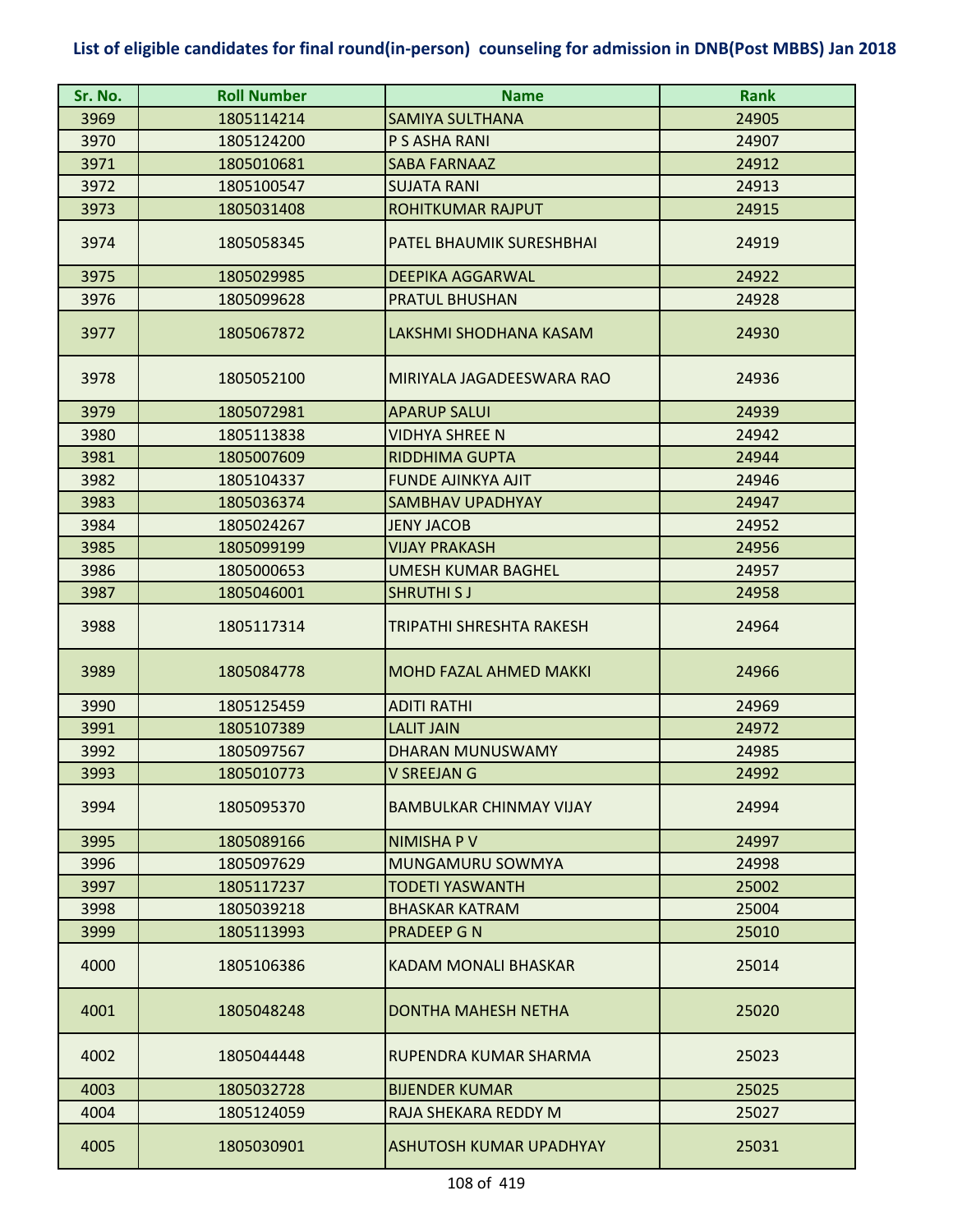| Sr. No. | <b>Roll Number</b> | <b>Name</b>                       | <b>Rank</b> |
|---------|--------------------|-----------------------------------|-------------|
| 4006    | 1805017063         | <b>AYUSHI PANDEY</b>              | 25035       |
| 4007    | 1805079409         | <b>RASHMI PATHAK</b>              | 25036       |
| 4008    | 1805057916         | <b>ASHUTOSH SINGH</b>             | 25037       |
| 4009    | 1805074471         | <b>BIPLAB SINGH</b>               | 25039       |
| 4010    | 1805124193         | P KEERTHI                         | 25040       |
| 4011    | 1805026712         | POTLURI LAKSHMILAVANYA            | 25041       |
| 4012    | 1805094527         | ARSUL ABHIJEET CHANDRAKANT        | 25043       |
| 4013    | 1805040797         | <b>RAHUL LATHER</b>               | 25046       |
| 4014    | 1805044428         | <b>DEEPIKA SHARMA</b>             | 25048       |
| 4015    | 1805052817         | P RAJA SEKHAR                     | 25051       |
| 4016    | 1805085844         | <b>KAMBLE PARITOSH ANIL</b>       | 25052       |
| 4017    | 1805022393         | <b>HARITHA SASIKUMAR</b>          | 25056       |
| 4018    | 1805022151         | <b>HARIGARAVELU P J</b>           | 25058       |
| 4019    | 1805011891         | <b>MRIDHULA R MENON</b>           | 25059       |
| 4020    | 1805001228         | <b>SWATIPALIWAL</b>               | 25062       |
| 4021    | 1805133701         | <b>SHAKEEB AHMER MOHAMED</b>      | 25064       |
| 4022    | 1805046425         | A SWETHA                          | 25065       |
| 4023    | 1805056902         | REPAL GAJANAN ADINATH             | 25067       |
| 4024    | 1805059304         | <b>JYOTI GONTIA</b>               | 25070       |
| 4025    | 1805016316         | <b>B TULASI SATYENDRA</b>         | 25075       |
| 4026    | 1805035172         | <b>ABHAY ANAND GUPTA</b>          | 25082       |
| 4027    | 1805048674         | <b>AFREEN SULTANA</b>             | 25083       |
| 4028    | 1805081744         | <b>MAHALAKSHMI P</b>              | 25084       |
| 4029    | 1805055979         | <b>PRATHIGUDUPU PRASANTH</b>      | 25089       |
| 4030    | 1805106593         | WAGH TEJAS VIJAY                  | 25092       |
| 4031    | 1805008478         | <b>MOHSIN MURSHID</b>             | 25106       |
| 4032    | 1805007926         | <b>SNEHA SELVARAJ</b>             | 25107       |
| 4033    | 1805019168         | <b>CHANDRA SEKHAR KAR</b>         | 25111       |
| 4034    | 1805040887         | PRAGYA SRIVASTAVA                 | 25112       |
| 4035    | 1805011951         | PRAHLAD M S                       | 25113       |
| 4036    | 1805030841         | <b>RANI GEORGE</b>                | 25114       |
| 4037    | 1805010667         | BEERALINGESHWARA A N              | 25115       |
| 4038    | 1805021926         | <b>HIMANSHU WALIA</b>             | 25120       |
| 4039    | 1805055026         | <b>SYEDA AFREEN</b>               | 25127       |
| 4040    | 1805105770         | <b>BHOYATE SHILPA AGATRAO</b>     | 25134       |
| 4041    | 1805019567         | <b>IPSITA PARIDA</b>              | 25135       |
| 4042    | 1805128357         | SHRAVANI V                        | 25137       |
| 4043    | 1805065318         | <b>MANJUNATH SIDDANNA BIRADAR</b> | 25138       |
| 4044    | 1805078594         | <b>SHAILENDRA BATHAM</b>          | 25139       |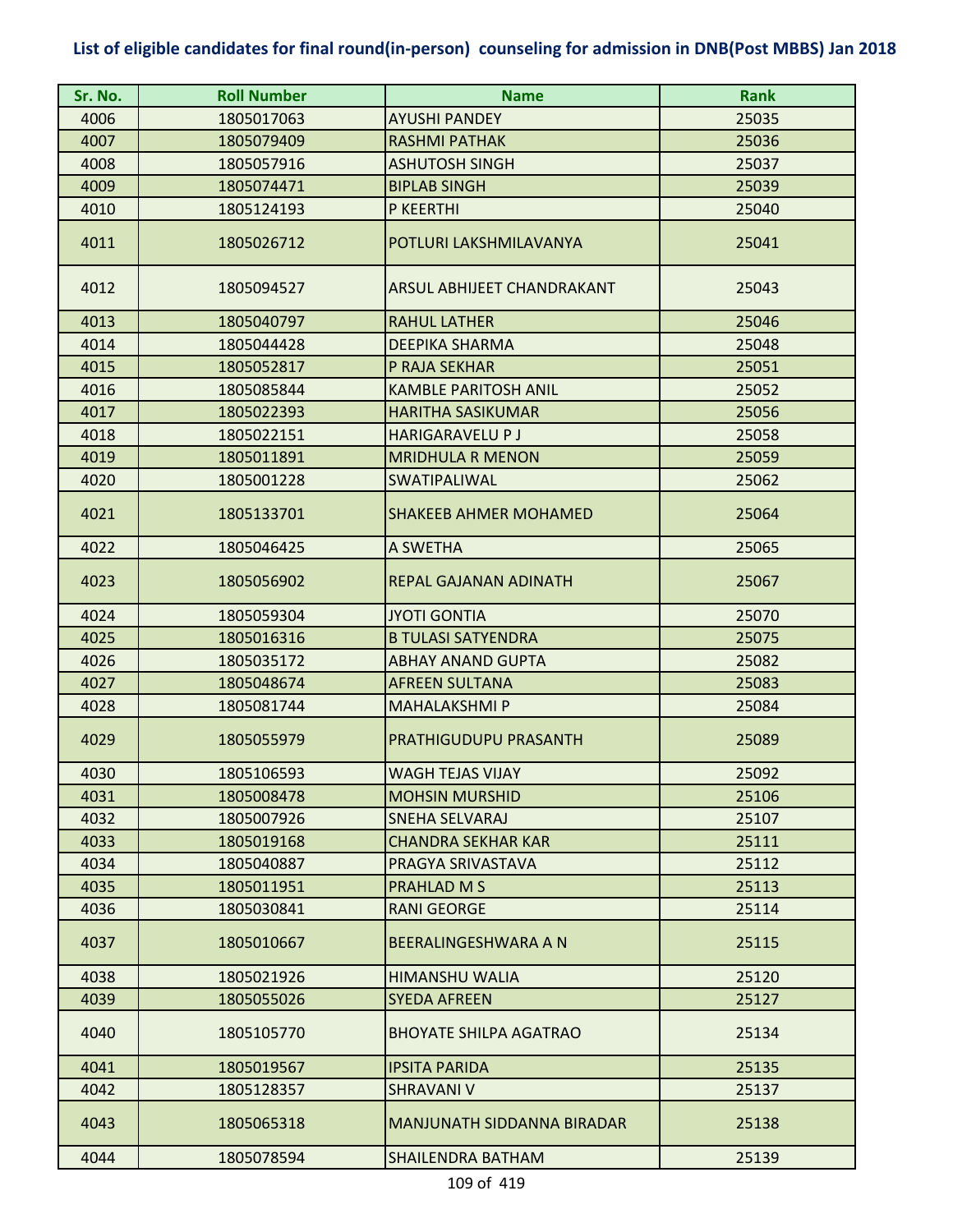| Sr. No. | <b>Roll Number</b> | <b>Name</b>                   | <b>Rank</b> |
|---------|--------------------|-------------------------------|-------------|
| 4045    | 1805047245         | <b>SWETHA B</b>               | 25140       |
| 4046    | 1805081350         | <b>BHARATH P</b>              | 25142       |
| 4047    | 1805031304         | <b>SHARJEEL SHAMSI</b>        | 25144       |
| 4048    | 1805032852         | <b>VIBHUM GOEL</b>            | 25151       |
| 4049    | 1805084502         | <b>SEERAT</b>                 | 25153       |
| 4050    | 1805040882         | <b>RAHUL KUMAR TIWARI</b>     | 25154       |
| 4051    | 1805007783         | <b>ABHINAV KANWAR</b>         | 25155       |
| 4052    | 1805129899         | <b>MEGHNA DUTTA</b>           | 25161       |
| 4053    | 1805050751         | <b>KODELA VENUGOPAL</b>       | 25165       |
| 4054    | 1805083950         | PATEL PALAKBEN PARESHKUMAR    | 25168       |
| 4055    | 1805119188         | <b>LINTU GEORGE</b>           | 25171       |
| 4056    | 1805046600         | <b>MADDINENI ABHI CHANDRA</b> | 25172       |
| 4057    | 1805003483         | POOJA ARYAN SHARMA            | 25177       |
| 4058    | 1805078412         | RAM KARAN VERMA               | 25181       |
| 4059    | 1805057888         | <b>PALAK JAIN</b>             | 25183       |
| 4060    | 1805118214         | <b>MARIO ANTONY</b>           | 25185       |
| 4061    | 1805013968         | <b>NAVEEN R NANDARAGI</b>     | 25192       |
| 4062    | 1805108114         | <b>KAIPU SAI MOUNICA</b>      | 25195       |
| 4063    | 1805134141         | <b>NIDHI GUPTA</b>            | 25196       |
| 4064    | 1805095811         | <b>GADADE DEEPIKA BHAGWAN</b> | 25204       |
| 4065    | 1805096071         | <b>MENON DIVYA MOHANDAS</b>   | 25206       |
| 4066    | 1805041246         | POOJA BHUWALKA                | 25208       |
| 4067    | 1805008409         | <b>SNEHA ROY</b>              | 25210       |
| 4068    | 1805106924         | <b>RAJEEV PATEL</b>           | 25214       |
| 4069    | 1805051635         | SAINADH MUKARJEE A V          | 25217       |
| 4070    | 1805027459         | <b>SRUTHY UNNIKRISHNAN</b>    | 25222       |
| 4071    | 1805036899         | <b>ANEESH AHMAD</b>           | 25225       |
| 4072    | 1805038169         | <b>VARSHA VERMA</b>           | 25226       |
| 4073    | 1805090617         | JODH SAYALI SHRIKANT          | 25227       |
| 4074    | 1805028166         | <b>BEN T VARGHESE</b>         | 25228       |
| 4075    | 1805095381         | POOJA PAWAR                   | 25229       |
| 4076    | 1805028717         | PRIYATHARSINI M V             | 25233       |
| 4077    | 1805113874         | <b>VISHAK D</b>               | 25235       |
| 4078    | 1805038996         | <b>JAMILA KHATOON</b>         | 25239       |
| 4079    | 1805133503         | <b>RANJITHA V</b>             | 25240       |
| 4080    | 1805023754         | <b>M PRAVEEN</b>              | 25246       |
| 4081    | 1805134094         | <b>SHAMSHUDDIN SR PATEL</b>   | 25254       |
| 4082    | 1805025410         | <b>ATHIYA PARVEEN L</b>       | 25255       |
| 4083    | 1805025267         | <b>SIVA S</b>                 | 25263       |
| 4084    | 1805049403         | ANANDA KUMAR VELPULA          | 25270       |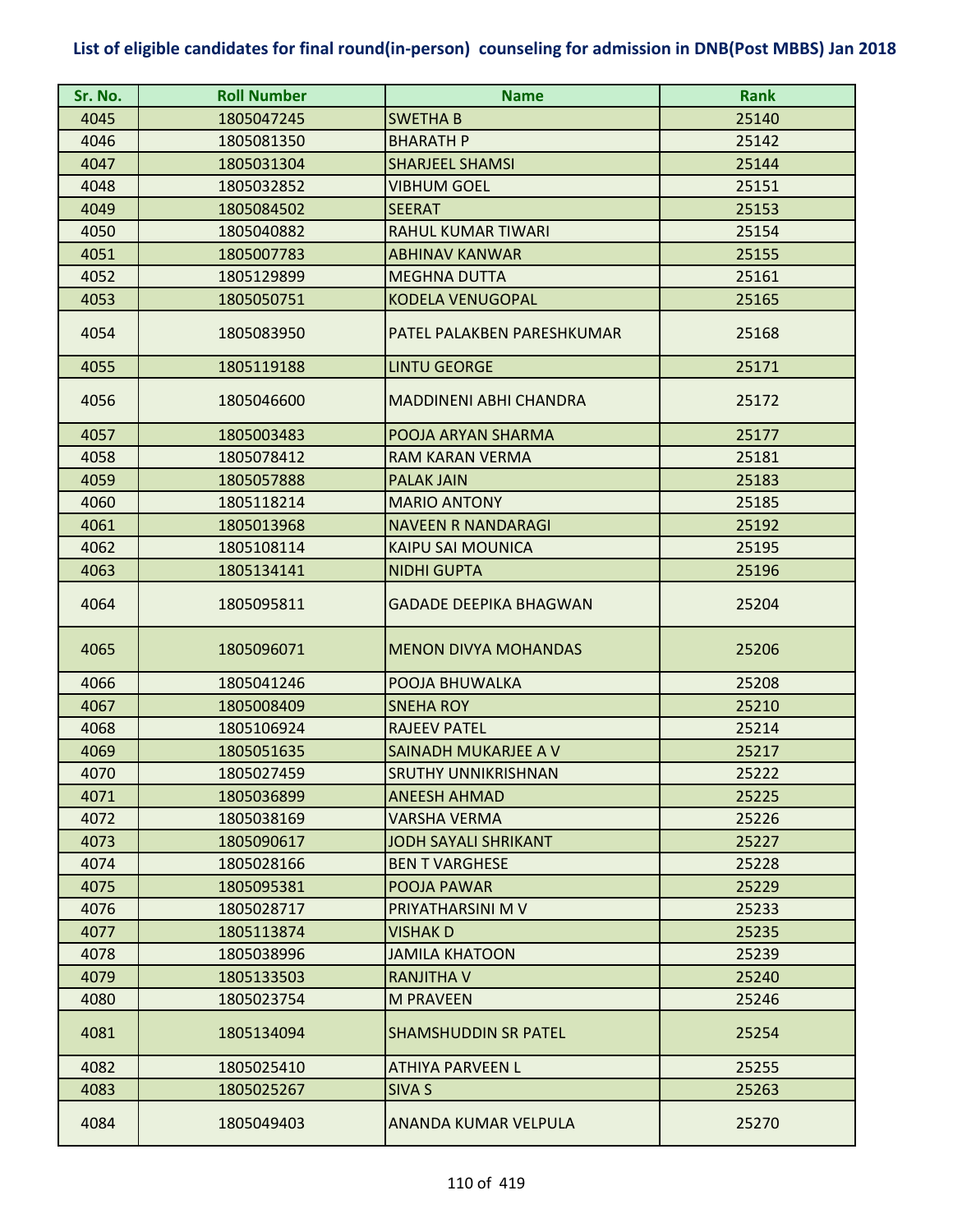| Sr. No. | <b>Roll Number</b> | <b>Name</b>                                     | <b>Rank</b> |
|---------|--------------------|-------------------------------------------------|-------------|
| 4085    | 1805100256         | DEEPANKAR KUMAR MALIK                           | 25273       |
| 4086    | 1805087893         | <b>DIPANKAR BANERJEE</b>                        | 25275       |
| 4087    | 1805007942         | <b>KAUSHAL JOSHI</b>                            | 25280       |
| 4088    | 1805077119         | R SATYA PRAKASH REDDY                           | 25282       |
| 4089    | 1805122254         | <b>SANKAR S</b>                                 | 25285       |
| 4090    | 1805057546         | <b>DHAVAL B VORA</b>                            | 25291       |
| 4091    | 1805090797         | <b>JAGNE JAGRUTI YUORAJ</b>                     | 25295       |
| 4092    | 1805091444         | <b>DHOLE MAHESH HANAMANT</b>                    | 25306       |
| 4093    | 1805011749         | <b>AMBIKA CHAURASIA</b>                         | 25311       |
| 4094    | 1805103669         | <b>SAKSHI JHA</b>                               | 25314       |
| 4095    | 1805097285         | PARTE POOJA CHANDRAKANT                         | 25317       |
| 4096    | 1805096430         | <b>NELSON BARDESKAR</b>                         | 25318       |
| 4097    | 1805133629         | <b>SALVA HASSAN VK</b>                          | 25322       |
| 4098    | 1805084052         | <b>NAVPREET BHULLAR</b>                         | 25326       |
| 4099    | 1805101948         | <b>SHWETA SINGH</b>                             | 25328       |
| 4100    | 1805016927         | <b>CHOUDHARY NARESH BHANWARLAL</b>              | 25343       |
| 4101    | 1805094566         | <b>BENDRE MANASEE AJAY</b>                      | 25347       |
| 4102    | 1805059821         | <b>SONAM MITTAL</b>                             | 25351       |
| 4103    | 1805048858         | <b>GONTUMUKKULA SHARAT CHANDRA</b>              | 25353       |
| 4104    | 1805119388         | <b>JIKKU JACOB SUNNY</b>                        | 25354       |
| 4105    | 1805072790         | <b>SAMIRAN MANDAL</b>                           | 25355       |
| 4106    | 1805111760         | NARANDHIRAN                                     | 25360       |
| 4107    | 1805033990         | <b>NAVEEN KUMAR</b>                             | 25370       |
| 4108    | 1805115462         | <b>SUMAN KUMAR GARAI</b>                        | 25371       |
| 4109    | 1805019875         | MEENAKSHYEE CHIHNARA                            | 25375       |
| 4110    | 1805104824         | JAISINGHANI POOJA PRATAP                        | 25380       |
| 4111    | 1805057313         | <b>AMEY JOGLEKAR</b>                            | 25382       |
| 4112    | 1805091598         | KOMAL RAMESH WAGHMARE                           | 25384       |
| 4113    | 1805094309         | <b>CHAKKARWAR SHASHANK</b><br><b>VISHNUPANT</b> | 25386       |
| 4114    | 1805134119         | NIVEDITHA S                                     | 25388       |
| 4115    | 1805129596         | <b>B VANI</b>                                   | 25391       |
| 4116    | 1805115302         | <b>MOHD FAIZAN ALAM</b>                         | 25397       |
| 4117    | 1805016781         | <b>RANU GOYAL</b>                               | 25399       |
| 4118    | 1805024164         | <b>RATHNA N</b>                                 | 25401       |
| 4119    | 1805118854         | SANJANA ROSHINI BALAN                           | 25411       |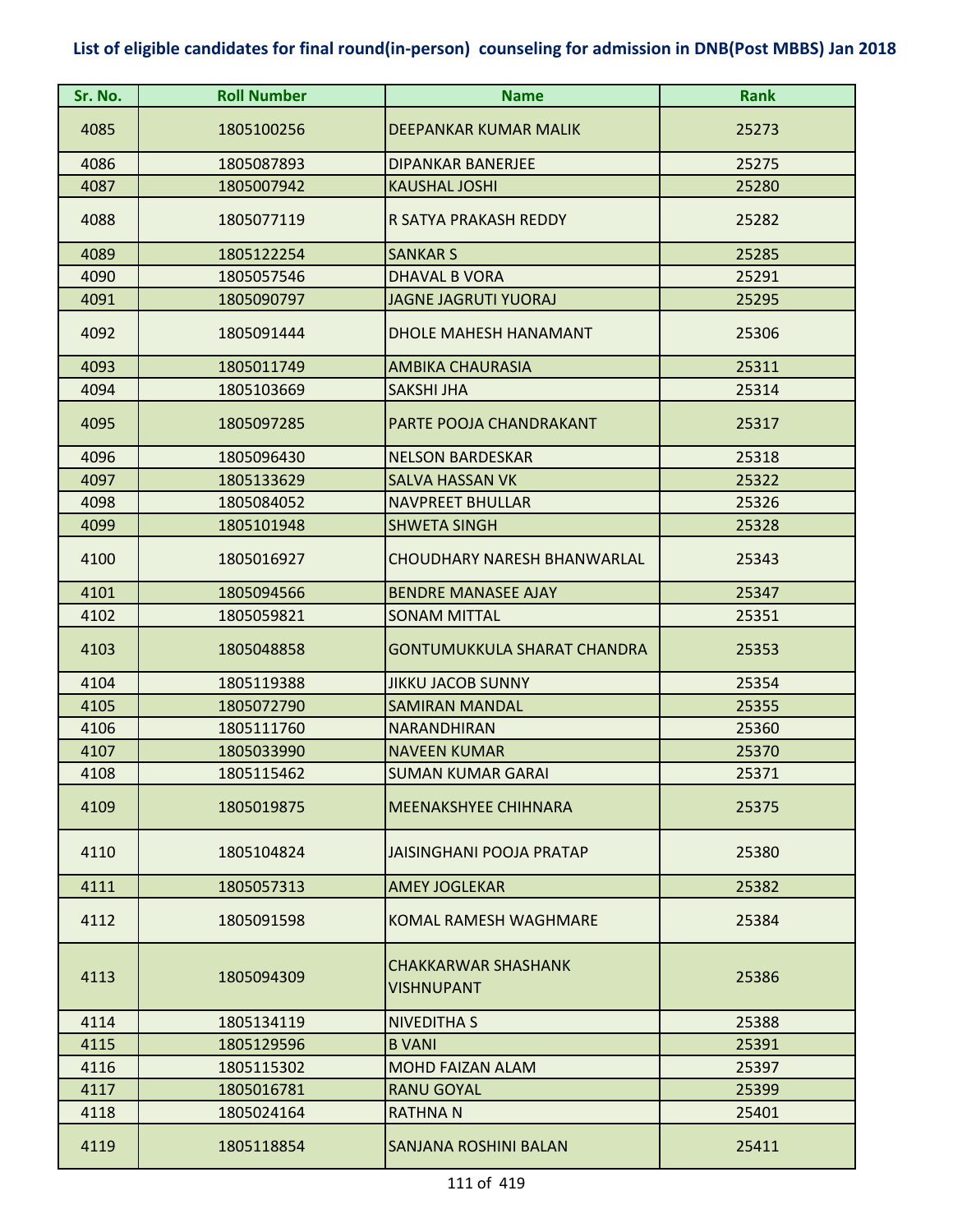| Sr. No. | <b>Roll Number</b> | <b>Name</b>                      | <b>Rank</b> |
|---------|--------------------|----------------------------------|-------------|
| 4120    | 1805016328         | <b>ANIL KUMAR DANSENA</b>        | 25415       |
| 4121    | 1805108352         | NEKKANTI BALA SRUJANA SRI        | 25417       |
| 4122    | 1805018668         | KAMALA LOCHAN MAHAPATRA          | 25420       |
| 4123    | 1805033065         | <b>NIVEDITA SINGH</b>            | 25421       |
| 4124    | 1805085276         | <b>JARANDE SWATI EKNATH</b>      | 25426       |
| 4125    | 1805033349         | <b>SHAIK SARFARAZ JAVEED</b>     | 25429       |
| 4126    | 1805062712         | <b>RISHABH BHAN</b>              | 25430       |
| 4127    | 1805080136         | <b>BROTISH MITRA</b>             | 25432       |
| 4128    | 1805054250         | RAJULA HARSHINI                  | 25436       |
| 4129    | 1805015281         | <b>AMITOJ SOHAL</b>              | 25440       |
| 4130    | 1805068110         | <b>MOHD JUBAIR AQUIB</b>         | 25442       |
| 4131    | 1805081303         | <b>KARTHIKEYAN M</b>             | 25446       |
| 4132    | 1805105784         | <b>AMIT BHAGWAN PATIL</b>        | 25449       |
| 4133    | 1805051228         | PELLAKURU PAVANKUMAR             | 25451       |
| 4134    | 1805053073         | <b>DANTOORI PANDU</b>            | 25454       |
| 4135    | 1805106663         | <b>KHOLGADE SACHIN DATTATRAY</b> | 25457       |
| 4136    | 1805117795         | <b>BARGIR SANA ALTAF</b>         | 25460       |
| 4137    | 1805132034         | <b>VOMPOLU KAMAKSHI BHASKAR</b>  | 25461       |
| 4138    | 1805095661         | <b>VIDHATE ASHWIN SUNIL</b>      | 25462       |
| 4139    | 1805026030         | DIVYA H JAIN                     | 25463       |
| 4140    | 1805098963         | <b>AANCHAL AGRAWAL</b>           | 25468       |
| 4141    | 1805092662         | <b>SHUKLA NEHA RAJENDRA</b>      | 25475       |
| 4142    | 1805128141         | <b>SUDHIR DAVALA</b>             | 25476       |
| 4143    | 1805067058         | <b>NAZIA ANJUM</b>               | 25478       |
| 4144    | 1805048324         | DANDE KRISHNA SOWMYA             | 25480       |
| 4145    | 1805092455         | NIMBHORKAR RENUKA SAHEBRAO       | 25481       |
| 4146    | 1805091283         | JADHAV SHAILESH SUNDARSINGH      | 25482       |
| 4147    | 1805038399         | <b>AANCHAL VERMA</b>             | 25484       |
| 4148    | 1805057393         | KINSHUKI SHARMA                  | 25485       |
| 4149    | 1805067802         | <b>SUYASH DIXIT</b>              | 25487       |
| 4150    | 1805052772         | PAKALA NIRUPAMA                  | 25488       |
| 4151    | 1805004685         | <b>SHINU C KURIAN</b>            | 25491       |
| 4152    | 1805119278         | ASWATHY SUBRAMANIAN              | 25494       |
| 4153    | 1805005041         | <b>AYUSH VARSHNEY</b>            | 25497       |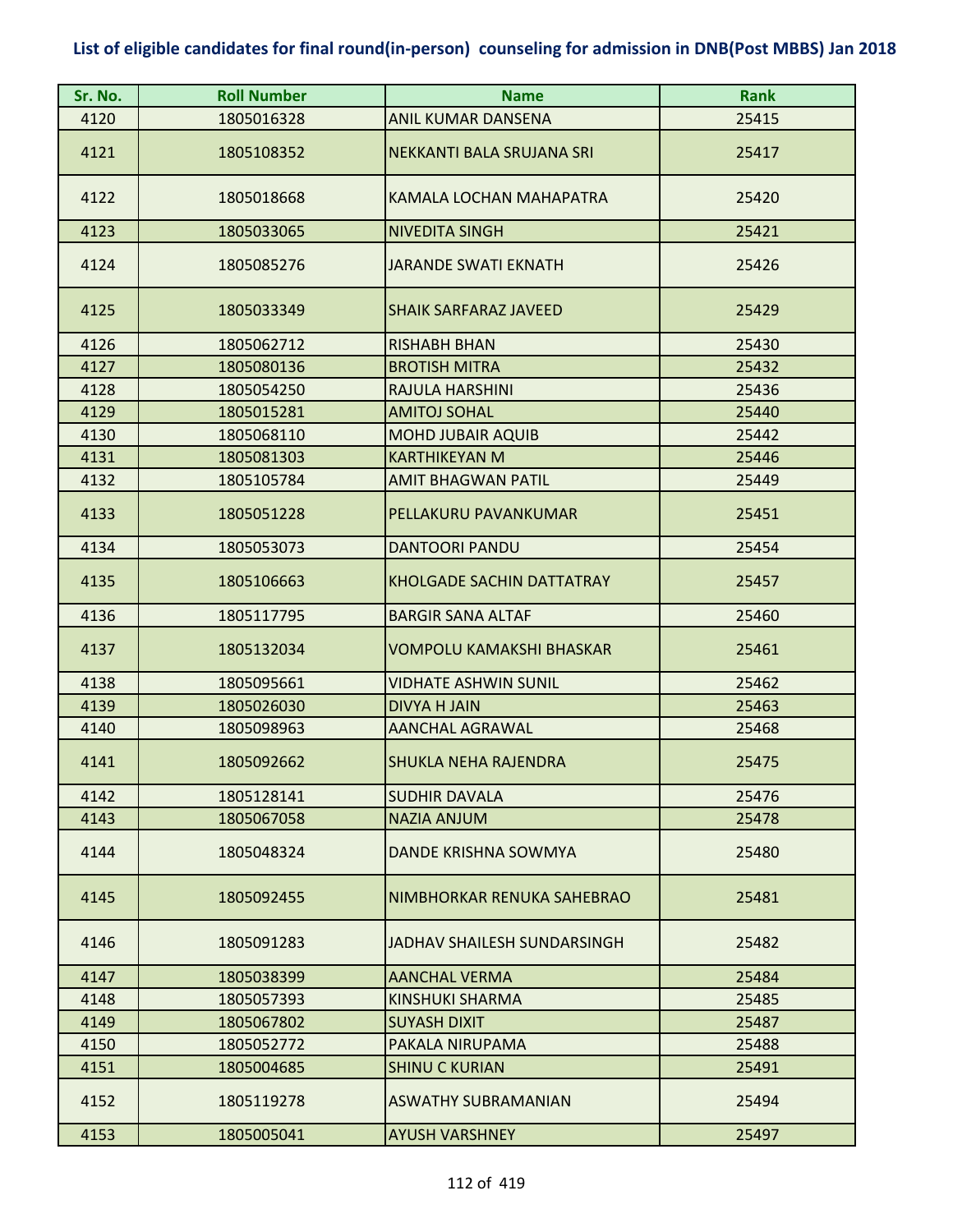| Sr. No. | <b>Roll Number</b> | <b>Name</b>                    | <b>Rank</b> |
|---------|--------------------|--------------------------------|-------------|
| 4154    | 1805001623         | <b>HIRPARA SHREY BHANUBHAI</b> | 25503       |
| 4155    | 1805116619         | PATEL NEELKUMAR BHARATBHAI     | 25504       |
| 4156    | 1805107653         | <b>RAKESH KUMAR SONI</b>       | 25506       |
| 4157    | 1805111569         | <b>MEGHA SALUJA</b>            | 25514       |
| 4158    | 1805105124         | <b>SINGH DURGA SURENDRA</b>    | 25515       |
| 4159    | 1805070185         | <b>ANASUYAK RAY</b>            | 25517       |
| 4160    | 1805066420         | <b>JUFAL YUSEPH C P</b>        | 25520       |
| 4161    | 1805122350         | <b>SATISH KRISHNA S</b>        | 25527       |
| 4162    | 1805038205         | <b>BUSHRA</b>                  | 25529       |
| 4163    | 1805033785         | <b>DEVARSHI DIXIT</b>          | 25530       |
| 4164    | 1805048656         | <b>SOFIA NAWAZ</b>             | 25536       |
| 4165    | 1805028091         | <b>SURYA PRABHA G</b>          | 25541       |
| 4166    | 1805027213         | <b>ANNMARY THOMSON</b>         | 25542       |
| 4167    | 1805082324         | <b>ANAGHA PA</b>               | 25546       |
| 4168    | 1805119758         | <b>JENSINA E SALAHUDHEEN</b>   | 25552       |
| 4169    | 1805100093         | <b>SUBHI SRIVASTAVA</b>        | 25556       |
| 4170    | 1805101442         | <b>ANURADHA GAJRAJ</b>         | 25561       |
| 4171    | 1805098914         | <b>SUMIT</b>                   | 25567       |
| 4172    | 1805106898         | <b>MOHAMMED FIROZ SHEIKH</b>   | 25570       |
| 4173    | 1805055348         | SINGANAMALLA DIVYA             | 25575       |
| 4174    | 1805119053         | ALLE NAGA HARSHAVARDHAN REDDY  | 25577       |
| 4175    | 1805051910         | PALLE AMARENDAR REDDY          | 25580       |
| 4176    | 1805042410         | <b>KAUSHAL BIJLANI</b>         | 25584       |
| 4177    | 1805095606         | AHERKAR REKHA YASHWANT         | 25587       |
| 4178    | 1805026427         | SHANAVAZ B                     | 25589       |
| 4179    | 1805034035         | YAJHITHA RAMMAN CHINTALA       | 25595       |
| 4180    | 1805122116         | <b>ANBU MURUGAN DASS</b>       | 25596       |
| 4181    | 1805128131         | <b>KOVVURU MRUDHULA</b>        | 25599       |
| 4182    | 1805000818         | SUSHAMAYADAV                   | 25605       |
| 4183    | 1805043674         | PRASHANT BHARADWAJ             | 25606       |
| 4184    | 1805034109         | PRASHANT KUMAR                 | 25607       |
| 4185    | 1805114394         | <b>AKASH BANSAL</b>            | 25608       |
| 4186    | 1805008454         | NAAZMA USRIN                   | 25610       |
| 4187    | 1805119135         | <b>SHAMSUDHEEN M</b>           | 25614       |
| 4188    | 1805105379         | NAGOLKAR ATMARAM BABURAO       | 25615       |
| 4189    | 1805122822         | <b>HASHMIS</b>                 | 25618       |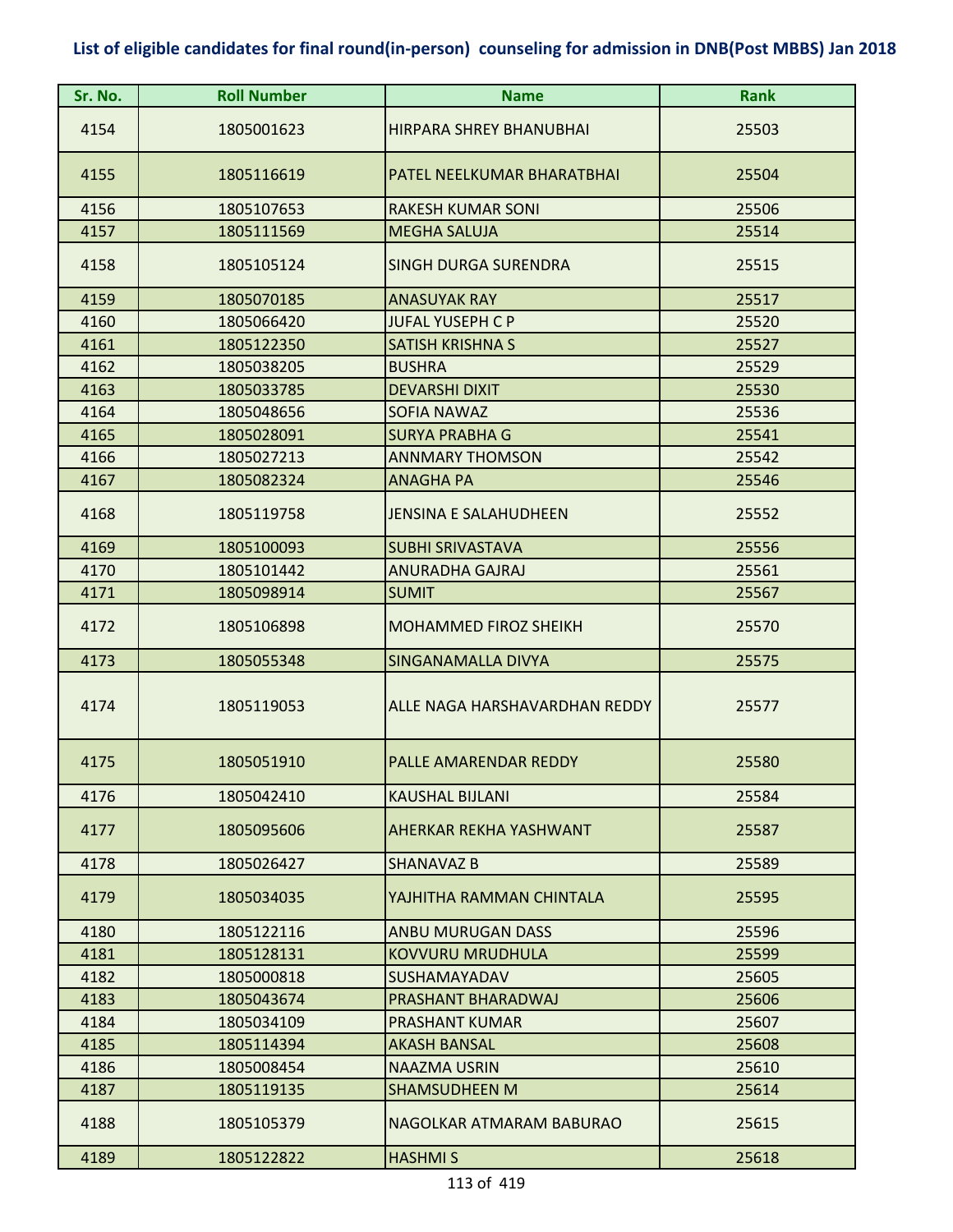| Sr. No. | <b>Roll Number</b> | <b>Name</b>                      | <b>Rank</b> |
|---------|--------------------|----------------------------------|-------------|
| 4190    | 1805076206         | <b>D SHIREESHA</b>               | 25619       |
| 4191    | 1805035229         | <b>VAGADIYA DHAVAL JENTIBHAI</b> | 25624       |
| 4192    | 1805032311         | PENDEM SRINIVAS                  | 25628       |
| 4193    | 1805134315         | <b>CHINCHU ROSE MARIA S</b>      | 25630       |
| 4194    | 1805012890         | <b>SIVA SANKAR S</b>             | 25633       |
| 4195    | 1805032501         | <b>MOHINI</b>                    | 25636       |
| 4196    | 1805033520         | <b>ABHAY RANJAN SINGH</b>        | 25637       |
| 4197    | 1805032710         | <b>BHARTIYA ASHUTOSH</b>         | 25639       |
| 4198    | 1805133662         | <b>RAHUL KUMAR</b>               | 25640       |
| 4199    | 1805066270         | <b>AFEEFA A</b>                  | 25645       |
| 4200    | 1805046870         | A NAGA VENKATA SUMA DEVI         | 25647       |
| 4201    | 1805081639         | <b>FALAH P M</b>                 | 25648       |
| 4202    | 1805000421         | <b>ASHOK KUMAR JAIN</b>          | 25650       |
| 4203    | 1805049491         | VASANTHA JAMMANA                 | 25655       |
| 4204    | 1805055535         | PEELA MOUNIKA                    | 25661       |
| 4205    | 1805050185         | <b>DEEPAKK</b>                   | 25664       |
| 4206    | 1805033636         | LAKSHMI MALAVIKA NAIR            | 25665       |
| 4207    | 1805116888         | PRIYANKA DEB CHOUDHURY           | 25667       |
| 4208    | 1805064382         | <b>GANGADHAR GOLAKOTI</b>        | 25671       |
| 4209    | 1805037284         | <b>ANAND MANI TRIPATHI</b>       | 25672       |
| 4210    | 1805122335         | <b>MOHAMED RAFEEK</b>            | 25682       |
| 4211    | 1805034895         | <b>SUJAN T RAJ</b>               | 25685       |
| 4212    | 1805052265         | <b>MYLA MARY SUMANI</b>          | 25692       |
| 4213    | 1805105969         | <b>JYOTI HAKE</b>                | 25693       |
| 4214    | 1805119684         | <b>IRFAN NASER</b>               | 25699       |
| 4215    | 1805105647         | <b>DHAKNE PRASHANT SHAHADEO</b>  | 25701       |
| 4216    | 1805112492         | <b>MELVIN C ANTO</b>             | 25707       |
| 4217    | 1805127983         | <b>KRISHNA CHAITANYA K</b>       | 25711       |
| 4218    | 1805068918         | <b>SIDDHARTH SHARMA</b>          | 25713       |
| 4219    | 1805124772         | <b>THANNERU MAHESHBABU</b>       | 25714       |
| 4220    | 1805021693         | RAJENDRA KUMAR CHOUDHARY         | 25721       |
| 4221    | 1805009696         | <b>PARVATHI NAIR</b>             | 25723       |
| 4222    | 1805111014         | <b>SWETA JHA</b>                 | 25735       |
| 4223    | 1805030050         | SONAKSHI SEHRAWAT                | 25738       |
| 4224    | 1805084009         | <b>SANJAY AMRUTLAL JOSHI</b>     | 25741       |
| 4225    | 1805032937         | <b>DEEPENDRA CHOUREY</b>         | 25745       |
| 4226    | 1805056459         | VAGGA RAMESH                     | 25751       |
| 4227    | 1805067092         | <b>ISHA GUPTA</b>                | 25758       |
| 4228    | 1805014495         | <b>AKSHAY PT</b>                 | 25759       |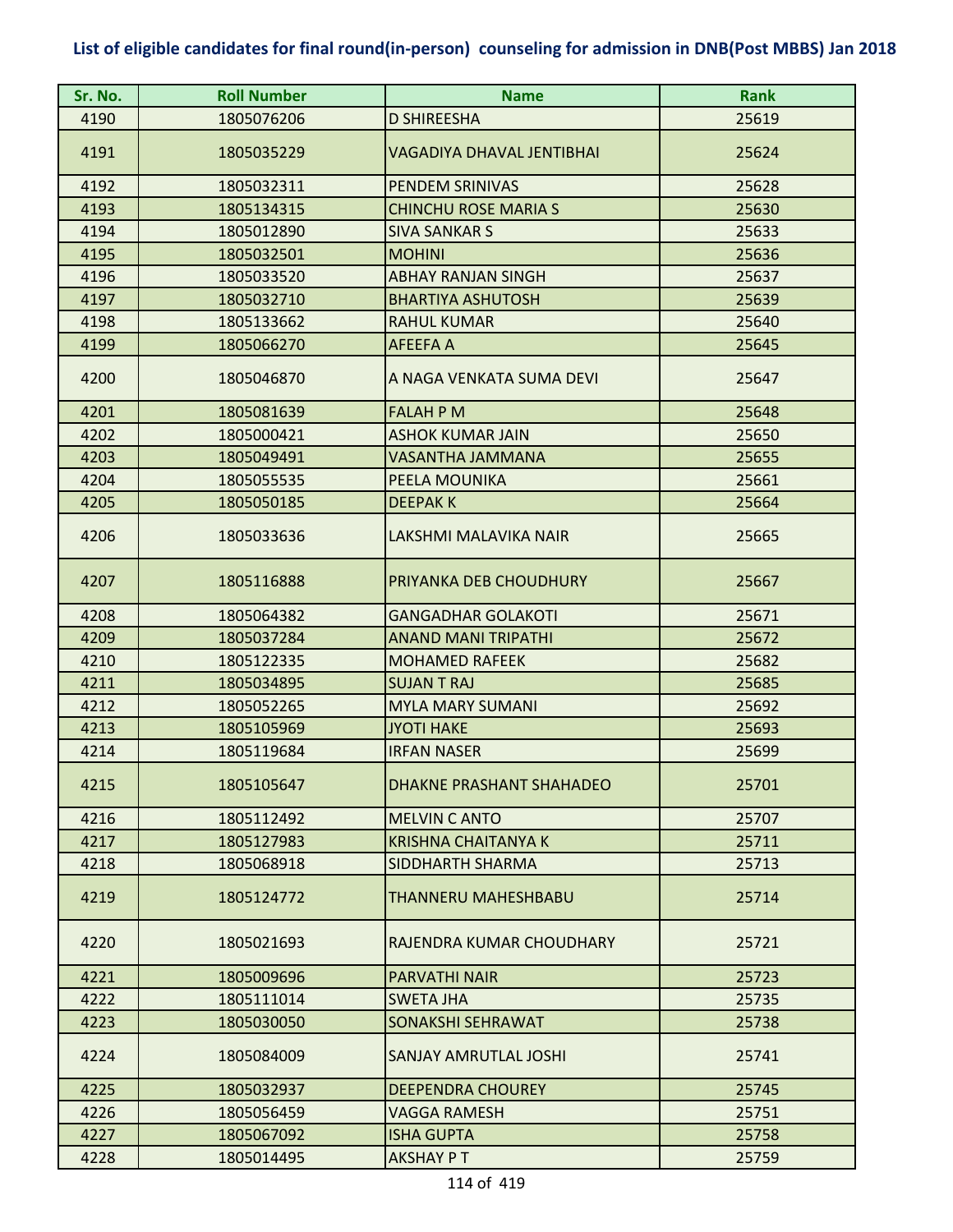| Sr. No. | <b>Roll Number</b> | <b>Name</b>                      | <b>Rank</b> |
|---------|--------------------|----------------------------------|-------------|
| 4229    | 1805068445         | <b>KASTURI SADHANA</b>           | 25760       |
| 4230    | 1805048471         | <b>DEEPABAI RAIKER</b>           | 25772       |
| 4231    | 1805107580         | <b>AISHWARYA JOHN</b>            | 25775       |
| 4232    | 1805107914         | DEVULAPALLI D S S S SARMA        | 25776       |
| 4233    | 1805116095         | ASODARIYA NIDHI CHANDRESHBHAI    | 25779       |
| 4234    | 1805039361         | KORNIPATI BHANU NAGA PRIYA       | 25783       |
| 4235    | 1805008026         | CHARVI KESHAVBHAI KAMALIYA       | 25787       |
| 4236    | 1805025061         | <b>MARIA M</b>                   | 25789       |
| 4237    | 1805013604         | <b>APOORVAKA</b>                 | 25791       |
| 4238    | 1805085387         | <b>SHAH FORUM PRADEEP</b>        | 25793       |
| 4239    | 1805132497         | <b>ROSHAN KOSURI</b>             | 25794       |
| 4240    | 1805008117         | <b>PURVI LOVE PATEL</b>          | 25796       |
| 4241    | 1805104339         | SAKNURE AVINASH KRISHNA          | 25799       |
| 4242    | 1805083620         | AMIT KUMAR UPADHYAY              | 25801       |
| 4243    | 1805024293         | RAMAPRABHA P                     | 25806       |
| 4244    | 1805100969         | <b>ARUSHI AGGARWAL</b>           | 25809       |
| 4245    | 1805030918         | <b>ANKIT KUMAR TIWARI</b>        | 25814       |
| 4246    | 1805023682         | <b>TONY JACOB</b>                | 25817       |
| 4247    | 1805033198         | <b>SAURABH PRAKASH</b>           | 25818       |
| 4248    | 1805030775         | NOWRAJ ALAM CHOUDHURY            | 25820       |
| 4249    | 1805115989         | CHUDASAMA DARSHAN CHHABILBHAI    | 25821       |
| 4250    | 1805046541         | <b>ACHAMPETA SWETHA</b>          | 25822       |
| 4251    | 1805043731         | <b>PRASHANT OLI</b>              | 25834       |
| 4252    | 1805035135         | <b>MANISH KUMAR</b>              | 25838       |
| 4253    | 1805033672         | <b>AJAY KUMAR</b>                | 25839       |
| 4254    | 1805124673         | <b>SUMITRA REDDY T S K</b>       | 25842       |
| 4255    | 1805091217         | <b>SAMEER RAOSAHEB TAYADE</b>    | 25847       |
| 4256    | 1805031049         | <b>KANUSHA</b>                   | 25850       |
| 4257    | 1805065258         | <b>SHILPA S SOMANAL</b>          | 25852       |
| 4258    | 1805110302         | PRABHAT SUMAN                    | 25858       |
| 4259    | 1805058687         | <b>ARPITA GUPTA</b>              | 25859       |
| 4260    | 1805023396         | <b>NIVEDHITHA</b>                | 25861       |
| 4261    | 1805066139         | <b>ARATHIE</b>                   | 25868       |
| 4262    | 1805075366         | <b>ANJU S KUMAR</b>              | 25869       |
| 4263    | 1805125861         | <b>ANKUR GUPTA</b>               | 25870       |
| 4264    | 1805061211         | <b>NIKITA DOOT</b>               | 25873       |
| 4265    | 1805115904         | <b>BHAROLIYA MITALI VINUBHAI</b> | 25880       |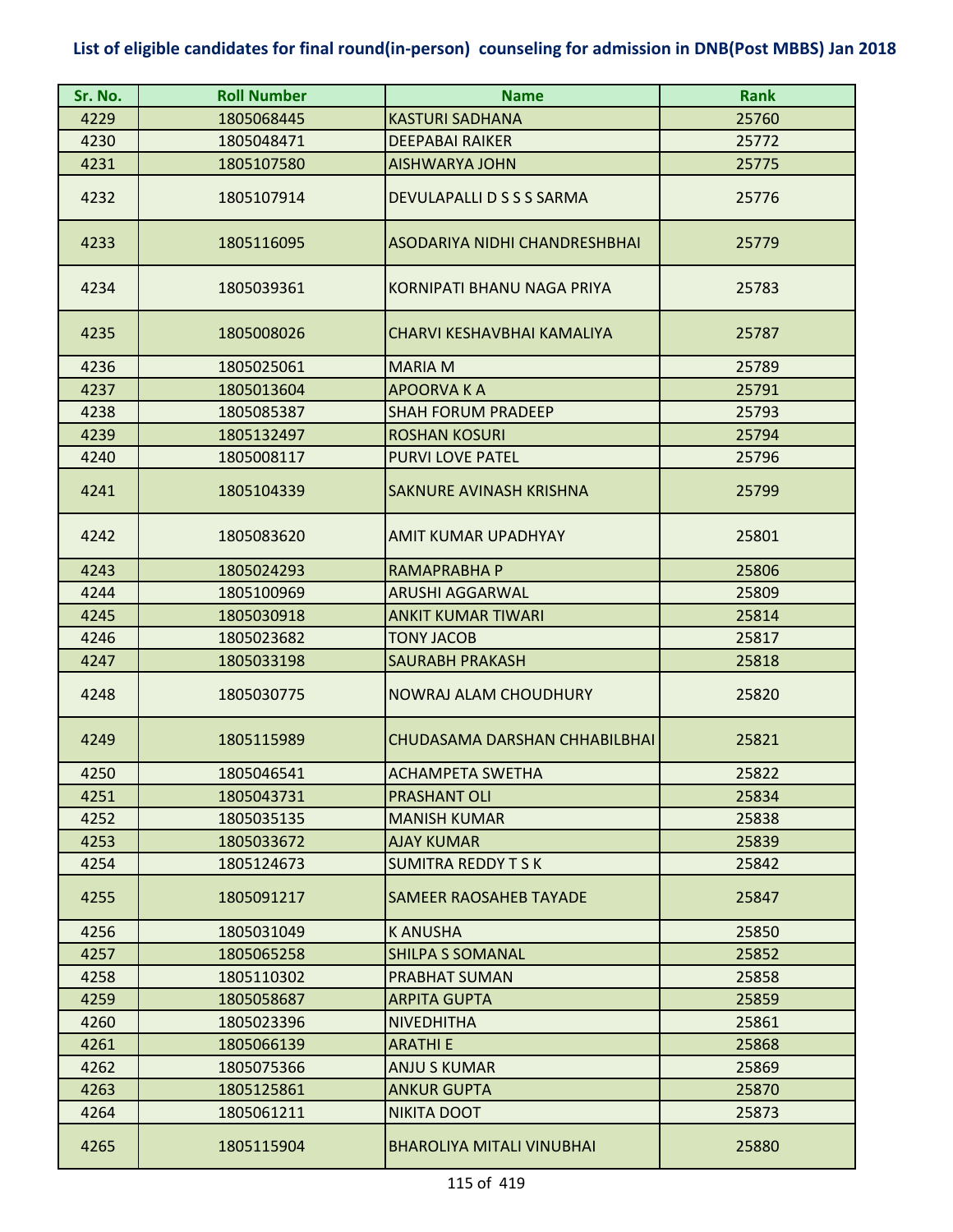| Sr. No. | <b>Roll Number</b> | <b>Name</b>                     | <b>Rank</b> |
|---------|--------------------|---------------------------------|-------------|
| 4266    | 1805082600         | <b>ALAGAMMAI O</b>              | 25888       |
| 4267    | 1805022267         | <b>ALINA AJOY THOMAS</b>        | 25889       |
| 4268    | 1805071591         | <b>ARITRA CHATTERJEE</b>        | 25890       |
| 4269    | 1805069238         | <b>SHREYA DINESH GAIKWAD</b>    | 25892       |
| 4270    | 1805066141         | <b>MERIN JOHNY</b>              | 25896       |
| 4271    | 1805116637         | PATEL JAIKUMAR NAVINCHANDRA     | 25904       |
| 4272    | 1805030103         | <b>AYUSH KUMAR</b>              | 25912       |
| 4273    | 1805086556         | <b>CHAUDHARI MANALI NITIN</b>   | 25914       |
| 4274    | 1805052548         | <b>NARAHARI VIDYA SAGAR</b>     | 25919       |
| 4275    | 1805051573         | MANGAIAHGARI RAVITEJA           | 25926       |
| 4276    | 1805117163         | <b>AJAY AMRITLAL KENIA</b>      | 25934       |
| 4277    | 1805007002         | TAIBANI MOHAMMADUMAIR           | 25936       |
| 4278    | 1805085630         | YASAR ARAFATH K                 | 25950       |
| 4279    | 1805016780         | <b>SHAWN CHACKO</b>             | 25952       |
| 4280    | 1805032495         | VIJAY KUMAR JAIN                | 25957       |
| 4281    | 1805072025         | <b>MUJTOBA AL MAMUN</b>         | 25958       |
| 4282    | 1805104439         | GOSAVI PRIYANKA BALKRISHNA      | 25970       |
| 4283    | 1805049977         | <b>K PAVANI</b>                 | 25972       |
| 4284    | 1805113786         | <b>DONA MERIN JOSE</b>          | 25974       |
| 4285    | 1805046510         | SAI PAVAN KUMAR M               | 25977       |
| 4286    | 1805099024         | <b>G MADHURI MAHAPATRA</b>      | 25979       |
| 4287    | 1805081212         | <b>CHACKOCHAN MJ</b>            | 25980       |
| 4288    | 1805046188         | <b>SANA HARISH</b>              | 25981       |
| 4289    | 1805112966         | <b>NEHA SINGH</b>               | 25982       |
| 4290    | 1805042359         | <b>SAHIL AGARWAL</b>            | 25987       |
| 4291    | 1805114126         | JAMSHIYA V                      | 25991       |
| 4292    | 1805034787         | <b>JUHIKA KAUR NAGI</b>         | 25993       |
| 4293    | 1805127404         | CHINNOLLA KARTHIK               | 25995       |
| 4294    | 1805119227         | <b>ANAND S</b>                  | 25996       |
| 4295    | 1805100398         | <b>BENAZIR ANSARI</b>           | 25997       |
| 4296    | 1805018319         | <b>ANKIT JAIN</b>               | 26000       |
| 4297    | 1805081264         | <b>ANUSHAK</b>                  | 26001       |
| 4298    | 1805099976         | K M NIDHI TYAGI                 | 26004       |
| 4299    | 1805017094         | <b>MOHAMMED ALEEM MANSOORI</b>  | 26005       |
| 4300    | 1805092369         | <b>AHMED RAMSHA SHAREEF</b>     | 26006       |
| 4301    | 1805096021         | <b>GHOSALKAR HEENA HIMANSHU</b> | 26007       |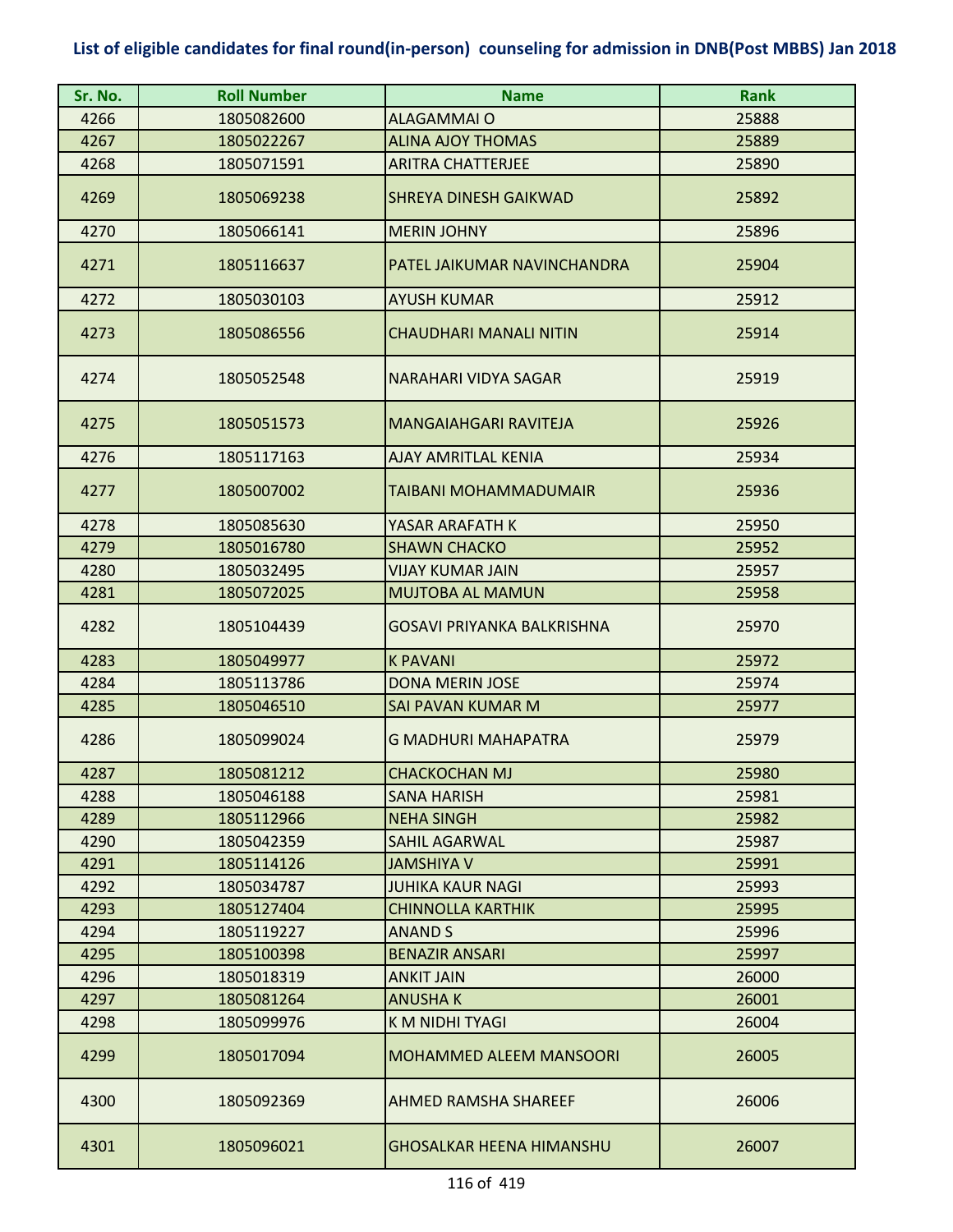| Sr. No. | <b>Roll Number</b> | <b>Name</b>                     | <b>Rank</b> |
|---------|--------------------|---------------------------------|-------------|
| 4302    | 1805013708         | <b>SUHAS NAVADA V</b>           | 26014       |
| 4303    | 1805024922         | <b>RITTY ANN THOMAS</b>         | 26015       |
| 4304    | 1805089651         | AZEEZ M                         | 26017       |
| 4305    | 1805040640         | <b>LAVANYA SHARMA</b>           | 26020       |
| 4306    | 1805003110         | PATEL YASH HARISHKUMAR          | 26026       |
| 4307    | 1805021029         | <b>RASHMI YADAV</b>             | 26027       |
| 4308    | 1805116563         | PUJARA RAHUL DHIRAJLAL          | 26029       |
| 4309    | 1805108555         | <b>SURAPU RAMA DEVI</b>         | 26030       |
| 4310    | 1805067981         | <b>GAJULA MADHU</b>             | 26034       |
| 4311    | 1805031440         | <b>AMNESH YADAV</b>             | 26035       |
| 4312    | 1805013234         | <b>LAXMIDEVI M PATIL</b>        | 26036       |
| 4313    | 1805013270         | <b>DEBANJAN BHATTACHARYA</b>    | 26042       |
| 4314    | 1805048062         | <b>BALARAJU R</b>               | 26043       |
| 4315    | 1805066784         | <b>AKANKSHA SHARMA</b>          | 26044       |
| 4316    | 1805104574         | PATIL SWATI MADHAVRAO           | 26053       |
| 4317    | 1805092326         | <b>MORE ABHIJIT CHANDRAKANT</b> | 26054       |
| 4318    | 1805096300         | KHUPSE POOJA SHANKARRAO         | 26055       |
| 4319    | 1805098683         | <b>ANKIT MITTAL</b>             | 26062       |
| 4320    | 1805095659         | <b>AMOGH ATUL PATHAK</b>        | 26065       |
| 4321    | 1805078466         | <b>ARVIND KUMAR GUPTA</b>       | 26066       |
| 4322    | 1805052065         | DHAMODHARAN RAVICHANDRAN        | 26067       |
| 4323    | 1805032398         | <b>NISHA KUMARI</b>             | 26076       |
| 4324    | 1805110550         | <b>ZAINUL ABEDIN</b>            | 26078       |
| 4325    | 1805035881         | PATEL JANAKKUMAR PRAKASHBHAI    | 26079       |
| 4326    | 1805063427         | <b>ASHUTOSH PANDEY</b>          | 26080       |
| 4327    | 1805086532         | KHAN HENA FATIMA ZIAUDDIN       | 26081       |
| 4328    | 1805031593         | MOHAMMED DANISH ANWAR           | 26084       |
| 4329    | 1805067570         | <b>ARATI TRIPATHI</b>           | 26099       |
| 4330    | 1805080883         | <b>RUTAJEET CHATTERJEE</b>      | 26103       |
| 4331    | 1805048054         | <b>CHEGONDI ABHILASH</b>        | 26107       |
| 4332    | 1805044840         | <b>RENU SHARMA</b>              | 26115       |
| 4333    | 1805068237         | P DEEPIKA                       | 26118       |
| 4334    | 1805065605         | <b>CHAYAN KANTI MANNA</b>       | 26122       |
| 4335    | 1805083530         | <b>VIDHAN KUMAR</b>             | 26133       |
| 4336    | 1805051127         | <b>ABDUL KAREEM</b>             | 26143       |
| 4337    | 1805032746         | YOGESH KUMAR SHAHU              | 26146       |
| 4338    | 1805047020         | <b>ADWITIYA KAUSHIK</b>         | 26148       |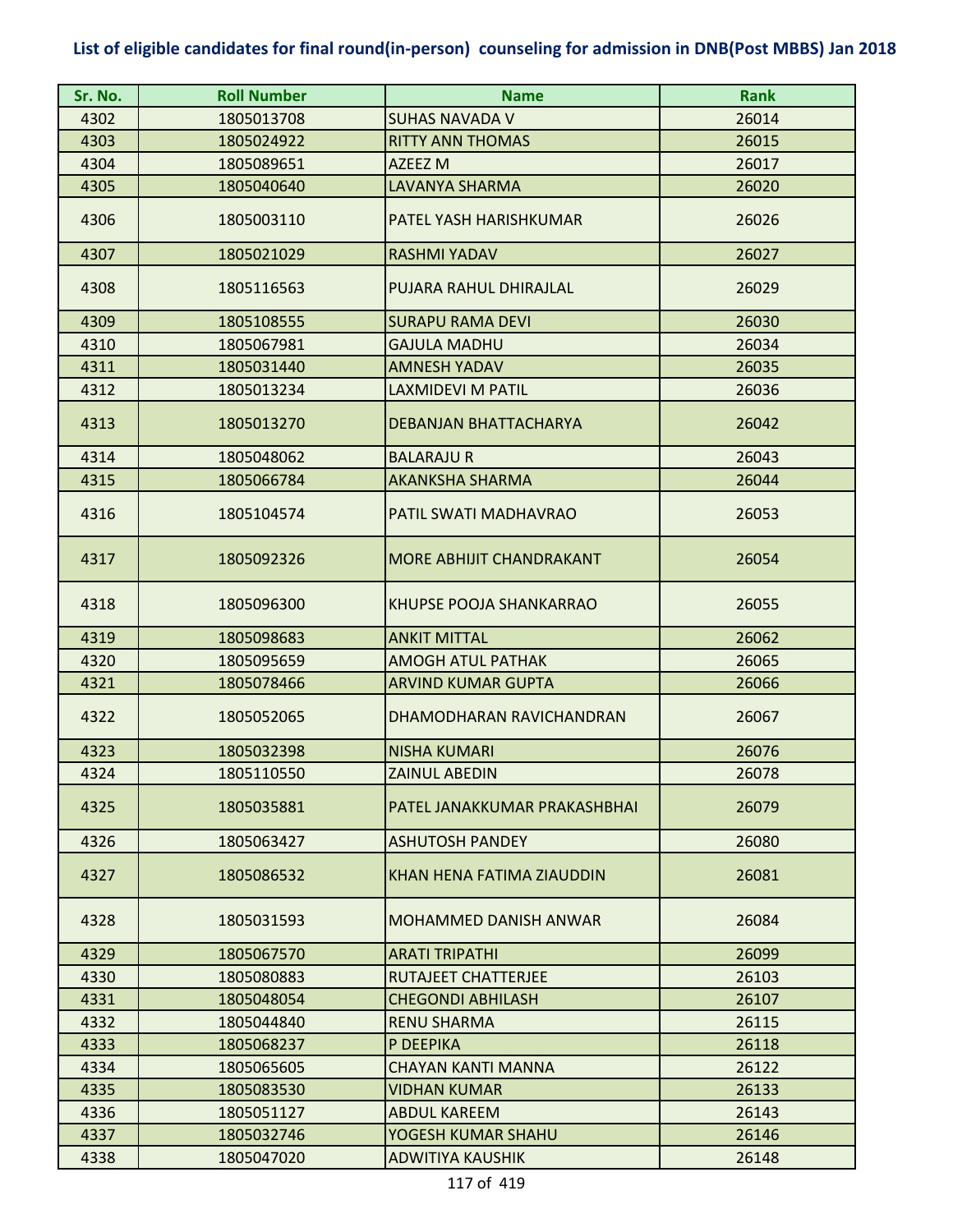| Sr. No. | <b>Roll Number</b> | <b>Name</b>                          | <b>Rank</b> |
|---------|--------------------|--------------------------------------|-------------|
| 4339    | 1805017742         | <b>LEKHA RAMCHANDANI</b>             | 26150       |
| 4340    | 1805033555         | ANAMIKA CHANDA BHOWMIK               | 26153       |
| 4341    | 1805062995         | PRABHAT KUMAR SINHA                  | 26159       |
| 4342    | 1805046765         | SRIRAM UMA SHANKAR                   | 26160       |
| 4343    | 1805004072         | <b>VIKAS MARWAL</b>                  | 26162       |
| 4344    | 1805023108         | SRI VISHNUPRIYA M                    | 26164       |
| 4345    | 1805099760         | <b>JYOTI MEHTA</b>                   | 26175       |
| 4346    | 1805105782         | <b>MANISHA RAMDAS MORE</b>           | 26181       |
| 4347    | 1805024814         | <b>SATHYA V</b>                      | 26182       |
| 4348    | 1805086341         | <b>CHUGH ROSHNI AJAY</b>             | 26190       |
| 4349    | 1805099938         | <b>ABHISHEK MALHOTRA</b>             | 26192       |
| 4350    | 1805094656         | <b>GAIKWAD NAVNATH RAMDAS</b>        | 26193       |
| 4351    | 1805003406         | MEHTA SHIVANI MUKESHKUMAR            | 26194       |
| 4352    | 1805094371         | <b>JOSHI MANJIRI PRADEEP</b>         | 26195       |
| 4353    | 1805051083         | <b>VASALAMARRI KARTHIK</b>           | 26196       |
| 4354    | 1805050887         | KOTHAPALLI RAJASHEKAR                | 26198       |
| 4355    | 1805078442         | <b>DHIRAJ KUMAR GUPTA</b>            | 26200       |
| 4356    | 1805086866         | RAJPUT VISHAL MANSING                | 26204       |
| 4357    | 1805029307         | <b>PREETI SINHA</b>                  | 26205       |
| 4358    | 1805064755         | <b>SHAIK PAPABHAI FATHIMA SHAZIA</b> | 26207       |
| 4359    | 1805124456         | <b>S RENUGADEVI</b>                  | 26210       |
| 4360    | 1805024107         | <b>HASEEN FATHIMA</b>                | 26212       |
| 4361    | 1805110828         | <b>VAIBHAV KUMAR</b>                 | 26216       |
| 4362    | 1805028164         | <b>DEEPA MATHEWS</b>                 | 26217       |
| 4363    | 1805118121         | <b>ANJU MIRIN ALEX</b>               | 26218       |
| 4364    | 1805033963         | PRATIHAS MICHAEL PRABHUDAS           | 26221       |
| 4365    | 1805053268         | <b>FAYHAAN SHAHNAWAZ KHAN</b>        | 26222       |
| 4366    | 1805026547         | <b>G CHANDANA</b>                    | 26223       |
| 4367    | 1805049572         | <b>JADI RAMCHANDAR</b>               | 26224       |
| 4368    | 1805120066         | SANGAVI M                            | 26227       |
| 4369    | 1805049611         | <b>JAMPALA GOWTHAMI</b>              | 26228       |
| 4370    | 1805037149         | PRATIBHA SINGH                       | 26229       |
| 4371    | 1805018804         | SATYABRATA ACHARYA                   | 26231       |
| 4372    | 1805066111         | <b>VIPIN SREEDHARAN</b>              | 26235       |
| 4373    | 1805057556         | <b>TARACHAND SUTHAR</b>              | 26237       |
| 4374    | 1805010603         | <b>MADHUSUDAN H K</b>                | 26239       |
| 4375    | 1805109523         | <b>ANADANI HIREN BHAVANBHAI</b>      | 26243       |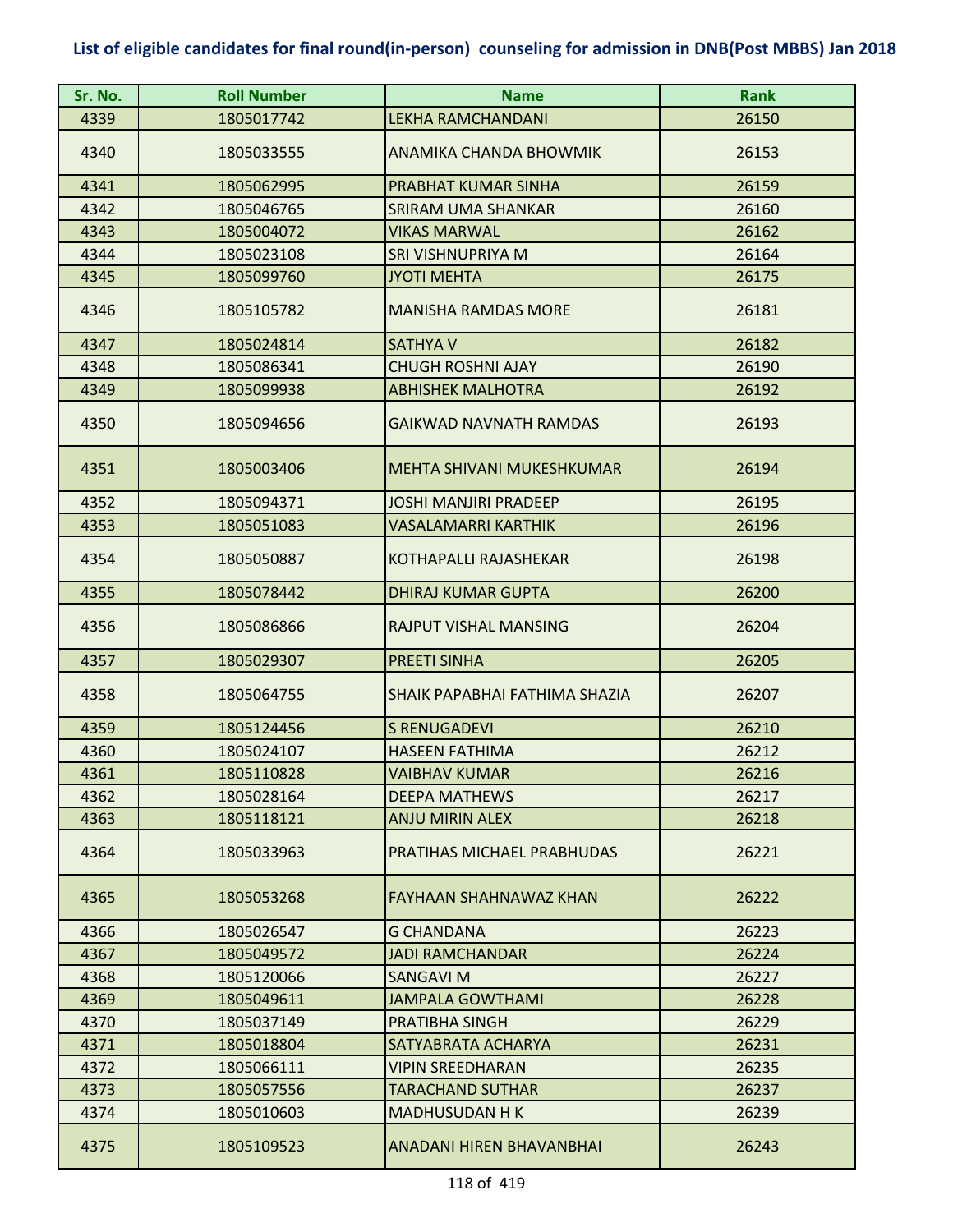| Sr. No. | <b>Roll Number</b> | <b>Name</b>                               | <b>Rank</b> |
|---------|--------------------|-------------------------------------------|-------------|
| 4376    | 1805020589         | SOUMESH KUMAR MOHANTA                     | 26246       |
| 4377    | 1805075410         | <b>SHAMEEM SAMAD</b>                      | 26251       |
| 4378    | 1805126668         | TRIVEDI SHRADDHA ASHISH                   | 26252       |
| 4379    | 1805043505         | <b>GUNJAN JHA</b>                         | 26254       |
| 4380    | 1805120815         | <b>CHANDRAVATHI B</b>                     | 26258       |
| 4381    | 1805024343         | <b>KAVITHA</b>                            | 26259       |
| 4382    | 1805087480         | GIRME APOORVA JAYPRAKASH                  | 26270       |
| 4383    | 1805045601         | <b>SHAHANA P</b>                          | 26271       |
| 4384    | 1805088774         | <b>MALLIKARJUN PRABHU P</b>               | 26272       |
| 4385    | 1805117194         | AKULA PRATIBHA SATHANNA                   | 26273       |
| 4386    | 1805078047         | <b>JASVINDER KUMAR</b>                    | 26274       |
| 4387    | 1805090749         | <b>GITE PRATHAM RAJKUMAR</b>              | 26279       |
| 4388    | 1805036375         | <b>RAM KRISHAN</b>                        | 26282       |
| 4389    | 1805039357         | KONUGANTI PRAKRITI YAGNAM<br><b>REDDY</b> | 26283       |
| 4390    | 1805060569         | PREETI BELANI                             | 26286       |
| 4391    | 1805050444         | <b>KAMMETA SRAVANTH KUMAR</b>             | 26291       |
| 4392    | 1805054473         | SABBAVARAPU PRASANNA KUMAR                | 26294       |
| 4393    | 1805029276         | <b>SWEETY DAS</b>                         | 26298       |
| 4394    | 1805097137         | RAIHAAN MUSTAFA                           | 26301       |
| 4395    | 1805065980         | <b>VEENA CS</b>                           | 26302       |
| 4396    | 1805036518         | <b>ANIL KATARIA</b>                       | 26304       |
| 4397    | 1805032857         | SIDHARTH KHARBANDA                        | 26305       |
| 4398    | 1805074579         | <b>CAMELIA PAL</b>                        | 26306       |
| 4399    | 1805048004         | RAMYA LAKSHMI KAMLEKAR                    | 26320       |
| 4400    | 1805133622         | <b>NAFIA BASHEER MOOSSA</b>               | 26321       |
| 4401    | 1805035691         | <b>MALANI MONIKA MOHANLAL</b>             | 26323       |
| 4402    | 1805067980         | <b>GADDAM CHANDRAKIRAN</b>                | 26327       |
| 4403    | 1805030332         | <b>MOHAN KUMAR MANGLAM</b>                | 26329       |
| 4404    | 1805016462         | <b>PUNAM PRASAD</b>                       | 26330       |
| 4405    | 1805102070         | <b>PARIZA</b>                             | 26335       |
| 4406    | 1805033161         | <b>KALPANA JOSHI</b>                      | 26336       |
| 4407    | 1805029427         | <b>MOHD KAZIM ZAFAR</b>                   | 26337       |
| 4408    | 1805049160         | <b>GOPALAM MONIKA</b>                     | 26342       |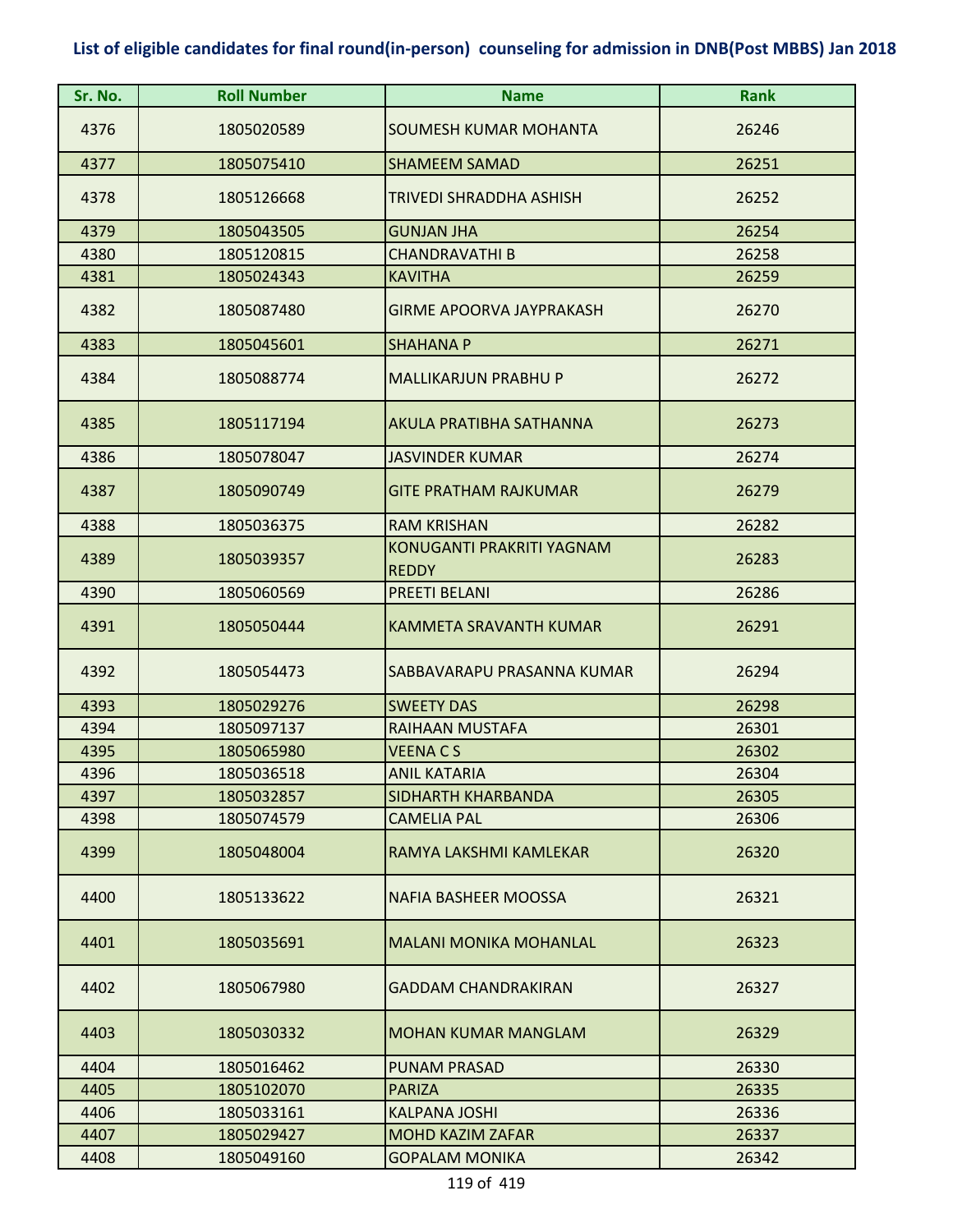| Sr. No. | <b>Roll Number</b> | <b>Name</b>                                         | <b>Rank</b> |
|---------|--------------------|-----------------------------------------------------|-------------|
| 4409    | 1805001642         | <b>KHUSHBOO BHAVSAR</b>                             | 26345       |
| 4410    | 1805047033         | <b>ABDUL WAHED W</b>                                | 26347       |
| 4411    | 1805052118         | <b>MOHAMMAD FAIROZ ANWAR</b>                        | 26354       |
| 4412    | 1805094183         | <b>TONDE RAMESH LAXMAN</b>                          | 26356       |
| 4413    | 1805123175         | PREETHI RUBINATH                                    | 26358       |
| 4414    | 1805105594         | <b>HRISHIKESH BHALACHANDRA</b><br><b>SHEVATEKAR</b> | 26359       |
| 4415    | 1805130955         | NEDUNURI LAKSHMI RAGA MALIKA                        | 26361       |
| 4416    | 1805126830         | <b>MD AKHLAQUR RAHMAN</b>                           | 26371       |
| 4417    | 1805014054         | VINUTA NEELAKANTH MURDESHWAR                        | 26373       |
| 4418    | 1805033680         | <b>SOUMYA</b>                                       | 26374       |
| 4419    | 1805081608         | <b>NILOFER NOORIE M</b>                             | 26386       |
| 4420    | 1805032830         | <b>SNEH KUMAR</b>                                   | 26389       |
| 4421    | 1805052862         | P LAVANYA                                           | 26395       |
| 4422    | 1805091327         | <b>CHARKHE PRANAV DINKAR</b>                        | 26397       |
| 4423    | 1805054389         | <b>SVESWARAN</b>                                    | 26398       |
| 4424    | 1805086944         | SYEDA AYESHA ISHRAT MEER<br><b>BASHARAT ALI</b>     | 26403       |
| 4425    | 1805092175         | <b>VISHWAKARMA MOHIT SHANKAR</b>                    | 26407       |
| 4426    | 1805094397         | <b>DASE MAYURI SUBHASHRAO</b>                       | 26411       |
| 4427    | 1805050733         | <b>KILARU ROHIT</b>                                 | 26412       |
| 4428    | 1805047373         | <b>BELIDE SHILPA</b>                                | 26416       |
| 4429    | 1805049849         | <b>KANDURI YASHASVINI</b>                           | 26420       |
| 4430    | 1805036567         | VIKAS SHUKLA                                        | 26424       |
| 4431    | 1805122528         | <b>KRISHNA PRASAD</b>                               | 26426       |
| 4432    | 1805070672         | SUSHRUTA BHATTACHARYA                               | 26429       |
| 4433    | 1805028030         | NAYANA RAJAN                                        | 26437       |
| 4434    | 1805072118         | <b>MUNSHI ABDUL WAZID</b>                           | 26444       |
| 4435    | 1805073599         | <b>SANTOSH BANIK</b>                                | 26446       |
| 4436    | 1805096018         | <b>GHATAGE RAHUL LALASAHEB</b>                      | 26447       |
| 4437    | 1805127599         | <b>CHINTA PADMINI</b>                               | 26449       |
| 4438    | 1805043216         | <b>PRATEEK MATHUR</b>                               | 26466       |
| 4439    | 1805041799         | <b>RANU DAS</b>                                     | 26469       |
| 4440    | 1805116275         | VAIBHAVKUMAR RAJESHBHAI PATEL                       | 26476       |
| 4441    | 1805118403         | <b>SILPA SUSANNA JOSEPH</b>                         | 26478       |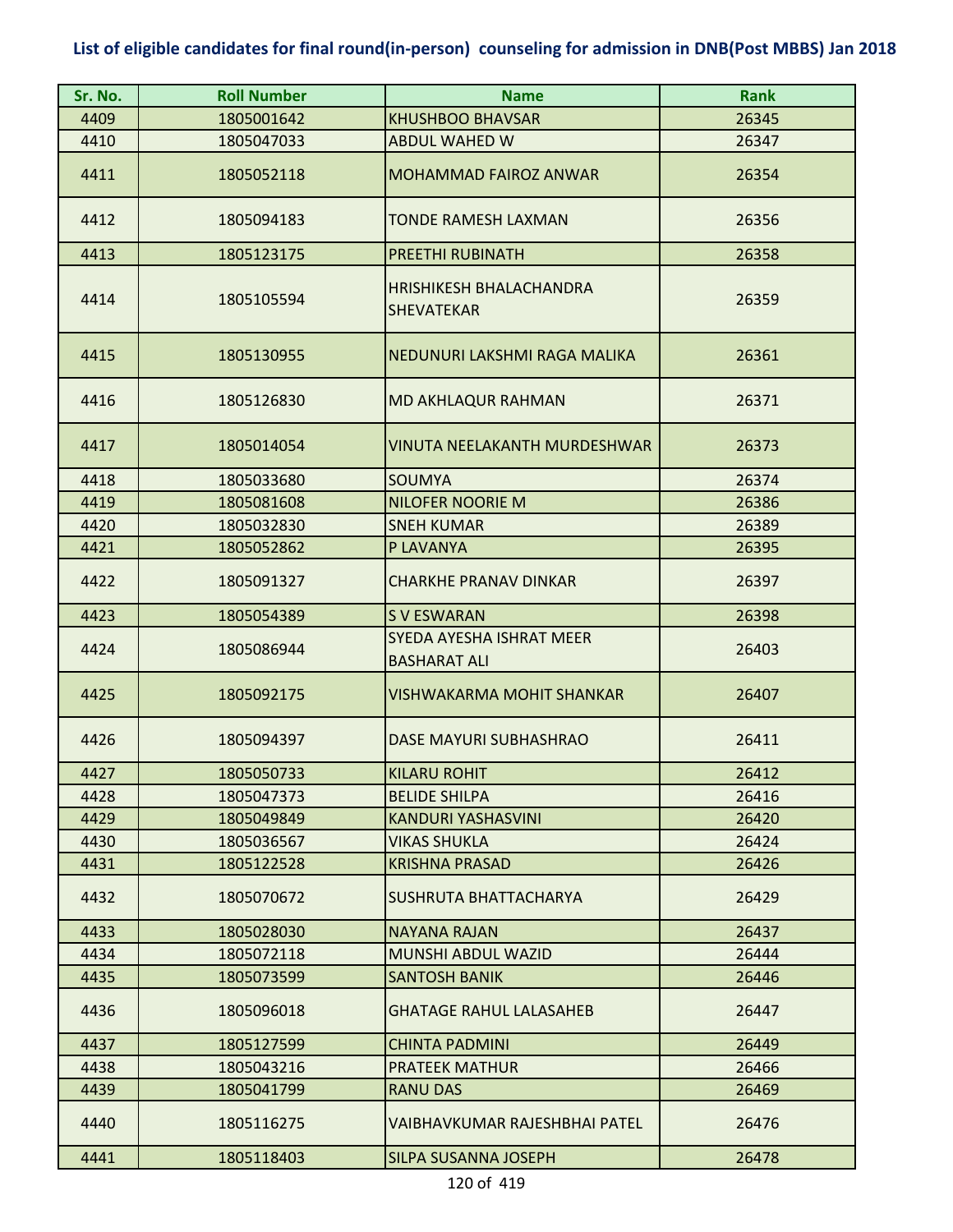| Sr. No. | <b>Roll Number</b> | <b>Name</b>                          | <b>Rank</b> |
|---------|--------------------|--------------------------------------|-------------|
| 4442    | 1805035454         | <b>BHATT RUCHIR MAHESHCHANDRA</b>    | 26495       |
| 4443    | 1805104047         | <b>ANKIT PRANJAL</b>                 | 26498       |
| 4444    | 1805060770         | CHAYANIKA PRADHAN                    | 26500       |
| 4445    | 1805018159         | PRIYA SHARMA                         | 26502       |
| 4446    | 1805104118         | <b>CHANDRA MOHAN KUMAR</b>           | 26503       |
| 4447    | 1805104742         | <b>GOHIL HARPALSINH POLUBHA</b>      | 26505       |
| 4448    | 1805030215         | <b>PARUL AGGARWAL</b>                | 26513       |
| 4449    | 1805008356         | <b>PRISHNI GUPTA</b>                 | 26516       |
| 4450    | 1805003154         | PATEL SANDIPKUMAR PRAVINBHAI         | 26517       |
| 4451    | 1805049028         | <b>GANJI GOUTHAM</b>                 | 26518       |
| 4452    | 1805052753         | <b>NUJELLA LAHARI</b>                | 26521       |
| 4453    | 1805003457         | <b>VEDPRAKASH CHAUHAN</b>            | 26525       |
| 4454    | 1805131810         | <b>TELAGAREDDY DIVYA JYOTHI</b>      | 26528       |
| 4455    | 1805076765         | <b>UPPARA PRAVALLIKA</b>             | 26533       |
| 4456    | 1805063153         | <b>URVASHI CHATTERJEE</b>            | 26535       |
| 4457    | 1805050981         | <b>KYAMA AJAY KUMAR</b>              | 26539       |
| 4458    | 1805118315         | <b>MATHEW SAVIO</b>                  | 26542       |
| 4459    | 1805087305         | <b>KADAM NIVEDITA SHANKAR</b>        | 26546       |
| 4460    | 1805048454         | <b>DAVALA PRIYANKA</b>               | 26556       |
| 4461    | 1805048544         | <b>BUSI ASHOK KUMAR</b>              | 26557       |
| 4462    | 1805031036         | ASHTANKAR HIMANSHU JAYANTRAO         | 26560       |
| 4463    | 1805064440         | <b>MANI VENKATA SRAVANI CHEGONDI</b> | 26563       |
| 4464    | 1805076311         | <b>G RAJESH KUMAR</b>                | 26564       |
| 4465    | 1805048455         | <b>KARTHICK A</b>                    | 26569       |
| 4466    | 1805100035         | <b>DIPAK MASIH</b>                   | 26570       |
| 4467    | 1805119332         | <b>ASHWIN SUKUMAR</b>                | 26582       |
| 4468    | 1805053020         | SOWMYA PASUPULATI                    | 26583       |
| 4469    | 1805057909         | <b>ANKITA AGARWAL</b>                | 26584       |
| 4470    | 1805056543         | <b>VALLABOJU MURALI</b>              | 26585       |
| 4471    | 1805031930         | <b>NEHA GUPTA</b>                    | 26591       |
| 4472    | 1805050073         | K USHA SREE                          | 26597       |
| 4473    | 1805021921         | <b>RIPUDAMAN SINGH</b>               | 26600       |
| 4474    | 1805022626         | H P SUDHESSHNA DEVI                  | 26608       |
| 4475    | 1805033548         | <b>BIPUL KUMAR</b>                   | 26609       |
| 4476    | 1805103663         | VENU GOPAL                           | 26610       |
| 4477    | 1805082385         | <b>PON RAM BABU J</b>                | 26616       |
| 4478    | 1805017473         | <b>REKHA PATEL</b>                   | 26623       |
| 4479    | 1805114232         | <b>NEHA SHARMA</b>                   | 26624       |
| 4480    | 1805083497         | K PRAVALIKA                          | 26635       |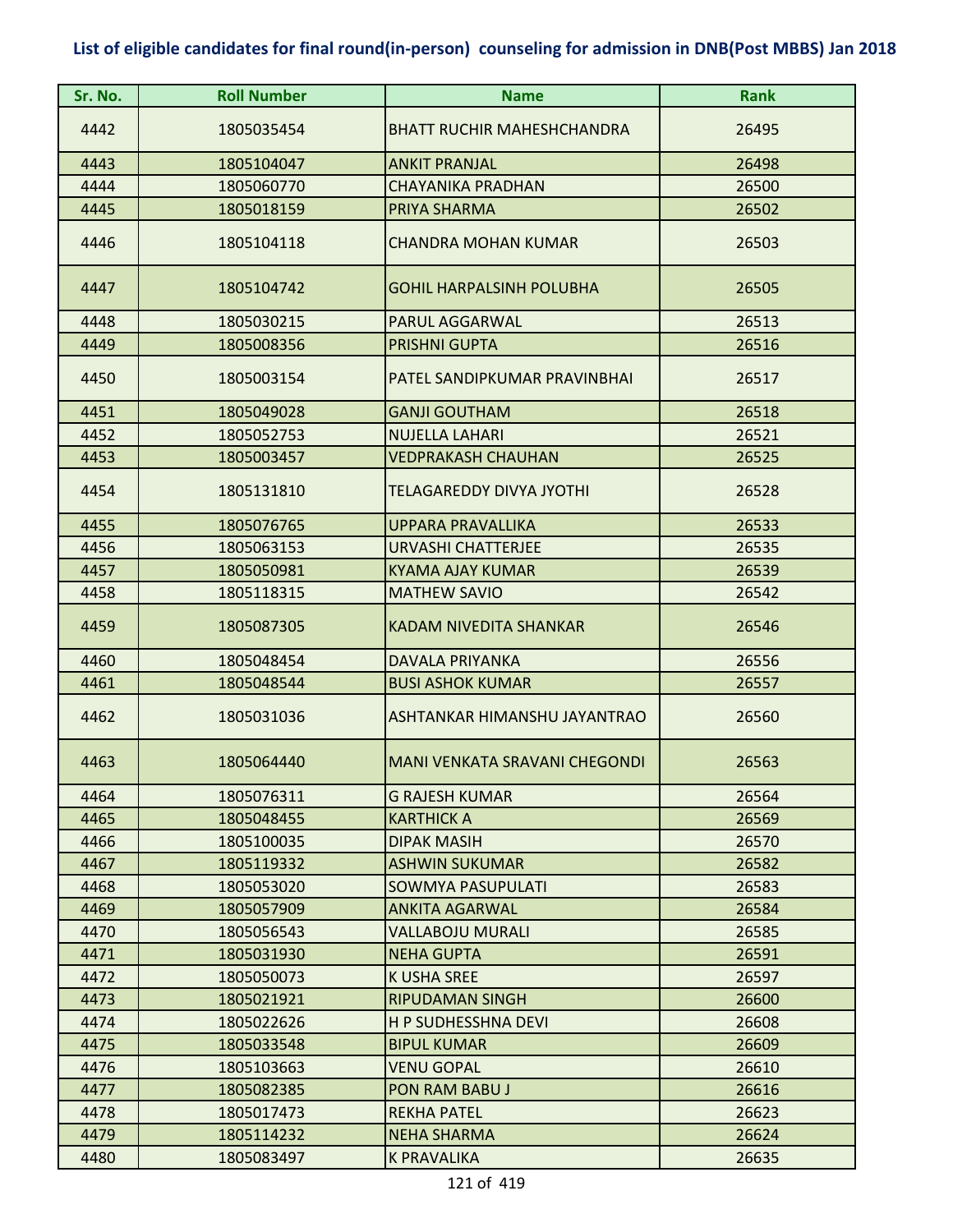| Sr. No. | <b>Roll Number</b> | <b>Name</b>                       | <b>Rank</b> |
|---------|--------------------|-----------------------------------|-------------|
| 4481    | 1805048998         | <b>GANDHAM NEELIMA</b>            | 26641       |
| 4482    | 1805053401         | PODIPIREDDY DEVENDRA RAO          | 26645       |
| 4483    | 1805070546         | <b>ANAMITRA HAIT</b>              | 26650       |
| 4484    | 1805118217         | <b>VIDYA A C</b>                  | 26651       |
| 4485    | 1805022289         | <b>DURGAR</b>                     | 26652       |
| 4486    | 1805026966         | <b>ANTONY THACHIL</b>             | 26654       |
| 4487    | 1805085318         | CHHEDA POOJA RAJESH               | 26656       |
| 4488    | 1805001253         | <b>AKASH SINGH</b>                | 26657       |
| 4489    | 1805100682         | <b>AMIT CHAUHAN</b>               | 26666       |
| 4490    | 1805051786         | ANANDHASAYANAN                    | 26674       |
| 4491    | 1805104874         | <b>SUJIT VISHWNATH BAHEKAR</b>    | 26678       |
| 4492    | 1805094202         | RAHUL SUBHASHRAO RANKHAMB         | 26679       |
| 4493    | 1805030895         | <b>PARVEEN KUMAR</b>              | 26680       |
| 4494    | 1805094385         | <b>SHINGARE AJAY DINKARRAO</b>    | 26681       |
| 4495    | 1805022365         | <b>BHOGIREDDY SRIRAM SATYADEV</b> | 26683       |
| 4496    | 1805000123         | <b>KAMAL BHARDWAJ</b>             | 26684       |
| 4497    | 1805022436         | <b>MURALI A</b>                   | 26687       |
| 4498    | 1805022232         | BALASUBRAMANIAN                   | 26688       |
| 4499    | 1805024592         | <b>KRISHNA P SADASIVAN</b>        | 26689       |
| 4500    | 1805104715         | <b>URMILA PHAD</b>                | 26691       |
| 4501    | 1805123837         | <b>DIVYA I</b>                    | 26692       |
| 4502    | 1805057966         | <b>SHUBHAM NAMDEO</b>             | 26694       |
| 4503    | 1805112602         | <b>ABINAYA J R</b>                | 26696       |
| 4504    | 1805050239         | KOLACHANA S P PRASHANTH           | 26699       |
| 4505    | 1805107397         | <b>AKHILESH SWARNKAR</b>          | 26702       |
| 4506    | 1805119373         | <b>ALETTA ALFIE LONAPPAN</b>      | 26703       |
| 4507    | 1805084472         | <b>MAYANK</b>                     | 26706       |
| 4508    | 1805033262         | <b>JITENDRA CHOUDHARY</b>         | 26707       |
| 4509    | 1805026220         | <b>ANUSHA V</b>                   | 26710       |
| 4510    | 1805033392         | <b>ATOLE PRASHANT DINESH</b>      | 26719       |
| 4511    | 1805076902         | N RAJESWARI DEVI                  | 26725       |
| 4512    | 1805134126         | <b>JENNIFER J</b>                 | 26726       |
| 4513    | 1805041905         | <b>SAUVIK BARUA</b>               | 26728       |
| 4514    | 1805114079         | <b>SANJANA S K</b>                | 26729       |
| 4515    | 1805127243         | <b>SHIVAM PRIYADARSHI</b>         | 26731       |
| 4516    | 1805037116         | <b>SAGAR DUBEY</b>                | 26733       |
| 4517    | 1805045444         | <b>ALLAHBAKSH W YADWAD</b>        | 26735       |
| 4518    | 1805070259         | <b>TANHA ZARIN NAAZ</b>           | 26738       |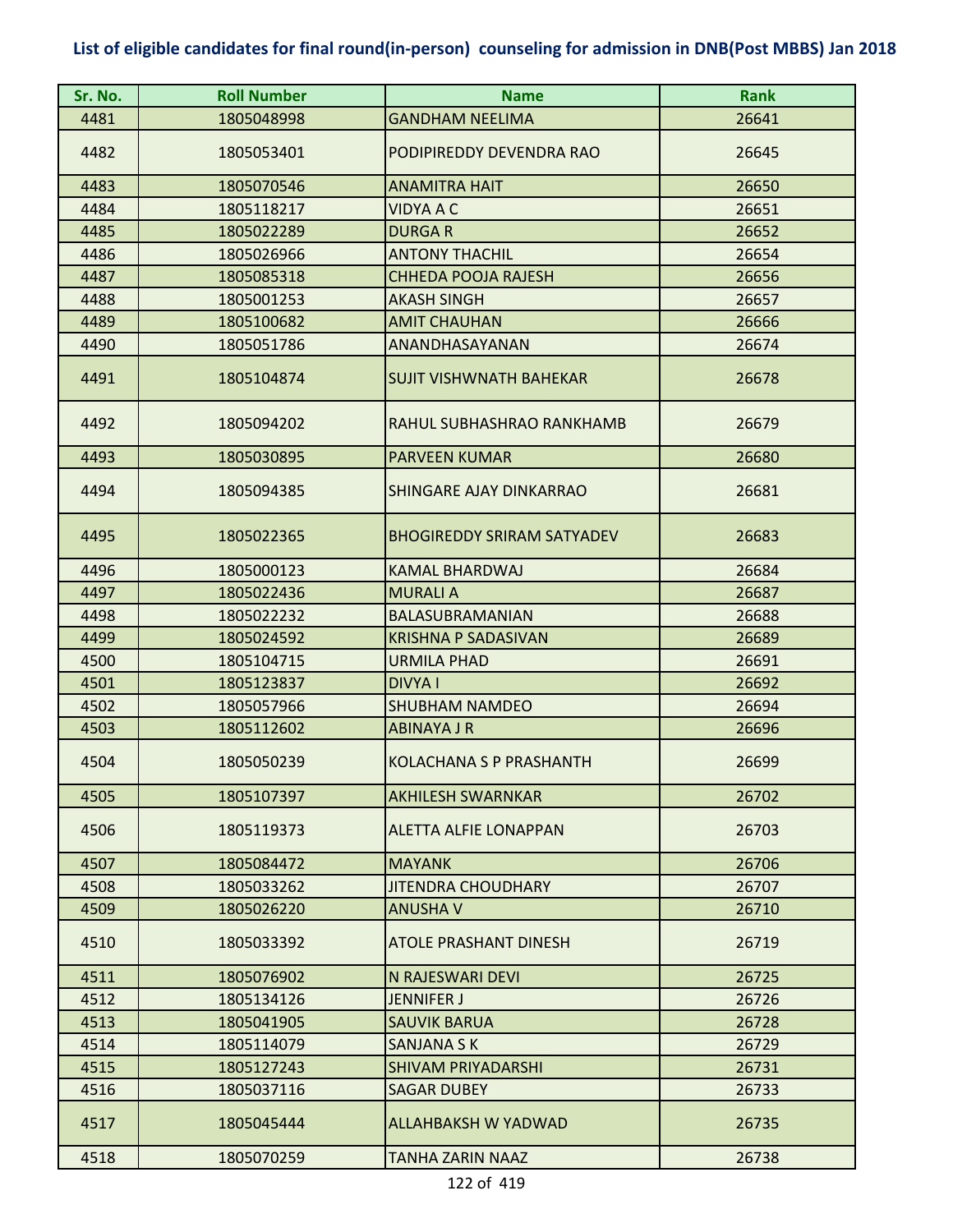| Sr. No. | <b>Roll Number</b> | <b>Name</b>                         | <b>Rank</b> |
|---------|--------------------|-------------------------------------|-------------|
| 4519    | 1805030969         | <b>PRIYANKA</b>                     | 26741       |
| 4520    | 1805109437         | <b>CHOTHANI KINALEE PRAFULLBHAI</b> | 26743       |
| 4521    | 1805046556         | <b>SAITEJA ADEPU</b>                | 26745       |
| 4522    | 1805003575         | <b>ANKITA AGARWAL</b>               | 26749       |
| 4523    | 1805087351         | <b>SAYALI UDAY PATIL</b>            | 26754       |
| 4524    | 1805004474         | <b>ANJANA K E</b>                   | 26757       |
| 4525    | 1805056246         | <b>AATTRALARASI</b>                 | 26763       |
| 4526    | 1805012254         | <b>MEGHANA D P</b>                  | 26765       |
| 4527    | 1805129460         | <b>ANNEPU AISHWARYA</b>             | 26766       |
| 4528    | 1805036276         | <b>SHUKLA MIRAT UNMESH</b>          | 26773       |
| 4529    | 1805089382         | <b>KEERTHI A V</b>                  | 26774       |
| 4530    | 1805078714         | <b>SATYAWAN</b>                     | 26777       |
| 4531    | 1805114033         | <b>FATHIMATH RUBEENA SR</b>         | 26783       |
| 4532    | 1805053470         | <b>ABHISHEK CHINDAM</b>             | 26787       |
| 4533    | 1805076606         | KASI REDDY SATYA NARAYANA REDDY     | 26790       |
| 4534    | 1805031691         | <b>MAMTA GUPTA</b>                  | 26791       |
| 4535    | 1805107266         | <b>DEEPAK KUMAR PATEL</b>           | 26799       |
| 4536    | 1805055311         | <b>MD SHAMROZE HYDER</b>            | 26810       |
| 4537    | 1805125410         | <b>HIMANSHU GAUTAM</b>              | 26815       |
| 4538    | 1805024129         | <b>SATHISH KUMAR</b>                | 26817       |
| 4539    | 1805028445         | <b>MRIDULA P CHANDRAN</b>           | 26818       |
| 4540    | 1805132679         | <b>KATHERASHALA APARNA</b>          | 26819       |
| 4541    | 1805042020         | <b>MUTUM SUNINDINI DEVI</b>         | 26827       |
| 4542    | 1805124345         | <b>ANGEL S</b>                      | 26832       |
| 4543    | 1805059779         | <b>AKANSHA TANWAR</b>               | 26833       |
| 4544    | 1805098248         | <b>WASEEM AHMED</b>                 | 26839       |
| 4545    | 1805050451         | SINDUJA S                           | 26843       |
| 4546    | 1805053671         | <b>PRASHANTHI R</b>                 | 26844       |
| 4547    | 1805022930         | NIKISHA G N                         | 26845       |
| 4548    | 1805062471         | <b>SUNIL KUMAR</b>                  | 26846       |
| 4549    | 1805080321         | <b>JAMIL RAAZI</b>                  | 26856       |
| 4550    | 1805027673         | <b>JESMON THOMAS</b>                | 26859       |
| 4551    | 1805049072         | <b>LEKHA SRI</b>                    | 26860       |
| 4552    | 1805119721         | ABY EAPEN C                         | 26862       |
| 4553    | 1805075861         | RAVI TEJA AKURATHI                  | 26866       |
| 4554    | 1805107206         | <b>ABHISHEK PRAJAPATI</b>           | 26874       |
| 4555    | 1805008942         | <b>IMTIYAZ AHMAD SHAH</b>           | 26880       |
| 4556    | 1805087178         | SANKURU JYOTSNA                     | 26884       |
| 4557    | 1805034010         | PREETI RAJ                          | 26889       |
| 4558    | 1805013923         | <b>SACHIN V</b>                     | 26890       |
| 4559    | 1805012264         | <b>BHARATH K</b>                    | 26892       |
| 4560    | 1805011210         | <b>SUKUMAR KN</b>                   | 26893       |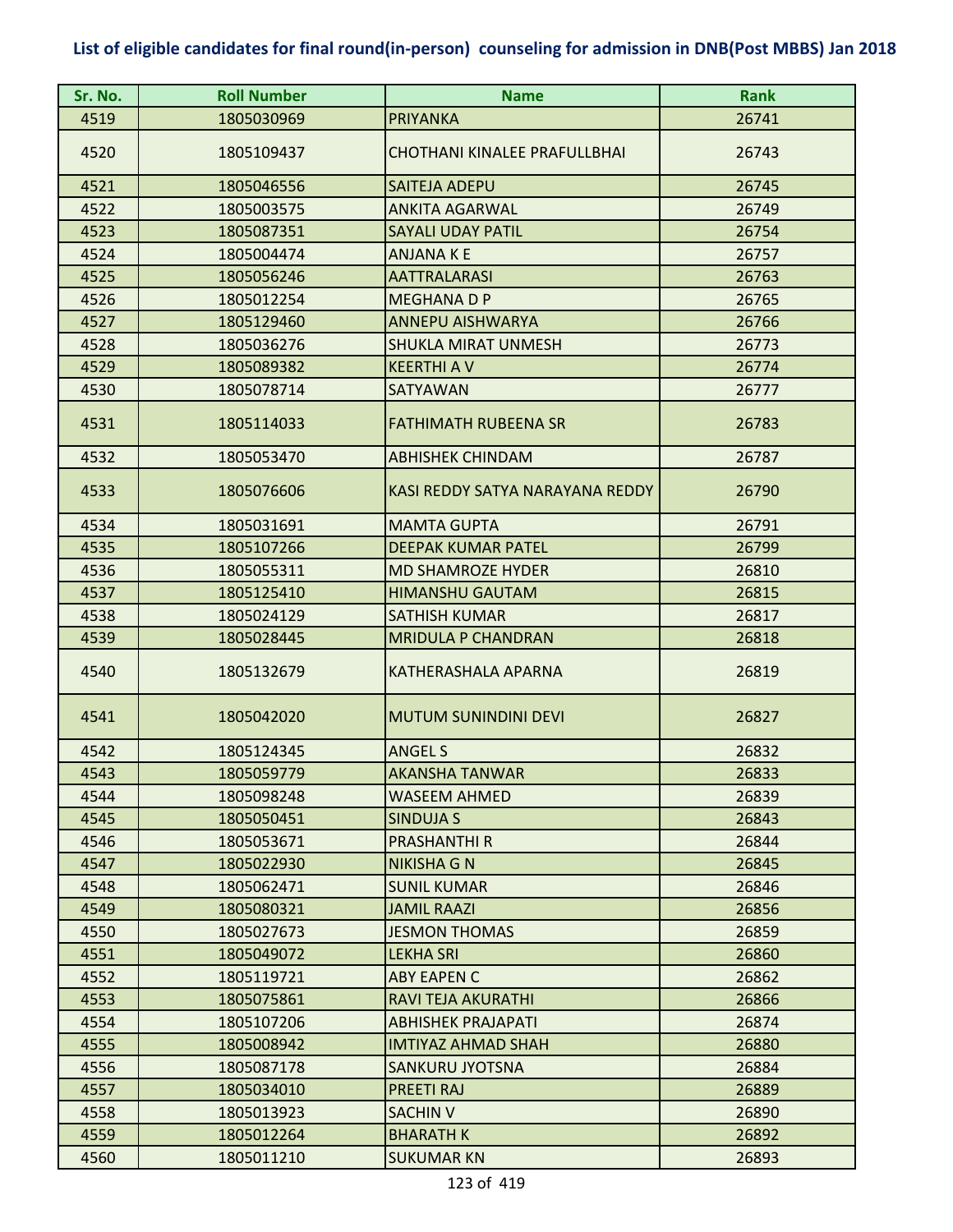| Sr. No. | <b>Roll Number</b> | <b>Name</b>                                | <b>Rank</b> |
|---------|--------------------|--------------------------------------------|-------------|
| 4561    | 1805021841         | <b>AKRITI SINGLA</b>                       | 26895       |
| 4562    | 1805043430         | NEELESH KUMAR KULSHRESTHA                  | 26897       |
| 4563    | 1805088522         | <b>SOWMYA DC</b>                           | 26899       |
| 4564    | 1805047917         | <b>CHALLA ANUSHA</b>                       | 26906       |
| 4565    | 1805063394         | <b>SHWETA DUBEY</b>                        | 26908       |
| 4566    | 1805036263         | DIXIT AATREY VIRESHCHANDRA                 | 26911       |
| 4567    | 1805118404         | <b>RONIYA ANN ROY</b>                      | 26912       |
| 4568    | 1805008870         | <b>AYASKRANTA DAS</b>                      | 26914       |
| 4569    | 1805097880         | <b>SHIVENDRA BAHADUR SINGH</b>             | 26915       |
| 4570    | 1805079095         | <b>LAXMI KANT SHUKLA</b>                   | 26917       |
| 4571    | 1805007194         | <b>SUTAR MANOJ VILAS</b>                   | 26918       |
| 4572    | 1805036107         | <b>LAKSHMIPRIYA T N</b>                    | 26919       |
| 4573    | 1805032933         | <b>TAUSIF AZAD</b>                         | 26922       |
| 4574    | 1805126506         | <b>TOMAR SADHANA</b>                       | 26925       |
| 4575    | 1805025529         | <b>REBECCA SHALINI LIONEL</b>              | 26938       |
| 4576    | 1805085674         | <b>TANVI VASALLA</b>                       | 26939       |
| 4577    | 1805066264         | <b>SHAHEEMA AM</b>                         | 26943       |
| 4578    | 1805068309         | <b>SILIVERI NIMEELA</b>                    | 26945       |
| 4579    | 1805076972         | PERRIMALA PAVANI                           | 26949       |
| 4580    | 1805038160         | <b>DOLLY MEHTA</b>                         | 26952       |
| 4581    | 1805030277         | <b>SHUBHAM KHANDELWAL</b>                  | 26954       |
| 4582    | 1805097665         | NIRAIMOZHI V                               | 26957       |
| 4583    | 1805016718         | PRASHANT SHARMA                            | 26964       |
| 4584    | 1805047611         | <b>G NIRANJAN</b>                          | 26966       |
| 4585    | 1805041070         | <b>NUPUR NATH</b>                          | 26970       |
| 4586    | 1805095505         | JADHAVAR SURAJ RAJENDRA                    | 26971       |
| 4587    | 1805047808         | <b>FARHAN AHMED</b>                        | 26979       |
| 4588    | 1805063163         | <b>KHATIJATUL QUBRA</b>                    | 26981       |
| 4589    | 1805090800         | PATOKAR GAURI ASHOK                        | 26984       |
| 4590    | 1805040687         | <b>NISHA KUMARI</b>                        | 26992       |
| 4591    | 1805094130         | <b>KADAM DEEPTI DILIPRAO</b>               | 26994       |
| 4592    | 1805030651         | <b>SYED TAUSEEFUL HAQUE</b>                | 27010       |
| 4593    | 1805105016         | <b>KHADE PRIYANKA SAMPAT</b>               | 27014       |
| 4594    | 1805040320         | YANAMANDRA VENKATA SURYA<br><b>BHAVANA</b> | 27019       |
| 4595    | 1805042644         | <b>ANJAN JYOTI GHOSH</b>                   | 27021       |
| 4596    | 1805052632         | PRATIBHA SAJJANAR                          | 27024       |
| 4597    | 1805092317         | <b>ANNU YADAV</b>                          | 27030       |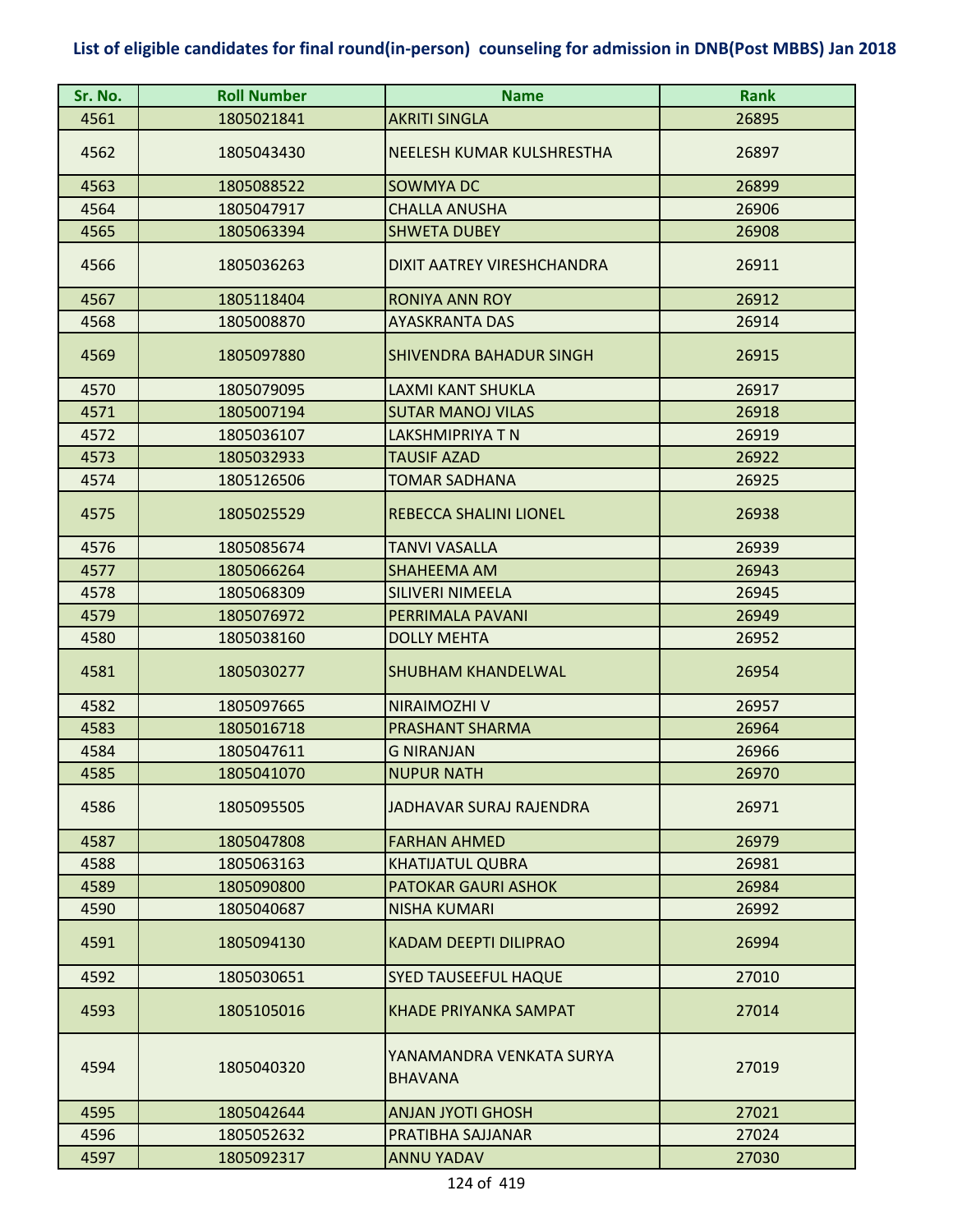| Sr. No. | <b>Roll Number</b> | <b>Name</b>                                     | <b>Rank</b> |
|---------|--------------------|-------------------------------------------------|-------------|
| 4598    | 1805118331         | <b>KRISHNAN UNNI R I</b>                        | 27037       |
| 4599    | 1805000732         | <b>MANISHA SAINI</b>                            | 27038       |
| 4600    | 1805029509         | <b>NAMAN LOHANI</b>                             | 27044       |
| 4601    | 1805018183         | <b>AMBE KUMARI</b>                              | 27048       |
| 4602    | 1805043494         | <b>SHUBHRA SHARMA</b>                           | 27052       |
| 4603    | 1805051265         | <b>NEETHU JOSE</b>                              | 27058       |
| 4604    | 1805127101         | <b>RAJAT KESHARI</b>                            | 27061       |
| 4605    | 1805119405         | KARTHIKA REMESHCHANDRA M                        | 27063       |
| 4606    | 1805004173         | <b>SUNITA CHOUDHARY</b>                         | 27064       |
| 4607    | 1805092307         | PAWAR NIVEDITA GOVIND                           | 27065       |
| 4608    | 1805121671         | <b>PRAVEEN SS</b>                               | 27067       |
| 4609    | 1805118272         | <b>JAI GANESH SHANMUGARAJ</b>                   | 27069       |
| 4610    | 1805100796         | <b>VIPIN DEV</b>                                | 27072       |
| 4611    | 1805081692         | <b>AKILESH MADHU D</b>                          | 27077       |
| 4612    | 1805066088         | <b>DHANYAD</b>                                  | 27081       |
| 4613    | 1805124665         | <b>ALSHIFA M</b>                                | 27082       |
| 4614    | 1805091825         | AMBILKAR YOGESH DNYANESHWAR                     | 27086       |
| 4615    | 1805035987         | <b>VISHAL DESAI</b>                             | 27090       |
| 4616    | 1805009233         | <b>RAHUL BANSAL</b>                             | 27091       |
| 4617    | 1805069559         | <b>INGOLE HEMANT VASANTRAO</b>                  | 27099       |
| 4618    | 1805062001         | <b>MANEER AHMAD MIR</b>                         | 27101       |
| 4619    | 1805099309         | <b>PRAMOD KUMAR</b>                             | 27104       |
| 4620    | 1805067877         | CHAKRAVARTHULA SRIVALLY                         | 27107       |
| 4621    | 1805105252         | <b>SAMANT GEETANJALI MOHAN</b>                  | 27109       |
| 4622    | 1805134335         | KOTAKONDA DIVYASREE                             | 27110       |
| 4623    | 1805091134         | WADHWANI SANJANA MURLIDHAR                      | 27114       |
| 4624    | 1805040985         | <b>POOJA</b>                                    | 27119       |
| 4625    | 1805049355         | <b>MOHAMMAD THOUSIF AHMED</b>                   | 27120       |
| 4626    | 1805046731         | <b>MUKUL MAHESHWARI</b>                         | 27122       |
| 4627    | 1805032158         | <b>DHARMENDRA KUMAR</b><br><b>CHANDRAVANSHI</b> | 27126       |
| 4628    | 1805086642         | PATIL SAYALI RAVIKANT                           | 27130       |
| 4629    | 1805055040         | <b>SHAIK UBEDULLAH</b>                          | 27135       |
| 4630    | 1805094810         | SHINDE NILKANTH DATTATARAY                      | 27142       |
| 4631    | 1805002045         | <b>KAPADIA MAHIN DIDAR</b>                      | 27144       |
| 4632    | 1805028287         | <b>ANCY PETER</b>                               | 27145       |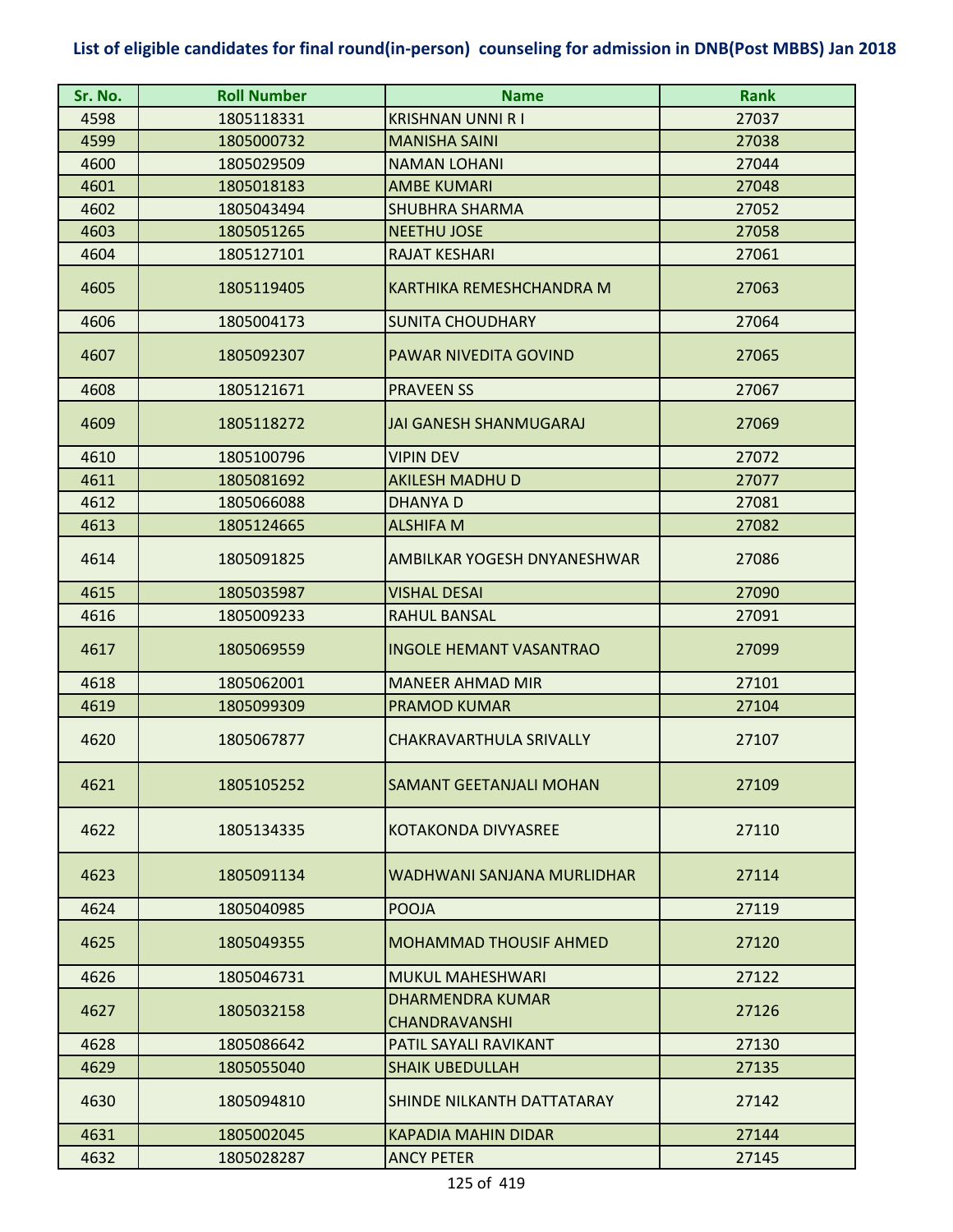| Sr. No. | <b>Roll Number</b> | <b>Name</b>                        | <b>Rank</b> |
|---------|--------------------|------------------------------------|-------------|
| 4633    | 1805118556         | <b>DONA GEORGE</b>                 | 27146       |
| 4634    | 1805123479         | <b>AISHWARYA R</b>                 | 27153       |
| 4635    | 1805091856         | <b>JHA MADHUJEET PRASANNAKUMAR</b> | 27159       |
| 4636    | 1805081403         | <b>ANROSE SHAN PINHEIRO</b>        | 27160       |
| 4637    | 1805003013         | PATEL KAIVANT SHIRISHKUMAR         | 27162       |
| 4638    | 1805035384         | <b>DEVESH CHANDRA DUBEY</b>        | 27163       |
| 4639    | 1805106430         | <b>JULIA PRIYADARSHINI RAO</b>     | 27164       |
| 4640    | 1805053070         | <b>MEDA TEJASWI</b>                | 27166       |
| 4641    | 1805039470         | <b>D BOOMADEVI</b>                 | 27169       |
| 4642    | 1805057724         | <b>SURYA PRATAP SINGH CHAUHAN</b>  | 27174       |
| 4643    | 1805033625         | <b>PRASHANT PATHAK</b>             | 27177       |
| 4644    | 1805092350         | NAYANA KAMATH                      | 27182       |
| 4645    | 1805080625         | <b>SAKSHI SOOD</b>                 | 27183       |
| 4646    | 1805042857         | <b>SOURABH RASTOGI</b>             | 27184       |
| 4647    | 1805083427         | <b>ANUJ KUMAR</b>                  | 27188       |
| 4648    | 1805031604         | <b>AISHA KHADER</b>                | 27191       |
| 4649    | 1805108609         | <b>SHAIK AMEENA BIBI</b>           | 27196       |
| 4650    | 1805131672         | <b>SAI ANURAG ANGI</b>             | 27197       |
| 4651    | 1805050048         | <b>K VAIDYANATH</b>                | 27200       |
| 4652    | 1805098954         | <b>BEAUTY SARKAR</b>               | 27205       |
| 4653    | 1805003474         | <b>KARAN BHADRESH PATEL</b>        | 27206       |
| 4654    | 1805127403         | <b>BOMMITI ABHIZNA</b>             | 27212       |
| 4655    | 1805055100         | ISWETHA TELUKUNTLA                 | 27218       |
| 4656    | 1805101462         | <b>UJJWAL</b>                      | 27219       |
| 4657    | 1805106305         | FULARI PRANJALI KALLAPPA           | 27223       |
| 4658    | 1805086504         | <b>NISHANT NARESH TAVADE</b>       | 27224       |
| 4659    | 1805030693         | <b>MANISH KUMAR</b>                | 27226       |
| 4660    | 1805095506         | RAJOLE PRAGATI VILASRAO            | 27227       |
| 4661    | 1805132336         | <b>MADDULURI BHARGAVI</b>          | 27234       |
| 4662    | 1805037636         | <b>ROHIT DWIVEDI</b>               | 27236       |
| 4663    | 1805081514         | <b>RUBEN OMAR S</b>                | 27239       |
| 4664    | 1805000315         | <b>CHANCHAL VARSHNEY</b>           | 27241       |
| 4665    | 1805048299         | D AMBUJA                           | 27243       |
| 4666    | 1805033454         | <b>BABITA RAJPUT</b>               | 27244       |
| 4667    | 1805131490         | <b>NIVETHA</b>                     | 27248       |
| 4668    | 1805119469         | <b>JIDHIN DAVIS</b>                | 27250       |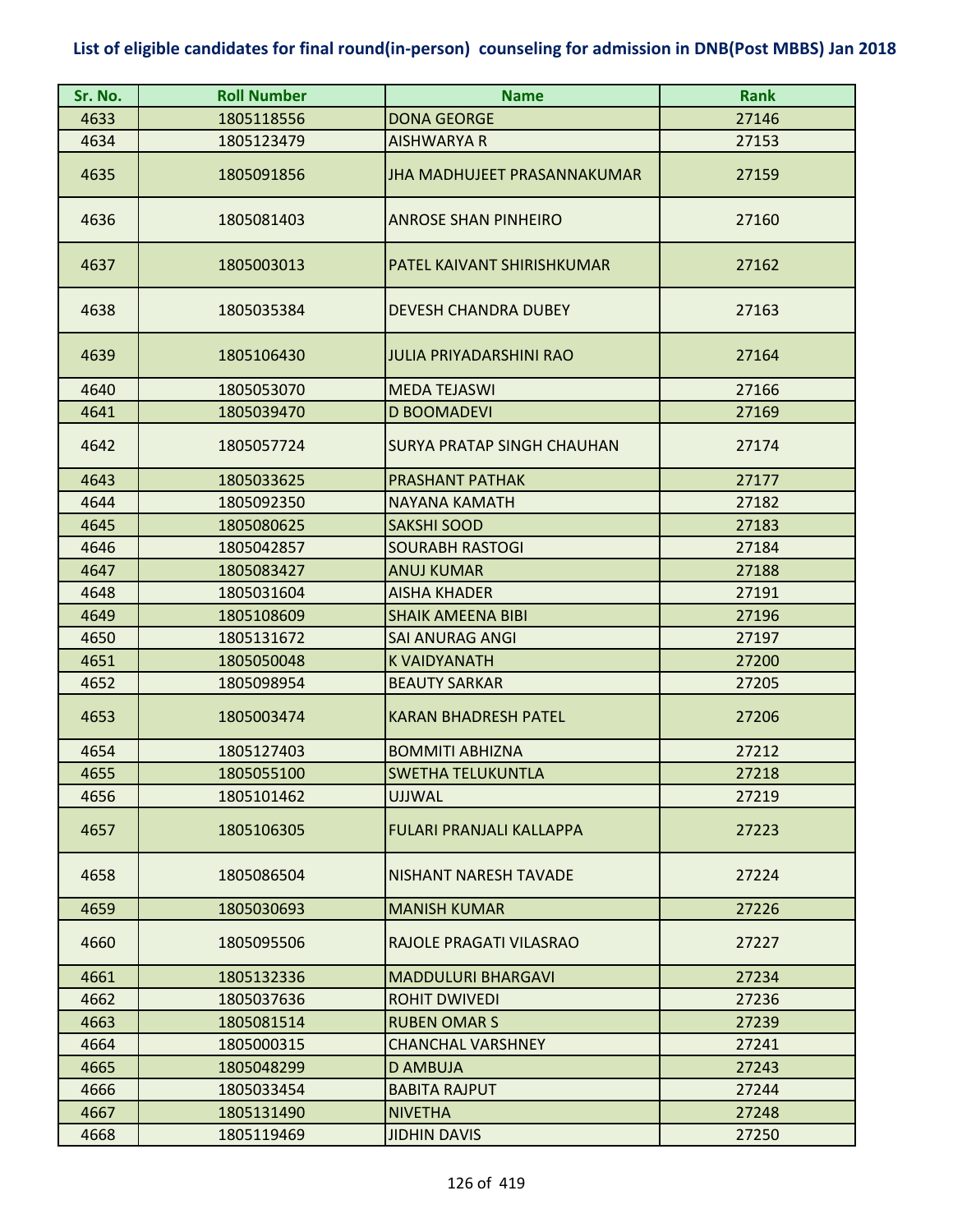| Sr. No. | <b>Roll Number</b> | <b>Name</b>                    | <b>Rank</b> |
|---------|--------------------|--------------------------------|-------------|
| 4669    | 1805097802         | VARAGANTI PAVANI SAI MOUNIKA   | 27257       |
| 4670    | 1805122731         | <b>DIVEENA MUSTHAFA</b>        | 27259       |
| 4671    | 1805028171         | <b>SUJITH S</b>                | 27267       |
| 4672    | 1805110858         | <b>SALONI NARANG</b>           | 27271       |
| 4673    | 1805052300         | <b>N SANTOSH KUMAR</b>         | 27275       |
| 4674    | 1805017559         | <b>SHRUTIKA SINGH</b>          | 27276       |
| 4675    | 1805045781         | P V PAWAN KUMAR                | 27278       |
| 4676    | 1805050727         | MOHAMMED NIZAMUDDIN AHMED      | 27279       |
| 4677    | 1805127386         | <b>DARA MONISHA</b>            | 27282       |
| 4678    | 1805090676         | KHEDIKAR KALYANI KRISHNAJI     | 27284       |
| 4679    | 1805118468         | LIKHITHA C B                   | 27285       |
| 4680    | 1805025451         | <b>ANUSUYA G</b>               | 27291       |
| 4681    | 1805096514         | <b>SHWETA NARESH SATIA</b>     | 27292       |
| 4682    | 1805108443         | PIDUGU BHAVANI                 | 27293       |
| 4683    | 1805062129         | <b>SAIQA ZAHOOR</b>            | 27295       |
| 4684    | 1805071435         | <b>MALAY KUMAR PATI</b>        | 27297       |
| 4685    | 1805123150         | <b>MADASWAMY E</b>             | 27298       |
| 4686    | 1805075261         | <b>JAGADEESH KUNIYIL</b>       | 27299       |
| 4687    | 1805060366         | <b>SURBHI</b>                  | 27306       |
| 4688    | 1805109057         | DONGA PARTHBHAI MANSUKHBHAI    | 27310       |
| 4689    | 1805091168         | SHINDE SAMRUDDHI SHYAMSUNDAR   | 27314       |
| 4690    | 1805022080         | <b>VIJAYA GANDIPAN A</b>       | 27322       |
| 4691    | 1805122572         | <b>ARYA SREE R NAIR</b>        | 27325       |
| 4692    | 1805047921         | <b>CH ALEKHYA</b>              | 27327       |
| 4693    | 1805012205         | <b>MEGHANA SK</b>              | 27335       |
| 4694    | 1805046836         | SITHRA THOMAS                  | 27341       |
| 4695    | 1805054805         | RAJENDRA PRASAD PINAGANI       | 27343       |
| 4696    | 1805121441         | <b>GAYATHRIK</b>               | 27344       |
| 4697    | 1805010193         | <b>KALAIVANI K</b>             | 27347       |
| 4698    | 1805013897         | <b>HARIPRASAD KS</b>           | 27354       |
| 4699    | 1805056720         | <b>VEMPALLI SESHAGIRI RAJU</b> | 27358       |
| 4700    | 1805051587         | <b>MANNEM SWATHI</b>           | 27362       |
| 4701    | 1805007615         | <b>MEHAK JAIN</b>              | 27364       |
| 4702    | 1805119452         | <b>NISSI MARY MANOJ</b>        | 27372       |
| 4703    | 1805051815         | <b>MANCHIKANTI PRAVALIKA</b>   | 27374       |
| 4704    | 1805097450         | M SUBRAMANYAM GAYATRI          | 27375       |
| 4705    | 1805048873         | SRI NAGA MAITHRY GUDALA        | 27377       |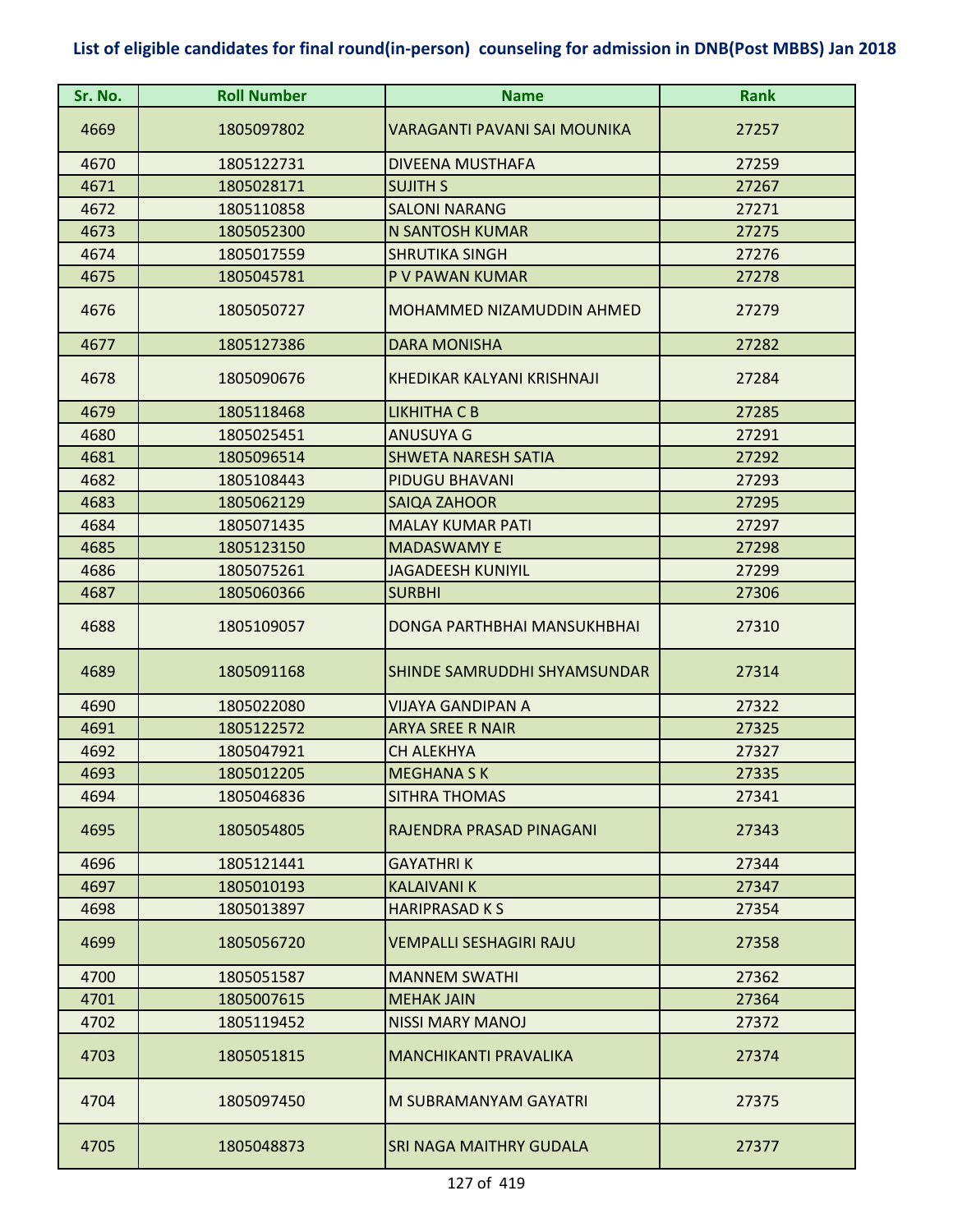| Sr. No. | <b>Roll Number</b> | <b>Name</b>                         | Rank  |
|---------|--------------------|-------------------------------------|-------|
| 4706    | 1805029977         | <b>AMARJEET KUMAR SINGH</b>         | 27383 |
| 4707    | 1805126598         | PURVIKABEN ASHOKBHAI PATEL          | 27384 |
| 4708    | 1805077623         | <b>GAGGUTURI RESHMA</b>             | 27389 |
| 4709    | 1805091215         | DARSHIT NARENDRA WAKHARIYA          | 27392 |
| 4710    | 1805036411         | <b>BIJENDRA SINGH</b>               | 27400 |
| 4711    | 1805058495         | <b>NALINI DOGNE</b>                 | 27403 |
| 4712    | 1805017123         | <b>RICHA TRIVEDI</b>                | 27404 |
| 4713    | 1805019576         | <b>GURUPADA MISHRA</b>              | 27406 |
| 4714    | 1805098240         | <b>KUMAR NISHANT</b>                | 27408 |
| 4715    | 1805081008         | <b>RAGAVI A</b>                     | 27414 |
| 4716    | 1805100972         | <b>RAGINI GUPTA</b>                 | 27417 |
| 4717    | 1805075769         | <b>ARUN V ASHOK</b>                 | 27418 |
| 4718    | 1805117247         | <b>MUSTAFIZ</b>                     | 27421 |
| 4719    | 1805127057         | <b>JAYKANT KUMAR</b>                | 27423 |
| 4720    | 1805055993         | ARUNKUMAR TIRUMALASETTY             | 27424 |
| 4721    | 1805117274         | <b>CHAITALI PANDURANG VINCHU</b>    | 27425 |
| 4722    | 1805087267         | <b>NEHA NAUSHAD PATEL</b>           | 27432 |
| 4723    | 1805116900         | PRIYANKA SARKAR                     | 27435 |
| 4724    | 1805052892         | PRAHARAJU RAJITHA NIDHI             | 27436 |
| 4725    | 1805095112         | <b>SHARMA BHARAT SUNIL</b>          | 27439 |
| 4726    | 1805068234         | <b>SAFIYA IRAM</b>                  | 27440 |
| 4727    | 1805028298         | <b>KANAGA LAKSHMI G B</b>           | 27444 |
| 4728    | 1805063028         | <b>MEGHA RUDRA</b>                  | 27447 |
| 4729    | 1805130165         | <b>RAJESH PONNADA</b>               | 27449 |
| 4730    | 1805094977         | <b>NAIK ASHISH VENKATRAO</b>        | 27461 |
| 4731    | 1805044553         | <b>RAJESH KAPOOR</b>                | 27469 |
| 4732    | 1805056085         | <b>TELUGU SRIDHAR</b>               | 27473 |
| 4733    | 1805082166         | <b>VEENASHRI</b>                    | 27476 |
| 4734    | 1805005228         | RAMESH AGARWAL                      | 27483 |
| 4735    | 1805091457         | <b>GATHIBANDHE ATUL CHANDRAKANT</b> | 27486 |
| 4736    | 1805106622         | PADMINI SANTOSH EKSAMBEKAR          | 27494 |
| 4737    | 1805043871         | <b>VIVEK VISHAL</b>                 | 27500 |
| 4738    | 1805123368         | <b>ANUSHA THANGARAJU</b>            | 27502 |
| 4739    | 1805072794         | <b>MUSTAFA ASAD</b>                 | 27506 |
| 4740    | 1805036218         | VASOYA KRISHNABEN KALYANBHAI        | 27508 |
| 4741    | 1805054397         | <b>SADDA SARATH REDDY</b>           | 27511 |
| 4742    | 1805048359         | DATARAM PRANEETHA                   | 27514 |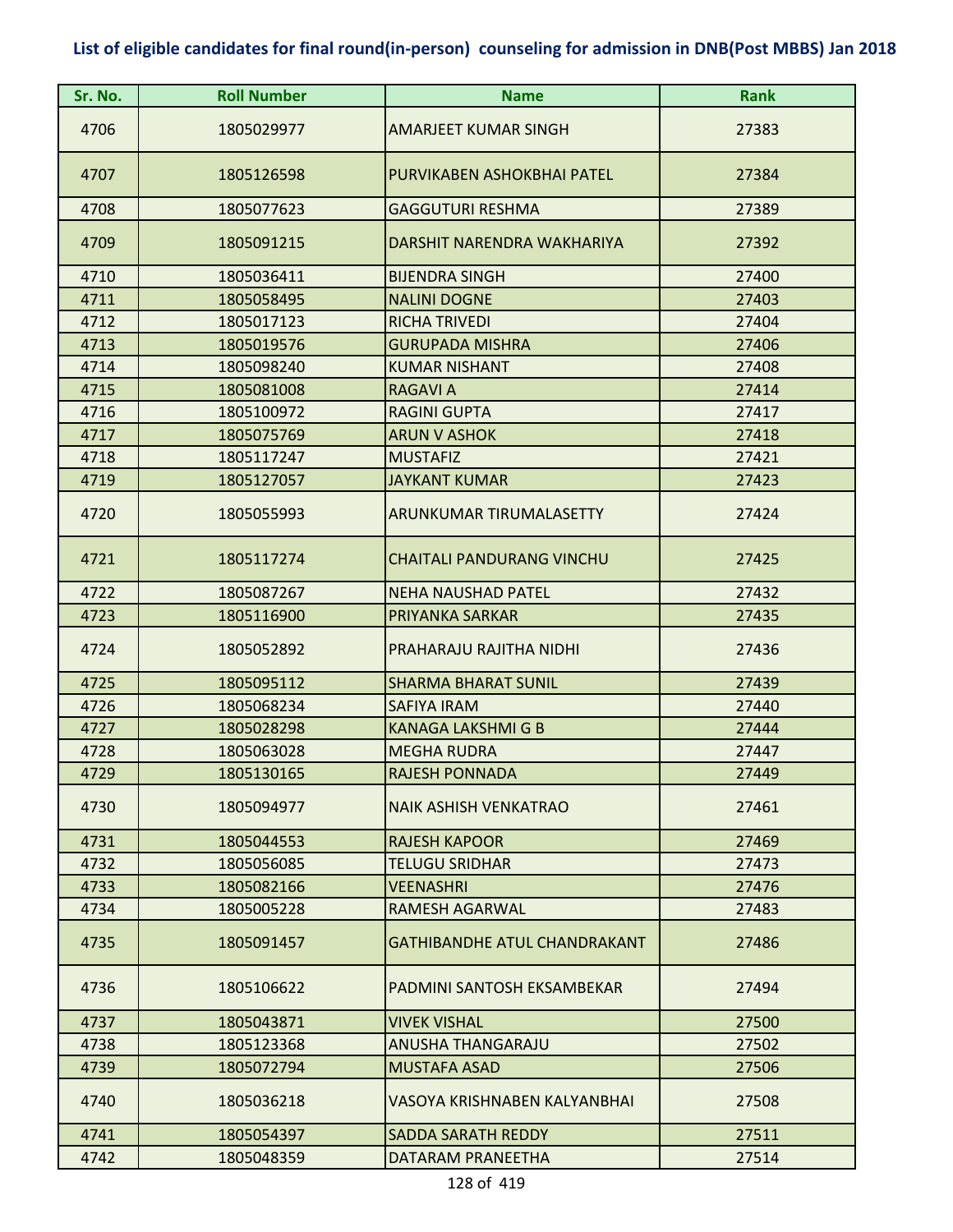| Sr. No. | <b>Roll Number</b> | <b>Name</b>                   | <b>Rank</b> |
|---------|--------------------|-------------------------------|-------------|
| 4743    | 1805088778         | <b>ATITHI VIJAY K V</b>       | 27515       |
| 4744    | 1805112207         | N PAVITHRA DEVI               | 27518       |
| 4745    | 1805126793         | PANDYA KOMALBEN JAGDISHKUMAR  | 27521       |
| 4746    | 1805063624         | JAGDISH CHANDRA CHOUDHARY     | 27523       |
| 4747    | 1805032496         | <b>SHALINI JOSHI</b>          | 27526       |
| 4748    | 1805032364         | <b>SHYAM SUNDAR</b>           | 27528       |
| 4749    | 1805032072         | <b>SIDDHARTH PATODI</b>       | 27537       |
| 4750    | 1805028933         | <b>ABINASH DUTTA</b>          | 27541       |
| 4751    | 1805085958         | YOGESH DARSHAN BHUTIYANI      | 27542       |
| 4752    | 1805103092         | <b>LAL BABU</b>               | 27550       |
| 4753    | 1805055346         | <b>PREM SAGAR</b>             | 27551       |
| 4754    | 1805008371         | PRANAB DEBSINGHA              | 27556       |
| 4755    | 1805012920         | <b>M SUBHASHINI</b>           | 27557       |
| 4756    | 1805061210         | <b>DEEPAK SINGHAL</b>         | 27561       |
| 4757    | 1805035259         | <b>KSHITIJ GARG</b>           | 27562       |
| 4758    | 1805117183         | NAYAN SANJAY CHAUDHARI        | 27564       |
| 4759    | 1805011929         | <b>AYSHA FEBIN M P</b>        | 27567       |
| 4760    | 1805118370         | <b>SURI RAJAN PALACKAL</b>    | 27578       |
| 4761    | 1805123932         | <b>NARASIMHA SUDHARSHAN M</b> | 27583       |
| 4762    | 1805056659         | <b>RAJMOHAN M</b>             | 27587       |
| 4763    | 1805091940         | <b>RANE PRACHI PRADIP</b>     | 27590       |
| 4764    | 1805133685         | <b>PARBEEN BANO</b>           | 27593       |
| 4765    | 1805006117         | <b>KANCHAN PANDAY</b>         | 27603       |
| 4766    | 1805051762         | <b>MALIPEDDI VAMSHIDHAR</b>   | 27606       |
| 4767    | 1805036583         | VINEET SURENDRA SINGH         | 27610       |
| 4768    | 1805060623         | <b>SUMIT KUMAR SAINI</b>      | 27612       |
| 4769    | 1805057030         | YADALA SHRAVAN KUMAR          | 27627       |
| 4770    | 1805097656         | <b>MAMATHA RACHALA</b>        | 27632       |
| 4771    | 1805127596         | <b>CHINNI LAVANYA</b>         | 27633       |
| 4772    | 1805054285         | N SHOUKATH KHADIR             | 27636       |
| 4773    | 1805129237         | <b>GOPINATH REDDY V</b>       | 27648       |
| 4774    | 1805024931         | SENTHAMIZHSELVAN S            | 27650       |
| 4775    | 1805017052         | <b>DILJEET KAUR KHANOOJA</b>  | 27653       |
| 4776    | 1805114504         | <b>SUDHIR SAHARAN</b>         | 27663       |
| 4777    | 1805035873         | PATEL DEVAL NARENDRAKUMAR     | 27667       |
| 4778    | 1805049715         | SENTHAMILSELVI SAMYNATHAN     | 27668       |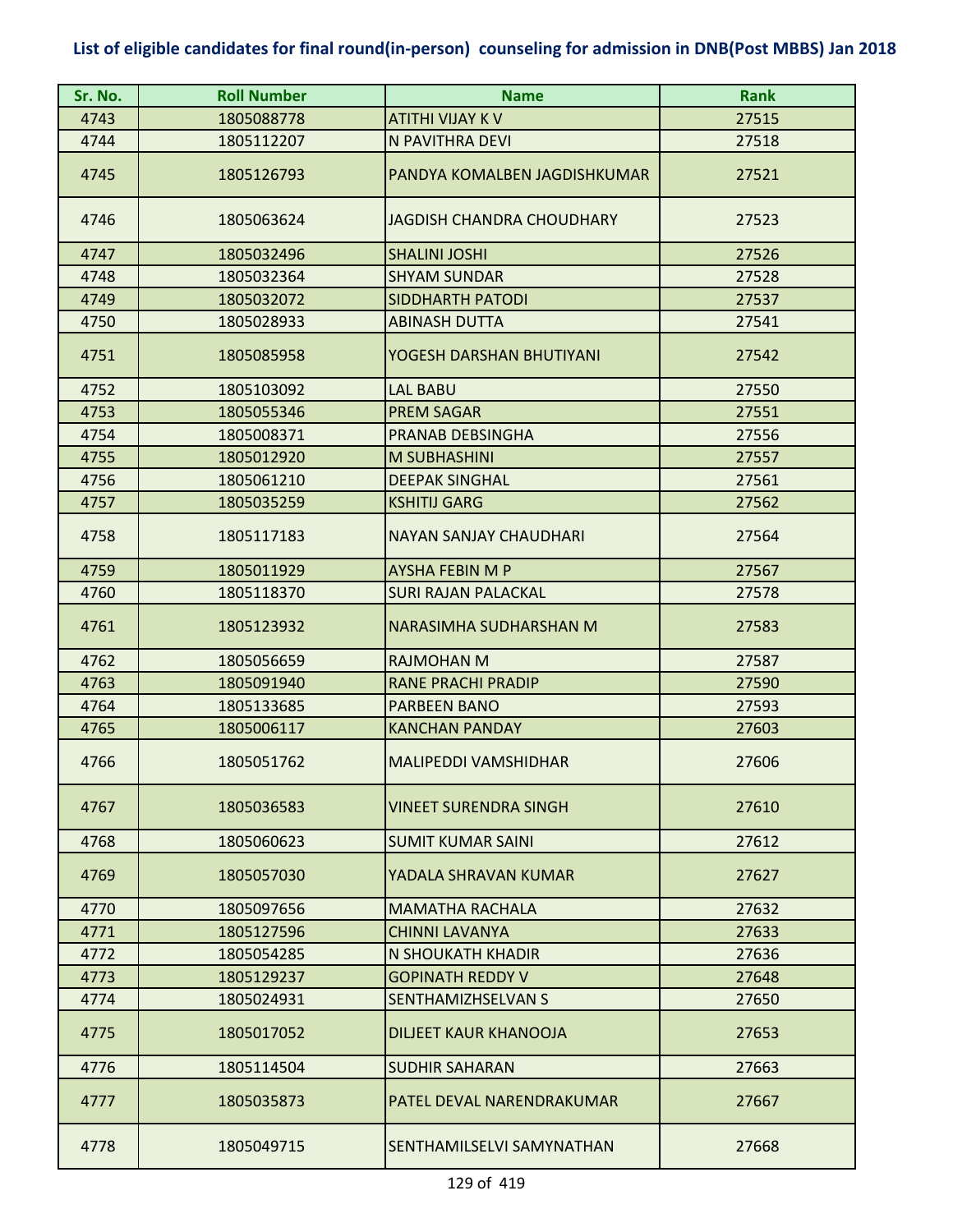| Sr. No. | <b>Roll Number</b> | <b>Name</b>                        | <b>Rank</b> |
|---------|--------------------|------------------------------------|-------------|
| 4779    | 1805023319         | <b>NITHISH PRAVIN D</b>            | 27669       |
| 4780    | 1805068354         | <b>GANDRA SUVIDHA</b>              | 27671       |
| 4781    | 1805016308         | <b>ANAND KUMAR MAURYA</b>          | 27675       |
| 4782    | 1805031089         | SINGH AMIT KUMAR SURENDRA          | 27681       |
| 4783    | 1805013187         | <b>SUDARSHAN GANDHI</b>            | 27684       |
| 4784    | 1805105100         | DESHMUKH AMOL RAJENDRA             | 27685       |
| 4785    | 1805053247         | ABHINAY VENKAT RAVURI              | 27688       |
| 4786    | 1805059653         | <b>OSHRIKA BOSE</b>                | 27689       |
| 4787    | 1805099312         | <b>SAUMYA SAHU</b>                 | 27697       |
| 4788    | 1805103548         | <b>KUMAR NISHANT</b>               | 27701       |
| 4789    | 1805132318         | <b>SIREESHA BEHARA</b>             | 27702       |
| 4790    | 1805081183         | SANJAY NATARAJAN N                 | 27704       |
| 4791    | 1805087509         | <b>MALUSARE NITISH CHANDRAKANT</b> | 27711       |
| 4792    | 1805120684         | <b>MONIKA M</b>                    | 27718       |
| 4793    | 1805046756         | <b>AMULURU ASRITHA</b>             | 27719       |
| 4794    | 1805064287         | <b>CHAKRAPANI DUTTA</b>            | 27723       |
| 4795    | 1805054422         | V H R PHANI PRAKASH                | 27725       |
| 4796    | 1805099112         | <b>VIVEK AJAY</b>                  | 27735       |
| 4797    | 1805133653         | <b>SAMA ROCKY VIJITH KUMAR</b>     | 27740       |
| 4798    | 1805106625         | <b>TEJ VILAS KULKARNI</b>          | 27748       |
| 4799    | 1805105526         | PATEL TRUPTIBAHEN DIPAKBHAI        | 27753       |
| 4800    | 1805050123         | <b>JAGADEESH KUMAR M</b>           | 27757       |
| 4801    | 1805108037         | <b>NAKULMS</b>                     | 27765       |
| 4802    | 1805123129         | <b>HARI NAVEEN A</b>               | 27766       |
| 4803    | 1805074061         | <b>BISWANATH BANDYOPADHYAY</b>     | 27770       |
| 4804    | 1805100880         | KUMARI KANCHAN KIRAN               | 27773       |
| 4805    | 1805060035         | <b>RAJU BENIWAL</b>                | 27775       |
| 4806    | 1805134038         | <b>FAHED M</b>                     | 27776       |
| 4807    | 1805095620         | KAUSHIK ANU AVINASH                | 27778       |
| 4808    | 1805073864         | <b>SPANDITA GHOSH</b>              | 27781       |
| 4809    | 1805096715         | <b>ANAND SARAN AGRAWAL</b>         | 27782       |
| 4810    | 1805007429         | <b>ONKAR SINGH RAJOA</b>           | 27790       |
| 4811    | 1805081472         | LEKSHMI PARVATHY SASI              | 27793       |
| 4812    | 1805049096         | <b>SMRUTHIH</b>                    | 27794       |
| 4813    | 1805103881         | <b>NEHA SINHA</b>                  | 27796       |
| 4814    | 1805058103         | <b>GAURAV UPADHYAY</b>             | 27812       |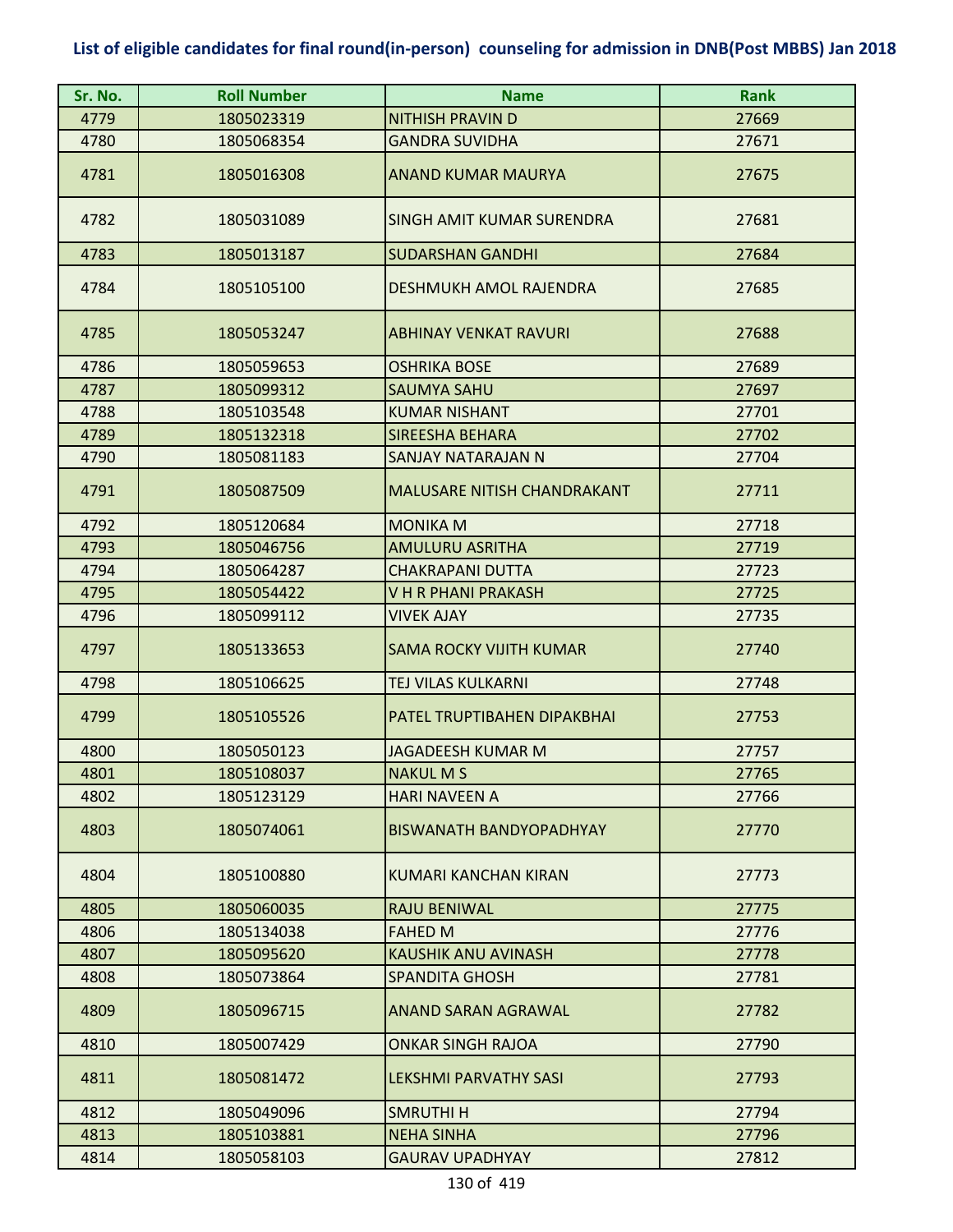| Sr. No. | <b>Roll Number</b> | <b>Name</b>                                       | <b>Rank</b> |
|---------|--------------------|---------------------------------------------------|-------------|
| 4815    | 1805076742         | <b>K S KRISHNA TEJA REDDY</b>                     | 27815       |
| 4816    | 1805099334         | <b>FIROZ AZAM KHAN</b>                            | 27822       |
| 4817    | 1805002287         | PATEL MITESHKUMAR JAYANTILAL                      | 27826       |
| 4818    | 1805095205         | ADEEB HUSSAIN ASHFAQUE HUSSAIN                    | 27837       |
| 4819    | 1805070773         | <b>ANUPAM GHOSH</b>                               | 27843       |
| 4820    | 1805094300         | <b>SALVE PRASENJIT SANDEEP</b>                    | 27845       |
| 4821    | 1805125317         | <b>MOHAMMED DANISH</b>                            | 27846       |
| 4822    | 1805100452         | RAJANI YADAV                                      | 27867       |
| 4823    | 1805056577         | VANGAPANDU THOYAJA DEVI                           | 27873       |
| 4824    | 1805116250         | JIYANI KRISHNABEN BHAILALBHAI                     | 27875       |
| 4825    | 1805120603         | <b>ARCHANA S</b>                                  | 27882       |
| 4826    | 1805090317         | <b>ARAVINDAN B</b>                                | 27887       |
| 4827    | 1805085484         | <b>SHAH AKSHAY PANKAJ</b>                         | 27888       |
| 4828    | 1805046005         | <b>MAHAMMADASEEM</b><br><b>MAHAMMADGOUS MULLA</b> | 27892       |
| 4829    | 1805108153         | <b>KASANNAGARI SREERAM KUMAR</b>                  | 27894       |
| 4830    | 1805051219         | <b>NARESH KUMAR GADDAM</b>                        | 27895       |
| 4831    | 1805038693         | <b>ABHIJIT ANAND</b>                              | 27896       |
| 4832    | 1805049508         | <b>JAMMI GUMPULA VANI</b>                         | 27897       |
| 4833    | 1805134575         | <b>KRISHNACHANDRAN B</b>                          | 27901       |
| 4834    | 1805025595         | SWATHY PRASANNA                                   | 27903       |
| 4835    | 1805117137         | DINESH SURESH PRASAD GUPTA                        | 27904       |
| 4836    | 1805127207         | PRADUMNA BHARGAVA                                 | 27905       |
| 4837    | 1805044500         | <b>MANIKA YADAV</b>                               | 27908       |
| 4838    | 1805037711         | PANKAJ KUMAR PANDIT                               | 27910       |
| 4839    | 1805048074         | <b>CHERUKURU S PHANI VIJAY</b>                    | 27911       |
| 4840    | 1805093589         | <b>DHIVYAN</b>                                    | 27915       |
| 4841    | 1805040658         | <b>AISHWARYA MISHRA</b>                           | 27919       |
| 4842    | 1805106269         | PATEL AFRIN FARUQ                                 | 27920       |
| 4843    | 1805117485         | KARISHMA V GOGADA                                 | 27921       |
| 4844    | 1805006633         | <b>GHATODE KRUTIKA ASHOK</b>                      | 27922       |
| 4845    | 1805115220         | <b>PARVEZ SHAHIDE BISWAS</b>                      | 27923       |
| 4846    | 1805120403         | <b>RAJARAJESWARY P</b>                            | 27930       |
| 4847    | 1805041170         | <b>ANSHIKA AGARWAL</b>                            | 27933       |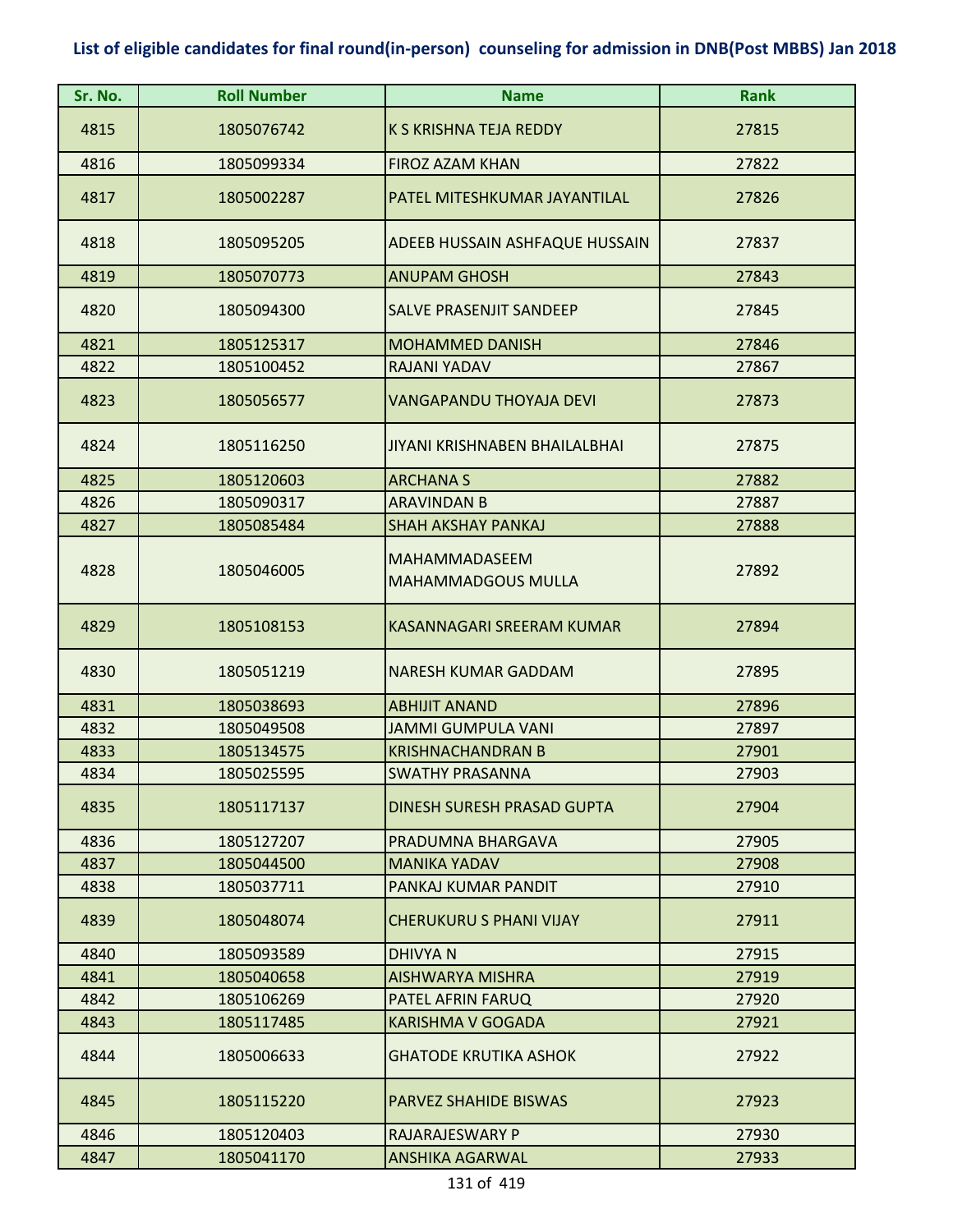| Sr. No. | <b>Roll Number</b> | <b>Name</b>                        | <b>Rank</b> |
|---------|--------------------|------------------------------------|-------------|
| 4848    | 1805100335         | <b>MAHAK MAQBOOL</b>               | 27934       |
| 4849    | 1805112832         | <b>KOKILAVANI</b>                  | 27935       |
| 4850    | 1805055326         | SHYAMALA BALAKRISHNA               | 27939       |
| 4851    | 1805058491         | <b>ASHUTOSH AGRAWAL</b>            | 27940       |
| 4852    | 1805061940         | <b>THAKARE JITESH MADHUKAR</b>     | 27944       |
| 4853    | 1805121458         | LAKSHMINARAYANAN J                 | 27949       |
| 4854    | 1805054664         | SANDADI NAVEENA REDDY              | 27961       |
| 4855    | 1805126270         | <b>DESAI KHUSHBOO HIMANSHUBHAI</b> | 27968       |
| 4856    | 1805032579         | <b>AMAN SINGH</b>                  | 27970       |
| 4857    | 1805089165         | <b>ANUSRI S NAIR</b>               | 27973       |
| 4858    | 1805048716         | ABDUL RAHMAN BAOTHMAN              | 27974       |
| 4859    | 1805060495         | <b>ANUM FATIMA</b>                 | 27975       |
| 4860    | 1805098764         | <b>AVINASH YADAV</b>               | 27981       |
| 4861    | 1805012424         | <b>GUNNAM MADHUMOHAN</b>           | 27983       |
| 4862    | 1805001863         | POOJA GOTECHA                      | 27987       |
| 4863    | 1805096152         | <b>AVANTIKA GUPTA</b>              | 27988       |
| 4864    | 1805035098         | PATEL TRUSHARKUMAR RATILAL         | 27997       |
| 4865    | 1805021751         | <b>THAKUR MANJARI M</b>            | 28001       |
| 4866    | 1805049272         | <b>GUNDLAPALLY SOWJANYA</b>        | 28011       |
| 4867    | 1805068572         | <b>SONU KUMARI</b>                 | 28013       |
| 4868    | 1805037399         | <b>ELENA DVIVEDI</b>               | 28022       |
| 4869    | 1805078707         | <b>SURABHI</b>                     | 28025       |
| 4870    | 1805099360         | <b>MOHAMMAD IMRAN</b>              | 28030       |
| 4871    | 1805122276         | <b>ANTEN P JONISH</b>              | 28034       |
| 4872    | 1805119288         | <b>CHRISMOL JOSEPH</b>             | 28037       |
| 4873    | 1805040193         | DIVYA NACHAMMAI N                  | 28051       |
| 4874    | 1805029518         | <b>VISAKHA</b>                     | 28052       |
| 4875    | 1805052879         | <b>MAMATHA PIDUGULA</b>            | 28055       |
| 4876    | 1805023308         | <b>VETRI SELVAN K</b>              | 28056       |
| 4877    | 1805076992         | P SHAFIA                           | 28057       |
| 4878    | 1805023792         | PANDEESHWARAN                      | 28059       |
| 4879    | 1805121237         | <b>SAPNA KALAIMANI</b>             | 28072       |
| 4880    | 1805040720         | <b>RANJIT SINGH</b>                | 28073       |
| 4881    | 1805112330         | PONMANI AGASTHIYA                  | 28075       |
| 4882    | 1805126124         | <b>VAISHALI PANDEY</b>             | 28080       |
| 4883    | 1805010556         | <b>NANDU SOMAN</b>                 | 28088       |
| 4884    | 1805083711         | <b>ANAM ZUBERI</b>                 | 28090       |
| 4885    | 1805106027         | HARSHAWARDHAN SURESH PATIL         | 28093       |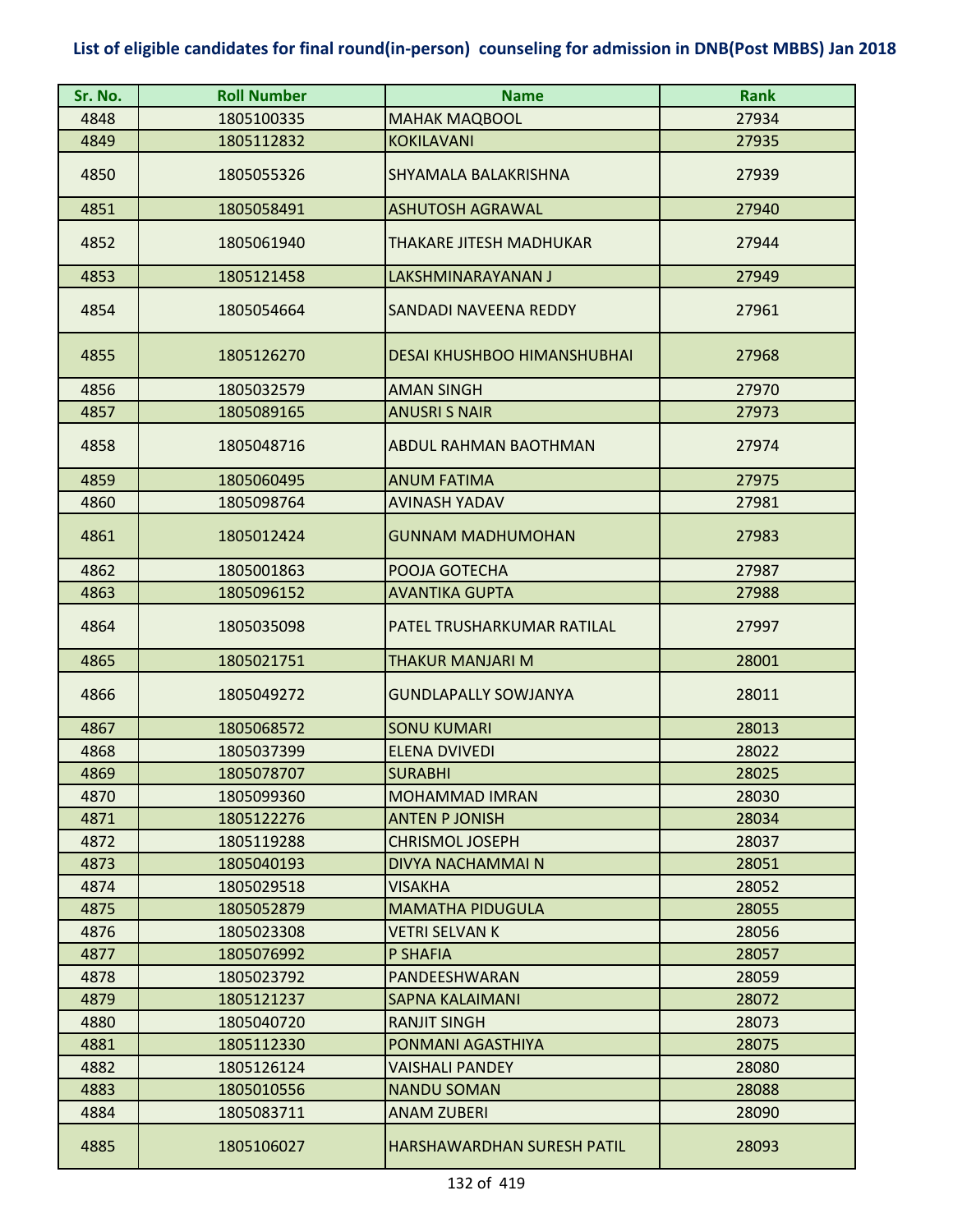| Sr. No. | <b>Roll Number</b> | <b>Name</b>                     | <b>Rank</b> |
|---------|--------------------|---------------------------------|-------------|
|         |                    | PALAPARTHY SAMEER HANU          |             |
| 4886    | 1805053167         | <b>MAHARSHI</b>                 | 28095       |
| 4887    | 1805094071         | PATIL SNEHAL VIDYANAND          | 28098       |
| 4888    | 1805072634         | <b>ARUPJYOTI KAKATI</b>         | 28102       |
| 4889    | 1805053136         | <b>BHARAT REDDY NARU</b>        | 28103       |
| 4890    | 1805121278         | DIVYA PREETHI V                 | 28110       |
| 4891    | 1805010620         | <b>KHALID ABDUL MANNAN</b>      | 28113       |
| 4892    | 1805037462         | VINAY SHEEL SINGH BISEN         | 28115       |
| 4893    | 1805033699         | <b>SAKSHI JAISWAL</b>           | 28116       |
| 4894    | 1805046791         | <b>AISHA ARIF EBRAHIM</b>       | 28121       |
| 4895    | 1805066390         | <b>JYOTHI R</b>                 | 28122       |
| 4896    | 1805015355         | <b>HASPREET KAUR GILL</b>       | 28123       |
| 4897    | 1805041403         | <b>REETA</b>                    | 28127       |
| 4898    | 1805082077         | NAGA LAVANYA J                  | 28132       |
| 4899    | 1805044146         | <b>SUBHASH KUMAR SINGH</b>      | 28139       |
| 4900    | 1805041011         | <b>MOHAMMAD IMRAN</b>           | 28146       |
| 4901    | 1805008685         | <b>SAYANI PODDAR</b>            | 28148       |
| 4902    | 1805045689         | <b>VIRENDRA SUBHASH ASHTAGI</b> | 28149       |
| 4903    | 1805119737         | <b>MARIA SUSAN ABRAHAM</b>      | 28150       |
| 4904    | 1805026535         | <b>GURRAM SAI CHAITANYA</b>     | 28152       |
| 4905    | 1805128789         | <b>NEELIMA MAJJI</b>            | 28155       |
| 4906    | 1805019176         | <b>SAROJA DASH</b>              | 28156       |
| 4907    | 1805112795         | <b>PRADEEP P</b>                | 28157       |
| 4908    | 1805007029         | <b>MONICA PRADEEP KANDI</b>     | 28158       |
| 4909    | 1805053208         | <b>SEELAM VENKATESWARLU</b>     | 28162       |
| 4910    | 1805067327         | <b>ANKITA DWIVEDI</b>           | 28168       |
| 4911    | 1805118625         | <b>NISHA P MOHAN</b>            | 28171       |
| 4912    | 1805079520         | <b>GHAZALA ANIS FATIMA</b>      | 28176       |
| 4913    | 1805075823         | KINANA BIN UBAID T              | 28179       |
| 4914    | 1805118596         | <b>YOL UNIL</b>                 | 28188       |
| 4915    | 1805075691         | <b>SANI JOSEPH</b>              | 28191       |
| 4916    | 1805102902         | <b>ARVIND KUMAR</b>             | 28196       |
| 4917    | 1805082616         | <b>MAGDELIN SIMON VARGHESE</b>  | 28198       |
| 4918    | 1805022034         | <b>JYOTSANA GARG</b>            | 28202       |
| 4919    | 1805080476         | <b>NAVPREET KAUR</b>            | 28213       |
| 4920    | 1805107585         | <b>T NARASIMHA MURTY</b>        | 28214       |
| 4921    | 1805047483         | <b>BANDI AKSHAYA NAGINI</b>     | 28215       |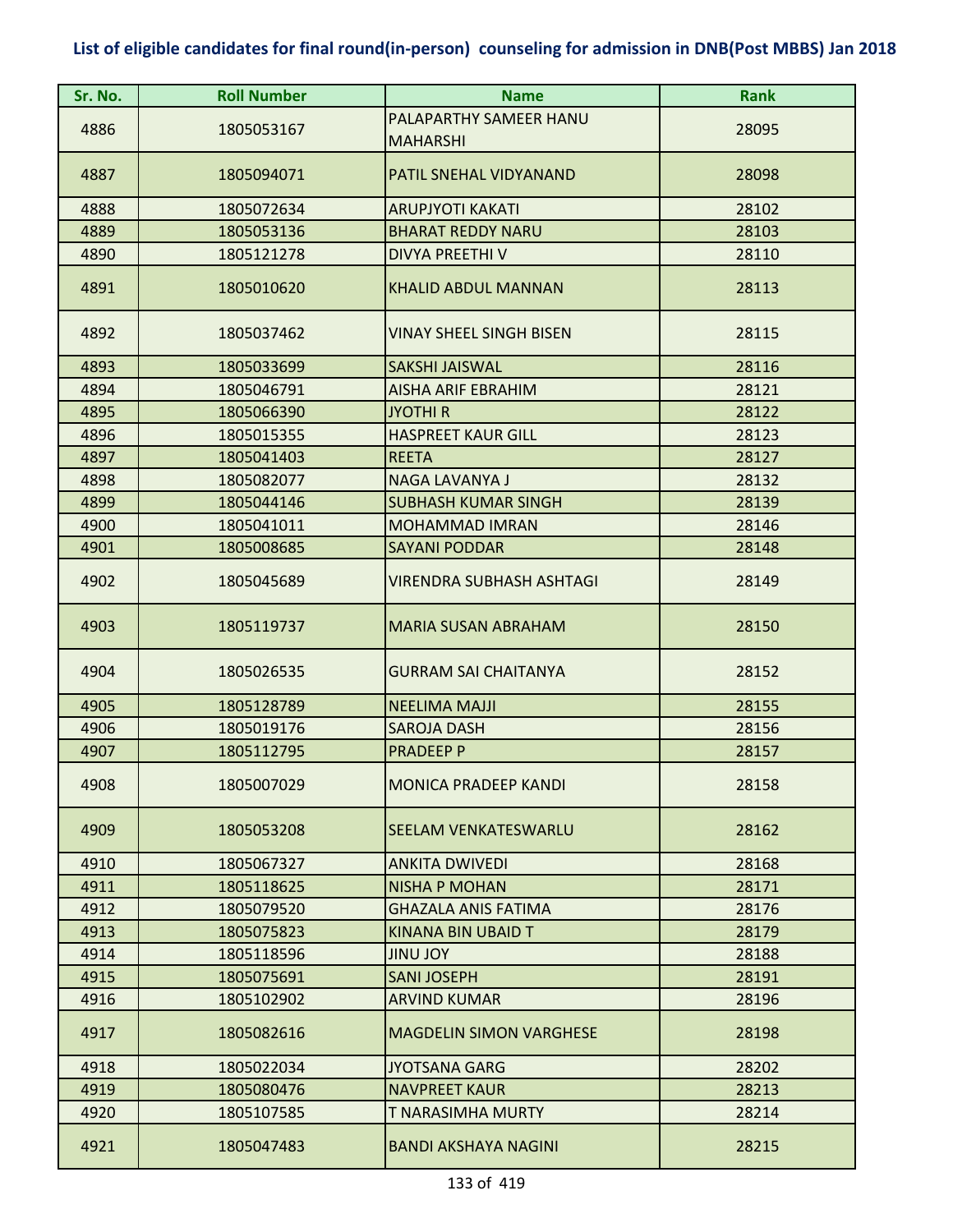| Sr. No. | <b>Roll Number</b> | <b>Name</b>                       | <b>Rank</b> |
|---------|--------------------|-----------------------------------|-------------|
| 4922    | 1805116012         | PATEL KRISHNA MAHESHKUMAR         | 28220       |
| 4923    | 1805097494         | <b>GUNTI NAVYASRI</b>             | 28223       |
| 4924    | 1805094493         | <b>INDAVE MAYUR NANA</b>          | 28225       |
| 4925    | 1805048940         | <b>G SWATHI</b>                   | 28226       |
| 4926    | 1805118972         | <b>SARATH BABU V</b>              | 28235       |
| 4927    | 1805099048         | <b>HIMANSHU VARSHNEY</b>          | 28240       |
| 4928    | 1805105724         | <b>RENISH MK</b>                  | 28242       |
| 4929    | 1805065090         | <b>PUNEETH J</b>                  | 28243       |
| 4930    | 1805078196         | <b>DAVENDER CHAHAL</b>            | 28246       |
| 4931    | 1805046047         | YASHWANTH M H                     | 28247       |
| 4932    | 1805047686         | <b>MOHD ANSAR HUSSAIN</b>         | 28252       |
| 4933    | 1805021787         | <b>AMRENDRA KUMAR</b>             | 28256       |
| 4934    | 1805040423         | <b>SHYAM KISHOR PATHAK</b>        | 28257       |
| 4935    | 1805092798         | PATIL ISHWAR GOPALRAO             | 28258       |
| 4936    | 1805127388         | <b>UMMUL KHAIR NOORULAIN</b>      | 28261       |
| 4937    | 1805085931         | <b>GUPTA VISHAKHA SHYAM</b>       | 28262       |
| 4938    | 1805036235         | <b>SAKET SHARMA</b>               | 28263       |
| 4939    | 1805122522         | <b>RADHI ANGEL S</b>              | 28265       |
| 4940    | 1805007134         | PATIL SNEHAL VISHWAS              | 28269       |
| 4941    | 1805124089         | <b>NALLAVALLI MADHU MOHAN</b>     | 28271       |
| 4942    | 1805110244         | <b>SMRITI KUMARI</b>              | 28274       |
| 4943    | 1805122773         | <b>ASHNA VAHAB</b>                | 28276       |
| 4944    | 1805092600         | <b>KATRE NUPUR BHAGCHAND</b>      | 28280       |
| 4945    | 1805032348         | <b>VIKRAM JEET SINGH BHADORIA</b> | 28281       |
| 4946    | 1805095961         | SILKA AGARWAL                     | 28286       |
| 4947    | 1805003636         | <b>SHAH ZARNA GOPALKUMAR</b>      | 28288       |
| 4948    | 1805048537         | <b>ABINAV M R</b>                 | 28290       |
| 4949    | 1805076031         | Y G RAGHAVA NAIDU                 | 28291       |
| 4950    | 1805061583         | <b>AASHISH JAIN</b>               | 28296       |
| 4951    | 1805095715         | <b>BHALERAO AMIT ANIL</b>         | 28297       |
| 4952    | 1805033442         | ANJANI KUMAR SHARMA               | 28299       |
| 4953    | 1805020837         | DHARMENDRA KUMAR KUMAWAT          | 28304       |
| 4954    | 1805059536         | <b>ANKIT VERMA</b>                | 28307       |
| 4955    | 1805124110         | <b>KAVVYA R</b>                   | 28308       |
| 4956    | 1805008608         | <b>NIRJHAR MUKHERJEE</b>          | 28312       |
| 4957    | 1805116210         | PATEL DHRUVIN JITENDRA            | 28313       |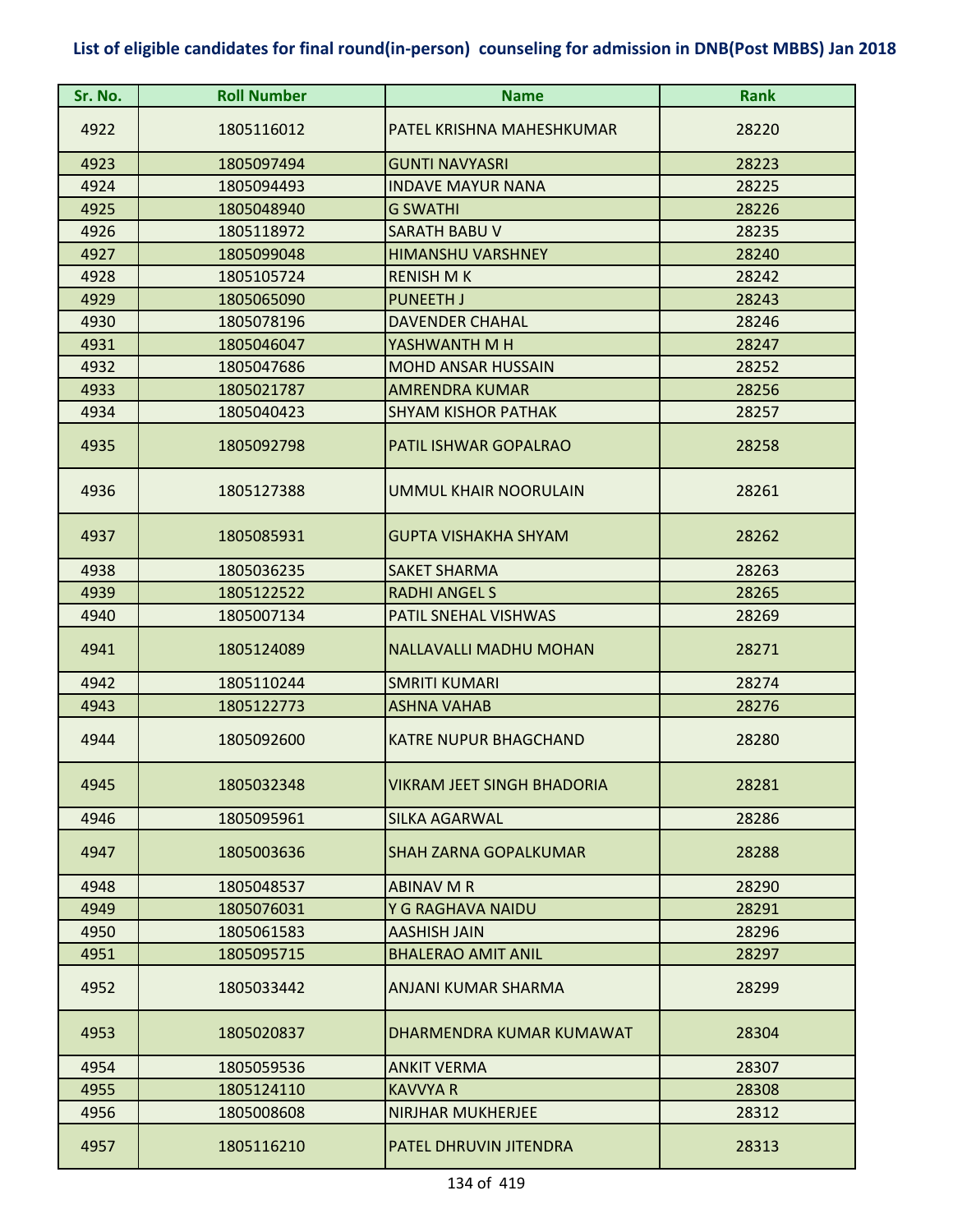| Sr. No. | <b>Roll Number</b> | <b>Name</b>                     | <b>Rank</b> |
|---------|--------------------|---------------------------------|-------------|
| 4958    | 1805085964         | <b>KUDCHI PRATIK RAJENDRA</b>   | 28319       |
| 4959    | 1805134473         | <b>SHAILESH JAISWAL</b>         | 28321       |
| 4960    | 1805132548         | <b>GANGADHARA RAO SANAKA</b>    | 28323       |
| 4961    | 1805027784         | <b>SNEHA MARIA SEBASTIAN</b>    | 28324       |
| 4962    | 1805060111         | <b>JITENDRA KUMAR CHOUDHARY</b> | 28329       |
| 4963    | 1805129296         | <b>VEMULA BHANU PRAKASH</b>     | 28333       |
| 4964    | 1805033055         | PRATEEK SRIVASTAVA              | 28334       |
| 4965    | 1805047877         | C LALITHA THEJASWINI            | 28340       |
| 4966    | 1805035157         | <b>SANTOSH KUMAR</b>            | 28345       |
| 4967    | 1805032976         | <b>ASHISH CHOUDHARY</b>         | 28347       |
| 4968    | 1805008786         | <b>TANMOY SARKAR</b>            | 28353       |
| 4969    | 1805055455         | SREEPATHI LAVANYA KUMARI        | 28354       |
| 4970    | 1805109697         | TILALA AJAY DINESHBHAI          | 28359       |
| 4971    | 1805070698         | <b>SUBHASH SAMANTA</b>          | 28360       |
| 4972    | 1805052145         | <b>MOKHAMATLA SUDEEPTHI</b>     | 28364       |
| 4973    | 1805053776         | <b>KAVITHAT</b>                 | 28366       |
| 4974    | 1805049832         | <b>KALLUR MASIRA MATHIN</b>     | 28367       |
| 4975    | 1805122992         | <b>ABINAYAA PU</b>              | 28374       |
| 4976    | 1805094503         | JADWANI ANKIT MAHESH            | 28375       |
| 4977    | 1805010673         | <b>GEETHANJALI MOHANDAS</b>     | 28379       |
| 4978    | 1805017822         | <b>CHITRA BANSAL</b>            | 28383       |
| 4979    | 1805052220         | MUNAGALA SUREKHA LAKSHMI        | 28388       |
| 4980    | 1805084961         | TRIVEDI SUMEDHA ANIRUDDH        | 28389       |
| 4981    | 1805012050         | <b>GAAYATHRIT</b>               | 28393       |
| 4982    | 1805028408         | RIA CATHERINE VINCENT           | 28396       |
| 4983    | 1805004181         | <b>NITESH SINGHAL</b>           | 28400       |
| 4984    | 1805105159         | BATTIN SHIVANI SHANKAR          | 28403       |
| 4985    | 1805052939         | NAGARJUNA REDDY PALLA           | 28407       |
| 4986    | 1805030252         | JITENDRA KUMAR SINGH            | 28408       |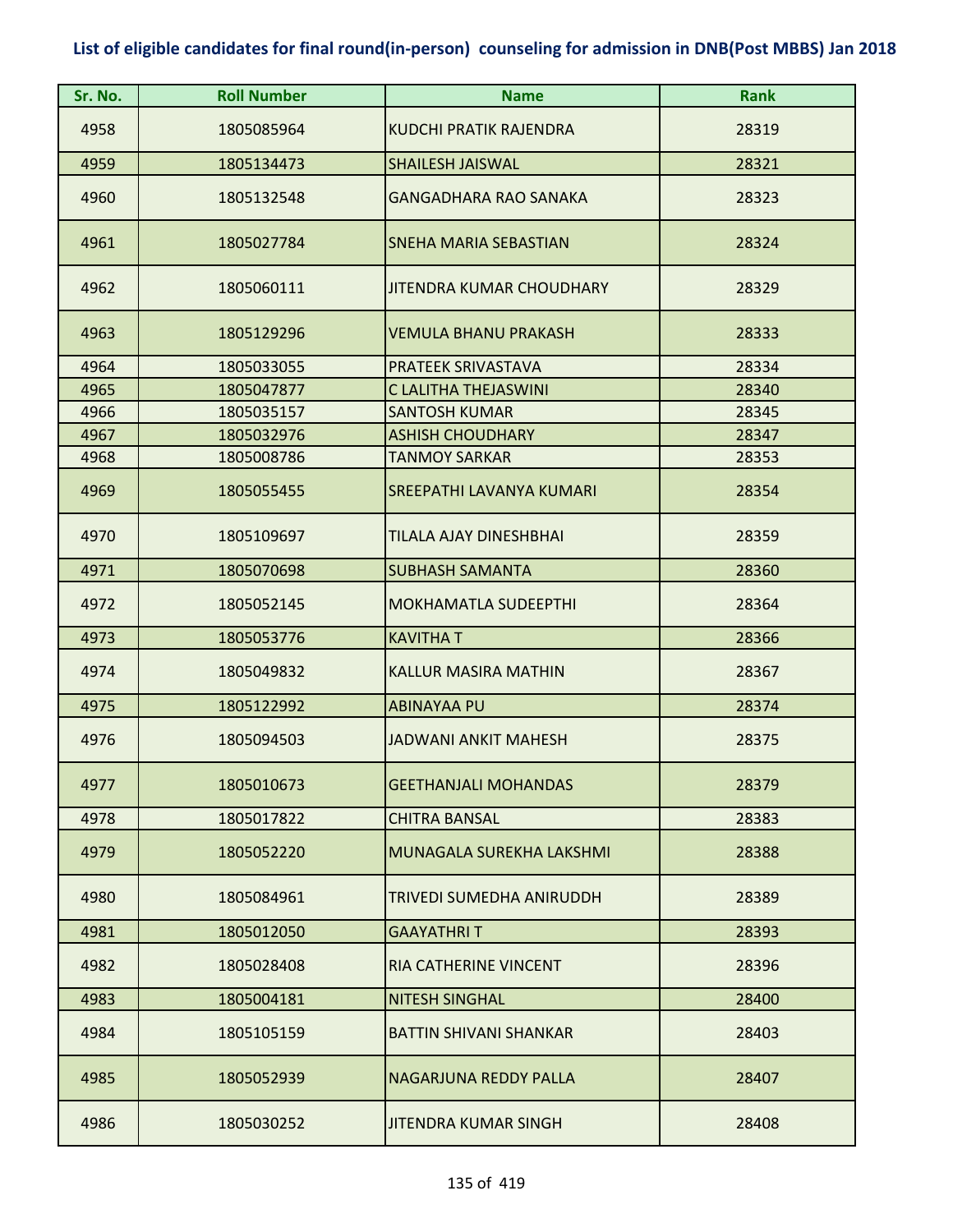| Sr. No. | <b>Roll Number</b> | <b>Name</b>                               | <b>Rank</b> |
|---------|--------------------|-------------------------------------------|-------------|
| 4987    | 1805069641         | <b>MADHUMITA SHIVANAND MALI</b>           | 28417       |
| 4988    | 1805048351         | DASARI STEPHEN NAVEEN                     | 28418       |
| 4989    | 1805091356         | MAHENDRA GHANSHYAM MARKAM                 | 28420       |
| 4990    | 1805004743         | <b>DELLA JOSE</b>                         | 28422       |
| 4991    | 1805004577         | <b>AMANTA LUCY ITTOOP</b>                 | 28427       |
| 4992    | 1805078758         | <b>SUNITA SINGH</b>                       | 28430       |
| 4993    | 1805012749         | <b>POOJA</b>                              | 28437       |
| 4994    | 1805051851         | <b>GULLA SUSMITHA</b>                     | 28439       |
| 4995    | 1805001429         | AGRAWAL NISHA MAHESHCHANDRA               | 28441       |
| 4996    | 1805056986         | <b>RAVIKIRAN YV</b>                       | 28447       |
| 4997    | 1805086299         | <b>DHURU ASHWINI VILAS</b>                | 28455       |
| 4998    | 1805054013         | <b>SIBIN MOHAMMED</b>                     | 28459       |
| 4999    | 1805044986         | <b>DEBJANI BASU</b>                       | 28466       |
| 5000    | 1805081164         | <b>NEETHU DIVAKARAN</b>                   | 28467       |
| 5001    | 1805124684         | <b>MEGADEEPANS</b>                        | 28469       |
| 5002    | 1805046012         | SANJEEVKUMAR S MADIWALAR                  | 28470       |
| 5003    | 1805128246         | <b>KOLAKALURI SNEHA</b>                   | 28471       |
| 5004    | 1805038159         | YASH MEHTA                                | 28483       |
| 5005    | 1805085037         | ANSARI PARVEEN SABA ZAFAR<br><b>AHMED</b> | 28488       |
| 5006    | 1805075371         | <b>HARUN CYRIAC</b>                       | 28491       |
| 5007    | 1805074733         | <b>MD NADIM AKHTER</b>                    | 28492       |
| 5008    | 1805128694         | PRAKERLA HARIKA                           | 28493       |
| 5009    | 1805094560         | <b>AMRITA TRIPATHY</b>                    | 28494       |
| 5010    | 1805037388         | <b>MANOJ KUMAR GUPTA</b>                  | 28496       |
| 5011    | 1805085882         | KASHELKAR PRIYANKA PARAG                  | 28498       |
| 5012    | 1805134230         | <b>HANNAN SHEIK KABIR</b>                 | 28502       |
| 5013    | 1805122089         | <b>ANOOSHA ALI V</b>                      | 28503       |
| 5014    | 1805031088         | <b>KALE VAIBHAV VITTHAL</b>               | 28509       |
| 5015    | 1805118549         | <b>GEETHU MARIA JACOB</b>                 | 28510       |
| 5016    | 1805056965         | <b>NAZIA ANJUM</b>                        | 28511       |
| 5017    | 1805133123         | POONAM ARUN AMBALPADY                     | 28522       |
| 5018    | 1805093029         | <b>LOHWE ASHISH KHEMRAJ</b>               | 28530       |
| 5019    | 1805126907         | <b>GARIMA SINGH</b>                       | 28535       |
| 5020    | 1805094604         | <b>CHAVAN SANTOSH BHANUDAS</b>            | 28536       |
| 5021    | 1805016225         | <b>SHIWALI GOYAL</b>                      | 28539       |
| 5022    | 1805069897         | RAZIA SULTANA                             | 28544       |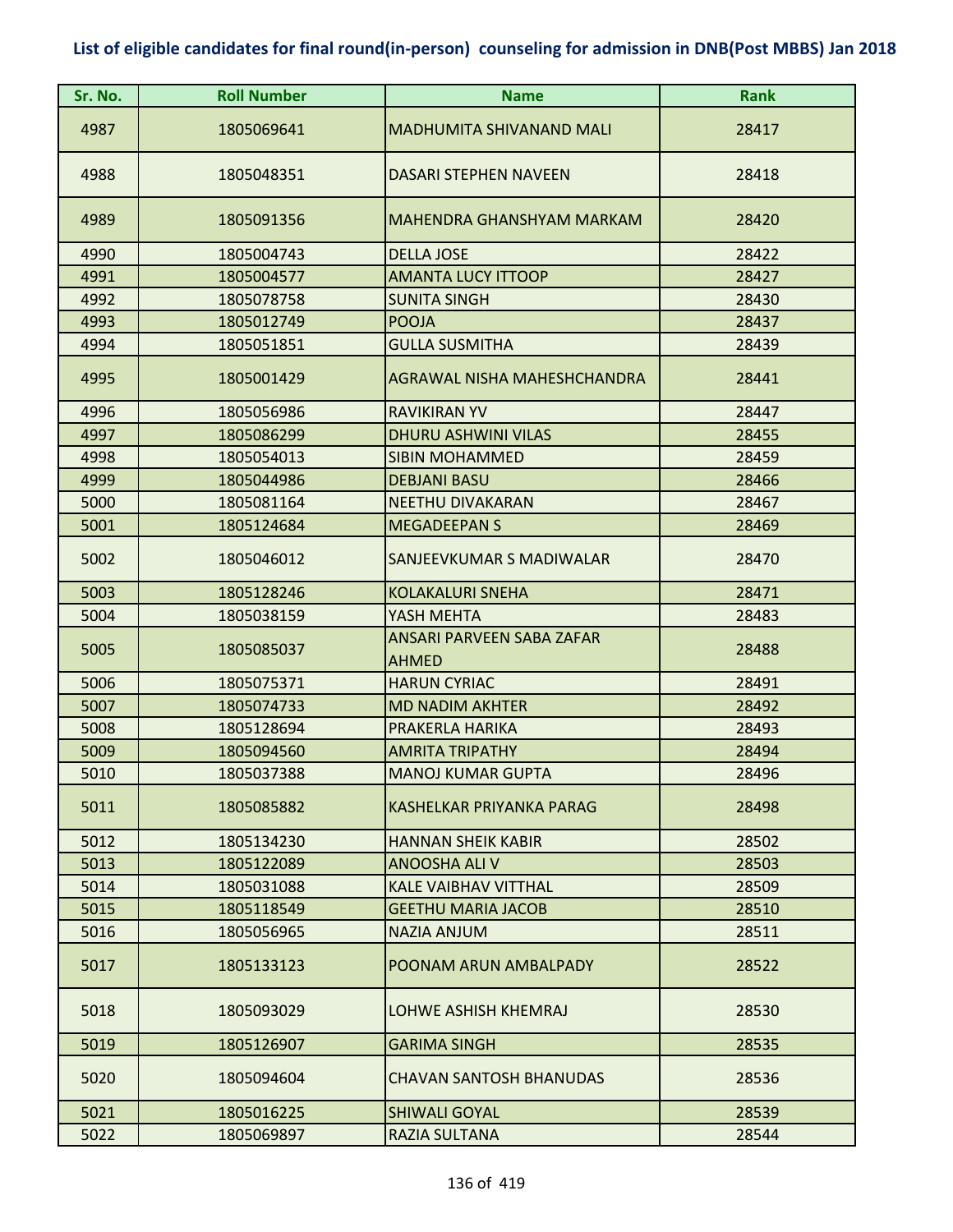| Sr. No. | <b>Roll Number</b> | <b>Name</b>                      | <b>Rank</b> |
|---------|--------------------|----------------------------------|-------------|
| 5023    | 1805117467         | <b>ANVEKAR PRIYANKA VINESH</b>   | 28546       |
| 5024    | 1805004622         | <b>IJAZ N PILLAI</b>             | 28548       |
| 5025    | 1805086455         | <b>MUJAWAR BUSHRA SIRAJUDDIN</b> | 28556       |
| 5026    | 1805055366         | <b>SIRRA PRASHANTHI</b>          | 28573       |
| 5027    | 1805010309         | <b>RESHMA JOSHY</b>              | 28581       |
| 5028    | 1805085861         | PRADNYA RAVINDRA KASAR           | 28582       |
| 5029    | 1805013185         | <b>SHEZA ABOOTTY</b>             | 28585       |
| 5030    | 1805015761         | <b>SACHIN KUMAR</b>              | 28586       |
| 5031    | 1805027448         | <b>SWETHAK</b>                   | 28590       |
| 5032    | 1805024102         | <b>FARHATH PARVEEN</b>           | 28595       |
| 5033    | 1805032053         | <b>AYESHA KHATOON</b>            | 28598       |
| 5034    | 1805047423         | <b>INJA DIVYA CHAITANYA</b>      | 28600       |
| 5035    | 1805103873         | <b>JAINENDRA KUMAR</b>           | 28601       |
| 5036    | 1805046782         | <b>JWALA BALASANI</b>            | 28602       |
| 5037    | 1805063351         | <b>BHARAT KUMAR</b>              | 28605       |
| 5038    | 1805129472         | <b>KUMARI P</b>                  | 28608       |
| 5039    | 1805103648         | <b>SUBODH KUMAR</b>              | 28618       |
| 5040    | 1805066781         | <b>ABHISHEK DWIVEDI</b>          | 28620       |
| 5041    | 1805129016         | <b>G SWETHA</b>                  | 28630       |
| 5042    | 1805116741         | PATHAK NUPOOR HIREN              | 28631       |
| 5043    | 1805102547         | <b>SUMAN KUMAR SAURAV</b>        | 28632       |
| 5044    | 1805072747         | <b>AMBARISH MAITI</b>            | 28634       |
| 5045    | 1805048005         | CHANDRA LAKSHMI SOWJANYA         | 28635       |
| 5046    | 1805097985         | <b>BHAVYA JAD</b>                | 28636       |
| 5047    | 1805049235         | GUDIVADA VENKATA SAI ANUSHA      | 28637       |
| 5048    | 1805050017         | <b>RAGINI K P</b>                | 28640       |
| 5049    | 1805085303         | <b>CHAWAT MAHESH GANESH</b>      | 28641       |
| 5050    | 1805129067         | <b>RAJESWARI PUTHA</b>           | 28648       |
| 5051    | 1805048529         | <b>DUMPATI VIJAYA DURGA</b>      | 28654       |
| 5052    | 1805030265         | <b>VIDYA KHATRI</b>              | 28670       |
| 5053    | 1805104373         | <b>ASAWALE PRERANA YASHWANT</b>  | 28674       |
| 5054    | 1805133490         | SANGHAMITA R                     | 28678       |
| 5055    | 1805085215         | <b>KAWALI NEHA ANAND</b>         | 28679       |
| 5056    | 1805011311         | <b>CHAITRA B</b>                 | 28680       |
| 5057    | 1805007245         | <b>RANE VAIBHAV VIJAY</b>        | 28683       |
| 5058    | 1805053569         | <b>CH SEKHARA RAO PUSARLA</b>    | 28684       |
| 5059    | 1805100719         | POOJA KUMARI                     | 28685       |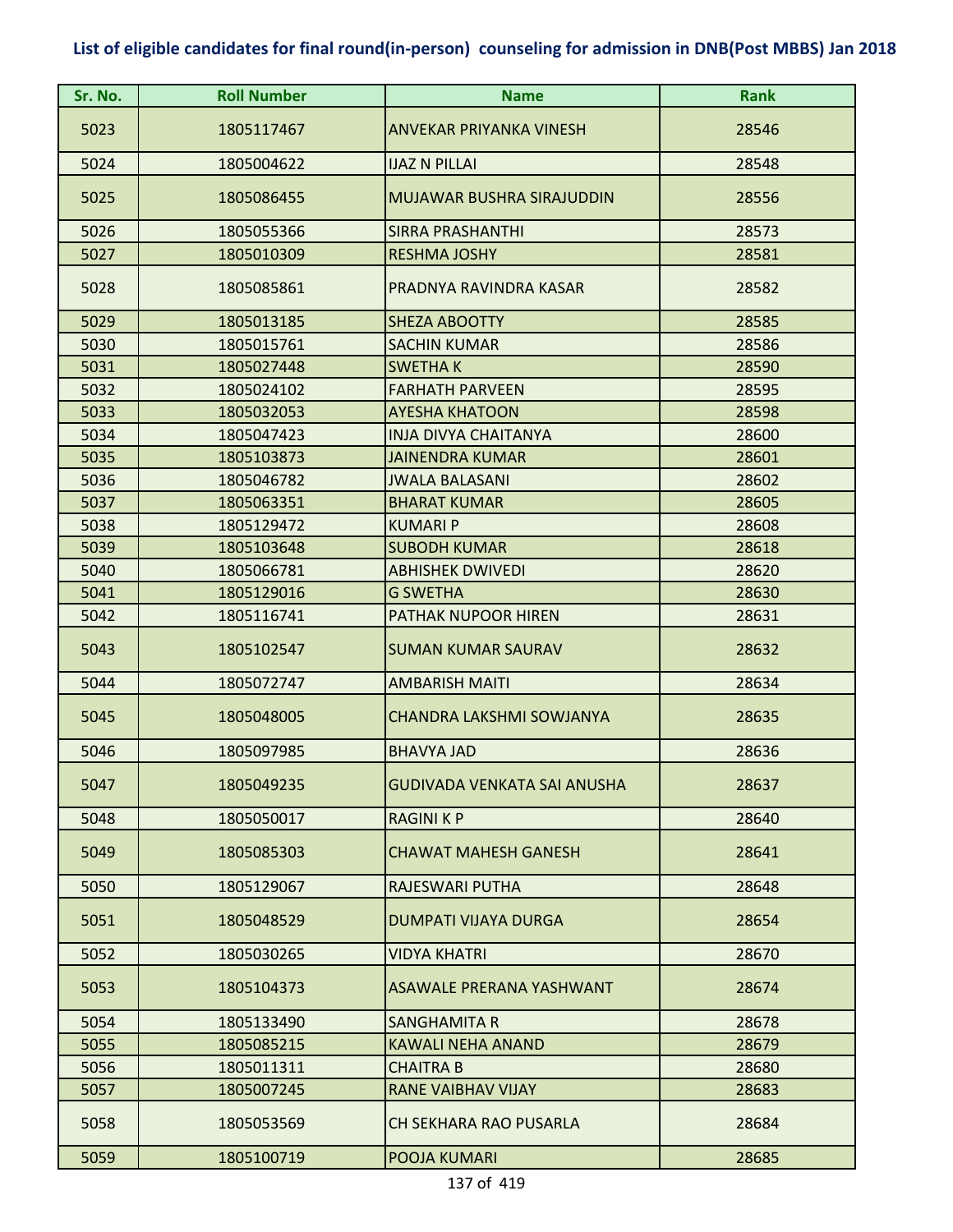| Sr. No. | <b>Roll Number</b> | <b>Name</b>                       | <b>Rank</b> |
|---------|--------------------|-----------------------------------|-------------|
| 5060    | 1805116558         | PUROHIT YOMA BHARATBHAI           | 28686       |
| 5061    | 1805056865         | A VASUNDHARA                      | 28687       |
| 5062    | 1805058403         | <b>SONAL TRIPATHI</b>             | 28695       |
| 5063    | 1805123654         | <b>KANIPAKAM GREESHMA</b>         | 28698       |
| 5064    | 1805044852         | <b>NITISH GUPTA</b>               | 28699       |
| 5065    | 1805007047         | <b>MEHARE PRATIKSHA SANJAY</b>    | 28702       |
| 5066    | 1805087405         | SHAPURWALA MUNIRA AKBARALI        | 28711       |
| 5067    | 1805072460         | <b>MOUMITA PATRA</b>              | 28714       |
| 5068    | 1805092861         | <b>GAWANDE BHAGYASHREE SURESH</b> | 28715       |
| 5069    | 1805099156         | <b>ASHWIN PATIDAR</b>             | 28723       |
| 5070    | 1805118598         | <b>DEVISREE M</b>                 | 28724       |
| 5071    | 1805042535         | <b>OMNA NELUMBIUM</b>             | 28727       |
| 5072    | 1805031810         | PRAGYA PRAKASH                    | 28729       |
| 5073    | 1805051264         | <b>MARYMOL ALEX</b>               | 28733       |
| 5074    | 1805133339         | MEHTA KAVITA DHARMRAJ             | 28735       |
| 5075    | 1805070602         | SOUJANNYA KUNDU CHOWDHURY         | 28739       |
| 5076    | 1805045170         | <b>BISWADEEP MAJUMDER</b>         | 28740       |
| 5077    | 1805079715         | ASHISH MANI TRIPATHI              | 28750       |
| 5078    | 1805024698         | <b>THARA R NAIR</b>               | 28751       |
| 5079    | 1805110330         | <b>MANISH KUMAR SINHA</b>         | 28761       |
| 5080    | 1805010857         | <b>SIBHA SD</b>                   | 28765       |
| 5081    | 1805054069         | <b>SYEDA ASMA</b>                 | 28767       |
| 5082    | 1805029865         | <b>MANOJ KUMAR YADAV</b>          | 28774       |
| 5083    | 1805134041         | <b>SUPRIYA SINGH</b>              | 28781       |
| 5084    | 1805012328         | <b>PUNITH R</b>                   | 28786       |
| 5085    | 1805081253         | <b>SANKEERTHANA CS</b>            | 28793       |
| 5086    | 1805097711         | <b>SARPURU VENKATESH</b>          | 28794       |
| 5087    | 1805062932         | <b>RASHID IQBAL</b>               | 28804       |
| 5088    | 1805021993         | <b>HARMANPREET SINGH</b>          | 28818       |
| 5089    | 1805120262         | RAJA VIJAYAKUMAR                  | 28822       |
| 5090    | 1805110537         | <b>DIVYA PRASAD</b>               | 28828       |
| 5091    | 1805036246         | <b>BODRA CHARMI PRAFULLBHAI</b>   | 28833       |
| 5092    | 1805055418         | SOMA TIRUMALA                     | 28835       |
| 5093    | 1805057058         | YARAGANI SAIDA RAO                | 28836       |
| 5094    | 1805037891         | <b>GAURI KUMARI SARSWAT</b>       | 28841       |
| 5095    | 1805123464         | <b>HARIPRIYA R</b>                | 28843       |
| 5096    | 1805124181         | <b>KALAI SELVI P M</b>            | 28845       |
| 5097    | 1805046199         | <b>GUNASHREE K N</b>              | 28847       |
| 5098    | 1805037503         | <b>PALLAVI SHREE</b>              | 28849       |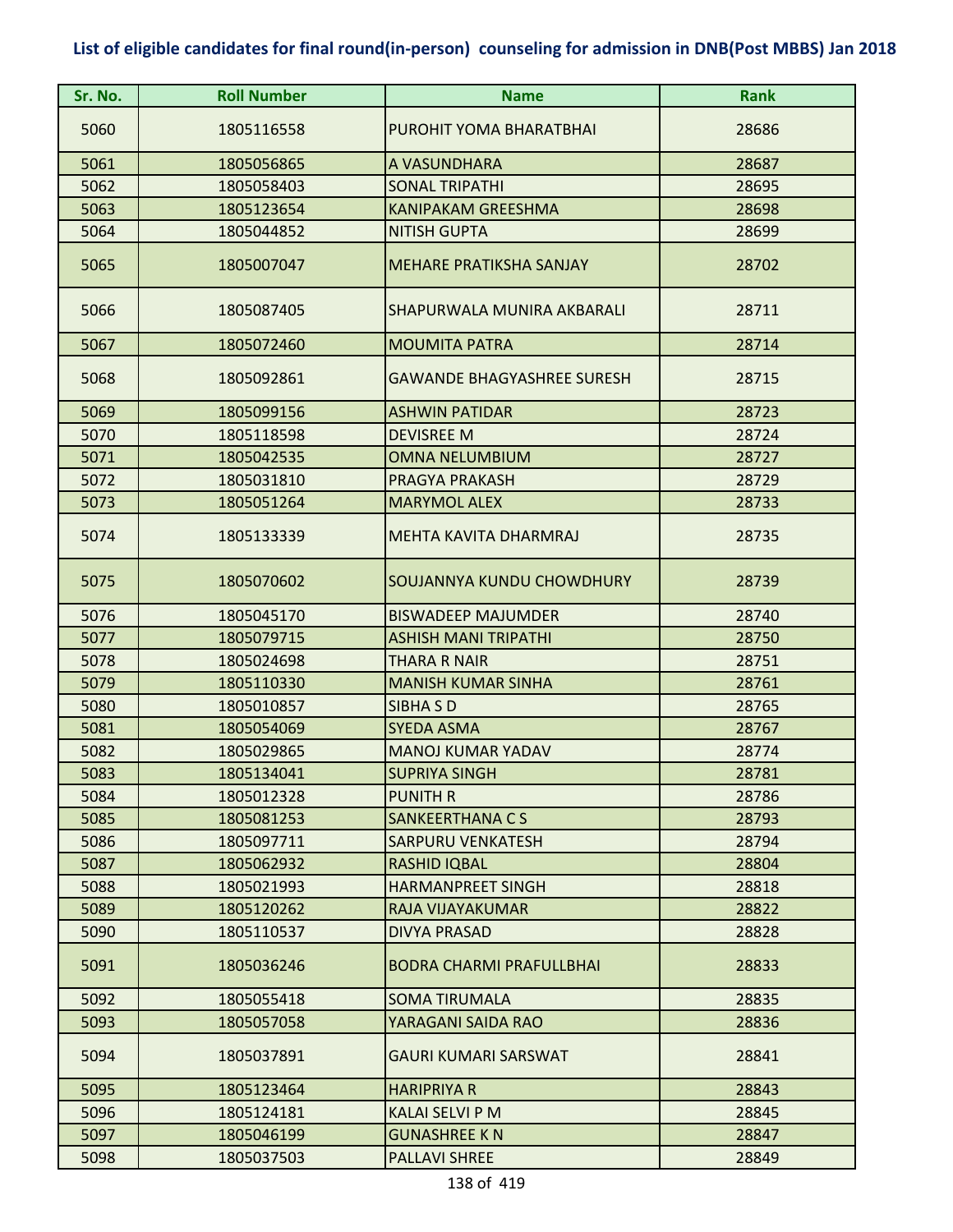| Sr. No. | <b>Roll Number</b> | <b>Name</b>                    | Rank  |
|---------|--------------------|--------------------------------|-------|
| 5099    | 1805112611         | R LAKSHMI PILLAI               | 28852 |
| 5100    | 1805025664         | <b>ARIRAJ V</b>                | 28856 |
| 5101    | 1805122340         | <b>AJMEER KHAN M</b>           | 28861 |
| 5102    | 1805024017         | <b>AKHILESH RAVICHANDRAN</b>   | 28864 |
| 5103    | 1805032163         | <b>MONIKA</b>                  | 28865 |
| 5104    | 1805080490         | <b>HARMAN PREET KAUR</b>       | 28871 |
| 5105    | 1805081786         | <b>AARTI A</b>                 | 28874 |
| 5106    | 1805111985         | <b>ARCHANADEVI MANI</b>        | 28881 |
| 5107    | 1805120225         | DIVYA P S                      | 28884 |
| 5108    | 1805094867         | LOKHANDE PRASAD VASANT         | 28886 |
| 5109    | 1805060228         | PINKU KUMAWAT                  | 28893 |
| 5110    | 1805010069         | SANTHOSH KUMARI K R            | 28901 |
| 5111    | 1805051233         | <b>JWALA M</b>                 | 28903 |
| 5112    | 1805106779         | <b>MANSI SAXENA</b>            | 28911 |
| 5113    | 1805031641         | <b>NIRITI SUMAN CHOUDHARY</b>  | 28912 |
| 5114    | 1805129179         | <b>THOTA SOWMYA</b>            | 28915 |
| 5115    | 1805019974         | <b>SHIV SHANKAR NAYAK</b>      | 28917 |
| 5116    | 1805047839         | M SINDHU SOWMYA                | 28918 |
| 5117    | 1805104043         | <b>VIJAY PRASAD</b>            | 28927 |
| 5118    | 1805025180         | <b>KARTHIGA J</b>              | 28930 |
| 5119    | 1805059011         | <b>SUJAY UDAY GOLWALKAR</b>    | 28932 |
| 5120    | 1805085600         | HIWALE AKSHAY BUDDHESHWAR      | 28938 |
| 5121    | 1805043076         | PRIYAMVADA SINGH               | 28953 |
| 5122    | 1805103457         | <b>ABHISHEK PRATAP SINGH</b>   | 28958 |
| 5123    | 1805007992         | AKASHKUMAR GULABBHAI SANGHANI  | 28962 |
| 5124    | 1805084068         | <b>VANSHIKA SINGH</b>          | 28968 |
| 5125    | 1805027554         | <b>NAJHA</b>                   | 28969 |
| 5126    | 1805070171         | <b>SATYANU GHOSH</b>           | 28970 |
| 5127    | 1805082325         | JOVITHA JAYA DEEPA M           | 28972 |
| 5128    | 1805100981         | LAYANA C P                     | 28977 |
| 5129    | 1805000682         | <b>SUNIL KUMAR</b>             | 28981 |
| 5130    | 1805081704         | <b>AMY SAIRA ELIAS</b>         | 28987 |
| 5131    | 1805066063         | <b>PALLAVI NAIR</b>            | 28995 |
| 5132    | 1805101453         | <b>AMIT KUMAR</b>              | 29010 |
| 5133    | 1805068472         | <b>MOHAMMED AFROZE HUSSAIN</b> | 29013 |
| 5134    | 1805025397         | NISHA MAHARU M G               | 29017 |
| 5135    | 1805060204         | <b>SADHANA SINGH</b>           | 29018 |
| 5136    | 1805105714         | <b>JADHAV NITIN BABANRAO</b>   | 29021 |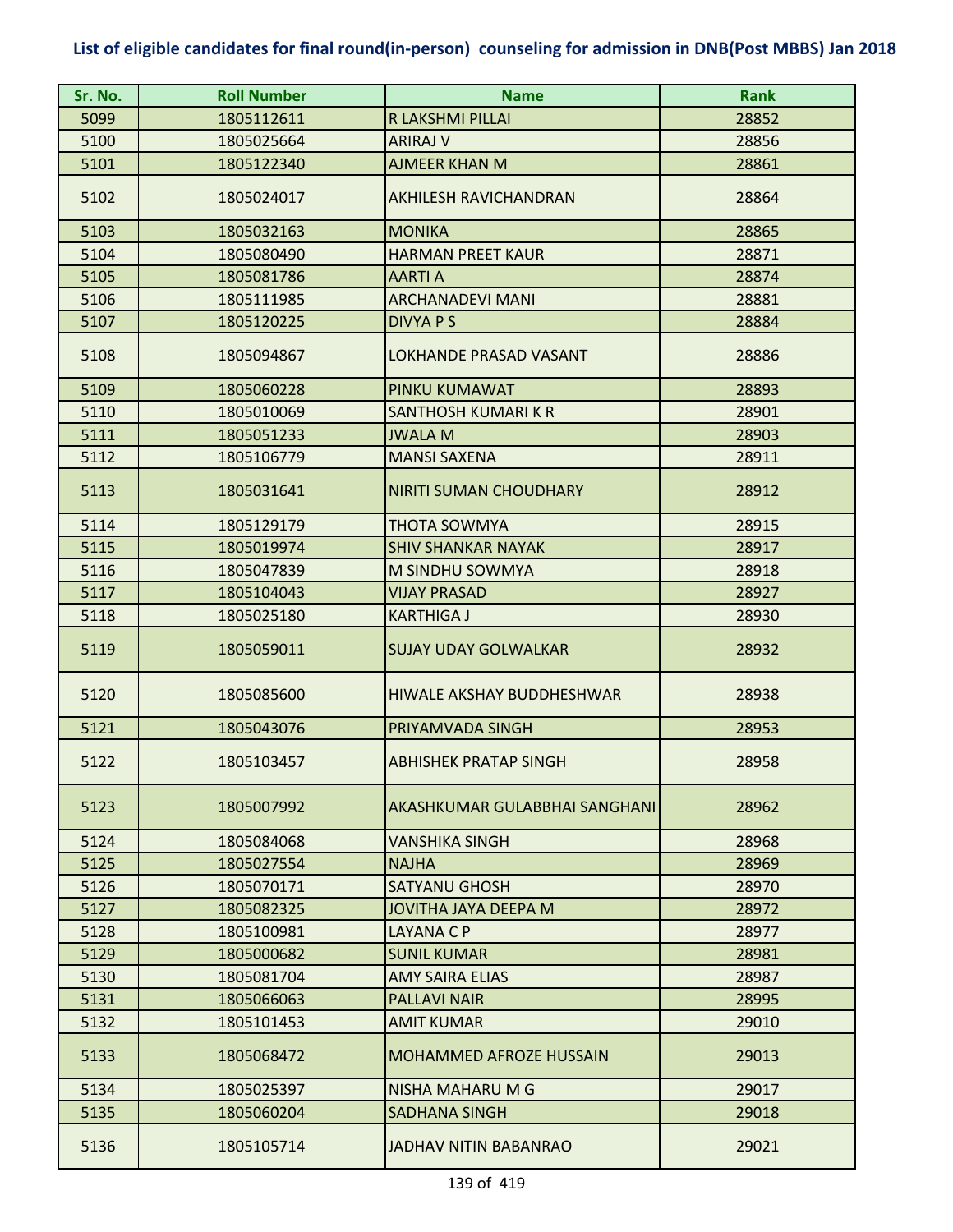| Sr. No. | <b>Roll Number</b> | <b>Name</b>                     | <b>Rank</b> |
|---------|--------------------|---------------------------------|-------------|
| 5137    | 1805033417         | <b>PATIL NITIN KRISHNA</b>      | 29036       |
| 5138    | 1805007997         | PARASKUMAR RAMNIKBHAI MODIA     | 29037       |
| 5139    | 1805022046         | CHUDAMANI SATYA RAJESH N        | 29039       |
| 5140    | 1805075797         | SACHINDEV U D                   | 29040       |
| 5141    | 1805049717         | <b>KOTLA BHAVYA SRI</b>         | 29044       |
| 5142    | 1805031610         | <b>CHANDAN SINHA</b>            | 29046       |
| 5143    | 1805132100         | ADARI LAKSHMI PRAVALLIKA        | 29048       |
| 5144    | 1805099942         | <b>ABHAY PRATAP SINGH</b>       | 29049       |
| 5145    | 1805099221         | <b>SHALINI THAKUR</b>           | 29050       |
| 5146    | 1805046552         | <b>ADDURI NAGARAJU</b>          | 29057       |
| 5147    | 1805100193         | <b>PRAMOD KUMAR</b>             | 29064       |
| 5148    | 1805029428         | <b>SUMIT KESHARI</b>            | 29065       |
| 5149    | 1805048564         | <b>EDIGA KORNAPALLI SUNEETH</b> | 29075       |
| 5150    | 1805048838         | <b>DURGA DEEPIKA M</b>          | 29078       |
| 5151    | 1805047347         | <b>BHOGADI BHAVITHA</b>         | 29080       |
| 5152    | 1805022015         | <b>NIKHITHA S THAMPI</b>        | 29082       |
| 5153    | 1805109211         | <b>UDUPA K LAXMI K MOHAN</b>    | 29083       |
| 5154    | 1805004668         | <b>EBENEZER Y</b>               | 29084       |
| 5155    | 1805120873         | <b>LAVEENA S</b>                | 29086       |
| 5156    | 1805012263         | PAVAN KUMAR P                   | 29093       |
| 5157    | 1805134454         | <b>MIDHUN MOHAN</b>             | 29094       |
| 5158    | 1805085852         | SIDDHIKA RAMESHCHANDRA TIWARI   | 29102       |
| 5159    | 1805062080         | <b>AVLEEN KAUR</b>              | 29103       |
| 5160    | 1805032914         | <b>ANITA</b>                    | 29104       |
| 5161    | 1805123065         | <b>ANUCHANDRA C</b>             | 29105       |
| 5162    | 1805116396         | <b>RAJI PILLAI</b>              | 29106       |
| 5163    | 1805028986         | M AMIT VIKRAM POI               | 29108       |
| 5164    | 1805122954         | AARTHY CHELLIAH NAMBIRAJAN      | 29112       |
| 5165    | 1805040500         | <b>PRINCY BHATTI</b>            | 29116       |
| 5166    | 1805069598         | <b>CHAVAN AMOL SHIVAJI</b>      | 29118       |
| 5167    | 1805027648         | <b>ELONA TOM</b>                | 29121       |
| 5168    | 1805130267         | A VINAY DORA                    | 29123       |
| 5169    | 1805114216         | <b>NASREEN EK</b>               | 29129       |
| 5170    | 1805007959         | CHAUHAN JINESHA DINESHBHAI      | 29130       |
| 5171    | 1805125820         | <b>NEHA KALWADIA</b>            | 29132       |
| 5172    | 1805090730         | LILHARE EKTA RAMESHWAR          | 29138       |
| 5173    | 1805011053         | <b>B RAJAN CHELLAPPA</b>        | 29141       |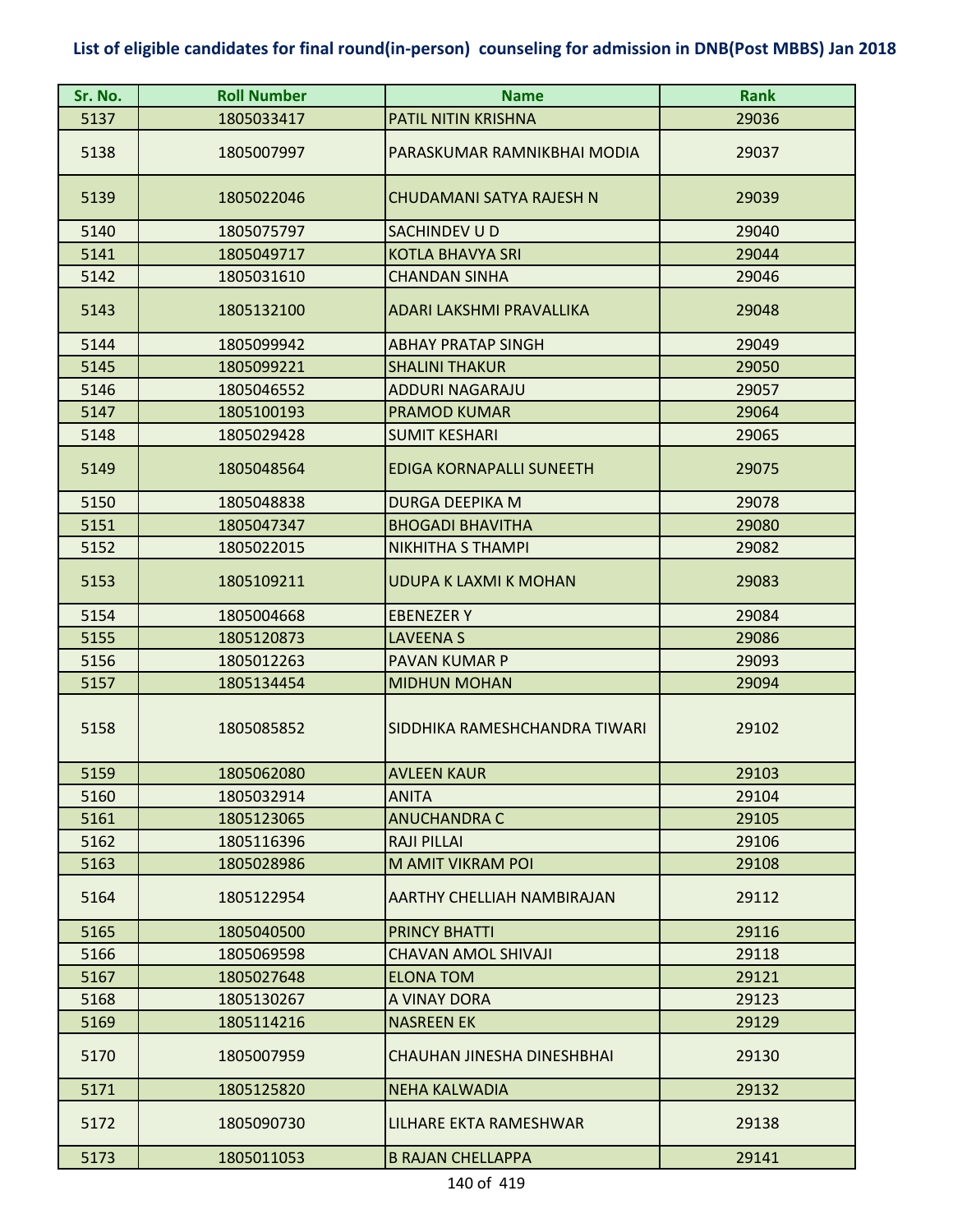| Sr. No. | <b>Roll Number</b> | <b>Name</b>                       | Rank  |
|---------|--------------------|-----------------------------------|-------|
| 5174    | 1805042807         | YUMKHAIBAM SHAHNAZ KHANUM         | 29142 |
| 5175    | 1805132784         | <b>MOUNIKA DASI</b>               | 29143 |
| 5176    | 1805066180         | <b>MANESH MOHAN R</b>             | 29144 |
| 5177    | 1805061489         | <b>MANDEEP KAUR</b>               | 29147 |
| 5178    | 1805117124         | SURYAWANSHI SHRUTI MARUTI         | 29159 |
| 5179    | 1805095068         | PAWAR APOORVA RAVINDRA            | 29181 |
| 5180    | 1805096126         | <b>FASATE PRAVEENA VITTHALRAO</b> | 29183 |
| 5181    | 1805126169         | <b>PREETI BABU</b>                | 29185 |
| 5182    | 1805115550         | <b>REYAZ AHMAD BHAT</b>           | 29189 |
| 5183    | 1805104058         | <b>VIDHI SINGH</b>                | 29190 |
| 5184    | 1805080984         | <b>SHABNAM THAKUR</b>             | 29193 |
| 5185    | 1805110409         | RAJIV RANJAN PRASAD               | 29194 |
| 5186    | 1805078767         | <b>SUPRABHA TIWARI</b>            | 29197 |
| 5187    | 1805040402         | <b>KRISHAN</b>                    | 29199 |
| 5188    | 1805133963         | <b>HOWDEKAR MADHURI</b>           | 29206 |
| 5189    | 1805119847         | <b>SATHISH KUMAR R</b>            | 29209 |
| 5190    | 1805104648         | DIGRASKAR GRISHMA SATISHRAO       | 29212 |
| 5191    | 1805040835         | <b>RAJAK SUDHIR KUMAR</b>         | 29218 |
| 5192    | 1805075451         | <b>ROSME DAVID</b>                | 29222 |
| 5193    | 1805066238         | <b>ANJU SREENIVAS</b>             | 29223 |
| 5194    | 1805053007         | <b>P SINDURA</b>                  | 29226 |
| 5195    | 1805041492         | <b>SAYAN KUMAR DAS</b>            | 29227 |
| 5196    | 1805111886         | <b>SUHHITAH</b>                   | 29233 |
| 5197    | 1805040512         | <b>NIDHI</b>                      | 29237 |
| 5198    | 1805040944         | <b>MOHIT KADYAN</b>               | 29241 |
| 5199    | 1805017105         | <b>SHIKHA JAIN</b>                | 29243 |
| 5200    | 1805030600         | DHARMENDRA KUMAR GAUTAM           | 29247 |
| 5201    | 1805032604         | PATIL KULDIP ANNASAHEB            | 29249 |
| 5202    | 1805022775         | ABDUSSAMAD M                      | 29255 |
| 5203    | 1805001339         | <b>PINKI AGARWAL</b>              | 29263 |
| 5204    | 1805030701         | ABHINAV KUMAR MISHRA              | 29266 |
| 5205    | 1805087058         | <b>FAARIA ASIF ALI</b>            | 29269 |
| 5206    | 1805065952         | AJNAS V V                         | 29270 |
| 5207    | 1805098691         | <b>ROHIT KUMAR</b>                | 29274 |
| 5208    | 1805062866         | PARTHA PRATIM PAL                 | 29277 |
| 5209    | 1805123263         | <b>MANEESHA REGATI</b>            | 29280 |
| 5210    | 1805031374         | PREETI CHAUHAN                    | 29281 |
| 5211    | 1805085048         | <b>KESARKODI PRAJAKTA SUHAS</b>   | 29285 |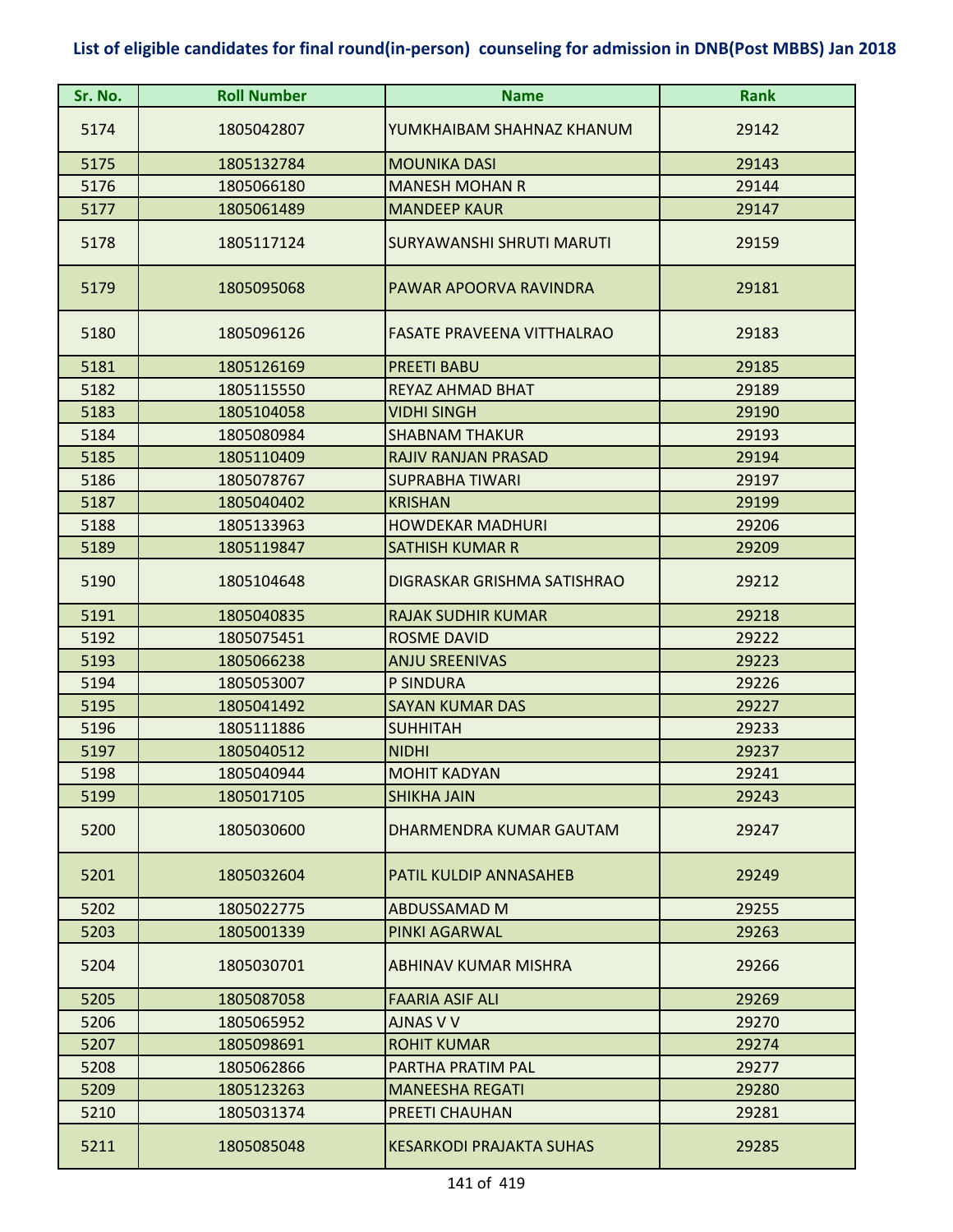| Sr. No. | <b>Roll Number</b> | <b>Name</b>                                      | <b>Rank</b> |
|---------|--------------------|--------------------------------------------------|-------------|
| 5212    | 1805117116         | PATWA PRERNA ANUP                                | 29293       |
| 5213    | 1805126638         | RANOLIYA DHARA DHIRUBHAI                         | 29295       |
| 5214    | 1805029437         | <b>MD RAZI ARSHAD</b>                            | 29297       |
| 5215    | 1805065455         | <b>NAMITA BAPARI</b>                             | 29302       |
| 5216    | 1805071539         | <b>SAFIKA ZAMAN</b>                              | 29305       |
| 5217    | 1805011139         | <b>VISHWANATH K G</b>                            | 29306       |
| 5218    | 1805073729         | <b>ARUDDHA SARKAR</b>                            | 29307       |
| 5219    | 1805012723         | <b>ROSEMOL POLY</b>                              | 29309       |
| 5220    | 1805062591         | <b>ANURAG VAID</b>                               | 29311       |
| 5221    | 1805077771         | <b>AMAN TULI</b>                                 | 29321       |
| 5222    | 1805030754         | <b>GOLLA NAGARAJU</b>                            | 29323       |
| 5223    | 1805073534         | <b>ROJINA KHATUN</b>                             | 29325       |
| 5224    | 1805075528         | <b>SREYA RAMACHANDRAN</b>                        | 29328       |
| 5225    | 1805024321         | SHAFEEQUA JAMAAL                                 | 29333       |
| 5226    | 1805058341         | PATEL SHRUTI ASHOKBHAI                           | 29337       |
| 5227    | 1805048102         | <b>CHINTALA HAMINI DEVI</b>                      | 29341       |
| 5228    | 1805079967         | <b>SHAMSUDDOHA</b>                               | 29342       |
| 5229    | 1805066009         | <b>ABDUSSAMED PP</b>                             | 29349       |
| 5230    | 1805086932         | RAVAL ANKIT RASHMIKANT                           | 29351       |
| 5231    | 1805007340         | <b>ANUPRIYA DEEP</b>                             | 29352       |
| 5232    | 1805030225         | <b>CHHAVI VIJAY</b>                              | 29353       |
| 5233    | 1805011450         | <b>SHINE JOSEPH</b>                              | 29360       |
| 5234    | 1805049861         | NEELI VENKATA HARISH KUMAR                       | 29366       |
| 5235    | 1805042986         | <b>IRFAN KHAN</b>                                | 29367       |
| 5236    | 1805092866         | <b>NITIN THIKARE</b>                             | 29371       |
| 5237    | 1805134243         | <b>MACHHI BHAVESHKUMAR</b><br><b>JAGDISHBHAI</b> | 29373       |
| 5238    | 1805055663         | <b>GOMATHIV</b>                                  | 29375       |
| 5239    | 1805021425         | <b>SUMIT GUPTA</b>                               | 29382       |
| 5240    | 1805066244         | <b>ROSHAN BASTIN</b>                             | 29385       |
| 5241    | 1805131145         | PENTAKOTA DIVYA SRI                              | 29387       |
| 5242    | 1805096520         | YADAV ASHISH KUMAR LALLAN<br><b>PRASAD</b>       | 29391       |
| 5243    | 1805050595         | <b>KASARLA VYSHNAVI</b>                          | 29392       |
| 5244    | 1805063937         | <b>NEHA SHARMA</b>                               | 29399       |
| 5245    | 1805123031         | <b>RESHMA RAJ</b>                                | 29401       |
| 5246    | 1805025937         | SHIYAMALA PRIYADHARSHNI                          | 29405       |
| 5247    | 1805047236         | <b>GURU VENKATA SIVA PRASAD B</b>                | 29406       |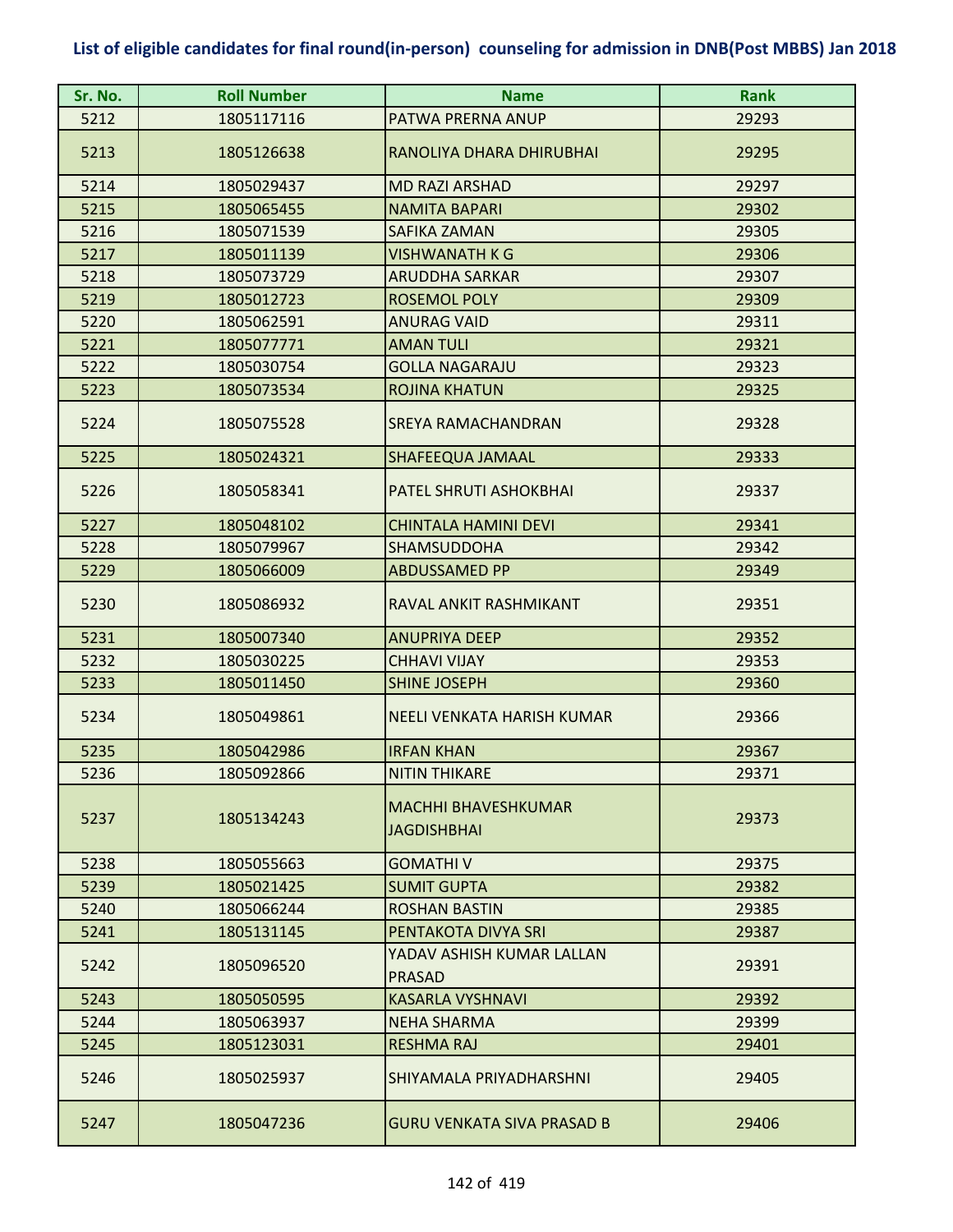| Sr. No. | <b>Roll Number</b> | <b>Name</b>                      | <b>Rank</b> |
|---------|--------------------|----------------------------------|-------------|
| 5248    | 1805092578         | <b>GAWAI MAHENDRA KHUSHALRAO</b> | 29411       |
| 5249    | 1805013890         | <b>ANITHA A</b>                  | 29413       |
| 5250    | 1805122076         | <b>SHARON PRASAD M R</b>         | 29416       |
| 5251    | 1805108601         | <b>DIVYA YAGANTI</b>             | 29422       |
| 5252    | 1805013254         | <b>RAMYA M</b>                   | 29423       |
| 5253    | 1805087521         | <b>NAYAK MALATI BHARAT</b>       | 29435       |
| 5254    | 1805078934         | AWDHESH KUMAR VERMA              | 29439       |
| 5255    | 1805052322         | <b>MANGISETTY YASOVARDHAN</b>    | 29442       |
| 5256    | 1805061363         | <b>SANDEEP SINGH</b>             | 29461       |
| 5257    | 1805073178         | <b>TINA PRAMANIK</b>             | 29462       |
| 5258    | 1805039494         | <b>SWATHIS</b>                   | 29465       |
| 5259    | 1805027918         | <b>ASWATHY U R</b>               | 29466       |
| 5260    | 1805011187         | <b>SHRUTI KAKARADDI</b>          | 29468       |
| 5261    | 1805004997         | <b>BHAGYA V S</b>                | 29471       |
| 5262    | 1805019465         | <b>SUMAN NAYAK</b>               | 29472       |
| 5263    | 1805049425         | <b>INALA PRASHANTH REDDY</b>     | 29476       |
| 5264    | 1805091293         | <b>DEEP PAWAR</b>                | 29483       |
| 5265    | 1805076004         | <b>M BHAVYA SREE</b>             | 29486       |
| 5266    | 1805000898         | <b>SURBHIT AGRAWAL</b>           | 29488       |
| 5267    | 1805121701         | <b>MERYL RACHEL JOHN</b>         | 29500       |
| 5268    | 1805033149         | <b>PALLIKA</b>                   | 29501       |
| 5269    | 1805041800         | LEISHANGTHEM NABINA              | 29507       |
| 5270    | 1805106618         | NARLADKAR VISHAL BABASAHEB       | 29508       |
| 5271    | 1805106454         | JADHAV JYOTI SHANKARRAO          | 29517       |
| 5272    | 1805000036         | MD AKRAM HOSSAIN SARKAR          | 29524       |
| 5273    | 1805079594         | <b>ANKIT SINGH</b>               | 29527       |
| 5274    | 1805120889         | <b>KIRUTHIKA S</b>               | 29537       |
| 5275    | 1805112733         | <b>BHARATHY KT</b>               | 29540       |
| 5276    | 1805021666         | HARSHVARDHAN AJAY DESHPANDE      | 29543       |
| 5277    | 1805047220         | <b>ALEKYA REDDY B</b>            | 29545       |
| 5278    | 1805053505         | <b>AARTI P KATARE</b>            | 29546       |
| 5279    | 1805096953         | <b>BURKMAN SUZANA BOSCO</b>      | 29547       |
| 5280    | 1805005338         | <b>MOHD SHAHID</b>               | 29552       |
| 5281    | 1805053900         | RAJULAPATI ROHITH                | 29556       |
| 5282    | 1805134127         | <b>BUDDAGANDLA HARATHAMMA</b>    | 29563       |
| 5283    | 1805038256         | <b>SHIVA GOEL</b>                | 29565       |
| 5284    | 1805134025         | <b>SUDESHNA DAS</b>              | 29568       |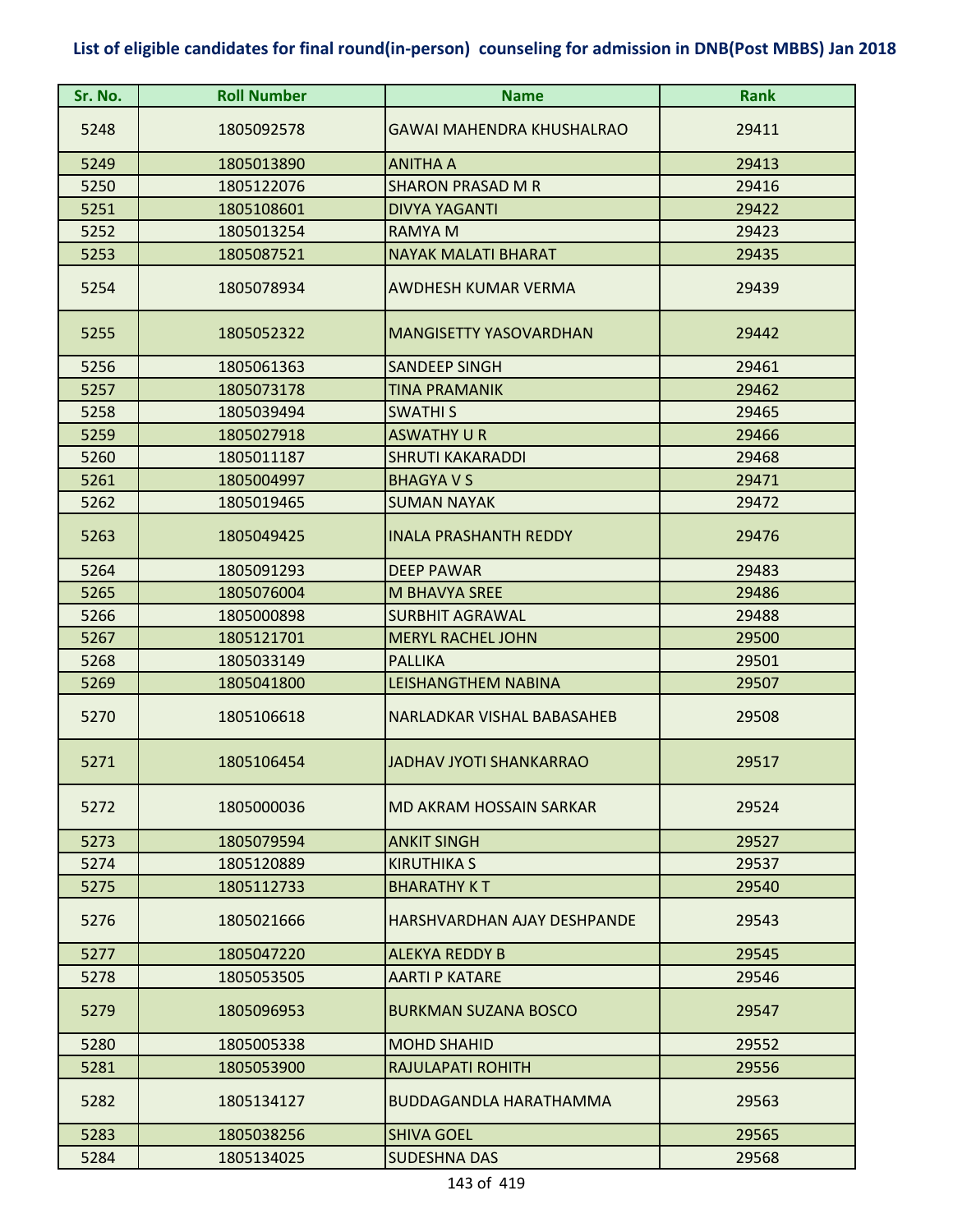| Sr. No. | <b>Roll Number</b> | <b>Name</b>                                        | <b>Rank</b> |
|---------|--------------------|----------------------------------------------------|-------------|
| 5285    | 1805092743         | <b>NAWASTHALE SWAPNIL ARUN</b>                     | 29570       |
| 5286    | 1805092628         | KOMBATTULA VARUN G K GOKHALE                       | 29571       |
| 5287    | 1805092779         | <b>GIRIPUNJE SHREYA JAYANT</b>                     | 29575       |
| 5288    | 1805039077         | <b>PARISE TEJASWI</b>                              | 29577       |
| 5289    | 1805009843         | <b>SHRAVANTHIN</b>                                 | 29578       |
| 5290    | 1805105199         | <b>BIBEKAR SANA HEMANT</b>                         | 29582       |
| 5291    | 1805056781         | <b>KEERTHI SWARUP GADE</b>                         | 29587       |
| 5292    | 1805034062         | <b>SHIREEN ZAHEER</b>                              | 29596       |
| 5293    | 1805068254         | PERUMALLA KARUNA PRIYA                             | 29597       |
| 5294    | 1805099649         | <b>ADITI</b>                                       | 29599       |
| 5295    | 1805061109         | <b>SUNIL KUMAR GARHWAL</b>                         | 29605       |
| 5296    | 1805030109         | <b>VIJAYA SWARNIM</b>                              | 29607       |
| 5297    | 1805119588         | <b>VARSHA KURIAN</b>                               | 29615       |
| 5298    | 1805038669         | <b>RONAK MATHUR</b>                                | 29616       |
| 5299    | 1805026807         | <b>KIRAN KUMAR O</b>                               | 29618       |
| 5300    | 1805055884         | V K PADMAJA TADEPALLI                              | 29624       |
| 5301    | 1805083973         | PATEL RAVI VIPULBHAI                               | 29630       |
| 5302    | 1805131394         | <b>SEKHARAMANTRI RAJENDRA NATH</b>                 | 29639       |
| 5303    | 1805076560         | <b>SHRAVANI B A</b>                                | 29640       |
| 5304    | 1805014441         | <b>TEJASHREE L</b>                                 | 29642       |
| 5305    | 1805028757         | <b>KRISHNA PRIYA T</b>                             | 29646       |
| 5306    | 1805092233         | NEMADE SHWETA NARAYAN                              | 29649       |
| 5307    | 1805091291         | <b>BAGDIYA NAKUL SHIVACHAND</b>                    | 29652       |
| 5308    | 1805047212         | <b>B NAVEEN KUMAR</b>                              | 29655       |
| 5309    | 1805126458         | <b>SHAH UNNATI MUKESHKUMAR</b>                     | 29664       |
| 5310    | 1805047315         | DUTTALA INDIRA REDDY                               | 29665       |
| 5311    | 1805097797         | <b>SIVAKUMAR VUBBARA</b>                           | 29667       |
| 5312    | 1805016826         | PRIYANKA NEMA                                      | 29669       |
| 5313    | 1805008000         | <b>KACHHIYA NISHTHABAHEN</b><br><b>CHANDRAKANT</b> | 29677       |
| 5314    | 1805010234         | <b>DUDYALA DHATRI</b>                              | 29679       |
| 5315    | 1805118235         | <b>MEGHNA JAYAN</b>                                | 29680       |
| 5316    | 1805122658         | <b>ROSHNI KAVETH</b>                               | 29681       |
| 5317    | 1805129211         | <b>BADNE MANISHA VISHNU</b>                        | 29683       |
| 5318    | 1805098161         | <b>LOKESH KUMAR</b>                                | 29684       |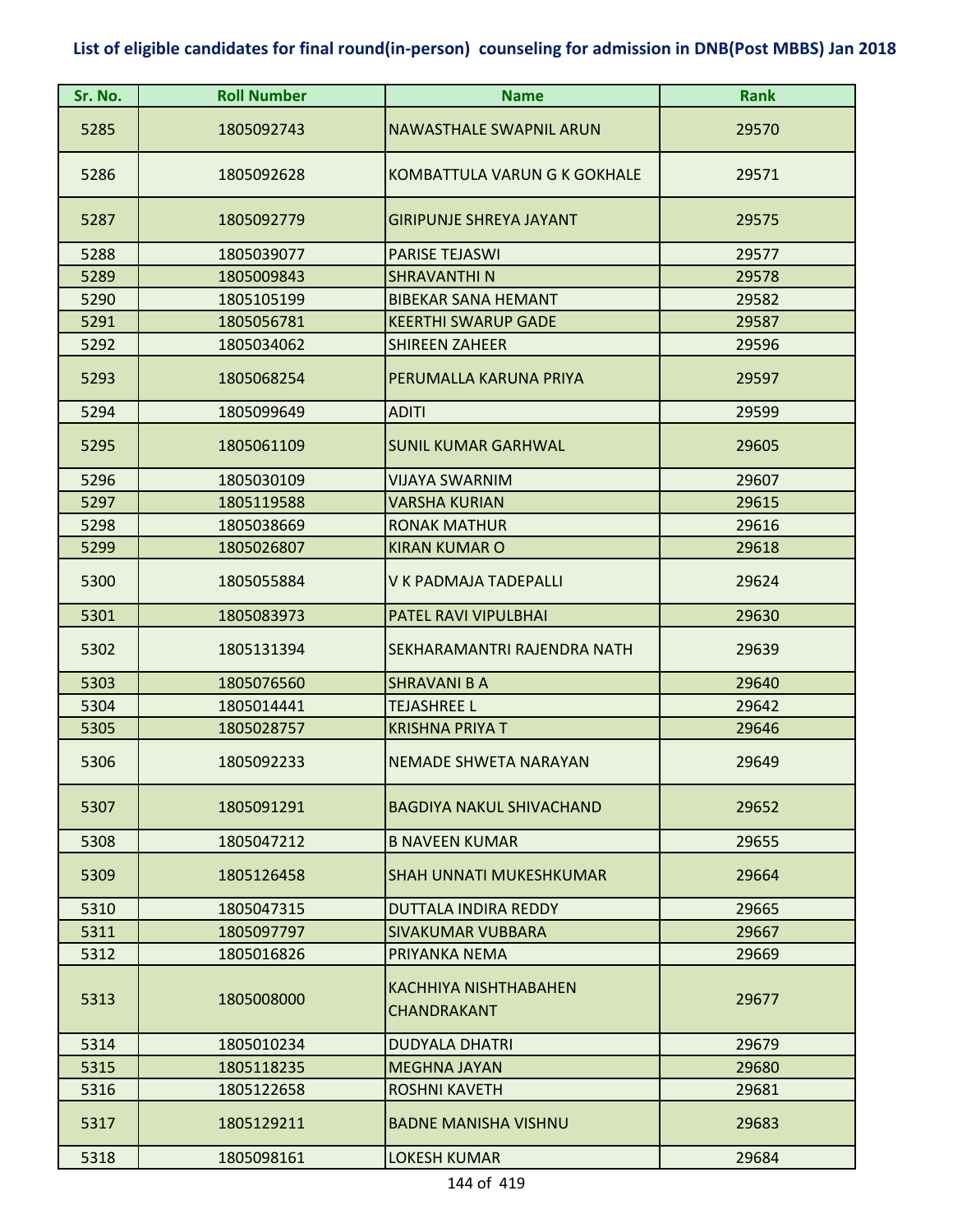| Sr. No. | <b>Roll Number</b> | <b>Name</b>                              | <b>Rank</b> |
|---------|--------------------|------------------------------------------|-------------|
| 5319    | 1805009926         | <b>ASHRITHA B S</b>                      | 29686       |
| 5320    | 1805027720         | <b>HARIPRIYA K M</b>                     | 29688       |
| 5321    | 1805030287         | <b>SNIGDHA SINGH</b>                     | 29694       |
| 5322    | 1805037140         | <b>ANSHUL ANAND</b>                      | 29697       |
| 5323    | 1805100704         | <b>NIRUPAMA SNEH</b>                     | 29698       |
| 5324    | 1805052626         | <b>NVSN PRASANT</b>                      | 29702       |
| 5325    | 1805103307         | <b>EKTA VERMA</b>                        | 29703       |
| 5326    | 1805037291         | <b>NEETU KUMARI</b>                      | 29704       |
| 5327    | 1805010292         | <b>AKHILA P C</b>                        | 29707       |
| 5328    | 1805105859         | <b>SHINDE SHRUTI VIKAS</b>               | 29711       |
| 5329    | 1805097992         | <b>MEGHA SHARMA</b>                      | 29717       |
| 5330    | 1805121792         | <b>JANE BETSY ISAAC</b>                  | 29722       |
| 5331    | 1805052539         | SANJEETH REDDY SHABAD                    | 29724       |
| 5332    | 1805086996         | THAKUR VANDANA JAGDISH                   | 29727       |
| 5333    | 1805127419         | <b>NANDHINI BALA B</b>                   | 29739       |
| 5334    | 1805077648         | <b>HARISH ST</b>                         | 29741       |
| 5335    | 1805069510         | KABADE MAYUR VHANAPPA                    | 29744       |
| 5336    | 1805011552         | <b>GANESH S DEV</b>                      | 29755       |
| 5337    | 1805018210         | <b>JITENDRA KUMAR MALVIYA</b>            | 29756       |
| 5338    | 1805054901         | SHIRISHA SEELA                           | 29757       |
| 5339    | 1805130628         | <b>G B PATRUDU LANKA</b>                 | 29758       |
| 5340    | 1805001596         | TRIVEDI HRIDAY MANISHKUMAR               | 29760       |
| 5341    | 1805016660         | <b>JALAJ GAUTAM</b>                      | 29772       |
| 5342    | 1805117691         | <b>KANDIKATLA SHWETA</b><br>SATYANARAYAN | 29779       |
| 5343    | 1805098141         | <b>ARUN KUMAR GARG</b>                   | 29780       |
| 5344    | 1805059648         | VINOD KUMAR JAT                          | 29783       |
| 5345    | 1805097402         | <b>ATMAKUR HARSHITA</b>                  | 29787       |
| 5346    | 1805100106         | <b>ANNU PHOGAT</b>                       | 29796       |
| 5347    | 1805055151         | <b>KHAJA FASIUDDIN</b>                   | 29799       |
| 5348    | 1805061719         | <b>CHAVHAN PRITEE GULABRAO</b>           | 29800       |
| 5349    | 1805050853         | <b>KOPPULA SANTOSH KUMAR</b>             | 29801       |
| 5350    | 1805036286         | <b>KAPOOR ANUJ MANOJ</b>                 | 29806       |
| 5351    | 1805010900         | <b>RAHULKH</b>                           | 29808       |
| 5352    | 1805110581         | <b>JUHI MISHRA</b>                       | 29809       |
| 5353    | 1805109599         | <b>VAIDYA DUSHYANT HITENDRABHAI</b>      | 29813       |
| 5354    | 1805059888         | <b>ABHINANDAN BORAH</b>                  | 29817       |
| 5355    | 1805027589         | L PRAGALYA                               | 29821       |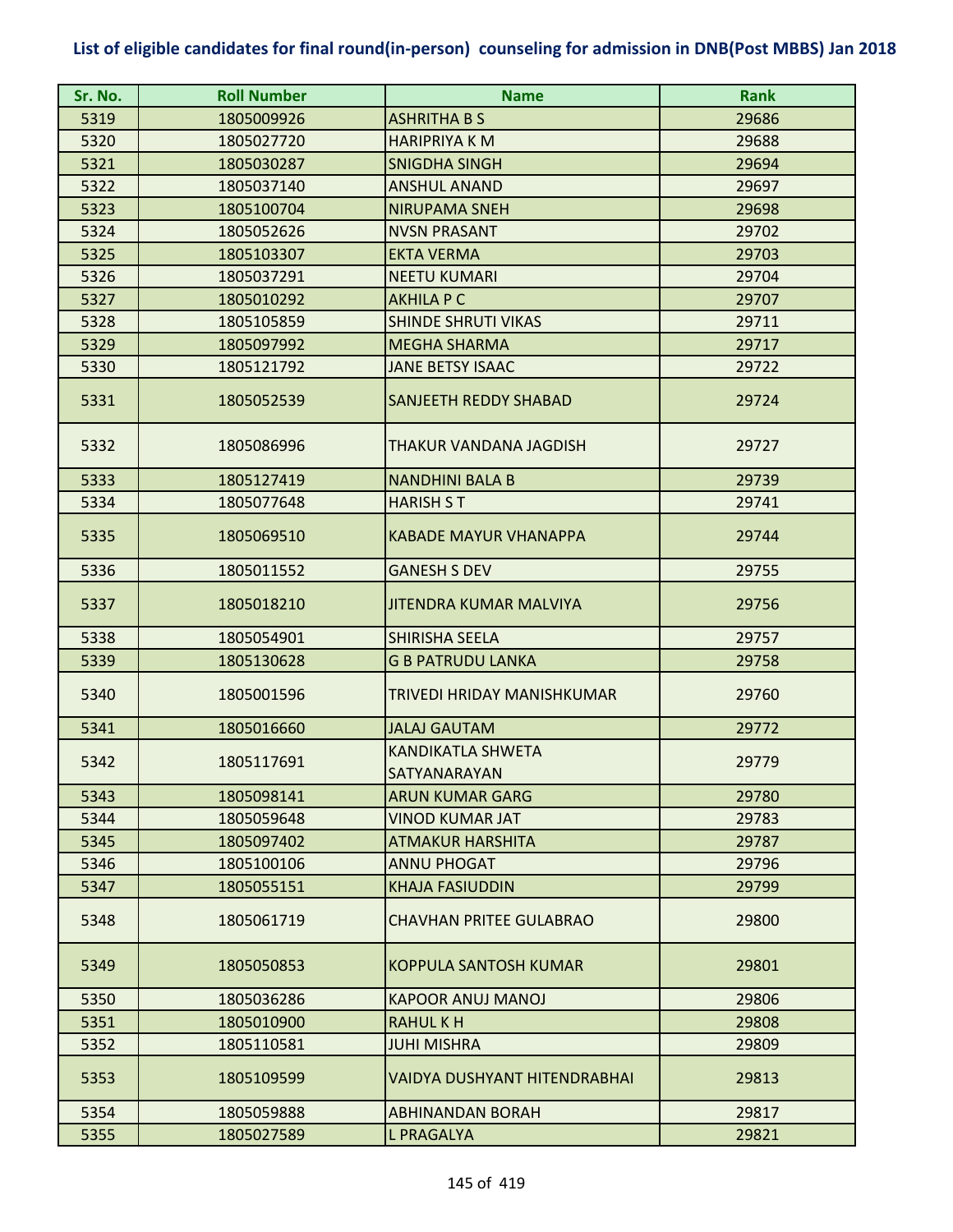| Sr. No. | <b>Roll Number</b> | <b>Name</b>                       | Rank  |
|---------|--------------------|-----------------------------------|-------|
| 5356    | 1805127673         | <b>DHARPALLI SWETHANA SREE</b>    | 29823 |
| 5357    | 1805038701         | <b>SHUBHANGI PANDEY</b>           | 29825 |
| 5358    | 1805100929         | <b>SANTOSH KUMAR PANDIT</b>       | 29831 |
| 5359    | 1805007396         | <b>PUNIT GILL</b>                 | 29838 |
| 5360    | 1805037715         | <b>ARUN KUMAR YADAV</b>           | 29839 |
| 5361    | 1805064424         | <b>SARVAKOTA HIMABINDU</b>        | 29841 |
| 5362    | 1805044568         | <b>SHALINI LOHAN</b>              | 29842 |
| 5363    | 1805054470         | <b>SAYEQUA BUTOOL</b>             | 29843 |
| 5364    | 1805075338         | <b>FAIZ M</b>                     | 29846 |
| 5365    | 1805075617         | <b>LATHITHA SHERRIN VP</b>        | 29852 |
| 5366    | 1805027522         | NAMRATHA DEVULAPALLY              | 29855 |
| 5367    | 1805116480         | <b>NEHE ARCHANA ASHOK</b>         | 29857 |
| 5368    | 1805095810         | <b>BHAD VIRENDRA ANIL</b>         | 29859 |
| 5369    | 1805003109         | <b>PATEL DISHARTHI DINESHBHAI</b> | 29860 |
| 5370    | 1805101003         | <b>SAURABH KUMAR</b>              | 29861 |
| 5371    | 1805092243         | <b>JAISWAL ANKIT ANIL</b>         | 29862 |
| 5372    | 1805092978         | <b>KAJALE SWAPNIL GAUTAM</b>      | 29867 |
| 5373    | 1805052405         | <b>NADENDLA BEULAH ELIZABETH</b>  | 29877 |
| 5374    | 1805033255         | <b>RAKESH KUMAR</b>               | 29883 |
| 5375    | 1805054738         | <b>CHAKRAVARTHI K</b>             | 29885 |
| 5376    | 1805091335         | <b>KHONDE DHANASHRI DILIP</b>     | 29886 |
| 5377    | 1805117595         | <b>UTKARSHA</b>                   | 29890 |
| 5378    | 1805083923         | <b>NOOPUR SHARMA</b>              | 29892 |
| 5379    | 1805035825         | PATEL NEHALKUMAR KANUBHAI         | 29898 |
| 5380    | 1805133381         | PARMAR NIRAJ RAJESHBHAI           | 29900 |
| 5381    | 1805063903         | <b>PRAVEEN SINGH</b>              | 29901 |
| 5382    | 1805076245         | <b>EMANDI BALA BHARATHI</b>       | 29915 |
| 5383    | 1805063503         | VANDANA KUMAWAT                   | 29919 |
| 5384    | 1805056410         | RAJENDRA PRASAD V                 | 29920 |
| 5385    | 1805074541         | <b>ARNAB MANDAL</b>               | 29923 |
| 5386    | 1805122235         | <b>MADHU PRIYA P</b>              | 29925 |
| 5387    | 1805080511         | <b>EKTA MITTAL</b>                | 29932 |
| 5388    | 1805021319         | PRABHA CHANDRA                    | 29934 |
| 5389    | 1805050536         | POOJA VETURI                      | 29935 |
| 5390    | 1805012059         | <b>SUSHMITHA S PRASAD</b>         | 29939 |
| 5391    | 1805062758         | <b>SYED NELOFAR JAN</b>           | 29942 |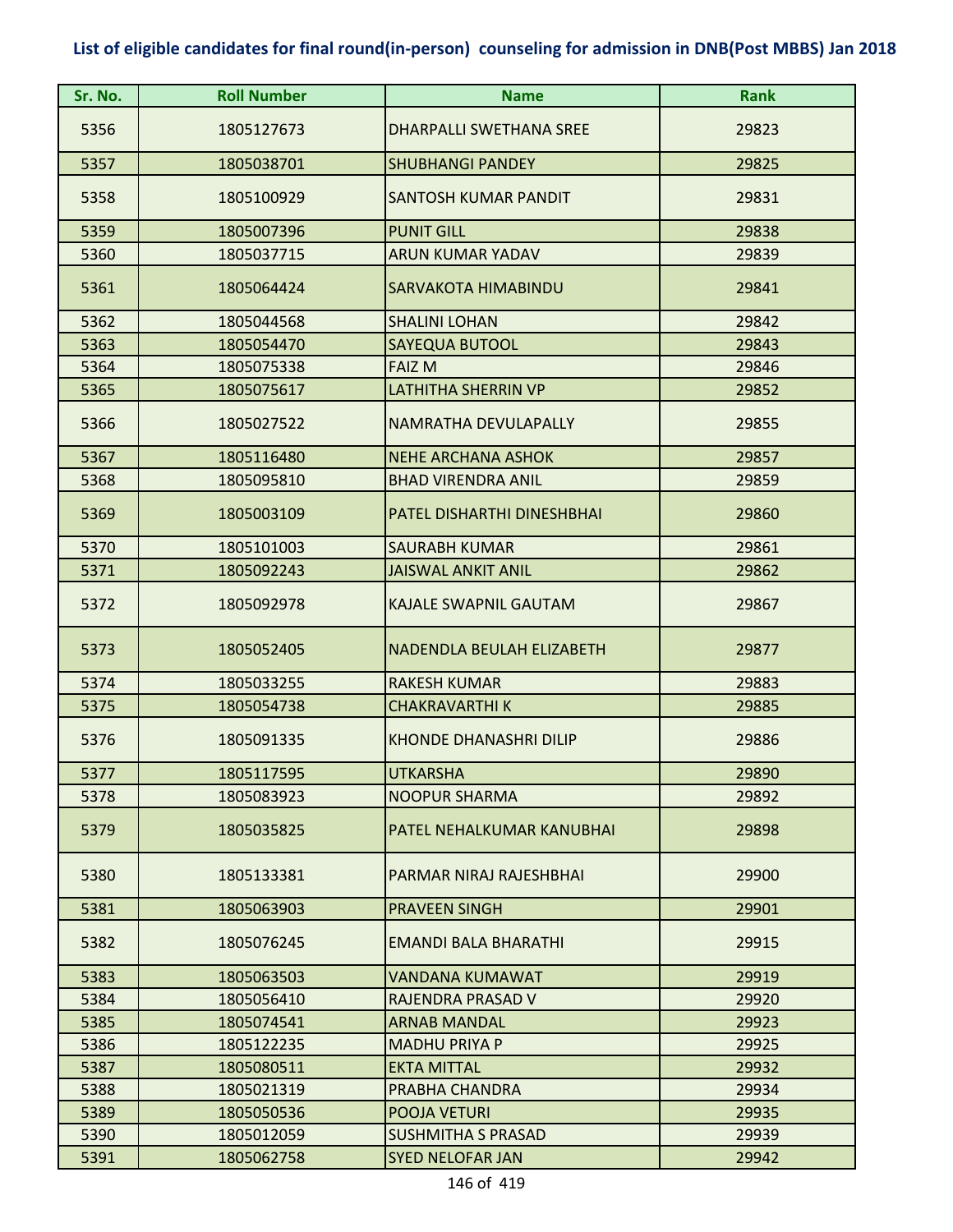| Sr. No. | <b>Roll Number</b> | <b>Name</b>                                      | <b>Rank</b> |
|---------|--------------------|--------------------------------------------------|-------------|
| 5392    | 1805120616         | VIVEGANANDAN                                     | 29946       |
| 5393    | 1805015966         | <b>JYOTI YADAV</b>                               | 29950       |
| 5394    | 1805066294         | <b>SREEKUMAR M R</b>                             | 29954       |
| 5395    | 1805061246         | <b>AANCHAL MAINGI</b>                            | 29956       |
| 5396    | 1805047519         | <b>RAHUL</b>                                     | 29957       |
| 5397    | 1805034975         | <b>SUDHEESHNAKP</b>                              | 29958       |
| 5398    | 1805130359         | KAKARA LEELA PYDI PRASAD                         | 29960       |
| 5399    | 1805114018         | <b>SHABNA FATHIMA UP</b>                         | 29970       |
| 5400    | 1805119279         | ANU M J                                          | 29971       |
| 5401    | 1805009764         | <b>ASHWIN M ASOK</b>                             | 29974       |
| 5402    | 1805092042         | NITNAVARE ANIKET PRAVIN                          | 29978       |
| 5403    | 1805117374         | YADAV NILESH FULCHAND                            | 29987       |
| 5404    | 1805078090         | <b>KANIKA ARORA</b>                              | 29991       |
| 5405    | 1805069396         | NARUTE HARSHVARDHAN RAJARAM                      | 29997       |
| 5406    | 1805134138         | <b>S NAYEEMA</b>                                 | 30001       |
| 5407    | 1805094208         | <b>SHELKE NITIN ASHOKRAO</b>                     | 30007       |
| 5408    | 1805122820         | <b>SICY JOHN</b>                                 | 30009       |
| 5409    | 1805036967         | <b>MEHNAZ BEGUM SIDDIQUI</b>                     | 30011       |
| 5410    | 1805106081         | SRIVASTAVA NIHARIKA DIWAKAR                      | 30012       |
| 5411    | 1805048692         | <b>ASFAH SABEEN</b>                              | 30015       |
| 5412    | 1805078330         | <b>ANURAG SINGH</b>                              | 30020       |
| 5413    | 1805009021         | YAMIN MANZOOR BHAT                               | 30025       |
| 5414    | 1805065210         | AMIT KUMAR A KALAGI                              | 30032       |
| 5415    | 1805061971         | PATARE BHAKTI BHASKARRAO                         | 30033       |
| 5416    | 1805100282         | DHEERAJ KUMAR CHOUBEY                            | 30034       |
| 5417    | 1805095458         | <b>SURYAWANSHI RAVIKUMAR</b><br><b>KAILASRAO</b> | 30039       |
| 5418    | 1805068851         | <b>MONIKA</b>                                    | 30041       |
| 5419    | 1805101109         | <b>KERKAR ZENIA DEEPAK</b>                       | 30042       |
| 5420    | 1805048996         | <b>GANDAM LAVANYA</b>                            | 30048       |
| 5421    | 1805101958         | <b>MALWINDER SINGH</b>                           | 30051       |
| 5422    | 1805030498         | <b>NIDHI</b>                                     | 30054       |
| 5423    | 1805061962         | KISHORI SHYAMKANT BAGUL                          | 30055       |
| 5424    | 1805095150         | <b>JAIN ROMA SUMATCHAND</b>                      | 30060       |
| 5425    | 1805027800         | PREETHA ILANGOVAN                                | 30063       |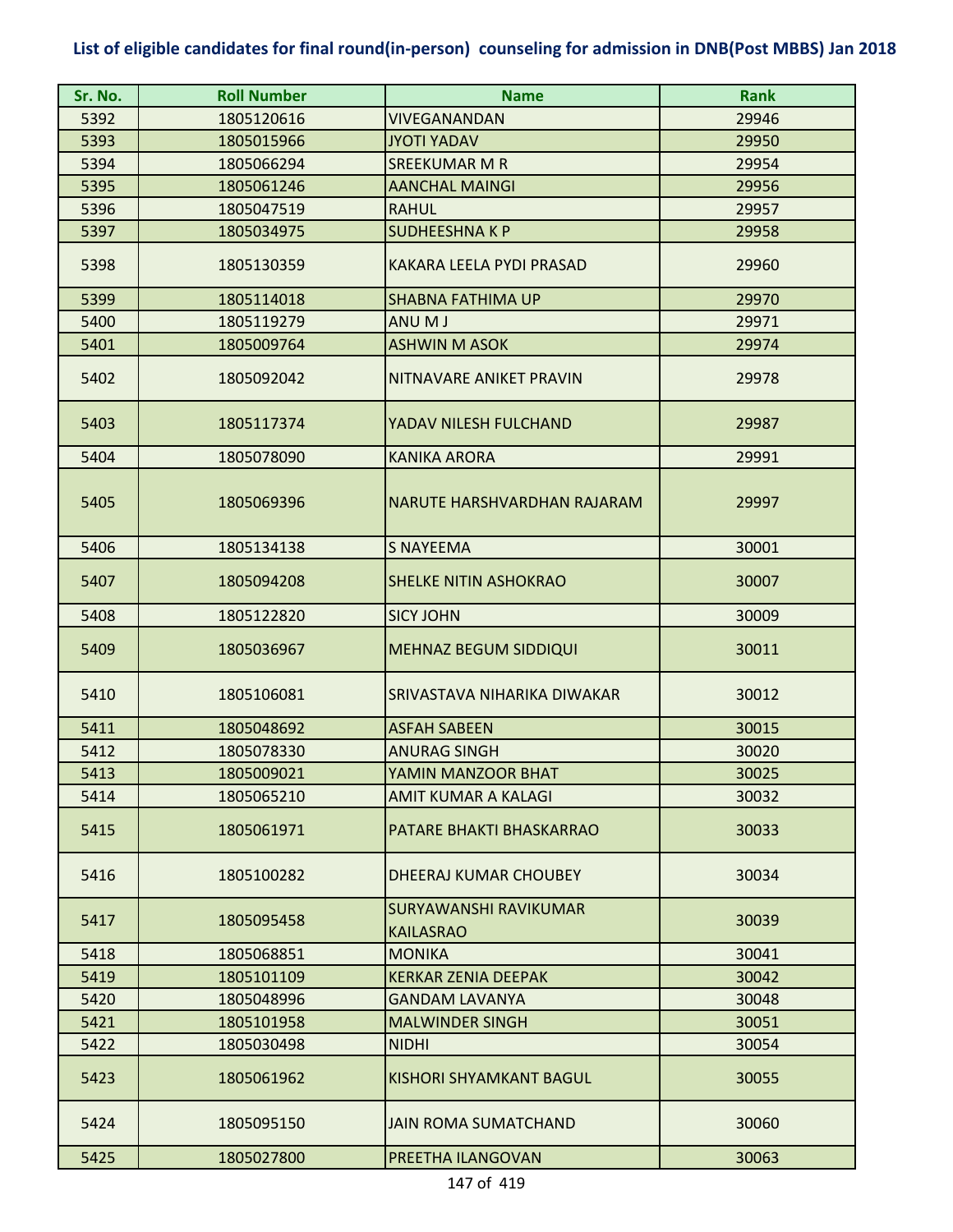| Sr. No. | <b>Roll Number</b> | <b>Name</b>                       | <b>Rank</b> |
|---------|--------------------|-----------------------------------|-------------|
| 5426    | 1805047827         | <b>PAAVANK</b>                    | 30066       |
| 5427    | 1805079935         | <b>PRANJAL KASHIV</b>             | 30073       |
| 5428    | 1805046402         | A NAGA PRAVALIKA                  | 30076       |
| 5429    | 1805120401         | <b>MANIVANNAN K</b>               | 30077       |
| 5430    | 1805124964         | <b>GUNA SUNDARI R</b>             | 30078       |
| 5431    | 1805076544         | <b>KOTHA LAKSHMI SRAVANTHI</b>    | 30080       |
| 5432    | 1805097023         | <b>PAWAN NIVRUTTI GADGILE</b>     | 30083       |
| 5433    | 1805016910         | <b>RAGINI THAKUR</b>              | 30084       |
| 5434    | 1805112995         | <b>SEEMA SAMBYAL</b>              | 30089       |
| 5435    | 1805031328         | <b>GAURAV KUMAR</b>               | 30090       |
| 5436    | 1805088582         | <b>KEERTHANA N GOWDA</b>          | 30094       |
| 5437    | 1805049051         | <b>SUDHEENDRA R</b>               | 30101       |
| 5438    | 1805127410         | <b>B RAVI TEJA</b>                | 30104       |
| 5439    | 1805029239         | <b>ANSHUPA RAULO</b>              | 30105       |
| 5440    | 1805111047         | <b>SANJAY KUMAR TRIPATHI</b>      | 30111       |
| 5441    | 1805125427         | <b>DEEPAK NARANG</b>              | 30112       |
| 5442    | 1805073720         | <b>PRANABESH SARKAR</b>           | 30113       |
| 5443    | 1805114785         | <b>IMAD AHMED CHOUDHURY</b>       | 30114       |
| 5444    | 1805040840         | <b>SAURABH RANJAN</b>             | 30117       |
| 5445    | 1805075309         | <b>RONIYA FRANCIS</b>             | 30121       |
| 5446    | 1805042890         | <b>ADITI GUPTA</b>                | 30123       |
| 5447    | 1805014003         | <b>RESHMY K R</b>                 | 30124       |
| 5448    | 1805088413         | <b>MATHEW DENNIS ANTEECHAN</b>    | 30133       |
| 5449    | 1805010494         | <b>ANUSREE VISWANATH C</b>        | 30138       |
| 5450    | 1805119928         | <b>SHALINIK</b>                   | 30141       |
| 5451    | 1805058916         | <b>SURAJ RAJPUROHIT</b>           | 30148       |
| 5452    | 1805071096         | <b>MD ARIF AHMED LASKAR</b>       | 30151       |
| 5453    | 1805098921         | <b>ALANKRITA GUPTA</b>            | 30168       |
| 5454    | 1805032896         | <b>NIDHI VARDHAN</b>              | 30171       |
| 5455    | 1805033571         | <b>SHRITU SHAIL</b>               | 30172       |
| 5456    | 1805055740         | SHIRISH KUMAR PATEWAR             | 30175       |
| 5457    | 1805032858         | <b>AMIT ANAND</b>                 | 30176       |
| 5458    | 1805019632         | <b>ZEENAT IRFANA</b>              | 30177       |
| 5459    | 1805094153         | <b>KASTURE RAGHAVENDRA MARUTI</b> | 30178       |
| 5460    | 1805085055         | RANADIVE SHARIVA SUVARNN          | 30179       |
| 5461    | 1805009631         | SIRASAGE MAHESHWARI SHIVARAJ      | 30192       |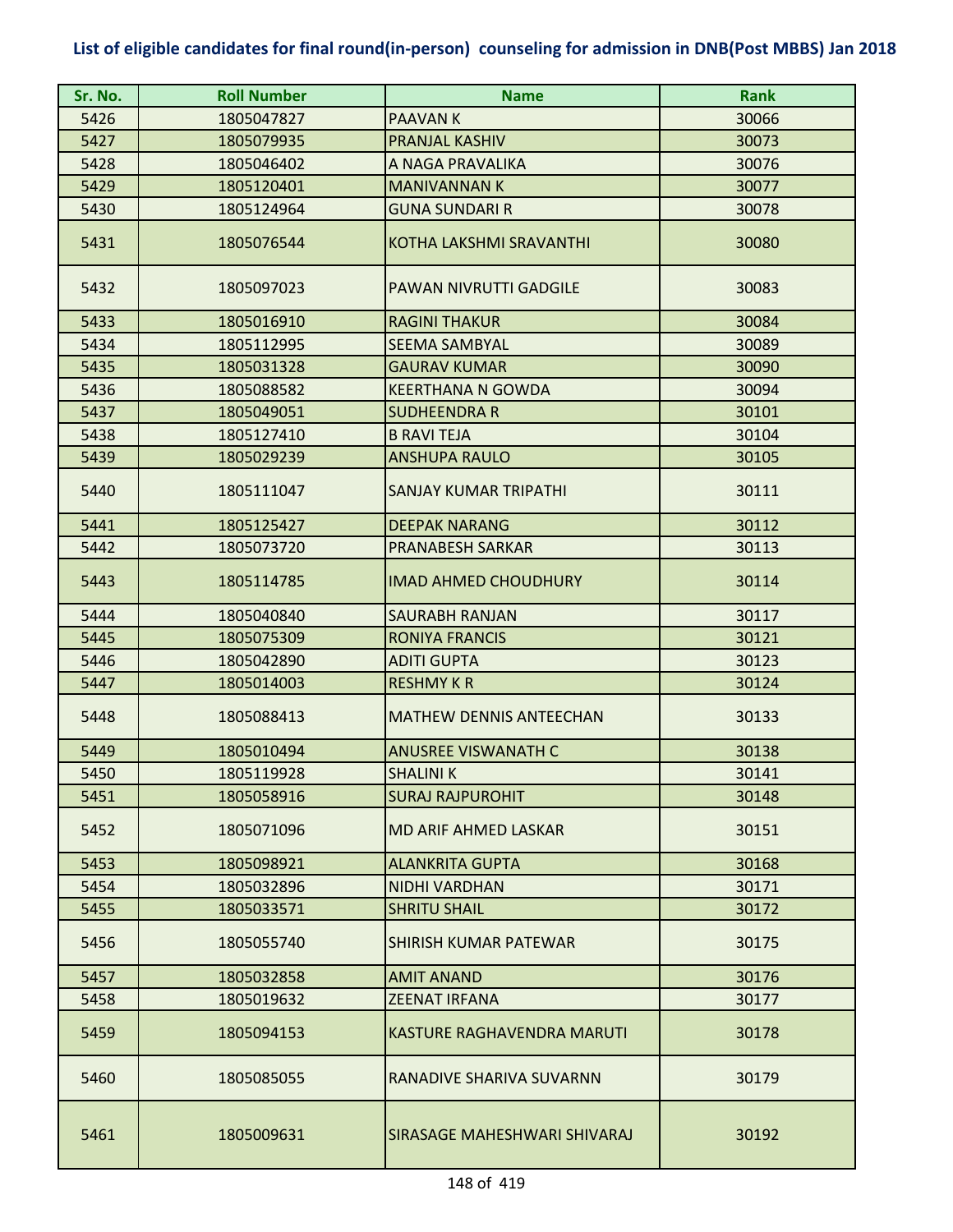| Sr. No. | <b>Roll Number</b> | <b>Name</b>                              | <b>Rank</b> |
|---------|--------------------|------------------------------------------|-------------|
| 5462    | 1805016063         | <b>SHAMANDEEP KAUR</b>                   | 30193       |
| 5463    | 1805119857         | <b>LIYA FATHIN SIRAJ</b>                 | 30196       |
| 5464    | 1805045038         | <b>AANCHAL AGARWAL</b>                   | 30198       |
| 5465    | 1805126949         | <b>VARSHA GUPTA</b>                      | 30199       |
| 5466    | 1805107871         | <b>CHITTURI PRASANNA</b>                 | 30203       |
| 5467    | 1805124721         | <b>THANIGAIVELAN</b>                     | 30209       |
| 5468    | 1805098063         | <b>ARCHIT TIWARI</b>                     | 30210       |
| 5469    | 1805023057         | <b>MADHUMITA</b>                         | 30211       |
| 5470    | 1805120438         | <b>LOHA PUSHPANJALI L</b>                | 30212       |
| 5471    | 1805134031         | <b>ILMA KUNJU MOHAMED</b>                | 30215       |
| 5472    | 1805056816         | V RAMANAMMA CHINTALA                     | 30223       |
| 5473    | 1805132958         | CHOUDHARI NARESH TOLARAM                 | 30224       |
| 5474    | 1805086236         | <b>DANIEL ARUN SAJI</b>                  | 30231       |
| 5475    | 1805067766         | <b>NEHA SRIVASTAVA</b>                   | 30234       |
| 5476    | 1805060368         | <b>CHARVI MATHUR</b>                     | 30236       |
| 5477    | 1805051512         | <b>M ASMA PARVEEN</b>                    | 30243       |
| 5478    | 1805103971         | <b>SUMIT KUMAR</b>                       | 30246       |
| 5479    | 1805006521         | <b>SHIVANI</b>                           | 30250       |
| 5480    | 1805086448         | UPADHYE SAMMED RATANKUMAR                | 30255       |
| 5481    | 1805084498         | <b>PARMINDER SINGH</b>                   | 30256       |
| 5482    | 1805004405         | <b>ADITYA GOUR</b>                       | 30259       |
| 5483    | 1805035803         | PATEL KAUSHALKUMAR<br><b>KAMLESHBHAI</b> | 30261       |
| 5484    | 1805045826         | <b>SNEHA G SRINIVAS</b>                  | 30262       |
| 5485    | 1805129995         | <b>MADHURI G P</b>                       | 30263       |
| 5486    | 1805023052         | RANGANAAYAKI G                           | 30264       |
| 5487    | 1805072893         | <b>SOURABH GHOSH</b>                     | 30266       |
| 5488    | 1805024505         | <b>DIVYADARSHINI G</b>                   | 30268       |
| 5489    | 1805077502         | <b>MANASA REDDY P</b>                    | 30273       |
| 5490    | 1805094167         | KHILLARE POOJA SHIRISHKUMAR              | 30274       |
| 5491    | 1805046553         | <b>ADEPU SANDHYA RANI</b>                | 30281       |
| 5492    | 1805032474         | <b>DEBOPAM SANYAL</b>                    | 30282       |
| 5493    | 1805066195         | <b>ANAGHA E P</b>                        | 30285       |
| 5494    | 1805033187         | <b>ASHISH YADAV</b>                      | 30287       |
| 5495    | 1805013796         | <b>ANUSREE BHASKAR</b>                   | 30290       |
| 5496    | 1805117049         | PATIL NIKITA RAJARAM                     | 30293       |
| 5497    | 1805067653         | SAHIL MELVILLE MASIH                     | 30295       |
| 5498    | 1805086908         | TANNA VISHAKHA DINESH                    | 30309       |
| 5499    | 1805019441         | LIKICHANDA MOHAPATRA                     | 30312       |
| 5500    | 1805099195         | <b>PRATIBHA</b>                          | 30314       |
| 5501    | 1805030119         | <b>MRIDUL RAJURKAR</b>                   | 30316       |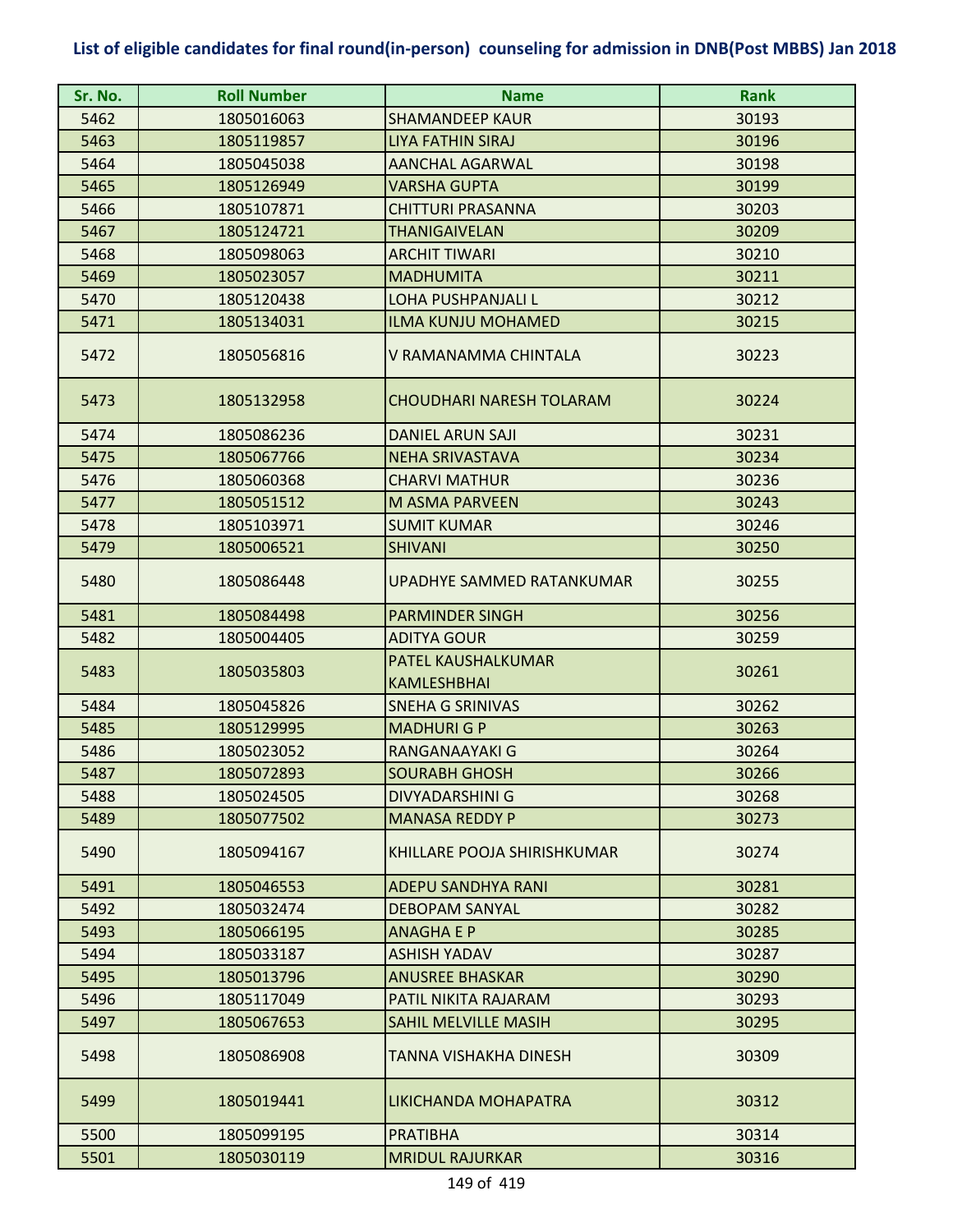| Sr. No. | <b>Roll Number</b> | <b>Name</b>                        | <b>Rank</b> |
|---------|--------------------|------------------------------------|-------------|
| 5502    | 1805101459         | POOJA RANJAN                       | 30317       |
| 5503    | 1805016204         | <b>AKSHDEEP</b>                    | 30327       |
| 5504    | 1805128398         | MEERAMSHAIBGARI AYESHA             | 30330       |
| 5505    | 1805112405         | <b>SHEMIP</b>                      | 30331       |
| 5506    | 1805021960         | <b>ANKITA GARG</b>                 | 30334       |
| 5507    | 1805011040         | <b>KASTURI RAJA</b>                | 30335       |
| 5508    | 1805099243         | <b>NAVEEN GAVEL</b>                | 30339       |
| 5509    | 1805032434         | <b>VISHAL KUMAR</b>                | 30340       |
| 5510    | 1805008321         | <b>TARUNDEB GUPTA</b>              | 30351       |
| 5511    | 1805071424         | <b>SOUMENDRA MAITRA</b>            | 30366       |
| 5512    | 1805054074         | SANA KAUSAR                        | 30368       |
| 5513    | 1805001920         | GAUSWAMI HETALBEN VINODPURI        | 30377       |
| 5514    | 1805091982         | MESHRAM NILKAMAL DAYARAM           | 30384       |
| 5515    | 1805095081         | <b>CHITNIS CHINMAYEE PRASAD</b>    | 30385       |
| 5516    | 1805109916         | YAMINI PRAKASH                     | 30387       |
| 5517    | 1805119679         | <b>EMIL EBIN SAJI</b>              | 30389       |
| 5518    | 1805121267         | <b>VIGNESH M J</b>                 | 30391       |
| 5519    | 1805053765         | POKALA VINAY KUMAR                 | 30392       |
| 5520    | 1805129804         | <b>VIMALA MALLA</b>                | 30395       |
| 5521    | 1805117724         | <b>AKSHAY RAJENDRA SURYAVANSHI</b> | 30397       |
| 5522    | 1805117403         | <b>SEEMA JINDAL</b>                | 30404       |
| 5523    | 1805033288         | <b>HARSIMRAN MANCHANDA</b>         | 30410       |
| 5524    | 1805022185         | VAISHALI AMUTHA SELVARAJU          | 30412       |
| 5525    | 1805054752         | <b>JYOTSNA BHAGIRATH JAJU</b>      | 30418       |
| 5526    | 1805057392         | <b>ARNAV SINGH SAROYA</b>          | 30420       |
| 5527    | 1805091623         | POOJA ANIL SHRIWASTAV              | 30421       |
| 5528    | 1805104989         | ATIULLAH MAHBULLA KHAN             | 30422       |
| 5529    | 1805055744         | <b>KOLLURI UDAY KUMAR</b>          | 30429       |
| 5530    | 1805023589         | <b>ANNAPOORANI</b>                 | 30436       |
| 5531    | 1805030324         | <b>AAMIR MATIN</b>                 | 30437       |
| 5532    | 1805086969         | <b>CHELANI VARUN RATAN</b>         | 30443       |
| 5533    | 1805128118         | <b>CHANDU KORLA</b>                | 30444       |
| 5534    | 1805051516         | <b>M SHIREESHA</b>                 | 30446       |
| 5535    | 1805076780         | M SULOCHANA                        | 30450       |
| 5536    | 1805003455         | LAXMIDHAR HUSENALI YUSUFALI        | 30454       |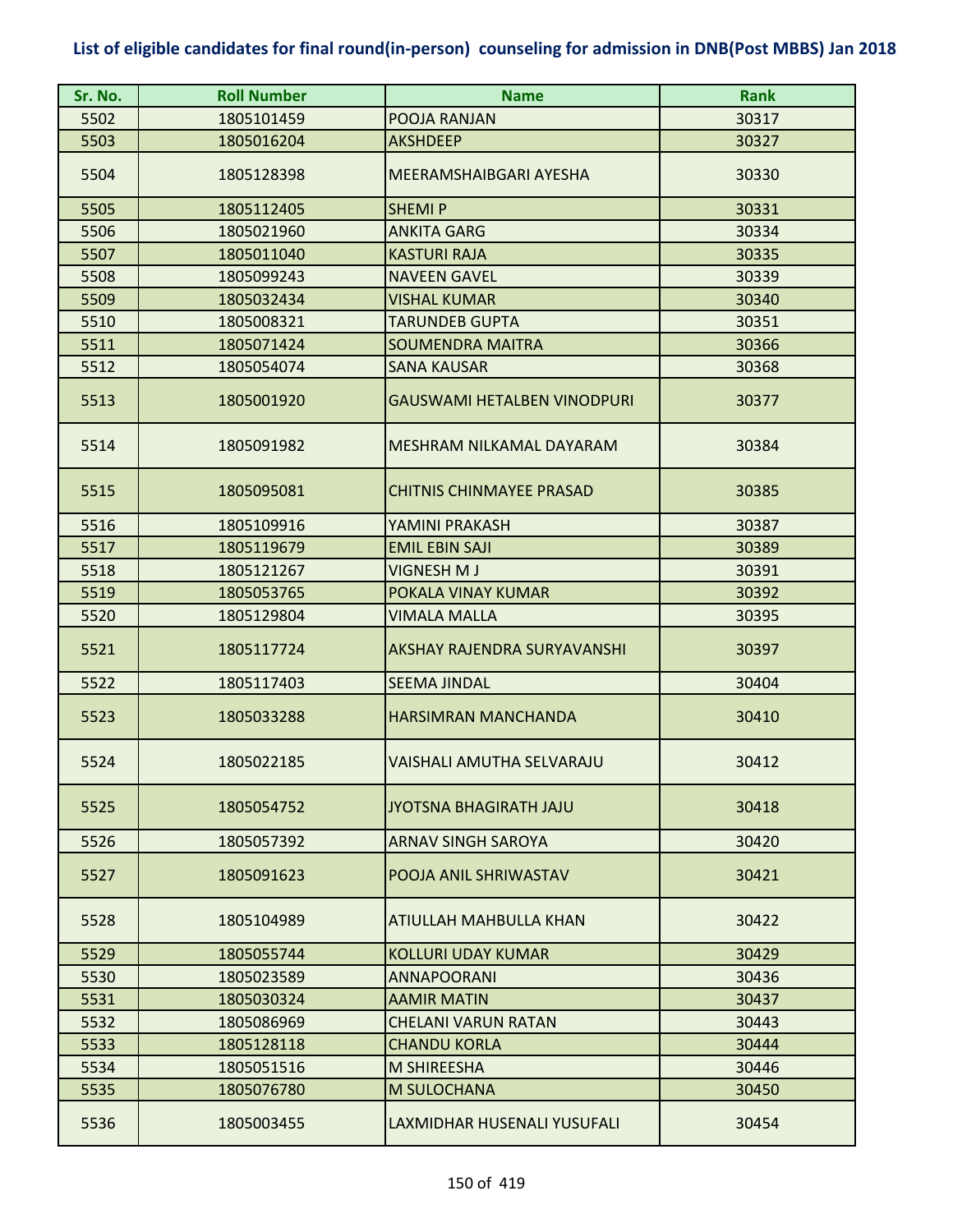| Sr. No. | <b>Roll Number</b> | <b>Name</b>                     | <b>Rank</b> |
|---------|--------------------|---------------------------------|-------------|
| 5537    | 1805104450         | <b>BANKAR PRAJAKTA DEODATTA</b> | 30457       |
| 5538    | 1805125096         | OM PRAKASH DHAKAR               | 30459       |
| 5539    | 1805083141         | <b>KOMAL THAKUR</b>             | 30460       |
| 5540    | 1805040160         | <b>JENNY SOWMYA KOPPISETTI</b>  | 30462       |
| 5541    | 1805001611         | <b>CHANDRADEVI KORANT</b>       | 30468       |
| 5542    | 1805030677         | <b>MRITUNJAI PATHAK</b>         | 30471       |
| 5543    | 1805111065         | <b>TULIKA KESHRI</b>            | 30477       |
| 5544    | 1805106367         | PURI SHRIKANT DEVIDASRAO        | 30479       |
| 5545    | 1805085112         | <b>AZMI NAILA ASHHAD</b>        | 30485       |
| 5546    | 1805016085         | <b>RAKESH KUMAR</b>             | 30489       |
| 5547    | 1805109901         | <b>SHRUTI GUPTA</b>             | 30493       |
| 5548    | 1805058435         | SINGH NIKITA INDRAPRAKASH       | 30498       |
| 5549    | 1805123876         | M B UMMU GULDHUM                | 30499       |
| 5550    | 1805065058         | <b>BASAVA KUMAR</b>             | 30500       |
| 5551    | 1805075362         | <b>NEETHUNT</b>                 | 30504       |
| 5552    | 1805125684         | <b>ANAGHAS</b>                  | 30506       |
| 5553    | 1805098290         | <b>ABHISHEK AGARWAL</b>         | 30507       |
| 5554    | 1805099508         | <b>ASMA WASEEM</b>              | 30510       |
| 5555    | 1805083314         | <b>AJAY MALLYA B</b>            | 30512       |
| 5556    | 1805033632         | <b>SHASHI RANJAN</b>            | 30513       |
| 5557    | 1805040137         | THEEPALAPUDI MOUNIKA            | 30514       |
| 5558    | 1805061304         | <b>GAUTAM</b>                   | 30521       |
| 5559    | 1805105641         | <b>KUNTE ADITI MAHESH</b>       | 30542       |
| 5560    | 1805077706         | <b>K R LOHITHA BALA</b>         | 30543       |
| 5561    | 1805055190         | <b>SWATHI MIRYALA</b>           | 30546       |
| 5562    | 1805124082         | SURENDRA KUMAR MUTYALA B N      | 30553       |
| 5563    | 1805101538         | <b>MOHIT GOYAL</b>              | 30554       |
| 5564    | 1805024547         | <b>MUTHULAKSHMI V</b>           | 30558       |
| 5565    | 1805068217         | <b>PESARU MADHUKAR</b>          | 30559       |
| 5566    | 1805017974         | <b>NEHA GANGWANI</b>            | 30561       |
| 5567    | 1805123628         | <b>LEELANANDA REDDY K</b>       | 30562       |
| 5568    | 1805120959         | <b>MEENALOCHINI I</b>           | 30564       |
| 5569    | 1805032529         | <b>SABA KHAN</b>                | 30575       |
| 5570    | 1805018230         | <b>SOURAV KUNDU</b>             | 30579       |
| 5571    | 1805092360         | <b>NAGRALE SHRUTUJA GAUTAM</b>  | 30580       |
| 5572    | 1805044045         | <b>ASHISH GULERIA</b>           | 30584       |
| 5573    | 1805062647         | <b>PREETI JAMWAL</b>            | 30587       |
| 5574    | 1805105420         | <b>DOSHI YAGNESH DHIREN</b>     | 30588       |
| 5575    | 1805051336         | <b>METTU SWETHA</b>             | 30595       |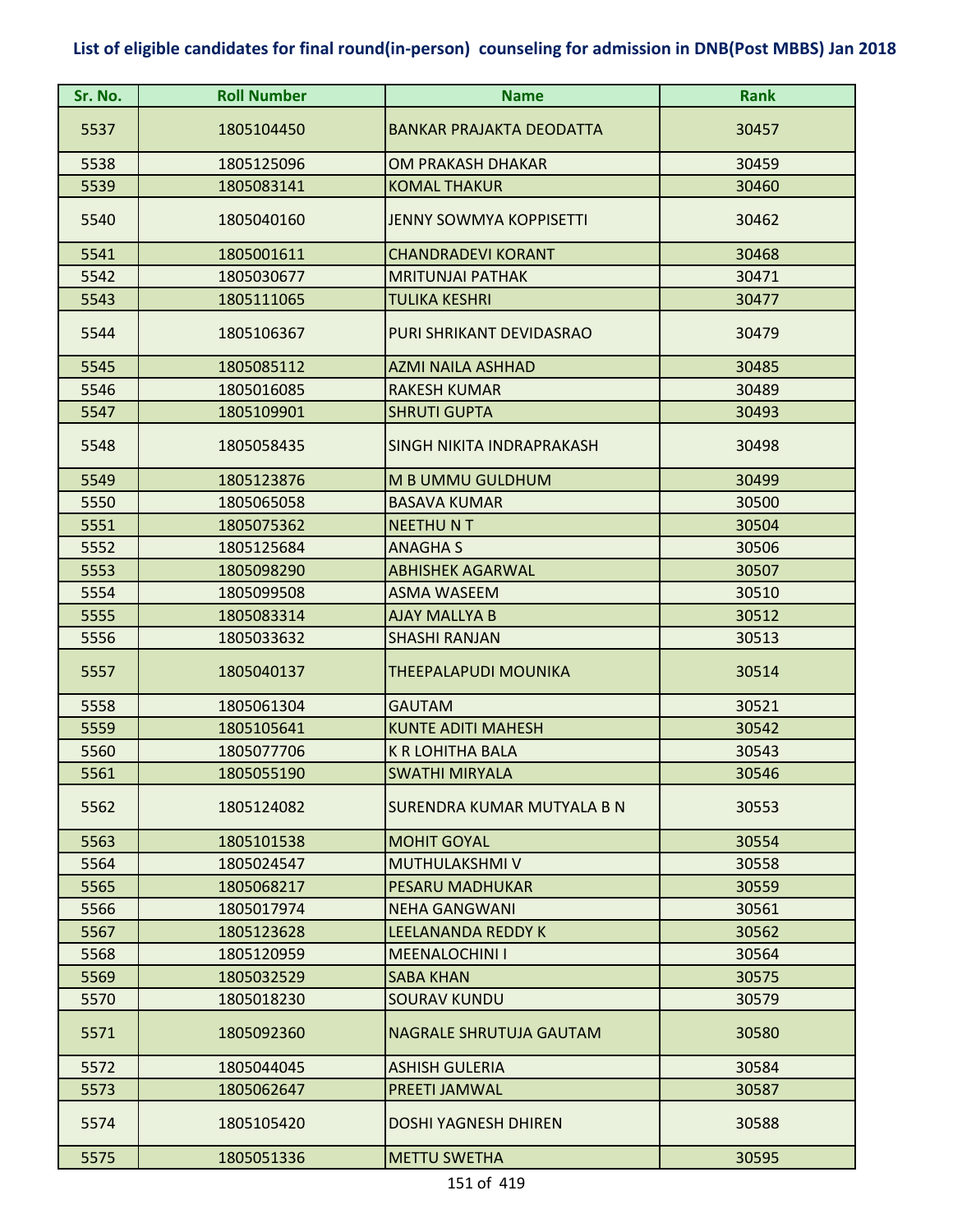| Sr. No. | <b>Roll Number</b> | <b>Name</b>                                  | Rank  |
|---------|--------------------|----------------------------------------------|-------|
| 5576    | 1805052129         | <b>MOHAMMED SHAMA SULTANA</b>                | 30599 |
| 5577    | 1805111091         | <b>JAFEER AHAMAD</b>                         | 30603 |
| 5578    | 1805053571         | PADMA PRIYA K P                              | 30605 |
| 5579    | 1805075950         | <b>SARANG RAJENDRA GUPTA</b>                 | 30609 |
| 5580    | 1805118417         | <b>RAJEESH R NAIR</b>                        | 30616 |
| 5581    | 1805046316         | <b>KISHORE KUMAR R</b>                       | 30619 |
| 5582    | 1805096345         | POOJA RAO G                                  | 30621 |
| 5583    | 1805033869         | <b>DHANASHRI CHAVHAN</b>                     | 30625 |
| 5584    | 1805117064         | <b>SNEHA SURYANARAYAN</b>                    | 30630 |
| 5585    | 1805125910         | <b>DEEPIKA JOSHI</b>                         | 30636 |
| 5586    | 1805084230         | <b>PRABHMEET KAUR</b>                        | 30637 |
| 5587    | 1805035968         | HINALBEN ISHVARBHAI VAGHANI                  | 30641 |
| 5588    | 1805119650         | <b>AHSAIN S KALAM</b>                        | 30647 |
| 5589    | 1805072343         | <b>ARUP KUMAR ROY</b>                        | 30650 |
| 5590    | 1805028071         | <b>MIDHUN SUGATHAN</b>                       | 30651 |
| 5591    | 1805013094         | <b>RAGHAVENDRA H B</b>                       | 30653 |
| 5592    | 1805064426         | <b>BONTHU SRI PADMA PRIYA PALLAVI</b>        | 30663 |
| 5593    | 1805011865         | <b>SAM TOM STEPHEN</b>                       | 30667 |
| 5594    | 1805100223         | <b>SHALINI CHATURVEDI</b>                    | 30669 |
| 5595    | 1805063040         | <b>SHARDA SUMAN</b>                          | 30673 |
| 5596    | 1805009958         | <b>B SHRUTI</b>                              | 30694 |
| 5597    | 1805029768         | <b>SARAVANA KUMAR R</b>                      | 30695 |
| 5598    | 1805099427         | <b>CHIRAG GUPTA</b>                          | 30696 |
| 5599    | 1805124091         | <b>CHITTOORI VAISHNAVI</b>                   | 30704 |
| 5600    | 1805096732         | PATIL BHAVANA ABHAY                          | 30717 |
| 5601    | 1805037802         | <b>RAHEEMA A N</b>                           | 30720 |
| 5602    | 1805091768         | SHEIKH ABDUL DANISH ABDUL MATIN              | 30722 |
| 5603    | 1805096547         | PATIL SAMPADA YASHWANT                       | 30732 |
| 5604    | 1805076601         | <b>ENAPALLI NAGARAJU</b>                     | 30734 |
| 5605    | 1805054452         | <b>SEELAMSETTI VINAYA</b>                    | 30737 |
| 5606    | 1805062017         | <b>RAJEEV KUMAR</b>                          | 30742 |
| 5607    | 1805006166         | <b>JUHI PARAG</b>                            | 30745 |
| 5608    | 1805112149         | <b>KOTEESSVAR MANIMOZHI</b><br>PANNEERSELVAM | 30746 |
| 5609    | 1805089733         | <b>SHRUTHIK</b>                              | 30749 |
| 5610    | 1805092881         | TAMMEWAR GURURAJ SANTOSHRAO                  | 30751 |
| 5611    | 1805132620         | <b>DUBASI VYDEHI</b>                         | 30769 |
| 5612    | 1805072258         | <b>SUBHARGHA MANDAL</b>                      | 30772 |
| 5613    | 1805082162         | <b>DURGA PANDEY</b>                          | 30777 |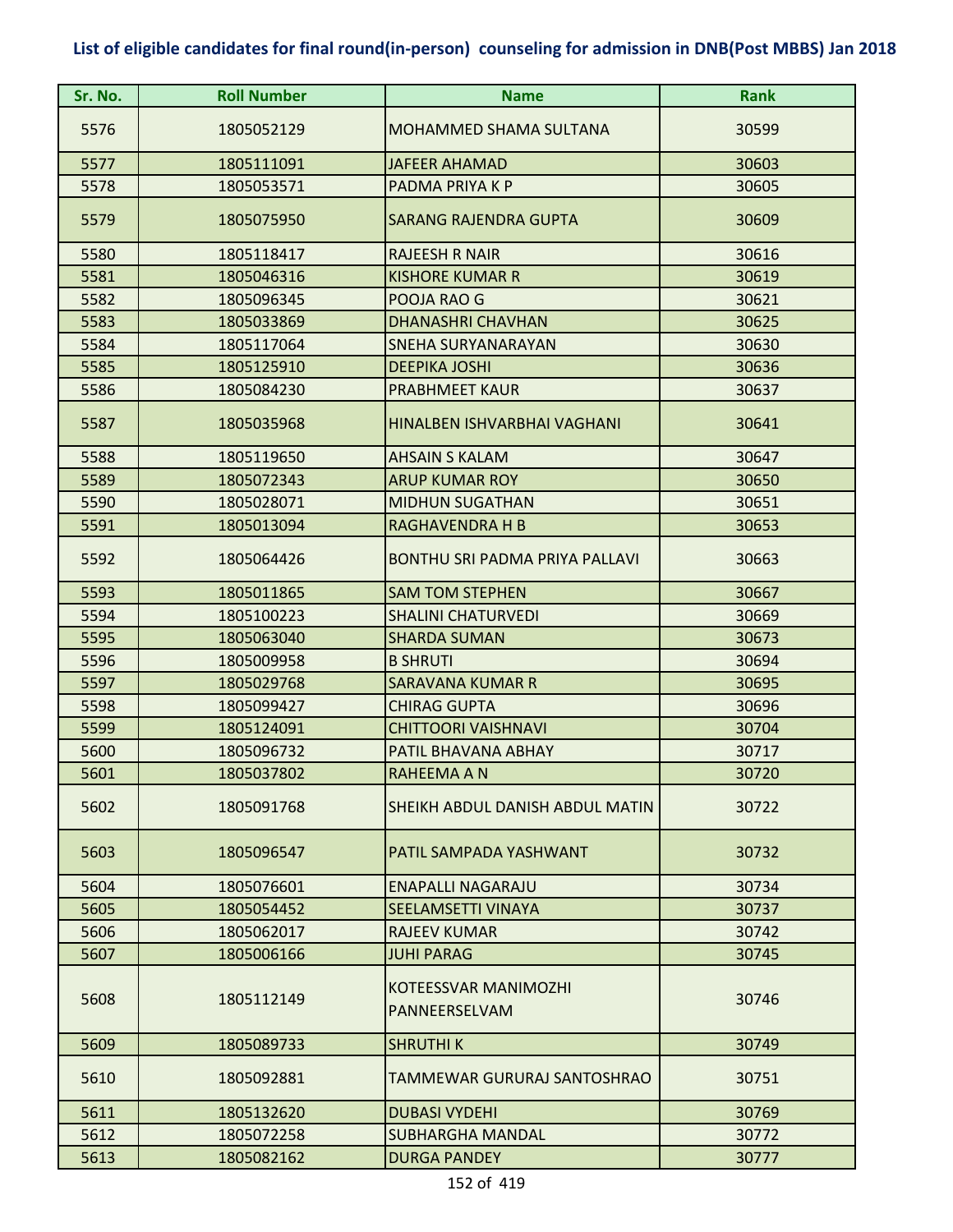| Sr. No. | <b>Roll Number</b> | <b>Name</b>                                    | <b>Rank</b> |
|---------|--------------------|------------------------------------------------|-------------|
| 5614    | 1805110623         | <b>SUJATA KUMARI</b>                           | 30778       |
| 5615    | 1805054556         | <b>ABID AHAMED</b>                             | 30779       |
| 5616    | 1805073293         | <b>TATHAGATA MONDAL</b>                        | 30780       |
| 5617    | 1805064836         | <b>NAKKINA NITHIN KAPOOR</b>                   | 30781       |
| 5618    | 1805119869         | A MEENULOCHANI                                 | 30784       |
| 5619    | 1805048793         | <b>G SARITHA</b>                               | 30789       |
| 5620    | 1805109394         | <b>JIVANI HIT BHIMJIBHAI</b>                   | 30790       |
| 5621    | 1805090980         | RATHOD PRIYANKA NARAYAN                        | 30791       |
| 5622    | 1805086795         | DHAKNE MAYURI JAGANNATH                        | 30795       |
| 5623    | 1805066085         | <b>JASNA EK</b>                                | 30796       |
| 5624    | 1805033707         | <b>SAYALI SANTOSH MORE</b>                     | 30801       |
| 5625    | 1805035271         | YUVRAJ SINGH JAGRAVAT                          | 30802       |
| 5626    | 1805095379         | <b>BORSE SHIVANI SANJAY</b>                    | 30804       |
| 5627    | 1805086653         | PAWAR UNMESHA PRAKASH                          | 30806       |
| 5628    | 1805050034         | <b>U SUSMITHA</b>                              | 30807       |
| 5629    | 1805083729         | <b>CHAITANY</b>                                | 30808       |
| 5630    | 1805131958         | <b>VEERA DIVYA</b>                             | 30809       |
| 5631    | 1805015118         | <b>VINEET KUMAR</b>                            | 30810       |
| 5632    | 1805030596         | <b>MUKESH KUMAR</b>                            | 30811       |
| 5633    | 1805084437         | <b>NAVJOT KAUR</b>                             | 30813       |
| 5634    | 1805042235         | <b>KAUSHIK BHARALI</b>                         | 30814       |
| 5635    | 1805030817         | <b>ARVIND TOMAR</b>                            | 30815       |
| 5636    | 1805049402         | CHILUKURI NAGASRI RAGAVENDRA<br><b>PRAVEEN</b> | 30816       |
| 5637    | 1805025814         | INEELIMA KURUP A                               | 30819       |
| 5638    | 1805027529         | <b>ANBUKKARASI A</b>                           | 30821       |
| 5639    | 1805092938         | DHAKULKAR SHRADDHA DHNYANESH                   | 30827       |
| 5640    | 1805113078         | <b>ABHIPSA PATRA</b>                           | 30835       |
| 5641    | 1805073268         | <b>ANKITA BHOWMICK</b>                         | 30836       |
| 5642    | 1805132998         | MISHRA CHINMAYEE PRAMOD                        | 30846       |
| 5643    | 1805076542         | <b>K MALLIKA DEVI</b>                          | 30850       |
| 5644    | 1805121667         | <b>JIJIN JIHANGIR</b>                          | 30851       |
| 5645    | 1805057113         | <b>ATHOTA RAVITEJ</b>                          | 30852       |
| 5646    | 1805121255         | <b>ISWARYA</b>                                 | 30853       |
| 5647    | 1805031721         | PANKAJ SRIVASTAVA                              | 30854       |
| 5648    | 1805031678         | <b>VISHAL AGARWAL</b>                          | 30866       |
| 5649    | 1805097539         | KODURU JAGRUTHI                                | 30876       |
| 5650    | 1805112473         | <b>SHANAVAS V M</b>                            | 30882       |
| 5651    | 1805119807         | <b>MINI DAVID K</b>                            | 30884       |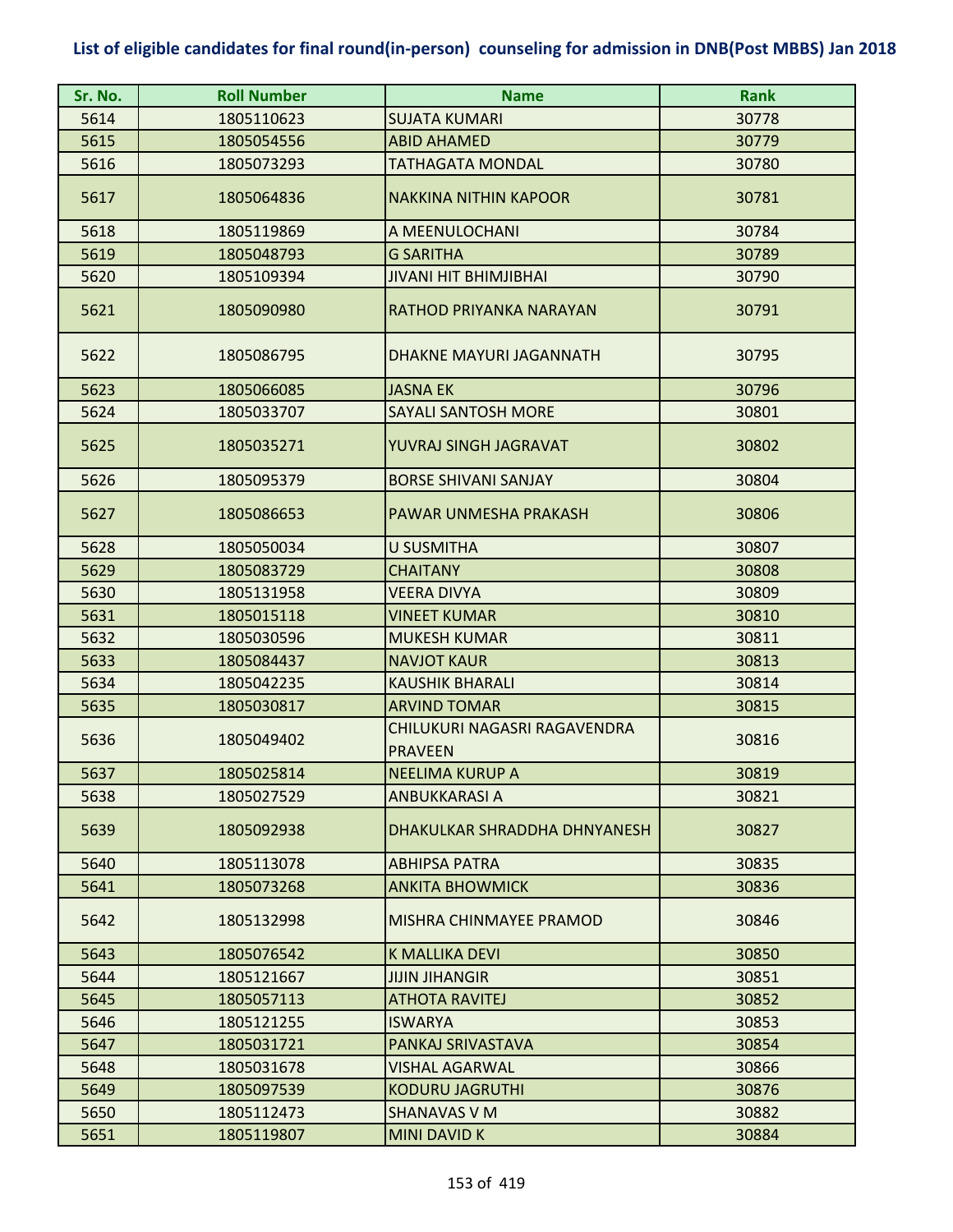| Sr. No. | <b>Roll Number</b> | <b>Name</b>                                        | <b>Rank</b> |
|---------|--------------------|----------------------------------------------------|-------------|
| 5652    | 1805021251         | <b>GIRISH SINGH KSHATRIYA</b>                      | 30885       |
| 5653    | 1805133204         | DESAI SHREYA AKSHAYBHAI                            | 30886       |
| 5654    | 1805087286         | MONA MOHAMMED ABDUSALAM                            | 30888       |
| 5655    | 1805033219         | <b>SANDEEP YADAV</b>                               | 30889       |
| 5656    | 1805119993         | <b>THUSLIM BANU</b>                                | 30890       |
| 5657    | 1805112443         | <b>BRINDHADR</b>                                   | 30891       |
| 5658    | 1805097495         | <b>AYESHA FATHIMA</b>                              | 30898       |
| 5659    | 1805119708         | <b>ANN MARY THOMAS</b>                             | 30906       |
| 5660    | 1805086992         | <b>ACHYUT BHASKAR NARUTE</b>                       | 30909       |
| 5661    | 1805007229         | WANJARI ASHWINI VITTHALRAO                         | 30925       |
| 5662    | 1805046977         | <b>MOHAMMAD SAMEER</b>                             | 30926       |
| 5663    | 1805054299         | PRADEEPA LAKSHMIS                                  | 30933       |
| 5664    | 1805129850         | OGIRALA VENKATA PHALGUNA                           | 30938       |
| 5665    | 1805114511         | <b>RONAK JAIN</b>                                  | 30949       |
| 5666    | 1805052512         | <b>NALLA MANUSHA</b>                               | 30958       |
| 5667    | 1805087199         | MITKARI KULDEEP KALYANRAO                          | 30961       |
| 5668    | 1805117548         | <b>MANEK ROSHANI SANJAY</b>                        | 30964       |
| 5669    | 1805091069         | <b>SHAGUFTA ZARRIN NIYAZ AHMED</b>                 | 30973       |
| 5670    | 1805055079         | <b>SHAIK ASHIKILAHEE</b>                           | 30974       |
| 5671    | 1805048914         | <b>RACHANNA GADE</b>                               | 30975       |
| 5672    | 1805003626         | <b>SHAH RAHIL PARESHKUMAR</b>                      | 30978       |
| 5673    | 1805109923         | <b>MUKUNDA KUMAR</b>                               | 30981       |
| 5674    | 1805066782         | <b>DEEPTI DWIVEDI</b>                              | 30984       |
| 5675    | 1805074523         | SUMAN SHRAVAN KUMAR SINGH                          | 30990       |
| 5676    | 1805071909         | SANTOSH KUMAR ROY                                  | 30991       |
| 5677    | 1805100757         | <b>ASHISH KUMAR</b>                                | 30993       |
| 5678    | 1805012038         | SHARADA K C                                        | 30997       |
| 5679    | 1805050830         | <b>KONDI VASUDHA</b>                               | 31000       |
| 5680    | 1805122468         | <b>SURYA MIRIAM GEORGE</b>                         | 31004       |
| 5681    | 1805022209         | LAKSHMIPRIYA ILANGOVAN                             | 31005       |
| 5682    | 1805061802         | SHIRSATH PRADNYA RAJENDRA                          | 31006       |
| 5683    | 1805105417         | <b>SHAIKH FAIZAN AHMED</b><br><b>ZAHIDURREHMAN</b> | 31009       |
| 5684    | 1805057145         | <b>AMEERA NAZIA BEGUM</b>                          | 31013       |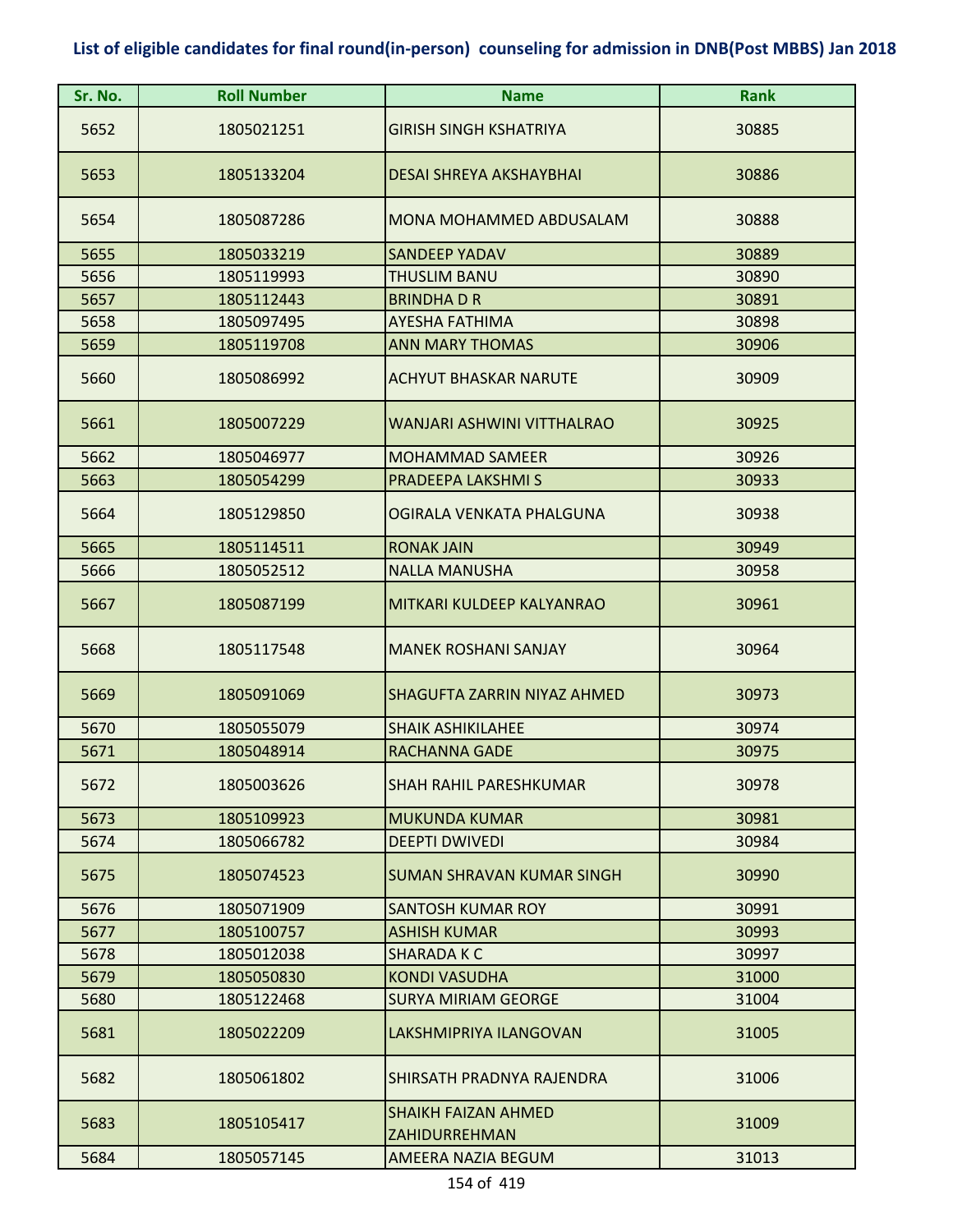| Sr. No. | <b>Roll Number</b> | <b>Name</b>                   | <b>Rank</b> |
|---------|--------------------|-------------------------------|-------------|
| 5685    | 1805046670         | <b>ALLA RAMYA KRISHNA</b>     | 31014       |
| 5686    | 1805048607         | <b>ELAKUCHI VIKAS RAO</b>     | 31019       |
| 5687    | 1805032669         | <b>NEERAJ KUMAR</b>           | 31021       |
| 5688    | 1805070758         | <b>GAURAV GHOSH</b>           | 31023       |
| 5689    | 1805039213         | <b>KAVETI VIHITHA REDDY</b>   | 31024       |
| 5690    | 1805057932         | <b>SHWETA SONI</b>            | 31026       |
| 5691    | 1805134250         | <b>BRIBIN BRIGHT</b>          | 31032       |
| 5692    | 1805015688         | SATYAPRAKASH                  | 31036       |
| 5693    | 1805029913         | <b>UMANG RAWAT</b>            | 31039       |
| 5694    | 1805023445         | MAHALAKSHMI PALANISAMI        | 31046       |
| 5695    | 1805027075         | <b>TESLIN ANTONY</b>          | 31049       |
| 5696    | 1805018689         | PRIYA PANKAJ                  | 31055       |
| 5697    | 1805022971         | <b>LEENA BK</b>               | 31057       |
| 5698    | 1805065937         | AARYA SERIN RAJU              | 31058       |
| 5699    | 1805064347         | <b>SUCHARITA MISHRA</b>       | 31059       |
| 5700    | 1805067333         | <b>PUNEET TEWARI</b>          | 31068       |
| 5701    | 1805100521         | <b>VINEETA KUMARI</b>         | 31070       |
| 5702    | 1805090756         | <b>NARWADE MANISH BHIKU</b>   | 31072       |
| 5703    | 1805041214         | <b>ELLORA DAS</b>             | 31073       |
| 5704    | 1805122794         | <b>SHAMBU MAHESH G</b>        | 31075       |
| 5705    | 1805012825         | <b>CIJO SCARIA</b>            | 31079       |
| 5706    | 1805035649         | KATHROTIYA DISHA VINODBHAI    | 31086       |
| 5707    | 1805078829         | <b>AMAL SINGH</b>             | 31091       |
| 5708    | 1805111843         | <b>BINI BALAN THOTTINGAL</b>  | 31092       |
| 5709    | 1805030516         | <b>ABHISHEK TIWARI</b>        | 31095       |
| 5710    | 1805076418         | <b>INUKURTHI LAHARI PRIYA</b> | 31099       |
| 5711    | 1805044327         | <b>NEERAJ KUMAR</b>           | 31102       |
| 5712    | 1805007710         | RAM LAL SHARMA                | 31105       |
| 5713    | 1805022733         | <b>JESTY P TOM</b>            | 31107       |
| 5714    | 1805000015         | <b>DEBADITYA BHUSHAN</b>      | 31109       |
| 5715    | 1805002957         | PATEL KRINA DILIPBHAI         | 31114       |
| 5716    | 1805066083         | <b>ANUPA STANLEY</b>          | 31115       |
| 5717    | 1805008357         | SABYASACHI BHATTACHARYA       | 31116       |
| 5718    | 1805094812         | KOTHARI CHINTAN RAMESH        | 31125       |
| 5719    | 1805026186         | <b>ANJU V GOPI</b>            | 31127       |
| 5720    | 1805122346         | <b>ABINESH S N</b>            | 31128       |
| 5721    | 1805003689         | LAUNGANI VIJAY SAJANDAS       | 31133       |
| 5722    | 1805082393         | <b>MEERA NASRIN</b>           | 31148       |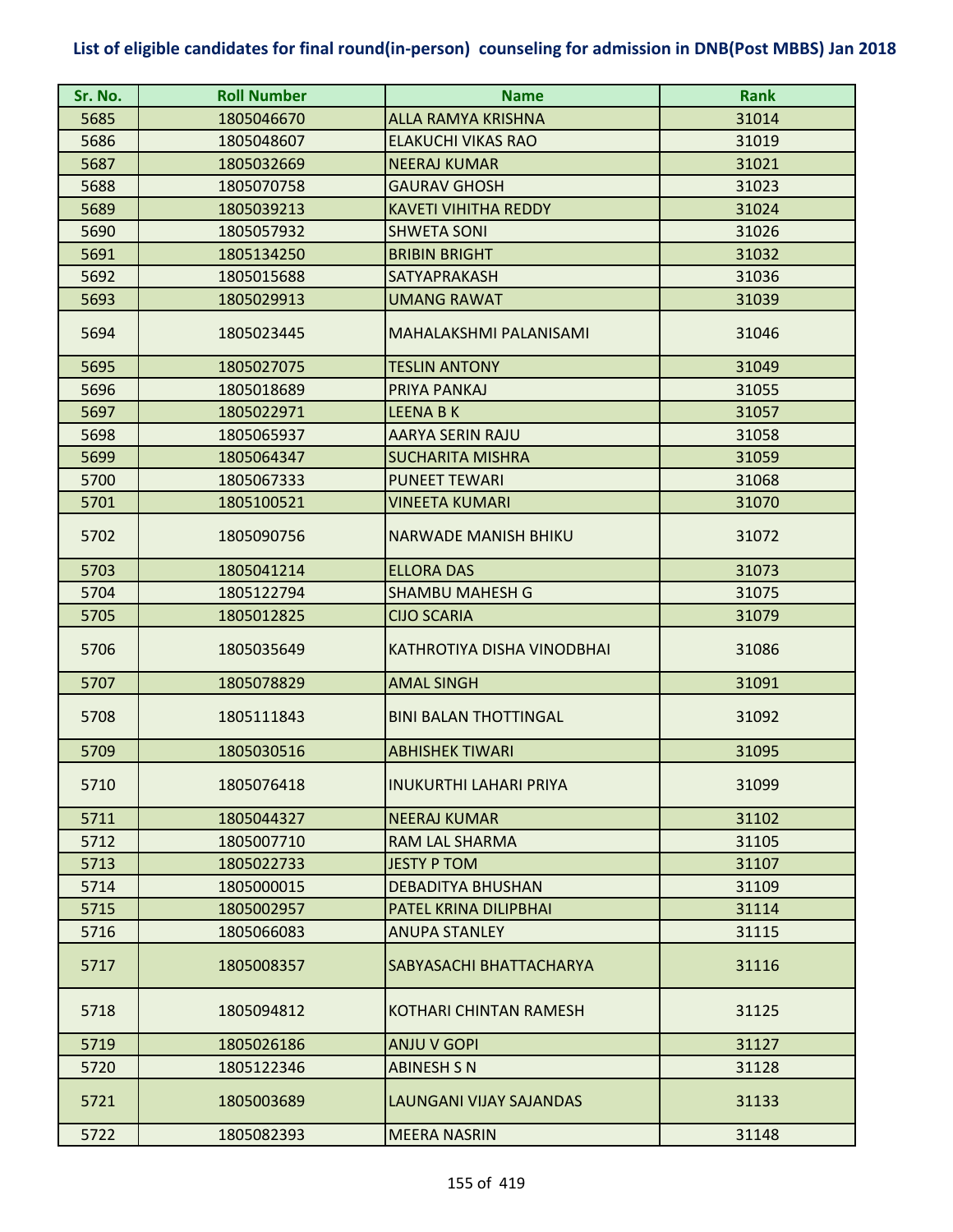| Sr. No. | <b>Roll Number</b> | <b>Name</b>                       | <b>Rank</b> |
|---------|--------------------|-----------------------------------|-------------|
| 5723    | 1805011219         | <b>MOHOMED SHASHA VALI L</b>      | 31156       |
| 5724    | 1805092890         | YADAV TUSHAR SURESH               | 31160       |
| 5725    | 1805033007         | <b>RASHAD RAHIB</b>               | 31161       |
| 5726    | 1805015384         | <b>RASHMI RAJORA</b>              | 31167       |
| 5727    | 1805044203         | <b>NEHA CHOUDHARY</b>             | 31168       |
| 5728    | 1805081496         | <b>K RAKESH KUMAR</b>             | 31176       |
| 5729    | 1805121495         | <b>SAKTHIPRIYA S</b>              | 31182       |
| 5730    | 1805096779         | PARMAR BHAGYASHRI PRAVINSINGH     | 31186       |
| 5731    | 1805056043         | TAMMA MITHUN VENKAT KUMAR         | 31187       |
| 5732    | 1805028383         | <b>SALAI MALARMATHI</b>           | 31190       |
| 5733    | 1805054599         | <b>SANA FIRDOUSE</b>              | 31196       |
| 5734    | 1805047645         | <b>BHEEMAGOUNI RADHA</b>          | 31198       |
| 5735    | 1805118630         | <b>GOPAKUMAR V V</b>              | 31199       |
| 5736    | 1805036458         | <b>SAURABH KUMAR</b>              | 31201       |
| 5737    | 1805131849         | UGGINA TEJ GITA MEGHANA           | 31205       |
| 5738    | 1805063802         | <b>VIRAL JAIN</b>                 | 31206       |
| 5739    | 1805123259         | <b>SIVA PRAGADEESH</b>            | 31207       |
| 5740    | 1805117843         | <b>RAMANIS</b>                    | 31209       |
| 5741    | 1805115022         | <b>SANJANA UPADHYAY</b>           | 31211       |
| 5742    | 1805029629         | <b>DEVIKA SINHA</b>               | 31212       |
| 5743    | 1805133940         | <b>MISBAHUL HAQUE</b>             | 31214       |
| 5744    | 1805096997         | MS SAKHARE GEETANJALI PRAMOD      | 31217       |
| 5745    | 1805055923         | <b>NEHAN</b>                      | 31220       |
| 5746    | 1805020755         | <b>CHITTIMURI CHINABABU</b>       | 31226       |
| 5747    | 1805115996         | AHIR JASHUBHAI LALJIBHAI          | 31227       |
| 5748    | 1805085153         | <b>BAGADE PUJA GAJANAN</b>        | 31228       |
| 5749    | 1805004872         | <b>ASHA THOMAS</b>                | 31236       |
| 5750    | 1805056682         | <b>VAVILAPALLI REENA CHOUDARI</b> | 31237       |
| 5751    | 1805024011         | <b>SUNDARAVEL</b>                 | 31243       |
| 5752    | 1805102861         | SHYAMA KUMARI GUPTA               | 31245       |
| 5753    | 1805104801         | ANNY NAVEENA CHOWTAPALLI          | 31246       |
| 5754    | 1805001657         | NAYAK MIT ATULBHAI                | 31249       |
| 5755    | 1805077015         | POTHAGANI VENKATESWARLU           | 31250       |
| 5756    | 1805118295         | NIVEDITHA G                       | 31256       |
| 5757    | 1805048669         | <b>MEHVEEN RAHIM KHAN</b>         | 31260       |
| 5758    | 1805101432         | <b>SHWETABH RANJAN</b>            | 31268       |
| 5759    | 1805029652         | <b>ASHISH SEMWAL</b>              | 31273       |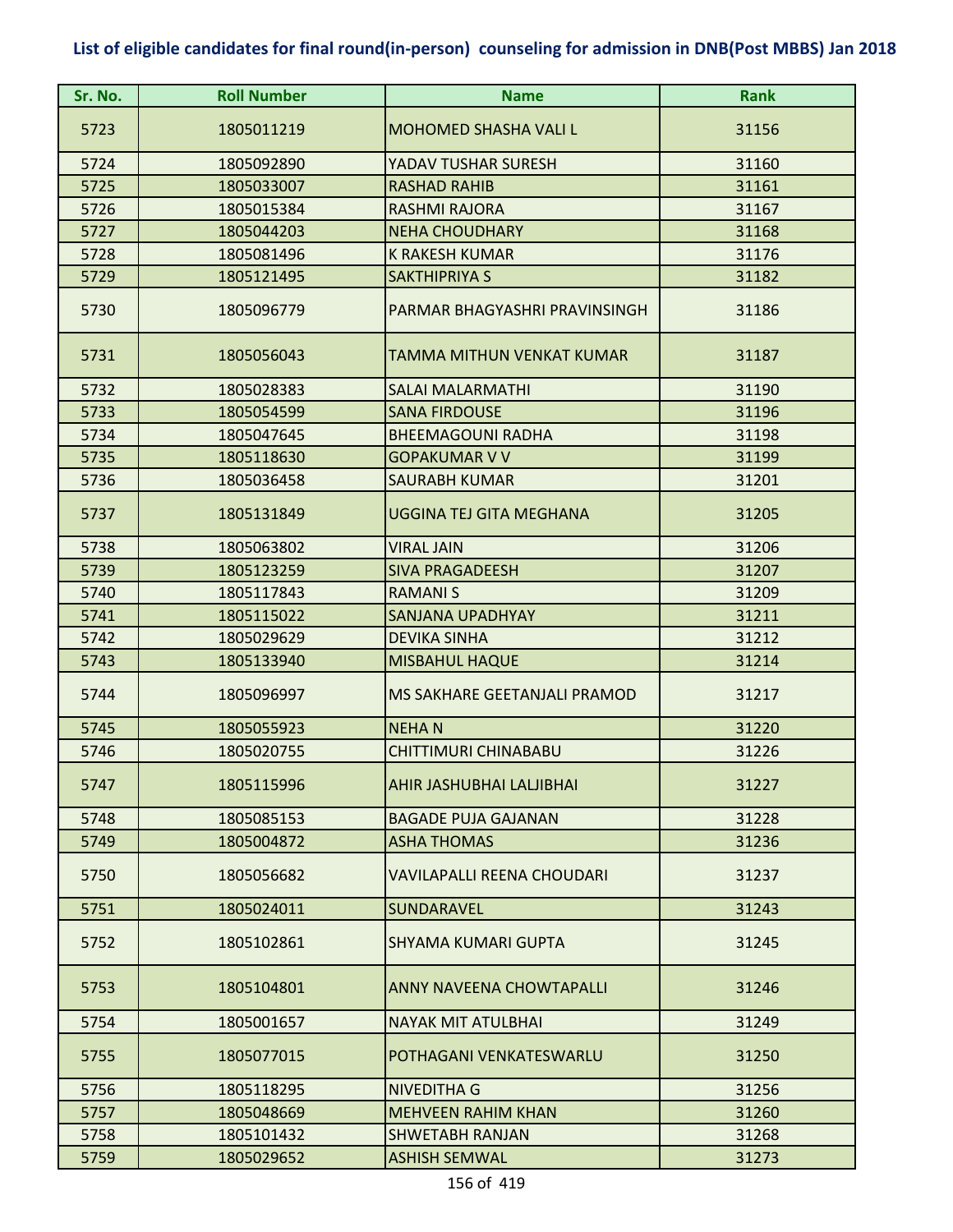| Sr. No. | <b>Roll Number</b> | <b>Name</b>                       | <b>Rank</b> |
|---------|--------------------|-----------------------------------|-------------|
| 5760    | 1805004235         | PRATEEK VASHISHTHA                | 31287       |
| 5761    | 1805087019         | <b>MOOSA ABDUL REHMAN PATHAN</b>  | 31291       |
| 5762    | 1805031769         | <b>IFRAH DAVOOD</b>               | 31293       |
| 5763    | 1805089356         | <b>KARTHIK KISHORE</b>            | 31302       |
| 5764    | 1805048903         | AJU A                             | 31306       |
| 5765    | 1805023675         | PHEBY MERCY BIJOY                 | 31309       |
| 5766    | 1805095314         | <b>AHMAD SADIQ</b>                | 31310       |
| 5767    | 1805027984         | <b>KIRUTHIKA S</b>                | 31317       |
| 5768    | 1805046629         | <b>MD IMRAN ALI</b>               | 31325       |
| 5769    | 1805077201         | <b>MOHAMMED AJMAL K ATHANI</b>    | 31334       |
| 5770    | 1805116851         | <b>ANIKA ROY</b>                  | 31335       |
| 5771    | 1805009868         | <b>MANU SUDHI</b>                 | 31338       |
| 5772    | 1805068436         | <b>VOOSHAKOYALA SUDHEER KUMAR</b> | 31343       |
| 5773    | 1805050125         | <b>KATHI HIMA BINDU</b>           | 31346       |
| 5774    | 1805106391         | YOGESH SUBHASH GAWALE             | 31350       |
| 5775    | 1805091274         | <b>KAMBLE VIPLAV NARESH</b>       | 31351       |
| 5776    | 1805051685         | <b>MAGUNTA SHRIYA</b>             | 31353       |
| 5777    | 1805030671         | <b>OMPRAKASH MATWA</b>            | 31360       |
| 5778    | 1805067827         | <b>ANUGU RADHA</b>                | 31385       |
| 5779    | 1805106818         | <b>SHILPA NAIK</b>                | 31390       |
| 5780    | 1805086276         | SARITA RAMDAYAL GUPTA             | 31392       |
| 5781    | 1805020653         | <b>KARAN KHANDELWAL</b>           | 31397       |
| 5782    | 1805025107         | <b>SANCHARI DATTA GUPTA</b>       | 31398       |
| 5783    | 1805011833         | <b>ARPITHAKS</b>                  | 31402       |
| 5784    | 1805060743         | <b>BHANU PRAKASH</b>              | 31403       |
| 5785    | 1805006828         | SAXENA VISHAKHA RAJENDRAKUMAR     | 31404       |
| 5786    | 1805094211         | <b>GHADAMODE APARNA ANANTRAO</b>  | 31406       |
| 5787    | 1805030988         | <b>SHYAM SUNDER WASHANI</b>       | 31415       |
| 5788    | 1805112616         | <b>ASHMITA BANIK</b>              | 31419       |
| 5789    | 1805004686         | <b>ALFI MUHAMMAD</b>              | 31420       |
| 5790    | 1805091918         | <b>INGLE BHAGYASHREE SURESH</b>   | 31425       |
| 5791    | 1805092230         | HAKE ASHVINKUMAR GANESHRAO        | 31429       |
| 5792    | 1805095568         | NIMBHORKAR DEEPAK SHRIHARI        | 31430       |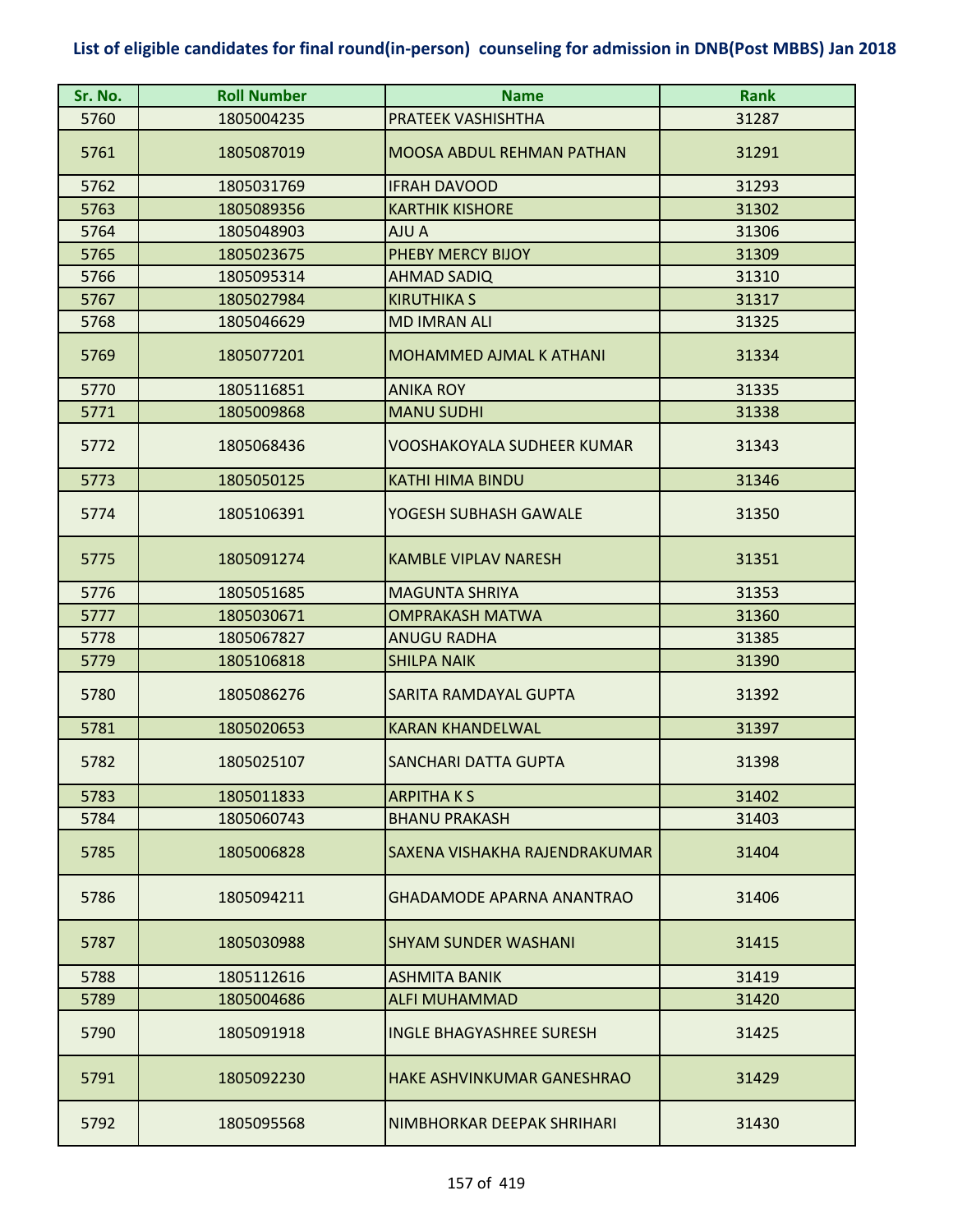| Sr. No. | <b>Roll Number</b> | <b>Name</b>                    | <b>Rank</b> |
|---------|--------------------|--------------------------------|-------------|
| 5793    | 1805055356         | <b>ARUN KUMAR PYDIPOGU</b>     | 31432       |
| 5794    | 1805018875         | <b>MITALI BEHERA</b>           | 31438       |
| 5795    | 1805094482         | <b>TATU AMRUTA BHAULALSING</b> | 31453       |
| 5796    | 1805053720         | <b>S SURYA</b>                 | 31459       |
| 5797    | 1805023985         | <b>SARAH MAMMEN</b>            | 31461       |
| 5798    | 1805026414         | <b>TAMIZH KAVIRI R</b>         | 31462       |
| 5799    | 1805048877         | <b>G SHRAVANI</b>              | 31465       |
| 5800    | 1805016964         | <b>HEMENDRA BHARDWAJ</b>       | 31478       |
| 5801    | 1805101436         | <b>PRACHI KALRA</b>            | 31480       |
| 5802    | 1805018337         | <b>SIDDHANT AGRAWAL</b>        | 31482       |
| 5803    | 1805070706         | PRITIKANA CHAKRABORTY          | 31487       |
| 5804    | 1805129149         | ALLAMNENI SAI SRAVANTHI        | 31491       |
| 5805    | 1805125178         | <b>LUBNA</b>                   | 31496       |
| 5806    | 1805041097         | <b>BHARDWAJ RITU RAJ</b>       | 31499       |
| 5807    | 1805119372         | <b>SUSAN RINU MATHEW</b>       | 31500       |
| 5808    | 1805047158         | <b>B GANGAJAMUNA</b>           | 31503       |
| 5809    | 1805023808         | <b>NAVEEN S</b>                | 31505       |
| 5810    | 1805103600         | <b>EKTA</b>                    | 31511       |
| 5811    | 1805088594         | <b>HANUMANTHA REDDY K</b>      | 31517       |
| 5812    | 1805038302         | VIVEK KUMAR RAI                | 31520       |
| 5813    | 1805075772         | <b>ARUN NIRMAL</b>             | 31521       |
| 5814    | 1805131838         | PARISUDDHARAO KODURI           | 31532       |
| 5815    | 1805015476         | POONAM RANI                    | 31534       |
| 5816    | 1805069875         | <b>ABHEEK DAS</b>              | 31535       |
| 5817    | 1805096234         | AKKAWAR MAYUR SANJAY           | 31536       |
| 5818    | 1805049928         | K KAMALESH REDDY               | 31537       |
| 5819    | 1805001482         | PATEL AVANEE CHANDRAKANTBHAI   | 31542       |
| 5820    | 1805122198         | <b>KRISHNA PRABHASH</b>        | 31551       |
| 5821    | 1805112877         | SUGANDHA SHARMA                | 31552       |
| 5822    | 1805051872         | DEVANNAGARI SAI SRUTHI         | 31557       |
| 5823    | 1805022565         | ARIGANESAN                     | 31559       |
| 5824    | 1805008415         | <b>AMIT BIDASARIA</b>          | 31560       |
| 5825    | 1805098397         | MADHAVENDRA PRATAP SINGH       | 31561       |
| 5826    | 1805024909         | <b>MUHAMED RAFFATH A K</b>     | 31564       |
| 5827    | 1805094898         | PAWAR SNEHA SANJAY             | 31568       |
| 5828    | 1805086652         | PAWAR MANISHA KARTARSING       | 31570       |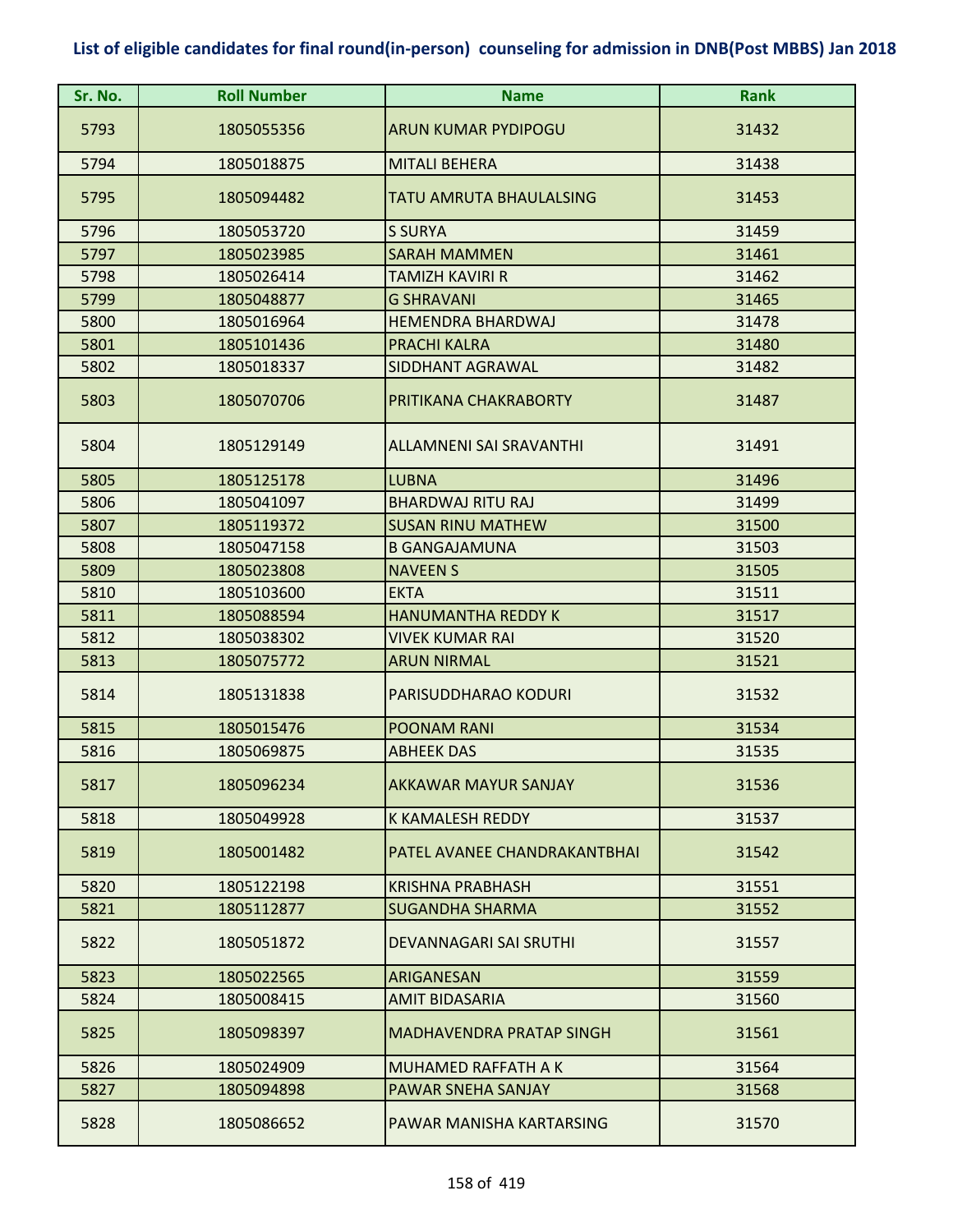| Sr. No.      | <b>Roll Number</b>       | <b>Name</b>                                     | <b>Rank</b>    |
|--------------|--------------------------|-------------------------------------------------|----------------|
| 5829         | 1805002524               | PANSURIYA SUDHIR DINESHBHAI                     | 31572          |
| 5830         | 1805058703               | <b>NAVEEN CHOUDHARY</b>                         | 31574          |
| 5831         | 1805083925               | <b>NIRMAL HENNY BIPINBHAI</b>                   | 31575          |
| 5832         | 1805101290               | <b>PANKAJ KUMAR</b>                             | 31577          |
| 5833         | 1805010657               | <b>ADARSH MANJUNATH</b>                         | 31589          |
| 5834         | 1805030374               | <b>KHUSHBOO PANWAR</b>                          | 31593          |
| 5835         | 1805017227               | <b>NAMAN SAHU</b>                               | 31596          |
| 5836         | 1805018329               | <b>SOUMYE RAGHUWANSHI</b>                       | 31597          |
| 5837         | 1805091179               | MUJAWAR HUMAYUNALI SAHEBLAL                     | 31604          |
| 5838         | 1805020781               | <b>ANKIT PANWAR</b>                             | 31606          |
| 5839         | 1805132518               | <b>TOTA MEGHANA</b>                             | 31612          |
| 5840         | 1805117346               | <b>DEVLEKAR PRACHI DINESH</b>                   | 31613          |
| 5841         | 1805085380               | <b>DHANEKAR RENUKA DEEPAK</b>                   | 31621          |
| 5842         | 1805075754               | <b>NISHIDA N P</b>                              | 31627          |
| 5843         | 1805107220               | <b>PRATEEK SHUKLA</b>                           | 31632          |
| 5844         | 1805094331               | <b>QUADRI SYED SHAHTAJ ALAM</b>                 | 31635          |
| 5845         | 1805097767               | <b>PREETHI JENNO J</b>                          | 31637          |
| 5846         | 1805011070               | <b>JAWABULLA VAZHAYIL</b>                       | 31639          |
| 5847         | 1805114808               | <b>SUJAS DATTA</b>                              | 31648          |
| 5848         | 1805129601               | <b>SATHA VAHENI B</b>                           | 31652          |
| 5849         | 1805100020               | <b>ABDUS SAMAD</b>                              | 31655          |
| 5850         | 1805098965               | <b>MAYANK ARORA</b>                             | 31662          |
| 5851         | 1805028132               | <b>MOHAMMED ASIK P</b>                          | 31663          |
| 5852         | 1805084367               | <b>BURJEES</b>                                  | 31665          |
| 5853         | 1805045043               | <b>SOUMYA MISRA</b>                             | 31666          |
| 5854         | 1805118751               | <b>ASHA ABDUL SALAM</b>                         | 31667          |
| 5855<br>5856 | 1805115298<br>1805115677 | <b>ASHIS RANJAN SAHA</b><br><b>RUKHSAR SHAH</b> | 31670<br>31671 |
| 5857         | 1805110418               | <b>BIMAL KRISHNA SAHAY</b>                      | 31677          |
| 5858         | 1805131941               | <b>ALOKA V S</b>                                | 31678          |
| 5859         | 1805031903               | THAKKAR PARTH HARSHADBHAI                       | 31681          |
| 5860         | 1805133087               | SAWANT POONAM NANASAHEB                         | 31684          |
| 5861         | 1805032556               | <b>ANKUR SOMANI</b>                             | 31689          |
| 5862         | 1805094110               | JADE SHUBHADA SANJAY                            | 31690          |
| 5863         | 1805131626               | <b>SIVALANKA GRACE</b>                          | 31691          |
| 5864         | 1805039346               | <b>KODELA JAHNAVI</b>                           | 31697          |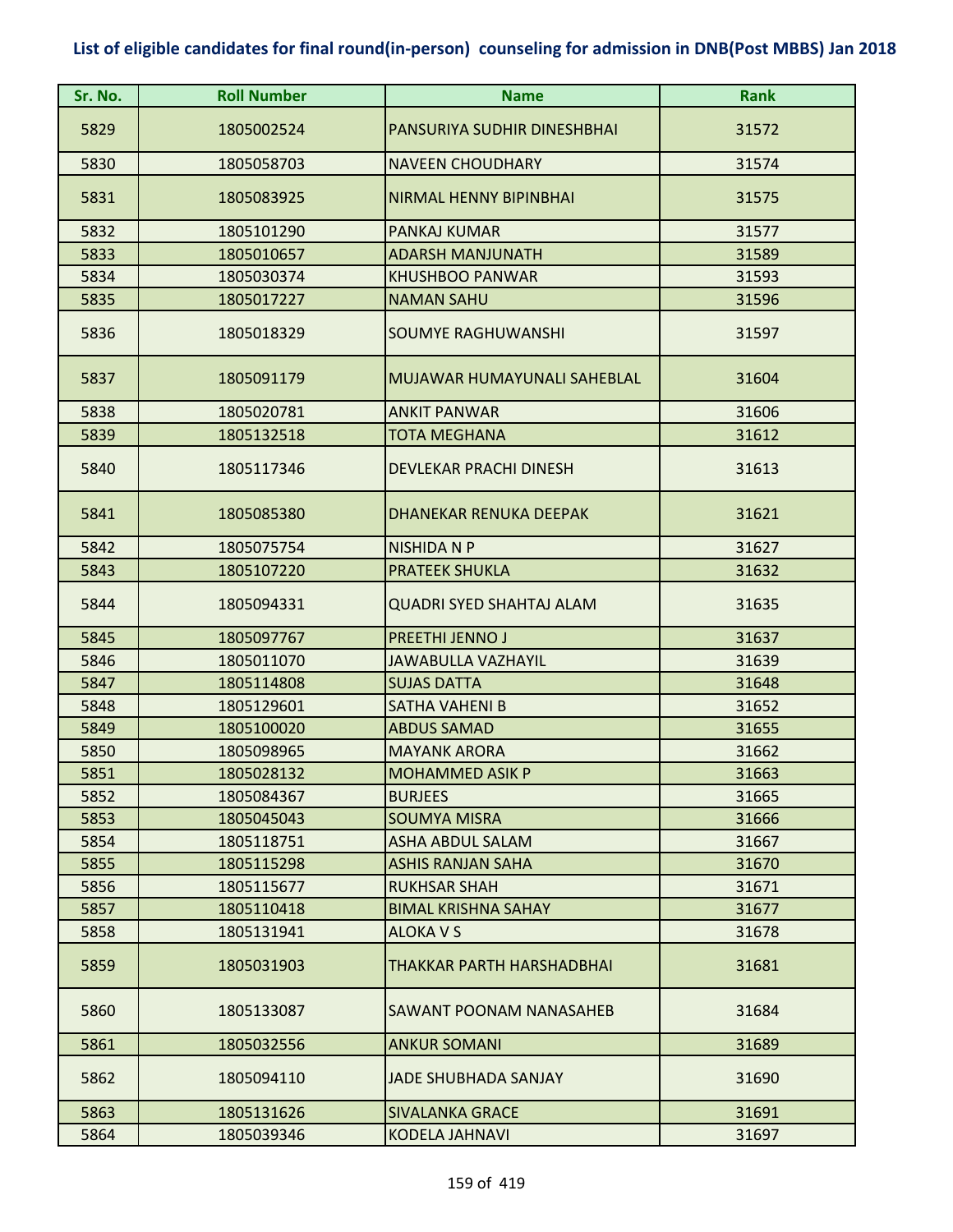| Sr. No. | <b>Roll Number</b> | <b>Name</b>                       | <b>Rank</b> |
|---------|--------------------|-----------------------------------|-------------|
| 5865    | 1805023317         | <b>SRIDHANYA RAJAGOPALAN</b>      | 31700       |
| 5866    | 1805022334         | <b>ASHLY SHIBU</b>                | 31715       |
| 5867    | 1805127781         | <b>RAMAKRISHNAN G</b>             | 31717       |
| 5868    | 1805122119         | <b>ADVAIT MOHAN</b>               | 31721       |
| 5869    | 1805015965         | <b>SONU KUMAR SINGLA</b>          | 31724       |
| 5870    | 1805047250         | S SWATHI                          | 31729       |
| 5871    | 1805067965         | <b>MOHAMMED WASEEMUDDIN</b>       | 31739       |
| 5872    | 1805027539         | <b>ARUNPRAKASH M</b>              | 31748       |
| 5873    | 1805029619         | <b>PRASHANT PRASAD</b>            | 31749       |
| 5874    | 1805032523         | <b>ANSHUL VERMA</b>               | 31750       |
| 5875    | 1805104665         | <b>KHEDKAR SWATI BHUJANGNATH</b>  | 31766       |
| 5876    | 1805029218         | LOPA SAHOO                        | 31767       |
| 5877    | 1805086752         | <b>JADHAV PRADNYA VIDYADHAR</b>   | 31775       |
| 5878    | 1805064692         | <b>TADI SUJAYKIRAN</b>            | 31781       |
| 5879    | 1805001705         | PATEL HARSH MAHENDRABHAI          | 31783       |
| 5880    | 1805038834         | <b>HARSHINI M</b>                 | 31788       |
| 5881    | 1805016868         | <b>KESWANI NEELAM LAKHMICHAND</b> | 31793       |
| 5882    | 1805128150         | KURECHETI V N L LAVANYA           | 31795       |
| 5883    | 1805105412         | <b>SHAIKH NILOFAR GAFAR</b>       | 31797       |
| 5884    | 1805025140         | <b>SWATHI A N</b>                 | 31805       |
| 5885    | 1805047490         | <b>BANDLA ANJANI</b>              | 31808       |
| 5886    | 1805047086         | <b>AUYISETTY ABHINAYA</b>         | 31811       |
| 5887    | 1805015882         | DEEPINDER PAL SINGH SODHI         | 31817       |
| 5888    | 1805059582         | <b>SACHIN</b>                     | 31818       |
| 5889    | 1805084187         | <b>HARPREET KAUR DHANOTA</b>      | 31822       |
| 5890    | 1805061979         | PANKAJ SURYAKANT WAGHMARE         | 31828       |
| 5891    | 1805052474         | <b>NAGIDI DURGA PRASAD</b>        | 31834       |
| 5892    | 1805051333         | VEERA SREEKANTH G                 | 31835       |
| 5893    | 1805046724         | <b>ABDUL AZIM MAKANDAR</b>        | 31841       |
| 5894    | 1805083961         | PATEL JAIVIK SURESHBHAI           | 31842       |
| 5895    | 1805014879         | ANANTA NARAYAN PATRA              | 31845       |
| 5896    | 1805065955         | SHAKEELA ABDUL RAHIMAN            | 31846       |
| 5897    | 1805101676         | <b>SHAMSHER SINGH SOIE</b>        | 31848       |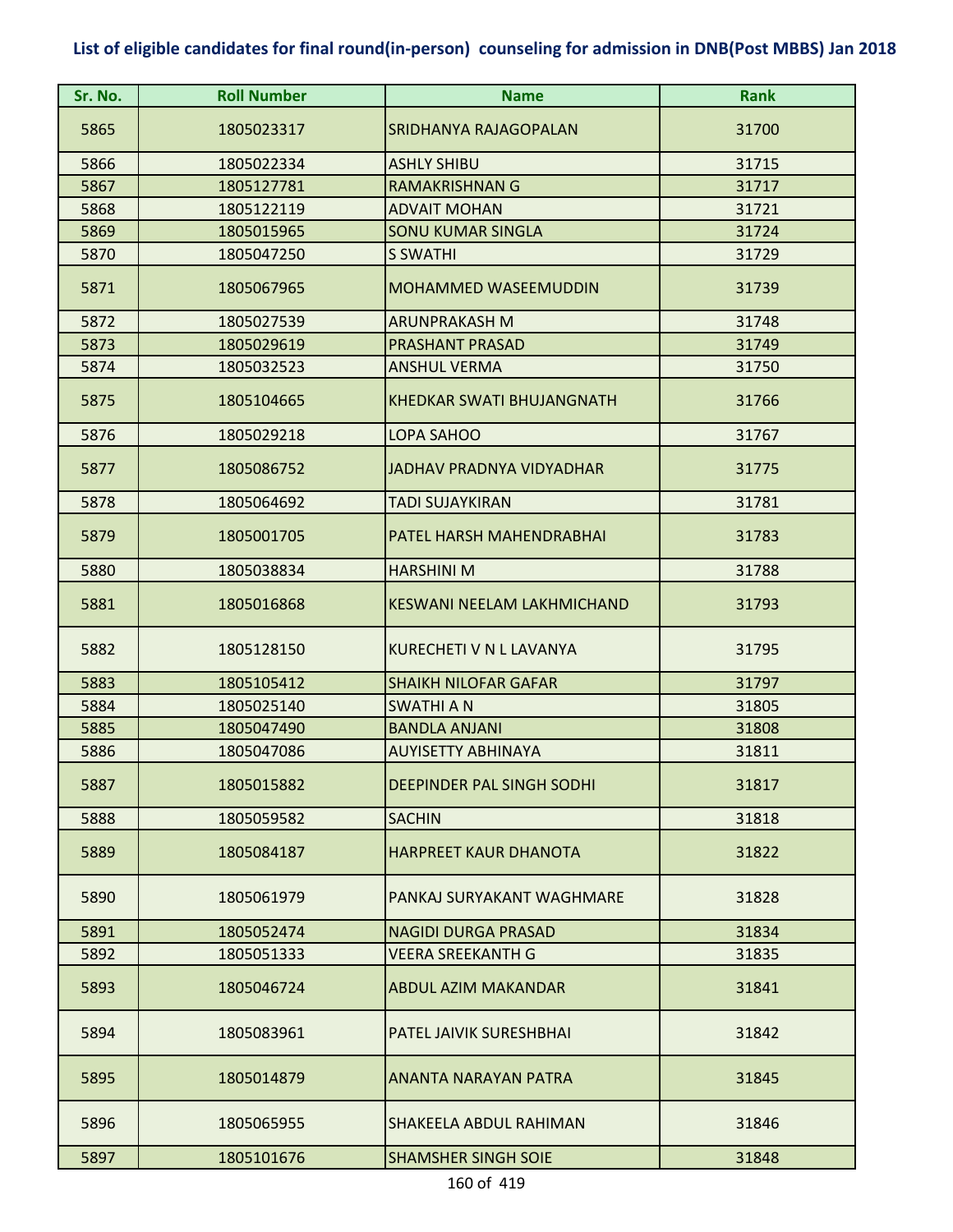| Sr. No. | <b>Roll Number</b> | <b>Name</b>                  | <b>Rank</b> |
|---------|--------------------|------------------------------|-------------|
| 5898    | 1805036746         | <b>SUGANDHA SHARMA</b>       | 31853       |
| 5899    | 1805030527         | <b>RAJAKALI R</b>            | 31857       |
| 5900    | 1805010082         | <b>GOWTHAMI K</b>            | 31859       |
| 5901    | 1805051966         | <b>DIAS PAMELA FRANCIS</b>   | 31860       |
| 5902    | 1805099299         | <b>MD AAMIR ALI</b>          | 31874       |
| 5903    | 1805094448         | <b>BUTE ANITA SURESH</b>     | 31875       |
| 5904    | 1805106447         | <b>TAMBE SUJATA SUDHIR</b>   | 31882       |
| 5905    | 1805014518         | <b>BHUVANESHWARI</b>         | 31886       |
| 5906    | 1805017899         | <b>SUCHITRA DUBE</b>         | 31887       |
| 5907    | 1805127658         | <b>DERANGULA RADHA</b>       | 31889       |
| 5908    | 1805017030         | <b>SHRUTI TIWARI</b>         | 31891       |
| 5909    | 1805049870         | <b>G VENKATA POORNIMA</b>    | 31894       |
| 5910    | 1805013737         | YASER AMEEN K                | 31897       |
| 5911    | 1805045987         | SHIVAPRABHU ASHOK SAVADI     | 31900       |
| 5912    | 1805001218         | <b>ABHISHEK GUPTA</b>        | 31901       |
| 5913    | 1805018561         | SANJITA MISHRA               | 31902       |
| 5914    | 1805105927         | <b>SAMEER AGRAWAL</b>        | 31903       |
| 5915    | 1805043012         | <b>VEDANTI NEWASKAR</b>      | 31904       |
| 5916    | 1805019162         | <b>KUNDU AVRA</b>            | 31908       |
| 5917    | 1805126009         | <b>ANERAO ROHIT RAVINDRA</b> | 31912       |
| 5918    | 1805086611         | PANSARE KIRAN JAGANNATH      | 31920       |
| 5919    | 1805133040         | <b>PUJA KUMARI</b>           | 31922       |
| 5920    | 1805010473         | <b>DEEKSHITH S</b>           | 31928       |
| 5921    | 1805018448         | <b>SAYALI GADRE</b>          | 31931       |
| 5922    | 1805055789         | <b>GADDALA SRUTHI</b>        | 31934       |
| 5923    | 1805103343         | <b>AMIT CHAUBEY</b>          | 31938       |
| 5924    | 1805069848         | <b>DEBOPRIYA CHAKRABORTY</b> | 31940       |
| 5925    | 1805016491         | <b>ASHISH KUMAR SONI</b>     | 31962       |
| 5926    | 1805075437         | PRASOONA L DEEPAK            | 31964       |
| 5927    | 1805124996         | SIVADHANAM HARSHITHA         | 31968       |
| 5928    | 1805076412         | <b>CHANDRA KUMAR T N</b>     | 31972       |
| 5929    | 1805066315         | <b>DONNA BABY</b>            | 31973       |
| 5930    | 1805066025         | <b>MEHNAZ EBRAHIM</b>        | 31974       |
| 5931    | 1805088641         | YOL ULNA                     | 31975       |
| 5932    | 1805076636         | <b>KORRAPATI SREETEJA</b>    | 31976       |
| 5933    | 1805126255         | PATEL RAJAN NARENDRABHAI     | 31978       |
| 5934    | 1805090860         | AMIT VASANTA AMBADE          | 31983       |
| 5935    | 1805005926         | <b>ABADUR RAHMAN</b>         | 31986       |
| 5936    | 1805046981         | <b>BAIRI SRIKANTH</b>        | 31990       |
| 5937    | 1805025866         | <b>SHANMUGA PRIYA P R</b>    | 31991       |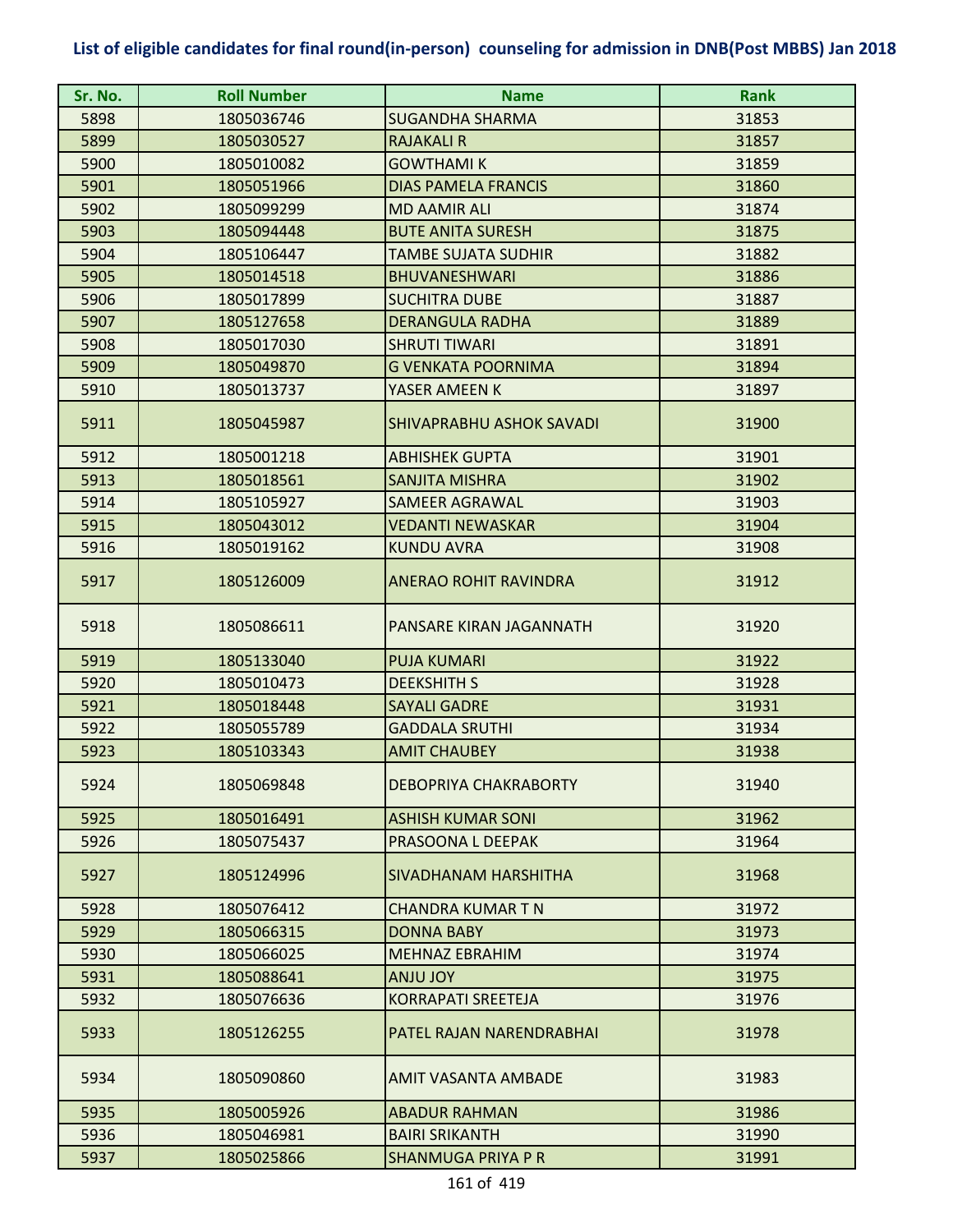| Sr. No. | <b>Roll Number</b> | <b>Name</b>                        | <b>Rank</b> |
|---------|--------------------|------------------------------------|-------------|
| 5938    | 1805021476         | <b>BALAKRISHNAM NAIDU E</b>        | 31994       |
| 5939    | 1805001626         | RAVAL PRAKRUTI KASHYAPKUMAR        | 31995       |
| 5940    | 1805038341         | <b>BHANWARLAL KUMAWAT</b>          | 31996       |
| 5941    | 1805103487         | <b>DINA NATH PRASAD</b>            | 31997       |
| 5942    | 1805094284         | SHAIKH MD SARFRAJ MD LATIF         | 31999       |
| 5943    | 1805104457         | <b>BAVISKAR CHETAN EKANATH</b>     | 32000       |
| 5944    | 1805066534         | <b>ARVIND KUMAR SINGH</b>          | 32001       |
| 5945    | 1805134051         | <b>CHAITRA VIRUPAKSHI</b>          | 32006       |
| 5946    | 1805121624         | SARAVANAN M                        | 32007       |
| 5947    | 1805127749         | <b>G APURUPA</b>                   | 32009       |
| 5948    | 1805047489         | <b>BANDLA ROHITHA</b>              | 32012       |
| 5949    | 1805122279         | <b>OLIVIA M PRASAD</b>             | 32013       |
| 5950    | 1805051431         | <b>MALAPATI SUDHARSHAN GUPTA</b>   | 32016       |
| 5951    | 1805094128         | KACHARDE NITA MADHAVAPPA           | 32019       |
| 5952    | 1805040383         | <b>ASHISH KUMAR ANAND</b>          | 32020       |
| 5953    | 1805036153         | VAHORA KARISHMABANU AMANBHAI       | 32022       |
| 5954    | 1805003820         | APURVA PANKAJKUMAR PATEL           | 32026       |
| 5955    | 1805039626         | <b>MULLANGI HIMABINDU</b>          | 32031       |
| 5956    | 1805094361         | <b>MAGAR PANDURANG GANESH</b>      | 32032       |
| 5957    | 1805039616         | NARAHARISETTY VISHNU VARDHANI      | 32042       |
| 5958    | 1805109812         | <b>PARMAR BHARGAV S</b>            | 32044       |
| 5959    | 1805118699         | <b>ANANDHUP</b>                    | 32046       |
| 5960    | 1805123240         | <b>THIVYA K</b>                    | 32049       |
| 5961    | 1805032288         | <b>KOMAL</b>                       | 32051       |
| 5962    | 1805040470         | <b>SIDDHARTH BHATT</b>             | 32058       |
| 5963    | 1805055604         | <b>CHITRA S</b>                    | 32059       |
| 5964    | 1805127933         | <b>JUTTIGA NANDA GOPAL</b>         | 32063       |
| 5965    | 1805117118         | RATHOD PRATIMA DEVRAM              | 32064       |
| 5966    | 1805092449         | <b>BAGHELE BHAGYESHWAR ROOPSEN</b> | 32065       |
| 5967    | 1805056064         | <b>ANUSHA NANDURI</b>              | 32069       |
| 5968    | 1805076819         | KALUBANDI UDAY SHANKAR             | 32078       |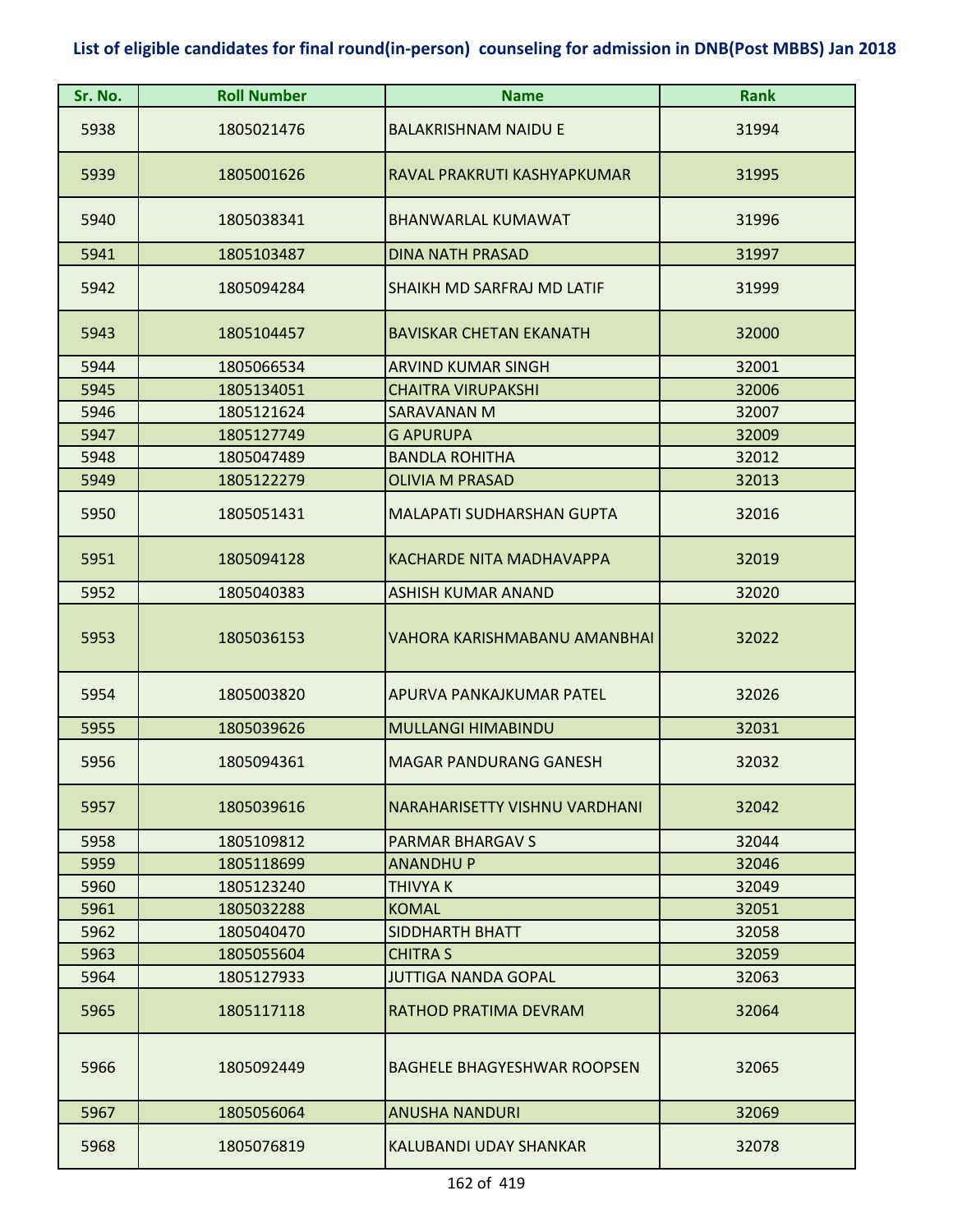| Sr. No. | <b>Roll Number</b> | <b>Name</b>                                | <b>Rank</b> |
|---------|--------------------|--------------------------------------------|-------------|
| 5969    | 1805122902         | <b>SOUMYAC</b>                             | 32082       |
| 5970    | 1805053889         | <b>ANAMIKA KRISHNAN</b>                    | 32090       |
| 5971    | 1805104300         | PANGAVHANE AJINKYA BAPUSAHEB               | 32095       |
| 5972    | 1805097911         | PRIYA SUNEJA                               | 32100       |
| 5973    | 1805126385         | <b>GOYANI POOJA MUKESHBHAI</b>             | 32107       |
| 5974    | 1805075593         | RASHIFA VAKIYATH                           | 32120       |
| 5975    | 1805006522         | <b>MANISH GARG</b>                         | 32122       |
| 5976    | 1805075257         | SINJU SERA GEORGE                          | 32128       |
| 5977    | 1805070732         | <b>SUBIR KUMAR GHOSH</b>                   | 32129       |
| 5978    | 1805099895         | <b>AMRESH KUMAR</b>                        | 32132       |
| 5979    | 1805126545         | PATEL DEVALBHAI MUKESHBHAI                 | 32133       |
| 5980    | 1805105073         | <b>KUTE NANDINI NIVRUTTI</b>               | 32137       |
| 5981    | 1805046562         | <b>ADICHERLA GOVARDHAN</b>                 | 32139       |
| 5982    | 1805018792         | <b>DEBI DUTTA DAS</b>                      | 32141       |
| 5983    | 1805096447         | SATYA KUMAR MOHARANA                       | 32142       |
| 5984    | 1805054332         | VELLALA RAMYA SRI                          | 32143       |
| 5985    | 1805031711         | <b>AMBRISH SHRIVASTAVA</b>                 | 32145       |
| 5986    | 1805042886         | PUSHPANJALI PATHAK                         | 32156       |
| 5987    | 1805133834         | P M BAGYA LAKSHMI                          | 32164       |
| 5988    | 1805048420         | <b>ASHWINI S</b>                           | 32165       |
| 5989    | 1805022384         | <b>SANGEETHA PRIYA AS</b>                  | 32172       |
| 5990    | 1805107927         | EDUPALLI VENKATA LAKSHMI<br><b>MADHAVI</b> | 32173       |
| 5991    | 1805025057         | <b>AMEER SUHAIL S</b>                      | 32181       |
| 5992    | 1805033807         | <b>PARUL SHARMA</b>                        | 32184       |
| 5993    | 1805056130         | <b>THATTARI SAIBABA</b>                    | 32188       |
| 5994    | 1805022958         | VIGNESHWAR N S                             | 32193       |
| 5995    | 1805076454         | <b>JASMINE KOTTAM</b>                      | 32194       |
| 5996    | 1805075649         | <b>MANJU IQBAL</b>                         | 32196       |
| 5997    | 1805121328         | <b>SOWMIA</b>                              | 32197       |
| 5998    | 1805080282         | VIVEK KUMAR SETH                           | 32199       |
| 5999    | 1805024770         | <b>THANGAMANI</b>                          | 32203       |
| 6000    | 1805096587         | <b>NEELA SHRUTHI</b>                       | 32214       |
| 6001    | 1805049694         | <b>P SHANKER</b>                           | 32215       |
| 6002    | 1805113300         | ASWIN KUMAR SAHOO                          | 32216       |
| 6003    | 1805057997         | <b>MESHRAM SONAL SHANKAR</b>               | 32217       |
| 6004    | 1805061638         | <b>SHIMUL HANDOO</b>                       | 32218       |
| 6005    | 1805098268         | <b>DEPIKA SANASAM</b>                      | 32223       |
| 6006    | 1805118877         | SARANYA R                                  | 32224       |
| 6007    | 1805070445         | <b>KUHELI SARKAR</b>                       | 32229       |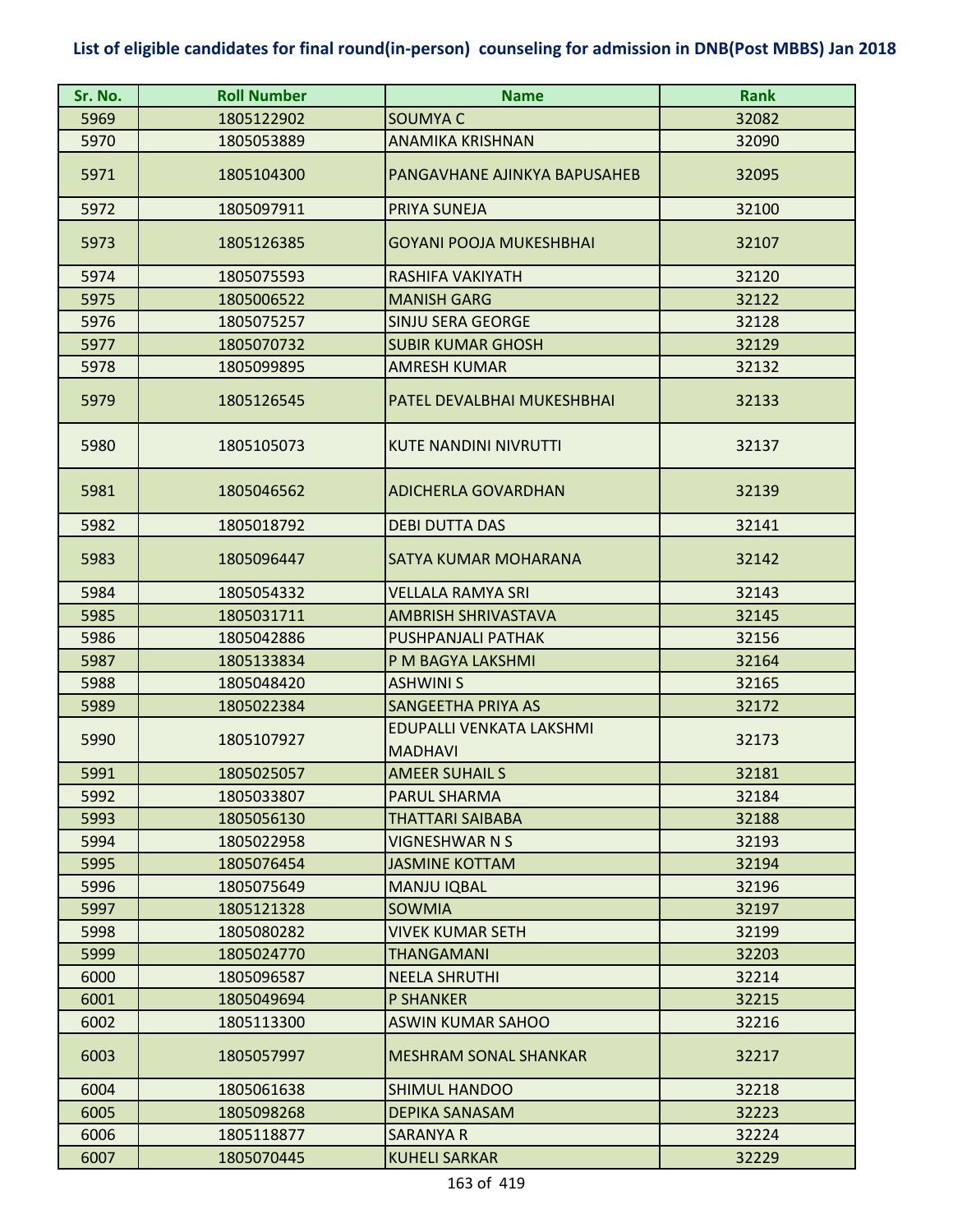| Sr. No. | <b>Roll Number</b> | <b>Name</b>                                      | <b>Rank</b> |
|---------|--------------------|--------------------------------------------------|-------------|
| 6008    | 1805002975         | PATEL DIPAL PUNABHAI                             | 32233       |
| 6009    | 1805017656         | <b>VANDANA PANJWANI</b>                          | 32234       |
| 6010    | 1805126901         | PRABHAT RANJAN                                   | 32235       |
| 6011    | 1805126149         | <b>MAHMOOD ALAM</b>                              | 32240       |
| 6012    | 1805132296         | <b>KOSURU ANNAPURNA</b>                          | 32242       |
| 6013    | 1805124592         | <b>SATHYA SEMMALAI</b>                           | 32244       |
| 6014    | 1805048104         | <b>CH HARIKA</b>                                 | 32246       |
| 6015    | 1805130012         | <b>GANGADHAR RAMA</b>                            | 32249       |
| 6016    | 1805092946         | <b>INGOLE CHETAN NAMDEORAO</b>                   | 32253       |
| 6017    | 1805125952         | <b>ISHITA VASHISHTHA</b>                         | 32254       |
| 6018    | 1805037852         | <b>DEEPA AGRAWAL</b>                             | 32257       |
| 6019    | 1805044131         | <b>SHAGUN</b>                                    | 32263       |
| 6020    | 1805083374         | <b>TULIKA VINAIK</b>                             | 32274       |
| 6021    | 1805071346         | <b>NEELIMA NATH</b>                              | 32275       |
| 6022    | 1805027853         | <b>SUGANYA B</b>                                 | 32281       |
| 6023    | 1805098347         | <b>KAJAL KISHLAY</b>                             | 32282       |
| 6024    | 1805053986         | RANGISETTI ASHOK KUMAR                           | 32283       |
| 6025    | 1805002076         | <b>SHAH VIDHI NAIMESH</b>                        | 32284       |
| 6026    | 1805010287         | <b>VAISAK K KANNAN</b>                           | 32287       |
| 6027    | 1805033532         | <b>SHASHI SHASHANK</b>                           | 32289       |
| 6028    | 1805052874         | P ANUSHA                                         | 32297       |
| 6029    | 1805127115         | <b>MALVIKA RAI</b>                               | 32311       |
| 6030    | 1805040131         | T HEMANTH KUMAR                                  | 32314       |
| 6031    | 1805116523         | PATEL TASNEEM ABDULHAQ                           | 32332       |
| 6032    | 1805009071         | <b>NAHID LARI</b>                                | 32338       |
| 6033    | 1805109476         | PARJIYA JIGNASHABEN JAYANTILAL                   | 32344       |
| 6034    | 1805030892         | <b>NITU KUMARI</b>                               | 32351       |
| 6035    | 1805020606         | <b>ITISHREE RANA</b>                             | 32364       |
| 6036    | 1805081753         | RAJESHWARI M                                     | 32365       |
| 6037    | 1805031318         | <b>RANDHEER KUMAR</b>                            | 32367       |
| 6038    | 1805024051         | ALAKHANANDA CHANDRANAATH                         | 32368       |
| 6039    | 1805109060         | <b>GABANI ANKITKUMAR</b><br><b>GHANSHYAMBHAI</b> | 32369       |
| 6040    | 1805055414         | <b>SOLATIRAHULREDDY</b>                          | 32373       |
| 6041    | 1805070079         | <b>ARPITA ROY</b>                                | 32374       |
| 6042    | 1805025102         | SRIYA ALAGAPPAN                                  | 32386       |
| 6043    | 1805119251         | YASEMIN                                          | 32395       |
| 6044    | 1805096956         | PRASADE SHREEDA UDAY                             | 32396       |
| 6045    | 1805061966         | <b>RANE LALIT RAMESH</b>                         | 32405       |
| 6046    | 1805005010         | <b>RANI SUHRA S</b>                              | 32409       |
| 6047    | 1805050527         | <b>KANNOJU SAIDEEPIKA</b>                        | 32413       |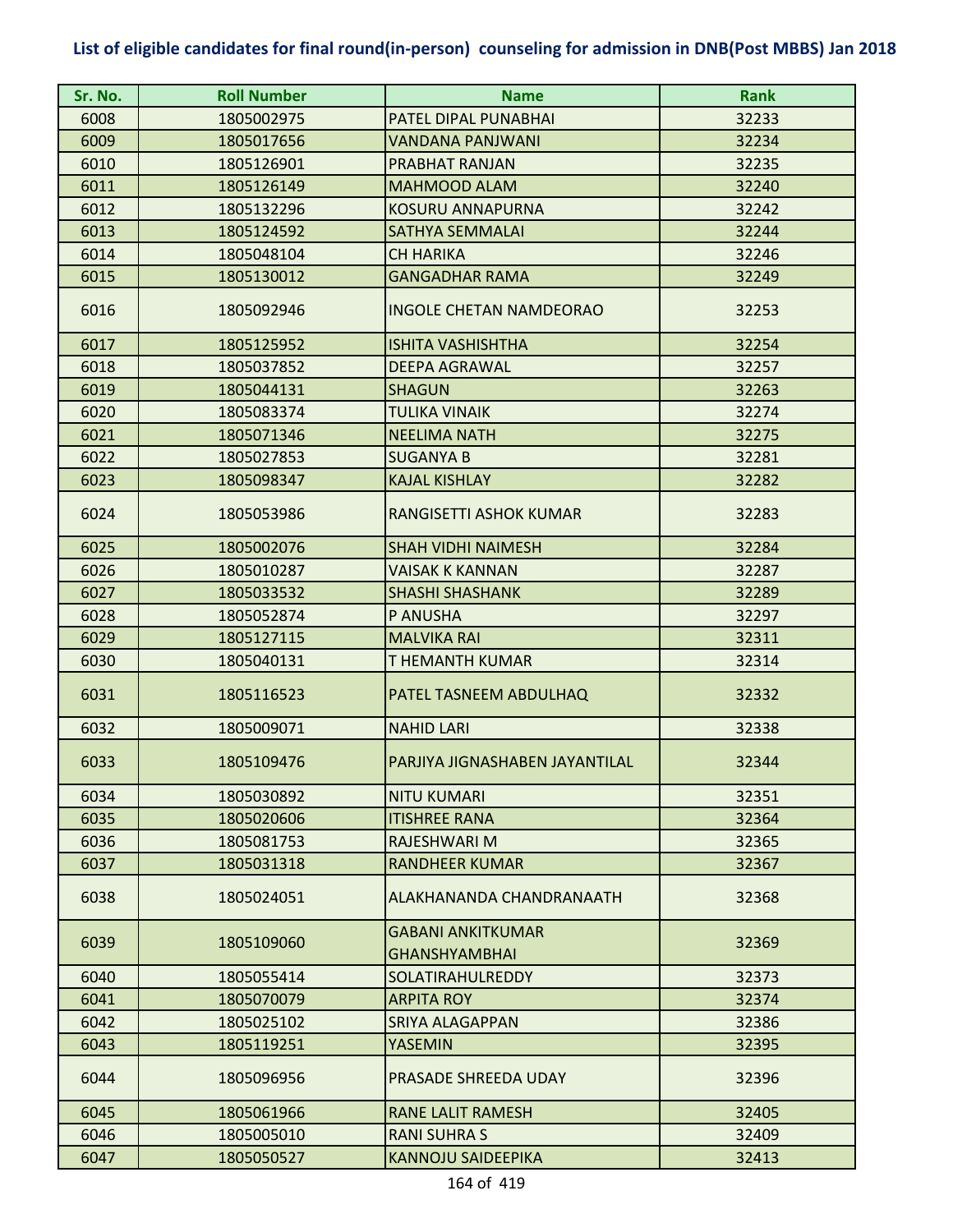| Sr. No. | <b>Roll Number</b> | <b>Name</b>                              | <b>Rank</b> |
|---------|--------------------|------------------------------------------|-------------|
| 6048    | 1805134428         | <b>ABDUL HAFEEZ</b>                      | 32416       |
| 6049    | 1805050518         | <b>KANNA GOPI VARMA</b>                  | 32425       |
| 6050    | 1805031463         | <b>VISHAL VINOD</b>                      | 32429       |
| 6051    | 1805123414         | GADI PRASANNA LAKSHMI                    | 32430       |
| 6052    | 1805086859         | <b>JALARAM HARSHAPPAN</b>                | 32431       |
| 6053    | 1805085579         | <b>GAUTAM PRITHVISINGH AMARSINGH</b>     | 32436       |
| 6054    | 1805031777         | <b>AJAY KUMAR</b>                        | 32437       |
| 6055    | 1805119050         | <b>SITHARA V</b>                         | 32441       |
| 6056    | 1805007232         | <b>DHAGE SARANG ABHAYRAO</b>             | 32444       |
| 6057    | 1805129291         | <b>S G S RAJESH REDDY V</b>              | 32445       |
| 6058    | 1805040529         | <b>RENU YADAV</b>                        | 32451       |
| 6059    | 1805017541         | <b>AVANI DHINGRA</b>                     | 32453       |
| 6060    | 1805111059         | <b>ANKUSH KOHLI</b>                      | 32462       |
| 6061    | 1805105233         | <b>JADHAV MANISHA RAJU</b>               | 32472       |
| 6062    | 1805010576         | <b>NEETHU GEORGE</b>                     | 32473       |
| 6063    | 1805106942         | <b>MOHAMMAD IMRAN KHAN</b>               | 32478       |
| 6064    | 1805057759         | PRIYANKA RATHORE                         | 32481       |
| 6065    | 1805060281         | SHARMA GAURAV JAGDISHPRASAD              | 32482       |
| 6066    | 1805126002         | PRIYANKA PATEL                           | 32484       |
| 6067    | 1805118568         | <b>SAJAN P KOSHY</b>                     | 32489       |
| 6068    | 1805026745         | RAMYA SRUTHI GUNJA                       | 32494       |
| 6069    | 1805050354         | <b>KRISHNAVENI AVULA</b>                 | 32495       |
| 6070    | 1805076212         | <b>SHAIK AFRAH NAAZ</b>                  | 32501       |
| 6071    | 1805040709         | <b>SAKSHEE MADAN</b>                     | 32520       |
| 6072    | 1805052989         | PALLAVOLU SAMATHA                        | 32525       |
| 6073    | 1805040420         | <b>SHILPI BHATTACHARYA</b>               | 32526       |
| 6074    | 1805033656         | <b>ABHINEET KUMAR</b>                    | 32534       |
| 6075    | 1805107399         | <b>DURGA AHUJA</b>                       | 32539       |
| 6076    | 1805033989         | <b>AASHIMA SETHI</b>                     | 32541       |
| 6077    | 1805126612         | <b>DESAI MITI HARSHAD</b>                | 32542       |
| 6078    | 1805047168         | <b>B MD VILAYATH</b>                     | 32544       |
| 6079    | 1805014785         | PALLIKALA SISIL REDDY                    | 32545       |
| 6080    | 1805102599         | <b>AMITA KUMARI</b>                      | 32546       |
| 6081    | 1805094040         | <b>KAPEEL RANGNATH NIKALJE</b>           | 32547       |
| 6082    | 1805062331         | SAKSHI GUPTA                             | 32548       |
| 6083    | 1805040747         | <b>RAHUL DEB</b>                         | 32549       |
| 6084    | 1805024352         | JEEVA KARUNIYA S                         | 32551       |
| 6085    | 1805017483         | <b>NAISH AKHTAR</b>                      | 32553       |
| 6086    | 1805106671         | <b>GAURAV SHARMA</b>                     | 32554       |
| 6087    | 1805075527         | <b>NIKHIL LAKSHMANAN</b><br>THEKKUMBADAN | 32557       |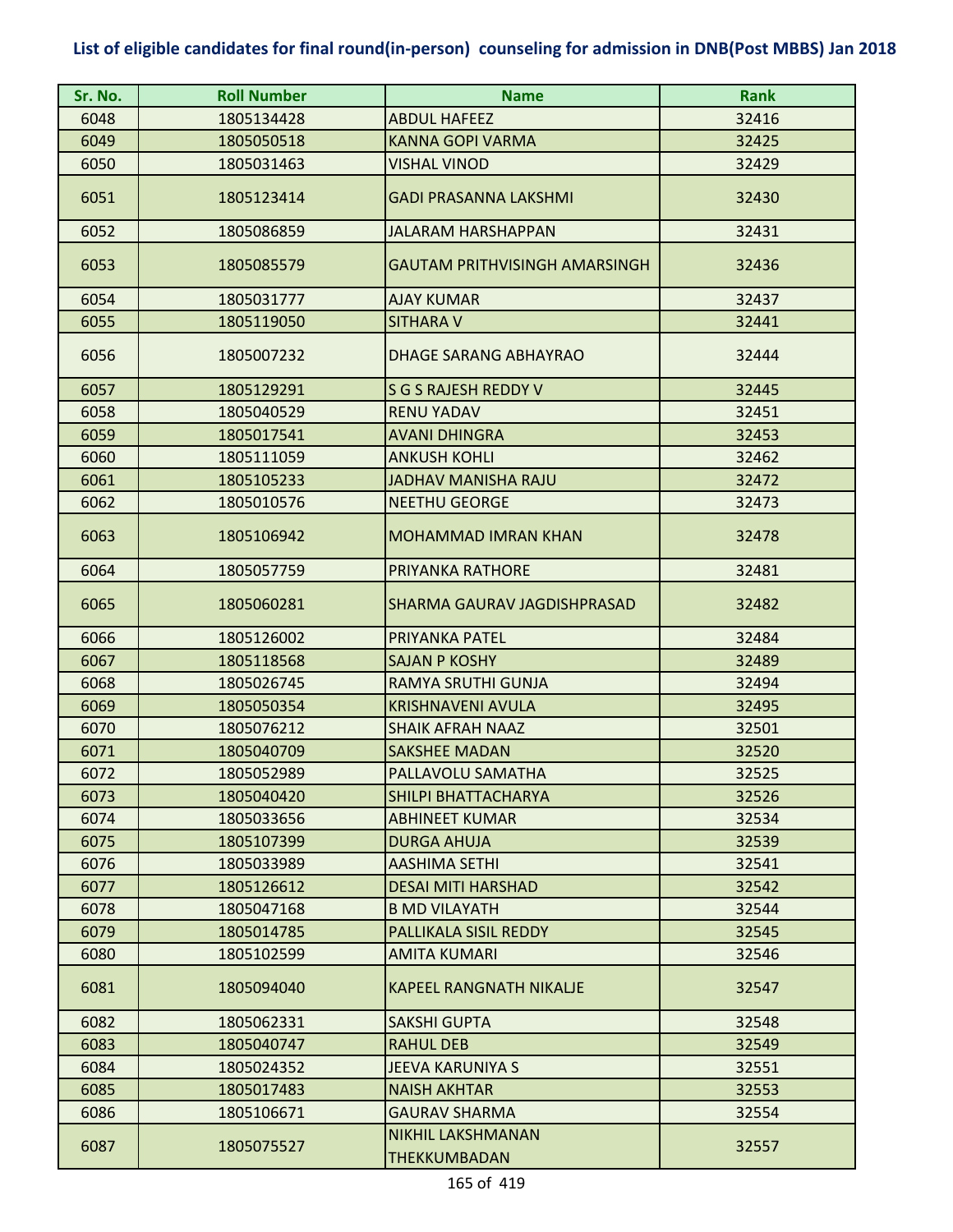| Sr. No. | <b>Roll Number</b> | <b>Name</b>                      | <b>Rank</b> |
|---------|--------------------|----------------------------------|-------------|
| 6088    | 1805005616         | PANKAJ PANDEY                    | 32562       |
| 6089    | 1805100806         | <b>ANUPRIYA KOHLI</b>            | 32568       |
| 6090    | 1805094409         | SANGLE SUNAINA TULSHIRAM         | 32573       |
| 6091    | 1805123166         | <b>KEERTHI KUMAR B V</b>         | 32577       |
| 6092    | 1805049735         | <b>MEERA SRINIVASAN</b>          | 32585       |
| 6093    | 1805043206         | <b>NITESH MUDGAL</b>             | 32589       |
| 6094    | 1805050206         | <b>KODAM SUDHA</b>               | 32590       |
| 6095    | 1805110493         | <b>PRITI PRABHA</b>              | 32596       |
| 6096    | 1805117731         | MUZUMDAR AMEYA SAIPRASAD         | 32602       |
| 6097    | 1805064752         | <b>S A K JEELANI</b>             | 32612       |
| 6098    | 1805031672         | <b>MANINDER KAUR</b>             | 32617       |
| 6099    | 1805024809         | <b>AJAY SORANAM</b>              | 32618       |
| 6100    | 1805031466         | <b>GAURAV AMRUTLAL MERJA</b>     | 32619       |
| 6101    | 1805079251         | <b>MITRA KAR</b>                 | 32622       |
| 6102    | 1805069694         | <b>SURWASE SNEHAL MAHAVEER</b>   | 32628       |
| 6103    | 1805094932         | <b>CHIRAG CHAMAN SINGH</b>       | 32631       |
| 6104    | 1805030163         | <b>DHYUTI GUPTA</b>              | 32636       |
| 6105    | 1805070801         | RASHMIMALA PARUA                 | 32641       |
| 6106    | 1805118795         | <b>PADMADEV PN</b>               | 32643       |
| 6107    | 1805101177         | <b>NEETHU KANAKARAJ</b>          | 32652       |
| 6108    | 1805089508         | <b>SHAIK TASLEEM BANU</b>        | 32655       |
| 6109    | 1805054104         | <b>HUMERA NAAZ</b>               | 32658       |
| 6110    | 1805118335         | <b>RAKHI R PILLAI</b>            | 32663       |
| 6111    | 1805124381         | <b>BRINDA MAHESWARI M</b>        | 32669       |
| 6112    | 1805040700         | <b>HIMANI SINGH</b>              | 32670       |
| 6113    | 1805008552         | <b>AKANKSHA SINHA</b>            | 32672       |
| 6114    | 1805026809         | YOGESH KUMAR ARORA               | 32673       |
| 6115    | 1805066057         | <b>SHIJO PHILIP</b>              | 32680       |
| 6116    | 1805125628         | <b>ANDREA FERNANDES</b>          | 32686       |
| 6117    | 1805007215         | <b>UJADE VAISHNAVI DEOLAL</b>    | 32687       |
| 6118    | 1805112570         | <b>ADITYA RAVINDRAN</b>          | 32689       |
| 6119    | 1805026087         | <b>KARTHIK M R</b>               | 32692       |
| 6120    | 1805018949         | <b>ASHIM DAS</b>                 | 32697       |
| 6121    | 1805020581         | <b>DEBAJANI PANDA</b>            | 32710       |
| 6122    | 1805069207         | <b>GODBOLE SHRIRANG RANGNATH</b> | 32716       |
| 6123    | 1805122856         | <b>JAYASREE S S</b>              | 32725       |
| 6124    | 1805079233         | <b>AKSHYATA SINGH</b>            | 32728       |
| 6125    | 1805128545         | DIVYA MEGHANA SREEVARAM          | 32736       |
| 6126    | 1805079911         | ASHUTOSH KUMAR SHARMA            | 32744       |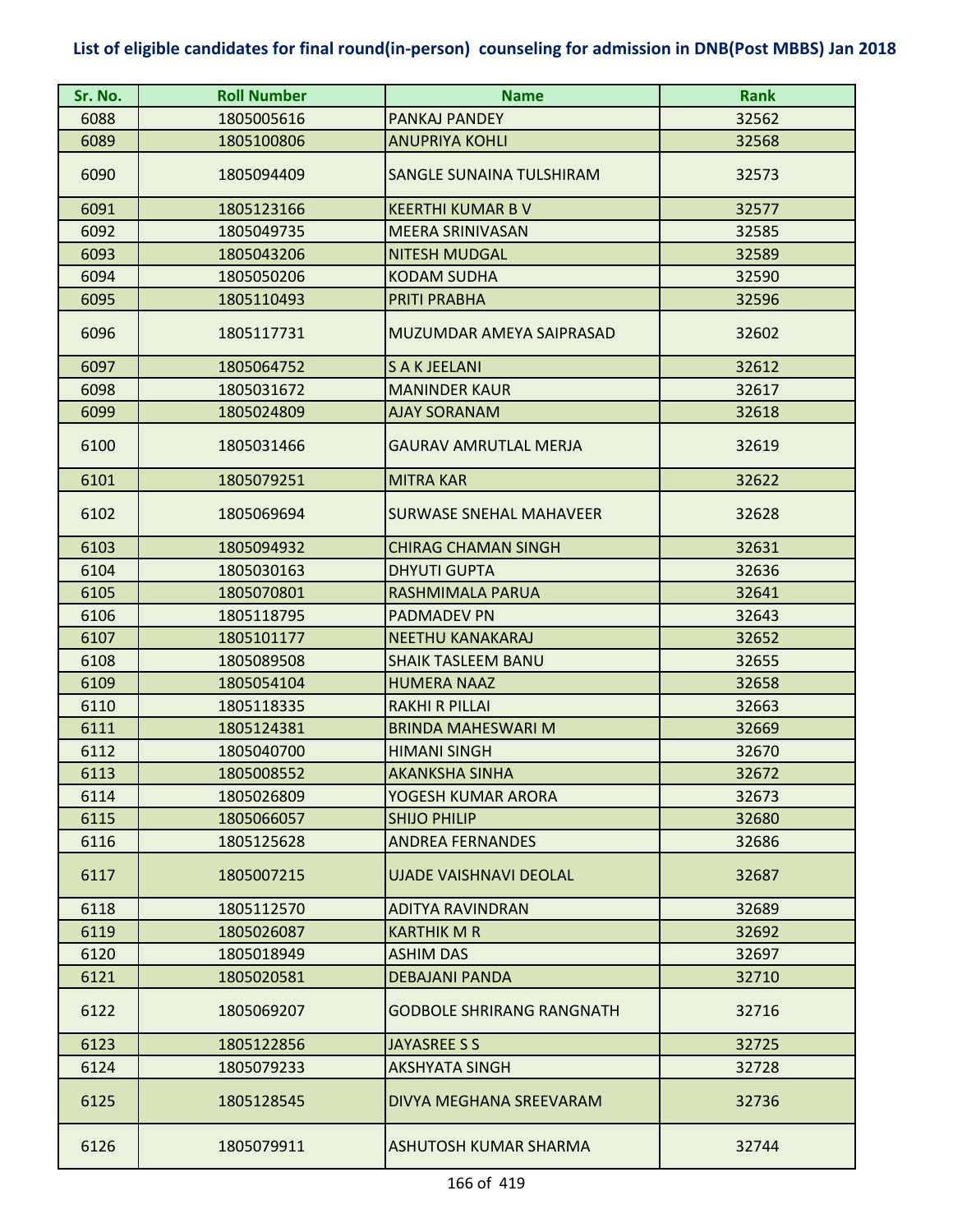| Sr. No. | <b>Roll Number</b> | <b>Name</b>                      | <b>Rank</b> |
|---------|--------------------|----------------------------------|-------------|
| 6127    | 1805096254         | <b>KENDRE PANDHARI MADHAVRAO</b> | 32748       |
| 6128    | 1805044589         | <b>ANAND BIHARI</b>              | 32750       |
| 6129    | 1805039590         | <b>REVANTH KUMAR NAKKA</b>       | 32759       |
| 6130    | 1805104164         | <b>KUMARI NEHA SINGH</b>         | 32764       |
| 6131    | 1805005256         | <b>JITENDRA VARSHNEY</b>         | 32767       |
| 6132    | 1805115396         | <b>SUMBUL NAZ</b>                | 32768       |
| 6133    | 1805085556         | <b>ARSHED HUSSAIN KHAN</b>       | 32774       |
| 6134    | 1805034121         | <b>KIRTI RANJAN</b>              | 32775       |
| 6135    | 1805088742         | <b>ANUPAMA GOLASANGI</b>         | 32776       |
| 6136    | 1805127524         | ANI MOL IYYANKUTTY               | 32782       |
| 6137    | 1805100512         | <b>RUCHI KUMARI</b>              | 32785       |
| 6138    | 1805033491         | <b>RAHUL KUMAR</b>               | 32790       |
| 6139    | 1805038012         | MD AKIL AZHER SIDDIQUE           | 32791       |
| 6140    | 1805112588         | <b>MOHAMED FAZAL A</b>           | 32792       |
| 6141    | 1805025724         | DHANALAKSHMI MURUGANANTHAN       | 32796       |
| 6142    | 1805062139         | <b>MOHMAD IQBAL MIR</b>          | 32801       |
| 6143    | 1805126420         | SOHIN ABDULGAFFAR THAIM          | 32807       |
| 6144    | 1805067793         | <b>SANTOSH KUMAR MISHRA</b>      | 32808       |
| 6145    | 1805029099         | <b>MONALISA PRADHAN</b>          | 32817       |
| 6146    | 1805090915         | <b>BALWAIK KSHITIJ ANIL</b>      | 32818       |
| 6147    | 1805064870         | PRIYA P PATTAN                   | 32823       |
| 6148    | 1805040645         | <b>PRATEEK MEHRA</b>             | 32824       |
| 6149    | 1805094772         | <b>VISHAL BG</b>                 | 32825       |
| 6150    | 1805028671         | <b>SWATHI KECHCHAWAR G</b>       | 32836       |
| 6151    | 1805068399         | THADISHETTI RANJITH KUMAR        | 32842       |
| 6152    | 1805109456         | JARSANIA DEEP NANDLAL            | 32843       |
| 6153    | 1805086766         | <b>SHINDE GANESH TULSHIRAM</b>   | 32844       |
| 6154    | 1805049692         | <b>KONDA SWATHI</b>              | 32846       |
| 6155    | 1805064599         | PHANEENDRA DASI                  | 32860       |
| 6156    | 1805117411         | OJHA ANUPAM PARMANAND            | 32865       |
| 6157    | 1805081436         | <b>NARAYANA MOORTHY</b>          | 32869       |
| 6158    | 1805022865         | <b>ARAVIND S</b>                 | 32879       |
| 6159    | 1805126640         | <b>JAGAT SINGH</b>               | 32880       |
| 6160    | 1805129245         | PRIYADARSHINI V                  | 32882       |
| 6161    | 1805023874         | <b>MALLA RATNA MAUNIKA</b>       | 32884       |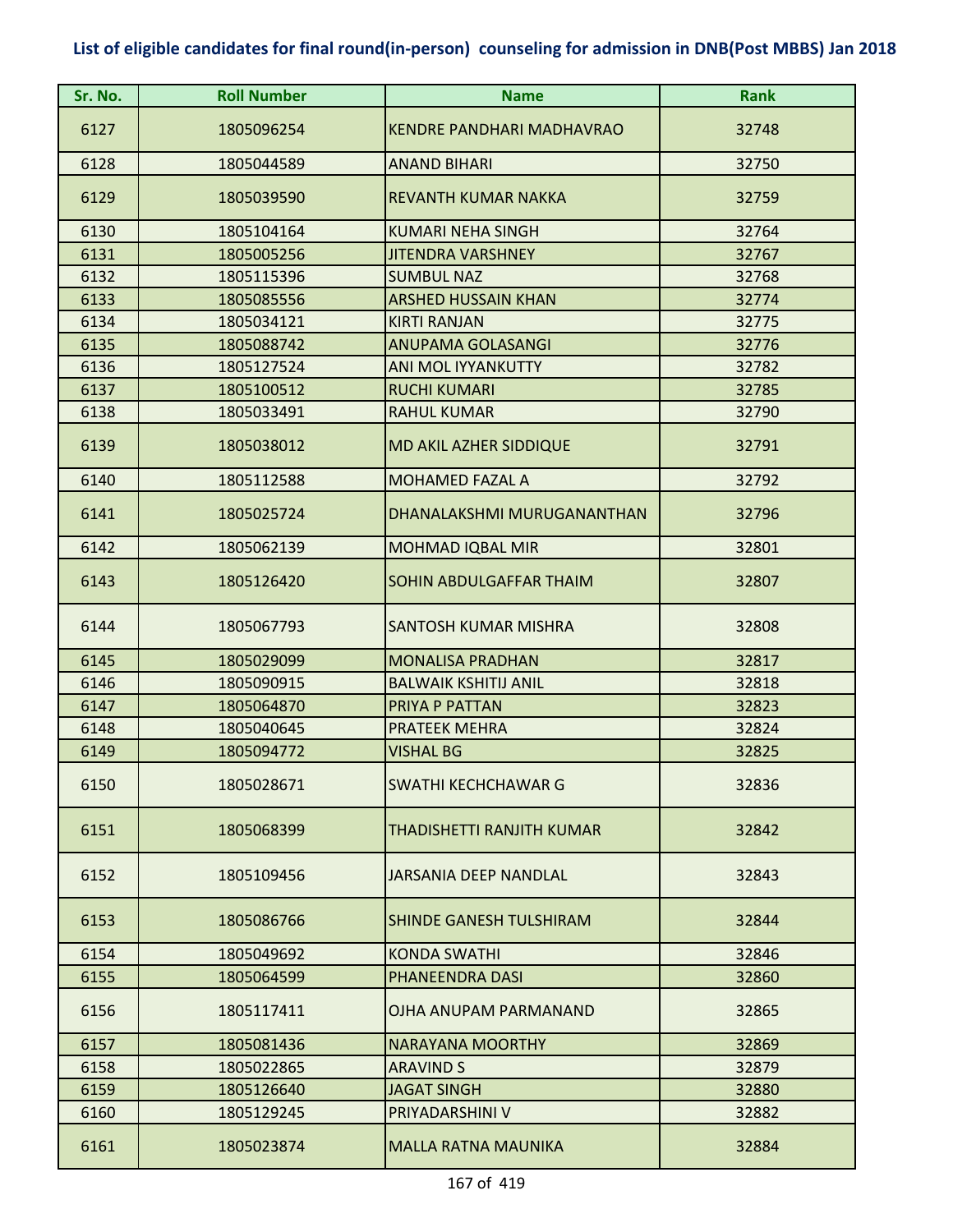| Sr. No. | <b>Roll Number</b> | <b>Name</b>                    | <b>Rank</b> |
|---------|--------------------|--------------------------------|-------------|
| 6162    | 1805030334         | <b>SOVEER DHAKAD</b>           | 32887       |
| 6163    | 1805114774         | <b>SUBHANKAR DEBNATH</b>       | 32888       |
| 6164    | 1805122269         | <b>SHINUMON K S</b>            | 32891       |
| 6165    | 1805133102         | SARDHARA BHAUTIK MAGANBHAI     | 32894       |
| 6166    | 1805038617         | <b>LAUVESH KUMAR</b>           | 32895       |
| 6167    | 1805093045         | <b>MESHRAM KAMLESH RISPAL</b>  | 32896       |
| 6168    | 1805023539         | <b>ARYAK</b>                   | 32901       |
| 6169    | 1805079417         | DHARMENDRA YADAV               | 32902       |
| 6170    | 1805036874         | <b>NITESH KUMAR</b>            | 32903       |
| 6171    | 1805030945         | <b>ANKUR KUMAR</b>             | 32904       |
| 6172    | 1805069487         | RADHA RAJEEV BANAHATTI         | 32906       |
| 6173    | 1805092632         | <b>KOLTE SHARVARI SHRIKANT</b> | 32910       |
| 6174    | 1805128573         | PATLOLLA VIGNATHA REDDY        | 32911       |
| 6175    | 1805132432         | P K V S SOWJANYA               | 32915       |
| 6176    | 1805105310         | DEEPALI VASANTRAO KUTE         | 32919       |
| 6177    | 1805072678         | <b>ABHISEK KUMAR NAG</b>       | 32920       |
| 6178    | 1805048907         | A KOUSHIK                      | 32921       |
| 6179    | 1805031797         | <b>RITU GUPTA</b>              | 32922       |
| 6180    | 1805098920         | <b>SOMYA GUPTA</b>             | 32930       |
| 6181    | 1805027294         | <b>SWETHA MENON G</b>          | 32931       |
| 6182    | 1805023418         | <b>PRANAV S KUMAR</b>          | 32932       |
| 6183    | 1805100901         | <b>VARSHA MALIK</b>            | 32938       |
| 6184    | 1805086408         | ANSARI MAAZ IMTIYAZ AHMED      | 32939       |
| 6185    | 1805061751         | <b>ABHAY ASHOK GOLHAR</b>      | 32941       |
| 6186    | 1805009639         | <b>PRISCILLA</b>               | 32943       |
| 6187    | 1805073587         | <b>SOUMYA GHOSH</b>            | 32948       |
| 6188    | 1805005504         | RATNAPRIYA SRIVASTAVA          | 32951       |
| 6189    | 1805087238         | YADAV MAMTA PRASAD             | 32952       |
| 6190    | 1805018867         | <b>CHENNABATHINI SWATHI</b>    | 32953       |
| 6191    | 1805124821         | <b>GAVIYA G</b>                | 32955       |
| 6192    | 1805122537         | <b>HASNA NAZAR</b>             | 32957       |
| 6193    | 1805103073         | <b>SUDHANSHU SHEKHAR</b>       | 32969       |
| 6194    | 1805040771         | <b>VINOD KUMAR</b>             | 32972       |
| 6195    | 1805098600         | <b>SHAKIR HUSSAIN SHAH</b>     | 32973       |
| 6196    | 1805129870         | MOUNIKA TEJASWINI DUBASI       | 32974       |
| 6197    | 1805088201         | <b>NIMISHA</b>                 | 32981       |
| 6198    | 1805006878         | <b>TAYDE PRACHI SURESH</b>     | 32983       |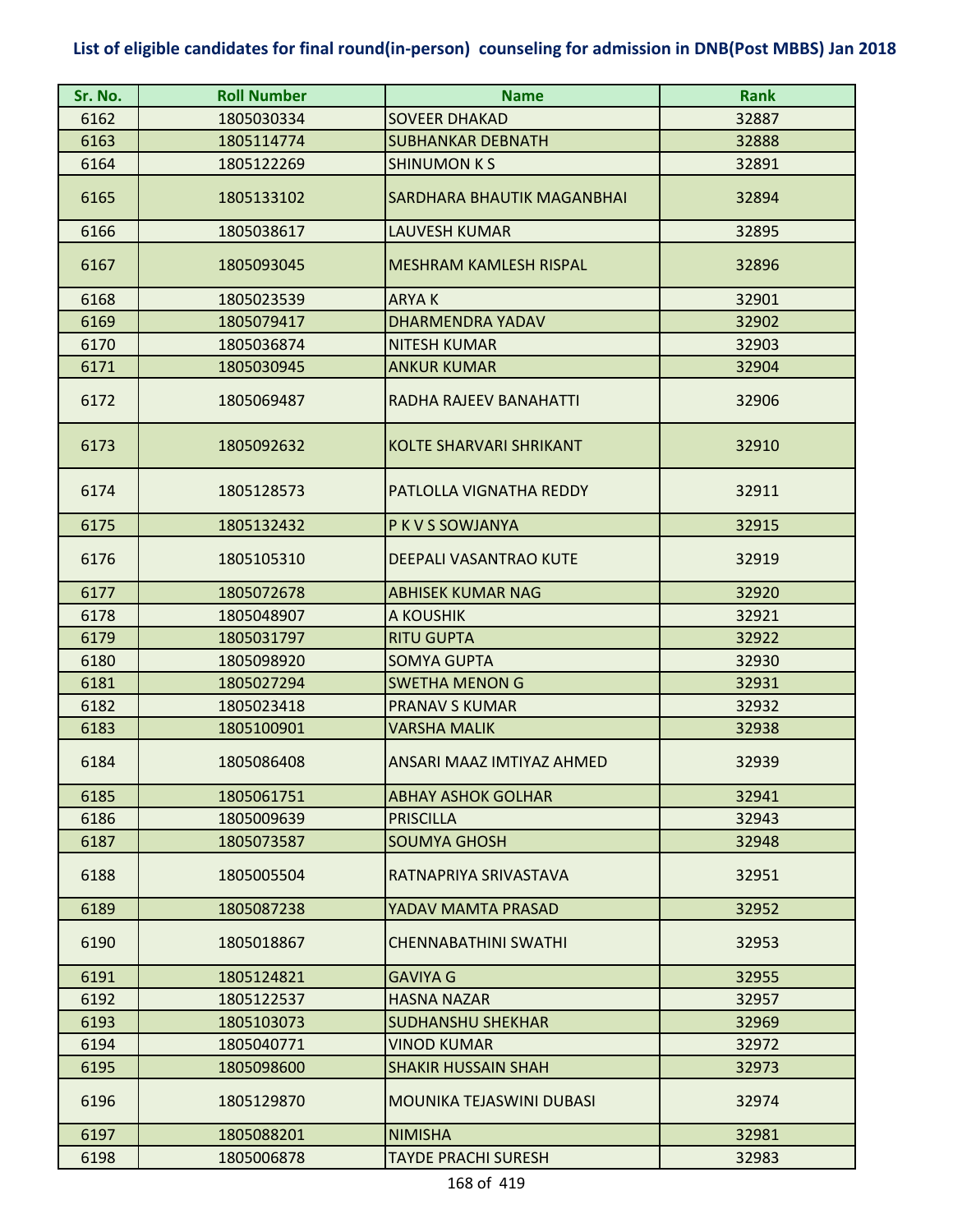| Sr. No. | <b>Roll Number</b> | <b>Name</b>                                 | <b>Rank</b> |
|---------|--------------------|---------------------------------------------|-------------|
| 6199    | 1805106415         | <b>GANESH SHANKAR JADHAV</b>                | 32985       |
| 6200    | 1805105710         | RAKHONDE SHASHIKANT HIRAKANT                | 32987       |
| 6201    | 1805068128         | <b>TANJORE SRIKANTH</b>                     | 32988       |
| 6202    | 1805066017         | <b>SUBIRAJ NATARAJAN</b>                    | 32989       |
| 6203    | 1805033843         | <b>ABHIMANYU THAKUR</b>                     | 32990       |
| 6204    | 1805132736         | <b>MOHAMMED AMEER</b>                       | 32991       |
| 6205    | 1805133150         | <b>SHAH JUHI DIVYANGBHAI</b>                | 32992       |
| 6206    | 1805035741         | PANCHAL RUTUL BHIKHABHAI                    | 32997       |
| 6207    | 1805108939         | <b>MEHULKUMAR KASUNDRA</b>                  | 33001       |
| 6208    | 1805106275         | TAUR NIVRATTI DATTATRYA                     | 33005       |
| 6209    | 1805106292         | <b>UGALMUGALE JYOTI SITARAM</b>             | 33006       |
| 6210    | 1805053550         | PULLAPALLI SUDESHNA                         | 33012       |
| 6211    | 1805035704         | <b>KEVAL ARVINDBHAI PATEL</b>               | 33013       |
| 6212    | 1805041585         | <b>FARHAT QULSUM CHOWDHURY</b>              | 33021       |
| 6213    | 1805070871         | <b>MD AZHARUDDIN</b>                        | 33023       |
| 6214    | 1805074818         | <b>CHANDAN BISWAS</b>                       | 33024       |
| 6215    | 1805067547         | TAPASAYA GUND                               | 33026       |
| 6216    | 1805121686         | <b>NEHA MOHAN</b>                           | 33029       |
| 6217    | 1805030205         | <b>ANUJA KAPOOR</b>                         | 33030       |
| 6218    | 1805132584         | ANNARAPU JYOTHIRMAI                         | 33032       |
| 6219    | 1805050173         | <b>DILEESHIA S M</b>                        | 33043       |
| 6220    | 1805064672         | PAPPU VENKATA SAI LAKSHMI<br><b>PADMAJA</b> | 33046       |
| 6221    | 1805080220         | <b>RIDDHI SINGH</b>                         | 33049       |
| 6222    | 1805104206         | <b>SYED BARKATULLAH</b>                     | 33050       |
| 6223    | 1805049033         | <b>GANTIYADA MURALI</b>                     | 33052       |
| 6224    | 1805003419         | TARANG ASHOKKUMAR GOHIL                     | 33058       |
| 6225    | 1805126525         | PANCHAL MEGHABEN KIRTANKUMAR                | 33063       |
| 6226    | 1805027188         | ARCHANA KARUNANITHI                         | 33067       |
| 6227    | 1805025533         | <b>SAHANA KUPPURAJ</b>                      | 33068       |
| 6228    | 1805050857         | KORLAPATI JAYADIVYA                         | 33078       |
| 6229    | 1805035339         | <b>VINU RAVI</b>                            | 33083       |
| 6230    | 1805041415         | RAJU SHARMA                                 | 33085       |
| 6231    | 1805083140         | <b>MADHU</b>                                | 33086       |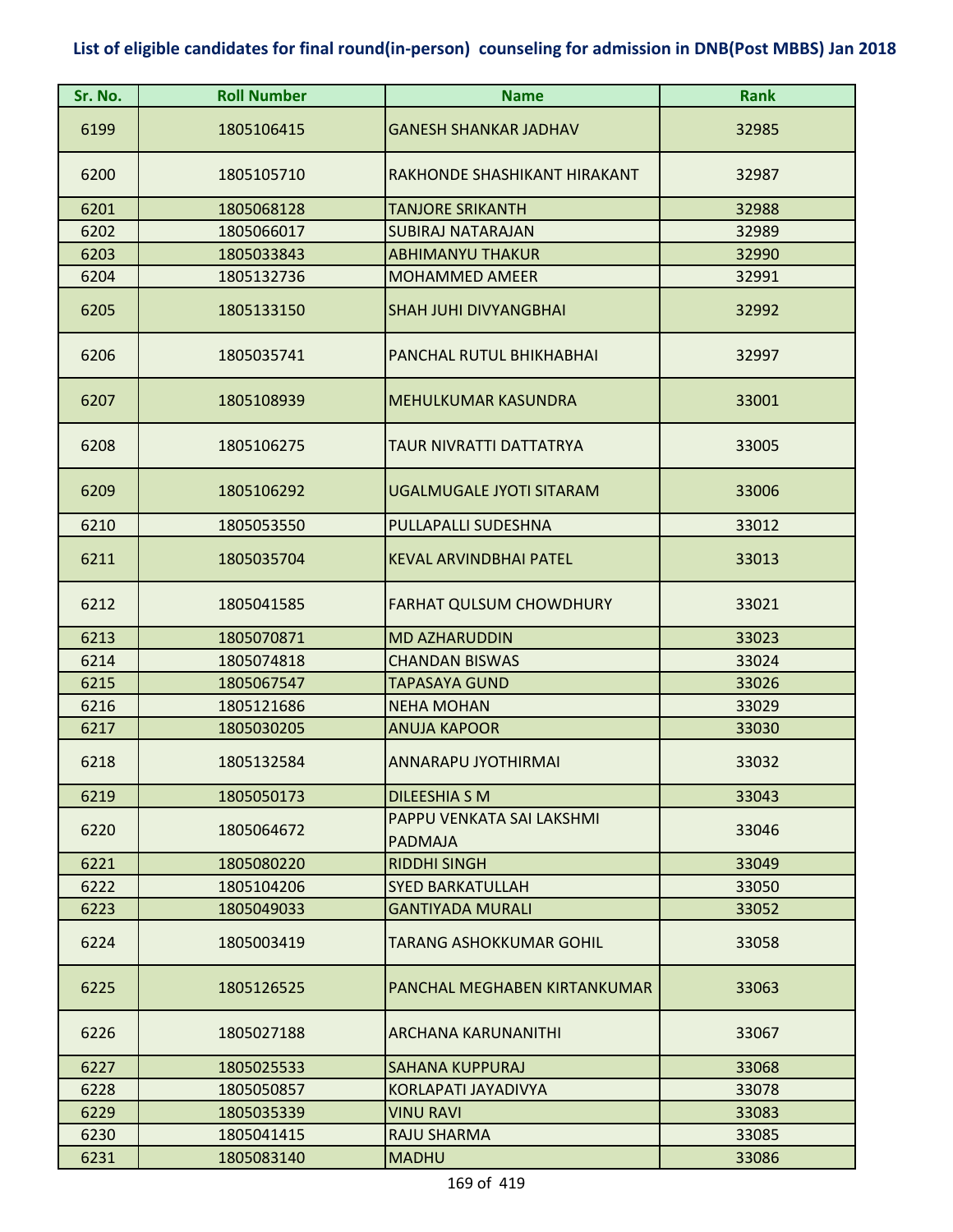| Sr. No. | <b>Roll Number</b> | <b>Name</b>                    | <b>Rank</b> |
|---------|--------------------|--------------------------------|-------------|
| 6232    | 1805056469         | VEMULA RAMYA                   | 33090       |
| 6233    | 1805025471         | DHIVYA S                       | 33091       |
| 6234    | 1805048018         | <b>SHWETHA</b>                 | 33092       |
| 6235    | 1805050347         | RAKESH KARNATAKAPU             | 33096       |
| 6236    | 1805031597         | DARAKHSHAN SAIYADAIN           | 33097       |
| 6237    | 1805126822         | <b>VYAS PARTH MUKESHKUMAR</b>  | 33098       |
| 6238    | 1805104957         | <b>KAMBLE NITIN GAUTAM</b>     | 33111       |
| 6239    | 1805012171         | <b>APOORVA BHAT N U</b>        | 33120       |
| 6240    | 1805014491         | YADLAPALLI SAI SNEHA           | 33121       |
| 6241    | 1805086680         | <b>KUMAR ASHIMA LALIT</b>      | 33122       |
| 6242    | 1805132769         | <b>ABBIRAMI R</b>              | 33131       |
| 6243    | 1805047523         | HAFSA FATHIMA ANSARI           | 33132       |
| 6244    | 1805004391         | ANKUR KHANDELWAL               | 33136       |
| 6245    | 1805054183         | <b>SHREYA SINHA</b>            | 33139       |
| 6246    | 1805087557         | MOHAMED JAWAD SHABEEB KC       | 33140       |
| 6247    | 1805104527         | <b>ZUBIN SIDDHARTHA DSOUZA</b> | 33146       |
| 6248    | 1805005853         | <b>PALLAVI PANDEY</b>          | 33151       |
| 6249    | 1805017509         | <b>MONIKA MEENA</b>            | 33152       |
| 6250    | 1805086078         | <b>ANITHA M</b>                | 33163       |
| 6251    | 1805034056         | <b>SARFRAZ ALI</b>             | 33165       |
| 6252    | 1805123788         | <b>SUDHA</b>                   | 33171       |
| 6253    | 1805056299         | <b>URA SRUTHI</b>              | 33179       |
| 6254    | 1805064477         | <b>TOMURTY APARNA</b>          | 33186       |
| 6255    | 1805057260         | <b>REMYACS</b>                 | 33187       |
| 6256    | 1805011548         | <b>R HARISH</b>                | 33192       |
| 6257    | 1805047804         | <b>BURRA UJWAL</b>             | 33195       |
| 6258    | 1805010123         | <b>KIRANLAL R</b>              | 33199       |
| 6259    | 1805011280         | <b>SPOORTHY M</b>              | 33202       |
| 6260    | 1805054420         | <b>RAHUL PULI</b>              | 33204       |
| 6261    | 1805119791         | PRINU PANAKKAL                 | 33205       |
| 6262    | 1805013332         | PAVAN KUMAR V                  | 33206       |
| 6263    | 1805076809         | <b>MANDLA THEJASWINI</b>       | 33210       |
| 6264    | 1805123477         | VELVIZHI R                     | 33219       |
| 6265    | 1805125916         | DARSHITA SHARMA                | 33220       |
| 6266    | 1805024647         | <b>INDHUMATHI C</b>            | 33221       |
| 6267    | 1805053367         | <b>VINILIVIA KAKILETI</b>      | 33225       |
| 6268    | 1805091197         | JAGTAP CHAITANYA SHARAD        | 33226       |
| 6269    | 1805132316         | <b>VIJAY KUMAR PANCHIREDDY</b> | 33227       |
| 6270    | 1805104906         | <b>KAHAR RAHUL SURESH</b>      | 33229       |
| 6271    | 1805100838         | <b>IDI AMMARAH WANI</b>        | 33231       |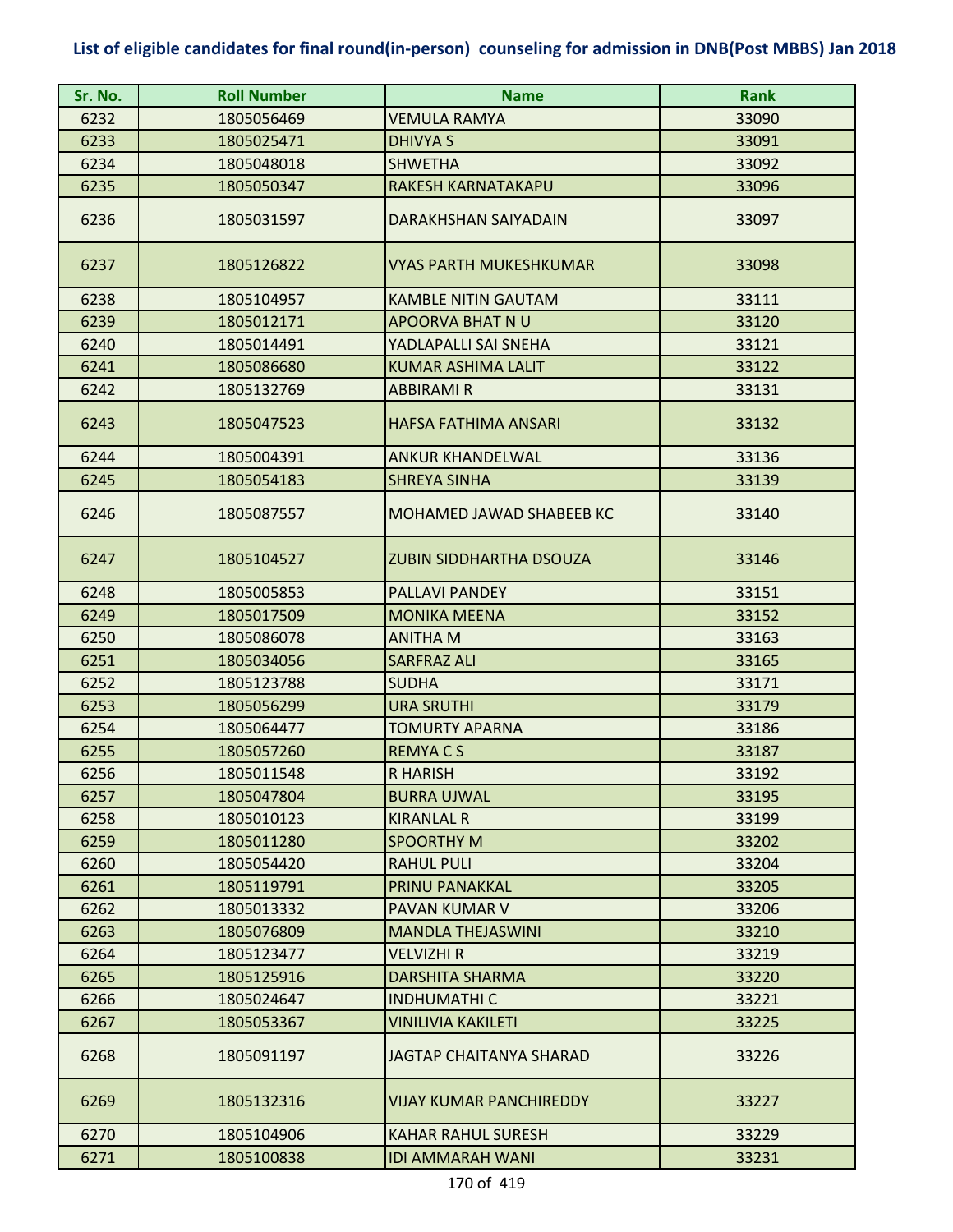| Sr. No. | <b>Roll Number</b> | <b>Name</b>                                | <b>Rank</b> |
|---------|--------------------|--------------------------------------------|-------------|
| 6272    | 1805105702         | <b>JANKI CHOUDHARY</b>                     | 33232       |
| 6273    | 1805049351         | <b>DIVYA REDDY PANNALA</b>                 | 33239       |
| 6274    | 1805131040         | PYLA HIMA BINDU                            | 33241       |
| 6275    | 1805018726         | <b>HRUDANANDA BEHERA</b>                   | 33244       |
| 6276    | 1805067603         | <b>SUNIL KUMAR GUPTA</b>                   | 33251       |
| 6277    | 1805000860         | <b>JUHI VARSHNEY</b>                       | 33266       |
| 6278    | 1805053096         | <b>SANDHYA GOWTHAMAN</b>                   | 33269       |
| 6279    | 1805076665         | <b>MADHU GUDIKONA</b>                      | 33271       |
| 6280    | 1805076446         | <b>JALLI MONICA SHARON</b>                 | 33276       |
| 6281    | 1805056384         | <b>VUNGARA VISHNU YADHAV</b>               | 33282       |
| 6282    | 1805022297         | <b>BHAVANA P</b>                           | 33285       |
| 6283    | 1805003446         | <b>DUSHYANT RAMESHCHANDRA BHATT</b>        | 33286       |
| 6284    | 1805044718         | <b>AMIT</b>                                | 33288       |
| 6285    | 1805051488         | M VISHNU SWAROOP REDDY                     | 33289       |
| 6286    | 1805134247         | PAWAR RAHUL JANAKLAL                       | 33291       |
| 6287    | 1805066920         | <b>GUFRAN KHAN</b>                         | 33310       |
| 6288    | 1805105302         | SURYAVANSHI SATYAJEET<br><b>BALKRISHNA</b> | 33311       |
| 6289    | 1805032661         | <b>TANUJ LAWANIA</b>                       | 33312       |
| 6290    | 1805084435         | <b>KAFFY DHAWAN</b>                        | 33316       |
| 6291    | 1805118244         | AMRUTHA KIRANA V R                         | 33318       |
| 6292    | 1805101373         | <b>SUMIT MALIK</b>                         | 33332       |
| 6293    | 1805007126         | <b>MAHAJAN LAKSHMI AJAY</b>                | 33335       |
| 6294    | 1805033959         | <b>ROHIT SINGH</b>                         | 33338       |
| 6295    | 1805008197         | <b>BABBAN KUMAR SINGH</b>                  | 33343       |
| 6296    | 1805002671         | MEHTA VAIBHAVI NAVNITKUMAR                 | 33346       |
| 6297    | 1805072151         | <b>PINKI</b>                               | 33351       |
| 6298    | 1805092607         | <b>ASKAR GOPI HARIBHAU</b>                 | 33357       |
| 6299    | 1805053488         | <b>VINAYKAR SIDDI</b>                      | 33358       |
| 6300    | 1805099590         | <b>SHIVANGI SAXENA</b>                     | 33380       |
| 6301    | 1805085862         | <b>SINGH ARUSHI RAVI</b>                   | 33381       |
| 6302    | 1805111207         | <b>SOUMYA VIJ</b>                          | 33384       |
| 6303    | 1805038049         | <b>MAMTA</b>                               | 33387       |
| 6304    | 1805069667         | SUCHITA CHANDRAKANT PATIL                  | 33388       |
| 6305    | 1805096899         | PAWAR SHEETAL DILIP                        | 33390       |
| 6306    | 1805132750         | <b>SREEPADI VIKRAM KUMAR</b>               | 33391       |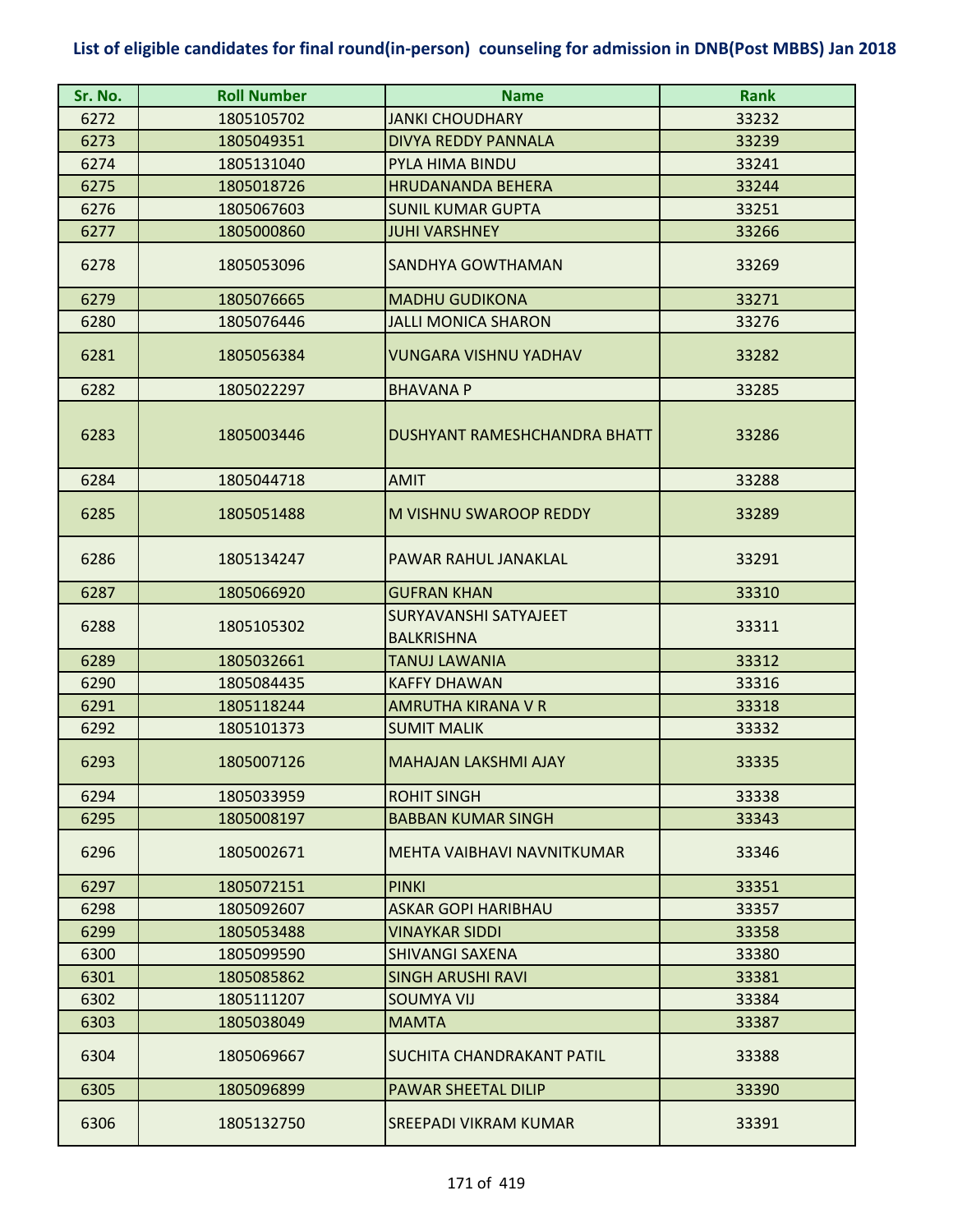| Sr. No. | <b>Roll Number</b> | <b>Name</b>                              | <b>Rank</b> |
|---------|--------------------|------------------------------------------|-------------|
| 6307    | 1805002369         | KHANBHAIWALA FATEMA                      | 33393       |
|         |                    | <b>BURHANBHAI</b>                        |             |
| 6308    | 1805132573         | <b>ADLURI ANITHA</b>                     | 33394       |
| 6309    | 1805109390         | <b>MORADIYA MEHUL VALJIBHAI</b>          | 33399       |
| 6310    | 1805089551         | <b>VIVEK A B</b>                         | 33401       |
| 6311    | 1805118133         | <b>RICHIN VARGHESE BABU</b>              | 33402       |
| 6312    | 1805056081         | TEELLA LAKSHMI PRIYANKA                  | 33405       |
| 6313    | 1805047073         | <b>ATHOTA PRIYANKA</b>                   | 33410       |
| 6314    | 1805115822         | RATHOD ASHWINI BALIRAM                   | 33412       |
| 6315    | 1805027456         | <b>HARSHVARDHAN N</b>                    | 33420       |
| 6316    | 1805098787         | MD SHAMIM REYAZ                          | 33425       |
| 6317    | 1805039232         | PRATTIPATI MANOGNYA                      | 33435       |
| 6318    | 1805115910         | <b>BHATT PRAKASH ANANDBHAI</b>           | 33439       |
| 6319    | 1805130754         | <b>SUSHMA MALLADI</b>                    | 33442       |
| 6320    | 1805096459         | <b>UDAMALE AJINKYA SURESH</b>            | 33443       |
| 6321    | 1805132438         | <b>RAVI YAMINI</b>                       | 33444       |
| 6322    | 1805023719         | <b>RUFINA J</b>                          | 33445       |
| 6323    | 1805099131         | <b>JYOTSANA JAISWAL</b>                  | 33453       |
| 6324    | 1805132614         | <b>DAMUKA SRI LEENA</b>                  | 33454       |
| 6325    | 1805055343         | <b>RUKHSANA YASMIN</b>                   | 33458       |
| 6326    | 1805106670         | JADHAV DNYANFSHWAR MOTILAL               | 33461       |
| 6327    | 1805044151         | <b>UPENDRA KUMAR SINGH</b>               | 33471       |
| 6328    | 1805083979         | PRAJAPATI BHAGYASHRI MANJIBHAI           | 33474       |
| 6329    | 1805004646         | <b>SHEBENA S</b>                         | 33478       |
| 6330    | 1805011646         | <b>RADHA RAJAN</b>                       | 33479       |
| 6331    | 1805004908         | <b>JERIN MATHEW JOSE</b>                 | 33481       |
| 6332    | 1805040533         | <b>DHRUV SETHI</b>                       | 33482       |
| 6333    | 1805052799         | P TEJASWI SAI                            | 33486       |
| 6334    | 1805036141         | VAGHASIA HARSHVADAN<br><b>SURESHBHAI</b> | 33487       |
| 6335    | 1805122849         | <b>JEYANTHI</b>                          | 33489       |
| 6336    | 1805125626         | <b>APURVA</b>                            | 33493       |
| 6337    | 1805128241         | <b>MUNAGALA NS PRATHYUSHA</b>            | 33496       |
| 6338    | 1805097519         | R NEETHUSHANMUGI                         | 33497       |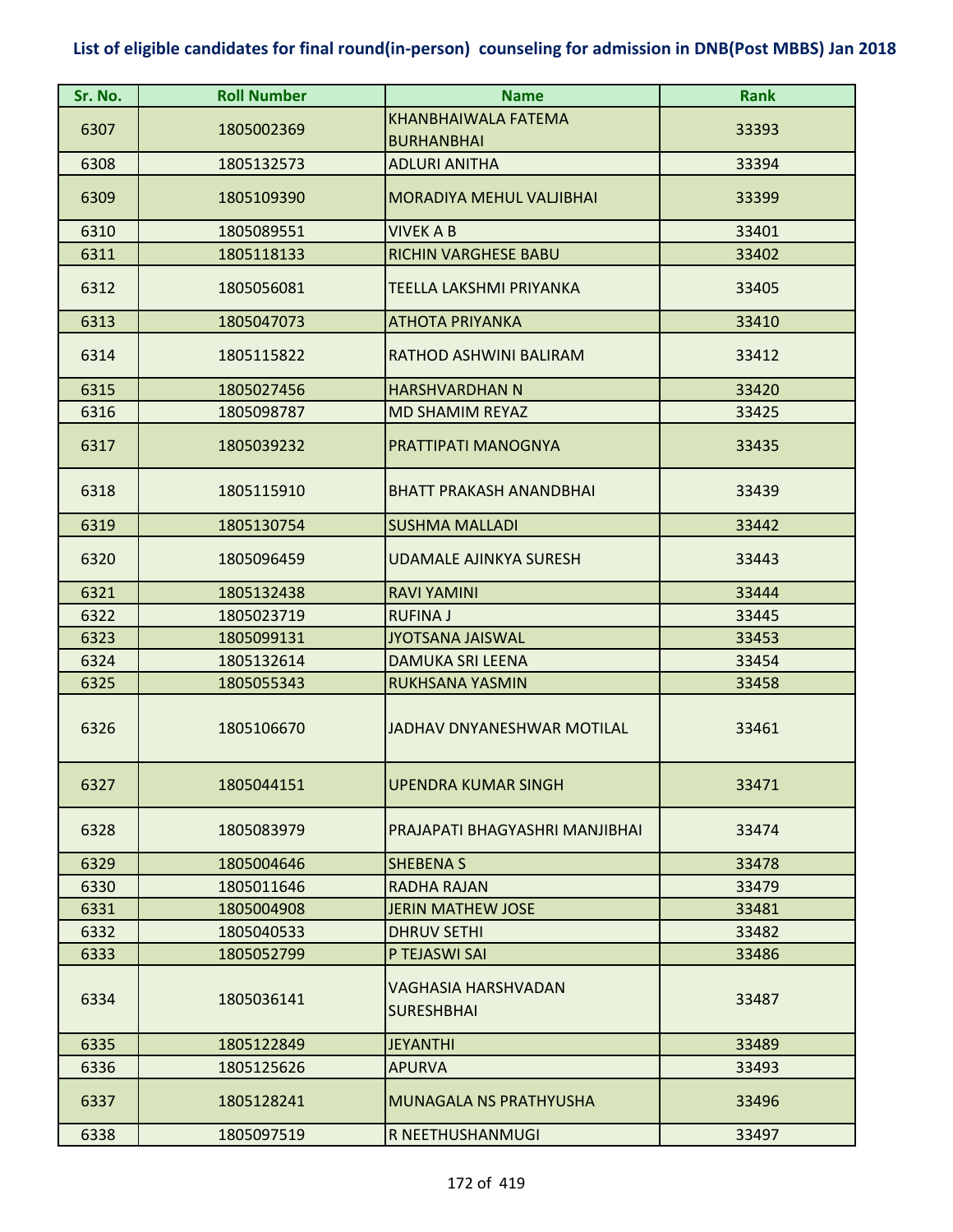| Sr. No. | <b>Roll Number</b> | <b>Name</b>                        | <b>Rank</b> |
|---------|--------------------|------------------------------------|-------------|
| 6339    | 1805113763         | DEVI BALASUBRAMANIYAM              | 33505       |
| 6340    | 1805092617         | <b>GUNDEWAR SALIL VIVEK</b>        | 33519       |
| 6341    | 1805078545         | <b>DEEPAK YADAVA</b>               | 33526       |
| 6342    | 1805113327         | <b>SHRIRAM GAUTAM</b>              | 33532       |
| 6343    | 1805060896         | <b>MANVI SACHDEVA</b>              | 33533       |
| 6344    | 1805122106         | NISREEN NAZARUDEEN                 | 33537       |
| 6345    | 1805077553         | <b>MOHAMMED DANISH AFZAL</b>       | 33542       |
| 6346    | 1805084643         | <b>DILJOT KAUR</b>                 | 33550       |
| 6347    | 1805076850         | <b>MEDIGE SHINY SHARON</b>         | 33552       |
| 6348    | 1805032500         | <b>AMIT KUMAR</b>                  | 33558       |
| 6349    | 1805056280         | <b>MOHD ZAMAD AFZAL</b>            | 33567       |
| 6350    | 1805056404         | MUCHALAPURI SRAVANI                | 33579       |
| 6351    | 1805011987         | <b>NAMITHA SALAHUDDIN</b>          | 33580       |
| 6352    | 1805055083         | <b>SHAIK UMAR PASHA</b>            | 33581       |
| 6353    | 1805060234         | <b>SUNIL KUMAR</b>                 | 33583       |
| 6354    | 1805118774         | <b>ANZIL A R</b>                   | 33585       |
| 6355    | 1805064894         | <b>AFNAN AQUEEL</b>                | 33587       |
| 6356    | 1805064791         | <b>SHAIK SHABANA</b>               | 33588       |
| 6357    | 1805051304         | <b>ASHA JYOTHI M</b>               | 33589       |
| 6358    | 1805051960         | <b>KERLINE PADATHURUTHY JEROME</b> | 33593       |
| 6359    | 1805048888         | <b>G SAI KISHORE</b>               | 33594       |
| 6360    | 1805088640         | SANDIPOGU SUSANNA                  | 33596       |
| 6361    | 1805032162         | <b>VIKAS MOR</b>                   | 33597       |
| 6362    | 1805123665         | <b>KAUSIKKA N</b>                  | 33612       |
| 6363    | 1805095601         | <b>AYYAGARI SHRUTILAYA</b>         | 33623       |
| 6364    | 1805118847         | SIDHARTH S                         | 33624       |
| 6365    | 1805052951         | <b>KOLI VIKAS</b>                  | 33625       |
| 6366    | 1805016343         | <b>UPENDRA JAIN</b>                | 33633       |
| 6367    | 1805110885         | <b>SNEHA YADAV</b>                 | 33635       |
| 6368    | 1805022872         | <b>ROSHINI SARA SIMON</b>          | 33637       |
| 6369    | 1805061798         | SANAP NITA VISHNUPANT              | 33638       |
| 6370    | 1805098050         | <b>SHRUTI BHARDWAJ</b>             | 33642       |
| 6371    | 1805055336         | SIDDHANTAPU BALAKRISHNA            | 33646       |
| 6372    | 1805111725         | SAKTHISRINIVASAN B                 | 33656       |
| 6373    | 1805076332         | <b>G SREE LAKSHMI</b>              | 33657       |
| 6374    | 1805043219         | <b>PRINCE</b>                      | 33662       |
| 6375    | 1805032563         | <b>JAGESHWAR SONKAR</b>            | 33680       |
| 6376    | 1805110158         | VIDYANAND KUMAR                    | 33687       |
| 6377    | 1805038333         | <b>SURUCHI ARYA</b>                | 33690       |
| 6378    | 1805049419         | <b>SIVA BRAMHA PRASAD</b>          | 33695       |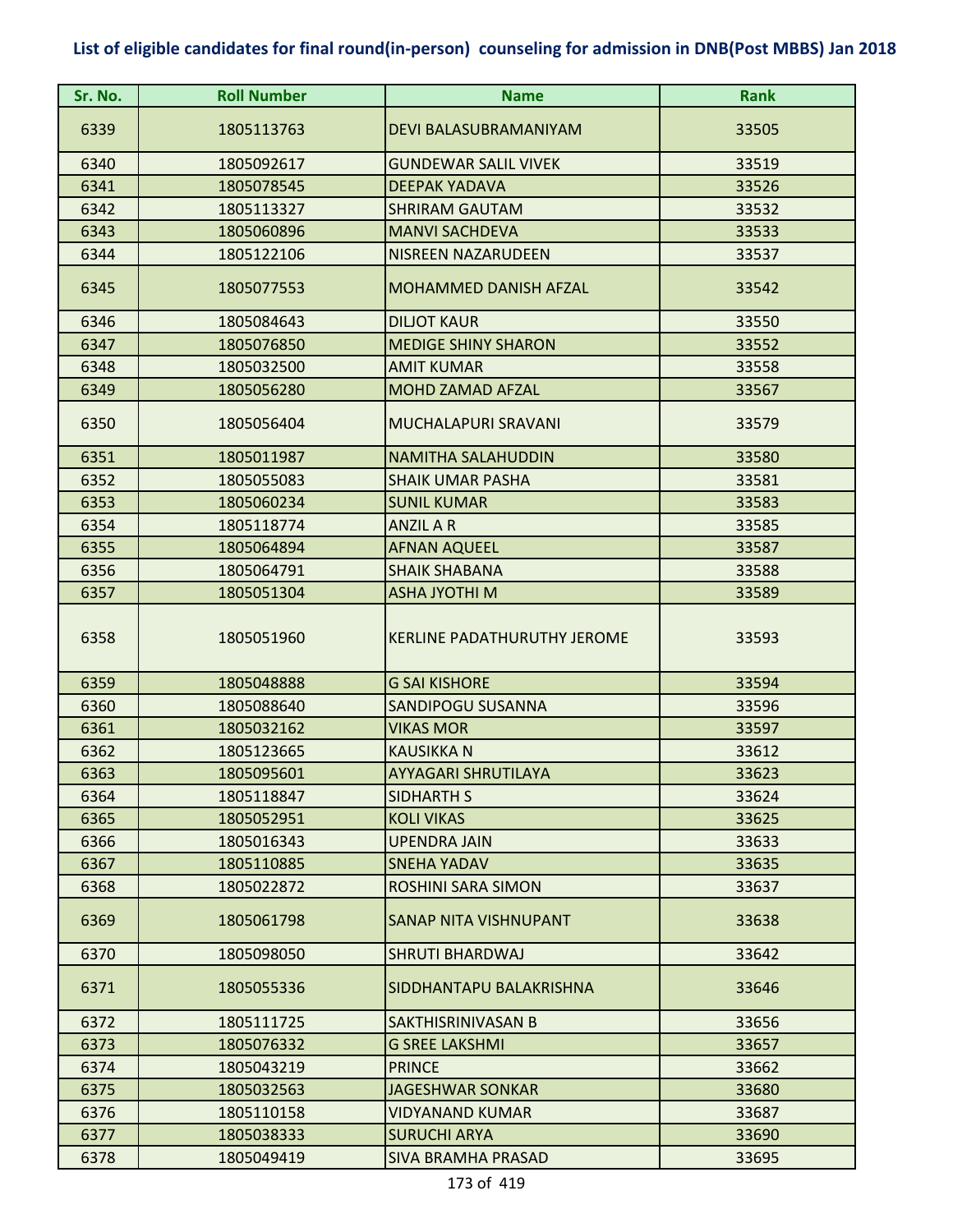| Sr. No. | <b>Roll Number</b> | <b>Name</b>                                | <b>Rank</b> |
|---------|--------------------|--------------------------------------------|-------------|
| 6379    | 1805035204         | <b>NARESH KUMAR GAUTAM</b>                 | 33706       |
| 6380    | 1805031749         | <b>DEOVRAT NAIVEDYA</b>                    | 33727       |
| 6381    | 1805023950         | <b>SHONA ARLIN CHRISTOPHER</b>             | 33736       |
| 6382    | 1805005005         | NISHA BYJU RAHIM                           | 33738       |
| 6383    | 1805011041         | <b>AKHILA V</b>                            | 33748       |
| 6384    | 1805128486         | NAGARAPU MOULIKA                           | 33750       |
| 6385    | 1805126267         | <b>MODI UDIT SANJEEVKUMAR</b>              | 33758       |
| 6386    | 1805022215         | <b>ARAVINTHNATHAN K</b>                    | 33763       |
| 6387    | 1805082228         | <b>ANTO VENETIA J</b>                      | 33773       |
| 6388    | 1805027268         | <b>RAMYA</b>                               | 33778       |
| 6389    | 1805097442         | SREEPAVANI CHOWDAVARAM                     | 33780       |
| 6390    | 1805028507         | <b>VINU VIPIN</b>                          | 33788       |
| 6391    | 1805019136         | <b>NISHANT PANDA</b>                       | 33791       |
| 6392    | 1805128244         | <b>MITTA ROOPAVANI</b>                     | 33803       |
| 6393    | 1805019716         | <b>SIRISHA PEDADA</b>                      | 33808       |
| 6394    | 1805117614         | <b>MAURYA ARUN HARISHANKAR</b>             | 33814       |
| 6395    | 1805100346         | <b>MOHD YUSUF</b>                          | 33818       |
| 6396    | 1805078257         | MOHAMMAD SOFIYAN HAROON<br><b>SIDDIQUI</b> | 33819       |
| 6397    | 1805007812         | <b>BURHAN UD DIN BHAT</b>                  | 33823       |
| 6398    | 1805066384         | <b>AMRUTHA THOMAS</b>                      | 33830       |
| 6399    | 1805049064         | POOJA R HIROLI                             | 33832       |
| 6400    | 1805004495         | <b>ADHEELA NUSRIN K K</b>                  | 33833       |
| 6401    | 1805040696         | <b>JAINENDRA KHASH</b>                     | 33837       |
| 6402    | 1805056690         | <b>SURENDRA REDDY POLAKA</b>               | 33842       |
| 6403    | 1805013973         | SOWMYA D M                                 | 33844       |
| 6404    | 1805094459         | WANKHEDE VAIBHAV VISHWAMBHAR               | 33847       |
| 6405    | 1805033616         | <b>TAYMEENA KACHOT</b>                     | 33850       |
| 6406    | 1805013955         | <b>ARUNG</b>                               | 33851       |
| 6407    | 1805132242         | <b>GUNTURU INDIRA</b>                      | 33856       |
| 6408    | 1805100899         | <b>JYOTI SINHA</b>                         | 33869       |
| 6409    | 1805022254         | <b>SOWMYA S</b>                            | 33871       |
| 6410    | 1805128669         | PICHIKA SRI SRUTHI                         | 33872       |
| 6411    | 1805026222         | <b>SANTHOSH</b>                            | 33877       |
| 6412    | 1805061833         | <b>MADHURI DILIP TAYADE</b>                | 33878       |
| 6413    | 1805112300         | <b>KUMARAVEL B</b>                         | 33883       |
| 6414    | 1805023154         | <b>SRIJITH R</b>                           | 33888       |
| 6415    | 1805023983         | VIDYA KARPAGAM K                           | 33889       |
| 6416    | 1805035379         | AWADHESH PRATAP SINGH PARIHAR              | 33896       |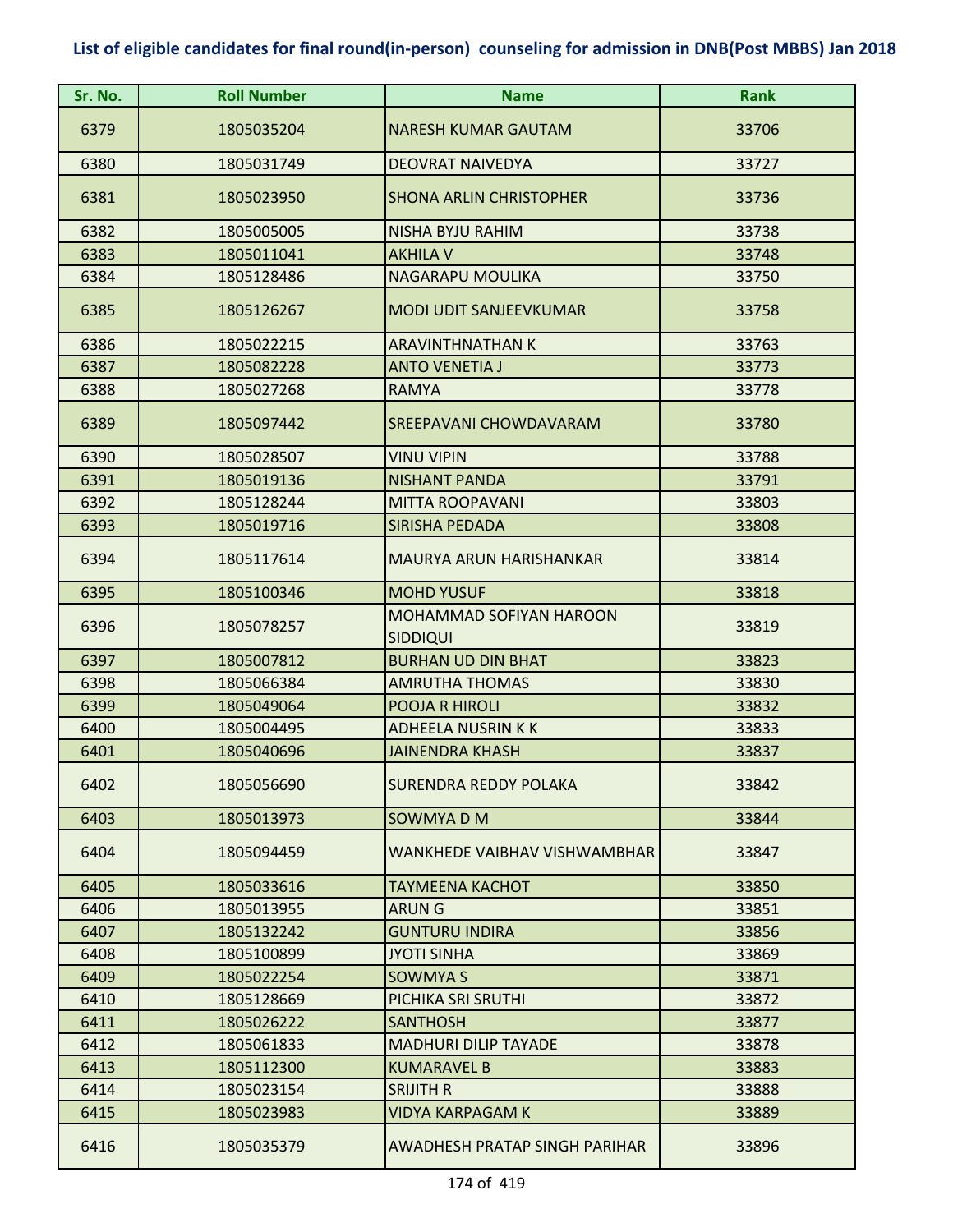| Sr. No. | <b>Roll Number</b> | <b>Name</b>                                     | <b>Rank</b> |
|---------|--------------------|-------------------------------------------------|-------------|
| 6417    | 1805069503         | <b>AYUSH VARDHAN</b>                            | 33897       |
| 6418    | 1805097530         | KALUVAYI JAYANTHI                               | 33898       |
| 6419    | 1805036014         | <b>MEETKUMAR MAULESHKUMAR</b><br><b>TRIVEDI</b> | 33901       |
| 6420    | 1805085857         | <b>DESAI SURAJ ASHOK</b>                        | 33907       |
| 6421    | 1805057406         | <b>JASMINE KAUR KOHLI</b>                       | 33910       |
| 6422    | 1805091545         | <b>BAGMARE SHIFALI DILIP</b>                    | 33917       |
| 6423    | 1805086431         | PATIL DIGVIJAY NARENDRA                         | 33921       |
| 6424    | 1805025552         | <b>PRASAD</b>                                   | 33922       |
| 6425    | 1805132652         | <b>KUTADA GEETHA SRUTHI</b>                     | 33924       |
| 6426    | 1805039076         | <b>BONDILI SAI SOWMYA</b>                       | 33926       |
| 6427    | 1805074822         | <b>AFREEN KHAN</b>                              | 33927       |
| 6428    | 1805054356         | KHAJI AYESHA SUBHANI                            | 33928       |
| 6429    | 1805105836         | <b>KHADE SHITAL SAHEBRAO</b>                    | 33930       |
| 6430    | 1805041400         | <b>SWATI SINGH</b>                              | 33932       |
| 6431    | 1805070608         | <b>MD HABIBUL ISLAM</b>                         | 33937       |
| 6432    | 1805017393         | <b>ANKITA SHIVHARE</b>                          | 33944       |
| 6433    | 1805100627         | PRIYANKA KANJILAL                               | 33949       |
| 6434    | 1805122438         | <b>KEERTHI MOHAN P</b>                          | 33952       |
| 6435    | 1805066072         | <b>ATHIRA SASIDHARAN</b>                        | 33962       |
| 6436    | 1805051807         | MAMILLA VENKATA SAI RAVI TEJA                   | 33966       |
| 6437    | 1805021619         | <b>ARPANA CHOUDHARY</b>                         | 33977       |
| 6438    | 1805126080         | <b>RUHINA KHAN</b>                              | 33978       |
| 6439    | 1805049287         | <b>GURRAM THIRUPATHI</b>                        | 33979       |
| 6440    | 1805060949         | <b>DIVYA</b>                                    | 33985       |
| 6441    | 1805119036         | <b>SAMUVEL</b>                                  | 33986       |
| 6442    | 1805025056         | <b>MINMINI SELVAM</b>                           | 34001       |
| 6443    | 1805008123         | <b>SHUKLA SHILPI HITENDRNATH</b>                | 34009       |
| 6444    | 1805054634         | <b>NISHATH AFREEN</b>                           | 34041       |
| 6445    | 1805085023         | <b>FARZANA ABID KHAN</b>                        | 34047       |
| 6446    | 1805061091         | <b>SOBHAGYAWATI</b>                             | 34051       |
| 6447    | 1805020991         | <b>AJAY KUMAR</b>                               | 34057       |
| 6448    | 1805023689         | <b>RAMACHANDRAN</b>                             | 34058       |
| 6449    | 1805100500         | ANJU VERMA                                      | 34060       |
| 6450    | 1805002181         | <b>JOSHI JAIMIN MUKESHBHAI</b>                  | 34063       |
| 6451    | 1805107062         | <b>TALEKAR DEJI MADHUKARJI</b>                  | 34068       |
| 6452    | 1805111983         | <b>MADHUSURIYA M</b>                            | 34074       |
| 6453    | 1805117719         | SAKSHI PRAMOD SITANIYA                          | 34075       |
| 6454    | 1805051082         | <b>AVANEET KUMAR</b>                            | 34078       |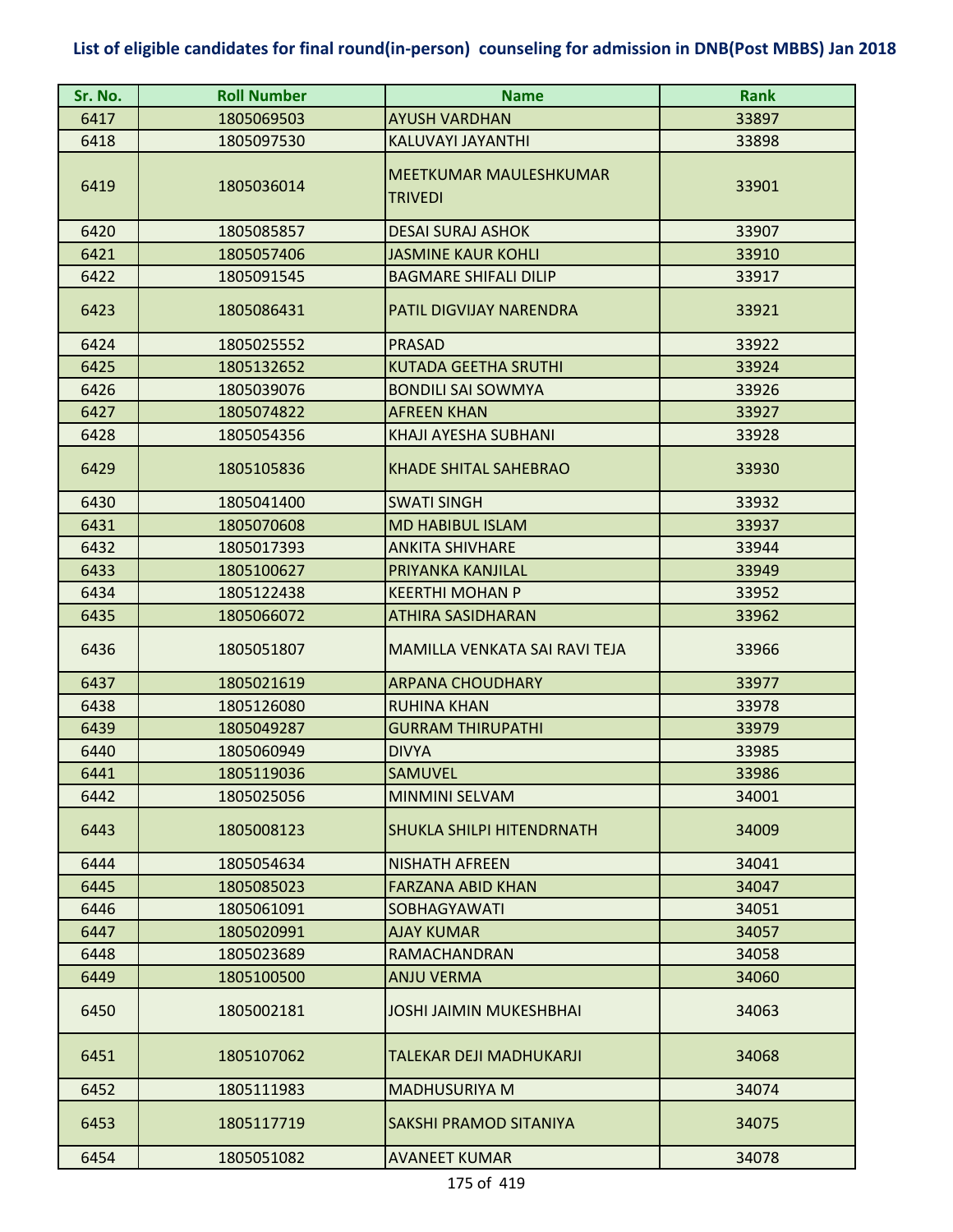| Sr. No. | <b>Roll Number</b> | <b>Name</b>                       | Rank  |
|---------|--------------------|-----------------------------------|-------|
| 6455    | 1805045489         | ROOPA PRIYADARSHINI R             | 34085 |
| 6456    | 1805057037         | KOPPOLU VIJAYENDAR BABU           | 34086 |
| 6457    | 1805130885         | <b>GRACE LALITHA PRIYA UPPADA</b> | 34089 |
| 6458    | 1805046679         | ALLESHWARAM SRUJANA               | 34094 |
| 6459    | 1805041346         | <b>HIRAK JYOTI DAS</b>            | 34106 |
| 6460    | 1805049657         | <b>BATHULA AKHILA</b>             | 34108 |
| 6461    | 1805111018         | <b>SEEMA SHARMA</b>               | 34111 |
| 6462    | 1805051670         | <b>MADHURAKAVI SAHITHI</b>        | 34124 |
| 6463    | 1805098035         | <b>AALIND JAIN</b>                | 34127 |
| 6464    | 1805053397         | <b>CH SRINIVAS</b>                | 34130 |
| 6465    | 1805128305         | <b>MAHANKALI PRANATHI</b>         | 34136 |
| 6466    | 1805112061         | <b>INDHUMATHI D</b>               | 34138 |
| 6467    | 1805050570         | <b>KARRI SANKARARAO</b>           | 34140 |
| 6468    | 1805061853         | KAMBLE KIMAYA SHRIKRISHNA         | 34144 |
| 6469    | 1805041881         | SMRITI REKHA BORAH                | 34145 |
| 6470    | 1805115277         | <b>DEEPAK KUMAR</b>               | 34148 |
| 6471    | 1805068177         | NIMMALA VINOD KUMAR REDDY         | 34149 |
| 6472    | 1805054613         | <b>AFSHAN FIRDOUS</b>             | 34151 |
| 6473    | 1805072212         | <b>SURVEE SHARMA</b>              | 34155 |
| 6474    | 1805009877         | C K SAMEENA TAJ                   | 34167 |
| 6475    | 1805026016         | <b>DHARINI DEVI A</b>             | 34169 |
| 6476    | 1805040732         | RADHA BHARDWAJ                    | 34184 |
| 6477    | 1805099321         | <b>IFSHEEN FATIMA</b>             | 34185 |
| 6478    | 1805068598         | <b>SWATI SHARMA</b>               | 34186 |
| 6479    | 1805053294         | PATLOLLA SRIKANTH                 | 34187 |
| 6480    | 1805105225         | PINGALE ANUJA LAXMAN              | 34188 |
| 6481    | 1805074924         | <b>ABHISHEK GARG</b>              | 34195 |
| 6482    | 1805065307         | <b>RAJEENA K P</b>                | 34197 |
| 6483    | 1805012355         | <b>PRAVEENA K P</b>               | 34209 |
| 6484    | 1805004058         | <b>KUSH KUMAWAT</b>               | 34220 |
| 6485    | 1805064056         | PRIYA JHAJHRA                     | 34224 |
| 6486    | 1805096067         | SAYED SANIYA RIYAZ                | 34226 |
| 6487    | 1805060080         | <b>ANKITA BAIRATHI</b>            | 34228 |
| 6488    | 1805032518         | <b>RENJITH REGHUNATHAN</b>        | 34230 |
| 6489    | 1805121892         | ANUPAMA SHAJI                     | 34233 |
| 6490    | 1805082143         | YOGEISHWARAR D                    | 34238 |
| 6491    | 1805102359         | <b>SONI MISHRA</b>                | 34242 |
| 6492    | 1805065078         | <b>HARIPRIYA M</b>                | 34245 |
| 6493    | 1805034804         | VISHNU M                          | 34246 |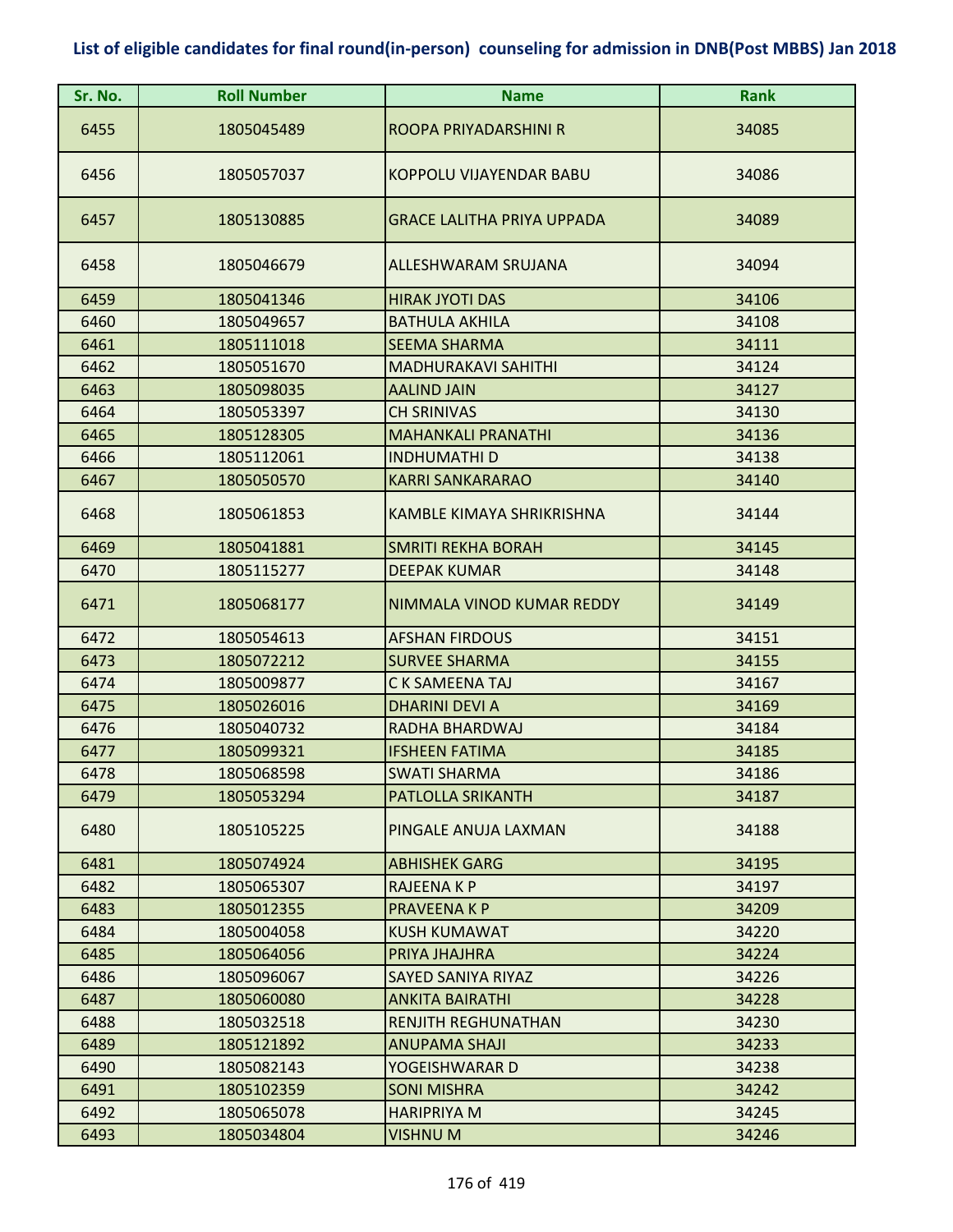| Sr. No. | <b>Roll Number</b> | <b>Name</b>                     | <b>Rank</b> |
|---------|--------------------|---------------------------------|-------------|
| 6494    | 1805020380         | THOMBRE SNEHAL DIWAKAR          | 34247       |
| 6495    | 1805031110         | RAJRATNA JANARDAN AMBHORE       | 34248       |
| 6496    | 1805122973         | JEYASHREE P                     | 34250       |
| 6497    | 1805085609         | PANDEY NEETU AMBIKA             | 34253       |
| 6498    | 1805097202         | ATHAWALE PRASHANT SEWAKRAM      | 34255       |
| 6499    | 1805109056         | DOMADIYA ATUL VALLABHBHAI       | 34257       |
| 6500    | 1805021290         | <b>ASHIS KUMAR SINHA</b>        | 34258       |
| 6501    | 1805000517         | <b>SURABHI KHANDELWAL</b>       | 34260       |
| 6502    | 1805127321         | KRISHNA ANUSHA AKULA            | 34262       |
| 6503    | 1805047617         | <b>RAJASEKHAR BURGU</b>         | 34271       |
| 6504    | 1805067172         | <b>AKHILESH YADAV</b>           | 34274       |
| 6505    | 1805134071         | <b>NADIYA NIZARUDEEN</b>        | 34277       |
| 6506    | 1805064689         | <b>PULAVARTY PRATEEK</b>        | 34279       |
| 6507    | 1805115360         | <b>SWAPAN DAS</b>               | 34280       |
| 6508    | 1805010721         | PASKIN DSOUZA V                 | 34287       |
| 6509    | 1805054711         | <b>PRABHAVATHI</b>              | 34292       |
| 6510    | 1805099354         | <b>HUBAIRA</b>                  | 34294       |
| 6511    | 1805014557         | RAJANIKANTA DAS                 | 34295       |
| 6512    | 1805037283         | PRAVEEN KUMAR YADAV             | 34297       |
| 6513    | 1805111855         | PIRASANNA DEEPA                 | 34306       |
| 6514    | 1805085597         | <b>BAVARIA URVASHI VINAY</b>    | 34315       |
| 6515    | 1805057671         | <b>PARTH DESAI</b>              | 34318       |
| 6516    | 1805117674         | <b>DASH KAJAL HARIHAR</b>       | 34320       |
| 6517    | 1805133915         | VISHNUPRASAD C V                | 34323       |
| 6518    | 1805085332         | <b>CHOCHE OMKAR DEEPAK</b>      | 34324       |
| 6519    | 1805066501         | <b>SUSHIL KUMAR</b>             | 34330       |
| 6520    | 1805030182         | SAGARKUMAR JENTIBHAI ANTALA     | 34331       |
| 6521    | 1805114702         | PALLABI BHATTACHARJEE           | 34335       |
| 6522    | 1805057119         | <b>NAZMA JABEEN</b>             | 34341       |
| 6523    | 1805068447         | <b>VEDATI SIVA SAI SHANKER</b>  | 34343       |
| 6524    | 1805007243         | KHANDARE NAINA RAJENDRA         | 34344       |
| 6525    | 1805009736         | <b>GAURAVI SAMBHAJI THORWAT</b> | 34346       |
| 6526    | 1805045128         | <b>RAHUL KUMAR</b>              | 34351       |
| 6527    | 1805079455         | <b>ASHISH KUMAR</b>             | 34352       |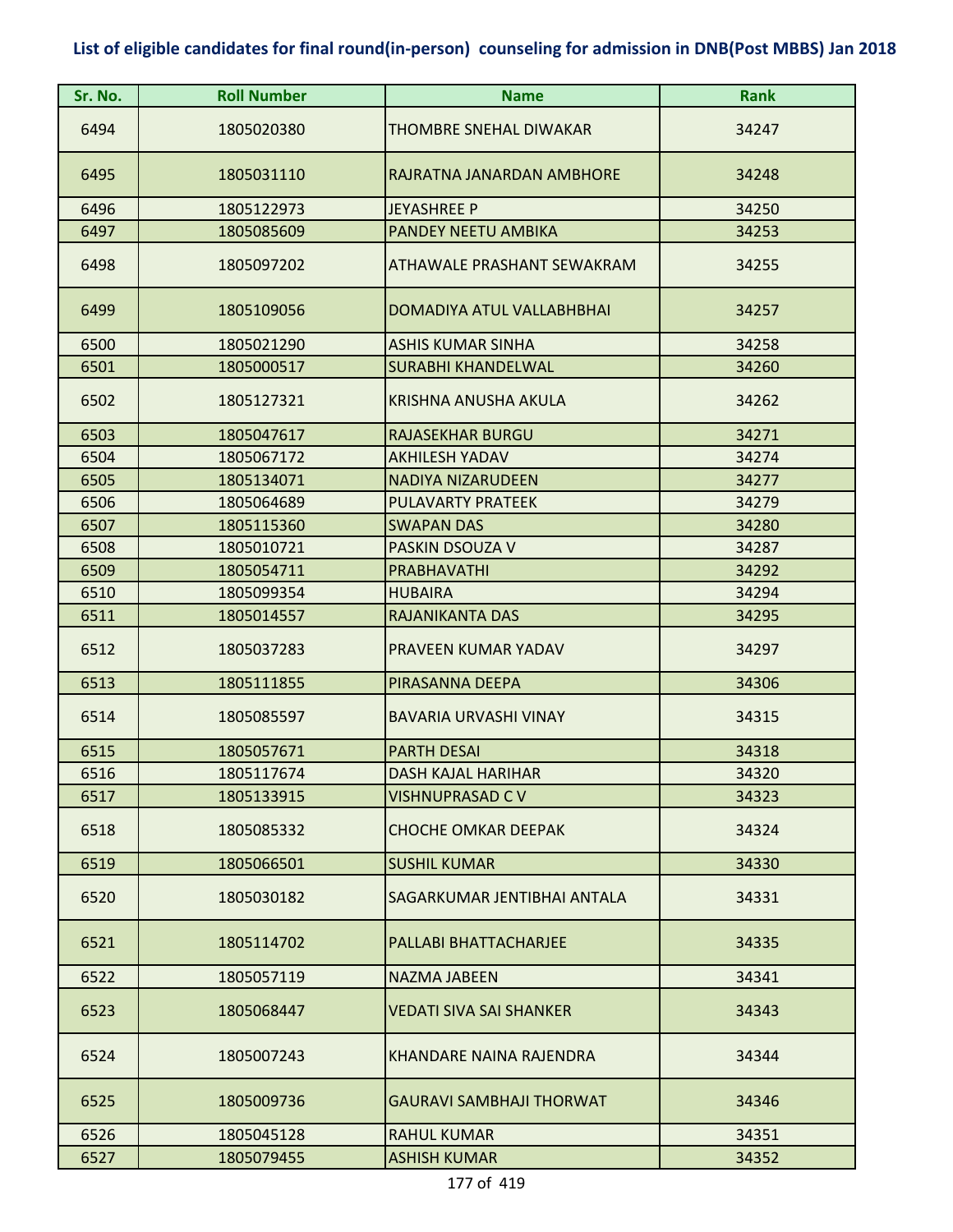| Sr. No. | <b>Roll Number</b> | <b>Name</b>                                | <b>Rank</b> |
|---------|--------------------|--------------------------------------------|-------------|
| 6528    | 1805026969         | <b>GAYATHRI S NAIR</b>                     | 34362       |
| 6529    | 1805050426         | <b>ARUNSURIYAN A</b>                       | 34368       |
| 6530    | 1805053388         | PINNINTI VIDYA SAGAR                       | 34370       |
| 6531    | 1805073127         | <b>TANMOY BHOWMICK</b>                     | 34373       |
| 6532    | 1805036085         | <b>UMAT POOJABA DHIRSINH</b>               | 34376       |
| 6533    | 1805097491         | RANGARAMANUJANAIDU                         | 34377       |
| 6534    | 1805060432         | <b>PARUL PARMAR</b>                        | 34382       |
| 6535    | 1805076429         | <b>JUTURU NAVEEN KUMAR</b>                 | 34385       |
| 6536    | 1805127997         | <b>K PARVATHI</b>                          | 34389       |
| 6537    | 1805116056         | KHUSHBU ZEENABHAI GAJIPARA                 | 34397       |
| 6538    | 1805002745         | <b>GOHIL OMDEVSINH VANRAJSINH</b>          | 34404       |
| 6539    | 1805081724         | <b>SAVITHA V</b>                           | 34411       |
| 6540    | 1805088619         | <b>ANJUNA P P</b>                          | 34419       |
| 6541    | 1805029073         | <b>JIGYANSA MOHAPATRA</b>                  | 34428       |
| 6542    | 1805099875         | RAJENDRA KUMAR KUSHWAHA                    | 34432       |
| 6543    | 1805050336         | <b>KALALI CHANDRAKUMAR</b>                 | 34442       |
| 6544    | 1805117400         | <b>VISHAL ARJUN GEHI</b>                   | 34443       |
| 6545    | 1805003761         | SHAH MILAP DHARMENDRABHAI                  | 34448       |
| 6546    | 1805098493         | YUMKHAIBAM SABIR AHMED                     | 34454       |
| 6547    | 1805096479         | <b>JADHAV RAVIKANTH</b>                    | 34456       |
| 6548    | 1805027727         | <b>SUSHMITHA PRAKASHINI</b>                | 34461       |
| 6549    | 1805092754         | <b>FULMALI KOMAL VIJAY</b>                 | 34463       |
| 6550    | 1805083972         | PATEL AKSHI YOGESHKUMAR                    | 34467       |
| 6551    | 1805055899         | TUMARADA DURGA VENKATA SAI<br><b>MANOJ</b> | 34471       |
| 6552    | 1805073521         | <b>SUMANTA SINHA</b>                       | 34473       |
| 6553    | 1805047433         | <b>SNIGDHAT</b>                            | 34480       |
| 6554    | 1805017267         | <b>ONAM VERMA</b>                          | 34484       |
| 6555    | 1805108813         | <b>SWETHA REDDY P</b>                      | 34487       |
| 6556    | 1805094221         | MOKALIKAR UMAKANT<br><b>HANMANTRAO</b>     | 34489       |
| 6557    | 1805092688         | DARUNDE KSHAMA GOVINDRAO                   | 34490       |
| 6558    | 1805052388         | <b>NALLA RAVI KIRAN</b>                    | 34495       |
| 6559    | 1805058130         | <b>ASHISH SARASWAT</b>                     | 34501       |
| 6560    | 1805039190         | RAAJALEKSHMY A                             | 34503       |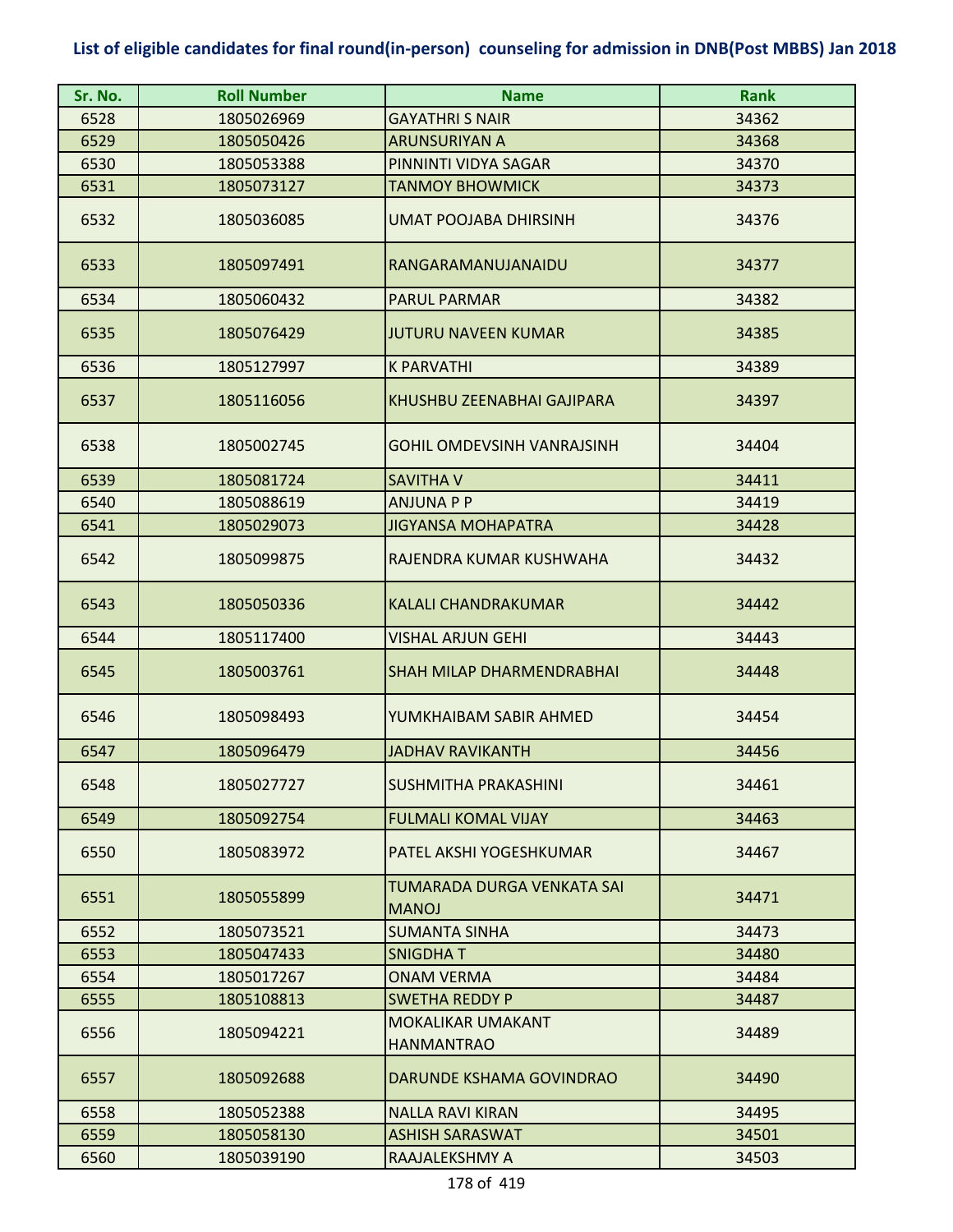| Sr. No. | <b>Roll Number</b> | <b>Name</b>                                         | <b>Rank</b> |
|---------|--------------------|-----------------------------------------------------|-------------|
| 6561    | 1805130425         | <b>KARATAM RADHIKA</b>                              | 34507       |
| 6562    | 1805134027         | VAYEDA AVANI PRAFULCHANDRA                          | 34511       |
| 6563    | 1805084170         | <b>AMANPREET SINGH ALIAS SURESH</b><br><b>KUMAR</b> | 34512       |
| 6564    | 1805068425         | SHAHANE SAMEEDHA KRISHNA                            | 34523       |
| 6565    | 1805096672         | <b>JAJU VEDA VIKAS</b>                              | 34525       |
| 6566    | 1805067031         | <b>UZMA JAHAN</b>                                   | 34526       |
| 6567    | 1805120097         | <b>ABIRAMI M</b>                                    | 34528       |
| 6568    | 1805063215         | <b>NAVAL KISHORE</b>                                | 34536       |
| 6569    | 1805068542         | <b>SURESH KAUNDIYAL</b>                             | 34547       |
| 6570    | 1805105532         | PATIL SWAPNIL SATISH                                | 34548       |
| 6571    | 1805024844         | <b>NIRANJNI S</b>                                   | 34550       |
| 6572    | 1805077548         | TOGATA NAGAMALLESWARI                               | 34560       |
| 6573    | 1805079067         | <b>SAMEER KUMAR VERMA</b>                           | 34562       |
| 6574    | 1805038130         | RANENDRA PRATAP SINGH                               | 34567       |
| 6575    | 1805022860         | <b>SHANKAR NARAYAN V V</b>                          | 34569       |
| 6576    | 1805098736         | <b>ROMA</b>                                         | 34573       |
| 6577    | 1805039726         | <b>PATURU RADHA</b>                                 | 34575       |
| 6578    | 1805052885         | PULIPATI BINDUPRASUNA                               | 34576       |
| 6579    | 1805043341         | SHYAMBARAN                                          | 34586       |
| 6580    | 1805052027         | ADIRAJU KRISHNA KARTHIKEYAN                         | 34590       |
| 6581    | 1805118147         | <b>RITU R MENON</b>                                 | 34592       |
| 6582    | 1805124680         | <b>MOUNIKA P</b>                                    | 34596       |
| 6583    | 1805064830         | <b>GANGA SURESH TAMILISETTI</b>                     | 34599       |
| 6584    | 1805120820         | <b>SUDHAKAR T</b>                                   | 34601       |
| 6585    | 1805057511         | NAKHATE RAVINDRA VISHNUPANT                         | 34602       |
| 6586    | 1805107400         | <b>NOMITA AHUJA</b>                                 | 34605       |
| 6587    | 1805015377         | <b>AJAY GIRI</b>                                    | 34610       |
| 6588    | 1805096346         | SYED RAFEEQUE AHMED HAJIRA<br><b>ANJUM ARA</b>      | 34611       |
| 6589    | 1805011387         | RAJENDRA KUMAR THAKUR                               | 34621       |
| 6590    | 1805095395         | DESHMUKH VITTHAL SHRIKRUSHNA                        | 34622       |
| 6591    | 1805014767         | <b>ANSUMAN SAHU</b>                                 | 34626       |
| 6592    | 1805123302         | CHAKALI MADHU SEKHAR                                | 34638       |
| 6593    | 1805004409         | <b>ABHISHEK MISHRA</b>                              | 34646       |
| 6594    | 1805015961         | <b>RAJAT GUPTA</b>                                  | 34648       |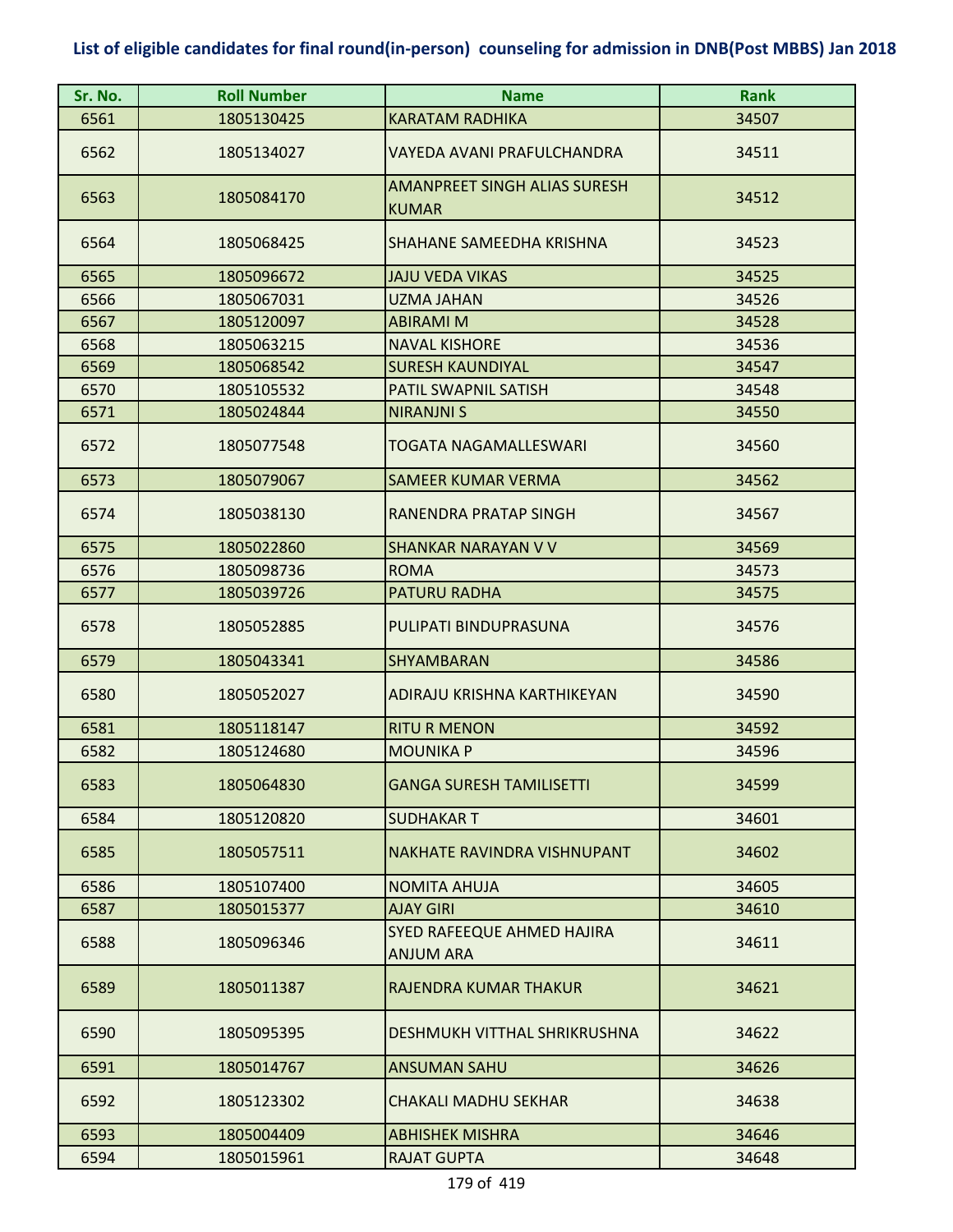| Sr. No. | <b>Roll Number</b> | <b>Name</b>                  | <b>Rank</b> |
|---------|--------------------|------------------------------|-------------|
| 6595    | 1805040466         | <b>JAIWANT MAHURKAR</b>      | 34649       |
| 6596    | 1805040489         | <b>LALIT KUMAR</b>           | 34655       |
| 6597    | 1805030297         | <b>CHANDAN KUMAR</b>         | 34665       |
| 6598    | 1805031952         | <b>SHRISTI SRIVASTAVA</b>    | 34666       |
| 6599    | 1805037971         | <b>RAJEEV KUMAR PANDEY</b>   | 34667       |
| 6600    | 1805131608         | CHILAKALA SAI PRABHA         | 34668       |
| 6601    | 1805057000         | YARAM REDDY SUSMITHA         | 34671       |
| 6602    | 1805013909         | RINITHA RAJAN                | 34672       |
| 6603    | 1805047106         | <b>FAKEHA BEGUM</b>          | 34673       |
| 6604    | 1805011341         | <b>DIVYA R</b>               | 34674       |
| 6605    | 1805082202         | <b>INDHUUMATHY THAYAMMAL</b> | 34676       |
| 6606    | 1805083133         | <b>SUHA MOHAMMED AKBAR</b>   | 34684       |
| 6607    | 1805113916         | <b>SUMAN SARAH VARGHESE</b>  | 34687       |
| 6608    | 1805090709         | <b>JESVIN JOIS ABRAHAM</b>   | 34694       |
| 6609    | 1805059988         | <b>DHERENDRA SHARMA</b>      | 34695       |
| 6610    | 1805018280         | PRATIBHA SINGH               | 34700       |
| 6611    | 1805080368         | <b>RASHIKA GOEL</b>          | 34701       |
| 6612    | 1805086277         | <b>GUPTA ANKUSH AJIT</b>     | 34713       |
| 6613    | 1805036964         | <b>SABA KHAN</b>             | 34719       |
| 6614    | 1805119683         | <b>ARUN GEORGE</b>           | 34725       |
| 6615    | 1805086345         | MISHRA PRATHAMESH SHASHIKANT | 34726       |
| 6616    | 1805097377         | <b>BINYALA SHREY SHARAD</b>  | 34730       |
| 6617    | 1805100171         | POOJA MAVI                   | 34733       |
| 6618    | 1805017596         | <b>SABA ALVI</b>             | 34734       |
| 6619    | 1805095072         | PHAD VARSHA GANGADHAR        | 34735       |
| 6620    | 1805013087         | SAMRUDDHA M PATIL            | 34736       |
| 6621    | 1805023952         | <b>SURABHI</b>               | 34742       |
| 6622    | 1805058549         | SAGAR ARVINDBHAI SONI        | 34746       |
| 6623    | 1805125413         | <b>ABHISHEK AMETA</b>        | 34749       |
| 6624    | 1805134106         | SRINIVASAN SIVAKUMAR         | 34750       |
| 6625    | 1805062151         | <b>NEELISHA</b>              | 34755       |
| 6626    | 1805036685         | <b>AYUSH JAIN</b>            | 34759       |
| 6627    | 1805128870         | SODADASU RADHIKA             | 34761       |
| 6628    | 1805087613         | NIMBALKAR PRIYANKA MILIND    | 34765       |
| 6629    | 1805030771         | <b>VIKRAM KUMAR</b>          | 34778       |
| 6630    | 1805050095         | <b>K S MRUDHULA</b>          | 34794       |
| 6631    | 1805119276         | NIMIYA SABU M                | 34797       |
| 6632    | 1805124359         | <b>R PRAVEENA</b>            | 34799       |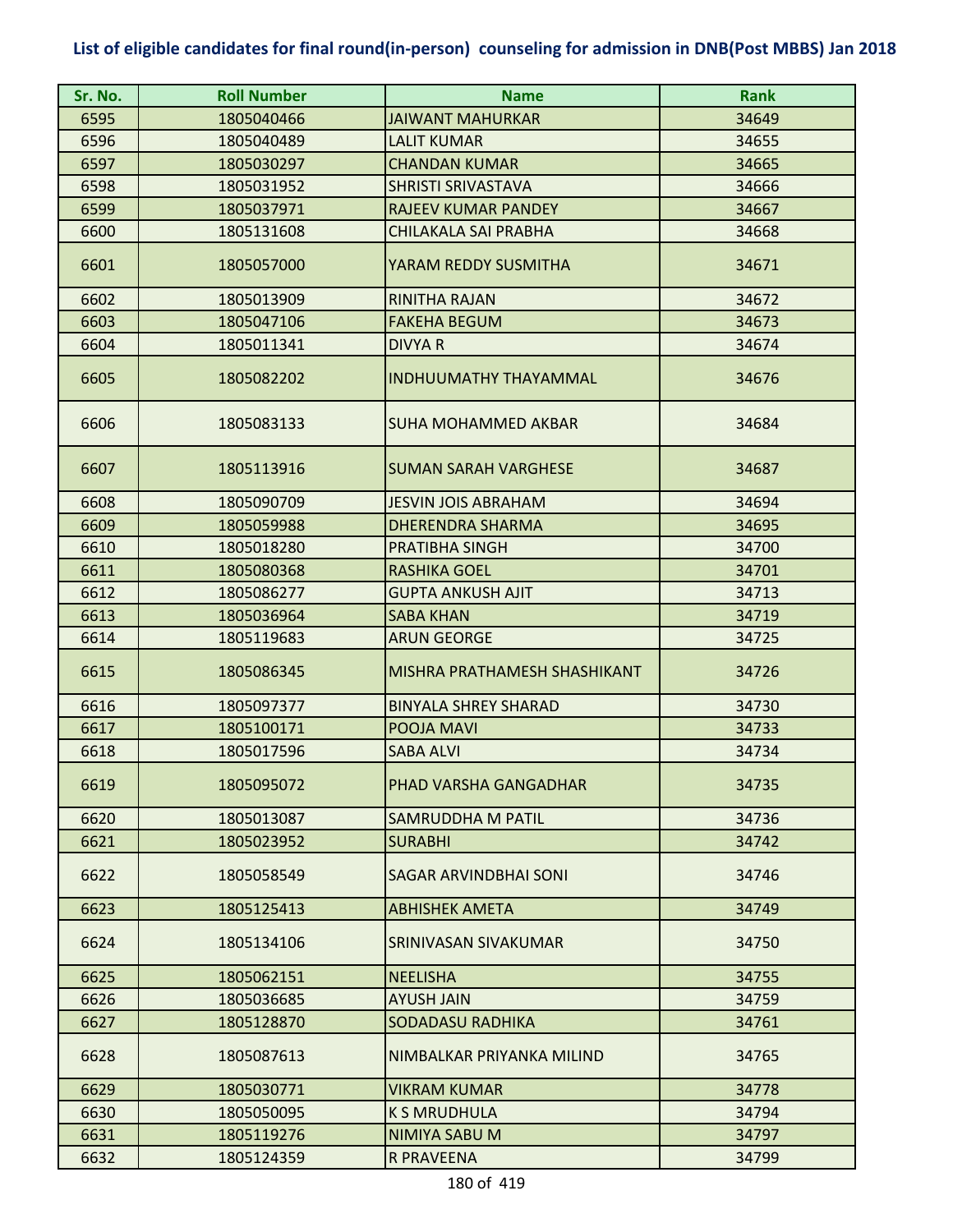| Sr. No. | <b>Roll Number</b> | <b>Name</b>                                        | <b>Rank</b> |
|---------|--------------------|----------------------------------------------------|-------------|
| 6633    | 1805096353         | <b>VIDYA RAMESH DESHMUKH</b>                       | 34806       |
| 6634    | 1805093831         | NAVANEETHAPRABHU                                   | 34811       |
| 6635    | 1805091734         | <b>NAVINKUMAR GAIDHANE</b>                         | 34813       |
| 6636    | 1805050434         | KAMBHAMPATI VAMSHI KRISHNA                         | 34822       |
| 6637    | 1805112571         | <b>CHARANKUMAR NATARAJAN</b>                       | 34824       |
| 6638    | 1805097081         | <b>ROHIT VIJAYAN</b>                               | 34829       |
| 6639    | 1805012349         | <b>THANOOJ N</b>                                   | 34832       |
| 6640    | 1805001446         | <b>BHUPATBHAI PARSHOTAMBHAI</b><br><b>PATELIYA</b> | 34837       |
| 6641    | 1805107348         | PRAKASH KUMAR DUBEY                                | 34839       |
| 6642    | 1805119533         | <b>AKHIL KRISHNAN</b>                              | 34840       |
| 6643    | 1805100267         | <b>SAYASH ARYA</b>                                 | 34842       |
| 6644    | 1805100727         | <b>ANU JHANJI</b>                                  | 34845       |
| 6645    | 1805097088         | SATPUTE SUDHAKAR KAKASAHEB                         | 34847       |
| 6646    | 1805113396         | <b>UMASHANKAR PATEL</b>                            | 34852       |
| 6647    | 1805047981         | <b>CH RAMYA</b>                                    | 34853       |
| 6648    | 1805067543         | SWARAJ KUMAR SHARMA                                | 34855       |
| 6649    | 1805128542         | RAJA GOPAL KOTHAGUNDLA                             | 34860       |
| 6650    | 1805011012         | <b>KOPPERLA MANJULA</b>                            | 34865       |
| 6651    | 1805050742         | <b>KARAMCHED ALEKHYA</b>                           | 34866       |
| 6652    | 1805086785         | <b>HIMAKSHI LOHANI</b>                             | 34867       |
| 6653    | 1805118282         | <b>ALEX MALIEKAL</b>                               | 34870       |
| 6654    | 1805053002         | P SWAROOP                                          | 34873       |
| 6655    | 1805086977         | WAKPANJAR PRIYANKA SAHEBRAO                        | 34876       |
| 6656    | 1805077004         | P PREETHI                                          | 34878       |
| 6657    | 1805095222         | PALWANKAR NEHA ALHADRAO                            | 34881       |
| 6658    | 1805031559         | <b>ANUSHKA VERMA</b>                               | 34887       |
| 6659    | 1805057343         | <b>TARANGKUMAR RAMESHBHAI</b><br><b>BHAVSAR</b>    | 34889       |
| 6660    | 1805074097         | DARPANARAYAN HAZRA                                 | 34896       |
| 6661    | 1805121917         | <b>SRIDEVI M</b>                                   | 34906       |
| 6662    | 1805006478         | <b>SUPRIYA KUMAR</b>                               | 34914       |
| 6663    | 1805051709         | <b>EJANTHKER VARSHA</b>                            | 34917       |
| 6664    | 1805007650         | <b>AMITPAL KAUR</b>                                | 34923       |
| 6665    | 1805058991         | <b>ISHA PATIDAR</b>                                | 34924       |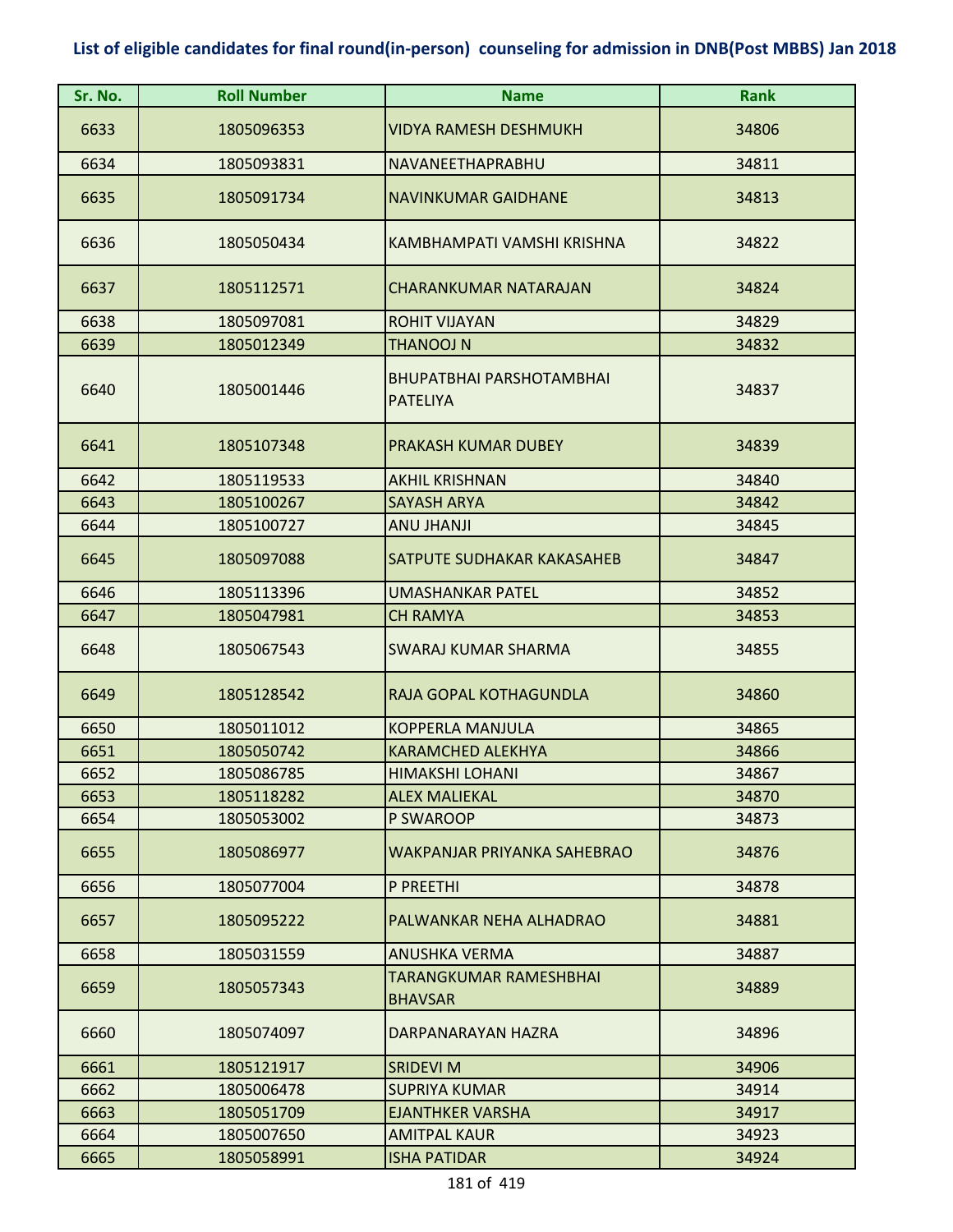| Sr. No. | <b>Roll Number</b> | <b>Name</b>                       | Rank  |
|---------|--------------------|-----------------------------------|-------|
| 6666    | 1805088380         | AMBATI DEDIVYA VENKATA LAVANYA    | 34930 |
| 6667    | 1805123427         | <b>GUDALA SRAVANTHI</b>           | 34932 |
| 6668    | 1805079823         | <b>KULDEEP CHAUDHARY</b>          | 34935 |
| 6669    | 1805030920         | <b>AFREEN FATIMA</b>              | 34947 |
| 6670    | 1805109741         | PAYAL SANJAYBHAI BHATT            | 34948 |
| 6671    | 1805081110         | <b>KANNAN M</b>                   | 34949 |
| 6672    | 1805053543         | PULIPATI MANI RATNAM              | 34950 |
| 6673    | 1805053618         | <b>NIKHATH SULTANA</b>            | 34956 |
| 6674    | 1805132290         | PRAGADA RAJAN                     | 34963 |
| 6675    | 1805102391         | <b>DEEPMALA SINHA</b>             | 34967 |
| 6676    | 1805010679         | SUPRIYA TIWARI                    | 34973 |
| 6677    | 1805102010         | <b>DANISH GURAM</b>               | 34974 |
| 6678    | 1805072304         | <b>AVIRUP MAITI</b>               | 34978 |
| 6679    | 1805081409         | <b>DEEPIKA MOHAN</b>              | 34993 |
| 6680    | 1805122188         | <b>NIYAS USMAN M</b>              | 34997 |
| 6681    | 1805006595         | ANDHALKAR NIKITA REVANSIDDH       | 34998 |
| 6682    | 1805086206         | <b>SIDDHI S AGARWAL</b>           | 34999 |
| 6683    | 1805004917         | <b>CHINCHU SEBASTIAN</b>          | 35000 |
| 6684    | 1805049636         | <b>AKULA ANITHA</b>               | 35001 |
| 6685    | 1805053187         | PALUSA LAXMI                      | 35004 |
| 6686    | 1805017276         | PARUL UPADHYAY                    | 35011 |
| 6687    | 1805027403         | <b>JOVIN JOSE M</b>               | 35013 |
| 6688    | 1805033037         | <b>ADITYA ANAND</b>               | 35014 |
| 6689    | 1805042598         | <b>RAJAT GOSWAMI</b>              | 35018 |
| 6690    | 1805061398         | <b>HIMANK GANDHI</b>              | 35025 |
| 6691    | 1805033114         | <b>VIKASH KUMAR YADAW</b>         | 35027 |
| 6692    | 1805030411         | <b>BHATT VISHAL PRAFULCHANDRA</b> | 35028 |
| 6693    | 1805029699         | CHANDRASHEKHAR PRASAD             | 35029 |
| 6694    | 1805044670         | AARTI BHARDWAJ                    | 35032 |
| 6695    | 1805002794         | PATEL UTSAV VIPUL                 | 35034 |
| 6696    | 1805045157         | <b>NITISH DAS</b>                 | 35044 |
| 6697    | 1805132178         | <b>CHALUMURI DEVANI</b>           | 35050 |
| 6698    | 1805133958         | <b>THEJASVI N</b>                 | 35059 |
| 6699    | 1805108624         | <b>MARY LYDIA SUCHITA A</b>       | 35063 |
| 6700    | 1805090552         | SOWMYA J                          | 35064 |
| 6701    | 1805068191         | NAGAVARAPU DIVYA                  | 35066 |
| 6702    | 1805009896         | SOUMIYA SATEESH KAMAT             | 35068 |
| 6703    | 1805111020         | <b>SHIVAM</b>                     | 35069 |
| 6704    | 1805076124         | <b>C SRILEKHA</b>                 | 35073 |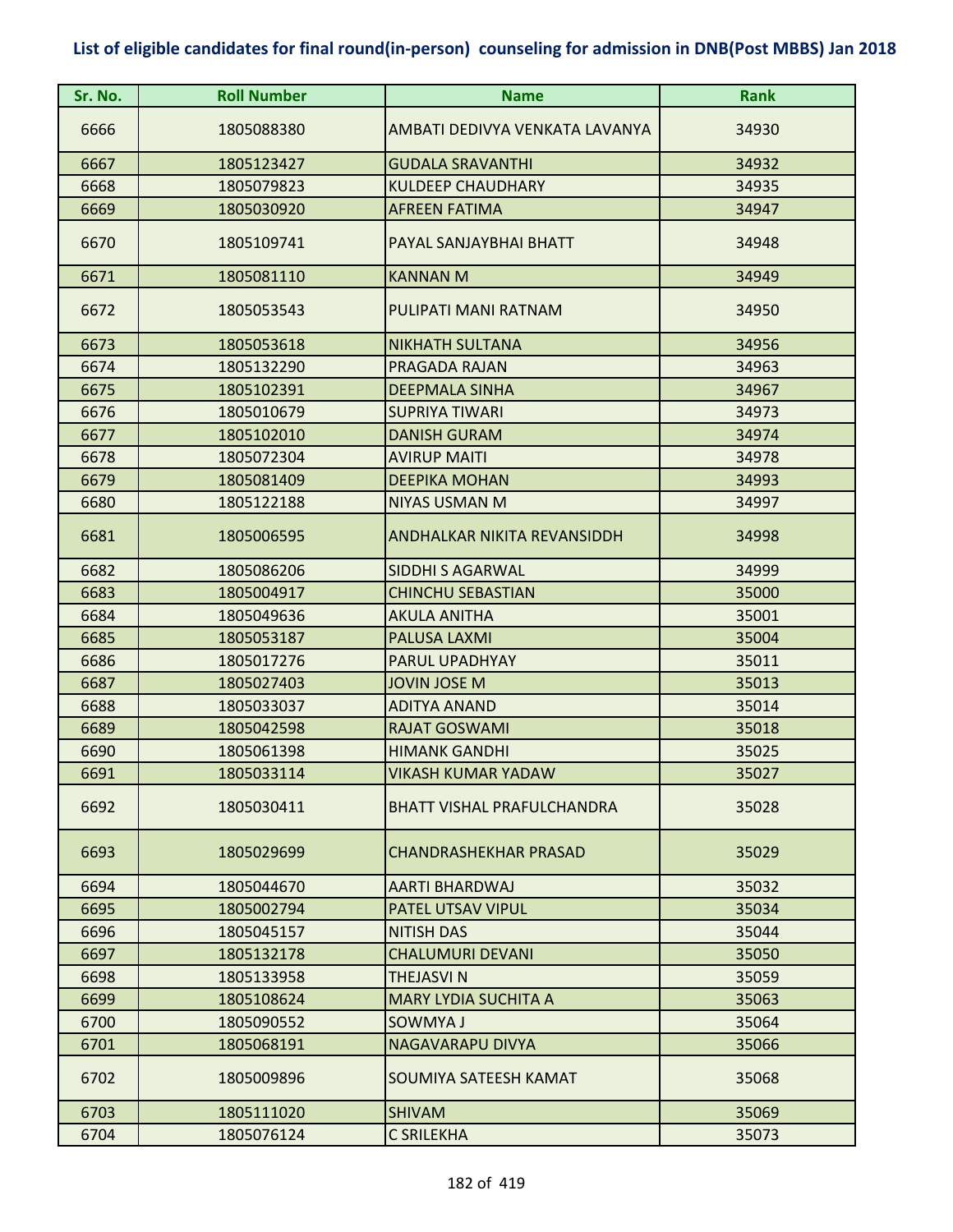| Sr. No. | <b>Roll Number</b> | <b>Name</b>                              | <b>Rank</b> |
|---------|--------------------|------------------------------------------|-------------|
| 6705    | 1805051121         | <b>G N RAJA CHANDRAKANTH</b>             | 35087       |
| 6706    | 1805006893         | KHAN AYESHA BANU MAHMOOD<br><b>KHAN</b>  | 35089       |
| 6707    | 1805033185         | PRATIBHA YADAV                           | 35090       |
| 6708    | 1805045978         | SAGARGOUDA VEERANAGOUDA<br>SANKANAGOUDRA | 35093       |
| 6709    | 1805002898         | PATHAK MUDRA KIRTIBHAI                   | 35100       |
| 6710    | 1805025100         | <b>HAVEENAT</b>                          | 35103       |
| 6711    | 1805077007         | PENDURTI PRIYANKA                        | 35108       |
| 6712    | 1805117055         | <b>GAVADE RUSHIKESH SHAMRAO</b>          | 35110       |
| 6713    | 1805105235         | <b>HIWARKAR SHYAM GANESH</b>             | 35112       |
| 6714    | 1805009351         | <b>RAM PRAKASH GANGWAR</b>               | 35113       |
| 6715    | 1805084873         | <b>PRIVY VARSHNEY</b>                    | 35119       |
| 6716    | 1805132271         | <b>JYOTHSNA RANI PARUVADA</b>            | 35126       |
| 6717    | 1805122825         | <b>DANESH DEEPAK R</b>                   | 35127       |
| 6718    | 1805126578         | PATEL DARSHITKUMAR SHAILESHBHAI          | 35129       |
| 6719    | 1805091321         | <b>KHANDARE RAOSAHEB SUDAM</b>           | 35132       |
| 6720    | 1805097293         | PRADNYA RAVINDRA SATAV                   | 35133       |
| 6721    | 1805084811         | <b>SOVEER SINGH</b>                      | 35135       |
| 6722    | 1805106579         | <b>TIDKE SAYALI SHANKAR</b>              | 35141       |
| 6723    | 1805123102         | A SHARANYA                               | 35144       |
| 6724    | 1805089728         | <b>SHUBHAKM</b>                          | 35146       |
| 6725    | 1805065559         | <b>AMLAN NATH</b>                        | 35147       |
| 6726    | 1805132057         | <b>SRAVAN YATIRAJULA</b>                 | 35148       |
| 6727    | 1805065190         | PRASHANT CHAWAN                          | 35150       |
| 6728    | 1805116287         | PATEL BHUMIN KUMAR                       | 35156       |
| 6729    | 1805092749         | <b>SNEHAL JADHAO</b>                     | 35158       |
| 6730    | 1805063222         | <b>VED VIVEK</b>                         | 35159       |
| 6731    | 1805016572         | <b>CHAITANYA SAHU</b>                    | 35161       |
| 6732    | 1805053954         | RAMANUJAM SHARANYA                       | 35164       |
| 6733    | 1805117158         | PATWA JUHI SURENDRA                      | 35165       |
| 6734    | 1805003824         | <b>MADHUMANTI SARKAR</b>                 | 35166       |
| 6735    | 1805051604         | <b>M MANJUSHA</b>                        | 35167       |
| 6736    | 1805055691         | <b>SUNNAPU JYOSHNA DEVI</b>              | 35169       |
| 6737    | 1805035047         | <b>AYUSH GUPTA</b>                       | 35171       |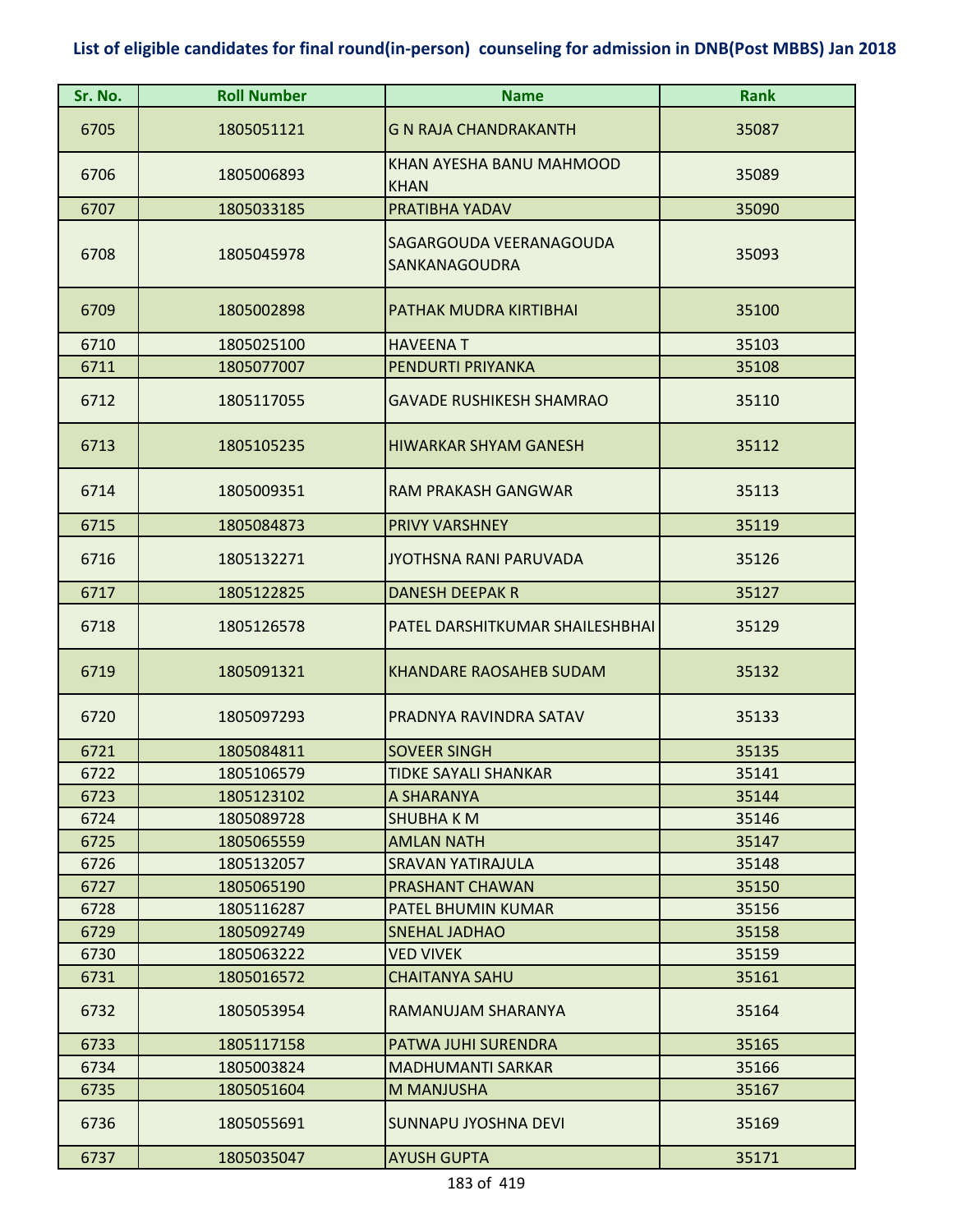| Sr. No. | <b>Roll Number</b> | <b>Name</b>                         | <b>Rank</b> |
|---------|--------------------|-------------------------------------|-------------|
| 6738    | 1805062424         | <b>MONIKA DASS</b>                  | 35172       |
| 6739    | 1805090939         | <b>SARDA MUKUND SHYAM</b>           | 35174       |
| 6740    | 1805090821         | <b>BELE SNEHAL BABARAO</b>          | 35175       |
| 6741    | 1805030687         | <b>RIA GARG</b>                     | 35178       |
| 6742    | 1805048215         | <b>D JAGRUTHI REDDY</b>             | 35182       |
| 6743    | 1805012844         | <b>MOHSINA SAIDALAVI</b>            | 35183       |
| 6744    | 1805061357         | <b>PUSHKAL</b>                      | 35189       |
| 6745    | 1805036117         | <b>GOHIL DIGVIJAYSINH FATEHSINH</b> | 35190       |
| 6746    | 1805022243         | <b>JAYASHRI</b>                     | 35191       |
| 6747    | 1805076114         | <b>C SAI KUMAR</b>                  | 35198       |
| 6748    | 1805026350         | PREETHI DHAMOTHARAN                 | 35210       |
| 6749    | 1805061498         | <b>PIYUSH MITTAL</b>                | 35218       |
| 6750    | 1805071947         | <b>DEBOPRIO DAS</b>                 | 35224       |
| 6751    | 1805105544         | PATIL NILAM NAGNATH                 | 35225       |
| 6752    | 1805101353         | <b>BHAVANA</b>                      | 35226       |
| 6753    | 1805059549         | <b>KU SARLA PANDEY</b>              | 35233       |
| 6754    | 1805062751         | RAGHU NAINA SHARMA                  | 35234       |
| 6755    | 1805064242         | <b>ABHIGYAN BORKOTOKY</b>           | 35235       |
| 6756    | 1805103532         | <b>PARUL SHARMA</b>                 | 35239       |
| 6757    | 1805061545         | <b>SHILPA</b>                       | 35243       |
| 6758    | 1805125269         | KAMINI SINGH RANAWAT                | 35245       |
| 6759    | 1805085585         | SHIRODKAR ARCHANA SHRIPAD           | 35254       |
| 6760    | 1805051699         | <b>VASEE MATABASSUM</b>             | 35255       |
| 6761    | 1805003166         | PATEL TUSHAR KIRITBHAI              | 35258       |
| 6762    | 1805118965         | <b>SARAN PRASATH S</b>              | 35259       |
| 6763    | 1805112075         | <b>KARTHIK S</b>                    | 35261       |
| 6764    | 1805058259         | SONIYA SHARMA                       | 35266       |
| 6765    | 1805085245         | <b>BHAVESH RAJESH DUBEY</b>         | 35269       |
| 6766    | 1805033873         | <b>DISHA BANSAL</b>                 | 35270       |
| 6767    | 1805030565         | <b>ANITA YADAV</b>                  | 35271       |
| 6768    | 1805044144         | <b>ANAND PRAKASH</b>                | 35274       |
| 6769    | 1805098031         | <b>BHANUJA GOEL</b>                 | 35279       |
| 6770    | 1805081344         | <b>MANOJ</b>                        | 35285       |
| 6771    | 1805062407         | <b>SOVIA ANAND</b>                  | 35289       |
| 6772    | 1805006928         | RANA JAWERIYA SAYED ISMAIL          | 35293       |
| 6773    | 1805091740         | REWATKAR KAUSTUBH PUKHRAJ           | 35294       |
| 6774    | 1805087322         | <b>MADHURA GOPICHAND MORE</b>       | 35300       |
| 6775    | 1805035541         | <b>GANDHI ASHAY SHODHANBHAI</b>     | 35313       |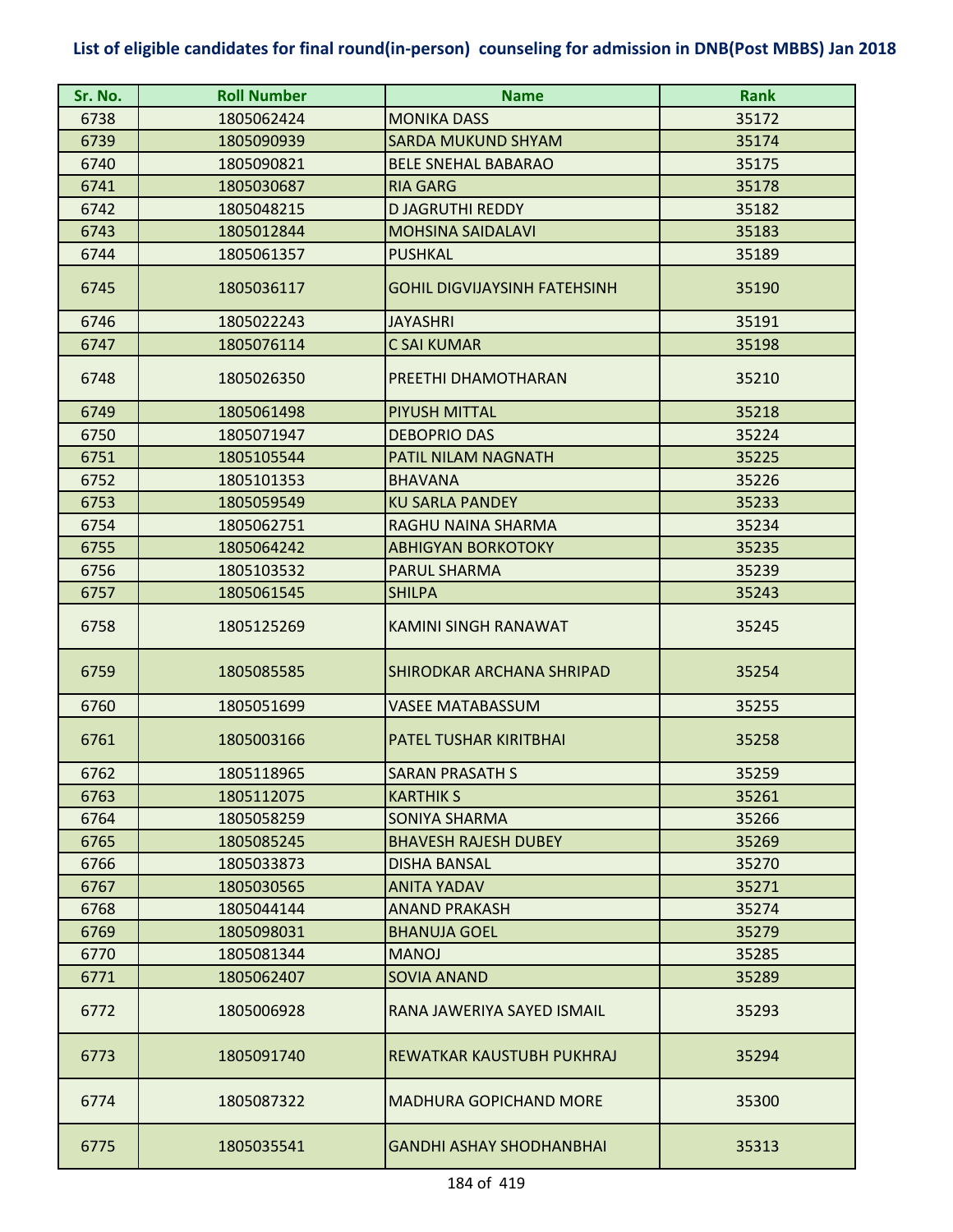| Sr. No. | <b>Roll Number</b> | <b>Name</b>                      | <b>Rank</b> |
|---------|--------------------|----------------------------------|-------------|
| 6776    | 1805069184         | <b>DONGARE SUMIT DILIP</b>       | 35314       |
| 6777    | 1805052275         | N APARNA                         | 35326       |
| 6778    | 1805119994         | <b>RANJANI</b>                   | 35327       |
| 6779    | 1805076064         | <b>BETNE ATHIYA KHANAM</b>       | 35330       |
| 6780    | 1805064266         | <b>SEHNAJ YASMIN</b>             | 35333       |
| 6781    | 1805100948         | <b>NAVEEN KUMAR GAUR</b>         | 35334       |
| 6782    | 1805053825         | <b>MOHAMMED SOHAIL AHMED</b>     | 35338       |
| 6783    | 1805120091         | <b>PAVITHRA P</b>                | 35344       |
| 6784    | 1805014244         | <b>GANDHIMATHI V</b>             | 35347       |
| 6785    | 1805034368         | <b>ISHAN PHUKAN</b>              | 35350       |
| 6786    | 1805125443         | VATSALA YAGNIK                   | 35352       |
| 6787    | 1805024273         | <b>SAMUEL SANTHOSH</b>           | 35356       |
| 6788    | 1805064628         | YERRAMSETTI MANOJ KUMAR          | 35365       |
| 6789    | 1805012561         | <b>EVELYN GEORGE</b>             | 35367       |
| 6790    | 1805034836         | <b>SEAMOL VC</b>                 | 35371       |
| 6791    | 1805018563         | <b>AMRIT PRAKASH</b>             | 35372       |
| 6792    | 1805132231         | <b>GOLLU SIDDARDHA NAIDU</b>     | 35375       |
| 6793    | 1805025398         | <b>SHAIK PARVEEN</b>             | 35385       |
| 6794    | 1805130999         | PRATHYUSHA P                     | 35390       |
| 6795    | 1805086738         | <b>KASTURE PARIDHI VIJAY</b>     | 35392       |
| 6796    | 1805048450         | DHARMASAGAR SIRISHA              | 35399       |
| 6797    | 1805034234         | <b>NIHARIKA</b>                  | 35415       |
| 6798    | 1805132293         | <b>KONDETI RUPA DEVI</b>         | 35419       |
| 6799    | 1805083281         | <b>JASMINE MARY MATHEW</b>       | 35424       |
| 6800    | 1805106070         | <b>ROHIT KATE</b>                | 35429       |
| 6801    | 1805128285         | <b>MADDINENI REVATHI</b>         | 35432       |
| 6802    | 1805028424         | <b>BIMAL VARGHESE BALU</b>       | 35453       |
| 6803    | 1805116437         | <b>KARIA HEMALI BHARATBHAI</b>   | 35457       |
| 6804    | 1805086306         | <b>BHIMEWAR SHRUTIKA BABURAO</b> | 35460       |
| 6805    | 1805129311         | <b>SURENDRA TANNERU</b>          | 35481       |
| 6806    | 1805058967         | <b>SHEWALE KUNAL KISHOR</b>      | 35484       |
| 6807    | 1805083292         | <b>NIKILAA V R</b>               | 35485       |
| 6808    | 1805109104         | GOLAKIYA HITESHKUMAR KESHAVLAL   | 35486       |
| 6809    | 1805025966         | PONISHA LLOYD                    | 35488       |
| 6810    | 1805036209         | SATANI BHOOMIBAHEN RAMANIKLAL    | 35496       |
| 6811    | 1805048212         | VENKATA NAGA PRIYASHA D          | 35498       |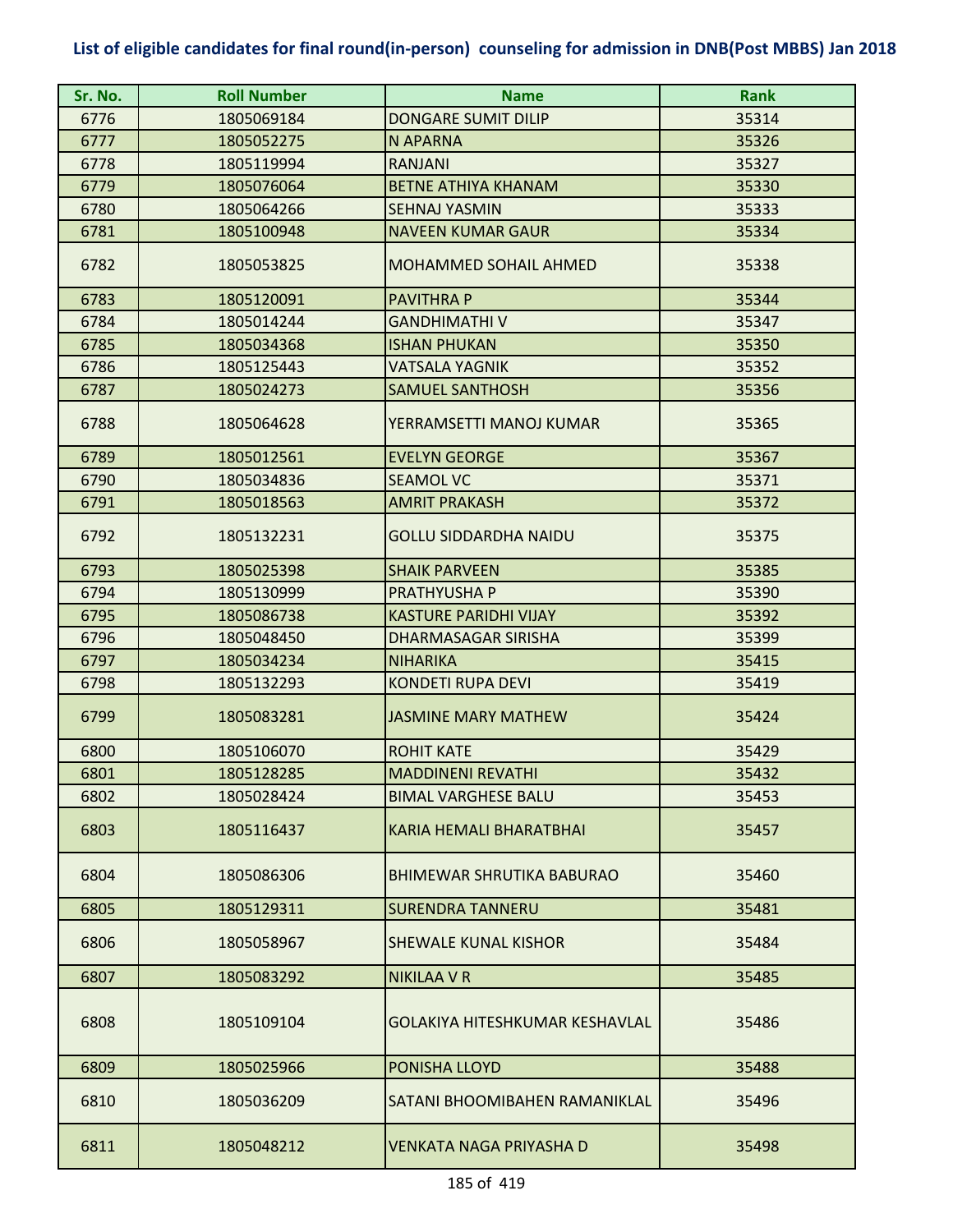| Sr. No. | <b>Roll Number</b> | <b>Name</b>                             | <b>Rank</b> |
|---------|--------------------|-----------------------------------------|-------------|
| 6812    | 1805052316         | <b>SHANGANTI SAMSKRUTHI</b>             | 35502       |
| 6813    | 1805035994         | <b>SHAH DEEP SHIRISHKUMAR</b>           | 35504       |
| 6814    | 1805055880         | T KIROJ                                 | 35505       |
| 6815    | 1805056129         | THATIPAMULA SHIVAKUMAR                  | 35509       |
| 6816    | 1805086634         | PATEL KETAN AMRATBHAI                   | 35511       |
| 6817    | 1805038240         | <b>MANISH KUMAR</b>                     | 35513       |
| 6818    | 1805120549         | DEEPIKA DILEEP D M                      | 35514       |
| 6819    | 1805087476         | <b>BORALE VIPULA MADHUKAR</b>           | 35523       |
| 6820    | 1805000425         | <b>KATURU SINDHURA</b>                  | 35524       |
| 6821    | 1805080114         | <b>KUMAR GYANAM</b>                     | 35527       |
| 6822    | 1805035542         | PRANAMI NAUTAMKUMAR<br><b>KHEMABHAI</b> | 35528       |
| 6823    | 1805054498         | <b>SHRUTI LAYA</b>                      | 35531       |
| 6824    | 1805054681         | SANGAMALA VENKATA PREM KUMAR            | 35537       |
| 6825    | 1805032506         | <b>VIBHOR SHUKLA</b>                    | 35540       |
| 6826    | 1805109687         | SAVAJ PRIYANK RAJESHBHAI                | 35543       |
| 6827    | 1805004385         | <b>DISHA JAIN</b>                       | 35545       |
| 6828    | 1805068211         | <b>MOHAMMEDADIBUDDIN</b>                | 35556       |
| 6829    | 1805052553         | <b>TRINADH REDDY BUSIREDDY</b>          | 35562       |
| 6830    | 1805079953         | <b>APRAJITA MALL</b>                    | 35566       |
| 6831    | 1805134185         | VAJA MITALI YOGESH                      | 35570       |
| 6832    | 1805082287         | <b>DIVYA BHARATHY</b>                   | 35576       |
| 6833    | 1805006940         | <b>ISHANI CHAUDHARY</b>                 | 35578       |
| 6834    | 1805040958         | <b>BHANUSHALI SAMRUDHI SOMNATH</b>      | 35582       |
| 6835    | 1805068764         | JAIDEEP SINGH                           | 35587       |
| 6836    | 1805011196         | <b>NADIA AHMAD</b>                      | 35588       |
| 6837    | 1805086474         | <b>SALMAN AHMAD ANSARI</b>              | 35589       |
| 6838    | 1805123527         | DAVIS KIRUBAKARAN M                     | 35591       |
| 6839    | 1805118388         | <b>LEKSHMI PRIYA J S</b>                | 35599       |
| 6840    | 1805064437         | CHOPPARA RATNA PRADEEP                  | 35611       |
| 6841    | 1805128880         | <b>DIVYA SREEMANTHULA</b>               | 35615       |
| 6842    | 1805087517         | <b>MAYEKAR PURVA SURESH</b>             | 35620       |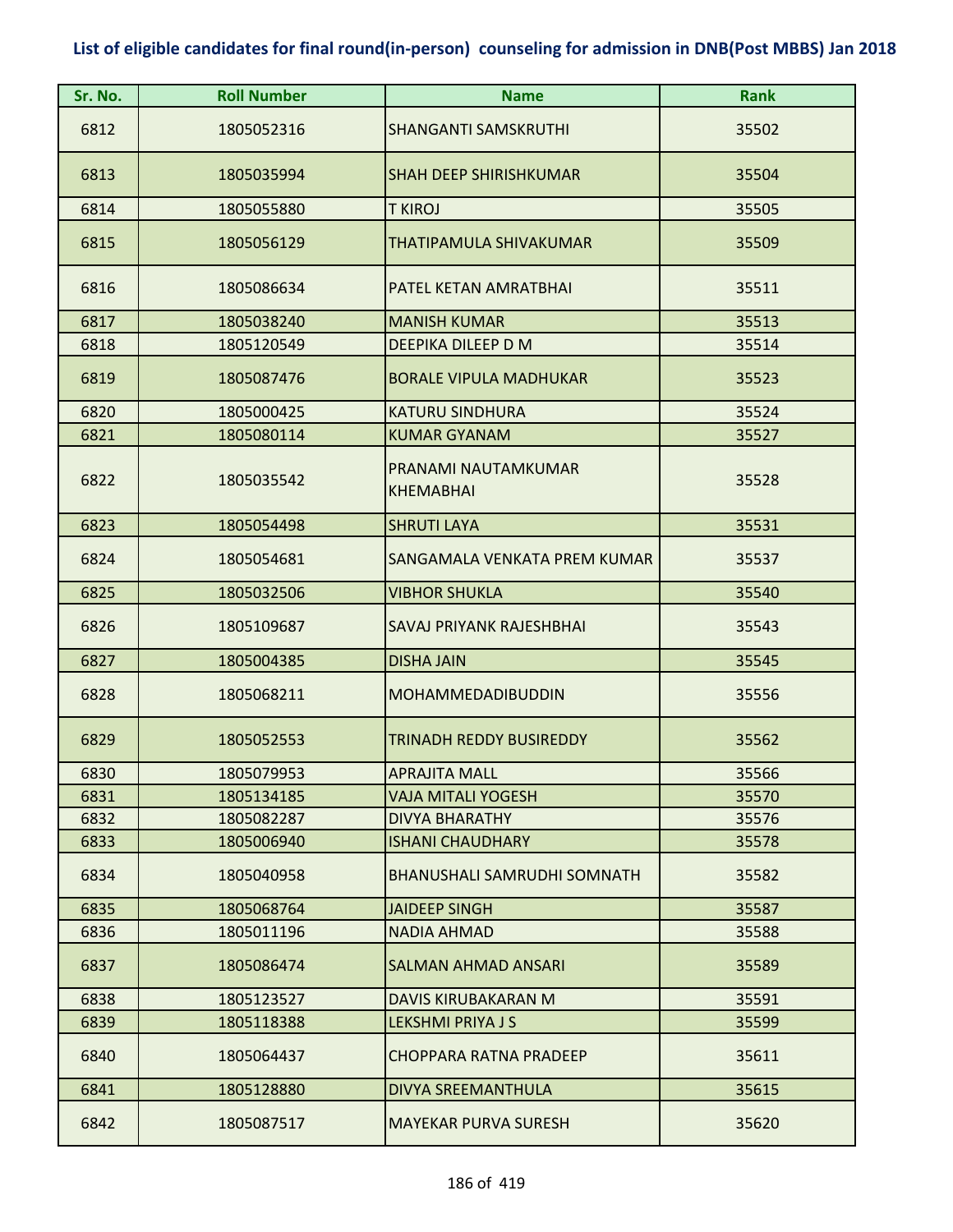| Sr. No. | <b>Roll Number</b> | <b>Name</b>                                    | <b>Rank</b> |
|---------|--------------------|------------------------------------------------|-------------|
| 6843    | 1805091085         | ELIZABETH MANASVI DAWSON                       | 35621       |
| 6844    | 1805130574         | <b>KUSUMURU SAILAJA</b>                        | 35626       |
| 6845    | 1805068547         | <b>STAFFI KUMAR</b>                            | 35633       |
| 6846    | 1805085899         | KASTURE SHIVANI LAXMAN                         | 35636       |
| 6847    | 1805098348         | <b>VASANT MOURYA</b>                           | 35643       |
| 6848    | 1805080331         | S ZEESHAN AHMAD HASHMI                         | 35646       |
| 6849    | 1805076061         | <b>BIJESH BALAN</b>                            | 35655       |
| 6850    | 1805101823         | <b>BINDU</b>                                   | 35658       |
| 6851    | 1805088672         | <b>MUHSINA C P</b>                             | 35666       |
| 6852    | 1805077510         | YASMEEN SYEDA                                  | 35676       |
| 6853    | 1805095988         | PRASHANT VISHNU MHATRE                         | 35681       |
| 6854    | 1805107246         | <b>GARIMA SAHU</b>                             | 35683       |
| 6855    | 1805022271         | <b>PREM KUMAR V</b>                            | 35686       |
| 6856    | 1805111847         | V SANDHIYA                                     | 35697       |
| 6857    | 1805035471         | <b>NANDANI SHARMA</b>                          | 35704       |
| 6858    | 1805083622         | <b>AKANKSHA ASTIK</b>                          | 35705       |
| 6859    | 1805092550         | <b>SATABDI DAS</b>                             | 35707       |
| 6860    | 1805064414         | <b>HYMA REDDI</b>                              | 35709       |
| 6861    | 1805032650         | <b>HITESH AGGARWAL</b>                         | 35711       |
| 6862    | 1805110693         | <b>PRADEEP PRASAD</b>                          | 35713       |
| 6863    | 1805054390         | SATYAVADI AAMANI                               | 35719       |
| 6864    | 1805130091         | <b>GONNABATHULA D N LAKSHMI</b>                | 35721       |
| 6865    | 1805107352         | <b>SANDEEP KUMAR PATEL</b>                     | 35727       |
| 6866    | 1805027834         | <b>ROSE NINNYA</b>                             | 35736       |
| 6867    | 1805077684         | <b>ARCHANA CHILUKA</b>                         | 35738       |
| 6868    | 1805068074         | <b>KOLIPAKA NAGARANI</b>                       | 35742       |
| 6869    | 1805079731         | <b>PRAKASH PANDEY</b>                          | 35744       |
| 6870    | 1805038837         | <b>ALLA KARTHIK</b>                            | 35745       |
| 6871    | 1805010742         | <b>AKSHAYA N</b>                               | 35750       |
| 6872    | 1805026068         | <b>SHRUTHIV</b>                                | 35751       |
| 6873    | 1805071924         | PRADIPTA BHATTACHARYA                          | 35770       |
| 6874    | 1805107288         | <b>SHASHANK SAHU</b>                           | 35772       |
| 6875    | 1805117373         | SOHAM SHANKAR UDAYSHANKAR<br><b>CHATTERJEE</b> | 35773       |
| 6876    | 1805032632         | <b>MANINDER SINGH SAHNI</b>                    | 35776       |
| 6877    | 1805089856         | <b>TEJANAND K</b>                              | 35779       |
| 6878    | 1805122311         | GOWRI GAYATHRI M R                             | 35785       |
| 6879    | 1805040348         | <b>PREETI</b>                                  | 35791       |
| 6880    | 1805045700         | <b>VIDYA RANI M</b>                            | 35796       |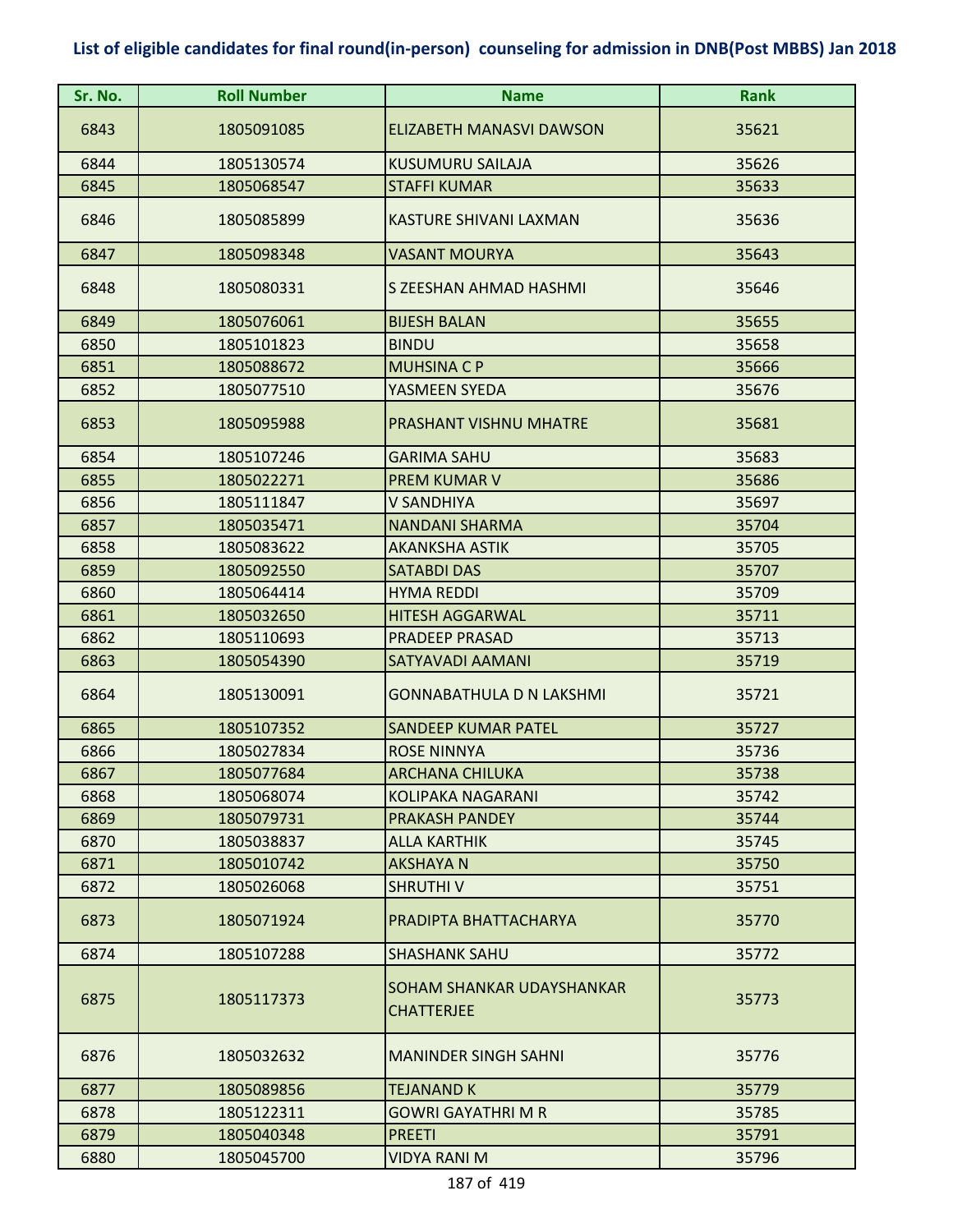| Sr. No. | <b>Roll Number</b> | <b>Name</b>                               | <b>Rank</b> |
|---------|--------------------|-------------------------------------------|-------------|
| 6881    | 1805061028         | <b>LOKESH KUMAR</b>                       | 35804       |
| 6882    | 1805027586         | <b>AMITHA SUNNY</b>                       | 35808       |
| 6883    | 1805052500         | <b>NAKKA LAXMI NIHAANTH</b>               | 35814       |
| 6884    | 1805085402         | DUKHANDE SAYLEE RAMCHANDRA                | 35838       |
| 6885    | 1805115926         | <b>VIRAJSINH RATHOD</b>                   | 35856       |
| 6886    | 1805068469         | Y GUNA SEKHAR                             | 35864       |
| 6887    | 1805054188         | <b>MOHAMMED ABDUL AZEEM</b>               | 35870       |
| 6888    | 1805083498         | <b>VIPIN KUMAR</b>                        | 35883       |
| 6889    | 1805038406         | <b>SHAHNAWAZ HUSAIN</b>                   | 35884       |
| 6890    | 1805114464         | NARENDRA FAGERIA                          | 35892       |
| 6891    | 1805099408         | <b>RAJAT KUMAR</b>                        | 35905       |
| 6892    | 1805036637         | <b>VIJAY PUNIYA</b>                       | 35909       |
| 6893    | 1805042925         | <b>INGLE SANJAY HARI</b>                  | 35911       |
| 6894    | 1805089511         | <b>ABDUL RASHEED</b>                      | 35912       |
| 6895    | 1805041253         | <b>PRAKASH BARMAN</b>                     | 35914       |
| 6896    | 1805065237         | <b>SADIYA LUBNA</b>                       | 35919       |
| 6897    | 1805091090         | <b>GUNDEPUDI BHAVYA</b>                   | 35920       |
| 6898    | 1805129867         | DAMARASINGU V SAI PRIYANKA                | 35922       |
| 6899    | 1805096454         | <b>KALE VARSHA ANSARAM</b>                | 35923       |
| 6900    | 1805061673         | PATHAN MUJAHED KHAN HASHAM<br><b>KHAN</b> | 35928       |
| 6901    | 1805024494         | <b>KARTHIKEYAN P</b>                      | 35929       |
| 6902    | 1805077499         | <b>GEOFFREY HIRAN</b>                     | 35931       |
| 6903    | 1805096751         | PHULPAGARE MAYUR BHALCHANDRA              | 35932       |
| 6904    | 1805112260         | <b>OBULI JAYARAMAN P</b>                  | 35938       |
| 6905    | 1805010202         | JEEVITHA R                                | 35939       |
| 6906    | 1805085469         | <b>GARJE VARAD AJEY</b>                   | 35940       |
| 6907    | 1805082118         | SAFARUDEEN SAFARULLAH                     | 35941       |
| 6908    | 1805124758         | TIRUNAMALLI RESHMA                        | 35946       |
| 6909    | 1805009682         | <b>RAKESH D R</b>                         | 35949       |
| 6910    | 1805030169         | <b>SAGAR KUMAR SINHA</b>                  | 35951       |
| 6911    | 1805055608         | PURVA ARTHAM                              | 35955       |
| 6912    | 1805063246         | PRIYADARSHINI K                           | 35957       |
| 6913    | 1805055103         | <b>FARZANA BEGUM</b>                      | 35969       |
| 6914    | 1805130499         | PYDIMALLA RAM RATNA KAMAL                 | 35974       |
| 6915    | 1805102515         | <b>MAHENDRA KUMAR</b>                     | 35977       |
| 6916    | 1805075909         | <b>AMBURU SUJANA</b>                      | 35979       |
| 6917    | 1805026038         | <b>ARAVIND V</b>                          | 35981       |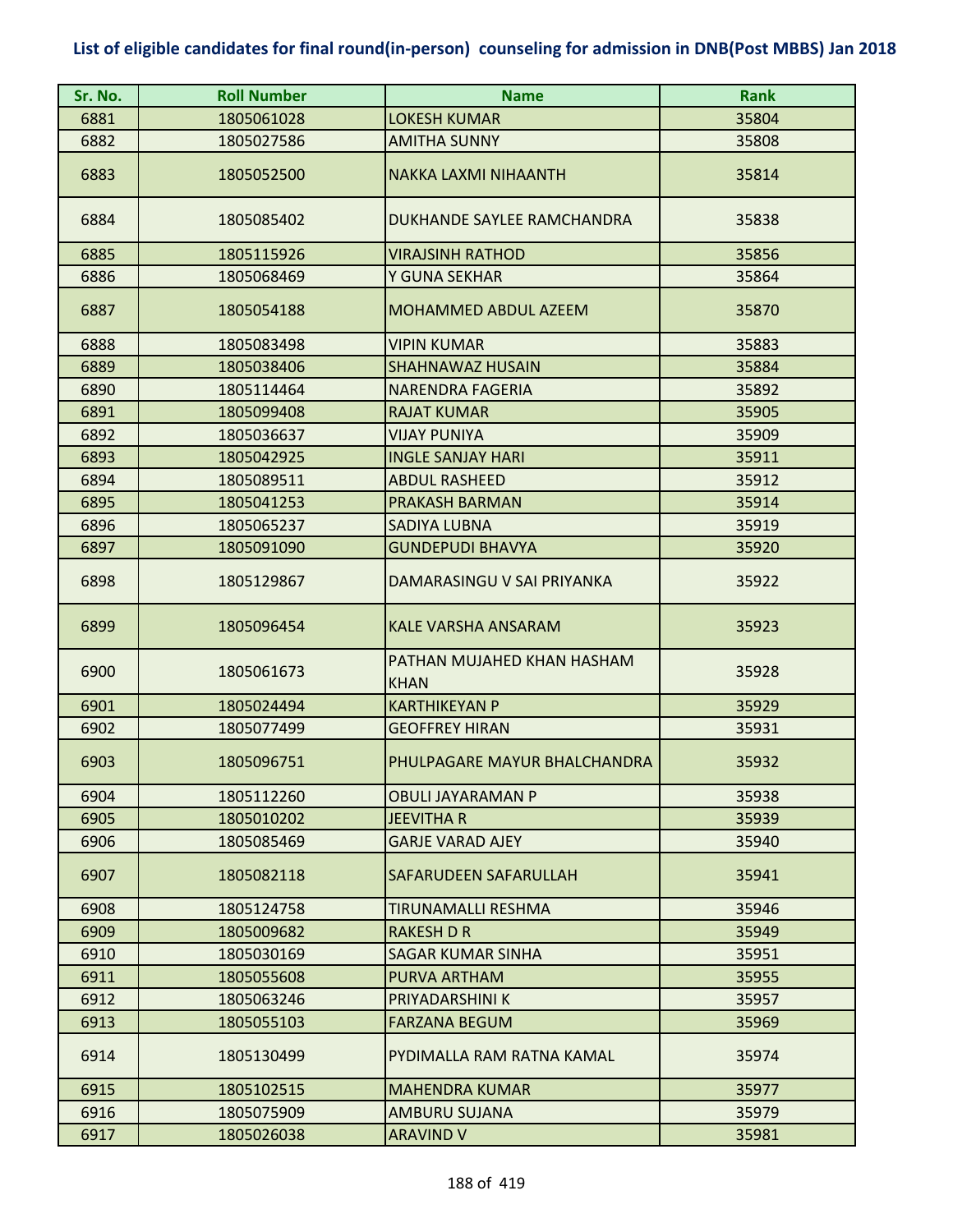| Sr. No. | <b>Roll Number</b> | <b>Name</b>                     | <b>Rank</b> |
|---------|--------------------|---------------------------------|-------------|
| 6918    | 1805032189         | <b>ANSON ALBERT MACWAN</b>      | 35989       |
| 6919    | 1805081256         | <b>ANAND RAJENDRAN</b>          | 35992       |
| 6920    | 1805002950         | <b>GAJRA BHAGYASHREE JAYRAJ</b> | 35995       |
| 6921    | 1805068224         | <b>SREEVENI BS</b>              | 35999       |
| 6922    | 1805091775         | AAMIR IQBAL SALIM IQBAL         | 36002       |
| 6923    | 1805053767         | <b>MADUGURI SRINIVAS REDDY</b>  | 36003       |
| 6924    | 1805025931         | <b>SHYAM DEEPAK S R</b>         | 36007       |
| 6925    | 1805087964         | <b>VIPUL JANARDAN</b>           | 36008       |
| 6926    | 1805098537         | <b>PUSHPENDRA SINGH</b>         | 36013       |
| 6927    | 1805048799         | <b>ARAVA MADHURI DEVI</b>       | 36018       |
| 6928    | 1805073975         | <b>KUMARI SMITA</b>             | 36021       |
| 6929    | 1805100960         | <b>VALLAMREDDY SOWMYA</b>       | 36022       |
| 6930    | 1805099413         | <b>ANISHA CHAUHAN</b>           | 36024       |
| 6931    | 1805050994         | <b>L VINILA</b>                 | 36025       |
| 6932    | 1805010693         | <b>KEERTHAN GANAPATHI</b>       | 36032       |
| 6933    | 1805111679         | <b>KANMANI ANAND S</b>          | 36036       |
| 6934    | 1805096460         | <b>REDDY MOUNA MUNI</b>         | 36037       |
| 6935    | 1805126222         | VANASHRI PRAFULKUMAR PABARI     | 36038       |
| 6936    | 1805053381         | PINGILI ANNAPURNA               | 36045       |
| 6937    | 1805021817         | <b>LAVLEEN PANDEY</b>           | 36057       |
| 6938    | 1805011830         | <b>CHAITHRA R</b>               | 36058       |
| 6939    | 1805047534         | <b>BATHULA AMULYA</b>           | 36062       |
| 6940    | 1805051989         | SAKTHI KANNAMMA                 | 36064       |
| 6941    | 1805092012         | <b>SHINDE SAYALI ASHOK</b>      | 36066       |
| 6942    | 1805031920         | TARUN DEEP SINGH                | 36071       |
| 6943    | 1805105962         | <b>AMBEKAR ROHIT SHRIKANT</b>   | 36074       |
| 6944    | 1805082002         | <b>ARTHI G</b>                  | 36076       |
| 6945    | 1805000484         | <b>SUBRAT AGARWAL</b>           | 36077       |
| 6946    | 1805061164         | <b>VARTIKA AGARWAL</b>          | 36080       |
| 6947    | 1805075698         | <b>ANAGHA A ANAND</b>           | 36082       |
| 6948    | 1805127166         | <b>DEO PRABHAKAR</b>            | 36083       |
| 6949    | 1805072570         | <b>SOUMITA MAJUMDAR</b>         | 36087       |
| 6950    | 1805047792         | <b>BUDDHA D V SIDDHARTH</b>     | 36088       |
| 6951    | 1805069408         | <b>NEGI ARCHANA JITENDRA</b>    | 36089       |
| 6952    | 1805045413         | <b>NEETHA BABU B</b>            | 36091       |
| 6953    | 1805021111         | RAVINA YADAV                    | 36097       |
| 6954    | 1805129139         | <b>TVANAJA</b>                  | 36104       |
| 6955    | 1805054607         | <b>SINCHU MARY BABU</b>         | 36110       |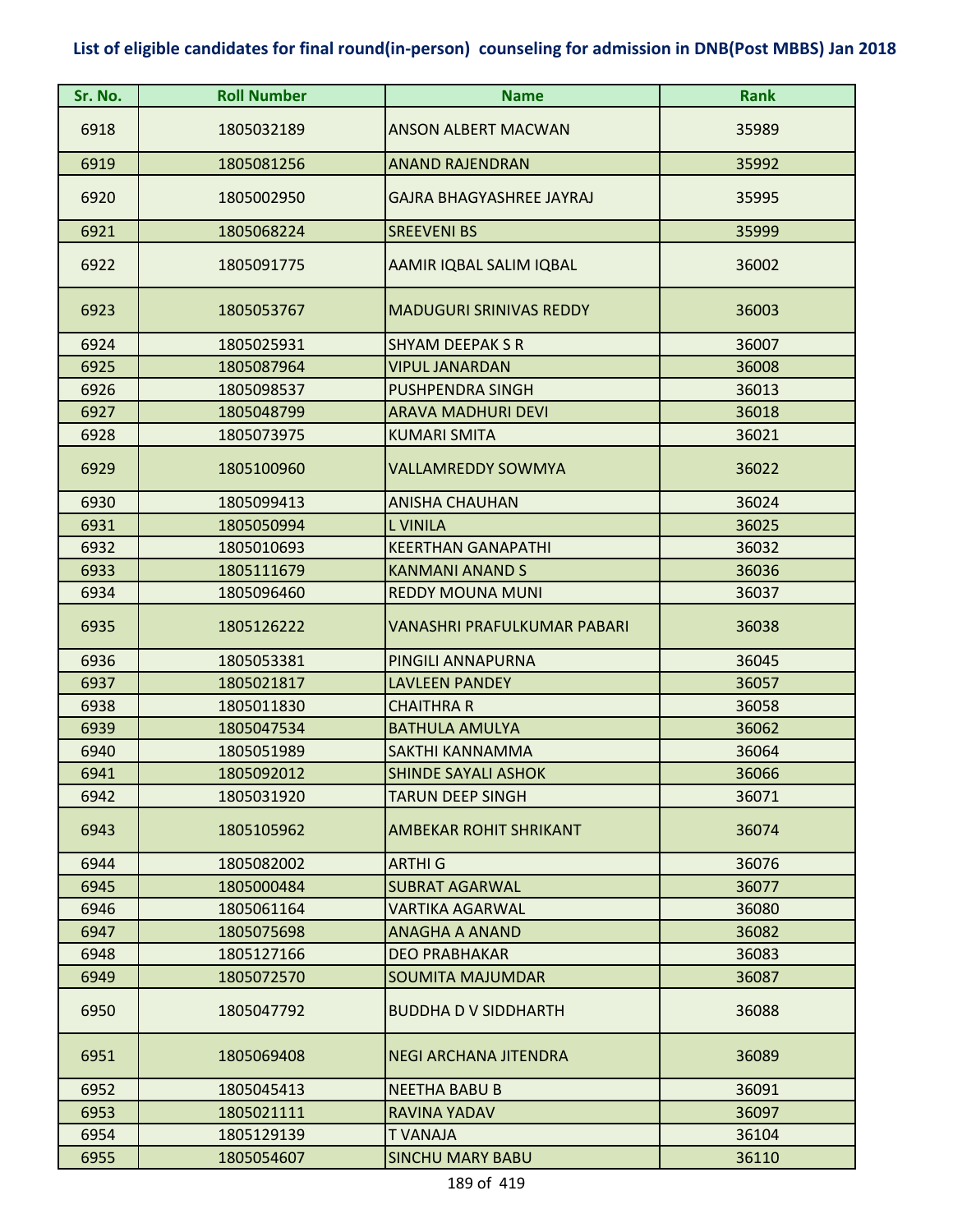| Sr. No. | <b>Roll Number</b> | <b>Name</b>                      | <b>Rank</b> |
|---------|--------------------|----------------------------------|-------------|
| 6956    | 1805104161         | VIJAYA LAKSHMI PANDEY            | 36112       |
| 6957    | 1805128726         | <b>PUTTA HARIKA</b>              | 36116       |
| 6958    | 1805002102         | <b>FULETRA DEEP ARVIND</b>       | 36118       |
| 6959    | 1805119644         | PRAVEEN M V                      | 36119       |
| 6960    | 1805056574         | <b>VANGA SRUJANA</b>             | 36121       |
| 6961    | 1805033401         | <b>MOHAMMAD SHUAIB</b>           | 36133       |
| 6962    | 1805052839         | <b>MARIYA</b>                    | 36135       |
| 6963    | 1805064733         | <b>BOUVANESVARY G</b>            | 36136       |
| 6964    | 1805100963         | RAJU V                           | 36145       |
| 6965    | 1805019634         | N K HEMALATHA                    | 36146       |
| 6966    | 1805133821         | <b>KRITI SETHI</b>               | 36147       |
| 6967    | 1805046089         | <b>ARATHY M M</b>                | 36154       |
| 6968    | 1805002749         | <b>DEEPIKA RAJEEV SHEVDE</b>     | 36155       |
| 6969    | 1805076475         | <b>KANISHETTY NAGA JYOTHI</b>    | 36157       |
| 6970    | 1805036238         | <b>CHANDWADKAR ASHISH</b>        | 36158       |
|         |                    | <b>JAYANANDBHAI</b>              |             |
| 6971    | 1805124669         | <b>JAYASRI V</b>                 | 36162       |
| 6972    | 1805053799         | <b>SUMAIYA AMREEN</b>            | 36170       |
| 6973    | 1805087119         | THORAT NIKHIL RAJENDRA           | 36172       |
| 6974    | 1805061414         | <b>ANUPAM MADAAN</b>             | 36175       |
| 6975    | 1805023912         | <b>KEERTHANA</b>                 | 36180       |
| 6976    | 1805029519         | <b>SHIWANGI BHARDWAJ</b>         | 36182       |
| 6977    | 1805068937         | <b>KHUVUNG PICHANO E</b>         | 36185       |
| 6978    | 1805020967         | <b>RADHA CHAUHAN</b>             | 36186       |
| 6979    | 1805115241         | <b>HEENA FIRDAUSH</b>            | 36196       |
| 6980    | 1805022867         | <b>KARTHICK PRASAAD R</b>        | 36207       |
| 6981    | 1805131761         | TATIKONDA SRILAKSHMI             | 36208       |
| 6982    | 1805095332         | <b>BORASE DIPIKA DNYANESHWAR</b> | 36211       |
| 6983    | 1805096411         | SIDDHARTH RAVINDRA NIMAL         | 36216       |
| 6984    | 1805076510         | KADIYALA VIDYA LAKSHMI           | 36218       |
| 6985    | 1805088901         | <b>ANUSHREE S</b>                | 36219       |
| 6986    | 1805007327         | <b>RAHUL PURI</b>                | 36223       |
| 6987    | 1805089338         | <b>AKANKSHA BHARAT</b>           | 36225       |
| 6988    | 1805061683         | <b>SAURABH SANJAY PATIL</b>      | 36228       |
| 6989    | 1805084578         | <b>KUMARI PRIYANKA</b>           | 36229       |
| 6990    | 1805095032         | PARHE AJINKYA DURGESH            | 36231       |
| 6991    | 1805131268         | <b>HIMABINDU BAVIREDDY</b>       | 36240       |
| 6992    | 1805124187         | POJALA RAMYAPRIYA                | 36242       |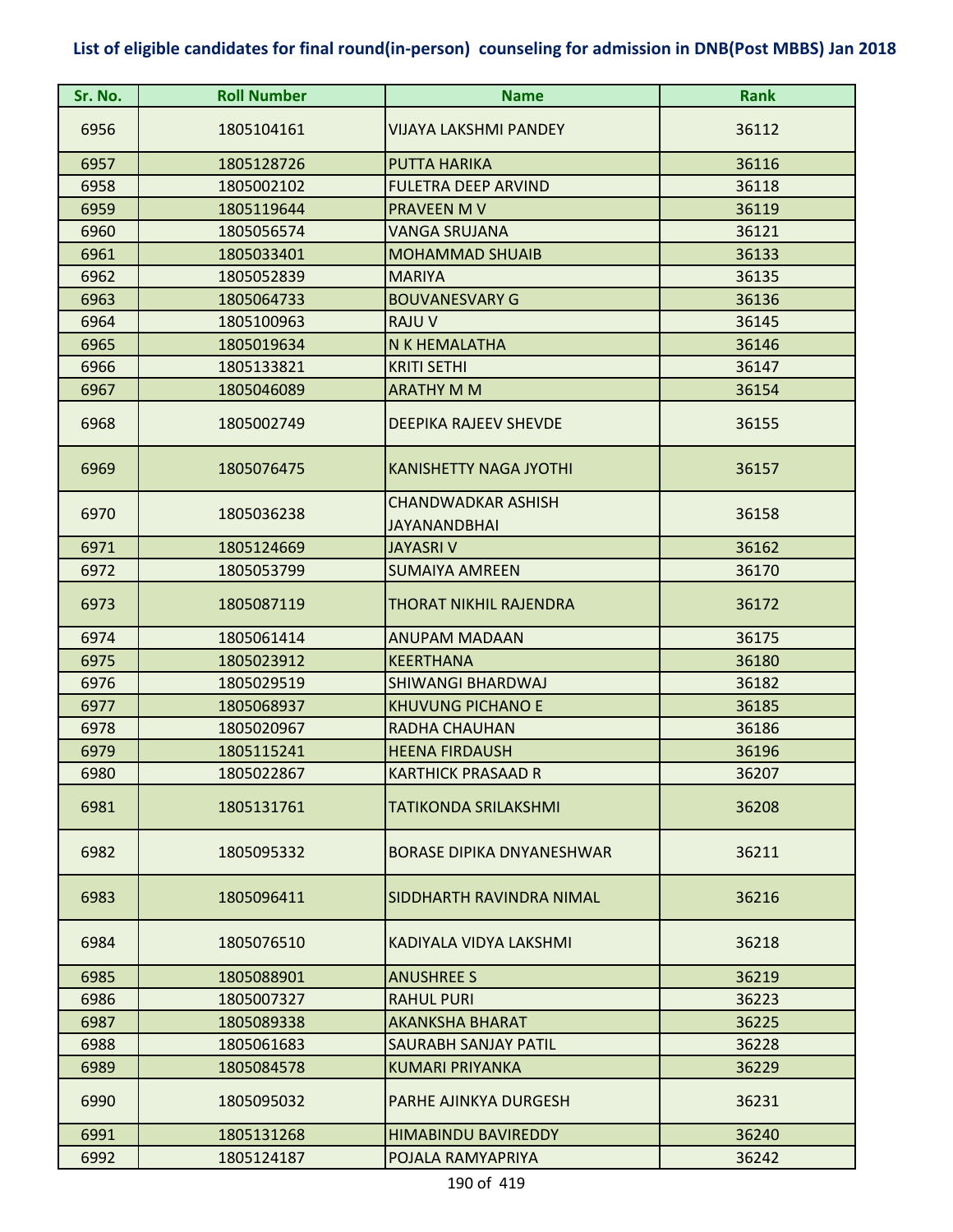| Sr. No. | <b>Roll Number</b> | <b>Name</b>                                   | <b>Rank</b> |
|---------|--------------------|-----------------------------------------------|-------------|
| 6993    | 1805032546         | <b>MOHIT BHATEWARA</b>                        | 36244       |
| 6994    | 1805099486         | <b>ALISHA DAS</b>                             | 36253       |
| 6995    | 1805086749         | <b>DATT VRINDA ANIL</b>                       | 36260       |
| 6996    | 1805016939         | <b>PRAMEY DESHPANDE</b>                       | 36261       |
| 6997    | 1805089647         | <b>VAISHNAVI SREELATHA</b>                    | 36267       |
| 6998    | 1805072808         | <b>IPSITA ROY</b>                             | 36269       |
| 6999    | 1805085608         | <b>RINKEY GUPTA</b>                           | 36272       |
| 7000    | 1805133740         | <b>IBUNGOMACHA SINGHA</b>                     | 36275       |
| 7001    | 1805130493         | <b>KOLLURU MANIKANTH VIVEK</b>                | 36280       |
| 7002    | 1805108598         | <b>KAVYA SRI MATTAPARTHI</b>                  | 36284       |
| 7003    | 1805095138         | NIRMALKUMAR CHANDRAKANT<br><b>NEMANE</b>      | 36286       |
| 7004    | 1805035156         | <b>NEERAJ SINGH</b>                           | 36287       |
| 7005    | 1805001751         | CHHABADA RAHUL DAYALBHAI                      | 36292       |
| 7006    | 1805040351         | <b>JAYEETA SEN</b>                            | 36299       |
| 7007    | 1805059440         | <b>TARANG MANWATKAR</b>                       | 36303       |
| 7008    | 1805098807         | <b>SAMRIDHI SINGH</b>                         | 36309       |
| 7009    | 1805059601         | <b>PALLAVI JAIN</b>                           | 36314       |
| 7010    | 1805024534         | <b>SUSHEN</b>                                 | 36323       |
| 7011    | 1805089972         | <b>SARAVANANK</b>                             | 36325       |
| 7012    | 1805132098         | LAKSHMI GANGA SIREESHA A                      | 36327       |
| 7013    | 1805125299         | <b>JAGMOHAN GUPTA</b>                         | 36330       |
| 7014    | 1805123469         | <b>SWATHIKAA</b>                              | 36345       |
| 7015    | 1805085525         | <b>VARGHESE MATHEW</b>                        | 36348       |
| 7016    | 1805031417         | <b>SAKSHI TALEJA</b>                          | 36349       |
| 7017    | 1805098763         | <b>ASHISH RANJAN</b>                          | 36350       |
| 7018    | 1805077708         | YEDDULA SREENIVASA RAJASEKHAR<br><b>REDDY</b> | 36353       |
| 7019    | 1805091167         | <b>KALE POURNIMA SANJAY</b>                   | 36355       |
| 7020    | 1805021814         | <b>BHASKAR</b>                                | 36359       |
| 7021    | 1805052298         | <b>NATRA DEEPCHAND</b>                        | 36364       |
| 7022    | 1805039046         | <b>GATA RANGASWAMI</b>                        | 36365       |
| 7023    | 1805076966         | P GREESHMA TEJA                               | 36370       |
| 7024    | 1805076794         | RAHAMAN K M K                                 | 36374       |
| 7025    | 1805058490         | <b>ASHOK KUMAR GUPTA</b>                      | 36378       |
| 7026    | 1805091979         | <b>SORDE DISHA ADNYAN</b>                     | 36381       |
| 7027    | 1805016917         | <b>ARIHANT JAIN</b>                           | 36383       |
| 7028    | 1805087367         | <b>ANURESH JAIN</b>                           | 36386       |
| 7029    | 1805123634         | <b>KOMMIRI SURESH</b>                         | 36388       |
| 7030    | 1805006227         | <b>MANISHA PAUL</b>                           | 36390       |
| 7031    | 1805110069         | <b>SAMEER KUMAR</b>                           | 36400       |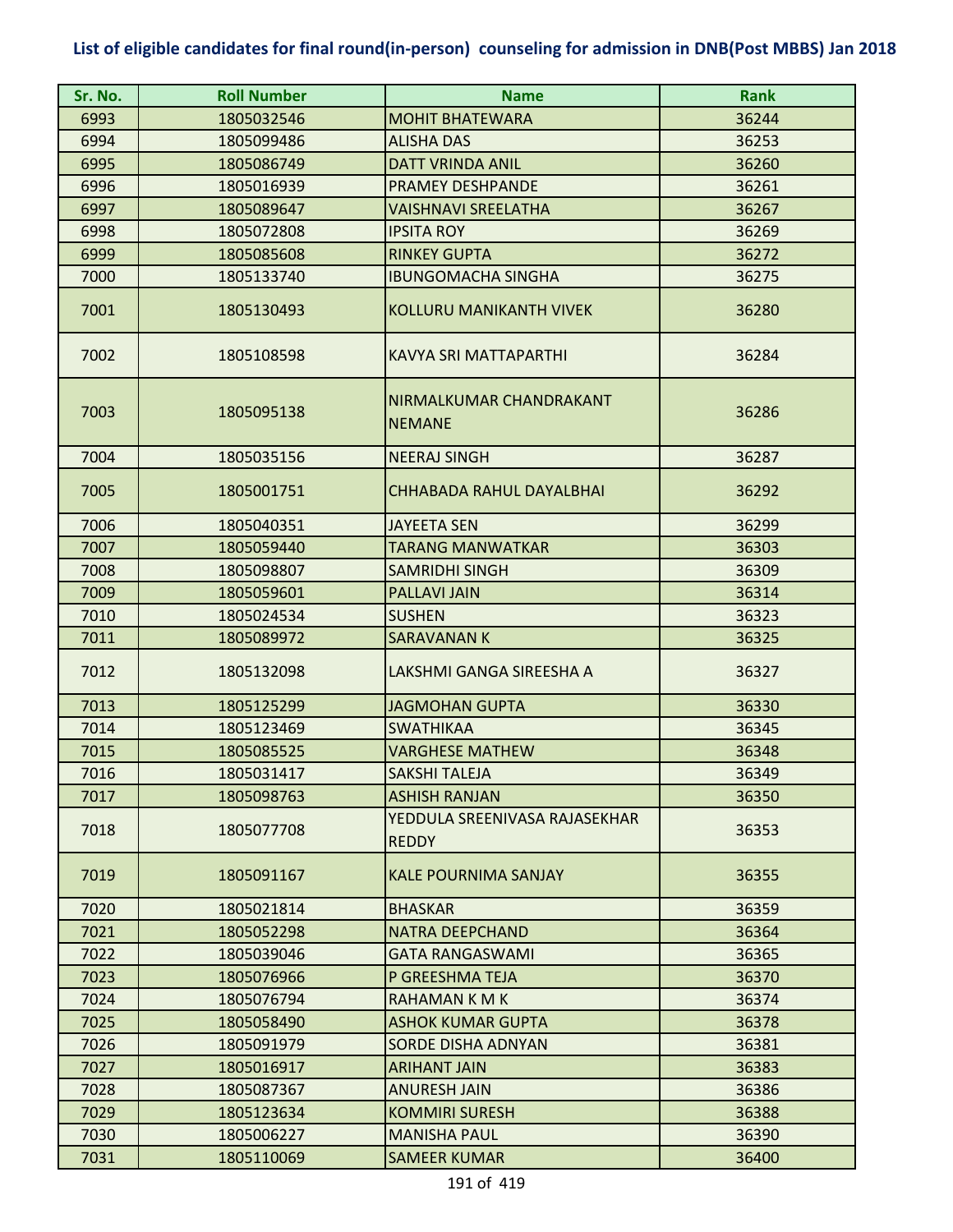| Sr. No. | <b>Roll Number</b> | <b>Name</b>                          | <b>Rank</b> |
|---------|--------------------|--------------------------------------|-------------|
| 7032    | 1805079371         | <b>VISHNU SWAROOP SHRIVASTAVA</b>    | 36402       |
| 7033    | 1805125412         | <b>SMRITI PARIHAR</b>                | 36404       |
| 7034    | 1805104329         | <b>GAJMAL MANALI ANANT</b>           | 36406       |
| 7035    | 1805078148         | <b>VISHWAS</b>                       | 36413       |
| 7036    | 1805079259         | <b>GARIMA DWIVEDI</b>                | 36420       |
| 7037    | 1805095827         | <b>KHOPDE SHWETA SURYAKANT</b>       | 36426       |
| 7038    | 1805094432         | KELKAR DHANASHREE APPARAO            | 36431       |
| 7039    | 1805096333         | <b>VARPE PANKAJ DNYANDEV</b>         | 36433       |
| 7040    | 1805038659         | <b>SHAHID MANZOOR KULAH</b>          | 36434       |
| 7041    | 1805031500         | <b>SAJAL GUPTA</b>                   | 36438       |
| 7042    | 1805103831         | <b>NEHA RANI</b>                     | 36439       |
| 7043    | 1805092516         | <b>PANDHARE ROSHANI KISHOR</b>       | 36440       |
| 7044    | 1805117175         | <b>RAUT RASHMI SUBHASH</b>           | 36441       |
| 7045    | 1805099925         | <b>SHRIKANT SHARMA</b>               | 36444       |
| 7046    | 1805031229         | <b>PARTH</b>                         | 36445       |
| 7047    | 1805063103         | <b>TUSHAR DHAWAN</b>                 | 36446       |
| 7048    | 1805075720         | <b>NEETHU SIVADASAN</b>              | 36449       |
| 7049    | 1805036525         | <b>DEEPIKA</b>                       | 36451       |
| 7050    | 1805011960         | <b>ABDUL SAZEEN M S</b>              | 36456       |
| 7051    | 1805051503         | <b>M SITA</b>                        | 36458       |
| 7052    | 1805024944         | <b>VISHNUPRIYA S</b>                 | 36459       |
| 7053    | 1805000441         | <b>DHRUV RAJ SINGH</b>               | 36461       |
| 7054    | 1805075024         | SHAHADAT HUSAIN ANSARI               | 36462       |
| 7055    | 1805078080         | <b>MANISH KUMAR</b>                  | 36464       |
| 7056    | 1805100977         | VANGAPANDU JAGADEESH KUMAR           | 36470       |
| 7057    | 1805133193         | <b>SHEKH MAHAMAD JAVID YAKUBBHAI</b> | 36473       |
| 7058    | 1805051086         | <b>AREPALLI CHAKRADHAR</b>           | 36474       |
| 7059    | 1805039570         | <b>MUNIPALLE DHAVALYA</b>            | 36483       |
| 7060    | 1805086796         | <b>DERKAR SWATI BHASKAR</b>          | 36487       |
| 7061    | 1805097272         | SNEHA ANN OOMMEN                     | 36488       |
| 7062    | 1805120322         | <b>MOHANRAJ</b>                      | 36490       |
| 7063    | 1805068549         | <b>TANUJA SHARMA</b>                 | 36496       |
| 7064    | 1805121661         | <b>ARYA A H</b>                      | 36499       |
| 7065    | 1805092052         | <b>SRIVATHSAVA M</b>                 | 36506       |
| 7066    | 1805039059         | <b>G JYOTHIRAJ</b>                   | 36512       |
| 7067    | 1805114101         | <b>APARNA N M</b>                    | 36534       |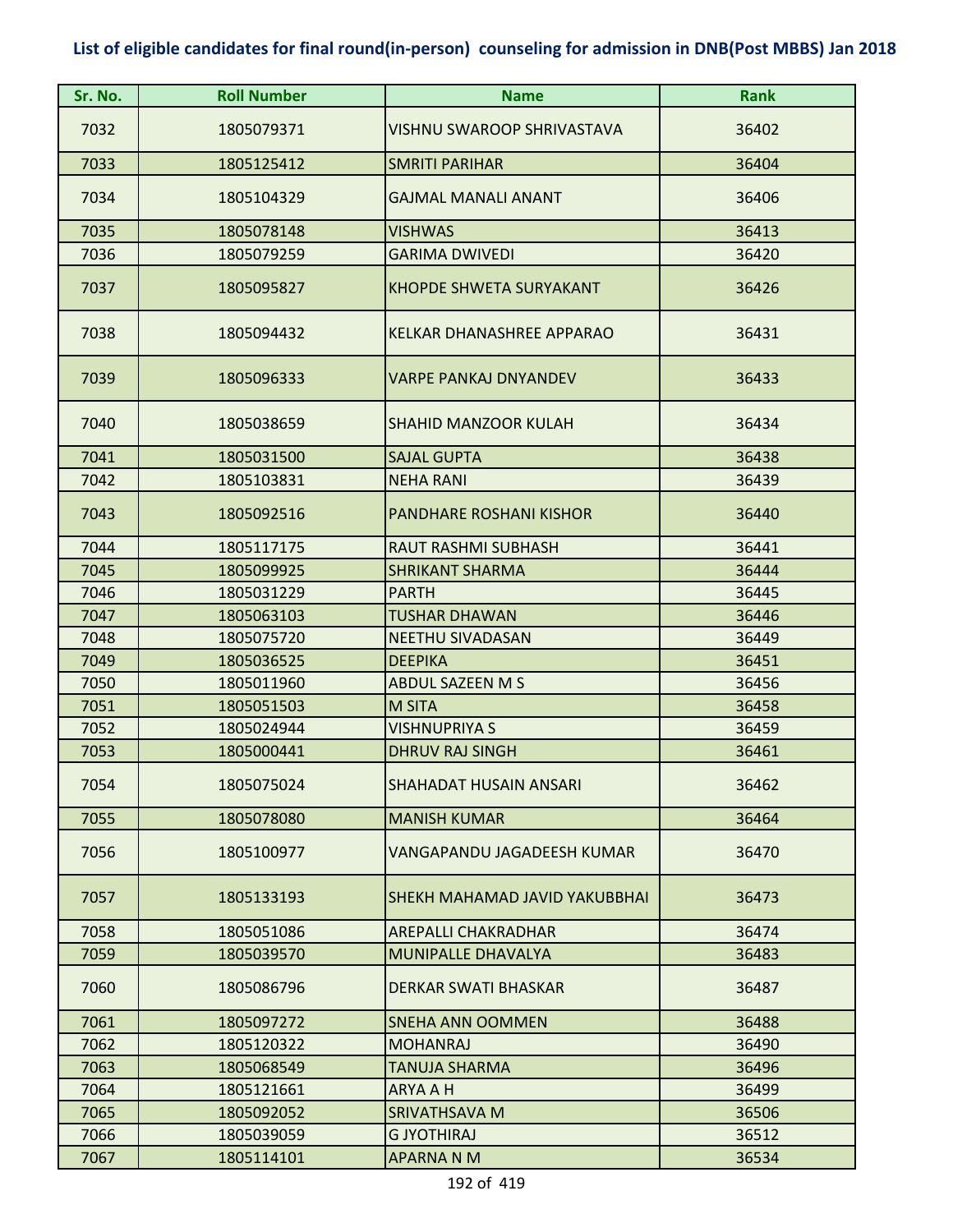| Sr. No. | <b>Roll Number</b> | <b>Name</b>                                     | <b>Rank</b> |
|---------|--------------------|-------------------------------------------------|-------------|
| 7068    | 1805041120         | PRANJAL KALITA                                  | 36537       |
| 7069    | 1805018463         | <b>GARIMA PANDEY</b>                            | 36538       |
| 7070    | 1805004301         | <b>CHARVI SARASWAT</b>                          | 36541       |
| 7071    | 1805112730         | <b>BABY LALLI A</b>                             | 36548       |
| 7072    | 1805049102         | <b>GELLABOINA SHRAVYA YADAV</b>                 | 36550       |
| 7073    | 1805133733         | <b>SONAM YADAV</b>                              | 36551       |
| 7074    | 1805133796         | NAGA VANAM DIVYA RANI                           | 36558       |
| 7075    | 1805084551         | <b>MITVINDER SINGH</b>                          | 36560       |
| 7076    | 1805002884         | PANCHAL TEJASVINI RAKESHBHAI                    | 36564       |
| 7077    | 1805035565         | MOHAMMEDHUMZAH ABDUSSAMAD<br><b>SARDHAVWALA</b> | 36573       |
| 7078    | 1805104446         | <b>BANDGAR MEGHA BHAGWAT</b>                    | 36574       |
| 7079    | 1805078872         | <b>RAHUL CHAUHAN</b>                            | 36578       |
| 7080    | 1805020396         | <b>AMITAV MAITY</b>                             | 36581       |
| 7081    | 1805023631         | PREETHI SUBALAKSHMI E                           | 36588       |
| 7082    | 1805096450         | <b>SHINDE NITIN SURESH</b>                      | 36595       |
| 7083    | 1805133045         | <b>VIBHA YADAV</b>                              | 36596       |
| 7084    | 1805116089         | PATEL KRUNAL SURESHBHAI                         | 36597       |
| 7085    | 1805027424         | <b>JILLELA VENKATESWARA REDDY</b>               | 36600       |
| 7086    | 1805051673         | <b>APOORVA B</b>                                | 36603       |
| 7087    | 1805054890         | <b>RAHMATH UNISSA</b>                           | 36606       |
| 7088    | 1805002122         | <b>PATEL RUCHITA SURESHKUMAR</b>                | 36609       |
| 7089    | 1805033883         | <b>PUSHPANG SUMAN</b>                           | 36623       |
| 7090    | 1805105459         | CHAVAN UDAYPRASAD FATTESINGH                    | 36626       |
| 7091    | 1805133470         | <b>WAGH VISHAL KESHAVRAO</b>                    | 36635       |
| 7092    | 1805105013         | <b>KENDRE PRITI SAMBHAJI</b>                    | 36636       |
| 7093    | 1805010299         | <b>SOWMYA V</b>                                 | 36637       |
| 7094    | 1805100439         | <b>AVNI AGARWAL</b>                             | 36640       |
| 7095    | 1805047734         | <b>BODLA LAXMI HARSHITHA</b>                    | 36641       |
| 7096    | 1805049493         | JAGGANNAGARI PRAMODH REDDY                      | 36644       |
| 7097    | 1805079499         | <b>ASHISH VERMA</b>                             | 36650       |
| 7098    | 1805098413         | <b>CHARVI ARORA</b>                             | 36651       |
| 7099    | 1805027652         | <b>LITTY KURIAN</b>                             | 36653       |
| 7100    | 1805082065         | <b>SHYJAR BABU J</b>                            | 36661       |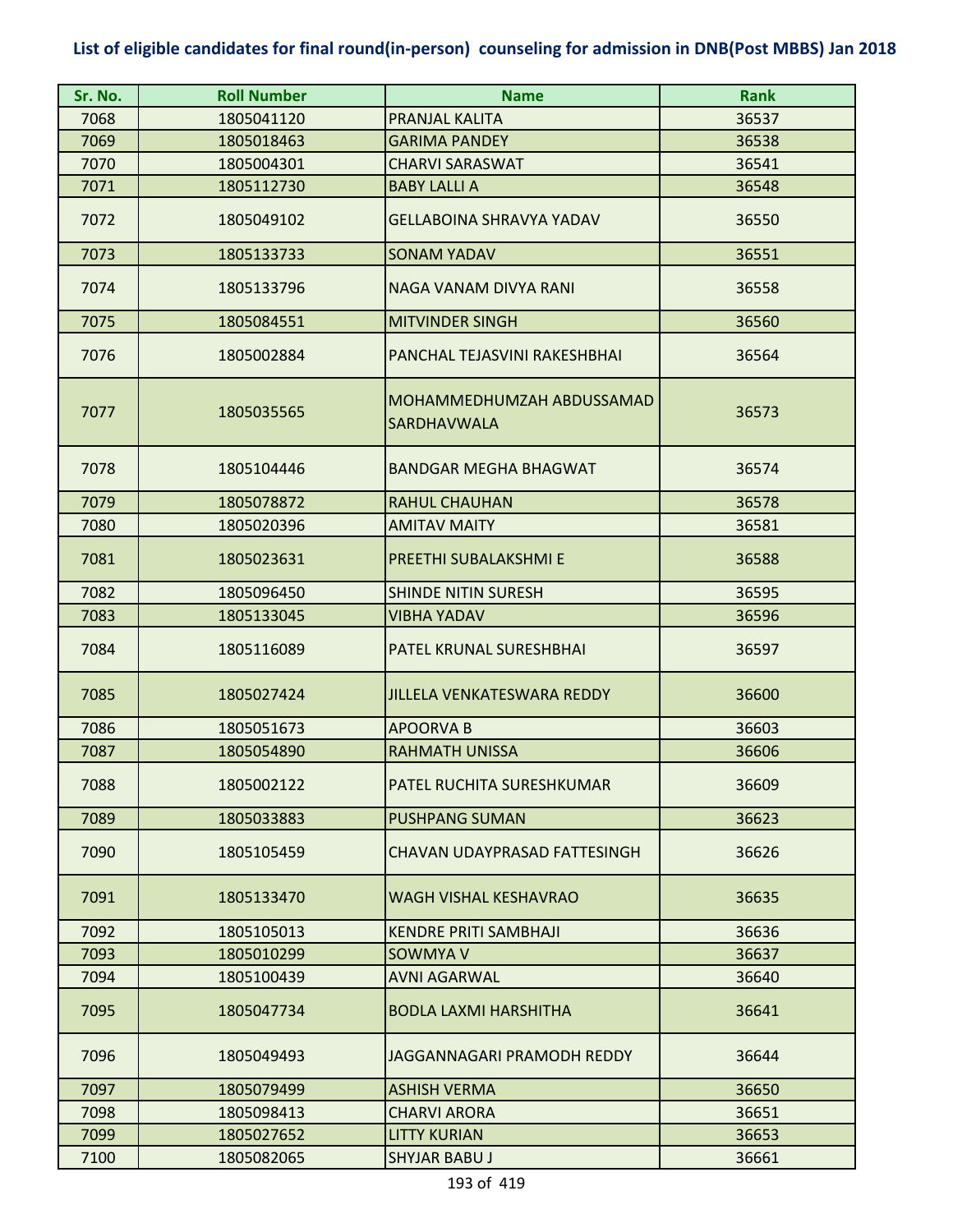| Sr. No. | <b>Roll Number</b> | <b>Name</b>                     | <b>Rank</b> |
|---------|--------------------|---------------------------------|-------------|
| 7101    | 1805074241         | <b>SUMAN SANNIGRAHI</b>         | 36662       |
| 7102    | 1805132625         | <b>ELURI DIVYA</b>              | 36666       |
| 7103    | 1805040791         | <b>AKANKSHA</b>                 | 36668       |
| 7104    | 1805035427         | PATEL PRIYALBEN DIPAKBHAI       | 36669       |
| 7105    | 1805032290         | UTTAM KUMAR SARKAR              | 36680       |
| 7106    | 1805120273         | VENGADESAPRABU                  | 36682       |
| 7107    | 1805048983         | <b>GAJJELA BHAVYA</b>           | 36687       |
| 7108    | 1805098794         | <b>VIKAS AGRAWAL</b>            | 36688       |
| 7109    | 1805014939         | <b>TULUGU SIRISHA</b>           | 36692       |
| 7110    | 1805031459         | <b>MUKESH KUMAR</b>             | 36694       |
| 7111    | 1805100295         | <b>RAKESH YADAV</b>             | 36702       |
| 7112    | 1805102885         | <b>BASUNDHARA SINHA</b>         | 36703       |
| 7113    | 1805062284         | <b>ANKIT BHAN</b>               | 36706       |
| 7114    | 1805020476         | SWETAMBARI ACHARYA              | 36707       |
| 7115    | 1805079610         | <b>AFREEN PARVEZ</b>            | 36708       |
| 7116    | 1805058882         | <b>DEEPTI KELKAR</b>            | 36712       |
| 7117    | 1805077600         | NANDIMANDALAM NAMRATHA          | 36713       |
| 7118    | 1805099489         | <b>WAMIQUE UZRA</b>             | 36717       |
| 7119    | 1805106837         | POOJA PAUL                      | 36721       |
| 7120    | 1805058031         | <b>PALLAVI PHADNIS</b>          | 36722       |
| 7121    | 1805037461         | <b>AMIT KUMAR SINGH</b>         | 36724       |
| 7122    | 1805072147         | <b>SUSANTA KIRTANIA</b>         | 36728       |
| 7123    | 1805099185         | <b>SURBHI SINGH</b>             | 36729       |
| 7124    | 1805054717         | <b>NISHA S</b>                  | 36734       |
| 7125    | 1805040552         | <b>AMIT KUMAR SINGH</b>         | 36745       |
| 7126    | 1805133869         | <b>SANA BANU</b>                | 36752       |
| 7127    | 1805109271         | DELVADIA DHAVAL RAMNIKLAL       | 36757       |
| 7128    | 1805025030         | <b>I SUBITHA</b>                | 36765       |
| 7129    | 1805099177         | <b>RAKESH KUMAR VERMA</b>       | 36768       |
| 7130    | 1805057391         | PRAFULL MAHAJAN                 | 36770       |
| 7131    | 1805121912         | <b>RENJITH T R</b>              | 36774       |
| 7132    | 1805028468         | <b>JOHN PAUL JOSE</b>           | 36779       |
| 7133    | 1805132444         | <b>RAI RAJESWARI</b>            | 36780       |
| 7134    | 1805042792         | JAYSHREE TAKHELLAMBAM           | 36795       |
| 7135    | 1805030069         | <b>DEBASHREE BAGCHI</b>         | 36800       |
| 7136    | 1805033983         | PRAGYA SHARMA                   | 36802       |
| 7137    | 1805035574         | <b>JIGNESH RAMESHBHAI MEHTA</b> | 36812       |
| 7138    | 1805030968         | <b>RAHUL CHAWLA</b>             | 36814       |
| 7139    | 1805032609         | <b>PANKAJ</b>                   | 36815       |
| 7140    | 1805053468         | PRAGADA SUSMITHA                | 36833       |
| 7141    | 1805129466         | <b>JAMES OOMMEN</b>             | 36834       |
| 7142    | 1805027667         | <b>LINBY CHACKO</b>             | 36843       |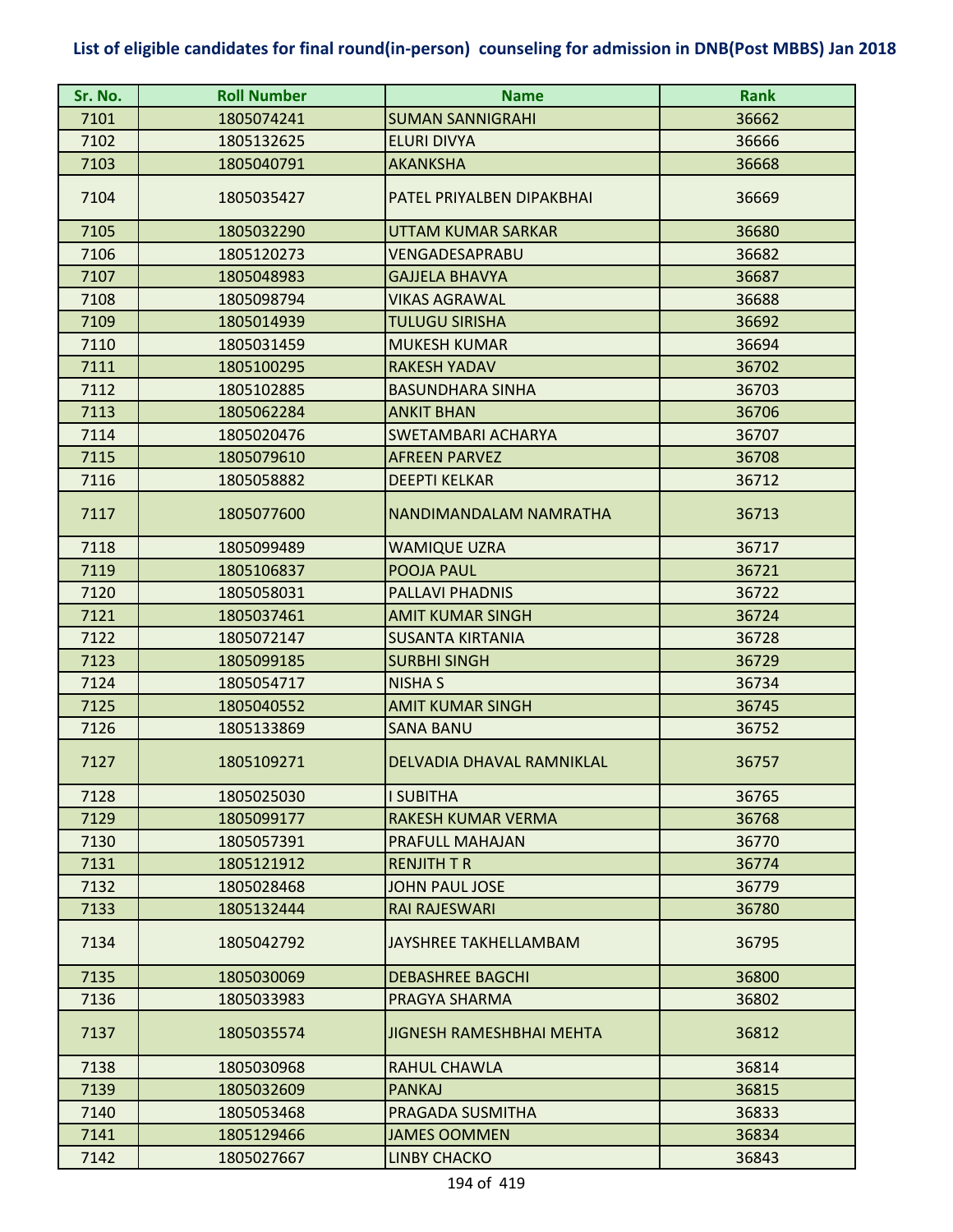| Sr. No. | <b>Roll Number</b> | <b>Name</b>                                   | <b>Rank</b> |
|---------|--------------------|-----------------------------------------------|-------------|
| 7143    | 1805065149         | <b>VINDHYA PRASAD</b>                         | 36848       |
| 7144    | 1805072122         | PARTHA PRATIM PAUL                            | 36849       |
| 7145    | 1805100907         | <b>MOHINI PAL</b>                             | 36851       |
| 7146    | 1805097430         | <b>JULAPATI BHAAVYA ANUSHA</b>                | 36854       |
| 7147    | 1805095939         | <b>MADHURA DESHMUKH</b>                       | 36859       |
| 7148    | 1805123711         | <b>VIGNESH</b>                                | 36866       |
| 7149    | 1805113921         | JITHU GODWIN M                                | 36870       |
| 7150    | 1805099387         | <b>GUNJAN KAUR MAKKAR</b>                     | 36875       |
| 7151    | 1805075644         | <b>SUNENA V C</b>                             | 36892       |
| 7152    | 1805031181         | <b>PRASENJIT SARKAR</b>                       | 36899       |
| 7153    | 1805120199         | <b>SIVARANJANI R</b>                          | 36902       |
| 7154    | 1805122424         | <b>ABHINAYA B</b>                             | 36925       |
| 7155    | 1805121718         | <b>BASKAR S</b>                               | 36927       |
| 7156    | 1805033961         | <b>AMIT JINDAL</b>                            | 36929       |
| 7157    | 1805076519         | <b>K ROOPA</b>                                | 36931       |
| 7158    | 1805097296         | <b>JASRAJ VIVEK BRID</b>                      | 36936       |
| 7159    | 1805019047         | <b>JARAJAPU SIREESHA</b>                      | 36937       |
| 7160    | 1805045635         | <b>NAGENDRA PATIL</b>                         | 36940       |
| 7161    | 1805121724         | <b>SHANISA BEEGOM A S</b>                     | 36946       |
| 7162    | 1805052761         | <b>NILOUFER SHAHEEN</b>                       | 36948       |
| 7163    | 1805033492         | <b>HARE KRISHNA</b>                           | 36951       |
| 7164    | 1805024862         | <b>KRISHNAMANI S</b>                          | 36959       |
| 7165    | 1805080730         | <b>SURAJ BANSAL</b>                           | 36964       |
| 7166    | 1805068856         | <b>RAJIV SINGAL</b>                           | 36966       |
| 7167    | 1805059117         | <b>V UDAY KIRAN</b>                           | 36967       |
| 7168    | 1805096749         | <b>THOMBARE HANUMANT</b><br><b>RAMCHANDRA</b> | 36977       |
| 7169    | 1805090938         | <b>BHARVESH BHARAT RANJIT KUMAR</b>           | 36982       |
| 7170    | 1805053576         | <b>PRAKASH GONTI</b>                          | 36989       |
| 7171    | 1805096114         | PANCHAL SWAPNIL HARESHBHAI                    | 36990       |
| 7172    | 1805046893         | POOJA GOYAL                                   | 36991       |
| 7173    | 1805042174         | <b>NIRMAL KUMAR GURUNG</b>                    | 36998       |
| 7174    | 1805106086         | PANDEY MANISHKUMAR<br>RAVINDRANATH            | 36999       |
| 7175    | 1805048876         | <b>GUDISE AJANTHA</b>                         | 37011       |
| 7176    | 1805094201         | PATIL DHANANJAY RAJENDRA                      | 37013       |
| 7177    | 1805030998         | <b>SHAIKH ABDULHAMID ABDULKADAR</b>           | 37018       |
| 7178    | 1805080566         | <b>SWINKY JAIN</b>                            | 37024       |
| 7179    | 1805108556         | SANKARAPU NARENDRA REDDY                      | 37025       |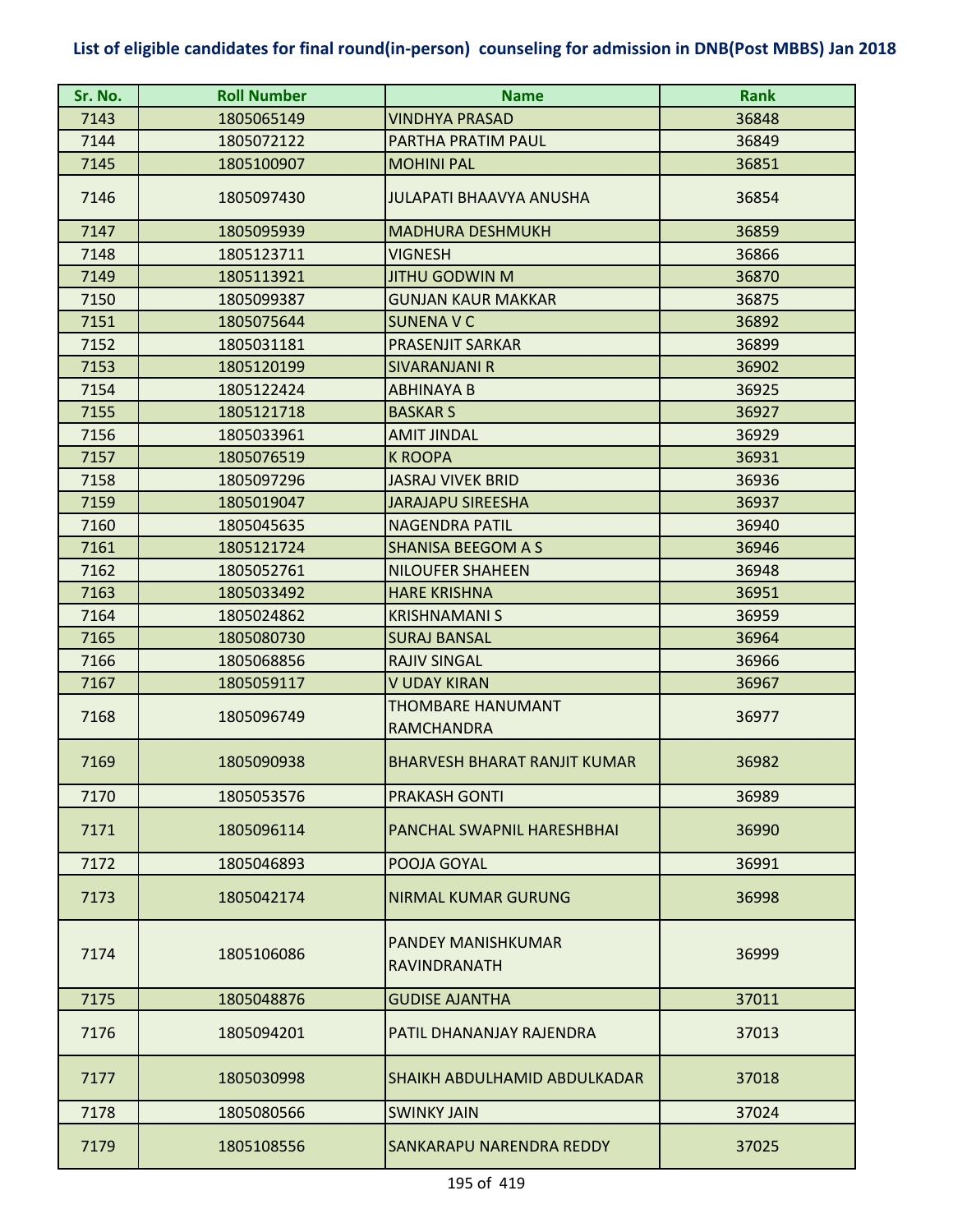| Sr. No. | <b>Roll Number</b> | <b>Name</b>                   | Rank  |
|---------|--------------------|-------------------------------|-------|
| 7180    | 1805087427         | <b>ARRANGASARY ELVIS ALEX</b> | 37027 |
| 7181    | 1805056888         | PRIYADARSHINI V               | 37032 |
| 7182    | 1805103915         | <b>KUMAR GAURAV</b>           | 37049 |
| 7183    | 1805123376         | <b>SHOBANA PRIYA A</b>        | 37050 |
| 7184    | 1805049049         | <b>MONICA M</b>               | 37059 |
| 7185    | 1805081298         | <b>VIGNESH G</b>              | 37061 |
| 7186    | 1805079988         | <b>RUDRANSH MISRA</b>         | 37066 |
| 7187    | 1805116542         | NAROLA BHOOMIKABEN DIPAKBHAI  | 37068 |
| 7188    | 1805040976         | PRIYANKA GOSWAMI              | 37079 |
| 7189    | 1805052060         | <b>BETHAPUDI SUNIL KUMAR</b>  | 37085 |
| 7190    | 1805080274         | <b>RAJESH SINGH</b>           | 37086 |
| 7191    | 1805019125         | <b>GURUKRUSHNA MOHAPATRA</b>  | 37091 |
| 7192    | 1805109304         | KAPADIYA LALITKUMAR DHARAMSHI | 37093 |
| 7193    | 1805130309         | A PRAVEEN KUMAR               | 37096 |
| 7194    | 1805096709         | PANSANDE NAMRATA VILAS        | 37100 |
| 7195    | 1805035506         | DAVE KRISHNABEN KETANKUMAR    | 37103 |
| 7196    | 1805102907         | <b>MD ASIF IQBAL</b>          | 37107 |
| 7197    | 1805035566         | CHAVADA RAVIRAJ NANDRAJBHAI   | 37112 |
| 7198    | 1805111634         | <b>ASWINI VR</b>              | 37117 |
| 7199    | 1805115948         | HARESHBHAI NANJIBHAI BALAR    | 37119 |
| 7200    | 1805035104         | <b>ABHINAV GANGWAR</b>        | 37127 |
| 7201    | 1805007937         | <b>BALAS ROHIT NARANBHAI</b>  | 37136 |
| 7202    | 1805115636         | SAHIBZADA JUNAID KHURSHEED    | 37141 |
| 7203    | 1805045172         | <b>NUSRAT FARUQUE</b>         | 37143 |
| 7204    | 1805027494         | <b>DHIVYA C</b>               | 37150 |
| 7205    | 1805113899         | PRAJWAL G                     | 37151 |
| 7206    | 1805121797         | <b>K B ATHIRA THAMPURATTI</b> | 37156 |
| 7207    | 1805040476         | <b>MITRA SHAYERI</b>          | 37164 |
| 7208    | 1805056349         | VISWANADHAM LAVANYA           | 37176 |
| 7209    | 1805044858         | <b>MANAV SETHI</b>            | 37177 |
| 7210    | 1805099617         | PRABHAVALE ADITYA SHRIKANT    | 37181 |
| 7211    | 1805075673         | <b>SAROOP K</b>               | 37189 |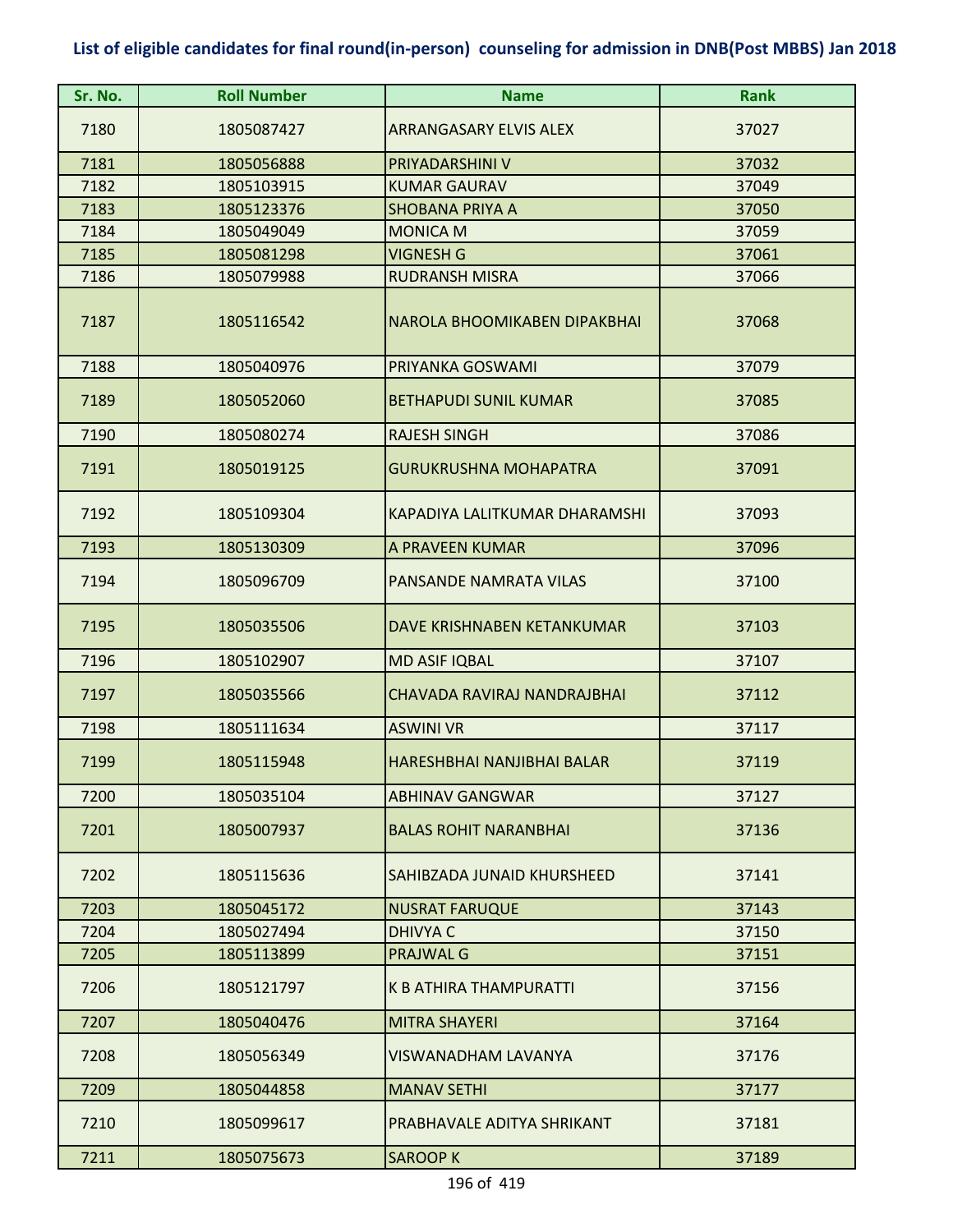| Sr. No. | <b>Roll Number</b> | <b>Name</b>                                   | <b>Rank</b> |
|---------|--------------------|-----------------------------------------------|-------------|
| 7212    | 1805017534         | <b>NEHA PATERIYA</b>                          | 37192       |
| 7213    | 1805053422         | PONNAPATI PRASANTH KUMAR                      | 37206       |
| 7214    | 1805097306         | RAIYANI YATIN VINODRAY                        | 37207       |
| 7215    | 1805030030         | PRIYANKA MANDAL                               | 37209       |
| 7216    | 1805097453         | DANDU LAKSHMI ANUSHA                          | 37216       |
| 7217    | 1805010091         | <b>ASHWATI KRISHNAN RAJIV</b>                 | 37221       |
| 7218    | 1805126314         | <b>SHRUTAM SHARMA</b>                         | 37224       |
| 7219    | 1805062477         | <b>MONIKA MALHOTRA</b>                        | 37233       |
| 7220    | 1805040049         | KASHYAPI CHAKRAVADHANULA                      | 37242       |
| 7221    | 1805114398         | <b>KOMAL SAINI</b>                            | 37244       |
| 7222    | 1805134340         | YATHI RAJAM S                                 | 37248       |
| 7223    | 1805028135         | <b>SHANMUGA SUNDARAM J</b>                    | 37252       |
| 7224    | 1805009269         | <b>NAYLA AFSHEEN</b>                          | 37254       |
| 7225    | 1805002377         | KHATRI MEETKUMAR ATULKUMAR                    | 37256       |
| 7226    | 1805074668         | <b>RAHUL DAS</b>                              | 37258       |
| 7227    | 1805091833         | PRIYAMVADA PRAVEEN MALPANI                    | 37261       |
| 7228    | 1805048863         | <b>G DEEPIKA</b>                              | 37262       |
| 7229    | 1805108013         | <b>GUVVALA SRUTHI</b>                         | 37265       |
| 7230    | 1805085575         | <b>MITALI CHAUHAN</b>                         | 37269       |
| 7231    | 1805035110         | <b>DEEPANSH SAXENA</b>                        | 37270       |
| 7232    | 1805125504         | <b>JAYASIMHAK</b>                             | 37271       |
| 7233    | 1805011939         | MILDU KANHINGHAT SREEVALSA<br><b>KRISHNAN</b> | 37273       |
| 7234    | 1805038517         | LALIT KUMAR KARDAM                            | 37274       |
| 7235    | 1805096927         | <b>ANUPAMA GIRISAN</b>                        | 37276       |
| 7236    | 1805082488         | <b>MANTHRESHWAR P</b>                         | 37280       |
| 7237    | 1805084069         | <b>NIDHI GUPTA</b>                            | 37283       |
| 7238    | 1805104860         | PRAJWAL GOVIND AMBEKAR                        | 37284       |
| 7239    | 1805080488         | <b>GURLOVELEEN SINGH MANN</b>                 | 37288       |
| 7240    | 1805064057         | <b>SHAH KENAM DEEPAK</b>                      | 37291       |
| 7241    | 1805069704         | <b>DEOKAR SNEHA TUKARAM</b>                   | 37293       |
| 7242    | 1805092129         | PATIL GAURAV NARENDRA                         | 37295       |
| 7243    | 1805028620         | ABINAYA V G                                   | 37302       |
| 7244    | 1805040035         | <b>RANJITHA RENISH B</b>                      | 37303       |
| 7245    | 1805049067         | SRIVALLI VEMULAPALLI                          | 37305       |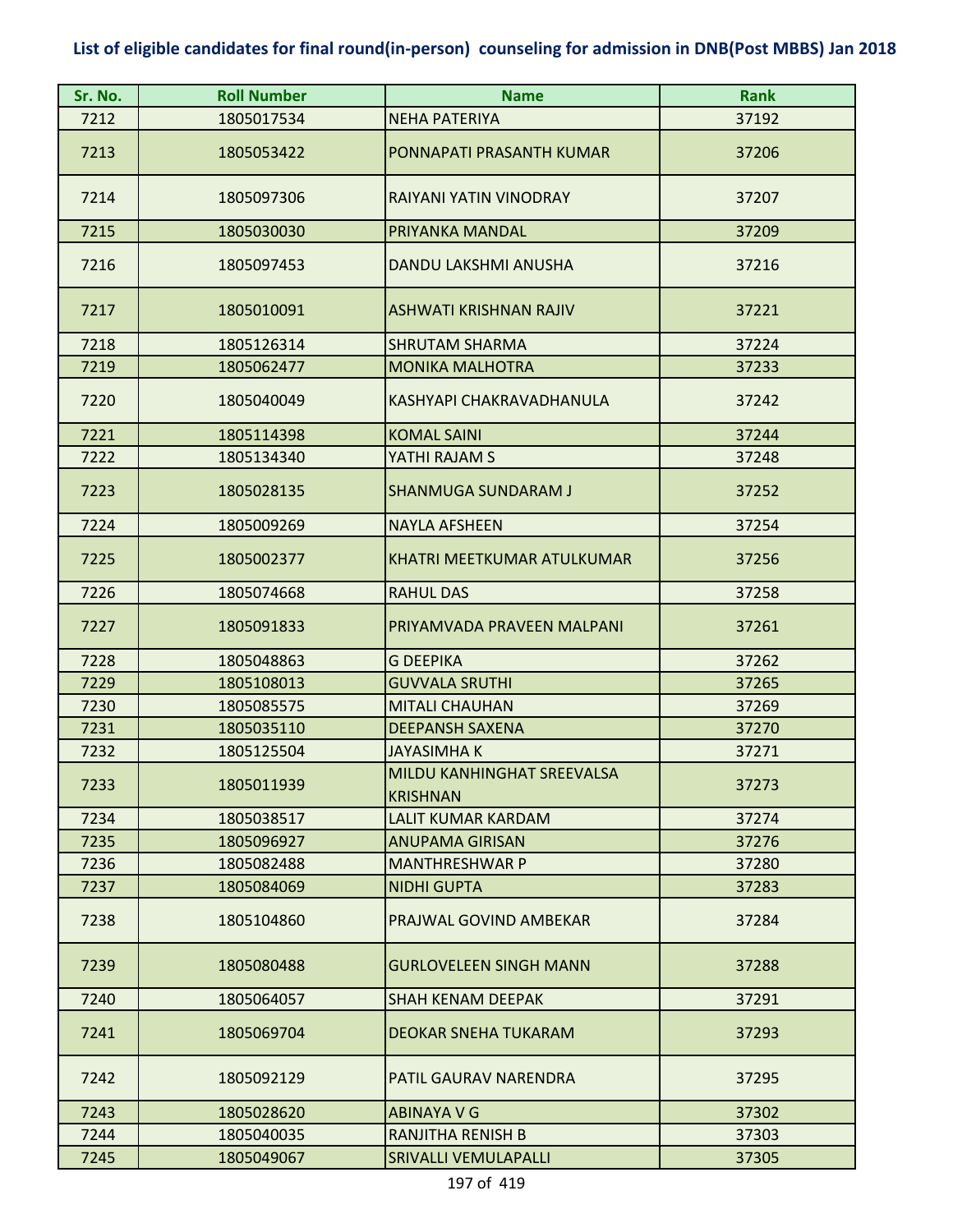| Sr. No. | <b>Roll Number</b> | <b>Name</b>                                      | <b>Rank</b> |
|---------|--------------------|--------------------------------------------------|-------------|
| 7246    | 1805098416         | <b>ALOK KUMAR MISHRA</b>                         | 37309       |
| 7247    | 1805108302         | <b>MORRI BHANU PRAKASH</b>                       | 37311       |
| 7248    | 1805047261         | KIRAN KUMAR BANALA                               | 37313       |
| 7249    | 1805099687         | <b>DANISTON RATNARAJ</b>                         | 37315       |
| 7250    | 1805121475         | NIVETHITHA K                                     | 37319       |
| 7251    | 1805005124         | <b>ABDUL REHMAN SIDDIQUI</b>                     | 37327       |
| 7252    | 1805023247         | <b>K POOJA PRIYA</b>                             | 37335       |
| 7253    | 1805126218         | <b>SINGH HARSHAL VIKRAM</b><br><b>VIJOYKUMAR</b> | 37336       |
| 7254    | 1805110958         | <b>VIJAY RAWAT</b>                               | 37352       |
| 7255    | 1805068722         | <b>RAHUL</b>                                     | 37354       |
| 7256    | 1805018746         | <b>SUDEEP JENA</b>                               | 37367       |
| 7257    | 1805053471         | <b>NARESH KUMAR BALLA</b>                        | 37370       |
| 7258    | 1805079145         | KAUSHALENDRA KUMAR MAURYA                        | 37372       |
| 7259    | 1805067837         | <b>ADHIKAM JAGADEEP</b>                          | 37374       |
| 7260    | 1805020610         | <b>ABINASH PATRA</b>                             | 37375       |
| 7261    | 1805087253         | AWATANSH KUMAR RAJKUMAR<br><b>TRIPATHI</b>       | 37378       |
| 7262    | 1805114859         | PINAKJYOTI DAS                                   | 37379       |
| 7263    | 1805013536         | <b>CHAITRA M S</b>                               | 37380       |
| 7264    | 1805124153         | <b>HARATHIP</b>                                  | 37384       |
| 7265    | 1805027839         | <b>SREELEKSHMIMJ</b>                             | 37385       |
| 7266    | 1805005726         | <b>SHWETABH PANDEY</b>                           | 37389       |
| 7267    | 1805011669         | M AMOGH                                          | 37393       |
| 7268    | 1805029555         | <b>ANKITA DEVRANI</b>                            | 37395       |
| 7269    | 1805062213         | <b>AASIFA MALIK</b>                              | 37396       |
| 7270    | 1805078726         | <b>MAYANK PANDEY</b>                             | 37408       |
| 7271    | 1805068898         | <b>VAISHALI MALIK</b>                            | 37409       |
| 7272    | 1805030033         | ABHISHEK SHARMA                                  | 37410       |
| 7273    | 1805026929         | <b>MUGILARASI</b>                                | 37418       |
| 7274    | 1805112205         | <b>HARIHARAN M</b>                               | 37424       |
| 7275    | 1805129178         | THOTA LAKSHMI RADHIKA SRUJANA                    | 37427       |
| 7276    | 1805000690         | <b>SURABHI SHARMA</b>                            | 37435       |
| 7277    | 1805045701         | <b>KAVINANDAN G</b>                              | 37453       |
| 7278    | 1805026297         | GUNASRI K                                        | 37454       |
| 7279    | 1805059091         | YENGE REVANNATH RAMDAS                           | 37460       |
| 7280    | 1805014612         | SARAT CHANDRA SIVA KUMAR CH                      | 37465       |
| 7281    | 1805016941         | <b>PRAKHAR JAIN</b>                              | 37468       |
| 7282    | 1805068913         | POOJA SINDWANI                                   | 37477       |
| 7283    | 1805062734         | <b>MANPREET KOUR</b>                             | 37481       |
| 7284    | 1805071548         | <b>ASIK RAHAMAN</b>                              | 37485       |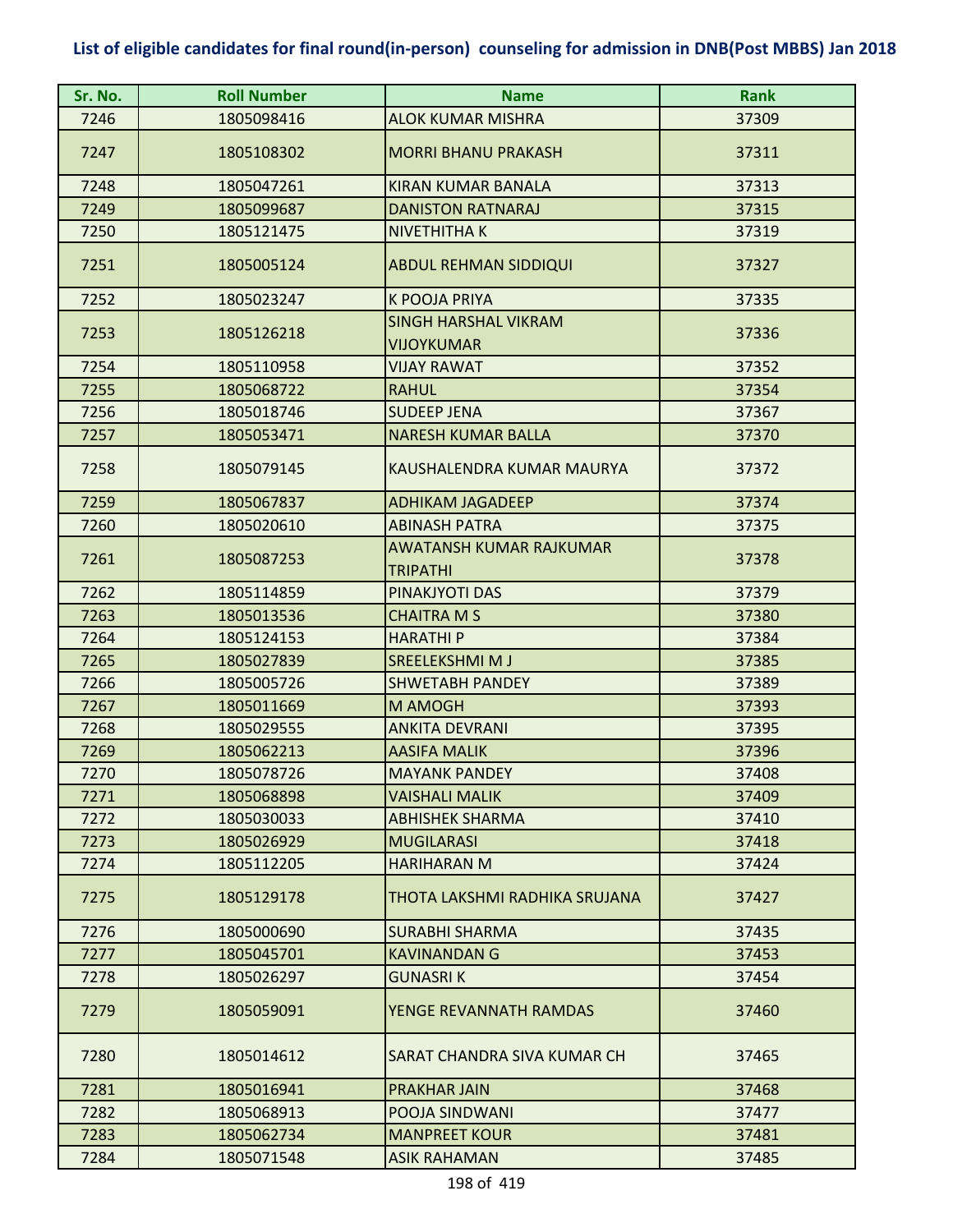| Sr. No. | <b>Roll Number</b> | <b>Name</b>                         | <b>Rank</b> |
|---------|--------------------|-------------------------------------|-------------|
| 7285    | 1805016147         | <b>TUSHTI</b>                       | 37492       |
| 7286    | 1805097441         | <b>KEERTHI NIVEDITHA BACHU</b>      | 37493       |
| 7287    | 1805047374         | <b>SARIKA B</b>                     | 37494       |
| 7288    | 1805002138         | SOLANKI KINJAL MULUBHAI             | 37495       |
| 7289    | 1805023178         | <b>SUGADEV K</b>                    | 37496       |
| 7290    | 1805084349         | <b>AKSHITA RATTAN</b>               | 37500       |
| 7291    | 1805051318         | M AISHWARYA REDDY                   | 37502       |
| 7292    | 1805066119         | R ANJU                              | 37503       |
| 7293    | 1805086671         | PIND VISHAL RAOSAHEB                | 37504       |
| 7294    | 1805117562         | <b>RITESH S BORSE</b>               | 37506       |
| 7295    | 1805095156         | <b>GAURI SHIVAJIRAO JADHAV</b>      | 37510       |
| 7296    | 1805090643         | THAKUR NIMISHA SUNIL                | 37511       |
| 7297    | 1805055420         | <b>MAGAPU SUSHMA</b>                | 37513       |
| 7298    | 1805131854         | ULLAKULA NEELIMA                    | 37514       |
| 7299    | 1805085651         | <b>JAMBHALE DHANASHREE RAMESH</b>   | 37520       |
| 7300    | 1805059458         | <b>VIVIDHA DUBEY</b>                | 37528       |
| 7301    | 1805086141         | <b>BUNDE SAILI VISHWANATH MALTI</b> | 37534       |
| 7302    | 1805106026         | <b>KARTHIK B</b>                    | 37543       |
| 7303    | 1805104855         | SHRADDHA DWARKADAS TOSHNIWAL        | 37552       |
| 7304    | 1805056946         | <b>VOLLANGULA PRAVEEN</b>           | 37568       |
| 7305    | 1805037131         | CHANDRA MOHAN BHARDWAJ              | 37570       |
| 7306    | 1805049705         | <b>HARIPRANAV</b>                   | 37572       |
| 7307    | 1805025480         | VINITA RAJMOHAN                     | 37573       |
| 7308    | 1805111724         | AKSHAYA R                           | 37574       |
| 7309    | 1805108915         | <b>BARAD SIDDHARTH KARASHANBHAI</b> | 37575       |
| 7310    | 1805099404         | <b>KAVYA GARG</b>                   | 37585       |
| 7311    | 1805027247         | <b>NITHYA G</b>                     | 37589       |
| 7312    | 1805077547         | <b>B CHAITANYA</b>                  | 37591       |
| 7313    | 1805095689         | <b>ADITI MAHAJAN</b>                | 37597       |
| 7314    | 1805039916         | TEKUPUDI MANASA                     | 37601       |
| 7315    | 1805122694         | <b>SAMBATH PS</b>                   | 37603       |
| 7316    | 1805027649         | <b>SHEENA MATHEW</b>                | 37605       |
| 7317    | 1805098792         | <b>CHANDANI VERMA</b>               | 37608       |
| 7318    | 1805040868         | <b>BARKHA MEHTA</b>                 | 37612       |
| 7319    | 1805017675         | <b>GAURAV RAGHUWANSHI</b>           | 37613       |
| 7320    | 1805033512         | <b>SUPRIYA SHREE</b>                | 37622       |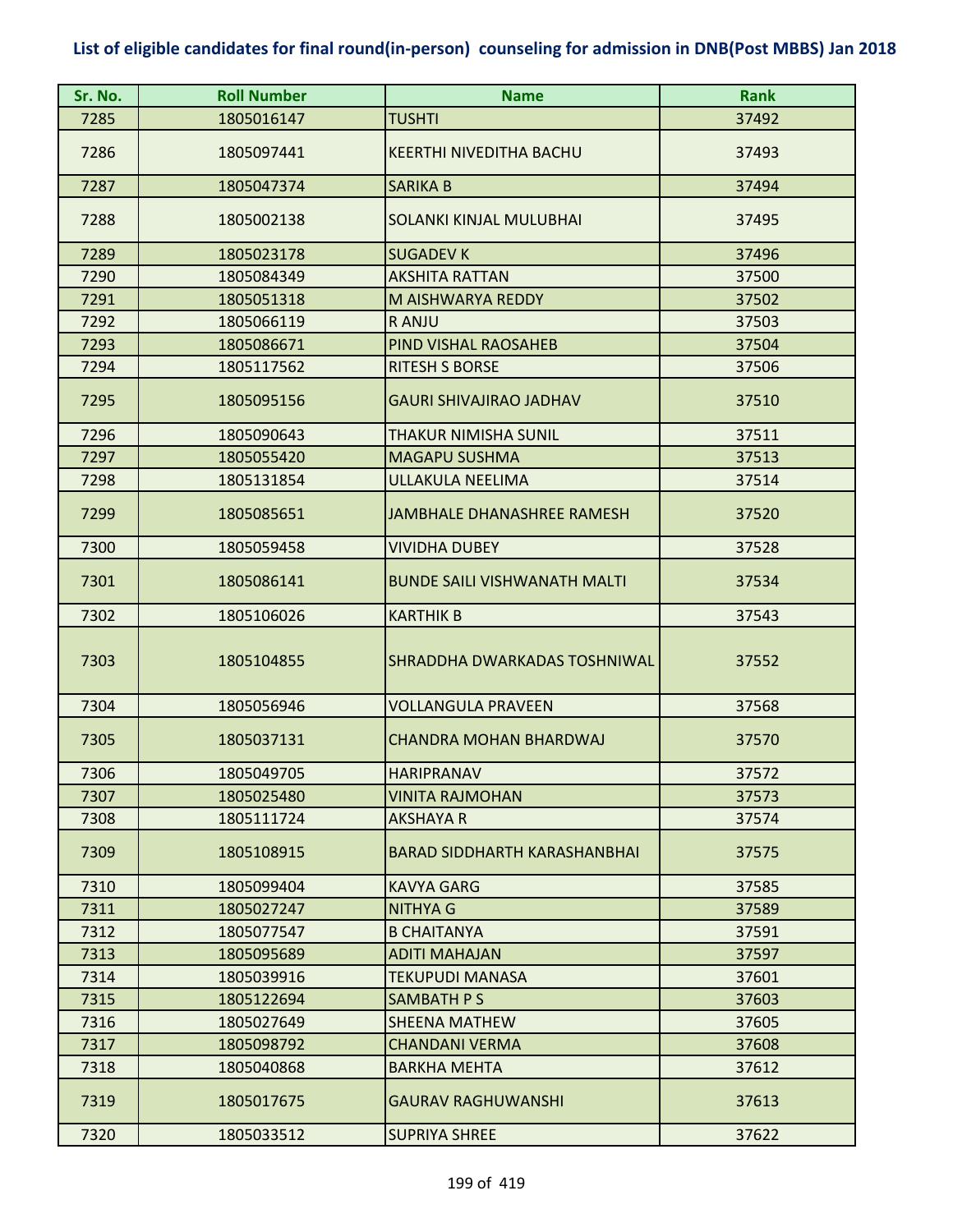| Sr. No. | <b>Roll Number</b> | <b>Name</b>                     | <b>Rank</b> |
|---------|--------------------|---------------------------------|-------------|
| 7321    | 1805104281         | <b>SALPEKAR RADHIKA SUHAS</b>   | 37625       |
| 7322    | 1805122285         | <b>ANEEJAN</b>                  | 37628       |
| 7323    | 1805053459         | <b>ATHIRA SIVADAS</b>           | 37629       |
| 7324    | 1805097449         | <b>DASARI SOWMYA</b>            | 37637       |
| 7325    | 1805104661         | <b>DUMBRE PARAG ASHOK</b>       | 37639       |
| 7326    | 1805083417         | <b>BHIMSEN</b>                  | 37644       |
| 7327    | 1805125116         | <b>PINKY BALOTIA</b>            | 37648       |
| 7328    | 1805052998         | P MOUNIKA                       | 37651       |
| 7329    | 1805013460         | <b>SHANTHA KUMARI R</b>         | 37653       |
| 7330    | 1805029356         | <b>KUMARI SWETA</b>             | 37655       |
| 7331    | 1805009705         | <b>RUBY CHRISTY A</b>           | 37676       |
| 7332    | 1805123749         | <b>KARAMALA SNEHA</b>           | 37678       |
| 7333    | 1805012726         | <b>SAVIO JAMES</b>              | 37685       |
| 7334    | 1805107968         | <b>GATTU TEJASWINI</b>          | 37686       |
| 7335    | 1805067942         | <b>CHUDI SRIKANTH</b>           | 37690       |
| 7336    | 1805009891         | <b>DIVYASHREE SJ</b>            | 37691       |
| 7337    | 1805128349         | <b>MANIKONDA CHANDRABABU</b>    | 37692       |
| 7338    | 1805130997         | <b>MINI PADAVARAT</b>           | 37693       |
| 7339    | 1805132360         | <b>NANDURI RAGHUVEER</b>        | 37694       |
| 7340    | 1805040424         | PRERNA CHOWDHRY                 | 37696       |
| 7341    | 1805032020         | <b>UDAPURKAR DARSHANA SUHAS</b> | 37698       |
| 7342    | 1805011528         | AJAY H R                        | 37703       |
| 7343    | 1805096153         | POL SHRUTIKA JAGDISH            | 37704       |
| 7344    | 1805033763         | <b>SALIH S</b>                  | 37711       |
| 7345    | 1805047284         | <b>KATIE MICHELLE V</b>         | 37720       |
| 7346    | 1805108874         | GANDHI DHARINI PRAYESHKUMAR     | 37725       |
| 7347    | 1805012287         | UMME KULSUM                     | 37752       |
| 7348    | 1805118157         | <b>S MANU</b>                   | 37754       |
| 7349    | 1805031594         | <b>JYOTI KIRAN</b>              | 37755       |
| 7350    | 1805106150         | <b>MASKE NITIN BALIRAM</b>      | 37756       |
| 7351    | 1805015291         | <b>SUMEET LOONA</b>             | 37758       |
| 7352    | 1805006913         | VAIBHAV MAHADEO GAME            | 37768       |
| 7353    | 1805090603         | <b>ABNAVE KIRAN ANAND</b>       | 37778       |
| 7354    | 1805035051         | <b>TANVEER SINGH</b>            | 37779       |
| 7355    | 1805018737         | <b>BIBHUTI PATTAJOSHI</b>       | 37782       |
| 7356    | 1805097167         | AMRUTHA PRAJOSH                 | 37783       |
| 7357    | 1805100422         | <b>SARAS SALIL</b>              | 37786       |
| 7358    | 1805072915         | <b>SAYANTAN MANNA</b>           | 37787       |
| 7359    | 1805064730         | PEDAPATI D M BHAVAN KUMAR       | 37813       |
| 7360    | 1805061895         | LAKHOTIYA TEJAL RAMESH          | 37819       |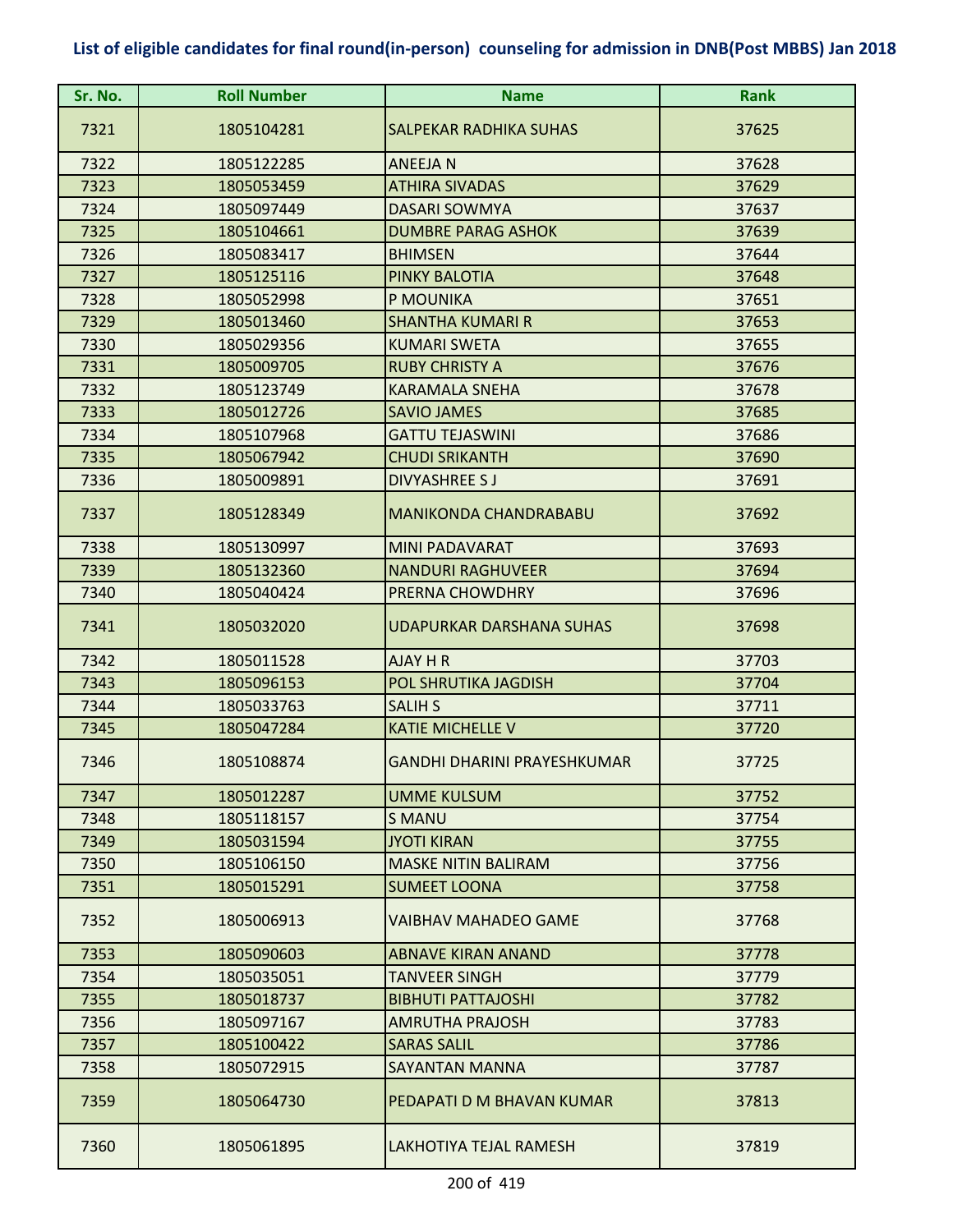| Sr. No. | <b>Roll Number</b> | <b>Name</b>                         | <b>Rank</b> |
|---------|--------------------|-------------------------------------|-------------|
| 7361    | 1805044632         | <b>ANJALI</b>                       | 37820       |
| 7362    | 1805132261         | <b>ANUSHA KUNA</b>                  | 37830       |
| 7363    | 1805035128         | <b>AARNICA ATTRI</b>                | 37835       |
| 7364    | 1805109531         | URMISH VIMLESHBHAI GOSWAMI          | 37837       |
| 7365    | 1805032815         | PANKAJ AGARWAL                      | 37848       |
| 7366    | 1805003741         | <b>SANGANI SAGAR HARINKUMAR</b>     | 37849       |
| 7367    | 1805001520         | <b>MODI JAIMIN ASHOKKUMAR</b>       | 37850       |
| 7368    | 1805056975         | YARAMALA PRADEEP                    | 37851       |
| 7369    | 1805049347         | <b>MOHD SALEEM</b>                  | 37855       |
| 7370    | 1805057050         | YAMA TRINATH                        | 37858       |
| 7371    | 1805051416         | <b>M SAISUDHA</b>                   | 37859       |
| 7372    | 1805049931         | <b>K K RAJ KUMAR</b>                | 37860       |
| 7373    | 1805039262         | <b>VENKATA SURESH K</b>             | 37861       |
| 7374    | 1805067844         | <b>AITHA SHIVA</b>                  | 37862       |
| 7375    | 1805055464         | <b>MUNAGALA ANIRUDH</b>             | 37869       |
| 7376    | 1805094414         | <b>SUSHIL BALASAHEB GIRI</b>        | 37873       |
| 7377    | 1805106720         | <b>NASREEN JAHAN BANO</b>           | 37890       |
| 7378    | 1805095772         | ACCHAMMACHARY AVIRATH ANAND         | 37893       |
| 7379    | 1805092894         | ALOORKER UTTARA KRISHNA             | 37894       |
| 7380    | 1805122763         | <b>BLESSY ROSE JOY</b>              | 37896       |
| 7381    | 1805111076         | <b>RAJPAL KORI</b>                  | 37901       |
| 7382    | 1805010365         | <b>FAEEZA BEGUM</b>                 | 37910       |
| 7383    | 1805030349         | <b>SHIVAM JAISAWAL</b>              | 37911       |
| 7384    | 1805009037         | <b>IMRAN KHURSHID</b>               | 37916       |
| 7385    | 1805064496         | <b>GANTA THERISSA BENERJI</b>       | 37918       |
| 7386    | 1805090352         | SITA RAMA LAKSHMI SISTU             | 37926       |
| 7387    | 1805049741         | <b>JELLISUDHAKAR</b>                | 37937       |
| 7388    | 1805041541         | KAUSHIK PRAN SAIKIA                 | 37944       |
| 7389    | 1805092049         | <b>GAWANDE SHWETA SANJAY</b>        | 37952       |
| 7390    | 1805104537         | <b>KAMBLE RAVI BHAGWAT</b>          | 37953       |
| 7391    | 1805100625         | <b>PREET JAIN</b>                   | 37969       |
| 7392    | 1805048006         | D CHANDRA SHEKER                    | 37972       |
| 7393    | 1805115975         | <b>CHAUHAN DHARMESH CHHAGANBHAI</b> | 37974       |
| 7394    | 1805069410         | PATIL SHREYA SATISH                 | 37975       |
| 7395    | 1805103116         | <b>FARIDA IQBAL</b>                 | 37979       |
| 7396    | 1805043664         | <b>TARUN SINGH BORA</b>             | 37981       |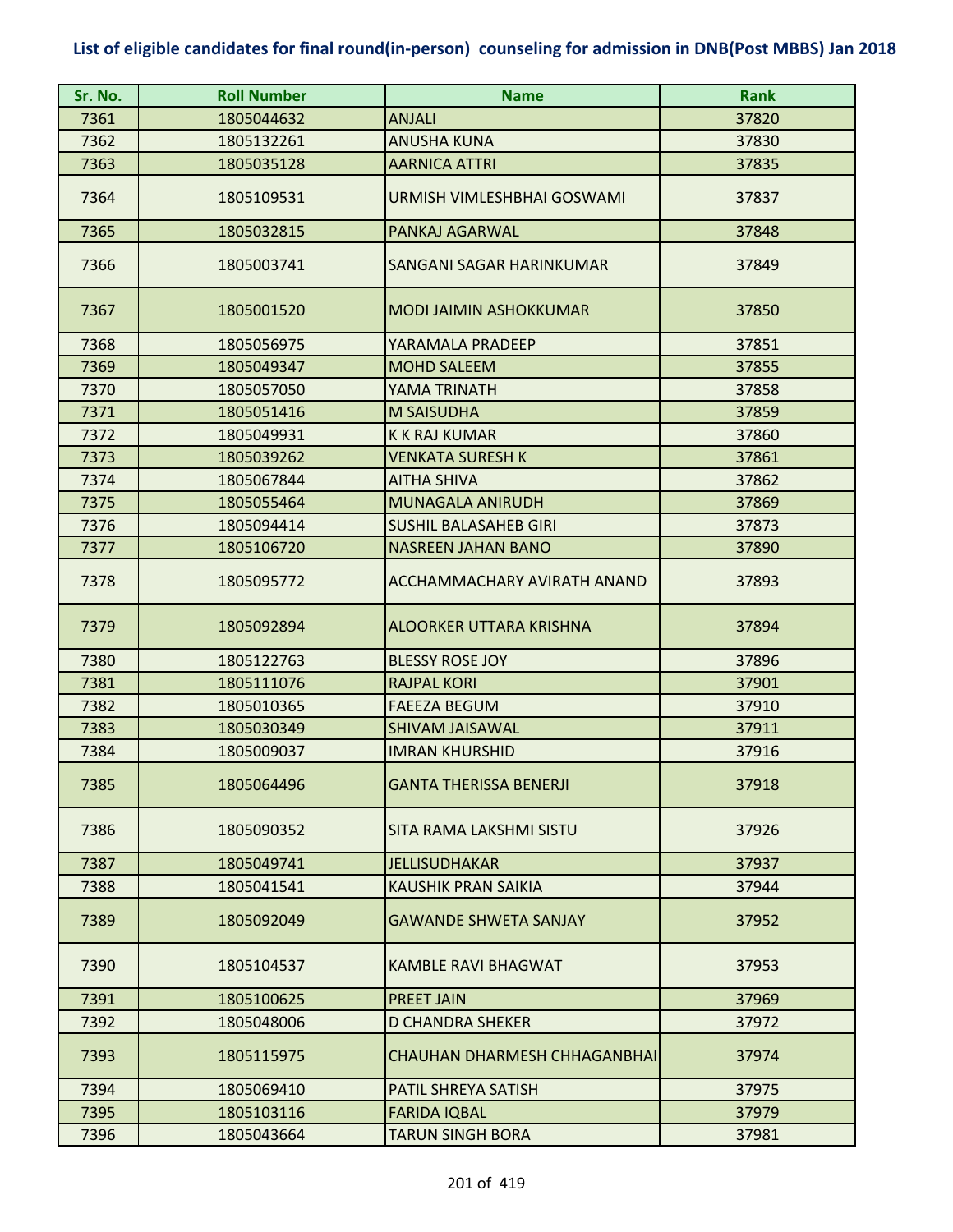| Sr. No. | <b>Roll Number</b> | <b>Name</b>                       | Rank  |
|---------|--------------------|-----------------------------------|-------|
| 7397    | 1805116118         | <b>BRIJALBEN RAMESHBHAI PATEL</b> | 37987 |
| 7398    | 1805122890         | <b>SUJITHA CHANDRA C S</b>        | 37988 |
| 7399    | 1805085711         | <b>NAVIK BABALU DATHAMMAOH</b>    | 37999 |
| 7400    | 1805071438         | <b>PRATYUSH SAHA</b>              | 38008 |
| 7401    | 1805093825         | <b>MOHAMMED AKBAR</b>             | 38016 |
| 7402    | 1805070909         | <b>ABHISEK NEOGI</b>              | 38017 |
| 7403    | 1805118226         | <b>RAY RACHEL ALEX</b>            | 38022 |
| 7404    | 1805086232         | SAVIO JASON ANTHONY PAES          | 38030 |
| 7405    | 1805025382         | <b>RAJKUMAR V</b>                 | 38037 |
| 7406    | 1805053158         | <b>SWATHIP</b>                    | 38046 |
| 7407    | 1805133041         | <b>VIVEK SINGH</b>                | 38048 |
| 7408    | 1805040219         | VALLAMSETTY VENKATA RAMANAIDU     | 38049 |
| 7409    | 1805133988         | <b>BALJIT SINGH</b>               | 38050 |
| 7410    | 1805013022         | <b>KANIMOZHI N</b>                | 38055 |
| 7411    | 1805052942         | <b>P NAVEEN BABU</b>              | 38060 |
| 7412    | 1805062915         | <b>SANYUKTA VERMA</b>             | 38062 |
| 7413    | 1805008351         | <b>IKBAL HOSSAIN MOLLA</b>        | 38066 |
| 7414    | 1805012730         | <b>MOHD WASIM</b>                 | 38068 |
| 7415    | 1805012058         | <b>ADARSH N P</b>                 | 38076 |
| 7416    | 1805079518         | <b>ABHAY SINGH TOMAR</b>          | 38077 |
| 7417    | 1805107496         | <b>KHUSHWANT SINGH SARTHI</b>     | 38079 |
| 7418    | 1805098746         | <b>KAMAL SINGLA</b>               | 38085 |
| 7419    | 1805053199         | PANDI RAVI VARMA                  | 38087 |
| 7420    | 1805003799         | SHETH MARMIK MAHESHBHAI           | 38089 |
| 7421    | 1805124173         | PERNETI DEDEEPYA REDDY            | 38099 |
| 7422    | 1805112044         | <b>NARENDHAR</b>                  | 38100 |
| 7423    | 1805046346         | <b>SWETHA A</b>                   | 38101 |
| 7424    | 1805062173         | <b>SUKHVIR SINGH</b>              | 38104 |
| 7425    | 1805058658         | <b>SONAL JAIN</b>                 | 38106 |
| 7426    | 1805040445         | <b>MANJITA SONY</b>               | 38108 |
| 7427    | 1805001687         | TRIVEDI BANSI JANAKKUMAR          | 38110 |
| 7428    | 1805104749         | <b>GUMMALLA GYANDEEP</b>          | 38114 |
| 7429    | 1805082549         | <b>HARI PRIYA</b>                 | 38120 |
| 7430    | 1805051667         | <b>RAMA DEVI E</b>                | 38122 |
| 7431    | 1805075840         | A V YASHODA LAKSHMI               | 38140 |
| 7432    | 1805126172         | PRATHMESH PANKAJKUMAR SHAH        | 38149 |
| 7433    | 1805002818         | PATEL AJA DEVANG                  | 38162 |
| 7434    | 1805094027         | <b>ANAND PRAVIN SHINDE</b>        | 38168 |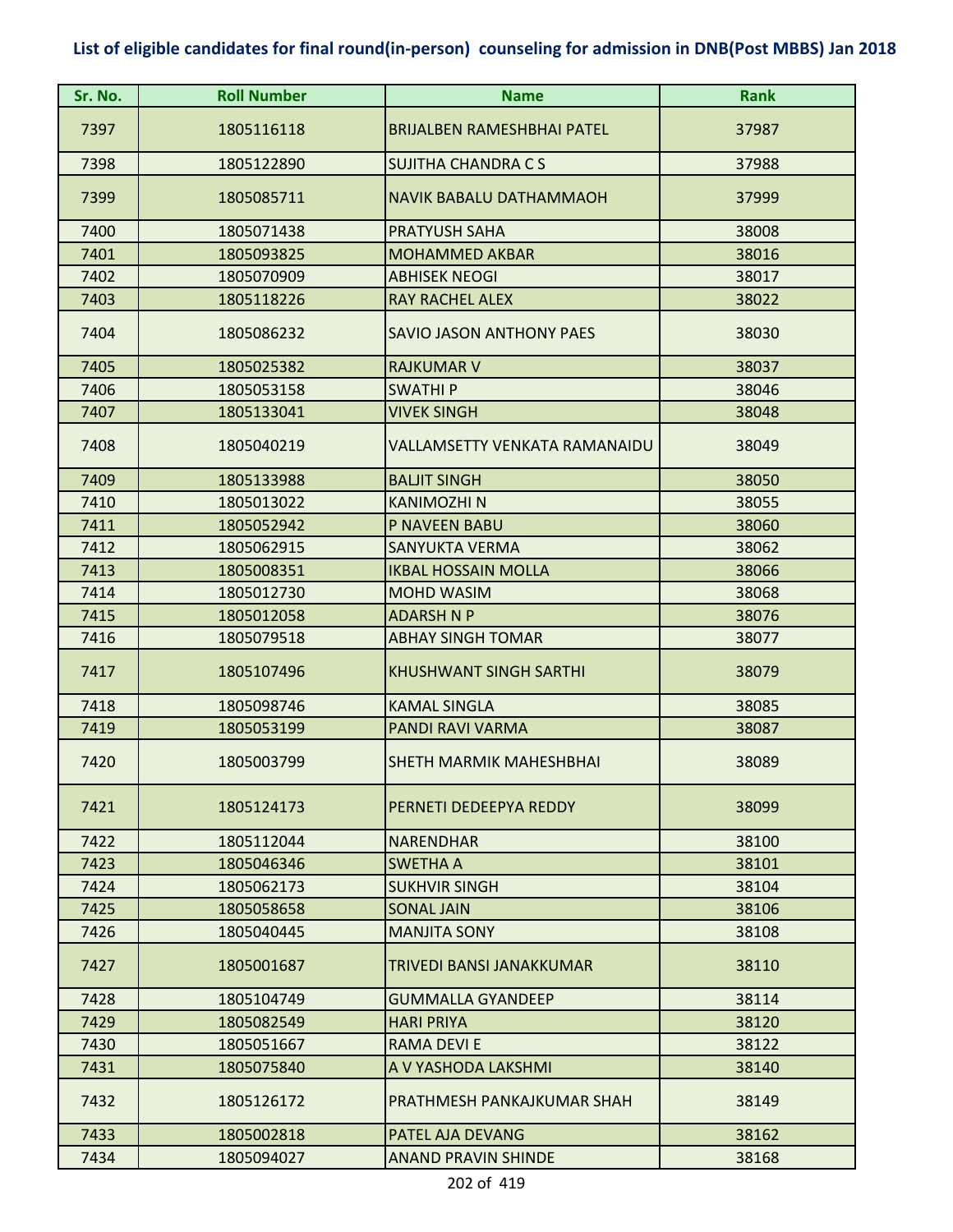| Sr. No. | <b>Roll Number</b> | <b>Name</b>                    | <b>Rank</b> |
|---------|--------------------|--------------------------------|-------------|
| 7435    | 1805094097         | <b>ANAND RAMRAO MUGAONKAR</b>  | 38170       |
| 7436    | 1805001612         | <b>DURGESH MANOJ MODI</b>      | 38171       |
| 7437    | 1805048486         | <b>DONDETI UDAY KUMAR</b>      | 38173       |
| 7438    | 1805100614         | <b>AVINASH VINNAKOTA</b>       | 38175       |
| 7439    | 1805129137         | <b>BINDU MOUNIKA T</b>         | 38178       |
| 7440    | 1805097445         | <b>SARATH BABUS</b>            | 38180       |
| 7441    | 1805131385         | S SUNEETI KANYARI              | 38181       |
| 7442    | 1805112241         | <b>SARA ELDHO</b>              | 38185       |
| 7443    | 1805104363         | RECHE SHRUTI MANOHARRAO        | 38188       |
| 7444    | 1805120512         | <b>RAJAB</b>                   | 38191       |
| 7445    | 1805013160         | <b>RAJATHA S S</b>             | 38193       |
| 7446    | 1805075285         | <b>APARNA SURENDRAN K</b>      | 38198       |
| 7447    | 1805121327         | <b>NIVEDHA</b>                 | 38200       |
| 7448    | 1805061689         | THAKARE SNEHAL BHANUDAS        | 38206       |
| 7449    | 1805012016         | <b>AMBIKA B G</b>              | 38209       |
| 7450    | 1805057996         | <b>BALRAM PATIDAR</b>          | 38210       |
| 7451    | 1805075012         | <b>AASTHA JAIN</b>             | 38216       |
| 7452    | 1805098968         | <b>MAYANK GOYAL</b>            | 38218       |
| 7453    | 1805128925         | <b>SREE KEERTHI KOTHAPALLI</b> | 38219       |
| 7454    | 1805075019         | <b>KAMALESH KUMAR MALAV</b>    | 38222       |
| 7455    | 1805026434         | <b>ASHNA KK</b>                | 38224       |
| 7456    | 1805031881         | <b>SUNNAPU VINEETH MATHEW</b>  | 38225       |
| 7457    | 1805020177         | SUSHREE PRAJNA SWAIN           | 38226       |
| 7458    | 1805088894         | <b>JAWAHAR</b>                 | 38234       |
| 7459    | 1805029859         | <b>ALOK</b>                    | 38238       |
| 7460    | 1805057632         | <b>ANISH PATIL</b>             | 38239       |
| 7461    | 1805062603         | <b>PAWAN KUMAR</b>             | 38240       |
| 7462    | 1805056914         | PREHA SINGH                    | 38241       |
| 7463    | 1805068031         | KONDAMEEDI DIVYA               | 38245       |
| 7464    | 1805013143         | <b>AKHIL M</b>                 | 38247       |
| 7465    | 1805007368         | <b>MUKUL SHARMA</b>            | 38252       |
| 7466    | 1805097807         | <b>HEERA S</b>                 | 38258       |
| 7467    | 1805124376         | <b>RAJESH</b>                  | 38259       |
| 7468    | 1805032550         | VAIBHAV SHARMA                 | 38263       |
| 7469    | 1805121998         | <b>JEDHIN RAVEENDRAN</b>       | 38267       |
| 7470    | 1805131903         | VADADA DIVYA SOWJANYA          | 38287       |
| 7471    | 1805008820         | <b>NABATIKA MOHANTY</b>        | 38293       |
| 7472    | 1805066696         | PANKAJ DAGAR                   | 38298       |
| 7473    | 1805051657         | P BHAVANA                      | 38307       |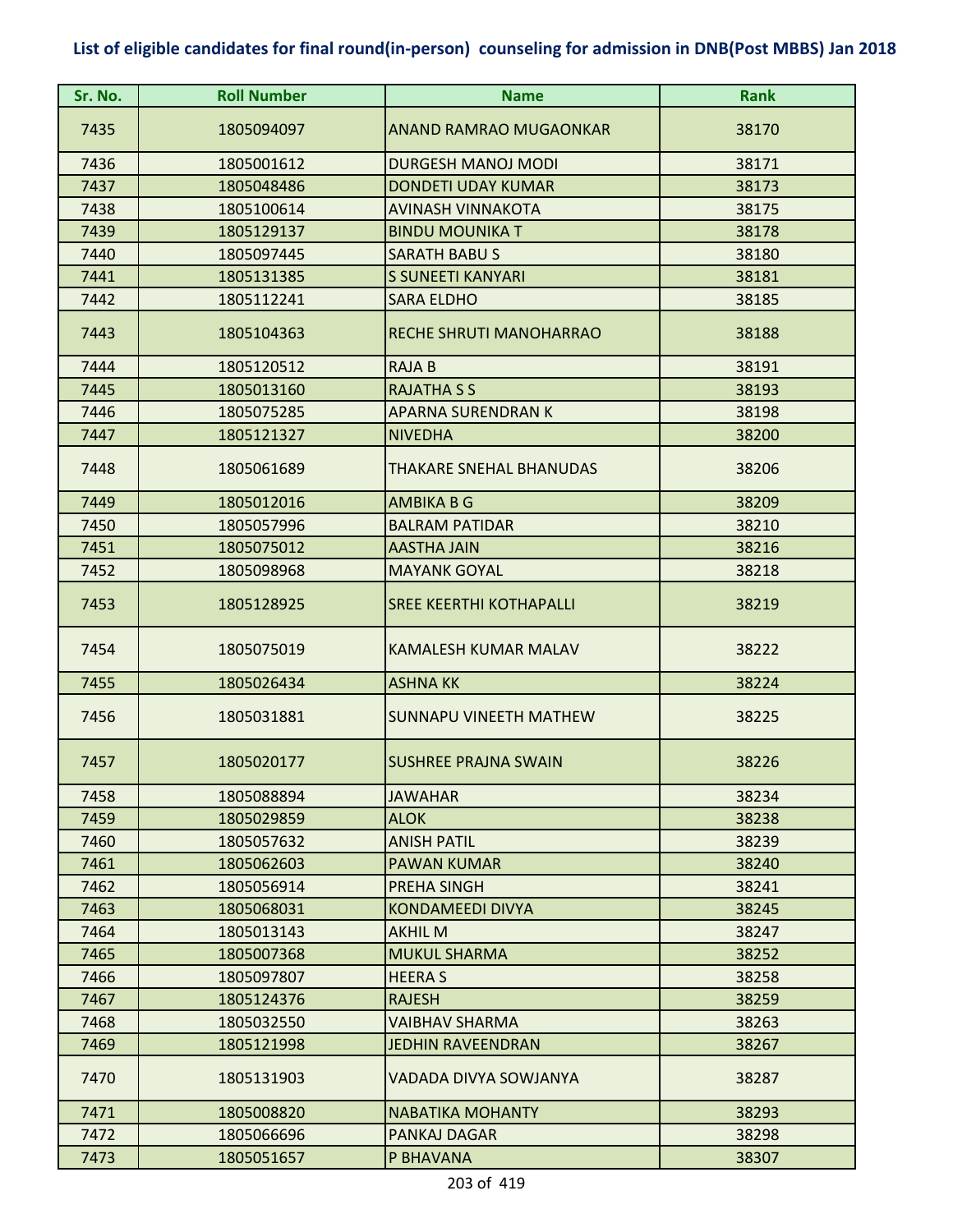| Sr. No. | <b>Roll Number</b> | <b>Name</b>                        | <b>Rank</b> |
|---------|--------------------|------------------------------------|-------------|
| 7474    | 1805004471         | <b>AKASH DEEP A A</b>              | 38308       |
| 7475    | 1805057799         | <b>ROHAN VIVEK WANI</b>            | 38311       |
| 7476    | 1805123916         | <b>SUDHEER VELPULA</b>             | 38320       |
| 7477    | 1805040697         | <b>ABHILASHA</b>                   | 38322       |
| 7478    | 1805105706         | <b>MAYURA SAHEBRAO KAMBLE</b>      | 38332       |
| 7479    | 1805047172         | <b>B MALLIKARJUNA</b>              | 38334       |
| 7480    | 1805127381         | GHANASYAMA TALLURI                 | 38335       |
| 7481    | 1805074952         | <b>ASMAN KUMAR SAINI</b>           | 38338       |
| 7482    | 1805123250         | <b>MAVNIKA BOOPALAN</b>            | 38340       |
| 7483    | 1805122084         | <b>DEENADS</b>                     | 38341       |
| 7484    | 1805037319         | <b>MANISH KUMAR NIGAM</b>          | 38350       |
| 7485    | 1805068246         | <b>POLISETTI SHEKINA</b>           | 38354       |
| 7486    | 1805092034         | <b>SHINDE INDRAJIT DEELIP</b>      | 38361       |
| 7487    | 1805129239         | VINNAMALA SAHITYA                  | 38362       |
| 7488    | 1805059688         | <b>ARIYA S</b>                     | 38363       |
| 7489    | 1805011389         | <b>DIVYA B A</b>                   | 38365       |
| 7490    | 1805027009         | <b>KASI SUDHI</b>                  | 38366       |
| 7491    | 1805118882         | <b>S VIGNESH</b>                   | 38367       |
| 7492    | 1805114646         | <b>ANKIT KUMAR GARG</b>            | 38370       |
| 7493    | 1805001822         | <b>DESHANI MEET RAMESHKUMAR</b>    | 38371       |
| 7494    | 1805078610         | <b>PRIYANK TIWARI</b>              | 38374       |
| 7495    | 1805058142         | <b>ARPIT MAHAJAN</b>               | 38375       |
| 7496    | 1805132869         | <b>ABHISHEKY</b>                   | 38378       |
| 7497    | 1805118681         | <b>ANU SREENIVAS</b>               | 38384       |
| 7498    | 1805029253         | <b>JATIN KUMAR MOHARANA</b>        | 38386       |
| 7499    | 1805050085         | KANALA MAHABOOB CHAN               | 38387       |
| 7500    | 1805128523         | <b>MOHAMMED AZHARUDDIN</b>         | 38389       |
| 7501    | 1805106140         | DAL SARITA NAMDEORAO               | 38392       |
| 7502    | 1805051490         | <b>ASHWIN R</b>                    | 38393       |
| 7503    | 1805017191         | <b>DEEPAK KUMAR DUBEY</b>          | 38394       |
| 7504    | 1805006589         | NAKASKAR POONAM VASANTRAO          | 38396       |
| 7505    | 1805079182         | <b>PAVAN KUMAR SINGH</b>           | 38399       |
| 7506    | 1805051235         | VIGILA K                           | 38401       |
| 7507    | 1805051224         | <b>GURU PRUTHVI RAJ PERAMSETTY</b> | 38405       |
| 7508    | 1805028179         | ANJALI RADHAKRISHNAN               | 38407       |
| 7509    | 1805054038         | <b>BEGARI SUJATHA</b>              | 38409       |
| 7510    | 1805075611         | AISWARYA K VENUGOPAL               | 38410       |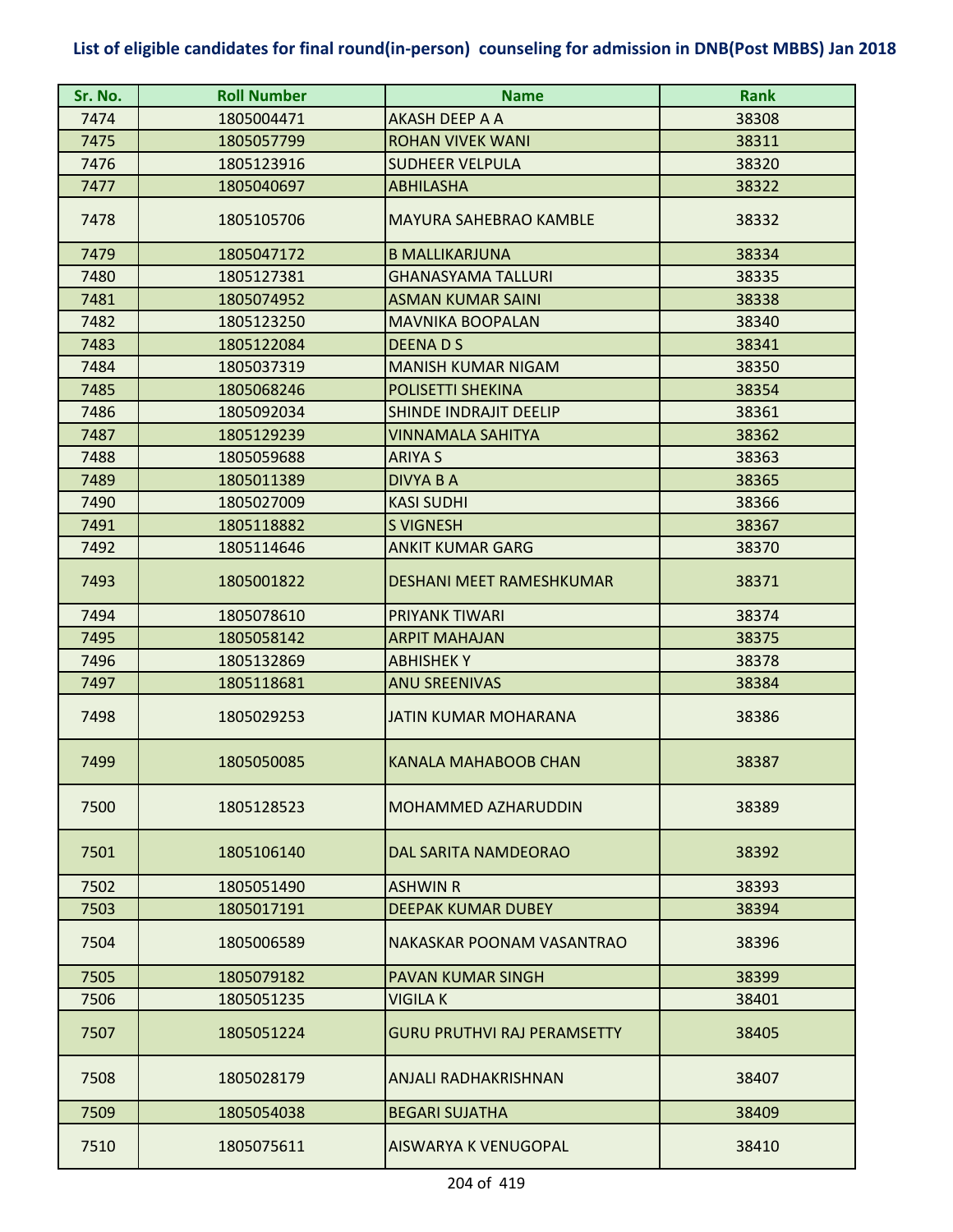| Sr. No. | <b>Roll Number</b> | <b>Name</b>                       | <b>Rank</b> |
|---------|--------------------|-----------------------------------|-------------|
| 7511    | 1805056173         | SAMINATHAN P                      | 38412       |
| 7512    | 1805091739         | PAWAR ATUL DAMODHAR               | 38414       |
| 7513    | 1805023696         | <b>REJANA RACHEL JOY</b>          | 38418       |
| 7514    | 1805014421         | POOJA K V                         | 38423       |
| 7515    | 1805025884         | <b>EZHIL NILAVAN T</b>            | 38424       |
| 7516    | 1805050815         | <b>GORIPARTHY BRIJESH YADAV</b>   | 38428       |
| 7517    | 1805008527         | <b>KINGSHUK SALUI</b>             | 38429       |
| 7518    | 1805102473         | <b>BINOD KUMAR MEHTA</b>          | 38432       |
| 7519    | 1805021234         | <b>RAMAN RATNA SINGH</b>          | 38433       |
| 7520    | 1805081572         | <b>DHAMAYANTHY</b>                | 38438       |
| 7521    | 1805081501         | <b>SANGAVI S</b>                  | 38441       |
| 7522    | 1805037968         | <b>JEETENDRA KUMAR</b>            | 38443       |
| 7523    | 1805087526         | <b>PRACHI KULKARNI</b>            | 38449       |
| 7524    | 1805099839         | <b>HANSA DOGRA</b>                | 38452       |
| 7525    | 1805132525         | <b>INDIRAVATI VADDADI</b>         | 38457       |
| 7526    | 1805120469         | <b>L GAYATHRI</b>                 | 38465       |
| 7527    | 1805124681         | <b>SAMJAISON</b>                  | 38466       |
| 7528    | 1805061759         | <b>LOLGE SNEHAL SANJAY</b>        | 38470       |
| 7529    | 1805052380         | LAVANYA NIDAMANURI                | 38473       |
| 7530    | 1805015140         | <b>SWETA SINHA</b>                | 38475       |
| 7531    | 1805055523         | <b>SHIVANI SAMA</b>               | 38483       |
| 7532    | 1805097746         | <b>SHILPIKA DEVI</b>              | 38486       |
| 7533    | 1805124212         | <b>NIVEDITHA M</b>                | 38487       |
| 7534    | 1805122302         | <b>RATHIDEVI</b>                  | 38488       |
| 7535    | 1805023521         | <b>SUJITHA O</b>                  | 38489       |
| 7536    | 1805055503         | <b>KARTHEEK GOJE</b>              | 38491       |
| 7537    | 1805017074         | <b>ANKITA SINGH</b>               | 38493       |
| 7538    | 1805119798         | <b>ANU MATHEW</b>                 | 38502       |
| 7539    | 1805068822         | OM NARAYAN PRASAD                 | 38505       |
| 7540    | 1805020002         | SHIFA S YOOSAF                    | 38518       |
| 7541    | 1805087533         | <b>GOPIKA CHANDRA MENON</b>       | 38521       |
| 7542    | 1805064082         | <b>MAHIMA KHATRI</b>              | 38524       |
| 7543    | 1805115149         | <b>BRATI MUKHOPADHYAY</b>         | 38529       |
| 7544    | 1805051546         | M HARISH SAMRAT                   | 38530       |
| 7545    | 1805003926         | THAKKAR ALPESHKUMAR<br>SHAMBHULAL | 38545       |
| 7546    | 1805049454         | KALYAM SRINIVAS REDDY             | 38546       |
| 7547    | 1805115814         | <b>SHAZIA ALI</b>                 | 38548       |
| 7548    | 1805100543         | ANUP KUMAR DUBEY                  | 38557       |
| 7549    | 1805068087         | <b>KOURA MADHURI</b>              | 38563       |
| 7550    | 1805092976         | TAYWADE ANKIT PRAKASH             | 38568       |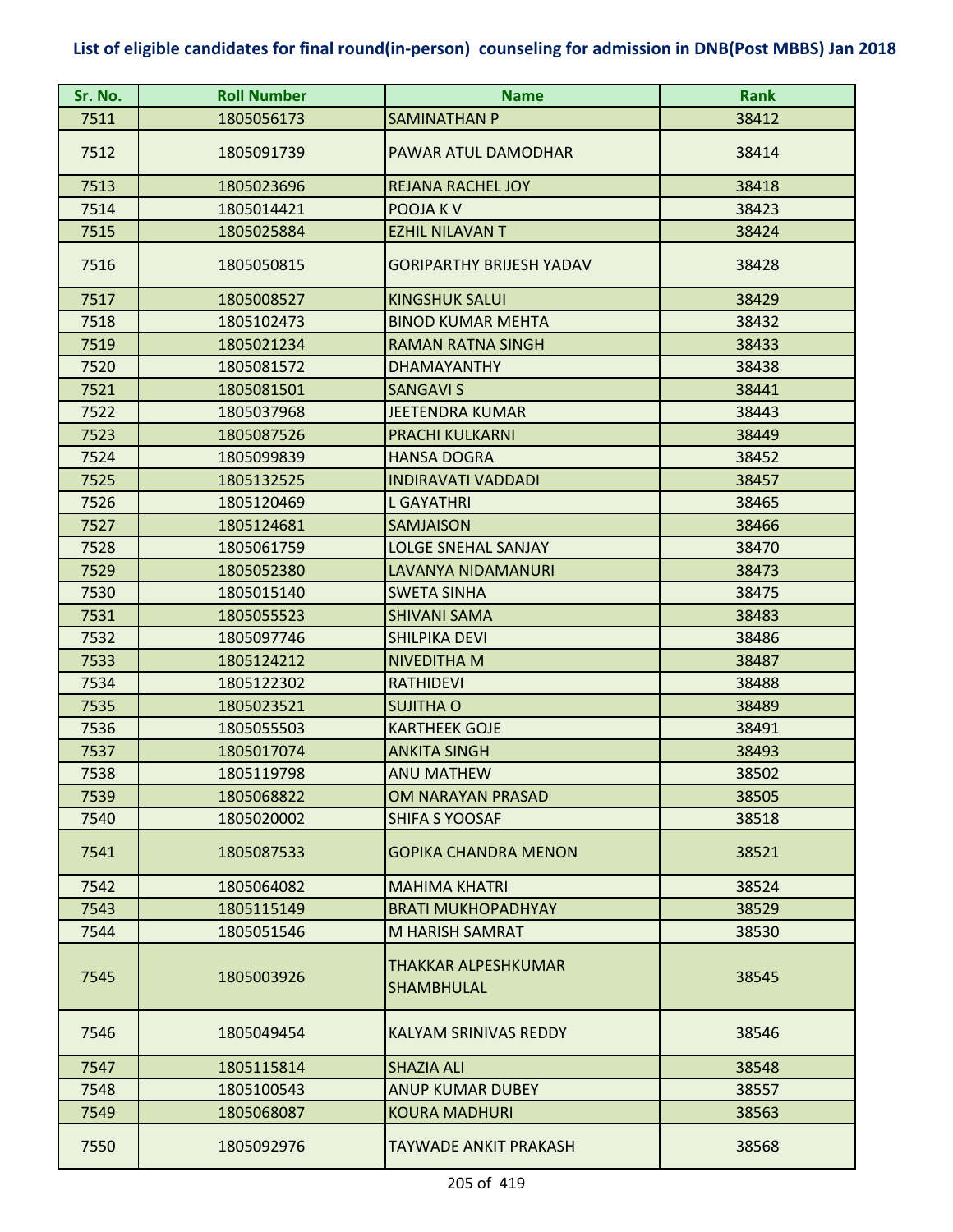| Sr. No. | <b>Roll Number</b> | <b>Name</b>                       | <b>Rank</b> |
|---------|--------------------|-----------------------------------|-------------|
| 7551    | 1805024078         | <b>VIPIN ROY</b>                  | 38569       |
| 7552    | 1805001659         | <b>CHANDRANI JUHI KETAN</b>       | 38571       |
| 7553    | 1805018078         | <b>SABIYA KHAN SURI</b>           | 38572       |
| 7554    | 1805074944         | <b>SHIKHA SHARMA</b>              | 38573       |
| 7555    | 1805027923         | <b>JAYA PRIYA RAGHAVAN</b>        | 38576       |
| 7556    | 1805043713         | <b>ARSHI SHAHEEN</b>              | 38577       |
| 7557    | 1805049803         | ROSHEEN AZHAR ANSARI              | 38578       |
| 7558    | 1805013519         | <b>SAMADRITA ROY</b>              | 38589       |
| 7559    | 1805118350         | <b>OURMILA VENUGOPAL</b>          | 38592       |
| 7560    | 1805036208         | <b>TORALBA CHATURSINH JADEJA</b>  | 38593       |
| 7561    | 1805129608         | <b>BOLLEDU HADASSAH JOHN</b>      | 38594       |
| 7562    | 1805036278         | <b>HEMANT KUMAR DASHORA</b>       | 38612       |
| 7563    | 1805101990         | <b>VIMMI BHARDWAJ</b>             | 38615       |
| 7564    | 1805026916         | <b>AMIZHTHU R A</b>               | 38616       |
| 7565    | 1805104525         | <b>VASAGAM SHOMNATH M CHELLAM</b> | 38622       |
| 7566    | 1805096873         | <b>SREEDHAR ASWATI SREEDHARAN</b> | 38630       |
| 7567    | 1805020637         | <b>JUSHMITA PATHAK</b>            | 38635       |
| 7568    | 1805106024         | SNEHAL ASHOK KHANDAGALE           | 38646       |
| 7569    | 1805097028         | <b>KAMBLE NEHA BABARAO</b>        | 38647       |
| 7570    | 1805097503         | <b>JJAYASREE</b>                  | 38657       |
| 7571    | 1805131130         | PEDADA LASYA                      | 38659       |
| 7572    | 1805067879         | SYEDA SALEHA FAREED               | 38663       |
| 7573    | 1805044296         | <b>DEEPAK KUMAR PARASHAR</b>      | 38667       |
| 7574    | 1805105398         | <b>VETAL SHRIKANT BABAN</b>       | 38669       |
| 7575    | 1805103929         | <b>SHAMBHAVI KUMARI</b>           | 38674       |
| 7576    | 1805118701         | <b>SARIMA P</b>                   | 38678       |
| 7577    | 1805117649         | <b>BHAVSAR CHINTAN KISHOR</b>     | 38686       |
| 7578    | 1805060874         | <b>NEELAM</b>                     | 38688       |
| 7579    | 1805118652         | <b>ARAVIND D</b>                  | 38693       |
| 7580    | 1805105510         | PARGAONKAR NACHIKET ARVIND        | 38700       |
| 7581    | 1805059817         | PRIYANKA SHARMA                   | 38710       |
| 7582    | 1805000401         | <b>KUMAR PRAMOD</b>               | 38712       |
| 7583    | 1805026898         | RAGAMATH RIZWANA BEGUM            | 38724       |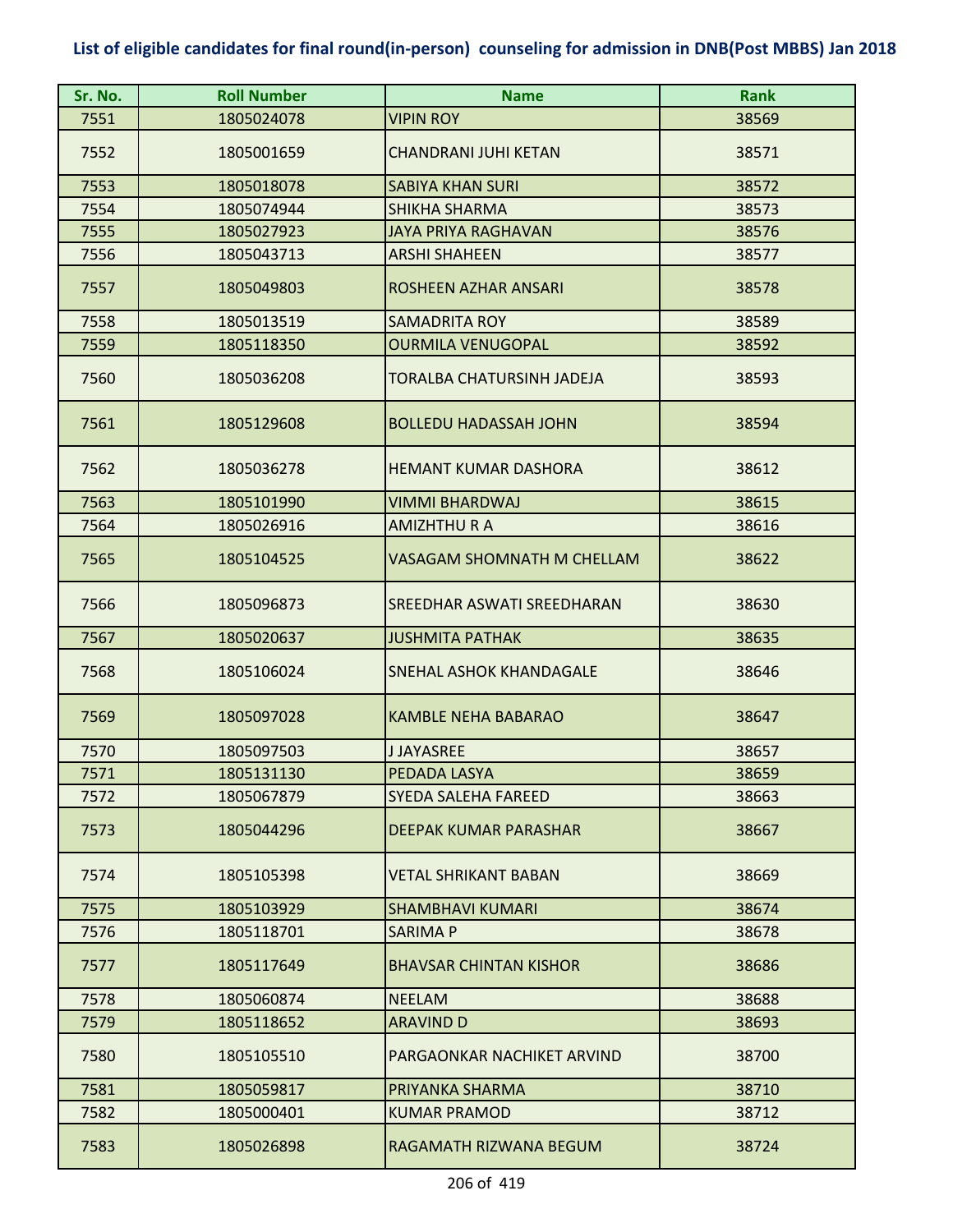| Sr. No. | <b>Roll Number</b> | <b>Name</b>                      | <b>Rank</b> |
|---------|--------------------|----------------------------------|-------------|
| 7584    | 1805035678         | PRAJAPATI VASANTKUMAR<br>AMBARAM | 38731       |
| 7585    | 1805071280         | <b>SUMONA GHOSH</b>              | 38744       |
| 7586    | 1805064579         | <b>MARGANA YASASWINI</b>         | 38745       |
| 7587    | 1805032610         | PARINA DALAL                     | 38747       |
| 7588    | 1805088031         | <b>PUNAM KUMARI</b>              | 38760       |
| 7589    | 1805098275         | <b>NEELU RAJ</b>                 | 38762       |
| 7590    | 1805096529         | MULEY KANCHAN RAMBHAU            | 38764       |
| 7591    | 1805003057         | PATEL SUCHI MAHENDRABHAI         | 38767       |
| 7592    | 1805089510         | SAFEENA ANSARI SUHARA            | 38769       |
| 7593    | 1805096210         | AMRUTKAR JYOTI RAMBHAU           | 38772       |
| 7594    | 1805025466         | <b>ATHIPATHI S</b>               | 38776       |
| 7595    | 1805044204         | <b>SUDHIR</b>                    | 38782       |
| 7596    | 1805106008         | SHAIKH ASHFAQ GAFFARMINYA        | 38784       |
| 7597    | 1805094045         | <b>BHUPATWAR PAVAN PRAKASH</b>   | 38786       |
| 7598    | 1805024933         | <b>VINOBHARATHI E</b>            | 38791       |
| 7599    | 1805052947         | <b>V DORTHY</b>                  | 38794       |
| 7600    | 1805109925         | <b>TIWARI MEGHA SRIDHAR</b>      | 38800       |
| 7601    | 1805013116         | <b>LAKSHMI S PILLAI</b>          | 38810       |
| 7602    | 1805080813         | <b>SAVITA RANI</b>               | 38812       |
| 7603    | 1805133882         | <b>RAGHAV SAWAL</b>              | 38817       |
| 7604    | 1805122738         | <b>FIROS KHAN A</b>              | 38819       |
| 7605    | 1805030108         | <b>SONAM KUMARI</b>              | 38829       |
| 7606    | 1805093508         | <b>MARENIKA M</b>                | 38831       |
| 7607    | 1805013939         | <b>JISHNU KARTHIK</b>            | 38839       |
| 7608    | 1805031202         | <b>CHANDNI AKHOURI</b>           | 38844       |
| 7609    | 1805122735         | <b>JABEENA SALIM</b>             | 38847       |
| 7610    | 1805091337         | TOTADE DIVYANI KAILAS            | 38851       |
| 7611    | 1805029644         | <b>AMBUJ RAI</b>                 | 38852       |
| 7612    | 1805109824         | <b>TELI RUTVI RAJESH</b>         | 38858       |
| 7613    | 1805074172         | <b>SAJIB CHAKRABORTY</b>         | 38860       |
| 7614    | 1805047167         | <b>ABHISHAKTHGERHARDT BS</b>     | 38863       |
| 7615    | 1805080956         | <b>MANPREET</b>                  | 38873       |
| 7616    | 1805076217         | <b>DASARI BHAVANA</b>            | 38878       |
| 7617    | 1805067408         | <b>VASHISHTHA KATIYAR</b>        | 38879       |
| 7618    | 1805005237         | <b>SALIL MAHESHWARI</b>          | 38880       |
| 7619    | 1805104003         | <b>KHUSHBOO</b>                  | 38888       |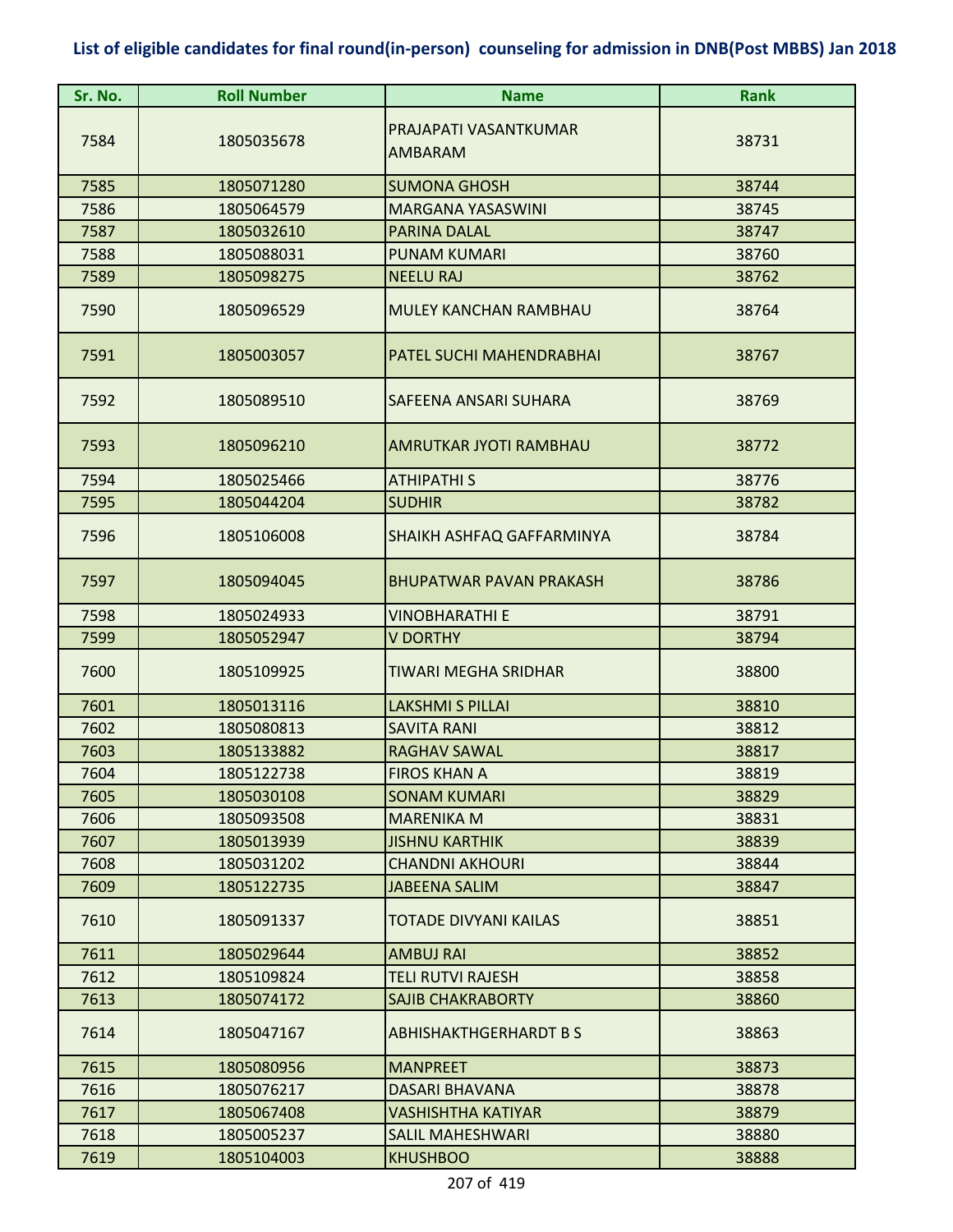| Sr. No. | <b>Roll Number</b> | <b>Name</b>                                   | <b>Rank</b> |
|---------|--------------------|-----------------------------------------------|-------------|
| 7620    | 1805084733         | <b>GAURAV SINGH</b>                           | 38896       |
| 7621    | 1805041042         | <b>SWASTIKA PADMAPATI</b>                     | 38902       |
| 7622    | 1805045200         | <b>DEVNIL PATHAK</b>                          | 38917       |
| 7623    | 1805087255         | <b>ANITA VENKATESH GORE</b>                   | 38918       |
| 7624    | 1805033362         | <b>SAIMA BASHIR</b>                           | 38921       |
| 7625    | 1805109144         | <b>PATEL NEHAL RAGHUBHAI</b>                  | 38933       |
| 7626    | 1805075454         | JOVITHA SNEHA RAPHAEL                         | 38935       |
| 7627    | 1805001499         | SANSKRUTI JAYESH PATEL                        | 38946       |
| 7628    | 1805117088         | ARWARI VAIDEHI MANOHAR                        | 38949       |
| 7629    | 1805055191         | <b>SUPRIYA YEDVE</b>                          | 38954       |
| 7630    | 1805007149         | JAYBHAYE ASHWINI VILAS                        | 38955       |
| 7631    | 1805121774         | <b>POORNIMA RAJAN</b>                         | 38956       |
| 7632    | 1805031412         | <b>ANU SHARMA</b>                             | 38960       |
| 7633    | 1805041917         | <b>MUNMI DEBI</b>                             | 38964       |
| 7634    | 1805010832         | <b>BHAVYA N RAJU</b>                          | 38970       |
| 7635    | 1805055827         | <b>RAHILA MUDASSIR</b>                        | 38974       |
| 7636    | 1805117005         | <b>REWATKAR MANGESH</b><br><b>PURUSHOTTAM</b> | 38975       |
| 7637    | 1805026444         | <b>G MOUNIKA</b>                              | 38977       |
| 7638    | 1805035759         | PANDYA DARSHAN GUNVANTRAY                     | 38981       |
| 7639    | 1805060836         | <b>RAM NIWAS</b>                              | 38982       |
| 7640    | 1805026033         | MEENAKSHI NIVEDHA JEEVA                       | 38983       |
| 7641    | 1805050129         | <b>ABHINAV YADAV K</b>                        | 38987       |
| 7642    | 1805035718         | RAJAN YASH KARASHANBHAI                       | 38988       |
| 7643    | 1805047451         | <b>BALINA LAKSHMI NIRMALA</b>                 | 38989       |
| 7644    | 1805040822         | <b>SHILPI SUMAN</b>                           | 38993       |
| 7645    | 1805049182         | <b>BHUWANESHWARI G</b>                        | 38996       |
| 7646    | 1805091504         | <b>INGLE KAVITA JAYPRAKASH</b>                | 38998       |
| 7647    | 1805010882         | PANKAJKUMAR                                   | 39006       |
| 7648    | 1805099361         | <b>MOHD SHAZEB</b>                            | 39009       |
| 7649    | 1805105603         | <b>WAGH MITALI SHIVAJI</b>                    | 39011       |
| 7650    | 1805086595         | <b>PANDEY SWAPNIL PREMCHANDRA</b>             | 39014       |
| 7651    | 1805000752         | <b>KRATI GUPTA</b>                            | 39016       |
| 7652    | 1805093305         | <b>MOHANNAPRIYAN</b>                          | 39028       |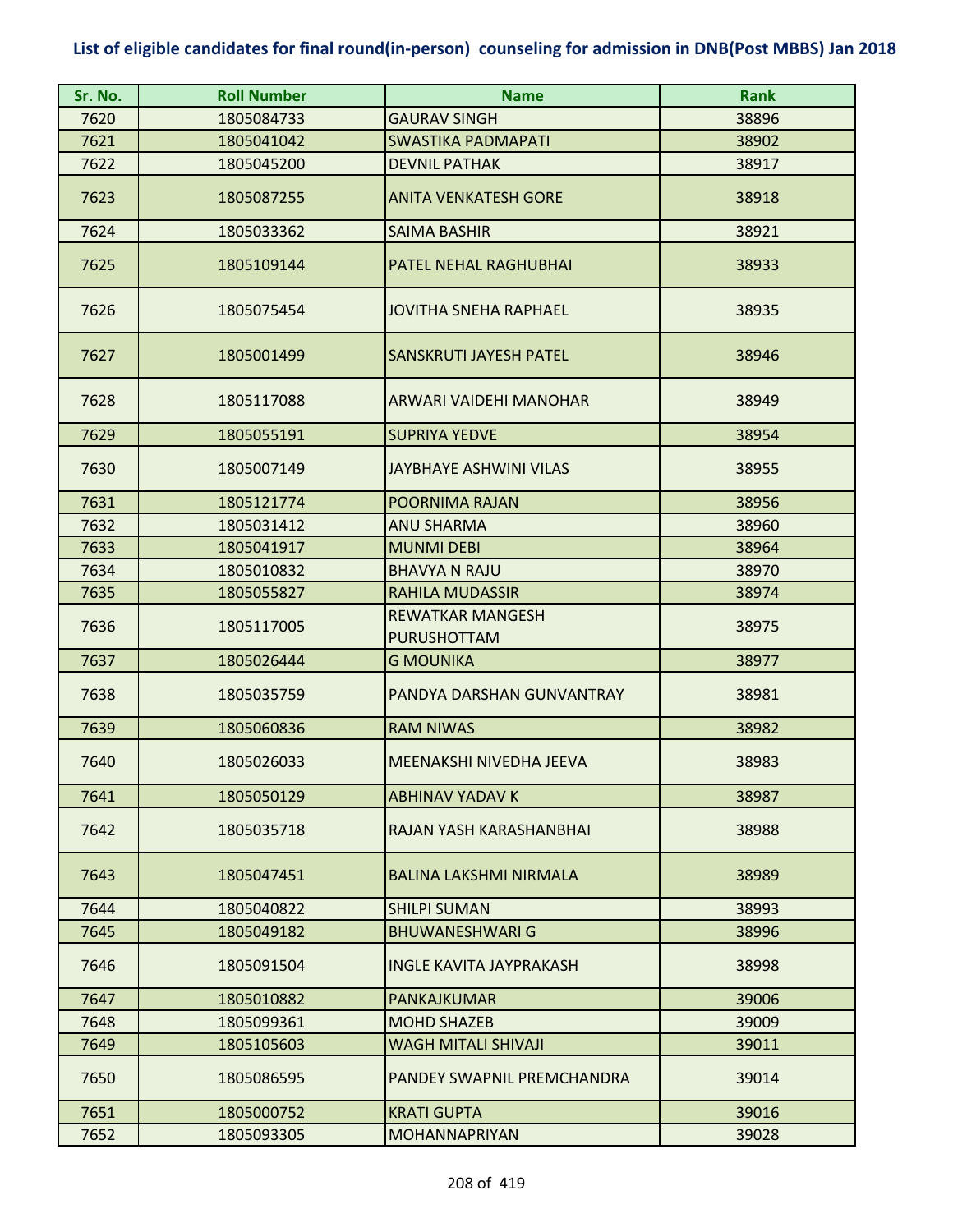| Sr. No. | <b>Roll Number</b> | <b>Name</b>                      | Rank  |
|---------|--------------------|----------------------------------|-------|
| 7653    | 1805095915         | <b>CHONDIKAR ATUL NIVRUTIRAO</b> | 39033 |
| 7654    | 1805023632         | <b>INDHUMATHI G</b>              | 39037 |
| 7655    | 1805112107         | <b>SATHISH KUMAR</b>             | 39038 |
| 7656    | 1805012032         | RADHA SURASETTY ANGADI           | 39040 |
| 7657    | 1805047538         | <b>BATTULA PUJITHA</b>           | 39045 |
| 7658    | 1805045177         | <b>ALISHA ACHARYA</b>            | 39046 |
| 7659    | 1805126766         | <b>KOTADE HARDEEPKAUR</b>        | 39049 |
| 7660    | 1805091214         | SHINDE RUPALI VISHWASRAO         | 39050 |
| 7661    | 1805003078         | PATEL KISHANKUMAR BHARATBHAI     | 39053 |
| 7662    | 1805106514         | PATIL VRUSHTI BHARAT             | 39059 |
| 7663    | 1805034954         | <b>SWAVAB P</b>                  | 39061 |
| 7664    | 1805028338         | <b>KRISHNA NARAYAN</b>           | 39064 |
| 7665    | 1805080906         | TEJASVINI SHARMA                 | 39065 |
| 7666    | 1805051515         | <b>MULAMPALLY MANOGNA</b>        | 39074 |
| 7667    | 1805040971         | <b>MANISHA AWASTHI</b>           | 39087 |
| 7668    | 1805053224         | <b>PARASELLI ANITA</b>           | 39095 |
| 7669    | 1805006533         | <b>MINNAT</b>                    | 39098 |
| 7670    | 1805056930         | <b>VIPIN PRAKASH</b>             | 39100 |
| 7671    | 1805056168         | THOTLA KAVYA                     | 39104 |
| 7672    | 1805099162         | SANDEEP BHARADWAJ                | 39105 |
| 7673    | 1805123198         | <b>BHARATHAKAVI SRINIVAS</b>     | 39115 |
| 7674    | 1805122853         | <b>RAGUNATH D</b>                | 39123 |
| 7675    | 1805109632         | KIRANBEN JAYANTILAL MULANI       | 39129 |
| 7676    | 1805000813         | PRAKASH SHARMA                   | 39134 |
| 7677    | 1805058986         | <b>SHINY MATHUR</b>              | 39140 |
| 7678    | 1805105330         | <b>GHUMARE NISHA BALASAHEB</b>   | 39143 |
| 7679    | 1805111889         | <b>KUMARAVELU RANI</b>           | 39147 |
| 7680    | 1805079841         | <b>FARHEEN KHAN</b>              | 39149 |
| 7681    | 1805097487         | <b>GIDDI MAURYAKRISHNA</b>       | 39153 |
| 7682    | 1805085340         | D SILVA JOSHUA ANIL              | 39157 |
| 7683    | 1805105253         | <b>KHANDWE POOJA LAXMAN</b>      | 39158 |
| 7684    | 1805118347         | PRAVANYA P K                     | 39161 |
| 7685    | 1805134151         | <b>TARUN TIWARI</b>              | 39164 |
| 7686    | 1805100581         | AKSHAY KRISHNAMURTHY             | 39169 |
| 7687    | 1805070629         | SRIKANTA JANA                    | 39173 |
| 7688    | 1805016735         | <b>SHRITI PRIYA</b>              | 39175 |
| 7689    | 1805101664         | SIMARANJEET KAUR                 | 39183 |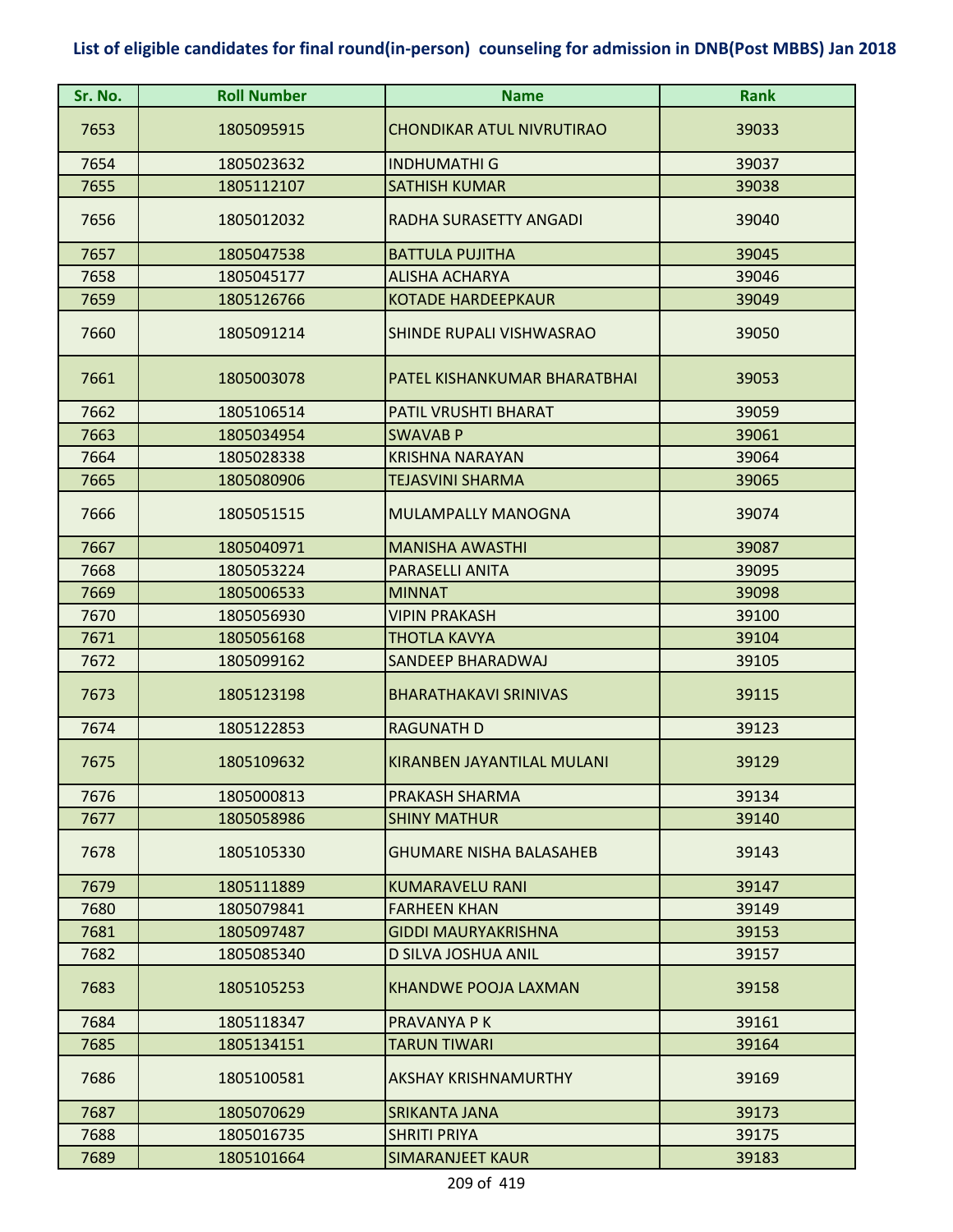| Sr. No. | <b>Roll Number</b> | <b>Name</b>                                                     | <b>Rank</b> |
|---------|--------------------|-----------------------------------------------------------------|-------------|
| 7690    | 1805047340         | <b>BUDIDI SANDHYA</b>                                           | 39194       |
| 7691    | 1805039538         | <b>SHERIN JOE SATHIYA RAJAMONI</b><br><b>MARY PHILOMIN RANI</b> | 39198       |
| 7692    | 1805028118         | <b>SHIVAPARVATHY S</b>                                          | 39199       |
| 7693    | 1805050041         | <b>KOTIPALLI ROHIT</b>                                          | 39207       |
| 7694    | 1805097466         | <b>PARAMESWARI E</b>                                            | 39211       |
| 7695    | 1805110829         | <b>NIDHI NARAYAN</b>                                            | 39224       |
| 7696    | 1805086510         | <b>ANSHIKA DUBEY</b>                                            | 39227       |
| 7697    | 1805106435         | <b>SYED JAWWAD ALI HASHMI</b>                                   | 39231       |
| 7698    | 1805055306         | <b>TODEWALE ASHWINI</b>                                         | 39233       |
| 7699    | 1805077334         | <b>NAVEEN KUMAR K</b>                                           | 39239       |
| 7700    | 1805024301         | MURALI KRISHNA PANAM                                            | 39250       |
| 7701    | 1805128563         | PATABANDULA KISHAN                                              | 39254       |
| 7702    | 1805031579         | PRASHANT TRIPATHI                                               | 39260       |
| 7703    | 1805108876         | <b>MAHESH SANJIVKUMAR VORA</b>                                  | 39265       |
| 7704    | 1805098332         | PARAM GOYAL                                                     | 39269       |
| 7705    | 1805131313         | <b>NEEHARIKA RAYATI</b>                                         | 39280       |
| 7706    | 1805099065         | SANDEEP AGRAWAL                                                 | 39285       |
| 7707    | 1805076555         | <b>VENKATESH ACHARIK</b>                                        | 39288       |
| 7708    | 1805103237         | PRIYANKA GARG                                                   | 39297       |
| 7709    | 1805061724         | AKASH LALCHAND GOTHWAL                                          | 39301       |
| 7710    | 1805013641         | <b>JAYAKRISHNAN B</b>                                           | 39305       |
| 7711    | 1805024190         | MOHAMMED NADEEM ZAFAR                                           | 39316       |
| 7712    | 1805006199         | <b>APRAJITA</b>                                                 | 39317       |
| 7713    | 1805120059         | <b>PRAVEENA</b>                                                 | 39322       |
| 7714    | 1805018254         | <b>GAJENDRA SINGH BAGHEL</b>                                    | 39328       |
| 7715    | 1805011148         | KAMMARA VEERABHADRACHARI                                        | 39331       |
| 7716    | 1805014442         | <b>HARSHITH N</b>                                               | 39345       |
| 7717    | 1805047840         | <b>CHOUTI ARCHANA</b>                                           | 39350       |
| 7718    | 1805009002         | <b>OWAIS AHMAD ZARGAR</b>                                       | 39352       |
| 7719    | 1805100381         | <b>SHREYA CHOPRA</b>                                            | 39354       |
| 7720    | 1805106047         | HINA RAMCHANDRA UNDIRWADE                                       | 39359       |
| 7721    | 1805053648         | R PRAVEEN KUMAR                                                 | 39367       |
| 7722    | 1805052921         | DUMPALA PRIYANKA RANI                                           | 39369       |
| 7723    | 1805058512         | <b>SRISHTI KUKREJA</b>                                          | 39370       |
| 7724    | 1805094588         | <b>BOROLE SUPRIYA YASHWANT</b>                                  | 39373       |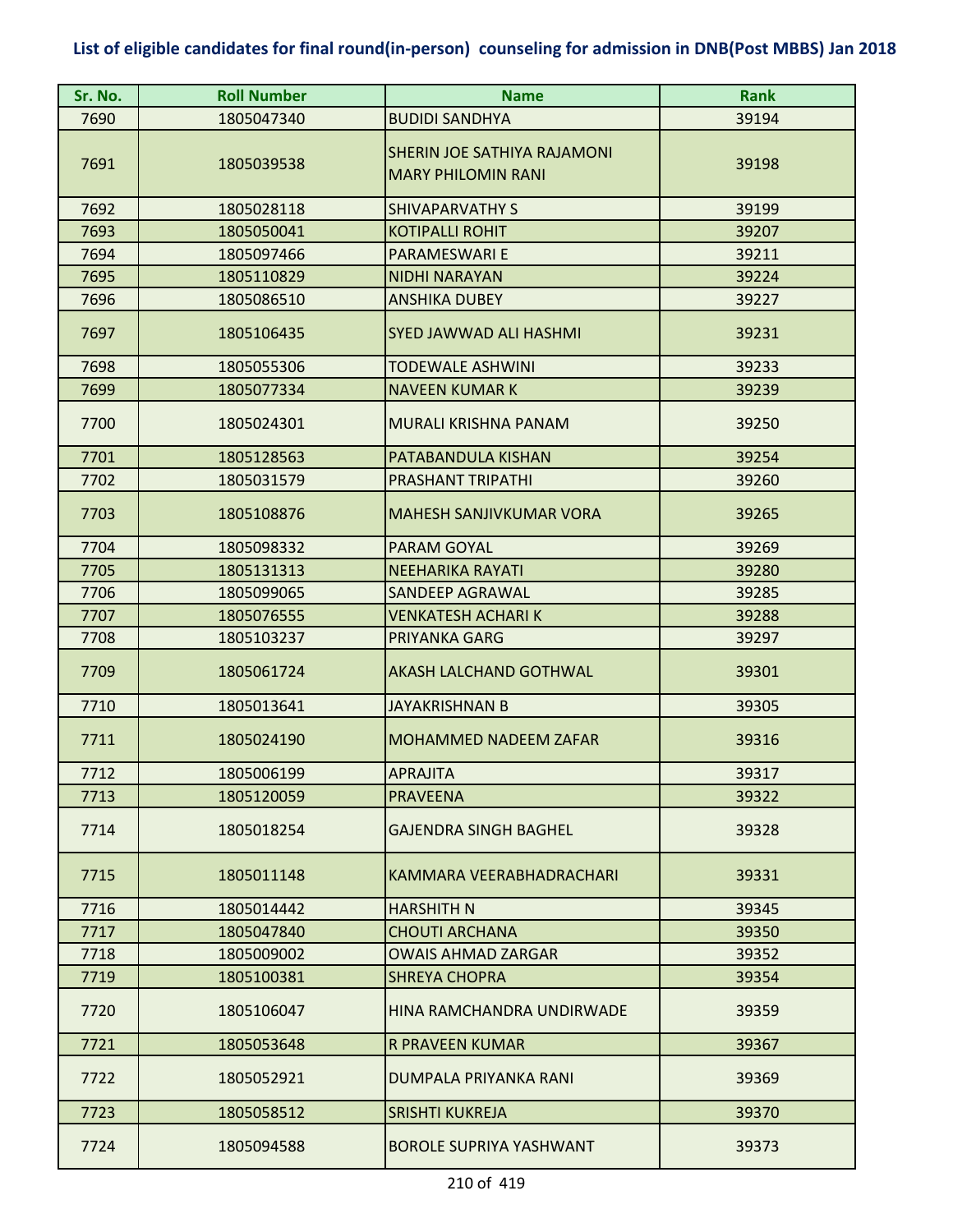| Sr. No. | <b>Roll Number</b> | <b>Name</b>                 | <b>Rank</b> |
|---------|--------------------|-----------------------------|-------------|
| 7725    | 1805074177         | <b>SOURAVI MANDAL</b>       | 39374       |
| 7726    | 1805065192         | <b>SATHYA</b>               | 39377       |
| 7727    | 1805081365         | <b>VIJITHA DEVE T</b>       | 39381       |
| 7728    | 1805092663         | <b>SMRITI SHENDE</b>        | 39384       |
| 7729    | 1805040174         | THOMMANDRU AKHILNISANTH     | 39386       |
| 7730    | 1805032742         | MINAKSHI RUPAM              | 39388       |
| 7731    | 1805066931         | <b>SHALU PURWAR</b>         | 39393       |
| 7732    | 1805017858         | <b>SOUMYA SINGH</b>         | 39398       |
| 7733    | 1805030639         | <b>IRFAN AHMAD SIDDIQUI</b> | 39400       |
| 7734    | 1805035048         | TEJSING NETAJI PATIL        | 39406       |
| 7735    | 1805037832         | <b>AKSHITA CHAWLA</b>       | 39410       |
| 7736    | 1805053427         | VALLAPUDASU NUTHAN          | 39416       |
| 7737    | 1805007083         | <b>ROHIT</b>                | 39419       |
| 7738    | 1805046463         | SREE LAKSHMI SOWJANYA R     | 39420       |
| 7739    | 1805085648         | PILLAI PRANAV CHANDRAMOHAN  | 39425       |
| 7740    | 1805129302         | <b>MURALI CHANDRADHAR A</b> | 39427       |
| 7741    | 1805053723         | <b>RARCHANA</b>             | 39430       |
| 7742    | 1805028218         | JAVID VK                    | 39432       |
| 7743    | 1805107009         | <b>KAVITA SAHU</b>          | 39433       |
| 7744    | 1805050264         | <b>MAHESH KUMAR K</b>       | 39435       |
| 7745    | 1805078318         | <b>MOHAMMAD FRAYEZ</b>      | 39450       |
| 7746    | 1805027218         | <b>RIA VARGHESE</b>         | 39451       |
| 7747    | 1805045474         | <b>SUDHARSAN N E</b>        | 39452       |
| 7748    | 1805013344         | <b>POORNIMAR</b>            | 39455       |
| 7749    | 1805133576         | <b>EBENEZAR ALEXANDER</b>   | 39463       |
| 7750    | 1805119619         | <b>NEHA SURENDRAN</b>       | 39466       |
| 7751    | 1805089332         | <b>KARTHIK N</b>            | 39470       |
| 7752    | 1805022374         | <b>ABINAYA</b>              | 39476       |
| 7753    | 1805119785         | <b>NIRMAL KV</b>            | 39478       |
| 7754    | 1805122644         | <b>ALEX THOMAS N</b>        | 39484       |
| 7755    | 1805029796         | <b>PREETI</b>               | 39491       |
| 7756    | 1805022013         | <b>SSNEGDHA SHARMA</b>      | 39492       |
| 7757    | 1805073314         | TRISHA BAIDYA               | 39496       |
| 7758    | 1805076991         | S SOUBHAGYAVATI SUSAN       | 39502       |
| 7759    | 1805017662         | <b>DEEPAK KUMAR PAREEK</b>  | 39507       |
| 7760    | 1805045077         | SAMUJJWAL MAITI             | 39510       |
| 7761    | 1805100150         | <b>SURBHI</b>               | 39513       |
| 7762    | 1805005902         | NARENDRA KUMAR MISHRA       | 39514       |
| 7763    | 1805064917         | <b>SHARANU H</b>            | 39516       |
| 7764    | 1805036455         | <b>KESHRI KISHOR</b>        | 39519       |
| 7765    | 1805023669         | <b>CAROLINE SILVIA L</b>    | 39524       |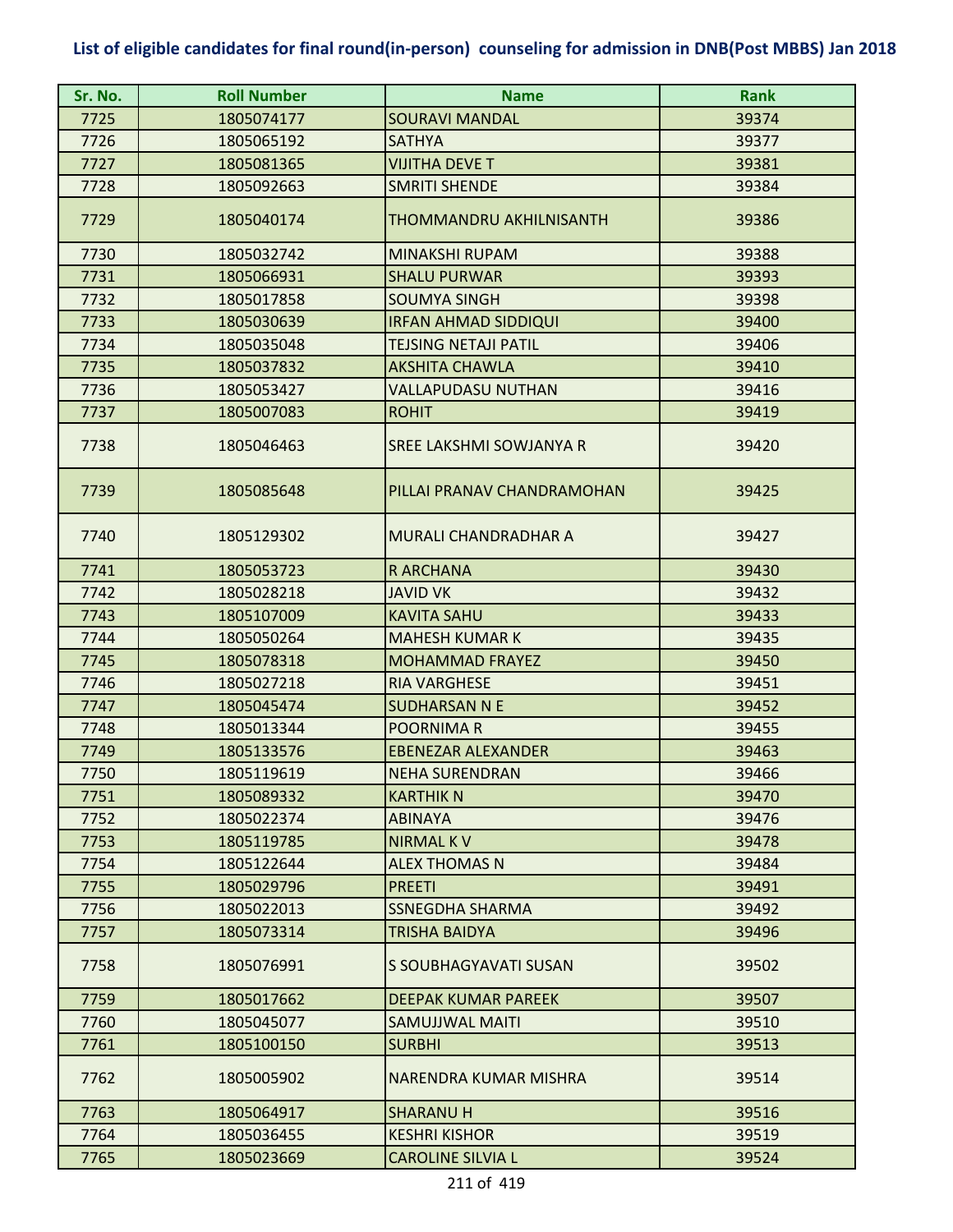| Sr. No. | <b>Roll Number</b> | <b>Name</b>                               | <b>Rank</b> |
|---------|--------------------|-------------------------------------------|-------------|
| 7766    | 1805077366         | <b>SHAIK MUBASHIRA BEGUM</b>              | 39526       |
| 7767    | 1805025492         | <b>ASWATHIS</b>                           | 39527       |
| 7768    | 1805010546         | <b>ASHISH KUMAR PANDEY</b>                | 39530       |
| 7769    | 1805017701         | <b>ARTI GUPTA</b>                         | 39531       |
| 7770    | 1805052952         | <b>B SPURTHY CHANDRA</b>                  | 39532       |
| 7771    | 1805070850         | <b>DEBOPRASAD DAS</b>                     | 39534       |
| 7772    | 1805046940         | <b>KEERTHI PRATYUSHA P</b>                | 39535       |
| 7773    | 1805094640         | <b>DOKE NIKHIL VISHWANATH</b>             | 39541       |
| 7774    | 1805110291         | <b>SYED AJAZ HASHMI</b>                   | 39544       |
| 7775    | 1805092006         | SONAKNEWARE SULBHA<br><b>CHANDRAKUMAR</b> | 39558       |
| 7776    | 1805015711         | <b>VIVEK MALLAN</b>                       | 39560       |
| 7777    | 1805038689         | <b>PREETI SINGH</b>                       | 39561       |
| 7778    | 1805050776         | <b>KOLLI PRATYUSHA</b>                    | 39563       |
| 7779    | 1805124911         | <b>ALURI VENKATA SAI SWAROOP</b>          | 39574       |
| 7780    | 1805122800         | <b>ALEENAS</b>                            | 39577       |
| 7781    | 1805010379         | <b>ASHITHA V P</b>                        | 39580       |
| 7782    | 1805002598         | <b>MANASI SOMANI</b>                      | 39581       |
| 7783    | 1805075656         | <b>SHAMNATP</b>                           | 39588       |
| 7784    | 1805012940         | <b>SUFIYAN FAIZI N</b>                    | 39594       |
| 7785    | 1805035842         | PATEL HETUL VASUDEVBHAI                   | 39596       |
| 7786    | 1805078364         | <b>MOHD DANISH</b>                        | 39599       |
| 7787    | 1805014271         | <b>SURABHI GUPTA</b>                      | 39604       |
| 7788    | 1805073227         | PINKEY AMRIT DEVRAJ                       | 39609       |
| 7789    | 1805069126         | <b>BANDGAR SMITA MANIK</b>                | 39613       |
| 7790    | 1805086140         | OJHA GIRISHKUMAR TRIBHUWAN                | 39617       |
| 7791    | 1805073179         | <b>DEBJIT SAHA</b>                        | 39619       |
| 7792    | 1805024623         | R MADHUBALA                               | 39626       |
| 7793    | 1805064641         | <b>SUNEETHA NIDIGANTLA</b>                | 39633       |
| 7794    | 1805091550         | <b>FALAKE SAYALI TUKARAM</b>              | 39635       |
| 7795    | 1805070463         | <b>TIKLY DAS</b>                          | 39636       |
| 7796    | 1805045613         | PRIYANKA NG                               | 39638       |
| 7797    | 1805048219         | <b>DONDAPAT SONY</b>                      | 39639       |
| 7798    | 1805000647         | <b>MOHAMMED AMIN KHAN</b>                 | 39649       |
| 7799    | 1805113752         | SIDDHARTHA DINESHA                        | 39652       |
| 7800    | 1805051179         | <b>S SHARADA</b>                          | 39656       |
| 7801    | 1805003133         | PATEL JINALBAHEN HARSHADKUMAR             | 39658       |
| 7802    | 1805012521         | <b>SMRUTHIPK</b>                          | 39664       |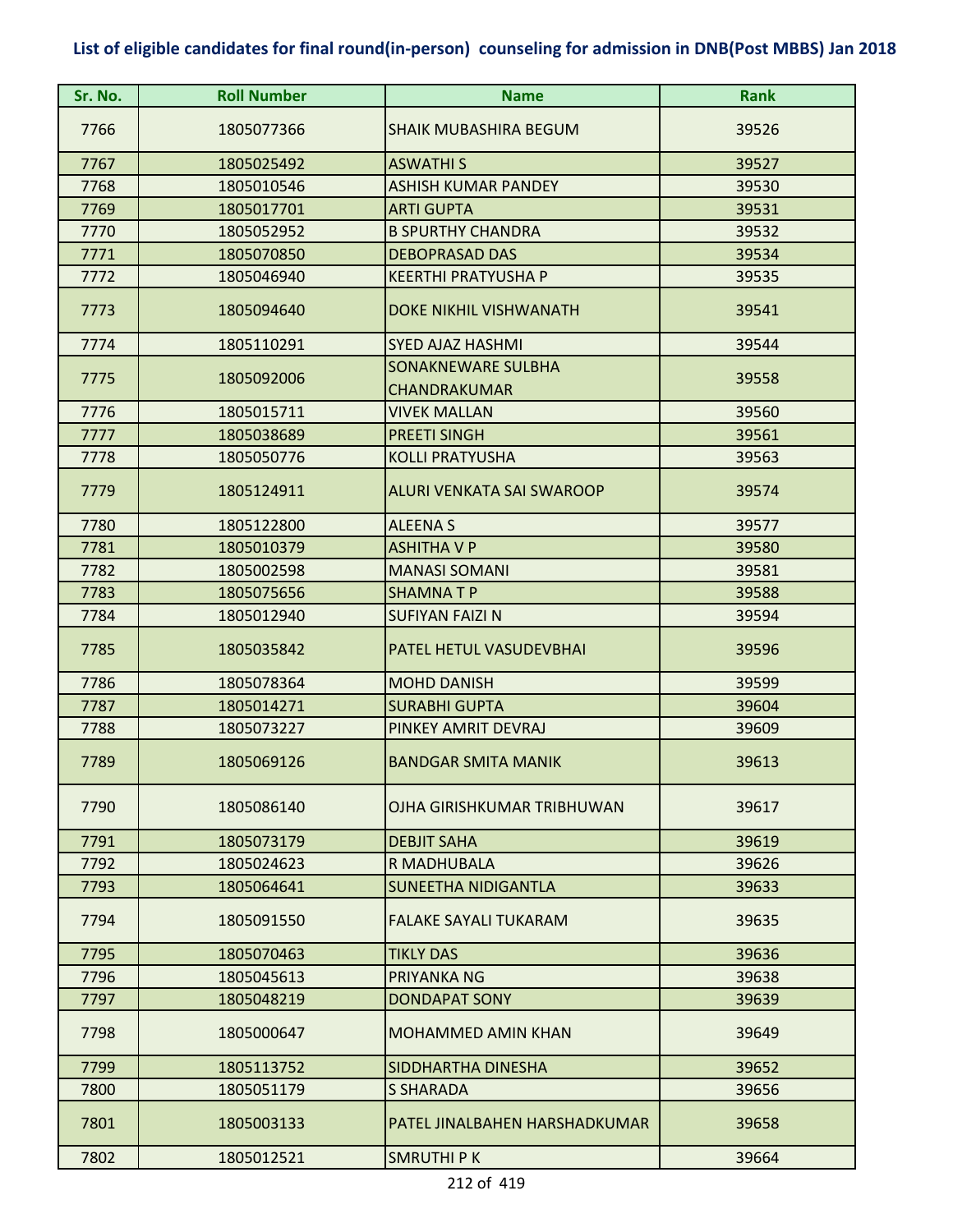| Sr. No. | <b>Roll Number</b> | <b>Name</b>                        | <b>Rank</b> |
|---------|--------------------|------------------------------------|-------------|
| 7803    | 1805031480         | <b>SHISHIR DAHARIYA</b>            | 39666       |
| 7804    | 1805128117         | <b>ISUKAPATI CHAITANYA DEEPTHI</b> | 39675       |
| 7805    | 1805062728         | PRIYANKA MAHAJAN                   | 39676       |
| 7806    | 1805125514         | <b>NAYANA M NAIR</b>               | 39696       |
| 7807    | 1805118154         | <b>MOHAMMED AKBAR P P</b>          | 39703       |
| 7808    | 1805023238         | <b>K ROHINI</b>                    | 39705       |
| 7809    | 1805130003         | <b>GOPIREDDY NITYA</b>             | 39714       |
| 7810    | 1805020155         | <b>SWADHEEN PANDA</b>              | 39722       |
| 7811    | 1805044414         | <b>ABHISHEK SAINI</b>              | 39724       |
| 7812    | 1805124479         | <b>VARUN S</b>                     | 39726       |
| 7813    | 1805068917         | <b>SAUMYA SINGH</b>                | 39730       |
| 7814    | 1805053037         | PAKALA ROJITHA                     | 39733       |
| 7815    | 1805088858         | <b>VENKATESH A L</b>               | 39734       |
| 7816    | 1805071719         | RABINDRA NATH MANNA                | 39735       |
| 7817    | 1805017231         | <b>RITA SHARMA</b>                 | 39736       |
| 7818    | 1805062319         | <b>TANZEER MUKHTAR</b>             | 39738       |
| 7819    | 1805095837         | <b>BHILWADE SUJEET KRISHNA</b>     | 39745       |
| 7820    | 1805005793         | MOHAMMAD ABDURRAHMAN KHAN          | 39746       |
| 7821    | 1805020863         | <b>SANJOLI SONI</b>                | 39750       |
| 7822    | 1805108818         | PRASANTHI KUSUMA                   | 39752       |
| 7823    | 1805099785         | <b>MANOJ KUMAR RANA</b>            | 39756       |
| 7824    | 1805091250         | <b>NIKITA RANGLANI</b>             | 39768       |
| 7825    | 1805037281         | <b>UMASHANKAR KUSHWAHA</b>         | 39777       |
| 7826    | 1805011115         | <b>RATNAVEER</b>                   | 39778       |
| 7827    | 1805128881         | <b>A AMRUTHA</b>                   | 39785       |
| 7828    | 1805036530         | <b>ANMOL KUMAR</b>                 | 39789       |
| 7829    | 1805036359         | <b>URVI SHARMA</b>                 | 39791       |
| 7830    | 1805094075         | DESAI PRIYANKA SUDAMRAO            | 39792       |
| 7831    | 1805059326         | <b>PRABHAKAR GUPTA</b>             | 39793       |
| 7832    | 1805003076         | PATEL ADITYA MANOHARLAL            | 39794       |
| 7833    | 1805055313         | <b>MANOJ KUMAR PHULARI</b>         | 39795       |
| 7834    | 1805069818         | <b>MD AMANUR RASHID</b>            | 39801       |
| 7835    | 1805030738         | <b>SHRUTI SINGH</b>                | 39804       |
| 7836    | 1805059023         | NILESH KUMAR PATIDAR               | 39805       |
| 7837    | 1805113448         | <b>SUDHANSHU KUMAR</b>             | 39810       |
| 7838    | 1805064711         | KUKKALA LAVANYA                    | 39820       |
| 7839    | 1805052997         | P KALPANA                          | 39825       |
| 7840    | 1805087020         | <b>CHIKODI RUMA AZIZ</b>           | 39827       |
| 7841    | 1805042024         | SANAIBEMMA SAPAM                   | 39828       |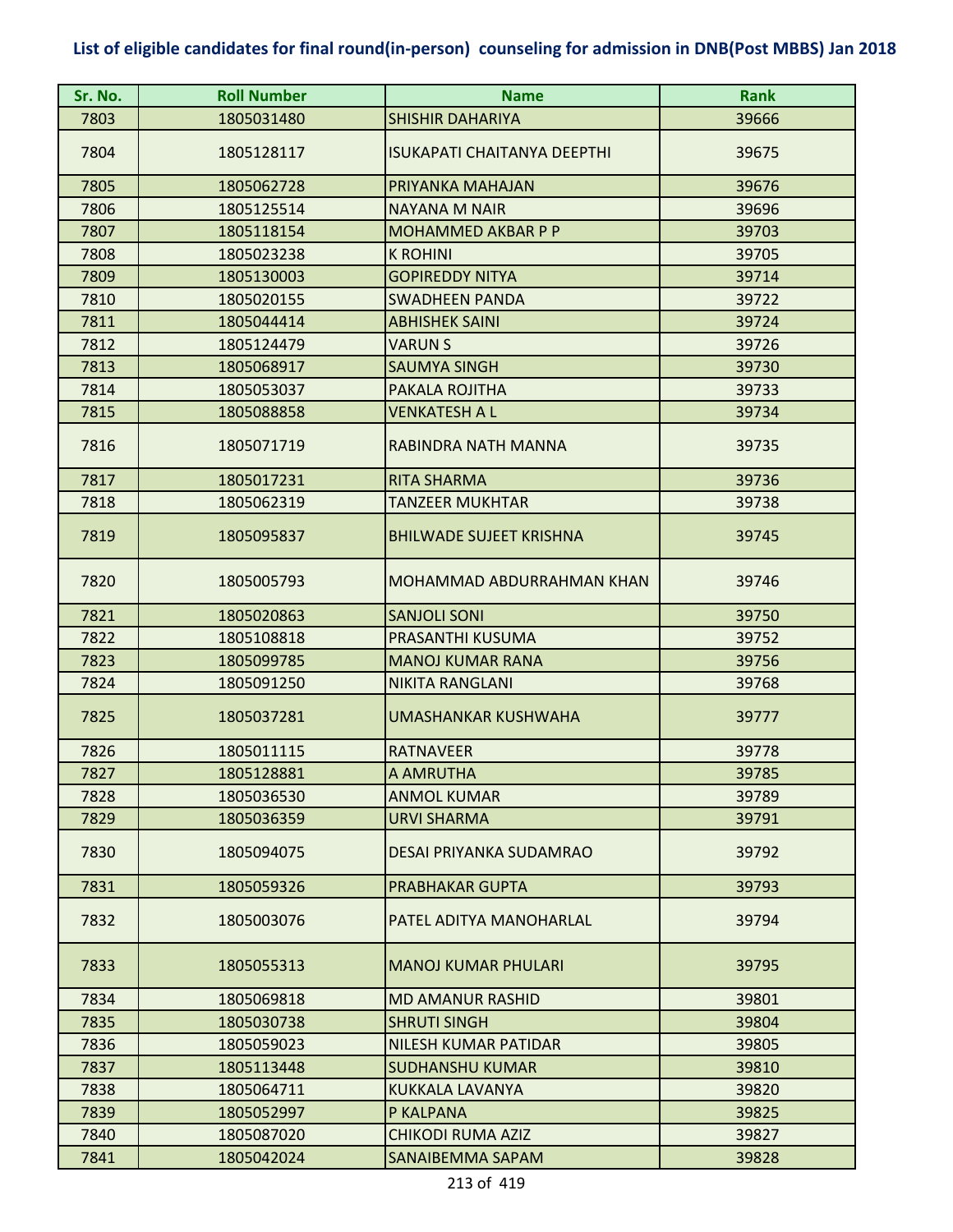| Sr. No. | <b>Roll Number</b> | <b>Name</b>                                    | <b>Rank</b> |
|---------|--------------------|------------------------------------------------|-------------|
| 7842    | 1805033350         | <b>SHAIKH SAMEER JILANI</b>                    | 39830       |
| 7843    | 1805010141         | JAGGANNAGARI CHANDUPATLA<br><b>VARUN REDDY</b> | 39839       |
| 7844    | 1805028302         | SANTHIKRISHNA V                                | 39842       |
| 7845    | 1805025857         | <b>JISNA B</b>                                 | 39852       |
| 7846    | 1805000033         | <b>RAJAT DATTA</b>                             | 39855       |
| 7847    | 1805037980         | <b>WANI ARSHID RASOOL</b>                      | 39865       |
| 7848    | 1805114029         | VINUTHA N                                      | 39867       |
| 7849    | 1805119693         | <b>CHRISTY MARIA DEVASSY</b>                   | 39871       |
| 7850    | 1805075344         | <b>ROY K JAMES</b>                             | 39873       |
| 7851    | 1805033039         | <b>AMAN ARORA</b>                              | 39879       |
| 7852    | 1805031905         | <b>SUBHABRATA LODH</b>                         | 39880       |
| 7853    | 1805064432         | <b>JOSHNA PRATHYUSHA CH B</b>                  | 39884       |
| 7854    | 1805053782         | SINGIRIKONDA SRIKANTH                          | 39896       |
| 7855    | 1805002566         | <b>BHOMIA CHHAVI VINAY</b>                     | 39902       |
| 7856    | 1805037998         | <b>SAKSHI SINHA</b>                            | 39905       |
| 7857    | 1805117594         | NIGAM SWAPNIL GIRISHKUMAR                      | 39915       |
| 7858    | 1805069753         | <b>BADADARE PRAJAKTA SANJAY</b>                | 39919       |
| 7859    | 1805132006         | <b>SUDHAMALLIDI</b>                            | 39921       |
| 7860    | 1805005117         | <b>HIRA AFZAL</b>                              | 39922       |
| 7861    | 1805047116         | <b>GHAZALA GHAZI</b>                           | 39923       |
| 7862    | 1805011190         | <b>LIKITHA TOM K</b>                           | 39927       |
| 7863    | 1805101592         | <b>SUKHPAL KAUR</b>                            | 39930       |
| 7864    | 1805002311         | AGRAWAL NAMRATA SHASHIKUMAR                    | 39934       |
| 7865    | 1805040154         | <b>TELAGATHOTI ANVESH</b>                      | 39941       |
| 7866    | 1805069107         | <b>ASMITA SANJAY PATIL</b>                     | 39955       |
| 7867    | 1805002320         | PATEL ZANKHANABEN NANDUBHAI                    | 39959       |
| 7868    | 1805123089         | <b>GOWRI PRIYA AVVARU</b>                      | 39967       |
| 7869    | 1805014101         | <b>REMYA EMMANUEL</b>                          | 39974       |
| 7870    | 1805095063         | PRATIKSHA PRAKASH PAVAN JAIN                   | 39979       |
| 7871    | 1805134264         | <b>MURSHID SALIM C</b>                         | 39980       |
| 7872    | 1805040756         | <b>TILAK SINGH</b>                             | 39981       |
| 7873    | 1805030953         | <b>TAHERAH TABASSUM</b>                        | 39985       |
| 7874    | 1805119794         | KIRANKUMAR KB                                  | 39986       |
| 7875    | 1805012793         | <b>AMEL REVINDRAN</b>                          | 39988       |
| 7876    | 1805117130         | SNEHA SANJAY MANDLAPURE                        | 39994       |
| 7877    | 1805018586         | <b>SHWETA KAR</b>                              | 40006       |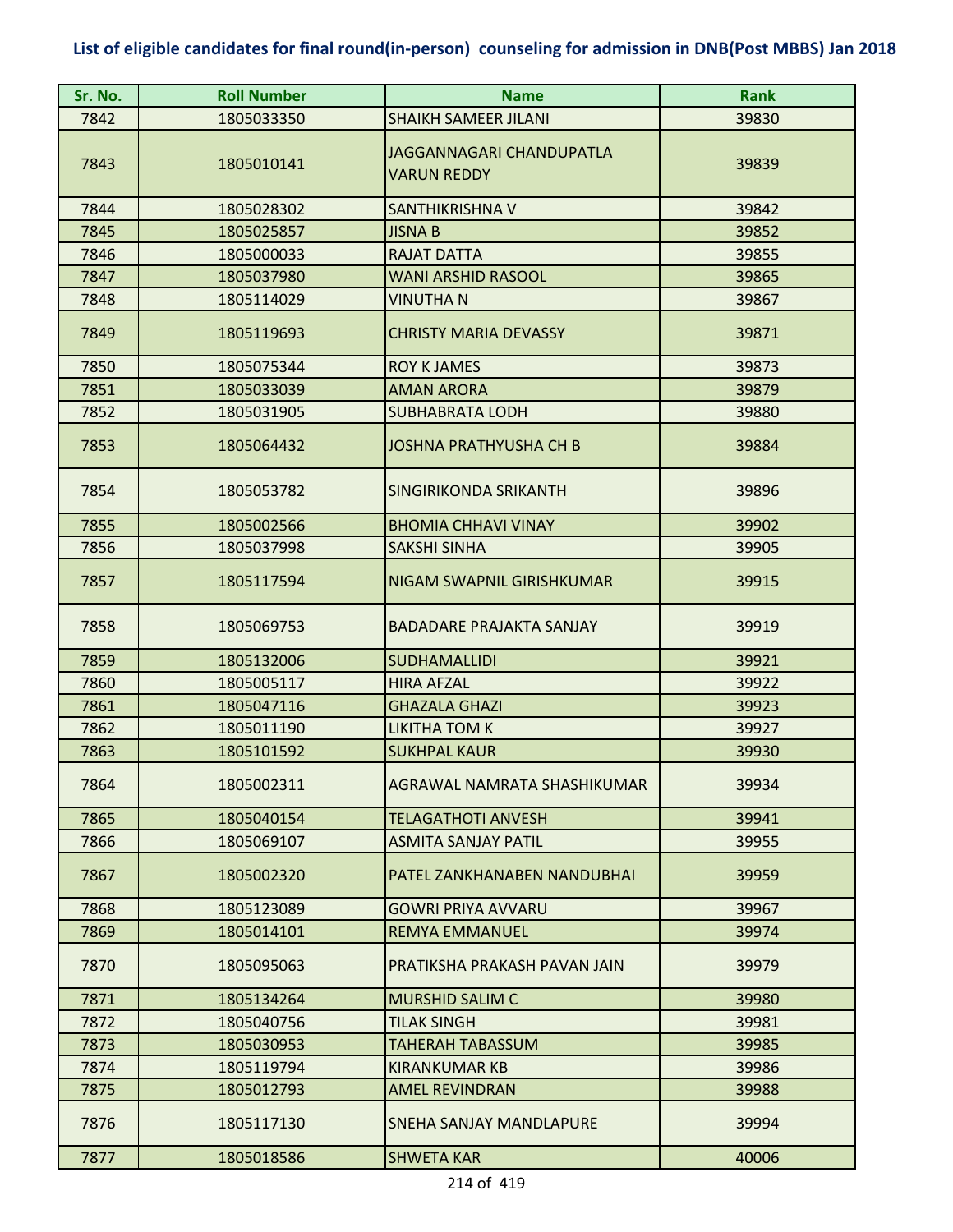| Sr. No. | <b>Roll Number</b> | <b>Name</b>                                      | <b>Rank</b> |
|---------|--------------------|--------------------------------------------------|-------------|
| 7878    | 1805060471         | <b>JEESHAN KHAN</b>                              | 40010       |
| 7879    | 1805106123         | <b>JOSHI SHIV HIREN</b>                          | 40011       |
| 7880    | 1805062612         | <b>ATUL CHOUDHARY</b>                            | 40020       |
| 7881    | 1805013928         | SHILPA SURYAKALA JAYARAMAN                       | 40023       |
| 7882    | 1805030304         | <b>KARAN ASHOK MAURYA</b>                        | 40024       |
| 7883    | 1805044676         | <b>RITIKA HOODA</b>                              | 40026       |
| 7884    | 1805004310         | <b>DRISHTI SONI</b>                              | 40027       |
| 7885    | 1805072705         | <b>ISMETARA BEGAM</b>                            | 40029       |
| 7886    | 1805126076         | PRANEETA TAGDE                                   | 40031       |
| 7887    | 1805085532         | <b>FACAI KAUR DHAMOON</b>                        | 40035       |
| 7888    | 1805099003         | <b>NAVIN KUMAR AGGARWAL</b>                      | 40036       |
| 7889    | 1805056014         | MARWA BASHWAR ALMASHJARY                         | 40038       |
| 7890    | 1805015554         | <b>TAPKIRAT SINGH MONGA</b>                      | 40039       |
| 7891    | 1805025742         | <b>SUGANYA PALANISAMY</b>                        | 40040       |
| 7892    | 1805133844         | <b>ASRA FARHEEN</b>                              | 40043       |
| 7893    | 1805065647         | <b>OISIKA DUTTA</b>                              | 40058       |
| 7894    | 1805045047         | <b>SAIKAT MANDAL</b>                             | 40062       |
| 7895    | 1805120277         | <b>VELMURUGAN</b>                                | 40063       |
| 7896    | 1805116316         | KANTHARIA KUNJAL ASHOKKUMAR                      | 40066       |
| 7897    | 1805057458         | DHARMENDRA KUMAR DHANWARE                        | 40070       |
| 7898    | 1805119422         | <b>SEENA SUSAN ITTY</b>                          | 40071       |
| 7899    | 1805009241         | <b>MUSTAK ALI</b>                                | 40081       |
| 7900    | 1805113382         | <b>GAUTAM PRINCE</b>                             | 40090       |
| 7901    | 1805027085         | <b>PREDEEP KUMAR B S</b>                         | 40099       |
| 7902    | 1805111648         | <b>KALAIVANI P</b>                               | 40101       |
| 7903    | 1805125530         | <b>DEEPTHI SURESH</b>                            | 40105       |
| 7904    | 1805032865         | <b>ANKIT SINGHAL</b>                             | 40116       |
| 7905    | 1805035938         | <b>ALGOTAR PARSOTTAMBHAI</b><br><b>BHURABHAI</b> | 40119       |
| 7906    | 1805106736         | <b>MAYANK GOYAL</b>                              | 40136       |
| 7907    | 1805099149         | <b>SOURABH SAMADDER</b>                          | 40156       |
| 7908    | 1805012055         | <b>NISHA JOHNNY</b>                              | 40160       |
| 7909    | 1805125461         | <b>URVASHI HADA</b>                              | 40164       |
| 7910    | 1805036158         | <b>VAISHANAV PUNITKUMAR</b><br><b>BATUKBHAI</b>  | 40170       |
| 7911    | 1805025494         | <b>REVATHIB</b>                                  | 40172       |
| 7912    | 1805050985         | <b>LJ ANNE JOSELINE</b>                          | 40177       |
| 7913    | 1805104904         | KADAM KEDAR VASANT                               | 40179       |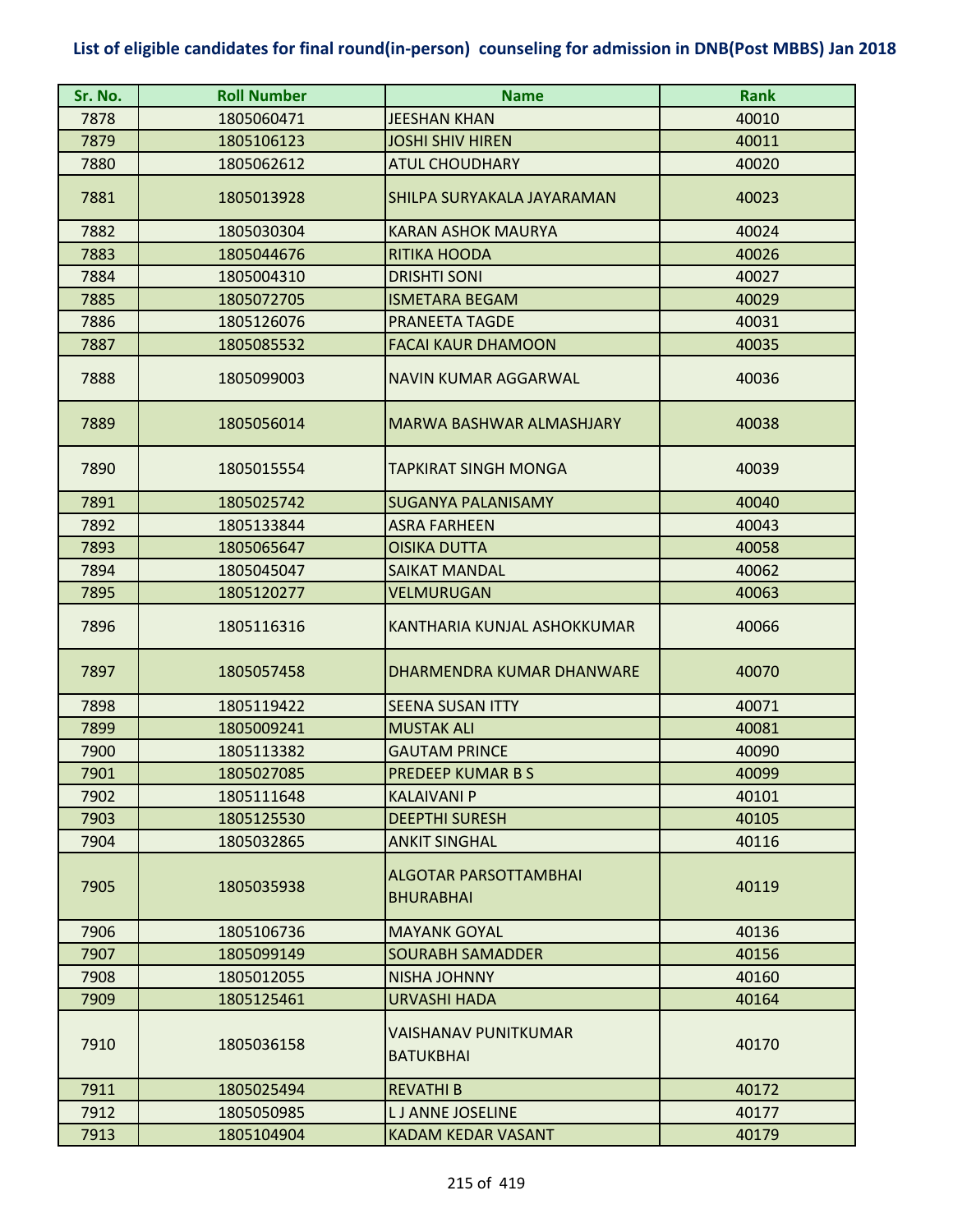| Sr. No. | <b>Roll Number</b> | <b>Name</b>                          | <b>Rank</b> |
|---------|--------------------|--------------------------------------|-------------|
| 7914    | 1805104400         | SARWADE ASHISH VIJAYKUMAR            | 40180       |
| 7915    | 1805116367         | <b>KUNCHALA ASHOK</b>                | 40181       |
| 7916    | 1805116125         | <b>GOHIL PRINGALKUMAR PRAVINBHAI</b> | 40185       |
| 7917    | 1805075445         | <b>ABHINAND SAI M B</b>              | 40186       |
| 7918    | 1805079484         | <b>RUCHIKA</b>                       | 40189       |
| 7919    | 1805133493         | <b>B ABHILASH NAIR</b>               | 40193       |
| 7920    | 1805040810         | <b>RAVI SHANKAR</b>                  | 40194       |
| 7921    | 1805094109         | <b>INGLE MAHENDRA RAMCHANDRA</b>     | 40198       |
| 7922    | 1805118345         | <b>ANOOP O</b>                       | 40203       |
| 7923    | 1805086769         | PATIL SALONI SANJAY PUNAM            | 40204       |
| 7924    | 1805002375         | KHATRI RAHUL YASHWANTBHAI            | 40213       |
| 7925    | 1805050778         | <b>KOLLU DILEEP KUMAR NAIDU</b>      | 40234       |
| 7926    | 1805064646         | O MADHURI                            | 40236       |
| 7927    | 1805123662         | <b>K C SWATHI</b>                    | 40237       |
| 7928    | 1805003115         | PATEL DHRUMIT RAMESHBHAI             | 40242       |
| 7929    | 1805096178         | <b>ZAVERI PAYAL MANSUKH</b>          | 40249       |
| 7930    | 1805028515         | <b>ATHIRA C</b>                      | 40262       |
| 7931    | 1805028145         | <b>ASHLY THOMAS</b>                  | 40263       |
| 7932    | 1805056376         | V NAVEEN CHAITANYA                   | 40264       |
| 7933    | 1805034812         | <b>SUNU ANCY JOSEPH</b>              | 40266       |
| 7934    | 1805129256         | <b>VALLABANENI SWETHA CHOWDARY</b>   | 40269       |
| 7935    | 1805087539         | <b>MOHAMMAD QAMAR AKHTAR</b>         | 40274       |
| 7936    | 1805032883         | <b>NEHA JETLI</b>                    | 40281       |
| 7937    | 1805039539         | <b>KHADER RASOOL SHAIK</b>           | 40285       |
| 7938    | 1805044822         | <b>SANDEEP SINGH</b>                 | 40293       |
| 7939    | 1805100266         | <b>NITIN CHAHAR</b>                  | 40294       |
| 7940    | 1805103428         | <b>ROHIT KUMAR</b>                   | 40301       |
| 7941    | 1805016987         | <b>MADHURIMA SINGH</b>               | 40307       |
| 7942    | 1805117299         | <b>JOSSY TREASA JOSE</b>             | 40309       |
| 7943    | 1805122660         | <b>MANUMS</b>                        | 40311       |
| 7944    | 1805076631         | <b>KOMMADDI RESHMA</b>               | 40314       |
| 7945    | 1805119060         | <b>JIVIN SIMON SHAJI</b>             | 40319       |
| 7946    | 1805125883         | DHRUVESH SHAILESHBHAI SHETH          | 40320       |
| 7947    | 1805097822         | <b>MIZBAH MUZZAIN SYED</b>           | 40336       |
| 7948    | 1805052422         | <b>TABASSUM SULTANA</b>              | 40338       |
| 7949    | 1805055939         | <b>THANGELLAPALLY DIVYA</b>          | 40342       |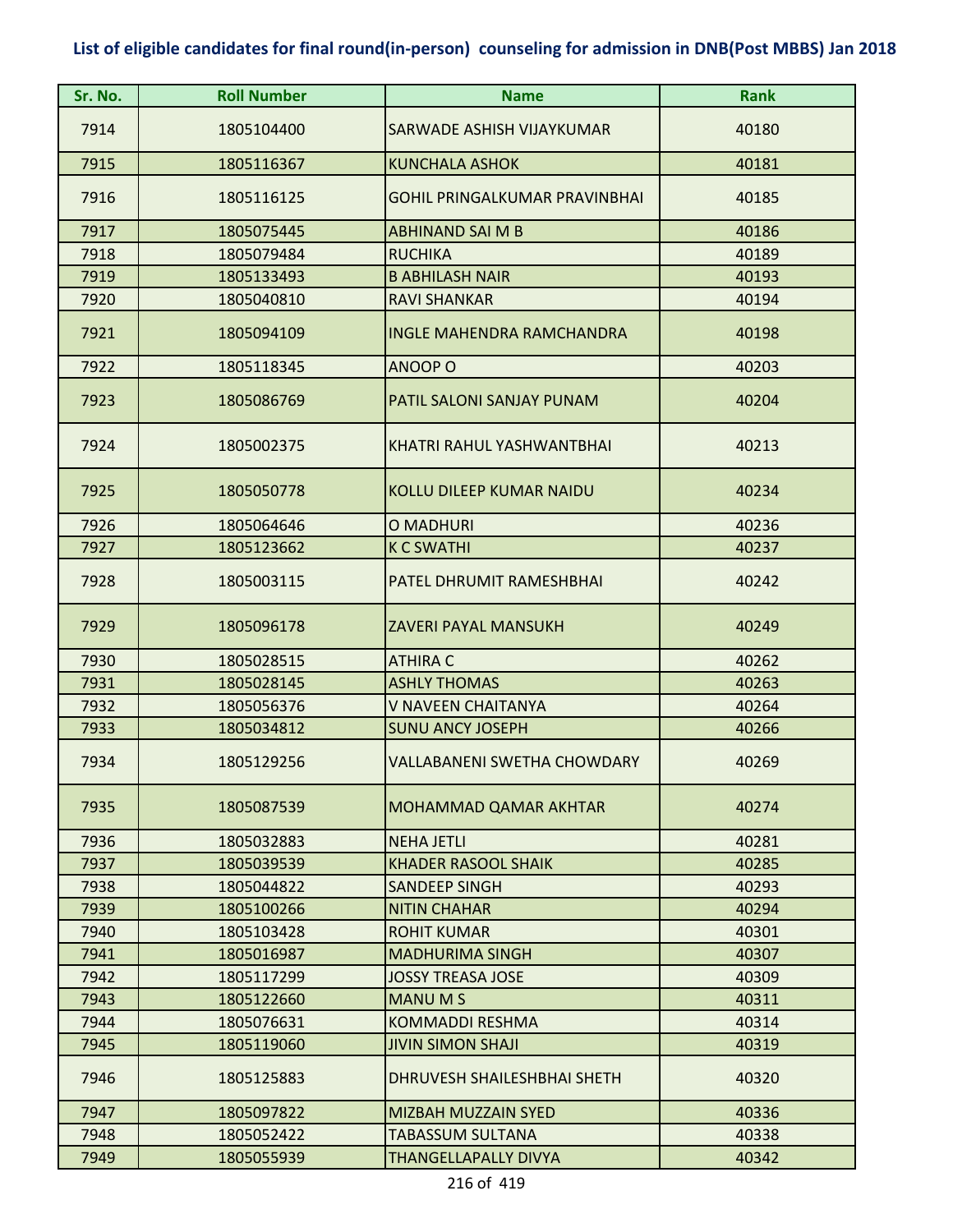| Sr. No. | <b>Roll Number</b> | <b>Name</b>                   | <b>Rank</b> |
|---------|--------------------|-------------------------------|-------------|
| 7950    | 1805056054         | TANKALA DIVYA                 | 40353       |
| 7951    | 1805078251         | <b>ABHISHEK SHUKLA</b>        | 40358       |
| 7952    | 1805013397         | <b>ATHAR REZA</b>             | 40360       |
| 7953    | 1805055844         | SYEDA AQEELAH FATIMA          | 40363       |
| 7954    | 1805086910         | <b>SHAH VRUTIKA PANKAJ</b>    | 40369       |
| 7955    | 1805086028         | <b>ROHIT SANGHAPAL TENPE</b>  | 40373       |
| 7956    | 1805053491         | <b>MINERVA BOPPUDI</b>        | 40374       |
| 7957    | 1805028133         | <b>ABARNAS</b>                | 40380       |
| 7958    | 1805098994         | <b>ABHINAV MISHRA</b>         | 40392       |
| 7959    | 1805092500         | <b>NANDANE KANCHAN NAMDEV</b> | 40397       |
| 7960    | 1805115716         | MAGREY AABID MAQBOOL          | 40399       |
| 7961    | 1805062628         | MOHAMMAD OBEID HAQAQ          | 40400       |
| 7962    | 1805133079         | GAIKWAD PARUMA SHANTIRAJA     | 40406       |
| 7963    | 1805134309         | <b>ANIL KUMAR B</b>           | 40413       |
| 7964    | 1805048216         | <b>D BHANUCHANDER</b>         | 40414       |
| 7965    | 1805009782         | VIVEK V MANNAMMANAVAR         | 40417       |
| 7966    | 1805030305         | <b>VIKRANT UJLAYAN</b>        | 40422       |
| 7967    | 1805134449         | <b>JUDITH MATTAKKAL JOSE</b>  | 40424       |
| 7968    | 1805103847         | <b>RAJU KUMAR</b>             | 40431       |
| 7969    | 1805037945         | <b>AFSHAN JABEEN</b>          | 40433       |
| 7970    | 1805097731         | VIKRAM MANAMALA SUDHAKAR      | 40434       |
| 7971    | 1805036767         | <b>PREETI</b>                 | 40436       |
| 7972    | 1805004840         | ARYA R                        | 40439       |
| 7973    | 1805112816         | <b>VINOTHINI K</b>            | 40440       |
| 7974    | 1805039915         | SAJJA VARSHA SREE             | 40446       |
| 7975    | 1805061558         | YASHIKA BATRA                 | 40450       |
| 7976    | 1805081779         | <b>IBRAHIM S M H</b>          | 40470       |
| 7977    | 1805023707         | NIKITHA ELAVARASI M           | 40471       |
| 7978    | 1805071761         | <b>RAJESH B NAIR</b>          | 40472       |
| 7979    | 1805050974         | SMRITHI RK                    | 40475       |
| 7980    | 1805037910         | <b>KUMARI PRIYANKA</b>        | 40480       |
| 7981    | 1805010919         | TAJ THOMAS                    | 40482       |
| 7982    | 1805061484         | <b>SUNAKSHI SHARMA</b>        | 40483       |
| 7983    | 1805034899         | <b>SIJI K P</b>               | 40485       |
| 7984    | 1805031302         | <b>MOHD QASIM</b>             | 40490       |
| 7985    | 1805091002         | KHAWSHI PUSHPAK NANDRAM       | 40493       |
| 7986    | 1805119672         | <b>SYED HARRIS J</b>          | 40494       |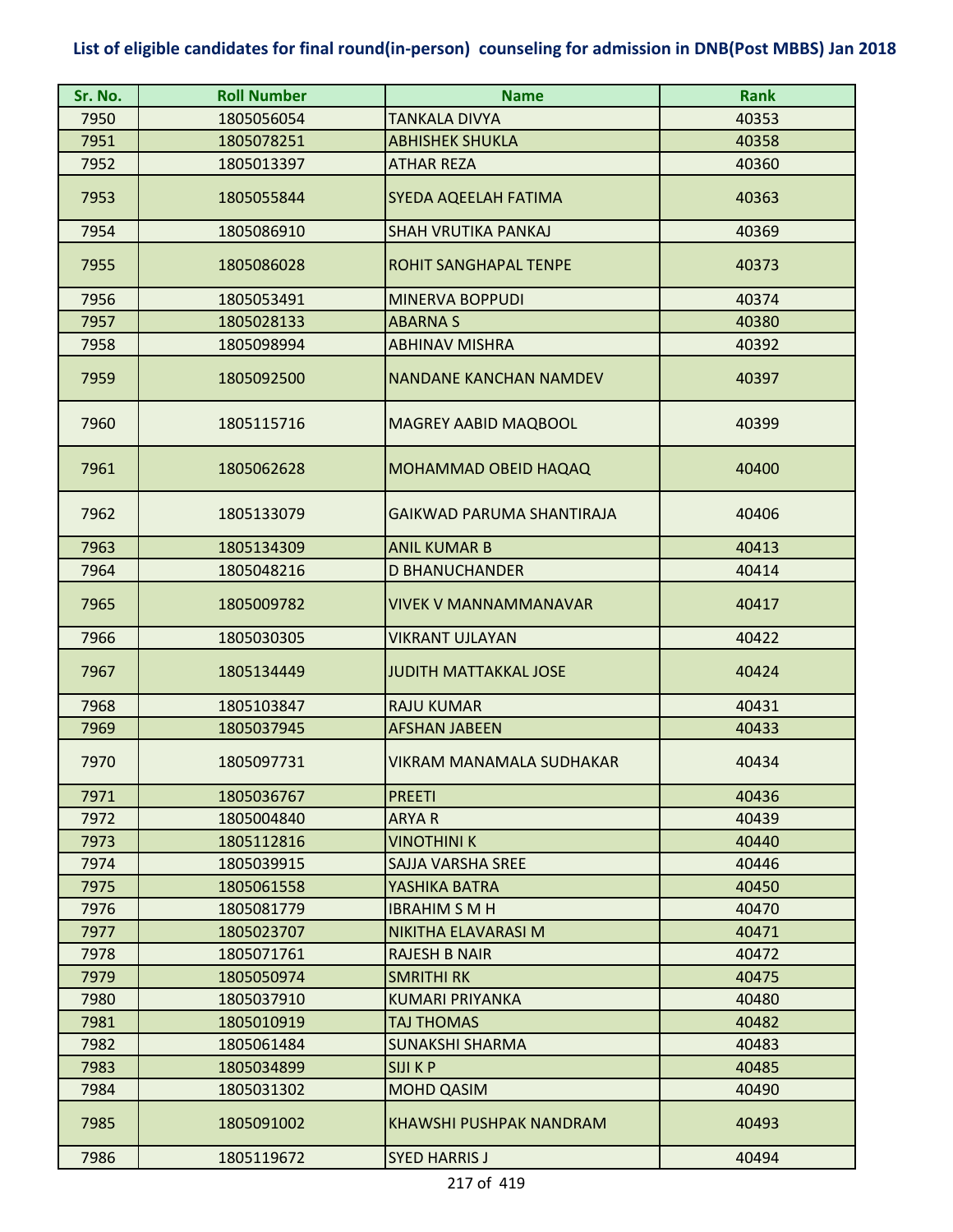| Sr. No. | <b>Roll Number</b> | <b>Name</b>                              | <b>Rank</b> |
|---------|--------------------|------------------------------------------|-------------|
| 7987    | 1805024876         | NETHRA BALAKRISHNAN                      | 40495       |
| 7988    | 1805004702         | <b>ASHIQA REHMAN</b>                     | 40498       |
| 7989    | 1805082216         | <b>AZHAR AHAMED K A</b>                  | 40500       |
| 7990    | 1805095030         | ANANTHA PADMANABHAN                      | 40501       |
| 7991    | 1805047775         | <b>BOTLA CHANAKYA</b>                    | 40502       |
| 7992    | 1805031023         | <b>AAKASH MALHOTRA</b>                   | 40503       |
| 7993    | 1805069252         | <b>JUNNARKAR SONALI SURESH</b>           | 40505       |
| 7994    | 1805091487         | <b>KARHADE SNEHA DILIP</b>               | 40508       |
| 7995    | 1805024094         | <b>KEERTHANA K</b>                       | 40509       |
| 7996    | 1805097107         | DALVI VRUSHALI NARESH                    | 40515       |
| 7997    | 1805106424         | <b>CHAVAN VINAYA ASHOK</b>               | 40518       |
| 7998    | 1805054126         | RANGUMUDRI NEELAVENI                     | 40520       |
| 7999    | 1805037602         | <b>SHIVANGI KASHYAP</b>                  | 40522       |
| 8000    | 1805045270         | <b>ARUNIMA DAS</b>                       | 40528       |
| 8001    | 1805032015         | <b>ANINDA DEBNATH</b>                    | 40542       |
| 8002    | 1805058018         | <b>ARPITA JAIN</b>                       | 40545       |
| 8003    | 1805016180         | <b>INDERPREET SINGH</b>                  | 40561       |
| 8004    | 1805070040         | PRAHLLAD DEBNATH                         | 40564       |
| 8005    | 1805133721         | <b>KANMANIK</b>                          | 40571       |
| 8006    | 1805087293         | SHAIKH FARJANA MAHAMMAD<br><b>HUSAIN</b> | 40579       |
| 8007    | 1805022847         | <b>ASWATHY U</b>                         | 40583       |
| 8008    | 1805020941         | <b>ASHA</b>                              | 40584       |
| 8009    | 1805086633         | PATEL ISHITA BHACHU                      | 40590       |
| 8010    | 1805130107         | <b>SRAVANTHI BEJJIPURAM</b>              | 40596       |
| 8011    | 1805095512         | <b>ASHWINI ASHOK PAWAR</b>               | 40609       |
| 8012    | 1805050172         | <b>KULKARNI AKHILA</b>                   | 40610       |
| 8013    | 1805066281         | <b>ABIGAIL HAKKEEM</b>                   | 40617       |
| 8014    | 1805003194         | PATEL MITTALBEN SANJAYKUMAR              | 40618       |
| 8015    | 1805122951         | <b>JITHIN KHADER</b>                     | 40619       |
| 8016    | 1805061463         | <b>LOVELEEN KAUR</b>                     | 40620       |
| 8017    | 1805132061         | YALALA SRAVANTHI                         | 40622       |
| 8018    | 1805051034         | <b>KUNDRAPU ASHA</b>                     | 40631       |
| 8019    | 1805117035         | SAPATE PRAMOD GOVINDRAO                  | 40633       |
| 8020    | 1805127467         | <b>BAVIREDDY VIJAYASREE</b>              | 40634       |
| 8021    | 1805122034         | <b>JANISH ANIRUDHAN</b>                  | 40635       |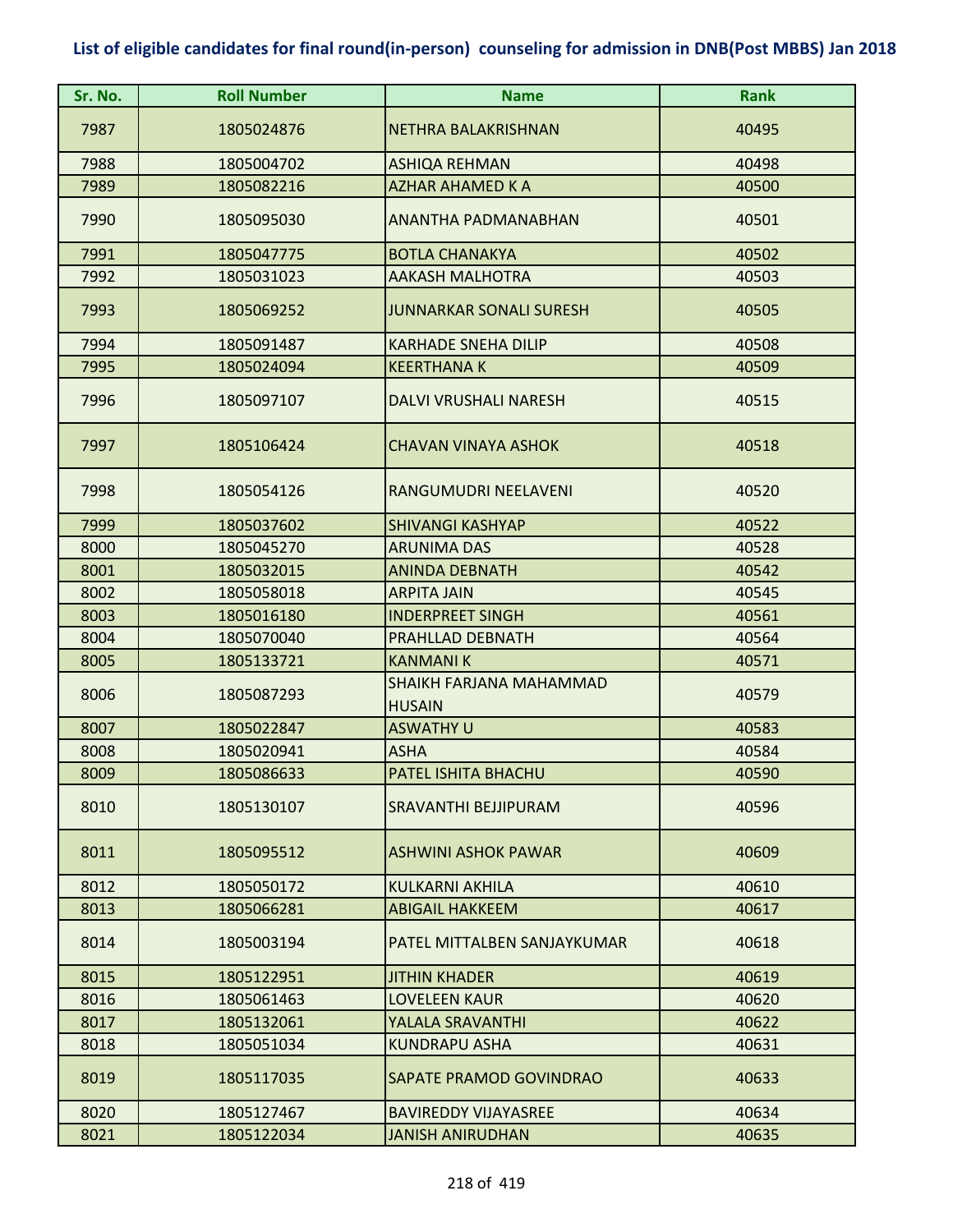| Sr. No. | <b>Roll Number</b> | <b>Name</b>                                     | Rank  |
|---------|--------------------|-------------------------------------------------|-------|
| 8022    | 1805035634         | PATEL PRIYA ARVINDBHAI                          | 40636 |
| 8023    | 1805028023         | RENIE GARCIA SAHAYARAJ                          | 40640 |
| 8024    | 1805003271         | <b>HARSHPAL SINGH</b>                           | 40645 |
| 8025    | 1805031240         | <b>MEENAKSHI KAUSHIK</b>                        | 40651 |
| 8026    | 1805084191         | <b>HARMANDEEP KAUR</b>                          | 40655 |
| 8027    | 1805030314         | <b>ANJU DHALI</b>                               | 40662 |
| 8028    | 1805065472         | <b>SHESA KARMAKAR</b>                           | 40663 |
| 8029    | 1805007836         | <b>LAKSHEY MAHAJAN</b>                          | 40675 |
| 8030    | 1805045799         | <b>SHIV KUMAR</b>                               | 40680 |
| 8031    | 1805094248         | <b>RAUT SHANKAR BALASAHEB</b>                   | 40682 |
| 8032    | 1805117071         | <b>KRITHICA A M</b>                             | 40689 |
| 8033    | 1805064469         | <b>DOGGA GOWRI MAHESH</b>                       | 40691 |
| 8034    | 1805052105         | <b>MITIKIRI YASHODA</b>                         | 40695 |
| 8035    | 1805085043         | <b>SHIVKUMAR SOHM G KUMAR</b>                   | 40696 |
| 8036    | 1805098926         | <b>SHARVANI M V</b>                             | 40716 |
| 8037    | 1805038173         | <b>SHILPI SHIKHA</b>                            | 40717 |
| 8038    | 1805130617         | RAVI KIRAN KOLACHALA                            | 40718 |
| 8039    | 1805036097         | <b>VRUSHALI SUNIL JADHAV</b>                    | 40719 |
| 8040    | 1805133157         | <b>SHAIKH SHAHEENBANU</b><br><b>ABDULRASHID</b> | 40721 |
| 8041    | 1805017567         | <b>AYUSHI STHAPAK</b>                           | 40723 |
| 8042    | 1805022359         | <b>BODICHARLA MANJULA</b>                       | 40727 |
| 8043    | 1805080872         | <b>DEEP ARORA</b>                               | 40731 |
| 8044    | 1805054896         | <b>BHASWATI CHOWDHURY</b>                       | 40739 |
| 8045    | 1805046983         | <b>SRI KEERTHI K</b>                            | 40741 |
| 8046    | 1805030098         | <b>ABHISHEK GUPTA</b>                           | 40751 |
| 8047    | 1805114718         | <b>EUNUS AHMED BARBHUIYA</b>                    | 40752 |
| 8048    | 1805051397         | MUTHAVARAPU GOUTHAM SAI TEJA                    | 40761 |
| 8049    | 1805003342         | <b>MEHTA VARSHIL VIPUL</b>                      | 40773 |
| 8050    | 1805060687         | <b>MANISHA CHARAN</b>                           | 40777 |
| 8051    | 1805001737         | <b>CHAUGHULE CHANDRASEN INDRAPAL</b>            | 40785 |
| 8052    | 1805123260         | <b>KRISHNARAJ A</b>                             | 40789 |
| 8053    | 1805097730         | <b>DIVYALAKSHMI</b>                             | 40790 |
| 8054    | 1805127378         | <b>BARRE AVINASH</b>                            | 40803 |
| 8055    | 1805032063         | <b>MAHAK ARORA</b>                              | 40804 |
| 8056    | 1805068065         | <b>KATKURI ANUSHA REDDY</b>                     | 40809 |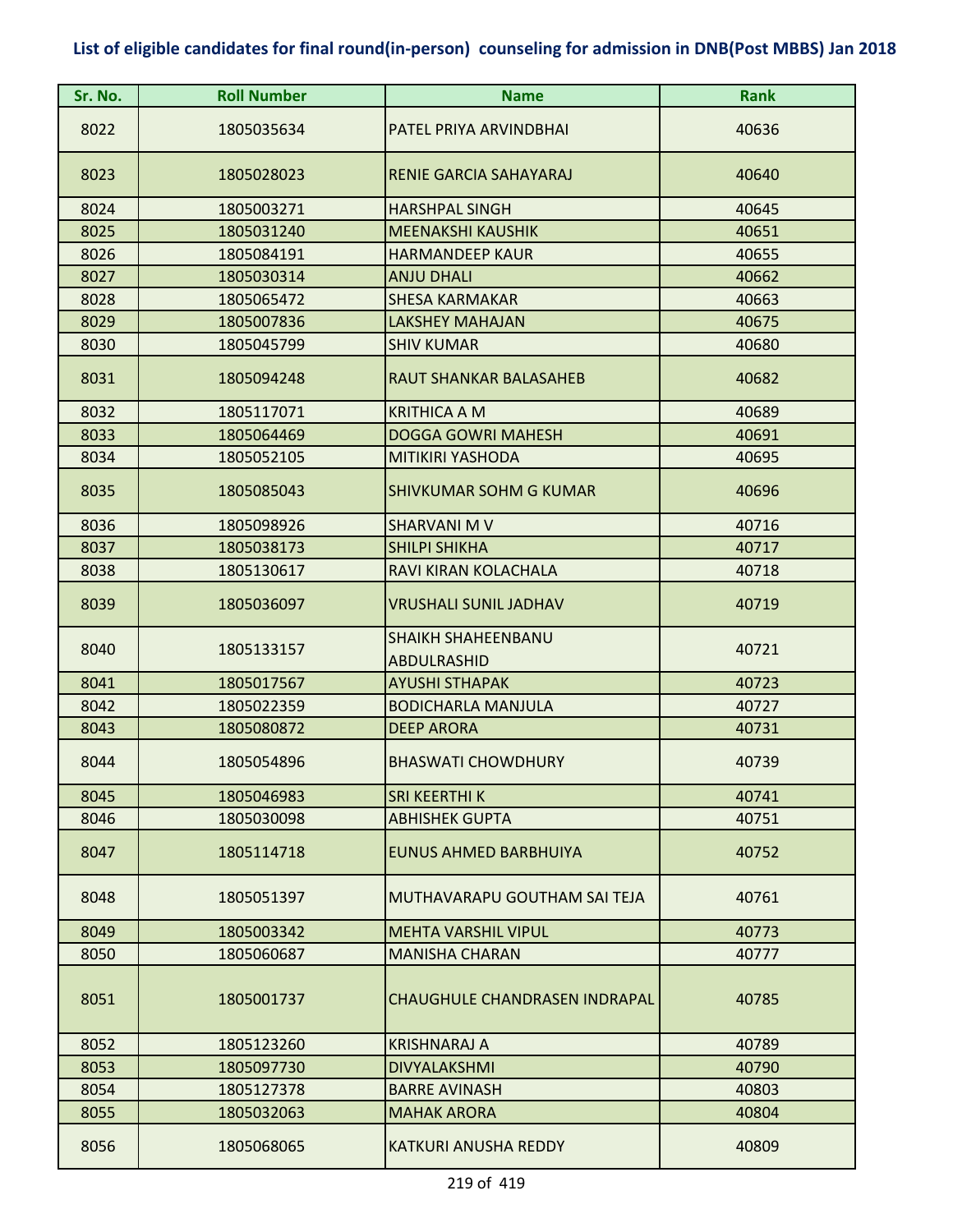| Sr. No. | <b>Roll Number</b> | <b>Name</b>                                       | <b>Rank</b> |
|---------|--------------------|---------------------------------------------------|-------------|
| 8057    | 1805037888         | <b>SUBHASH</b>                                    | 40810       |
| 8058    | 1805019741         | <b>SARTHAK KUMAR DAS</b>                          | 40811       |
| 8059    | 1805118407         | <b>JERIN JAMES DSILVA</b>                         | 40827       |
| 8060    | 1805054366         | <b>S SUSHMA</b>                                   | 40828       |
| 8061    | 1805056440         | <b>V PRIYADARSHINI</b>                            | 40830       |
| 8062    | 1805129879         | DANDU VENKATA SATYA SANJAY<br><b>VARMA</b>        | 40833       |
| 8063    | 1805069117         | <b>BABAR SHEETAL NAGNATH</b>                      | 40836       |
| 8064    | 1805102131         | <b>SIMRAN GILHOTRA</b>                            | 40845       |
| 8065    | 1805119316         | <b>ASWIN P</b>                                    | 40846       |
| 8066    | 1805123493         | <b>GOPARAJU VENKATA MAHESH</b><br><b>KUMAR</b>    | 40850       |
| 8067    | 1805134619         | <b>SHAIK SHAHANAZ</b>                             | 40857       |
| 8068    | 1805087222         | SATHE DNYANESHWAR ARJUN                           | 40865       |
| 8069    | 1805027515         | <b>SRISHA SOUNDARARAJAN</b>                       | 40868       |
| 8070    | 1805105541         | PATIL PRANALI MADHUKAR                            | 40870       |
| 8071    | 1805118668         | <b>ARYA KRISHNA V</b>                             | 40872       |
| 8072    | 1805050590         | <b>KARUTURI VEMANI</b>                            | 40881       |
| 8073    | 1805111119         | PANKAJ KUMAR PANDEY                               | 40882       |
| 8074    | 1805002096         | <b>SIDDHA MATHUR</b>                              | 40883       |
| 8075    | 1805004720         | <b>IMA CHANDRA</b>                                | 40892       |
| 8076    | 1805006529         | <b>PARDEEP KUMAR</b>                              | 40896       |
| 8077    | 1805049022         | <b>PRASHANTH KUMAR J</b>                          | 40901       |
| 8078    | 1805054615         | <b>TALHA FAIYAZUDDIN</b>                          | 40902       |
| 8079    | 1805091374         | IMATEY ASHWINI KISHORRAO                          | 40909       |
| 8080    | 1805100910         | <b>TARUN KR SHARMA</b>                            | 40913       |
| 8081    | 1805062016         | <b>MANVINDER SINGH</b>                            | 40915       |
| 8082    | 1805024320         | N MURALI KRISHNA                                  | 40921       |
| 8083    | 1805048752         | <b>D ABDUL SHAREEF</b>                            | 40922       |
| 8084    | 1805051523         | <b>BRINDHAAK</b>                                  | 40926       |
| 8085    | 1805127401         | <b>MOHAMMAD SOFIA</b>                             | 40929       |
| 8086    | 1805003899         | <b>DIXITKUMAR RAGHAJIBHAI</b><br><b>CHAUDHARI</b> | 40932       |
| 8087    | 1805030031         | AMITAYUSH                                         | 40939       |
| 8088    | 1805108339         | <b>NAKKA LAVANYA</b>                              | 40941       |
| 8089    | 1805109428         | <b>PANKHURI BANERJEE</b>                          | 40942       |
| 8090    | 1805108073         | KANURI VEERA MANI                                 | 40943       |
| 8091    | 1805068493         | SAURABH JUNEJA                                    | 40950       |
| 8092    | 1805023944         | YAMINI M                                          | 40959       |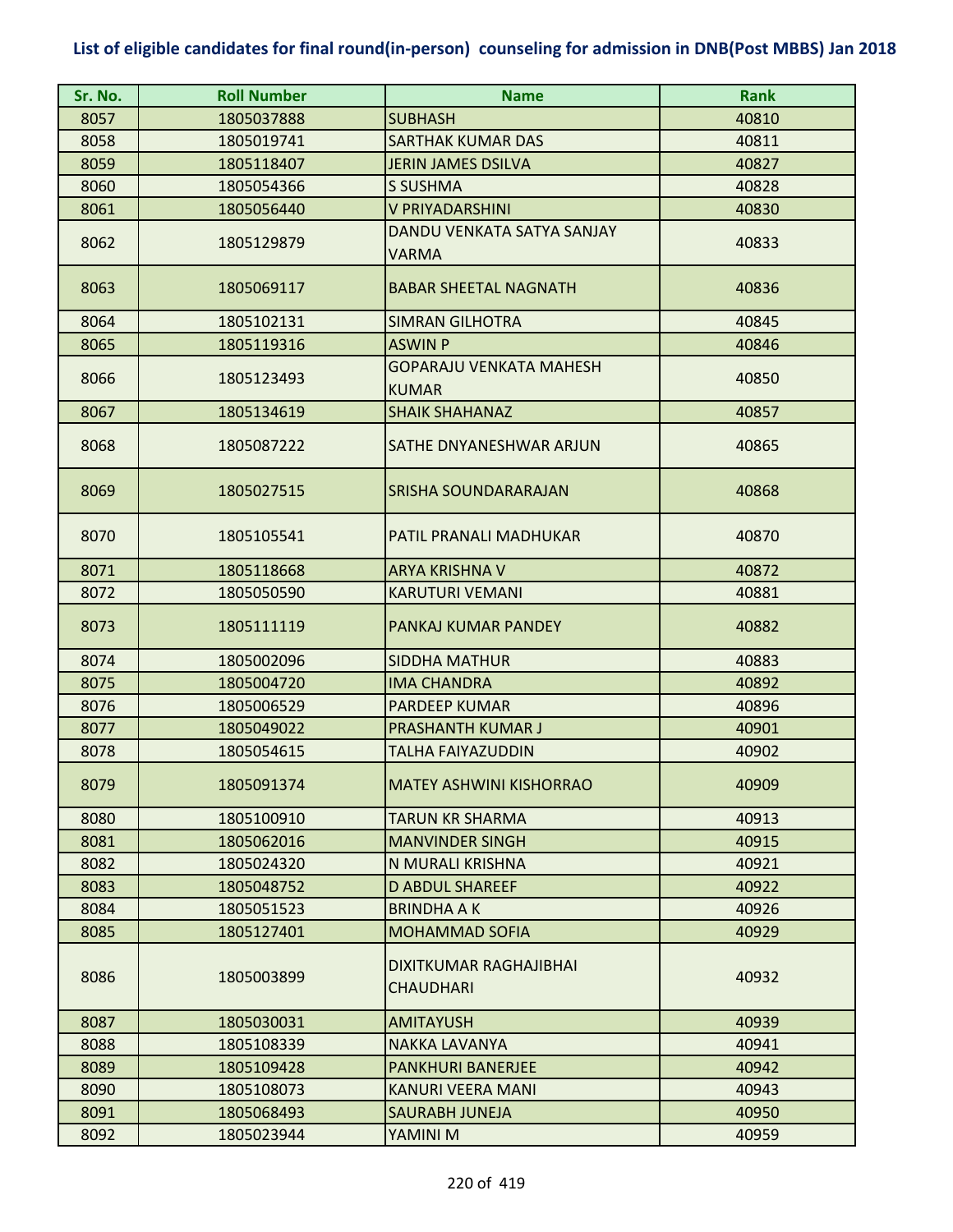| Sr. No. | <b>Roll Number</b> | <b>Name</b>                       | <b>Rank</b> |
|---------|--------------------|-----------------------------------|-------------|
| 8093    | 1805086017         | KOMMUNENI ANJEETHA MALLESHAM      | 40961       |
| 8094    | 1805023743         | SATHIYALAKSHMI M                  | 40962       |
| 8095    | 1805035044         | <b>KASHMIRA SAHU</b>              | 40963       |
| 8096    | 1805121565         | POOVARASAN                        | 40966       |
| 8097    | 1805026790         | <b>MOTHE SANTHOSHI</b>            | 40970       |
| 8098    | 1805052925         | <b>DEEPIKA P</b>                  | 40980       |
| 8099    | 1805084903         | <b>KUSHAL UDAYKUMAR MEHTA</b>     | 40984       |
| 8100    | 1805076987         | <b>NIRMALATP</b>                  | 40991       |
| 8101    | 1805126950         | <b>AMIT KUMAR</b>                 | 40995       |
| 8102    | 1805101885         | VASUNDHARA JINDAL                 | 40998       |
| 8103    | 1805091494         | <b>JHA SHAMILIPRIYA SHVIKUMAR</b> | 41002       |
| 8104    | 1805117687         | NARALE PRIYANKA RAJARAM           | 41005       |
| 8105    | 1805094951         | SONTAKKE PAWANKUMAR RAMA          | 41009       |
| 8106    | 1805054826         | <b>NISHA SRI R</b>                | 41013       |
| 8107    | 1805014147         | <b>PAYAL S KUBSAD</b>             | 41018       |
| 8108    | 1805128460         | N M LAXMI ACHYUTHA                | 41019       |
| 8109    | 1805038206         | <b>MAHTAV SAIYAD</b>              | 41022       |
| 8110    | 1805049936         | KOMMAGALLA HEMANTH KUMAR          | 41024       |
| 8111    | 1805060723         | <b>TASEEN MANZOOR BANDAY</b>      | 41026       |
| 8112    | 1805035293         | YUGANTIKA TOMAR                   | 41030       |
| 8113    | 1805085338         | <b>SRIDEVI D</b>                  | 41034       |
| 8114    | 1805037106         | RAVINDRA SINGH CHAUDHARY          | 41036       |
| 8115    | 1805122371         | <b>MOHAMED HAZEEB</b>             | 41037       |
| 8116    | 1805057023         | KAMBELLA SRIVIDYA                 | 41042       |
| 8117    | 1805114013         | SAIDHA THAJUDEEN                  | 41050       |
| 8118    | 1805003230         | PRAJAPATI HETALBEN PRAVINBHAI     | 41051       |
| 8119    | 1805058618         | <b>SONAL BANZAL</b>               | 41060       |
| 8120    | 1805068700         | <b>AJIT</b>                       | 41062       |
| 8121    | 1805010532         | <b>SYED JAWAD NASEEM</b>          | 41069       |
| 8122    | 1805041620         | <b>ANKUR GOGOI CHELENG</b>        | 41084       |
| 8123    | 1805093038         | <b>WANGE RUSHIKESH UMAKANT</b>    | 41095       |
| 8124    | 1805061809         | NERKAR TEJAS SANTOSH              | 41099       |
| 8125    | 1805134397         | <b>POTHALA PERSIS</b>             | 41104       |
| 8126    | 1805029974         | A N V SANJANA                     | 41105       |
| 8127    | 1805134100         | <b>AISWARIYA D</b>                | 41107       |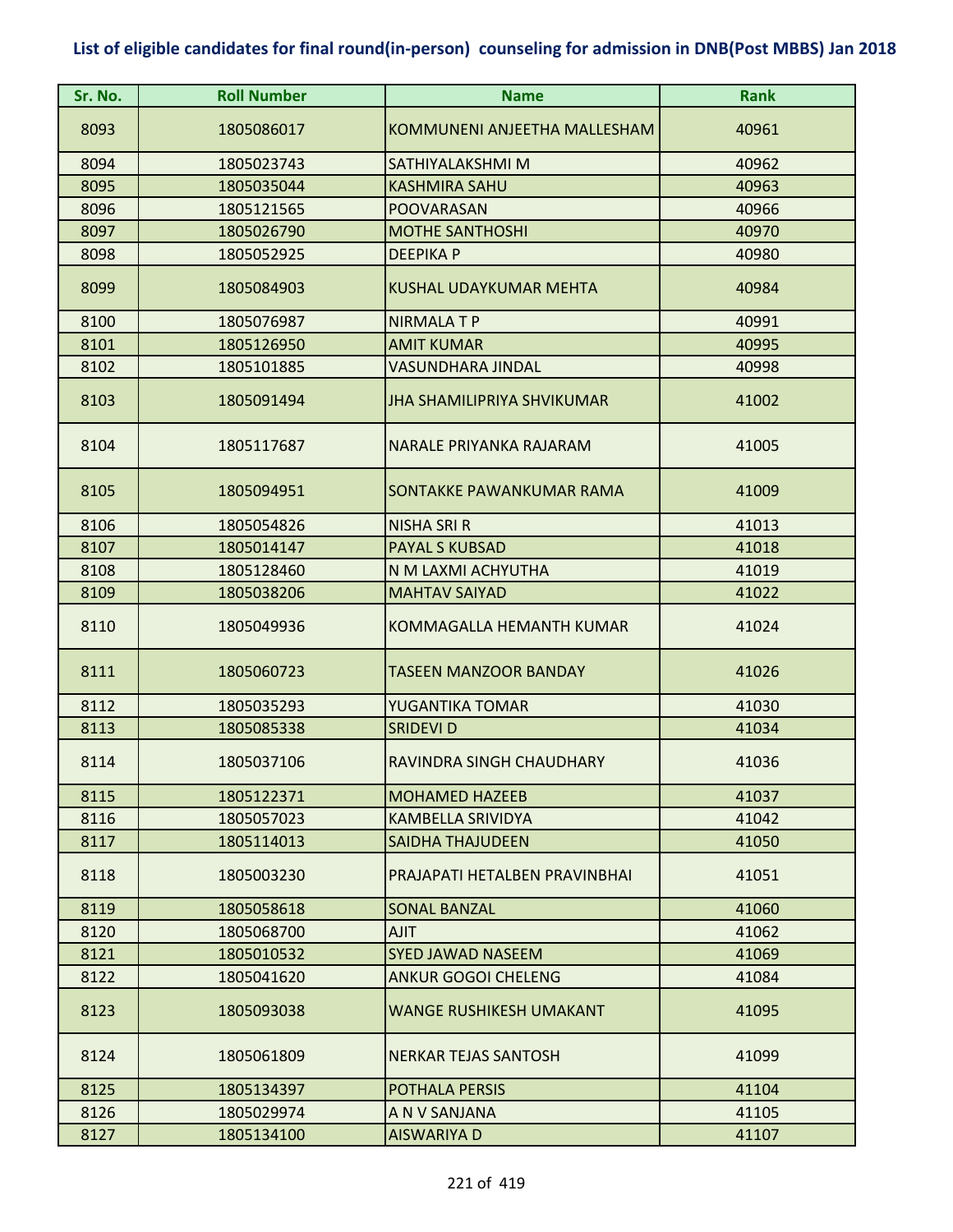| Sr. No. | <b>Roll Number</b> | <b>Name</b>                     | <b>Rank</b> |
|---------|--------------------|---------------------------------|-------------|
| 8128    | 1805109462         | PADALIYA GRISHMABEN HARESHBHAI  | 41118       |
| 8129    | 1805009842         | <b>BHARATH C MOODABAGIL</b>     | 41123       |
| 8130    | 1805053261         | <b>HITIN CHOUDARY</b>           | 41124       |
| 8131    | 1805033538         | <b>SHEKH ADIL</b>               | 41127       |
| 8132    | 1805030685         | PRATYASHA KHOUND                | 41134       |
| 8133    | 1805129204         | <b>NISHITAPILLI</b>             | 41136       |
| 8134    | 1805106761         | PREETY ROUT                     | 41137       |
| 8135    | 1805043846         | <b>POONAM KUMARI</b>            | 41141       |
| 8136    | 1805013768         | <b>SHRADDHA MODI</b>            | 41146       |
| 8137    | 1805023251         | KAMAKSHI PRIYA K                | 41150       |
| 8138    | 1805105686         | <b>KULKARNI SARANG VILAS</b>    | 41153       |
| 8139    | 1805027242         | <b>MOHAMED RASWEEN KAREEM</b>   | 41157       |
| 8140    | 1805008448         | <b>SOURISH GHOSH</b>            | 41162       |
| 8141    | 1805121944         | <b>ALAN JAMES</b>               | 41170       |
| 8142    | 1805046980         | <b>SREE ABHILEKHA PUROHIT</b>   | 41175       |
| 8143    | 1805049909         | <b>K RAMYA</b>                  | 41176       |
| 8144    | 1805011385         | <b>AKSHATA NINGANURE</b>        | 41195       |
| 8145    | 1805011309         | SABBAVARAPU HARIKA              | 41196       |
| 8146    | 1805063162         | PRIYAMBADA SHARMA               | 41207       |
| 8147    | 1805031801         | <b>ANAND SHANKAR</b>            | 41209       |
| 8148    | 1805096830         | <b>SHAIKH IBRAHIM ASIF</b>      | 41210       |
| 8149    | 1805003285         | <b>SHAH NAISARGI SANJAYBHAI</b> | 41212       |
| 8150    | 1805038887         | <b>BANKA PRASANTHI</b>          | 41216       |
| 8151    | 1805124088         | <b>ARTHIR</b>                   | 41218       |
| 8152    | 1805110512         | <b>ADITI RAJ</b>                | 41221       |
| 8153    | 1805001137         | <b>DOLLY GOSWAMI</b>            | 41238       |
| 8154    | 1805050021         | <b>K VIKAS</b>                  | 41241       |
| 8155    | 1805024877         | ATHIRA UNNIKRISHNAN             | 41247       |
| 8156    | 1805097207         | <b>GRACE CHRISTOPHER</b>        | 41254       |
| 8157    | 1805077285         | RAMA LAKSHMAMMA S               | 41255       |
| 8158    | 1805035239         | SHEKHER KRISHNA MISRA           | 41285       |
| 8159    | 1805038773         | <b>SUNKARA RAJASEKHAR</b>       | 41286       |
| 8160    | 1805047795         | <b>VISHWA NATH K</b>            | 41289       |
| 8161    | 1805005086         | WAMIQ AKHTAR                    | 41291       |
| 8162    | 1805111322         | <b>SHISHIR VRIND RATHORE</b>    | 41293       |
| 8163    | 1805049273         | <b>GUNDOJU JEEVANA SAI</b>      | 41303       |
| 8164    | 1805067679         | <b>RAJESH MISHRA</b>            | 41307       |
| 8165    | 1805035356         | <b>KUSHVENDRA SINGH</b>         | 41310       |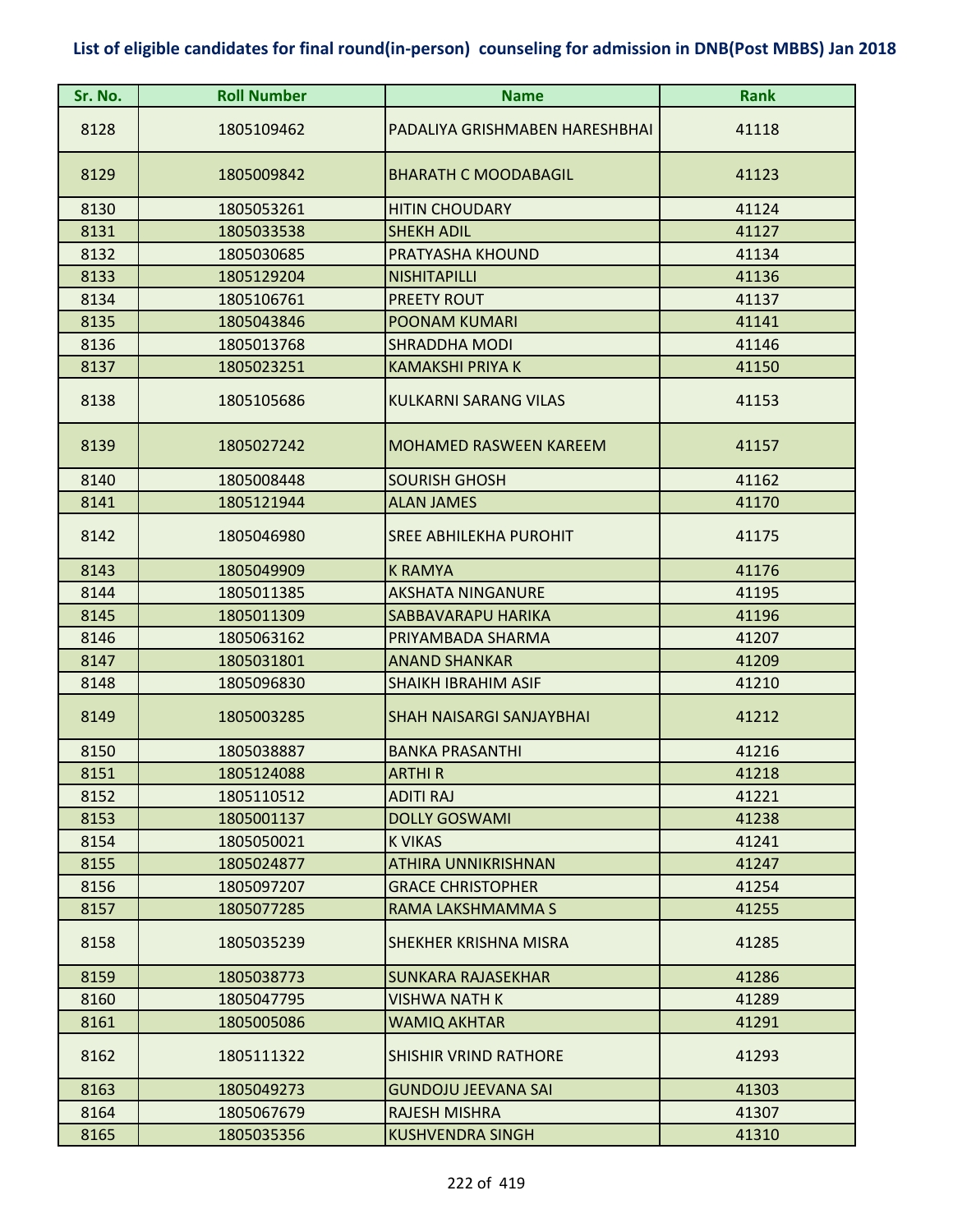| Sr. No.      | <b>Roll Number</b>       | <b>Name</b>                      | <b>Rank</b>    |
|--------------|--------------------------|----------------------------------|----------------|
| 8166         | 1805131090               | PAMPANA DEEKSHITHARANI           | 41311          |
| 8167         | 1805023437               | <b>SATEESH K</b>                 | 41317          |
| 8168         | 1805069805               | <b>SUSHIL SHANKAR MANGALAM</b>   | 41318          |
| 8169         | 1805053674               | <b>R ANIL KUMAR</b>              | 41328          |
| 8170         | 1805008937               | <b>NAZRANA FAROOQ</b>            | 41329          |
| 8171         | 1805052529               | NAMINDLA PUNNAMCHANDAR           | 41333          |
| 8172         | 1805097398               | SENGARLAVENKATA TURLI            | 41342          |
| 8173         | 1805130292               | <b>K MINU SPANDANA</b>           | 41345          |
| 8174         | 1805014148               | SUSHRUTHA SUDHARSHAN             | 41346          |
| 8175         | 1805040260               | <b>SARADA VEMULA</b>             | 41350          |
| 8176         | 1805100784               | DHARMENDRA KUMAR VERMA           | 41351          |
| 8177         | 1805032757               | <b>VINI NAIK</b>                 | 41357          |
| 8178         | 1805086158               | <b>JADHAV ABHISHEK SUNIL</b>     | 41359          |
| 8179         | 1805096128               | <b>NARKHEDE KSHIPRA MAHESH</b>   | 41364          |
| 8180         | 1805007280               | WETE SHYAM SADASHIV              | 41366          |
| 8181         | 1805042662               | <b>DEEPAK DEY</b>                | 41370          |
| 8182         | 1805025843               | <b>LOKESH</b>                    | 41372          |
| 8183         | 1805092917               | <b>GAURAV MALWE</b>              | 41373          |
| 8184         | 1805024038               | <b>RAMYA V</b>                   | 41376          |
| 8185<br>8186 | 1805022778<br>1805030676 | <b>PAVITHRA R</b><br>PRIYANJALI  | 41377<br>41381 |
| 8187         | 1805058444               | <b>GOURAV GUPTA</b>              | 41385          |
| 8188         | 1805055367               | <b>GURRAM PRAVALLIKA</b>         | 41387          |
| 8189         | 1805088806               | <b>ANUSHAN</b>                   | 41390          |
| 8190         | 1805017680               | <b>GAURAV VERMA</b>              | 41395          |
| 8191         | 1805031339               | <b>VIJAYOTKARSH GUPTA</b>        | 41402          |
| 8192         | 1805125745               | PRATIPAL RAJPALI                 | 41413          |
| 8193         | 1805044358               | <b>RAVINDER SINGH DHILLON</b>    | 41414          |
| 8194         | 1805076891               | M MOUZIA RUKSANA                 | 41427          |
| 8195         | 1805117764               | <b>MANISH PANTH</b>              | 41431          |
| 8196         | 1805020665               | <b>MOHAMMED ZUBAIR QHALANDER</b> | 41432          |
| 8197         | 1805101180               | <b>NIBIN SANIL</b>               | 41435          |
| 8198         | 1805101306               | <b>MANOJ KUMARI KATEWA</b>       | 41437          |
| 8199         | 1805077328               | THALAPULA VIJAYKUMAR             | 41440          |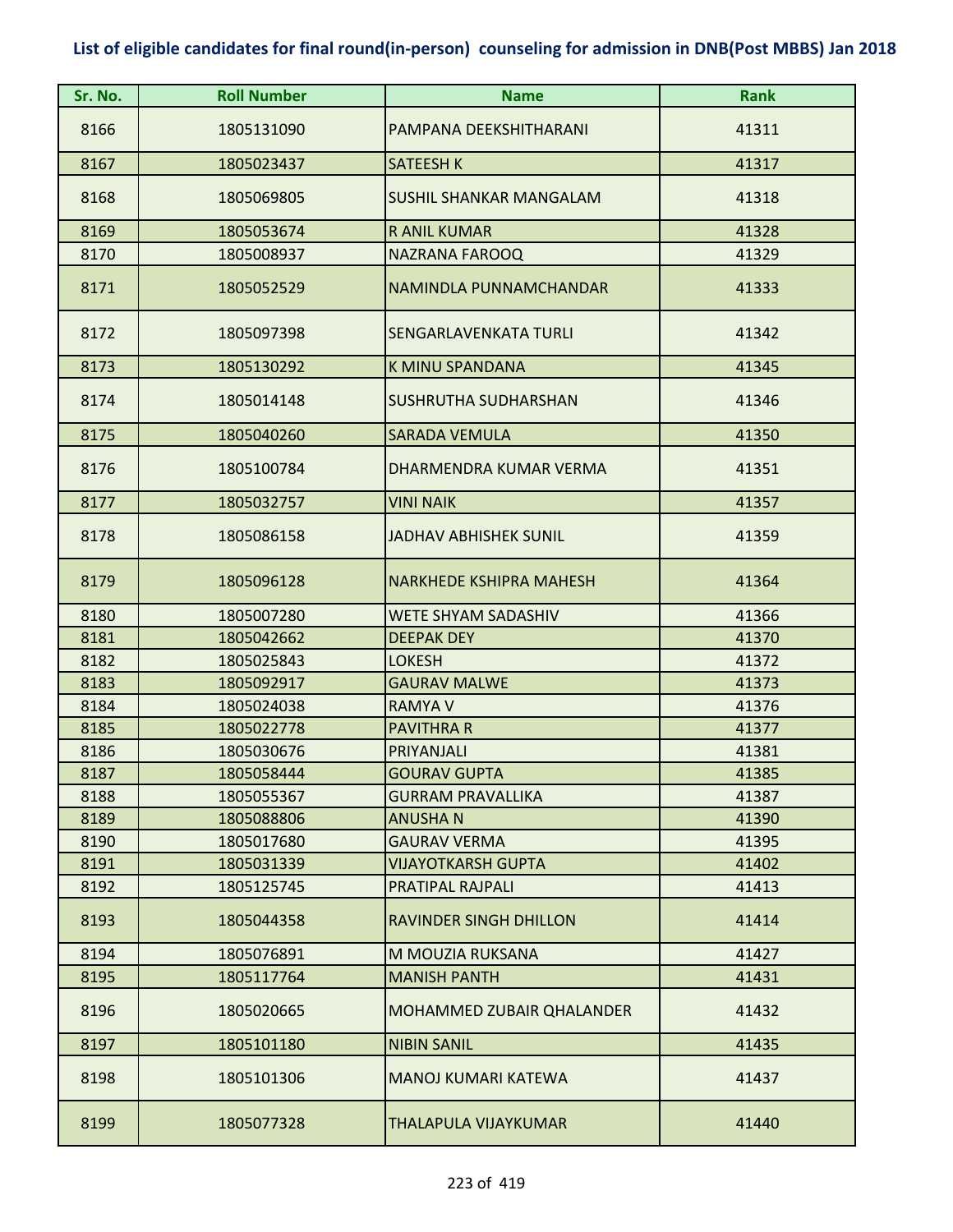| Sr. No. | <b>Roll Number</b> | <b>Name</b>                                | <b>Rank</b> |
|---------|--------------------|--------------------------------------------|-------------|
| 8200    | 1805070501         | RATHINDRA NATH BISWAS                      | 41448       |
| 8201    | 1805047425         | <b>BAKKURI PRIYANKA</b>                    | 41464       |
| 8202    | 1805028104         | <b>DIVYA A</b>                             | 41479       |
| 8203    | 1805101235         | TINU MARY VARGHESE                         | 41491       |
| 8204    | 1805012917         | <b>MAHESH CS</b>                           | 41501       |
| 8205    | 1805075134         | <b>GRACE RAVINDRAN</b>                     | 41504       |
| 8206    | 1805052618         | <b>THAMEE SHAHID</b>                       | 41507       |
| 8207    | 1805079220         | <b>SHALINI BAJPAI</b>                      | 41509       |
| 8208    | 1805050097         | VIMALA S                                   | 41511       |
| 8209    | 1805104890         | <b>RAWAT SUPRIYA J S</b>                   | 41522       |
| 8210    | 1805064101         | SAMPATH KUMAR BATTULA                      | 41523       |
| 8211    | 1805098941         | KUMAR BRAJBHANU JHA                        | 41553       |
| 8212    | 1805053260         | PRAVEEN CHOWDHARY                          | 41555       |
| 8213    | 1805010902         | <b>ARCHANA SASIMOHAN</b>                   | 41557       |
| 8214    | 1805002890         | PANCHIWALA VINIT JAYESHKUMAR               | 41571       |
| 8215    | 1805073180         | <b>JAYITA SAHA</b>                         | 41572       |
| 8216    | 1805082237         | VENKAT P K                                 | 41573       |
| 8217    | 1805057499         | <b>BADE PRASHANT NANASAHEB</b>             | 41575       |
| 8218    | 1805056166         | <b>THOTAMALLA PRATHAP</b>                  | 41579       |
| 8219    | 1805132719         | <b>BALAKRISHNA G</b>                       | 41582       |
| 8220    | 1805080483         | <b>GOWHAR AHMAD GADYARI</b>                | 41587       |
| 8221    | 1805066815         | <b>MOHD KAYUM</b>                          | 41594       |
| 8222    | 1805089777         | RAMYAASRI UMA PALANIVELU                   | 41596       |
| 8223    | 1805022430         | KUMARASWAMY BEULAH ASHOK<br><b>WISELIN</b> | 41597       |
| 8224    | 1805128961         | MOUNIKA REDDY GUNTAKA                      | 41598       |
| 8225    | 1805099568         | <b>DEVINDER KUMAR SUHAG</b>                | 41599       |
| 8226    | 1805044188         | <b>SANJEEV KUMAR RAI</b>                   | 41605       |
| 8227    | 1805094159         | <b>JIRWANKAR RANGOLI RAMESHAPPA</b>        | 41607       |
| 8228    | 1805105887         | DOSHI GEET SANJEEVKUMAR                    | 41608       |
| 8229    | 1805031464         | <b>ABHISHEK GHOSH</b>                      | 41612       |
| 8230    | 1805048178         | LAXMI SOUMYA DASARI                        | 41623       |
| 8231    | 1805077378         | <b>SHAIK ARAFATH HUSSNA</b>                | 41629       |
| 8232    | 1805091009         | <b>MERVIN JONATHAN ISRAEL</b>              | 41632       |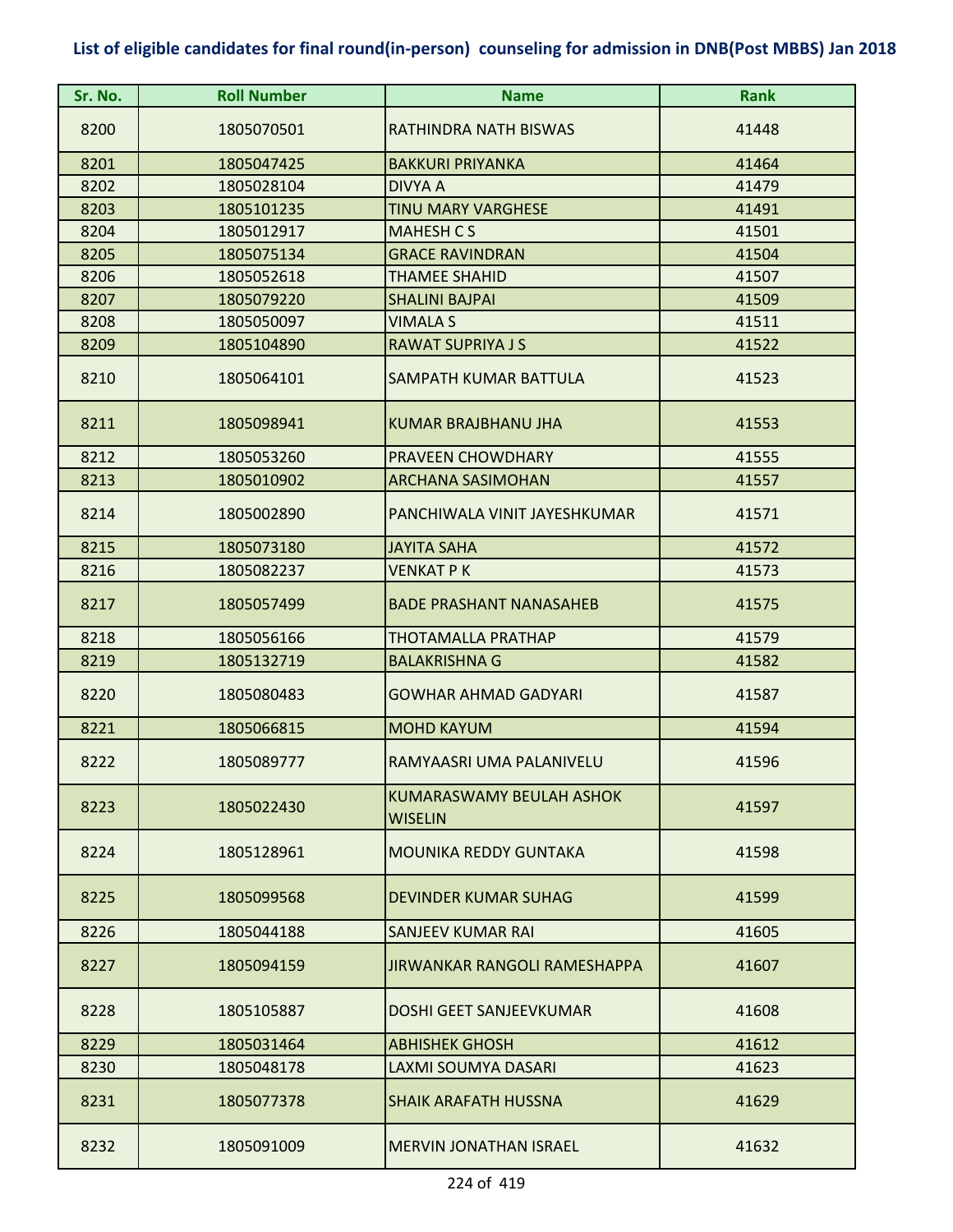| Sr. No. | <b>Roll Number</b> | <b>Name</b>                               | <b>Rank</b> |
|---------|--------------------|-------------------------------------------|-------------|
| 8233    | 1805043309         | <b>ANJALI SHARMA</b>                      | 41635       |
| 8234    | 1805030956         | <b>AMRISH RANJAN</b>                      | 41637       |
| 8235    | 1805038196         | <b>MUKESH KUMAR SINGH</b>                 | 41639       |
| 8236    | 1805128301         | SAYAB ALI MAHAMMAD                        | 41642       |
| 8237    | 1805124382         | <b>MADHU PRIYA VELAPPAN</b>               | 41644       |
| 8238    | 1805025462         | <b>BALACHANDAR R S</b>                    | 41647       |
| 8239    | 1805062034         | <b>APRAJITA GUPTA</b>                     | 41648       |
| 8240    | 1805132570         | <b>AITHA SRAVANI</b>                      | 41652       |
| 8241    | 1805088443         | <b>SANIYA SUROOR</b>                      | 41656       |
| 8242    | 1805092615         | MENDKI MANASI RAJENDRA                    | 41660       |
| 8243    | 1805105413         | <b>ALEEM AKHTAR</b>                       | 41661       |
| 8244    | 1805046054         | SHREYAS MAHADEV SANKPAL                   | 41675       |
| 8245    | 1805118369         | <b>NIRANJAN PALACKAL</b>                  | 41680       |
| 8246    | 1805070660         | <b>ABHISHEK ROY</b>                       | 41687       |
| 8247    | 1805051643         | <b>MADDIKUNTA SRAVAN SURAJ</b>            | 41694       |
| 8248    | 1805055588         | <b>TAKKALAPALLY PREETHI</b>               | 41697       |
| 8249    | 1805060356         | <b>MAHENDRA KUMAR</b>                     | 41698       |
| 8250    | 1805114531         | <b>NIKITA KUMAWAT</b>                     | 41701       |
| 8251    | 1805067835         | A RAKESH                                  | 41706       |
| 8252    | 1805026001         | <b>SAVITHRI R</b>                         | 41707       |
| 8253    | 1805053033         | <b>P SNEHA</b>                            | 41715       |
| 8254    | 1805004904         | <b>BINSHY LATHEEF</b>                     | 41721       |
| 8255    | 1805094188         | LONE SANDHYA GANGADHARRAO                 | 41725       |
| 8256    | 1805118679         | <b>SUJITH KESAVAN NAIR</b>                | 41726       |
| 8257    | 1805115408         | <b>PRIYAM DAS</b>                         | 41729       |
| 8258    | 1805099109         | <b>NITESH SINGH</b>                       | 41731       |
| 8259    | 1805045506         | <b>SEETHAL S</b>                          | 41734       |
| 8260    | 1805019965         | <b>SALMA SULTANA</b>                      | 41735       |
| 8261    | 1805080898         | <b>KAMAL BAJAJ</b>                        | 41738       |
| 8262    | 1805099935         | <b>SHUBHAM GUPTA</b>                      | 41747       |
| 8263    | 1805077010         | P PRASHANTH REDDY                         | 41748       |
| 8264    | 1805092686         | <b>GILVARKAR MANOJ DNYANBA</b>            | 41749       |
| 8265    | 1805010258         | <b>ASWINI DAISY RAJU</b>                  | 41752       |
| 8266    | 1805021201         | SANDHYA MITAWA                            | 41757       |
| 8267    | 1805017329         | <b>DIKSHA REWAL</b>                       | 41758       |
| 8268    | 1805002447         | LADUMOR ASHISHKUMAR<br><b>NARSINHBHAI</b> | 41760       |
| 8269    | 1805024986         | S LAKSHMI PRIYADARSHINI                   | 41765       |
| 8270    | 1805040187         | PADMAVATHY U                              | 41768       |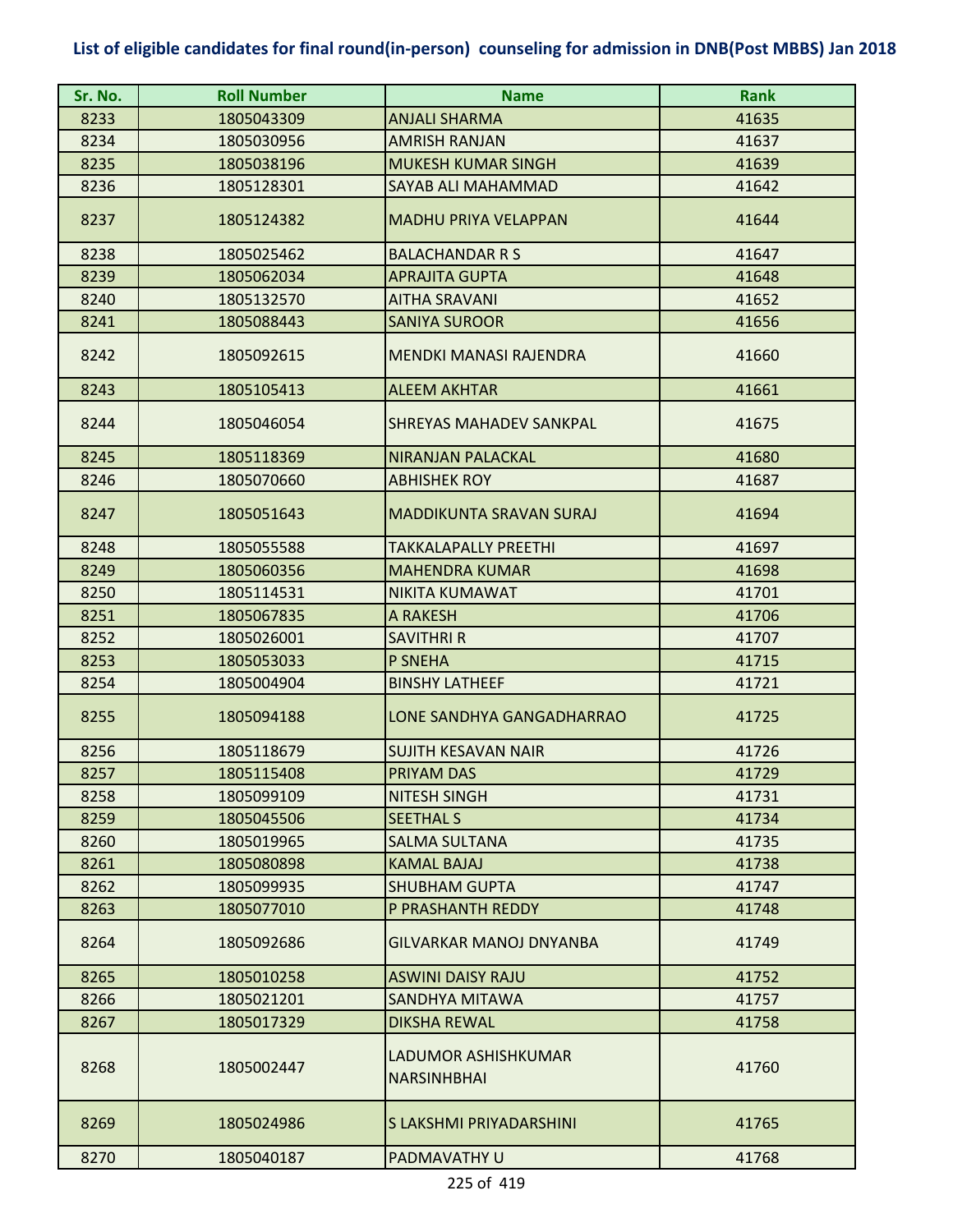| Sr. No. | <b>Roll Number</b> | <b>Name</b>                      | <b>Rank</b> |
|---------|--------------------|----------------------------------|-------------|
| 8271    | 1805025506         | <b>PREETHI THANGAVEL</b>         | 41772       |
| 8272    | 1805050076         | <b>KOLLI BHAVANA</b>             | 41773       |
| 8273    | 1805007207         | <b>MERCHANT FATEMA ALIASGAR</b>  | 41775       |
| 8274    | 1805025911         | <b>ARUMAI A S</b>                | 41781       |
| 8275    | 1805052749         | <b>MOHD ASIM UDDIN</b>           | 41783       |
| 8276    | 1805018281         | <b>ANIKET SINGH</b>              | 41784       |
| 8277    | 1805097145         | <b>TIPARE RUCHA NITIN</b>        | 41785       |
| 8278    | 1805060897         | <b>VERTIKA SINGH</b>             | 41789       |
| 8279    | 1805050495         | <b>KANDURI PRITHVI</b>           | 41790       |
| 8280    | 1805036308         | <b>SAGAR JAISWAL</b>             | 41803       |
| 8281    | 1805064732         | <b>SANAM MONIKA</b>              | 41804       |
| 8282    | 1805065135         | <b>HARISH K S</b>                | 41818       |
| 8283    | 1805012621         | <b>AKHIL KUMAR P R</b>           | 41819       |
| 8284    | 1805108917         | <b>BARAIYA VARSHA KISHORBHAI</b> | 41820       |
| 8285    | 1805053999         | <b>HARI SHARAN N</b>             | 41821       |
| 8286    | 1805034043         | <b>SWATHI IYER</b>               | 41825       |
| 8287    | 1805055723         | <b>CHAITHANYA DINESH KUMAR A</b> | 41832       |
| 8288    | 1805001885         | KHETAN DIPAKBHAI PRAJAPATI       | 41835       |
| 8289    | 1805132503         | SURISETTI NAGA VENKATA JAGDEESH  | 41839       |
| 8290    | 1805066109         | APARNA PADMANABHAN               | 41840       |
| 8291    | 1805035584         | JADEJA DEVANSHEE HANUMANTSINH    | 41842       |
| 8292    | 1805080637         | PRIYANKA GOEL                    | 41844       |
| 8293    | 1805064413         | PALANI RAJ KALLURU               | 41846       |
| 8294    | 1805105453         | <b>BORATE SAYALI ANIL</b>        | 41847       |
| 8295    | 1805008113         | PATEL NEEL BHARATKUMAR           | 41851       |
| 8296    | 1805035045         | <b>KARNALIKA SINGH</b>           | 41852       |
| 8297    | 1805109725         | SHASTRI MAITREYEE PARESHKUMAR    | 41854       |
| 8298    | 1805124768         | <b>THIVYA T</b>                  | 41856       |
| 8299    | 1805046170         | <b>VINAYAK P BANGI</b>           | 41862       |
| 8300    | 1805049944         | <b>KSHTRY SAI SINDHU SINGH</b>   | 41875       |
| 8301    | 1805031300         | <b>ANKITA SHARMA</b>             | 41888       |
| 8302    | 1805043273         | <b>SUMIT SINGH BHADORIA</b>      | 41893       |
| 8303    | 1805010868         | <b>SHREENIVAS</b>                | 41896       |
| 8304    | 1805013003         | <b>ANKIT OJHA</b>                | 41897       |
| 8305    | 1805115595         | <b>NAVEED GULSHAN</b>            | 41900       |
| 8306    | 1805115561         | <b>DANISH ASHRAF</b>             | 41901       |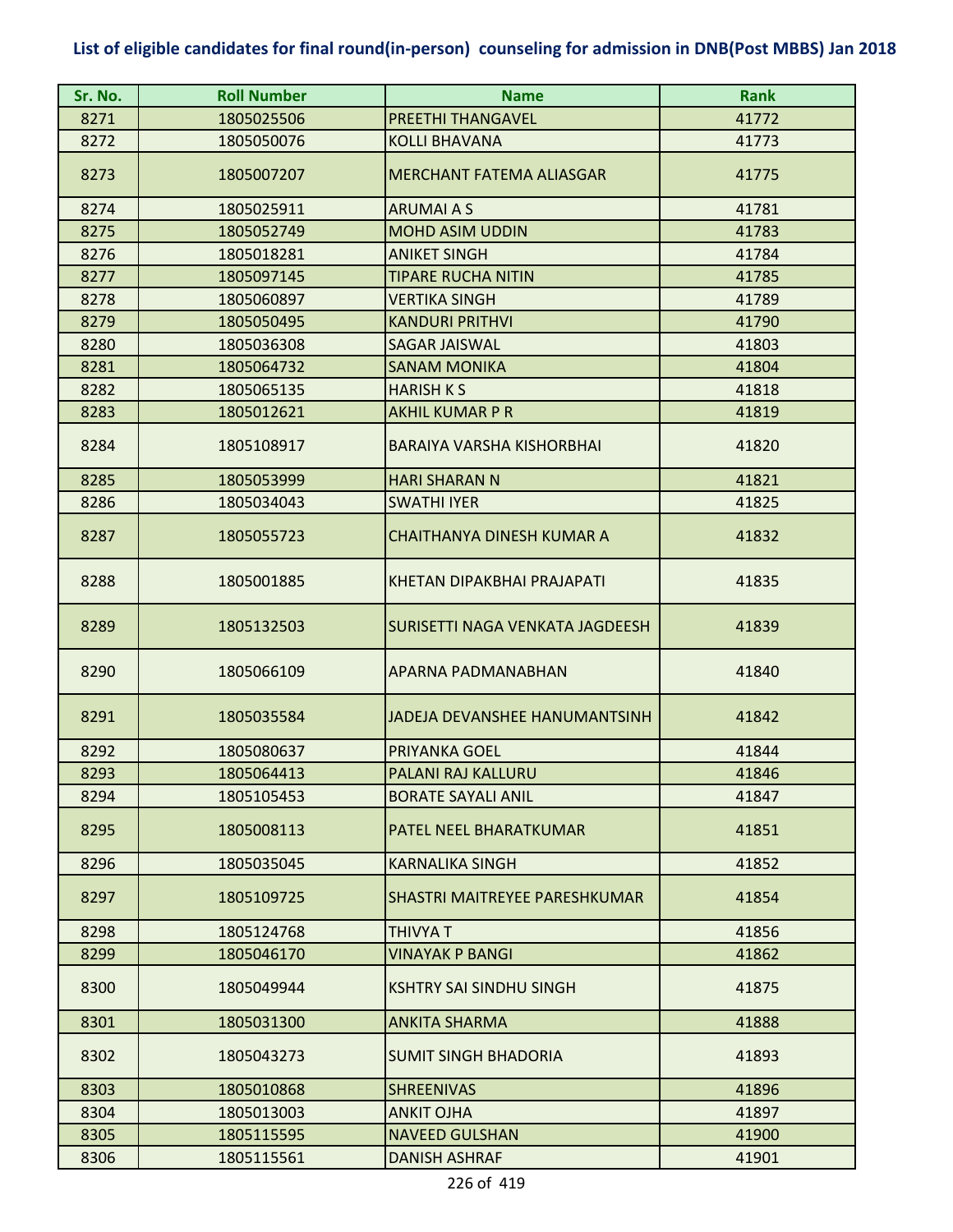| Sr. No. | <b>Roll Number</b> | <b>Name</b>                          | <b>Rank</b> |
|---------|--------------------|--------------------------------------|-------------|
| 8307    | 1805079598         | <b>ANN MARIA JOHN</b>                | 41903       |
| 8308    | 1805077685         | <b>SANDHYA A</b>                     | 41906       |
| 8309    | 1805047046         | <b>AFRA ALEEM</b>                    | 41917       |
| 8310    | 1805004592         | <b>ANJELA NADU FRANCIS</b>           | 41919       |
| 8311    | 1805120270         | <b>NIDHYA G</b>                      | 41920       |
| 8312    | 1805050149         | <b>BHARATH THIRUPAPULIYUR ASOKAN</b> | 41922       |
| 8313    | 1805122557         | <b>KIRAN SIVANANDAN</b>              | 41924       |
| 8314    | 1805006653         | VENKATA SWAMY MERUGU                 | 41930       |
| 8315    | 1805031026         | <b>NANDINI HEMCHAND RAMTEKKAR</b>    | 41931       |
| 8316    | 1805037139         | <b>SUNAINA CHANDRA</b>               | 41934       |
| 8317    | 1805031434         | <b>NARESH LALAM</b>                  | 41937       |
| 8318    | 1805062337         | <b>KAINAAT QUEEN</b>                 | 41940       |
| 8319    | 1805053994         | <b>S RAMKUMAR</b>                    | 41942       |
| 8320    | 1805101614         | <b>MEGHA SOOD</b>                    | 41948       |
| 8321    | 1805067153         | <b>PRARTHANA GOUR</b>                | 41951       |
| 8322    | 1805029448         | <b>NITU BHARTI</b>                   | 41957       |
| 8323    | 1805096685         | <b>ARYA BHANU</b>                    | 41963       |
| 8324    | 1805091278         | <b>BILLORE PRAJAKTA LAXMAN</b>       | 41987       |
| 8325    | 1805059670         | <b>SHRADDHA SAXENA</b>               | 41992       |
| 8326    | 1805070159         | <b>SUBHADEV SINHA</b>                | 42004       |
| 8327    | 1805042831         | TAOREM LINTHOINGAMBI CHANU           | 42009       |
| 8328    | 1805034729         | <b>MONUJ KURMI</b>                   | 42012       |
| 8329    | 1805068409         | THUMMALA SANDEEP PATIL               | 42018       |
| 8330    | 1805131767         | T S NAGA LAKSHMI                     | 42020       |
| 8331    | 1805005829         | <b>BRIJENDRA PRATAP SINGH</b>        | 42024       |
| 8332    | 1805040962         | <b>MAMTA HARISHKUMAR RUDANI</b>      | 42040       |
| 8333    | 1805063090         | <b>ABHISHEK ANAND</b>                | 42043       |
| 8334    | 1805062605         | PRIYANKA KOUSHAL                     | 42044       |
| 8335    | 1805023106         | <b>SURESH S</b>                      | 42045       |
| 8336    | 1805009739         | <b>SHRUTHI A</b>                     | 42051       |
| 8337    | 1805091397         | WAGH SWAPNIL ANAND                   | 42064       |
| 8338    | 1805106268         | <b>GAIDHAR ACHAL MANOHAR</b>         | 42069       |
| 8339    | 1805109356         | <b>UDESHI JAGRUT PANKAJ</b>          | 42077       |
| 8340    | 1805045625         | RAJIV BYAHATTI R                     | 42078       |
| 8341    | 1805065683         | <b>SWATI DEY</b>                     | 42080       |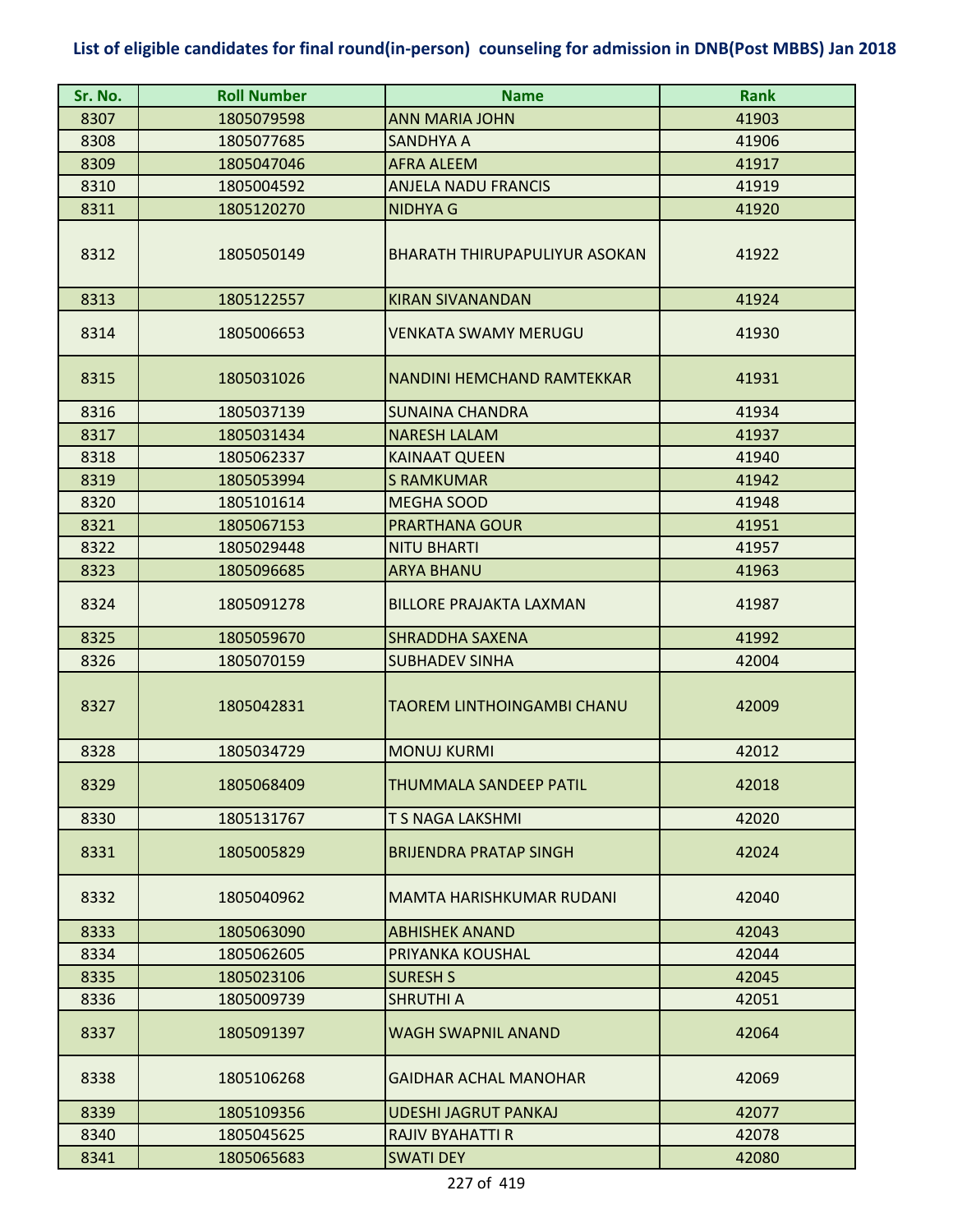| Sr. No. | <b>Roll Number</b> | <b>Name</b>                       | <b>Rank</b> |
|---------|--------------------|-----------------------------------|-------------|
| 8342    | 1805006447         | <b>ARCHANA YADAV</b>              | 42082       |
| 8343    | 1805012418         | <b>RANJIMA M</b>                  | 42084       |
| 8344    | 1805085499         | <b>KAENAT AHMED</b>               | 42087       |
| 8345    | 1805020512         | <b>GAYATREE PANDA</b>             | 42092       |
| 8346    | 1805132337         | PRAVEEN KUMAR MUDDAPU             | 42095       |
| 8347    | 1805126417         | <b>MEENU SHARMA</b>               | 42096       |
| 8348    | 1805051896         | SANGEETA SATISH MALAVADE          | 42105       |
| 8349    | 1805107221         | <b>ARUNIM SINGH</b>               | 42110       |
| 8350    | 1805091569         | BAHEKAR SACHINKUMAR ATMARAM       | 42113       |
| 8351    | 1805080871         | PRAKRITI PAL JAUHAR               | 42117       |
| 8352    | 1805128899         | <b>SHAMOON SULTHANA</b>           | 42121       |
| 8353    | 1805051690         | <b>SEEMA DHANG</b>                | 42122       |
| 8354    | 1805006681         | <b>CHAVAN RINKU SHESHRAO</b>      | 42133       |
| 8355    | 1805035233         | <b>RAMKUMAR</b>                   | 42146       |
| 8356    | 1805098977         | <b>GAUTAM KUMAR</b>               | 42152       |
| 8357    | 1805084930         | <b>CHEDE PRASAD KARBHARI</b>      | 42156       |
| 8358    | 1805072937         | SATYACAM CHAKRABORTY              | 42161       |
| 8359    | 1805108771         | YARAMALA S N REDDY                | 42162       |
| 8360    | 1805114303         | <b>JYOTI OLA</b>                  | 42170       |
| 8361    | 1805031277         | <b>AARTI KATHURIA</b>             | 42173       |
| 8362    | 1805033344         | <b>TABASSUM</b>                   | 42177       |
| 8363    | 1805021763         | <b>NILANJAN CHOWDHURY</b>         | 42180       |
| 8364    | 1805070958         | PATHIK SHIT                       | 42181       |
| 8365    | 1805011811         | <b>MATHANGI BRUNDA</b>            | 42184       |
| 8366    | 1805005477         | <b>RUPALI VARDHAN</b>             | 42187       |
| 8367    | 1805013907         | <b>ARPITHAP</b>                   | 42195       |
| 8368    | 1805033529         | <b>DEEPTHA RAJAN</b>              | 42207       |
| 8369    | 1805010793         | <b>JOBIN RAJ V J</b>              | 42223       |
| 8370    | 1805052312         | <b>NAMUDURI VARUN</b>             | 42226       |
| 8371    | 1805021404         | <b>AVADHESH KUMAR BHARAT</b>      | 42232       |
| 8372    | 1805006170         | <b>AKANKSHA</b>                   | 42234       |
| 8373    | 1805032124         | SINHA SIDDHARTH KUMAR             | 42235       |
| 8374    | 1805093657         | JOYCE LOVY SYLVIA S               | 42246       |
| 8375    | 1805097273         | <b>VISHWAROOP ALOKNATH SARKAR</b> | 42247       |
| 8376    | 1805049172         | <b>GOPU MARY SRAVANTHY</b>        | 42260       |
| 8377    | 1805022481         | <b>BINIRUPAMA</b>                 | 42261       |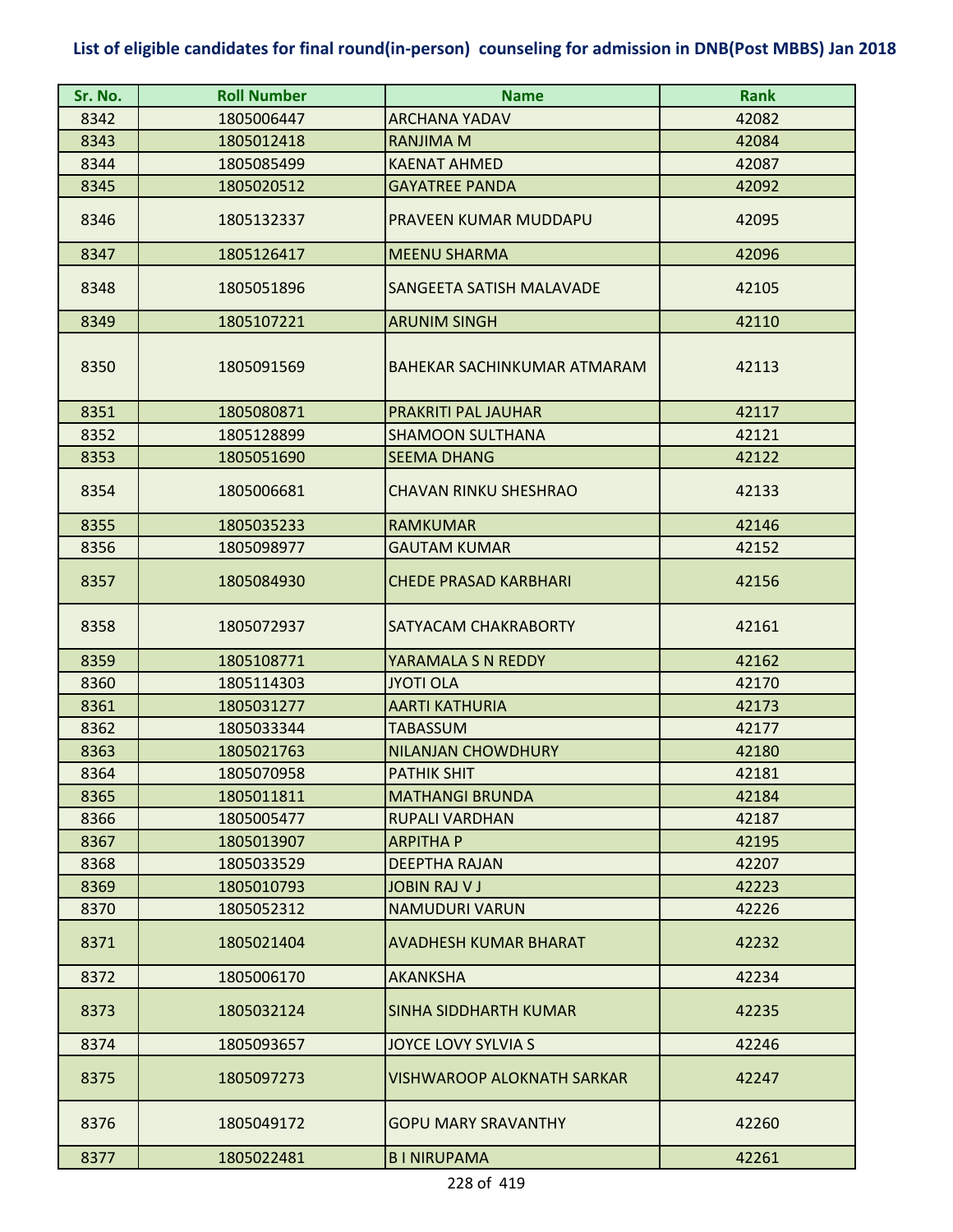| Sr. No. | <b>Roll Number</b> | <b>Name</b>                                     | <b>Rank</b> |
|---------|--------------------|-------------------------------------------------|-------------|
| 8378    | 1805045536         | PRAMOD PADASALIMANI                             | 42262       |
| 8379    | 1805004184         | <b>AJAY SONI</b>                                | 42266       |
| 8380    | 1805117161         | <b>BHAVIK PRAVIN KHANDELWAL</b>                 | 42267       |
| 8381    | 1805074034         | <b>TUHIN SUBHRA DE</b>                          | 42279       |
| 8382    | 1805055788         | <b>SRIKANTH CHIRRA</b>                          | 42291       |
| 8383    | 1805031444         | <b>RAMANDHAR PRASAD</b>                         | 42292       |
| 8384    | 1805051628         | <b>MACHERLA ANVESH KUMAR</b>                    | 42293       |
| 8385    | 1805117162         | <b>AHIRE NITEEN SUBHASH</b>                     | 42294       |
| 8386    | 1805061160         | <b>SANJEEV DIXIT</b>                            | 42296       |
| 8387    | 1805028291         | <b>ANN GEORGE</b>                               | 42299       |
| 8388    | 1805117612         | KANDOI NIDHI ARUN VIDYA                         | 42301       |
| 8389    | 1805056289         | <b>MANIKYAM SREEDHAR SUBBARAJU</b>              | 42302       |
| 8390    | 1805134226         | <b>BASANAGOUDA A PAVADIGOUDAR</b>               | 42307       |
| 8391    | 1805056668         | <b>CHAITANYA BHARATHI P</b>                     | 42316       |
| 8392    | 1805017855         | PRARABDH SAXENA                                 | 42319       |
| 8393    | 1805081215         | <b>SR MEHTHAF FATHIMA</b>                       | 42324       |
| 8394    | 1805002972         | PATEL PRIYA MANUBHAI                            | 42330       |
| 8395    | 1805028001         | <b>VINAYA THEKKETHIL REVI</b>                   | 42334       |
| 8396    | 1805032698         | VISHVAJEET SINGH                                | 42340       |
| 8397    | 1805009715         | <b>THASNEEM TH</b>                              | 42350       |
| 8398    | 1805007934         | <b>BHUMIKA RAJENDRAKUMAR PATEL</b>              | 42358       |
| 8399    | 1805121936         | RAGHEE G R                                      | 42372       |
| 8400    | 1805006579         | <b>MUHAMMED NADEEM SHAIKH</b><br><b>MEHMOOD</b> | 42373       |
| 8401    | 1805018955         | <b>JYOTI VERMA</b>                              | 42392       |
| 8402    | 1805056850         | <b>SHRUTHI JILLELLA</b>                         | 42393       |
| 8403    | 1805091755         | <b>VINAYAK HIMALYA YOGENDRA</b>                 | 42418       |
| 8404    | 1805096477         | TIWARI SHRUTI RAJENDRA                          | 42419       |
| 8405    | 1805057365         | <b>SHEHLA PARVEZ</b>                            | 42421       |
| 8406    | 1805065644         | <b>ASTHA TANDON</b>                             | 42423       |
| 8407    | 1805053622         | <b>IQRA ANJUM</b>                               | 42434       |
| 8408    | 1805079234         | SAUMYA SRIVASTAVA                               | 42437       |
| 8409    | 1805084792         | <b>ROMANA ZAMEER</b>                            | 42443       |
| 8410    | 1805088834         | ANU MARIYA PAUL M                               | 42450       |
| 8411    | 1805016356         | <b>ADYA SINGHROL</b>                            | 42465       |
| 8412    | 1805130315         | <b>BINOY D RAJ</b>                              | 42467       |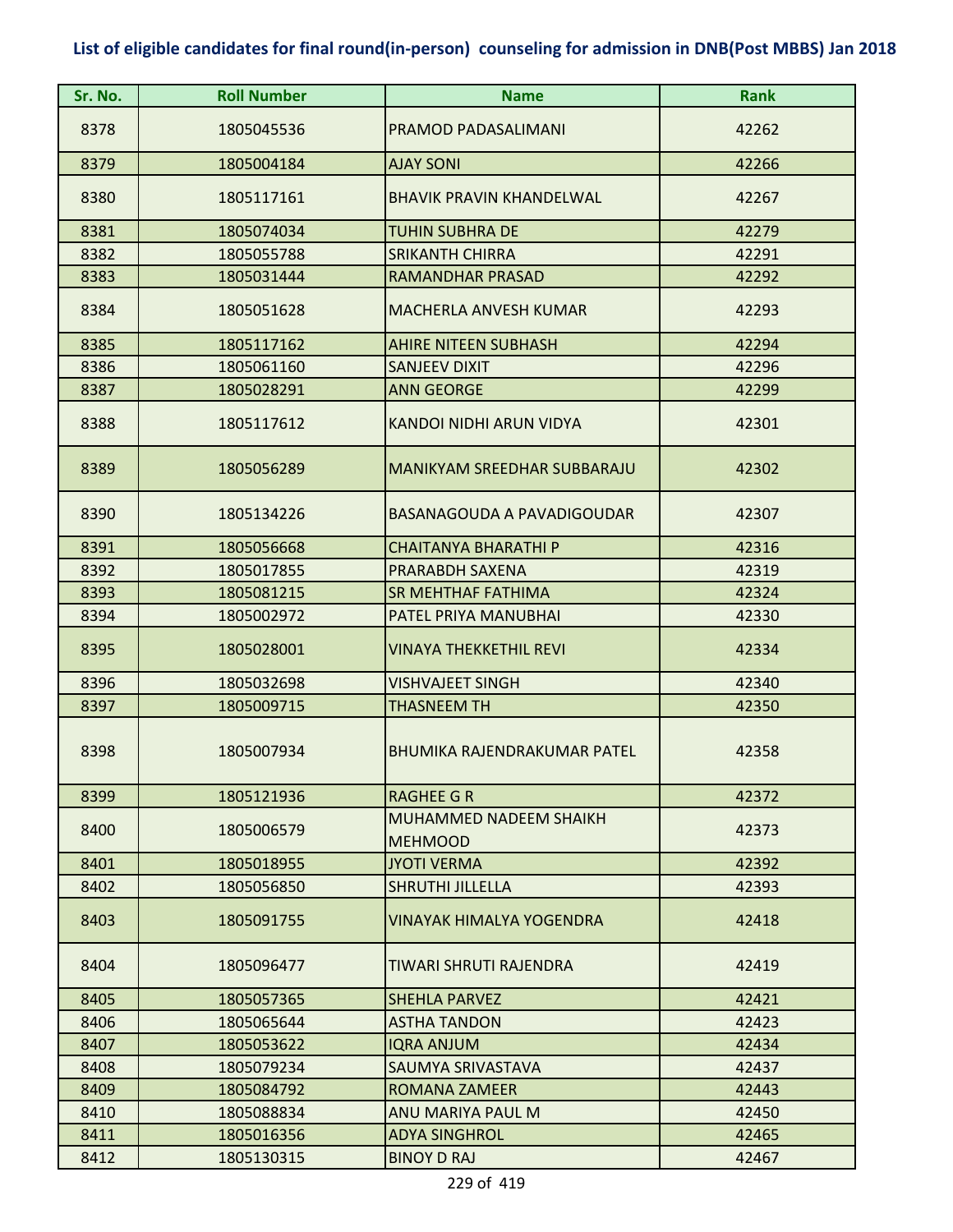| Sr. No. | <b>Roll Number</b> | <b>Name</b>                    | <b>Rank</b> |
|---------|--------------------|--------------------------------|-------------|
| 8413    | 1805048265         | <b>D SUMANTH CHANDRA</b>       | 42470       |
| 8414    | 1805011531         | <b>M BHASKAR REDDY</b>         | 42474       |
| 8415    | 1805070052         | <b>SUJIT KUMAR DUTTA</b>       | 42477       |
| 8416    | 1805041472         | <b>ARUPJYOTI KURMI</b>         | 42481       |
| 8417    | 1805052404         | <b>SAGARIKA NADEM</b>          | 42486       |
| 8418    | 1805008615         | <b>RAKHI MITRA</b>             | 42488       |
| 8419    | 1805004022         | <b>JITENDRA BENIWAL</b>        | 42492       |
| 8420    | 1805000271         | OJHA SAURABH GHANSHYAM         | 42506       |
| 8421    | 1805118339         | <b>ANJUP</b>                   | 42509       |
| 8422    | 1805051421         | <b>MANDADI ARCHANA</b>         | 42523       |
| 8423    | 1805091658         | THADANI JANAK RAJU             | 42525       |
| 8424    | 1805006752         | PATIL KAUSTUBH RAJENDRA        | 42526       |
| 8425    | 1805088694         | <b>SAHANA M</b>                | 42533       |
| 8426    | 1805075702         | <b>FATHIM NIHADA P</b>         | 42535       |
| 8427    | 1805071473         | <b>KALLOL SAHA</b>             | 42539       |
| 8428    | 1805109771         | <b>SURATI NIKUNJKUMAR</b>      | 42540       |
|         |                    | <b>KRUSHNAKANT</b>             |             |
| 8429    | 1805004088         | <b>ADITI RATHORE</b>           | 42550       |
| 8430    | 1805092116         | <b>WAKODE NEHA GAUTAM</b>      | 42552       |
| 8431    | 1805076274         | <b>RAMAJI SUREKHA</b>          | 42554       |
| 8432    | 1805128994         | <b>INAYATH ALI</b>             | 42557       |
| 8433    | 1805037397         | <b>KUMARI SUNITA BHARATI</b>   | 42578       |
| 8434    | 1805027290         | <b>NITHEESH S K</b>            | 42579       |
| 8435    | 1805080195         | <b>PANKAJ KUMAR</b>            | 42587       |
| 8436    | 1805058751         | PANCHAL SHUBHAM SANJAY         | 42593       |
| 8437    | 1805084756         | <b>RAJKISHORE</b>              | 42597       |
| 8438    | 1805122912         | <b>ACHU SARIA ABRAHAM</b>      | 42605       |
| 8439    | 1805080187         | <b>NAVEEN KUMAR SINGH</b>      | 42606       |
| 8440    | 1805048176         | D ARUNJYOTHI                   | 42611       |
| 8441    | 1805089045         | <b>AMOSE JOHNSON</b>           | 42612       |
| 8442    | 1805001000         | <b>RENU</b>                    | 42613       |
| 8443    | 1805040792         | <b>FARISHTA HANNAH D SINGH</b> | 42619       |
| 8444    | 1805119200         | <b>ABISHEK S</b>               | 42622       |
| 8445    | 1805031114         | <b>DEEPIKA CHAKRABORTY</b>     | 42629       |
| 8446    | 1805068091         | SUNEESHA CHANDA                | 42658       |
| 8447    | 1805120663         | VIGNESHVAR                     | 42674       |
| 8448    | 1805076132         | <b>MAJOE MATHEW NELLARY</b>    | 42684       |
| 8449    | 1805082157         | RAJAKEERTHANA                  | 42687       |
| 8450    | 1805012480         | <b>CHAITHANYA R</b>            | 42690       |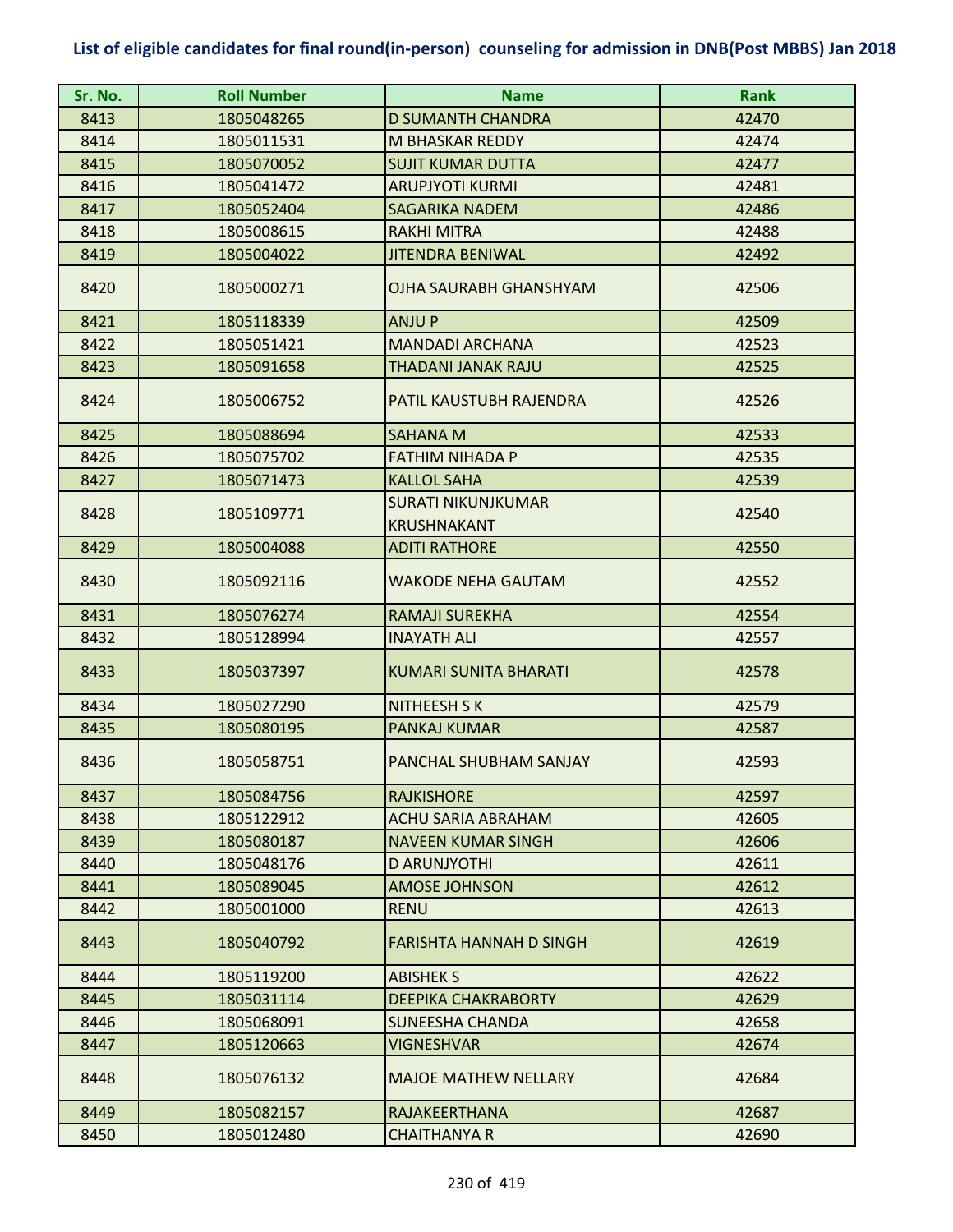| Sr. No. | <b>Roll Number</b> | <b>Name</b>                     | <b>Rank</b> |
|---------|--------------------|---------------------------------|-------------|
| 8451    | 1805092964         | <b>SHRUTI ANAND SHAHARE</b>     | 42696       |
| 8452    | 1805054319         | <b>SAMUNDEESWARI S</b>          | 42698       |
| 8453    | 1805076567         | <b>K RAMESH BABU</b>            | 42702       |
| 8454    | 1805072595         | <b>RANBIR SINGH</b>             | 42703       |
| 8455    | 1805057461         | <b>MADAKE JAYESH RAMKRUSHNA</b> | 42709       |
| 8456    | 1805121499         | <b>MONISHA VIJAY</b>            | 42713       |
| 8457    | 1805077716         | <b>B PERSIS SOFIA</b>           | 42722       |
| 8458    | 1805064373         | V S PREMCHAND KUMAR AVIDI       | 42723       |
| 8459    | 1805103267         | <b>LOVELY SINGH</b>             | 42727       |
| 8460    | 1805098701         | <b>ASHISH RANJAN</b>            | 42738       |
| 8461    | 1805112906         | <b>IMTIAZ AHMED</b>             | 42739       |
| 8462    | 1805051104         | <b>ASHWINI V</b>                | 42744       |
| 8463    | 1805053920         | <b>BALDURI SRIKANTH</b>         | 42745       |
| 8464    | 1805004496         | <b>ANIL KRISHNAN VK</b>         | 42751       |
| 8465    | 1805087284         | <b>MOHAMMED WASEEM</b>          | 42758       |
| 8466    | 1805072913         | <b>ANIRBAN KUNDU</b>            | 42760       |
| 8467    | 1805059194         | <b>RAJESH JAIN</b>              | 42765       |
| 8468    | 1805097330         | <b>JAIN ARUN SUBHASH</b>        | 42766       |
| 8469    | 1805031094         | <b>ISHAN AGRAWAL</b>            | 42773       |
| 8470    | 1805048778         | <b>GOPALA SANDEEP KRISHNA</b>   | 42775       |
| 8471    | 1805036804         | <b>MANISHA SAGAR</b>            | 42781       |
| 8472    | 1805019357         | <b>BISHNU PRASAD MISHRA</b>     | 42787       |
| 8473    | 1805091945         | <b>SATONE SNEHAL BALRAM</b>     | 42798       |
| 8474    | 1805075429         | AHLAM ABDUL RAZAK               | 42803       |
| 8475    | 1805036724         | <b>TRILOK</b>                   | 42811       |
| 8476    | 1805094680         | <b>GUTTE VARSHA SHRIDHAR</b>    | 42814       |
| 8477    | 1805006685         | <b>SAIRA BEGUM</b>              | 42822       |
| 8478    | 1805124445         | YAMINI SRI KK                   | 42823       |
| 8479    | 1805038073         | ADITI WADHWA                    | 42830       |
| 8480    | 1805089215         | <b>DEEPAKN</b>                  | 42838       |
| 8481    | 1805065917         | <b>SHOLA CHITRAN</b>            | 42845       |
| 8482    | 1805083266         | <b>NITISH SHARMA</b>            | 42846       |
| 8483    | 1805086508         | <b>SARAF PRIYA SANDEEP</b>      | 42849       |
| 8484    | 1805095413         | <b>GHATGE SACHIN ASARAM</b>     | 42853       |
| 8485    | 1805039763         | <b>PRUTHVID</b>                 | 42864       |
| 8486    | 1805083830         | <b>OZA DIVAX PARESHKUMAR</b>    | 42869       |
| 8487    | 1805134491         | <b>SUMUKH VK</b>                | 42873       |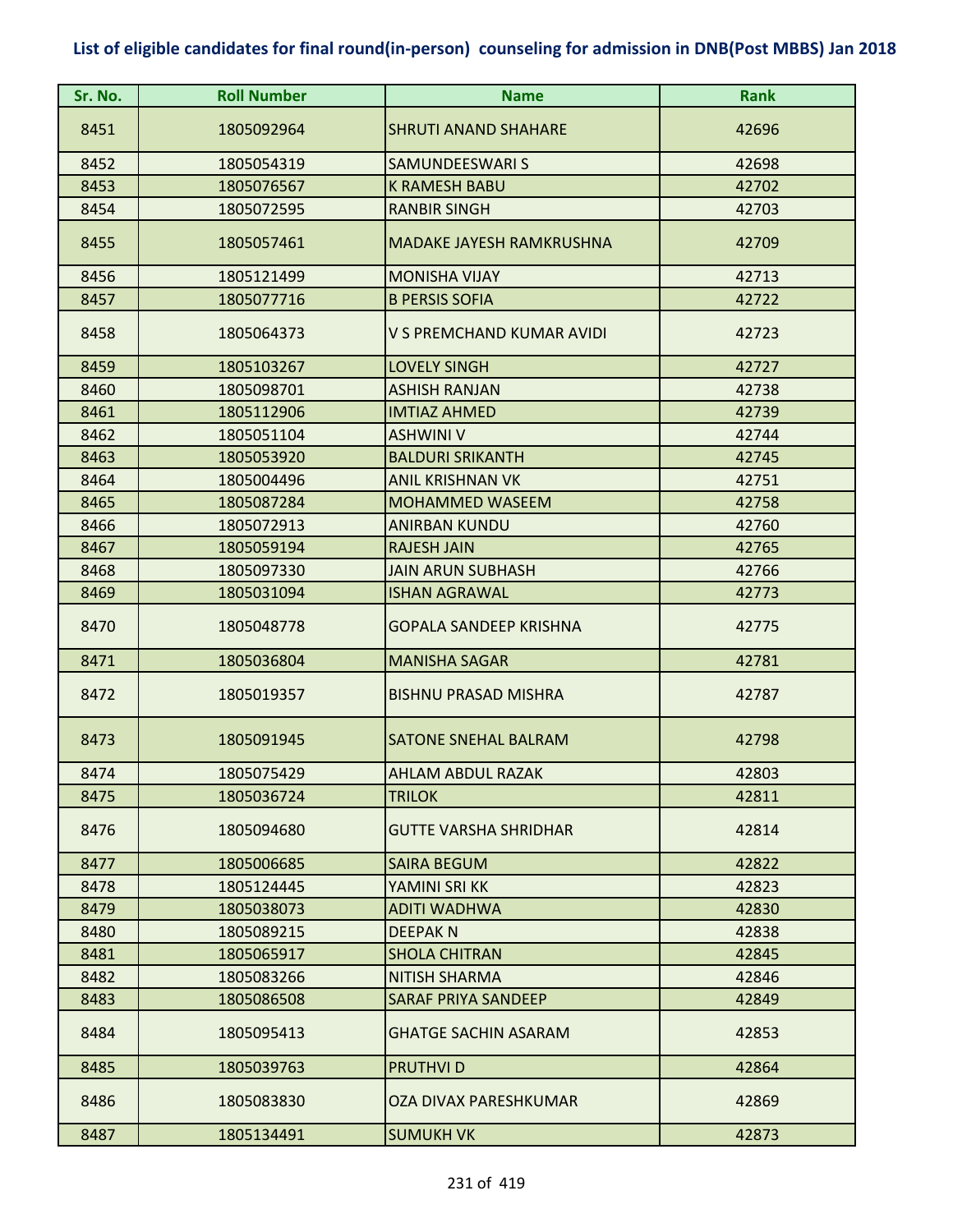| Sr. No. | <b>Roll Number</b> | <b>Name</b>                          | <b>Rank</b> |
|---------|--------------------|--------------------------------------|-------------|
| 8488    | 1805094529         | KARANSING DHANRAJ CHAVAN             | 42877       |
| 8489    | 1805133747         | <b>SHRUTI CHAND</b>                  | 42880       |
| 8490    | 1805101806         | <b>SIMRANDEEP SINGH</b>              | 42881       |
| 8491    | 1805050752         | <b>GORANTLA VAMSHI VASANTHA RAYA</b> | 42884       |
| 8492    | 1805117200         | <b>VAIBHAV RATHOD</b>                | 42885       |
| 8493    | 1805117469         | DAPTARDAR RUJUTA SUBODH              | 42887       |
| 8494    | 1805033426         | <b>ANITA PRIYADARSHINI</b>           | 42888       |
| 8495    | 1805005584         | <b>FARHA SIDDIQUI</b>                | 42889       |
| 8496    | 1805088829         | <b>APOORVA GANESH</b>                | 42896       |
| 8497    | 1805056475         | <b>ANNASWAMY V RENUKA DEVI</b>       | 42900       |
| 8498    | 1805077976         | <b>ELISHA PAIKRAY</b>                | 42904       |
| 8499    | 1805092047         | <b>SNEHALATA NITNAWARE</b>           | 42908       |
| 8500    | 1805099016         | <b>SANDEEP</b>                       | 42911       |
| 8501    | 1805005669         | <b>KARUNA SHANKER PANDEY</b>         | 42912       |
| 8502    | 1805039860         | RAJYA LAKSHMI CHADALAVADA            | 42913       |
| 8503    | 1805065424         | <b>AGNIDIPA JANA</b>                 | 42914       |
| 8504    | 1805071876         | <b>RUPAM MITRA</b>                   | 42915       |
| 8505    | 1805049418         | <b>HIMA BINDU IRRINKI</b>            | 42916       |
| 8506    | 1805022724         | <b>SUGANTH A</b>                     | 42919       |
| 8507    | 1805019845         | PRIYANKA MOHAPATRA                   | 42920       |
| 8508    | 1805029987         | <b>PRAKASH KUMAR</b>                 | 42923       |
| 8509    | 1805077259         | <b>DILEEP S</b>                      | 42931       |
| 8510    | 1805054142         | PRIYANKA                             | 42938       |
| 8511    | 1805005554         | <b>ABHISHEK KUMAR SINGH</b>          | 42942       |
| 8512    | 1805093274         | <b>NITHILA M</b>                     | 42947       |
| 8513    | 1805030896         | <b>SNEH TANWAR</b>                   | 42952       |
| 8514    | 1805031483         | <b>SANJIV KUMAR</b>                  | 42954       |
| 8515    | 1805051493         | P SHIVANANDA                         | 42955       |
| 8516    | 1805117060         | ARTI SHIVANAND FULARI                | 42956       |
| 8517    | 1805088963         | BASAVARAJ BALAPPA HUDDAR             | 42957       |
| 8518    | 1805019085         | <b>TEJASWI MISHRA</b>                | 42962       |
| 8519    | 1805079042         | <b>PARUL SINGH</b>                   | 42966       |
| 8520    | 1805065956         | SAIFUNNEESA K                        | 42967       |
| 8521    | 1805038509         | <b>VIKAS GUPTA</b>                   | 42968       |
| 8522    | 1805025967         | <b>AJAY</b>                          | 42969       |
| 8523    | 1805004432         | <b>NIYANTA SINGH</b>                 | 42972       |
| 8524    | 1805038571         | <b>NEELU SHARMA</b>                  | 42975       |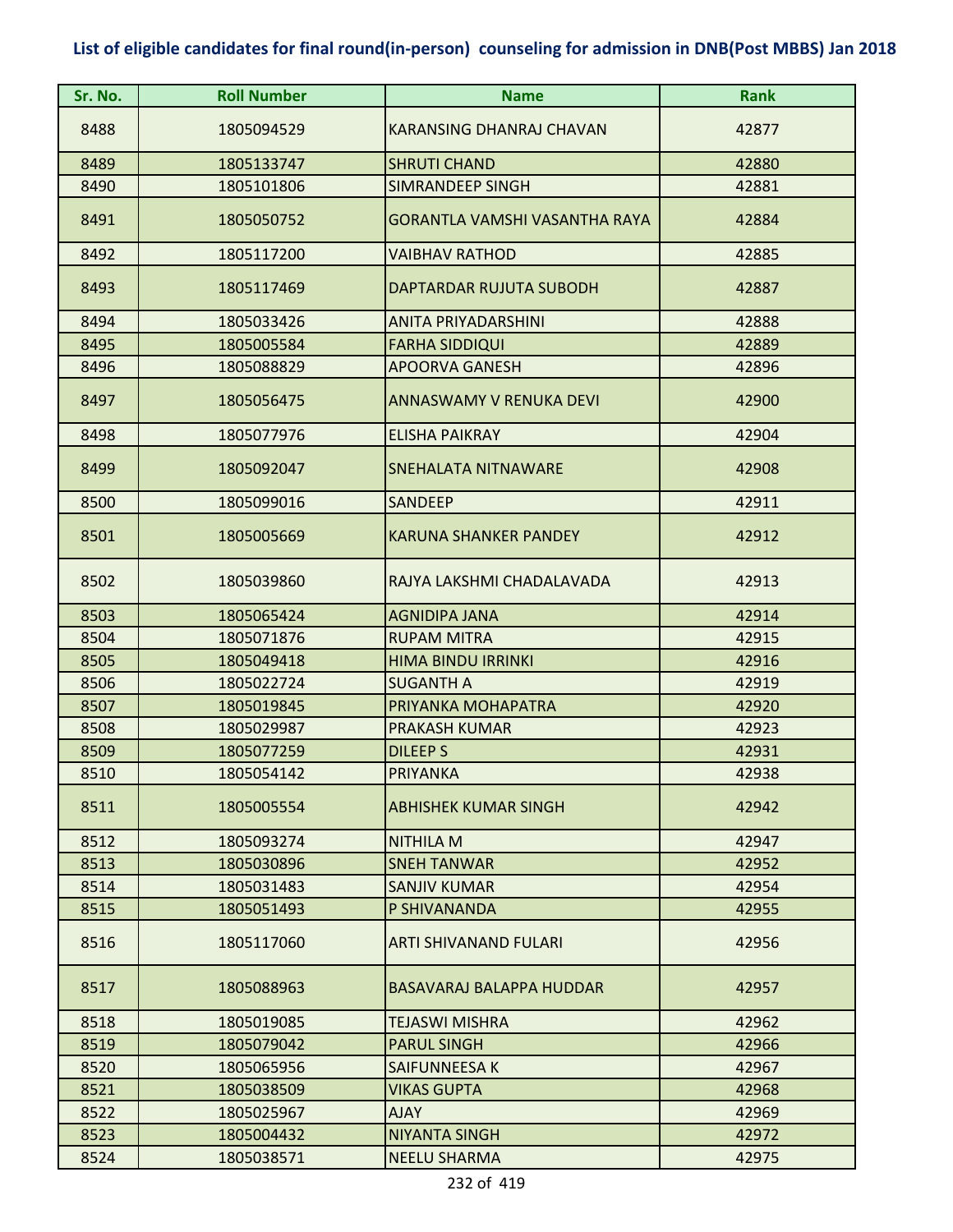| Sr. No.      | <b>Roll Number</b>       | <b>Name</b>                      | <b>Rank</b>    |
|--------------|--------------------------|----------------------------------|----------------|
|              |                          | <b>KANIGICHERLA V N S PAVANI</b> |                |
| 8525         | 1805050235               | <b>AMRUTHA</b>                   | 42976          |
| 8526         | 1805024531               | <b>JAYANTH SAMPATH KUMAR</b>     | 42983          |
|              |                          |                                  |                |
| 8527         | 1805128465               | <b>NALLI RAMYA</b>               | 42987          |
| 8528         | 1805080760               | ANUPAMJIT SINGH DHALIWAL         | 42988          |
| 8529         |                          | <b>TIJU ZACHARIAH</b>            | 43000          |
|              | 1805119331<br>1805033298 | <b>CHARU MITRA SHARMA</b>        |                |
| 8530<br>8531 | 1805036690               | <b>AFROZ NAYYAR</b>              | 43001<br>43002 |
|              |                          |                                  |                |
| 8532         | 1805040471               | <b>GAYATRI</b>                   | 43008          |
| 8533         | 1805094205               | <b>KULKARNI PRANAV RAVI</b>      | 43009          |
| 8534         | 1805006954               | RAUT PALLAVI SANTOSHRAO          | 43011          |
| 8535         | 1805044532               | <b>SUPRIYA CHAUDHARY</b>         | 43015          |
| 8536         | 1805100766               | <b>DANISH QUTUB</b>              | 43019          |
| 8537         | 1805029838               | <b>MOHIT KUMAR</b>               | 43021          |
| 8538         | 1805035407               | <b>MARIAM AIJAZ AHMED</b>        | 43023          |
| 8539         | 1805113303               | <b>SACKSHI GANGELE</b>           | 43034          |
| 8540         | 1805031256               | KHAN ABDUL RASHID ABDUL KARIM    | 43051          |
| 8541         | 1805046626               | <b>MOHAMMED IRFAN ALI</b>        | 43057          |
| 8542         | 1805021601               | <b>SUMIT SINGH KAUSHAL</b>       | 43062          |
| 8543         | 1805125393               | AJEET KUMAR ALORIYA              | 43065          |
| 8544         | 1805069710               | <b>IBRAHIM SHARIFF C</b>         | 43076          |
| 8545         | 1805046396               | <b>RADHIKA ADEPU</b>             | 43077          |
| 8546         | 1805120125               | P K SRIDEVI                      | 43078          |
| 8547         | 1805041001               | <b>PEEYUSH KISHOR</b>            | 43091          |
| 8548         | 1805086125               | DESHMUKH MAHESH PRALHADRAO       | 43093          |
| 8549         | 1805107997               | <b>GRANDHI RAMYA KANTHI</b>      | 43094          |
| 8550         | 1805121381               | <b>ARJUN NATARAJAN</b>           | 43095          |
| 8551         | 1805072639               | <b>AYAN MAITI</b>                | 43097          |
| 8552         | 1805107712               | <b>NARENDER MIRYALA</b>          | 43108          |
| 8553         | 1805118062               | <b>ABDUL RASHEED ARSHAD</b>      | 43112          |
| 8554         | 1805004329               | <b>NIDHI SANWALKA</b>            | 43127          |
| 8555         | 1805085307               | YADAV ANIRUDDHA JANARDAN         | 43131          |
| 8556         | 1805118068               | <b>SERRA SAJI MOSES</b>          | 43140          |
| 8557         | 1805012938               | <b>AYSHA HARID</b>               | 43144          |
| 8558         | 1805134001               | <b>MANOJKUMAR S</b>              | 43148          |
| 8559         | 1805001566               | <b>BELIM NUZHAT NAZIRAHMED</b>   | 43149          |
| 8560         | 1805027791               | <b>ROSHNI ANN KOSHY</b>          | 43160          |
|              |                          |                                  |                |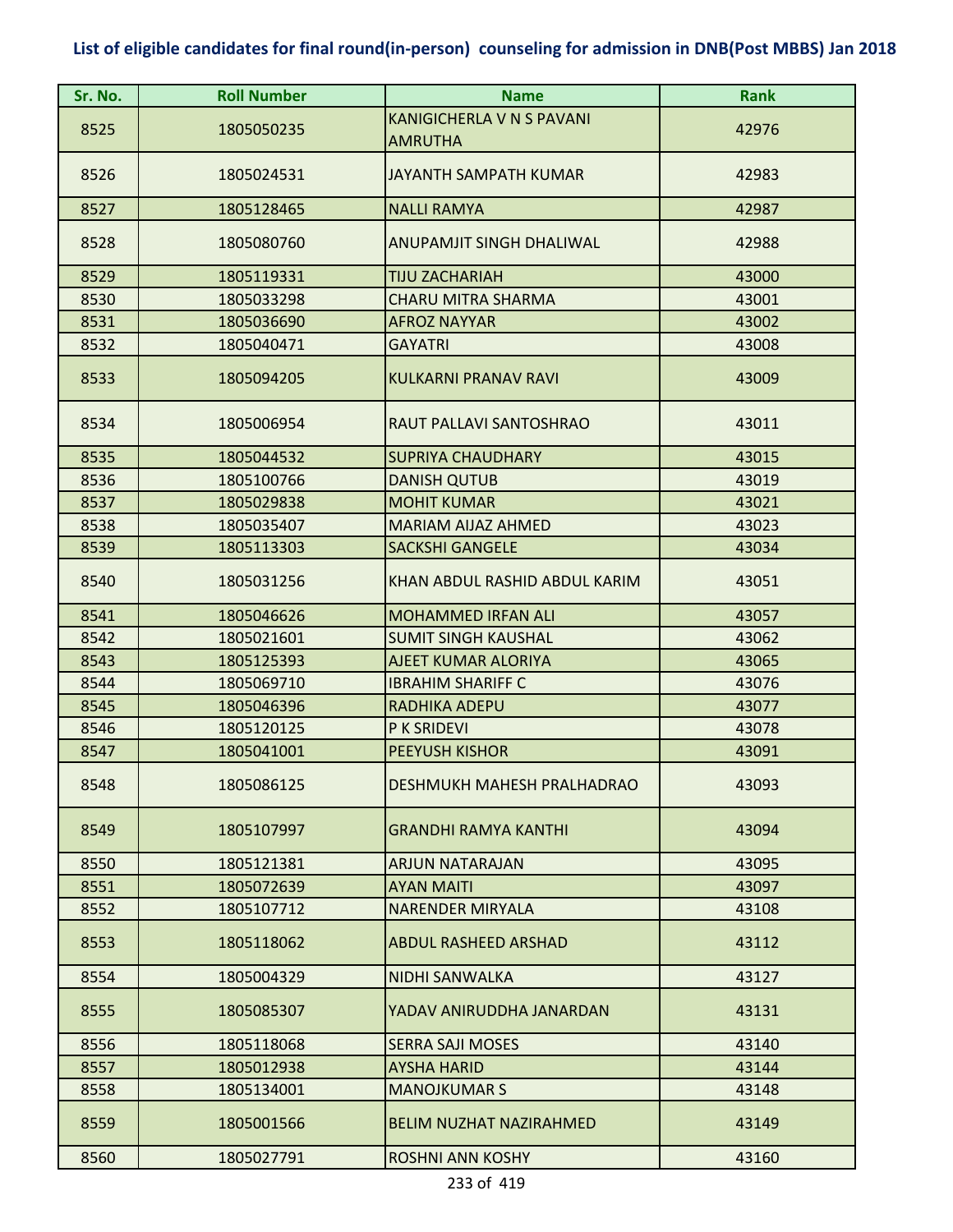| Sr. No. | <b>Roll Number</b> | <b>Name</b>                                      | <b>Rank</b> |
|---------|--------------------|--------------------------------------------------|-------------|
| 8561    | 1805113728         | <b>MD SAHID KHAN</b>                             | 43170       |
| 8562    | 1805119210         | <b>ROSE MARY JOSEPH</b>                          | 43172       |
| 8563    | 1805086664         | PHATAK REVATI KAIVALYA                           | 43174       |
| 8564    | 1805082507         | <b>VEERAIAN SUGUNA</b>                           | 43178       |
| 8565    | 1805061544         | <b>JENIA BIDANI</b>                              | 43179       |
| 8566    | 1805108501         | PINDIPROLU SUBHAMANI                             | 43182       |
| 8567    | 1805011381         | <b>ANN JACOB</b>                                 | 43183       |
| 8568    | 1805094228         | <b>MUNDE SHUBHANGI GOVINDRAO</b>                 | 43190       |
| 8569    | 1805020001         | <b>RAPALLE SWATHI</b>                            | 43191       |
| 8570    | 1805058584         | ABHIMANYU WADHWANI                               | 43196       |
| 8571    | 1805003657         | SHAH DIPESHKUMAR PANKAJKUMAR                     | 43197       |
| 8572    | 1805055050         | <b>SHAIK MAZAHAR HUSSAIN</b>                     | 43207       |
| 8573    | 1805091741         | <b>MUJUMDAR SHRIRANG</b><br><b>SACHCHIDANAND</b> | 43215       |
| 8574    | 1805114442         | <b>ANKIT SOORA</b>                               | 43217       |
| 8575    | 1805093967         | <b>ESAIVANI</b>                                  | 43220       |
| 8576    | 1805043739         | <b>GAURAV UPRETI</b>                             | 43230       |
| 8577    | 1805028504         | <b>MEGHAC</b>                                    | 43232       |
| 8578    | 1805056067         | <b>ASMA IDRIS</b>                                | 43241       |
| 8579    | 1805064647         | <b>ORUGANTI DURGA PRASAD</b>                     | 43248       |
| 8580    | 1805054238         | YADAGIRI DONTI                                   | 43253       |
| 8581    | 1805046485         | SAI KRISHNA AMBIDI                               | 43257       |
| 8582    | 1805038777         | <b>AKKINENI VINISHA</b>                          | 43264       |
| 8583    | 1805094497         | <b>OUZEL MARYANN PEREIRA</b>                     | 43267       |
| 8584    | 1805031358         | <b>ROHIT ANAND</b>                               | 43268       |
| 8585    | 1805041393         | <b>SUDIP DAS</b>                                 | 43280       |
| 8586    | 1805037958         | <b>SHIKHA KUMARI</b>                             | 43281       |
| 8587    | 1805048664         | <b>ABUZAR ABDUL WAHAB</b>                        | 43282       |
| 8588    | 1805109017         | KINNAR RAMESHBHAI DOSHI                          | 43284       |
| 8589    | 1805103081         | <b>ABHISHEK KUMAR</b>                            | 43285       |
| 8590    | 1805012317         | PRIYANKA M V                                     | 43292       |
| 8591    | 1805119148         | SMITHA M                                         | 43300       |
| 8592    | 1805132610         | <b>D SPURTHY</b>                                 | 43305       |
| 8593    | 1805003159         | PATEL PARTH MUKESHKUMAR                          | 43306       |
| 8594    | 1805117621         | <b>DESAI ANKITA ANIL</b>                         | 43307       |
| 8595    | 1805011622         | <b>RUCHITA CHHABRA</b>                           | 43308       |
| 8596    | 1805024726         | <b>SURESH KANNA</b>                              | 43316       |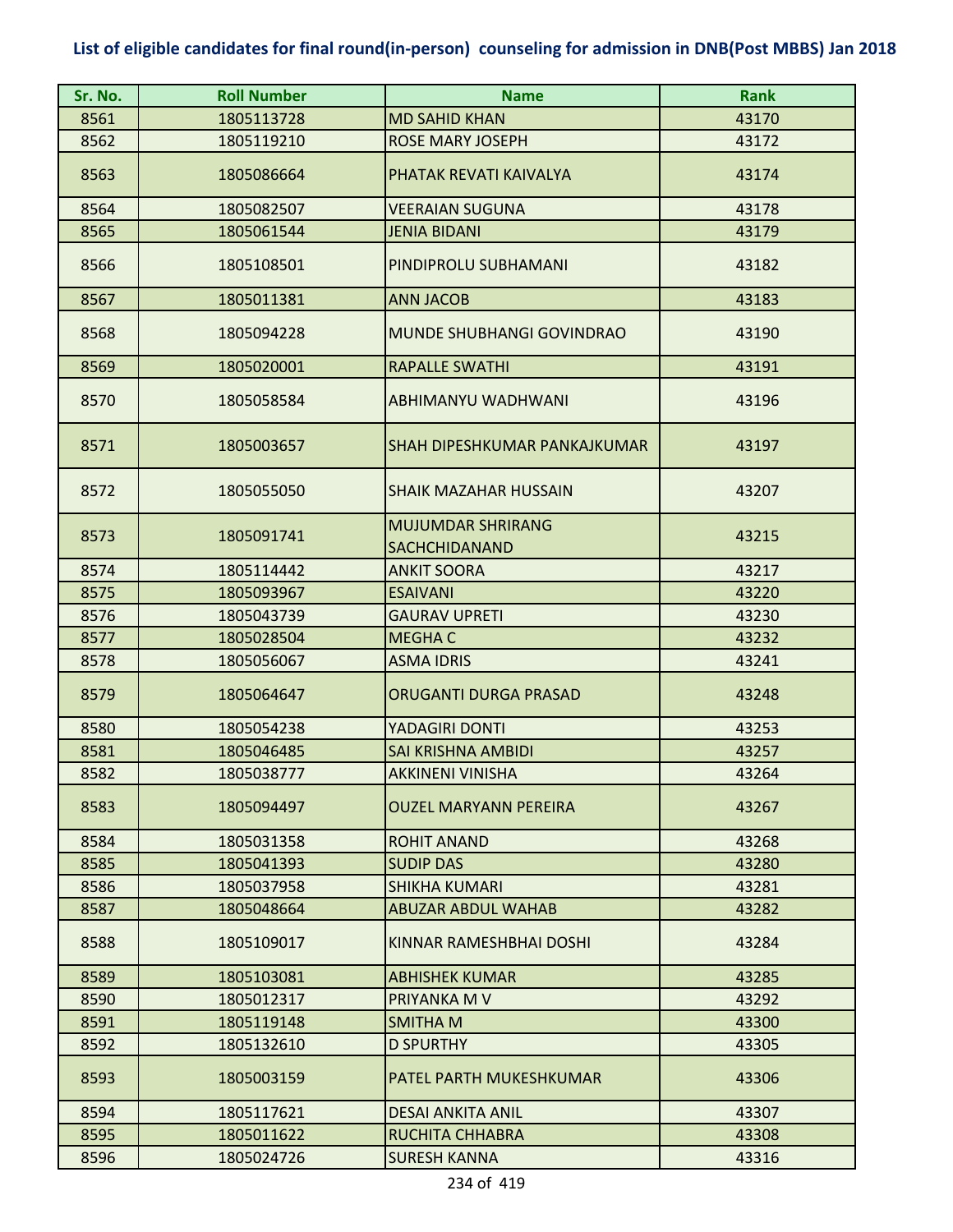| Sr. No. | <b>Roll Number</b> | <b>Name</b>                      | <b>Rank</b> |
|---------|--------------------|----------------------------------|-------------|
| 8597    | 1805058472         | <b>ARVIND KUMAR PATEL</b>        | 43321       |
| 8598    | 1805031313         | <b>KONJARLA SANDEEP</b>          | 43326       |
| 8599    | 1805007205         | TALWARE TRUSHNA RAHUL            | 43333       |
| 8600    | 1805091652         | MESHRAM PRIYANKA BALKRISHNA      | 43337       |
| 8601    | 1805116364         | <b>KUKADIYA DIVYA SURESHBHAI</b> | 43339       |
| 8602    | 1805051402         | <b>BANDLA KALPANA</b>            | 43346       |
| 8603    | 1805012118         | NIVEDITA MALLIKARJUN MELLIHALLI  | 43348       |
| 8604    | 1805105268         | <b>GAYATRI THITE</b>             | 43352       |
| 8605    | 1805006228         | <b>HEMANG</b>                    | 43355       |
| 8606    | 1805077468         | <b>CHANDRAKALA GADIGE</b>        | 43356       |
| 8607    | 1805027295         | <b>SEENA K SIVAN</b>             | 43365       |
| 8608    | 1805076759         | M SANTHOSHIMA                    | 43381       |
| 8609    | 1805033521         | <b>ANAND PRAKASH</b>             | 43384       |
| 8610    | 1805070630         | <b>SOURAV MANDAL</b>             | 43391       |
| 8611    | 1805043250         | YOGENDRA SINGH RAGHUWANSHI       | 43404       |
| 8612    | 1805050139         | K LATHA VARMA                    | 43408       |
| 8613    | 1805116273         | PATOLIYA GOPALBHAI BHUPATBHAI    | 43417       |
| 8614    | 1805013396         | H S MOHAMMAD SOHRAB              | 43424       |
| 8615    | 1805061535         | <b>AMIT DEOL</b>                 | 43427       |
| 8616    | 1805043801         | <b>ANJALI KANAK</b>              | 43434       |
| 8617    | 1805071418         | <b>ARUNDHATI MONDAL</b>          | 43435       |
| 8618    | 1805010804         | <b>KIRAN KUMAR S</b>             | 43452       |
| 8619    | 1805116262         | <b>KANKAD HIREN BHIKHUBHAI</b>   | 43454       |
| 8620    | 1805066688         | <b>MANINDER SINGH</b>            | 43458       |
| 8621    | 1805026837         | SATHYANARAYANAN V                | 43459       |
| 8622    | 1805059655         | <b>SHALINE AGRAWAL</b>           | 43462       |
| 8623    | 1805091531         | <b>MALU UMESH RAJARAM</b>        | 43463       |
| 8624    | 1805060573         | PALLAVI CHAUDHARY                | 43468       |
| 8625    | 1805130664         | <b>ANUSUYA DEVI M</b>            | 43471       |
| 8626    | 1805030067         | <b>SARTHAK GUREJA</b>            | 43473       |
| 8627    | 1805100898         | <b>GIRIKANT SINGH</b>            | 43476       |
| 8628    | 1805021708         | <b>GOPI NATH DUTTA</b>           | 43477       |
| 8629    | 1805131467         | SNEHA SOWJANYA DUMMALA           | 43484       |
| 8630    | 1805100385         | <b>CHETNA SHARMA</b>             | 43486       |
| 8631    | 1805012277         | <b>SURESH KRISHNA A</b>          | 43488       |
| 8632    | 1805057830         | <b>MOHAMMAD EKLAKH</b>           | 43489       |
| 8633    | 1805087126         | PATIL SHAILESH CHARANDAS         | 43490       |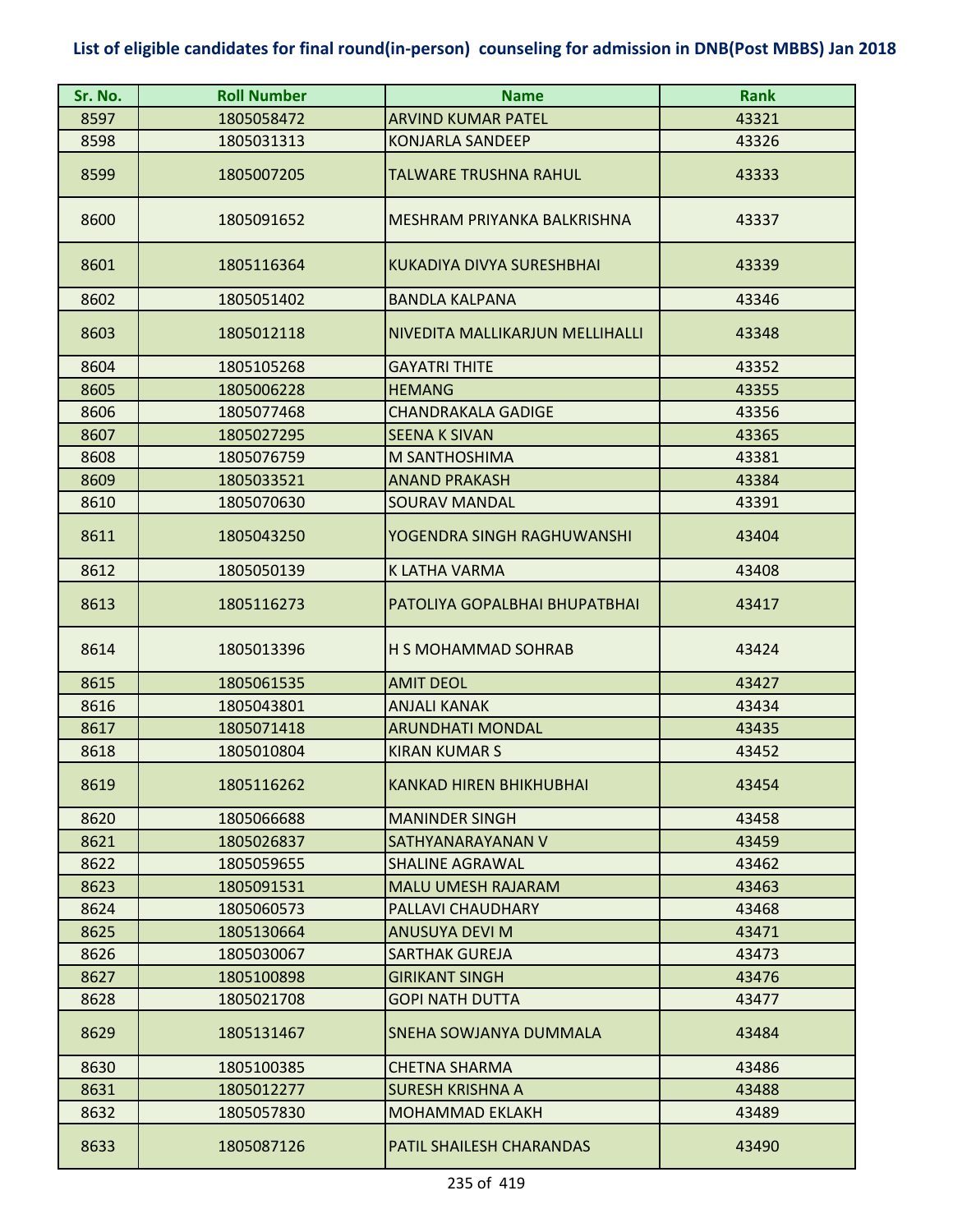| Sr. No. | <b>Roll Number</b> | <b>Name</b>                        | <b>Rank</b> |
|---------|--------------------|------------------------------------|-------------|
| 8634    | 1805096816         | <b>VIKAS ATMARAM SONWANE</b>       | 43491       |
| 8635    | 1805024577         | SARAVANAKUMAR P                    | 43503       |
| 8636    | 1805134149         | <b>SURENDRA SINGH PARMAR</b>       | 43505       |
| 8637    | 1805055292         | <b>GANDRA SUDEEP REDDY</b>         | 43521       |
| 8638    | 1805124174         | <b>UDHAYA KUMAR P</b>              | 43524       |
| 8639    | 1805106402         | <b>SHETTY ASHWITA UDAY</b>         | 43539       |
| 8640    | 1805111963         | <b>PREETHIN</b>                    | 43544       |
| 8641    | 1805112403         | <b>SRIDHARTK</b>                   | 43545       |
| 8642    | 1805070844         | <b>NEELAM MAURYA</b>               | 43549       |
| 8643    | 1805108697         | SAILAJA TAMADA                     | 43557       |
| 8644    | 1805005263         | <b>NAZIR ALI</b>                   | 43560       |
| 8645    | 1805018225         | <b>GAMBHIR PATEL</b>               | 43561       |
| 8646    | 1805079808         | <b>GAURAV KUMAR PANDEY</b>         | 43562       |
| 8647    | 1805126423         | <b>VACHHANI RUCHI GIRISHBHAI</b>   | 43564       |
| 8648    | 1805016574         | <b>TANIA KAMRA</b>                 | 43572       |
| 8649    | 1805055276         | S BHAGYALAXMI                      | 43574       |
| 8650    | 1805070130         | <b>GOPA BASU</b>                   | 43577       |
| 8651    | 1805024460         | <b>ESWAR</b>                       | 43578       |
| 8652    | 1805050876         | <b>KOTAR PRIYANKA</b>              | 43583       |
| 8653    | 1805055613         | <b>KOPPULA SATHISH</b>             | 43586       |
| 8654    | 1805042039         | <b>MANISH NEOG</b>                 | 43588       |
| 8655    | 1805044376         | <b>ANSHIKA JAIN</b>                | 43589       |
| 8656    | 1805020093         | <b>SIVALANKA MANASA</b>            | 43592       |
| 8657    | 1805120845         | <b>DIVYAN</b>                      | 43594       |
| 8658    | 1805039688         | THIRIPALU PATCHA                   | 43598       |
| 8659    | 1805076028         | <b>BUCHIREDDYGARI SUSMITHA</b>     | 43605       |
| 8660    | 1805021218         | <b>RAJEEV DULAR</b>                | 43612       |
| 8661    | 1805002033         | YADAV SURYADEEP LAXMANBHAI         | 43622       |
| 8662    | 1805013957         | <b>ARPITHA B</b>                   | 43627       |
| 8663    | 1805063936         | <b>VIPUL MATHUR</b>                | 43632       |
| 8664    | 1805041273         | <b>BIJAYA CHINGTHAM</b>            | 43633       |
| 8665    | 1805115678         | <b>DANISH TAHIR BEG</b>            | 43641       |
| 8666    | 1805063123         | <b>SURAJ SINHA</b>                 | 43646       |
| 8667    | 1805113544         | <b>IRUNGBAM SUNIL SINGH</b>        | 43655       |
| 8668    | 1805075005         | <b>RAJESH RAM</b>                  | 43663       |
| 8669    | 1805094768         | PATIL JAYESH PRALHAD               | 43665       |
| 8670    | 1805107139         | <b>SUTANWI DEB KRORI</b>           | 43666       |
| 8671    | 1805031589         | <b>MAHANT NISHIT HARIHARPRASAD</b> | 43670       |
| 8672    | 1805032591         | <b>GAURAV TUTEJA</b>               | 43682       |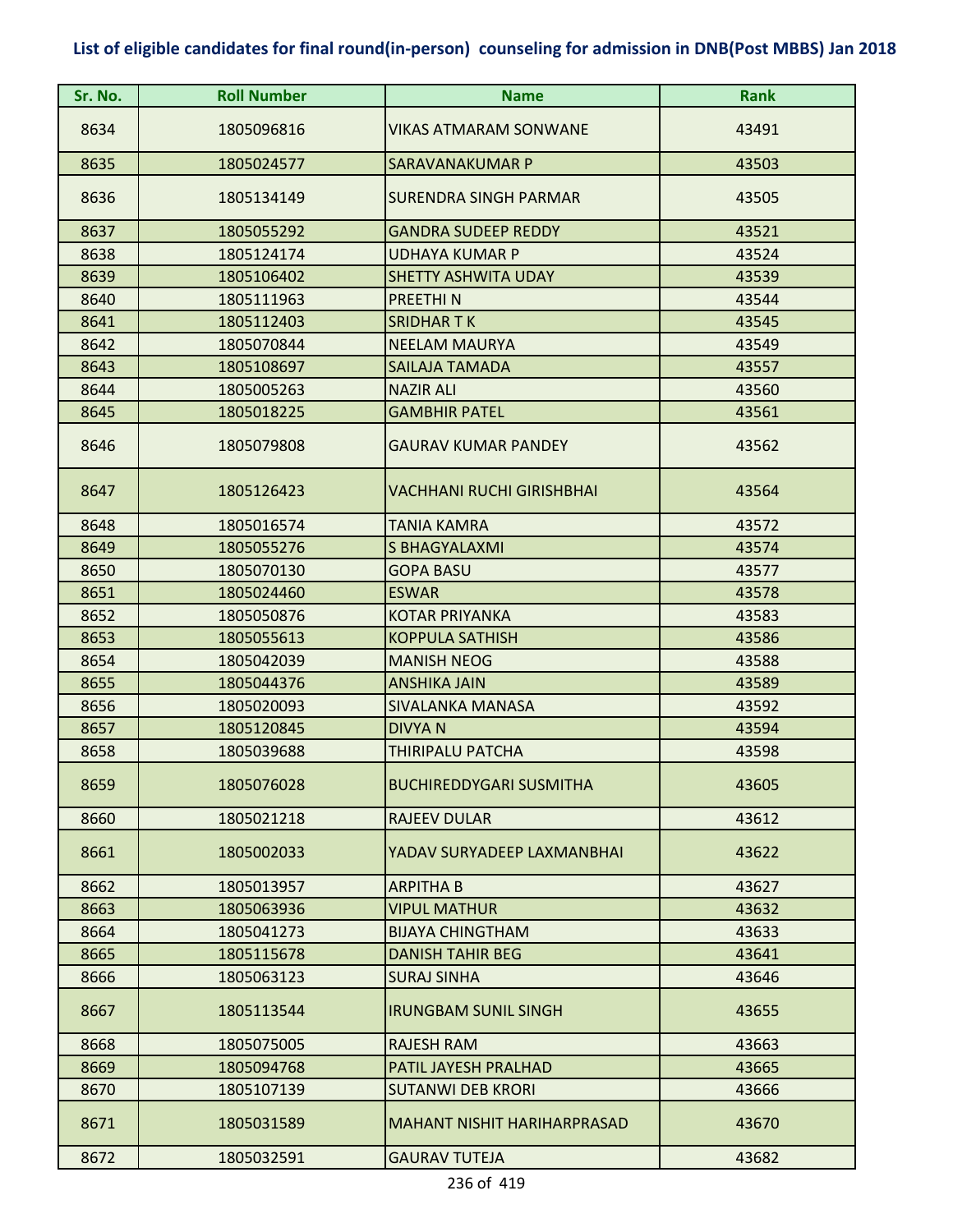| Sr. No. | <b>Roll Number</b> | <b>Name</b>                      | <b>Rank</b> |
|---------|--------------------|----------------------------------|-------------|
| 8673    | 1805128287         | <b>MADDULA ASHOK</b>             | 43688       |
| 8674    | 1805003246         | PRAJAPATI JALAJKUMAR AMRUTLAL    | 43690       |
| 8675    | 1805132585         | <b>SAADIA AFSHAN</b>             | 43691       |
| 8676    | 1805019778         | PRASANJEET SAHU                  | 43693       |
| 8677    | 1805101670         | <b>JASLEEN KAUR SAWHNEY</b>      | 43697       |
| 8678    | 1805095989         | <b>GANGTHADE SNEHA SHRINIVAS</b> | 43701       |
| 8679    | 1805096223         | <b>KUNAL NIGAM</b>               | 43707       |
| 8680    | 1805047691         | <b>BILLA SHARANYA</b>            | 43708       |
| 8681    | 1805126980         | <b>THOMAS MOBY</b>               | 43710       |
| 8682    | 1805104248         | KALBANDE ANIKET NARENDRA         | 43712       |
| 8683    | 1805068156         | NELATURU SOUKYA TEJA             | 43713       |
| 8684    | 1805057252         | <b>SALWA PT</b>                  | 43715       |
| 8685    | 1805032369         | PRANAV MISHRA                    | 43718       |
| 8686    | 1805024125         | SAKTHIMARIESWARI G M             | 43723       |
| 8687    | 1805120838         | <b>SUBHASHINI</b>                | 43733       |
| 8688    | 1805052669         | <b>HUSNA FATIMA AFZAL</b>        | 43736       |
| 8689    | 1805129336         | <b>DEEPIKA VEJJU</b>             | 43737       |
| 8690    | 1805129552         | <b>ARASAVILLI DIVYA</b>          | 43740       |
| 8691    | 1805030735         | <b>GHULE GANESH BHAUPATIL</b>    | 43744       |
| 8692    | 1805036526         | <b>SARIKA</b>                    | 43746       |
| 8693    | 1805029259         | <b>SUDIPTA ROUT</b>              | 43748       |
| 8694    | 1805028828         | <b>ANUJA M PANICKER</b>          | 43750       |
| 8695    | 1805118196         | <b>DENNY MATHEW JOHN</b>         | 43768       |
| 8696    | 1805033958         | ANIMA THALEKKARA                 | 43775       |
| 8697    | 1805132671         | PRAVEEN KUMAR BANDELA            | 43777       |
| 8698    | 1805048781         | <b>GOLLAYALA SRIKANTH GOUD</b>   | 43784       |
| 8699    | 1805120739         | UTHARA NATARAJAN                 | 43793       |
| 8700    | 1805110888         | <b>ANKIT JAIPAL</b>              | 43810       |
| 8701    | 1805003012         | PATEL ADITYA DINESHKUMAR         | 43812       |
| 8702    | 1805130952         | <b>MOHAMMED AMER ROHAID</b>      | 43813       |
| 8703    | 1805072662         | <b>S VISHNU CHARAN</b>           | 43820       |
| 8704    | 1805012391         | NIKHILA NATARAJAN                | 43831       |
| 8705    | 1805032543         | <b>ANSHIKA TANDON</b>            | 43843       |
| 8706    | 1805114274         | <b>AMIT KUMAR</b>                | 43844       |
| 8707    | 1805043566         | <b>RUPALI GUPTA</b>              | 43846       |
| 8708    | 1805043578         | PRASHANT TIWARI                  | 43850       |
| 8709    | 1805082901         | <b>SUMIYA SULTANA</b>            | 43863       |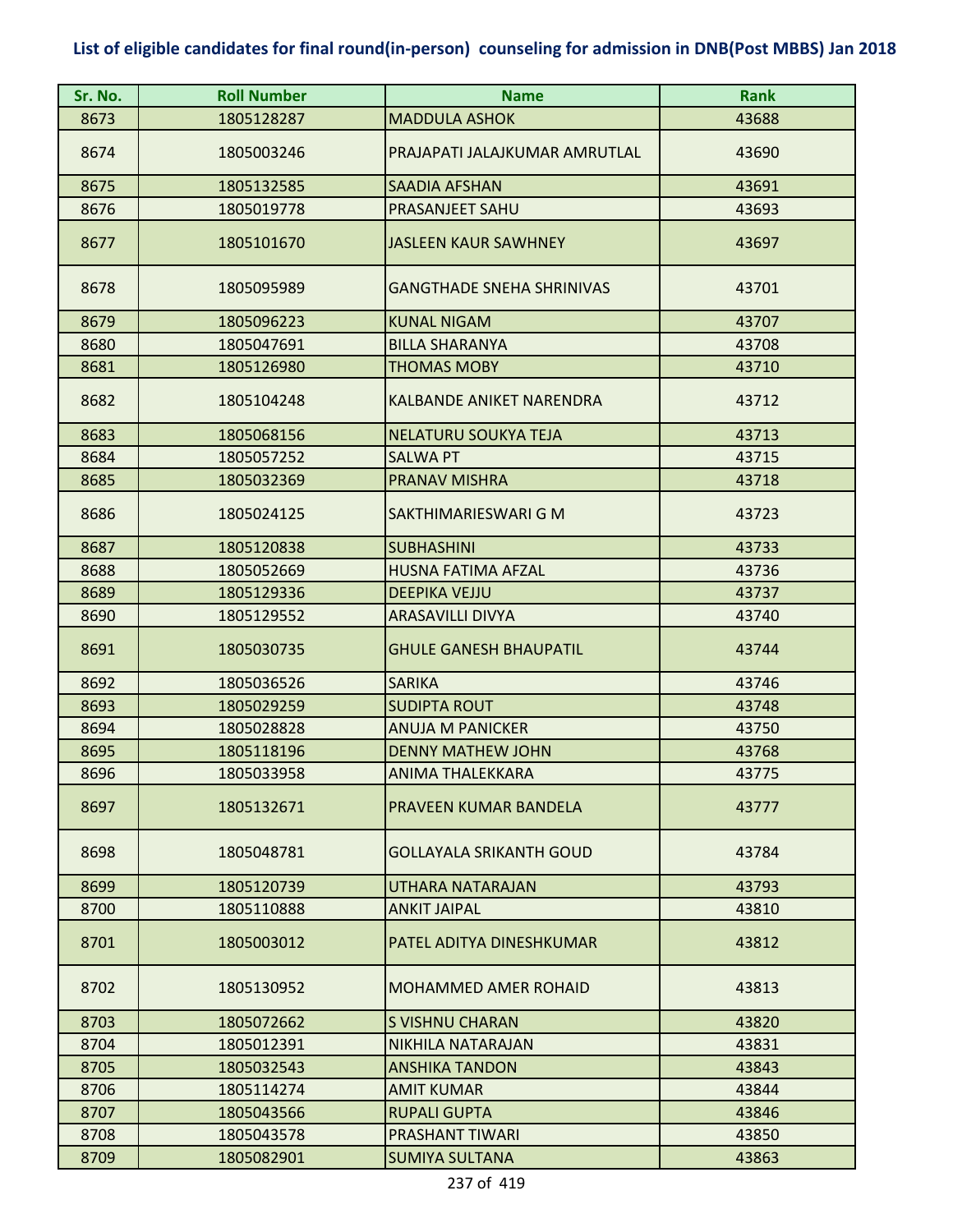| Sr. No. | <b>Roll Number</b> | <b>Name</b>                      | <b>Rank</b> |
|---------|--------------------|----------------------------------|-------------|
| 8710    | 1805077624         | <b>VIVEKA SANTHOSH REDDY C</b>   | 43871       |
| 8711    | 1805039142         | <b>GEETHA KUMARI VINJAM</b>      | 43876       |
| 8712    | 1805097170         | SHRIDHAR RADHAKRISHNAN           | 43883       |
| 8713    | 1805109600         | <b>VAIDYA TEJAS HITENDRABHAI</b> | 43888       |
| 8714    | 1805052979         | RAM MANOHAR REDDY P              | 43897       |
| 8715    | 1805086940         | <b>THARADARA ALIRAZA</b>         | 43905       |
| 8716    | 1805073138         | TAPASH KUMAR KUNDU               | 43910       |
| 8717    | 1805093735         | <b>JAYALAL</b>                   | 43913       |
| 8718    | 1805129196         | <b>SAGAR UDAYAGIRI</b>           | 43917       |
| 8719    | 1805043081         | PANKAJ KUMAR TYAGI               | 43919       |
| 8720    | 1805112521         | <b>SUDARSANAM J</b>              | 43922       |
| 8721    | 1805050109         | <b>SHIRISHA KONJARLA</b>         | 43925       |
| 8722    | 1805038763         | SATISH ANNAVARAPU                | 43930       |
| 8723    | 1805098425         | <b>RAHUL MEGHWAL</b>             | 43932       |
| 8724    | 1805131532         | <b>NARENDRA REDDY PULUSU</b>     | 43936       |
| 8725    | 1805000141         | <b>SHRUTI BINDAL</b>             | 43938       |
| 8726    | 1805077970         | <b>AJAY SINGH</b>                | 43939       |
| 8727    | 1805117074         | <b>ABHAY KRISHNA</b>             | 43942       |
| 8728    | 1805027620         | <b>TIBIN THOMAS</b>              | 43943       |
| 8729    | 1805100489         | <b>SHIFAULLAH</b>                | 43945       |
| 8730    | 1805049843         | <b>K RAJKUMAR</b>                | 43948       |
| 8731    | 1805003441         | RAVAL DEVSHRI CHANDRAKANT        | 43952       |
| 8732    | 1805020708         | FATMAH TABASSUM                  | 43955       |
| 8733    | 1805011449         | <b>DONAMOL CYRIAC</b>            | 43963       |
| 8734    | 1805102708         | <b>ANWAR KABIR</b>               | 43968       |
| 8735    | 1805018385         | <b>JITENDRA KUMAR MISHRA</b>     | 43971       |
| 8736    | 1805046957         | <b>SARA NASTAIN</b>              | 43976       |
| 8737    | 1805098309         | SHAMBHAVI ASHUTOSH VAIDYA        | 43978       |
| 8738    | 1805045962         | SARUNGBAM SOMORJIT SINGH         | 43980       |
| 8739    | 1805085729         | <b>JUDITH SYDNEY REBELLO</b>     | 43989       |
| 8740    | 1805075730         | <b>MANEESHAUS</b>                | 43990       |
| 8741    | 1805068013         | SYEDA ANEEQA FATIMA              | 43991       |
| 8742    | 1805132469         | SASUMANA POOJITHA                | 43992       |
| 8743    | 1805022944         | <b>POOVITHA</b>                  | 43993       |
| 8744    | 1805042121         | SRISTI SHREYA MALAKAR            | 43995       |
| 8745    | 1805063547         | <b>MANISHA CHOUDHARY</b>         | 43996       |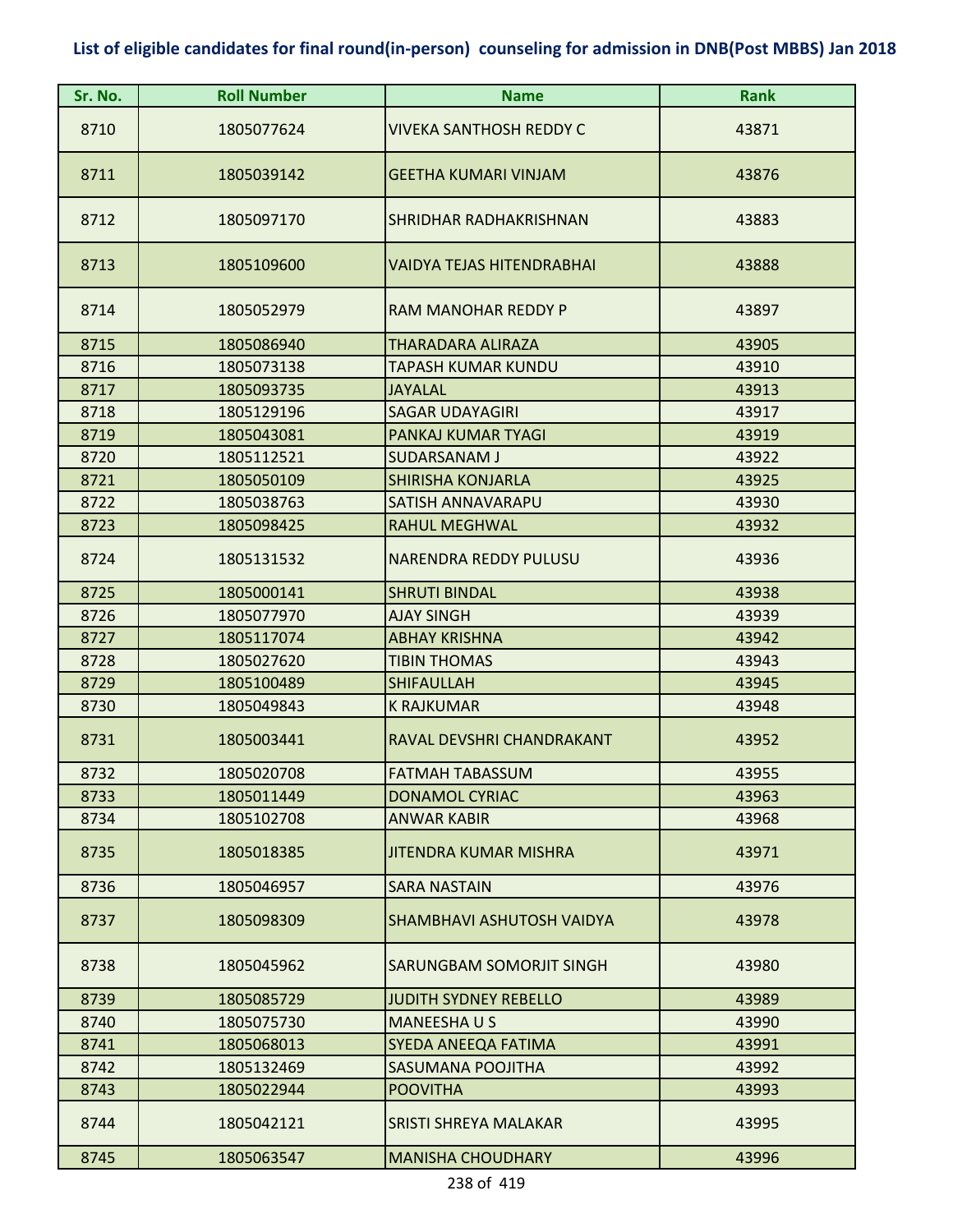| Sr. No. | <b>Roll Number</b> | <b>Name</b>                          | <b>Rank</b> |
|---------|--------------------|--------------------------------------|-------------|
| 8746    | 1805034332         | RAJANIKANTA SAHOO                    | 43997       |
| 8747    | 1805012566         | <b>RESHMIG</b>                       | 43999       |
| 8748    | 1805088717         | <b>KARTHIK M</b>                     | 44001       |
| 8749    | 1805096599         | KANAUJIA APRAJITA SANDEEP            | 44024       |
| 8750    | 1805000748         | <b>SONAM RAWAT</b>                   | 44025       |
| 8751    | 1805096342         | <b>B NITIN</b>                       | 44026       |
| 8752    | 1805121922         | SABARICGS                            | 44029       |
| 8753    | 1805036624         | <b>SONIA RANA</b>                    | 44030       |
| 8754    | 1805132727         | SHEEBA TABASSUM                      | 44031       |
| 8755    | 1805060813         | <b>SHRIRAM SHARMA</b>                | 44032       |
| 8756    | 1805048481         | DOLA MANORANJANI                     | 44040       |
| 8757    | 1805134445         | <b>MEENU JOY</b>                     | 44041       |
| 8758    | 1805030770         | SABYASACHI MUKHERJEE                 | 44044       |
| 8759    | 1805063108         | <b>AJIT KUMAR KARN</b>               | 44045       |
| 8760    | 1805004894         | <b>MM NEETHY</b>                     | 44054       |
| 8761    | 1805128314         | <b>KOPALLI SRI KRUPASRAVYA</b>       | 44056       |
| 8762    | 1805018255         | PRIYANKA KAURAV                      | 44077       |
| 8763    | 1805035266         | <b>NIKHILESH CHAURASIA</b>           | 44092       |
| 8764    | 1805124508         | LAKSHYA NEMA                         | 44095       |
| 8765    | 1805038527         | <b>DHARMENDAR KAUSHIK</b>            | 44097       |
| 8766    | 1805029892         | <b>JYOTI SHARMA</b>                  | 44099       |
| 8767    | 1805050228         | K V P KRISHNA TEJA                   | 44102       |
| 8768    | 1805058660         | RIDHIMA OJHA                         | 44109       |
| 8769    | 1805089469         | <b>APARNA RAVI</b>                   | 44121       |
| 8770    | 1805133405         | <b>GOHIL BRIJRAJSINH MAHAVIRSINH</b> | 44135       |
| 8771    | 1805082598         | <b>NIKHIL K</b>                      | 44140       |
| 8772    | 1805030491         | <b>BHOLI DEVI</b>                    | 44143       |
| 8773    | 1805015356         | <b>RAMANDEEP KAUR</b>                | 44157       |
| 8774    | 1805120291         | <b>SRI HARI PRASHANTH K</b>          | 44160       |
| 8775    | 1805067866         | <b>MADAPATHI MOUNIKA</b>             | 44166       |
| 8776    | 1805016820         | <b>SONAM DIXIT</b>                   | 44174       |
| 8777    | 1805087581         | <b>RUCHI</b>                         | 44186       |
| 8778    | 1805132396         | SATEESH KUMAR PAIDI                  | 44192       |
| 8779    | 1805069727         | PATIL VIVEK VASANT                   | 44195       |
| 8780    | 1805011532         | PREETHI CHANDRAMOULI                 | 44197       |
| 8781    | 1805087276         | <b>SHAH RIPAL DIPAK</b>              | 44201       |
| 8782    | 1805042635         | DEVDAS R NAMBIAR                     | 44203       |
| 8783    | 1805035291         | <b>HIMANSHU</b>                      | 44208       |
| 8784    | 1805014904         | SENAPATI SANTOSH KUMAR               | 44209       |
| 8785    | 1805021393         | <b>DEEPAK DUBEY</b>                  | 44211       |
| 8786    | 1805053437         | POPURI NAGA JYOTHI                   | 44218       |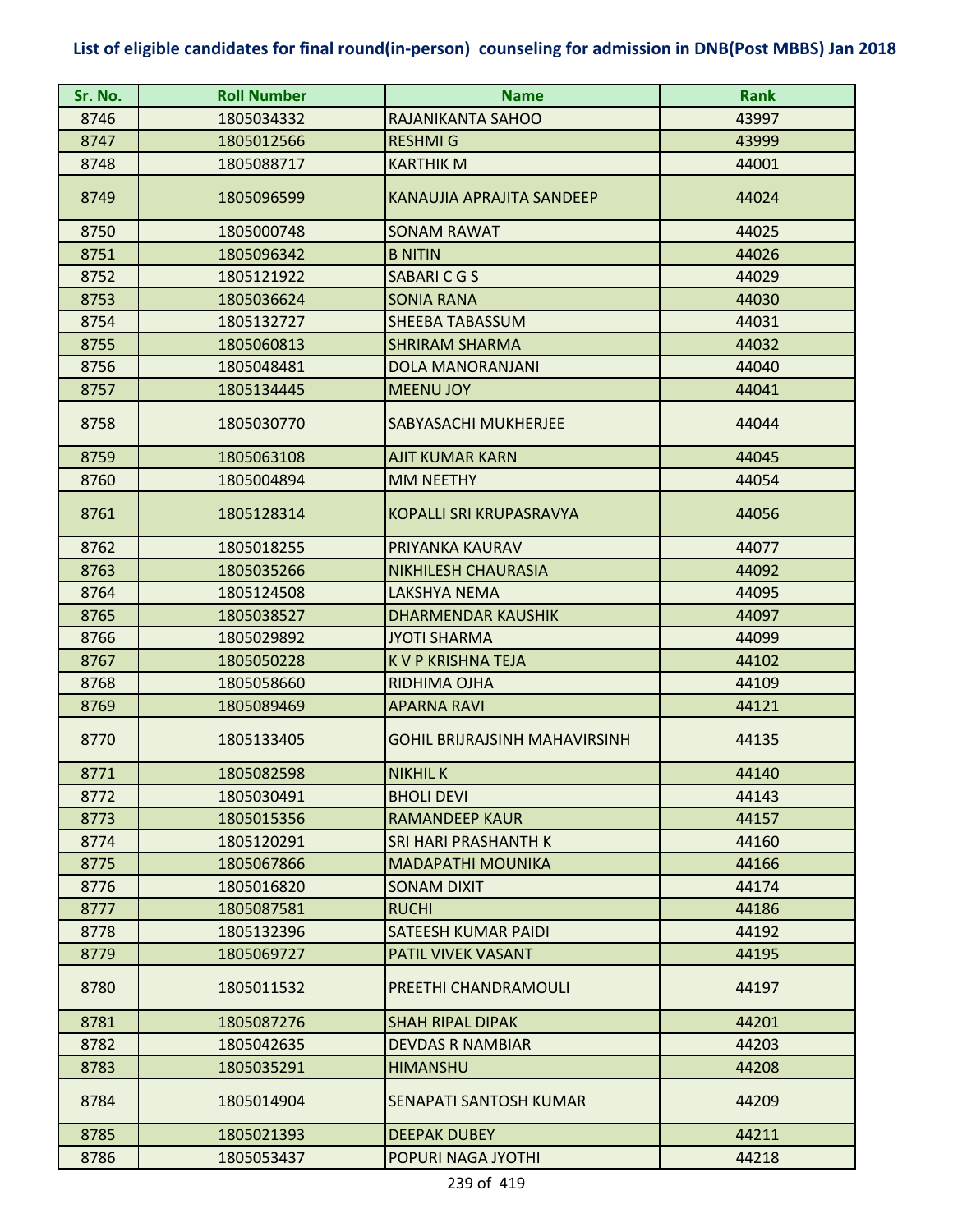| Sr. No. | <b>Roll Number</b> | <b>Name</b>                                            | <b>Rank</b> |
|---------|--------------------|--------------------------------------------------------|-------------|
| 8787    | 1805032175         | <b>ABHISHEK KUMAR</b>                                  | 44225       |
| 8788    | 1805099650         | <b>MOHIT SINGH</b>                                     | 44228       |
| 8789    | 1805023790         | <b>DHIVYA CHANDRASEKAR C</b>                           | 44230       |
| 8790    | 1805104575         | ADITYAVARDHAN GHANSHYAM<br><b>GAIKWAD</b>              | 44238       |
| 8791    | 1805018925         | <b>WATI PARAMGURU</b>                                  | 44240       |
| 8792    | 1805038501         | <b>FATMA ANJUM</b>                                     | 44249       |
| 8793    | 1805123339         | <b>HARIHARA JOTHI V</b>                                | 44252       |
| 8794    | 1805133827         | <b>KARTIKA MENAN</b>                                   | 44253       |
| 8795    | 1805107199         | <b>DOLESHWAR PATEL</b>                                 | 44260       |
| 8796    | 1805132871         | <b>SUSHMA ITIGIMATT</b>                                | 44266       |
| 8797    | 1805075668         | <b>KEERTHANA CHANDRAN</b>                              | 44267       |
| 8798    | 1805132700         | PULLA NAMRATHA                                         | 44271       |
| 8799    | 1805021764         | <b>DIVYA RANJAN</b>                                    | 44272       |
| 8800    | 1805119224         | <b>GOVIND A NAIR</b>                                   | 44276       |
| 8801    | 1805098235         | <b>NITA BHARTI</b>                                     | 44277       |
| 8802    | 1805022066         | A DILSATH BEGAM                                        | 44283       |
| 8803    | 1805083906         | <b>BHATT VIRAL CHAITANYA</b>                           | 44285       |
| 8804    | 1805024080         | <b>SONY T JACOB</b>                                    | 44286       |
| 8805    | 1805114694         | <b>BIJAYADITYA DATTA</b>                               | 44289       |
| 8806    | 1805092517         | <b>SHENDE PRASHIK NAGORAO</b>                          | 44302       |
| 8807    | 1805031640         | <b>BARKHA BASU</b>                                     | 44304       |
| 8808    | 1805083958         | PATEL BHARGAVI JANAK                                   | 44306       |
| 8809    | 1805056013         | HUMERA AYESHA                                          | 44310       |
| 8810    | 1805076324         | M GNANA PRATHYUSHA                                     | 44316       |
| 8811    | 1805027686         | <b>KHAMBHAM SUBRAMANY VINEEL</b><br><b>KUMAR REDDY</b> | 44326       |
| 8812    | 1805131780         | TADI ANIL KUMAR                                        | 44333       |
| 8813    | 1805002068         | ZALA VIKRAMKUMAR CHANDUBHAI                            | 44334       |
| 8814    | 1805069381         | PATEL KSHITIZ NATVAR PAGHDAR                           | 44340       |
| 8815    | 1805115436         | <b>TAMAL PRIYA BARMAN</b>                              | 44346       |
| 8816    | 1805032268         | PALLE SATYA REDDY                                      | 44348       |
| 8817    | 1805100810         | <b>SRISHTI SHARMA</b>                                  | 44350       |
| 8818    | 1805035734         | DHOLAKIA HEMAL JAYESHBHAI                              | 44357       |
| 8819    | 1805027876         | <b>KUMAR</b>                                           | 44361       |
| 8820    | 1805099008         | SADHANA VISHWAKARMA                                    | 44362       |
| 8821    | 1805096999         | SAIF RAHAMATHULLA SAYED                                | 44371       |
| 8822    | 1805132172         | <b>VANI ANURADHA CH</b>                                | 44372       |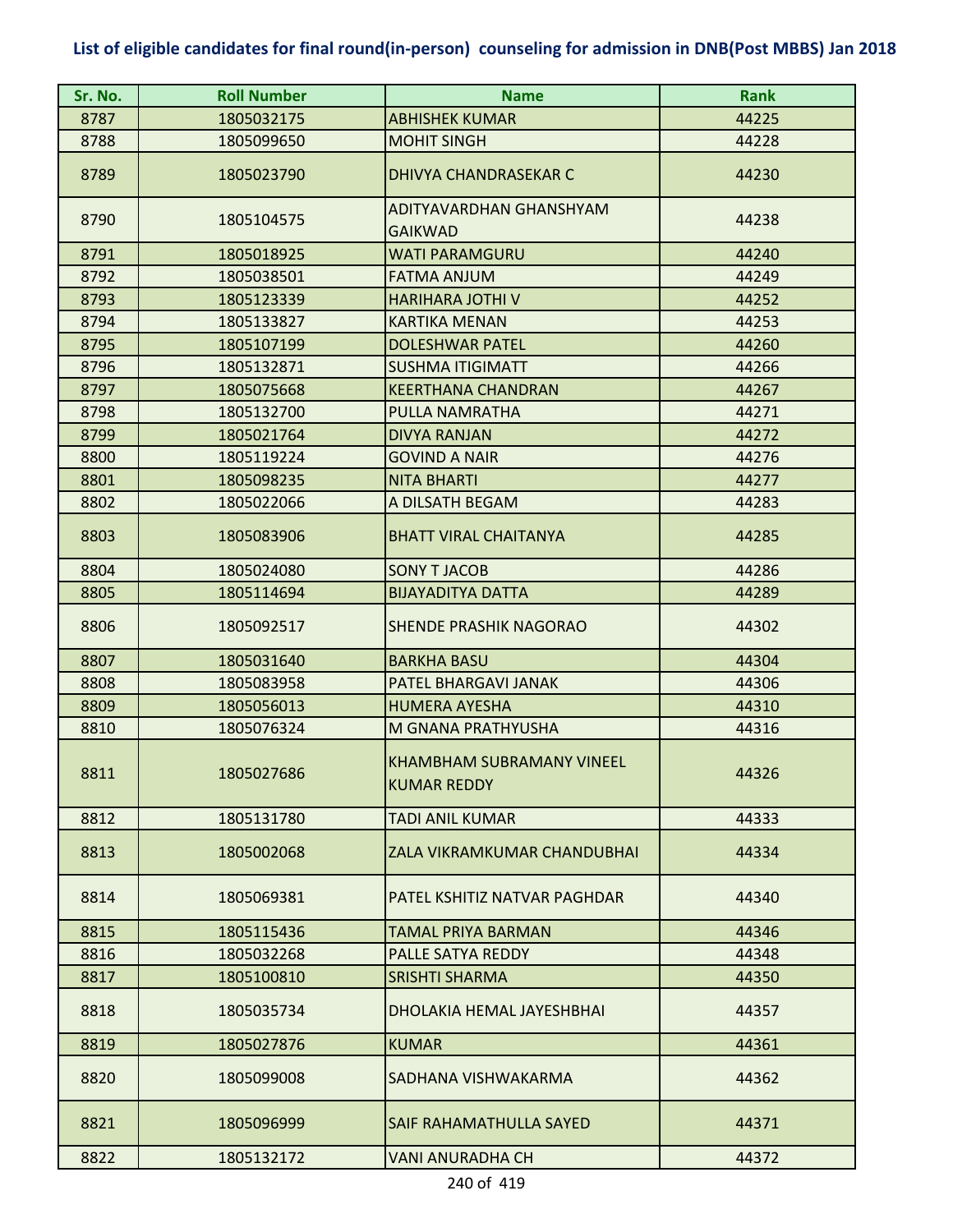| Sr. No. | <b>Roll Number</b> | <b>Name</b>                    | Rank  |
|---------|--------------------|--------------------------------|-------|
| 8823    | 1805004094         | <b>DEEPAK KUMAR TATWAL</b>     | 44373 |
| 8824    | 1805031939         | <b>AKITA GOPINATH</b>          | 44377 |
| 8825    | 1805033758         | <b>SUNAYANA CHATTERJEE</b>     | 44378 |
| 8826    | 1805106245         | RATHI VAIBHAV JAIPRAKASH       | 44379 |
| 8827    | 1805117067         | TRIPATHI ANUJA VIJAYNARAIN     | 44383 |
| 8828    | 1805085551         | <b>HAJARE SHALVI NITIN</b>     | 44393 |
| 8829    | 1805087329         | ARCHANA ARUN BANDKAR           | 44395 |
| 8830    | 1805004938         | <b>MANU M</b>                  | 44401 |
| 8831    | 1805028127         | <b>S SNEHA</b>                 | 44410 |
| 8832    | 1805011101         | <b>AMEY USULKAR</b>            | 44415 |
| 8833    | 1805091435         | <b>AREPALLI MADHUKAR</b>       | 44416 |
| 8834    | 1805098450         | GHASURA IKRAMULLAH BASIRKHAN   | 44418 |
| 8835    | 1805031591         | <b>SUNIL KUMAR YADAVA</b>      | 44421 |
| 8836    | 1805044678         | <b>SAURAV KUMAR</b>            | 44422 |
| 8837    | 1805037555         | <b>NUSRAT KHAN</b>             | 44423 |
| 8838    | 1805122885         | <b>HARI KRISHNAN D</b>         | 44427 |
| 8839    | 1805045345         | <b>MATANGIP</b>                | 44430 |
| 8840    | 1805128576         | PASUPULA SARALA                | 44441 |
| 8841    | 1805081774         | RAJKUMARPANDIAN P              | 44447 |
| 8842    | 1805055476         | <b>KRANTHI REKHA Y</b>         | 44450 |
| 8843    | 1805001427         | <b>AGRAWAL SAGAR ASHOKBHAI</b> | 44463 |
| 8844    | 1805024535         | <b>MOHAN PREM KUMAR R</b>      | 44467 |
| 8845    | 1805094993         | <b>GAUTAM SHRADDHA UMAKANT</b> | 44468 |
| 8846    | 1805045608         | <b>DIVYALAKSHMI</b>            | 44477 |
| 8847    | 1805133705         | PUJARA CHIRAGKUMAR MANHARLAL   | 44478 |
| 8848    | 1805092422         | <b>JADHAO NILESH BALBHIM</b>   | 44486 |
| 8849    | 1805129754         | <b>CHANDRA MOHAN S MONICA</b>  | 44487 |
| 8850    | 1805082634         | <b>NIYA JOY K</b>              | 44492 |
| 8851    | 1805047638         | <b>KAVURU SWAPNA</b>           | 44495 |
| 8852    | 1805105768         | RAMTEKE RUPALI BHARATBHUSHAN   | 44498 |
| 8853    | 1805106460         | TADKAL UMMEAYMAN IQBAL         | 44508 |
| 8854    | 1805018452         | <b>JOSHITA GUPTA</b>           | 44509 |
| 8855    | 1805007813         | <b>MOIZ KHAN</b>               | 44523 |
| 8856    | 1805127047         | <b>ZEESHAN AKHTAR</b>          | 44533 |
| 8857    | 1805033524         | PANKAJ KUMAR                   | 44544 |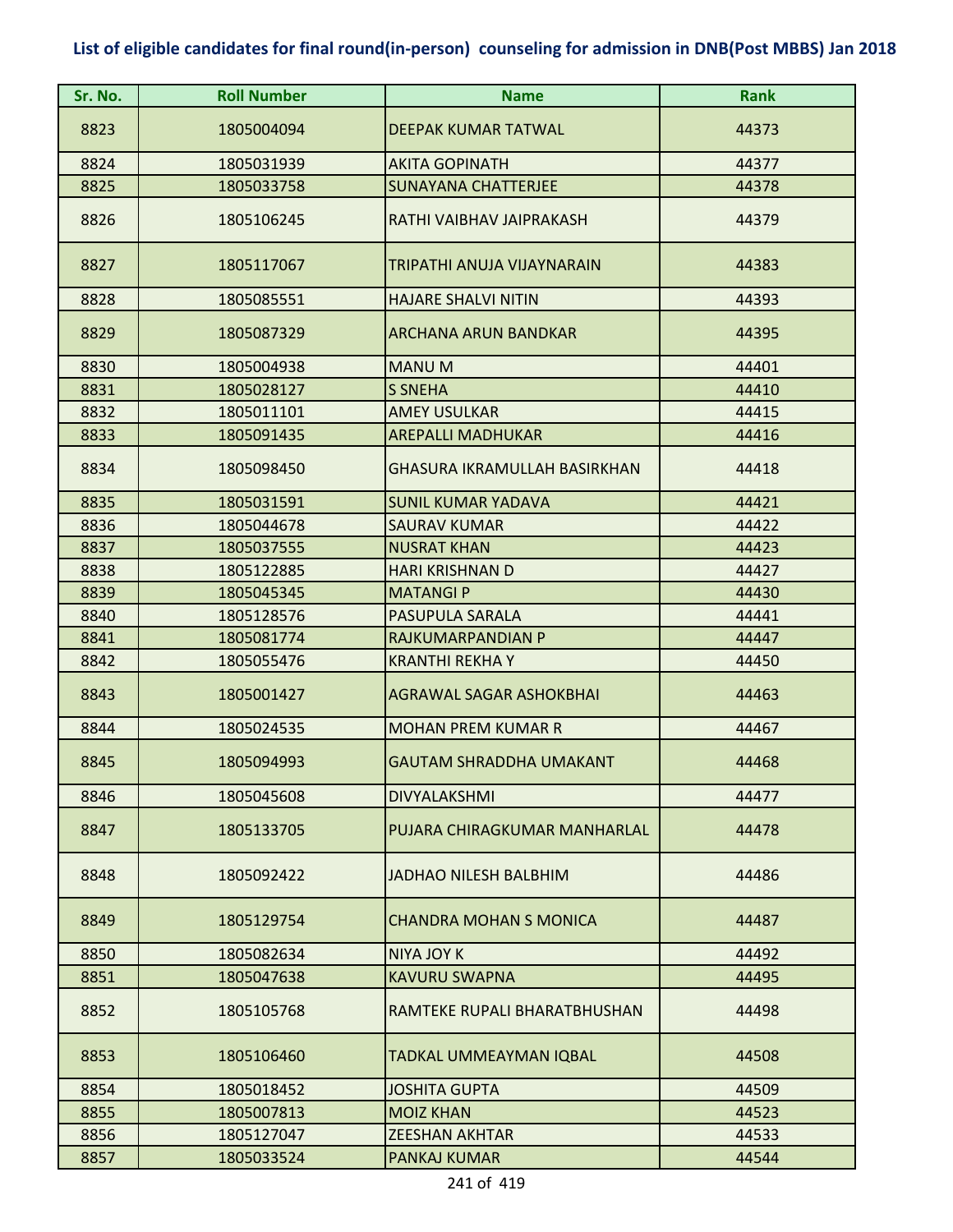| Sr. No. | <b>Roll Number</b> | <b>Name</b>                               | <b>Rank</b> |
|---------|--------------------|-------------------------------------------|-------------|
| 8858    | 1805119289         | <b>GEETHU SEBASTIAN</b>                   | 44546       |
| 8859    | 1805129115         | <b>INAMANAMELLURI RACHANA</b>             | 44548       |
| 8860    | 1805108112         | <b>K VIGNESWAR REDDY</b>                  | 44549       |
| 8861    | 1805129305         | <b>BANDI LEELA SAI SRUTHI</b>             | 44556       |
| 8862    | 1805119346         | <b>MANU G MADHAV</b>                      | 44560       |
| 8863    | 1805078710         | <b>IMRAN KHAN</b>                         | 44562       |
| 8864    | 1805086598         | <b>SANTOSH MAHADEV PATIL</b>              | 44564       |
| 8865    | 1805050143         | <b>K SHIRISHA</b>                         | 44582       |
| 8866    | 1805085495         | <b>VIDYA GOPALAN E</b>                    | 44587       |
| 8867    | 1805070042         | VANSHIKA SUMAN                            | 44592       |
| 8868    | 1805095039         | PARATI RUPESH SHIVKUMAR                   | 44594       |
| 8869    | 1805021627         | <b>BALWANT SINGH</b>                      | 44599       |
| 8870    | 1805133694         | <b>UTKARSH YADAV</b>                      | 44600       |
| 8871    | 1805079525         | <b>UMESH KUMAR MISHRA</b>                 | 44601       |
| 8872    | 1805039430         | LOYA GEETA ANUSHA                         | 44607       |
| 8873    | 1805065174         | <b>OMER MAUZAM ALI</b>                    | 44616       |
| 8874    | 1805047969         | T PRATYUSHA                               | 44618       |
| 8875    | 1805049482         | <b>FARAH SULTANA</b>                      | 44619       |
| 8876    | 1805004986         | <b>ATHUL SAGAR</b>                        | 44622       |
| 8877    | 1805012834         | PRIYANKA SANI                             | 44623       |
| 8878    | 1805052051         | <b>SHAHZEB ZAMAN</b>                      | 44626       |
| 8879    | 1805062121         | <b>NAVREEN ARVI</b>                       | 44628       |
| 8880    | 1805003507         | RUPARELIA DARSHAN<br><b>PURSHOTAMBHAI</b> | 44633       |
| 8881    | 1805022265         | <b>ASHLY ABRAHAM</b>                      | 44638       |
| 8882    | 1805119921         | <b>RAMSANKAR A</b>                        | 44639       |
| 8883    | 1805010334         | <b>SUSHMITHA J KOLLANOOR</b>              | 44644       |
| 8884    | 1805060720         | NIKITA CHAUDHARY                          | 44645       |
| 8885    | 1805060196         | POOJA DEVI GEDHAR                         | 44648       |
| 8886    | 1805002021         | PATEL HITESHKUMAR NARSHIBHAI              | 44653       |
| 8887    | 1805040955         | <b>KUMARI POOJA</b>                       | 44656       |
| 8888    | 1805047463         | <b>BANDA MAHESHWARI</b>                   | 44658       |
| 8889    | 1805081327         | <b>NANDEESWARAN K S</b>                   | 44660       |
| 8890    | 1805024015         | PRITHIKA CHANDRASEKARAN                   | 44661       |
| 8891    | 1805036799         | <b>MANISH KUMAR RAO</b>                   | 44665       |
| 8892    | 1805064359         | <b>PAPU BORI</b>                          | 44668       |
| 8893    | 1805080680         | <b>CHARU GOEL</b>                         | 44669       |
| 8894    | 1805062770         | <b>QUYOOM BASHIR KHAN</b>                 | 44670       |
| 8895    | 1805062793         | <b>MONA JAMWAL</b>                        | 44674       |
| 8896    | 1805028764         | <b>BAHAVATHI SOUNDARYA</b>                | 44679       |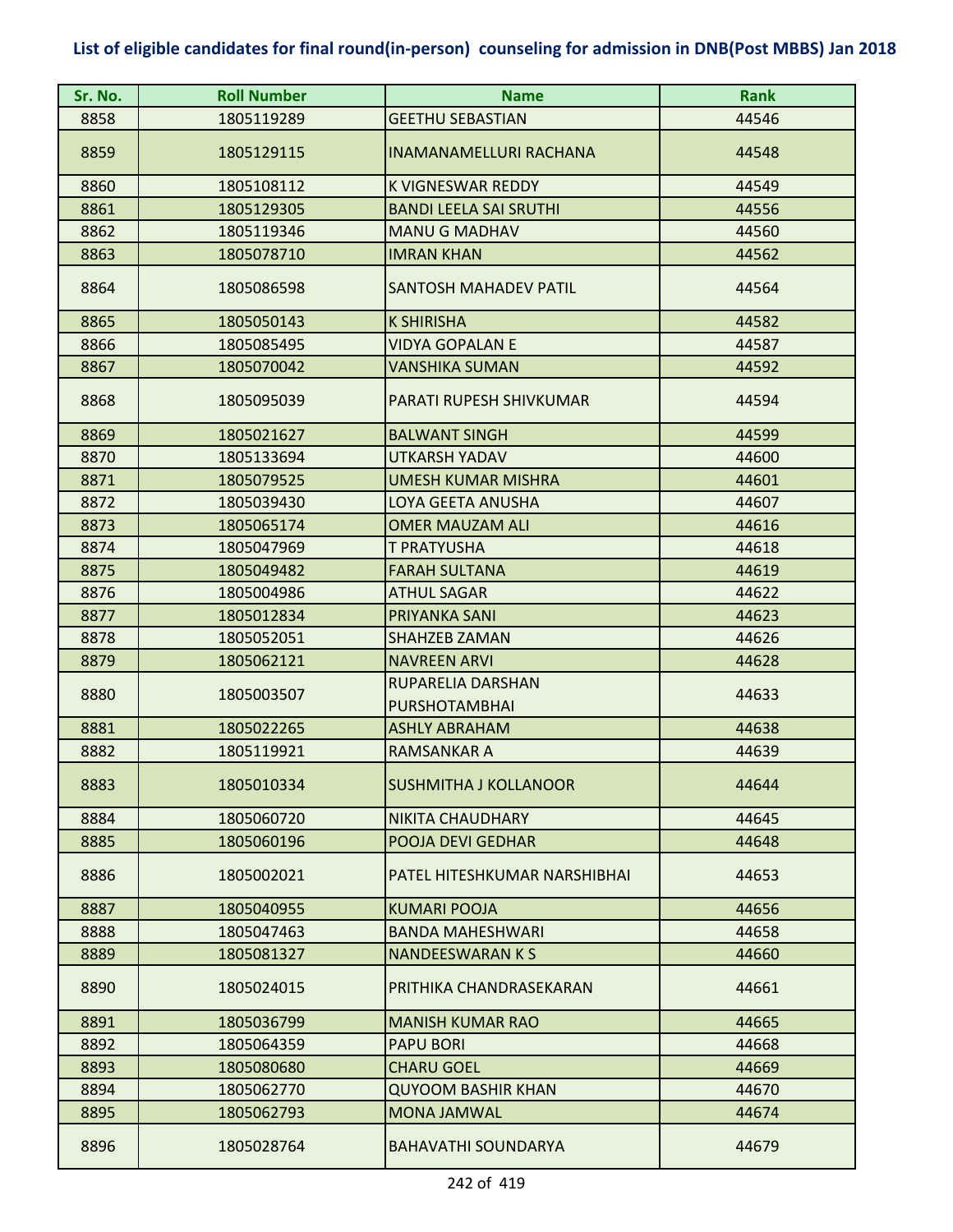| Sr. No. | <b>Roll Number</b> | <b>Name</b>                   | <b>Rank</b> |
|---------|--------------------|-------------------------------|-------------|
| 8897    | 1805109253         | SACHIN KISHORBHAI DHADUK      | 44681       |
| 8898    | 1805003226         | ISHAN JANAKKUMAR PATEL        | 44683       |
| 8899    | 1805109085         | KALARIA PRESHA DINESHBHAI     | 44702       |
| 8900    | 1805075033         | <b>SOURABH TAKKAR</b>         | 44705       |
| 8901    | 1805109196         | LAKKAD ISHANIBEN HITESHBHAI   | 44706       |
| 8902    | 1805021856         | <b>RAJAT BHARDWAJ</b>         | 44709       |
| 8903    | 1805031287         | <b>ANKITA SARAN</b>           | 44713       |
| 8904    | 1805030029         | <b>CHITRAKSHI KANSAL</b>      | 44715       |
| 8905    | 1805128250         | <b>M RAGHAVENDRA BABU</b>     | 44723       |
| 8906    | 1805025897         | <b>MANIMOZHI S</b>            | 44729       |
| 8907    | 1805064542         | PADMANABUNI S V S LAKSHMI     | 44731       |
| 8908    | 1805120829         | <b>ALAGAPPAN RAMYA</b>        | 44737       |
| 8909    | 1805130336         | SIREESHA DEVI KANDREGULA      | 44740       |
| 8910    | 1805021662         | <b>KSHAMA TIWARI</b>          | 44750       |
| 8911    | 1805004421         | <b>DEOSHREE SOLANKI</b>       | 44755       |
| 8912    | 1805085700         | DANI NIDHI JASWANT            | 44766       |
| 8913    | 1805030835         | <b>HASIBUR ZAMAN HAQUE</b>    | 44771       |
| 8914    | 1805032855         | <b>ANISHA GUPTA</b>           | 44779       |
| 8915    | 1805109302         | LAKHANI RIDHI NILESHKUMAR     | 44780       |
| 8916    | 1805003156         | PATEL SHAILYA AMRISH          | 44787       |
| 8917    | 1805118801         | <b>GRACE AMMINI JOY</b>       | 44791       |
| 8918    | 1805106937         | <b>ANJALI GIRISH PALEKAR</b>  | 44794       |
| 8919    | 1805126182         | <b>UDHWANI RICHA MAHESH</b>   | 44799       |
| 8920    | 1805113148         | <b>SWATI RANJITA SAHU</b>     | 44809       |
| 8921    | 1805088585         | <b>G R ADITYA REDDY</b>       | 44811       |
| 8922    | 1805090853         | <b>VYAWAHARE DIVYA HEMANT</b> | 44812       |
| 8923    | 1805118546         | MEERA PRASANNAKUMAR           | 44817       |
| 8924    | 1805043438         | <b>ASHUTOSH MISHRA</b>        | 44820       |
| 8925    | 1805100854         | <b>KAMPILA KARDAM</b>         | 44825       |
| 8926    | 1805019202         | PRABIR KUMAR BISWAL           | 44830       |
| 8927    | 1805050052         | <b>KANUKURTHI SREEHITA</b>    | 44860       |
| 8928    | 1805113470         | <b>HARSHITA SHARMA</b>        | 44863       |
| 8929    | 1805033927         | <b>HIMANSHU SUNDA</b>         | 44871       |
| 8930    | 1805084540         | <b>SAKSHI SINGLA</b>          | 44874       |
| 8931    | 1805107005         | DHOBE BHAGYASHREE VIJAYRAO    | 44877       |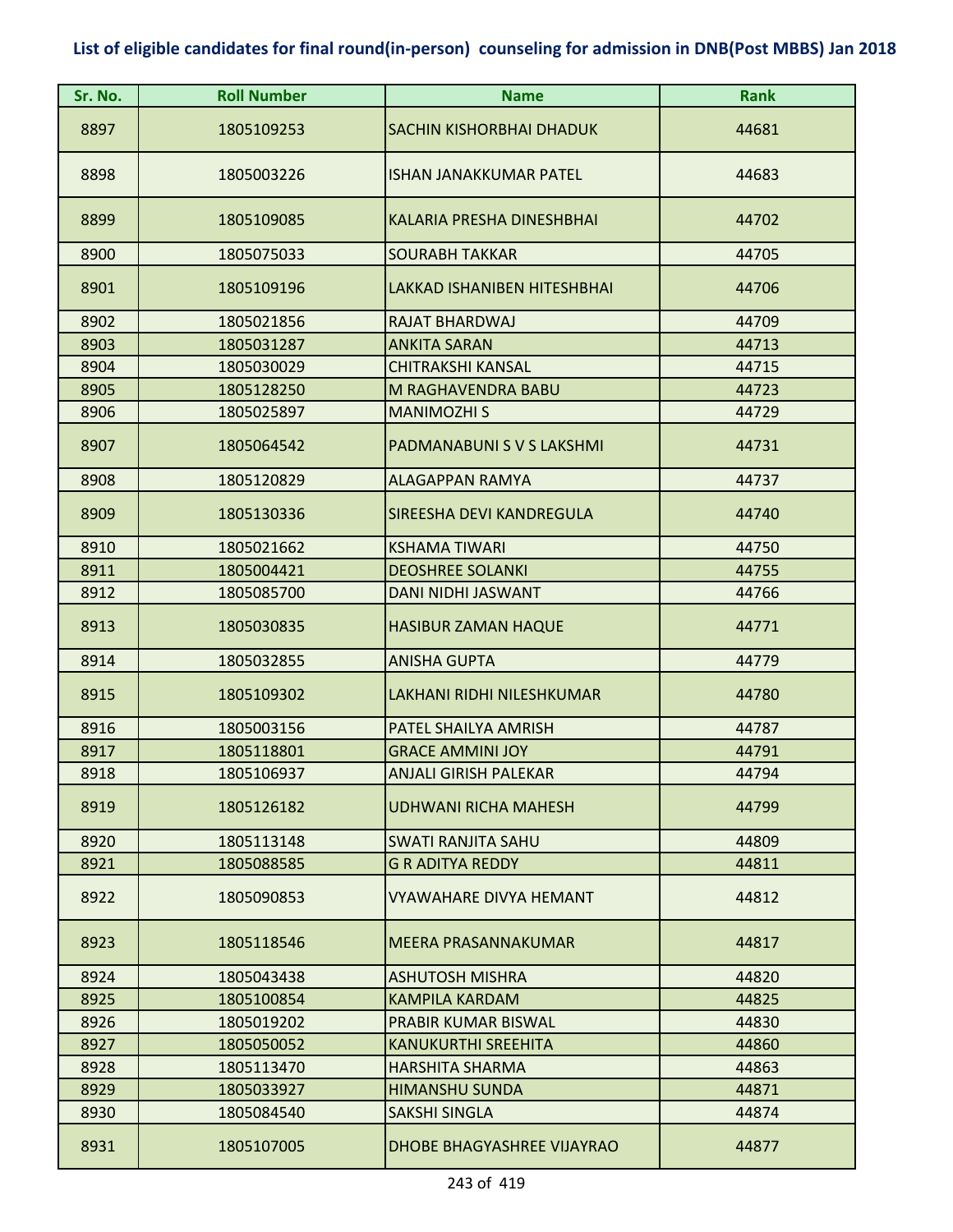| Sr. No. | <b>Roll Number</b> | <b>Name</b>                                          | <b>Rank</b> |
|---------|--------------------|------------------------------------------------------|-------------|
| 8932    | 1805031177         | <b>RAVI KUMAR</b>                                    | 44881       |
| 8933    | 1805018262         | <b>ASHWIN</b>                                        | 44886       |
| 8934    | 1805064966         | <b>SARA SIDDIQUI</b>                                 | 44887       |
| 8935    | 1805133050         | <b>KRUTI JAYANTBHAI NATHANI</b>                      | 44895       |
| 8936    | 1805132215         | <b>G NAVEEN KUMAR</b>                                | 44896       |
| 8937    | 1805120040         | <b>PRITHEEVRAJ</b>                                   | 44898       |
| 8938    | 1805132129         | <b>BAIPALLI VIKAS</b>                                | 44900       |
| 8939    | 1805109374         | <b>KETAN VAJASURBHAI KHUMAN</b>                      | 44901       |
| 8940    | 1805101304         | <b>HARLEEN KAUR</b>                                  | 44915       |
| 8941    | 1805122927         | <b>KARTHICK KUMAR</b>                                | 44916       |
| 8942    | 1805091273         | <b>BHAGAT SHYAM ANIL</b>                             | 44917       |
| 8943    | 1805080795         | <b>RIDHAM</b>                                        | 44922       |
| 8944    | 1805061851         | <b>QURAISHI MOHAMMAD SALMAN</b><br><b>ABDUL AZIZ</b> | 44923       |
| 8945    | 1805054067         | <b>NAZIA NAAZ</b>                                    | 44929       |
| 8946    | 1805095411         | <b>JADHAV SNEHDEEP DILIP</b>                         | 44936       |
| 8947    | 1805082101         | <b>THASNEEM SALEEM</b>                               | 44944       |
| 8948    | 1805007123         | <b>CHAVAN ANAND TANAJI</b>                           | 44953       |
| 8949    | 1805118538         | <b>NIKHILESH NAIR</b>                                | 44962       |
| 8950    | 1805010031         | <b>SHIVA PRASAD H</b>                                | 44963       |
| 8951    | 1805019873         | <b>CHINMAYEE SAHOO</b>                               | 44974       |
| 8952    | 1805099039         | <b>KHUSHBOO KUMARI</b>                               | 44979       |
| 8953    | 1805111950         | <b>KARTHIK THIRUNAVUKKARASU</b>                      | 44980       |
| 8954    | 1805010176         | <b>RAVI KIRAN M</b>                                  | 44983       |
| 8955    | 1805045695         | SRIHARI G                                            | 44985       |
| 8956    | 1805116162         | SUTARIYA DHARMISHTHA HIRALAL                         | 44986       |
| 8957    | 1805040496         | <b>ARPITA TRIPATHI</b>                               | 44997       |
| 8958    | 1805033956         | <b>LOLA RAJU</b>                                     | 45005       |
| 8959    | 1805126754         | RAMAKRISHNAN DINDIGAL<br><b>NARASIMHAN</b>           | 45008       |
| 8960    | 1805038392         | <b>JAYUM ASOPA</b>                                   | 45014       |
| 8961    | 1805107598         | PRADEEP KUMAR DEWANGAN                               | 45019       |
| 8962    | 1805083279         | <b>JAIMINI DEY</b>                                   | 45020       |
| 8963    | 1805018680         | <b>BACHU ADITYA</b>                                  | 45029       |
| 8964    | 1805112888         | <b>SHWETA PURBI</b>                                  | 45030       |
| 8965    | 1805033304         | <b>SHRASTI TOMAR</b>                                 | 45031       |
| 8966    | 1805053031         | PAGIDELA PERCY                                       | 45038       |
| 8967    | 1805133684         | RAVITOSH KUMAR YADAV                                 | 45042       |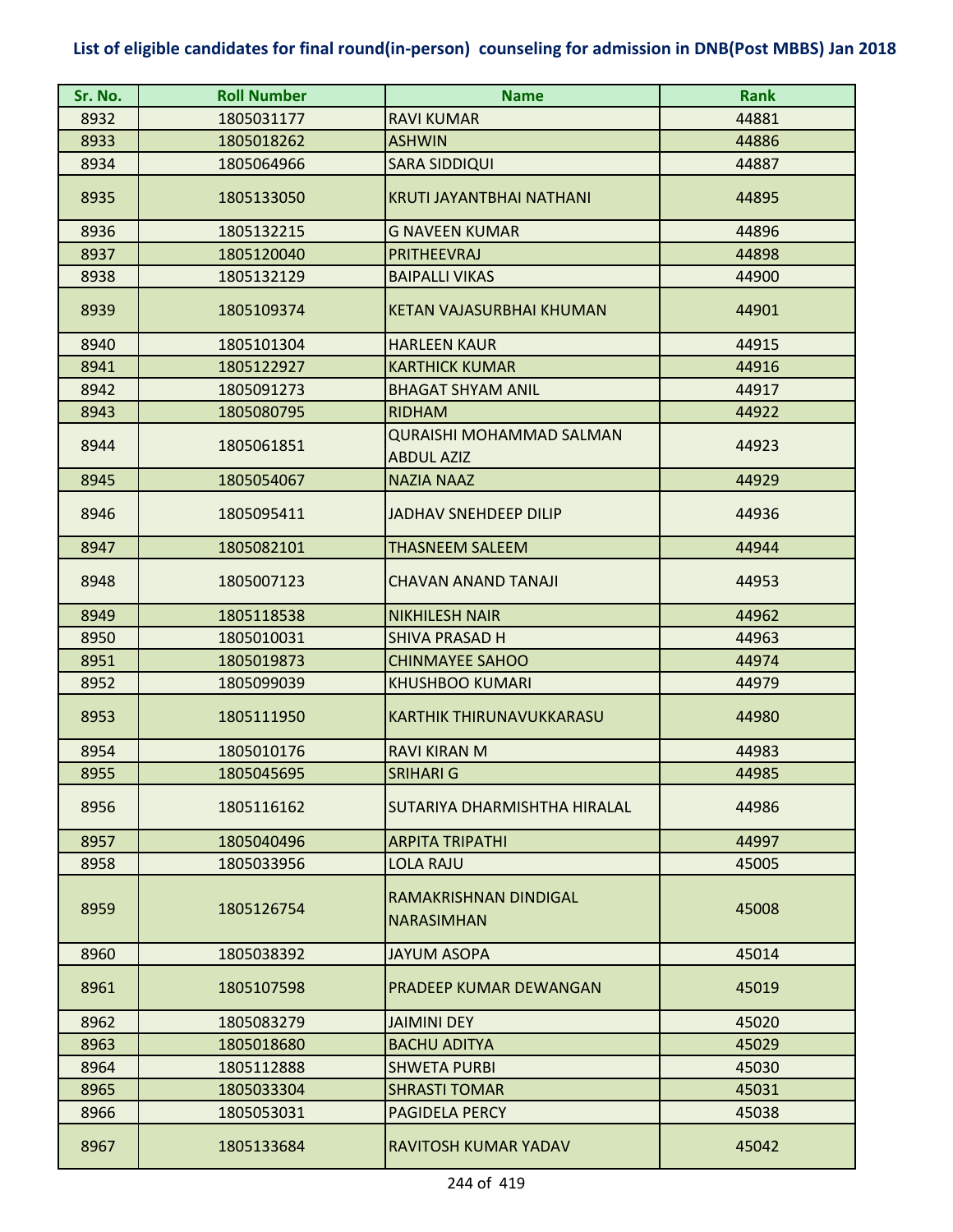| Sr. No. | <b>Roll Number</b> | <b>Name</b>                     | <b>Rank</b> |
|---------|--------------------|---------------------------------|-------------|
| 8968    | 1805088890         | RAMYA J                         | 45044       |
| 8969    | 1805032524         | <b>AMIT AGRAWAL</b>             | 45048       |
| 8970    | 1805033244         | <b>AYUSHI KEDIYA</b>            | 45049       |
| 8971    | 1805015865         | <b>JAIPREET SINGLA</b>          | 45050       |
| 8972    | 1805117549         | <b>GANDHI SIDDHANT SANJAY</b>   | 45052       |
| 8973    | 1805012662         | <b>MALATHI BHASKAR</b>          | 45057       |
| 8974    | 1805096745         | PAWAR SHWETA VIJAYSINH          | 45059       |
| 8975    | 1805012079         | <b>NADEERA V P</b>              | 45061       |
| 8976    | 1805081998         | RAJA CHELLA SETHUPATHY          | 45065       |
| 8977    | 1805096014         | <b>MARIAM JOAN VARGHESE</b>     | 45066       |
| 8978    | 1805126781         | <b>TRIVEDI PARA KAUSHIK</b>     | 45069       |
| 8979    | 1805070926         | <b>MRIDULA BHARTI</b>           | 45071       |
| 8980    | 1805107952         | PRERANA RAJU GUDIMETLA          | 45076       |
| 8981    | 1805064849         | YALLA CHANDANA REKHA            | 45081       |
| 8982    | 1805048136         | <b>JANANI R</b>                 | 45083       |
| 8983    | 1805132761         | <b>SYEDA ZAIB AARA</b>          | 45085       |
| 8984    | 1805000013         | <b>TANIA SAHA</b>               | 45088       |
| 8985    | 1805110793         | <b>PREETY PRIYA</b>             | 45094       |
| 8986    | 1805019968         | <b>SAGUN KUMARI</b>             | 45100       |
| 8987    | 1805071513         | <b>SWAROOPA RANI MANDAVILLI</b> | 45101       |
| 8988    | 1805014578         | RAMESH NAIDU LAGUDU             | 45111       |
| 8989    | 1805052497         | <b>IMRAN AHMED SHARIEF</b>      | 45112       |
| 8990    | 1805124047         | <b>SUJATHA</b>                  | 45113       |
| 8991    | 1805034174         | KOUNISH KUMAR MODAK             | 45123       |
| 8992    | 1805071676         | <b>SUDIPTA CHAKRABORTY</b>      | 45153       |
| 8993    | 1805034040         | <b>SAYED PARVEZ AKHTAR</b>      | 45154       |
| 8994    | 1805094003         | SAUDAGAR SULTAN GULAM FARUKH    | 45161       |
| 8995    | 1805105054         | KULKARNI VIVEK SHRIPADRAO       | 45163       |
| 8996    | 1805003189         | PATEL DARSHAN VIJAYKUMAR        | 45173       |
| 8997    | 1805076772         | <b>MUTHYALAKSHMI M</b>          | 45176       |
| 8998    | 1805095203         | <b>TRIPTI AGGARWAL</b>          | 45179       |
| 8999    | 1805071052         | <b>SOMNATH BARMAN</b>           | 45182       |
| 9000    | 1805065850         | A K VEENA PRIYANKA              | 45186       |
| 9001    | 1805076977         | P SUDHA JAYANTHI                | 45187       |
| 9002    | 1805016755         | <b>SHEETAL SONI</b>             | 45196       |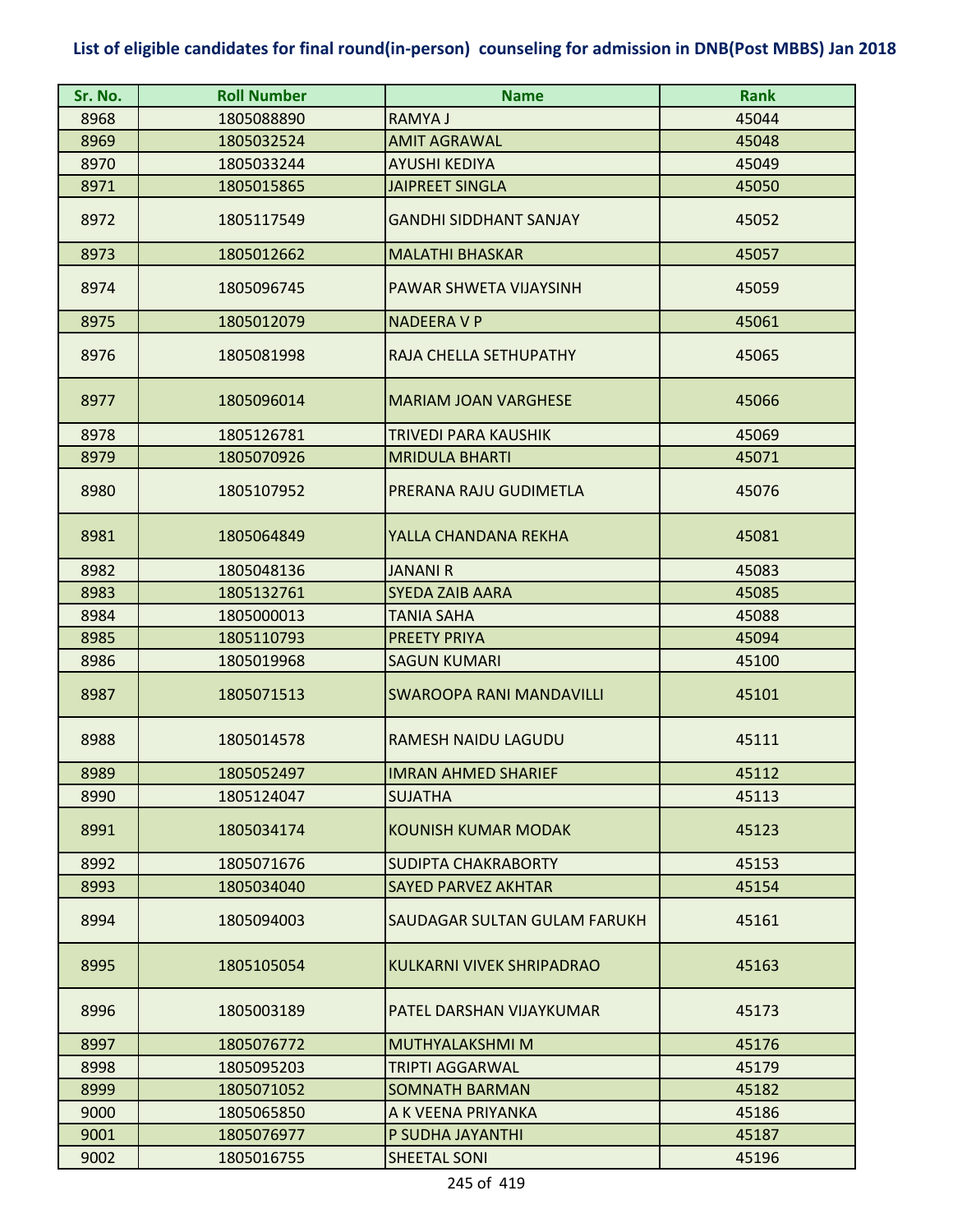| Sr. No.      | <b>Roll Number</b>       | <b>Name</b>                             | <b>Rank</b>    |
|--------------|--------------------------|-----------------------------------------|----------------|
| 9003         | 1805013174               | <b>DEEPTHI PRADEEP PATIL KULKARNI</b>   | 45197          |
| 9004         | 1805102335               | <b>AVKASH KUMAR SINHA</b>               | 45198          |
| 9005         | 1805032391               | <b>BHATT AASTIK PANKAJKUMAR</b>         | 45203          |
| 9006         | 1805129763               | CHAPPAGADDI RAVI KUMAR                  | 45206          |
| 9007         | 1805099367               | <b>MEHTAB JAHAN</b>                     | 45207          |
| 9008         | 1805029004               | <b>NITESH KUMAR JHA</b>                 | 45227          |
| 9009         | 1805095383               | <b>BAVISKAR PRIYANKA SADASHIV</b>       | 45230          |
| 9010         | 1805105447               | NIKAM SHUBHAM PANDURANG                 | 45231          |
| 9011         | 1805045724               | POORNA UMESH AVADHANI                   | 45233          |
| 9012         | 1805072932               | <b>DALLIYA ROY</b>                      | 45238          |
| 9013         | 1805085334               | <b>CHOUDHARY ANKITA ASHOK</b>           | 45242          |
| 9014         | 1805037134               | <b>ABHISHEK JAIN</b>                    | 45246          |
| 9015         | 1805089458               | <b>SACHIN M</b>                         | 45247          |
| 9016         | 1805112339               | <b>GOVINDARAJU SUDARMANI</b>            | 45248          |
| 9017         | 1805097999               | <b>JAIN AVI VINOD</b>                   | 45250          |
| 9018         | 1805124814               | <b>PRASATH G</b>                        | 45253          |
| 9019         | 1805048030               | <b>KIRANMAYI KATHI</b>                  | 45261          |
| 9020         | 1805080347               | <b>IQBALPREET SINGH SAGGU</b>           | 45263          |
| 9021         | 1805087525               | <b>SHETHIA RIDDHI RAJESH</b>            | 45264          |
| 9022         | 1805044247               | ANJU KUMARI                             | 45271          |
| 9023         | 1805082321               | SOUMYA UNNIKRISHNAN                     | 45278          |
| 9024         | 1805033230               | <b>MOHINI THAKUR</b>                    | 45279          |
| 9025         | 1805113427               | <b>VARSHA PATEL</b>                     | 45285          |
| 9026         | 1805083285               | <b>RAJSHREE MISHRA</b>                  | 45295          |
| 9027         | 1805127240               | <b>SHANA NIKHAT KHAN</b>                | 45298          |
| 9028         | 1805079832               | <b>RITU SONKAR</b>                      | 45304          |
| 9029         | 1805062158               | <b>MEENAKSHI KOUL</b>                   | 45310          |
| 9030<br>9031 | 1805086767<br>1805056840 | <b>JYOTHI JHA</b><br><b>RAMA TEJA P</b> | 45320<br>45323 |
| 9032         | 1805112854               | <b>ADARSH R</b>                         | 45333          |
| 9033         | 1805018829               | SHUCHISUTA PRIYADARSHINI PATHY          | 45338          |
| 9034         | 1805075563               | USHA RAYALA                             | 45342          |
| 9035         | 1805051697               | <b>MAHAMMAD HASSAIN SAB</b>             | 45344          |
| 9036         | 1805033941               | <b>RAVIKANT BANDEY</b>                  | 45353          |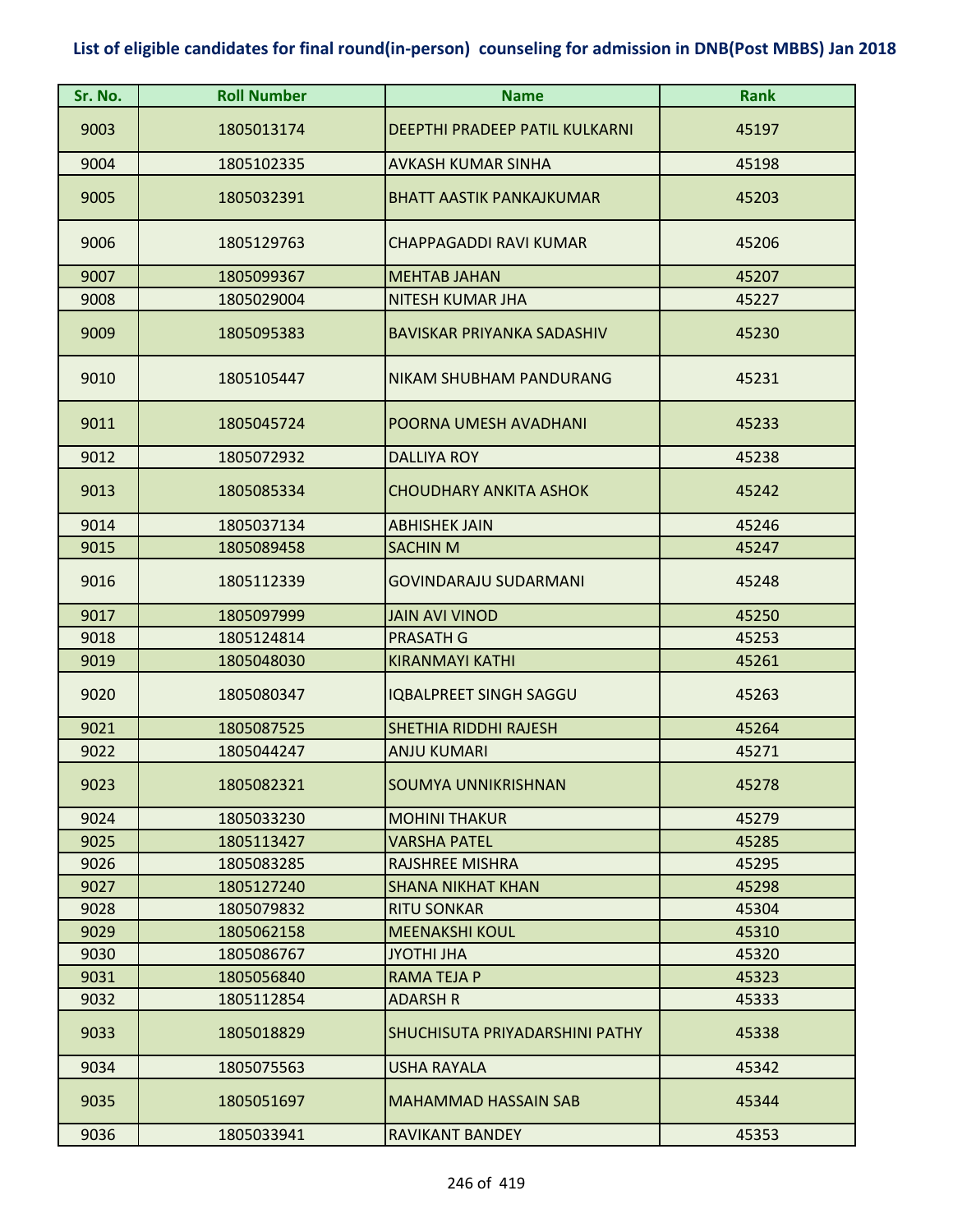| Sr. No. | <b>Roll Number</b> | <b>Name</b>                                     | Rank  |
|---------|--------------------|-------------------------------------------------|-------|
| 9037    | 1805039216         | <b>KANUPURU NANDINI REDDY</b>                   | 45355 |
| 9038    | 1805000890         | SANU                                            | 45356 |
| 9039    | 1805018419         | <b>ROMILA SINGH</b>                             | 45365 |
| 9040    | 1805048932         | SINDHURI GALI                                   | 45369 |
| 9041    | 1805042583         | <b>ABHISHEK PAUL MAJUMDER</b>                   | 45370 |
| 9042    | 1805013879         | <b>AMBIKA S KABADE</b>                          | 45371 |
| 9043    | 1805005430         | TUBATI BHANU AVINASH                            | 45378 |
| 9044    | 1805101479         | <b>BHAWNA</b>                                   | 45383 |
| 9045    | 1805041164         | <b>AYEKPAM MINERVA</b>                          | 45384 |
| 9046    | 1805066216         | THANKU RAJ B R                                  | 45385 |
| 9047    | 1805074886         | <b>NARENDRA KUMAR SANSI</b>                     | 45388 |
| 9048    | 1805051084         | KOMAT REDDY RAMANA REDDY                        | 45404 |
| 9049    | 1805085203         | <b>BHANUSHALI SAGAR</b><br><b>NAVEENCHANDRA</b> | 45406 |
| 9050    | 1805013992         | PRAGYA MISHRA                                   | 45414 |
| 9051    | 1805112066         | <b>CATHARINE ANTO</b>                           | 45420 |
| 9052    | 1805087304         | <b>KUMAR POOJA PRADEEP</b>                      | 45422 |
| 9053    | 1805093504         | <b>KANCHANA M</b>                               | 45425 |
| 9054    | 1805128002         | VARALAKSHMI KURUVA                              | 45432 |
| 9055    | 1805054235         | <b>K MUBEENA</b>                                | 45436 |
| 9056    | 1805115109         | <b>SUDESHNA BANERJEE</b>                        | 45442 |
| 9057    | 1805014366         | <b>ANNADANESHWARI B B</b>                       | 45448 |
| 9058    | 1805051642         | <b>MADDIBOINA PRAWALIKA</b>                     | 45464 |
| 9059    | 1805106165         | DHAYTADAK AKSHAY SHASHIKANT                     | 45466 |
| 9060    | 1805031016         | LINGUTLA GETHARANI                              | 45479 |
| 9061    | 1805055339         | SIKILAMMETLA SNEHA                              | 45486 |
| 9062    | 1805059370         | <b>RITU</b>                                     | 45491 |
| 9063    | 1805032575         | PARVEZ AHAMED CHOUHAN                           | 45494 |
| 9064    | 1805114730         | <b>K NIRMALA SINGHA</b>                         | 45496 |
| 9065    | 1805127799         | <b>ARUNTEJA PENUMAKA</b>                        | 45511 |
| 9066    | 1805004133         | KUNTAL VASHISTHA                                | 45513 |
| 9067    | 1805094273         | RAJGURU ASHUTOSH EKNATHRAO                      | 45514 |
| 9068    | 1805049259         | <b>GUMMA RAMESH YADAV</b>                       | 45515 |
| 9069    | 1805010294         | <b>SARANYA B</b>                                | 45519 |
| 9070    | 1805097699         | LAKSHMI PRADHA A                                | 45525 |
| 9071    | 1805096355         | <b>SHWETA MANOHAR</b>                           | 45529 |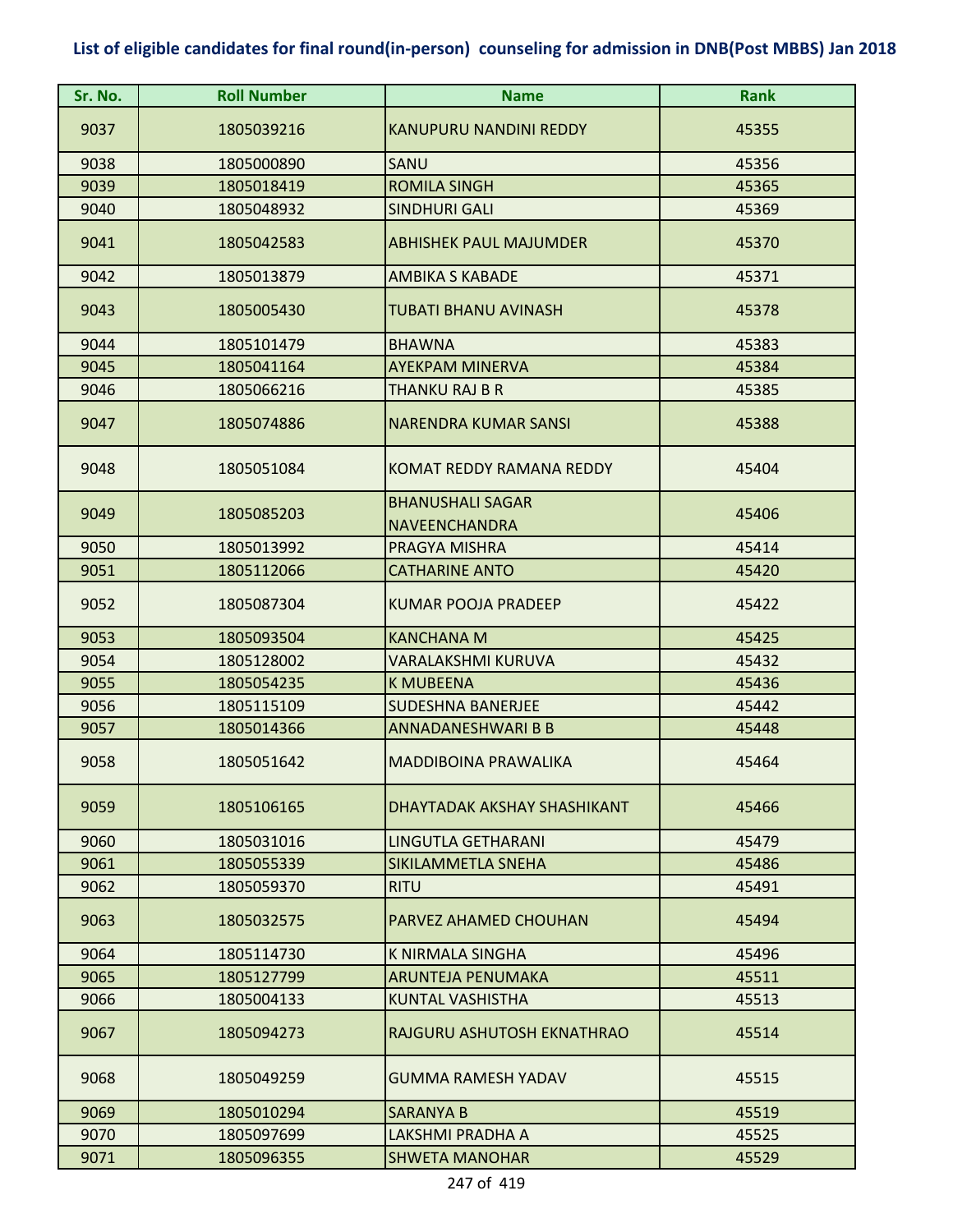| Sr. No. | <b>Roll Number</b> | <b>Name</b>                                 | <b>Rank</b> |
|---------|--------------------|---------------------------------------------|-------------|
| 9072    | 1805086690         | RATHI SONIA OMPRAKASH                       | 45532       |
| 9073    | 1805039877         | <b>SANJEEV KUMAR S</b>                      | 45533       |
| 9074    | 1805094015         | KEDAR SHUBHANGI DEVRAO                      | 45536       |
| 9075    | 1805013743         | <b>ACHUS</b>                                | 45539       |
| 9076    | 1805062926         | <b>DIBYA PRAKASH BARIK</b>                  | 45546       |
| 9077    | 1805129962         | <b>EPARI TANUJA</b>                         | 45548       |
| 9078    | 1805074670         | <b>SOUMYADEEP GHOSH</b>                     | 45550       |
| 9079    | 1805096983         | <b>MHASKE POOJA CHANDRASHEKHAR</b>          | 45551       |
| 9080    | 1805124052         | <b>SAMEENA A</b>                            | 45555       |
| 9081    | 1805118192         | <b>AASHIQUE PRASAD</b>                      | 45562       |
| 9082    | 1805119442         | <b>THOMAS XAVIER C</b>                      | 45564       |
| 9083    | 1805119815         | <b>ABHAYA VS</b>                            | 45566       |
| 9084    | 1805051949         | <b>MARKARI PRABHU TEJA</b>                  | 45568       |
| 9085    | 1805096035         | <b>GURADE VIJAYA VITHALRAO</b>              | 45572       |
| 9086    | 1805060392         | <b>RITU SINGH</b>                           | 45578       |
| 9087    | 1805060289         | <b>MENKA</b>                                | 45579       |
| 9088    | 1805079289         | <b>SHAHZAD ANWAR</b>                        | 45581       |
| 9089    | 1805107279         | <b>DEVESH KUMAR DWIVEDI</b>                 | 45590       |
| 9090    | 1805105098         | <b>GAVASANE YOGITA BHARAT</b>               | 45591       |
| 9091    | 1805082016         | <b>PANNEER SELVAM</b>                       | 45592       |
| 9092    | 1805022127         | VATTAMPARAMBIL SATHYAPALAN<br><b>SRUTHY</b> | 45593       |
| 9093    | 1805016772         | POOJA BARADIA                               | 45596       |
| 9094    | 1805000183         | <b>ARADHANA YADAV</b>                       | 45598       |
| 9095    | 1805043097         | <b>NEET RAJ GAUR</b>                        | 45600       |
| 9096    | 1805040612         | <b>SAMEER MOHMMAD ZARGAR</b>                | 45601       |
| 9097    | 1805090961         | <b>SHASHI KIRAN</b>                         | 45601       |
| 9098    | 1805081849         | <b>URMIL KUMAR S</b>                        | 45605       |
| 9099    | 1805120284         | <b>AARTHIM</b>                              | 45608       |
| 9100    | 1805117259         | TAMBE PRIYANKA BHAUSAHEB                    | 45614       |
| 9101    | 1805069843         | PRIYA MUKHERJEE                             | 45624       |
| 9102    | 1805116333         | KELUSKAR CHINTAMANI JIVBA                   | 45640       |
| 9103    | 1805008743         | <b>SWAROOP KUMAR BEHERA</b>                 | 45644       |
| 9104    | 1805126120         | <b>CHIRAG VIJAYVARGIYA</b>                  | 45647       |
| 9105    | 1805115840         | <b>DESAI UTSAVI YOGESH AMITA</b>            | 45656       |
| 9106    | 1805081583         | <b>BONEY MATHEW KOSHY</b>                   | 45659       |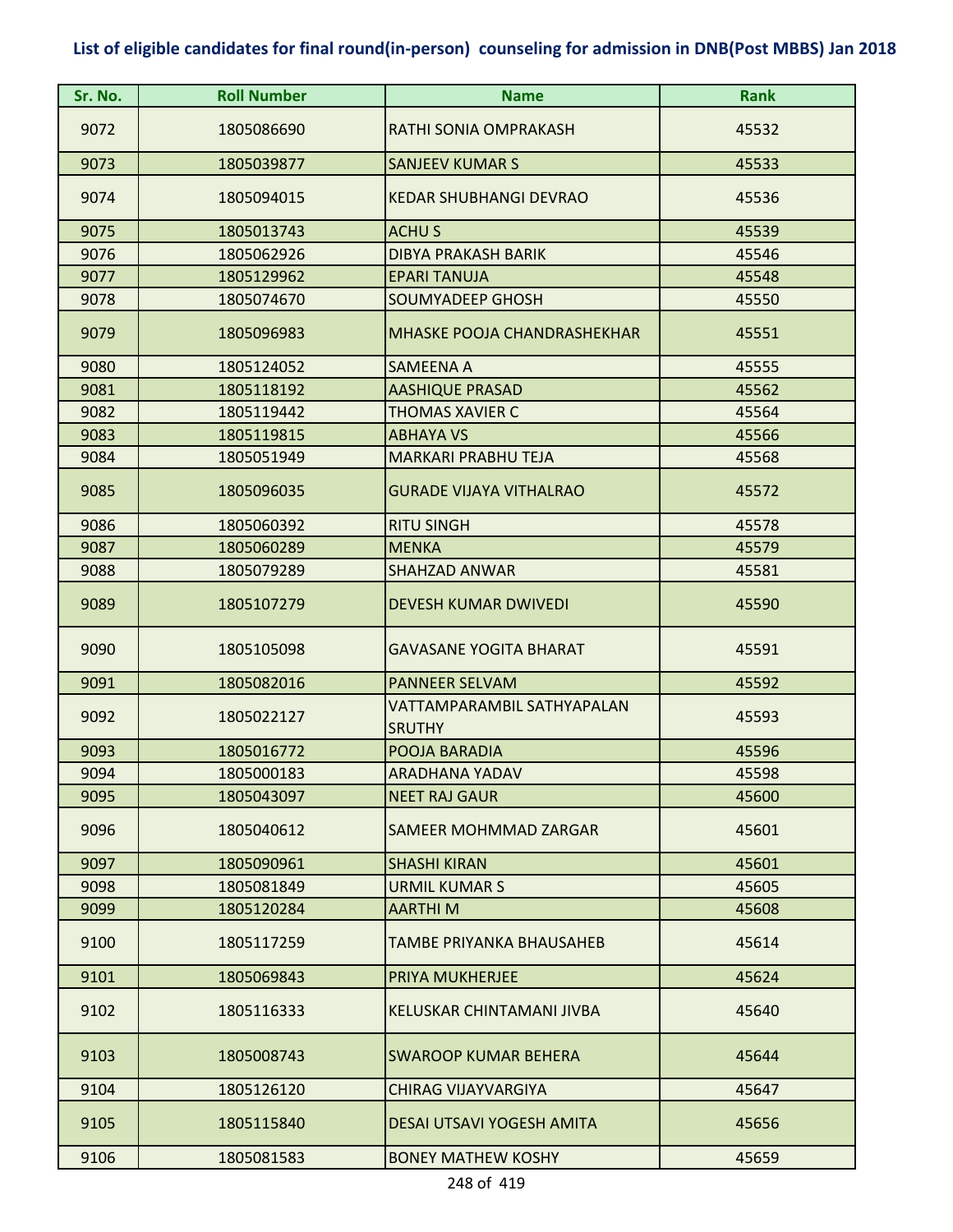| Sr. No. | <b>Roll Number</b> | <b>Name</b>                       | <b>Rank</b> |
|---------|--------------------|-----------------------------------|-------------|
| 9107    | 1805057376         | <b>MAYANK PATHAK</b>              | 45662       |
| 9108    | 1805109388         | <b>GAJERA PAYAL MANOJBHAI</b>     | 45665       |
| 9109    | 1805048662         | <b>SANA KHAN</b>                  | 45671       |
| 9110    | 1805111727         | <b>GURUDEVNATH</b>                | 45674       |
| 9111    | 1805086189         | <b>RASHMI ANANT RAUT</b>          | 45677       |
| 9112    | 1805070685         | <b>MANOJ ANTONY</b>               | 45681       |
| 9113    | 1805117751         | <b>WARPE SHARADA LAXMAN</b>       | 45687       |
| 9114    | 1805032220         | TANYA SEBI                        | 45689       |
| 9115    | 1805129318         | <b>VINOD REDDY CHINTALAKUNTLA</b> | 45690       |
| 9116    | 1805095451         | <b>GAIKWAD PRATIK RAHUL</b>       | 45703       |
| 9117    | 1805091681         | <b>BAGDE ARUN MOTILAL</b>         | 45705       |
| 9118    | 1805045844         | <b>ANUSHA M S</b>                 | 45707       |
| 9119    | 1805032344         | <b>MITSHA NAGPAL</b>              | 45708       |
| 9120    | 1805124920         | <b>SPOORTHI RK REDDY</b>          | 45709       |
| 9121    | 1805064488         | <b>KARI SUJAY</b>                 | 45717       |
| 9122    | 1805035028         | VIBHA B NAIR                      | 45720       |
| 9123    | 1805093325         | <b>NEHA S LEISTER</b>             | 45724       |
| 9124    | 1805068271         | RAJASHEKHER CHITYALA              | 45725       |
| 9125    | 1805095009         | <b>DHANDE AMIT BHUJANGRAO</b>     | 45731       |
| 9126    | 1805032173         | PALLAVI MAHESHWARI                | 45736       |
| 9127    | 1805006181         | KULDEEP                           | 45737       |
| 9128    | 1805019824         | SHARMILA MOHARANA                 | 45741       |
| 9129    | 1805076512         | K DIVYA MOUNIKA                   | 45747       |
| 9130    | 1805056812         | <b>DASARI SAI SARATH</b>          | 45751       |
| 9131    | 1805011447         | <b>APURVA SOMALING NAVALGUND</b>  | 45752       |
| 9132    | 1805040537         | RAJESH KUMAR BAGHEL               | 45756       |
| 9133    | 1805017029         | <b>PRAMOD PANDEY</b>              | 45758       |
| 9134    | 1805062218         | ARSHIYA BHAT                      | 45761       |
| 9135    | 1805097424         | <b>TEJASWIKB</b>                  | 45762       |
| 9136    | 1805031465         | RAMYA NAIR                        | 45768       |
| 9137    | 1805002550         | MAKWANA MANSI HARISHBHAI          | 45775       |
| 9138    | 1805104827         | DESHMUKH INDIRA BALASAHEB         | 45776       |
| 9139    | 1805009702         | <b>KOUSALYA K</b>                 | 45777       |
| 9140    | 1805091987         | NAUKARKAR NARENDRA SHESHRAO       | 45792       |
| 9141    | 1805116374         | RADHIKA TUSHARKANT BAMBHANIA      | 45797       |
| 9142    | 1805122288         | <b>MIRA NAIR</b>                  | 45798       |
| 9143    | 1805020752         | <b>AMRUTHA P</b>                  | 45802       |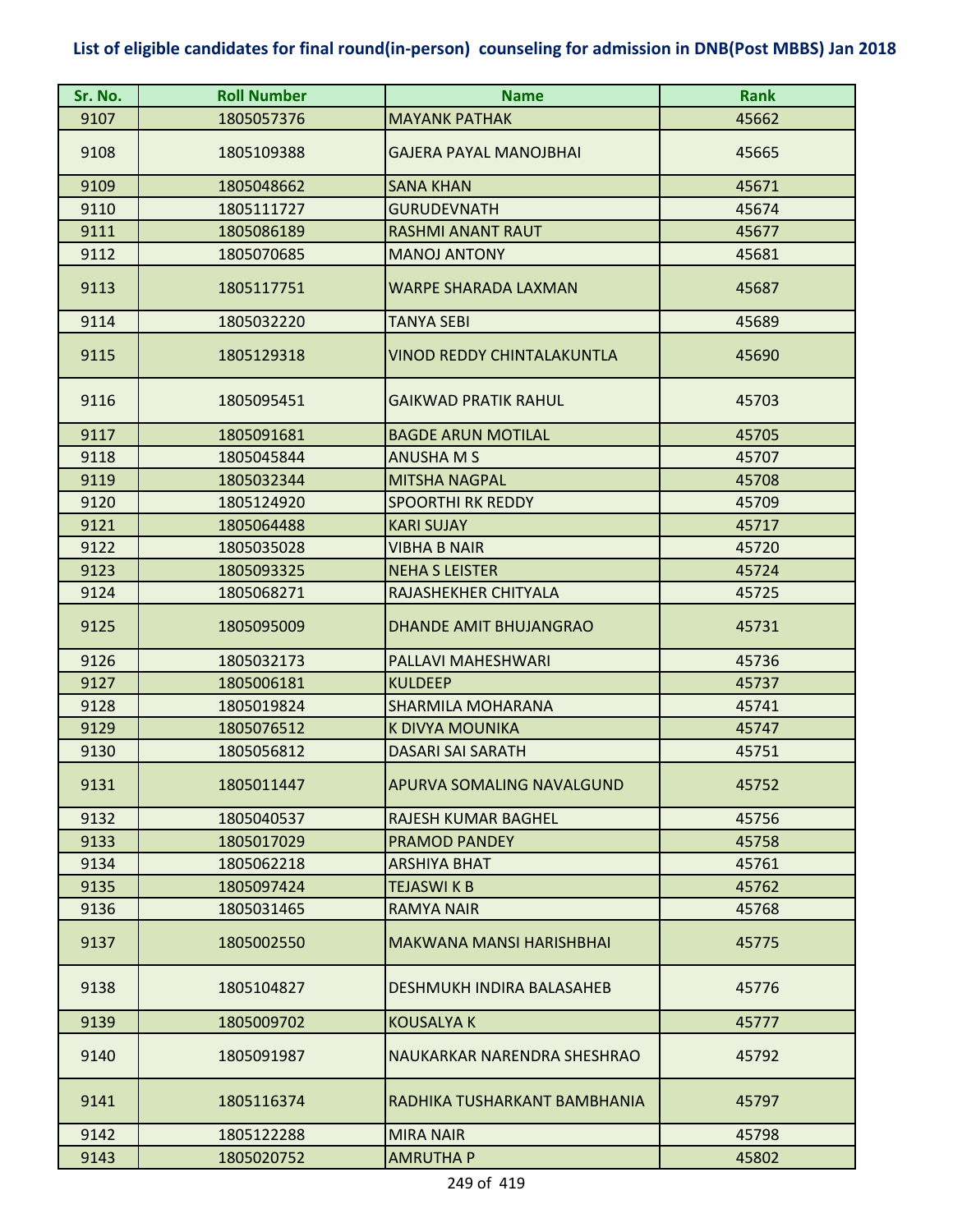| Sr. No. | <b>Roll Number</b> | <b>Name</b>                         | <b>Rank</b> |
|---------|--------------------|-------------------------------------|-------------|
| 9144    | 1805028384         | <b>MANJU REKA S B</b>               | 45806       |
| 9145    | 1805029454         | <b>SARTAJ ALAM</b>                  | 45812       |
| 9146    | 1805111652         | <b>VINOTH B</b>                     | 45824       |
| 9147    | 1805116188         | HANIKUMARI NILESHBHAI DESAI         | 45826       |
| 9148    | 1805012832         | <b>MINU ANTONY</b>                  | 45827       |
| 9149    | 1805106757         | <b>ANKITA GUPTA</b>                 | 45831       |
| 9150    | 1805082239         | <b>SHABNAM</b>                      | 45848       |
| 9151    | 1805040668         | <b>ANAMIKA SINHA</b>                | 45851       |
| 9152    | 1805026530         | <b>ANIL KUMAR BATHULA</b>           | 45860       |
| 9153    | 1805123231         | <b>PREMIKA</b>                      | 45862       |
| 9154    | 1805032199         | <b>ANAMIKA</b>                      | 45863       |
| 9155    | 1805054056         | <b>RESHMA MAJID</b>                 | 45888       |
| 9156    | 1805009830         | <b>ANUPAMA SAHU</b>                 | 45900       |
| 9157    | 1805129581         | <b>BODDU VENKAT MUKESH YADAV</b>    | 45903       |
| 9158    | 1805051674         | SOURABH S R DESHPANDE               | 45916       |
| 9159    | 1805100778         | <b>B T RANJITH KUMAR</b>            | 45917       |
| 9160    | 1805057312         | <b>MADHU CHOUDHARY</b>              | 45921       |
| 9161    | 1805086644         | PATIL MANALI LAXMAN                 | 45931       |
| 9162    | 1805012281         | <b>MANJUSHREE A</b>                 | 45939       |
| 9163    | 1805078249         | <b>MONAZZAM AHMAD</b>               | 45941       |
| 9164    | 1805100658         | <b>UPASANA SHARMA</b>               | 45949       |
| 9165    | 1805106775         | <b>SOUMYA PANDE</b>                 | 45950       |
| 9166    | 1805028361         | NIVETHA M                           | 45953       |
| 9167    | 1805075263         | <b>SHAHARBANU K</b>                 | 45955       |
| 9168    | 1805030259         | PRERNA DHAMNANI                     | 45956       |
| 9169    | 1805032197         | <b>PRANSHU MEHTA</b>                | 45961       |
| 9170    | 1805095770         | <b>SHAIKH MOHD SHOIB MOHD YUSUF</b> | 45980       |
| 9171    | 1805092024         | <b>MOHAMMED KHALID</b>              | 45981       |
| 9172    | 1805114119         | <b>MANJUNATH REDDY DJ</b>           | 45985       |
| 9173    | 1805008635         | <b>DEBMALYA MUKHERJEE</b>           | 45988       |
| 9174    | 1805037077         | <b>GAURAV PALI</b>                  | 45992       |
| 9175    | 1805072219         | <b>ROMIT CHATTARAJ</b>              | 45995       |
| 9176    | 1805105752         | <b>GAWANDE PRATIK UTTAMRAO</b>      | 46009       |
| 9177    | 1805118554         | <b>ROSAN GRACE PHILIP</b>           | 46014       |
| 9178    | 1805088883         | <b>ADITHYA G L</b>                  | 46016       |
| 9179    | 1805032724         | <b>SUNIL KUMAR</b>                  | 46021       |
| 9180    | 1805021884         | <b>JYOTI</b>                        | 46028       |
| 9181    | 1805065183         | <b>ASHWINI</b>                      | 46033       |
| 9182    | 1805093516         | M KIRAN KUMAR GOUD                  | 46034       |
| 9183    | 1805092534         | <b>GONDANE PAYAL SHRIDHAR</b>       | 46039       |
| 9184    | 1805038076         | <b>JYOTI PRABHAKAR</b>              | 46041       |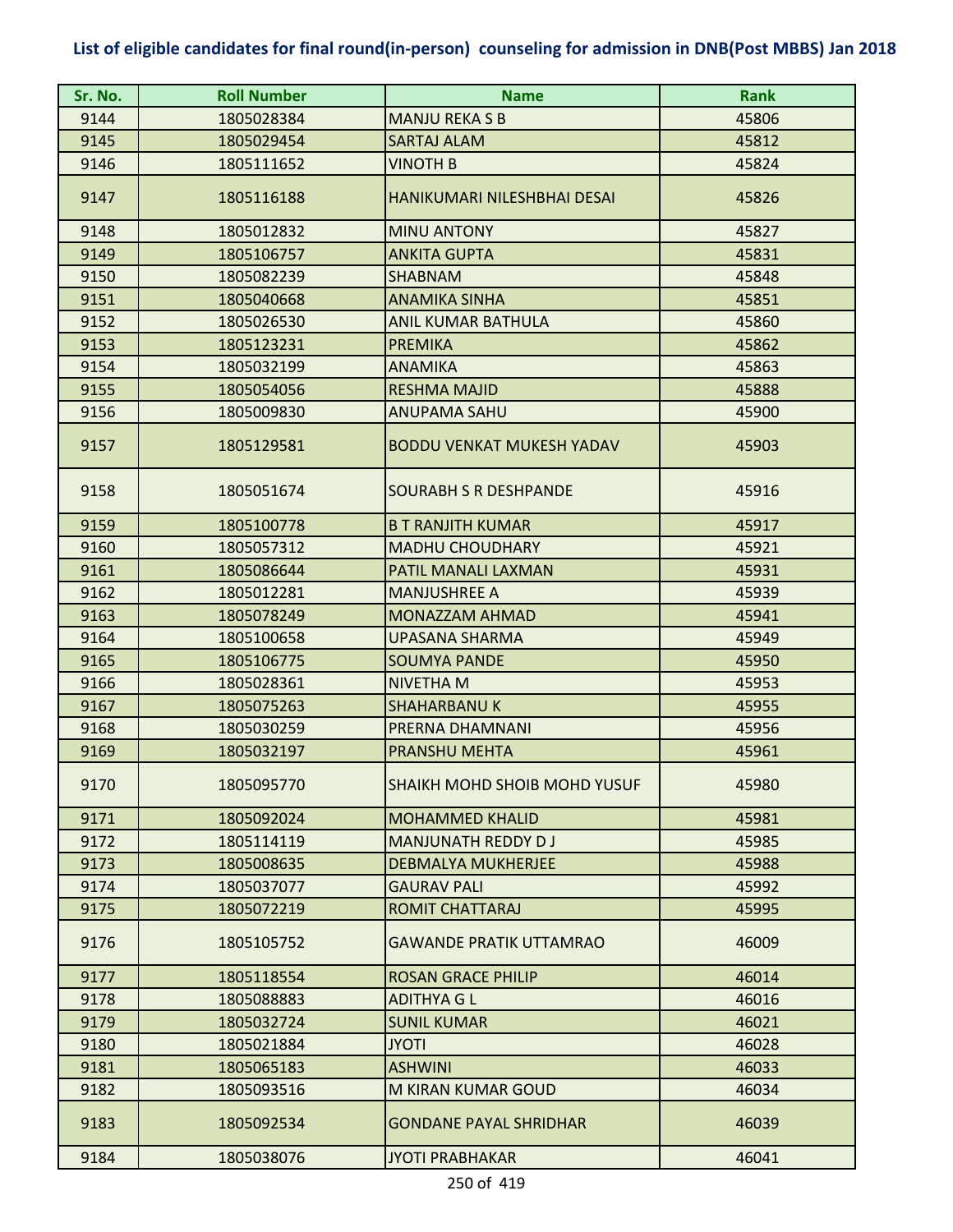| Sr. No. | <b>Roll Number</b> | <b>Name</b>                     | <b>Rank</b> |
|---------|--------------------|---------------------------------|-------------|
| 9185    | 1805047485         | <b>BANDI JHANSI RANI</b>        | 46052       |
| 9186    | 1805012871         | <b>SNEHALATHA B M</b>           | 46064       |
| 9187    | 1805076782         | KATAM KAVYASREE                 | 46073       |
| 9188    | 1805133456         | SHARMA CHANCHAL ARVIND          | 46075       |
| 9189    | 1805026450         | AMULURU DEEPTHI VADANA          | 46077       |
| 9190    | 1805091340         | <b>KOKKIRENI ANUSHA</b>         | 46086       |
| 9191    | 1805017334         | <b>MOHIT GUPTA</b>              | 46112       |
| 9192    | 1805012808         | <b>MITHUNA THAMPI R</b>         | 46116       |
| 9193    | 1805097287         | <b>SHAH VIVEK SURENDRA</b>      | 46118       |
| 9194    | 1805055873         | T PAVAN KUMAR                   | 46121       |
| 9195    | 1805002596         | PATEL DRASHTEE RAJENDRA         | 46126       |
| 9196    | 1805117607         | ADITI SADANAND PATTANAIK        | 46128       |
| 9197    | 1805051202         | <b>RAJU DEVASANI</b>            | 46130       |
| 9198    | 1805127696         | EARLE RAVICHANDRA SEKHAR        | 46131       |
| 9199    | 1805023840         | <b>JAYALAKSHMI B</b>            | 46133       |
| 9200    | 1805104332         | <b>KOTHAVADE SHARAYU SUDAM</b>  | 46135       |
| 9201    | 1805023415         | <b>SUMANTH SRIVATSAN C</b>      | 46136       |
| 9202    | 1805000529         | <b>APARAJITA SINGH</b>          | 46151       |
| 9203    | 1805078012         | <b>MUKESH KUMAR</b>             | 46158       |
| 9204    | 1805035357         | <b>AAKANKSHA ARYA</b>           | 46163       |
| 9205    | 1805084190         | <b>SAHIBA SINGH</b>             | 46165       |
| 9206    | 1805131369         | ANUCHURI ANUPAMA SUDHEERA       | 46169       |
| 9207    | 1805006791         | <b>RAKESH KUSAN BORKAR</b>      | 46173       |
| 9208    | 1805085360         | AMRUTE SHALAKA KIRAN            | 46181       |
| 9209    | 1805016980         | <b>SHAHNIZA JAVED</b>           | 46186       |
| 9210    | 1805049311         | <b>S B NIKHITHA</b>             | 46191       |
| 9211    | 1805052829         | <b>PALLAPU PALLAVI</b>          | 46195       |
| 9212    | 1805104609         | <b>MRUDUL SHASHIKANT SHINGE</b> | 46196       |
| 9213    | 1805076330         | <b>GURRAM SANTHAKUMARI</b>      | 46205       |
| 9214    | 1805125280         | <b>KUSHAGRA GUPTA</b>           | 46225       |
| 9215    | 1805044456         | <b>MANJEET</b>                  | 46233       |
| 9216    | 1805051101         | VINAY N GOWDA                   | 46249       |
| 9217    | 1805044857         | VANDANA YADAV                   | 46261       |
| 9218    | 1805027252         | <b>SABARI KARTHIK G</b>         | 46263       |
| 9219    | 1805112684         | <b>ARULMOZHIT</b>               | 46264       |
| 9220    | 1805113032         | SIDDHARTH BEHERA                | 46268       |
| 9221    | 1805120923         | <b>SUNMATHIR</b>                | 46275       |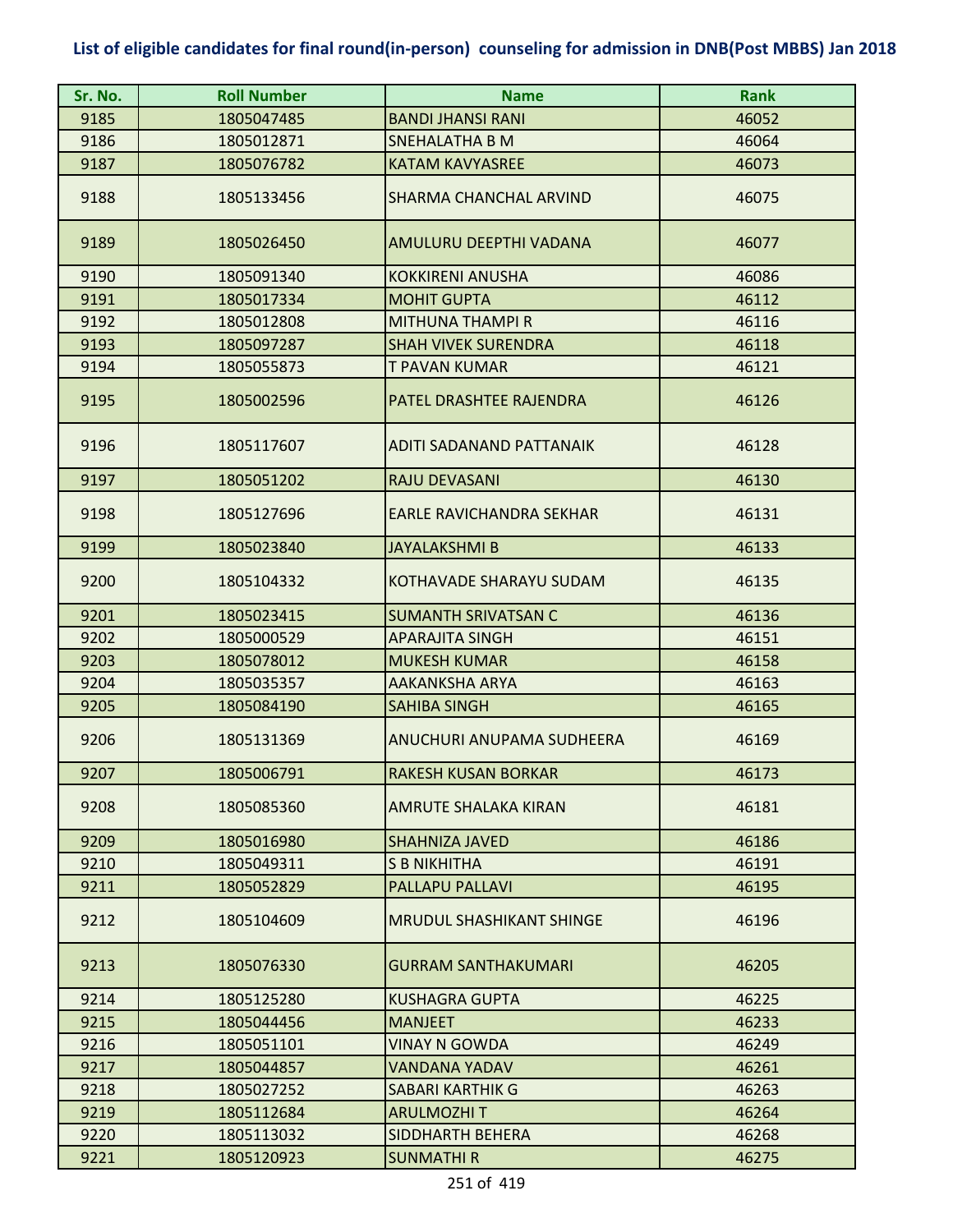| Sr. No. | <b>Roll Number</b> | <b>Name</b>                               | <b>Rank</b> |
|---------|--------------------|-------------------------------------------|-------------|
| 9222    | 1805089033         | <b>AMMU KORAH</b>                         | 46283       |
| 9223    | 1805112812         | SARANYA DEVI O M                          | 46314       |
| 9224    | 1805124472         | S THAMIZHARASI                            | 46325       |
| 9225    | 1805095999         | THOUNAOJAM JEFFCHAND LUWANG               | 46329       |
| 9226    | 1805075220         | <b>BAISIL ALIAS</b>                       | 46330       |
| 9227    | 1805040277         | <b>PRAVEEN CHILUKA</b>                    | 46346       |
| 9228    | 1805007046         | <b>BHARTIYA MADHURI PRAMOD</b>            | 46352       |
| 9229    | 1805009788         | <b>DIMPLE ANN DIAS</b>                    | 46361       |
| 9230    | 1805036493         | <b>MOHAMMED RIZWAN BHATI</b>              | 46364       |
| 9231    | 1805118629         | JAYAKUMAR V V                             | 46373       |
| 9232    | 1805037217         | <b>NAVEEN SINGH</b>                       | 46374       |
| 9233    | 1805007369         | <b>RAHUL KUMAR MANNAN</b>                 | 46376       |
| 9234    | 1805051818         | <b>MANDA</b><br>PAVANNAGAVAMSIRAMAKRISHNA | 46398       |
| 9235    | 1805085952         | KOTAWADEKAR RAJESHREE ARVIND              | 46399       |
| 9236    | 1805124275         | <b>HARI HARA SUDHAN</b>                   | 46415       |
| 9237    | 1805040943         | <b>RITU YADAV</b>                         | 46424       |
| 9238    | 1805011429         | VEDA RAGHAVENDRA VAIDYA                   | 46425       |
| 9239    | 1805129912         | K V SURYA SATYANARAYANA                   | 46431       |
| 9240    | 1805021335         | <b>ADITI PANDEY</b>                       | 46432       |
| 9241    | 1805090468         | <b>VENKATESH M</b>                        | 46433       |
| 9242    | 1805010181         | V VYSAKH                                  | 46436       |
| 9243    | 1805116606         | PATEL VISHVAKUMARI RAJUBHAI               | 46440       |
| 9244    | 1805020066         | <b>MOUSAM MOHANTY</b>                     | 46447       |
| 9245    | 1805115163         | <b>SHYAMALDIP GURUNG</b>                  | 46449       |
| 9246    | 1805017220         | <b>ANSHUL JAIN</b>                        | 46456       |
| 9247    | 1805050478         | <b>KANCHI SINDHUJA</b>                    | 46463       |
| 9248    | 1805134476         | <b>MANJUNATH J</b>                        | 46476       |
| 9249    | 1805049804         | <b>FARAAZ ADIL</b>                        | 46481       |
| 9250    | 1805081903         | PRAVEENA V                                | 46483       |
| 9251    | 1805089768         | <b>VINYAS KUMAR G</b>                     | 46491       |
| 9252    | 1805050218         | K S DHISHAN SAI                           | 46492       |
| 9253    | 1805053736         | <b>R SHRAVYA</b>                          | 46496       |
| 9254    | 1805052999         | PAKANATI SRIKANTH                         | 46510       |
| 9255    | 1805103332         | <b>PUJA JALAN</b>                         | 46514       |
| 9256    | 1805076806         | <b>BANDARI MANISHA</b>                    | 46523       |
| 9257    | 1805024915         | <b>MEHJOOBA R MAZUMDAR</b>                | 46528       |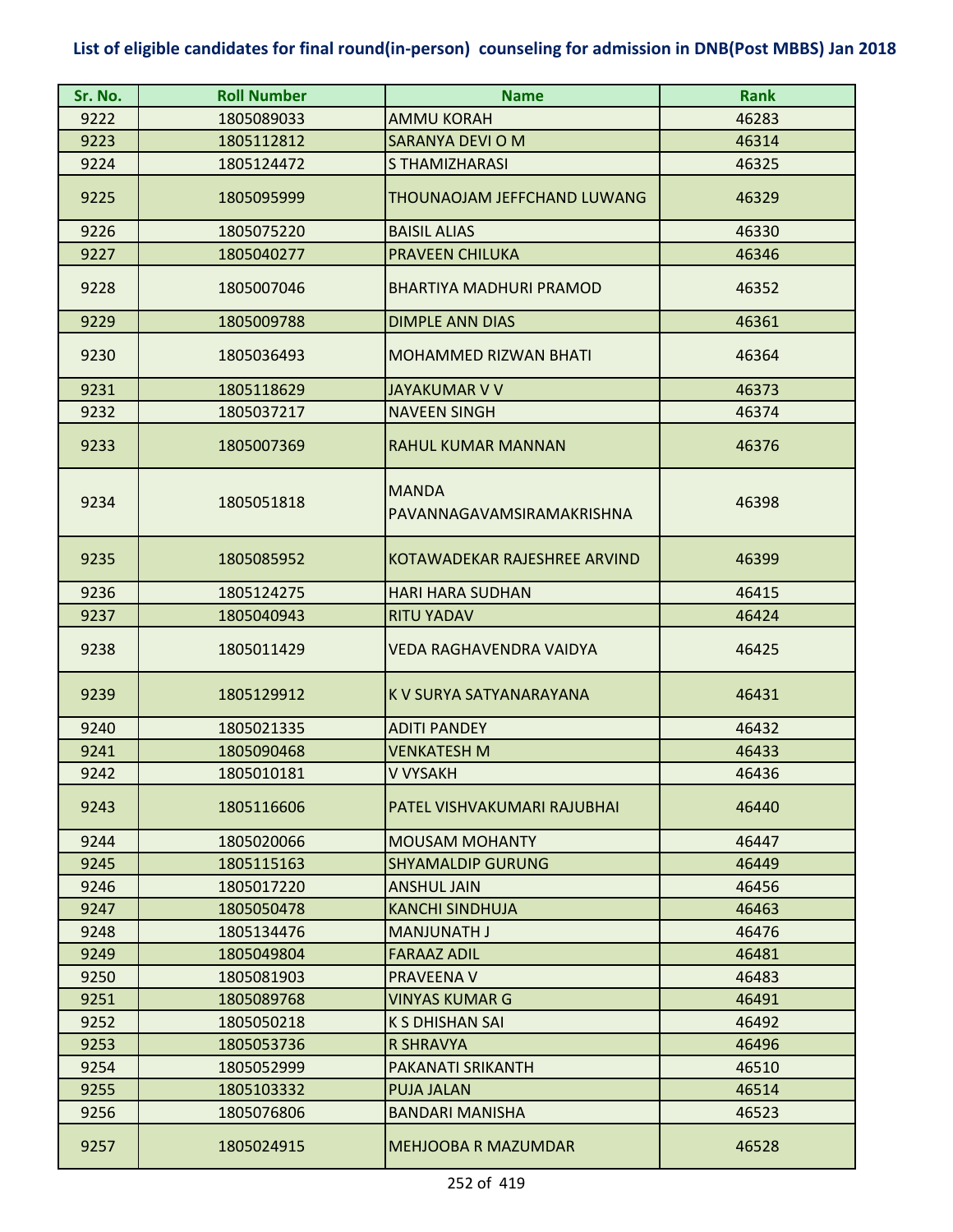| Sr. No. | <b>Roll Number</b> | <b>Name</b>                         | <b>Rank</b> |
|---------|--------------------|-------------------------------------|-------------|
| 9258    | 1805006643         | <b>KAITHWAS JUHEE SUKHLAL</b>       | 46531       |
| 9259    | 1805026918         | <b>GREESHMA SUMANASAN</b>           | 46537       |
| 9260    | 1805056175         | THUMATI BHARGAVI                    | 46538       |
| 9261    | 1805101088         | <b>MD NEYAZUDDIN</b>                | 46542       |
| 9262    | 1805132150         | <b>BODDEPALLI RAMESH</b>            | 46546       |
| 9263    | 1805117723         | <b>VIRA VAIBHAV KALYANJI</b>        | 46553       |
| 9264    | 1805045085         | <b>INDRAJIT MAJUMDAR</b>            | 46558       |
| 9265    | 1805049466         | <b>NANDINI R</b>                    | 46565       |
| 9266    | 1805023530         | <b>BARATH R</b>                     | 46588       |
| 9267    | 1805124261         | <b>GOUTHAM MOHAN MOHANAN</b>        | 46591       |
| 9268    | 1805067175         | <b>ANSHUL SETHI</b>                 | 46600       |
| 9269    | 1805129479         | <b>AKELLA KRISHNA SOWMYA</b>        | 46601       |
| 9270    | 1805073902         | NILANJANA SIMLAI                    | 46614       |
| 9271    | 1805069620         | <b>KURALE ARJUN RAJENDRA</b>        | 46620       |
| 9272    | 1805016407         | <b>ANKITA CHAKI</b>                 | 46627       |
| 9273    | 1805125046         | <b>ALANKRITA MADHUR</b>             | 46633       |
| 9274    | 1805096392         | RAI DEVDUTT SANDEEP                 | 46635       |
| 9275    | 1805098049         | <b>SHASHYA AGARWAL</b>              | 46643       |
| 9276    | 1805086701         | <b>GURJAR PALLAVI SATYA NARAYAN</b> | 46652       |
| 9277    | 1805107396         | <b>ADITYA SINHA</b>                 | 46665       |
| 9278    | 1805092201         | PANCHBHAI PARNAVI DEODAS            | 46671       |
| 9279    | 1805085073         | <b>CHAVAN MANISHA DHANRAJ</b>       | 46674       |
| 9280    | 1805031924         | <b>NISHANT GUPTA</b>                | 46676       |
| 9281    | 1805078669         | DEEPAK KUMAR MAURYA                 | 46677       |
| 9282    | 1805040325         | PREETHI NEHARIKA KAPPALA            | 46683       |
| 9283    | 1805040462         | <b>ARCHANA SINGH</b>                | 46689       |
| 9284    | 1805106054         | <b>MANISHA BALASAHEB GORE</b>       | 46690       |
| 9285    | 1805055623         | <b>HUSNA SULTANA</b>                | 46704       |
| 9286    | 1805056155         | SWAPNIKA T G                        | 46706       |
| 9287    | 1805106683         | <b>WANJALE RADHIKA DNYANESHWAR</b>  | 46707       |
| 9288    | 1805033489         | <b>VINAY GUPTA</b>                  | 46712       |
| 9289    | 1805037290         | PANKAJ KUMAR GUPTA                  | 46718       |
| 9290    | 1805102977         | ALKESH KUMAR PANDEY                 | 46721       |
| 9291    | 1805079408         | <b>SWATI MISRA</b>                  | 46723       |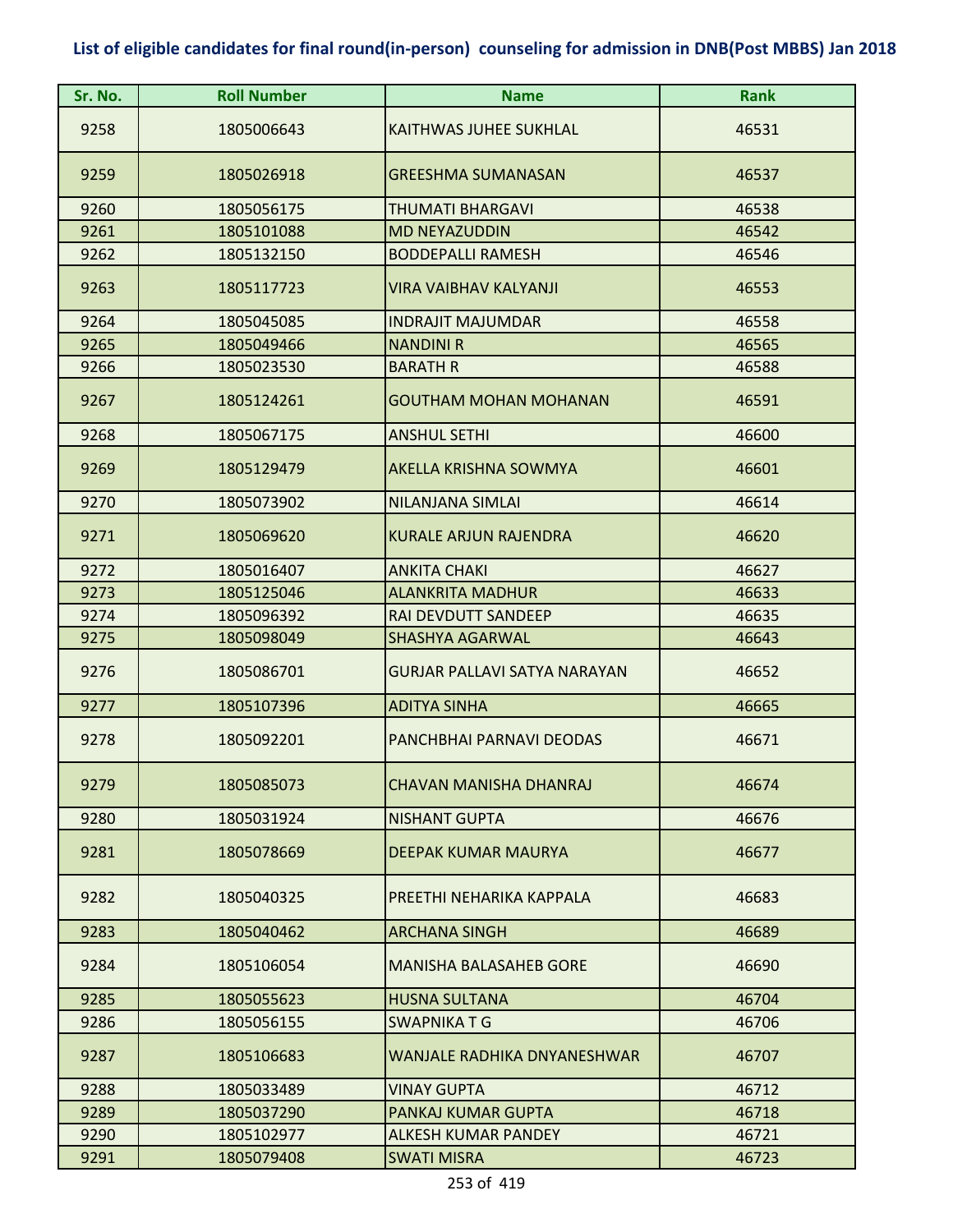| Sr. No. | <b>Roll Number</b> | <b>Name</b>                                | <b>Rank</b> |
|---------|--------------------|--------------------------------------------|-------------|
| 9292    | 1805022891         | <b>DHARSHANAT</b>                          | 46724       |
| 9293    | 1805119636         | <b>AJAY KURIAKOSE</b>                      | 46731       |
| 9294    | 1805087326         | <b>GAIKWAD PRIYANKA SUNIL</b>              | 46737       |
| 9295    | 1805050504         | <b>SHAHER BANU</b>                         | 46742       |
| 9296    | 1805124656         | <b>BALAJI SAINATH ANNALURU</b>             | 46752       |
| 9297    | 1805133480         | <b>SEKH AJIJUR RAHAMAN</b>                 | 46754       |
| 9298    | 1805020458         | SATYA RANJAN PANDA                         | 46759       |
| 9299    | 1805092141         | KATKAR PRIYANKA ANIL                       | 46760       |
| 9300    | 1805083514         | <b>ABHISHEK VEER SINGH</b>                 | 46770       |
| 9301    | 1805010241         | <b>DUNGA SUDHA RANI</b>                    | 46771       |
| 9302    | 1805097374         | TADKE SHRADDHA SHIVAJI                     | 46774       |
| 9303    | 1805085040         | SHETYE NIYATI NANDKUMAR<br><b>ANURADHA</b> | 46775       |
| 9304    | 1805122016         | <b>REENU RASHEED</b>                       | 46787       |
| 9305    | 1805028612         | <b>S KARTHIKEYAN</b>                       | 46799       |
| 9306    | 1805025028         | SANJANA P S                                | 46805       |
| 9307    | 1805050773         | <b>KOLLAMPALLI LAKSHMI</b>                 | 46810       |
| 9308    | 1805091686         | <b>GIRI SWAPNIL ANANT</b>                  | 46831       |
| 9309    | 1805030008         | SALVE NAVODAYA BAJIRAO                     | 46840       |
| 9310    | 1805027014         | ARYA DEVI C P                              | 46842       |
| 9311    | 1805110237         | <b>CHANDAN HESSA</b>                       | 46853       |
| 9312    | 1805071082         | <b>SUDESHNA DAS</b>                        | 46860       |
| 9313    | 1805090909         | <b>UMARE PRIYA KESHAO</b>                  | 46861       |
| 9314    | 1805118827         | <b>DEVISREE S</b>                          | 46871       |
| 9315    | 1805055954         | <b>THATIKONDA REETHIKA</b>                 | 46881       |
| 9316    | 1805029538         | <b>ANTARA SANYAL</b>                       | 46882       |
| 9317    | 1805021088         | <b>PRADEEP KHINCHI</b>                     | 46883       |
| 9318    | 1805086791         | SHILPA TRIMBAK GHOBLE                      | 46892       |
| 9319    | 1805068226         | <b>MR BONALA RAJESH</b>                    | 46894       |
| 9320    | 1805001924         | <b>MAYANK SHARMA</b>                       | 46895       |
| 9321    | 1805127760         | <b>GANDI SOUJANYA</b>                      | 46901       |
| 9322    | 1805055780         | <b>GEETHA VANDANA G</b>                    | 46902       |
| 9323    | 1805109099         | <b>GOHEL CHIRAG CHANDRAKANT</b>            | 46903       |
| 9324    | 1805116388         | GORASIYA AMITKUMAR RAMESHBHAI              | 46904       |
| 9325    | 1805032795         | <b>RINSHI AGRAWAL</b>                      | 46906       |
| 9326    | 1805085418         | <b>ISHANI NILESH SHAH</b>                  | 46907       |
| 9327    | 1805003871         | <b>GOYAL ANJALI MANOJ</b>                  | 46911       |
| 9328    | 1805017391         | KANIKA SHARMA                              | 46912       |
| 9329    | 1805079507         | <b>UJJWAL AHUJA</b>                        | 46916       |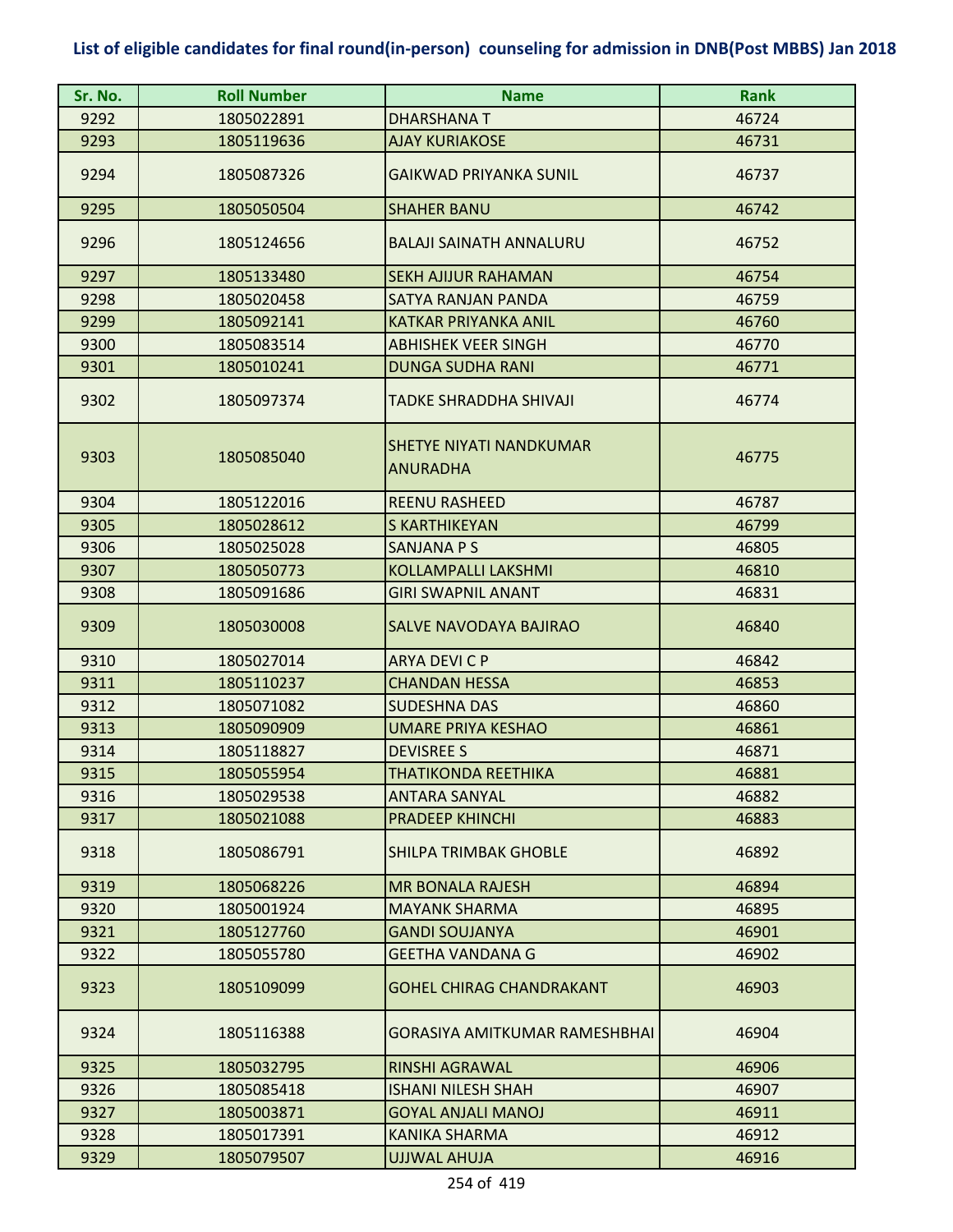| Sr. No. | <b>Roll Number</b> | <b>Name</b>                                   | <b>Rank</b> |
|---------|--------------------|-----------------------------------------------|-------------|
| 9330    | 1805015597         | <b>SONU GREWAL</b>                            | 46918       |
| 9331    | 1805119068         | <b>TEENU PAUL</b>                             | 46928       |
| 9332    | 1805005891         | <b>SHAILENDRA VIKRAM</b>                      | 46929       |
| 9333    | 1805107149         | <b>SUNIL KUMAR SAHU</b>                       | 46937       |
| 9334    | 1805014124         | RAGHAVENDRA A UTLASAR                         | 46947       |
| 9335    | 1805050414         | <b>KUKKALA KIRANMAI</b>                       | 46952       |
| 9336    | 1805032297         | <b>JUBIN NAIN</b>                             | 46955       |
| 9337    | 1805109554         | <b>GORFAD PARITABEN ARVINDBHAI</b>            | 46957       |
| 9338    | 1805055950         | LAKSHMI RAJENDRAN NAIR SAHEELA<br><b>DEVI</b> | 46963       |
| 9339    | 1805069766         | PRIYANKA PRADIPKUMAR WAGAJ                    | 46971       |
| 9340    | 1805021544         | <b>TARUN BANJARE</b>                          | 46975       |
| 9341    | 1805065051         | <b>ARJUN H M</b>                              | 46987       |
| 9342    | 1805123036         | <b>ANUP CHANDRAN</b>                          | 46988       |
| 9343    | 1805074795         | <b>BISWANATH HALDER</b>                       | 46990       |
| 9344    | 1805032772         | RICHA RAJENDRA GAIKWAD                        | 46991       |
| 9345    | 1805025527         | <b>HEMAPRIYA</b>                              | 46995       |
| 9346    | 1805002848         | <b>VAGHANI MAYUR VRAJLAL</b>                  | 46996       |
| 9347    | 1805108569         | <b>SUKHABHOGI VISHAKHA</b>                    | 47007       |
| 9348    | 1805023489         | RAGAVENDRAN V                                 | 47012       |
| 9349    | 1805100843         | <b>SABA PARWEEN</b>                           | 47013       |
| 9350    | 1805049698         | <b>MANDALOJU KARTHIK</b>                      | 47015       |
| 9351    | 1805012479         | <b>SYED MOHAMMAD SHUJA</b>                    | 47020       |
| 9352    | 1805001732         | CHAUDHARY KHUSHBU SHAMALBHAI                  | 47025       |
| 9353    | 1805001668         | <b>BOCHIYA GIRISHKUMAR PANNALAL</b>           | 47026       |
| 9354    | 1805097583         | <b>BANUSRI GANESAN</b>                        | 47031       |
| 9355    | 1805089422         | <b>DILEEP C</b>                               | 47033       |
| 9356    | 1805134530         | SIDDHARATH JINDAL                             | 47045       |
| 9357    | 1805084281         | <b>ARVINDER PAL SINGH AULAKH</b>              | 47050       |
| 9358    | 1805039447         | MACHARLA VENKATA HARIKA                       | 47058       |
| 9359    | 1805096735         | <b>PATIL ANIKET PANDURANG</b>                 | 47064       |
| 9360    | 1805055016         | <b>AFREEN FATHIMA</b>                         | 47066       |
| 9361    | 1805069153         | CHADHA NEHADEEPKAUR AJITSINGH                 | 47071       |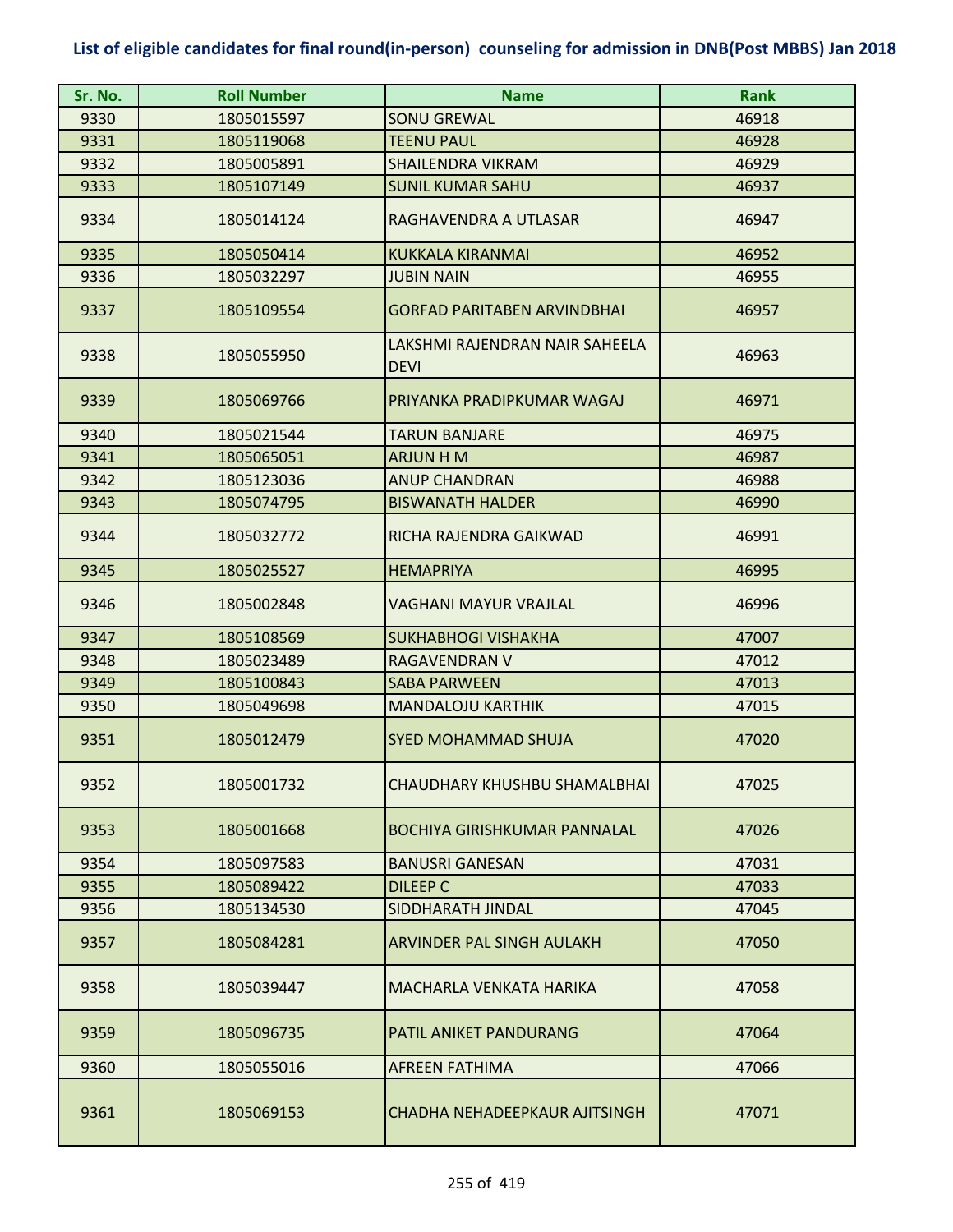| Sr. No. | <b>Roll Number</b> | <b>Name</b>                                      | <b>Rank</b> |
|---------|--------------------|--------------------------------------------------|-------------|
| 9362    | 1805080841         | <b>JANPREET SINGH ARORA</b>                      | 47073       |
| 9363    | 1805015770         | <b>OMESH PAUL</b>                                | 47076       |
| 9364    | 1805062619         | <b>KAINAAT SALARIA</b>                           | 47088       |
| 9365    | 1805013766         | <b>SAHANA M</b>                                  | 47094       |
| 9366    | 1805043100         | <b>JAYA MISHRA</b>                               | 47101       |
| 9367    | 1805033940         | <b>EESHITA JAIN</b>                              | 47107       |
| 9368    | 1805043700         | <b>RONIT THUKRAL</b>                             | 47108       |
| 9369    | 1805028099         | <b>ARJUN HARIDAS</b>                             | 47110       |
| 9370    | 1805049388         | <b>ZEHRA AZIZ</b>                                | 47119       |
| 9371    | 1805064969         | <b>MOHAMMED FAIZUL VIQHAS K</b>                  | 47125       |
| 9372    | 1805030147         | <b>DUGAD KUSH</b>                                | 47126       |
| 9373    | 1805045926         | RIYAZ M MENASINAKAI                              | 47132       |
| 9374    | 1805001994         | <b>GORVADIYA GHANSHYAM</b><br><b>KARSHANBHAI</b> | 47134       |
| 9375    | 1805027559         | <b>DHIVAAKAR V</b>                               | 47138       |
| 9376    | 1805028580         | <b>NAGANANDINI R</b>                             | 47144       |
| 9377    | 1805105055         | <b>KULKARNI KULBHUSHAN</b><br><b>SUBHASHRAO</b>  | 47150       |
| 9378    | 1805112872         | <b>ANSHU KAPOOR</b>                              | 47158       |
| 9379    | 1805097294         | <b>KHIRID SHRADDHA SANJEEV</b>                   | 47161       |
| 9380    | 1805086473         | <b>QURESHI KAMRAN FAROOQ</b>                     | 47163       |
| 9381    | 1805067834         | <b>ADAVELLY ANIL MAHAJAN</b>                     | 47169       |
| 9382    | 1805040550         | <b>KASAUDHAN SONIA</b>                           | 47170       |
| 9383    | 1805053858         | <b>SREEDHARSHINI SREEDHAR</b>                    | 47172       |
| 9384    | 1805037818         | RITIKA MASIH                                     | 47173       |
| 9385    | 1805094545         | ASHTAKAR ANJALI MANIKRAO                         | 47176       |
| 9386    | 1805016563         | <b>SANJANA NASHINE</b>                           | 47177       |
| 9387    | 1805094301         | NEETA VINAYAKRAO SHINDE                          | 47183       |
| 9388    | 1805036072         | PARIKH HARVY DIPESH                              | 47201       |
| 9389    | 1805040673         | <b>SHAMBHAVI JHA</b>                             | 47205       |
| 9390    | 1805012812         | <b>DEEPTHIS</b>                                  | 47218       |
| 9391    | 1805058754         | <b>AYUSHI SINGH</b>                              | 47222       |
| 9392    | 1805055658         | <b>SHILPAR</b>                                   | 47224       |
| 9393    | 1805090882         | <b>BODDU THIRDHA</b>                             | 47229       |
| 9394    | 1805100630         | <b>SWARNEET BHAMRA</b>                           | 47232       |
| 9395    | 1805040599         | <b>ISHA NARESH BHAGAT</b>                        | 47236       |
| 9396    | 1805034143         | <b>ANANTU KUMAR</b>                              | 47242       |
| 9397    | 1805098550         | <b>PRATEEK JAIN</b>                              | 47255       |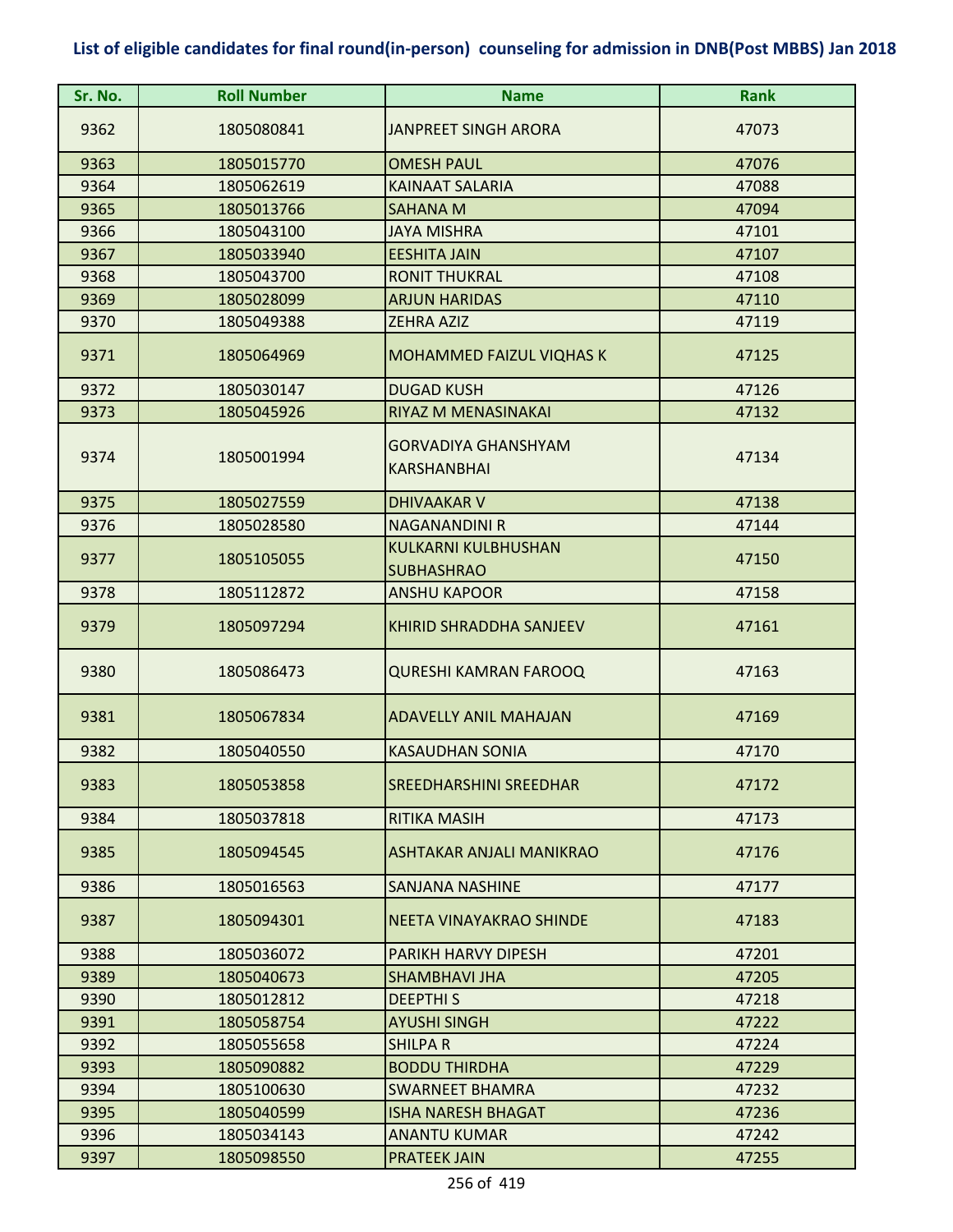| Sr. No. | <b>Roll Number</b> | <b>Name</b>                     | <b>Rank</b> |
|---------|--------------------|---------------------------------|-------------|
| 9398    | 1805036805         | <b>ANCHAL MOHANTY</b>           | 47260       |
| 9399    | 1805026992         | DONA MARIYA CJ                  | 47265       |
| 9400    | 1805040785         | <b>SHUBHI SHARMA</b>            | 47266       |
| 9401    | 1805119723         | <b>GAYATHRIS</b>                | 47272       |
| 9402    | 1805074702         | <b>AJANTA SARKAR</b>            | 47275       |
| 9403    | 1805068146         | <b>TEJASWINI MUDDAM</b>         | 47281       |
| 9404    | 1805049594         | <b>JALDU KRISHNA PAVAN</b>      | 47282       |
| 9405    | 1805043733         | <b>YEETI UPRETI</b>             | 47289       |
| 9406    | 1805026063         | <b>RAVINDRAN VT</b>             | 47299       |
| 9407    | 1805048115         | <b>CHINTHAMSRAVANI</b>          | 47304       |
| 9408    | 1805094406         | <b>HAMAND ANKHILA DATTATRAY</b> | 47309       |
| 9409    | 1805017556         | PANDEY JAIN ANKIT               | 47315       |
| 9410    | 1805038828         | <b>MAHABOOB SHARIFF</b>         | 47316       |
| 9411    | 1805055855         | <b>SYEDA KOUSAR</b>             | 47325       |
| 9412    | 1805128670         | PILLA PURNIMA                   | 47347       |
| 9413    | 1805048854         | <b>SHREEJA GADDAM</b>           | 47348       |
| 9414    | 1805035433         | RAVAL RAVINDRA MAHESHKUMAR      | 47350       |
| 9415    | 1805065034         | <b>HARISH KUMAR</b>             | 47357       |
| 9416    | 1805112288         | <b>HARIRAJ SELLAMUTHU</b>       | 47358       |
| 9417    | 1805109805         | <b>BHUMIT HIMANSHU TRIVEDI</b>  | 47367       |
| 9418    | 1805036928         | <b>ABHISHAEK BINJWA</b>         | 47375       |
| 9419    | 1805058774         | <b>MUKESH BANSAL</b>            | 47378       |
| 9420    | 1805050241         | <b>PAAVAN GOPATHOTI</b>         | 47380       |
| 9421    | 1805054928         | <b>GAYATHRIK</b>                | 47388       |
| 9422    | 1805086902         | KANCHWALLA HASNAIN ABBAS        | 47391       |
| 9423    | 1805112384         | <b>DINESH S</b>                 | 47392       |
| 9424    | 1805032327         | K VIKRANT PRATAP SINGH CHAUHAN  | 47395       |
| 9425    | 1805034050         | <b>ISMA MAQSOOD</b>             | 47405       |
| 9426    | 1805105505         | <b>DHANDE SUSHRUT RAMDAS</b>    | 47408       |
| 9427    | 1805132248         | JANAPAREDDI U S V DURGA PRASAD  | 47419       |
| 9428    | 1805079792         | MOHAMMAD AKRAM KHAN             | 47424       |
| 9429    | 1805086281         | <b>SHIVANI MANOJ MEENA</b>      | 47425       |
| 9430    | 1805054160         | RUMENA YASMIN BORBHUIYA         | 47426       |
| 9431    | 1805048489         | DONEPUDI SAI SARANYA            | 47446       |
| 9432    | 1805094528         | <b>ANEETA MUTGI</b>             | 47447       |
| 9433    | 1805085988         | LADDHA RAGHAV RAJESH            | 47449       |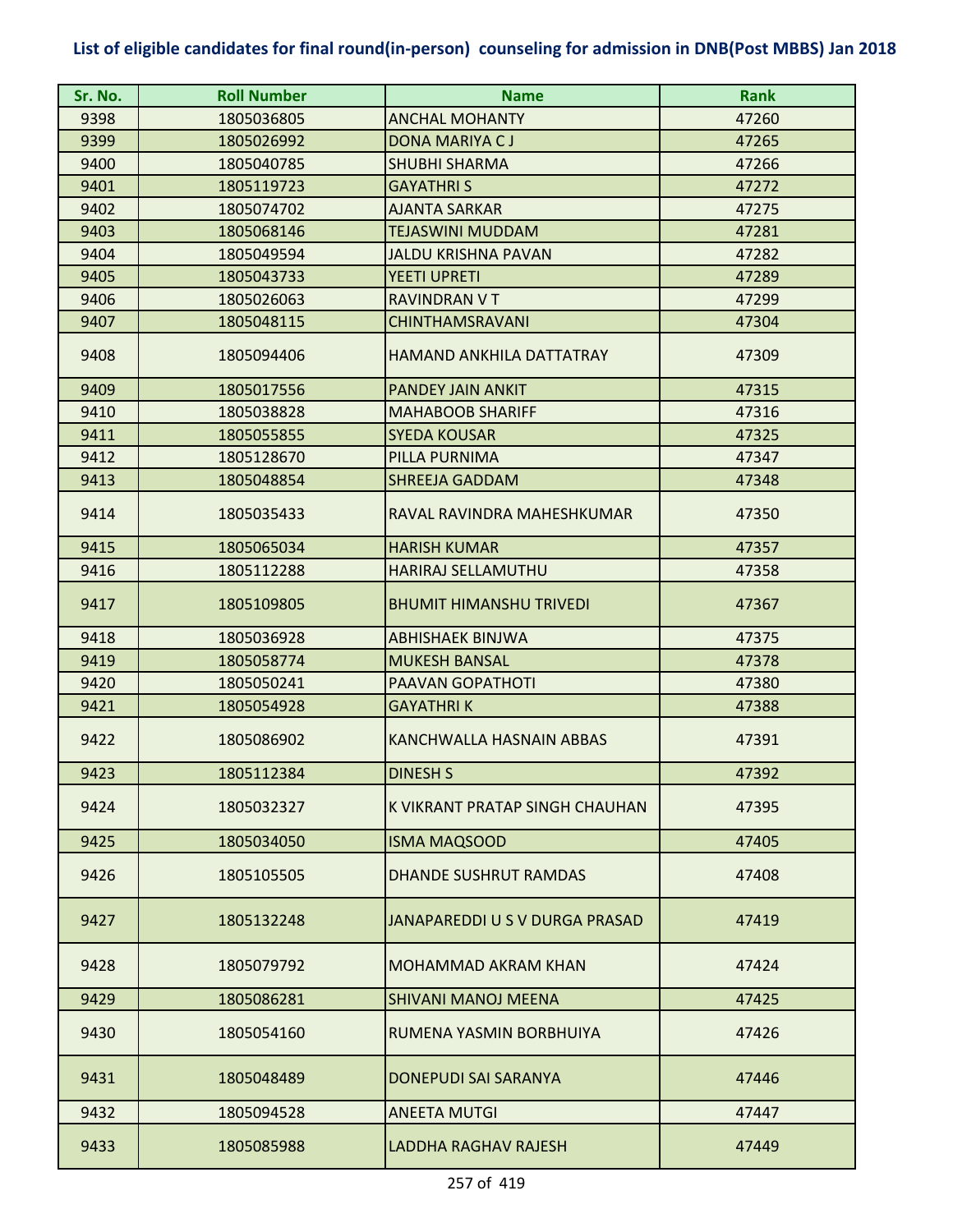| Sr. No. | <b>Roll Number</b> | <b>Name</b>                 | <b>Rank</b> |
|---------|--------------------|-----------------------------|-------------|
| 9434    | 1805122057         | <b>MALAVIKA PRASANTH</b>    | 47459       |
| 9435    | 1805032166         | <b>PRIYA</b>                | 47463       |
| 9436    | 1805127998         | <b>KASAGANI KALYANI</b>     | 47466       |
| 9437    | 1805115455         | <b>SASWATI NASKAR</b>       | 47468       |
| 9438    | 1805033574         | <b>SUNIL KUMAR</b>          | 47470       |
| 9439    | 1805023751         | <b>HEMAKRISHNASAI M S</b>   | 47477       |
| 9440    | 1805117107         | <b>KENE BHUSHAN TUKARAM</b> | 47481       |
| 9441    | 1805018108         | <b>NAMITA JAIN</b>          | 47483       |
| 9442    | 1805035701         | <b>OZA MARGI PRASHANT</b>   | 47491       |
| 9443    | 1805120217         | <b>SHRIEASWARI S</b>        | 47493       |
| 9444    | 1805088287         | <b>PALLAV PRASUN</b>        | 47498       |
| 9445    | 1805008258         | SOUMYA BHATTACHARYA         | 47507       |
| 9446    | 1805132395         | SAHITHI PEYYALA             | 47508       |
| 9447    | 1805114156         | <b>DEEPAGS</b>              | 47510       |
| 9448    | 1805102854         | <b>ALOK KUMAR</b>           | 47516       |
| 9449    | 1805031613         | <b>KRITHIKA R</b>           | 47529       |
| 9450    | 1805032776         | <b>CHETAN SHARMA</b>        | 47544       |
| 9451    | 1805062965         | <b>PANKAJ KUMAR</b>         | 47545       |
| 9452    | 1805019080         | <b>ABHILASH PATNAIK</b>     | 47549       |
| 9453    | 1805132023         | <b>SANKARI KOMMI</b>        | 47550       |
| 9454    | 1805078557         | <b>DHARMENDRA KUMAR</b>     | 47558       |
| 9455    | 1805087704         | <b>RESHU RAJPUT</b>         | 47559       |
| 9456    | 1805075306         | <b>APARNA MOHANDAS</b>      | 47567       |
| 9457    | 1805029599         | <b>RENU BISHT</b>           | 47568       |
| 9458    | 1805003333         | IYER JAHNAVI NATARAJAN      | 47575       |
| 9459    | 1805075783         | PRIYANKA NAIR               | 47578       |
| 9460    | 1805045111         | <b>ANIRBAN RAY</b>          | 47583       |
| 9461    | 1805131625         | <b>SUGAPRADHA G R</b>       | 47585       |
| 9462    | 1805009810         | JAYANTH M S                 | 47605       |
| 9463    | 1805057831         | <b>SHARADCHANDRA YADAV</b>  | 47607       |
| 9464    | 1805004819         | <b>ABHISHEK CHANDRAN R</b>  | 47609       |
| 9465    | 1805113125         | KANUMETTA RAJANIKANTH       | 47620       |
| 9466    | 1805054644         | <b>NISHAT MEHDI</b>         | 47625       |
| 9467    | 1805022629         | <b>SATHISH KUMAR R</b>      | 47628       |
| 9468    | 1805047791         | <b>BUDDE SRINIVAS</b>       | 47629       |
| 9469    | 1805079659         | <b>IBRAR AHMAD ANSARI</b>   | 47632       |
| 9470    | 1805131240         | RAVULAPALLI SARAT PAVAN     | 47636       |
| 9471    | 1805031796         | <b>ANITA KUMARI</b>         | 47641       |
| 9472    | 1805062322         | <b>MOHSIN QADIR NADROO</b>  | 47642       |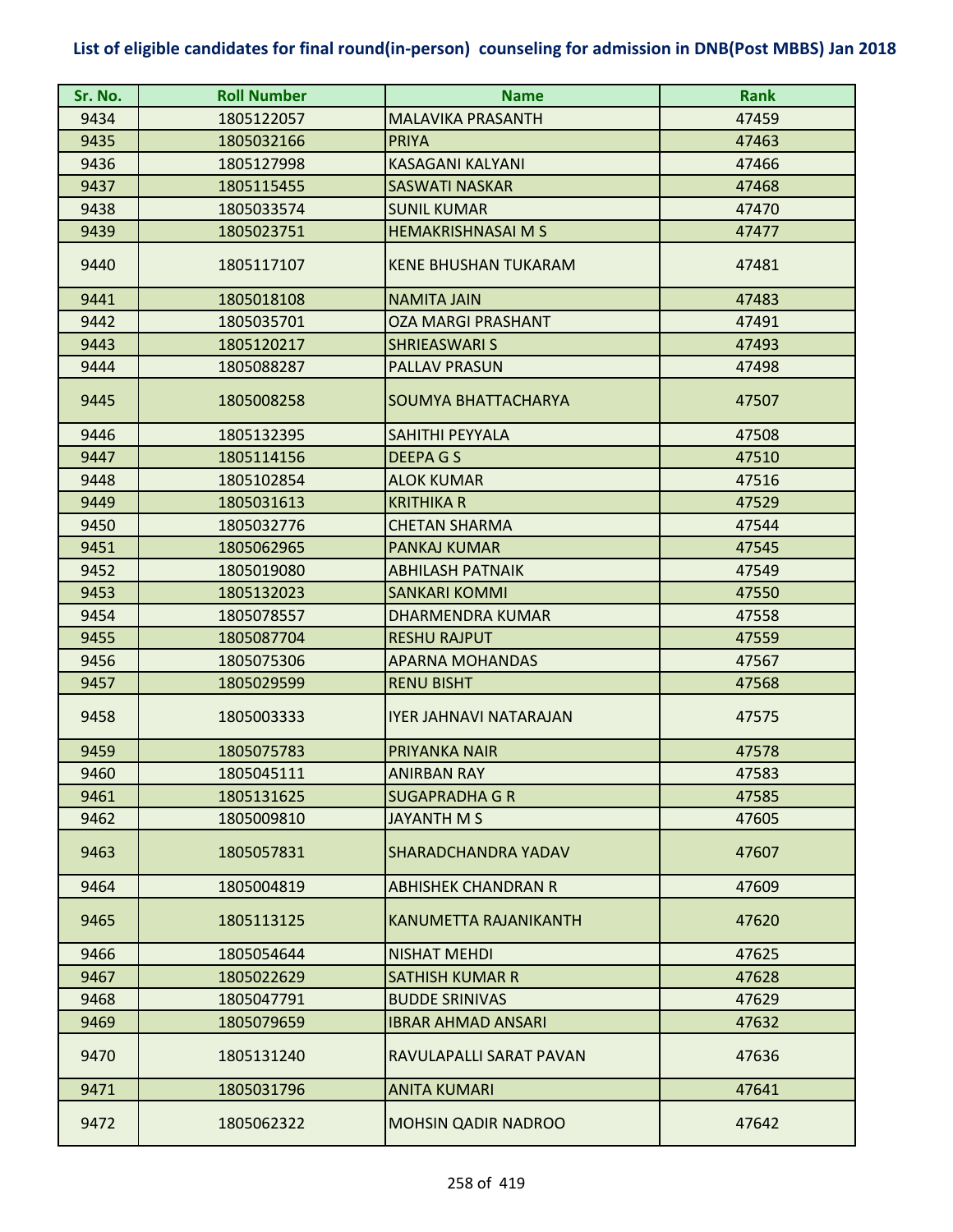| Sr. No. | <b>Roll Number</b> | <b>Name</b>                                               | <b>Rank</b> |
|---------|--------------------|-----------------------------------------------------------|-------------|
| 9473    | 1805001818         | <b>DESAI MAULIK JAYENDRABHAI</b>                          | 47644       |
| 9474    | 1805052851         | P DILIP KUMAR                                             | 47649       |
| 9475    | 1805106566         | PANDAV BHAVANA BHARAT                                     | 47650       |
| 9476    | 1805052213         | <b>AFREEN SULTANA</b>                                     | 47676       |
| 9477    | 1805015944         | <b>VIVEK GUMBER</b>                                       | 47686       |
| 9478    | 1805124909         | <b>BARANI SHANKAR K</b>                                   | 47688       |
| 9479    | 1805048921         | <b>DIVYA BHARATHI G</b>                                   | 47690       |
| 9480    | 1805079350         | KRISHNA PRAKASH MAURYA                                    | 47697       |
| 9481    | 1805052943         | P PRADEEP KUMAR                                           | 47698       |
| 9482    | 1805056497         | V ANUSHA                                                  | 47703       |
| 9483    | 1805049845         | <b>ANIL RAGHAVENDRA K</b>                                 | 47713       |
| 9484    | 1805132757         | <b>THIPPANI SUNITHA</b>                                   | 47721       |
| 9485    | 1805055732         | <b>SNEHA S GEORGE</b>                                     | 47724       |
| 9486    | 1805045719         | SONIA DEVIDAS PAWASKAR                                    | 47726       |
| 9487    | 1805067979         | SANDEEP GANGADHARA                                        | 47729       |
| 9488    | 1805118543         | <b>MUHAMMED JUNAID A</b>                                  | 47733       |
| 9489    | 1805085044         | <b>NIKHILESH PAWASKAR</b>                                 | 47734       |
| 9490    | 1805030081         | <b>MOHIT AWASTHI</b>                                      | 47736       |
| 9491    | 1805027980         | <b>SANTHOSH A</b>                                         | 47748       |
| 9492    | 1805019347         | KOTCHERLAKOTA ANANTHA VENKATA<br>SURYA JAGADEESWARA KUMAR | 47755       |
| 9493    | 1805094452         | PRATIBHA MANIKRAO GAIGODHANE                              | 47766       |
| 9494    | 1805061997         | SONAL CHOWDHARY                                           | 47772       |
| 9495    | 1805077848         | <b>PANKAJ PURI</b>                                        | 47774       |
| 9496    | 1805038009         | <b>ADIL ASKARI</b>                                        | 47776       |
| 9497    | 1805100021         | <b>TULIKA PRASAD</b>                                      | 47779       |
| 9498    | 1805020047         | <b>BILITA KUMARI PARHI</b>                                | 47784       |
| 9499    | 1805012670         | SHARIFA AYESHA FATHIMA                                    | 47785       |
| 9500    | 1805065216         | <b>SYED MOIZUDDIN</b>                                     | 47788       |
| 9501    | 1805040702         | <b>MAROOF SHAHEDI</b>                                     | 47793       |
| 9502    | 1805032785         | M SATYANARAYANA                                           | 47794       |
| 9503    | 1805123912         | MIRIYALA PAVAN KUMAR                                      | 47795       |
| 9504    | 1805038574         | <b>TUSHAR NAGYAN</b>                                      | 47802       |
| 9505    | 1805033703         | <b>PAGOLU YUGENDRANATH</b>                                | 47807       |
| 9506    | 1805018480         | <b>NEELAM PATEL</b>                                       | 47811       |
| 9507    | 1805000693         | <b>KUNAL SURI</b>                                         | 47812       |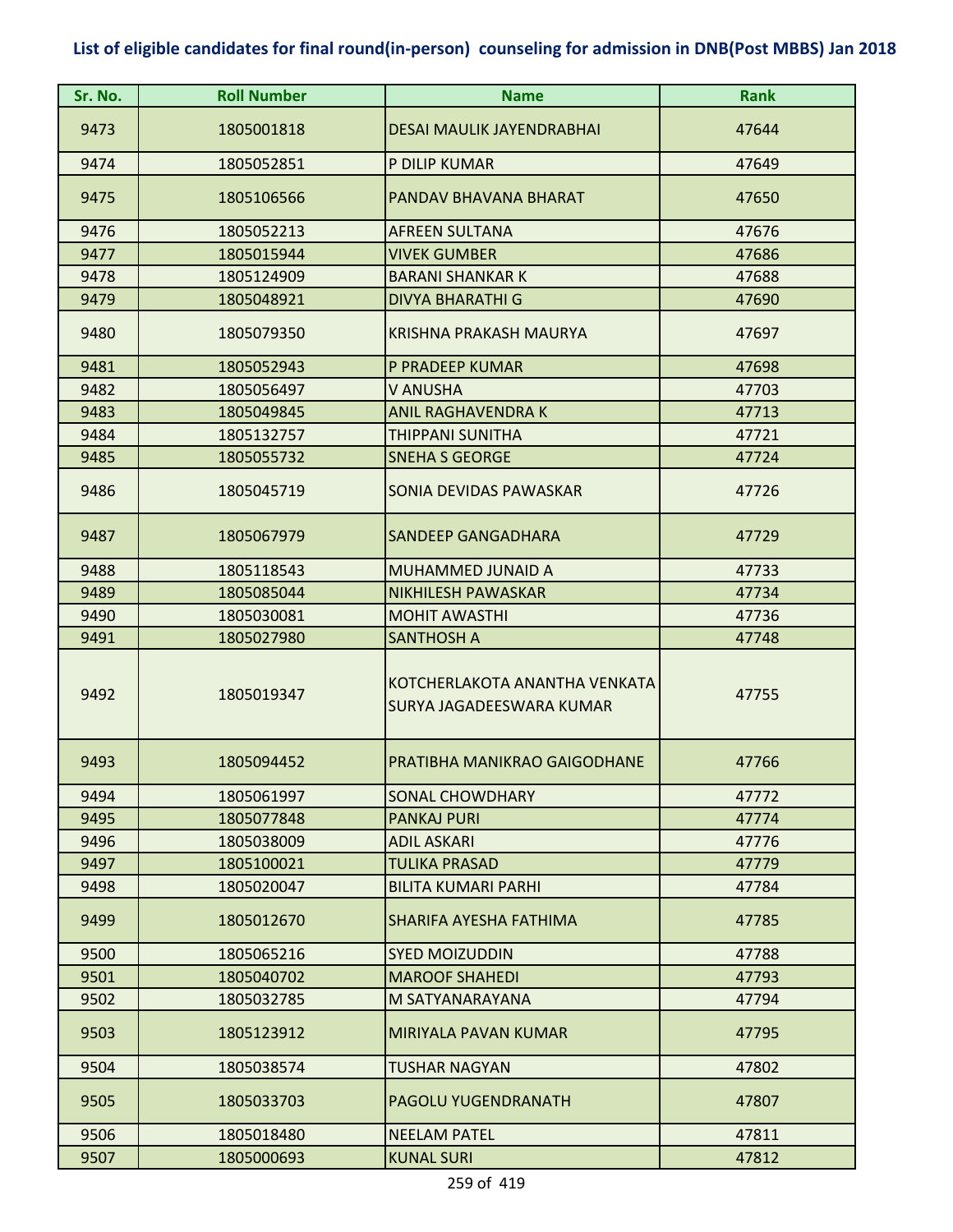| Sr. No. | <b>Roll Number</b> | <b>Name</b>                         | <b>Rank</b> |
|---------|--------------------|-------------------------------------|-------------|
| 9508    | 1805038505         | <b>IMRAN KHAN</b>                   | 47829       |
| 9509    | 1805073428         | <b>VIVEKA ROY SRIVASTAVA</b>        | 47831       |
| 9510    | 1805094719         | SONKAMBLE VIDYASAGAR<br>CHANDRAKANT | 47834       |
| 9511    | 1805019487         | <b>RINU RANI DASH</b>               | 47840       |
| 9512    | 1805037842         | <b>PAVAN KUMAR</b>                  | 47844       |
| 9513    | 1805030381         | <b>ANUMEHA OMAR</b>                 | 47851       |
| 9514    | 1805033755         | <b>ALE SWAPNA</b>                   | 47858       |
| 9515    | 1805053223         | <b>PARASA SAHITHI</b>               | 47861       |
| 9516    | 1805095675         | <b>MEHTA NUPOORA RAJAN</b>          | 47865       |
| 9517    | 1805005553         | <b>ADITYA KUMAR UTTAM</b>           | 47868       |
| 9518    | 1805038442         | <b>ANISHA KWATRA</b>                | 47871       |
| 9519    | 1805098494         | <b>VINEET KUMAR</b>                 | 47897       |
| 9520    | 1805120862         | RACHEL MONICA P                     | 47905       |
| 9521    | 1805043032         | <b>BHOOPENDRA SHARMA</b>            | 47933       |
| 9522    | 1805129646         | PAVAN KUMAR CHOKKAKULA              | 47943       |
| 9523    | 1805025132         | <b>GOKUL PRASANNA M</b>             | 47944       |
| 9524    | 1805129939         | DUVVU SIVA KARTHIK KRISHNA          | 47949       |
| 9525    | 1805045391         | <b>JOYCE CHRISTINA A</b>            | 47954       |
| 9526    | 1805063886         | <b>ROHIT PAREEK</b>                 | 47959       |
| 9527    | 1805104640         | DHARURKAR ADITYA PANDHARINATH       | 47963       |
| 9528    | 1805108626         | <b>TISHA MARIA GEORGE</b>           | 47965       |
| 9529    | 1805051303         | <b>J MARUTHI PRASAD</b>             | 47969       |
| 9530    | 1805085821         | KACHA JUHI SUNIL                    | 47972       |
| 9531    | 1805052284         | <b>NUKALA S PRASAD</b>              | 47975       |
| 9532    | 1805047057         | <b>SYED ABDUL AZEEZ REHAN</b>       | 47979       |
| 9533    | 1805005143         | <b>SAURABH PATHAK</b>               | 47981       |
| 9534    | 1805013461         | <b>RUDRESHA G</b>                   | 47982       |
| 9535    | 1805034272         | <b>KSHITIJ SINHA</b>                | 47983       |
| 9536    | 1805109451         | LALCHETA MEGHA HASMUKHLAL           | 47998       |
| 9537    | 1805073938         | <b>RAJASEE ADHIKARY</b>             | 48007       |
| 9538    | 1805017660         | <b>RITU ASNANI</b>                  | 48009       |
| 9539    | 1805031203         | KAUSHLENDRA KUMAR                   | 48016       |
| 9540    | 1805069517         | <b>GOWRI S PRABHU</b>               | 48018       |
| 9541    | 1805087066         | <b>ADITYA LAL VALLATH</b>           | 48035       |
| 9542    | 1805015840         | <b>MANOJ SOMANI</b>                 | 48037       |
| 9543    | 1805049424         | <b>ILLURI SURYA TEJA</b>            | 48038       |
| 9544    | 1805060043         | PRIYANKA RAWAT                      | 48047       |
| 9545    | 1805022940         | <b>LOKESH S</b>                     | 48051       |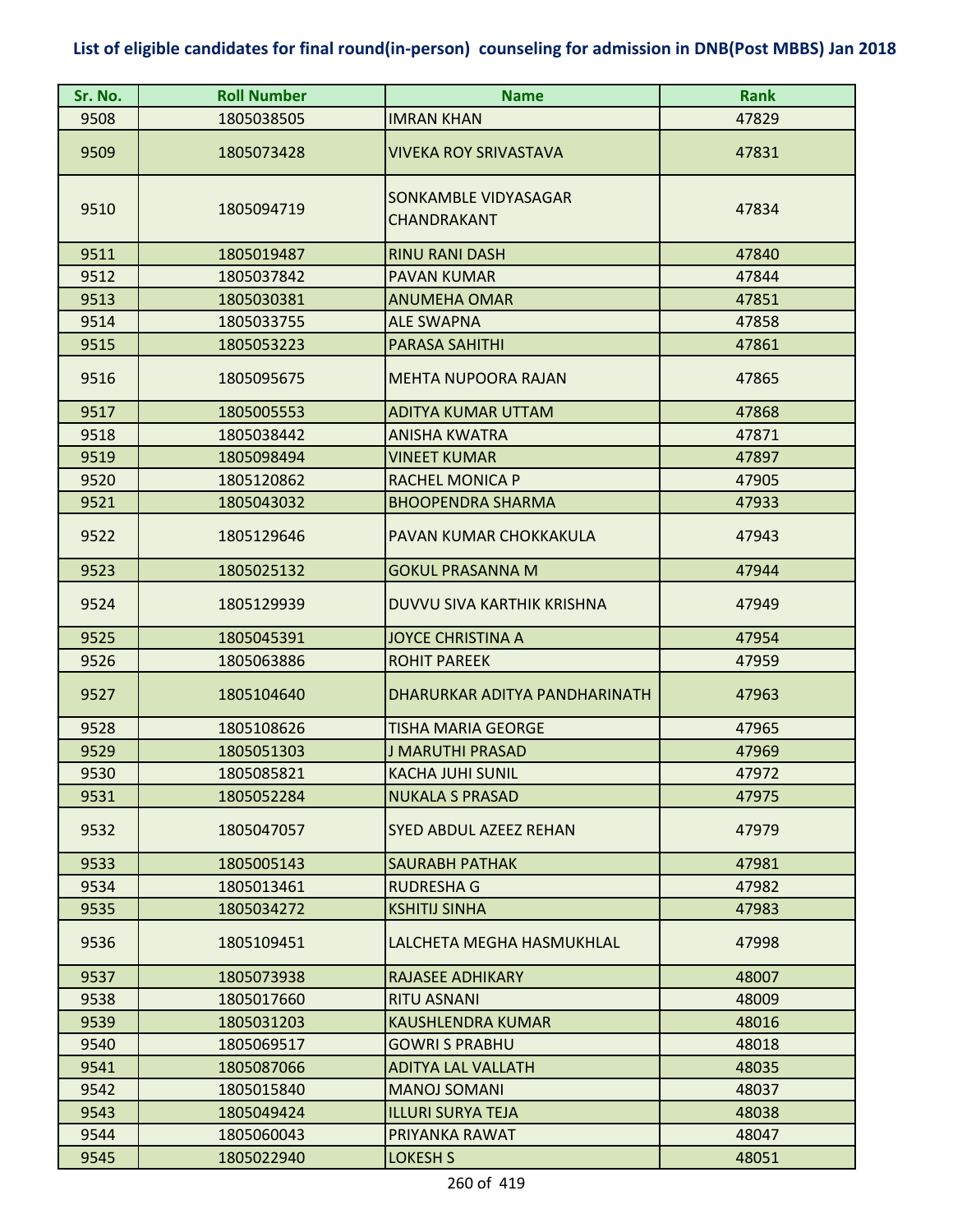| Sr. No. | <b>Roll Number</b> | <b>Name</b>                   | Rank  |
|---------|--------------------|-------------------------------|-------|
| 9546    | 1805132460         | RONGALI LOCHANA               | 48052 |
| 9547    | 1805075062         | <b>ASWATHY V LAKSHMY</b>      | 48059 |
| 9548    | 1805118274         | LAKSHMI PRIYA R G             | 48064 |
| 9549    | 1805039471         | <b>VENKATA VASAVI VADDURI</b> | 48065 |
| 9550    | 1805033394         | <b>INGOLE KULDEEP BABURAO</b> | 48068 |
| 9551    | 1805113013         | <b>ANKUSH KUMAR</b>           | 48069 |
| 9552    | 1805027753         | <b>BHAGYA</b>                 | 48075 |
| 9553    | 1805018016         | <b>SUYASH GUPTA</b>           | 48077 |
| 9554    | 1805052150         | <b>MOLUGURI MAHESH</b>        | 48078 |
| 9555    | 1805086084         | <b>AMEYA AROLKAR</b>          | 48079 |
| 9556    | 1805033374         | <b>BINITA MURARKA</b>         | 48080 |
| 9557    | 1805011988         | <b>NADINTI JYOTHSNA</b>       | 48085 |
| 9558    | 1805018374         | <b>NAMRATA SHARMA</b>         | 48093 |
| 9559    | 1805055959         | TVRKPRASAD                    | 48095 |
| 9560    | 1805003042         | PATEL VIHANGKUMAR BIPINBHAI   | 48100 |
| 9561    | 1805133886         | <b>ASHISH SAWHNEY</b>         | 48110 |
| 9562    | 1805060045         | SHELJA SHARMA                 | 48122 |
| 9563    | 1805020651         | <b>CHETANA PRADHAN</b>        | 48123 |
| 9564    | 1805125678         | <b>ISHANT ANAND</b>           | 48133 |
| 9565    | 1805098956         | <b>CHIRAG GUPTA</b>           | 48137 |
| 9566    | 1805079430         | VIDHYA RAMACHANDRAN           | 48142 |
| 9567    | 1805074104         | <b>INDRANI DEBNATH</b>        | 48148 |
| 9568    | 1805133487         | <b>KIRAN SANKAR K T</b>       | 48165 |
| 9569    | 1805125692         | <b>RAJANI R KUNTHE</b>        | 48173 |
| 9570    | 1805095443         | PAWAR AMRUTA ANANDRAO         | 48176 |
| 9571    | 1805130282         | <b>SHWETHAM</b>               | 48181 |
| 9572    | 1805106232         | VERMA PUNAM AMARJIT           | 48184 |
| 9573    | 1805050813         | KONA VENKATA SITARAMA KOUSHIK | 48185 |
| 9574    | 1805012378         | <b>DEEPIKAN</b>               | 48191 |
| 9575    | 1805097473         | <b>V VEENAMERCY</b>           | 48198 |
| 9576    | 1805075814         | <b>ANUSHA ASOK</b>            | 48199 |
| 9577    | 1805035914         | PRAJAPATI HARSH VITTHALBHAI   | 48205 |
| 9578    | 1805050181         | KODIREKKA VINAYRANI           | 48214 |
| 9579    | 1805040481         | <b>LIPSY GOYAL</b>            | 48229 |
| 9580    | 1805010103         | <b>SHANTA IBRAHIMPURS</b>     | 48230 |
| 9581    | 1805070730         | <b>CHANDRADIP SAHA</b>        | 48239 |
| 9582    | 1805047993         | CHAMARTHI SANJEEV KUMAR RAJU  | 48241 |
| 9583    | 1805017959         | <b>KOMAL MELWANI</b>          | 48243 |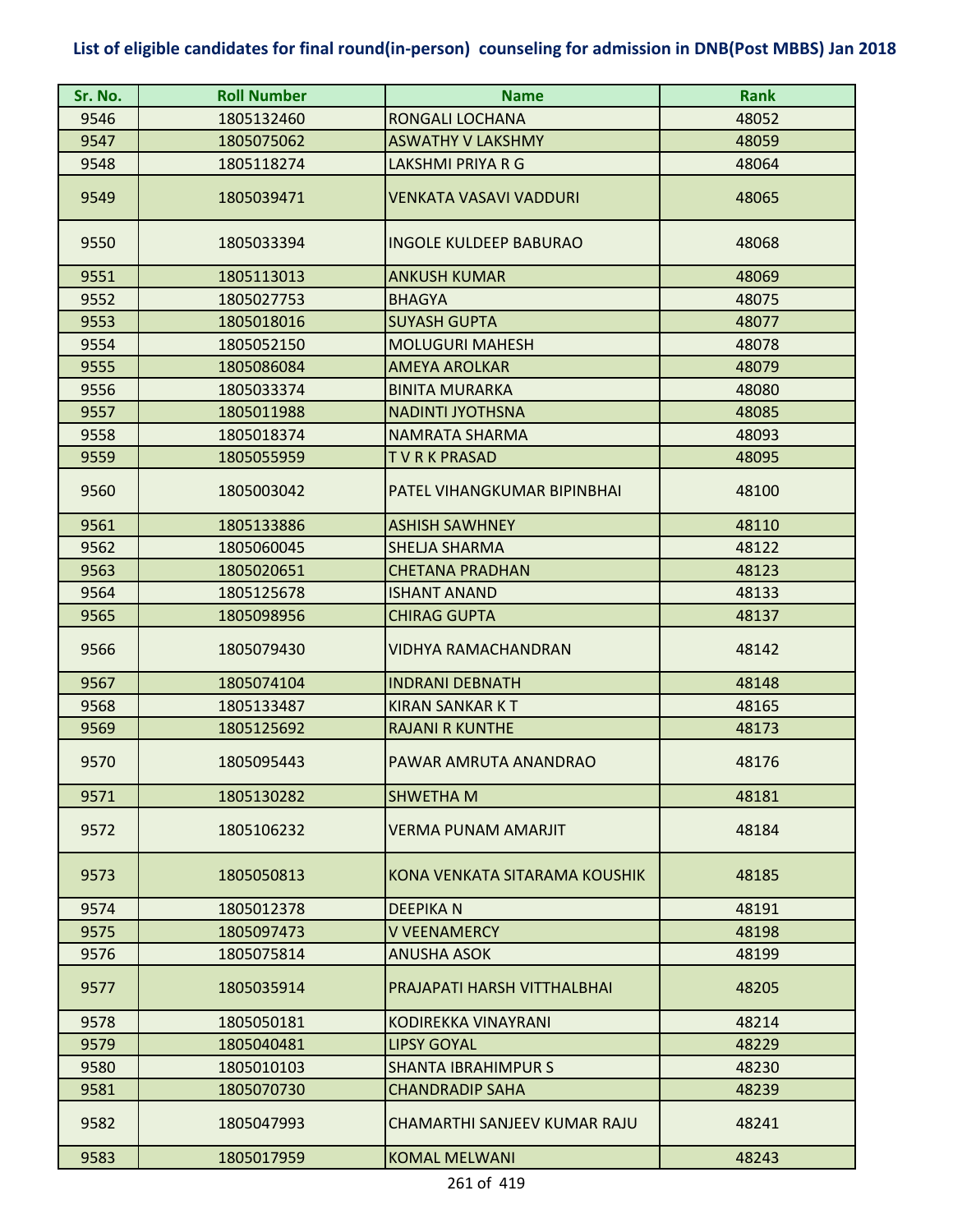| Sr. No. | <b>Roll Number</b> | <b>Name</b>                                | <b>Rank</b> |
|---------|--------------------|--------------------------------------------|-------------|
| 9584    | 1805008145         | PANDYA VISHRUTI NANAK                      | 48246       |
| 9585    | 1805006468         | <b>MOHNISH KUMAR</b>                       | 48250       |
| 9586    | 1805032408         | <b>MANISH KUMAR</b>                        | 48262       |
| 9587    | 1805017916         | <b>SHUCHITA GAUR</b>                       | 48263       |
| 9588    | 1805119831         | <b>DELSON DAVIES C</b>                     | 48270       |
| 9589    | 1805032631         | <b>HARPREET KAUR</b>                       | 48275       |
| 9590    | 1805021488         | <b>MANISH MISHRA</b>                       | 48288       |
| 9591    | 1805051227         | <b>SANTHOSH BUSSA</b>                      | 48295       |
| 9592    | 1805003172         | PATEL DARSHINI MANOJKUMAR                  | 48301       |
| 9593    | 1805059039         | <b>ISHWARYA I</b>                          | 48302       |
| 9594    | 1805048250         | <b>K KAVYA SREE</b>                        | 48303       |
| 9595    | 1805042855         | <b>RANJANA SHARMA</b>                      | 48305       |
| 9596    | 1805030296         | <b>JAVED WANI</b>                          | 48310       |
| 9597    | 1805074160         | <b>ARUP KUMAR BASU</b>                     | 48311       |
| 9598    | 1805119249         | <b>REMMIES RAPHEL</b>                      | 48318       |
| 9599    | 1805002842         | <b>KHANDAGALE MEGHA RAMESH</b>             | 48328       |
| 9600    | 1805069660         | PATIL VIDYASHREE SANATKUMAR                | 48329       |
| 9601    | 1805084971         | <b>GUJJETI PREMSAGAR GANGADHAR</b>         | 48330       |
| 9602    | 1805121075         | <b>NITHYANANDHAM</b>                       | 48331       |
| 9603    | 1805038202         | <b>VIKENDRA SINGH</b>                      | 48333       |
| 9604    | 1805134448         | <b>VIVEK SHARMA</b>                        | 48337       |
| 9605    | 1805019701         | <b>AMMAR HAIDER</b>                        | 48339       |
| 9606    | 1805028557         | <b>SUJESH G</b>                            | 48343       |
| 9607    | 1805094725         | <b>TAYDE SONALI UTTAMRAO</b>               | 48352       |
| 9608    | 1805029894         | <b>ARPIT RAI</b>                           | 48363       |
| 9609    | 1805052472         | PRAMEELA M                                 | 48401       |
| 9610    | 1805097518         | KATAMREDDY LAKSHMI SIREESHA                | 48403       |
| 9611    | 1805072199         | <b>SUBHRENDU BHATTACHARYA</b>              | 48406       |
| 9612    | 1805039067         | <b>GANGURI SUPRAJA</b>                     | 48414       |
| 9613    | 1805019092         | <b>KAUNTEYA GHOSH</b>                      | 48420       |
| 9614    | 1805018620         | <b>SUSMEET MISHRA</b>                      | 48428       |
| 9615    | 1805052426         | TASKEEN MANNAN SIKORA                      | 48442       |
| 9616    | 1805048835         | <b>B SRUJANA</b>                           | 48446       |
| 9617    | 1805083955         | PATEL TILAK VINODKUMAR                     | 48448       |
| 9618    | 1805050690         | KESABOYINA KRISHNA SREE<br><b>SOWJANYA</b> | 48450       |
| 9619    | 1805045849         | <b>ABRAR POONEKAR</b>                      | 48452       |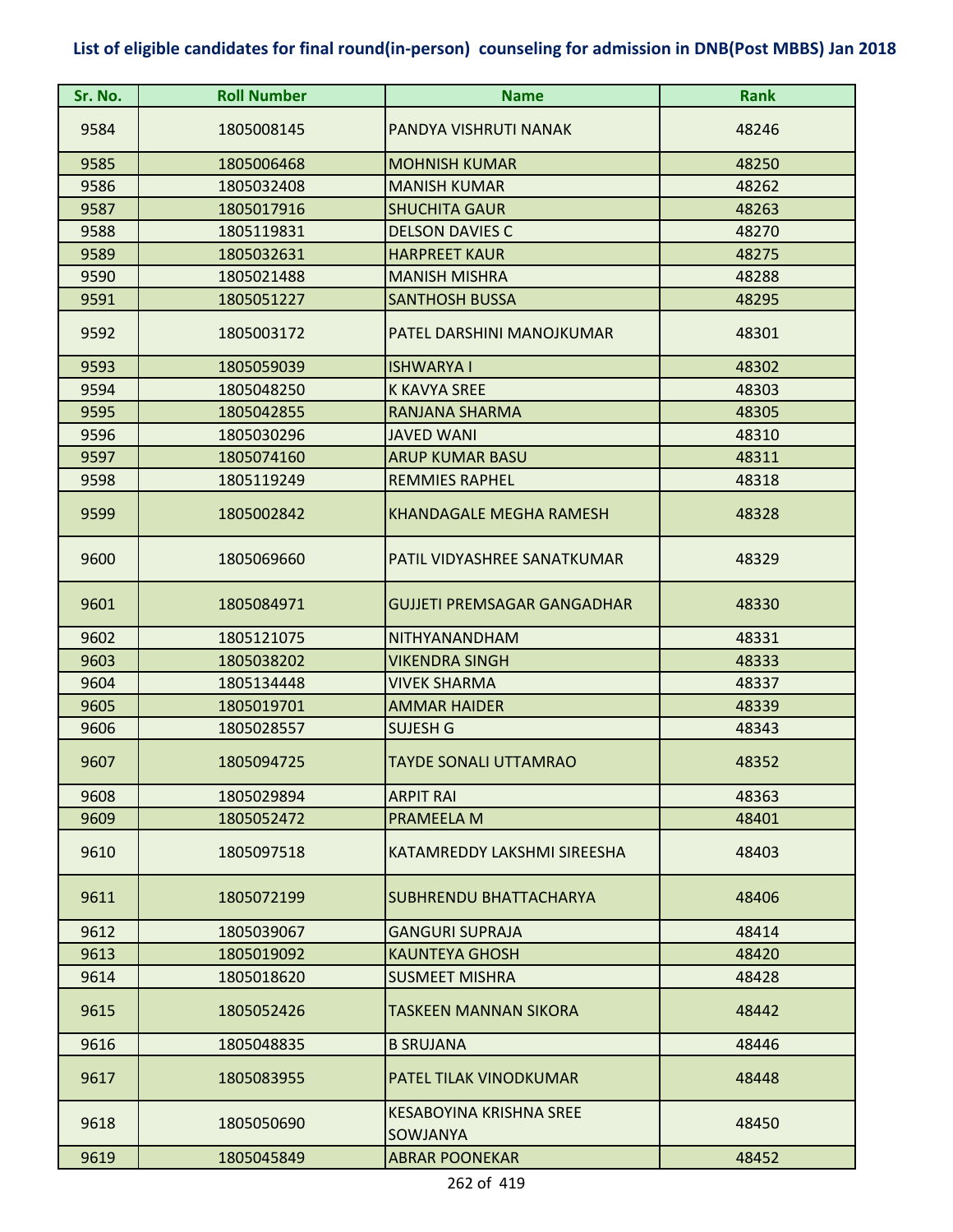| Sr. No. | <b>Roll Number</b> | <b>Name</b>                   | <b>Rank</b> |
|---------|--------------------|-------------------------------|-------------|
| 9620    | 1805106491         | CHOUDHARI ATMARAM UTTAMRAO    | 48456       |
| 9621    | 1805033015         | SHAIKH MOHAMMAD SAMEER ISRAIL | 48458       |
| 9622    | 1805001564         | DIPEN MANGALESHBHAI PATEL     | 48464       |
| 9623    | 1805112428         | <b>BIDHUB</b>                 | 48466       |
| 9624    | 1805110502         | <b>AMIT KUMAR</b>             | 48467       |
| 9625    | 1805076453         | <b>SAILAJA KUNTHURI</b>       | 48471       |
| 9626    | 1805023353         | <b>MITHULA T</b>              | 48474       |
| 9627    | 1805035456         | GOSWAMI VISHWA MOHAN          | 48477       |
| 9628    | 1805131416         | <b>MEGHNA BONGARALA</b>       | 48478       |
| 9629    | 1805021541         | <b>RITU PRIYA CHOUDHARY</b>   | 48483       |
| 9630    | 1805084106         | <b>ARNAV PURI</b>             | 48487       |
| 9631    | 1805048263         | DWARAPUREDDY USHA RANI        | 48488       |
| 9632    | 1805005105         | <b>MOHD ANAS ANSARI</b>       | 48489       |
| 9633    | 1805047529         | <b>AKUTHOTA CHAITANYA</b>     | 48508       |
| 9634    | 1805095710         | <b>RUDHEE SEHGAL</b>          | 48516       |
| 9635    | 1805038922         | <b>JANGILI BHANU SREE</b>     | 48518       |
| 9636    | 1805019356         | <b>KUNAL PRASAD GUPTA</b>     | 48540       |
| 9637    | 1805033861         | <b>LOKESH KUMAR JAIN</b>      | 48541       |
| 9638    | 1805050927         | <b>KUDIRE ANUSHA</b>          | 48549       |
| 9639    | 1805134039         | <b>ZARKAR JAY NITIN</b>       | 48557       |
| 9640    | 1805027493         | <b>SENTHAMIZH</b>             | 48561       |
| 9641    | 1805046952         | <b>ABHISHEK SAHU</b>          | 48563       |
| 9642    | 1805021965         | PANKAJ KARWAL                 | 48575       |
| 9643    | 1805064047         | <b>ANTIMA CHOUDHARY</b>       | 48579       |
| 9644    | 1805040430         | ANSHIKA YADAV                 | 48606       |
| 9645    | 1805046399         | A SHIRISHA                    | 48609       |
| 9646    | 1805103103         | <b>SNEHA VERMA</b>            | 48610       |
| 9647    | 1805125902         | <b>NIKITA BAGDI</b>           | 48613       |
| 9648    | 1805122877         | <b>RESHMIS</b>                | 48614       |
| 9649    | 1805096676         | <b>SHAH AVANI BHUPESH</b>     | 48619       |
| 9650    | 1805052877         | P SUNDARA VADHANA             | 48633       |
| 9651    | 1805045924         | <b>NAHAS R</b>                | 48645       |
| 9652    | 1805049396         | <b>UMMUL KHAIR</b>            | 48669       |
| 9653    | 1805063862         | <b>SANA QURESHI</b>           | 48670       |
| 9654    | 1805019352         | <b>SANGRAM KESHARI SAHOO</b>  | 48676       |
| 9655    | 1805102362         | SHRUTIKA SRIVASTAVA           | 48693       |
| 9656    | 1805068134         | <b>MACHA NIRANJAN REDDY</b>   | 48704       |
| 9657    | 1805077221         | <b>S GOUSIA BEGUM</b>         | 48706       |
| 9658    | 1805018566         | SUNIL GAVASKAR P              | 48710       |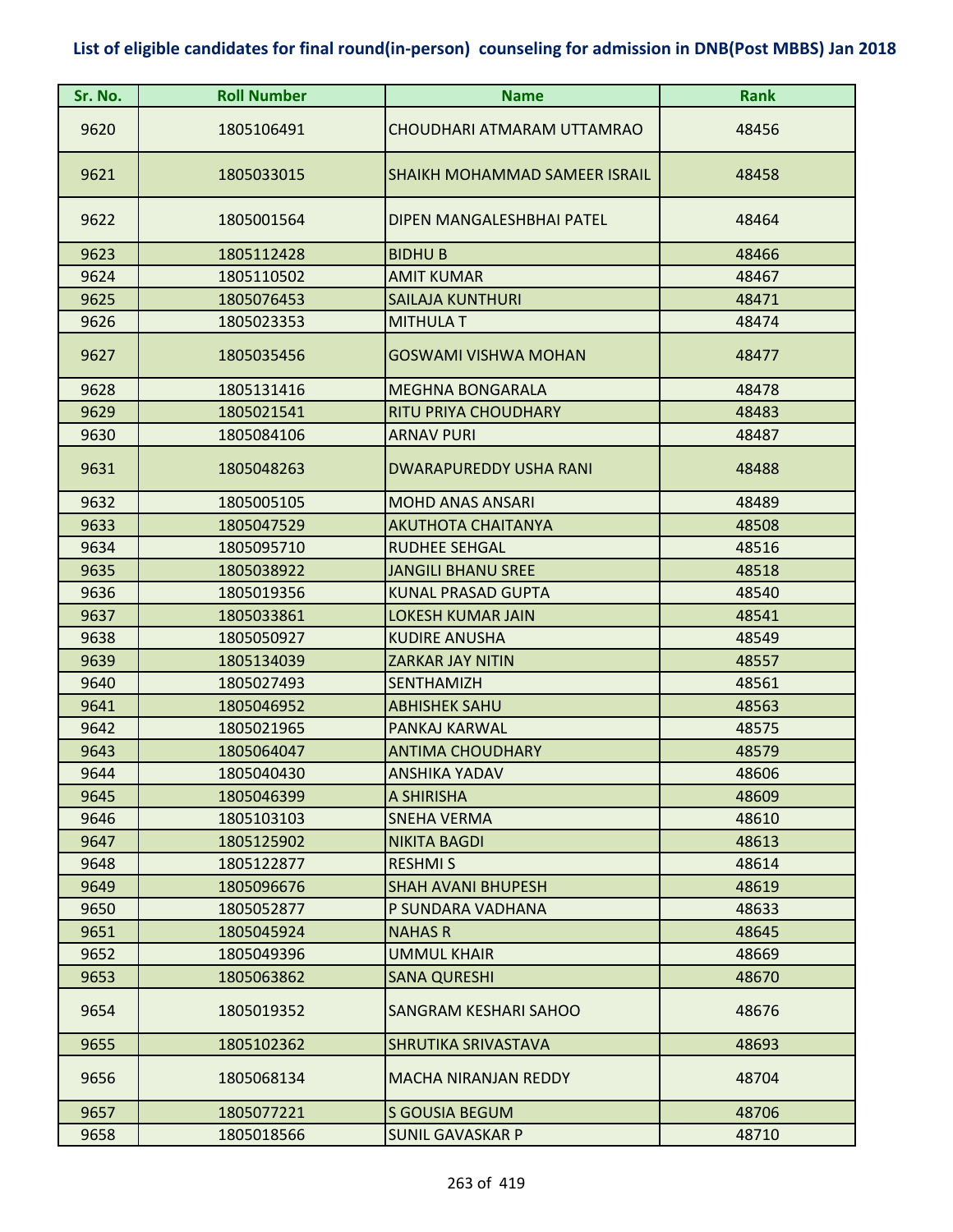| Sr. No. | <b>Roll Number</b> | <b>Name</b>                   | Rank  |
|---------|--------------------|-------------------------------|-------|
| 9659    | 1805005999         | <b>PRAMOD KUMAR RAIKWAR</b>   | 48715 |
| 9660    | 1805004835         | <b>KRISHNA PRIYA S</b>        | 48719 |
| 9661    | 1805069123         | <b>BALAWAND MATIN FIROJ</b>   | 48725 |
| 9662    | 1805035361         | <b>AKANKSHA SINGH</b>         | 48731 |
| 9663    | 1805021258         | <b>PREMANKUR GUPTA</b>        | 48740 |
| 9664    | 1805006872         | RADHA PRASHANT WAICHAL        | 48744 |
| 9665    | 1805031556         | <b>NIHARIKA</b>               | 48746 |
| 9666    | 1805023791         | <b>VAISHALI S</b>             | 48759 |
| 9667    | 1805031826         | <b>RAHUL SETH</b>             | 48762 |
| 9668    | 1805005738         | VERSHA SRIVASTAVA             | 48764 |
| 9669    | 1805100212         | <b>SAURABH SHARMA</b>         | 48767 |
| 9670    | 1805044596         | <b>ANIL SHARMA</b>            | 48768 |
| 9671    | 1805123501         | DHIVYA YUVASHREE SUBRAMANIAN  | 48774 |
| 9672    | 1805121080         | <b>DHANASEKAR</b>             | 48781 |
| 9673    | 1805012678         | JAYAKUMAR TM                  | 48782 |
| 9674    | 1805010955         | <b>SUNIL KUMAR</b>            | 48783 |
| 9675    | 1805053106         | PULI GAYATRI CHANDRAHASA      | 48787 |
| 9676    | 1805010039         | <b>KARTHIK L R</b>            | 48795 |
| 9677    | 1805061566         | ROMANA MUBARAK                | 48801 |
| 9678    | 1805065044         | <b>MADHUMATI</b>              | 48805 |
| 9679    | 1805097909         | <b>ARCHIT PARASHAR</b>        | 48808 |
| 9680    | 1805017431         | PRIYANKA SAXENA               | 48815 |
| 9681    | 1805106077         | <b>JANGE RUHI GIRISH</b>      | 48829 |
| 9682    | 1805068458         | <b>D ADITYA</b>               | 48831 |
| 9683    | 1805032786         | <b>SIDDHARTH DAHIYA</b>       | 48839 |
| 9684    | 1805038192         | <b>NISHANT GUPTA</b>          | 48840 |
| 9685    | 1805007531         | <b>MANPREET KAUR</b>          | 48841 |
| 9686    | 1805079998         | SNEHA CHAUDHARY               | 48844 |
| 9687    | 1805134625         | <b>DUVVADA DIVYA</b>          | 48848 |
| 9688    | 1805114766         | <b>SUCHISMITA ROY</b>         | 48853 |
| 9689    | 1805107964         | <b>KIRAN MOLUMURI</b>         | 48854 |
| 9690    | 1805075205         | <b>BIJU BABYKUTTY ABRAHAM</b> | 48857 |
| 9691    | 1805055150         | <b>ABDULLAH KAMLUR</b>        | 48868 |
| 9692    | 1805017998         | <b>ADITI BHAWSAR</b>          | 48872 |
| 9693    | 1805055694         | <b>SURA RAKESH</b>            | 48873 |
| 9694    | 1805088092         | <b>SABA RANI</b>              | 48874 |
| 9695    | 1805004530         | AMBILI R NATH                 | 48875 |
| 9696    | 1805045782         | <b>AFLAK KT</b>               | 48890 |
| 9697    | 1805023088         | <b>RAKHI SOMAN</b>            | 48894 |
| 9698    | 1805089855         | <b>KALPANA SURAJ N</b>        | 48899 |
| 9699    | 1805066898         | PAVAN MAURYA                  | 48925 |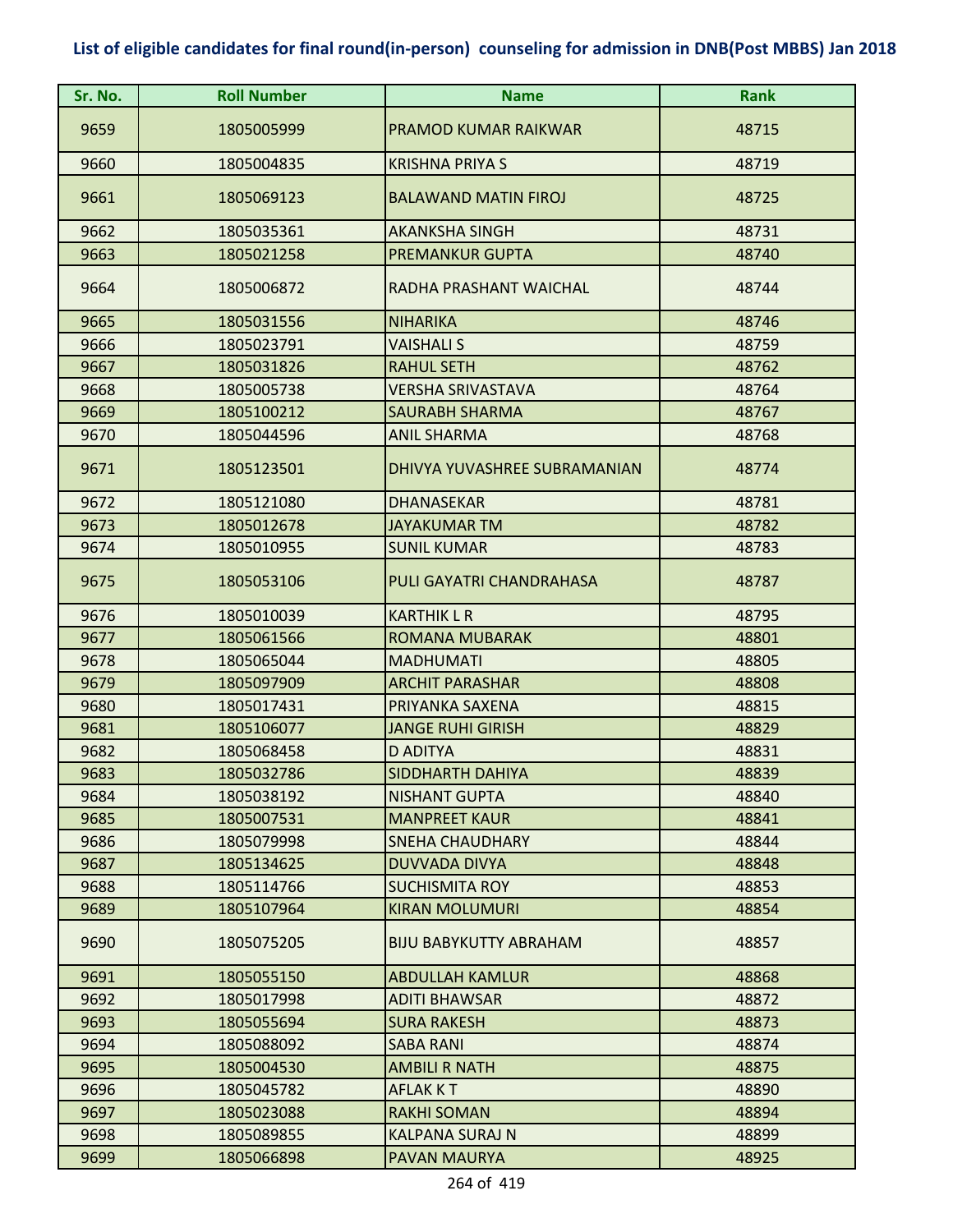| Sr. No. | <b>Roll Number</b> | <b>Name</b>                             | <b>Rank</b> |
|---------|--------------------|-----------------------------------------|-------------|
| 9700    | 1805103495         | <b>SEEMA RANI SINHA</b>                 | 48946       |
| 9701    | 1805047835         | <b>SHALINI REDDY C</b>                  | 48955       |
| 9702    | 1805007820         | <b>ISHITA SHARMA</b>                    | 48963       |
| 9703    | 1805053000         | P VIJAYA KRISHNA                        | 48972       |
| 9704    | 1805103392         | <b>SANTOSH KUMAR</b>                    | 48978       |
| 9705    | 1805087592         | <b>AYUSH BHATNAGAR</b>                  | 48981       |
| 9706    | 1805055118         | <b>D SUJAT KUMAR</b>                    | 49002       |
| 9707    | 1805017409         | <b>SANTHI LOURDUMARY A</b>              | 49010       |
| 9708    | 1805091752         | <b>BHATKAR YASHASVI PRAKASH</b>         | 49018       |
| 9709    | 1805031872         | <b>SHILPI SINGH</b>                     | 49029       |
| 9710    | 1805026665         | <b>MANJUSHA C</b>                       | 49034       |
| 9711    | 1805119745         | SHIFAF VALIYAKATH SAKKEERALI            | 49043       |
| 9712    | 1805124754         | T C ARUN                                | 49044       |
| 9713    | 1805000626         | <b>MOHAMMAD ASIF KHAN</b>               | 49045       |
| 9714    | 1805109171         | <b>JASANI PRATIKKUMAR KISHORBHAI</b>    | 49053       |
| 9715    | 1805060961         | <b>VISHAL MISHRA</b>                    | 49054       |
| 9716    | 1805131312         | RAYATI KANISHKA                         | 49057       |
| 9717    | 1805035605         | <b>JESALPURA VIDHI RAJESH</b>           | 49059       |
| 9718    | 1805109489         | PARMAR NIRAJ BABUBHAI                   | 49060       |
| 9719    | 1805097185         | <b>RAUT SUPRIYA RAMLING</b>             | 49064       |
| 9720    | 1805094711         | <b>JAISWAL GANESHLAL NAUTAMLAL</b>      | 49065       |
| 9721    | 1805126229         | PATEL ANMOLKUMAR ISHVARLAL              | 49068       |
| 9722    | 1805038247         | <b>VISHU CHAURASIA</b>                  | 49070       |
| 9723    | 1805039161         | JALA SPANDANA                           | 49074       |
| 9724    | 1805031803         | <b>AMIT KUMAR</b>                       | 49078       |
| 9725    | 1805104670         | <b>JACOB ABIAH SARAH</b>                | 49091       |
| 9726    | 1805061093         | <b>DIVYA SHARMA</b>                     | 49095       |
| 9727    | 1805027365         | SADIQUE ALI P                           | 49112       |
| 9728    | 1805066375         | <b>ANULATK</b>                          | 49114       |
| 9729    | 1805078612         | <b>NEERAJ KUMAR MISHRA</b>              | 49119       |
| 9730    | 1805020981         | ANSHIKA KATARIA                         | 49125       |
| 9731    | 1805034304         | <b>AJITESH KUMAR</b>                    | 49128       |
| 9732    | 1805083909         | <b>VYAS DHRUVKUMAR</b><br>RAJENDRAKUMAR | 49133       |
| 9733    | 1805016877         | <b>SHIVANSH PRATAP SINGH</b>            | 49135       |
| 9734    | 1805126186         | <b>BHATT SARGAM SALIL</b>               | 49137       |
| 9735    | 1805020433         | <b>SHABNAM ANJUM</b>                    | 49148       |
| 9736    | 1805055826         | SYEDA SUMAIYA BANU                      | 49163       |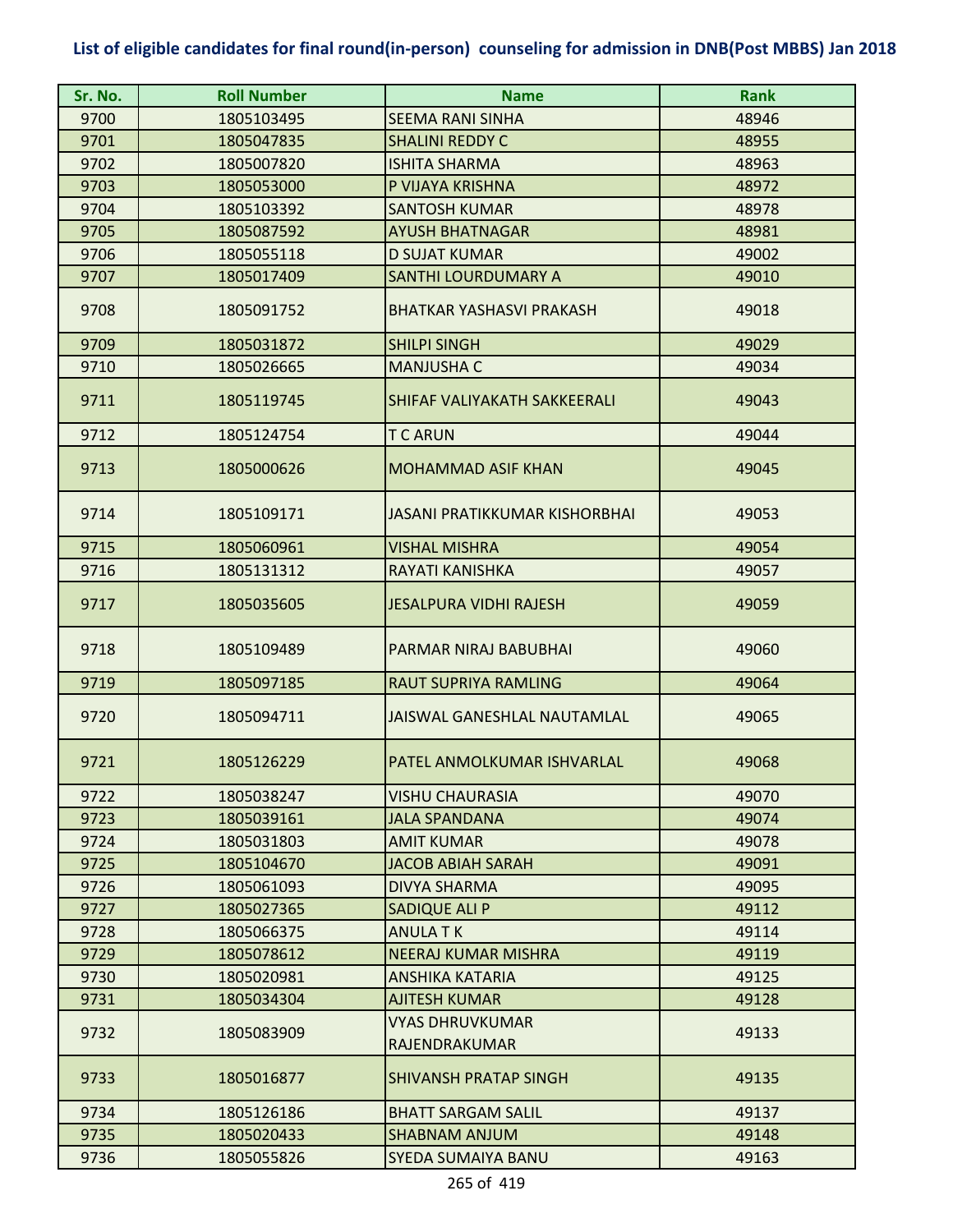| Sr. No.      | <b>Roll Number</b>       | <b>Name</b>                                    | <b>Rank</b>    |
|--------------|--------------------------|------------------------------------------------|----------------|
| 9737         | 1805114369               | <b>VANDANA GOYAL</b>                           | 49167          |
| 9738         | 1805034971               | <b>SURAJ SASIDHARAN</b>                        | 49183          |
| 9739         | 1805056566               | <b>VANAMA SAMEERA</b>                          | 49191          |
| 9740         | 1805038277               | PANJALA DHEERAJ KUMAR                          | 49192          |
| 9741         | 1805013348               | <b>SOMNATH K M</b>                             | 49218          |
| 9742         | 1805115671               | <b>ANAM IQBAL</b>                              | 49220          |
| 9743         | 1805132319               | <b>BAYYE MOUNA SANTHI SREE</b>                 | 49224          |
| 9744         | 1805104956               | KAMBLE PRADNYA RAVINDRA                        | 49228          |
| 9745         | 1805063150               | SAYANTAN SHANKAR ROY                           | 49234          |
| 9746         | 1805045678               | SHYAMSUNDAR SHREEDHAR                          | 49241          |
| 9747         | 1805049892               | <b>K FANEENDRA</b>                             | 49247          |
| 9748         | 1805083775               | <b>SATENDER KUMAR</b>                          | 49252          |
| 9749         | 1805092954               | AKARE KANCHAN UTTAMRAO                         | 49260          |
| 9750         | 1805076740               | <b>NANDHINI S</b>                              | 49264          |
| 9751         | 1805031539               | <b>VAIBHAV BHATNAGAR</b>                       | 49265          |
| 9752         | 1805010718               | <b>MANOJKUMAR V</b>                            | 49271          |
| 9753         | 1805113410               | <b>MOHAMMED ASLAM</b>                          | 49272          |
| 9754         | 1805123704               | SRINIRMALADEVI S                               | 49276          |
| 9755         | 1805083186               | <b>VANITHA M</b>                               | 49281          |
| 9756         | 1805068197               | <b>SHAILENDRA SHIRISHA</b>                     | 49282          |
| 9757         | 1805107757               | <b>B NIHARIKA</b>                              | 49283          |
| 9758         | 1805052960               | P SWATHI                                       | 49287          |
| 9759<br>9760 | 1805105631<br>1805016371 | <b>KADAM TULSI PRAMOD</b><br><b>NEHA SINGH</b> | 49297<br>49298 |
| 9761         | 1805040950               | <b>REENA YADAV</b>                             | 49302          |
| 9762         | 1805005969               | PRANNAV SATYARAJ                               | 49306          |
| 9763         | 1805075623               | <b>FARZIN N ABDU</b>                           | 49306          |
| 9764         | 1805080445               | <b>JAGTARAN SINGH</b>                          | 49313          |
| 9765         | 1805091974               | <b>BHISE KIRTI RAJABHAU</b>                    | 49320          |
| 9766         | 1805086831               | AKSHAY KUMAR SINGH                             | 49321          |
| 9767         | 1805071236               | <b>MAINAK SARKAR</b>                           | 49322          |
| 9768         | 1805062847               | <b>REEMA MALIK</b>                             | 49323          |
| 9769         | 1805075843               | <b>AREKANTI MANUGNA</b>                        | 49325          |
| 9770         | 1805032567               | <b>MIR OMAR JHON</b>                           | 49328          |
| 9771         | 1805027209               | SIBY KV                                        | 49332          |
| 9772         | 1805075974               | <b>B G MANASI</b>                              | 49334          |
| 9773         | 1805048634               | <b>MADHAVA CHARY T</b>                         | 49337          |
| 9774         | 1805126451               | APURVA PANDEY                                  | 49338          |
| 9775         | 1805117038               | <b>JAIN BHOOMIKA NARESH</b>                    | 49343          |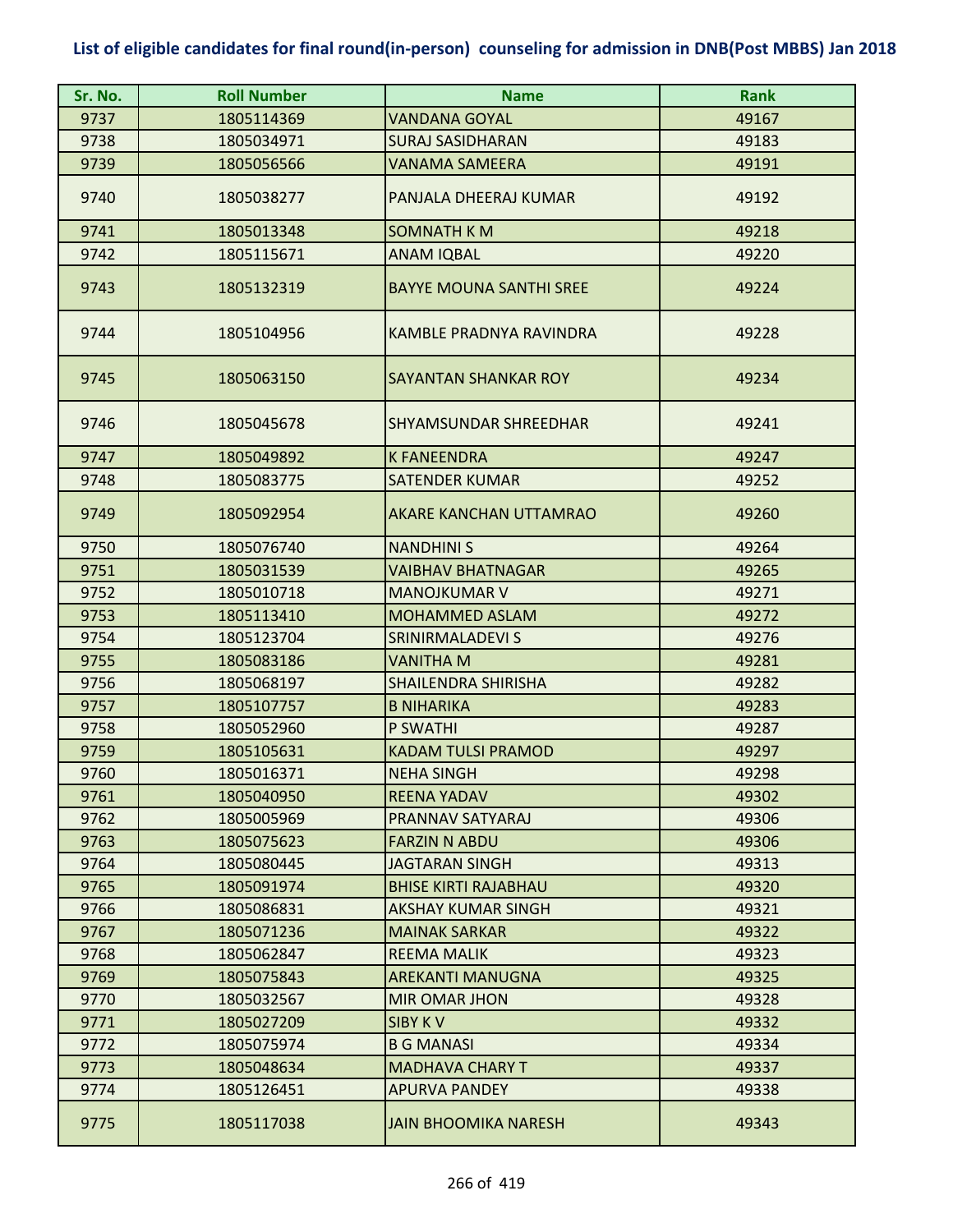| Sr. No. | <b>Roll Number</b> | <b>Name</b>                   | <b>Rank</b> |
|---------|--------------------|-------------------------------|-------------|
| 9776    | 1805003123         | PATEL BINALBEN NIKULBHAI      | 49345       |
| 9777    | 1805110073         | <b>BRAHM DEO KUMAR</b>        | 49348       |
| 9778    | 1805096406         | <b>MADREWAR ANJALI BALAJI</b> | 49358       |
| 9779    | 1805030137         | <b>ANUPRIYA YADAV</b>         | 49359       |
| 9780    | 1805075921         | <b>ANGADI LOKESH KUMAR</b>    | 49360       |
| 9781    | 1805002643         | <b>MUKESH KUMAR PATWA</b>     | 49362       |
| 9782    | 1805087412         | SHETTY BHAVIKA HIMAKAR        | 49364       |
| 9783    | 1805031897         | <b>VINIT KUMAR ANAND</b>      | 49368       |
| 9784    | 1805100886         | <b>ASHISH RANJAN</b>          | 49369       |
| 9785    | 1805121089         | SATHYASEELAN                  | 49374       |
| 9786    | 1805107960         | <b>GADE ASHRITHA REDDY</b>    | 49377       |
| 9787    | 1805065199         | <b>MOHAMED SHAHBAZ S</b>      | 49381       |
| 9788    | 1805090234         | <b>RUSHDINA MITHRAN K</b>     | 49389       |
| 9789    | 1805092867         | <b>ADITHYA VEDAM</b>          | 49391       |
| 9790    | 1805033200         | <b>NAVEEN MAHALPATI</b>       | 49396       |
| 9791    | 1805064962         | <b>MOHAMED KHALID K</b>       | 49398       |
| 9792    | 1805081081         | <b>PREMNATH R</b>             | 49403       |
| 9793    | 1805108132         | <b>ANAND RAJU MITTISALA</b>   | 49409       |
| 9794    | 1805036910         | AJIT PRIYAM AGRAWAL           | 49412       |
| 9795    | 1805040443         | <b>DIVYA KHICHI</b>           | 49415       |
| 9796    | 1805011156         | <b>SENTHIL KISHORE</b>        | 49421       |
| 9797    | 1805043658         | <b>RICHA SINGH</b>            | 49425       |
| 9798    | 1805072953         | PAROMITA CHAKRABORTY          | 49426       |
| 9799    | 1805031077         | NITHYA RAGAVI RAJENDRAN       | 49434       |
| 9800    | 1805029558         | RUCHIKA JOSHI                 | 49437       |
| 9801    | 1805041263         | <b>ANTARIKSHA SHARMA</b>      | 49439       |
| 9802    | 1805120877         | R MANGAIYARKARASI             | 49443       |
| 9803    | 1805025099         | <b>GOWTHAM S S</b>            | 49452       |
| 9804    | 1805094115         | <b>KAMBLE SUKANYA SUNIL</b>   | 49455       |
| 9805    | 1805015612         | PARAMDEEP SINGH SANDHU        | 49459       |
| 9806    | 1805066377         | <b>BASMA REEM AMEER</b>       | 49462       |
| 9807    | 1805010097         | <b>ARATHI RAJAN</b>           | 49489       |
| 9808    | 1805062684         | SHEIKH MOHSIN NISSAR          | 49492       |
| 9809    | 1805022511         | CHAVALA PAVAN KUMAR YADAV     | 49493       |
| 9810    | 1805062727         | SAHIL LOCHAN                  | 49494       |
| 9811    | 1805072352         | <b>SOMSUBHRA DAS</b>          | 49499       |
| 9812    | 1805103214         | MOHAMMAD YASIR ARAFAT         | 49503       |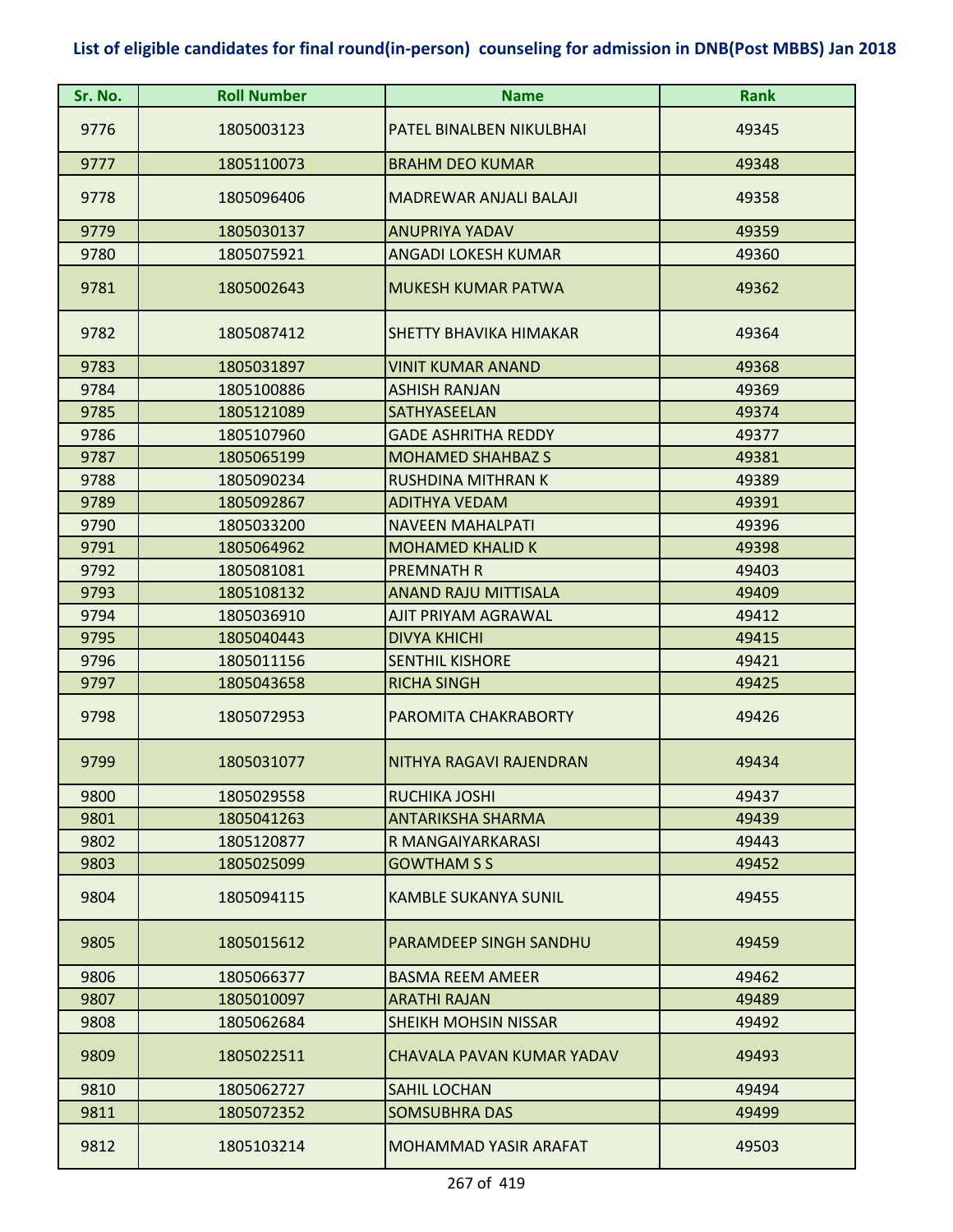| Sr. No. | <b>Roll Number</b> | <b>Name</b>                      | <b>Rank</b> |
|---------|--------------------|----------------------------------|-------------|
| 9813    | 1805091174         | <b>MASKE MANISHA LIMBARAO</b>    | 49504       |
| 9814    | 1805002910         | PARMAR BRINDABEN JASHVANTLAL     | 49507       |
| 9815    | 1805051390         | <b>MOLUGURI SONY</b>             | 49513       |
| 9816    | 1805025739         | <b>SARANYA E</b>                 | 49514       |
| 9817    | 1805082089         | PRIYA M                          | 49515       |
| 9818    | 1805024073         | <b>ILANDEVAN</b>                 | 49516       |
| 9819    | 1805032489         | <b>HEMANT KUMAR GUPTA</b>        | 49519       |
| 9820    | 1805001888         | <b>MAUREEN MILTON CHRISTIAN</b>  | 49523       |
| 9821    | 1805086670         | <b>AISHWARYA NIRAJ CHOKSHI</b>   | 49527       |
| 9822    | 1805089679         | <b>SUNIL MG</b>                  | 49537       |
| 9823    | 1805002549         | <b>MAKWANA SATISH ISHWARBHAI</b> | 49540       |
| 9824    | 1805000240         | RANJAN JYOTI SAIKIA              | 49541       |
| 9825    | 1805130641         | SEETARAMU KOTTAKOTA              | 49552       |
| 9826    | 1805009067         | <b>SAQIB SURAYA</b>              | 49555       |
| 9827    | 1805017598         | <b>HINA KHAN</b>                 | 49559       |
| 9828    | 1805001747         | CHAVDA JAGRUTI HEMENDRABHAI      | 49567       |
| 9829    | 1805117341         | SADAKAL JYOTI UTTAM              | 49577       |
| 9830    | 1805094540         | LOKHANDE SACHIN JANARDHAN        | 49584       |
| 9831    | 1805068745         | <b>SHAISTA NAZIR</b>             | 49585       |
| 9832    | 1805055745         | <b>BYRAM BHARATH KUMAR</b>       | 49586       |
| 9833    | 1805104535         | <b>BHARATI BHAGWAT DHAMBORE</b>  | 49602       |
| 9834    | 1805058034         | <b>ADITI SINGH</b>               | 49608       |
| 9835    | 1805110882         | <b>ADITI TIWARY</b>              | 49609       |
| 9836    | 1805073379         | <b>SHEREEN JEES GEORGE</b>       | 49620       |
| 9837    | 1805075573         | <b>ANASWARA K RAMESHAN</b>       | 49621       |
| 9838    | 1805011872         | PUTLA ENOCH RICKY PAUL           | 49622       |
| 9839    | 1805076844         | <b>MOHAMMED ASAD NAWAZ</b>       | 49624       |
| 9840    | 1805133219         | <b>SUEB RASHID MUKARDAMWALA</b>  | 49631       |
| 9841    | 1805014756         | M VENKATA NARAYANA               | 49648       |
| 9842    | 1805094483         | AKHADE PRIYANKA NANABHAU         | 49649       |
| 9843    | 1805043895         | <b>RASHMI SINGH</b>              | 49656       |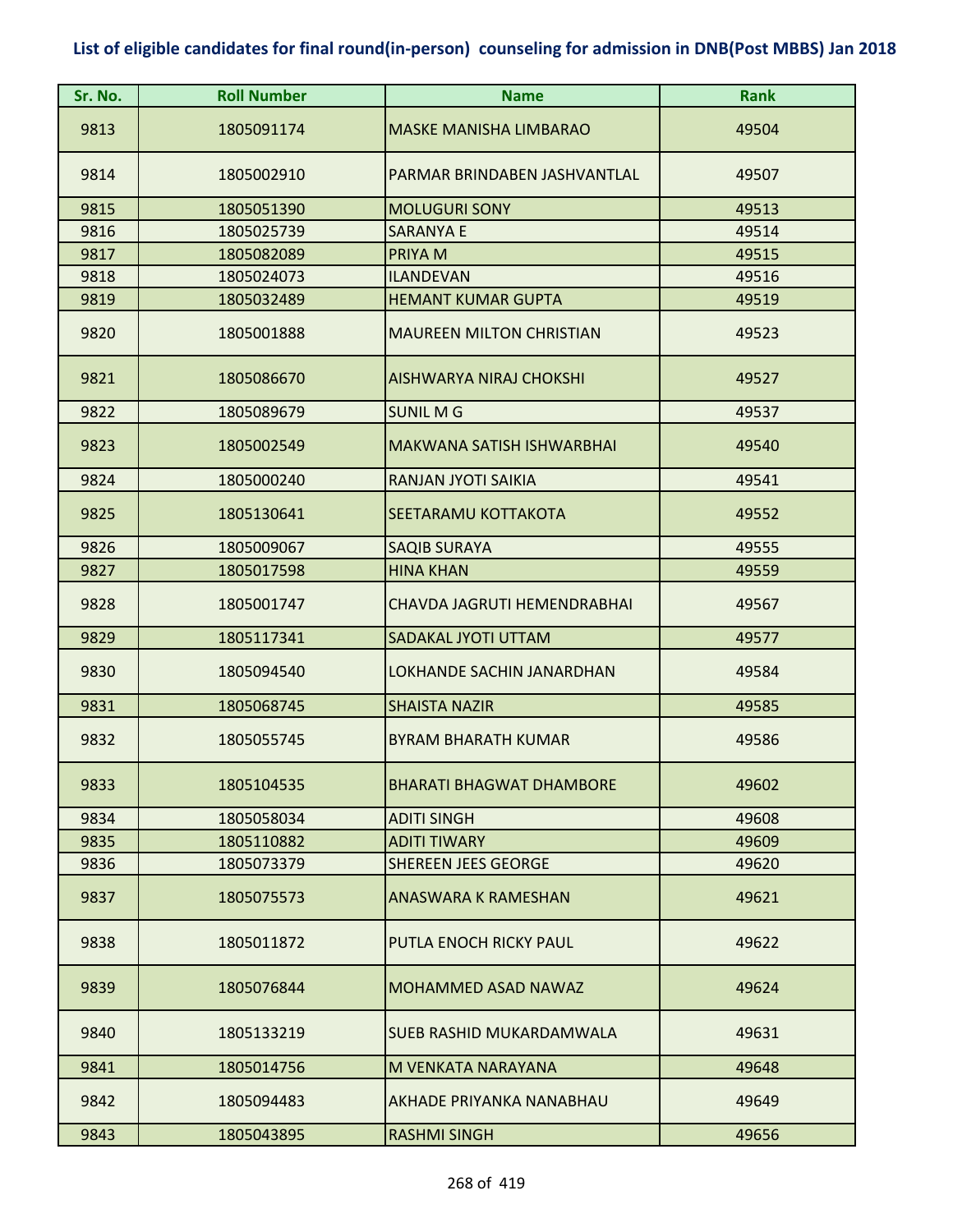| Sr. No. | <b>Roll Number</b> | <b>Name</b>                     | Rank  |
|---------|--------------------|---------------------------------|-------|
| 9844    | 1805078131         | NIZAMUDDIN ZEESHAN KHAN         | 49658 |
| 9845    | 1805107394         | <b>NARAD KUMAR GUPTA</b>        | 49667 |
| 9846    | 1805133556         | <b>ARMAANDEEP SINGH</b>         | 49668 |
| 9847    | 1805124942         | VAYYALA RAAJITHA                | 49673 |
| 9848    | 1805049378         | <b>KALYANIY</b>                 | 49679 |
| 9849    | 1805042919         | <b>ANIL KUMAR SHARMA</b>        | 49681 |
| 9850    | 1805030518         | <b>KUMAR GAURAV</b>             | 49682 |
| 9851    | 1805099289         | <b>KAMAKSHI BAXI</b>            | 49688 |
| 9852    | 1805066883         | KUMARI MANU                     | 49698 |
| 9853    | 1805076103         | <b>CHINTHAKUNTA APPAIAH</b>     | 49712 |
| 9854    | 1805107617         | <b>BICHITRANANDA ROUL</b>       | 49716 |
| 9855    | 1805125823         | <b>DURGESH NANDNI SUMAN</b>     | 49734 |
| 9856    | 1805105835         | SAKARAM CHANDAN JAYARAM         | 49740 |
| 9857    | 1805055981         | TIRUMALA TEJASWINI              | 49745 |
| 9858    | 1805073014         | KAZI ROKEYA RAHAMAN             | 49752 |
| 9859    | 1805080226         | <b>EVA MISHRA</b>               | 49771 |
| 9860    | 1805107777         | <b>BARRE BABY</b>               | 49773 |
| 9861    | 1805116372         | <b>SHIKHA TOSHNIWAL</b>         | 49775 |
| 9862    | 1805116346         | DAGA ROHIT GHANSHYAMDAS         | 49788 |
| 9863    | 1805094185         | <b>PATNE AARTI SUDHIR</b>       | 49789 |
| 9864    | 1805011006         | <b>MIDHUNA R CHANDRAN</b>       | 49793 |
| 9865    | 1805085677         | <b>SHRUTI RAJAMANI</b>          | 49795 |
| 9866    | 1805007793         | <b>SUSHIL DEVGAN</b>            | 49809 |
| 9867    | 1805097990         | <b>BANI RAI</b>                 | 49810 |
| 9868    | 1805133142         | <b>SELVAM RASIKA VANDHANA</b>   | 49815 |
| 9869    | 1805088840         | PRAVEENA M                      | 49818 |
| 9870    | 1805038059         | SARFARAZ IFTEKHAR               | 49822 |
| 9871    | 1805017065         | <b>HIMANGI SHARMA</b>           | 49831 |
| 9872    | 1805040366         | VINEETA YADAV                   | 49835 |
| 9873    | 1805092059         | <b>HIRAVE ASHISH GULABCHAND</b> | 49837 |
| 9874    | 1805030537         | <b>VIPIN KUMAR</b>              | 49838 |
| 9875    | 1805022948         | <b>ABINIYAK</b>                 | 49843 |
| 9876    | 1805113741         | <b>ALLADI S JYOTHI SWAROOP</b>  | 49849 |
| 9877    | 1805016351         | <b>R PRATHAP</b>                | 49852 |
| 9878    | 1805042789         | NARESHKUMARREDDY GUDLA          | 49853 |
| 9879    | 1805089524         | <b>MOHAMED HISHAAM M A</b>      | 49858 |
| 9880    | 1805084726         | <b>MOHD SHAHJAD</b>             | 49860 |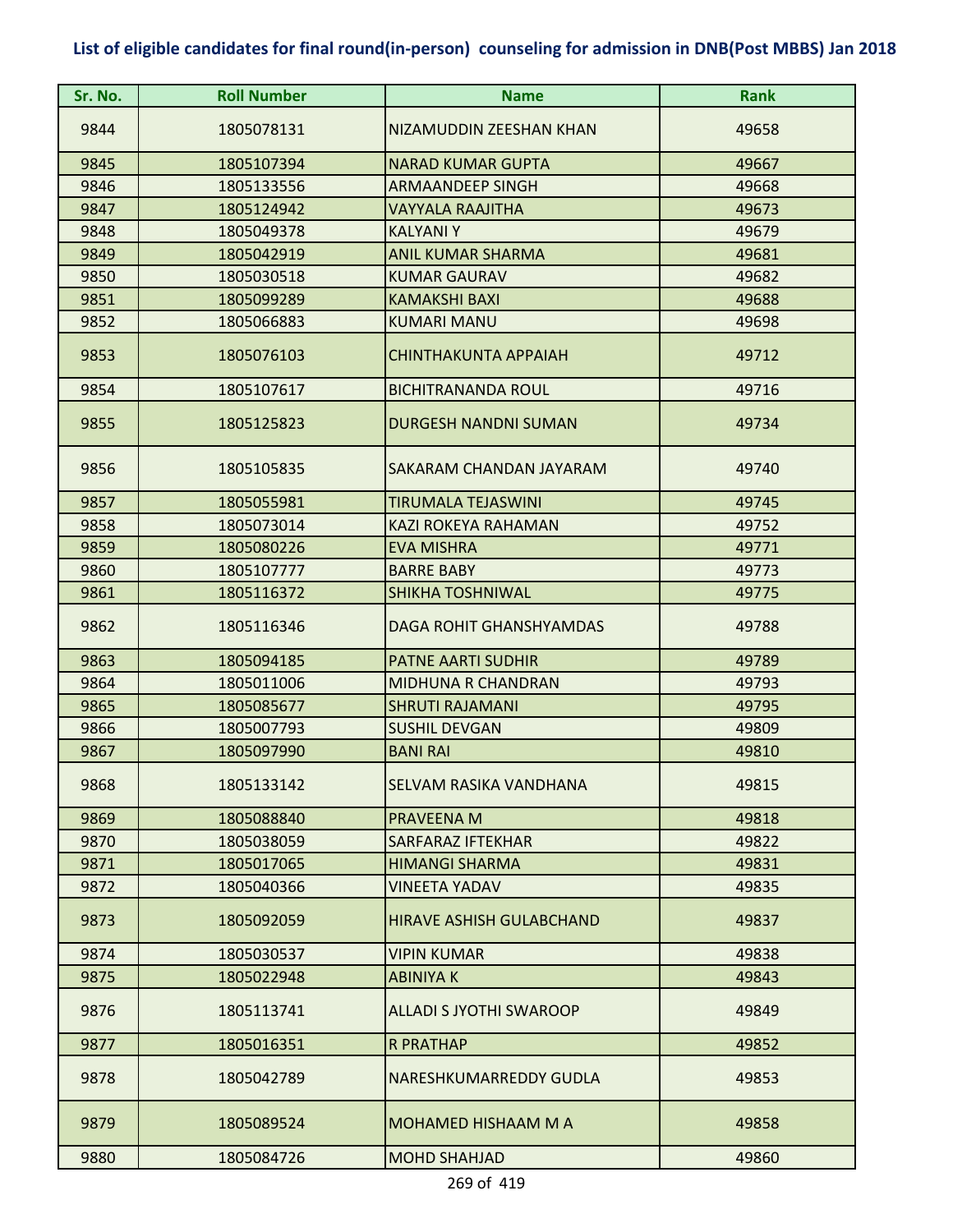| Sr. No. | <b>Roll Number</b> | <b>Name</b>                    | <b>Rank</b> |
|---------|--------------------|--------------------------------|-------------|
| 9881    | 1805084101         | <b>MANVI TALWAR</b>            | 49869       |
| 9882    | 1805129593         | <b>BALAGA PRATHYUSHA</b>       | 49870       |
| 9883    | 1805004719         | <b>SHINO JOSE</b>              | 49872       |
| 9884    | 1805058956         | <b>GOPAL</b>                   | 49874       |
| 9885    | 1805073991         | <b>AKHILESH KUMAR SINGH</b>    | 49876       |
| 9886    | 1805041782         | MD ZIAUL HAQUE CHOUDHURY       | 49877       |
| 9887    | 1805022624         | D AVINASH BALASUBRAMANIYAM     | 49879       |
| 9888    | 1805120378         | <b>ANAND</b>                   | 49894       |
| 9889    | 1805116485         | KANSARA KHEVNA MAYURKUMAR      | 49897       |
| 9890    | 1805001919         | <b>ASHABEN GORASIYA</b>        | 49898       |
| 9891    | 1805085015         | <b>ABHIJIT THOMAS</b>          | 49915       |
| 9892    | 1805055739         | <b>SHIRISHA MADDELA</b>        | 49922       |
| 9893    | 1805041994         | <b>MOIRANGTHEM KHABA</b>       | 49936       |
| 9894    | 1805083783         | SYEDA NAYAR JAHA               | 49939       |
| 9895    | 1805098186         | <b>MANI BHUSHAN</b>            | 49948       |
| 9896    | 1805122860         | <b>SREEKALA S S</b>            | 49956       |
| 9897    | 1805008149         | SIDDHARTH VRAJESH JINDAL       | 49964       |
| 9898    | 1805073993         | <b>BHAGYASHREE BELKHODE</b>    | 49967       |
| 9899    | 1805007500         | <b>BANPREET SINGH</b>          | 49980       |
| 9900    | 1805079917         | <b>HIMANSHI KATIYAR</b>        | 49983       |
| 9901    | 1805059811         | <b>SHALLEY SINGH</b>           | 49996       |
| 9902    | 1805095378         | PRAFULL VENKATRAO GAIKWAD      | 50001       |
| 9903    | 1805031683         | <b>SANJEEV KUMAR</b>           | 50002       |
| 9904    | 1805132632         | <b>CHAITANYA RANI R</b>        | 50003       |
| 9905    | 1805020909         | <b>GARIMA SHARMA</b>           | 50007       |
| 9906    | 1805053770         | <b>BHARATH DAMERA</b>          | 50008       |
| 9907    | 1805022670         | <b>JAGADEESH G</b>             | 50010       |
| 9908    | 1805100086         | <b>KHAN FAHIM FAIZ</b>         | 50014       |
| 9909    | 1805127937         | <b>SWARUPA KODALI</b>          | 50019       |
| 9910    | 1805050374         | <b>KALIMISETTY SUNDEEP</b>     | 50023       |
| 9911    | 1805086914         | <b>OSWAL BHAVESH SHANTILAL</b> | 50027       |
| 9912    | 1805133697         | <b>HARI RAM YADAV</b>          | 50039       |
| 9913    | 1805027211         | <b>BLESSY ANN ABRAHAM</b>      | 50043       |
| 9914    | 1805033413         | <b>DILKASH ZAIDI</b>           | 50049       |
| 9915    | 1805035466         | PARTH MILAN PRASAD             | 50051       |
| 9916    | 1805083952         | PATEL SHREYASKUMAR LAXMANBHAI  | 50052       |
| 9917    | 1805037386         | <b>BRIJ NARAYAN YADAV</b>      | 50053       |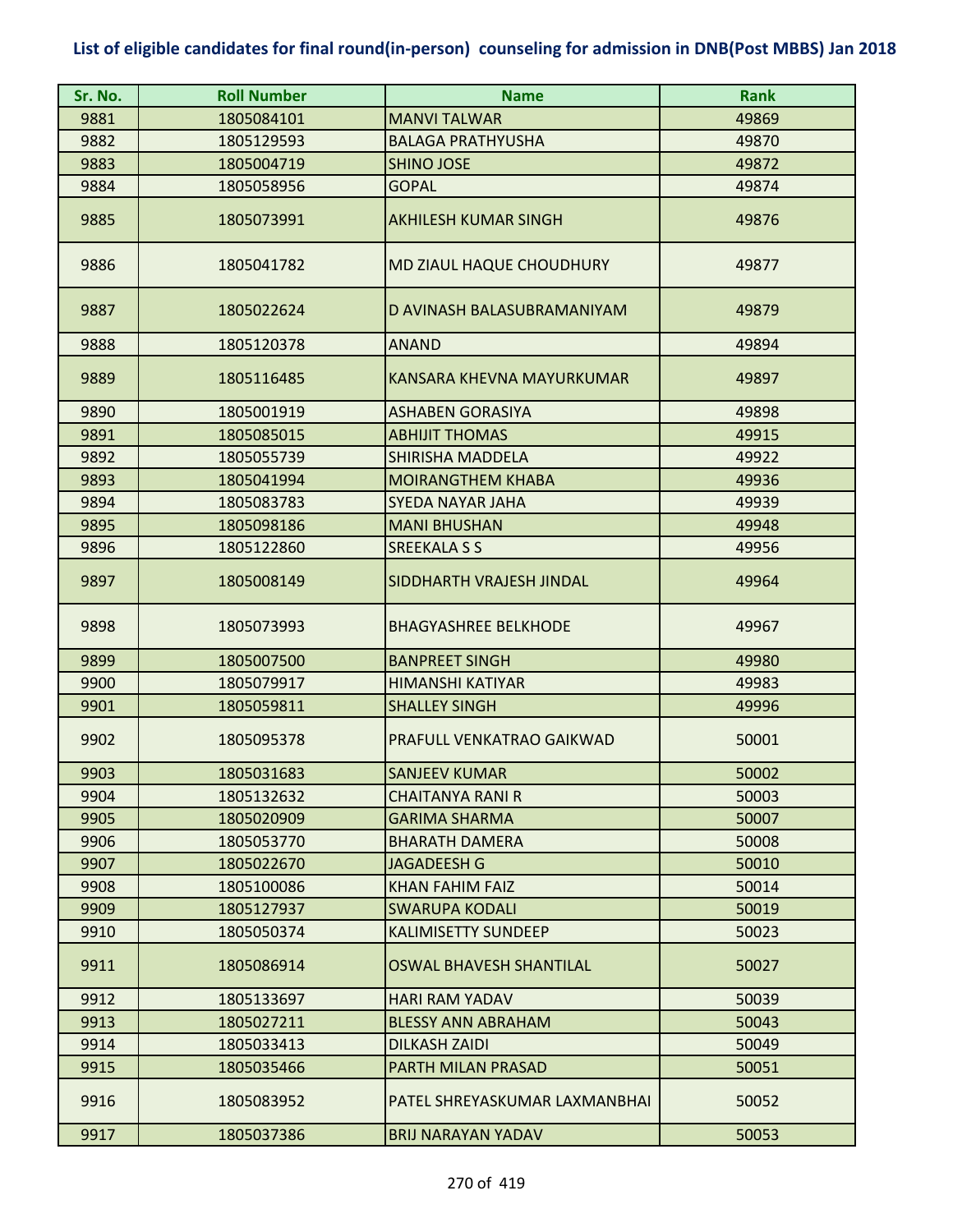| Sr. No. | <b>Roll Number</b> | <b>Name</b>                 | <b>Rank</b> |
|---------|--------------------|-----------------------------|-------------|
| 9918    | 1805026639         | PRAVALLIKA MALLIPEDDI       | 50062       |
| 9919    | 1805047344         | <b>BOLISETTY SHRUTHI</b>    | 50070       |
| 9920    | 1805047815         | <b>B PRAMIDA</b>            | 50071       |
| 9921    | 1805029627         | <b>DEEPTI SHARMA</b>        | 50072       |
| 9922    | 1805021289         | <b>SOMESHWAR KAHARA</b>     | 50075       |
| 9923    | 1805081601         | <b>PRADEEP R</b>            | 50077       |
| 9924    | 1805079386         | <b>RAKESH KUMAR</b>         | 50078       |
| 9925    | 1805092985         | TAJNE ANURAG VITTHALRAO     | 50081       |
| 9926    | 1805046665         | <b>MARYAM JALEELI</b>       | 50082       |
| 9927    | 1805019167         | <b>ISHA VIDISHA</b>         | 50088       |
| 9928    | 1805114601         | SANJAY KUMAR MAHALA         | 50100       |
| 9929    | 1805067654         | <b>JITENDRA JOSHI</b>       | 50109       |
| 9930    | 1805106141         | <b>KALE AVINASH VASANT</b>  | 50114       |
| 9931    | 1805003728         | <b>MEHTA RISHITA ASHOK</b>  | 50117       |
| 9932    | 1805118563         | <b>SHARON JOSEPH</b>        | 50119       |
| 9933    | 1805002118         | <b>SHETH KEVAL KISHOR</b>   | 50122       |
| 9934    | 1805077454         | SRIPADA KARTHIK PINAKAPANI  | 50135       |
| 9935    | 1805095992         | DAMLE DEVIKA PRADEEP        | 50138       |
| 9936    | 1805032705         | <b>SHALINI YADAV</b>        | 50141       |
| 9937    | 1805114010         | <b>AKSHATHA V KHANAPUR</b>  | 50145       |
| 9938    | 1805128076         | KAYAPAK AVANTIKA KISHANRAO  | 50146       |
| 9939    | 1805032656         | <b>ANKITA GIRDHAR</b>       | 50177       |
| 9940    | 1805022474         | RAGA IMA DEVI E             | 50190       |
| 9941    | 1805066019         | <b>ASWATHI A</b>            | 50191       |
| 9942    | 1805030635         | <b>JOBIN ELIAS</b>          | 50197       |
| 9943    | 1805036424         | <b>SHIPRA GUPTA</b>         | 50207       |
| 9944    | 1805025285         | ARUNVIKRAMAN A D            | 50208       |
| 9945    | 1805076112         | <b>C KARTHIK</b>            | 50213       |
| 9946    | 1805062372         | <b>HARMINDER KAUR VOHRA</b> | 50214       |
| 9947    | 1805079579         | <b>SHWETA VERMA</b>         | 50216       |
| 9948    | 1805056387         | <b>VODDEBOYANA NARESH</b>   | 50237       |
| 9949    | 1805132724         | YASMEEN ANJUM               | 50241       |
| 9950    | 1805101265         | <b>DEEPTI DUA</b>           | 50242       |
| 9951    | 1805010844         | <b>BHAGYAK</b>              | 50244       |
| 9952    | 1805082327         | <b>FEMINA ALI T A</b>       | 50250       |
| 9953    | 1805098734         | <b>ADITI BHARDWAJ</b>       | 50251       |
| 9954    | 1805125598         | NIDHIN LAKSHMAN             | 50264       |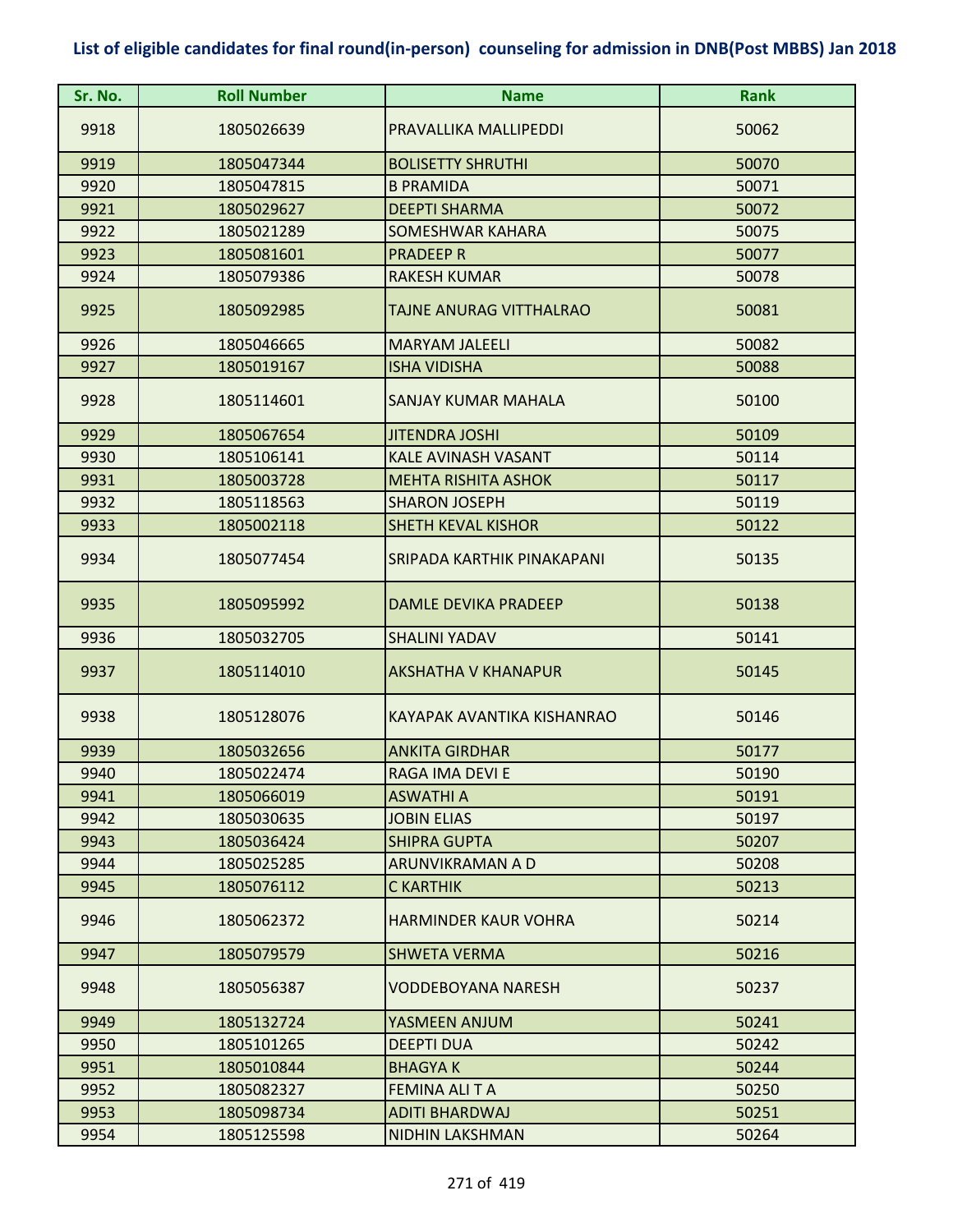| Sr. No. | <b>Roll Number</b> | <b>Name</b>                                        | <b>Rank</b> |
|---------|--------------------|----------------------------------------------------|-------------|
| 9955    | 1805105731         | PATIL AISHWARYA ASHOKRAO                           | 50268       |
| 9956    | 1805101974         | PRIYANKA SINGLA                                    | 50274       |
| 9957    | 1805014515         | <b>CHETHAN L B</b>                                 | 50276       |
| 9958    | 1805002976         | PATEL ABHISHEK ARVINDBHAI                          | 50287       |
| 9959    | 1805030673         | <b>JITENDRA PRASAD</b>                             | 50293       |
| 9960    | 1805030016         | <b>SHAH FAHEEM YAQUB</b>                           | 50294       |
| 9961    | 1805087538         | SALISHA DALMITA BAPTISTA                           | 50312       |
| 9962    | 1805040839         | <b>NISHANT KUMAR</b>                               | 50313       |
| 9963    | 1805085477         | RACHNA GORDHAN BHATIA                              | 50320       |
| 9964    | 1805027351         | <b>PARAMESWARY</b>                                 | 50322       |
| 9965    | 1805056797         | <b>BHASKARA RAO T</b>                              | 50328       |
| 9966    | 1805125894         | <b>BHANU PRATAP SINGH CHAUHAN</b>                  | 50329       |
| 9967    | 1805092620         | SOMKUWAR SUCHITRA KISHOR                           | 50340       |
| 9968    | 1805088798         | <b>SACHIN S SHEDOLE</b>                            | 50345       |
| 9969    | 1805084796         | <b>RAJEEV KUMAR CHAUHAN</b>                        | 50348       |
| 9970    | 1805078508         | <b>ARVIND KUMAR</b>                                | 50350       |
| 9971    | 1805106742         | <b>NITESH CHOUBEY</b>                              | 50358       |
| 9972    | 1805117152         | PAWAR PRANALI RAJIV                                | 50364       |
| 9973    | 1805104526         | <b>FOUZ PARWEEN P</b>                              | 50365       |
| 9974    | 1805025217         | <b>SHANTHI D</b>                                   | 50368       |
| 9975    | 1805103563         | <b>CHAND BABU</b>                                  | 50371       |
| 9976    | 1805106994         | VIKRANT PRAKASH KESHARIYA                          | 50372       |
| 9977    | 1805100201         | VAISHALI YADAV                                     | 50374       |
| 9978    | 1805076897         | N RAVITHEJA                                        | 50375       |
| 9979    | 1805002188         | <b>HARDIKKUMAR BHARATBHAI</b><br><b>MAHIDADIYA</b> | 50379       |
| 9980    | 1805130482         | <b>KOLA SARATH</b>                                 | 50380       |
| 9981    | 1805105622         | <b>SAI MIRNALANI K B</b>                           | 50382       |
| 9982    | 1805121313         | JAYACHANDRAN K N                                   | 50392       |
| 9983    | 1805096317         | THENGE CHITRALEKHA PANDURANG                       | 50393       |
| 9984    | 1805032385         | VIKASH SINGH                                       | 50396       |
| 9985    | 1805024230         | <b>AGALYAK</b>                                     | 50403       |
| 9986    | 1805070978         | <b>SOURAV CHAKROBORTY</b>                          | 50409       |
| 9987    | 1805133186         | <b>RAMNANI MONICA SURESH</b>                       | 50410       |
| 9988    | 1805130722         | SIREESHA MADHU                                     | 50424       |
| 9989    | 1805099030         | <b>RITU</b>                                        | 50426       |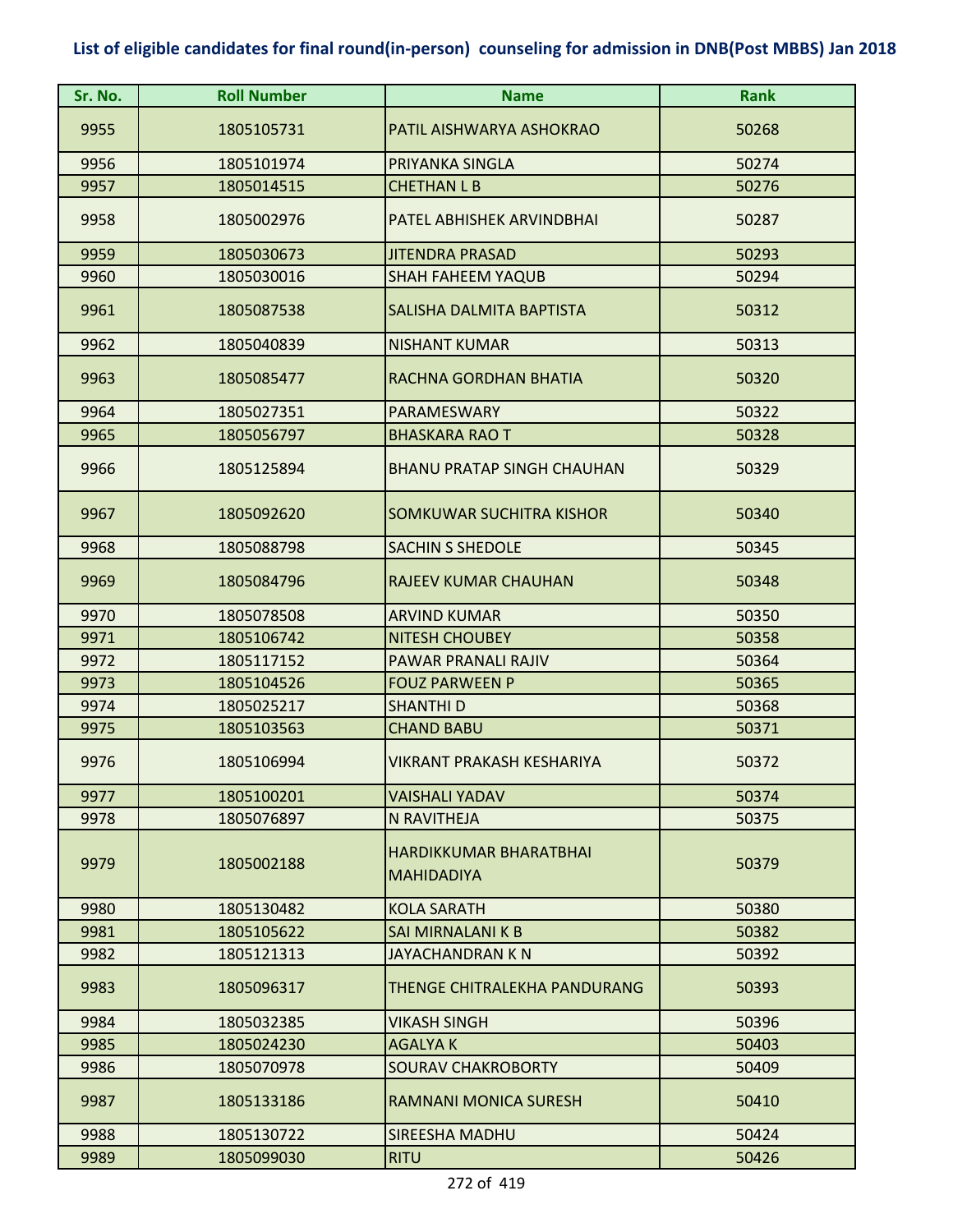| Sr. No. | <b>Roll Number</b> | <b>Name</b>                  | <b>Rank</b> |
|---------|--------------------|------------------------------|-------------|
| 9990    | 1805039321         | KANYADARI SWAPNA             | 50434       |
| 9991    | 1805100601         | <b>JITENDER KUMAR</b>        | 50436       |
| 9992    | 1805044572         | <b>ANIL KUMAR</b>            | 50437       |
| 9993    | 1805008957         | <b>SAIMA MAJID</b>           | 50444       |
| 9994    | 1805093002         | <b>MESHRAM NIHAR RAJU</b>    | 50446       |
| 9995    | 1805001580         | <b>VISHAL DESAI</b>          | 50451       |
| 9996    | 1805095127         | SHINDE AKSHADA MANIK         | 50460       |
| 9997    | 1805005614         | PARWEZ AHMAD                 | 50463       |
| 9998    | 1805048530         | <b>DUMPETI SREEHARSHIKA</b>  | 50468       |
| 9999    | 1805118793         | <b>GEETHU KRISHNAN</b>       | 50471       |
| 10000   | 1805002554         | <b>SHAH SANAM SANJIV</b>     | 50476       |
| 10001   | 1805125035         | SHAKEENA DAYANA REGULAGADDA  | 50481       |
| 10002   | 1805078237         | APARAAJITA BHATNAAGAR        | 50483       |
| 10003   | 1805028514         | <b>VISHNUDAS S</b>           | 50484       |
| 10004   | 1805029872         | <b>SAURABH SHAKYA</b>        | 50498       |
| 10005   | 1805127416         | <b>B KRANTI KISHORE</b>      | 50501       |
| 10006   | 1805022280         | <b>ASWATHY GIRISH</b>        | 50511       |
| 10007   | 1805091913         | KHALATKAR AISHWARYA VASANT   | 50514       |
| 10008   | 1805092225         | POREDDIWAR SAMIKSHA SUNIL    | 50516       |
| 10009   | 1805050596         | <b>KASARLA SHIVA KUMAR</b>   | 50517       |
| 10010   | 1805023823         | <b>NIVETHITHA J</b>          | 50522       |
| 10011   | 1805041678         | <b>KAMTHAMUON NEIHSIAL</b>   | 50524       |
| 10012   | 1805059215         | <b>AJAY PATIDAR</b>          | 50531       |
| 10013   | 1805124981         | <b>RESHMIS</b>               | 50540       |
| 10014   | 1805042384         | PANKAJ MAZUMDER              | 50542       |
| 10015   | 1805096671         | SATYENDER SITAL DHARAMDASANI | 50544       |
| 10016   | 1805063993         | <b>TAPAN KAPOOR</b>          | 50545       |
| 10017   | 1805125698         | T H RAHEEMA SAHALA           | 50549       |
| 10018   | 1805016184         | SIMARPREET SINGH             | 50557       |
| 10019   | 1805070877         | <b>MAHATAB ALAM</b>          | 50559       |
| 10020   | 1805118550         | <b>MEERA VARGHESE</b>        | 50562       |
| 10021   | 1805039287         | PANCHUMARTHI SANJUSHA        | 50571       |
| 10022   | 1805017629         | PAJGADE RAJKUMAR VIJAYKUMAR  | 50580       |
| 10023   | 1805022426         | ARTHUR AMIT SURYAKUMAR       | 50582       |
| 10024   | 1805027281         | <b>SHAKTHIVEL M</b>          | 50587       |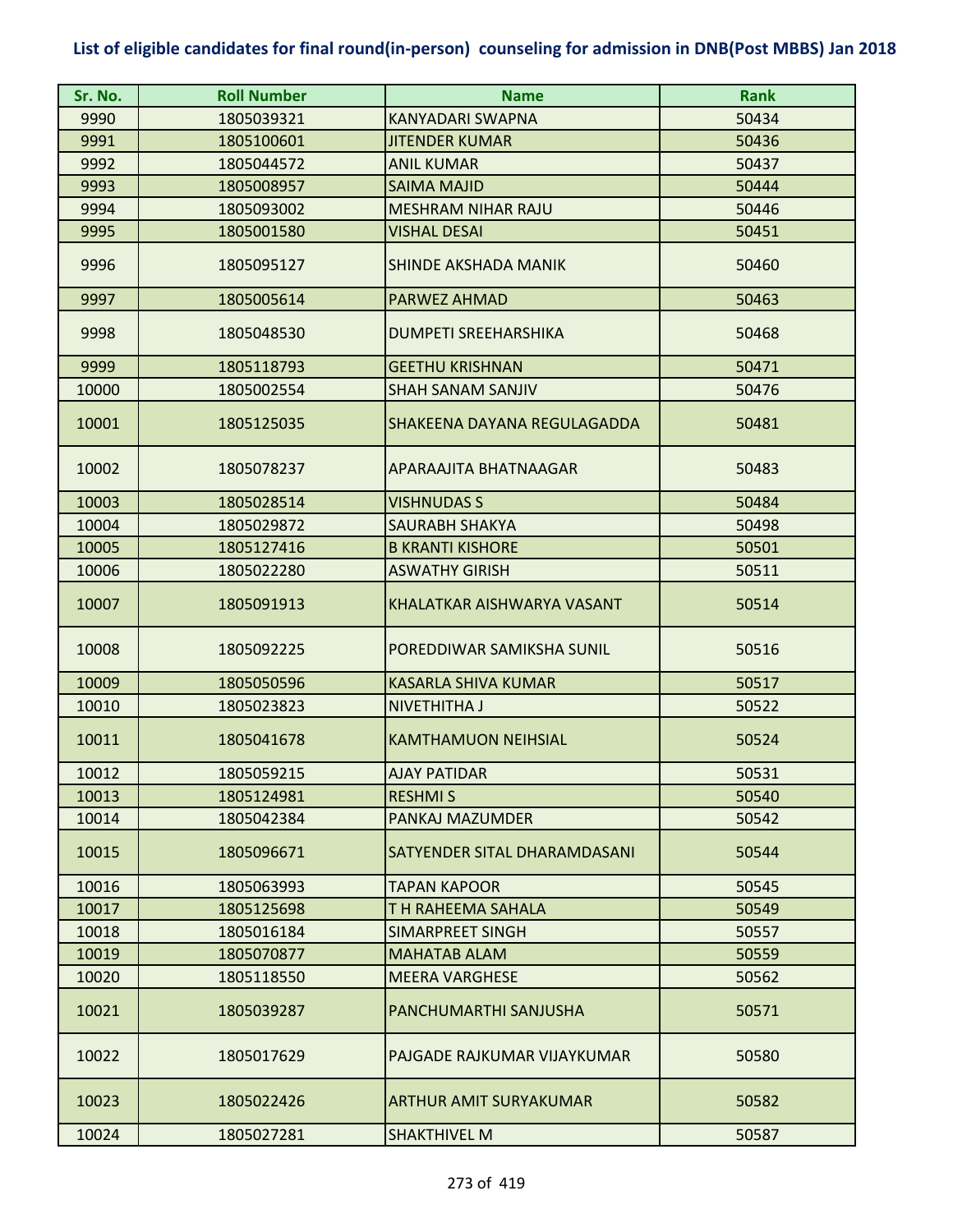| Sr. No. | <b>Roll Number</b> | <b>Name</b>                             | <b>Rank</b> |
|---------|--------------------|-----------------------------------------|-------------|
| 10025   | 1805047272         | <b>BATHALA MURALI KRISHNA</b>           | 50589       |
| 10026   | 1805106113         | <b>SHENDURKAR ONKAR SUNIL</b>           | 50591       |
| 10027   | 1805052128         | MOHAMMED EZAZ ABDUL RAHAMAN             | 50592       |
| 10028   | 1805006824         | <b>VILHEKAR POOJA VIJAYRAO</b>          | 50594       |
| 10029   | 1805048846         | <b>SOLOMON RAJ G D</b>                  | 50602       |
| 10030   | 1805028705         | <b>ATUL CHOZHAKKAD</b><br>SETHUMADHAVAN | 50606       |
| 10031   | 1805020057         | <b>SIDHANT SWARUP</b>                   | 50612       |
| 10032   | 1805085449         | <b>GOIPORIA MAHAFRIN HOMIAR</b>         | 50626       |
| 10033   | 1805115932         | <b>RATAN LAL DANGI</b>                  | 50627       |
| 10034   | 1805106931         | <b>KAWALJEET</b>                        | 50633       |
| 10035   | 1805119543         | <b>APARNA SETHURAMAN</b>                | 50634       |
| 10036   | 1805098142         | <b>MILIND AGRAWAL</b>                   | 50639       |
| 10037   | 1805061373         | <b>SATINDER PAUL</b>                    | 50644       |
| 10038   | 1805010581         | <b>NIDHEESH VARGHESE</b>                | 50646       |
| 10039   | 1805085860         | <b>JAIRAJ MAHENDRA BODAKE</b>           | 50647       |
| 10040   | 1805048659         | <b>SARWATH FATIMA</b>                   | 50648       |
| 10041   | 1805094644         | SHINDE DIPEEKA RAMESHWAR                | 50652       |
| 10042   | 1805124774         | <b>THERANI DORABABU</b>                 | 50653       |
| 10043   | 1805100138         | <b>MANISHA</b>                          | 50664       |
| 10044   | 1805000095         | <b>VISHNU MENON J</b>                   | 50676       |
| 10045   | 1805007354         | <b>RAVNEET KAUR</b>                     | 50681       |
| 10046   | 1805070065         | <b>AITIHYA CHAKRABORTY</b>              | 50691       |
| 10047   | 1805007284         | <b>WARKAD KOMAL SHIVRAM</b>             | 50701       |
| 10048   | 1805013805         | <b>SHILPA SHANKAR</b>                   | 50712       |
| 10049   | 1805019707         | <b>SUMAN AGARWAL</b>                    | 50713       |
| 10050   | 1805001624         | <b>SMIT DIVYESHBHAI DAVE</b>            | 50722       |
| 10051   | 1805016518         | <b>ANURADHA YADAV</b>                   | 50729       |
| 10052   | 1805112978         | <b>UNAIRAH NAQASH</b>                   | 50733       |
| 10053   | 1805038806         | <b>ANAPALAPU YAMINI</b>                 | 50736       |
| 10054   | 1805105289         | KHANDAT DHANASHREE SANJAYRAO            | 50752       |
| 10055   | 1805108751         | <b>KARASALA VARALAKSHMI</b>             | 50754       |
| 10056   | 1805076651         | LAKSHMIPURAM CHEMANTHI                  | 50783       |
| 10057   | 1805105259         | VISHAL MUTTAPPA GULAPPAGOL              | 50788       |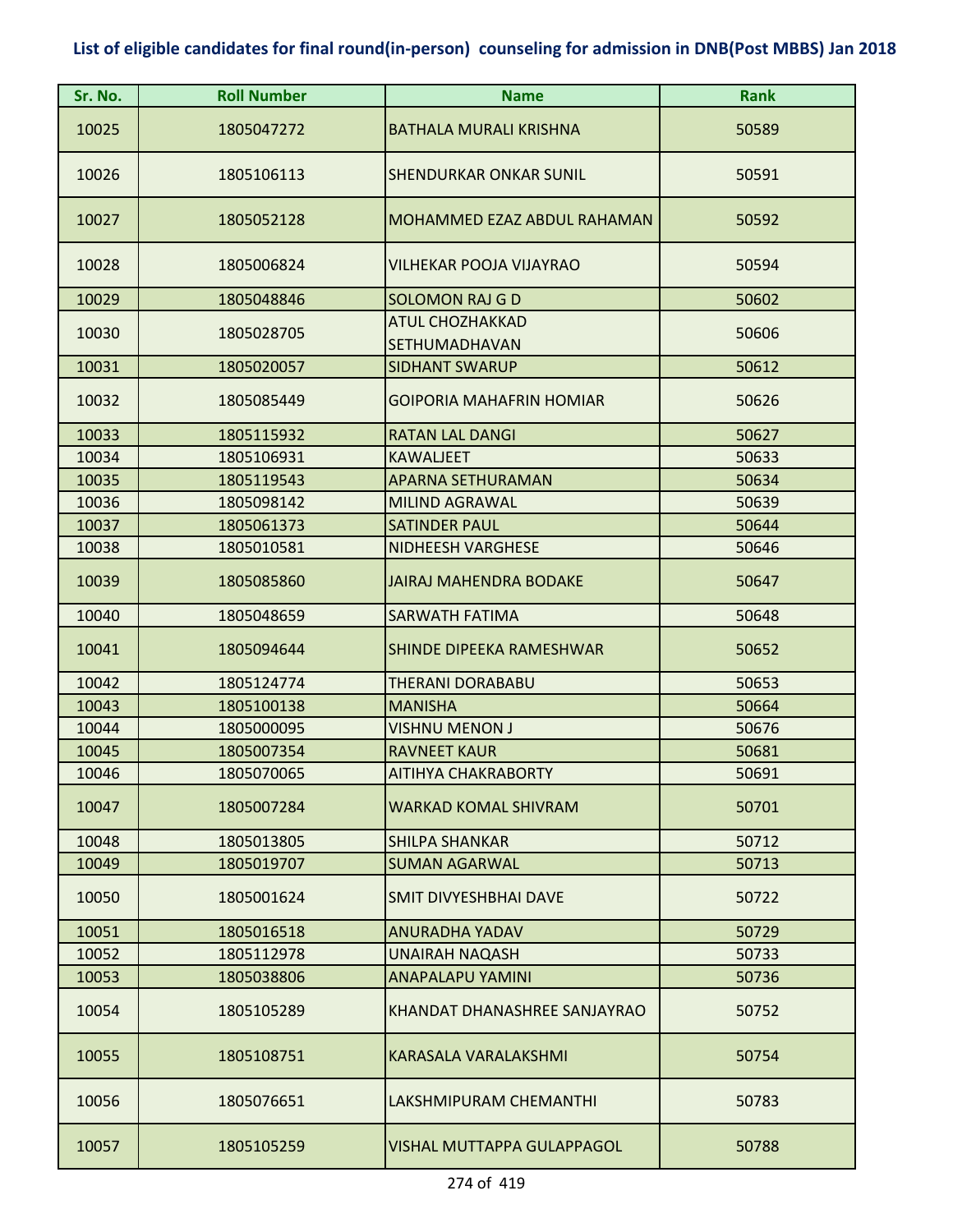| Sr. No. | <b>Roll Number</b> | <b>Name</b>                     | <b>Rank</b> |
|---------|--------------------|---------------------------------|-------------|
| 10058   | 1805003182         | PATEL HARSHILABEN RATILAL       | 50791       |
| 10059   | 1805010317         | <b>KHUTEJATUL KUBRA</b>         | 50793       |
| 10060   | 1805018845         | <b>SRIKANTA SAHOO</b>           | 50794       |
| 10061   | 1805031076         | <b>MANISH KUMAR SAROJ</b>       | 50810       |
| 10062   | 1805036075         | <b>JOSHI RITU BHARAT</b>        | 50812       |
| 10063   | 1805009973         | <b>ROSHNI ROBERT</b>            | 50813       |
| 10064   | 1805033831         | <b>ABHIMANYU KUMAR SINGH</b>    | 50815       |
| 10065   | 1805083968         | PATEL RAKESHKUMAR KANTIBHAI     | 50816       |
| 10066   | 1805124043         | <b>JOSHUA</b>                   | 50818       |
| 10067   | 1805108958         | <b>SANJAY RATABHAI RATHOD</b>   | 50824       |
| 10068   | 1805026319         | <b>RANJINI</b>                  | 50826       |
| 10069   | 1805083311         | <b>TIPPULURI SUJATHA</b>        | 50828       |
| 10070   | 1805056473         | V HARIPRIYA                     | 50829       |
| 10071   | 1805100242         | <b>SWATI SINGH</b>              | 50833       |
| 10072   | 1805063656         | <b>JOONJA RAM JAKHAR</b>        | 50838       |
| 10073   | 1805092475         | <b>WALDE PRASHEK RATNAKAR</b>   | 50841       |
| 10074   | 1805034057         | <b>SHAHID HUSSAIN SOFI</b>      | 50843       |
| 10075   | 1805045343         | <b>NANDHINI M</b>               | 50844       |
| 10076   | 1805088449         | NEJEEMA K M                     | 50850       |
| 10077   | 1805132774         | <b>VELLANKI PRANAHITH REDDY</b> | 50852       |
| 10078   | 1805053653         | <b>VARSHAR</b>                  | 50853       |
| 10079   | 1805046387         | A B K SINDHUJA                  | 50854       |
| 10080   | 1805004077         | JITENDRA KUMAR GUPTA            | 50866       |
| 10081   | 1805049090         | <b>PAVANI V</b>                 | 50872       |
| 10082   | 1805108432         | PATHETI VENKATA SATYASIVA ARUN  | 50882       |
| 10083   | 1805035068         | <b>TELAKAPALLY MALLIKARJUN</b>  | 50887       |
| 10084   | 1805003583         | PRANAV SANJEEV GUPTA            | 50889       |
| 10085   | 1805012572         | PREETHA PADMANABHAN             | 50895       |
| 10086   | 1805099863         | <b>CHANDRA BHAN SINGH</b>       | 50898       |
| 10087   | 1805119126         | <b>NEETHU VENUGOPAL</b>         | 50903       |
| 10088   | 1805087161         | <b>DUBEY ABHIJIT AMARNATH</b>   | 50907       |
| 10089   | 1805124158         | P E PRADEEP                     | 50913       |
| 10090   | 1805013480         | <b>MEGHANA JANARDHAN</b>        | 50914       |
| 10091   | 1805069703         | <b>SAYALI MOHAN PISE</b>        | 50933       |
| 10092   | 1805002386         | TARAL NISHITH MEHTA             | 50936       |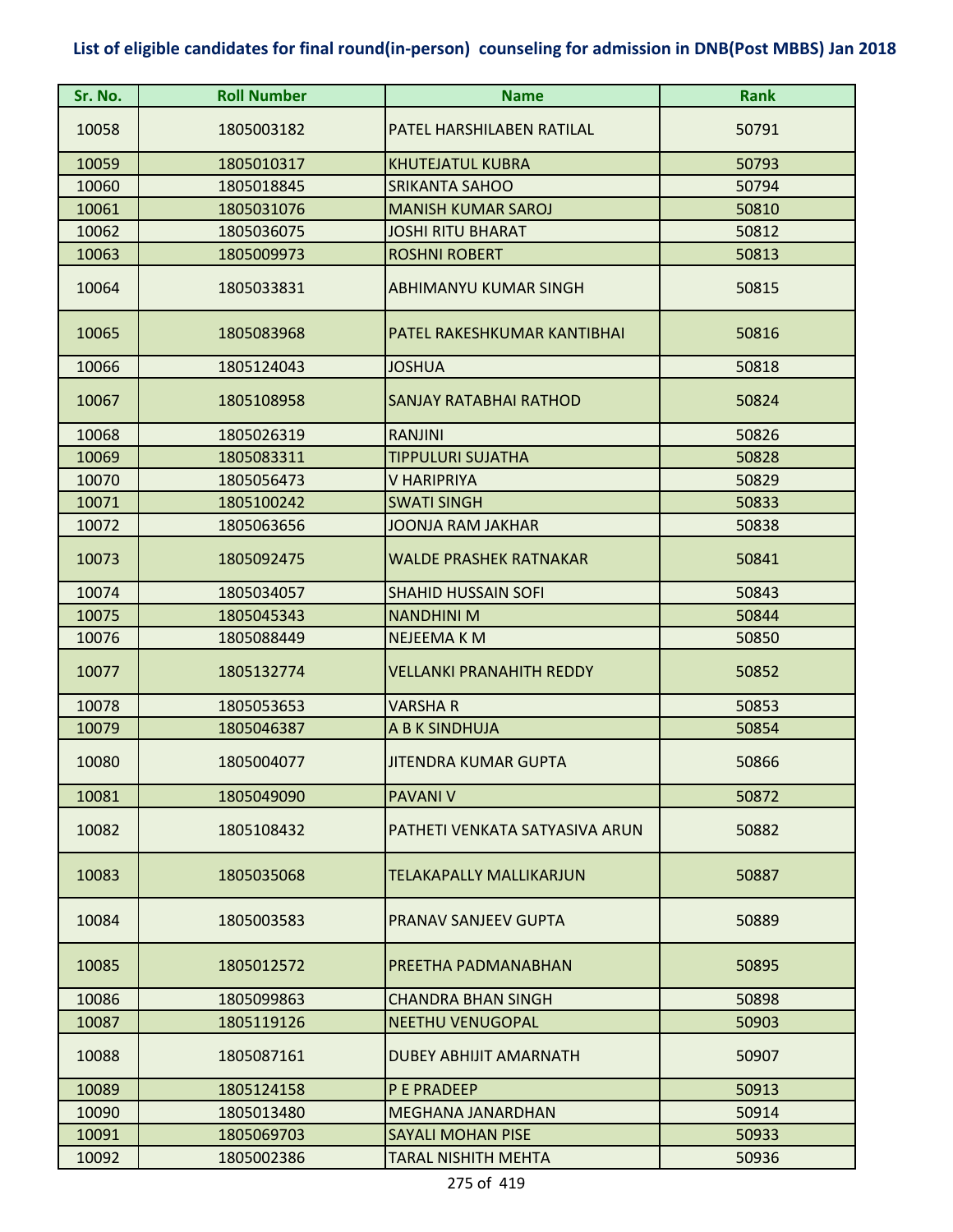| Sr. No. | <b>Roll Number</b> | <b>Name</b>                    | <b>Rank</b> |
|---------|--------------------|--------------------------------|-------------|
| 10093   | 1805032410         | <b>ASHISH KUMAR SHAH</b>       | 50938       |
| 10094   | 1805061492         | <b>AMARJEET SINGH</b>          | 50952       |
| 10095   | 1805019479         | <b>SAMIR HOTA</b>              | 50957       |
| 10096   | 1805091235         | <b>SNEHA CHANDAN TIRPUDE</b>   | 50966       |
| 10097   | 1805061679         | <b>KAKDE NILESH VISHVANATH</b> | 50967       |
| 10098   | 1805056084         | PALETI MOUNIKA                 | 50972       |
| 10099   | 1805058188         | <b>SALONI S KUCHERIA</b>       | 50975       |
| 10100   | 1805002075         | <b>BAROT ANURAG JAYESH</b>     | 50977       |
| 10101   | 1805029101         | <b>PRAKASH KUMAR</b>           | 50978       |
| 10102   | 1805069206         | <b>GHATE ARATI SANJAY</b>      | 50984       |
| 10103   | 1805043343         | YOGENDRA POUNIKAR              | 50986       |
| 10104   | 1805123582         | <b>SHARMILA J</b>              | 50995       |
| 10105   | 1805028305         | <b>KARUNA CHACKO</b>           | 50997       |
| 10106   | 1805105678         | <b>RUBEENA BAVA K H</b>        | 51005       |
| 10107   | 1805118891         | <b>REENAR</b>                  | 51019       |
| 10108   | 1805020403         | <b>PRUTHIRAJ BEHERA</b>        | 51022       |
| 10109   | 1805061429         | <b>HIMANSHU CHAWLA</b>         | 51036       |
| 10110   | 1805103812         | <b>G S DEEPIKA</b>             | 51040       |
| 10111   | 1805003893         | <b>TANK PAYAL UMEDSINH</b>     | 51042       |
| 10112   | 1805131448         | SAMANASI CHAITHANYA RAM        | 51044       |
| 10113   | 1805039680         | <b>MALYADRI AVULURI</b>        | 51060       |
| 10114   | 1805045470         | DODDABASAPPA BELAVAGI          | 51061       |
| 10115   | 1805061327         | <b>AMANPREET SINGH RATTAN</b>  | 51065       |
| 10116   | 1805028613         | <b>MUTHAMIZHCHSELVI T</b>      | 51066       |
| 10117   | 1805069656         | <b>BHOSALE OJAS SUBHASH</b>    | 51071       |
| 10118   | 1805011869         | <b>DENNY PHILIP</b>            | 51080       |
| 10119   | 1805083424         | <b>PARIDHI</b>                 | 51083       |
| 10120   | 1805056381         | PRASHANTH KUMAR VIMMIGARI      | 51087       |
| 10121   | 1805011829         | <b>GAURAVH RAATH</b>           | 51090       |
| 10122   | 1805002391         | ANKITKUMAR PRAKASHBHAI SHAH    | 51093       |
| 10123   | 1805068270         | NALLURU VENKATA LAXMI MOUNIKA  | 51097       |
| 10124   | 1805031725         | PRIYAM                         | 51106       |
| 10125   | 1805011619         | <b>MAKAM AMRUTHA VALLI</b>     | 51110       |
| 10126   | 1805079767         | <b>SANA AHMAD</b>              | 51113       |
| 10127   | 1805100608         | <b>JYOTSNA</b>                 | 51114       |
| 10128   | 1805113002         | TUSHAR SAINI                   | 51115       |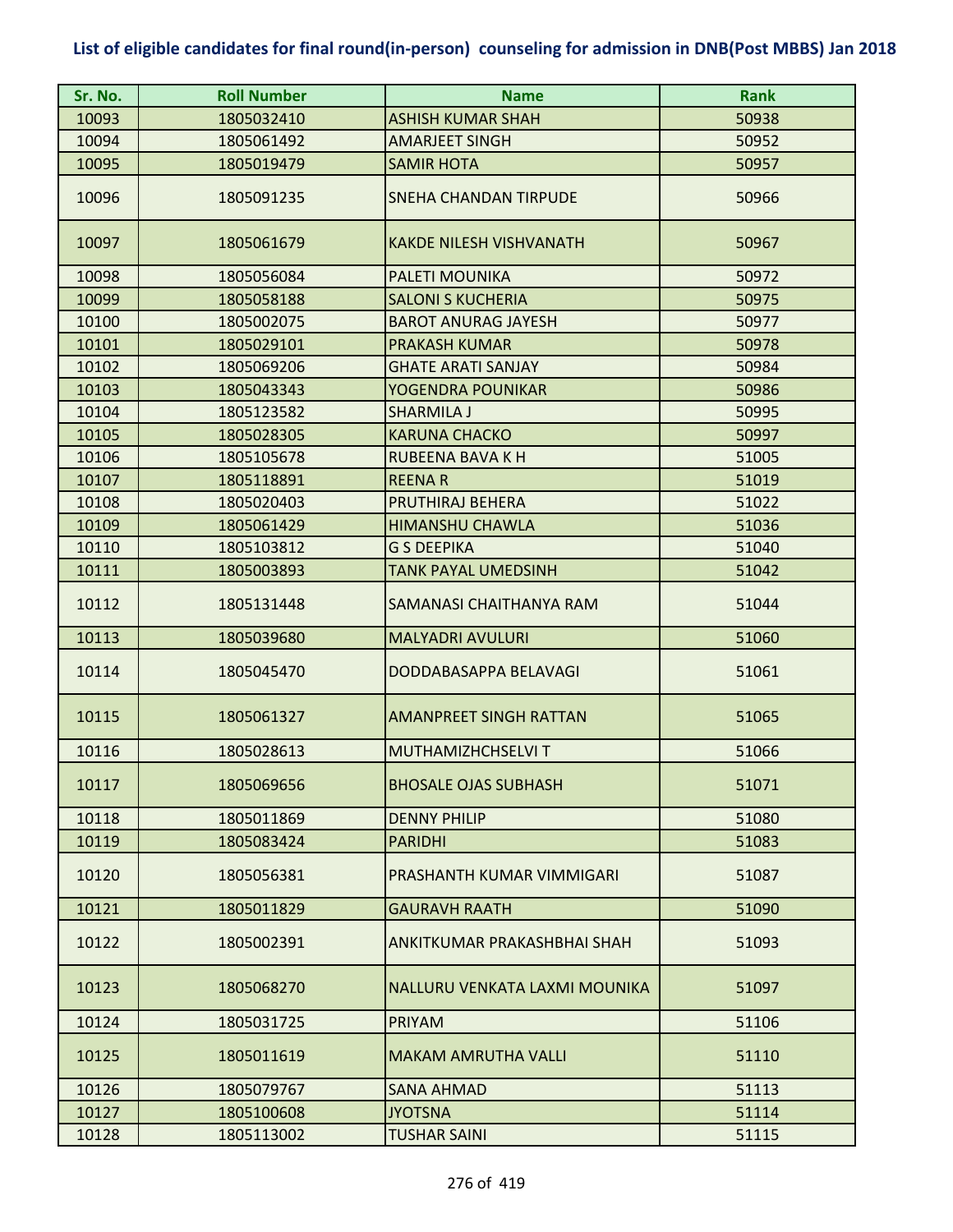| Sr. No. | <b>Roll Number</b> | <b>Name</b>                     | <b>Rank</b> |
|---------|--------------------|---------------------------------|-------------|
| 10129   | 1805007981         | PATEL NALIN LAXMICHANDBHAI      | 51117       |
| 10130   | 1805132044         | <b>YASMIN</b>                   | 51125       |
| 10131   | 1805098603         | <b>AYUSH PANDEY</b>             | 51126       |
| 10132   | 1805046808         | <b>JULIE K JOHN</b>             | 51128       |
| 10133   | 1805118329         | <b>K G GOPIKRISHNAN</b>         | 51131       |
| 10134   | 1805075378         | <b>SRUTHI HARIDAS</b>           | 51149       |
| 10135   | 1805091746         | <b>KATRE PAYAL KHUSHAL</b>      | 51167       |
| 10136   | 1805112397         | <b>SRIVATHSA</b>                | 51173       |
| 10137   | 1805011592         | DIVYA G S                       | 51174       |
| 10138   | 1805044934         | <b>PRATAP MAITI</b>             | 51181       |
| 10139   | 1805016641         | <b>MADHUSUDAN PRASAD SINGH</b>  | 51182       |
| 10140   | 1805031550         | <b>SANJEEV KUMAR MALLIK</b>     | 51185       |
| 10141   | 1805014203         | POOJA R S                       | 51186       |
| 10142   | 1805111377         | <b>ANSHIKA AGARWAL</b>          | 51188       |
| 10143   | 1805086193         | <b>SHUKLA PRANALI JAYESH</b>    | 51190       |
| 10144   | 1805033406         | SANOBAR SHAMIM KHAN             | 51194       |
| 10145   | 1805080489         | <b>JAGDEEP SINGH BRAR</b>       | 51242       |
| 10146   | 1805033388         | PANKAJ PAL                      | 51246       |
| 10147   | 1805078201         | <b>WAHANE SWAPNIL MURLIDHAR</b> | 51247       |
| 10148   | 1805024651         | <b>ADITHYA VASUDEVAN</b>        | 51249       |
| 10149   | 1805099244         | <b>DURGESH KUMAR PAL</b>        | 51253       |
| 10150   | 1805015742         | <b>NIKHIL SHARMA</b>            | 51254       |
| 10151   | 1805130113         | <b>GUDABANDI ARJUN KUMAR</b>    | 51257       |
| 10152   | 1805025728         | <b>ASHOK G</b>                  | 51260       |
| 10153   | 1805012460         | <b>NEETHU PADMANABHAN</b>       | 51266       |
| 10154   | 1805080921         | ASEEM ADARSH KUMAR RAJPAL       | 51267       |
| 10155   | 1805019043         | <b>CHANDRIMA GHOSH</b>          | 51269       |
| 10156   | 1805102718         | PRIYAMBADA RANJAN ANAND         | 51273       |
| 10157   | 1805029747         | <b>ARPIT VISHNOI</b>            | 51278       |
| 10158   | 1805011459         | <b>AMITH ANTONY VARGHESE</b>    | 51282       |
| 10159   | 1805116014         | PATEL HETAL RAJENDRAKUMAR       | 51284       |
| 10160   | 1805123725         | PRIYADHARSHINI K                | 51292       |
| 10161   | 1805052453         | <b>CHILUKURI SREENIVASU</b>     | 51294       |
| 10162   | 1805007033         | <b>MOHOD KALYANI SHARAD</b>     | 51295       |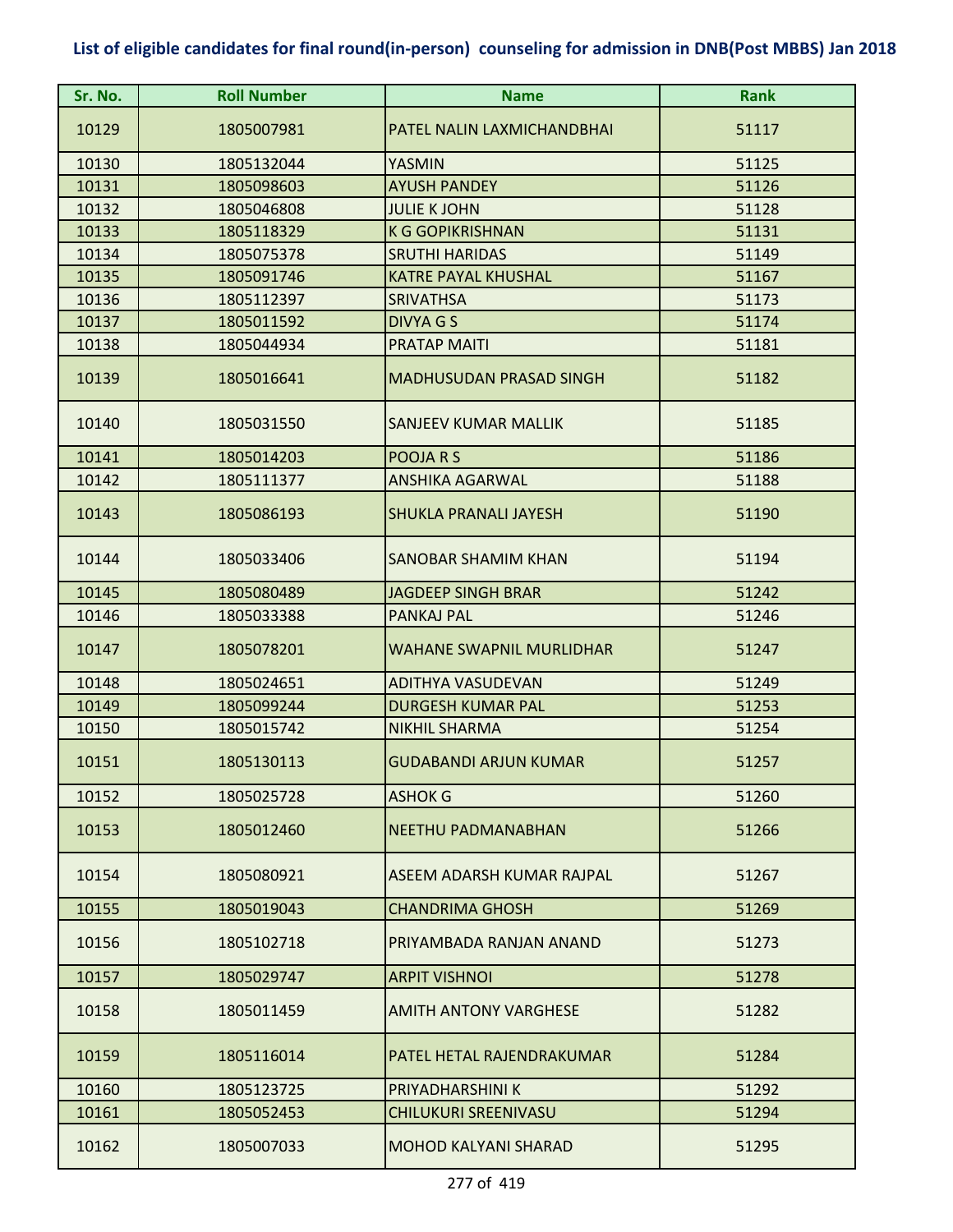| Sr. No. | <b>Roll Number</b> | <b>Name</b>                    | <b>Rank</b> |
|---------|--------------------|--------------------------------|-------------|
| 10163   | 1805038307         | <b>MADHURI G</b>               | 51302       |
| 10164   | 1805018953         | <b>SHUBHAM SETHY</b>           | 51304       |
| 10165   | 1805002248         | KALOTRA KAUSHAL SANJAYBHAI     | 51307       |
| 10166   | 1805078879         | <b>JYOTI KIRAN</b>             | 51310       |
| 10167   | 1805104910         | SAPDHARE RUTUJA SHRIKRISHANA   | 51313       |
| 10168   | 1805050422         | <b>DNYANESHWAR</b>             | 51318       |
| 10169   | 1805089676         | <b>NANDINI BASAPPA MAGADUM</b> | 51319       |
| 10170   | 1805048957         | <b>GADAMSHETTI SINDHU</b>      | 51322       |
| 10171   | 1805048951         | <b>G BHAVANA</b>               | 51326       |
| 10172   | 1805043593         | <b>HARSHVARDHAN PANT</b>       | 51334       |
| 10173   | 1805096913         | RAJPUT AASHISHSINGH ANILKUMAR  | 51350       |
| 10174   | 1805000595         | <b>JAHNAVI SINGH</b>           | 51353       |
| 10175   | 1805018171         | <b>PRADEEP KUMAR MANGAL</b>    | 51354       |
| 10176   | 1805098980         | <b>RASHMI SHARMA</b>           | 51355       |
| 10177   | 1805096218         | <b>BALDOTA HEMINA AMRIT</b>    | 51356       |
| 10178   | 1805069659         | TALEGAONKAR RUTUJA RAGHVENDRA  | 51362       |
| 10179   | 1805087141         | <b>BERI RIDDHIMA RAJIV</b>     | 51363       |
| 10180   | 1805067264         | <b>KAPIL KUMAR GAUTAM</b>      | 51371       |
| 10181   | 1805132511         | <b>TAMATAM JAYASHREE</b>       | 51384       |
| 10182   | 1805075501         | <b>MOHAMED JASIM HUSSAIN M</b> | 51390       |
| 10183   | 1805040319         | YANAMALA ANITHA                | 51396       |
| 10184   | 1805062045         | <b>SADAF</b>                   | 51402       |
| 10185   | 1805002571         | <b>TALEKAR MAITRI NILESH</b>   | 51405       |
| 10186   | 1805027735         | LAVANYA K                      | 51410       |
| 10187   | 1805107141         | <b>MD FARAZ QURESHI</b>        | 51419       |
| 10188   | 1805128892         | <b>G VAMSI KRISHNA</b>         | 51445       |
| 10189   | 1805075170         | <b>FEBIN RAJU</b>              | 51446       |
| 10190   | 1805061685         | ARSHIYA BINTH ATEEQURRAHEMAN   | 51465       |
| 10191   | 1805025671         | <b>LAYA GEORGE</b>             | 51468       |
| 10192   | 1805004897         | <b>DEVISREE S</b>              | 51471       |
| 10193   | 1805123403         | <b>SURENDAR KUMAR</b>          | 51487       |
| 10194   | 1805006967         | <b>SANTHI IMANDI</b>           | 51506       |
| 10195   | 1805084979         | <b>ANJU JACOB</b>              | 51515       |
| 10196   | 1805075189         | <b>FARAS HAMEED</b>            | 51524       |
| 10197   | 1805075336         | <b>SHAHUL HAMEED M P</b>       | 51525       |
| 10198   | 1805127181         | <b>RASHID MURAD</b>            | 51527       |
| 10199   | 1805010238         | <b>PUJITHAD</b>                | 51529       |
| 10200   | 1805110666         | <b>ANIKET SINHA</b>            | 51532       |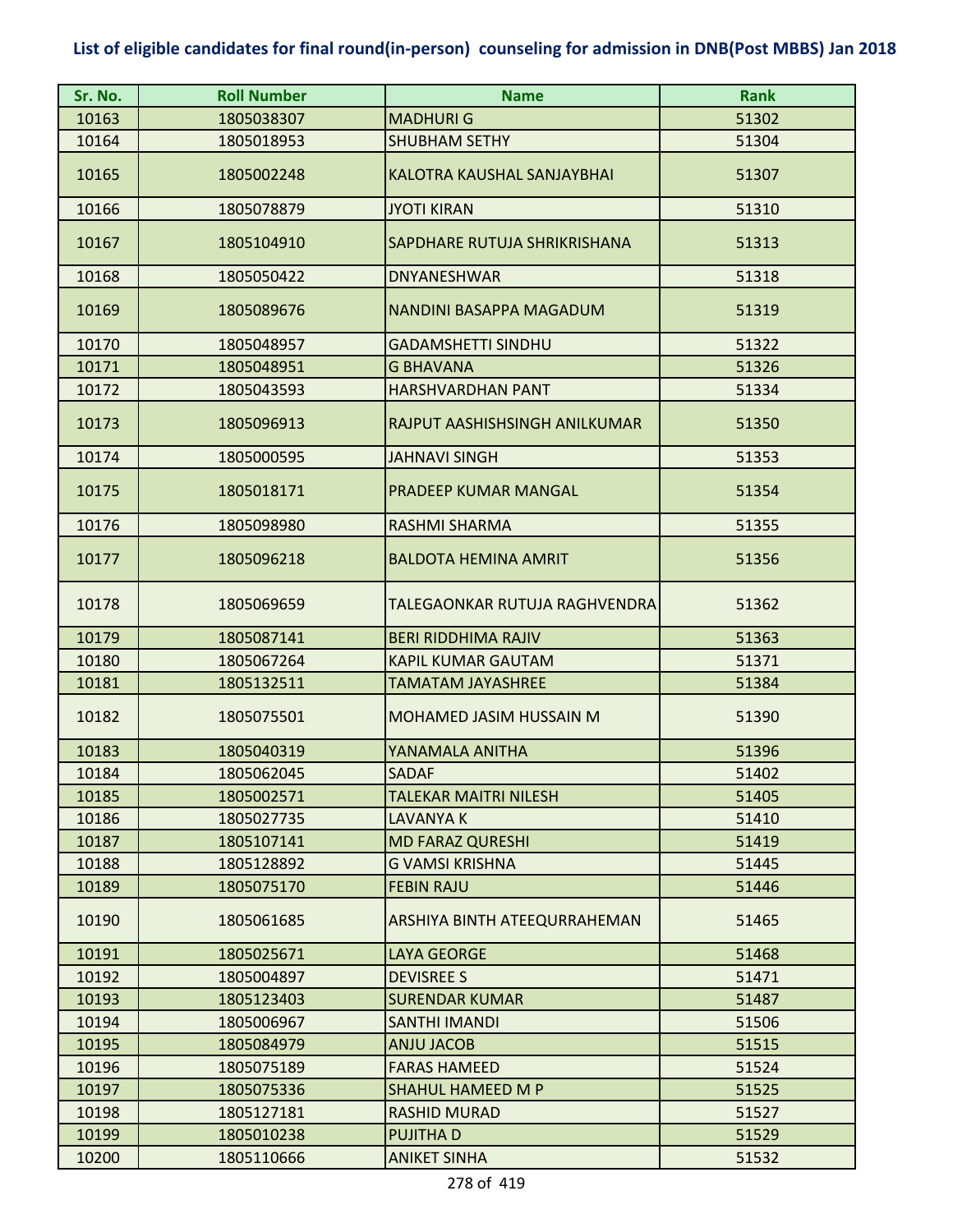| Sr. No. | <b>Roll Number</b> | <b>Name</b>                    | <b>Rank</b> |
|---------|--------------------|--------------------------------|-------------|
| 10201   | 1805038863         | <b>GOPI NAIK BUKYA</b>         | 51534       |
| 10202   | 1805111716         | <b>SHRINATH K</b>              | 51540       |
| 10203   | 1805124453         | <b>ARCHANA SURYAPRAKASH</b>    | 51564       |
| 10204   | 1805015523         | <b>NISHA GAHLAWAT</b>          | 51576       |
| 10205   | 1805001297         | <b>MANOJ SWAMI</b>             | 51578       |
| 10206   | 1805032471         | <b>AMIT KUMAR RANJAN</b>       | 51582       |
| 10207   | 1805059568         | PAWAN KUMAR CHOUDHARY          | 51584       |
| 10208   | 1805000341         | <b>VISHW DEEPAK</b>            | 51587       |
| 10209   | 1805088852         | <b>JYOTI BALI</b>              | 51594       |
| 10210   | 1805068342         | SATYANARAYANA A                | 51603       |
| 10211   | 1805017860         | <b>SANYAM MODI</b>             | 51611       |
| 10212   | 1805030320         | <b>SHAILESH SINGH KANWAR</b>   | 51612       |
| 10213   | 1805102505         | <b>SHAFAQUE ANJUM</b>          | 51623       |
| 10214   | 1805120974         | <b>JANARTHANAN</b>             | 51634       |
| 10215   | 1805056411         | SRINIVAS VELAGANDULA           | 51635       |
| 10216   | 1805036640         | VIKASH KUMAR GUPTA             | 51638       |
| 10217   | 1805053356         | SAIGAYATRI PENUMAKA            | 51640       |
| 10218   | 1805108614         | <b>SYED ASHRAFUNNISA BEGUM</b> | 51643       |
| 10219   | 1805039874         | <b>SYED AARIFA</b>             | 51647       |
| 10220   | 1805120462         | <b>BOSCO PREMKUMAR</b>         | 51651       |
| 10221   | 1805054351         | <b>SAGIBANDA SUMANJALI</b>     | 51652       |
| 10222   | 1805082557         | VIMALA PRIYADHARSHINI V M      | 51662       |
| 10223   | 1805090497         | YASAR ARAFAT                   | 51663       |
| 10224   | 1805038061         | <b>SHFIKH ZUBAIR KHALID</b>    | 51678       |
| 10225   | 1805089594         | FATHIMA LULU KHALID            | 51684       |
| 10226   | 1805018887         | UMAYORUBHAGOM ASHOK            | 51687       |
| 10227   | 1805124180         | P REDDY PRASAD                 | 51694       |
| 10228   | 1805032926         | RENI RISAAL ABDUL JABBAR       | 51695       |
| 10229   | 1805018811         | SANJAY KUMAR MOHANTY           | 51700       |
| 10230   | 1805049223         | <b>JUSTIN PRASHANTH</b>        | 51703       |
| 10231   | 1805025358         | <b>SWARNALATHA</b>             | 51704       |
| 10232   | 1805077396         | RAVICHANDRA VARMA S            | 51705       |
| 10233   | 1805130366         | KALAHASTI RAMYA KRISHNA        | 51706       |
| 10234   | 1805045587         | <b>GREESHMA PRASAD</b>         | 51723       |
| 10235   | 1805016399         | PRATIBHA SHRIVASTAVA           | 51728       |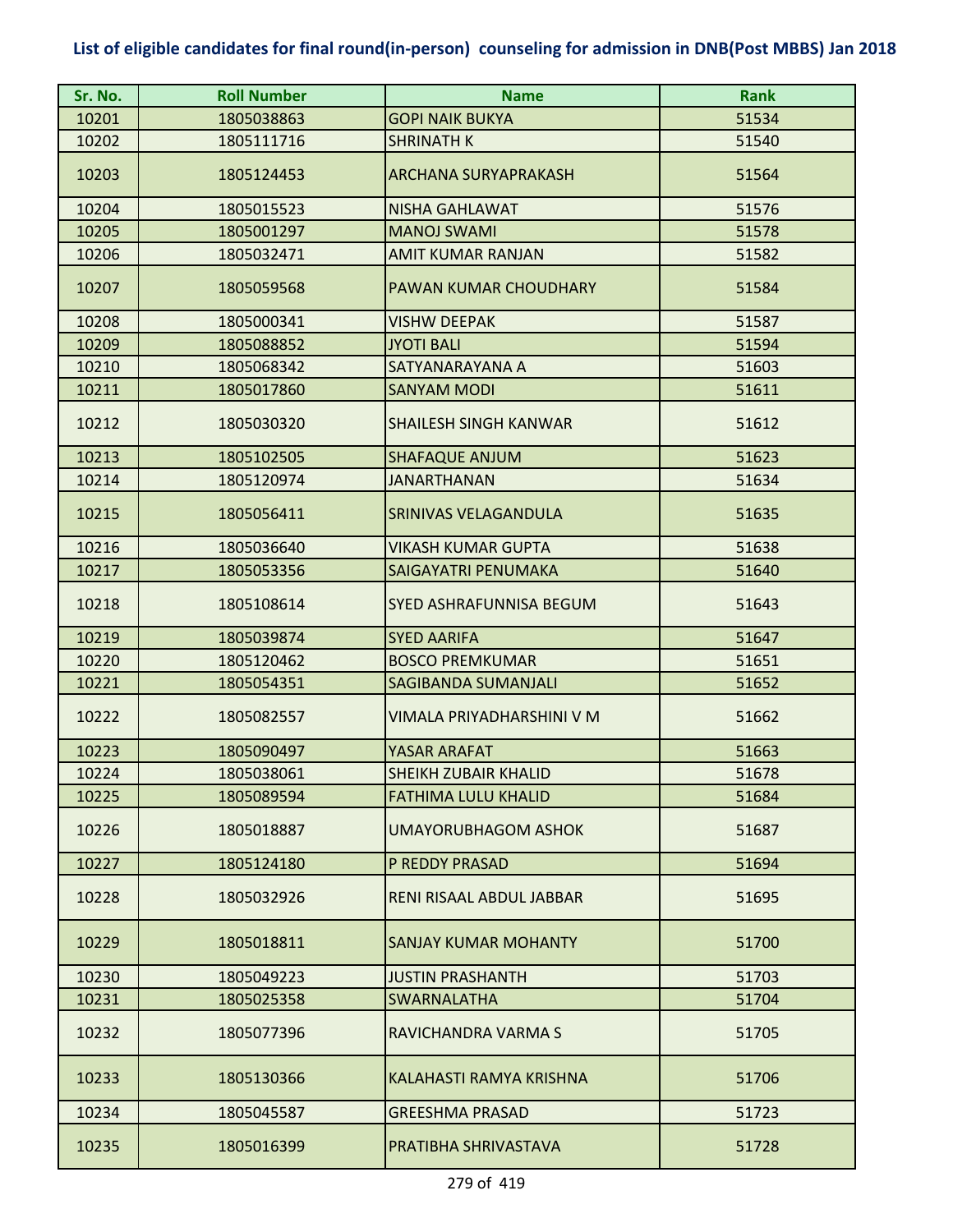| Sr. No. | <b>Roll Number</b> | <b>Name</b>                   | <b>Rank</b> |
|---------|--------------------|-------------------------------|-------------|
| 10236   | 1805116255         | <b>SURMA PARITA KANAKSINH</b> | 51729       |
| 10237   | 1805085806         | <b>NEETHAV</b>                | 51734       |
| 10238   | 1805091723         | <b>ARWA ZUHAIR MOHAMMED</b>   | 51735       |
| 10239   | 1805002356         | <b>NAGAR JATIN GOVINDBHAI</b> | 51740       |
| 10240   | 1805032213         | <b>SADRE ALAM</b>             | 51743       |
| 10241   | 1805003881         | SUVAGIYA NISHANT PRAVINBHAI   | 51748       |
| 10242   | 1805032693         | <b>SHUBHIKA SACHDEVA</b>      | 51753       |
| 10243   | 1805016818         | <b>VISHAL CHOUBEY</b>         | 51767       |
| 10244   | 1805006402         | <b>ASHISH KUMAR JAYANT</b>    | 51770       |
| 10245   | 1805077672         | NARASIMHA POLIMERA A O        | 51773       |
| 10246   | 1805030923         | PAREKAR ABHIRAJ UTTAM         | 51786       |
| 10247   | 1805057857         | PAWAN KUMAR MAURYA            | 51791       |
| 10248   | 1805125502         | <b>ANJUM YOONUS HASSAN</b>    | 51795       |
| 10249   | 1805006440         | <b>ASHIM SHARMA</b>           | 51800       |
| 10250   | 1805034253         | SAMRIDHI AKANKSHA             | 51808       |
| 10251   | 1805098199         | <b>ASHISH NISHAD</b>          | 51819       |
| 10252   | 1805050271         | KALAGADDA SHRAVYA             | 51825       |
| 10253   | 1805076516         | <b>K VIJAY KUMAR</b>          | 51843       |
| 10254   | 1805048153         | <b>SUPRIYA RAGHUNNATH</b>     | 51845       |
| 10255   | 1805042551         | <b>JAPHETH THONO</b>          | 51847       |
| 10256   | 1805020868         | <b>NEHA JOSHI</b>             | 51848       |
| 10257   | 1805116467         | <b>BISWAJIT</b>               | 51849       |
| 10258   | 1805122388         | V M SANJANA BHAGAVATHY        | 51850       |
| 10259   | 1805068298         | <b>SURAIYA SAHER</b>          | 51864       |
| 10260   | 1805070018         | <b>POULAMI DASS</b>           | 51906       |
| 10261   | 1805115702         | <b>QAISER IQBAL LONE</b>      | 51909       |
| 10262   | 1805072613         | <b>NEMANI NITESH</b>          | 51910       |
| 10263   | 1805042878         | <b>ASHUTOSH JAIN</b>          | 51911       |
| 10264   | 1805061476         | <b>NITIN MANGLA</b>           | 51912       |
| 10265   | 1805053130         | <b>GOUTHAM AOUTA</b>          | 51919       |
| 10266   | 1805101242         | SACHIN CHANDRAMOHAN           | 51920       |
| 10267   | 1805118544         | <b>SREYA NAIR M</b>           | 51924       |
| 10268   | 1805021322         | ROSHAN LAL GOYAL              | 51926       |
| 10269   | 1805055471         | SHILPALAKSHMI PRASAD E        | 51937       |
| 10270   | 1805120972         | <b>SUGANYA M</b>              | 51945       |
| 10271   | 1805065568         | <b>DIPANWITA BACHAR</b>       | 51958       |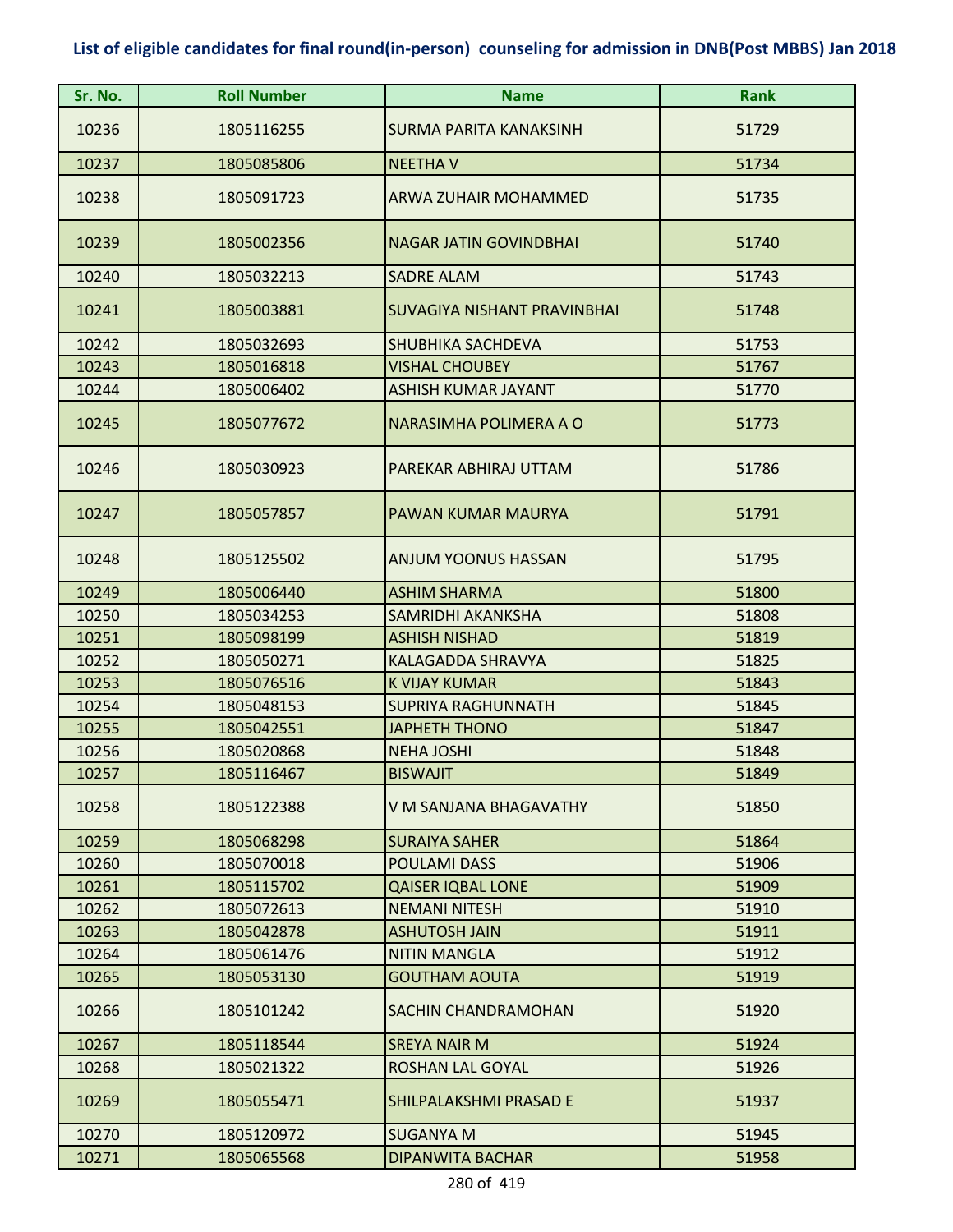| Sr. No. | <b>Roll Number</b> | <b>Name</b>                        | <b>Rank</b> |
|---------|--------------------|------------------------------------|-------------|
| 10272   | 1805047934         | CHITNENI CHARISHMA                 | 51962       |
| 10273   | 1805128533         | <b>RAGHAVENTHAR</b>                | 51966       |
| 10274   | 1805109942         | <b>SUBHASHINI SINHA</b>            | 51967       |
| 10275   | 1805038807         | <b>KANAKADURGA GOLI</b>            | 51974       |
| 10276   | 1805005502         | <b>PRASHANT SINGH</b>              | 51993       |
| 10277   | 1805085726         | <b>JOBANPUTRA KESHAVI KAMLESH</b>  | 51994       |
| 10278   | 1805049770         | <b>JILLELLA SHIVA RANJAN REDDY</b> | 51998       |
| 10279   | 1805084152         | <b>AAINA GARG</b>                  | 52002       |
| 10280   | 1805059254         | <b>SHRUTI SHANDILYA</b>            | 52016       |
| 10281   | 1805003506         | RUPAPARA PURVIBEN JAYANTKUMAR      | 52019       |
| 10282   | 1805120297         | <b>ANUSHYA</b>                     | 52029       |
| 10283   | 1805126611         | TOSHA BANKIMCHANDRA SHAH           | 52034       |
| 10284   | 1805060893         | <b>CHAITANYA CHATTREE</b>          | 52035       |
| 10285   | 1805061722         | RUPALI PRADEEP BHARAMBE            | 52067       |
| 10286   | 1805014233         | V SHREELAKSHMI                     | 52076       |
| 10287   | 1805080232         | <b>SNEHA ARUN SARKATE</b>          | 52081       |
| 10288   | 1805102038         | <b>KANAK ATRI</b>                  | 52095       |
| 10289   | 1805127254         | <b>MEENAKSHI VEMULA</b>            | 52109       |
| 10290   | 1805100934         | VISHAKHA HEM NAIR                  | 52110       |
| 10291   | 1805064431         | <b>NAYAKANTI SHISHIRA</b>          | 52128       |
| 10292   | 1805064705         | RAJULAPUDI ANOOP SASIDHAR          | 52131       |
| 10293   | 1805133240         | SOLANKI DHWANIKA MAHENDRASINH      | 52132       |
| 10294   | 1805004420         | <b>KAVITA VERMA</b>                | 52145       |
| 10295   | 1805077133         | REDDYPOGU CHANDRASEKHAR            | 52148       |
| 10296   | 1805048017         | V SANTHOSH KUMAR                   | 52151       |
| 10297   | 1805087634         | <b>SHREYA NARAYAN SHETTY</b>       | 52156       |
| 10298   | 1805023668         | <b>SHRUTHI</b>                     | 52165       |
| 10299   | 1805022201         | <b>RAJESWARI</b>                   | 52166       |
| 10300   | 1805042446         | RAJKUMAR ARBIND SINGH              | 52173       |
| 10301   | 1805011287         | <b>SUFIAN S</b>                    | 52181       |
| 10302   | 1805069122         | <b>BAGANE RAJVARDHAN MALGOUNDA</b> | 52199       |
| 10303   | 1805032451         | <b>RAJAN GOYAL</b>                 | 52203       |
| 10304   | 1805112808         | <b>ADHITIYAA ELANGO</b>            | 52205       |
| 10305   | 1805122465         | <b>S GAYATHRI DEVI</b>             | 52208       |
| 10306   | 1805032873         | RITUPARNA JANA                     | 52215       |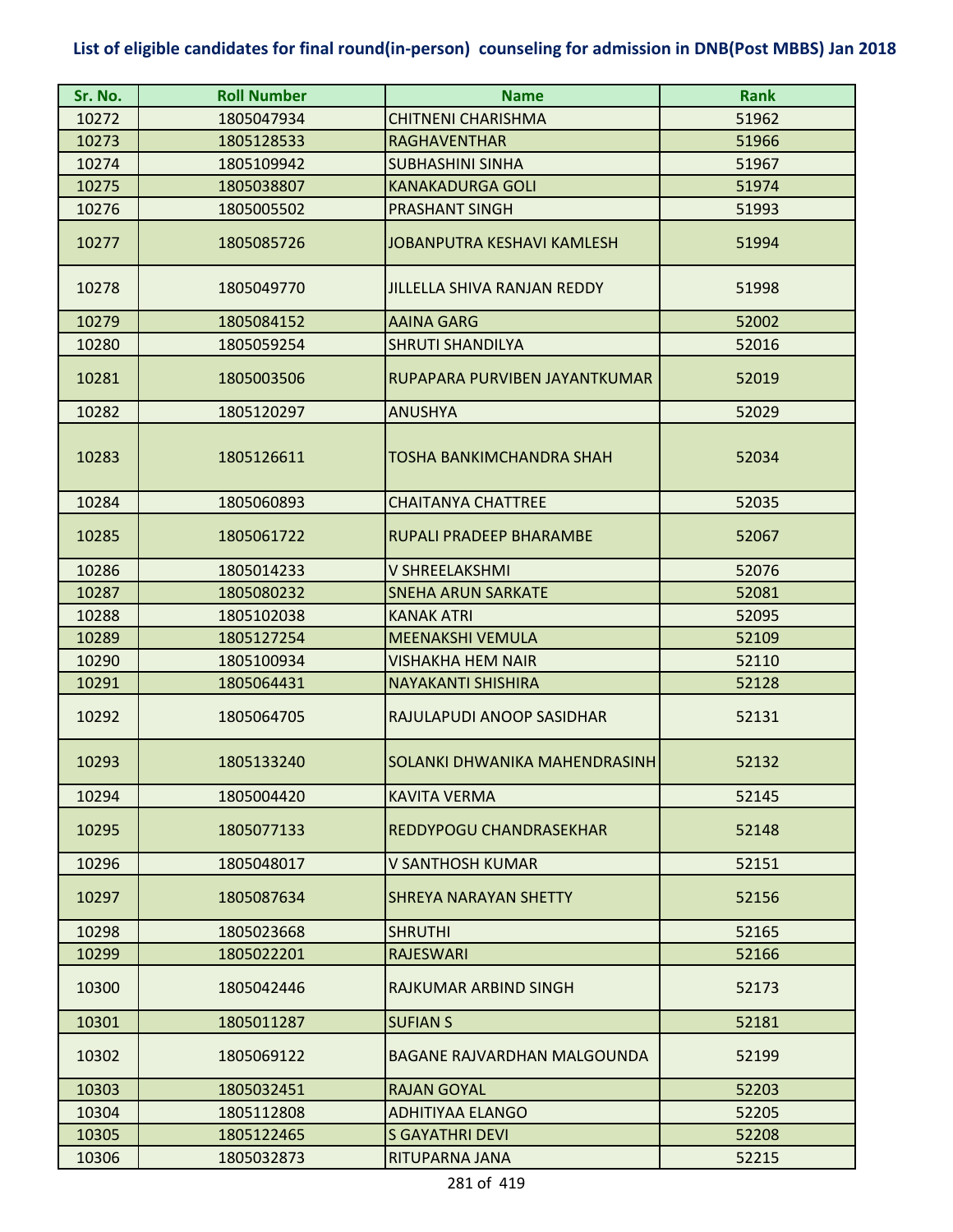| Sr. No. | <b>Roll Number</b> | <b>Name</b>                                 | <b>Rank</b> |
|---------|--------------------|---------------------------------------------|-------------|
| 10307   | 1805028652         | <b>VARNIKAA M</b>                           | 52220       |
| 10308   | 1805012101         | <b>SWETHAN</b>                              | 52224       |
| 10309   | 1805128514         | <b>NARNE PREMCHAND</b>                      | 52226       |
| 10310   | 1805033845         | <b>DIPANSHU JAIN</b>                        | 52237       |
| 10311   | 1805124549         | SIDHARTH SANKAR BHASKARAN                   | 52242       |
| 10312   | 1805065466         | <b>AMIT SARKAR</b>                          | 52266       |
| 10313   | 1805014110         | <b>MERIN KURIACHAN</b>                      | 52281       |
| 10314   | 1805011503         | <b>BASTEN VARGHESE K</b>                    | 52282       |
| 10315   | 1805045135         | <b>VINAY KUMAR</b>                          | 52289       |
| 10316   | 1805001468         | POOJA YADAV                                 | 52292       |
| 10317   | 1805096006         | CHAUDHARY SHRADDHA KANJIBHAI                | 52320       |
| 10318   | 1805104408         | <b>IRAN SHAH S M</b>                        | 52321       |
| 10319   | 1805034124         | <b>RITESH KUMAR</b>                         | 52333       |
| 10320   | 1805090602         | <b>BHAGAT SUKESHINI MANOHAR</b>             | 52338       |
| 10321   | 1805093039         | <b>BHAD SONALIKA ASHOK</b>                  | 52339       |
| 10322   | 1805098214         | <b>HIMANSHU VIRDI</b>                       | 52344       |
| 10323   | 1805100980         | PRIYANKA AGGARWAL                           | 52345       |
| 10324   | 1805091016         | KHANANI MOHD TARIQUE ABDUL<br><b>GAFFAR</b> | 52346       |
| 10325   | 1805020085         | <b>SOURAV SHUBHAM</b>                       | 52354       |
| 10326   | 1805023209         | <b>ANUSHYA P</b>                            | 52355       |
| 10327   | 1805053120         | <b>BALAKRISHNA NANDYALA</b>                 | 52365       |
| 10328   | 1805032679         | <b>TANU PRIYA</b>                           | 52369       |
| 10329   | 1805031740         | <b>ASHUTOSH KUMAR</b>                       | 52379       |
| 10330   | 1805087262         | <b>JANSIMARY P</b>                          | 52410       |
| 10331   | 1805001555         | <b>BATLE SNEHA SHANTARAM</b>                | 52417       |
| 10332   | 1805102763         | <b>SANOBER NAZISH</b>                       | 52420       |
| 10333   | 1805058980         | <b>ABHILASHA KUMARI</b>                     | 52436       |
| 10334   | 1805035286         | YATI TIWARY                                 | 52440       |
| 10335   | 1805047144         | <b>BHAVIKA BORUGADDA</b>                    | 52441       |
| 10336   | 1805017759         | SAURABH KUMAR                               | 52444       |
| 10337   | 1805032780         | <b>RACHIT SINHA</b>                         | 52451       |
| 10338   | 1805122641         | <b>JINSANA V M</b>                          | 52455       |
| 10339   | 1805073088         | <b>SAYAN MALLICK</b>                        | 52456       |
| 10340   | 1805101763         | <b>BABLEEN KAUR GHOTRA</b>                  | 52457       |
| 10341   | 1805013106         | ASHMITHA PADMA                              | 52459       |
| 10342   | 1805122494         | <b>ALLWIN VINO P</b>                        | 52460       |
| 10343   | 1805013314         | <b>MADHUM</b>                               | 52466       |
| 10344   | 1805103323         | <b>ANUKRITI</b>                             | 52469       |
| 10345   | 1805126400         | RATHOD MADHAVI NATHALAL                     | 52472       |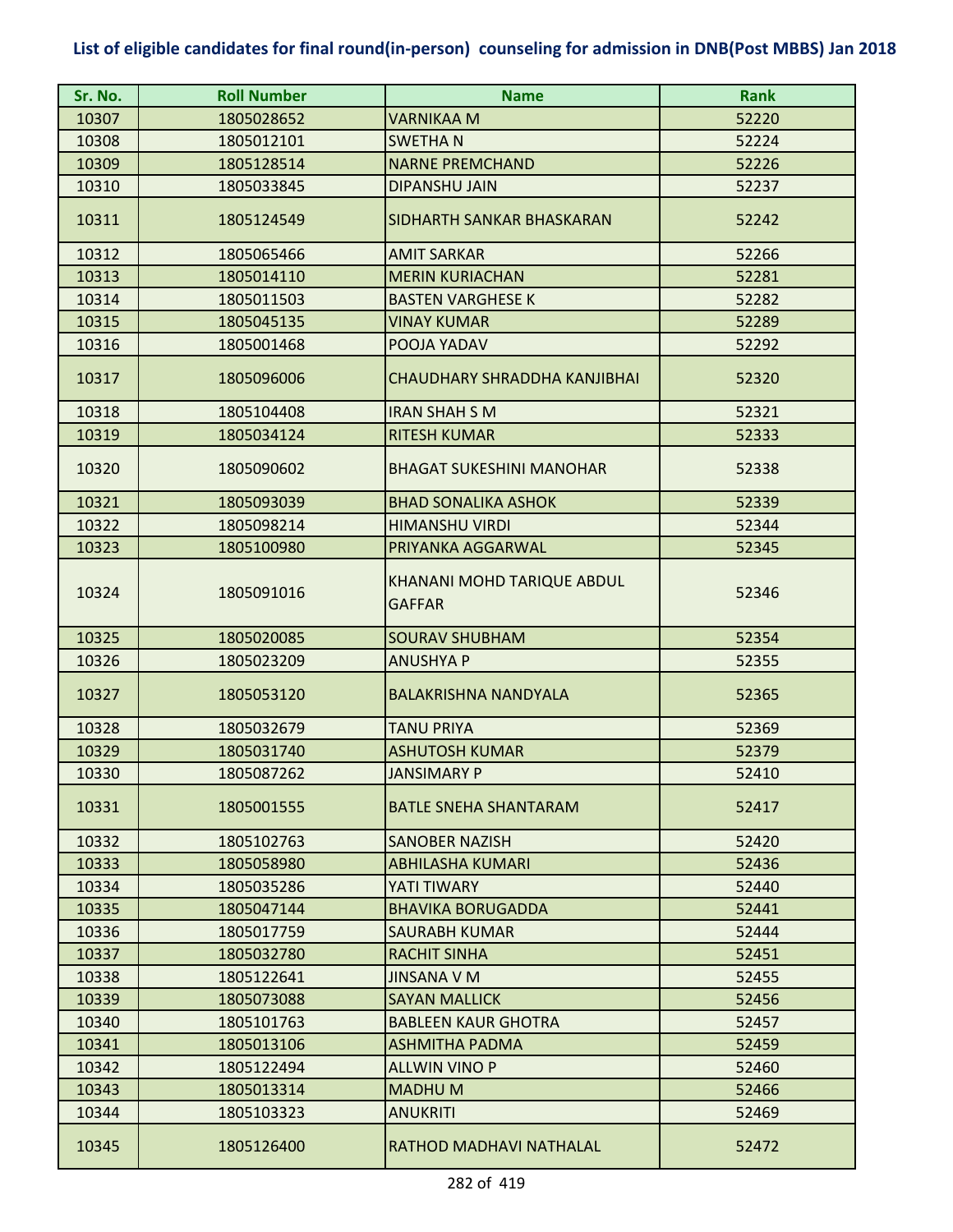| Sr. No. | <b>Roll Number</b> | <b>Name</b>                      | <b>Rank</b> |
|---------|--------------------|----------------------------------|-------------|
| 10346   | 1805035299         | <b>DEEPAK TANK</b>               | 52474       |
| 10347   | 1805096851         | <b>SHINDE RESHMA PRADEEP</b>     | 52490       |
| 10348   | 1805021389         | PRIYANKA SONI                    | 52493       |
| 10349   | 1805061748         | PANKAJ HARISHCHANDRA PATIL       | 52495       |
| 10350   | 1805029208         | KIRAN BHARADWAJ                  | 52498       |
| 10351   | 1805016408         | <b>SUNITHA JAIN</b>              | 52517       |
| 10352   | 1805095840         | <b>BHOIR ANKITA VIJAY</b>        | 52519       |
| 10353   | 1805061215         | RAMAVATAR SHARMA                 | 52520       |
| 10354   | 1805005665         | <b>NIDHI</b>                     | 52525       |
| 10355   | 1805130632         | DONAKA VAMSI RATNA KUMAR         | 52534       |
| 10356   | 1805130990         | PANGA GIRIDHARA RAO              | 52537       |
| 10357   | 1805088100         | <b>SANJEEV KUMAR GURU</b>        | 52542       |
| 10358   | 1805026743         | <b>JAVVADI JEEVANI</b>           | 52543       |
| 10359   | 1805022044         | <b>DEEPSHIKHA SAHU</b>           | 52552       |
| 10360   | 1805066116         | <b>SHARON ANNE THOMAS</b>        | 52554       |
| 10361   | 1805049013         | <b>SAI SRI E</b>                 | 52557       |
| 10362   | 1805063645         | JADVANI KRISHNA DASHRATHBHAI     | 52565       |
| 10363   | 1805102242         | <b>SANTOSH KUMAR JHA</b>         | 52567       |
| 10364   | 1805069456         | <b>SURVE SUHAS TANAJI</b>        | 52587       |
| 10365   | 1805034108         | <b>BANIPRASAD CHATTOPADHYAY</b>  | 52588       |
| 10366   | 1805001081         | <b>JIGYASA SINGH</b>             | 52591       |
| 10367   | 1805027299         | <b>SHREEDHEVI V S</b>            | 52592       |
| 10368   | 1805099504         | <b>ASHISH KUMAR</b>              | 52595       |
| 10369   | 1805114285         | <b>RAMESH KUMAR SONI</b>         | 52596       |
| 10370   | 1805012104         | <b>VAIBHAV PANDEY</b>            | 52610       |
| 10371   | 1805092860         | <b>NIDHI</b>                     | 52628       |
| 10372   | 1805024673         | <b>SUPRITHY S R</b>              | 52629       |
| 10373   | 1805042393         | <b>DIBYENDU CHAKRABORTY</b>      | 52645       |
| 10374   | 1805104850         | <b>KHERADKAR SHRUSHTI VASANT</b> | 52648       |
| 10375   | 1805041111         | <b>RISHIKA BORUAH</b>            | 52656       |
| 10376   | 1805128467         | NALLAGATLA NAVYA                 | 52670       |
| 10377   | 1805068386         | ANKAM HARISH                     | 52671       |
| 10378   | 1805117215         | PATIL PRIYANKA CHANDRAKANT       | 52675       |
| 10379   | 1805124022         | <b>MEDARA NAGAYYA</b>            | 52684       |
| 10380   | 1805008432         | <b>MD ASIF NIZAMI</b>            | 52688       |
| 10381   | 1805021701         | AMIYDHAR MISHRA                  | 52689       |
| 10382   | 1805028400         | <b>JESSICA N K</b>               | 52697       |
| 10383   | 1805020439         | <b>JUHI BAGCHI</b>               | 52703       |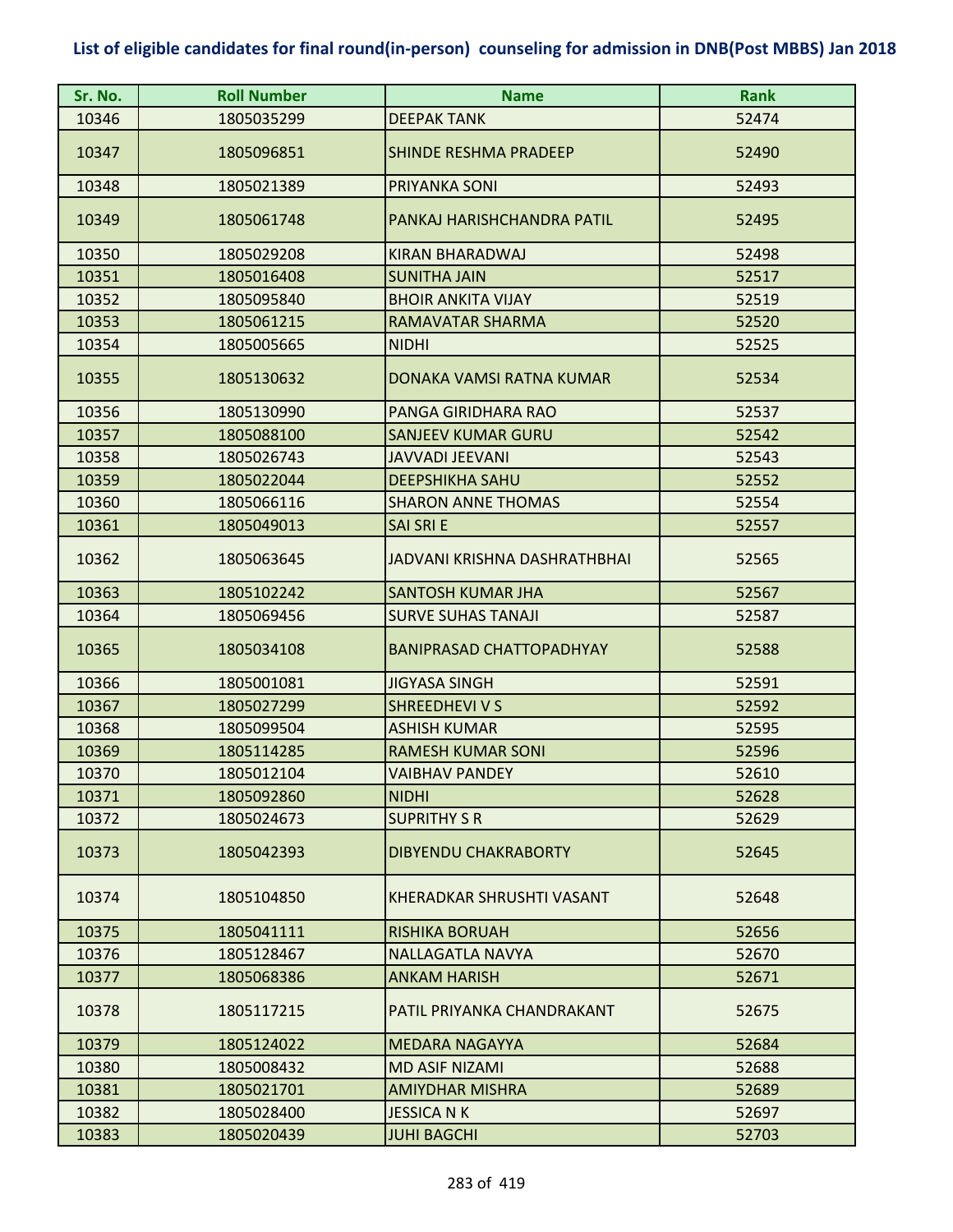| Sr. No. | <b>Roll Number</b> | <b>Name</b>                                     | <b>Rank</b> |
|---------|--------------------|-------------------------------------------------|-------------|
| 10384   | 1805041693         | KIYAM PARTHAMANI SINGH                          | 52704       |
| 10385   | 1805126318         | DHAMELIA DHYEY SHAMBHUBHAI                      | 52714       |
| 10386   | 1805021853         | <b>HARJOT SINGH</b>                             | 52731       |
| 10387   | 1805099762         | <b>VIKAS ARORA</b>                              | 52733       |
| 10388   | 1805032024         | <b>GAURAV KUMAR</b>                             | 52737       |
| 10389   | 1805099153         | NIDHI KUMARI DESWAL                             | 52738       |
| 10390   | 1805126648         | <b>VADHER SMIT RANMALSINH</b>                   | 52744       |
| 10391   | 1805061309         | <b>GURBIR SINGH DHAMI</b>                       | 52747       |
| 10392   | 1805021555         | <b>VIVEK SHARMA</b>                             | 52762       |
| 10393   | 1805035814         | <b>PATEL RAHULKUMAR</b><br><b>KHEMCHANDBHAI</b> | 52763       |
| 10394   | 1805004762         | <b>THASNEEM S</b>                               | 52776       |
| 10395   | 1805092933         | <b>BHOWATE ANUJA VIJAYRAO</b>                   | 52781       |
| 10396   | 1805079110         | PRIYANKA TAMTA                                  | 52783       |
| 10397   | 1805010982         | <b>KRIPA GOPAL K</b>                            | 52786       |
| 10398   | 1805123651         | <b>GOWRI SHANKAR U K</b>                        | 52811       |
| 10399   | 1805133574         | <b>VIVEK K</b>                                  | 52831       |
| 10400   | 1805054103         | <b>SHAZIA RIZWANA</b>                           | 52840       |
| 10401   | 1805131398         | <b>KHADEER AHAMAD SHAIK</b>                     | 52844       |
| 10402   | 1805002250         | <b>MEET SANGHANI</b>                            | 52845       |
| 10403   | 1805075941         | A BALASUBRAMANYAM REDDY                         | 52860       |
| 10404   | 1805062775         | <b>SHOWKAT AHMAD PARRAY</b>                     | 52866       |
| 10405   | 1805109199         | <b>JOGRAJIYA RAKESH RAMESHBHAI</b>              | 52871       |
| 10406   | 1805076015         | SOUJANYA KUMAR BONAM                            | 52890       |
| 10407   | 1805012864         | A VYSHNAVI SATHISH                              | 52894       |
| 10408   | 1805105414         | RAHEEL SAYYED NISAR AHMAD                       | 52896       |
| 10409   | 1805017389         | PRASHANT JAIN                                   | 52903       |
| 10410   | 1805073783         | SUBASH CHANDRA SATPATHY                         | 52909       |
| 10411   | 1805031447         | <b>PRIYANKA</b>                                 | 52911       |
| 10412   | 1805110925         | <b>BHASKAR</b>                                  | 52916       |
| 10413   | 1805019534         | <b>ALOK RANJAN SWAIN</b>                        | 52920       |
| 10414   | 1805015341         | AKSHAY KUMAR                                    | 52929       |
| 10415   | 1805098403         | <b>SUNIL KUMAR GUPTA</b>                        | 52935       |
| 10416   | 1805053780         | SRI VIGNESH R                                   | 52939       |
| 10417   | 1805013337         | <b>PRAVIN KUMAR</b>                             | 52940       |
| 10418   | 1805040682         | <b>JAIDEEP DAHIYA</b>                           | 52942       |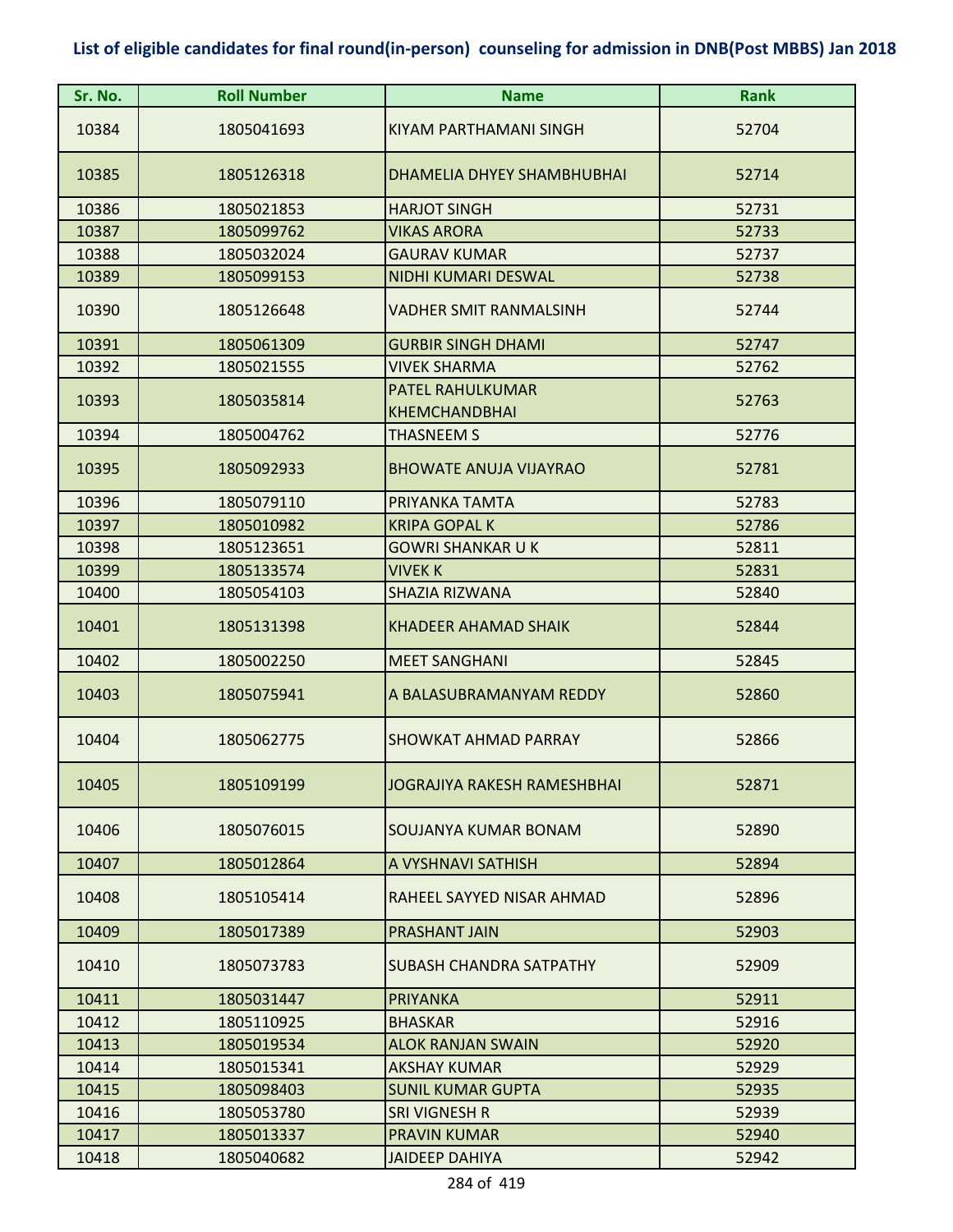| Sr. No. | <b>Roll Number</b> | <b>Name</b>                       | <b>Rank</b> |
|---------|--------------------|-----------------------------------|-------------|
| 10419   | 1805116516         | <b>MORADIYA NILESH KALYANBHAI</b> | 52945       |
| 10420   | 1805093869         | <b>JAI GANGA</b>                  | 52946       |
| 10421   | 1805039395         | <b>POTURAJU RAJESH</b>            | 52954       |
| 10422   | 1805039468         | M VIJAYALAKSHMI                   | 52956       |
| 10423   | 1805117655         | SINGH JYOTI SUBHASH VIJAYA LAXMI  | 52965       |
| 10424   | 1805016476         | SIDDHIKA PRAKASH BHANGALE         | 52969       |
| 10425   | 1805014402         | <b>D AMITH</b>                    | 52973       |
| 10426   | 1805052480         | <b>SYED AZHERULLAH QUADRI</b>     | 52979       |
| 10427   | 1805093515         | <b>JAIKUMAR B D</b>               | 52980       |
| 10428   | 1805079838         | <b>DANISH ALI</b>                 | 52983       |
| 10429   | 1805022284         | <b>AKSHAIYA K</b>                 | 52988       |
| 10430   | 1805004037         | <b>AYUSH TAMBI</b>                | 52991       |
| 10431   | 1805040665         | <b>FAIZAH</b>                     | 53004       |
| 10432   | 1805108239         | MADARAPU SWAPNA VANI PRIYA        | 53009       |
| 10433   | 1805066415         | <b>THASNEEM MK</b>                | 53010       |
| 10434   | 1805051891         | PRASHANTHI BANDARU                | 53013       |
| 10435   | 1805014964         | <b>KIREETI BABU MARRI</b>         | 53014       |
| 10436   | 1805005528         | <b>AHMAD FARAZ</b>                | 53015       |
| 10437   | 1805006087         | <b>SHAISTA SHAMIM</b>             | 53017       |
| 10438   | 1805132979         | <b>KSHIRSAGAR ARATI MOHAN</b>     | 53019       |
| 10439   | 1805116173         | <b>GANDHI RICHA PARESHKUMAR</b>   | 53022       |
| 10440   | 1805121518         | PREETHI RATHNASABAPATHY           | 53024       |
| 10441   | 1805032256         | ROHAN CHAURASIA                   | 53031       |
| 10442   | 1805122594         | <b>ABHIJITH S</b>                 | 53043       |
| 10443   | 1805073958         | <b>ARUP CHAKRABORTY</b>           | 53044       |
| 10444   | 1805013688         | <b>ANNUP BALAN B</b>              | 53046       |
| 10445   | 1805046404         | AJISH RAJ A S                     | 53049       |
| 10446   | 1805118138         | SHAFINA A N                       | 53051       |
| 10447   | 1805067263         | AWADHESH KUMAR MAURYA             | 53055       |
| 10448   | 1805106497         | <b>ISHWARYA KALLAM</b>            | 53057       |
| 10449   | 1805112803         | <b>VELUMANI P</b>                 | 53065       |
| 10450   | 1805099944         | <b>MD AKBAR KHAN</b>              | 53069       |
| 10451   | 1805032283         | <b>RAVINDER PAL SINGH</b>         | 53070       |
| 10452   | 1805032132         | NETHAKANI SUPRAJA                 | 53074       |
| 10453   | 1805035346         | <b>KARTIKEY PANDEY</b>            | 53077       |
| 10454   | 1805076069         | SHOBHARANI H G                    | 53085       |
| 10455   | 1805017631         | <b>DEEPAK KUMAR</b>               | 53088       |
| 10456   | 1805074548         | <b>KUSHAL SEN</b>                 | 53108       |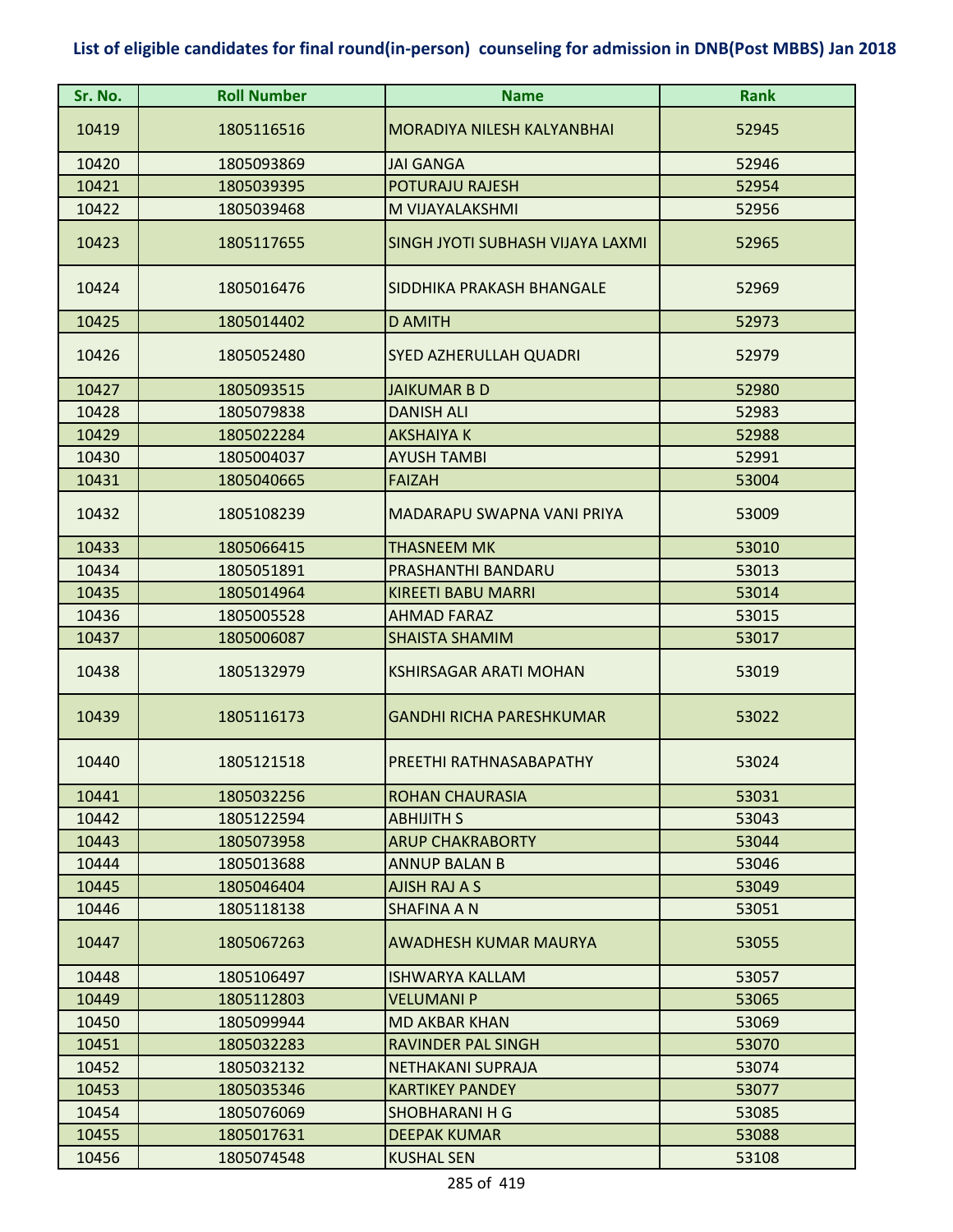| Sr. No. | <b>Roll Number</b> | <b>Name</b>                        | <b>Rank</b> |
|---------|--------------------|------------------------------------|-------------|
| 10457   | 1805098232         | <b>SEEMA TUTEJA</b>                | 53113       |
| 10458   | 1805096274         | VINITA RAJENDRA LOMBAR             | 53116       |
| 10459   | 1805030104         | <b>AKANKSHA KEN</b>                | 53119       |
| 10460   | 1805066269         | <b>ANNA THOMAS</b>                 | 53125       |
| 10461   | 1805006762         | <b>SUMIT SURESH JAGYASI</b>        | 53126       |
| 10462   | 1805089586         | <b>NEETHA S</b>                    | 53139       |
| 10463   | 1805061022         | <b>CHANAKYA SAINI</b>              | 53143       |
| 10464   | 1805084488         | <b>VARUN MODGIL</b>                | 53144       |
| 10465   | 1805093047         | <b>BAWANTHADE GANESH MANIK</b>     | 53148       |
| 10466   | 1805096066         | TANDEL KHULUD MUZAFFAR             | 53149       |
| 10467   | 1805066091         | <b>NIKHIL RAVI</b>                 | 53154       |
| 10468   | 1805032991         | SAHUKARU RAKESH KUMAR              | 53163       |
| 10469   | 1805122264         | <b>CHRISTINA B</b>                 | 53165       |
| 10470   | 1805036087         | <b>UNADKAT KRUPABEN MUKESHBHAI</b> | 53167       |
| 10471   | 1805091986         | <b>AMITA JAISWAL</b>               | 53188       |
| 10472   | 1805077556         | <b>MOMIN SHAKEEB</b>               | 53193       |
| 10473   | 1805133884         | <b>NADEEM AHMAD NAIK</b>           | 53195       |
| 10474   | 1805123896         | <b>GM NANDHINI</b>                 | 53196       |
| 10475   | 1805098998         | RITUL SRIVASTAVA                   | 53201       |
| 10476   | 1805011764         | <b>RESHMA P THARSIS</b>            | 53206       |
| 10477   | 1805099379         | <b>ASHWANI KUMAR</b>               | 53210       |
| 10478   | 1805101368         | <b>AKSHAT KUCHHAL</b>              | 53211       |
| 10479   | 1805040072         | <b>MANNEPALLI MAHALAKSHMI</b>      | 53215       |
| 10480   | 1805044218         | <b>ATUL KAUSHIK</b>                | 53224       |
| 10481   | 1805108079         | <b>APARNAK</b>                     | 53226       |
| 10482   | 1805051967         | KOLLABATHULA RATNA BABU            | 53242       |
| 10483   | 1805052367         | N LALITHA BHAVANI                  | 53245       |
| 10484   | 1805083978         | <b>HINGU NIKET DEEPAK</b>          | 53249       |
| 10485   | 1805099975         | <b>KUMAR RAVISH</b>                | 53250       |
| 10486   | 1805079783         | <b>MOHD WASIM</b>                  | 53252       |
| 10487   | 1805134147         | <b>PRADEEP KUMAR THAKUR</b>        | 53272       |
| 10488   | 1805033105         | <b>MANZOOR AHMAD WANI</b>          | 53274       |
| 10489   | 1805086449         | PRASHANT VILAS NARSAPUR            | 53276       |
| 10490   | 1805033106         | <b>RESHMA NAMBIYAR</b>             | 53278       |
| 10491   | 1805130000         | <b>GT AVINASH REDDY</b>            | 53280       |
| 10492   | 1805024279         | P PRIYADARSHINI                    | 53281       |
| 10493   | 1805062217         | <b>DISHA KOUL</b>                  | 53286       |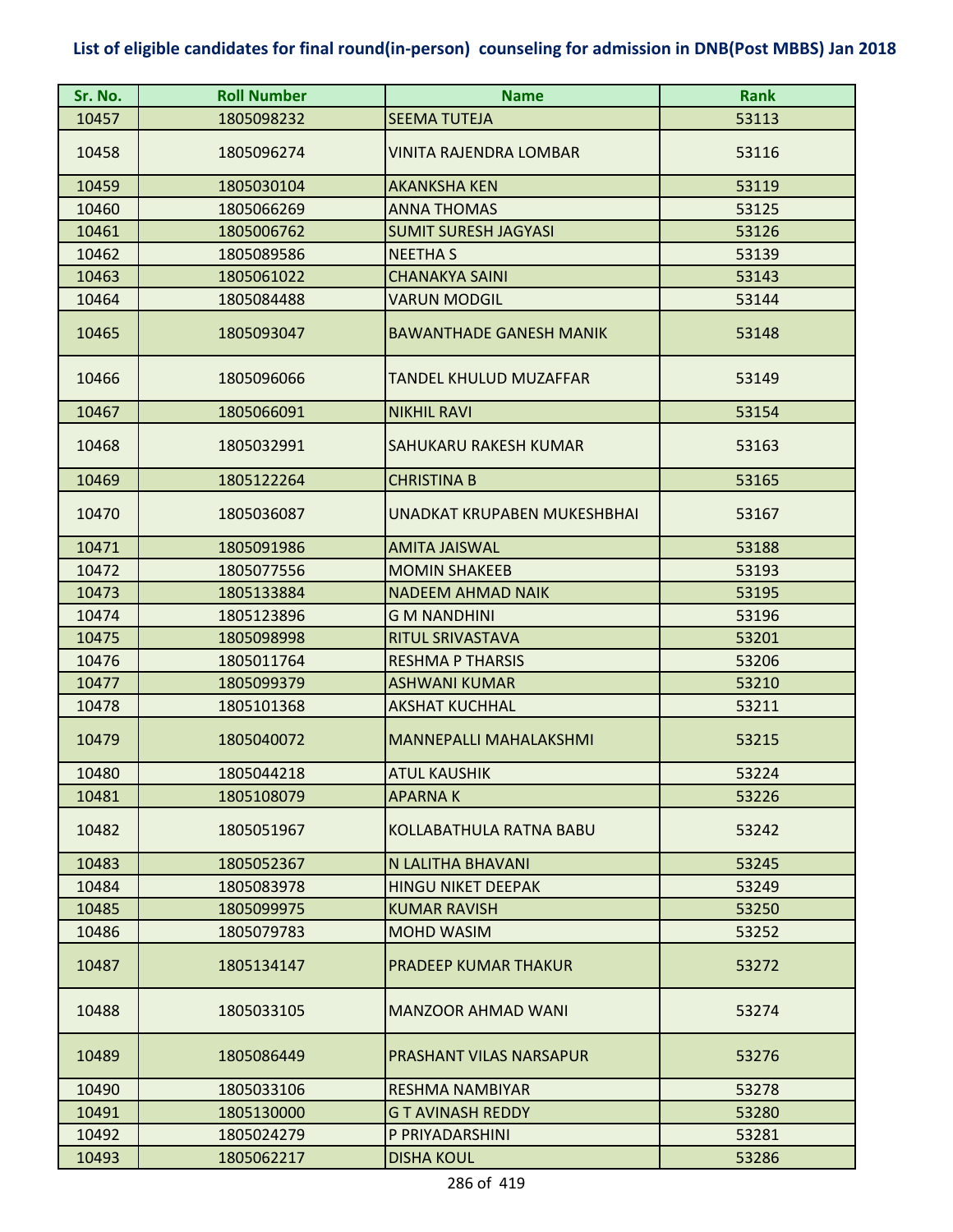| Sr. No. | <b>Roll Number</b> | <b>Name</b>                      | <b>Rank</b> |
|---------|--------------------|----------------------------------|-------------|
| 10494   | 1805088915         | <b>SHREYA S KAUNDINYA</b>        | 53289       |
| 10495   | 1805062026         | <b>DEEPSHIKHA SHARMA</b>         | 53306       |
| 10496   | 1805032461         | PULIGILLA SUVARNA                | 53310       |
| 10497   | 1805014770         | <b>SUNANDA DALAI</b>             | 53312       |
| 10498   | 1805066322         | <b>ABEL JAISON</b>               | 53313       |
| 10499   | 1805131950         | V RAMYA SRI                      | 53314       |
| 10500   | 1805016921         | PRATEEK PRABHAKER AWASTHI        | 53317       |
| 10501   | 1805016296         | <b>DARSHANI MARYA</b>            | 53319       |
| 10502   | 1805130542         | <b>SWAROOP TAMMU</b>             | 53329       |
| 10503   | 1805040468         | <b>KAVITA YADAV</b>              | 53330       |
| 10504   | 1805073233         | <b>SUBHAJIT PATRA</b>            | 53332       |
| 10505   | 1805055231         | R PRATHEEK RAMKUMAR              | 53350       |
| 10506   | 1805011879         | <b>NEHA JHA</b>                  | 53354       |
| 10507   | 1805115314         | <b>SMRITIPARNA DAS</b>           | 53355       |
| 10508   | 1805105291         | RANADE MANALI SANJAY             | 53367       |
| 10509   | 1805021438         | <b>DEVRAJ SINGH RATHORE</b>      | 53378       |
| 10510   | 1805048137         | <b>SIVARAMAN SEETHA</b>          | 53382       |
| 10511   | 1805059210         | <b>FLORENCE NIGHTINGLE SAGAR</b> | 53383       |
| 10512   | 1805057667         | <b>REGE RITIKA</b>               | 53385       |
| 10513   | 1805098593         | LIPIKA MEHRA                     | 53388       |
| 10514   | 1805098233         | <b>ANANT KUMAR SHARMA</b>        | 53399       |
| 10515   | 1805054308         | <b>UTTAKALLA LIKHITHA</b>        | 53400       |
| 10516   | 1805035700         | SHUKLA ZANKRUT CHETAN            | 53410       |
| 10517   | 1805103161         | <b>MANISHA KUMARI</b>            | 53420       |
| 10518   | 1805080362         | <b>RISHU</b>                     | 53423       |
| 10519   | 1805129368         | SRI VAJRA PRIYA VUYYURU          | 53439       |
| 10520   | 1805130485         | <b>KOLA HARI POORNIMA</b>        | 53445       |
| 10521   | 1805089519         | <b>AMRITNANDAN PILLAI</b>        | 53461       |
| 10522   | 1805005946         | VIVEK SHARMA                     | 53462       |
| 10523   | 1805060608         | <b>LOKENDRA SINGH RATHORE</b>    | 53474       |
| 10524   | 1805113092         | SANJAY KUMAR AGRAWAL             | 53478       |
| 10525   | 1805100253         | <b>KIRTI LOHAN</b>               | 53487       |
| 10526   | 1805003903         | SUTHAR YESHA MAGANBHAI           | 53500       |
| 10527   | 1805101102         | <b>JOHN THOMAS</b>               | 53514       |
| 10528   | 1805109881         | <b>ANUPAMA</b>                   | 53518       |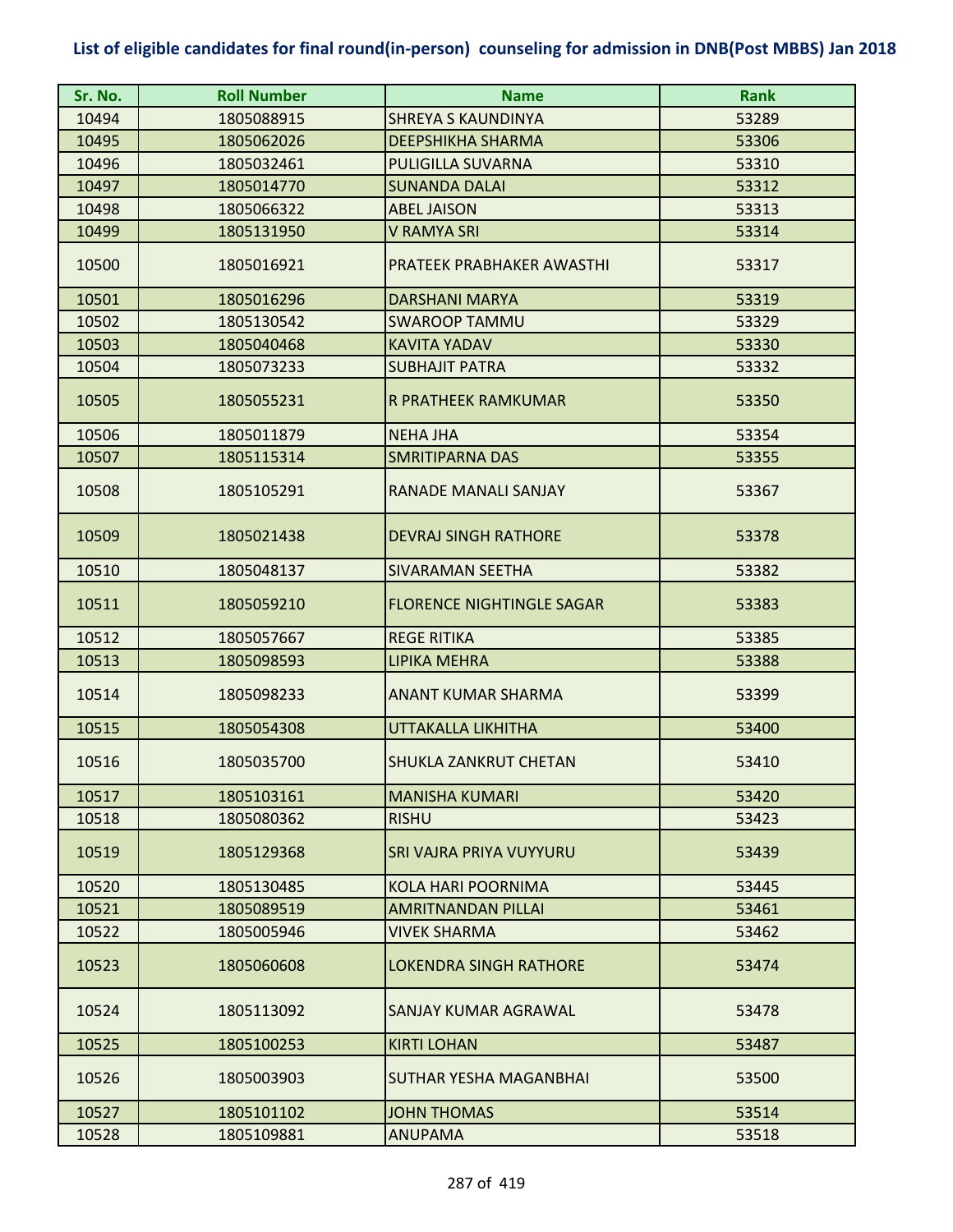| Sr. No. | <b>Roll Number</b> | <b>Name</b>                                           | <b>Rank</b> |
|---------|--------------------|-------------------------------------------------------|-------------|
| 10529   | 1805130307         | <b>KANDREGULA VARSHA ROOPA</b>                        | 53533       |
| 10530   | 1805017286         | <b>CHHAYA BOHARE</b>                                  | 53536       |
| 10531   | 1805081726         | <b>MONALISA PATI</b>                                  | 53538       |
| 10532   | 1805123412         | TASNEEM FATHIMA AHMED                                 | 53550       |
| 10533   | 1805040870         | <b>HIMANK CHADHA</b>                                  | 53555       |
| 10534   | 1805035095         | <b>RAJESH KUMAR PODDAR</b>                            | 53557       |
| 10535   | 1805031524         | <b>SATISH BABU MEDEDI</b>                             | 53563       |
| 10536   | 1805103837         | <b>RAKESH KUMAR</b>                                   | 53570       |
| 10537   | 1805099951         | <b>MONIKA SINGH AHIRWAR</b>                           | 53571       |
| 10538   | 1805021795         | <b>PRADEEP KUMAR</b>                                  | 53573       |
| 10539   | 1805053358         | <b>PERI KEERTHI</b>                                   | 53578       |
| 10540   | 1805108297         | MOHAMMED NOORJAHAN BEGUM                              | 53582       |
| 10541   | 1805017626         | <b>ANJALI YADAV</b>                                   | 53584       |
| 10542   | 1805021272         | <b>RAJIV SAO</b>                                      | 53588       |
| 10543   | 1805127153         | <b>GARIMA VASUDEV</b>                                 | 53600       |
| 10544   | 1805122175         | <b>KARTHIKA BHADRAN</b>                               | 53603       |
| 10545   | 1805077768         | <b>AASHISH GOYAL</b>                                  | 53615       |
| 10546   | 1805098505         | <b>SAMI JAN</b>                                       | 53623       |
| 10547   | 1805120266         | <b>RAMYAAD</b>                                        | 53628       |
| 10548   | 1805033287         | <b>REWANT PRAKASH KHAPRE</b>                          | 53630       |
| 10549   | 1805076619         | SABEEHA NASREEN SIRUELLA                              | 53631       |
| 10550   | 1805115083         | <b>JOY DAS</b>                                        | 53633       |
| 10551   | 1805085417         | <b>GOREGAONKAR AAKANKSHA ARVIND</b><br><b>FALGUNI</b> | 53635       |
| 10552   | 1805120394         | <b>NISHANTHI P</b>                                    | 53652       |
| 10553   | 1805126883         | <b>RAJNI KANT PAL</b>                                 | 53653       |
| 10554   | 1805127327         | <b>GALI MARY NIHARIKA</b>                             | 53658       |
| 10555   | 1805098924         | <b>KUMAR SIDDHARTH</b>                                | 53660       |
| 10556   | 1805061614         | <b>DEEPIKA</b>                                        | 53664       |
| 10557   | 1805037537         | <b>SANTOSH KUMAR PRASAD</b>                           | 53675       |
| 10558   | 1805027827         | <b>NEELIMA V</b>                                      | 53676       |
| 10559   | 1805012839         | <b>AJIT KUMAR</b>                                     | 53683       |
| 10560   | 1805078188         | <b>SWARNLATA</b>                                      | 53684       |
| 10561   | 1805052611         | ANUSHYA DEVI                                          | 53688       |
| 10562   | 1805049190         | <b>MAHESHWAR G</b>                                    | 53735       |
| 10563   | 1805050689         | SAI VIGNESHVAR C N                                    | 53741       |
| 10564   | 1805006383         | <b>SUKHPREET SINGH</b>                                | 53743       |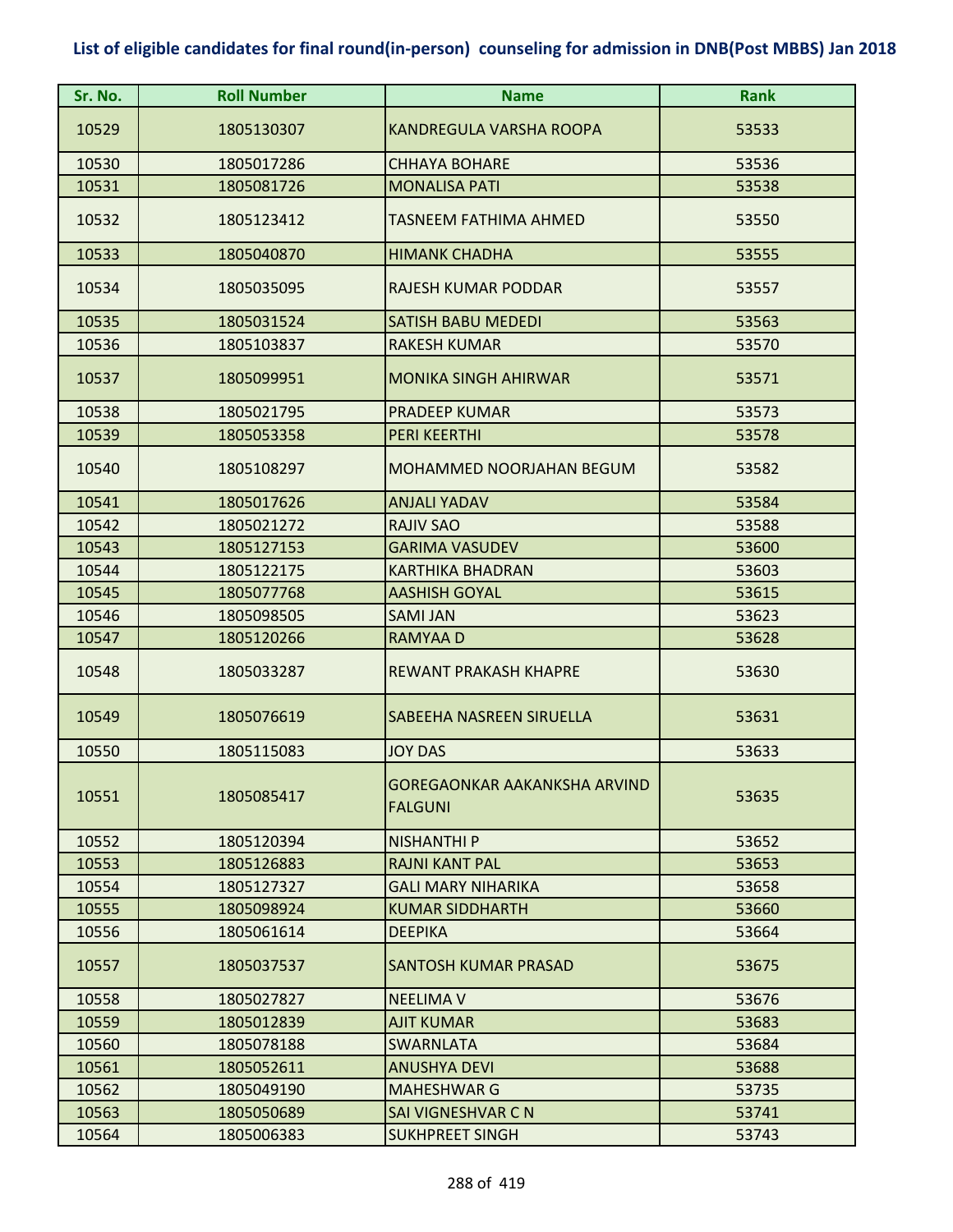| Sr. No. | <b>Roll Number</b> | <b>Name</b>                       | <b>Rank</b> |
|---------|--------------------|-----------------------------------|-------------|
| 10565   | 1805097119         | <b>MOHD SHAKIR FAROOQUI</b>       | 53744       |
| 10566   | 1805089369         | <b>ANJANA R</b>                   | 53746       |
| 10567   | 1805048948         | <b>HARSHITHA GANGISHETTY</b>      | 53757       |
| 10568   | 1805103713         | RAUNAQUE JABEEN                   | 53763       |
| 10569   | 1805020490         | <b>MADHUSUDHAN CHENNAMALLA</b>    | 53764       |
| 10570   | 1805054916         | <b>MURALI KRISHNA MUDIREDDI</b>   | 53768       |
| 10571   | 1805118163         | <b>CHINCHU CHANDRAN</b>           | 53770       |
| 10572   | 1805131045         | <b>VENKATA SIRISHA P</b>          | 53773       |
| 10573   | 1805089743         | <b>ADUVALA SURYATEJA</b>          | 53774       |
| 10574   | 1805003372         | RAMDEVPUTRA HARSH NATVARDAS       | 53778       |
| 10575   | 1805133447         | <b>SHEELA BABUR</b>               | 53779       |
| 10576   | 1805030940         | <b>VIJAY PRASAD</b>               | 53781       |
| 10577   | 1805049011         | <b>UMA DEETI</b>                  | 53795       |
| 10578   | 1805045629         | <b>MALLIKARJUN MANOOR</b>         | 53796       |
| 10579   | 1805018216         | <b>SURYA JAIN</b>                 | 53821       |
| 10580   | 1805049221         | <b>GOSAVI SIDDHARTH</b>           | 53840       |
| 10581   | 1805085297         | <b>CHAUDHARI BHUSHAN MADHUKAR</b> | 53843       |
| 10582   | 1805096118         | JAYALEKSHMI ARCHA RAJAGOPAL       | 53844       |
| 10583   | 1805107230         | YATENDRA SINGH                    | 53847       |
| 10584   | 1805083778         | <b>KRISHAN KANT PANDEY</b>        | 53849       |
| 10585   | 1805107673         | <b>ADIVI MOHAN HANUMAN</b>        | 53852       |
| 10586   | 1805084292         | <b>SUSHEELA DEVI CHANDEL</b>      | 53856       |
| 10587   | 1805035203         | <b>HARSH RANJAN</b>               | 53857       |
| 10588   | 1805064727         | <b>MADHURI SAI SREEPADA</b>       | 53860       |
| 10589   | 1805044206         | <b>ANSHUL MUNDRA</b>              | 53866       |
| 10590   | 1805043631         | <b>ANUPAMA</b>                    | 53868       |
| 10591   | 1805042492         | <b>MIRDHA SANOWAR HOSSAIN</b>     | 53869       |
| 10592   | 1805101312         | <b>AYESHA</b>                     | 53871       |
| 10593   | 1805098225         | <b>PANKAJ KUMAR</b>               | 53875       |
| 10594   | 1805087516         | THAVARE ROHIT SHANKAR             | 53877       |
| 10595   | 1805099124         | <b>DEEPAK SHUKLA</b>              | 53880       |
| 10596   | 1805062306         | POOJA JASROTIA                    | 53881       |
| 10597   | 1805026244         | <b>SRUTHIK</b>                    | 53891       |
| 10598   | 1805055853         | <b>SYED ABDUL WAJID</b>           | 53892       |
| 10599   | 1805050681         | <b>PRANUTHI KOTA</b>              | 53900       |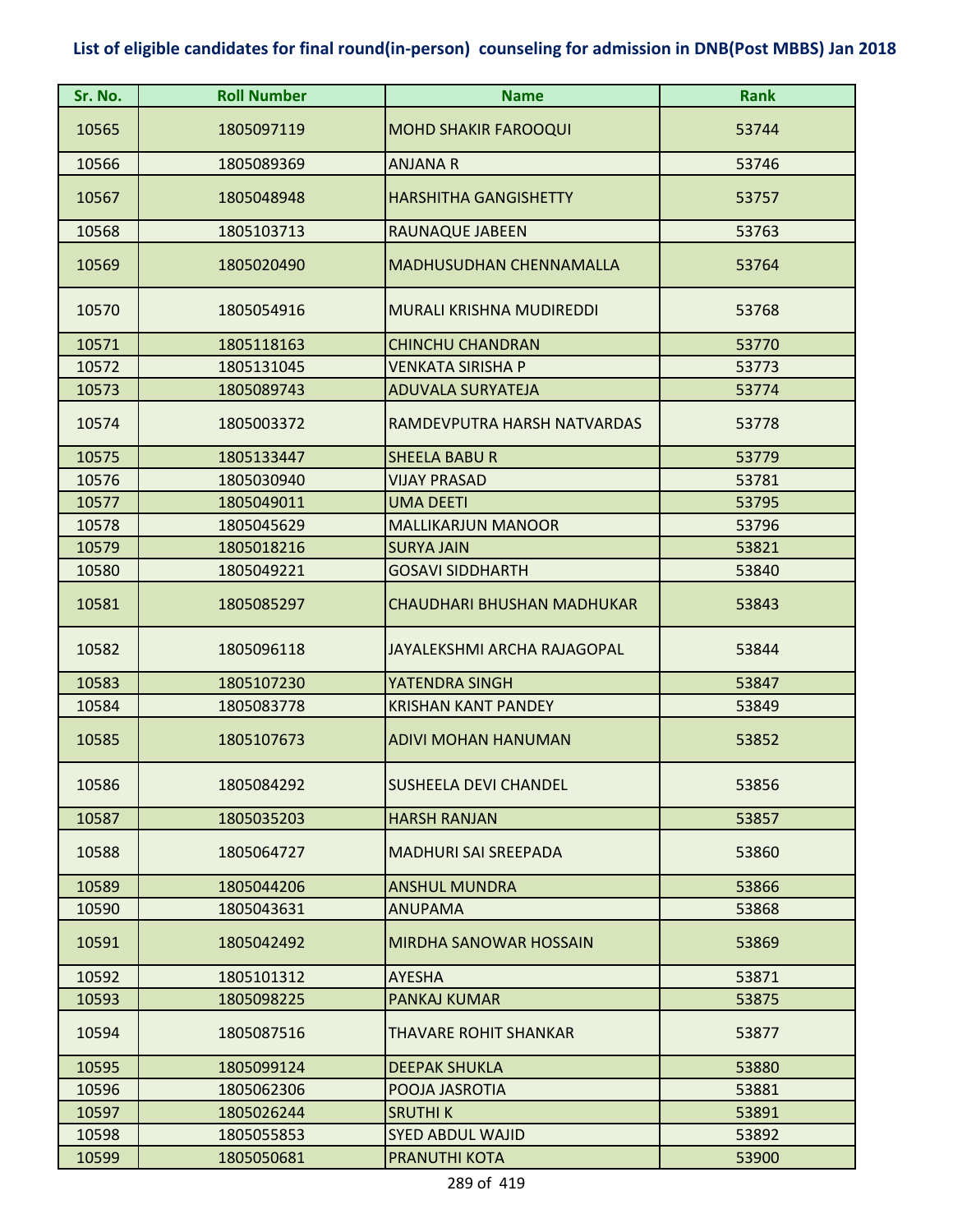| Sr. No. | <b>Roll Number</b> | <b>Name</b>                | <b>Rank</b> |
|---------|--------------------|----------------------------|-------------|
| 10600   | 1805022167         | <b>DEENA SARA MATHEW</b>   | 53904       |
| 10601   | 1805048933         | <b>GADAPAGA VENKATESH</b>  | 53906       |
| 10602   | 1805008406         | RUPSA MUKHOPADHYAY         | 53911       |
| 10603   | 1805120116         | <b>VIJAYALAKSHMI A</b>     | 53916       |
| 10604   | 1805025560         | VASU KASTHURI RAGHU RAMAN  | 53920       |
| 10605   | 1805090820         | <b>B S HARIHARAN</b>       | 53933       |
| 10606   | 1805067749         | PRINCE GUPTA               | 53934       |
| 10607   | 1805121755         | <b>NIDHIAG</b>             | 53938       |
| 10608   | 1805014871         | <b>SAPNA RANI BEHERA</b>   | 53941       |
| 10609   | 1805032497         | <b>SANDEEP KHAIRWAL</b>    | 53944       |
| 10610   | 1805044173         | <b>SAPNA BISWAS</b>        | 53950       |
| 10611   | 1805094764         | RANJEET RAMDAS MANDALE     | 53967       |
| 10612   | 1805016423         | <b>TANVEER CHANDRAKAR</b>  | 53972       |
| 10613   | 1805052109         | MITTAPALLI RUPESH KRISHNA  | 53986       |
| 10614   | 1805038428         | <b>MOHD SALEEM</b>         | 53993       |
| 10615   | 1805038569         | <b>AMIT KUMAR VERMA</b>    | 53995       |
| 10616   | 1805078930         | <b>ANWARUL HAQ</b>         | 53997       |
| 10617   | 1805122065         | <b>ABIDA SUNIL</b>         | 53998       |
| 10618   | 1805030951         | <b>SWATI NEGI</b>          | 54000       |
| 10619   | 1805111244         | PANKAJ KUMAR SINGH         | 54010       |
| 10620   | 1805001054         | <b>AMAR NATH</b>           | 54011       |
| 10621   | 1805007648         | <b>MANPREET KAUR</b>       | 54012       |
| 10622   | 1805098933         | YISHA CHANDRAKAR           | 54018       |
| 10623   | 1805105008         | KASTURE RACHANA LAXMAN     | 54024       |
| 10624   | 1805029814         | UTKARSHA SINGH             | 54032       |
| 10625   | 1805022897         | <b>DHANASEGARAN A</b>      | 54038       |
| 10626   | 1805084608         | <b>SHUBHAM BATRA</b>       | 54049       |
| 10627   | 1805005758         | <b>MARISHA</b>             | 54050       |
| 10628   | 1805074075         | <b>SOUMYA JANA</b>         | 54055       |
| 10629   | 1805019098         | <b>AJAY KUMAR HAIT</b>     | 54057       |
| 10630   | 1805045539         | POOJA A S                  | 54064       |
| 10631   | 1805058487         | UPAMA SINGH                | 54065       |
| 10632   | 1805123406         | <b>GOWTHAM K</b>           | 54066       |
| 10633   | 1805011299         | <b>ANAND VIJAY V L</b>     | 54071       |
| 10634   | 1805033749         | <b>SHAKUN MITTAL</b>       | 54072       |
| 10635   | 1805121487         | <b>V SRIDHAR</b>           | 54073       |
| 10636   | 1805076240         | <b>ENJETI DINAKAR</b>      | 54075       |
| 10637   | 1805086440         | SHINDE AASHISH ASHOK NANDA | 54085       |
| 10638   | 1805049140         | <b>GANESH RUDRA</b>        | 54088       |
| 10639   | 1805050931         | <b>KUDUPUDI JAHNAVI</b>    | 54095       |
| 10640   | 1805006194         | <b>KARANJOT KAUR</b>       | 54132       |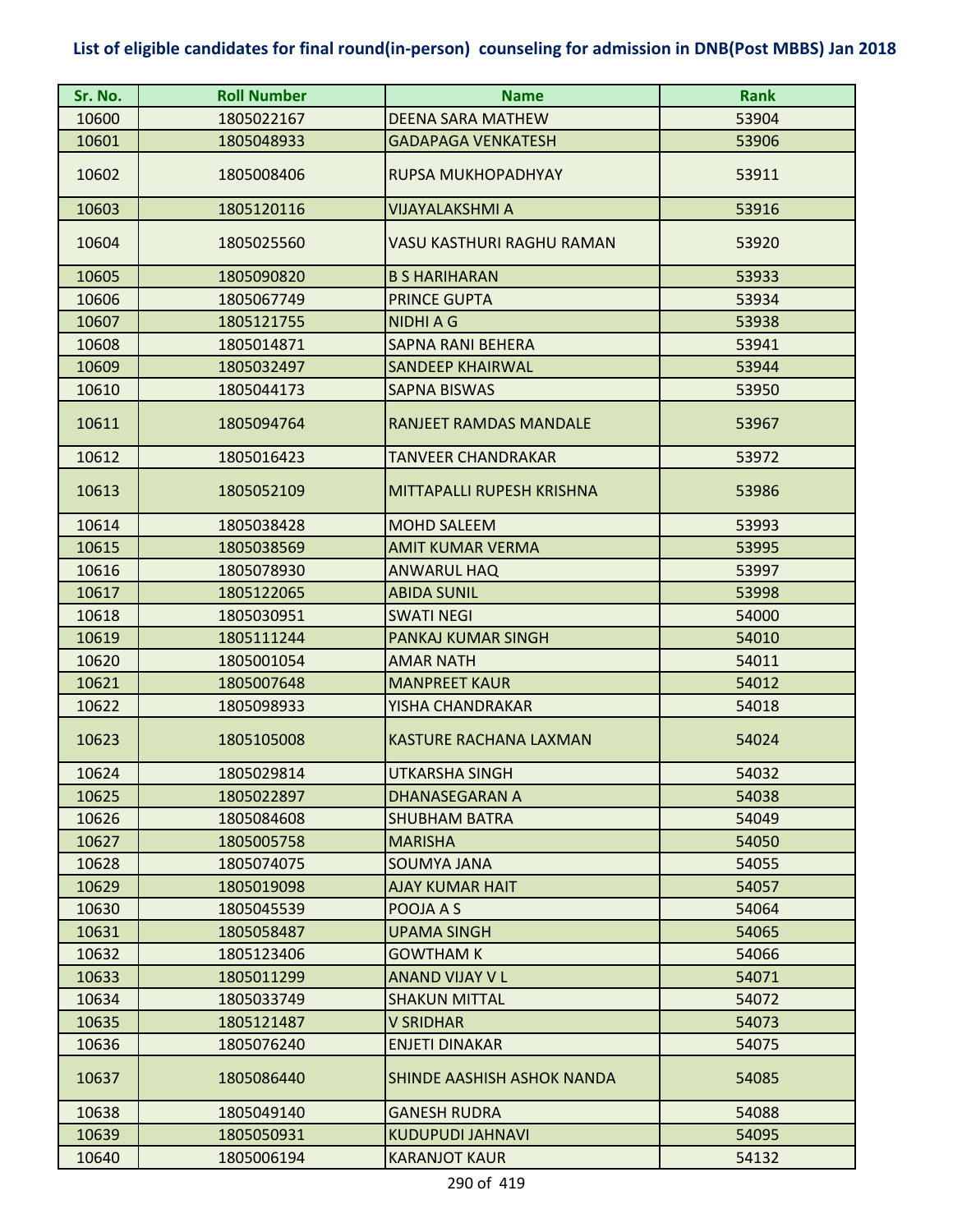| Sr. No. | <b>Roll Number</b> | <b>Name</b>                             | <b>Rank</b> |
|---------|--------------------|-----------------------------------------|-------------|
| 10641   | 1805104129         | <b>SALONI</b>                           | 54149       |
| 10642   | 1805038310         | <b>SWATI SHARMA</b>                     | 54152       |
| 10643   | 1805131969         | <b>VENKATA ABHINAY TALASILA</b>         | 54158       |
| 10644   | 1805118306         | AKHILA U G                              | 54188       |
| 10645   | 1805038362         | <b>PREETI SOLANKI</b>                   | 54194       |
| 10646   | 1805099396         | <b>AKANKSHA TANDON</b>                  | 54202       |
| 10647   | 1805002395         | <b>JITESH KHATRI</b>                    | 54205       |
| 10648   | 1805018457         | <b>ADITI SINGH BAGHEL</b>               | 54226       |
| 10649   | 1805104394         | <b>KARTHIK SRINIVAS</b>                 | 54230       |
| 10650   | 1805031491         | <b>LALIT KUMAR TANWAR</b>               | 54245       |
| 10651   | 1805054844         | RAVITEJA PERUMALLA                      | 54256       |
| 10652   | 1805005708         | <b>INDRA BAHADUR SINGH</b>              | 54266       |
| 10653   | 1805108765         | V KRISHNA RAO                           | 54268       |
| 10654   | 1805068103         | RACHAKONDA RAJKUMAR                     | 54274       |
| 10655   | 1805010383         | <b>FARAH ZEBA</b>                       | 54281       |
| 10656   | 1805049495         | <b>JANGAM SARVESWARAIAH</b>             | 54284       |
| 10657   | 1805046857         | A HARIPRASAD REDDY                      | 54285       |
| 10658   | 1805028300         | <b>TEENA JACOB</b>                      | 54291       |
| 10659   | 1805117134         | SNEHA RAJESHWAR SRIRAM                  | 54293       |
| 10660   | 1805049645         | <b>JARPALA RAMAKRISHNA</b>              | 54294       |
| 10661   | 1805085422         | <b>NADAF RASUL SHABBIR</b>              | 54301       |
| 10662   | 1805016955         | <b>KUMAR NAIK D</b>                     | 54302       |
| 10663   | 1805030964         | <b>MOHAMMED SAMEER CHISHTI</b>          | 54303       |
| 10664   | 1805115863         | ASHIT JITENDRAKUMAR DESAI               | 54304       |
| 10665   | 1805011776         | <b>SESTIN SEBASTIAN</b>                 | 54306       |
| 10666   | 1805041277         | <b>AMIT KUMAR SINGH</b>                 | 54312       |
| 10667   | 1805068300         | <b>GEORGE SCARIA</b>                    | 54324       |
| 10668   | 1805007105         | DIVEKAR ABHIJEET SURENDRA               | 54325       |
| 10669   | 1805015081         | <b>PREETAM KUMAR</b>                    | 54334       |
| 10670   | 1805124344         | RACHAMALLU MADHUSUDHANA<br><b>REDDY</b> | 54337       |
| 10671   | 1805070460         | <b>SUHANI</b>                           | 54348       |
| 10672   | 1805046803         | VINDHYARANI ANGALAKURTHI                | 54357       |
| 10673   | 1805010931         | <b>CHRISTOPHER JOSEPH POTHANIKAT</b>    | 54366       |
| 10674   | 1805095160         | INAMDAR ASMA BEGUM                      | 54368       |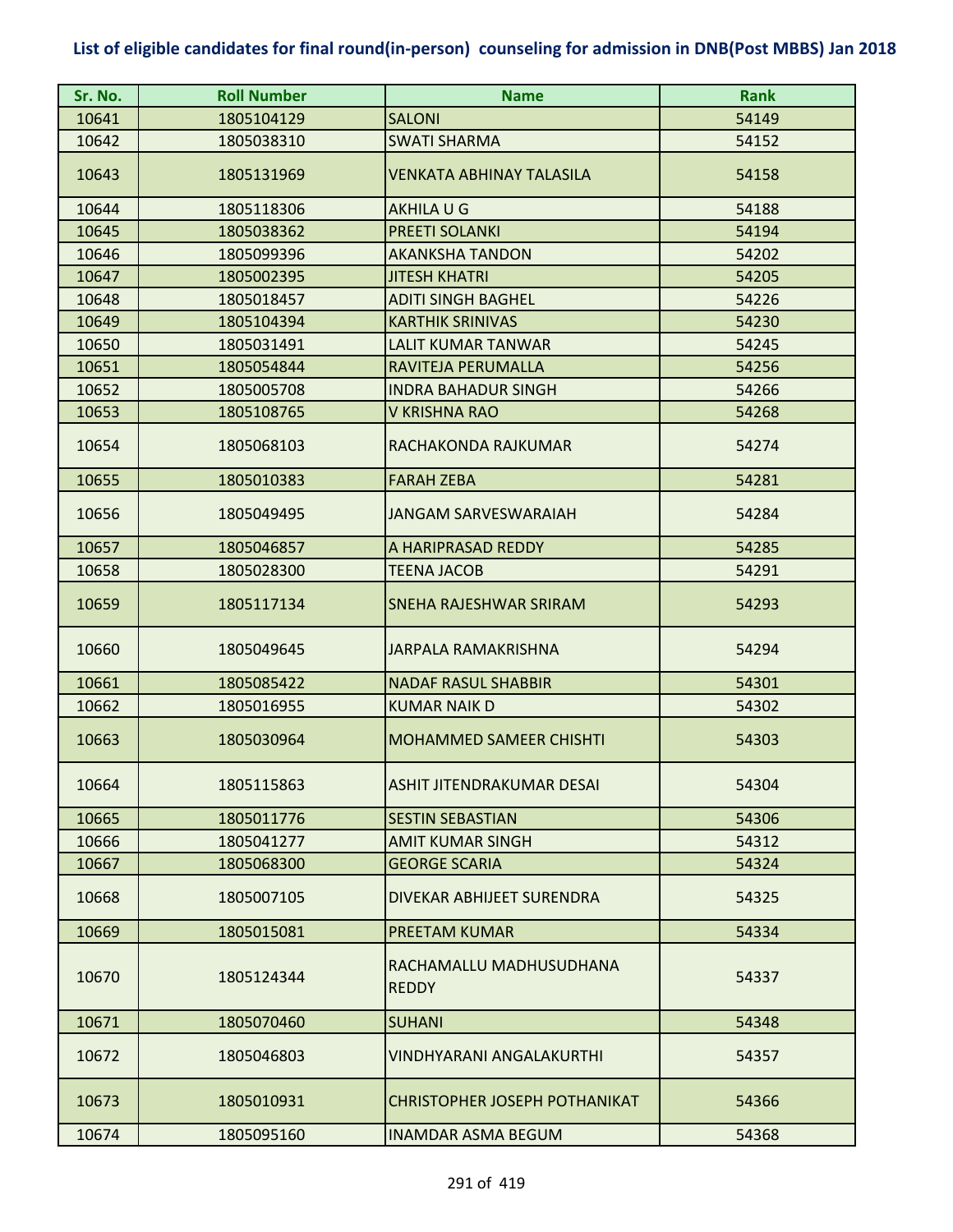| Sr. No. | <b>Roll Number</b> | <b>Name</b>                             | <b>Rank</b> |
|---------|--------------------|-----------------------------------------|-------------|
| 10675   | 1805130443         | <b>KATRAGADDA SWARNALATHA</b>           | 54370       |
| 10676   | 1805037782         | <b>RENU</b>                             | 54373       |
| 10677   | 1805119026         | <b>SLAHIL LYDIA RAJAN</b>               | 54377       |
| 10678   | 1805067953         | <b>STEFI RANI CHITTARI</b>              | 54379       |
| 10679   | 1805063045         | MUNGRA DHAVALKUMAR<br><b>LAXMANBHAI</b> | 54385       |
| 10680   | 1805085854         | <b>PANKAJ KUMAR</b>                     | 54386       |
| 10681   | 1805131072         | DURGA KALYANI YASARAPU                  | 54390       |
| 10682   | 1805048768         | <b>SWAPNIKA GOUD G</b>                  | 54404       |
| 10683   | 1805104829         | KALUNKE BHAGYASHREE BABASAHEB           | 54406       |
| 10684   | 1805032691         | <b>GUPTA BHUSHAN DEVENDRAKUMAR</b>      | 54410       |
| 10685   | 1805005220         | <b>TOOBA NAAZ</b>                       | 54413       |
| 10686   | 1805076425         | M JYOTHI PRAKASH                        | 54415       |
| 10687   | 1805117709         | <b>DEVANSH DHARIA</b>                   | 54416       |
| 10688   | 1805132863         | <b>SREEJATS</b>                         | 54432       |
| 10689   | 1805043393         | <b>KULDEEP SHARMA</b>                   | 54433       |
| 10690   | 1805095555         | PRIYANKA CHIMANRAO PATIL                | 54441       |
| 10691   | 1805033815         | <b>PALLAVI SINGH SABAL</b>              | 54443       |
| 10692   | 1805092184         | S KARTHIKEYAN                           | 54445       |
| 10693   | 1805053485         | <b>DEEPAK KUMAR EDLA</b>                | 54453       |
| 10694   | 1805081683         | <b>SANJAY PANDIAN S</b>                 | 54454       |
| 10695   | 1805126772         | TALATI HINAL BIMALBHAI                  | 54459       |
| 10696   | 1805020625         | <b>APRAMEYA MISHRA</b>                  | 54464       |
| 10697   | 1805086009         | <b>BHANUSHALI MANAS MADAN</b>           | 54465       |
| 10698   | 1805078608         | <b>KUMUD SINGH</b>                      | 54469       |
| 10699   | 1805134168         | <b>ARUNIMA MISHRA</b>                   | 54472       |
| 10700   | 1805014040         | UMME HANI                               | 54483       |
| 10701   | 1805054324         | <b>SHASTRI SREE MOUNIKA</b>             | 54500       |
| 10702   | 1805117222         | PANDEY TANYA KAUSHAL                    | 54501       |
| 10703   | 1805046251         | <b>MANISHA DHOOT</b>                    | 54505       |
| 10704   | 1805019415         | <b>NEHALI PATTANAYAK</b>                | 54506       |
| 10705   | 1805088762         | <b>KINNERA HARISH KUMAR</b>             | 54508       |
| 10706   | 1805030426         | <b>JUNAID AHMAD KANTROO</b>             | 54510       |
| 10707   | 1805019110         | <b>CHANDAN KUMAR MARNDI</b>             | 54512       |
| 10708   | 1805084145         | <b>AAKRITI</b>                          | 54521       |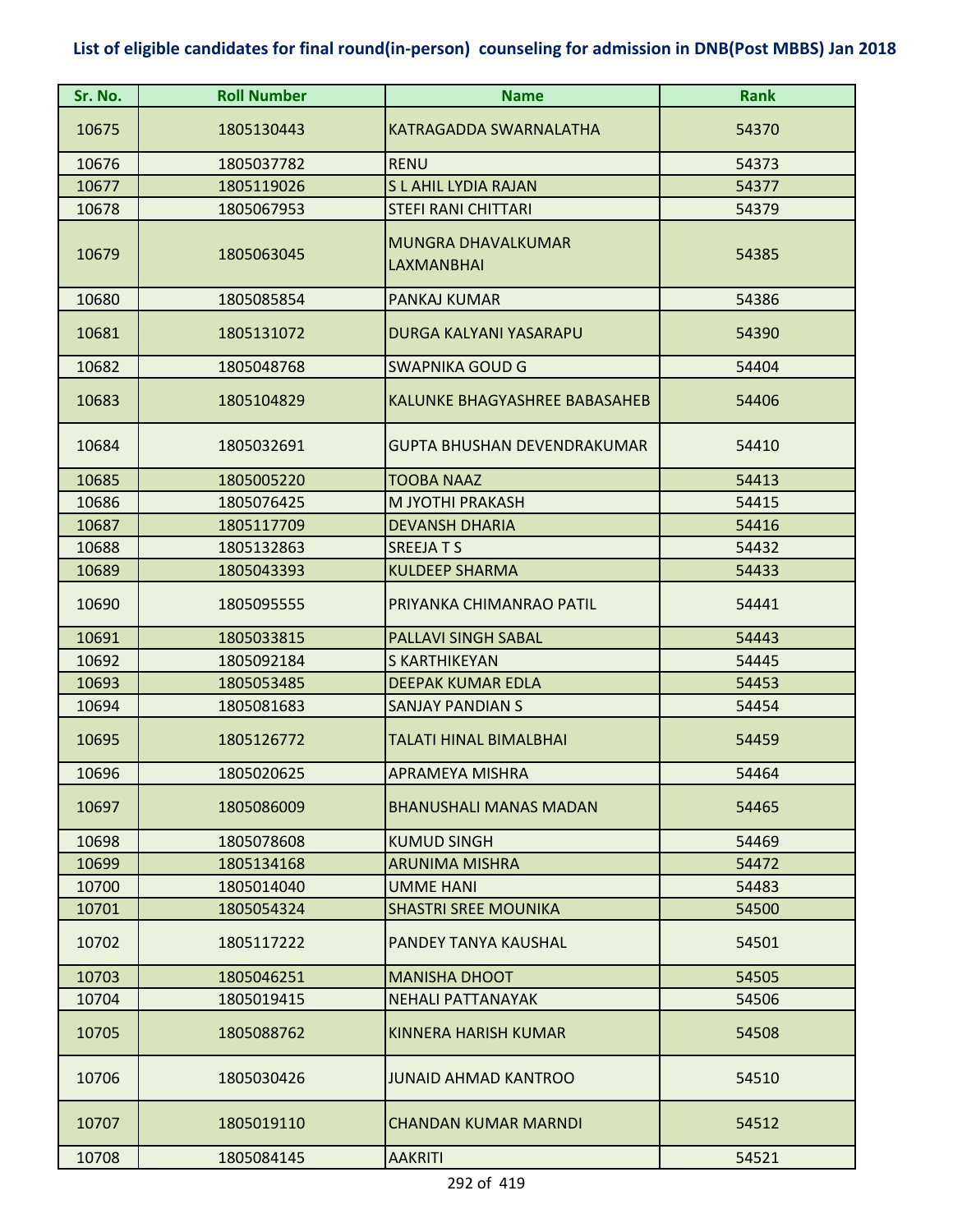| Sr. No. | <b>Roll Number</b> | <b>Name</b>                                     | <b>Rank</b> |
|---------|--------------------|-------------------------------------------------|-------------|
| 10709   | 1805047492         | <b>BANGARU JOY HEPHZIBAH</b>                    | 54527       |
| 10710   | 1805023372         | <b>NITHYA R</b>                                 | 54528       |
| 10711   | 1805100534         | <b>SUSHANT</b>                                  | 54530       |
| 10712   | 1805053681         | <b>RARUN KUMAR</b>                              | 54532       |
| 10713   | 1805046598         | <b>AGARWAL MONIKA</b>                           | 54533       |
| 10714   | 1805121802         | <b>SUBIN RAJ F</b>                              | 54545       |
| 10715   | 1805083845         | <b>PRIYANK TRIVEDI</b>                          | 54567       |
| 10716   | 1805000872         | <b>TRIPTI SHUKLA</b>                            | 54569       |
| 10717   | 1805101813         | <b>TANVI BEHL</b>                               | 54575       |
| 10718   | 1805061468         | <b>AMRIT PAL KAUR</b>                           | 54582       |
| 10719   | 1805032821         | <b>AMIT</b>                                     | 54585       |
| 10720   | 1805088780         | PRIYADHARSHINI KALIDOSS                         | 54588       |
| 10721   | 1805020716         | <b>PRITISH BHANSALI</b>                         | 54590       |
| 10722   | 1805069201         | <b>UTEKAR ROHITVIKAS</b>                        | 54591       |
| 10723   | 1805129890         | DARAMALLA SPANDANA                              | 54594       |
| 10724   | 1805041650         | <b>KH CHETAN</b>                                | 54595       |
| 10725   | 1805021481         | <b>BEULAH MAHIMA KUJUR</b>                      | 54599       |
| 10726   | 1805050970         | KURUVA SRINIVASULU                              | 54626       |
| 10727   | 1805123233         | <b>BHAVYA BURLAKANTI</b>                        | 54627       |
| 10728   | 1805039591         | NARAHARI VENKATA SUSMITHA                       | 54633       |
| 10729   | 1805128300         | <b>VIJAYA KRISHNA KOLATI</b>                    | 54636       |
| 10730   | 1805061807         | SINHAL GOPAL NANDKISHOR                         | 54646       |
| 10731   | 1805036030         | <b>BRAHMBHATT UMANG</b><br><b>NARENDRAKUMAR</b> | 54666       |
| 10732   | 1805022294         | <b>MAHALAKSHMI RAVI</b>                         | 54669       |
| 10733   | 1805046203         | <b>SPHOORTI HOOLI</b>                           | 54670       |
| 10734   | 1805126027         | <b>SANEEL CHARLES</b>                           | 54671       |
| 10735   | 1805106067         | <b>SHANTANU RAJENDRA GIRI</b>                   | 54672       |
| 10736   | 1805060946         | <b>DEEPA TONGARIA</b>                           | 54676       |
| 10737   | 1805132706         | <b>DUVVA AKSHAI KUMAR</b>                       | 54689       |
| 10738   | 1805086102         | <b>BAGUL PRAVIN SHIVAJI</b>                     | 54695       |
| 10739   | 1805004451         | <b>INDIRA JAGDISH KUMAR</b>                     | 54696       |
| 10740   | 1805012843         | <b>GAJENDRA G</b>                               | 54704       |
| 10741   | 1805082486         | <b>SANKARMANI R M</b>                           | 54710       |
| 10742   | 1805134104         | <b>KADAM RAJASHREE VIJAY</b>                    | 54711       |
| 10743   | 1805017571         | <b>FARHA ZAFAR</b>                              | 54714       |
| 10744   | 1805056059         | <b>ASIYA AMEEN</b>                              | 54719       |
| 10745   | 1805020498         | <b>KAUSHIK PATRA</b>                            | 54723       |
| 10746   | 1805053085         | <b>SRIKANTH T</b>                               | 54735       |
| 10747   | 1805033611         | <b>VIJAY RAMESH MORE</b>                        | 54736       |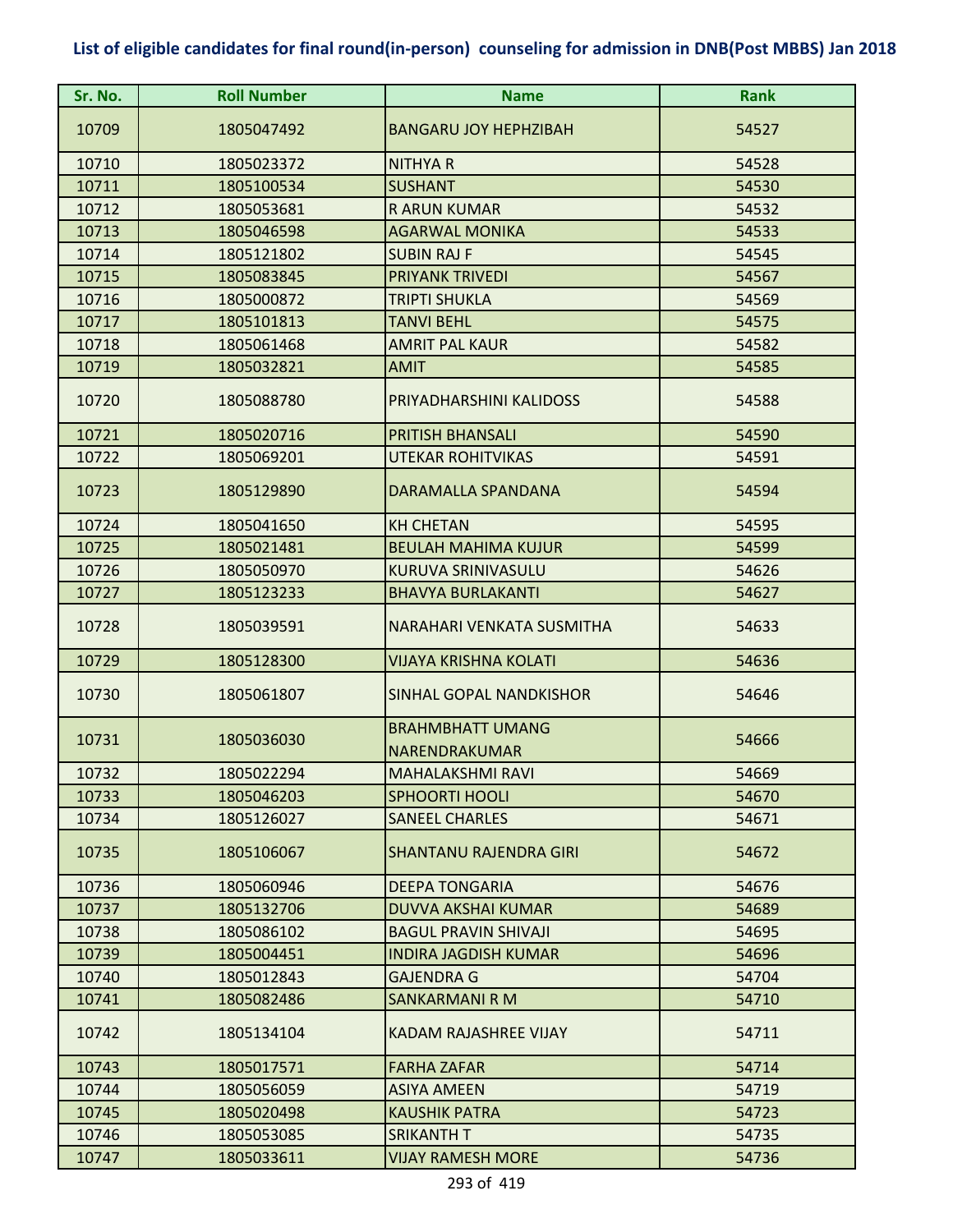| Sr. No. | <b>Roll Number</b> | <b>Name</b>                      | <b>Rank</b> |
|---------|--------------------|----------------------------------|-------------|
| 10748   | 1805082650         | NISHIMA P R                      | 54740       |
| 10749   | 1805019203         | <b>KAMALESH LENKA</b>            | 54742       |
| 10750   | 1805085316         | SATARKAR AKSHARA SIDDHARTH       | 54745       |
| 10751   | 1805064871         | <b>ASHWINI</b>                   | 54751       |
| 10752   | 1805044661         | <b>RITU</b>                      | 54752       |
| 10753   | 1805086023         | SANKHE ASHIRWAD AVINASH          | 54758       |
| 10754   | 1805089339         | <b>ANU HARISH K</b>              | 54770       |
| 10755   | 1805012743         | <b>VISHNU SHANKER</b>            | 54778       |
| 10756   | 1805041649         | PELENEILHOU PIENYU               | 54784       |
| 10757   | 1805049196         | <b>ALIKA PRADHAN</b>             | 54795       |
| 10758   | 1805059662         | AVANI SHRIVASTAVA                | 54810       |
| 10759   | 1805094710         | <b>JADHAV DIVYA DAGAJI</b>       | 54827       |
| 10760   | 1805015315         | <b>AAZAMBIR SINGH BRAR</b>       | 54828       |
| 10761   | 1805108730         | <b>TKEERTHI</b>                  | 54829       |
| 10762   | 1805057795         | <b>PURVI JAIN</b>                | 54833       |
| 10763   | 1805061293         | <b>HEENA SHARMA</b>              | 54840       |
| 10764   | 1805043162         | <b>GAUTAM KUMAR</b>              | 54846       |
| 10765   | 1805111519         | <b>PRABUDDH GODRE</b>            | 54856       |
| 10766   | 1805027856         | <b>DHIVYA ANUSHYA</b>            | 54866       |
| 10767   | 1805065628         | <b>SAMBARAN GHOSH</b>            | 54868       |
| 10768   | 1805071607         | <b>SHILPI KAR</b>                | 54876       |
| 10769   | 1805021974         | <b>KSHISH AGGARWAL</b>           | 54879       |
| 10770   | 1805030661         | SADIYA AIJAZ                     | 54881       |
| 10771   | 1805109800         | <b>JID MANISHABEN SURESHBHAI</b> | 54883       |
| 10772   | 1805003863         | <b>RENU RATHORE</b>              | 54887       |
| 10773   | 1805064994         | <b>SHWETA</b>                    | 54891       |
| 10774   | 1805004178         | <b>ANKITA SUROLIA</b>            | 54893       |
| 10775   | 1805020300         | <b>DEBASISH ACHARYA</b>          | 54897       |
| 10776   | 1805071245         | SANYUKTA CHAKRAVORTY             | 54899       |
| 10777   | 1805095545         | UPASANI POOJA CHANDRASHEKHAR     | 54900       |
| 10778   | 1805087350         | VAIDYA ANIRUDDHA SHRIKANT        | 54902       |
| 10779   | 1805046461         | DEEPA ANANTHA LAXMI N V          | 54907       |
| 10780   | 1805001680         | <b>VIJAY GEHLOT</b>              | 54909       |
| 10781   | 1805095945         | PATIL DIVYA DAYANAND             | 54910       |
| 10782   | 1805004244         | <b>LEKHRAJ GARG</b>              | 54917       |
| 10783   | 1805103888         | <b>ADITI SNEHAL</b>              | 54919       |
| 10784   | 1805003091         | PATEL TWINKLE RAMESHCHANDRA      | 54931       |
| 10785   | 1805109848         | <b>NEHA KIDILEY</b>              | 54943       |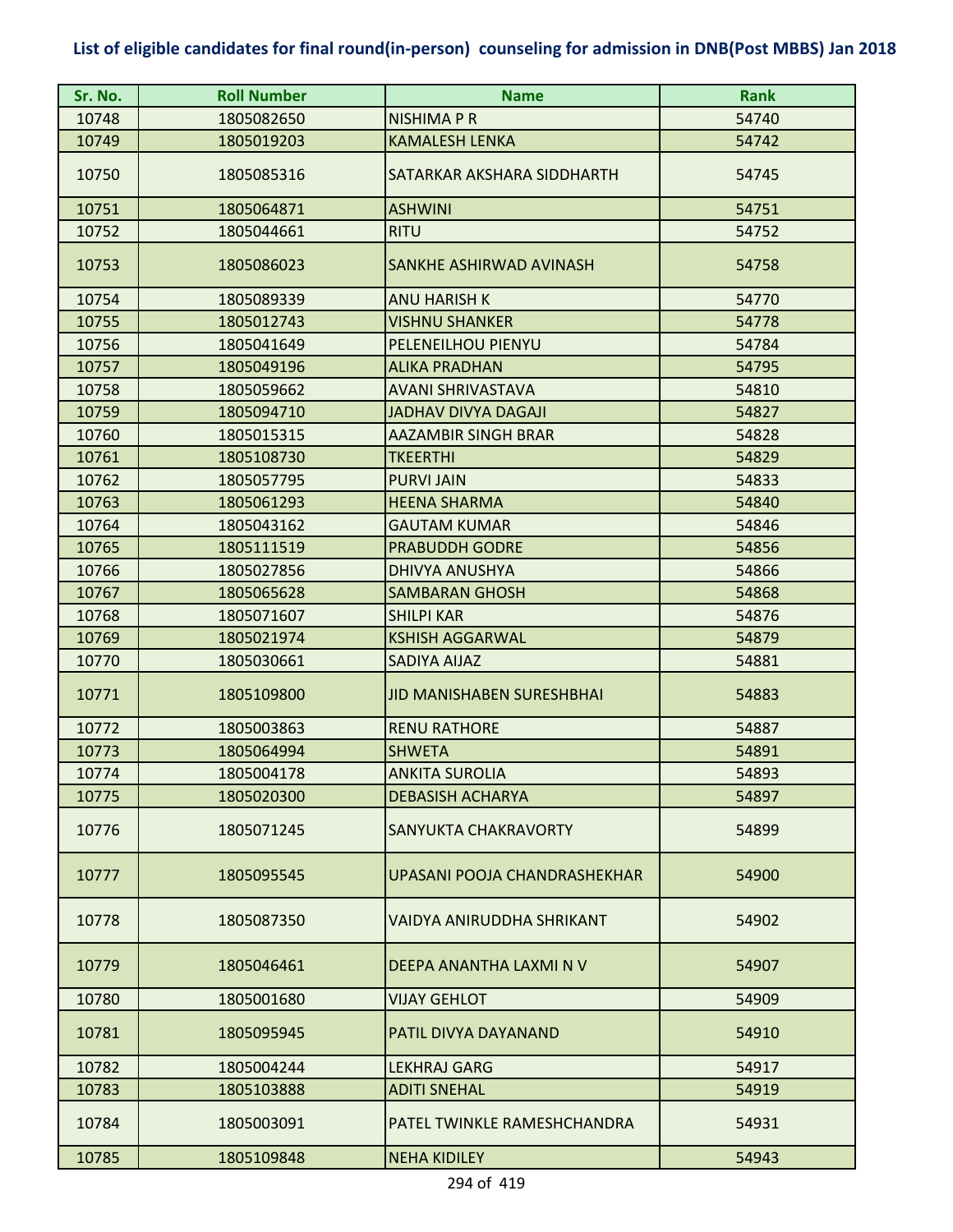| Sr. No. | <b>Roll Number</b> | <b>Name</b>                       | <b>Rank</b> |
|---------|--------------------|-----------------------------------|-------------|
| 10786   | 1805105825         | <b>SHAH KRISHA MAYANKBHAI</b>     | 54948       |
| 10787   | 1805076508         | <b>S N SRUJANA LAKSHMI</b>        | 54952       |
| 10788   | 1805052783         | <b>OGURU UMA DEVI</b>             | 54959       |
| 10789   | 1805022003         | <b>RAJNEESH KAUR</b>              | 54962       |
| 10790   | 1805065100         | ANURAG MAHAGAONKAR                | 54964       |
| 10791   | 1805079711         | <b>VIKAS VERMA</b>                | 54982       |
| 10792   | 1805017975         | <b>KM ANSHITA SHARMA</b>          | 54987       |
| 10793   | 1805069247         | <b>BHAKTA VISHWA BHARATBHAI</b>   | 54988       |
| 10794   | 1805122344         | <b>RAIS A MOHAMED</b>             | 54994       |
| 10795   | 1805127626         | <b>D N V NAVYA TEJA</b>           | 54997       |
| 10796   | 1805096739         | PATIL SUSHANT SHIVAJIRAO          | 55004       |
| 10797   | 1805020505         | PRITISH KU MAHANTA                | 55005       |
| 10798   | 1805004842         | <b>VISHNU B MENON</b>             | 55007       |
| 10799   | 1805093560         | <b>NEWSHATM</b>                   | 55012       |
| 10800   | 1805098329         | <b>JAGRITI TEWARI</b>             | 55013       |
| 10801   | 1805036001         | <b>GOSWAMI GARGI JAYANTBHARTI</b> | 55020       |
| 10802   | 1805110209         | NEHA NARENDRA KUMAR SINGH         | 55025       |
| 10803   | 1805071795         | <b>ARUP RATAN MALLICK</b>         | 55036       |
| 10804   | 1805077590         | <b>VISHAL J</b>                   | 55046       |
| 10805   | 1805019780         | PAPPU R S S SAMEERA               | 55048       |
| 10806   | 1805011858         | <b>DICIN DAVIS KAVALAKKATT</b>    | 55075       |
| 10807   | 1805047019         | <b>NOOREEN BEGUM</b>              | 55089       |
| 10808   | 1805093160         | YEOLE SACHIN RAMCHANDRA           | 55101       |
| 10809   | 1805124748         | <b>SYED SAMEERA</b>               | 55105       |
| 10810   | 1805066735         | ARADHANA KHIYANI                  | 55110       |
| 10811   | 1805102801         | <b>MANISH KUMAR</b>               | 55115       |
| 10812   | 1805056185         | T BHAVYA                          | 55120       |
| 10813   | 1805100502         | <b>AMIT ARUN WADURKAR</b>         | 55128       |
| 10814   | 1805100913         | <b>TANU</b>                       | 55139       |
| 10815   | 1805046664         | <b>ARSHIYA BEGUM</b>              | 55148       |
| 10816   | 1805065377         | <b>BUDDHADEV BISWAS</b>           | 55152       |
| 10817   | 1805017628         | <b>AISHWARYA S RAGHUVANSHI</b>    | 55160       |
| 10818   | 1805058718         | <b>NEETU GUPTA</b>                | 55161       |
| 10819   | 1805061258         | <b>RAYPREET SINGH</b>             | 55168       |
| 10820   | 1805112248         | <b>SOWMYA R NATHAN</b>            | 55171       |
| 10821   | 1805070726         | <b>AYUSHMAN BANERJEE</b>          | 55172       |
| 10822   | 1805021948         | PRASHANT                          | 55174       |
| 10823   | 1805100356         | <b>VAIDYA ATUL AJAY</b>           | 55175       |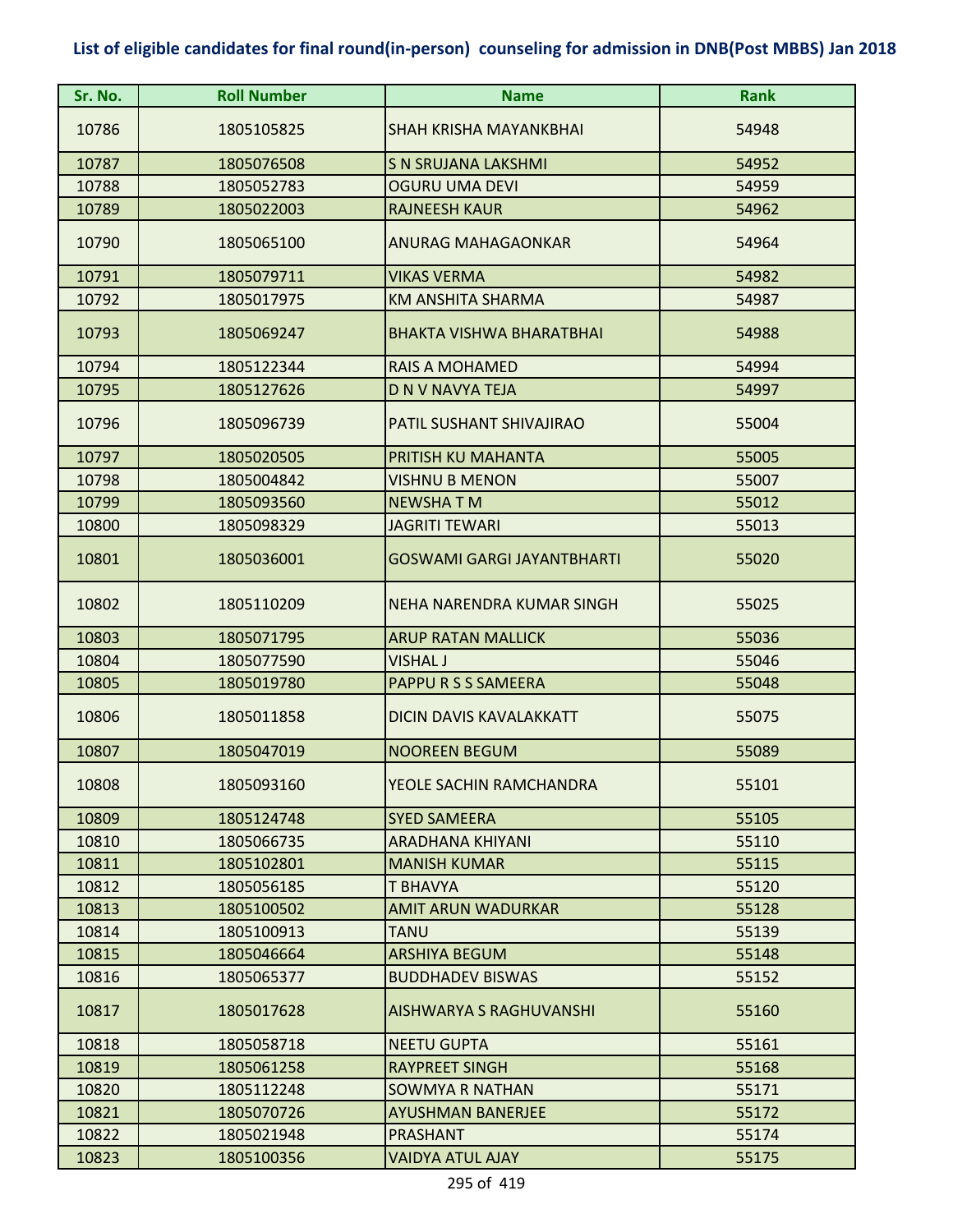| Sr. No. | <b>Roll Number</b> | <b>Name</b>                                | <b>Rank</b> |
|---------|--------------------|--------------------------------------------|-------------|
| 10824   | 1805030226         | <b>SHRUTI SINGHAL</b>                      | 55183       |
| 10825   | 1805005794         | <b>SAIMA AHMAD</b>                         | 55185       |
| 10826   | 1805010788         | <b>UDHAYA KUMAR S</b>                      | 55187       |
| 10827   | 1805046502         | <b>ADIMALLA RAJAKUMAR</b>                  | 55191       |
| 10828   | 1805099928         | <b>ROHIT KUMAR AKULA</b>                   | 55209       |
| 10829   | 1805078467         | <b>SUBASH CHANDRA MAURYA</b>               | 55210       |
| 10830   | 1805084876         | <b>AANCHAL SIROHI</b>                      | 55212       |
| 10831   | 1805119414         | <b>KALAIVANI K</b>                         | 55213       |
| 10832   | 1805009786         | <b>VINEETHA BOBAN</b>                      | 55215       |
| 10833   | 1805019955         | <b>JYOTIRMAYEE DASH</b>                    | 55216       |
| 10834   | 1805134338         | <b>NALLAM VAISHNAVI</b>                    | 55221       |
| 10835   | 1805076852         | <b>MUDE JAYA PRAKASH NAIK</b>              | 55224       |
| 10836   | 1805006305         | <b>PRACHI COONER</b>                       | 55226       |
| 10837   | 1805073713         | <b>SHUBHAJIT CHAKRABORTY</b>               | 55231       |
| 10838   | 1805090790         | HIMANSHU CHANDRAPRAKASH<br><b>PIPRIKAR</b> | 55232       |
| 10839   | 1805113855         | <b>AMRUTHA GM</b>                          | 55235       |
| 10840   | 1805086552         | SAGAR YASHWANT KOLI                        | 55239       |
| 10841   | 1805006140         | <b>DAVE TUSHAR JITENDRA</b>                | 55243       |
| 10842   | 1805112462         | <b>S SRI VALLI</b>                         | 55269       |
| 10843   | 1805056787         | PRIYANKA V GUNDA                           | 55285       |
| 10844   | 1805055982         | N SATYA SRAVANI                            | 55292       |
| 10845   | 1805046589         | <b>MOHAMMAD ALI ABU TAHA</b>               | 55298       |
| 10846   | 1805012285         | <b>SHRUTHI KAREDDY</b>                     | 55307       |
| 10847   | 1805091533         | <b>JAISWAL POONAM RAJENDRA</b>             | 55310       |
| 10848   | 1805095726         | <b>GARG ANANTIKA ATUL ARCHI</b>            | 55319       |
| 10849   | 1805061053         | <b>NITIN KUMAR</b>                         | 55330       |
| 10850   | 1805069942         | POULOMI ROY CHOUDHURY                      | 55335       |
| 10851   | 1805058773         | <b>RUDRI AGRAWAL</b>                       | 55344       |
| 10852   | 1805029467         | <b>RINA KUMARI</b>                         | 55347       |
| 10853   | 1805041707         | <b>ANAMIKA GOSWAMI</b>                     | 55349       |
| 10854   | 1805005724         | <b>UNTIKA SINGH</b>                        | 55350       |
| 10855   | 1805060584         | KAPIL TAKHAR                               | 55354       |
| 10856   | 1805128202         | <b>MADHURI SAJJA</b>                       | 55374       |
| 10857   | 1805085643         | <b>DUBEY RAM KRISHNANAND</b>               | 55376       |
| 10858   | 1805061716         | <b>JAIN PAWAN RAMLAL</b>                   | 55386       |
| 10859   | 1805025093         | <b>UMAMAHESWARI</b>                        | 55393       |
| 10860   | 1805011356         | VIJAYAKUMAR                                | 55401       |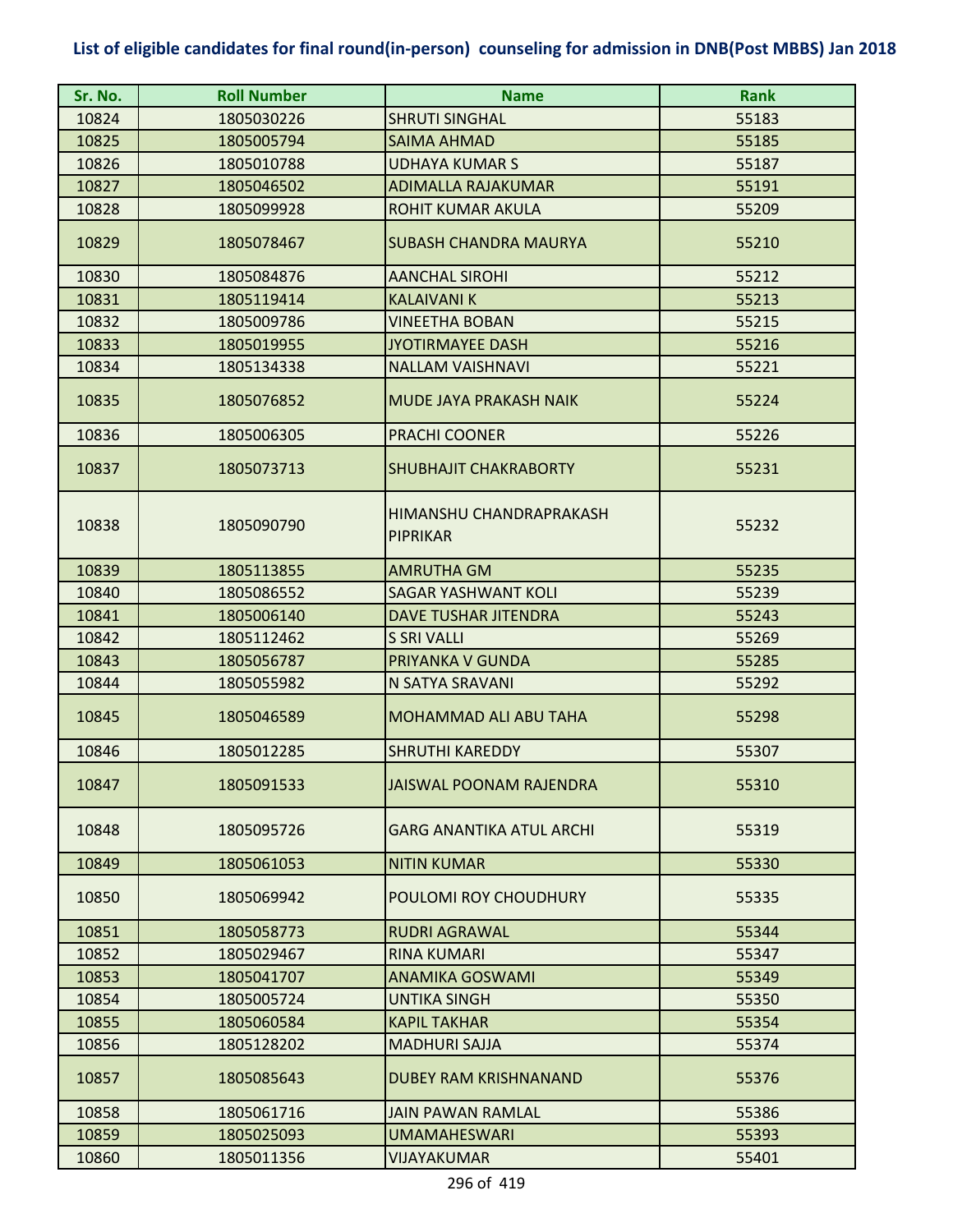| Sr. No. | <b>Roll Number</b> | <b>Name</b>                    | <b>Rank</b> |
|---------|--------------------|--------------------------------|-------------|
| 10861   | 1805066672         | <b>SINGH ABHIJIT RAMBABU</b>   | 55405       |
| 10862   | 1805097543         | <b>NIVEDHITHA</b>              | 55408       |
| 10863   | 1805131547         | <b>JUNAID HADI</b>             | 55411       |
| 10864   | 1805019498         | <b>AMRITA VERMA</b>            | 55413       |
| 10865   | 1805031783         | MALLIKARJUNA                   | 55420       |
| 10866   | 1805127765         | <b>GANGADHARA MAHESWARI</b>    | 55424       |
| 10867   | 1805098307         | <b>GAURI NIRANJAN</b>          | 55428       |
| 10868   | 1805086251         | <b>MARY KIRAN DANNI</b>        | 55429       |
| 10869   | 1805132544         | KILAPARTHI USHA CHAITANYA      | 55434       |
| 10870   | 1805013926         | <b>SRUTI S GUNTURI</b>         | 55440       |
| 10871   | 1805046973         | <b>ARRABIRI SHAMINI</b>        | 55441       |
| 10872   | 1805033412         | <b>KHAN ASLAM JAFAR</b>        | 55444       |
| 10873   | 1805018044         | <b>RUBY</b>                    | 55450       |
| 10874   | 1805062899         | <b>DEBABRATA ROY</b>           | 55452       |
| 10875   | 1805077032         | <b>ENIBERA AJAYKUMAR</b>       | 55455       |
| 10876   | 1805087520         | JIGNESHKUMAR RAMANBHAI PATEL   | 55457       |
| 10877   | 1805000146         | <b>POOJA GARG</b>              | 55459       |
| 10878   | 1805067970         | <b>AFSHIN LATEEF</b>           | 55460       |
| 10879   | 1805036460         | <b>GARIMA SRIVASTAVA</b>       | 55474       |
| 10880   | 1805054512         | <b>FARMAN HYDER</b>            | 55481       |
| 10881   | 1805060903         | <b>RIDDHI GUPTA</b>            | 55487       |
| 10882   | 1805001519         | <b>MALABEN</b>                 | 55496       |
| 10883   | 1805076120         | <b>CHIMME DIVYA TEJA</b>       | 55497       |
| 10884   | 1805092821         | PADMAWAR GAURI GIRISH          | 55499       |
| 10885   | 1805100172         | <u>JYOTSANA NIVATTI</u>        | 55501       |
| 10886   | 1805030362         | <b>BAMNE AMOL ATMARAM</b>      | 55518       |
| 10887   | 1805121746         | ALIF AL MOHAMMED M             | 55525       |
| 10888   | 1805001812         | <b>DESAI DHAVAL KURSHIBHAI</b> | 55534       |
| 10889   | 1805085221         | <b>BHATT VAIDEHI DEEPAK</b>    | 55547       |
| 10890   | 1805012405         | POOJAMOL TJ                    | 55560       |
| 10891   | 1805013409         | <b>SWEETY JOY E</b>            | 55564       |
| 10892   | 1805039082         | <b>BHOOMAS</b>                 | 55566       |
| 10893   | 1805089411         | <b>MOHAMMED JASIM M K</b>      | 55573       |
| 10894   | 1805036540         | <b>RAJESH KALER</b>            | 55577       |
| 10895   | 1805098529         | <b>SK HUSSAINUR REHMAN</b>     | 55580       |
| 10896   | 1805050046         | <b>KARRE PRASANNA LATHA</b>    | 55587       |
| 10897   | 1805006285         | POOJA DAS                      | 55591       |
| 10898   | 1805019840         | <b>SUVENDU AMITAV</b>          | 55600       |
| 10899   | 1805075711         | RISHNA RAVINDRAN               | 55618       |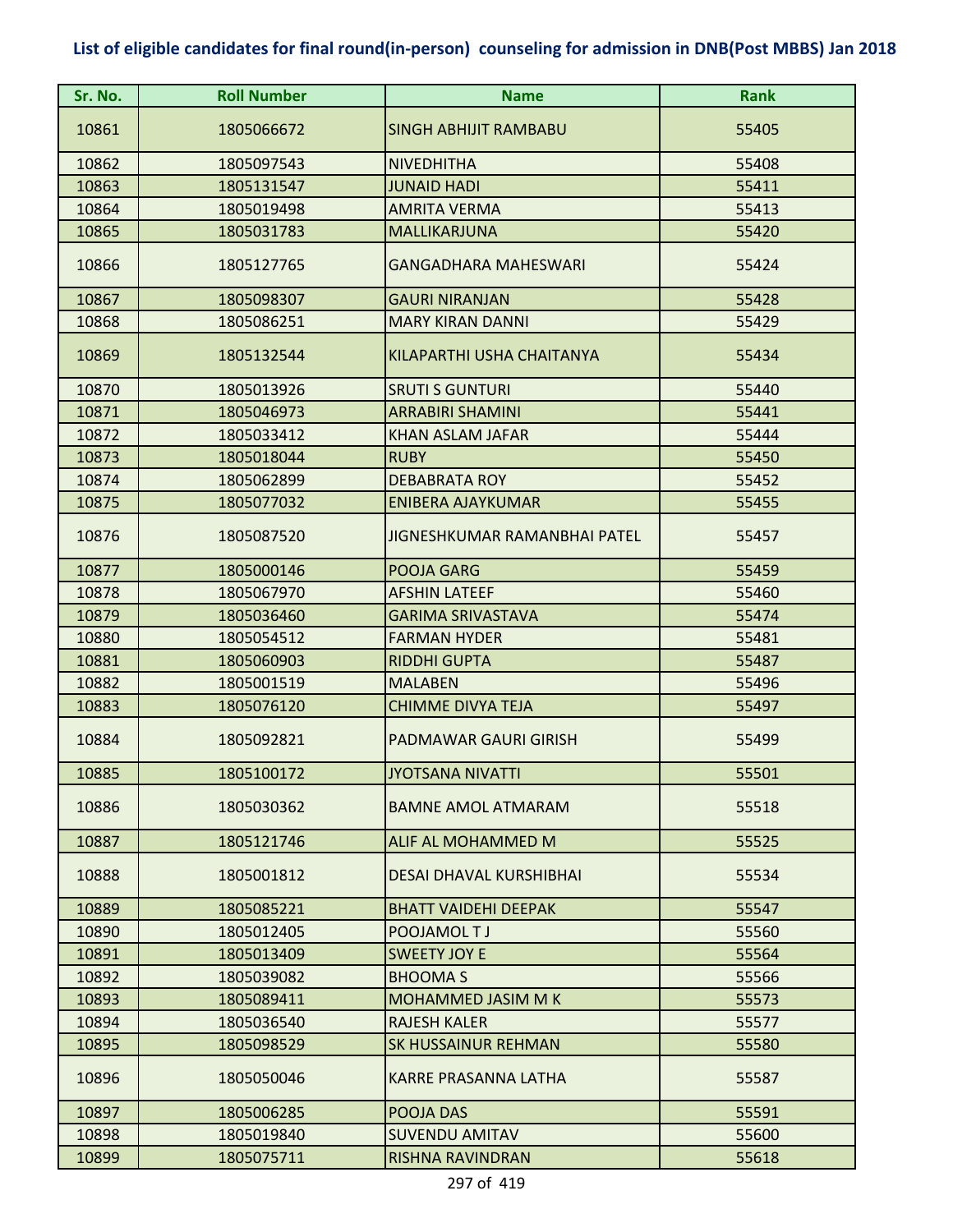| Sr. No. | <b>Roll Number</b> | <b>Name</b>                       | <b>Rank</b> |
|---------|--------------------|-----------------------------------|-------------|
| 10900   | 1805049742         | <b>SHINY QUEENSTY S</b>           | 55650       |
| 10901   | 1805012090         | <b>SATISH REDDY</b>               | 55652       |
| 10902   | 1805083009         | <b>SHREE PAAVAN</b>               | 55664       |
| 10903   | 1805072506         | <b>BASHPAJA KONDREDDIGARI</b>     | 55668       |
| 10904   | 1805113040         | <b>ARPITA DHAL</b>                | 55671       |
| 10905   | 1805129378         | YERAGUNTLA SWETHA                 | 55676       |
| 10906   | 1805052900         | PALLATI ALEKHYA                   | 55678       |
| 10907   | 1805127650         | <b>DASARI PRATHIBHA BHARATHI</b>  | 55686       |
| 10908   | 1805070700         | <b>ARNAB GANGULY</b>              | 55687       |
| 10909   | 1805066295         | <b>MINNU PRABHULA KUMAR</b>       | 55688       |
| 10910   | 1805081452         | <b>JAYAKUMAR</b>                  | 55693       |
| 10911   | 1805076980         | LAXMI NARAYANA PULINI             | 55697       |
| 10912   | 1805000346         | KUNWAR UTKARSH YADAV              | 55702       |
| 10913   | 1805133286         | SURATWALA MEHULKUMAR<br>TEJASBHAI | 55711       |
| 10914   | 1805094836         | <b>GAIKWAD CHETAN AMBADAS</b>     | 55713       |
| 10915   | 1805131390         | <b>S SHARADA DEVI</b>             | 55732       |
| 10916   | 1805056170         | T PRASHANTH                       | 55736       |
| 10917   | 1805078390         | <b>GIRDHAR CHAUHAN</b>            | 55737       |
| 10918   | 1805001396         | <b>NEETIKA SHARMA</b>             | 55741       |
| 10919   | 1805074432         | <b>SUTANWI DAS</b>                | 55743       |
| 10920   | 1805097067         | <b>INGLE SATYASHIL ATMARAM</b>    | 55746       |
| 10921   | 1805121382         | DANIEL SCHWARTZ DAVID             | 55747       |
| 10922   | 1805040244         | <b>GAYATHRI</b>                   | 55754       |
| 10923   | 1805096136         | <b>BHAGAT VIBHUSHA VISHWANATH</b> | 55761       |
| 10924   | 1805000583         | RUPENDRA SINGH                    | 55763       |
| 10925   | 1805057274         | <b>SAIJITH S</b>                  | 55764       |
| 10926   | 1805050652         | <b>MOHD ABDUL FEROZ</b>           | 55767       |
| 10927   | 1805023060         | <b>ASHA PRIYADARSHINI</b>         | 55770       |
| 10928   | 1805033506         | PINKY YADAV                       | 55777       |
| 10929   | 1805081691         | SIDHARTHAN M                      | 55784       |
| 10930   | 1805027172         | DIVYA JOY                         | 55786       |
| 10931   | 1805063732         | <b>ABHESHEIK</b>                  | 55792       |
| 10932   | 1805114141         | <b>SUPREETH K</b>                 | 55805       |
| 10933   | 1805098353         | <b>BIBHASH DATTA</b>              | 55813       |
| 10934   | 1805055027         | SYEDA KAUSAR NAZNEEN              | 55814       |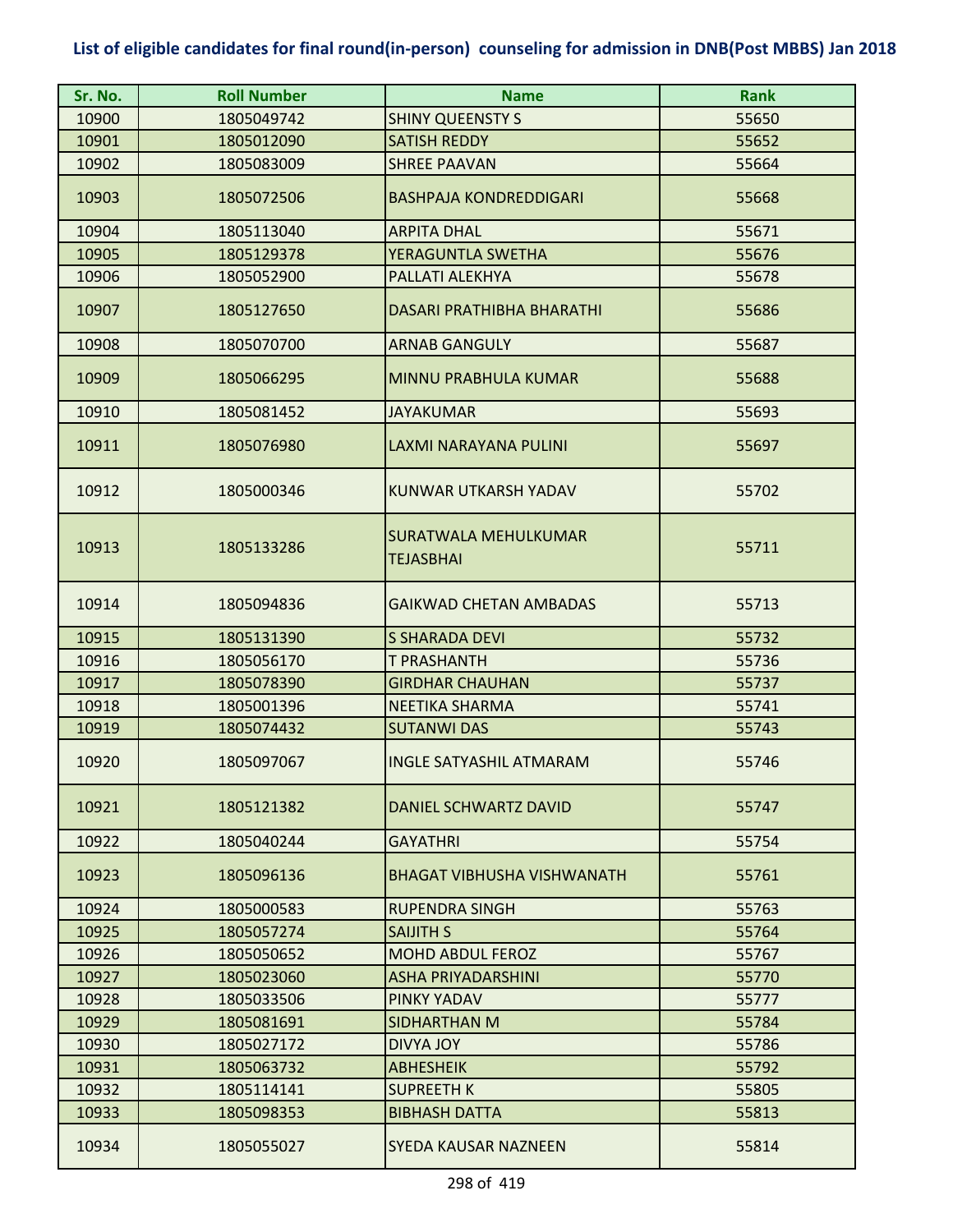| Sr. No. | <b>Roll Number</b> | <b>Name</b>                    | <b>Rank</b> |
|---------|--------------------|--------------------------------|-------------|
| 10935   | 1805056511         | PREETHI M                      | 55818       |
| 10936   | 1805115387         | <b>SMRITI SHARMA</b>           | 55825       |
| 10937   | 1805039206         | SIGILIPALLI VIJAYA KUMAR       | 55827       |
| 10938   | 1805067985         | KANIKARAM GREESHMA RANI        | 55838       |
| 10939   | 1805038819         | SIVAPRASAD CHEELAPAGU          | 55843       |
| 10940   | 1805060945         | <b>MANORAMA SAINI</b>          | 55846       |
| 10941   | 1805037914         | <b>NIDHI SINGH</b>             | 55850       |
| 10942   | 1805050852         | <b>KOPPULA PRIYANKA</b>        | 55851       |
| 10943   | 1805020608         | <b>SUBHADA SAHU</b>            | 55861       |
| 10944   | 1805127969         | <b>KATAREY KIRANMAYI</b>       | 55871       |
| 10945   | 1805090662         | <b>SASANE AMOL BALAJI</b>      | 55877       |
| 10946   | 1805120811         | <b>MANJUNATH</b>               | 55878       |
| 10947   | 1805082608         | SAJINA Z                       | 55882       |
| 10948   | 1805096605         | <b>NAIR THANVI VISWANADHAN</b> | 55900       |
| 10949   | 1805029836         | <b>SHIPRA SUYAL</b>            | 55907       |
| 10950   | 1805014033         | <b>KAVYASHREE G</b>            | 55910       |
| 10951   | 1805000283         | <b>SUNIL KUMAR KHANDELWAL</b>  | 55916       |
| 10952   | 1805084453         | <b>JAIDEEP SINGH BRAR</b>      | 55917       |
| 10953   | 1805102521         | <b>NEHA CHOUBEY</b>            | 55932       |
| 10954   | 1805011795         | RAJIV KUMAR KOMMU              | 55935       |
| 10955   | 1805010088         | <b>MUKESH M A</b>              | 55943       |
| 10956   | 1805086083         | <b>HEMALI VILAS GOSAVI</b>     | 55952       |
| 10957   | 1805134060         | <b>NISHMA</b>                  | 55953       |
| 10958   | 1805028215         | <b>MOIN SIKANDER</b>           | 55960       |
| 10959   | 1805098380         | <b>SHANIB ALI</b>              | 55964       |
| 10960   | 1805025961         | ULLAMGUNTA RAGHAVA RAO         | 55986       |
| 10961   | 1805087619         | <b>SUJAY SHARAD SHEJALE</b>    | 55992       |
| 10962   | 1805057729         | JAWAKAR DATTASAGAR DAYASAGAR   | 56002       |
| 10963   | 1805049648         | <b>KANWAR VIKRANT SINGH</b>    | 56007       |
| 10964   | 1805099531         | DURGESH KUMAR SINHA            | 56031       |
| 10965   | 1805098758         | <b>JUNAID ARIF</b>             | 56039       |
| 10966   | 1805053212         | PAPANKA RAJKUMAR               | 56041       |
| 10967   | 1805127674         | <b>DHEERAVATH KALYANI</b>      | 56045       |
| 10968   | 1805012557         | RAJINA RAHIM                   | 56066       |
| 10969   | 1805064792         | <b>NEERAJARANI THOTA</b>       | 56067       |
| 10970   | 1805033051         | SATISH KUMAR                   | 56087       |
| 10971   | 1805122513         | <b>AISHWARYA J R</b>           | 56089       |
| 10972   | 1805054509         | <b>SADU LAKSHMI KALA</b>       | 56097       |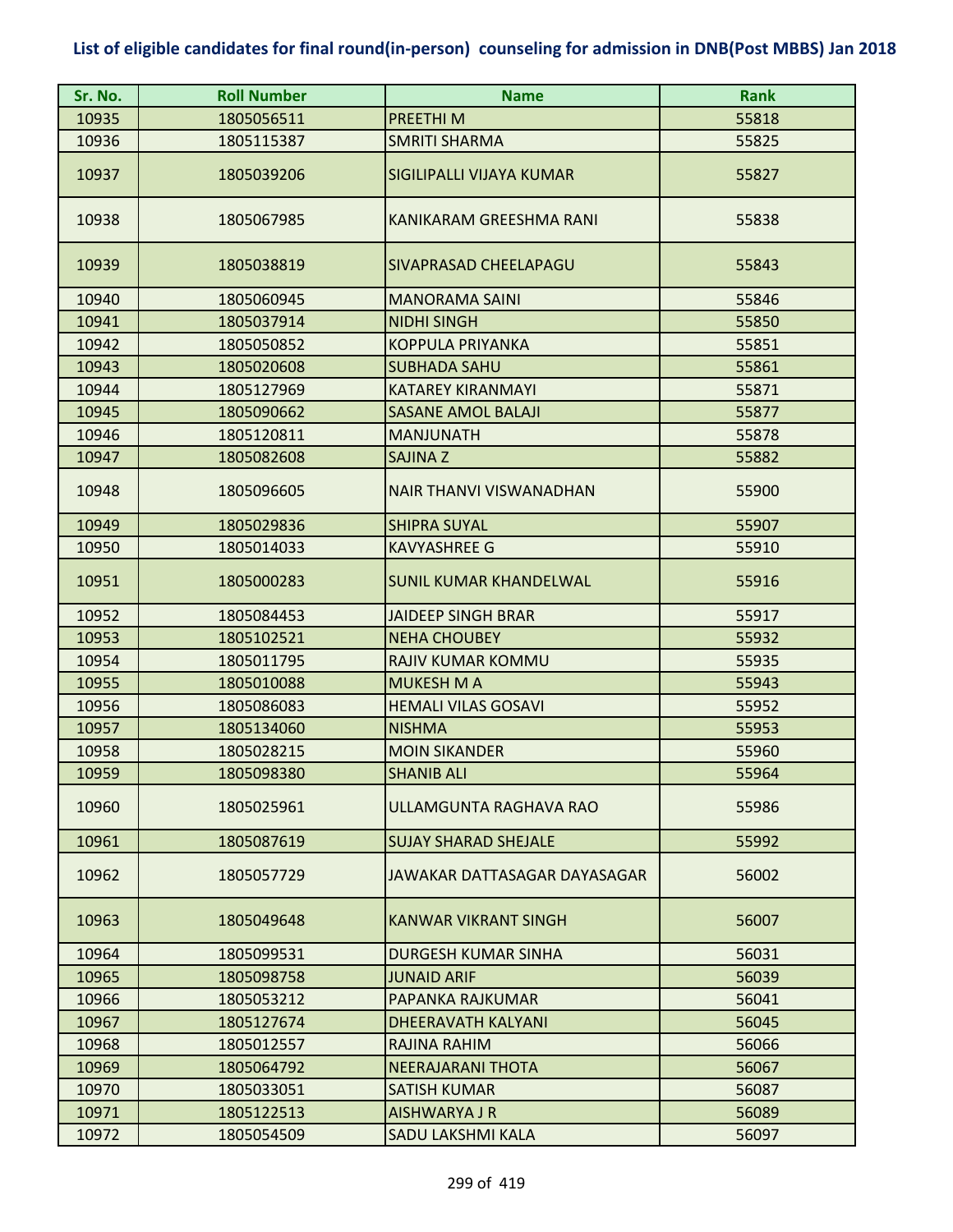| Sr. No. | <b>Roll Number</b> | <b>Name</b>                       | <b>Rank</b> |
|---------|--------------------|-----------------------------------|-------------|
| 10973   | 1805050788         | POORNA CHANDER DARAM              | 56101       |
| 10974   | 1805008101         | KHUSHBU HUSENALI MUSABJI          | 56103       |
| 10975   | 1805052736         | <b>SANA IQBAL</b>                 | 56112       |
| 10976   | 1805100249         | <b>BAYYA SAMPATH AKHILA</b>       | 56113       |
| 10977   | 1805004909         | <b>RINKU ALLEN MATHEWS</b>        | 56125       |
| 10978   | 1805025706         | <b>LOKESH C</b>                   | 56127       |
| 10979   | 1805121553         | <b>PRADEEP</b>                    | 56134       |
| 10980   | 1805056029         | KHAJA ABDUL MUZAMMIL              | 56144       |
| 10981   | 1805102245         | <b>BULBUL KUMARI</b>              | 56149       |
| 10982   | 1805025439         | <b>AJAY</b>                       | 56152       |
| 10983   | 1805066916         | <b>FAHIM KHALED</b>               | 56153       |
| 10984   | 1805125163         | <b>RAJAN PUROHIT</b>              | 56154       |
| 10985   | 1805133918         | <b>AHAMED RAFAD</b>               | 56156       |
| 10986   | 1805113992         | <b>KRUPA GOWRI P HOSPATTANKAR</b> | 56162       |
| 10987   | 1805029419         | <b>GAUTAM RAM</b>                 | 56166       |
| 10988   | 1805111367         | PRASANTA KUMAR BEHERA             | 56167       |
| 10989   | 1805039946         | <b>SHANMUGHAPRIYA M</b>           | 56172       |
| 10990   | 1805096026         | <b>GODSE GAURI KIRAN</b>          | 56182       |
| 10991   | 1805044685         | <b>NISHU KADYAN</b>               | 56183       |
| 10992   | 1805105623         | <b>VIKAS AGRAWAL</b>              | 56190       |
| 10993   | 1805040548         | <b>DEVENDRA DASHRATH YADAV</b>    | 56201       |
| 10994   | 1805132376         | <b>NASEERUDDIN SHEIK</b>          | 56204       |
| 10995   | 1805078927         | <b>VINAY SONI</b>                 | 56210       |
| 10996   | 1805105664         | NAZIA ASLAM HUNGUND               | 56212       |
| 10997   | 1805074057         | ANINDYA SUNDAR GANGULY            | 56213       |
| 10998   | 1805059297         | <b>SOMA BAMRA</b>                 | 56222       |
| 10999   | 1805078431         | <b>HARSHA SINGH</b>               | 56225       |
| 11000   | 1805081432         | <b>KRITHIKA VARSHINI M</b>        | 56232       |
| 11001   | 1805126556         | PATEL ANERI RAJESHKUMAR           | 56238       |
| 11002   | 1805122636         | SAAJEEVANI NAIDU R                | 56241       |
| 11003   | 1805009541         | ANAND YADAV                       | 56265       |
| 11004   | 1805096697         | PRAVEENA VENKATREDDY REDUM        | 56276       |
| 11005   | 1805114974         | <b>SAPTARSHI KUNDU</b>            | 56304       |
| 11006   | 1805058352         | SAPNA PATIDAR                     | 56311       |
| 11007   | 1805109430         | SHETH PRANAV ASHOKKUMAR           | 56317       |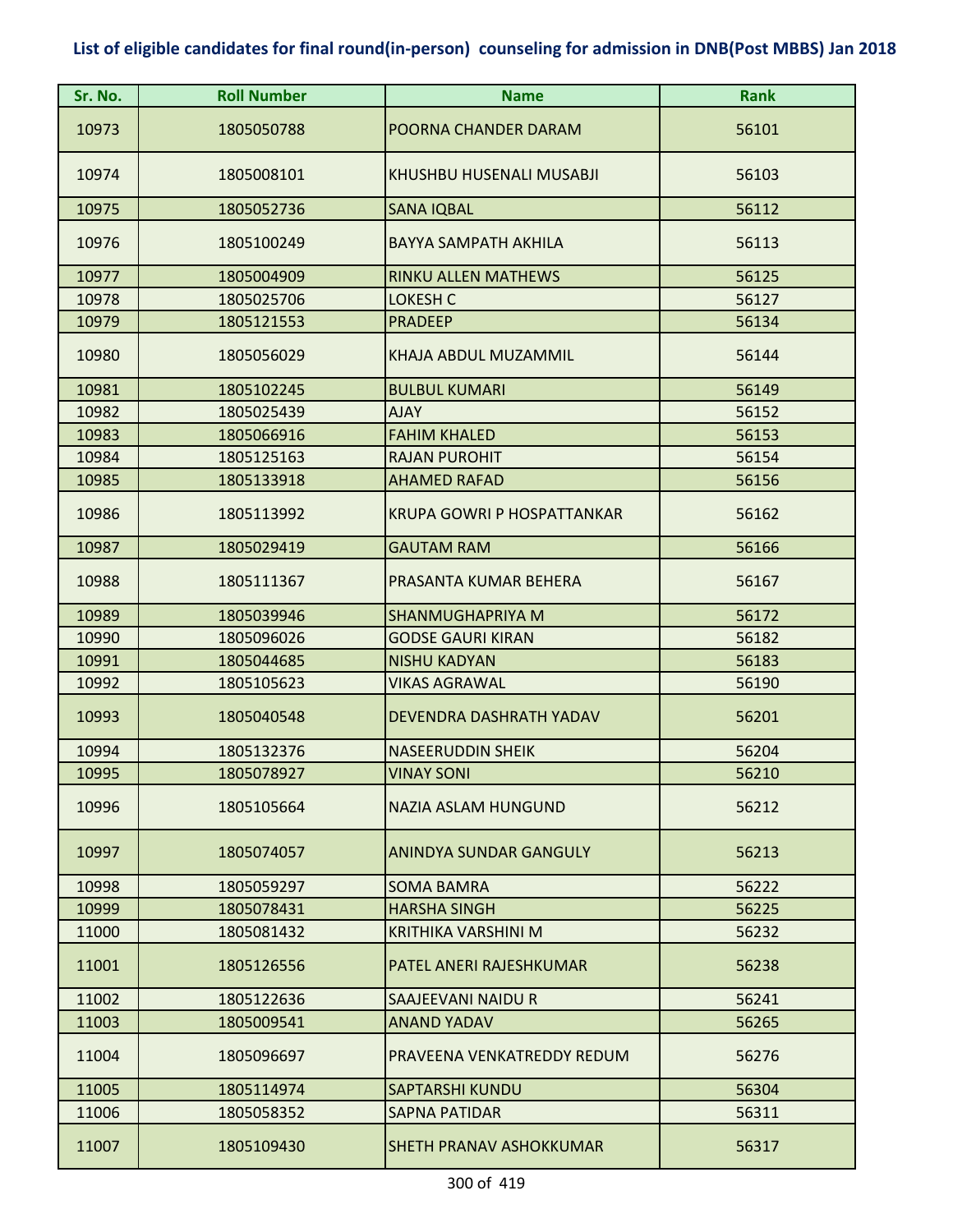| Sr. No. | <b>Roll Number</b> | <b>Name</b>                        | <b>Rank</b> |
|---------|--------------------|------------------------------------|-------------|
| 11008   | 1805105955         | <b>BORKAR SHANKAR DHULAPPA</b>     | 56318       |
| 11009   | 1805035895         | PATEL NIMESH CHANDRESHKUMAR        | 56319       |
| 11010   | 1805106060         | <b>DHIRENDRA KUMAR</b>             | 56321       |
| 11011   | 1805085351         | <b>HARDIK SHUKLA</b>               | 56326       |
| 11012   | 1805029513         | PARITOSH SHARAN SINGHAL            | 56335       |
| 11013   | 1805123663         | <b>K C HIMA BINDU</b>              | 56339       |
| 11014   | 1805055041         | <b>SUBHANI BASHA SHAIK</b>         | 56343       |
| 11015   | 1805023371         | <b>SWARANA S</b>                   | 56348       |
| 11016   | 1805068619         | <b>HARMEET SINGH CHOWDHARY</b>     | 56349       |
| 11017   | 1805031928         | <b>SHAISTA PARVEEN</b>             | 56361       |
| 11018   | 1805092473         | YADAV SRUSHTI RAJENDRA             | 56368       |
| 11019   | 1805104780         | YAWALE ANKITA DADARAO              | 56370       |
| 11020   | 1805001714         | CHAUDHARI SHREYANGI<br>ARVINDKUMAR | 56371       |
| 11021   | 1805104656         | <b>DOSHI SURAJ SUDARSHAN</b>       | 56382       |
| 11022   | 1805047127         | SHAHIDA FARHEEN MOHAMMED           | 56386       |
| 11023   | 1805098891         | <b>VAISHYA RAVI DHANESH</b>        | 56390       |
| 11024   | 1805091322         | <b>MORALE AVINASH RAM</b>          | 56408       |
| 11025   | 1805021571         | <b>VIKRAM SHARMA</b>               | 56418       |
| 11026   | 1805012125         | <b>ANJANA BABU</b>                 | 56429       |
| 11027   | 1805021870         | AISHWARYA KARTHIK NAGESH           | 56431       |
| 11028   | 1805073032         | SAUMYA KANTI SINHA                 | 56446       |
| 11029   | 1805126891         | <b>KAMALPREET KAUR BHAIKHEL</b>    | 56451       |
| 11030   | 1805048821         | <b>GUDIMETLA GOWTHAM KRISHNA</b>   | 56455       |
| 11031   | 1805058077         | <b>SUMIT KUMAR SINGHI</b>          | 56456       |
| 11032   | 1805006678         | <b>SAGANE KUNTAL BIPIN</b>         | 56469       |
| 11033   | 1805095731         | SARBHUSHAN SAYALI RAJMAHESH        | 56480       |
| 11034   | 1805003801         | <b>SONI SARTHAK NILANG</b>         | 56509       |
| 11035   | 1805017651         | <b>PUSHPANJALI SAXENA</b>          | 56535       |
| 11036   | 1805068643         | <b>SAROJ JAGGARWAL</b>             | 56536       |
| 11037   | 1805130422         | LAVANYA KAPARAPU                   | 56540       |
| 11038   | 1805025417         | RAZIYA SULTHANA NAZEER             | 56542       |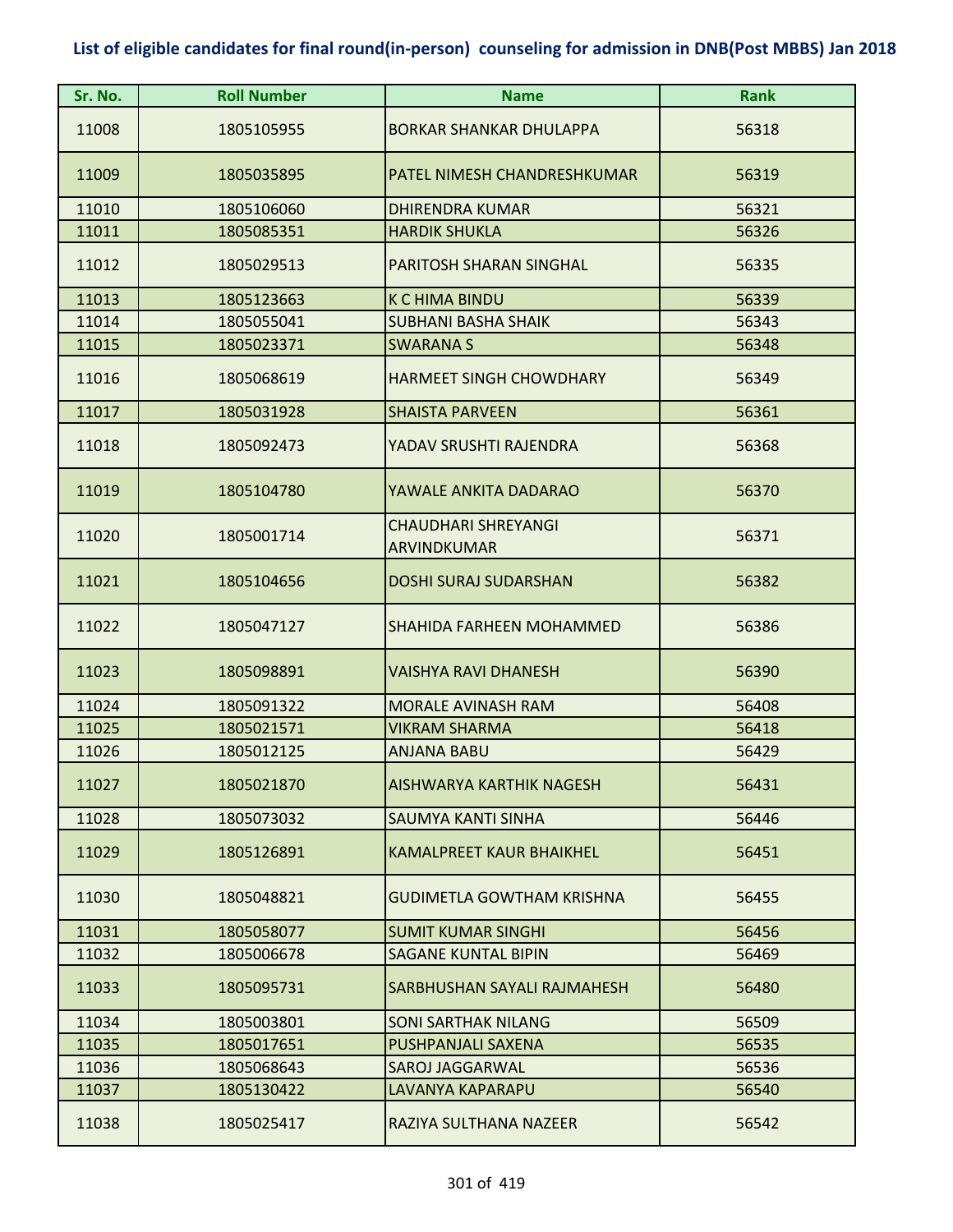| Sr. No. | <b>Roll Number</b> | <b>Name</b>                       | <b>Rank</b> |
|---------|--------------------|-----------------------------------|-------------|
| 11039   | 1805106168         | <b>MATHIAS STEFFI SYLVESTER</b>   | 56548       |
| 11040   | 1805092321         | <b>LOKHANDE DHARTI RAMESH</b>     | 56549       |
| 11041   | 1805125946         | <b>MEENAKSHI SHARMA</b>           | 56552       |
| 11042   | 1805087688         | <b>KALEPATIL SNEHAL BALASAHEB</b> | 56554       |
| 11043   | 1805018021         | <b>KIRAN MEENA</b>                | 56555       |
| 11044   | 1805009717         | <b>REMYAKV</b>                    | 56561       |
| 11045   | 1805128193         | <b>VENKATA SAI SPANDANA J</b>     | 56563       |
| 11046   | 1805023883         | <b>SURESH BABU K</b>              | 56575       |
| 11047   | 1805130680         | APOORVA SAILESHA MARISA           | 56577       |
| 11048   | 1805126065         | SHARMA ASHOK ABHISHEK             | 56578       |
| 11049   | 1805073828         | <b>ANUP SHYAMAL</b>               | 56587       |
| 11050   | 1805024312         | P TEJADILEEPKUMAR                 | 56593       |
| 11051   | 1805107516         | <b>AKANKSHA PANDEY</b>            | 56595       |
| 11052   | 1805082615         | <b>JINCY MATHEW</b>               | 56600       |
| 11053   | 1805063627         | MODESARA KHANJAN ATULKUMAR        | 56602       |
| 11054   | 1805003122         | PATEL POOJA MANUBHAI              | 56603       |
| 11055   | 1805038536         | <b>SHIKHA YADAV</b>               | 56609       |
| 11056   | 1805102193         | <b>SONAL PRIYANKER</b>            | 56610       |
| 11057   | 1805065409         | <b>RASHMI CHAKRABORTY</b>         | 56612       |
| 11058   | 1805075004         | <b>VIJAY SINGH</b>                | 56625       |
| 11059   | 1805068169         | <b>MUKKERA TEJASWINI</b>          | 56627       |
| 11060   | 1805006289         | <b>PREETI SINGH</b>               | 56638       |
| 11061   | 1805042112         | <b>WAIKHOM WILLIAM</b>            | 56640       |
| 11062   | 1805006225         | <b>KOMAL BHUTNA</b>               | 56641       |
| 11063   | 1805033085         | PRIYANKA GOYAL                    | 56644       |
| 11064   | 1805024085         | <b>ALEENA ALIYAR</b>              | 56646       |
| 11065   | 1805004543         | <b>ANILA VARGHESE</b>             | 56649       |
| 11066   | 1805036810         | <b>SWATI TYAGI</b>                | 56660       |
| 11067   | 1805075708         | <b>BREEZ O</b>                    | 56667       |
| 11068   | 1805099672         | <b>SHEFALI GUPTA</b>              | 56683       |
| 11069   | 1805097898         | <b>SUKHPREET SINGH</b>            | 56688       |
| 11070   | 1805017915         | <b>DEEPSHIKHA PARAKH</b>          | 56698       |
| 11071   | 1805126618         | NILAK SHANTANURAO BHASKARRAO      | 56718       |
| 11072   | 1805008033         | MEHTA NISARG MUKESHKUMAR          | 56755       |
| 11073   | 1805077529         | <b>T LIKHITA</b>                  | 56756       |
| 11074   | 1805050146         | KANKIPATI ABHISHEK                | 56764       |
| 11075   | 1805068806         | <b>ANIL KUMAR</b>                 | 56771       |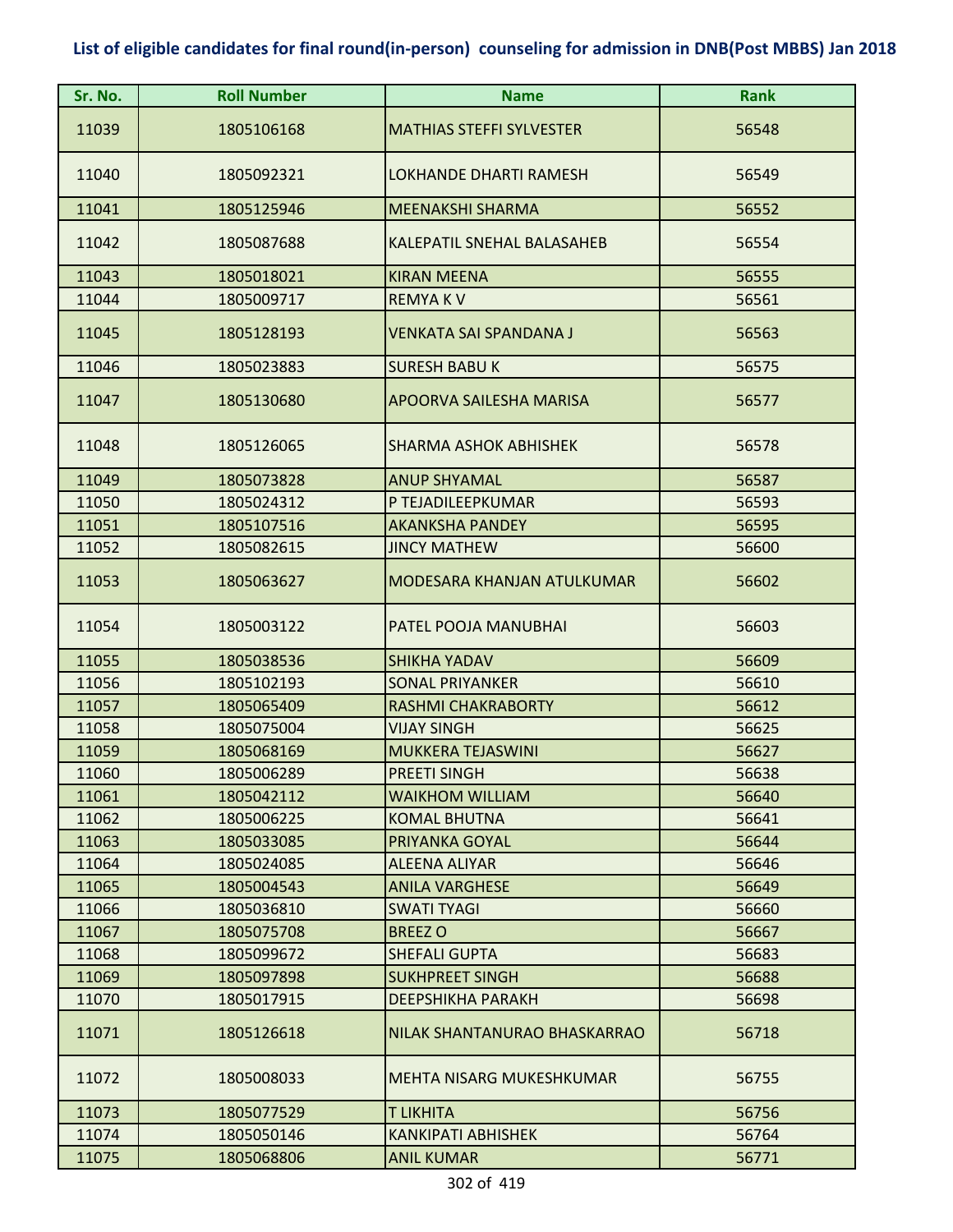| Sr. No. | <b>Roll Number</b> | <b>Name</b>                                     | <b>Rank</b> |
|---------|--------------------|-------------------------------------------------|-------------|
| 11076   | 1805034914         | <b>SUMI AHMED</b>                               | 56780       |
| 11077   | 1805016473         | <b>SHARAD CHANDRA GUPTA</b>                     | 56786       |
| 11078   | 1805068008         | <b>K PRASHANTH</b>                              | 56792       |
| 11079   | 1805008132         | ZALAK KIRANKUMAR SHAH                           | 56793       |
| 11080   | 1805084719         | <b>VISHAL SHARMA</b>                            | 56794       |
| 11081   | 1805062514         | <b>CH MOHD TURGHAT AZAL TAHIR</b>               | 56798       |
| 11082   | 1805050510         | HANUMANTHU JAGANNATH                            | 56801       |
| 11083   | 1805109365         | <b>BARAVADIYA DHARA</b><br><b>PARASOTAMBHAI</b> | 56805       |
| 11084   | 1805106823         | <b>GEET GOVIND ANAND</b>                        | 56806       |
| 11085   | 1805109809         | CHIRAG PRAVINBHAI MENDAPARA                     | 56808       |
| 11086   | 1805127921         | <b>SAM CHRISTAL DOSS</b>                        | 56813       |
| 11087   | 1805078943         | <b>JAIKRISHNA MISHRA</b>                        | 56814       |
| 11088   | 1805017461         | <b>MRITYUNJAY SINGH TOMAR</b>                   | 56827       |
| 11089   | 1805097863         | <b>NAZIA NAGI</b>                               | 56831       |
| 11090   | 1805097250         | <b>B MEENAKSHI SHIVAKUMAR</b>                   | 56834       |
| 11091   | 1805070041         | <b>ANKITA SHARMA</b>                            | 56837       |
| 11092   | 1805012644         | MAMATHA KUMARI K R                              | 56844       |
| 11093   | 1805050192         | KALISETTY PRAVEEN KUMAR NAIDU                   | 56846       |
| 11094   | 1805112742         | <b>GOWTHAM N</b>                                | 56852       |
| 11095   | 1805016848         | <b>APOORV JAIN</b>                              | 56865       |
| 11096   | 1805064620         | NULUKURTHI NAGA LAKSHMI                         | 56871       |
| 11097   | 1805029640         | <b>KUNAL CHAUDHARY</b>                          | 56875       |
| 11098   | 1805078824         | POOJA SINHA                                     | 56876       |
| 11099   | 1805117021         | <b>KUBDE SNEHAL KASHINATH</b>                   | 56878       |
| 11100   | 1805051930         | <b>MARAM SAI SINDHU</b>                         | 56885       |
| 11101   | 1805119272         | <b>ASHITHA C P</b>                              | 56886       |
| 11102   | 1805063626         | PRIYANKA PUROHIT                                | 56893       |
| 11103   | 1805134117         | <b>MALDE SUNNY RAJNIKANT</b>                    | 56898       |
| 11104   | 1805024657         | <b>VIGNESHRAM</b>                               | 56900       |
| 11105   | 1805078786         | RAVEESH NARAIN AGARWAL                          | 56904       |
| 11106   | 1805079498         | <b>SHUBHI YADAV</b>                             | 56908       |
| 11107   | 1805106634         | <b>BUDHAWANT UTKARSH MADHUKAR</b>               | 56911       |
| 11108   | 1805120005         | <b>ARSHIYA</b>                                  | 56913       |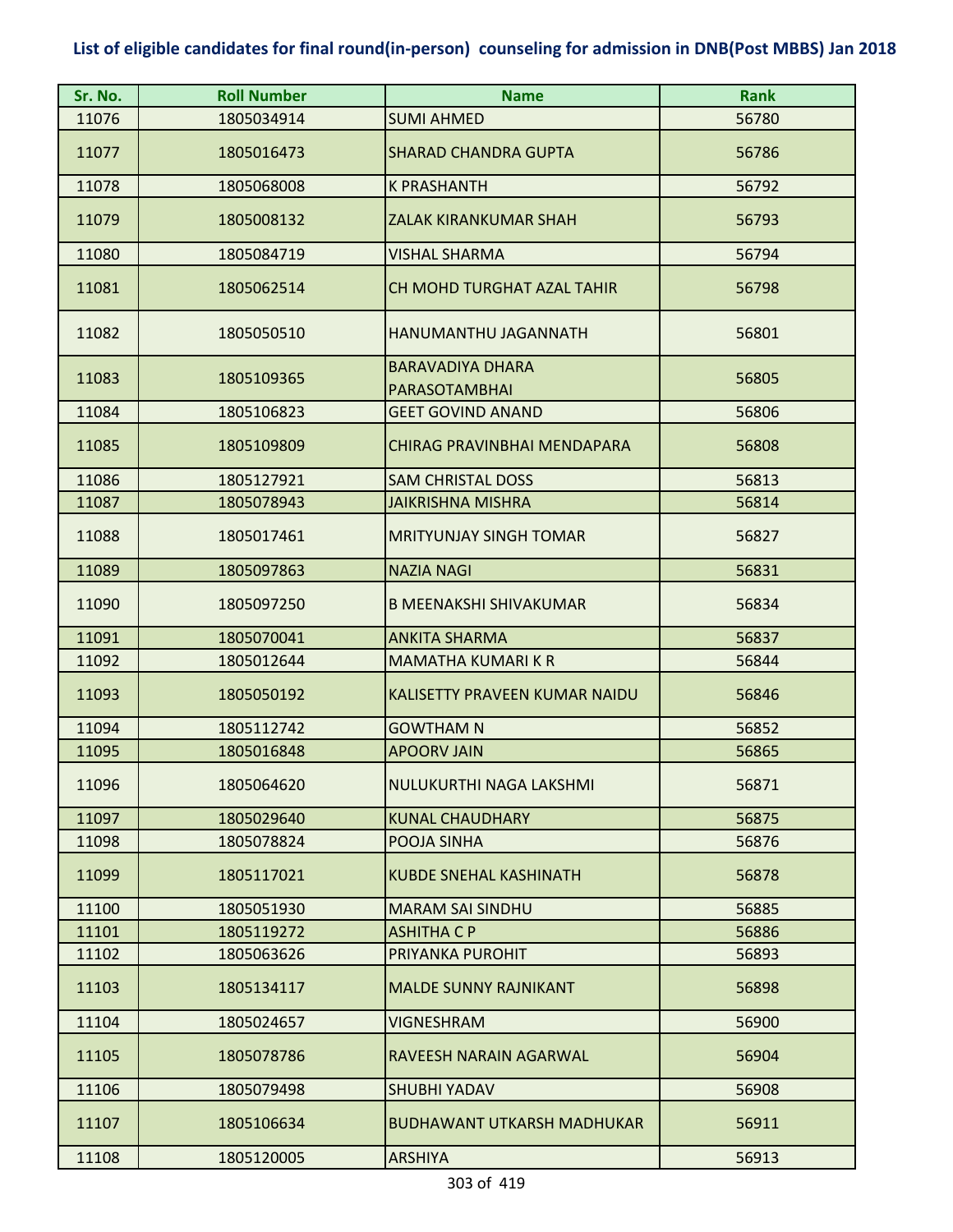| Sr. No. | <b>Roll Number</b> | <b>Name</b>                      | <b>Rank</b> |
|---------|--------------------|----------------------------------|-------------|
| 11109   | 1805117495         | YOGITA MOTIRAM VALVI             | 56915       |
| 11110   | 1805086625         | VORA RIDDHI BIMAL PARUL          | 56918       |
| 11111   | 1805081108         | <b>MOHANKUMAR</b>                | 56920       |
| 11112   | 1805129383         | YAKKALI SNEHA                    | 56924       |
| 11113   | 1805030979         | SACHIN KUMAR PRABHUDAS PATEL     | 56938       |
| 11114   | 1805126342         | ARATI MAGANLAL SOLANKI           | 56941       |
| 11115   | 1805053081         | <b>ADLA PRASHANTHI</b>           | 56945       |
| 11116   | 1805119718         | NIMISHA ELIZABETH ANIL           | 56950       |
| 11117   | 1805118584         | <b>GEORGE MANOJ</b>              | 56956       |
| 11118   | 1805022145         | <b>MANOJ KUMAR RAJA</b>          | 56959       |
| 11119   | 1805121810         | <b>APARNA V S</b>                | 56963       |
| 11120   | 1805001569         | <b>BHAD BHAGIRATH JAYANTILAL</b> | 56974       |
| 11121   | 1805128867         | PRATHIBHA GAYATRI SHISHTLA       | 56985       |
| 11122   | 1805051739         | <b>ARAVINDH M</b>                | 57004       |
| 11123   | 1805076720         | <b>V SWETHA YADAV</b>            | 57028       |
| 11124   | 1805031215         | <b>SANTOSH KUMAR</b>             | 57078       |
| 11125   | 1805113187         | <b>MANOJ KUMAR SAHOO</b>         | 57083       |
| 11126   | 1805116756         | YADAV RAHUL RAMAASHREY           | 57084       |
| 11127   | 1805037210         | <b>GAURAV KEDIA</b>              | 57089       |
| 11128   | 1805030843         | NEERU JYOTSNA KERKETTA           | 57096       |
| 11129   | 1805029754         | <b>NITESH MERIA</b>              | 57104       |
| 11130   | 1805074431         | SUDHANWA DAS                     | 57112       |
| 11131   | 1805032265         | <b>DEVENDRA MISHRA</b>           | 57114       |
| 11132   | 1805078092         | <b>DHARMVEER</b>                 | 57115       |
| 11133   | 1805085737         | <b>JOSHI MAULIK ASHVIN</b>       | 57116       |
| 11134   | 1805074008         | PREMANSHU DAS                    | 57117       |
| 11135   | 1805111287         | <b>SANTOSH SAKLANI</b>           | 57119       |
| 11136   | 1805006505         | <b>BHAVIKA JAKHU</b>             | 57127       |
| 11137   | 1805038493         | <b>MANDAKINI GUPTA</b>           | 57134       |
| 11138   | 1805081554         | <b>DIVYA</b>                     | 57141       |
| 11139   | 1805084896         | ATLURI POOJA KRISHNA PRASAD      | 57144       |
| 11140   | 1805092358         | RAJKONDAWAR NIKHITA ATUL         | 57154       |
| 11141   | 1805134256         | <b>SAKEER HUSSAIN OC</b>         | 57156       |
| 11142   | 1805107486         | <b>AMIT KUMAR</b>                | 57159       |
| 11143   | 1805010559         | <b>GNANASEKAR</b>                | 57160       |
| 11144   | 1805013496         | <b>CHANDAN P</b>                 | 57161       |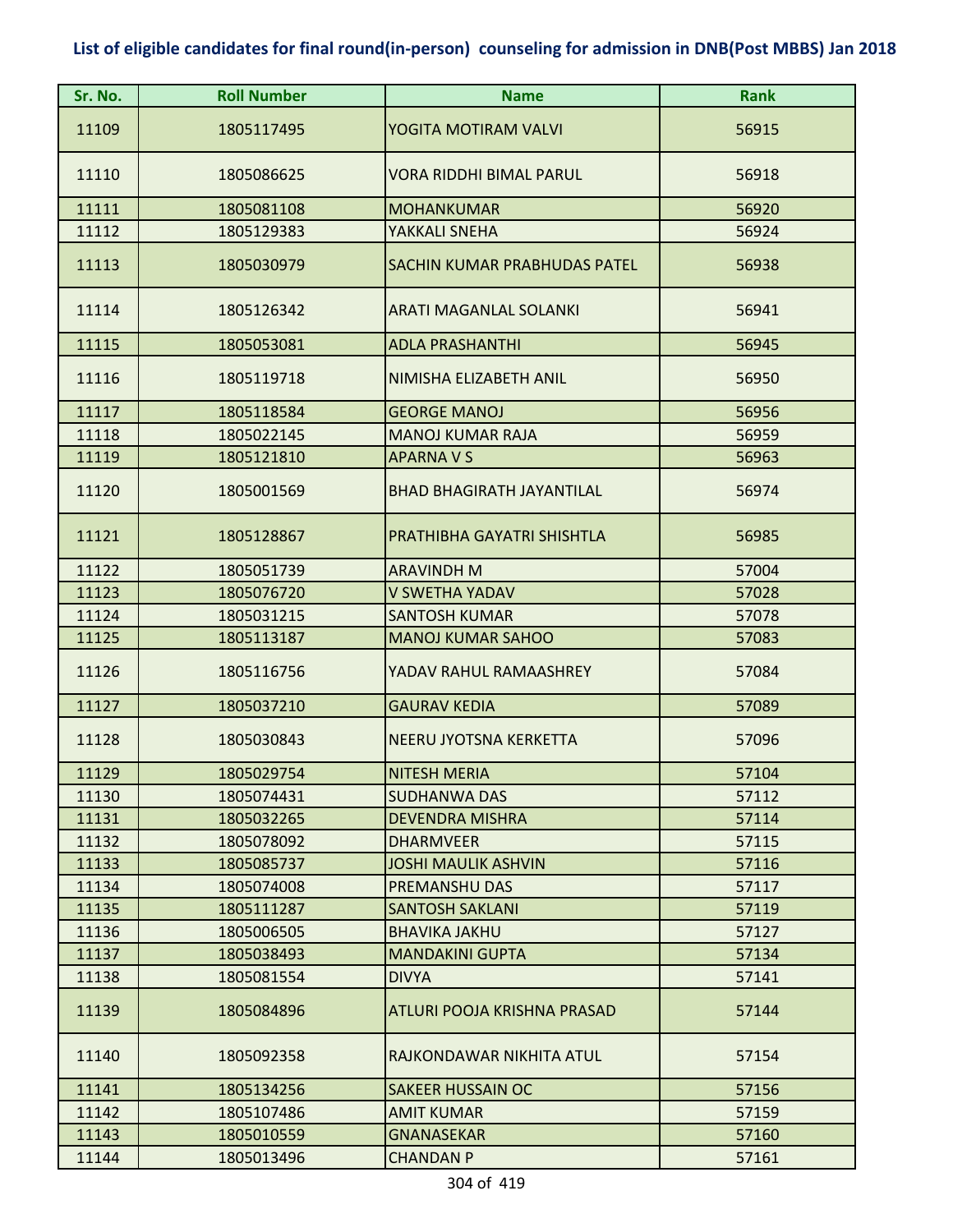| Sr. No. | <b>Roll Number</b> | <b>Name</b>                                         | <b>Rank</b> |
|---------|--------------------|-----------------------------------------------------|-------------|
| 11145   | 1805035390         | ASHWINI KUMAR SINGH PARIHAR                         | 57162       |
| 11146   | 1805092889         | SAOJI KRUSHNA SATISH                                | 57172       |
| 11147   | 1805045645         | PAVANI MALLIKARJUN<br><b>DYAVANNAVAR</b>            | 57175       |
| 11148   | 1805054407         | <b>VLN PRASAD SRIPADA</b>                           | 57177       |
| 11149   | 1805076413         | <b>CHAITANYA KUMAR NERELLA</b>                      | 57178       |
| 11150   | 1805035358         | PRAGYA JAIN                                         | 57195       |
| 11151   | 1805099293         | <b>ANKIT KUMAR PRASOON</b>                          | 57196       |
| 11152   | 1805065617         | <b>RUHUL AMIN AHMAD</b>                             | 57202       |
| 11153   | 1805074054         | <b>MEKHALA TARAPHDAR</b>                            | 57203       |
| 11154   | 1805083600         | <b>SWATI KUSHWAH</b>                                | 57206       |
| 11155   | 1805033662         | <b>ESHA TOORA</b>                                   | 57207       |
| 11156   | 1805091118         | PAKHAN NILGANDHA SAHEBRAO                           | 57212       |
| 11157   | 1805024324         | P SAI SRINIVAS PAVAN                                | 57213       |
| 11158   | 1805061445         | <b>SUNANDINI KAPOOR</b>                             | 57218       |
| 11159   | 1805097417         | <b>CERENE EVELYN S</b>                              | 57222       |
| 11160   | 1805011441         | <b>GREESHMAPG</b>                                   | 57223       |
| 11161   | 1805001865         | <b>JOSHI VAIBHAV MUKUND</b>                         | 57227       |
| 11162   | 1805068739         | <b>MONIKA</b>                                       | 57231       |
| 11163   | 1805013733         | ROSHNI RAMACHANDRAN                                 | 57238       |
| 11164   | 1805054195         | <b>MURTAZA HUSAIN</b>                               | 57239       |
| 11165   | 1805017919         | <b>BULBUL DAYACHAND JAIN</b>                        | 57245       |
| 11166   | 1805043532         | <b>AMIT SUKOTI</b>                                  | 57254       |
| 11167   | 1805048826         | <b>GADDALA CHANDANA DEVI</b>                        | 57260       |
| 11168   | 1805122040         | <b>JEENA P A</b>                                    | 57266       |
| 11169   | 1805114381         | <b>INDRA SHEKHAWAT</b>                              | 57275       |
| 11170   | 1805066161         | <b>HASHIM C</b>                                     | 57276       |
| 11171   | 1805013969         | <b>VARUN THUSOO</b>                                 | 57278       |
| 11172   | 1805020959         | PAWAN KUMAR JOSHI                                   | 57280       |
| 11173   | 1805097787         | ANNUSHHA GAYATHRI G                                 | 57285       |
| 11174   | 1805013851         | <b>SANJANA V</b>                                    | 57299       |
| 11175   | 1805016556         | <b>ANUSHEEL ANCHAL VASNIK</b>                       | 57302       |
| 11176   | 1805019585         | <b>TANYA DAS</b>                                    | 57305       |
| 11177   | 1805044940         | <b>RAHUL KHANRA</b>                                 | 57309       |
| 11178   | 1805003198         | PATHAN MUSTAQ MOHAMMADKHAN<br><b>JARMOHAMADKHAN</b> | 57314       |
| 11179   | 1805119735         | <b>CAROL JACOB</b>                                  | 57316       |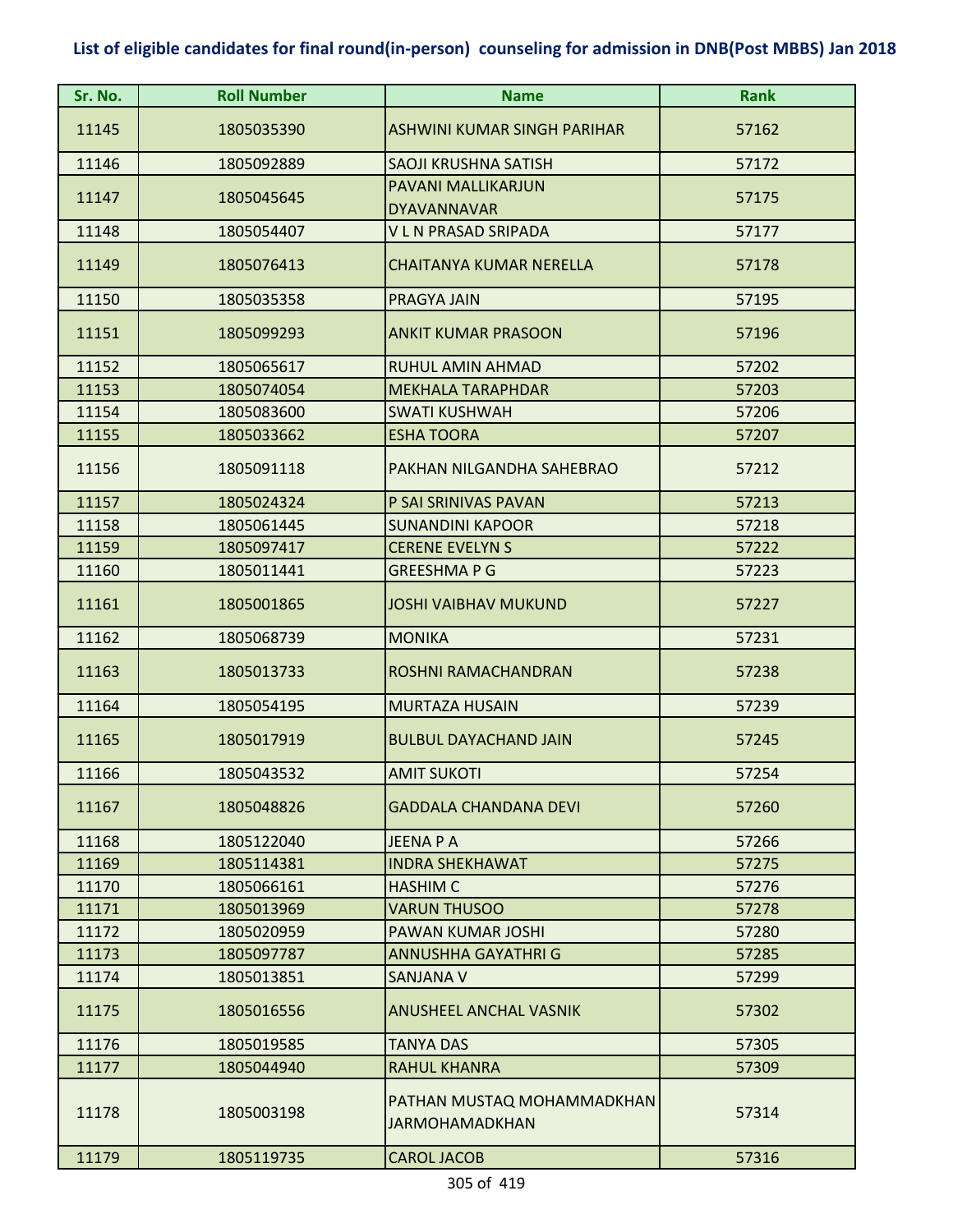| Sr. No. | <b>Roll Number</b> | <b>Name</b>                      | <b>Rank</b> |
|---------|--------------------|----------------------------------|-------------|
| 11180   | 1805122790         | <b>SILVYA ISAC</b>               | 57325       |
| 11181   | 1805080836         | <b>PAYAL GEHLOT</b>              | 57331       |
| 11182   | 1805128807         | <b>RANGARAJU ROHITH</b>          | 57352       |
| 11183   | 1805119569         | <b>NOUFILA ABDULLA</b>           | 57362       |
| 11184   | 1805012545         | <b>GEETHARG</b>                  | 57365       |
| 11185   | 1805130710         | <b>SRUJANA MENDA</b>             | 57368       |
| 11186   | 1805052595         | <b>FOUQIA FARHEEN</b>            | 57375       |
| 11187   | 1805125975         | <b>DIVYA JAIN</b>                | 57379       |
| 11188   | 1805116641         | PATEL MITTALBEN MANSUKHBHAI      | 57386       |
| 11189   | 1805012119         | <b>SHYAM MOHANAN</b>             | 57403       |
| 11190   | 1805047092         | <b>AVULA SREE VINYA</b>          | 57416       |
| 11191   | 1805084548         | <b>BHAVANA CHAUHAN</b>           | 57417       |
| 11192   | 1805128810         | <b>REVANTH KUMAR PUTAR</b>       | 57418       |
| 11193   | 1805075791         | <b>REMYAM</b>                    | 57425       |
| 11194   | 1805040390         | <b>CHARU</b>                     | 57427       |
| 11195   | 1805062429         | <b>RABIA ZAMAN GORSI</b>         | 57438       |
| 11196   | 1805010324         | <b>MOHD ASHAR E K</b>            | 57440       |
| 11197   | 1805099377         | <b>CHHABRA SUKANYA ASHWIN</b>    | 57445       |
| 11198   | 1805005867         | PRASHANT MAURYA                  | 57451       |
| 11199   | 1805076033         | <b>SREENIVASULU KANAKA</b>       | 57456       |
| 11200   | 1805091925         | SURYAWANSHI SAGAR MADHAV         | 57458       |
| 11201   | 1805096977         | <b>SABLOK RIYA SUDHIR</b>        | 57465       |
| 11202   | 1805036134         | RAJANI PRANJAL VRUNDAVAN         | 57466       |
| 11203   | 1805085713         | PARELKAR KEDAR ANIL JEMINI       | 57468       |
| 11204   | 1805022635         | SNIGDHA SWAPNICA PILLI           | 57473       |
| 11205   | 1805076365         | <b>ARJUN A L</b>                 | 57477       |
| 11206   | 1805038207         | <b>MOHAMMAD ADNAN</b>            | 57484       |
| 11207   | 1805051504         | <b>MARTHALA JANARDHANA REDDY</b> | 57485       |
| 11208   | 1805017802         | <b>PARUL JAIN</b>                | 57491       |
| 11209   | 1805079666         | <b>AAFRIN BARI</b>               | 57493       |
| 11210   | 1805105535         | <b>PATIL VISHAL YUVRAJ</b>       | 57502       |
| 11211   | 1805054143         | <b>HARSHITHA SAMALA</b>          | 57507       |
| 11212   | 1805086582         | <b>MANOJ R</b>                   | 57512       |
| 11213   | 1805094020         | <b>ANSARI SAIMA FIRDOS</b>       | 57515       |
| 11214   | 1805014253         | DAVIS A D                        | 57516       |
| 11215   | 1805086618         | <b>DESAI RUCHI MAYANK</b>        | 57534       |
| 11216   | 1805102970         | <b>REETIKA RANJAN</b>            | 57540       |
| 11217   | 1805047295         | <b>SWATHIB</b>                   | 57549       |
| 11218   | 1805127351         | <b>NAGARAJU GUNDETI</b>          | 57558       |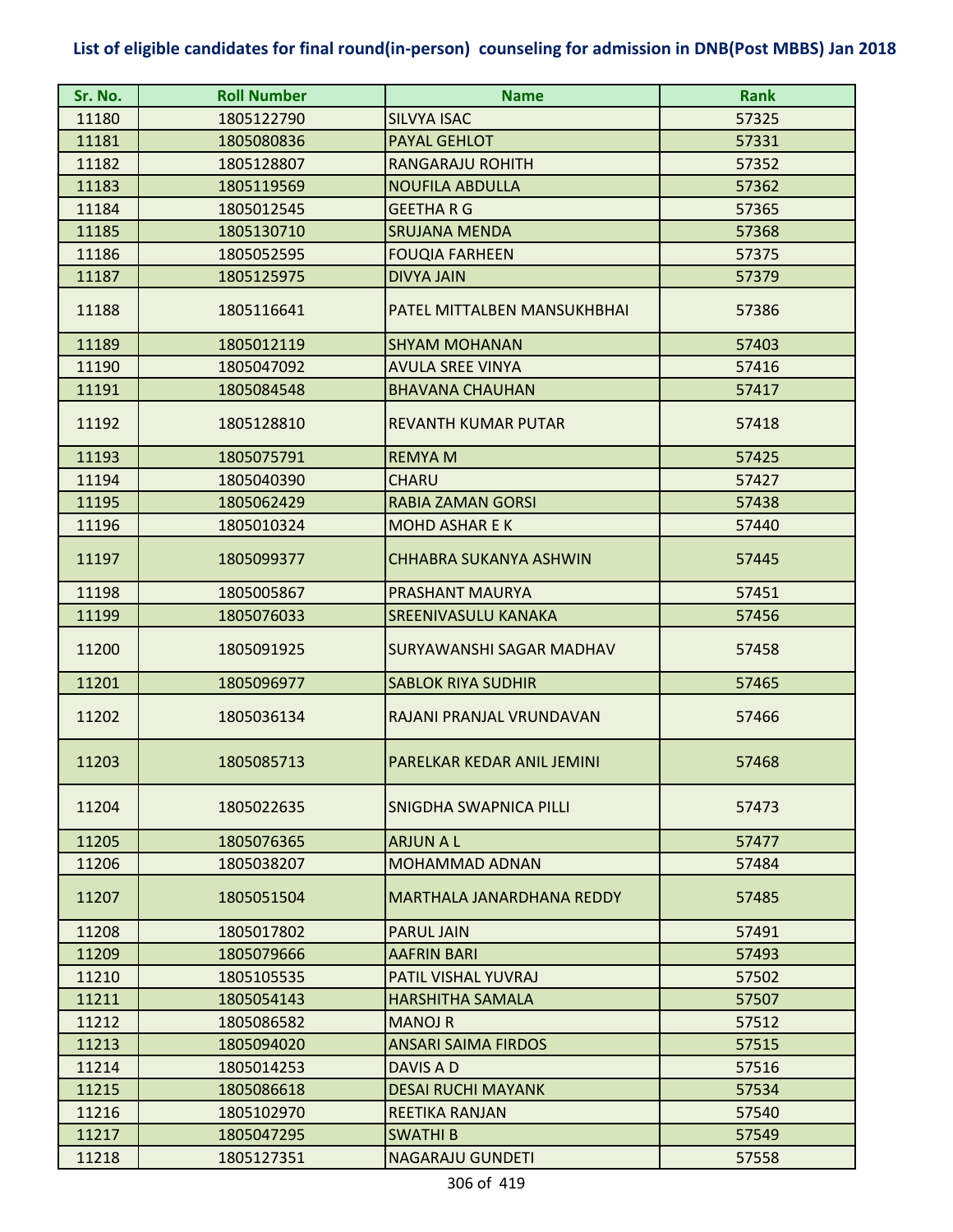| Sr. No. | <b>Roll Number</b> | <b>Name</b>                  | <b>Rank</b> |
|---------|--------------------|------------------------------|-------------|
| 11219   | 1805055715         | <b>HARSHVEER KAUR</b>        | 57562       |
| 11220   | 1805122300         | <b>GAYATHRI RAJ</b>          | 57563       |
| 11221   | 1805018439         | <b>GAURAV KAPOOR</b>         | 57565       |
| 11222   | 1805132842         | <b>VIVEK BAGODI</b>          | 57568       |
| 11223   | 1805100377         | <b>BHOOP CHAND</b>           | 57570       |
| 11224   | 1805033339         | <b>MOHAMMAD SHAKEEB LARI</b> | 57583       |
| 11225   | 1805078345         | <b>RACHIT RAJ</b>            | 57589       |
| 11226   | 1805069181         | DHERE ABHINANDAN BAJARANG    | 57595       |
| 11227   | 1805091805         | <b>KHAN RUHI JUNED</b>       | 57611       |
| 11228   | 1805035317         | PATIL ANIRUDHA PANDHARINATH  | 57613       |
| 11229   | 1805036902         | <b>SHWETA KUMARI</b>         | 57615       |
| 11230   | 1805081702         | RAJA KAAVYA S P              | 57619       |
| 11231   | 1805054997         | <b>SHADAN TAMKINATH</b>      | 57621       |
| 11232   | 1805096440         | PANSARE DNYANESHWARI PRAKASH | 57627       |
| 11233   | 1805020370         | <b>HARSHI TRIPATHI</b>       | 57637       |
| 11234   | 1805049536         | J LIKHITHA                   | 57644       |
| 11235   | 1805087079         | <b>MORE SWAPNIL SUBHASH</b>  | 57646       |
| 11236   | 1805023586         | <b>BAVYA S</b>               | 57658       |
| 11237   | 1805081772         | <b>NARAYANAMOORTHY T</b>     | 57665       |
| 11238   | 1805063753         | <b>MANISH KUMAR NIRED</b>    | 57667       |
| 11239   | 1805026393         | <b>DHARSHANA P A</b>         | 57681       |
| 11240   | 1805096765         | <b>PARESH PRADEEP MHATRE</b> | 57682       |
| 11241   | 1805091707         | NILEKERI MANALI MANOJ        | 57684       |
| 11242   | 1805130886         | <b>VASANTHI NALLI</b>        | 57686       |
| 11243   | 1805038529         | <b>NAMRATA SHARMA</b>        | 57688       |
| 11244   | 1805083303         | PRIYADARSHINI S              | 57690       |
| 11245   | 1805120094         | <b>ANANDARAJ A</b>           | 57691       |
| 11246   | 1805124727         | SAI SNEHITHA VELUGULETI      | 57693       |
| 11247   | 1805056340         | <b>DINESH KUMAR V</b>        | 57695       |
| 11248   | 1805133451         | KAMBLE DEEPALI PARASHURAM    | 57714       |
| 11249   | 1805116202         | <b>KRUTI MEHTA</b>           | 57728       |
| 11250   | 1805098784         | <b>MOHAMMAD SARTAJ</b>       | 57730       |
| 11251   | 1805077741         | <b>CHAITRAK</b>              | 57737       |
| 11252   | 1805005855         | <b>ANAMIKA SINGH</b>         | 57738       |
| 11253   | 1805115712         | <b>KHAN MOHAMMAD IQBAL</b>   | 57741       |
| 11254   | 1805054745         | <b>RAJESH K</b>              | 57746       |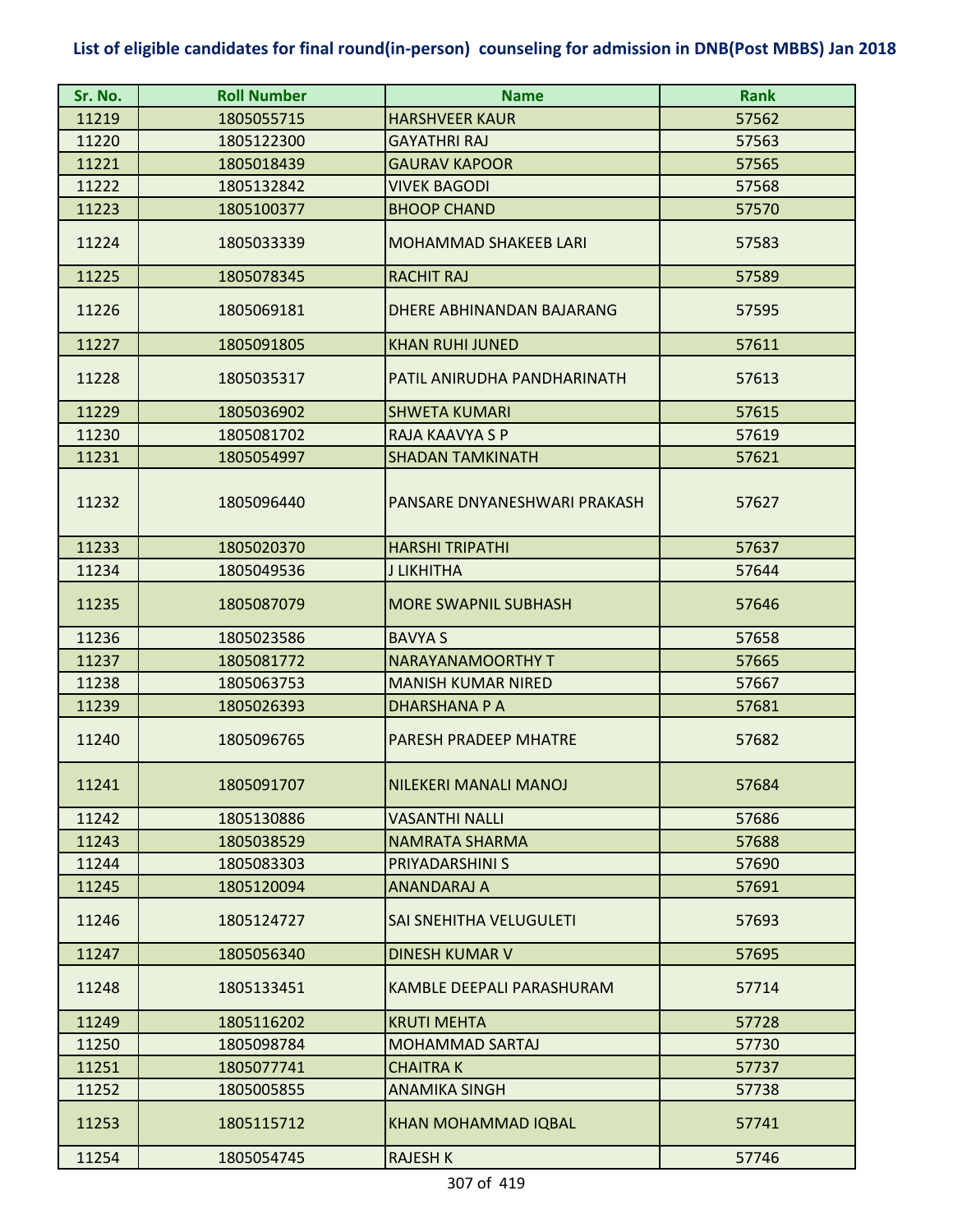| Sr. No.        | <b>Roll Number</b>       | <b>Name</b>                          | <b>Rank</b>    |
|----------------|--------------------------|--------------------------------------|----------------|
| 11255          | 1805033813               | <b>VIDISHA SINGH</b>                 | 57748          |
| 11256          | 1805052194               | <b>MUDU SARANYA</b>                  | 57749          |
| 11257          | 1805109699               | <b>DEVANG JIVABHAI BARAD</b>         | 57752          |
| 11258          | 1805035867               | PATEL YESHA MAHENDRAKUMAR            | 57759          |
| 11259          | 1805018149               | <b>AAKANSHA BIKROL</b>               | 57770          |
| 11260          | 1805026263               | AMUTHA BHARATHY A                    | 57790          |
| 11261          | 1805097034               | PALLAVI BABASAHEB KADAM              | 57800          |
| 11262          | 1805095152               | RATHOD VRUSHALI ANARSING             | 57801          |
| 11263          | 1805099602               | <b>U KRISHNA CHAITANYA</b>           | 57808          |
| 11264          | 1805092565               | <b>DEOLE SUMEDHA SATISH</b>          | 57814          |
| 11265          | 1805108229               | <b>SWETA BINDU MENDU</b>             | 57817          |
| 11266          | 1805105208               | <b>MANURE MANASI BASAVRAJ</b>        | 57819          |
| 11267          | 1805032409               | <b>NIRMALA KUMARI</b>                | 57834          |
| 11268          | 1805063724               | <b>ANKITA CHOUDHARY</b>              | 57839          |
| 11269          | 1805043605               | <b>MAHIPAL SINGH MATIYANI</b>        | 57845          |
| 11270          | 1805058396               | <b>TEJ PRATAP SINGH</b>              | 57846          |
| 11271          | 1805086282               | TENDULKAR KARISHMA NITIN             | 57853          |
| 11272          | 1805022177               | <b>ANANDHA BASCARAN P</b>            | 57870          |
| 11273          | 1805113948               | <b>SANTHOSH M</b>                    | 57875          |
| 11274          | 1805115768               | <b>NADEEM BASHIR PUSHOO</b>          | 57896          |
| 11275          | 1805127564               | <b>CHALASANI NAREN CHAND</b>         | 57897          |
| 11276          | 1805064403               | <b>ALEKHYA BONU</b>                  | 57907          |
| 11277          | 1805098157               | <b>NAVEEN KUMAR VERMA</b>            | 57914          |
| 11278          | 1805037921               | <b>VIKRAM SINGH</b>                  | 57915          |
| 11279          | 1805036513               | <b>RAMESH KUMAR</b>                  | 57921          |
| 11280          | 1805014375               | <b>CHAITRAL</b>                      | 57924          |
| 11281          | 1805103225               | <b>SHILPI MISHRA</b>                 | 57933          |
| 11282          | 1805105520               | <b>ANSARI SANIA SHAKIL</b>           | 57942          |
| 11283          | 1805129612               | <b>BALLANI MANASA</b>                | 57948          |
| 11284          | 1805044351               | <b>SURENDER SAROHA</b>               | 57950          |
| 11285          | 1805102704               | <b>CHIKIRSHA VIJAY</b>               | 57951          |
| 11286          | 1805009979               | <b>GULJIT SINGH</b>                  | 57954          |
| 11287          | 1805025935               | <b>KRISHNA KUMAR S</b>               | 57957          |
| 11288<br>11289 | 1805099630<br>1805088366 | PARAMITA BARMAN<br><b>SALEENA KP</b> | 57965<br>57974 |
| 11290          | 1805000511               | <b>NEHA</b>                          | 57978          |
| 11291          | 1805105164               | <b>NEEHARIKA</b>                     | 57981          |
|                |                          |                                      |                |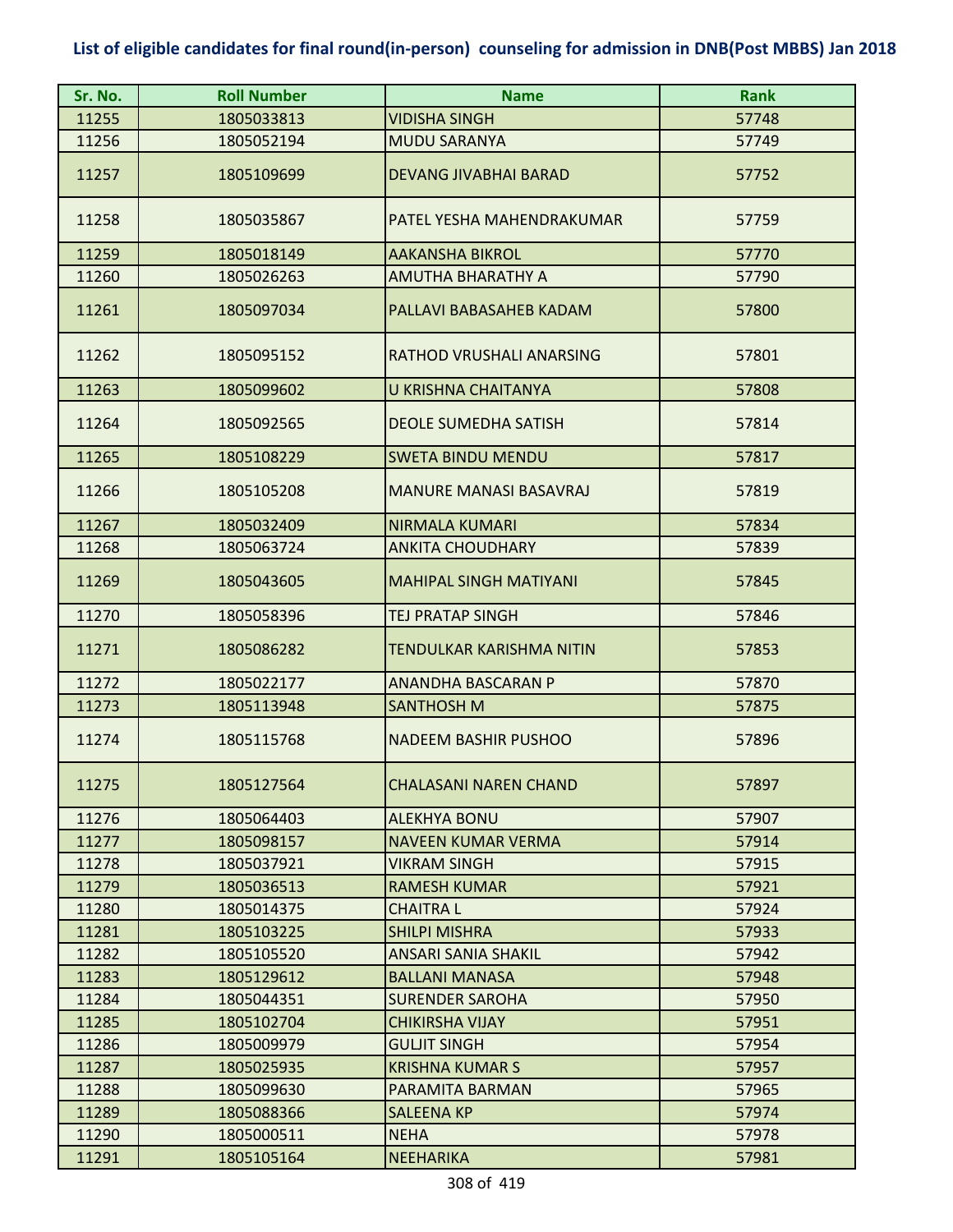| Sr. No. | <b>Roll Number</b> | <b>Name</b>                      | <b>Rank</b> |
|---------|--------------------|----------------------------------|-------------|
| 11292   | 1805026749         | <b>PAVITHRA R</b>                | 57996       |
| 11293   | 1805004055         | <b>NANDINI VYAS</b>              | 57998       |
| 11294   | 1805072458         | PRIYANKA MALLICK                 | 58003       |
| 11295   | 1805109151         | KANANI JANKI MAYURBHAI           | 58005       |
| 11296   | 1805081559         | AMITH NU                         | 58007       |
| 11297   | 1805067846         | <b>AKULA SWETHA</b>              | 58014       |
| 11298   | 1805065838         | AROCKIA SYLVIA PALDANO M         | 58021       |
| 11299   | 1805102137         | <b>EETASHU</b>                   | 58025       |
| 11300   | 1805047406         | <b>BADUGU VENKATESH</b>          | 58030       |
| 11301   | 1805058970         | <b>GAURAV RAGHUVANSHI</b>        | 58042       |
| 11302   | 1805052381         | <b>NEERUDU PRAGNAHITHA</b>       | 58047       |
| 11303   | 1805032263         | <b>VARDA RAMYA</b>               | 58049       |
| 11304   | 1805037506         | <b>ANIL KUMAR SINGH</b>          | 58053       |
| 11305   | 1805023384         | <b>LINCY T</b>                   | 58054       |
| 11306   | 1805087475         | <b>KRUTIKA RAMDIN</b>            | 58065       |
| 11307   | 1805044633         | <b>NEERAJ</b>                    | 58068       |
| 11308   | 1805121584         | <b>RAM KUMAR B</b>               | 58087       |
| 11309   | 1805058042         | <b>SIDDHARTH KHATRI</b>          | 58091       |
| 11310   | 1805085109         | TANDEL SEJAL RAMESHBHAI          | 58105       |
| 11311   | 1805083658         | <b>SONAL GOYAL</b>               | 58110       |
| 11312   | 1805007070         | <b>JADHAV ASHWINI SHANKARRAO</b> | 58112       |
| 11313   | 1805036135         | <b>VARSHAMJ</b>                  | 58114       |
| 11314   | 1805113793         | VARUN SINGATAGERE HE             | 58117       |
| 11315   | 1805022737         | <b>GEORGE GILFORD R</b>          | 58120       |
| 11316   | 1805093593         | <b>MOHANAPREYA K</b>             | 58133       |
| 11317   | 1805108627         | <b>LOIS SARA JAMES</b>           | 58140       |
| 11318   | 1805059374         | <b>KATKAM RAMU</b>               | 58142       |
| 11319   | 1805011721         | <b>AMRUTHA H R</b>               | 58145       |
| 11320   | 1805129801         | <b>DANWADA SHIRISHA</b>          | 58147       |
| 11321   | 1805002538         | <b>MAHESHWARI MUNESH GOTAM</b>   | 58150       |
| 11322   | 1805076808         | <b>MANCHI NIKHILESH</b>          | 58160       |
| 11323   | 1805045919         | PRAGYA BHAGWATI                  | 58169       |
| 11324   | 1805081800         | <b>MUHAMMED ANSARI A</b>         | 58173       |
| 11325   | 1805014709         | <b>KUNA JAGADEESH KUMAR</b>      | 58174       |
| 11326   | 1805076300         | <b>GP HARI KUMAR</b>             | 58175       |
| 11327   | 1805062426         | <b>RASHI THUSOO</b>              | 58176       |
| 11328   | 1805017383         | <b>GUNJAN GUPTA</b>              | 58177       |
| 11329   | 1805020582         | <b>ASUTOSH BARIK</b>             | 58180       |
| 11330   | 1805113615         | <b>SARALIN KHARKRANG</b>         | 58184       |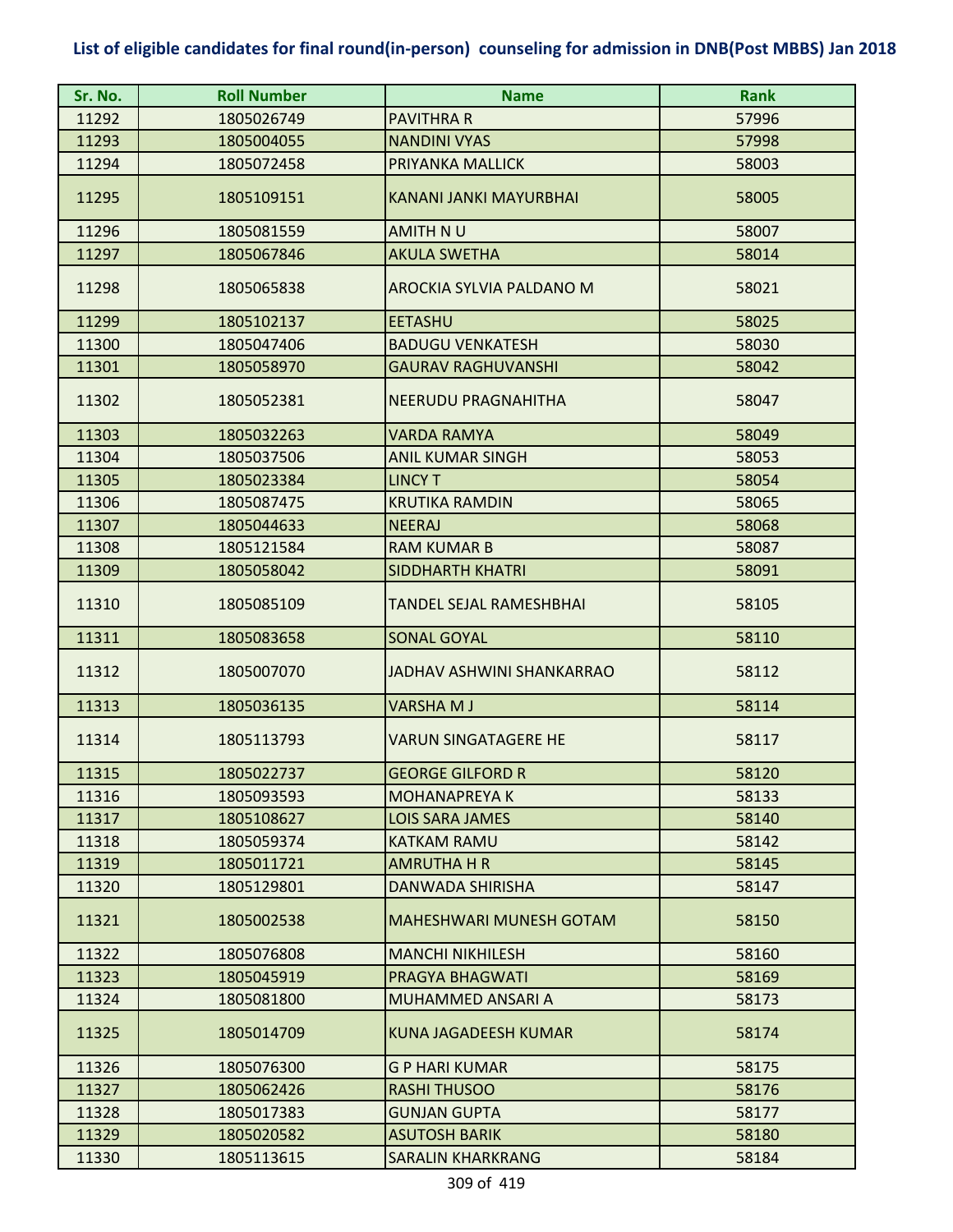| Sr. No. | <b>Roll Number</b> | <b>Name</b>                              | <b>Rank</b> |
|---------|--------------------|------------------------------------------|-------------|
| 11331   | 1805128452         | <b>PRASANTH NUNE</b>                     | 58185       |
| 11332   | 1805126627         | SHARMA NISHITA GEETKRISHNA               | 58188       |
| 11333   | 1805031841         | <b>SARTHAK ATRI</b>                      | 58196       |
| 11334   | 1805108607         | YADAVALLI RANGA DIXIT RAJAN              | 58202       |
| 11335   | 1805096132         | SATHE SHAILESH TANAJI                    | 58208       |
| 11336   | 1805031954         | <b>ESHA P SURESH</b>                     | 58227       |
| 11337   | 1805021827         | <b>RANJEET KUMAR</b>                     | 58234       |
| 11338   | 1805083510         | <b>VIBHOR SHIV</b>                       | 58244       |
| 11339   | 1805106982         | <b>PALAK GANGWANI</b>                    | 58250       |
| 11340   | 1805025500         | <b>ALAN ROY J</b>                        | 58251       |
| 11341   | 1805012466         | <b>SPANDANA M</b>                        | 58266       |
| 11342   | 1805038416         | <b>MUKESH PRASAD</b>                     | 58272       |
| 11343   | 1805085028         | <b>RENJINI JOHNSON</b>                   | 58278       |
| 11344   | 1805068705         | <b>ASHISH VERMA</b>                      | 58290       |
| 11345   | 1805063596         | <b>JYOTI CHOUDHARY</b>                   | 58291       |
| 11346   | 1805113829         | <b>GODWIN JOY</b>                        | 58296       |
| 11347   | 1805119565         | <b>CHINNU JOSE KAVUNGAL</b>              | 58311       |
| 11348   | 1805061380         | <b>JOTNOOR KAUR</b>                      | 58319       |
| 11349   | 1805039289         | <b>SIVANANDHINI R</b>                    | 58320       |
| 11350   | 1805102113         | <b>VINSPREET ANTALL</b>                  | 58328       |
| 11351   | 1805116183         | <b>JITESH ROHITBHAI RATHOD</b>           | 58329       |
| 11352   | 1805030066         | <b>ABHINAV AGGARWAL</b>                  | 58345       |
| 11353   | 1805003015         | PATEL PRATIKKUMAR GANPATBHAI             | 58349       |
| 11354   | 1805075048         | <b>BIJITHA V K</b>                       | 58350       |
| 11355   | 1805103897         | KUMARI RAJANI                            | 58373       |
| 11356   | 1805065151         | <b>SMRITI SHREE</b>                      | 58376       |
| 11357   | 1805024644         | <b>AISHWARYA R</b>                       | 58385       |
| 11358   | 1805086673         | PARAALI PARIMAL SHAH                     | 58394       |
| 11359   | 1805091246         | MAKARANDE SANKALP SANJAY                 | 58402       |
| 11360   | 1805054727         | <b>SHOMIT SHAHUL</b>                     | 58405       |
| 11361   | 1805023400         | SRINIDHI SRIKANTH                        | 58416       |
| 11362   | 1805010853         | <b>KEERTHANA V</b>                       | 58418       |
| 11363   | 1805031019         | <b>DIVAKAR MISHRA</b>                    | 58421       |
| 11364   | 1805119604         | <b>ARJUN V NAIR</b>                      | 58423       |
| 11365   | 1805003764         | DIVYA ROY                                | 58432       |
| 11366   | 1805005522         | <b>ANURAG SRIVASTAVA</b>                 | 58433       |
| 11367   | 1805051838         | <b>PRATHYUSHA PEDDI</b>                  | 58437       |
| 11368   | 1805087505         | DHAIRYAWAN AMIT<br><b>CHANDRASHEKHAR</b> | 58446       |
| 11369   | 1805133981         | <b>PUSHKAR</b>                           | 58465       |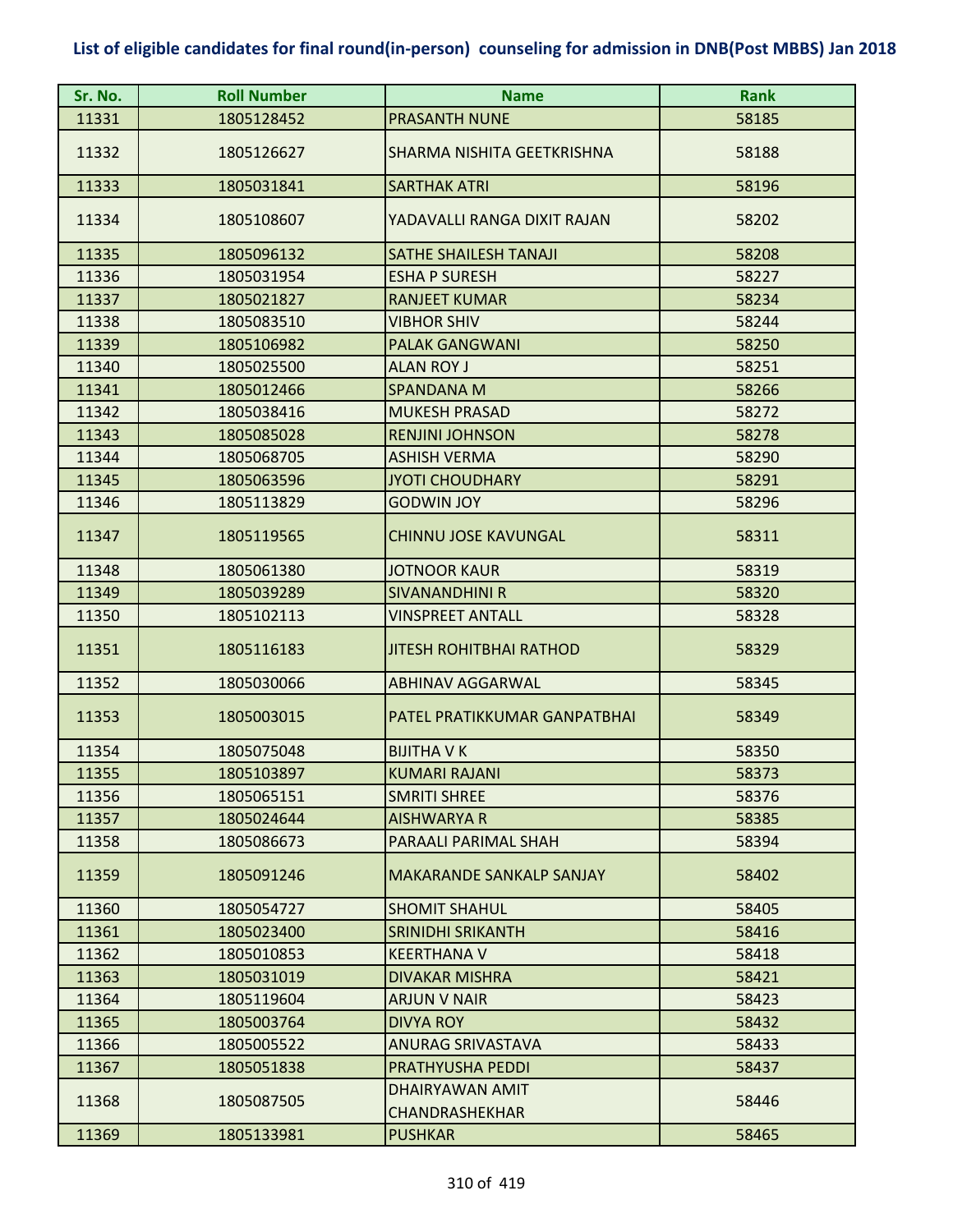| Sr. No. | <b>Roll Number</b> | <b>Name</b>                                          | <b>Rank</b> |
|---------|--------------------|------------------------------------------------------|-------------|
| 11370   | 1805109240         | PATEL DISHABEN SURESHBHAI                            | 58471       |
| 11371   | 1805116180         | <b>MUKANE PRASAD RAMESH</b>                          | 58487       |
| 11372   | 1805016620         | <b>MRITYUNJAY SARKAR</b>                             | 58489       |
| 11373   | 1805125648         | <b>SUJAY S NAMBIAR</b>                               | 58496       |
| 11374   | 1805001980         | DARSHAN ASHOKKUMAR MEHTA                             | 58499       |
| 11375   | 1805062037         | <b>SAJJAD HUSSAIN</b>                                | 58500       |
| 11376   | 1805033332         | <b>SHOAIB ALI KHAN</b>                               | 58508       |
| 11377   | 1805039948         | <b>KOLA AJAY BABU</b>                                | 58509       |
| 11378   | 1805074036         | <b>GANGULY SATARUPA</b>                              | 58510       |
| 11379   | 1805058272         | <b>PRATIK CHAUDHARI</b>                              | 58521       |
| 11380   | 1805063644         | JADAV KIRANKUMAR AMBALAL                             | 58526       |
| 11381   | 1805117398         | <b>DESAI MADHURA DIPAK</b>                           | 58530       |
| 11382   | 1805045612         | <b>GOWTHAM J REDDY</b>                               | 58535       |
| 11383   | 1805092637         | <b>JAYBHAYE NITIN VILASRAO</b>                       | 58538       |
| 11384   | 1805001178         | <b>BHOODEV SINGH</b>                                 | 58547       |
| 11385   | 1805032913         | <b>SHAIKH KUMARI SAMIRABANU</b><br><b>MHMADSALIM</b> | 58550       |
| 11386   | 1805055802         | <b>KARTHIK VISHNU WARDHAN G</b>                      | 58552       |
| 11387   | 1805054179         | RAZIA FATHIMA                                        | 58555       |
| 11388   | 1805099104         | <b>SUJIT KUMAR SHUKLA</b>                            | 58567       |
| 11389   | 1805099570         | <b>CHARU GAUTAM</b>                                  | 58569       |
| 11390   | 1805024234         | <b>DIPIKA</b>                                        | 58573       |
| 11391   | 1805133849         | <b>MALIHA QUADRI</b>                                 | 58578       |
| 11392   | 1805131352         | REVU SWAPNAPRIYA                                     | 58581       |
| 11393   | 1805079809         | <b>SUSHANT KUMAR</b>                                 | 58583       |
| 11394   | 1805040356         | <b>SAKSHI DALAL</b>                                  | 58586       |
| 11395   | 1805117665         | <b>JANHVI VINOD YEOLEKAR</b>                         | 58587       |
| 11396   | 1805112847         | <b>GOWTHAM A R</b>                                   | 58602       |
| 11397   | 1805032423         | <b>ABHISHEK GOYAL</b>                                | 58617       |
| 11398   | 1805110554         | SATYENDRA PRASAD YADAV                               | 58634       |
| 11399   | 1805132368         | <b>NAGABHYRU SANKEERTHI</b>                          | 58648       |
| 11400   | 1805005236         | <b>RAM KISHORE RATHORE</b>                           | 58653       |
| 11401   | 1805052295         | <b>NAGARAJU SREEKANTH REDDY</b>                      | 58654       |
| 11402   | 1805091896         | SAUMYA SHIVKUMAR                                     | 58655       |
| 11403   | 1805127793         | <b>GODAVARI ANUSHA</b>                               | 58659       |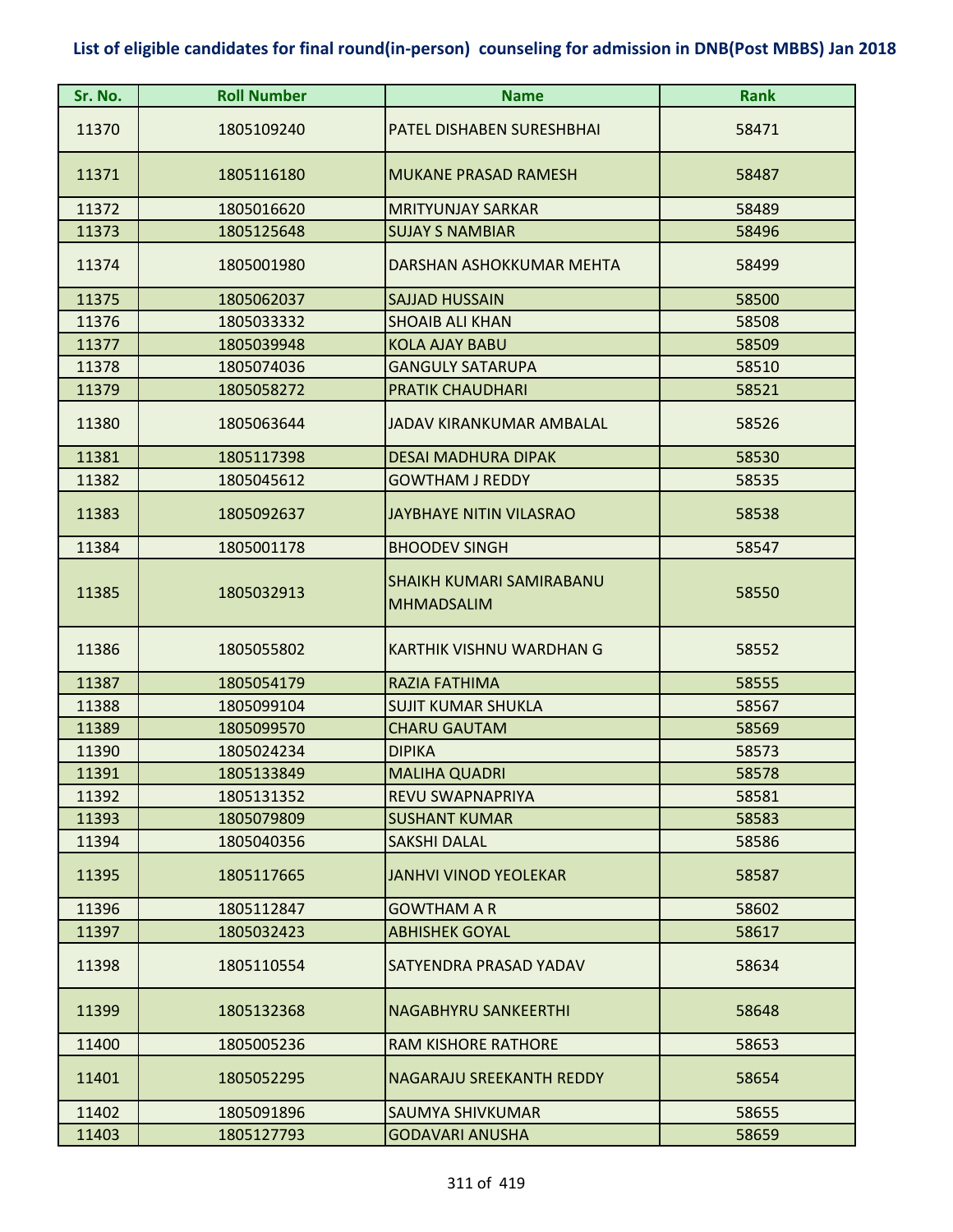| Sr. No. | <b>Roll Number</b> | <b>Name</b>                   | <b>Rank</b> |
|---------|--------------------|-------------------------------|-------------|
| 11404   | 1805051122         | LAXMI PRAVALIKA JAKKULA       | 58660       |
| 11405   | 1805111789         | <b>KOTHANDARAMAN</b>          | 58664       |
| 11406   | 1805106356         | CHARUTA RAVINDRA SHROTRIYA    | 58672       |
| 11407   | 1805038645         | <b>AKANSHA GAUTAM</b>         | 58678       |
| 11408   | 1805002213         | K ANUSHA PRIYAMVADHA          | 58683       |
| 11409   | 1805056947         | <b>VUNDADI SANJEEVA</b>       | 58700       |
| 11410   | 1805006316         | <b>DEEPIKA GARG</b>           | 58706       |
| 11411   | 1805134521         | <b>ARPAN PURAKAIT</b>         | 58709       |
| 11412   | 1805038786         | <b>ALLA SAITEJA</b>           | 58710       |
| 11413   | 1805000171         | <b>ANIL BHANDARI</b>          | 58712       |
| 11414   | 1805099110         | <b>SHIVANGI</b>               | 58715       |
| 11415   | 1805133616         | <b>KRISHNA GOPALAKRISHNAN</b> | 58717       |
| 11416   | 1805096433         | MEDHA AJAY KUMAR CHIRUVELLA   | 58718       |
| 11417   | 1805116115         | <b>GHELANI AVANI KARSHAN</b>  | 58719       |
| 11418   | 1805003929         | <b>DESAI SAMARTH SARVANG</b>  | 58721       |
| 11419   | 1805133532         | <b>PRAJNA G KINI</b>          | 58725       |
| 11420   | 1805008491         | <b>AFRIN JAHAN</b>            | 58753       |
| 11421   | 1805005447         | <b>TIA JACOB</b>              | 58765       |
| 11422   | 1805115210         | <b>SABYASACHI ROY</b>         | 58766       |
| 11423   | 1805080783         | <b>ANKITA GUPTA</b>           | 58779       |
| 11424   | 1805057210         | <b>RONY K VARGHESE</b>        | 58790       |
| 11425   | 1805090350         | <b>DEEPIKA I</b>              | 58792       |
| 11426   | 1805018576         | PATITAPABANA BISHI            | 58803       |
| 11427   | 1805115143         | <b>SOUMYA NASKAR</b>          | 58804       |
| 11428   | 1805026988         | <b>ARUN MANI BABU</b>         | 58834       |
| 11429   | 1805087982         | <b>SANDEEP</b>                | 58836       |
| 11430   | 1805040553         | <b>SOMYA PANDEY</b>           | 58837       |
| 11431   | 1805083931         | PANDIT STAVAN SUNILKUMAR      | 58840       |
| 11432   | 1805044680         | <b>HITESH SAINI</b>           | 58842       |
| 11433   | 1805072351         | PRAMIT KUMAR BHATTACHARYYA    | 58846       |
| 11434   | 1805097015         | <b>ISALKAR VIKAS UTTAMRAO</b> | 58854       |
| 11435   | 1805048965         | <b>GADDAM BHAVISHYA</b>       | 58857       |
| 11436   | 1805001358         | <b>KASHYPI GARG</b>           | 58873       |
| 11437   | 1805063969         | <b>KAVITA CHOUDHARY</b>       | 58875       |
| 11438   | 1805124323         | R SARITHA                     | 58876       |
| 11439   | 1805024484         | <b>SACHIN RAGHU</b>           | 58878       |
| 11440   | 1805065266         | <b>KISHOR</b>                 | 58880       |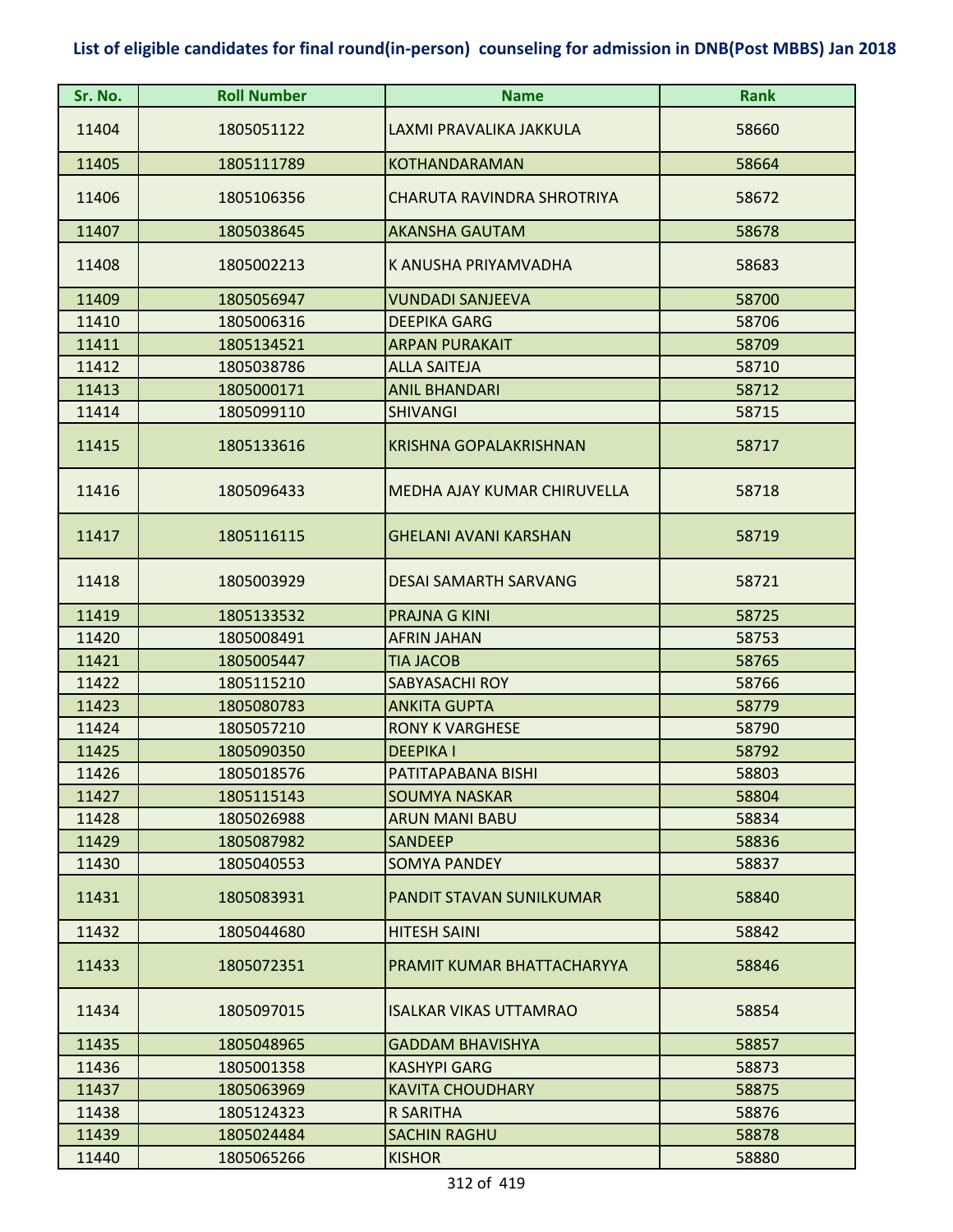| Sr. No. | <b>Roll Number</b> | <b>Name</b>                                          | <b>Rank</b> |
|---------|--------------------|------------------------------------------------------|-------------|
| 11441   | 1805055382         | <b>ASWATHY PRASAD S</b>                              | 58886       |
| 11442   | 1805110462         | <b>MINAKSHI SINGH</b>                                | 58887       |
| 11443   | 1805006923         | <b>BHARATI JINGAR</b>                                | 58889       |
| 11444   | 1805030533         | <b>DEEPSHIKHA JAISWAL</b>                            | 58893       |
| 11445   | 1805094766         | PAWAR PRASANNA SUBHASH                               | 58906       |
| 11446   | 1805100337         | <b>MOHAMMAD MOHSIN</b>                               | 58916       |
| 11447   | 1805029670         | <b>BHARAD ULHAS SUBHASHCHANDRA</b>                   | 58921       |
| 11448   | 1805044138         | <b>VIRANGANA VIJAY</b>                               | 58922       |
| 11449   | 1805069027         | LAISHRAM DEVABRATA                                   | 58924       |
| 11450   | 1805052758         | <b>HABEEBA JABEEN</b>                                | 58926       |
| 11451   | 1805011582         | MADHURAVADA NIRMAL SRINIVAS<br><b>MURTHY</b>         | 58939       |
| 11452   | 1805105591         | <b>GADEKAR AKSHAYA SURESH</b>                        | 58943       |
| 11453   | 1805056007         | AVIRAJ KAMRAJ SHAMBUSHANKAR                          | 58946       |
| 11454   | 1805123543         | <b>KAVALI SAMANTH KUMAR</b>                          | 58949       |
| 11455   | 1805067741         | <b>GARIMA TRIPATHI</b>                               | 58964       |
| 11456   | 1805003384         | PANKITA KANJIBHAI PARMAR                             | 58970       |
| 11457   | 1805101774         | <b>DEEPAK KAUSHIK</b>                                | 58977       |
| 11458   | 1805050111         | <b>KOLLURI MAITHRI</b>                               | 58985       |
| 11459   | 1805063566         | <b>SONALIKA ARORA</b>                                | 58991       |
| 11460   | 1805057725         | <b>TEJASWINI DWIVEDI</b>                             | 58999       |
| 11461   | 1805049643         | <b>JELLIFFE J</b>                                    | 59004       |
| 11462   | 1805010264         | <b>DEEPTHI NAGARAJ</b>                               | 59010       |
| 11463   | 1805133109         | <b>MADHAVI TRIPATHI</b>                              | 59013       |
| 11464   | 1805085761         | <b>BAPPANAD AISHWARYA</b><br><b>NARASIMHAN JYOTI</b> | 59019       |
| 11465   | 1805101044         | <b>INDU YADAV</b>                                    | 59023       |
| 11466   | 1805047559         | <b>VARSHA ROSE O JOHN</b>                            | 59037       |
| 11467   | 1805016849         | <b>SHESHA SINHA</b>                                  | 59041       |
| 11468   | 1805019911         | PUSARLA MOUNICA                                      | 59042       |
| 11469   | 1805059401         | <b>SHIKHA RAGHUWANSHI</b>                            | 59053       |
| 11470   | 1805034077         | <b>NEHA</b>                                          | 59065       |
| 11471   | 1805059672         | <b>VIJAY KUMAR PATEL</b>                             | 59071       |
| 11472   | 1805037808         | <b>SMRITI ARORA</b>                                  | 59073       |
| 11473   | 1805084907         | PATHAK SHWETA ASHOK                                  | 59080       |
| 11474   | 1805096047         | SAMBI PARABJOT SUKHVINDER                            | 59082       |
| 11475   | 1805113708         | <b>THECHAMO KIKON</b>                                | 59109       |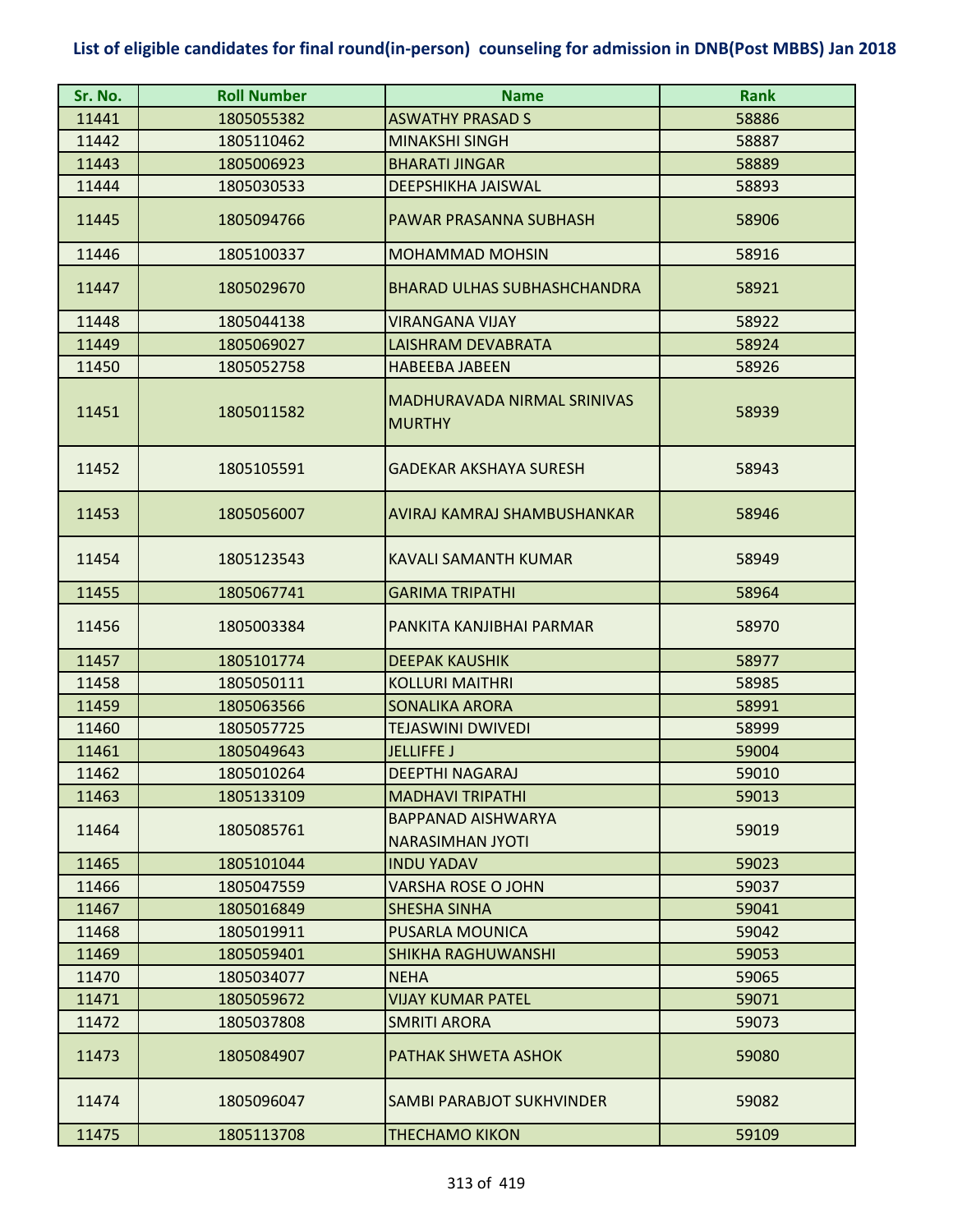| Sr. No. | <b>Roll Number</b> | <b>Name</b>                    | <b>Rank</b> |
|---------|--------------------|--------------------------------|-------------|
| 11476   | 1805007935         | KISHANKUMAR DINESHBHAI PATEL   | 59120       |
| 11477   | 1805105746         | CHAUDHARI MAYUR RAJENDRA       | 59129       |
| 11478   | 1805095159         | <b>HABIBUR REHMAN</b>          | 59130       |
| 11479   | 1805085308         | <b>SUCHAK CHANDNI SNEHAL</b>   | 59134       |
| 11480   | 1805052985         | POLAVARAPU SRILAKSHMI          | 59136       |
| 11481   | 1805061229         | <b>RAVNEET SINGH HEER</b>      | 59137       |
| 11482   | 1805052859         | POLAMURI MEGHANA PRASAD        | 59142       |
| 11483   | 1805017530         | <b>SAMEER GAMBHIR</b>          | 59146       |
| 11484   | 1805052848         | <b>KALA BHUSHAN AZAD</b>       | 59148       |
| 11485   | 1805063986         | <b>GANGARAM CHOUDHARY</b>      | 59151       |
| 11486   | 1805015415         | <b>AMANDEEP KAUR</b>           | 59152       |
| 11487   | 1805006133         | <b>SAHIL BANSAL</b>            | 59155       |
| 11488   | 1805118119         | <b>SIJIT</b>                   | 59157       |
| 11489   | 1805069488         | PATIL JYOTIRADITYA DATTAJIRAO  | 59160       |
| 11490   | 1805001599         | <b>JOSHI ARPIT MAHESHKUMAR</b> | 59163       |
| 11491   | 1805066830         | <b>SARITA SINGH</b>            | 59164       |
| 11492   | 1805000698         | <b>SAURABH VASHISTHA</b>       | 59166       |
| 11493   | 1805056724         | <b>VEMULA SRINITHA REDDY</b>   | 59169       |
| 11494   | 1805082502         | PREMA VADHANAA V               | 59170       |
| 11495   | 1805027538         | <b>VIDHYA E</b>                | 59173       |
| 11496   | 1805001002         | <b>NEHA JANGIR</b>             | 59178       |
| 11497   | 1805077525         | TALARI PAVANI                  | 59180       |
| 11498   | 1805081698         | <b>VIJAY ANTONY S</b>          | 59188       |
| 11499   | 1805086531         | <b>KHAN ABIDA KHATOON</b>      | 59191       |
| 11500   | 1805094936         | <b>KAGNE ABHIJEET UTTAMRAO</b> | 59204       |
| 11501   | 1805091992         | KEWALANI NITAKUMARI BAKSHARAM  | 59216       |
| 11502   | 1805097474         | <b>TRILOCHANA G</b>            | 59220       |
| 11503   | 1805127955         | <b>K SAI MADHULIKA</b>         | 59227       |
| 11504   | 1805040824         | <b>SUDHA</b>                   | 59229       |
| 11505   | 1805023040         | <b>VINODHINI J</b>             | 59239       |
| 11506   | 1805034114         | <b>ANU BHARTI</b>              | 59245       |
| 11507   | 1805057976         | V NARAYANA MENON               | 59257       |
| 11508   | 1805036156         | SIDDHI PRAVINBHAI PATEL        | 59279       |
| 11509   | 1805002322         | <b>AJAY SENTA</b>              | 59281       |
| 11510   | 1805107087         | RAKHI NIRAJ                    | 59285       |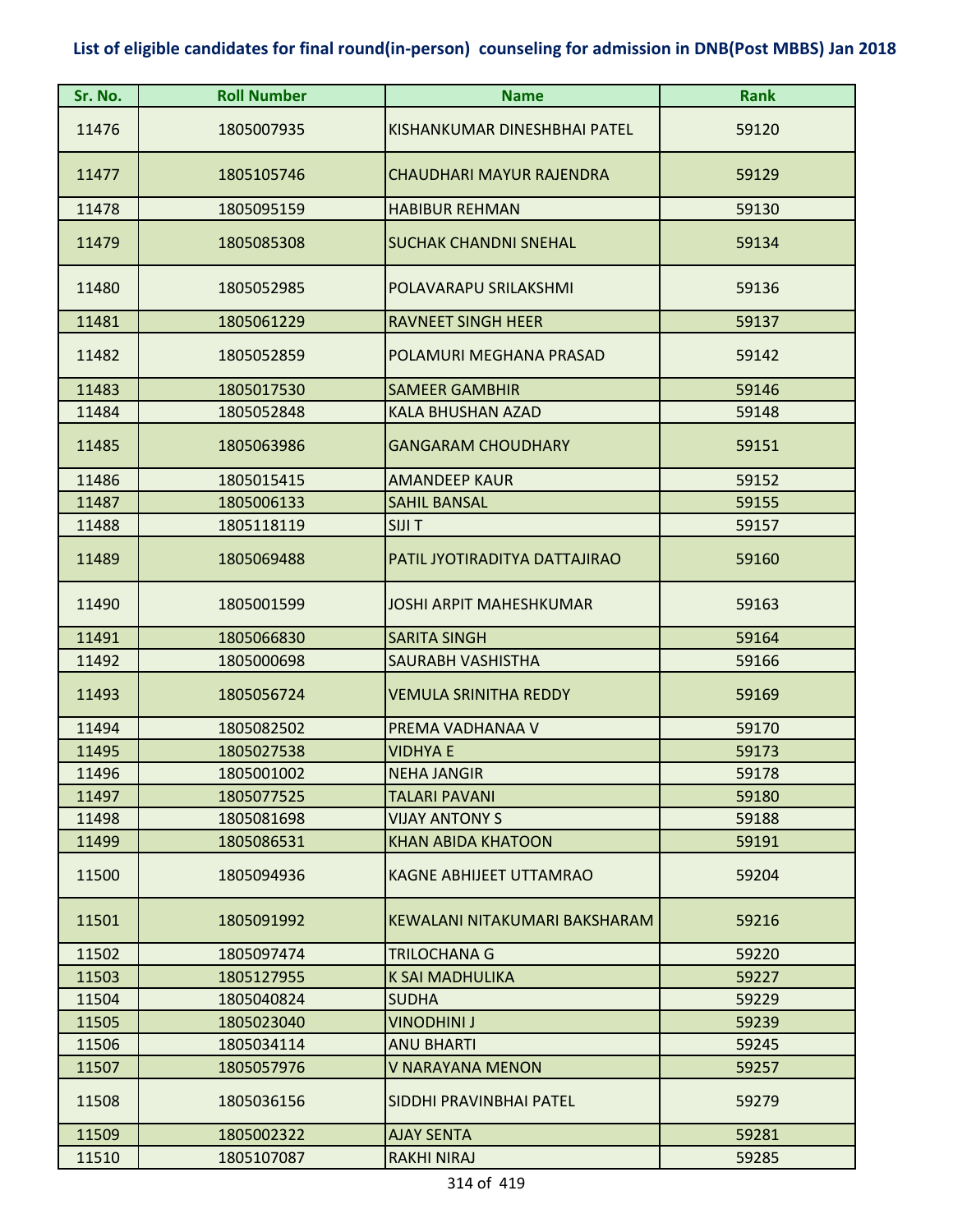| Sr. No. | <b>Roll Number</b> | <b>Name</b>                                      | <b>Rank</b> |
|---------|--------------------|--------------------------------------------------|-------------|
| 11511   | 1805104585         | <b>JAGTAP HARSHAD PRAKASHRAO</b>                 | 59294       |
| 11512   | 1805085267         | <b>MARY ANJALA KV</b>                            | 59310       |
| 11513   | 1805011039         | <b>LAKSHMI PRASAD REDDY K</b>                    | 59317       |
| 11514   | 1805038912         | <b>AZEEZUR RAHMAN SYED</b><br><b>MOHAMMED</b>    | 59319       |
| 11515   | 1805001060         | <b>PREETI BHARTI</b>                             | 59321       |
| 11516   | 1805064020         | <b>DESAI NILESH KANJIBHAI</b>                    | 59338       |
| 11517   | 1805087594         | <b>SHILPIKA BHARDWAJ</b>                         | 59347       |
| 11518   | 1805089959         | <b>ANANDABABU C</b>                              | 59349       |
| 11519   | 1805122757         | <b>JAMEEN NAJEEB</b>                             | 59357       |
| 11520   | 1805085054         | <b>VALAVAIKAR NANDAN</b><br><b>MAHABALESHWER</b> | 59358       |
| 11521   | 1805040041         | <b>SHAIK ABDUL MOIN</b>                          | 59365       |
| 11522   | 1805105209         | PATOKAR MONICA SHRIRAM                           | 59369       |
| 11523   | 1805101689         | <b>JAPNEET TIWANA</b>                            | 59374       |
| 11524   | 1805050462         | <b>DEVENDAR P</b>                                | 59380       |
| 11525   | 1805067626         | <b>PARUL CHAURASIA</b>                           | 59391       |
| 11526   | 1805077686         | <b>SHRUTHI S</b>                                 | 59404       |
| 11527   | 1805078445         | <b>NRIPENDRA</b>                                 | 59412       |
| 11528   | 1805085826         | <b>BHOIR APOORVA DEEPAK</b>                      | 59414       |
| 11529   | 1805006357         | <b>LOVISH DHIMAN</b>                             | 59415       |
| 11530   | 1805088583         | <b>GANJIKUNTA KRISHNA BALU</b>                   | 59445       |
| 11531   | 1805123633         | PADAMATI ASHIKA REDDY                            | 59448       |
| 11532   | 1805134218         | <b>SRI ARCHANA</b>                               | 59457       |
| 11533   | 1805059378         | <b>ANAMIKA SHUKLA</b>                            | 59459       |
| 11534   | 1805030364         | <b>ARVIND KUMAR</b>                              | 59470       |
| 11535   | 1805002072         | <b>BHADARKA GOVIND DADUBHAI</b>                  | 59473       |
| 11536   | 1805103526         | <b>GAURAV</b>                                    | 59489       |
| 11537   | 1805121732         | <b>GOPIKA A</b>                                  | 59490       |
| 11538   | 1805072609         | <b>ABHINAV BASU</b>                              | 59493       |
| 11539   | 1805105711         | <b>RITIKA BHARTI</b>                             | 59495       |
| 11540   | 1805056048         | TANANGI AJAY PRADEEP                             | 59498       |
| 11541   | 1805012794         | <b>ADHYASHA SURENDRAN</b>                        | 59503       |
| 11542   | 1805020086         | <b>EESHA BANERJEE</b>                            | 59506       |
| 11543   | 1805011853         | <b>IRAM T PASHA</b>                              | 59511       |
| 11544   | 1805117748         | WANJARE AMIT ACHYUTRAO                           | 59516       |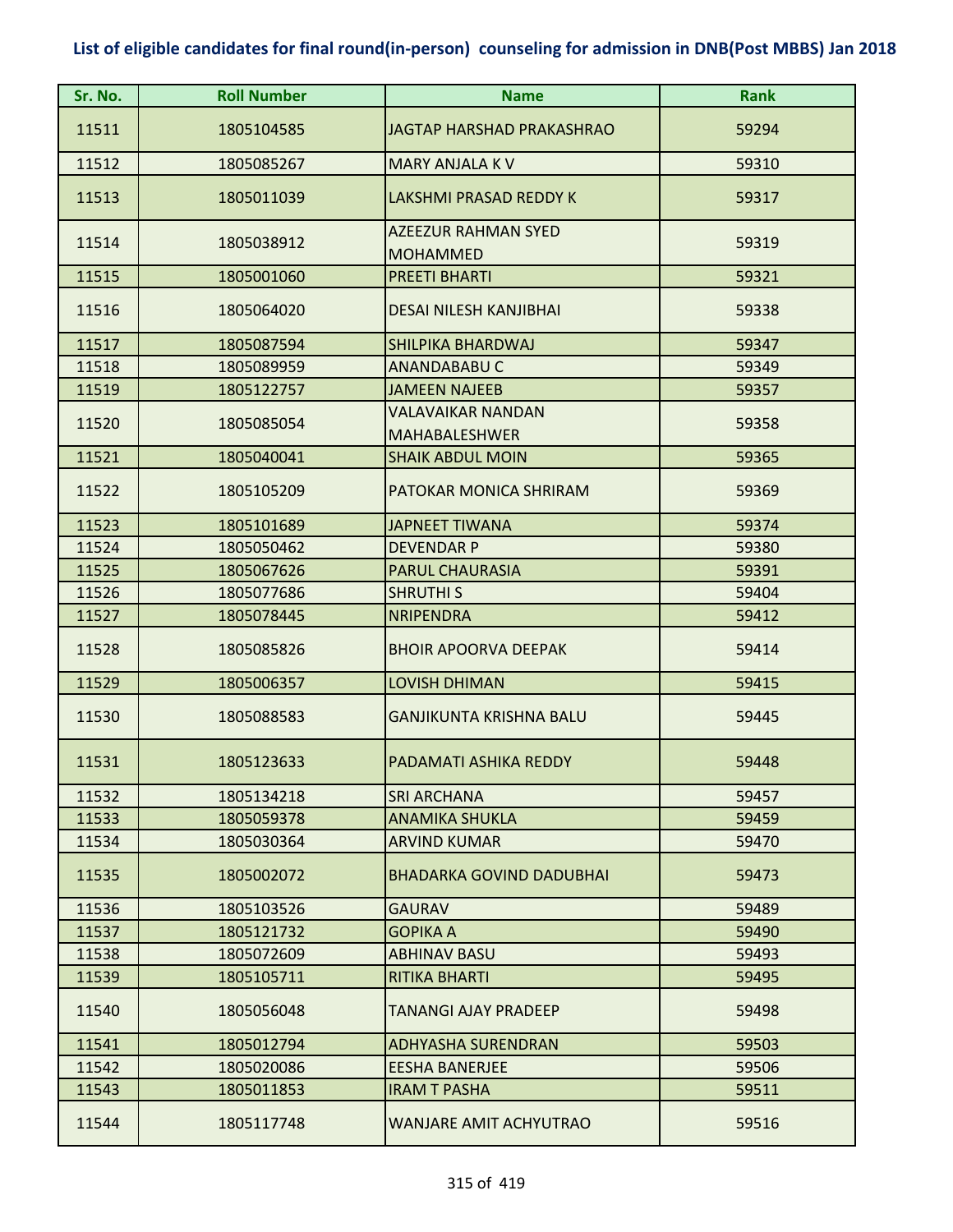| Sr. No. | <b>Roll Number</b> | <b>Name</b>                                          | <b>Rank</b> |
|---------|--------------------|------------------------------------------------------|-------------|
| 11545   | 1805011286         | LAGADAPATI DHEERAJ KRISHNA                           | 59522       |
| 11546   | 1805127613         | DAMERLA V N L PRATHYUSHA                             | 59525       |
| 11547   | 1805105044         | <b>LODHA DEEPALI VIJAY</b>                           | 59529       |
| 11548   | 1805098053         | PANKHURI AGARWAL                                     | 59548       |
| 11549   | 1805096418         | <b>MAKWANA JAHNVI VIJAY</b>                          | 59555       |
| 11550   | 1805110040         | <b>AMRAPALI KUMARI</b>                               | 59558       |
| 11551   | 1805098211         | <b>HARNARAYAN SINGH</b>                              | 59561       |
| 11552   | 1805010918         | <b>SOUMYA JOSE</b>                                   | 59563       |
| 11553   | 1805089697         | <b>MUHAMMED HUSSAIN KM</b>                           | 59590       |
| 11554   | 1805116826         | KUMAR PARTHA PRATIM                                  | 59594       |
| 11555   | 1805035180         | <b>ANKITA DIXIT</b>                                  | 59597       |
| 11556   | 1805133976         | <b>MAHESH BYALE</b>                                  | 59603       |
| 11557   | 1805037657         | <b>AKHILESH KUMAR PANDEY</b>                         | 59611       |
| 11558   | 1805058119         | <b>MANSURI RAIHAAN RAZA</b><br><b>MOHAMMED JUNED</b> | 59623       |
| 11559   | 1805045555         | <b>ANUPAMAK</b>                                      | 59624       |
| 11560   | 1805003705         | <b>SHARMA SAGAR DIWAKAR</b>                          | 59626       |
| 11561   | 1805035362         | <b>VARUN BANSAL</b>                                  | 59631       |
| 11562   | 1805024895         | <b>ATHUL RAVINDRAN</b>                               | 59637       |
| 11563   | 1805061836         | <b>KENDRE VIJAYKUMAR MANOHARRAO</b>                  | 59642       |
| 11564   | 1805133043         | KHASGIWALA SURABHI PRADEEP                           | 59652       |
| 11565   | 1805011206         | <b>SUSHMA M</b>                                      | 59655       |
| 11566   | 1805016302         | <b>SUKRITI THAKUR</b>                                | 59656       |
| 11567   | 1805026715         | <b>AISWARYA P</b>                                    | 59658       |
| 11568   | 1805030545         | <b>ADITYA DONTHAM</b>                                | 59663       |
| 11569   | 1805033897         | <b>AKANKSHA NIDHI</b>                                | 59667       |
| 11570   | 1805068251         | <b>PUJARI MAHESH</b>                                 | 59669       |
| 11571   | 1805099674         | PRIYADARSHINI                                        | 59684       |
| 11572   | 1805056098         | <b>SETHUPL</b>                                       | 59687       |
| 11573   | 1805101605         | <b>VIKRAMJEET SINGH BUMRAH</b>                       | 59691       |
| 11574   | 1805126306         | <b>GOSWAMI BHUMIBEN JAYANTIGIRI</b>                  | 59693       |
| 11575   | 1805107866         | <b>CHINTALAPATI SRAVAN KUMAR</b>                     | 59715       |
| 11576   | 1805051106         | <b>SRIRAM R</b>                                      | 59725       |
| 11577   | 1805040952         | <b>KESHAWATI</b>                                     | 59739       |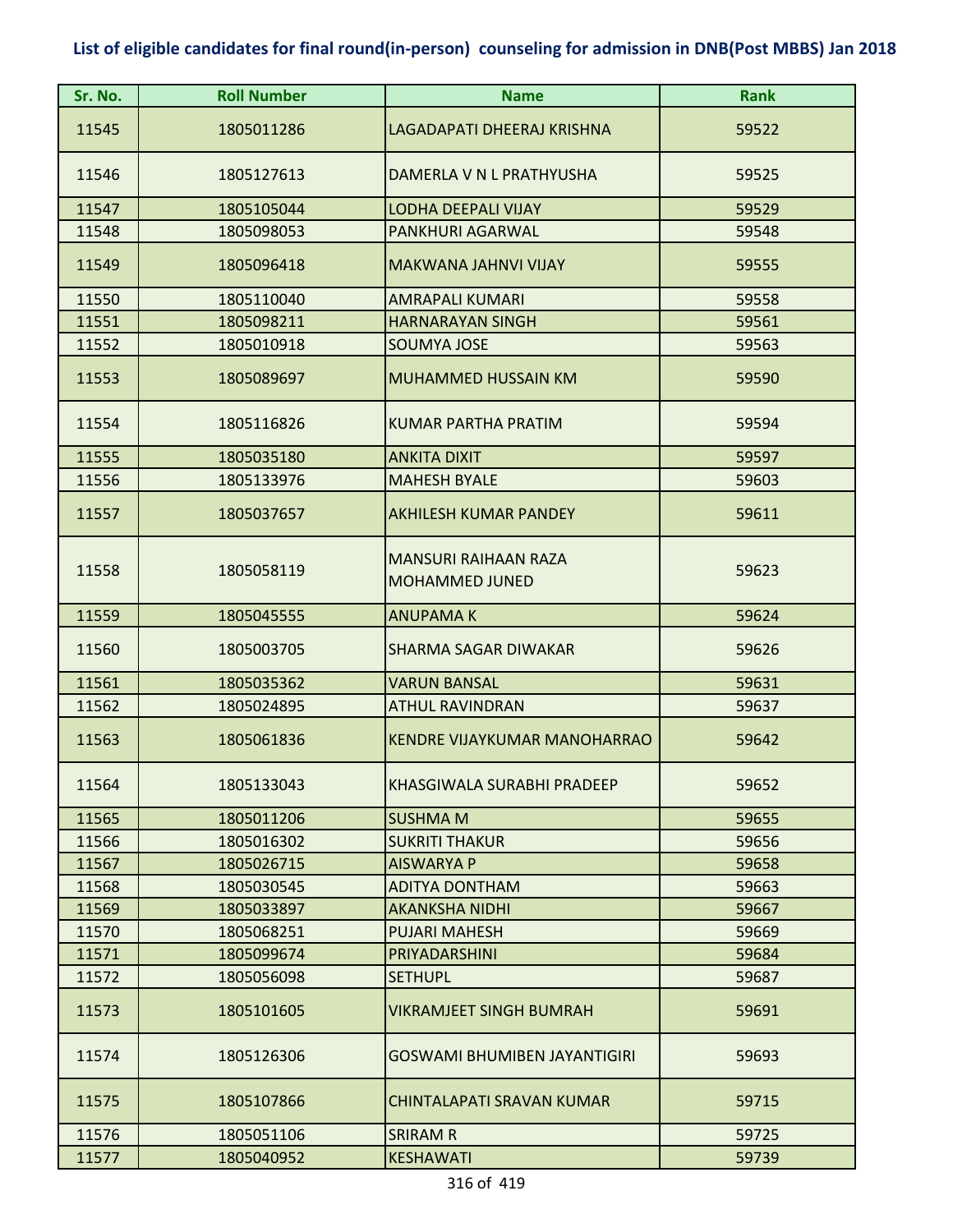| Sr. No. | <b>Roll Number</b> | <b>Name</b>                                       | <b>Rank</b> |
|---------|--------------------|---------------------------------------------------|-------------|
| 11578   | 1805001844         | DHULIYA SANDEEPKUMAR<br><b>KESHARBHAI</b>         | 59742       |
| 11579   | 1805024037         | <b>SRIRAM S JANAKIRAMAN</b>                       | 59748       |
| 11580   | 1805039661         | M LAKSHMI CHAITHANYA                              | 59751       |
| 11581   | 1805036048         | SUTHAR SHAHIDHUSEN ABDULRAHIM                     | 59758       |
| 11582   | 1805070905         | <b>MAUSUMI CHAKRABARTI</b>                        | 59761       |
| 11583   | 1805032513         | <b>NIRDESH TIWARI</b>                             | 59763       |
| 11584   | 1805099049         | PRATEEK RAGHAV VASHISHTHA                         | 59769       |
| 11585   | 1805033266         | <b>SUNEEL KUMAR</b>                               | 59784       |
| 11586   | 1805100511         | <b>VAISHNAVI JOTHI</b>                            | 59792       |
| 11587   | 1805030398         | <b>VISHAVENDRA SINGH BALARA</b>                   | 59799       |
| 11588   | 1805002879         | PANCHAL BHUMIBEN DINESHKUMAR                      | 59802       |
| 11589   | 1805030235         | <b>TANYA SHARMA</b>                               | 59835       |
| 11590   | 1805017546         | KULKARNI RADHIKA PURUSHOTTAM                      | 59857       |
| 11591   | 1805051223         | <b>SHERIN ALIAS ARTHUNGAL</b>                     | 59868       |
| 11592   | 1805050329         | <b>POORNIMA</b>                                   | 59869       |
| 11593   | 1805134284         | <b>ANJANA VENUGOPAL</b>                           | 59879       |
| 11594   | 1805082083         | PRIYA G P                                         | 59888       |
| 11595   | 1805053469         | PRAGADA ESWARARAO                                 | 59894       |
| 11596   | 1805058957         | <b>NALPE VIJAY CHANGDEORAO</b>                    | 59900       |
| 11597   | 1805065179         | <b>MAHEZABEEN</b>                                 | 59911       |
| 11598   | 1805073479         | <b>SOUMEN PRAMANIK</b>                            | 59913       |
| 11599   | 1805056195         | <b>TOGARU NARESH</b>                              | 59937       |
| 11600   | 1805096799         | <b>GANESH KAMALAKAR VERNEKAR</b>                  | 59939       |
| 11601   | 1805001904         | <b>CHAUDHARY DINESHBHAI</b><br><b>MANSANGBHAI</b> | 59948       |
| 11602   | 1805002893         | PANDYA KASHYAPKUMAR<br><b>MAYANKKUMAR</b>         | 59949       |
| 11603   | 1805056097         | <b>MANSOOR ALI KODUGADE</b>                       | 59953       |
| 11604   | 1805005574         | <b>SANJAY SAMANT</b>                              | 59964       |
| 11605   | 1805034073         | <b>SONAL RAJ</b>                                  | 59969       |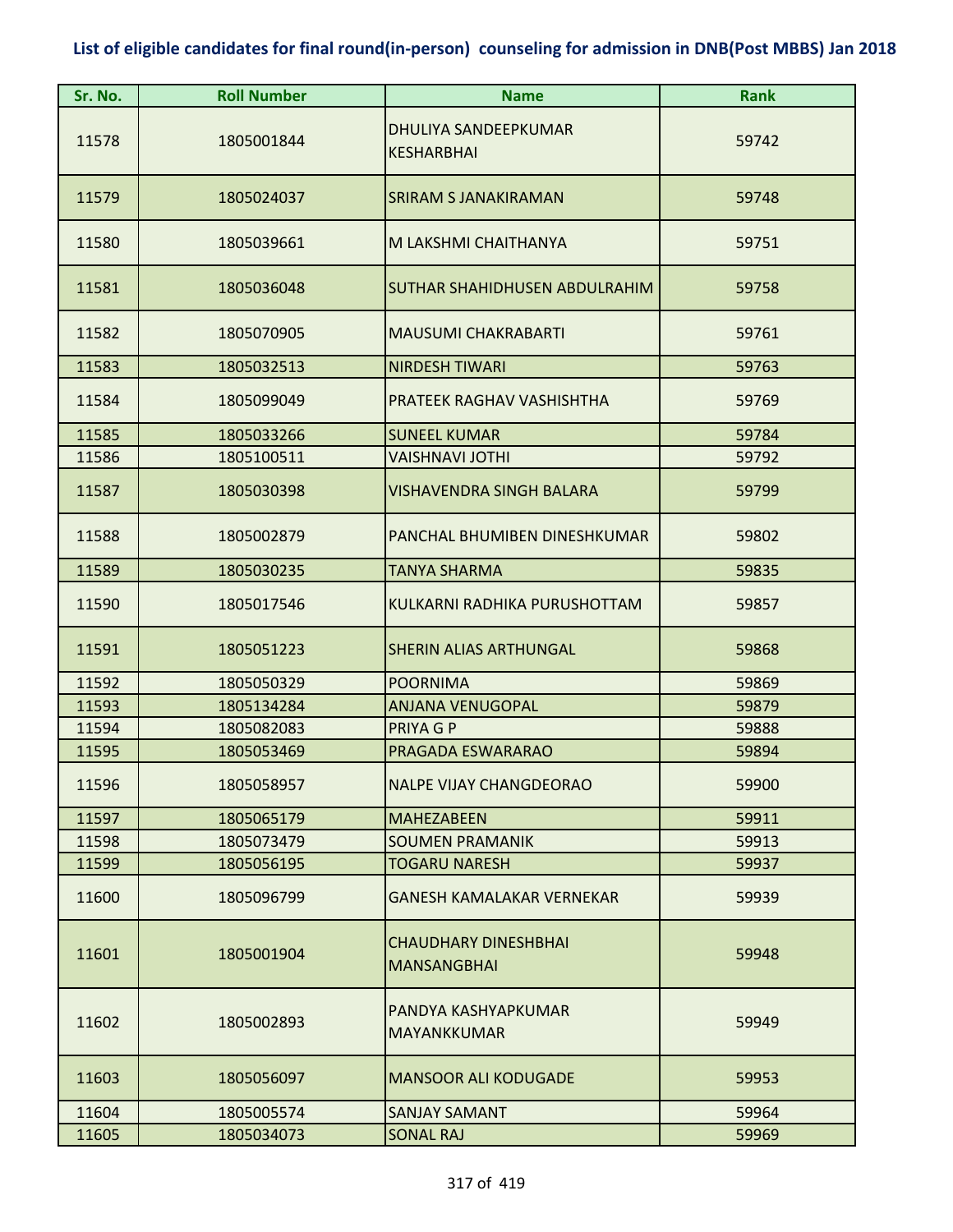| Sr. No. | <b>Roll Number</b> | <b>Name</b>                                  | <b>Rank</b> |
|---------|--------------------|----------------------------------------------|-------------|
| 11606   | 1805130185         | <b>GOVARDHANA BABU ITTA</b>                  | 59972       |
| 11607   | 1805132011         | <b>SOMASHEKARA K</b>                         | 59977       |
| 11608   | 1805030972         | <b>SUNIL KUMAR</b>                           | 59982       |
| 11609   | 1805101293         | <b>INDERJEET KUMAR</b>                       | 59985       |
| 11610   | 1805044145         | <b>NISHA RAJ</b>                             | 59992       |
| 11611   | 1805072696         | MOHAMMED IQBAL HUSSAIN                       | 59994       |
| 11612   | 1805106392         | <b>SHASHANK TUKARAM KHETMALIS</b>            | 59995       |
| 11613   | 1805094417         | ANSARI MOHAMMED OSAMA ABDUL<br><b>HAMEED</b> | 59998       |
| 11614   | 1805094085         | VINOD LIMBAJI BHUKTAR                        | 60002       |
| 11615   | 1805121864         | <b>DIVYA SL</b>                              | 60017       |
| 11616   | 1805108341         | DONDAPATI SUVARNA PRATYUSHA                  | 60019       |
| 11617   | 1805003776         | SOLANKI SANA HARUNBHAI                       | 60020       |
| 11618   | 1805072863         | <b>DEBDATTA DAS</b>                          | 60021       |
| 11619   | 1805008878         | <b>SUKANTA KUMAR PATRA</b>                   | 60022       |
| 11620   | 1805057840         | <b>KANKHARE SONALI BHIMRAO</b>               | 60024       |
| 11621   | 1805049862         | <b>K MOULIKA</b>                             | 60032       |
| 11622   | 1805025488         | REBECCA ANNA NINAN                           | 60037       |
| 11623   | 1805024982         | <b>THARUN J</b>                              | 60049       |
| 11624   | 1805001595         | SUTARIA TITHI CHHAGANBHAI                    | 60052       |
| 11625   | 1805103062         | KHUSHBOO RAJ                                 | 60055       |
| 11626   | 1805067004         | <b>KRITI ADITYA</b>                          | 60058       |
| 11627   | 1805017263         | <b>MAYANK PYASI</b>                          | 60062       |
| 11628   | 1805024568         | <b>ARJUNG</b>                                | 60077       |
| 11629   | 1805109127         | SAVALIYA RIDDHIBEN MANSUKHLAL                | 60082       |
| 11630   | 1805126956         | <b>PAROMITA KUITY</b>                        | 60084       |
| 11631   | 1805054442         | <b>SURAVARAPU SANDEEP</b>                    | 60086       |
| 11632   | 1805109417         | NAYAK SNEHA GUNVANTKUMAR                     | 60100       |
| 11633   | 1805015292         | <b>BRITI GARG</b>                            | 60113       |
| 11634   | 1805003245         | PRAJAPATI MEGHA AMRUTLAL                     | 60121       |
| 11635   | 1805133689         | <b>DAWOOD FAIZ AHMED</b>                     | 60124       |
| 11636   | 1805049480         | <b>SUSHUMNA IRENI</b>                        | 60126       |
| 11637   | 1805100297         | <b>FARAZE AHMED</b>                          | 60134       |
| 11638   | 1805034154         | SANATAN JANA                                 | 60138       |
| 11639   | 1805096592         | <b>RUTBA SHARJEEL KHAN</b>                   | 60141       |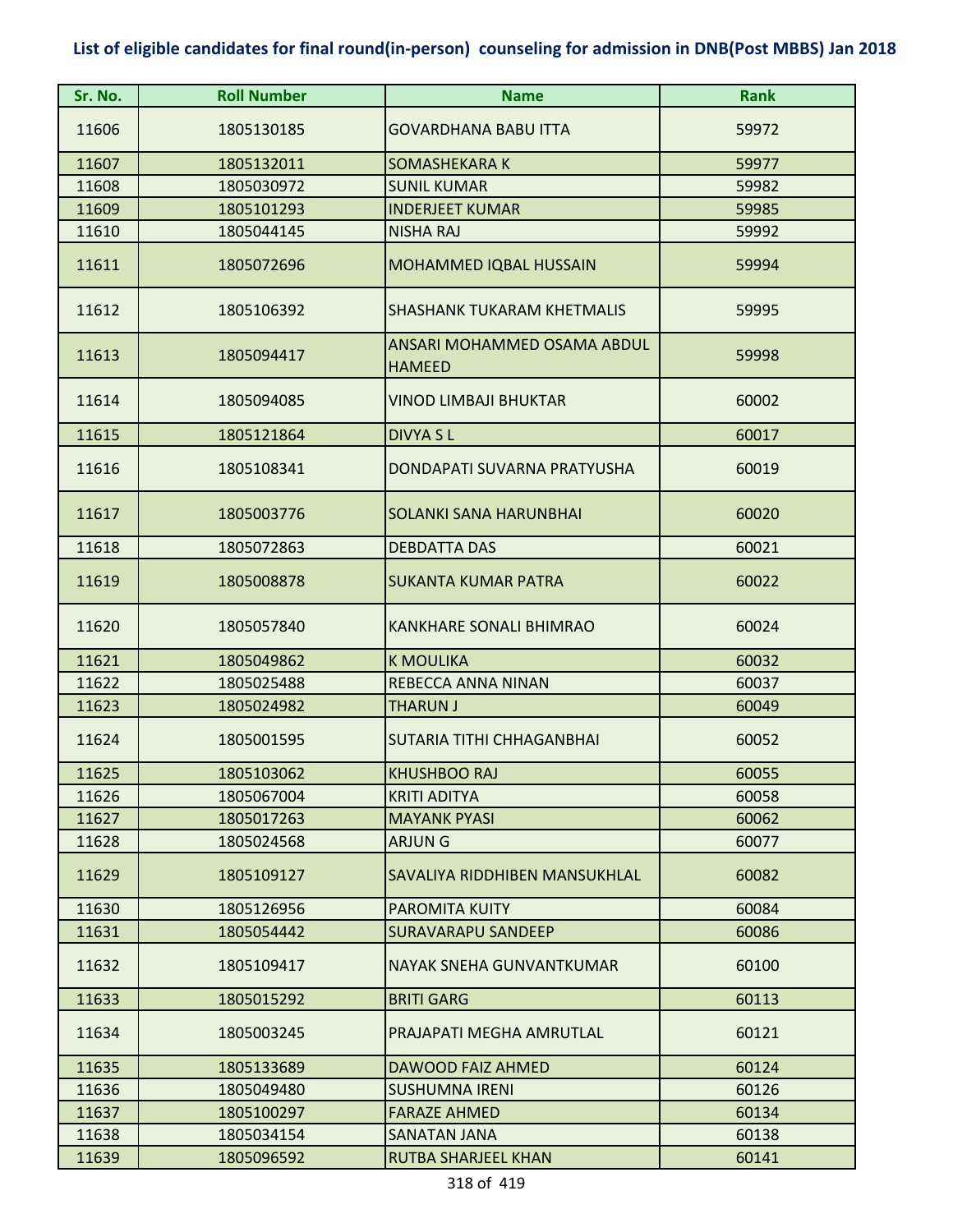| Sr. No. | <b>Roll Number</b> | <b>Name</b>                                    | <b>Rank</b> |
|---------|--------------------|------------------------------------------------|-------------|
| 11640   | 1805036623         | <b>KHATAL PRASHANT HARIDAS</b>                 | 60147       |
| 11641   | 1805030484         | <b>SHAMRAN AHMAD</b>                           | 60149       |
| 11642   | 1805052864         | PANUGANTY SAI PRIYANKA                         | 60152       |
| 11643   | 1805115429         | <b>SNEHA SINGHI</b>                            | 60154       |
| 11644   | 1805105773         | RAGADE SANDEEP ASHOKRAO                        | 60155       |
| 11645   | 1805061790         | <b>ASWANI BABURAJ</b>                          | 60157       |
| 11646   | 1805026364         | <b>SRI DEVI R</b>                              | 60161       |
| 11647   | 1805058960         | <b>ANIL MALVIYA</b>                            | 60172       |
| 11648   | 1805043353         | <b>PRATEEK DUBEY</b>                           | 60179       |
| 11649   | 1805126464         | <b>JAYDEEP ASHOKKUMAR</b><br><b>MAHESHWARI</b> | 60192       |
| 11650   | 1805003667         | <b>SHAIKH ZEBA MUZAMMIL</b>                    | 60193       |
| 11651   | 1805076646         | <b>MEGHA M WADONE</b>                          | 60200       |
| 11652   | 1805052688         | NIMMARAJU VENKATA SUMANJALI                    | 60211       |
| 11653   | 1805057064         | YARLAGADDA DHARMATEJ                           | 60222       |
| 11654   | 1805021484         | <b>MANISHA DEWANGAN</b>                        | 60232       |
| 11655   | 1805091661         | <b>WAGHMARE ABHIJEET RAVINDRA</b>              | 60238       |
| 11656   | 1805115479         | <b>OBI FARAN</b>                               | 60246       |
| 11657   | 1805012152         | <b>SARAVANAKUMAR P</b>                         | 60253       |
| 11658   | 1805005985         | RAMESH CHANDRA YADAV                           | 60259       |
| 11659   | 1805004782         | <b>SEBIN SUNNYCHAN</b>                         | 60266       |
| 11660   | 1805033705         | <b>SHRUTI MALHOTRA</b>                         | 60280       |
| 11661   | 1805056019         | SYEDA NAZIA FATIMA                             | 60281       |
| 11662   | 1805129886         | PRUTHVI RAJ DILEEP JOGI                        | 60284       |
| 11663   | 1805052838         | <b>G VENKATA SRINIVAS</b>                      | 60286       |
| 11664   | 1805011022         | <b>D LIKHITH ROY</b>                           | 60289       |
| 11665   | 1805081969         | <b>ANANTH</b>                                  | 60293       |
| 11666   | 1805073782         | <b>NAND KISHORE KUMAR</b>                      | 60304       |
| 11667   | 1805100250         | <b>VISHVAS KOUL</b>                            | 60306       |
| 11668   | 1805065820         | AAKILA FATHIMA A K                             | 60308       |
| 11669   | 1805052224         | <b>MUNDRATHI DEVIKA</b>                        | 60320       |
| 11670   | 1805117526         | <b>SARODE LISHA SURESH</b>                     | 60321       |
| 11671   | 1805058313         | <b>DEEPENDRA BINDAL</b>                        | 60323       |
| 11672   | 1805067890         | <b>BALASANI SRAVANTHI KUMARI</b>               | 60324       |
| 11673   | 1805096756         | POLUBOTHU SURAJ                                | 60327       |
| 11674   | 1805072400         | <b>ARIZ HASHMI</b>                             | 60328       |
| 11675   | 1805097343         | <b>SIMMY ANURADHA</b>                          | 60333       |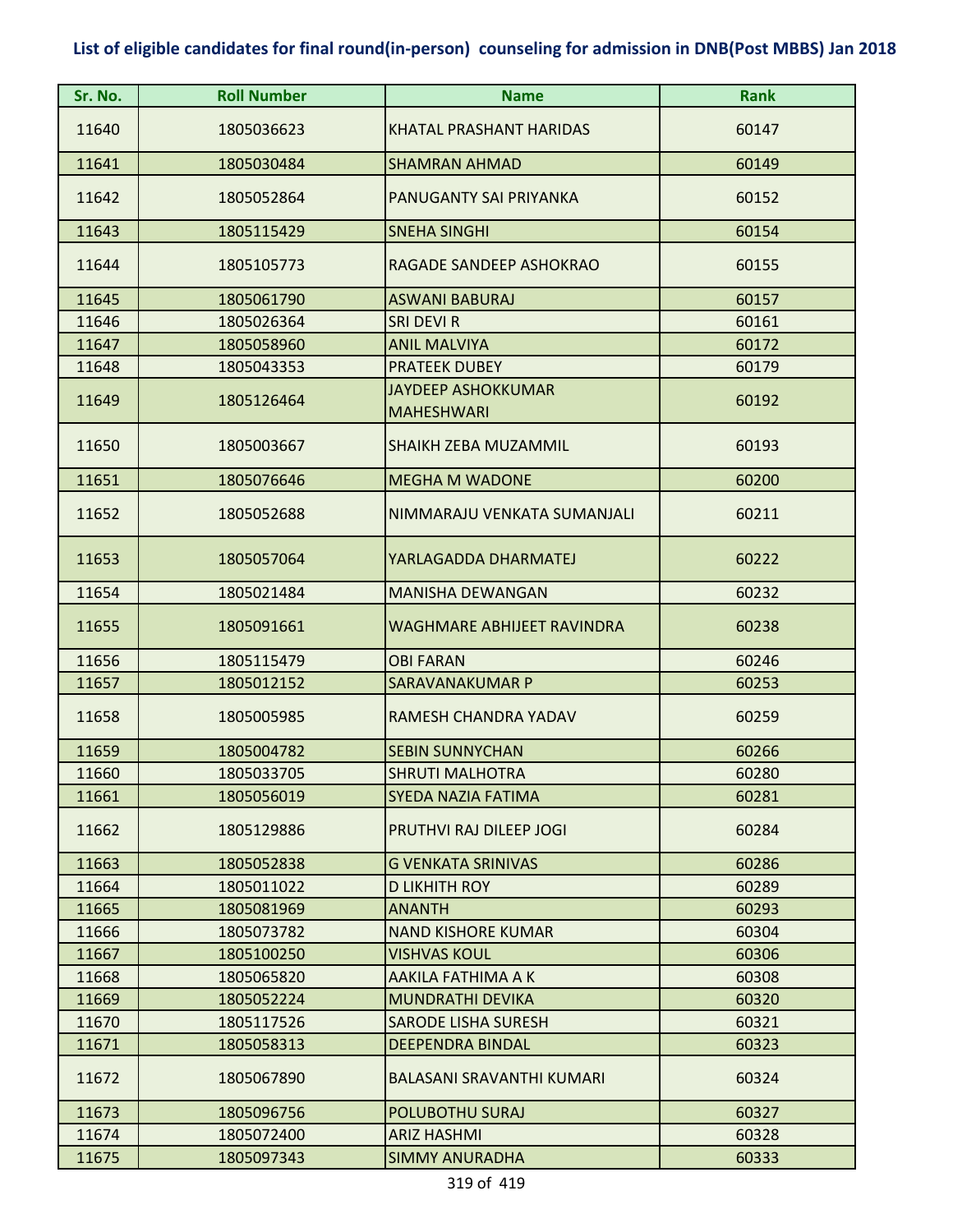| Sr. No. | <b>Roll Number</b> | <b>Name</b>                           | <b>Rank</b> |
|---------|--------------------|---------------------------------------|-------------|
| 11676   | 1805047338         | <b>B PRIYANKA</b>                     | 60337       |
| 11677   | 1805032165         | <b>HARI NARAYAN SINGH</b>             | 60341       |
| 11678   | 1805023422         | <b>HARSHITHA S</b>                    | 60345       |
| 11679   | 1805114118         | <b>SHREYAS V</b>                      | 60347       |
| 11680   | 1805051605         | M DAKSHAYENEE                         | 60352       |
| 11681   | 1805008325         | <b>SRIRUPA MANDAL</b>                 | 60355       |
| 11682   | 1805130753         | <b>MALLA NAVYA TEJA</b>               | 60359       |
| 11683   | 1805030632         | <b>EGGONI NAVEEN</b>                  | 60361       |
| 11684   | 1805098449         | <b>ANUPA JOSEPH</b>                   | 60363       |
| 11685   | 1805025463         | <b>ARTHIR</b>                         | 60369       |
| 11686   | 1805062736         | <b>AMARJEET SINGH</b>                 | 60374       |
| 11687   | 1805019360         | <b>BHANJAN KUMAR SAHOO</b>            | 60384       |
| 11688   | 1805093769         | <b>NETHRA</b>                         | 60388       |
| 11689   | 1805038270         | <b>BRANDON ERIC DKHAR</b>             | 60390       |
| 11690   | 1805040065         | <b>BHARADWAJA CHAVA</b>               | 60394       |
| 11691   | 1805126642         | RANA ANJALIBEN SATISHKUMAR            | 60397       |
| 11692   | 1805134110         | <b>ZEESHAN KHAN</b>                   | 60398       |
| 11693   | 1805004713         | ASHNA AJIMSHA                         | 60401       |
| 11694   | 1805048330         | <b>DARA RAHUL</b>                     | 60409       |
| 11695   | 1805094036         | <b>GORE VISHAL KAMALAKAR</b>          | 60412       |
| 11696   | 1805126821         | VYAS DISHA HARSHADRAY                 | 60419       |
| 11697   | 1805130413         | K VENKATA RAMA KRISHNA                | 60423       |
| 11698   | 1805013237         | <b>DISHA SHETTY</b>                   | 60435       |
| 11699   | 1805117673         | PRIYANKA GANESH BALE                  | 60438       |
| 11700   | 1805111347         | <b>SATISH CHANDRA</b>                 | 60440       |
| 11701   | 1805033756         | <b>ARAN DANIEL CHARLES</b>            | 60449       |
| 11702   | 1805064666         | <b>GOWTAM JOGI</b>                    | 60455       |
| 11703   | 1805131629         | <b>SHAIK JAMEELA</b>                  | 60464       |
| 11704   | 1805119364         | <b>ARUN V J</b>                       | 60469       |
| 11705   | 1805016310         | <b>ISHA ARVIND</b>                    | 60488       |
| 11706   | 1805022638         | <b>VELUKARAN SERAPHIM ANGEL DAVID</b> | 60490       |
| 11707   | 1805005873         | <b>PALLAVI SHUKLA</b>                 | 60495       |
| 11708   | 1805032578         | <b>HANIF KHAN</b>                     | 60498       |
| 11709   | 1805032187         | <b>AISHWARYA SINHA</b>                | 60529       |
| 11710   | 1805107622         | <b>RAJU KUMAR MANHARE</b>             | 60549       |
| 11711   | 1805112939         | <b>VEENAKSHI BHAGAT</b>               | 60552       |
| 11712   | 1805098581         | <b>KOMAL YADAV</b>                    | 60554       |
| 11713   | 1805046101         | <b>VISHNU PS</b>                      | 60556       |
| 11714   | 1805121454         | <b>AGASTHIARAM</b>                    | 60558       |
| 11715   | 1805018939         | <b>NARESH F RATHOD</b>                | 60562       |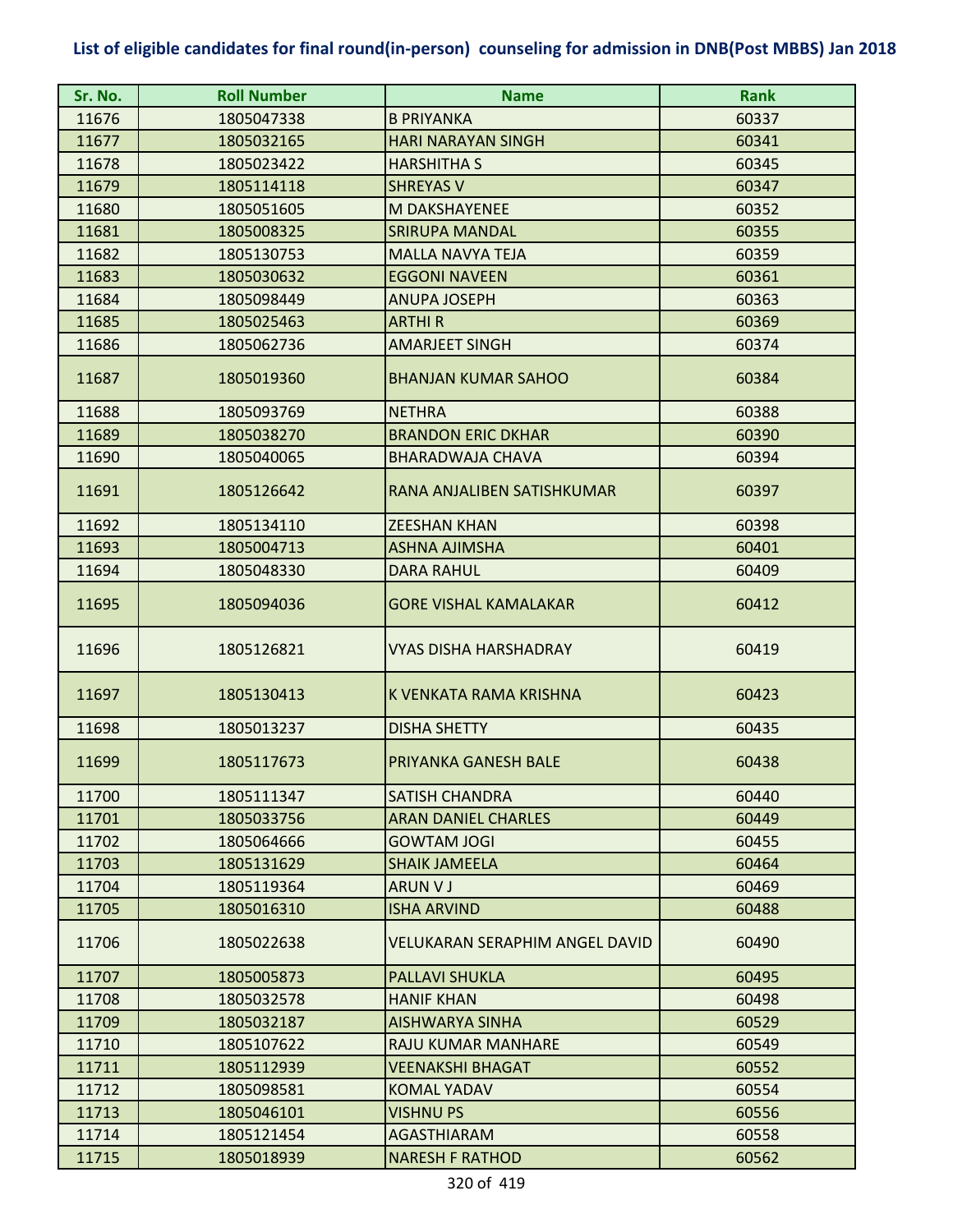| Sr. No. | <b>Roll Number</b> | <b>Name</b>                                | <b>Rank</b> |
|---------|--------------------|--------------------------------------------|-------------|
| 11716   | 1805031139         | <b>VINAY YADAV</b>                         | 60564       |
| 11717   | 1805128904         | <b>FAZIL SHAJAHAN</b>                      | 60572       |
| 11718   | 1805016205         | <b>GERISH ATRI</b>                         | 60575       |
| 11719   | 1805090088         | <b>SUNITHA</b>                             | 60579       |
| 11720   | 1805047655         | <b>BHOOTHPUR MOUNIKA</b>                   | 60584       |
| 11721   | 1805056076         | TATINENI KRISHNA CHAITANYA<br><b>KUMAR</b> | 60589       |
| 11722   | 1805081478         | <b>MEERA GOBIKHA</b>                       | 60596       |
| 11723   | 1805040685         | PRIYANSHI ANAND                            | 60604       |
| 11724   | 1805053565         | PURANAPU MAHITHA                           | 60619       |
| 11725   | 1805010550         | <b>MITHUN NILGIRI K</b>                    | 60620       |
| 11726   | 1805057931         | NAVEEN KUMAR SINGH PANWAR                  | 60622       |
| 11727   | 1805096168         | <b>APOORVAN</b>                            | 60628       |
| 11728   | 1805100037         | <b>MADHVI SANWALKA</b>                     | 60633       |
| 11729   | 1805105640         | RAO AKHILA KESHAVA                         | 60637       |
| 11730   | 1805083758         | <b>ANSHUL SINGH</b>                        | 60639       |
| 11731   | 1805080030         | PRIYANKA GUPTA                             | 60642       |
| 11732   | 1805044536         | YADAV KAMLESH                              | 60654       |
| 11733   | 1805104791         | THORAT RAJABHAU JANARDAN                   | 60680       |
| 11734   | 1805022943         | <b>ANTONY ALBERT</b>                       | 60686       |
| 11735   | 1805077717         | <b>SHIVARAM BANDARU</b>                    | 60689       |
| 11736   | 1805076736         | M RAMASUBBAREDDY                           | 60696       |
| 11737   | 1805074415         | <b>DEBADITYA HALDAR</b>                    | 60698       |
| 11738   | 1805081935         | <b>DIVYAKR</b>                             | 60699       |
| 11739   | 1805088661         | <b>NASIR OMER KHAN</b>                     | 60704       |
| 11740   | 1805095170         | JEEVAN MAHADEV PATIL                       | 60716       |
| 11741   | 1805124747         | <b>SYED ZUBAIR AHMED</b>                   | 60717       |
| 11742   | 1805016361         | <b>SHILPI SHRIVASTAVA</b>                  | 60725       |
| 11743   | 1805029857         | <b>ZEESHAN NAZIR</b>                       | 60749       |
| 11744   | 1805131109         | <b>NARESH PEDAPROLU</b>                    | 60750       |
| 11745   | 1805016479         | NIMMAGADDA PESHITHA                        | 60769       |
| 11746   | 1805108053         | <b>JENNIFER SHALINI RAVIKUMAR</b>          | 60787       |
| 11747   | 1805023397         | <b>DIVYA MURUGESAN</b>                     | 60804       |
| 11748   | 1805076885         | <b>KEERTHI PRIYA N</b>                     | 60817       |
| 11749   | 1805053319         | P LAHARI                                   | 60826       |
| 11750   | 1805101528         | <b>SHIPRA GARG</b>                         | 60831       |
| 11751   | 1805025507         | <b>WATSON THOMAS</b>                       | 60834       |
| 11752   | 1805126887         | <b>SHWETA SINGH</b>                        | 60837       |
| 11753   | 1805013862         | <b>SWATHINR</b>                            | 60841       |
| 11754   | 1805085518         | WADIA SHEREZADE PERCY                      | 60842       |
| 11755   | 1805012035         | <b>BHARATHESH S SHETTY</b>                 | 60843       |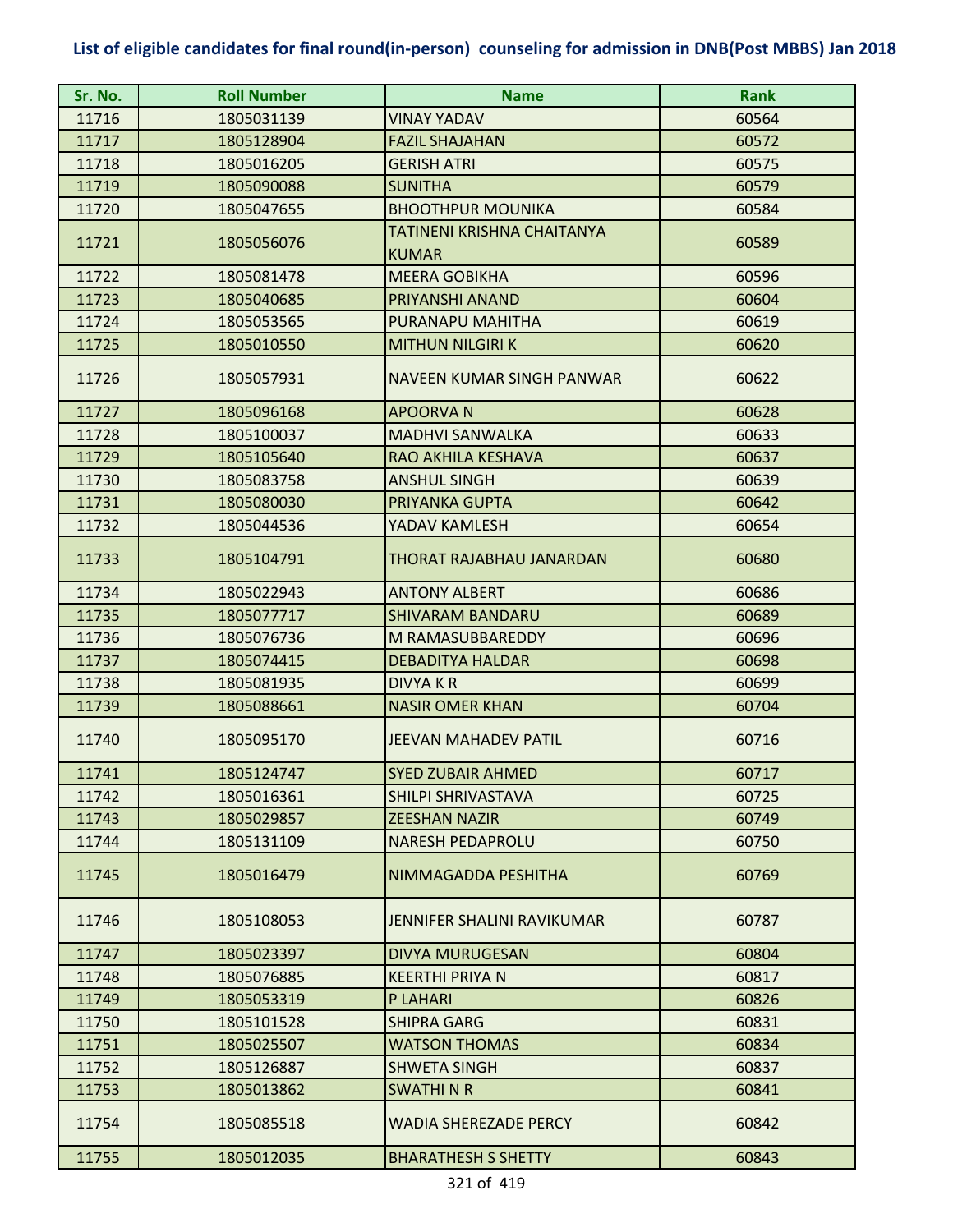| Sr. No. | <b>Roll Number</b> | <b>Name</b>                     | <b>Rank</b> |
|---------|--------------------|---------------------------------|-------------|
| 11756   | 1805132645         | VIJAY YERAMALLA                 | 60845       |
| 11757   | 1805134111         | <b>SHAIKH SADAF MOHD SHAHID</b> | 60854       |
| 11758   | 1805119651         | <b>NANDHINIKUTTY PS</b>         | 60856       |
| 11759   | 1805027471         | <b>SHANMATHI DEVI K</b>         | 60857       |
| 11760   | 1805033505         | ASMITA VISHWAKARMA              | 60858       |
| 11761   | 1805106672         | <b>VIDULA VINAY SHEVADE</b>     | 60880       |
| 11762   | 1805051327         | <b>BETHAPUDI PRAGNA</b>         | 60884       |
| 11763   | 1805129485         | <b>NATI SUDHEERA</b>            | 60888       |
| 11764   | 1805006203         | <b>RAHUL KUMAR</b>              | 60889       |
| 11765   | 1805123578         | <b>KATHIRAVAN M</b>             | 60895       |
| 11766   | 1805034686         | <b>SNEHIL GOYAL</b>             | 60917       |
| 11767   | 1805033192         | <b>SANDHYA MARGIYA</b>          | 60923       |
| 11768   | 1805107180         | <b>DINDAYAL SAHU</b>            | 60925       |
| 11769   | 1805045854         | <b>ASHWINI VITHAL BHASME</b>    | 60931       |
| 11770   | 1805064193         | PRANAMI GOGOI                   | 60938       |
| 11771   | 1805012877         | <b>SAHANA N GOWDA</b>           | 60942       |
| 11772   | 1805003222         | <b>VISHAL JAYANTIBHAI PATEL</b> | 60947       |
| 11773   | 1805009884         | <b>SOBHIA JABEEN</b>            | 60949       |
| 11774   | 1805088831         | <b>SUHAS SAGAR N U</b>          | 60955       |
| 11775   | 1805041002         | <b>KADAMBARI</b>                | 60957       |
| 11776   | 1805002567         | <b>MEGHA GUNVANTRAY RATHOD</b>  | 60958       |
| 11777   | 1805009607         | <b>THOMSON C DAVIS</b>          | 60964       |
| 11778   | 1805017679         | <b>DEEPTY SINHA</b>             | 60967       |
| 11779   | 1805043514         | <b>LIYA GEORGE</b>              | 60970       |
| 11780   | 1805014856         | <b>RUPESH DHALI</b>             | 60977       |
| 11781   | 1805016521         | <b>NARAYAN DAS</b>              | 60986       |
| 11782   | 1805035367         | <b>SAURABH SHIRSAT</b>          | 60997       |
| 11783   | 1805118739         | <b>SARATH K MENON</b>           | 60998       |
| 11784   | 1805033221         | SOURAV KUMAR TRIPATHY           | 61007       |
| 11785   | 1805013113         | <b>VAISAKHI S</b>               | 61028       |
| 11786   | 1805021518         | <b>POOJA SHREE</b>              | 61032       |
| 11787   | 1805068875         | <b>SUMEET KOUR</b>              | 61039       |
| 11788   | 1805121769         | <b>ANJANA S</b>                 | 61044       |
| 11789   | 1805013703         | <b>HARITHA SUBHAGAN</b>         | 61047       |
| 11790   | 1805098502         | <b>DEEPSHIKHA NAGI</b>          | 61049       |
| 11791   | 1805115934         | <b>BIKKAD VASANT SANDIPAN</b>   | 61065       |
| 11792   | 1805089529         | <b>NAMITHA M</b>                | 61068       |
| 11793   | 1805065107         | <b>SYEDA SHAHVER SULTANA</b>    | 61070       |
| 11794   | 1805085213         | <b>HEMANT HANSRAJ MOURYA</b>    | 61079       |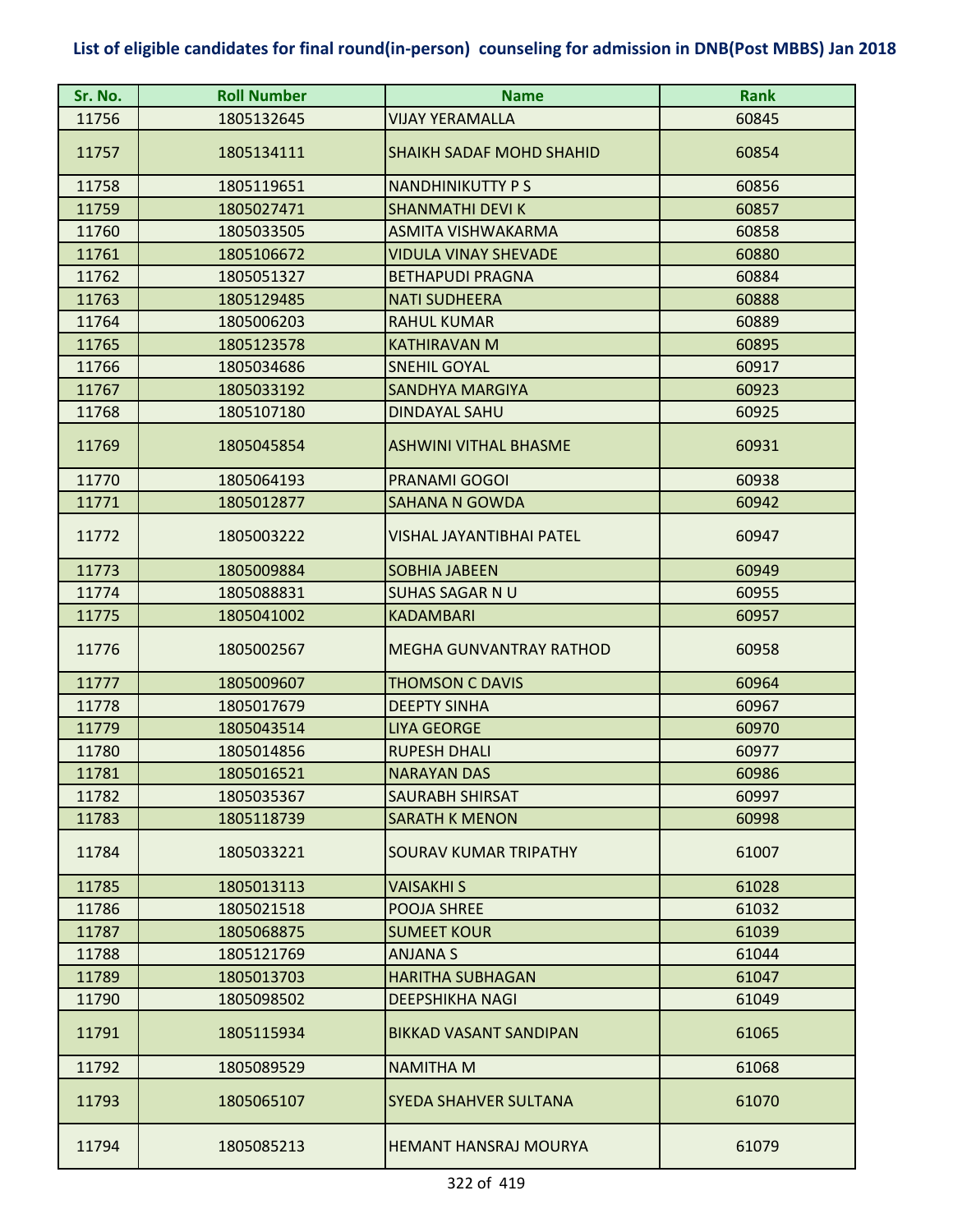| Sr. No. | <b>Roll Number</b> | <b>Name</b>                                     | <b>Rank</b> |
|---------|--------------------|-------------------------------------------------|-------------|
| 11795   | 1805088598         | <b>SUKANAND</b>                                 | 61083       |
| 11796   | 1805031992         | <b>SUNITA DAS</b>                               | 61088       |
| 11797   | 1805113620         | <b>DIAMSALON MUKHIM</b>                         | 61098       |
| 11798   | 1805034004         | <b>VIKASH KUMAR</b>                             | 61100       |
| 11799   | 1805002268         | POKAR NIKUNJKUMAR PREMJIBHAI                    | 61102       |
| 11800   | 1805093324         | <b>MOHAMED MOHAIDEEN</b>                        | 61115       |
| 11801   | 1805079670         | <b>SYED AHMED HUSSAIN KAZMI</b>                 | 61119       |
| 11802   | 1805109547         | <b>AVINASH SINGH</b>                            | 61125       |
| 11803   | 1805085901         | NANDINI RAVINDRANATH KHAIRNAR                   | 61126       |
| 11804   | 1805119925         | <b>ANUPRIYAA RAJENDRAN</b>                      | 61133       |
| 11805   | 1805091861         | PAITHANKAR ABOLEE KAILAS                        | 61135       |
| 11806   | 1805035487         | <b>CHAUHAN DRUPADKUNVAR</b><br><b>JAGATSINH</b> | 61148       |
| 11807   | 1805115057         | <b>POULAMI BASU</b>                             | 61158       |
| 11808   | 1805119159         | <b>ANJALI REJIV</b>                             | 61161       |
| 11809   | 1805059410         | <b>G SHRINIVAS NAIDU</b>                        | 61173       |
| 11810   | 1805100953         | <b>SHIVANI SINGH</b>                            | 61174       |
| 11811   | 1805125271         | <b>VARUN PAREEK</b>                             | 61177       |
| 11812   | 1805104557         | PATKAR PRADNYA SUSHIL                           | 61181       |
| 11813   | 1805098679         | <b>SANKALP JAIN</b>                             | 61182       |
| 11814   | 1805090378         | <b>SHANMUGA PRIYAA D</b>                        | 61184       |
| 11815   | 1805041951         | <b>NISHAN SAHARIAH</b>                          | 61192       |
| 11816   | 1805096620         | KASHID ANUPAMA ASHOK                            | 61203       |
| 11817   | 1805060860         | <b>SNIGDHA SHARMA</b>                           | 61234       |
| 11818   | 1805070966         | <b>PUSPENDU SARDAR</b>                          | 61241       |
| 11819   | 1805035573         | <b>SHAH PRIYANSHI MAYURBHAI</b>                 | 61266       |
| 11820   | 1805133263         | <b>BORKAR UTTARA MOHANDAS</b>                   | 61272       |
| 11821   | 1805095240         | <b>REENA KUMARI</b>                             | 61277       |
| 11822   | 1805119535         | <b>KAILASNATH M S</b>                           | 61278       |
| 11823   | 1805128374         | <b>MASAGIRI MAHESWARI</b>                       | 61281       |
| 11824   | 1805128493         | <b>BALKEES BEEVI</b>                            | 61283       |
| 11825   | 1805072837         | <b>BIKASH SINGH</b>                             | 61293       |
| 11826   | 1805052934         | PATHAKOTASREEKALPANA                            | 61323       |
| 11827   | 1805048335         | <b>CHARISHA DAVID</b>                           | 61326       |
| 11828   | 1805119034         | RENUKADEVI VADIVELU                             | 61341       |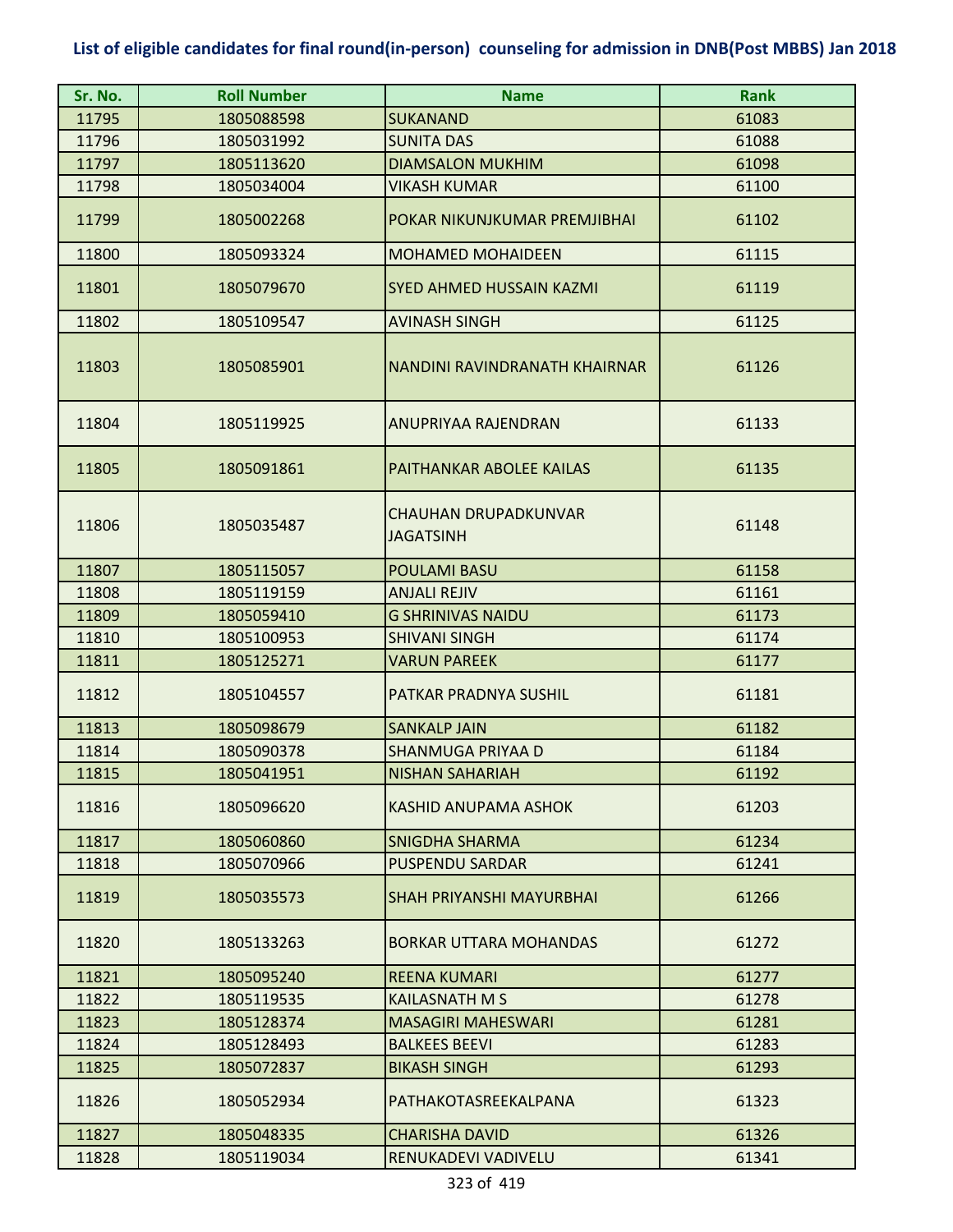| Sr. No. | <b>Roll Number</b> | <b>Name</b>                                       | <b>Rank</b> |
|---------|--------------------|---------------------------------------------------|-------------|
| 11829   | 1805046719         | <b>ASMA MOHD SHOUKAT</b>                          | 61342       |
| 11830   | 1805087991         | AVANI                                             | 61351       |
| 11831   | 1805053636         | <b>SAISREE RACHAKONDA</b>                         | 61360       |
| 11832   | 1805009166         | <b>SHAZIA HASEEB</b>                              | 61363       |
| 11833   | 1805081665         | <b>KEERTHANA V</b>                                | 61367       |
| 11834   | 1805028394         | <b>VIVEKA</b>                                     | 61374       |
| 11835   | 1805087064         | <b>ANINDITA CHATTERJEE</b>                        | 61378       |
| 11836   | 1805047940         | CHINTA PAVANA SANDHYA                             | 61380       |
| 11837   | 1805041809         | MAPRANATHUKARAN DEVASSY ROBIN                     | 61396       |
| 11838   | 1805096990         | KHAN SALMAN ASLAM HAYAT                           | 61406       |
| 11839   | 1805008030         | <b>JAYDEEPSINH PARSOTTAMDAS</b><br><b>MAKWANA</b> | 61410       |
| 11840   | 1805034011         | <b>SINGH PRASHANTKUMAR</b><br><b>MANGALPRASAD</b> | 61423       |
| 11841   | 1805032057         | <b>RAZI SHAHID</b>                                | 61438       |
| 11842   | 1805051591         | <b>R BABU SRIJAN</b>                              | 61439       |
| 11843   | 1805056826         | <b>USHASWINI BARLA</b>                            | 61444       |
| 11844   | 1805048728         | <b>MASJIDPURA MUBEEN AHMED</b>                    | 61453       |
| 11845   | 1805122493         | <b>GOWTHAM P</b>                                  | 61454       |
| 11846   | 1805081328         | <b>PREMKUMAR</b>                                  | 61461       |
| 11847   | 1805061242         | <b>SHRADHA ANIL PATIL</b>                         | 61472       |
| 11848   | 1805027037         | <b>SHYAM RAMESH</b>                               | 61486       |
| 11849   | 1805057228         | <b>REMYATK</b>                                    | 61499       |
| 11850   | 1805032332         | <b>SONALI DAYAN</b>                               | 61507       |
| 11851   | 1805056854         | TEJASWI A                                         | 61508       |
| 11852   | 1805035102         | <b>RAKHI KUMARI</b>                               | 61509       |
| 11853   | 1805127753         | VANKA RHODA ANUSHA                                | 61511       |
| 11854   | 1805046944         | <b>MASIHA AFREEN</b>                              | 61517       |
| 11855   | 1805012461         | <b>HARSHITHA C</b>                                | 61527       |
| 11856   | 1805082367         | <b>NAZREEN BEGAM S</b>                            | 61538       |
| 11857   | 1805105562         | PHALKE ABHIJIT ASHOK                              | 61539       |
| 11858   | 1805102201         | <b>ABHINAV DEEP</b>                               | 61542       |
| 11859   | 1805131562         | <b>SHAIK NABI RUKSANA</b>                         | 61551       |
| 11860   | 1805036336         | <b>ABHIMANYU KHUTELL</b>                          | 61552       |
| 11861   | 1805050880         | PAVIDIMALLA UMASANKAR                             | 61555       |
| 11862   | 1805079750         | <b>SUNIL KUMAR YADAV</b>                          | 61571       |
| 11863   | 1805090807         | <b>HAFSA SALEEM</b>                               | 61572       |
| 11864   | 1805051752         | VIJAYALAXMI B MALIPATIL                           | 61579       |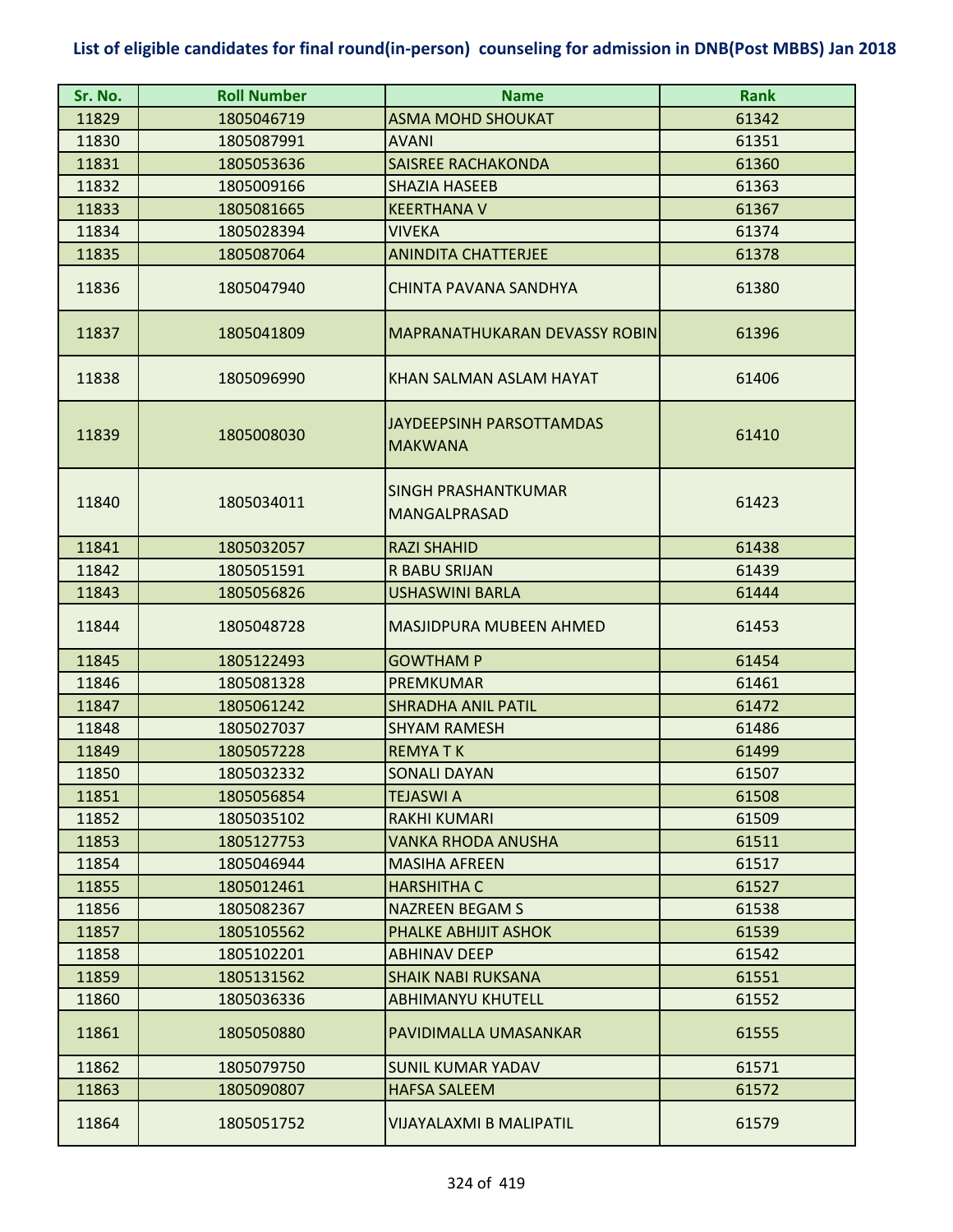| Sr. No. | <b>Roll Number</b> | <b>Name</b>                 | <b>Rank</b> |
|---------|--------------------|-----------------------------|-------------|
| 11865   | 1805124168         | MURALIDHARAN PANDIAN        | 61580       |
| 11866   | 1805094520         | PRAMOD NAGORAO TOTEWAD      | 61582       |
| 11867   | 1805083699         | <b>ANJALI SINGH</b>         | 61588       |
| 11868   | 1805132307         | KURAMANI SRI LAXMI SWETCHA  | 61591       |
| 11869   | 1805038028         | <b>SHIVANSH VERMA</b>       | 61595       |
| 11870   | 1805098463         | <b>MOHAMMED AKRAM UDDIN</b> | 61597       |
| 11871   | 1805017965         | PRIYA SINGH SURYVANSHI      | 61603       |
| 11872   | 1805130502         | <b>KONA SHARADA DEVI</b>    | 61607       |
| 11873   | 1805099645         | <b>SUMAN KUMAR SINGH</b>    | 61611       |
| 11874   | 1805079394         | <b>ANIL KUMAR</b>           | 61612       |
| 11875   | 1805124778         | <b>IRSHAD AHAMED S</b>      | 61618       |
| 11876   | 1805097465         | <b>SAHANAK</b>              | 61622       |
| 11877   | 1805087171         | SANAP SHUBHANGI HANUMANT    | 61627       |
| 11878   | 1805012616         | <b>EKTA CHHABRA</b>         | 61644       |
| 11879   | 1805063398         | <b>MOHINI GUPTA</b>         | 61657       |
| 11880   | 1805006808         | <b>LOTE RADHA DEEPAK</b>    | 61664       |
| 11881   | 1805074331         | <b>ASMITA SAMAL</b>         | 61665       |
| 11882   | 1805026056         | <b>NIVETHA V</b>            | 61667       |
| 11883   | 1805028823         | ARVIND SHANMUGAM            | 61669       |
| 11884   | 1805036758         | <b>ANAND LODHI</b>          | 61670       |
| 11885   | 1805030731         | <b>TANAY SINHA</b>          | 61675       |
| 11886   | 1805118609         | <b>JOEL ABRAHAM THOMAS</b>  | 61699       |
| 11887   | 1805018150         | <b>PRACHI GUPTA</b>         | 61700       |
| 11888   | 1805066952         | <b>AVIJIT CHANDA</b>        | 61704       |
| 11889   | 1805008619         | <b>DEBAJYOTI MAJHI</b>      | 61714       |
| 11890   | 1805068219         | P N SHILPA                  | 61730       |
| 11891   | 1805091692         | SAKHARWADE RASHMI NARENDRA  | 61738       |
| 11892   | 1805095209         | SIDDIQUI AMENA NAAZ         | 61739       |
| 11893   | 1805126040         | <b>NEHA CHATURVEDI</b>      | 61740       |
| 11894   | 1805021209         | SWAPNIL RAJVANSHI           | 61755       |
| 11895   | 1805077774         | <b>MEDHA GOEL</b>           | 61760       |
| 11896   | 1805109164         | PATEL SALONI HITENDRA       | 61762       |
| 11897   | 1805126806         | <b>VARA VIHANG NARENDRA</b> | 61790       |
| 11898   | 1805063867         | PATEL KUSH SURENDRAKUMAR    | 61795       |
| 11899   | 1805006570         | <b>JYOTI SAINI</b>          | 61799       |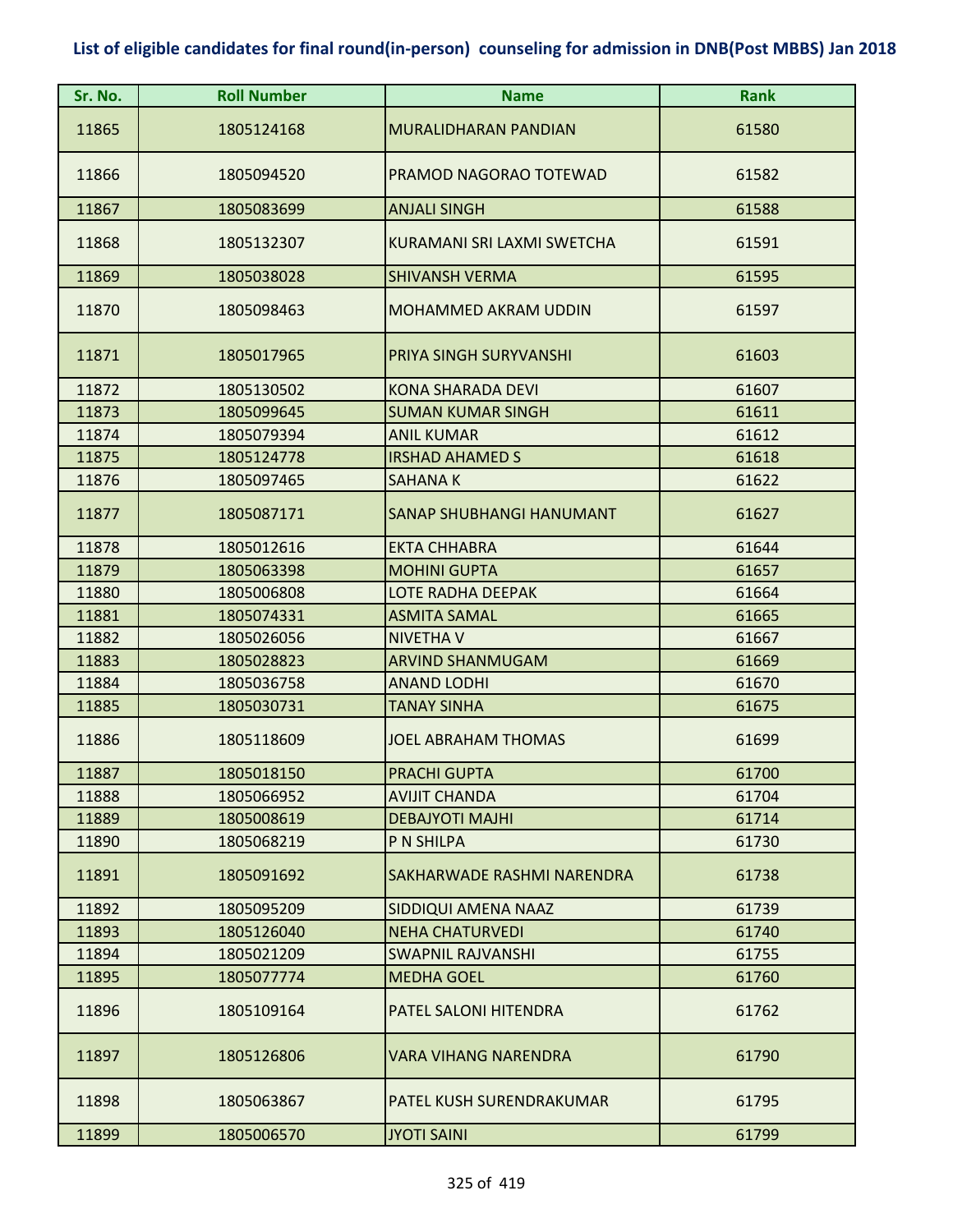| Sr. No. | <b>Roll Number</b> | <b>Name</b>                                | <b>Rank</b> |
|---------|--------------------|--------------------------------------------|-------------|
|         |                    | PATEL JAIMINKUMAR                          |             |
| 11900   | 1805063703         | <b>MAHENDRABHAI</b>                        | 61801       |
| 11901   | 1805117068         | <b>CHAUDHARI SAGAR VILAS</b>               | 61804       |
| 11902   | 1805076400         | <b>ZEEBA IRUM</b>                          | 61808       |
| 11903   | 1805032734         | <b>MUKESH SAINI</b>                        | 61812       |
| 11904   | 1805122397         | <b>GLEAMINE SELVAM P</b>                   | 61813       |
| 11905   | 1805048562         | <b>ERRA SRUTHI</b>                         | 61815       |
| 11906   | 1805068120         | <b>SURENDER NAIK M</b>                     | 61817       |
| 11907   | 1805035210         | <b>RAMBHA KUMARI</b>                       | 61822       |
| 11908   | 1805081634         | PREETHIV                                   | 61823       |
| 11909   | 1805002515         | <b>ADITI KOTHARI</b>                       | 61825       |
| 11910   | 1805049907         | SABAVATH NIKHIL KUMAR                      | 61828       |
| 11911   | 1805061691         | <b>THORAT ADITYA ASHOK</b>                 | 61830       |
| 11912   | 1805042428         | <b>RIPUNJOY SARMAH</b>                     | 61831       |
| 11913   | 1805096530         | <b>TYAGI ASHISH SAGAR</b>                  | 61841       |
| 11914   | 1805001787         | DAVE HARSHJEET KIRTIKUMAR                  | 61844       |
| 11915   | 1805123775         | PRIYANKA SELVARAJ                          | 61846       |
| 11916   | 1805033058         | VALODARA RAHULKUMAR<br><b>JAYANTIBHAI</b>  | 61859       |
| 11917   | 1805038441         | <b>SAURAV KUMAR</b>                        | 61871       |
| 11918   | 1805005499         | <b>ABHISHEK AGRAWAL</b>                    | 61875       |
| 11919   | 1805025677         | <b>SNEHA A SANKARAN</b>                    | 61883       |
| 11920   | 1805070023         | AMIT KUMAR HOWLY                           | 61891       |
| 11921   | 1805126393         | BAKULBHAI VALABHAI KALSARIYA               | 61893       |
| 11922   | 1805033952         | RAJEEV KUMAR RANJAN                        | 61901       |
| 11923   | 1805026086         | <b>SWATIN</b>                              | 61904       |
| 11924   | 1805054340         | PRATHYUSHA PRATHIVADI<br><b>BHAYANKARA</b> | 61916       |
| 11925   | 1805130706         | <b>MATTAPARTHI BHAVANI</b>                 | 61931       |
| 11926   | 1805028508         | <b>RAKHEE RAGHAVAN</b>                     | 61932       |
| 11927   | 1805006883         | <b>PARUL DILIP GAIKWAD</b>                 | 61935       |
| 11928   | 1805070249         | <b>NABANITA DEV BURMAN</b>                 | 61937       |
| 11929   | 1805058698         | <b>RANJAN YADAV</b>                        | 61944       |
| 11930   | 1805009457         | <b>ANKITA YADAV</b>                        | 61955       |
| 11931   | 1805054215         | <b>ANCY JENILET RAJENDRAN</b>              | 61957       |
| 11932   | 1805125765         | <b>KHUSHBOO BHINDIA</b>                    | 61961       |
| 11933   | 1805093714         | <b>MIRUTHULA A S</b>                       | 61969       |
| 11934   | 1805031159         | PUNEET AGGARWAL                            | 61973       |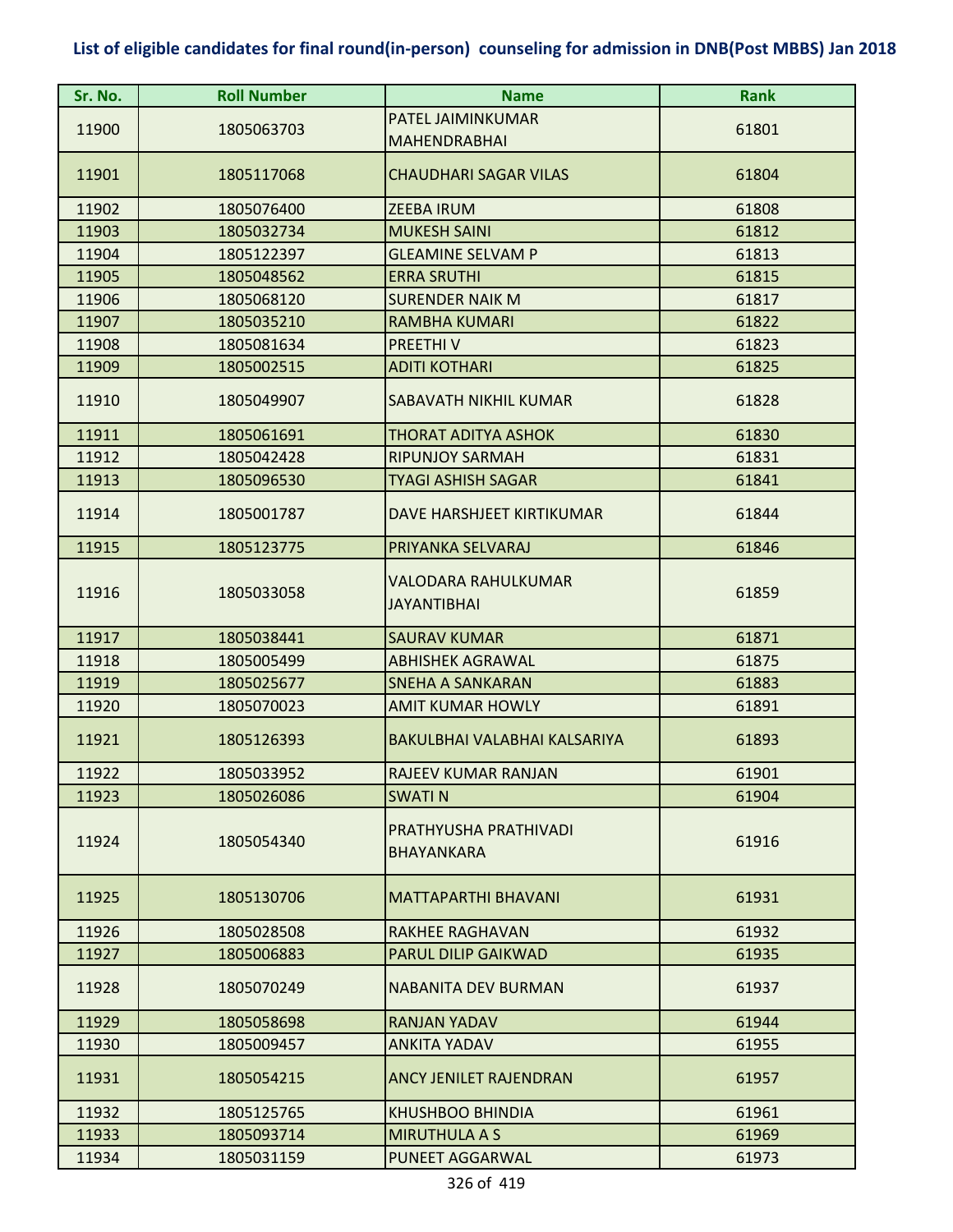| Sr. No. | <b>Roll Number</b> | <b>Name</b>                       | <b>Rank</b> |
|---------|--------------------|-----------------------------------|-------------|
| 11935   | 1805117121         | PATIL KHUSHBU HIRALAL             | 61982       |
| 11936   | 1805066310         | <b>GOPIKA KAMAL</b>               | 61990       |
| 11937   | 1805010699         | PRIYANKA PEETHAMBARAN             | 61991       |
| 11938   | 1805056348         | <b>SREE CHAITANYA VORUGANTI</b>   | 62031       |
| 11939   | 1805027330         | <b>JAZEELA MOHAMED SIDDIQUE</b>   | 62038       |
| 11940   | 1805098434         | <b>SHWETA SAROJ</b>               | 62042       |
| 11941   | 1805075350         | <b>AJITH V ASOK</b>               | 62043       |
| 11942   | 1805062642         | <b>IRFAN TASADUQ</b>              | 62048       |
| 11943   | 1805032534         | <b>FIBAH IRSHAD BHAT</b>          | 62061       |
| 11944   | 1805087435         | <b>SHRUTHY SARAH GEORGE</b>       | 62071       |
| 11945   | 1805130876         | <b>NAGAPURI SANDEEP GOUD</b>      | 62078       |
| 11946   | 1805031002         | <b>KINGSTON FERNANDO</b>          | 62080       |
| 11947   | 1805036264         | <b>RATTHINAM PL</b>               | 62083       |
| 11948   | 1805051564         | KAUSHIK MADHARI MADHUKAR          | 62084       |
| 11949   | 1805105120         | NAMRATA JAYARAM KATAKE            | 62085       |
| 11950   | 1805120027         | <b>JANAKIRAMAN</b>                | 62095       |
| 11951   | 1805132344         | <b>MAITRI RANG</b>                | 62099       |
| 11952   | 1805114512         | <b>KANAK MITTAL</b>               | 62108       |
| 11953   | 1805036194         | <b>KANABAR PRANAV PRAKASHBHAI</b> | 62116       |
| 11954   | 1805029891         | <b>SONAL KALA</b>                 | 62117       |
| 11955   | 1805008711         | <b>SATAKRATU PANDA</b>            | 62118       |
| 11956   | 1805040425         | <b>ARUSHI GUPTA</b>               | 62119       |
| 11957   | 1805041372         | <b>CHENITHUNG Y EZUNG</b>         | 62122       |
| 11958   | 1805097688         | <b>KARUNYA SARANGAM</b>           | 62123       |
| 11959   | 1805133288         | <b>VALVI HARSHALA RAYSING</b>     | 62124       |
| 11960   | 1805084036         | RAVI PRAJAPATI                    | 62139       |
| 11961   | 1805046471         | <b>INDIRA ANNAPUREDDY</b>         | 62146       |
| 11962   | 1805100052         | <b>ISHITA SOOD</b>                | 62158       |
| 11963   | 1805126890         | <b>DEVIKA KUMAR</b>               | 62169       |
| 11964   | 1805116024         | <b>DESAI PRAJAKTA SHIVAJI</b>     | 62173       |
| 11965   | 1805085937         | KABRA PRATIK VINAY                | 62178       |
| 11966   | 1805059548         | PRIYANKA GUPTA                    | 62182       |
| 11967   | 1805021593         | <b>KAMLA KANT TIWARI</b>          | 62183       |
| 11968   | 1805102444         | <b>PRAMOD KUMAR</b>               | 62188       |
| 11969   | 1805001153         | <b>RAJDEEP SINGH</b>              | 62189       |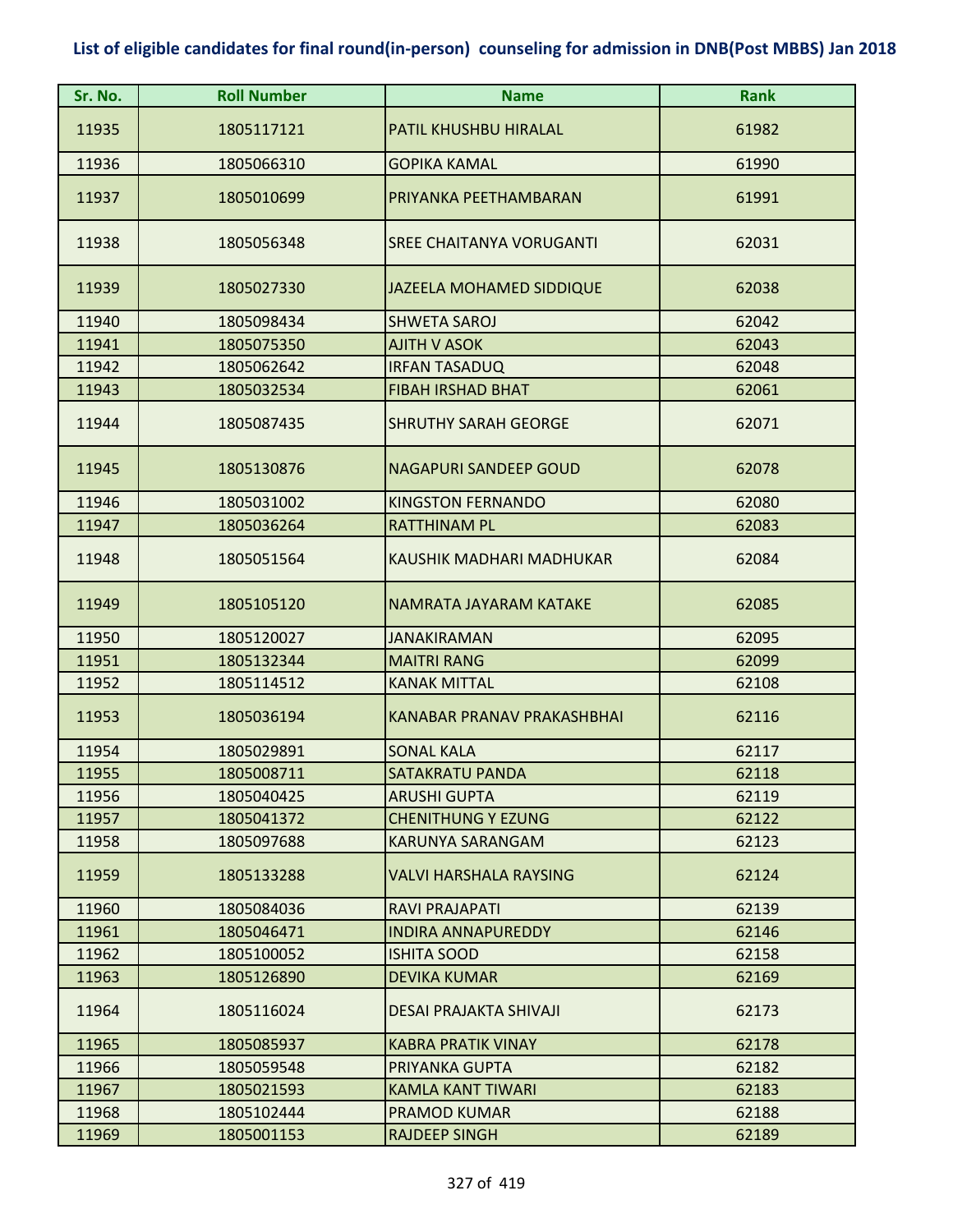| Sr. No. | <b>Roll Number</b> | <b>Name</b>                   | <b>Rank</b> |
|---------|--------------------|-------------------------------|-------------|
| 11970   | 1805100793         | PURSHOTTAM JAIPRAKASH TAPDIYA | 62199       |
| 11971   | 1805116041         | DHOLAKIA ABHISHEK VINODRAY    | 62200       |
| 11972   | 1805106963         | <b>MONICA CHAUHAN</b>         | 62201       |
| 11973   | 1805058760         | <b>SHAZ AMIN QURESHI</b>      | 62204       |
| 11974   | 1805068437         | <b>VADLAKONDA SRUTHI</b>      | 62216       |
| 11975   | 1805132158         | <b>BOORAPU RUPAVATHI</b>      | 62218       |
| 11976   | 1805099634         | <b>PIYUSH DAS</b>             | 62228       |
| 11977   | 1805044833         | <b>DIKSHA</b>                 | 62233       |
| 11978   | 1805020070         | <b>SUMEDH SHARMA</b>          | 62253       |
| 11979   | 1805038717         | <b>ANJALI</b>                 | 62258       |
| 11980   | 1805064474         | <b>SHANTHI PULAVARTHI</b>     | 62264       |
| 11981   | 1805104837         | SWATHI HARIKRISHNAN NAIR      | 62268       |
| 11982   | 1805029130         | <b>SWATI MOHAPATRA</b>        | 62305       |
| 11983   | 1805123327         | VISHNUDHARAN N R              | 62306       |
| 11984   | 1805106317         | NIKHIL NARAYANRAO AUDHOOT     | 62323       |
| 11985   | 1805028439         | <b>SNEHLATA</b>               | 62330       |
| 11986   | 1805065302         | <b>JYOTHI</b>                 | 62331       |
| 11987   | 1805025898         | <b>LAKSHMI S</b>              | 62335       |
| 11988   | 1805038523         | <b>ITINDER PAL SINGH</b>      | 62339       |
| 11989   | 1805086287         | <b>CHINMAYA VILAS BAL</b>     | 62340       |
| 11990   | 1805018242         | <b>ABHAY SAINI</b>            | 62355       |
| 11991   | 1805018074         | <b>ARSHI SADAF</b>            | 62357       |
| 11992   | 1805047635         | <b>MOHANA MURALI KOLLURI</b>  | 62362       |
| 11993   | 1805126243         | CHAUHAN ASLAMBHAI             | 62363       |
| 11994   | 1805004445         | <b>MEENU CHOUDHARY</b>        | 62371       |
| 11995   | 1805032269         | <b>MINAKSHI KUMARI</b>        | 62373       |
| 11996   | 1805101245         | <b>SAMIKSHA BHOBE</b>         | 62383       |
| 11997   | 1805049563         | <b>JADAV KAUSHIK RAO</b>      | 62392       |
| 11998   | 1805016393         | <b>PRESENJIT RAUT</b>         | 62393       |
| 11999   | 1805080351         | <b>ANMOL SINGLA</b>           | 62397       |
| 12000   | 1805128607         | <b>SHRAVYA DEEKONDA</b>       | 62400       |
| 12001   | 1805121209         | <b>SUMITHRA R</b>             | 62403       |
| 12002   | 1805014549         | <b>ALYANA RAMYA</b>           | 62405       |
| 12003   | 1805080494         | YUGPREET SINGH                | 62409       |
| 12004   | 1805047677         | <b>ARULMANI V</b>             | 62410       |
| 12005   | 1805082755         | PADMAPRASAD P S               | 62411       |
| 12006   | 1805046685         | <b>ALLU RAJESH</b>            | 62414       |
| 12007   | 1805064550         | <b>KARRI LAVANYA</b>          | 62415       |
| 12008   | 1805087071         | SADAPHULE SHWETA NIVRUTTI     | 62425       |
| 12009   | 1805124853         | <b>ANITHA M</b>               | 62426       |
| 12010   | 1805072608         | <b>KRISHNA JAISWAL</b>        | 62427       |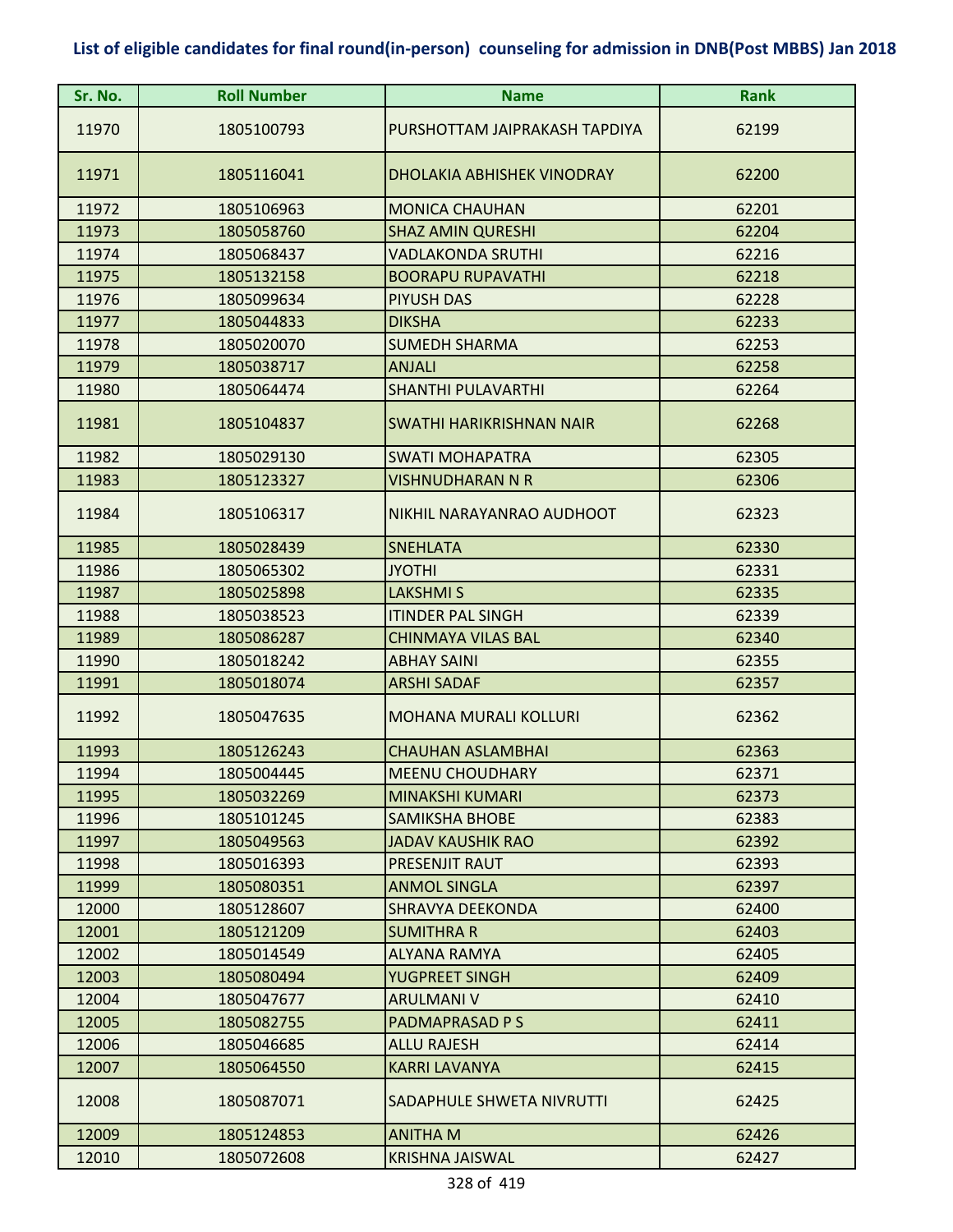| Sr. No. | <b>Roll Number</b> | <b>Name</b>                    | <b>Rank</b> |
|---------|--------------------|--------------------------------|-------------|
| 12011   | 1805089670         | <b>PRIYANKA P</b>              | 62434       |
| 12012   | 1805006925         | <b>GIRHE KALPANA SURYABHAN</b> | 62437       |
| 12013   | 1805078838         | <b>NITIN KUMAR SINGH</b>       | 62443       |
| 12014   | 1805040931         | <b>SONAM AGGARWAL</b>          | 62452       |
| 12015   | 1805028801         | <b>SHIVA RANJANI C</b>         | 62454       |
| 12016   | 1805131157         | PETETI SANTHA VERONICA         | 62455       |
| 12017   | 1805087069         | <b>SABNE SHRUTI SANJAY</b>     | 62456       |
| 12018   | 1805064743         | <b>SIMHADRI CHOKKA</b>         | 62460       |
| 12019   | 1805098191         | <b>ANMOL DEWAN</b>             | 62467       |
| 12020   | 1805108446         | PIPPERA SAMYUKTHA              | 62468       |
| 12021   | 1805094120         | <b>BADAME SNEHA MANOHAR</b>    | 62470       |
| 12022   | 1805010845         | <b>RAKSHAMH</b>                | 62482       |
| 12023   | 1805018114         | <b>GARIMA TOMAR</b>            | 62491       |
| 12024   | 1805031658         | <b>ANKITA SINGH</b>            | 62498       |
| 12025   | 1805001039         | RANJANA YADAV                  | 62506       |
| 12026   | 1805083864         | PATEL CHIRAG RAJENDRABHAI      | 62515       |
| 12027   | 1805042488         | <b>SWAPAN DEBBARMA</b>         | 62517       |
| 12028   | 1805002788         | VAKIL ALMAS JAVEDAHAMADKHAN    | 62523       |
|         |                    |                                |             |
| 12029   | 1805024347         | <b>NISHA J</b>                 | 62530       |
| 12030   | 1805051784         | MADHAVARAPU UDAY BHANU         | 62568       |
| 12031   | 1805009061         | <b>SHABIR AHMAD DANGROO</b>    | 62578       |
| 12032   | 1805086626         | <b>KRITHIKA RAMAMOORTHY</b>    | 62592       |
| 12033   | 1805043940         | <b>BHANU KANWAR</b>            | 62605       |
| 12034   | 1805117438         | <b>VIDHYA</b>                  | 62618       |
| 12035   | 1805033031         | <b>MADHABI ROY</b>             | 62619       |
| 12036   | 1805043288         | <b>DHARINI MISHRA</b>          | 62622       |
| 12037   | 1805033166         | <b>NIKLANK MEHTA</b>           | 62625       |
| 12038   | 1805009671         | <b>RINKU SALIM</b>             | 62628       |
| 12039   | 1805011457         | <b>VINUTHA M M</b>             | 62633       |
| 12040   | 1805083965         | PATEL UJASKUMAR ASHVINBHAI     | 62634       |
| 12041   | 1805123979         | <b>GANESH PRIYA S</b>          | 62643       |
| 12042   | 1805090887         | <b>DARBHA SURYA GAYATRI</b>    | 62645       |
| 12043   | 1805104628         | DEVASTHALI KAUSTUBH SATISH     | 62657       |
| 12044   | 1805059787         | <b>ANKITA JAIN</b>             | 62658       |
| 12045   | 1805065303         | <b>SREEDEVI S BABU</b>         | 62665       |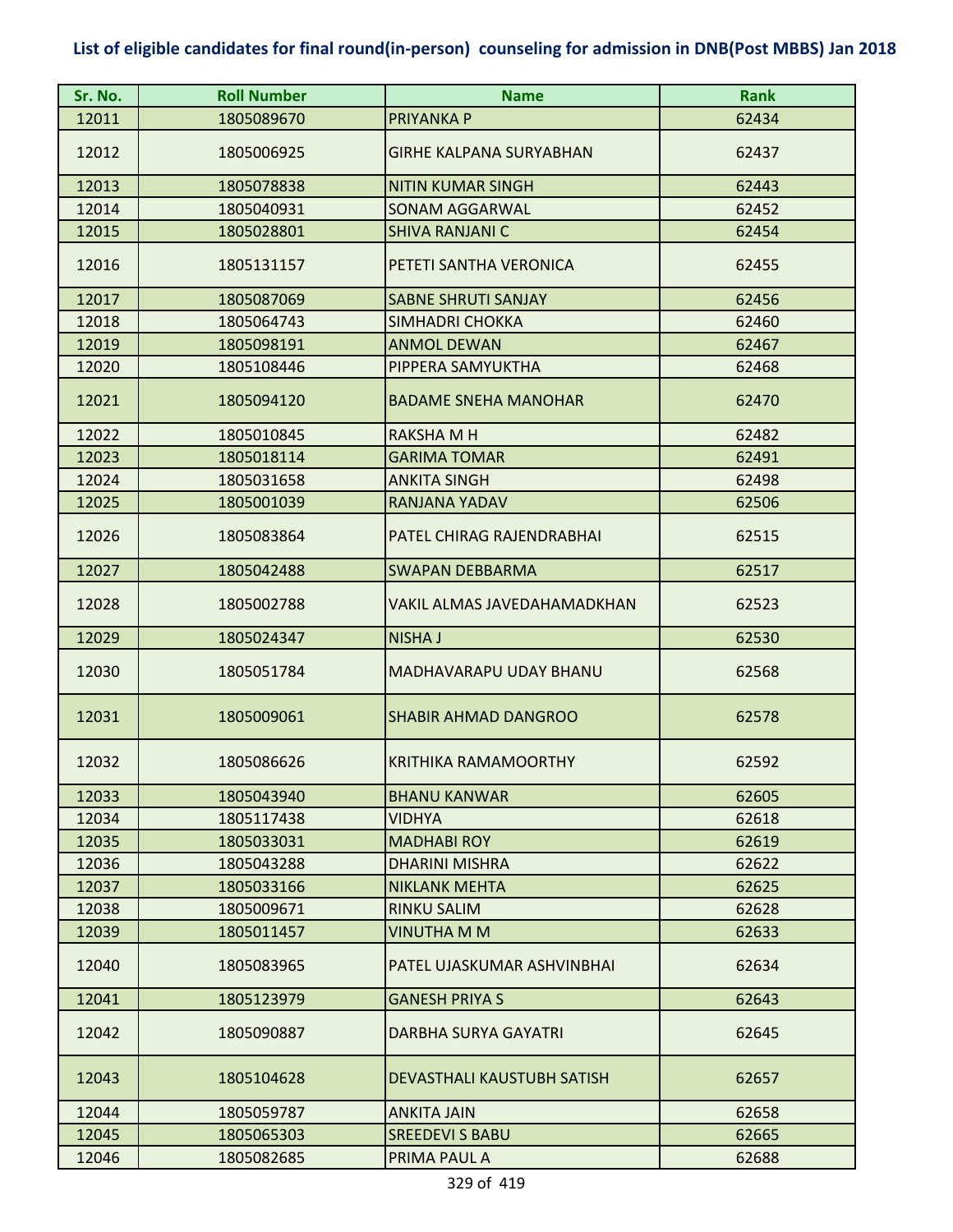| Sr. No. | <b>Roll Number</b> | <b>Name</b>                                | <b>Rank</b> |
|---------|--------------------|--------------------------------------------|-------------|
| 12047   | 1805057602         | <b>SHIVANI PANDIT</b>                      | 62701       |
| 12048   | 1805043432         | <b>NISHANT SINGH VERMA</b>                 | 62706       |
| 12049   | 1805073997         | <b>SUKANYA GUPTA</b>                       | 62715       |
| 12050   | 1805092442         | NISHA DAVY OLAKKENGIL                      | 62743       |
| 12051   | 1805101652         | <b>JASLEEN KAUR</b>                        | 62748       |
| 12052   | 1805068682         | <b>RUHI</b>                                | 62753       |
| 12053   | 1805118297         | <b>VENKITESH M G</b>                       | 62755       |
| 12054   | 1805116350         | <b>BHANDUTIA DRON KINNARBHAI</b>           | 62760       |
| 12055   | 1805125713         | <b>ANUDEEP JOSHI</b>                       | 62764       |
| 12056   | 1805028555         | APARNA VELAYUDHAN                          | 62766       |
| 12057   | 1805086226         | KHAN OMAR ALI KHAN MUKHTADER<br><b>ALI</b> | 62769       |
| 12058   | 1805074371         | <b>SREEMANTI BAG</b>                       | 62773       |
| 12059   | 1805129887         | <b>VISHALINI DANDANGI</b>                  | 62775       |
| 12060   | 1805055188         | <b>JAYADEVI C</b>                          | 62785       |
| 12061   | 1805021539         | <b>SANJANA SAXENA</b>                      | 62788       |
| 12062   | 1805103327         | <b>TANYA</b>                               | 62793       |
| 12063   | 1805036547         | <b>MUGTAR ALAM</b>                         | 62795       |
| 12064   | 1805127699         | ARUN KRISHNA ESLAVAT                       | 62810       |
| 12065   | 1805072781         | PADMA MADHAB BISOI                         | 62816       |
| 12066   | 1805017366         | SUDEEPTI SHRIVASTAVA                       | 62830       |
| 12067   | 1805026411         | AKSHAYA PARTHASARATHY K K A                | 62831       |
| 12068   | 1805026363         | PRIYADHARSHINI R                           | 62838       |
| 12069   | 1805026246         | <b>GRACE SUGANYA S</b>                     | 62844       |
| 12070   | 1805065232         | AFRA SHAZ RAHIMULLA                        | 62849       |
| 12071   | 1805058029         | PRASHANT KUMAR DIXIT                       | 62850       |
| 12072   | 1805007554         | <b>SOPHIA BHANGU</b>                       | 62858       |
| 12073   | 1805059052         | <b>DESAI ROHAN JAYESH</b>                  | 62861       |
| 12074   | 1805039784         | A SIVARANJANI                              | 62867       |
| 12075   | 1805018535         | <b>SHYAM KUMAR ADAPA</b>                   | 62869       |
| 12076   | 1805013822         | NIHAD FATHIMA VETTIYAPURI                  | 62870       |
| 12077   | 1805132082         | <b>VENKATESH YELLAPU</b>                   | 62881       |
| 12078   | 1805094920         | SAKALKAR SHIVANI RAMKRISHNA                | 62886       |
| 12079   | 1805022435         | ANUPAMA MANOHARAN                          | 62896       |
| 12080   | 1805133335         | SHAH DARPAN YATNESHBHAI                    | 62900       |
| 12081   | 1805086955         | <b>SHIRBHATE PRACHI NARESH</b>             | 62902       |
| 12082   | 1805018018         | <b>JANISAR JAVED</b>                       | 62920       |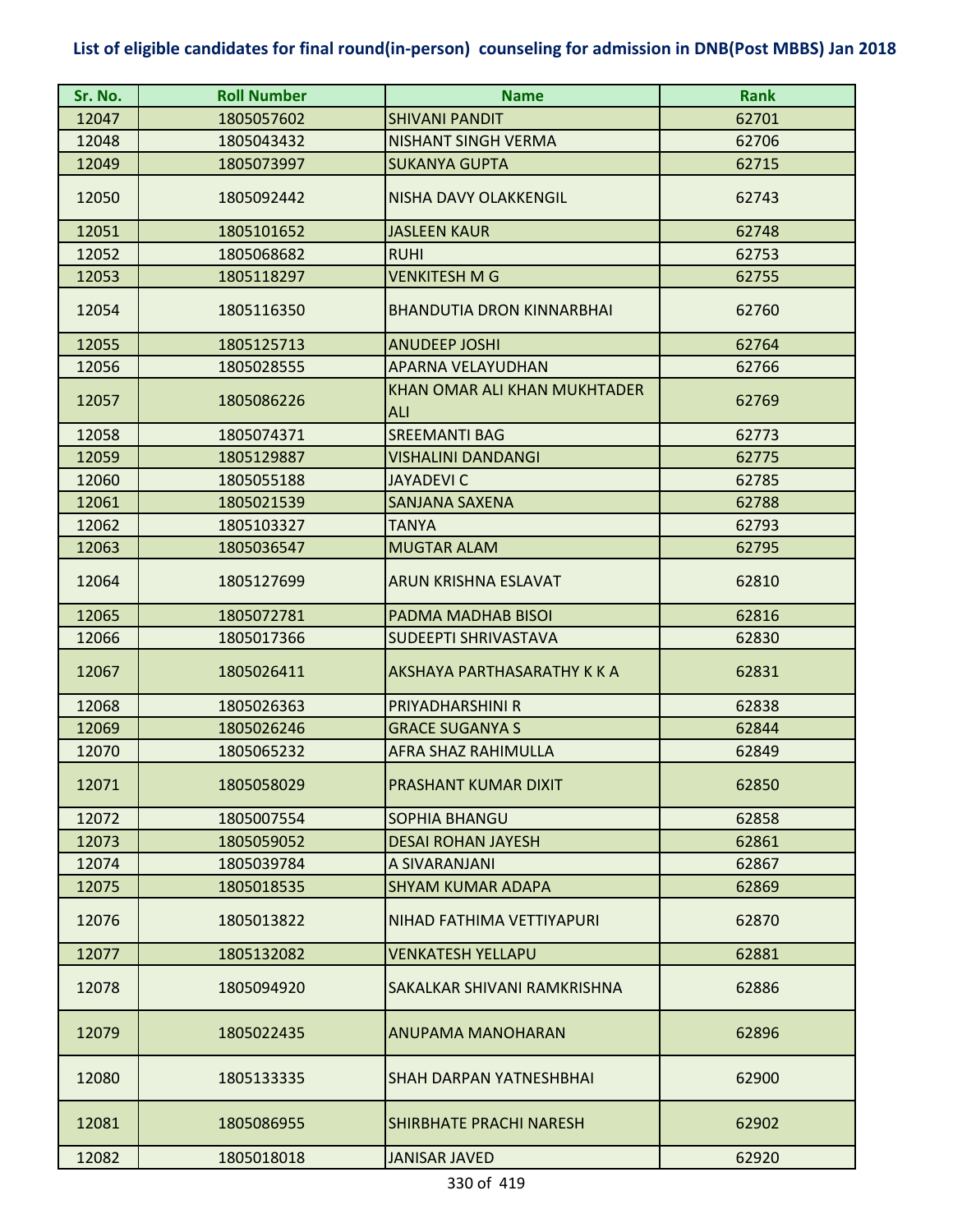| Sr. No. | <b>Roll Number</b> | <b>Name</b>                                      | <b>Rank</b> |
|---------|--------------------|--------------------------------------------------|-------------|
| 12083   | 1805040239         | <b>VANKUDAVATH SRINU NAIK</b>                    | 62923       |
| 12084   | 1805030422         | <b>MANVINDER SINGH</b>                           | 62926       |
| 12085   | 1805078499         | <b>SATYENDRA SINGH</b>                           | 62934       |
| 12086   | 1805085450         | <b>GANDAM SANDEEP KUMAR</b>                      | 62938       |
| 12087   | 1805132540         | <b>VELAMATI PRAVEEN BABU</b>                     | 62939       |
| 12088   | 1805058238         | <b>BHARGAV RAMESH DARJI</b>                      | 62940       |
| 12089   | 1805113019         | <b>WAHIDA KOUSER</b>                             | 62953       |
| 12090   | 1805134452         | <b>VISHNU MOHAN</b>                              | 62967       |
| 12091   | 1805034449         | <b>ANUPAM BISWAS</b>                             | 62973       |
| 12092   | 1805031768         | <b>FAIZAN AHMED KAMILI</b>                       | 62976       |
| 12093   | 1805120332         | SANGITHA J                                       | 62977       |
| 12094   | 1805095168         | PATIL KIRAN KAILAS                               | 62979       |
| 12095   | 1805055876         | <b>LEAH APPURVA Y</b>                            | 62985       |
| 12096   | 1805128676         | KASHAMALLA NARAYANA                              | 62989       |
| 12097   | 1805064604         | <b>MAVURI BHAVYA PRAMODINI</b><br><b>SUSEELA</b> | 62992       |
| 12098   | 1805077060         | <b>ZEHRA AFROZE</b>                              | 62996       |
| 12099   | 1805002159         | ANUJ ATULBHAI KANSARA                            | 63009       |
| 12100   | 1805113889         | <b>SEMEERAK</b>                                  | 63012       |
| 12101   | 1805125632         | <b>VARUN J</b>                                   | 63017       |
| 12102   | 1805006337         | <b>DEEPIKA</b>                                   | 63021       |
| 12103   | 1805039205         | <b>JONES LAKKENABOYINA</b>                       | 63049       |
| 12104   | 1805049310         | <b>S B NISHITHA</b>                              | 63052       |
| 12105   | 1805078566         | <b>AHMED SHAHEEN KHALIL</b>                      | 63054       |
| 12106   | 1805074799         | <b>UTTAM KUMAR BALL</b>                          | 63057       |
| 12107   | 1805099554         | <b>SWATI VIRMANI</b>                             | 63058       |
| 12108   | 1805115380         | RAMANANDI ANANYA JYOTIRMAY                       | 63060       |
| 12109   | 1805117394         | CHANDANSHIVE PRADNYA DILIP                       | 63062       |
| 12110   | 1805030617         | NIZAMRAJ BANERJEE                                | 63064       |
| 12111   | 1805087168         | SAMPADA PRAMOD WANKHEDE                          | 63065       |
| 12112   | 1805107186         | UMA SHANKAR SAI                                  | 63070       |
| 12113   | 1805030117         | <b>DIVYA PRABHA</b>                              | 63071       |
| 12114   | 1805030441         | <b>MANISHA KHATREE</b>                           | 63073       |
| 12115   | 1805080541         | <b>DISHANK KAPOOR</b>                            | 63090       |
| 12116   | 1805109286         | KUMBHANI CHINTAN BHARATBHAI                      | 63104       |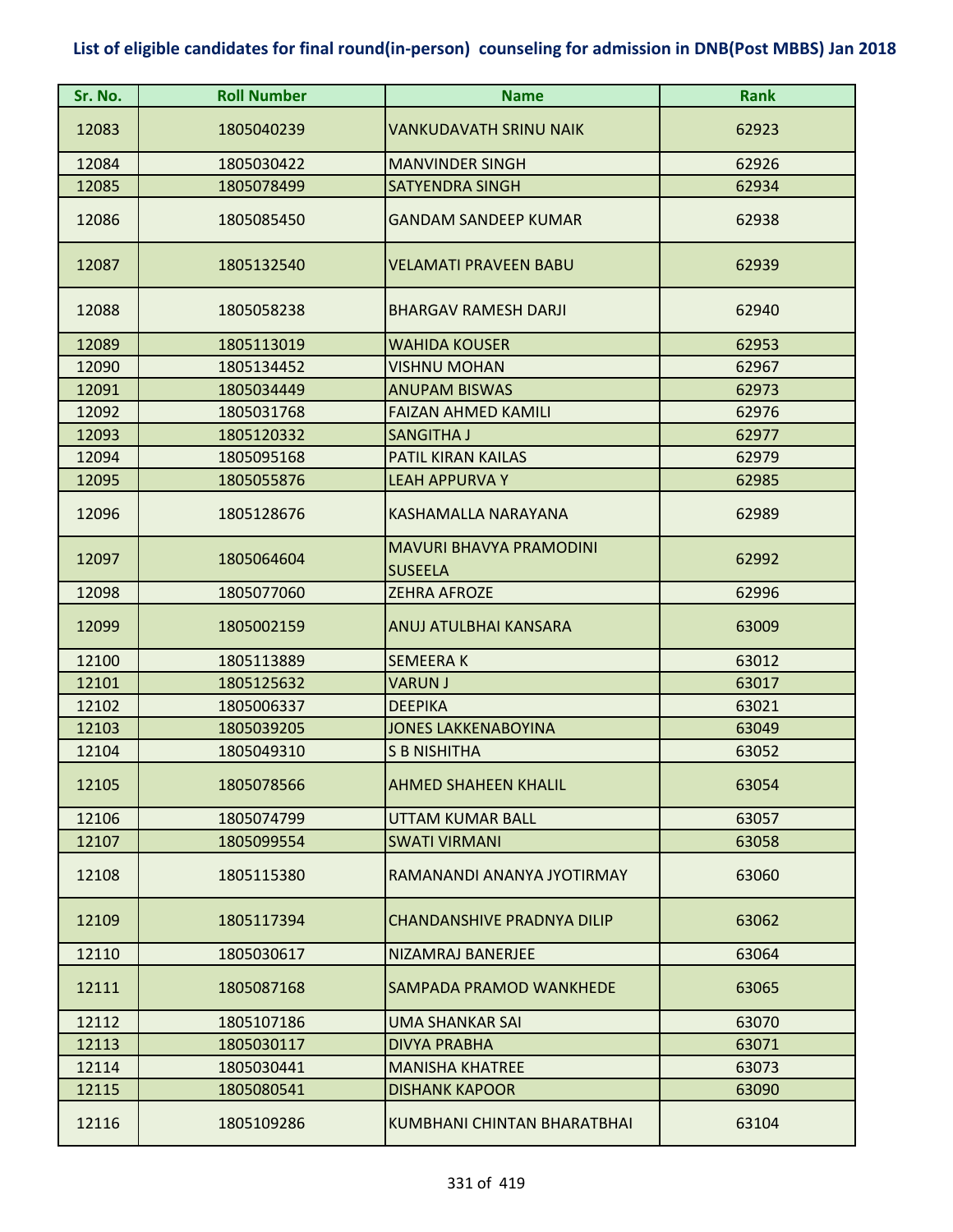| Sr. No. | <b>Roll Number</b> | <b>Name</b>                         | <b>Rank</b> |
|---------|--------------------|-------------------------------------|-------------|
| 12117   | 1805109488         | PARMAR HARMIKA RAJESH               | 63106       |
| 12118   | 1805024570         | <b>NIKITA K SHAH</b>                | 63113       |
| 12119   | 1805004123         | PRIYA GANDHI                        | 63115       |
| 12120   | 1805062577         | <b>ADHEERA PAL SINGH</b>            | 63120       |
| 12121   | 1805021332         | <b>MADHAW LAL PATEL</b>             | 63125       |
| 12122   | 1805059026         | POOJA SHRIVASTAVA                   | 63129       |
| 12123   | 1805069187         | <b>FERNANDES SWEEDLE ASHOK</b>      | 63139       |
| 12124   | 1805042115         | DANIEL NINGTHOUJAM                  | 63152       |
| 12125   | 1805035231         | <b>VISHAL DEVIDAS DANDGE</b>        | 63157       |
| 12126   | 1805047224         | <b>B AJAY KUMAR NAIK</b>            | 63170       |
| 12127   | 1805046395         | A SHRAVANI                          | 63175       |
| 12128   | 1805018382         | <b>ANKIT MAURYA</b>                 | 63180       |
| 12129   | 1805043661         | <b>SNEHI KANYAL</b>                 | 63181       |
| 12130   | 1805131507         | <b>UDAYKUMAR GUNDU</b>              | 63188       |
| 12131   | 1805017811         | <b>NEHA BAJPAYEE</b>                | 63190       |
| 12132   | 1805071649         | <b>ANANT KUMAR MAHTO</b>            | 63197       |
| 12133   | 1805096940         | <b>RAINUKA RANA</b>                 | 63205       |
| 12134   | 1805005756         | <b>SHRIKANT KASHYAP</b>             | 63208       |
| 12135   | 1805026882         | YALLAMELLI MOUNIKA                  | 63227       |
| 12136   | 1805119113         | <b>SIMI SIYAD</b>                   | 63230       |
| 12137   | 1805099141         | <b>DEBARGHYA SUTRADHAR</b>          | 63239       |
| 12138   | 1805047966         | <b>VENKATA SRI LAXMI CHENNUPATI</b> | 63254       |
| 12139   | 1805048680         | <b>SYEDA AMBREEN</b>                | 63262       |
| 12140   | 1805046964         | ARJULA NANDINI                      | 63280       |
| 12141   | 1805130708         | <b>SUREKHAM</b>                     | 63281       |
| 12142   | 1805062623         | SYED SHAHAAN AHMED                  | 63294       |
| 12143   | 1805049617         | <b>JANA TEJESWARI</b>               | 63304       |
| 12144   | 1805084843         | <b>SHORAJ SINGH CHAUHAN</b>         | 63312       |
| 12145   | 1805126067         | PRATEEK BHADAORIYA                  | 63317       |
| 12146   | 1805081112         | KARPAKA GAYATHRI S                  | 63320       |
| 12147   | 1805098704         | <b>SUNIL KUMAR</b>                  | 63325       |
| 12148   | 1805069470         | <b>DIVYA P MOHAN</b>                | 63333       |
| 12149   | 1805051686         | <b>UMAIRA SAMREEN</b>               | 63335       |
| 12150   | 1805100669         | <b>SHAGUN SINGHAL</b>               | 63359       |
| 12151   | 1805133838         | SHANKESHI PRIYANKA                  | 63369       |
| 12152   | 1805092483         | SURUSHE PRATIKSHA DATTATRAYA        | 63371       |
| 12153   | 1805082402         | <b>INDUMATHI B</b>                  | 63375       |
| 12154   | 1805019290         | <b>SIMONA GOND</b>                  | 63380       |
| 12155   | 1805014032         | T V SAI SIVRAM VARA PRASAD          | 63384       |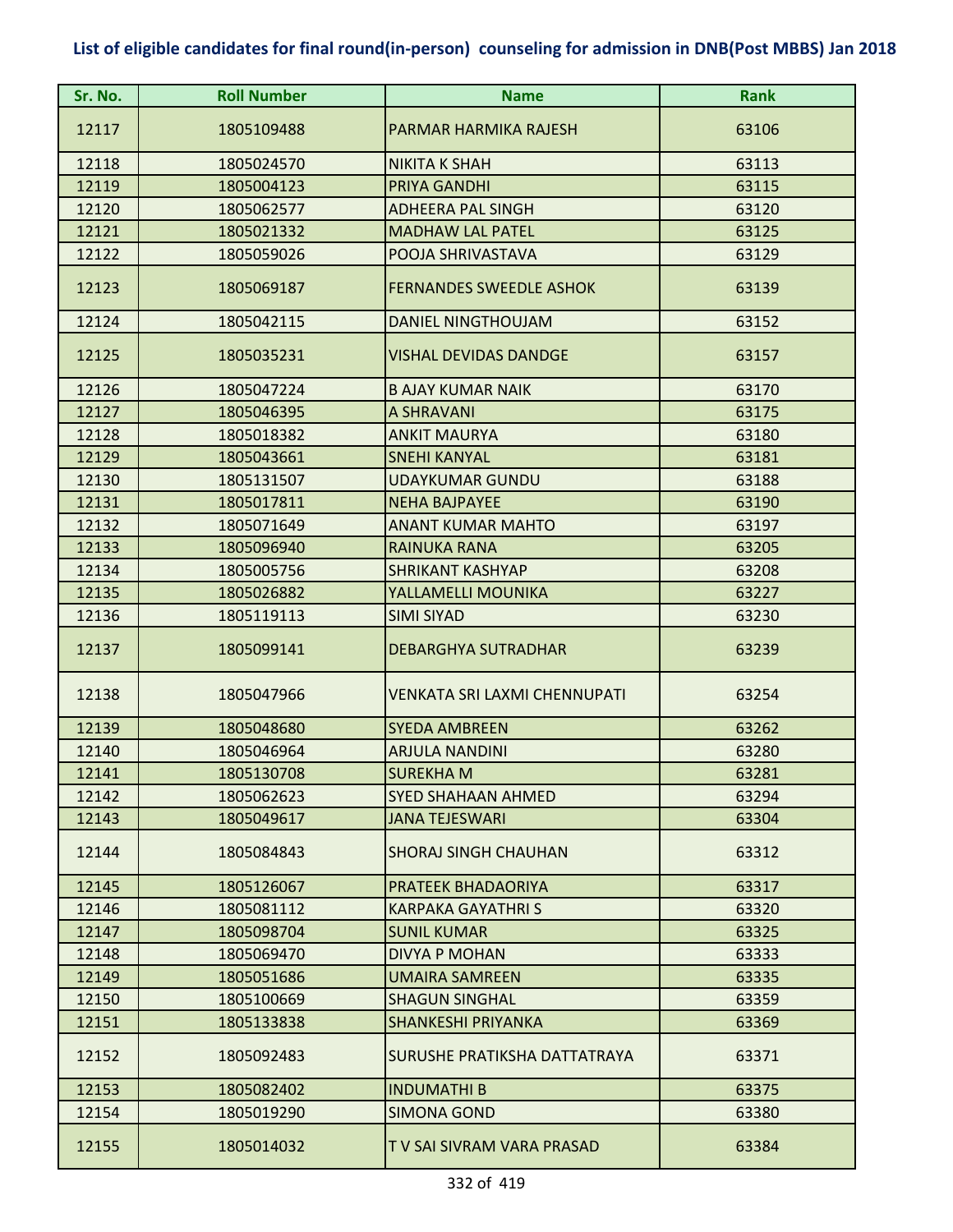| Sr. No. | <b>Roll Number</b> | <b>Name</b>                        | <b>Rank</b> |
|---------|--------------------|------------------------------------|-------------|
| 12156   | 1805002364         | KHADALIA DISHABEN YOGESHKUMAR      | 63385       |
| 12157   | 1805016957         | DONDLA KARTHEEK KUMAR              | 63387       |
| 12158   | 1805098576         | PREETI CHAUDHARY                   | 63388       |
| 12159   | 1805127639         | <b>DARA JHANSI</b>                 | 63396       |
| 12160   | 1805109216         | <b>GADHIA NIDHIBEN MANSUKHLAL</b>  | 63398       |
| 12161   | 1805097010         | PATIL SHEETAL CHANDRAKANT          | 63403       |
| 12162   | 1805001089         | <b>RAVI SHANKAR</b>                | 63418       |
| 12163   | 1805080706         | <b>ARSHPREET SINGH</b>             | 63419       |
| 12164   | 1805069866         | <b>RAJU SANA</b>                   | 63422       |
| 12165   | 1805023259         | <b>SWAPNAUS</b>                    | 63425       |
| 12166   | 1805049711         | <b>SARIKA RAVULA</b>               | 63428       |
| 12167   | 1805047747         | <b>NARESH CHANDRA B V</b>          | 63432       |
| 12168   | 1805016422         | <b>SAKET SAHU</b>                  | 63433       |
| 12169   | 1805030815         | <b>AMANPREET KAUR</b>              | 63434       |
| 12170   | 1805132110         | <b>ANNEPU SOWMYA</b>               | 63438       |
| 12171   | 1805057701         | <b>CHANDRAPRATAP SINGH RATHORE</b> | 63442       |
| 12172   | 1805049906         | <b>AKHILESH KULKARNI</b>           | 63445       |
| 12173   | 1805122283         | <b>BINU BRIGHT</b>                 | 63457       |
| 12174   | 1805098525         | <b>AKASH JAIN</b>                  | 63467       |
| 12175   | 1805051735         | <b>SARANYA</b>                     | 63484       |
| 12176   | 1805094745         | <b>DIVYESH LAD</b>                 | 63490       |
| 12177   | 1805085561         | <b>BHARAPURIA KANISHKA RAVI</b>    | 63498       |
| 12178   | 1805035570         | PANCHAL BHAVESH DALPATBHAI         | 63501       |
| 12179   | 1805052795         | <b>APARNA RAVI P</b>               | 63502       |
| 12180   | 1805065337         | <b>SRINWANTI PAL</b>               | 63504       |
| 12181   | 1805098970         | <b>MANSHA GROVER</b>               | 63511       |
| 12182   | 1805035915         | PRAJAPATI HARDIK SURESHBHAI        | 63512       |
| 12183   | 1805034018         | <b>ABHIRUP BISWAS</b>              | 63530       |
| 12184   | 1805015496         | <b>RISHU GARG</b>                  | 63544       |
| 12185   | 1805001792         | DHAMECHA RAVI JITENDRAKUMAR        | 63545       |
| 12186   | 1805092271         | <b>BAID SHIKHA JITENDRA</b>        | 63566       |
| 12187   | 1805099386         | <b>ROHAN JAIN</b>                  | 63579       |
| 12188   | 1805063752         | RATAN LAL CHOUDHARY                | 63580       |
| 12189   | 1805034277         | <b>DEBLINA PATRA</b>               | 63583       |
| 12190   | 1805086197         | <b>BORADE DEVIKA SURESH</b>        | 63585       |
| 12191   | 1805034140         | KHUSHBU KUMARI                     | 63592       |
| 12192   | 1805014163         | SHAZIYA AZMATHULLA                 | 63593       |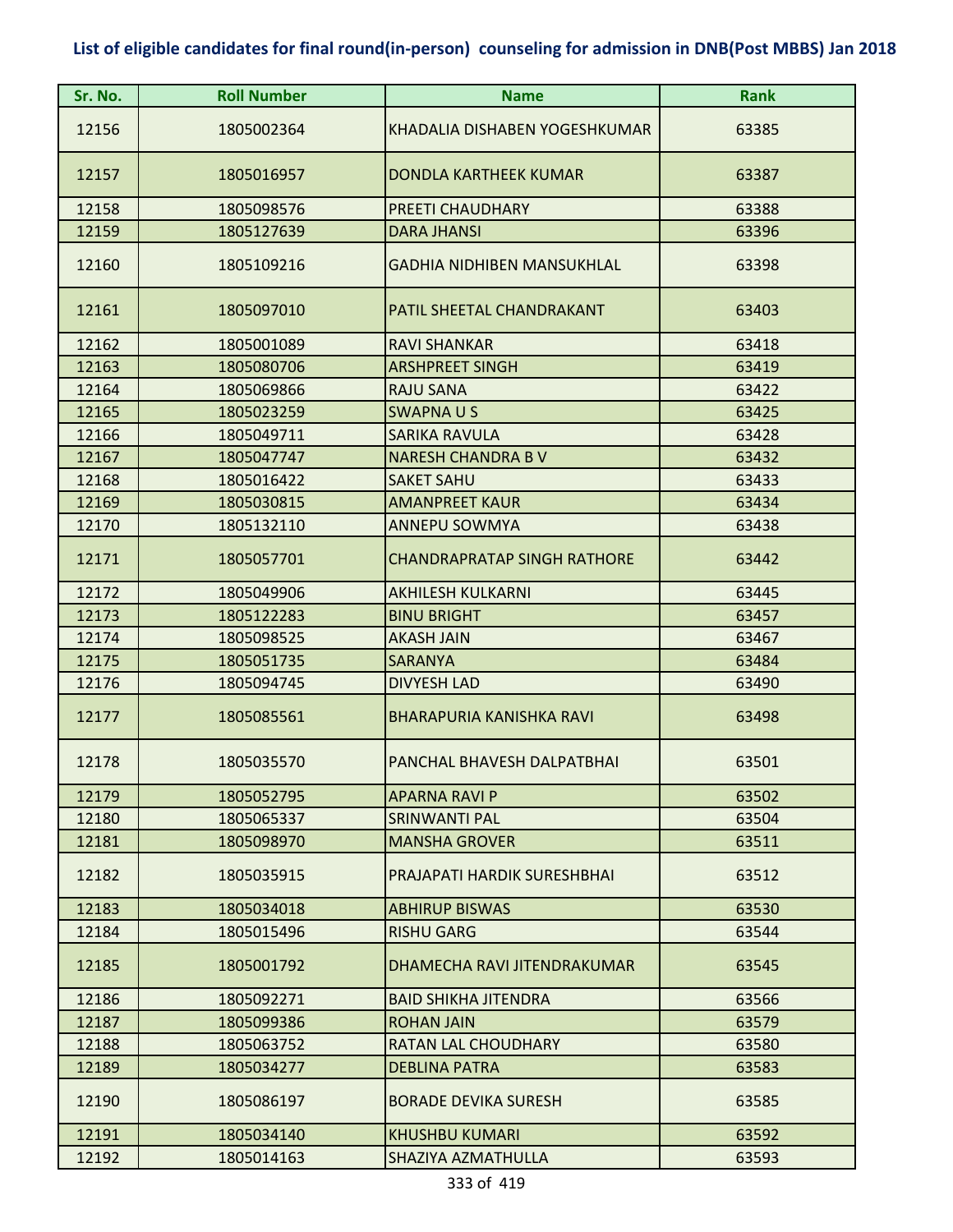| Sr. No. | <b>Roll Number</b> | <b>Name</b>                                        | <b>Rank</b> |
|---------|--------------------|----------------------------------------------------|-------------|
| 12193   | 1805046987         | <b>ASHWINI KUMAR MAGANTI</b>                       | 63596       |
| 12194   | 1805029204         | NARENDRA KUMAR BEHERA                              | 63599       |
| 12195   | 1805031661         | <b>MANDA AMITEZH</b>                               | 63601       |
| 12196   | 1805083022         | <b>VINEELA MATTIPALLI</b>                          | 63604       |
| 12197   | 1805041006         | <b>AKASH MITTAL</b>                                | 63611       |
| 12198   | 1805108440         | YATA JESON JOHN ANTONY                             | 63616       |
| 12199   | 1805048344         | <b>KOLASANI PRUDHVEE GANESH</b>                    | 63617       |
| 12200   | 1805035295         | VAIBHAV VIVEK KALGAONKAR                           | 63619       |
| 12201   | 1805061946         | <b>NOOPUR SRIVASTAVA</b>                           | 63622       |
| 12202   | 1805090170         | <b>VIRA AMBETHCAR AYA</b>                          | 63623       |
| 12203   | 1805077277         | N DIVYA                                            | 63625       |
| 12204   | 1805038326         | <b>TANIKA MISHRA</b>                               | 63629       |
| 12205   | 1805121228         | <b>VENKATESWARAN</b>                               | 63630       |
| 12206   | 1805106586         | NANDEDKAR ADITYA MADHAV                            | 63635       |
| 12207   | 1805061636         | <b>ANOOP KUMAR</b>                                 | 63641       |
| 12208   | 1805035587         | MEHATA RAJ YOGESH JAGRUTI                          | 63645       |
| 12209   | 1805044458         | <b>ANKITA YADAV</b>                                | 63647       |
| 12210   | 1805032608         | <b>ROHIT KUMAR</b>                                 | 63648       |
| 12211   | 1805002666         | PANARA DHRUTI ASHOKKUMAR                           | 63649       |
| 12212   | 1805129799         | NIRMALKUMAR                                        | 63658       |
| 12213   | 1805003014         | <b>PATEL DEV SANDIP</b>                            | 63662       |
| 12214   | 1805069412         | <b>NIKAM RUCHA SUHAS</b>                           | 63672       |
| 12215   | 1805104798         | <b>XAVIER CHRISTOPHER FREDRICK</b>                 | 63678       |
| 12216   | 1805033206         | <b>SONIA RAINA</b>                                 | 63687       |
| 12217   | 1805042723         | NEERAJKUMAR SHARMA MANOHAR                         | 63693       |
| 12218   | 1805069077         | RUPALI BALIRAM LAHANE                              | 63698       |
| 12219   | 1805111817         | SRINIVASANE KRISHNASAMY CHETTI<br><b>RAJENDRAN</b> | 63702       |
| 12220   | 1805116754         | <b>MONIKA BANSAL</b>                               | 63704       |
| 12221   | 1805021129         | <b>SHAHEENA KOHRI</b>                              | 63714       |
| 12222   | 1805028647         | <b>SHIJU SAIDU</b>                                 | 63716       |
| 12223   | 1805118930         | SATHEESH KUMARAVEL                                 | 63737       |
| 12224   | 1805052808         | <b>G PRERANA</b>                                   | 63744       |
| 12225   | 1805122668         | PREETHITHYA S P S                                  | 63751       |
| 12226   | 1805082358         | SAKTHIMADHUBALA S                                  | 63754       |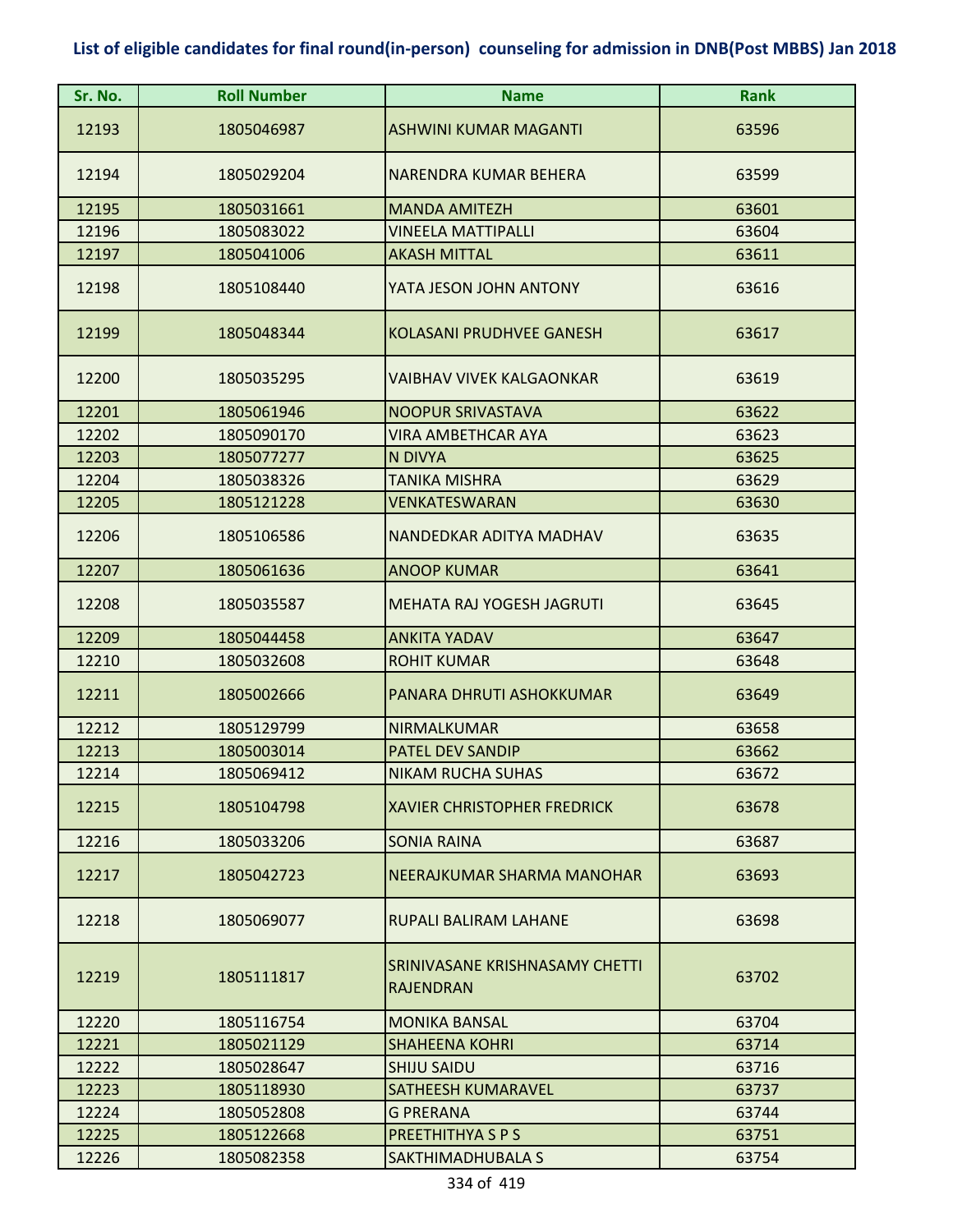| Sr. No. | <b>Roll Number</b> | <b>Name</b>                                    | <b>Rank</b> |
|---------|--------------------|------------------------------------------------|-------------|
| 12227   | 1805033484         | VARSHA GAUTAM                                  | 63755       |
| 12228   | 1805120109         | <b>MINUV</b>                                   | 63759       |
| 12229   | 1805087113         | ANZEENA U                                      | 63777       |
| 12230   | 1805058066         | PARAM KUMAR SONARE                             | 63778       |
| 12231   | 1805001331         | <b>SANDEEP KUMAR SINGH</b>                     | 63801       |
| 12232   | 1805096221         | <b>KHOKHAR ANNU M SINGH</b>                    | 63819       |
| 12233   | 1805050025         | POTLAPALLY KARTHIKEYA RAJ                      | 63822       |
| 12234   | 1805006329         | <b>NEHA BHARDWAJ</b>                           | 63827       |
| 12235   | 1805109347         | ABHISHEK ATULKUMAR KANKHARA                    | 63830       |
| 12236   | 1805049873         | S SHEEBA SOWJANYA                              | 63848       |
| 12237   | 1805035995         | MOHAMMADSAMEERKHAN<br><b>MOHAMMADSABIRKHAN</b> | 63852       |
| 12238   | 1805081516         | HAMSAVANIPRIYADHARSHNI D                       | 63855       |
| 12239   | 1805003095         | PATEL PATHIKKUMAR JAYANTIBHAI                  | 63863       |
| 12240   | 1805037060         | <b>NAVEEN JAIN</b>                             | 63872       |
| 12241   | 1805017851         | <b>RITURAJ SINGH</b>                           | 63875       |
| 12242   | 1805069424         | <b>SNEHA SANJAY CHAVAN</b>                     | 63876       |
| 12243   | 1805017504         | <b>SWAPNIL GUPTA</b>                           | 63879       |
| 12244   | 1805048186         | KURLAGUNDA YADUNANDAN                          | 63881       |
| 12245   | 1805095784         | <b>BADADE BHAGYASHREE ZUNJARRAO</b>            | 63884       |
| 12246   | 1805049606         | <b>BADAVATH MOHAN BABU</b>                     | 63886       |
| 12247   | 1805034457         | <b>EBENEZER C KYNDIAH</b>                      | 63887       |
| 12248   | 1805109363         | <b>SURANI NIDHI SHIVLAL</b>                    | 63888       |
| 12249   | 1805105162         | <b>MADHAVI MEGHA CHANDRAKANT</b>               | 63889       |
| 12250   | 1805001598         | SHARVIL JITENDRA AYAR                          | 63895       |
| 12251   | 1805046421         | A PRAJWALA                                     | 63914       |
| 12252   | 1805096618         | PRIYA PHAYDE                                   | 63917       |
| 12253   | 1805113476         | <b>MENINGSILIU RENTTA</b>                      | 63919       |
| 12254   | 1805125867         | <b>MAYANK KUMAR GOTHI</b>                      | 63920       |
| 12255   | 1805040899         | <b>RIMPLE KHATRI</b>                           | 63927       |
| 12256   | 1805126194         | KAPADIA ANKITKUMAR BHIKHUBHAI                  | 63933       |
| 12257   | 1805132016         | SOUMYA LAKSHMY MENON                           | 63938       |
| 12258   | 1805022762         | <b>SAM BLESSY SHEBA</b>                        | 63944       |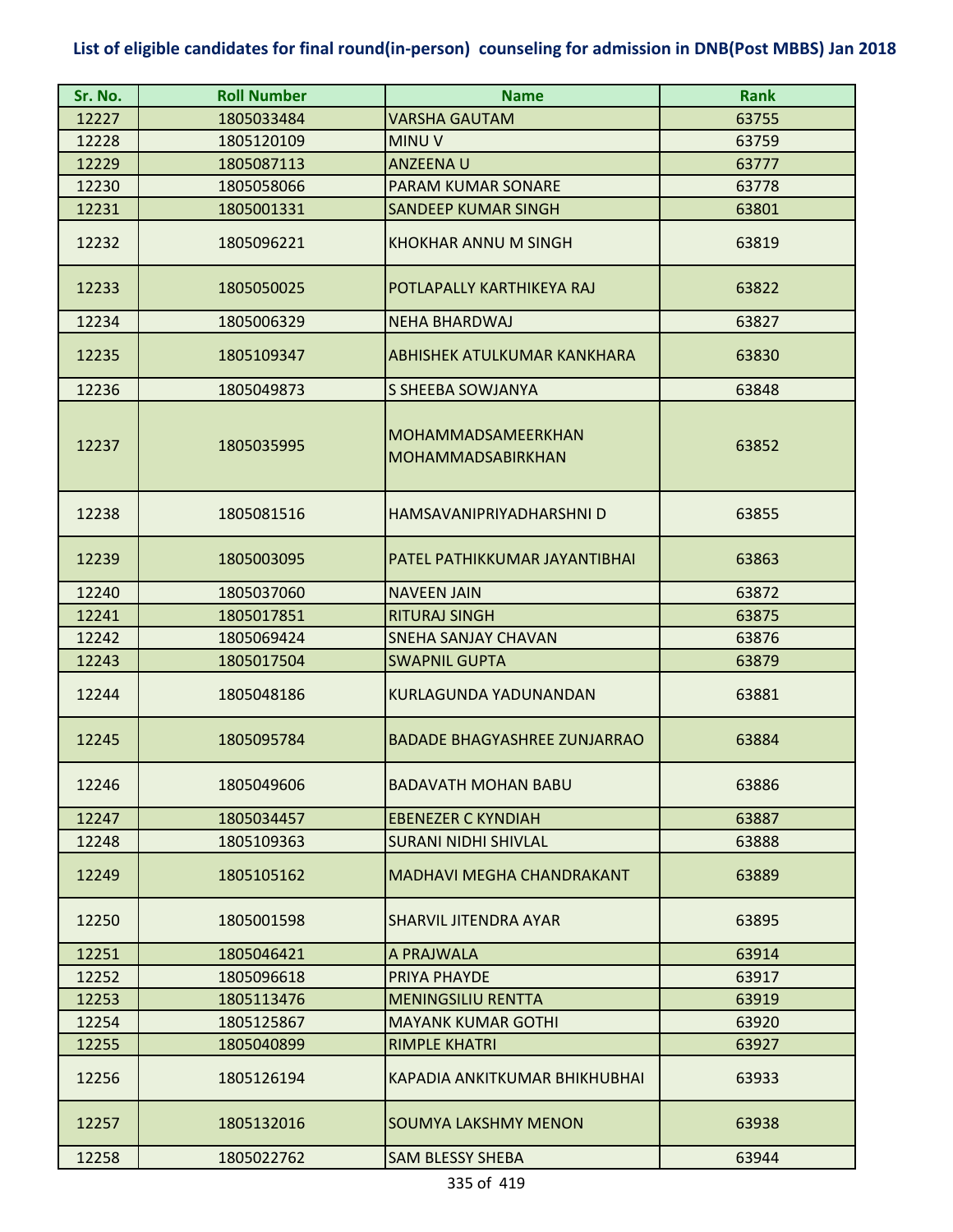| Sr. No. | <b>Roll Number</b> | <b>Name</b>                         | <b>Rank</b> |
|---------|--------------------|-------------------------------------|-------------|
| 12259   | 1805037900         | <b>JOSHI DINESH SHRIRADHAKISHAN</b> | 63967       |
| 12260   | 1805069133         | KAME BHAGYESH SUSHCHENDRA           | 63971       |
| 12261   | 1805125740         | <b>SACHIN NAYAK</b>                 | 63973       |
| 12262   | 1805051579         | MALLAVAJJULA V MOUNICA DEEPTHI      | 63983       |
| 12263   | 1805134093         | <b>ALLAGONI SWETHA</b>              | 63985       |
| 12264   | 1805127063         | <b>RAHUL GUPTA</b>                  | 63999       |
| 12265   | 1805034120         | <b>SHANA ANDALIB</b>                | 64008       |
| 12266   | 1805035097         | <b>ROSHNI BHAGWAT</b>               | 64039       |
| 12267   | 1805028599         | <b>NIMISHAK</b>                     | 64044       |
| 12268   | 1805014167         | SASTE SONAL AMBADAS                 | 64063       |
| 12269   | 1805024493         | <b>GOWTHAM V</b>                    | 64066       |
| 12270   | 1805086517         | <b>KESWANI NITASHA MOHAN</b>        | 64071       |
| 12271   | 1805029908         | <b>SOMANI VARUN VINOD</b>           | 64075       |
| 12272   | 1805030258         | <b>UPENDRA KUMAR GUPTA</b>          | 64076       |
| 12273   | 1805117473         | <b>KETAV SAMIR JOSHI</b>            | 64082       |
| 12274   | 1805003614         | <b>SHAH JAY MUKTILAL</b>            | 64092       |
| 12275   | 1805003301         | <b>URVASHI KHAN</b>                 | 64097       |
| 12276   | 1805102499         | <b>AMBREEN EJAZ</b>                 | 64102       |
| 12277   | 1805021369         | <b>NARESH KUMAR SAHU</b>            | 64110       |
| 12278   | 1805027895         | REVATHY SAJEEV THAIVALAPPIL         | 64112       |
| 12279   | 1805045442         | <b>SHIVAPRASAD NIDAGUNDI</b>        | 64113       |
| 12280   | 1805032790         | <b>TRIPENDER SINGH</b>              | 64115       |
| 12281   | 1805035624         | PAREKH VIHANGI ASHOKBHAI            | 64131       |
| 12282   | 1805085356         | DESAI YASH MAHENDRA                 | 64134       |
| 12283   | 1805114480         | PANKHURI SHRIVASTAVA                | 64135       |
| 12284   | 1805079875         | <b>ALOK CHANDRA PATIL</b>           | 64138       |
| 12285   | 1805028238         | <b>ISHWARYA S</b>                   | 64143       |
| 12286   | 1805049767         | PHILISHGRAIN T                      | 64147       |
| 12287   | 1805016583         | <b>RITIKA SINGH</b>                 | 64155       |
| 12288   | 1805049943         | K SUSHMITHA                         | 64156       |
| 12289   | 1805061404         | <b>DEVASHISH SETH</b>               | 64158       |
| 12290   | 1805096948         | ROHAN JACOB                         | 64166       |
| 12291   | 1805025544         | <b>MOHAMMED JASSIM</b>              | 64177       |
| 12292   | 1805067161         | SANDEEP KUMAR CHAURASIYA            | 64178       |
| 12293   | 1805109810         | PAVAGADHI RAHIL UDAYBHAI            | 64180       |
| 12294   | 1805031701         | <b>KALPANA MEENA</b>                | 64182       |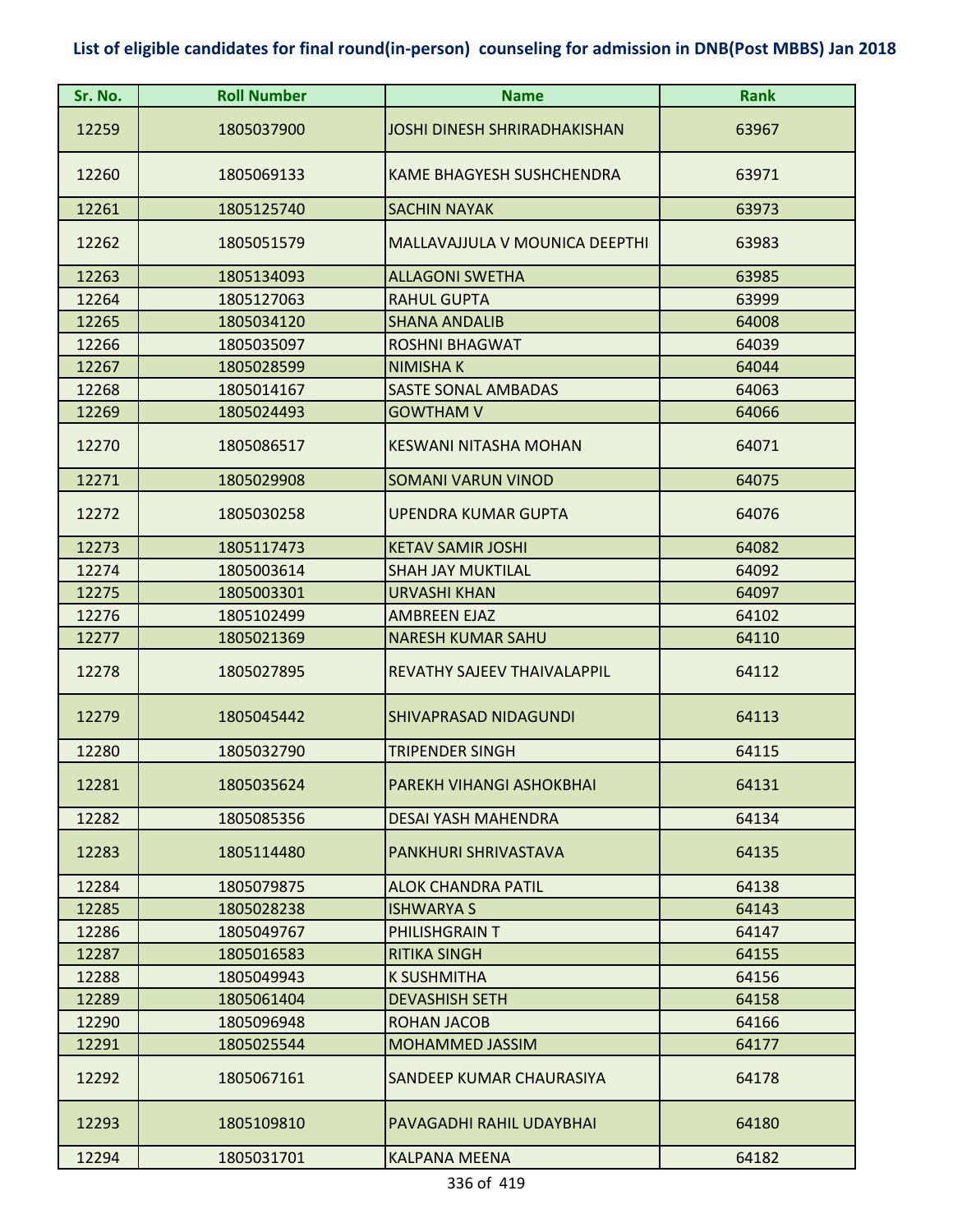| Sr. No. | <b>Roll Number</b> | <b>Name</b>                                                 | <b>Rank</b> |
|---------|--------------------|-------------------------------------------------------------|-------------|
| 12295   | 1805076341         | <b>B PADMINI REDDY</b>                                      | 64186       |
| 12296   | 1805036893         | <b>SUKANT AGARWAL</b>                                       | 64187       |
| 12297   | 1805086986         | <b>ARALI RUTUJA RAVINDRA</b>                                | 64196       |
| 12298   | 1805092723         | ROHINI SIDDHARTH MESHRAM                                    | 64197       |
| 12299   | 1805092681         | <b>JEWADE BHAVANA VINOD</b>                                 | 64211       |
| 12300   | 1805085541         | <b>KHANDPUR JASPREET SINGH</b><br><b>MOHINDER PAL SINGH</b> | 64212       |
| 12301   | 1805122314         | <b>ABAM FASAL</b>                                           | 64215       |
| 12302   | 1805110021         | <b>MD SIRAJUDDIN</b>                                        | 64217       |
| 12303   | 1805017142         | <b>ANSHU DIWAN</b>                                          | 64221       |
| 12304   | 1805124976         | <b>ABIRAMI S</b>                                            | 64222       |
| 12305   | 1805070962         | <b>DIPAYAN MAZUMDAR</b>                                     | 64223       |
| 12306   | 1805089080         | <b>REKHAVS</b>                                              | 64225       |
| 12307   | 1805110545         | <b>USHA RANI MALTO</b>                                      | 64227       |
| 12308   | 1805104903         | <b>KADAM SHITAL RATAN</b>                                   | 64233       |
| 12309   | 1805077019         | P JYOSTHNASWARNALATHA                                       | 64237       |
| 12310   | 1805023512         | KONKA SEKAR CHAITANYA                                       | 64244       |
| 12311   | 1805041739         | LAIRENJAM JAPAN SINGH                                       | 64245       |
| 12312   | 1805044893         | <b>BAPPADITYA GIRI</b>                                      | 64248       |
| 12313   | 1805068446         | <b>NABIHA SUBHANI MISBAH</b>                                | 64254       |
| 12314   | 1805016431         | <b>AMIT KUMAR</b>                                           | 64256       |
| 12315   | 1805047047         | <b>SHAIMA SALEEM</b>                                        | 64264       |
| 12316   | 1805063587         | <b>UDAI SINGH</b>                                           | 64279       |
| 12317   | 1805050896         | <b>KOWLA POORNIMA</b>                                       | 64280       |
| 12318   | 1805111307         | CHINNI KRISHNA KASI                                         | 64284       |
| 12319   | 1805004069         | <b>JAYA SHEKHAWAT</b>                                       | 64295       |
| 12320   | 1805117073         | <b>APARNA DEVI</b>                                          | 64297       |
| 12321   | 1805116642         | PATEL CHINTAN DINESHCHANDRA                                 | 64300       |
| 12322   | 1805044230         | PANKAJ SHARMA                                               | 64304       |
| 12323   | 1805108457         | <b>MADHURI TEETLA</b>                                       | 64305       |
| 12324   | 1805069985         | PRAGYA MAZUMDAR                                             | 64309       |
| 12325   | 1805130047         | SIVAKRISHNA B                                               | 64326       |
| 12326   | 1805090955         | BHIMJIYANI SHALAKHA<br><b>PRAVINKUMAR</b>                   | 64344       |
| 12327   | 1805002851         | <b>SHAH PRASHANT LALJIBHAI</b>                              | 64352       |
| 12328   | 1805051571         | <b>ARUNA MANNETI</b>                                        | 64364       |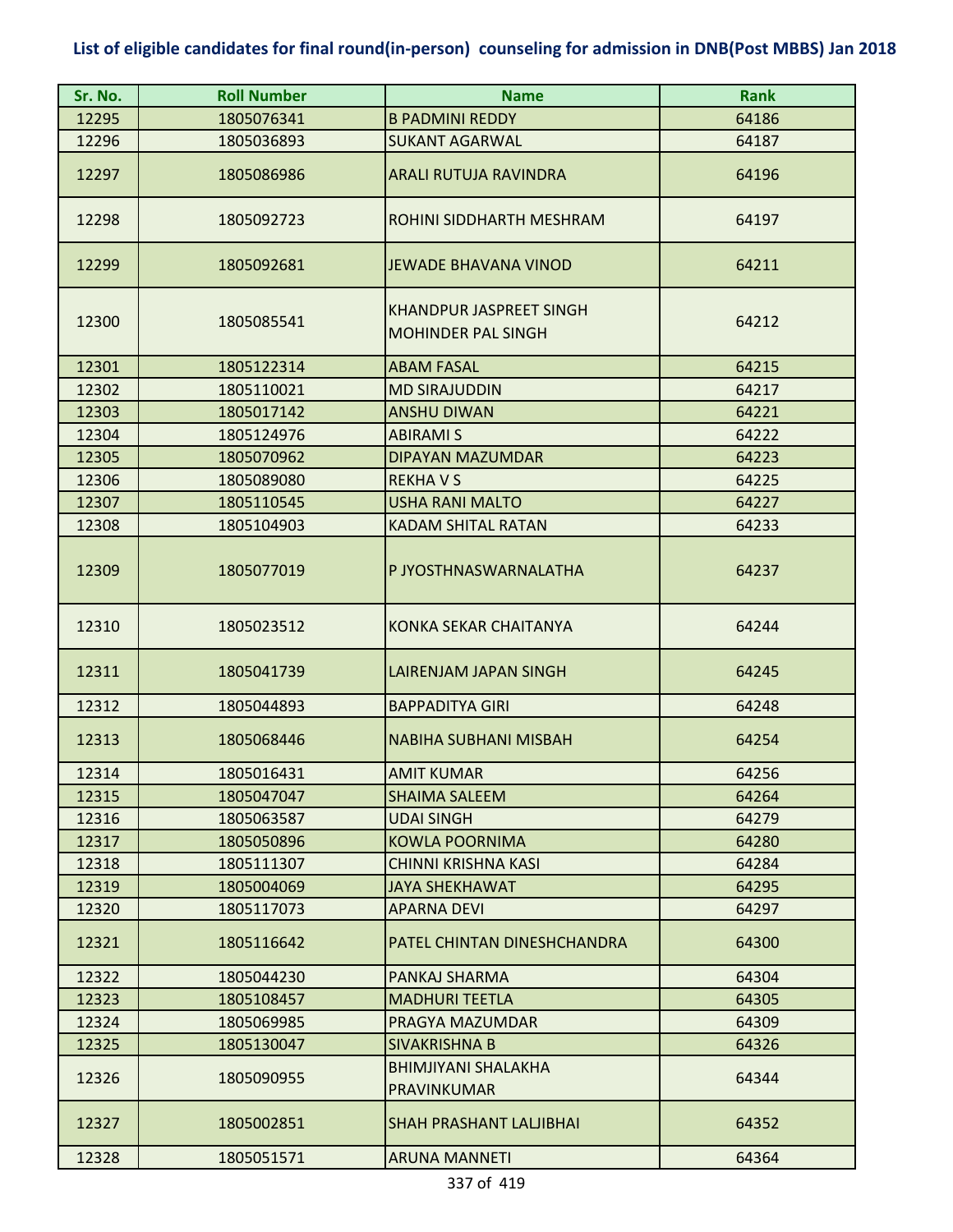| Sr. No. | <b>Roll Number</b> | <b>Name</b>                                        | <b>Rank</b> |
|---------|--------------------|----------------------------------------------------|-------------|
| 12329   | 1805007967         | <b>CHAKRABORTY NEELANJANA</b><br><b>SUNILKUMAR</b> | 64378       |
| 12330   | 1805030076         | <b>PARSHANT KUMAR</b>                              | 64398       |
| 12331   | 1805104201         | TRINETRI KUMARI                                    | 64408       |
| 12332   | 1805065209         | RAJASHEKAR M B                                     | 64411       |
| 12333   | 1805130501         | <b>SIVARAMPRASAD KONA</b>                          | 64417       |
| 12334   | 1805127142         | <b>PRAVESH KUMAR</b>                               | 64429       |
| 12335   | 1805086915         | <b>MAULI VIJAY SARVAGOD</b>                        | 64432       |
| 12336   | 1805032566         | <b>NASER SHAHEEN MIR</b>                           | 64436       |
| 12337   | 1805095776         | <b>BANSODE NEETA HARI</b>                          | 64440       |
| 12338   | 1805005570         | <b>ANUPAM</b>                                      | 64449       |
| 12339   | 1805038022         | <b>MOHAMADANIS FARUK JEEVA</b>                     | 64450       |
| 12340   | 1805032445         | <b>MANVIR SINGH MATHUR</b>                         | 64456       |
| 12341   | 1805029903         | <b>JITESH TALWAR</b>                               | 64457       |
| 12342   | 1805128686         | POTHINA KARTHIK KUMAR                              | 64458       |
| 12343   | 1805022101         | <b>LAVANYA ASOKAN</b>                              | 64459       |
| 12344   | 1805056429         | VINUKONDA MAHESH                                   | 64465       |
| 12345   | 1805097410         | <b>VISHNU</b>                                      | 64469       |
| 12346   | 1805004455         | <b>GARGI SHARMA</b>                                | 64471       |
| 12347   | 1805082941         | <b>SHRUTHISHREE H S</b>                            | 64475       |
| 12348   | 1805046710         | A PRIYANKA                                         | 64476       |
| 12349   | 1805039924         | <b>DURGA RAO BATTULA</b>                           | 64478       |
| 12350   | 1805129093         | <b>RAJKUMAR</b>                                    | 64483       |
| 12351   | 1805099669         | <b>SMITA SINGH</b>                                 | 64484       |
| 12352   | 1805128321         | <b>MALLEPOGU VINAY KUMAR</b>                       | 64500       |
| 12353   | 1805055877         | THEEGELA LEELA PRABHA                              | 64508       |
| 12354   | 1805048753         | <b>ANUSHA GAJAVILLI</b>                            | 64510       |
| 12355   | 1805078293         | <b>SHRADHA SAXENA</b>                              | 64515       |
| 12356   | 1805063001         | <b>SUMIT MAHANAND</b>                              | 64519       |
| 12357   | 1805090989         | DHUMALE SANJAY PRABHAKAR                           | 64525       |
| 12358   | 1805081205         | <b>AMRITHA R</b>                                   | 64532       |
| 12359   | 1805069506         | <b>HEENA DHARAMDASANI</b>                          | 64533       |
| 12360   | 1805089320         | SARANYA C K                                        | 64535       |
| 12361   | 1805099877         | <b>JYOTI RANI</b>                                  | 64537       |
| 12362   | 1805014151         | <b>DEEPUS</b>                                      | 64538       |
| 12363   | 1805042465         | <b>SUDARSANA GOGOI</b>                             | 64539       |
| 12364   | 1805071088         | <b>MOUMITA SEN</b>                                 | 64542       |
| 12365   | 1805081576         | <b>JENNIFER LYDIA J G</b>                          | 64548       |
| 12366   | 1805095914         | POOJA SUTAR                                        | 64549       |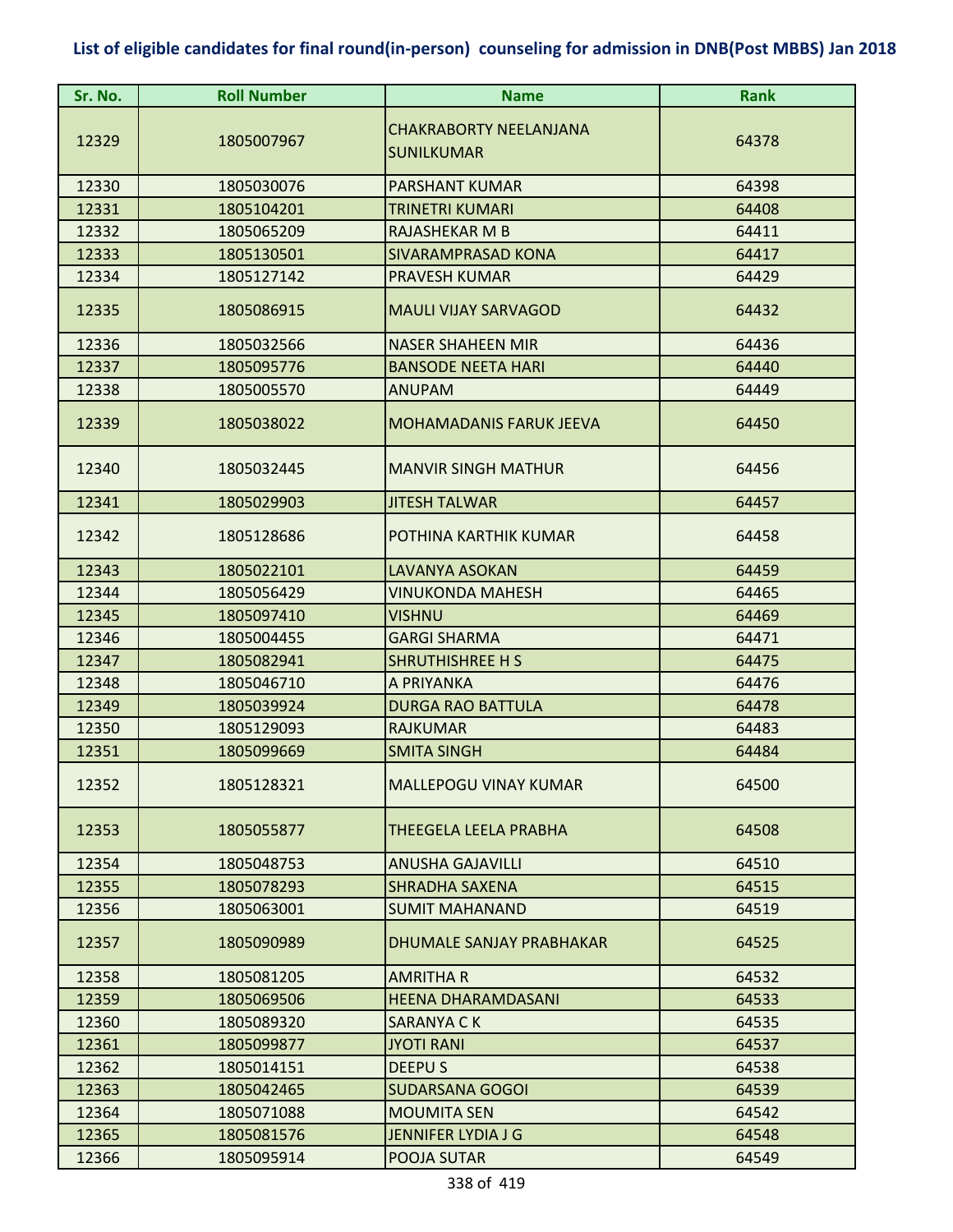| Sr. No. | <b>Roll Number</b> | <b>Name</b>                     | <b>Rank</b> |
|---------|--------------------|---------------------------------|-------------|
| 12367   | 1805054387         | <b>MEERAJUDDIN SM</b>           | 64564       |
| 12368   | 1805009312         | <b>MADHUSHANKARI S</b>          | 64567       |
| 12369   | 1805129253         | <b>NARENDRA KUMAR VADDE</b>     | 64577       |
| 12370   | 1805083717         | <b>VAIBHAV GUPTA</b>            | 64582       |
| 12371   | 1805122085         | <b>JISHNU R</b>                 | 64598       |
| 12372   | 1805040630         | <b>SHREYA</b>                   | 64602       |
| 12373   | 1805069563         | <b>SAWANT ADITYA SUNIL</b>      | 64619       |
| 12374   | 1805130290         | KAKARLAPUDI DHARMA TEJA RAJU    | 64622       |
| 12375   | 1805003370         | <b>MUKESH RAMJIBHAI BHUT</b>    | 64625       |
| 12376   | 1805097290         | SHREYA SRIVASTAVA               | 64627       |
| 12377   | 1805006138         | <b>LOVELEEN VERMA</b>           | 64629       |
| 12378   | 1805099827         | <b>ANNPURNA SINGH BHADOURIA</b> | 64631       |
| 12379   | 1805122534         | <b>RAYEESA PARVEEN H</b>        | 64632       |
| 12380   | 1805122619         | <b>VANDANA VIJAYAN</b>          | 64639       |
| 12381   | 1805053104         | <b>ARUN KATAKAM</b>             | 64641       |
| 12382   | 1805013697         | <b>GAYATHRI KANALLI S</b>       | 64646       |
| 12383   | 1805089277         | <b>AMITHA RAJ</b>               | 64656       |
| 12384   | 1805112485         | <b>KARTHIKEYAN S</b>            | 64673       |
| 12385   | 1805107542         | <b>PRASENJIT BOSE</b>           | 64699       |
| 12386   | 1805095583         | <b>BHAGAT SAKHARAM DAGADU</b>   | 64706       |
| 12387   | 1805050638         | KATTA NAVYA HARIKA              | 64710       |
| 12388   | 1805017456         | AKHILESH PRASAD JAISWAL         | 64721       |
| 12389   | 1805046202         | <b>ARSHAD HAMED SHAJAHAN</b>    | 64722       |
| 12390   | 1805066082         | <b>ADIL UMMER</b>               | 64730       |
| 12391   | 1805101542         | <b>GAURAV PASSI</b>             | 64737       |
| 12392   | 1805087360         | <b>TANVI HARISH BHENDE</b>      | 64758       |
| 12393   | 1805025282         | <b>HARISHMUTHUKUMARAN</b>       | 64769       |
| 12394   | 1805071954         | ANGARAG GHOSAL                  | 64777       |
| 12395   | 1805055843         | <b>SYEDA SABA KHALEEL</b>       | 64779       |
| 12396   | 1805020039         | <b>GOPAL KUMAR AGARWAL</b>      | 64783       |
| 12397   | 1805079431         | <b>HRIDAYA PRASAD YADAV</b>     | 64784       |
| 12398   | 1805081398         | <b>SENTHIL KUMAR S</b>          | 64785       |
| 12399   | 1805107937         | <b>ABHILASH ARNOLD S</b>        | 64786       |
| 12400   | 1805116687         | PATEL NIRAVKUMAR ASHOKBHAI      | 64789       |
| 12401   | 1805097872         | AMENA EBADUR RAHMAN             | 64801       |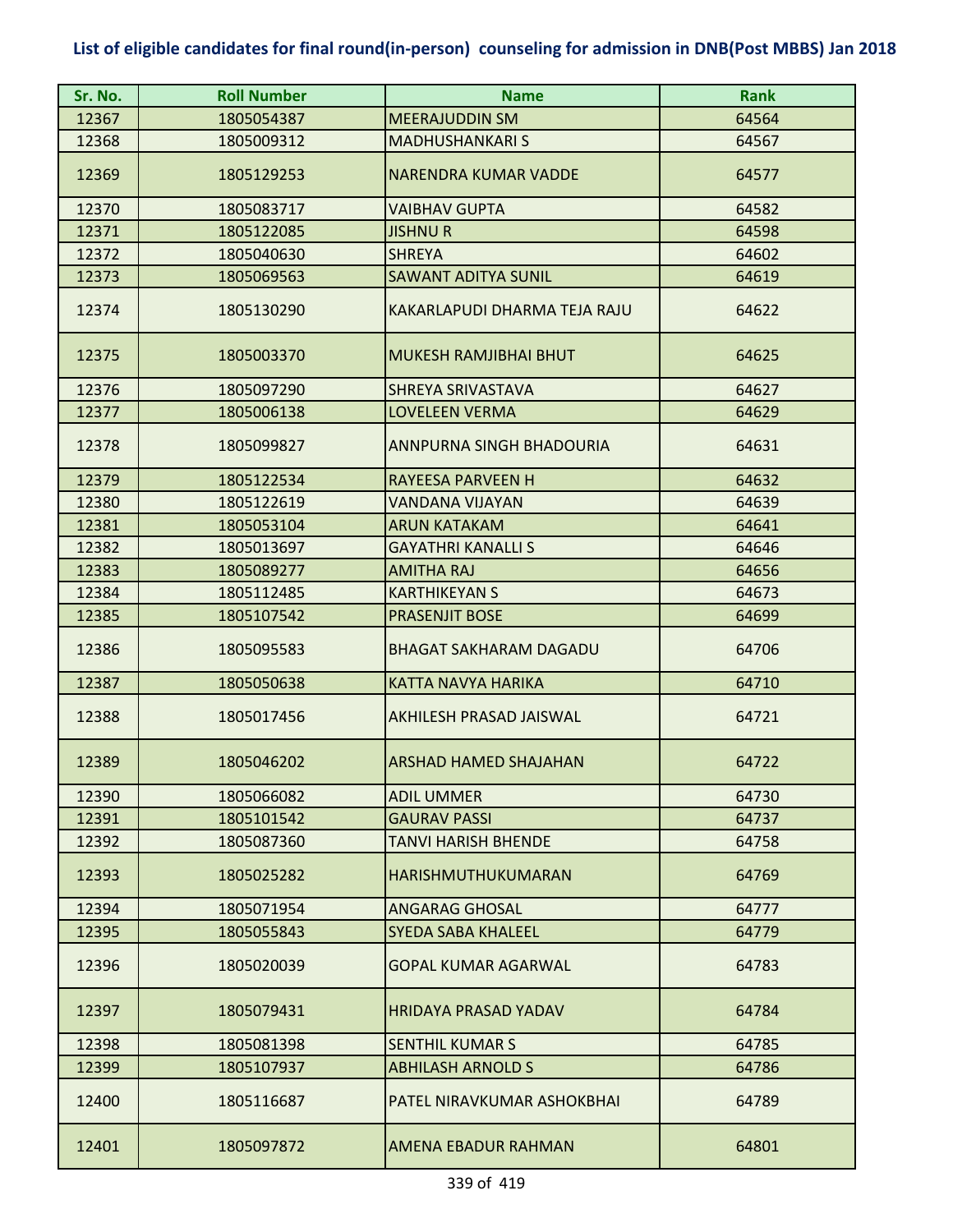| Sr. No. | <b>Roll Number</b> | <b>Name</b>                                     | <b>Rank</b> |
|---------|--------------------|-------------------------------------------------|-------------|
| 12402   | 1805106510         | AJINKYA MOHAN NANAWARE                          | 64805       |
| 12403   | 1805095970         | <b>FAROOQUI ERAM KAFEEL</b>                     | 64806       |
| 12404   | 1805020357         | <b>SANTOSH KUMAR MISHRA</b>                     | 64807       |
| 12405   | 1805082505         | <b>SOWMIYA GAYATHRI V</b>                       | 64817       |
| 12406   | 1805122783         | <b>SHAHINA ABDUL LATHEEF</b>                    | 64820       |
| 12407   | 1805010630         | <b>U RAHIMA</b>                                 | 64821       |
| 12408   | 1805070663         | <b>SUKANTA MAJUMDER</b>                         | 64823       |
| 12409   | 1805098619         | <b>KRITHIKA KRISHNAKUMAR</b>                    | 64837       |
| 12410   | 1805103188         | <b>SHWETA</b>                                   | 64838       |
| 12411   | 1805068838         | <b>RAKESH</b>                                   | 64847       |
| 12412   | 1805025549         | <b>MADHUMITHA</b>                               | 64850       |
| 12413   | 1805085124         | <b>GODSE AMALA ANIRUDHA</b>                     | 64859       |
| 12414   | 1805067579         | <b>AMIT KUMAR MISHRA</b>                        | 64863       |
| 12415   | 1805096125         | DESHMUKH UTKARSH PRABHAKARAO                    | 64864       |
| 12416   | 1805012395         | <b>MOHAN KUMAR S</b>                            | 64872       |
| 12417   | 1805061033         | <b>JYOTI SHARMA</b>                             | 64875       |
| 12418   | 1805069907         | <b>SUBHASH KUMAR SARKAR</b>                     | 64877       |
| 12419   | 1805095394         | <b>KAWATHE SWAPNIL MADHAV</b>                   | 64878       |
| 12420   | 1805109027         | <b>DESAI DEEPKUMAR NARSIBHAI</b>                | 64881       |
| 12421   | 1805074306         | <b>ABHISHEK PODDAR</b>                          | 64884       |
| 12422   | 1805077408         | <b>SOORIYA</b>                                  | 64898       |
| 12423   | 1805128497         | PAVAN NALLAMOTHU                                | 64899       |
| 12424   | 1805086997         | <b>SUSHIL KUMAR MEWALAL MOURYA</b>              | 64908       |
| 12425   | 1805030237         | <b>ANSHIKA SRIVASTAVA</b>                       | 64910       |
| 12426   | 1805104553         | <b>CHAPNE BHAGYALAXMI</b><br><b>VISHWESHWAR</b> | 64918       |
| 12427   | 1805122911         | <b>ANN REVU ABRAHAM</b>                         | 64939       |
| 12428   | 1805052481         | ROOHI NAZNEEN                                   | 64942       |
| 12429   | 1805119432         | <b>SENU SUNNYCHAN</b>                           | 64953       |
| 12430   | 1805004794         | <b>RAHULSS</b>                                  | 64959       |
| 12431   | 1805009068         | PEERZADA OVAIS AHMAD                            | 64961       |
| 12432   | 1805017103         | SATAKSHI MANWANI                                | 64969       |
| 12433   | 1805104333         | PATIL PRIYAL VARDHAMAN                          | 64972       |
| 12434   | 1805063016         | <b>BASANTI HEMBROM</b>                          | 64975       |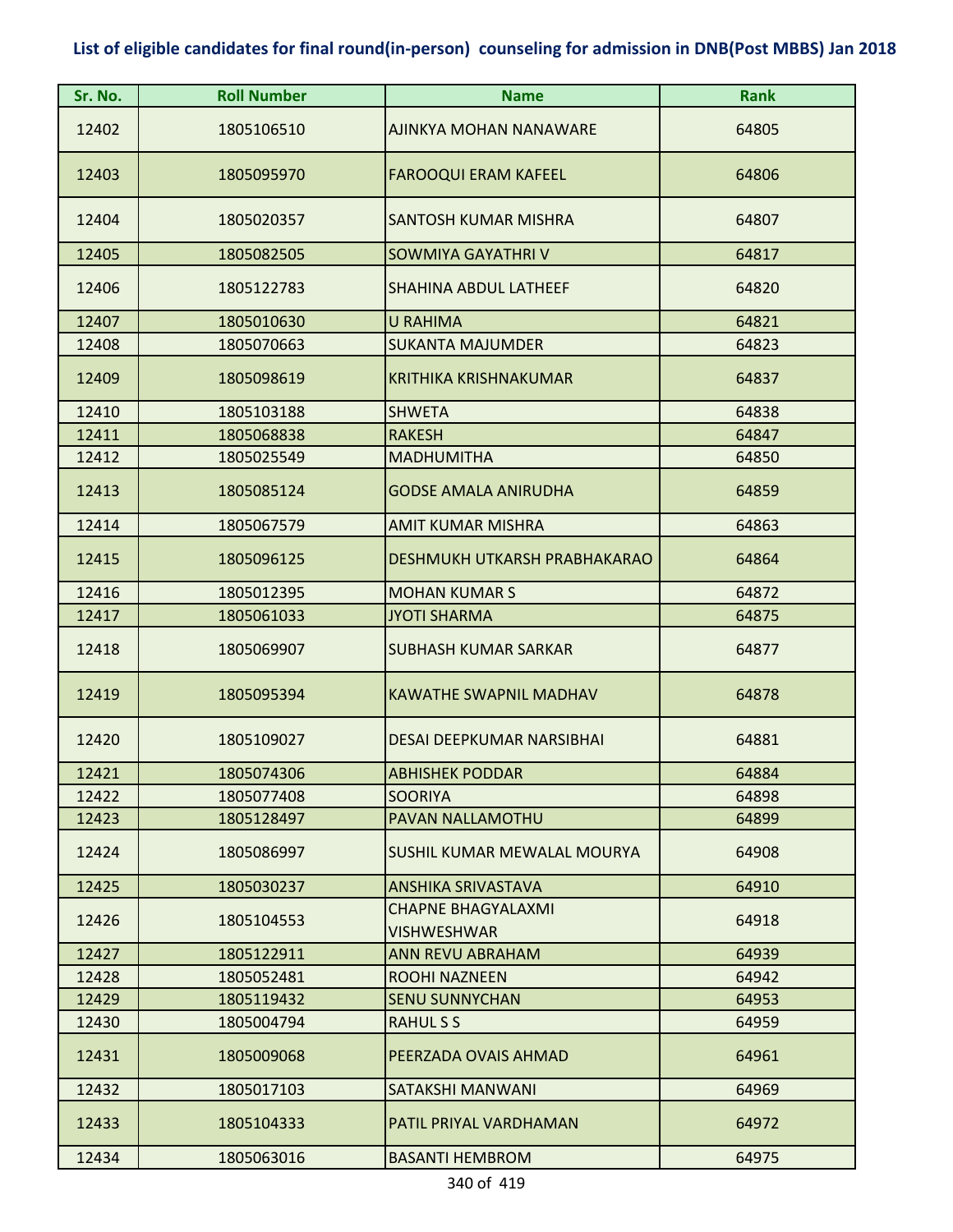| Sr. No. | <b>Roll Number</b> | <b>Name</b>                        | <b>Rank</b> |
|---------|--------------------|------------------------------------|-------------|
| 12435   | 1805100445         | <b>SOURABH MEHTA</b>               | 64976       |
| 12436   | 1805044514         | <b>HARSH KUMARI</b>                | 64983       |
| 12437   | 1805122202         | <b>SHARANYA STANLEY</b>            | 64987       |
| 12438   | 1805129716         | <b>BOKKA NIKHILESH</b>             | 65001       |
| 12439   | 1805117298         | TELANG BHAGYASHRI SIDRAM           | 65002       |
| 12440   | 1805024679         | <b>AISHWARYA R</b>                 | 65012       |
| 12441   | 1805046935         | <b>AFRA FARHEEN M V</b>            | 65031       |
| 12442   | 1805006756         | NANDVANSHI POOJA SATISH            | 65064       |
| 12443   | 1805080521         | <b>KANWAR BIR SINGH</b>            | 65066       |
| 12444   | 1805060500         | <b>CHETNA MEENA</b>                | 65070       |
| 12445   | 1805031405         | <b>SHILPI MOGA</b>                 | 65073       |
| 12446   | 1805119099         | <b>GAUTHAM RAJA R</b>              | 65079       |
| 12447   | 1805069244         | <b>VISHWAJEET ARVIND BURUNGALE</b> | 65090       |
| 12448   | 1805115369         | <b>GOLAM MARUF KARKHI</b>          | 65094       |
| 12449   | 1805113983         | M J MADHUMITHA HEGDE               | 65096       |
| 12450   | 1805116568         | <b>ZEEL PATEL</b>                  | 65106       |
| 12451   | 1805032573         | <b>DEVDARSHAN NITIN GANDHI</b>     | 65108       |
| 12452   | 1805073176         | <b>SAYAN PAL</b>                   | 65110       |
| 12453   | 1805037919         | <b>NISHANT GAURAV</b>              | 65111       |
| 12454   | 1805003284         | SHAH DARSHIL NAISHADHKUMAR         | 65114       |
| 12455   | 1805086149         | SONAWANE BHUSHAN RAJESH            | 65118       |
| 12456   | 1805017597         | <b>SANA SHAKEEL</b>                | 65121       |
| 12457   | 1805106333         | <b>ABHIJEET DILIP PATIL</b>        | 65125       |
| 12458   | 1805022570         | VASANTH K                          | 65137       |
| 12459   | 1805001503         | <b>BHARGAVI TRIVEDI</b>            | 65142       |
| 12460   | 1805100307         | SHAMBHAVI DIXIT                    | 65143       |
| 12461   | 1805050099         | <b>BHAVYA S NAIR</b>               | 65145       |
| 12462   | 1805101559         | <b>JIVITESH SINGH CHAHAL</b>       | 65146       |
| 12463   | 1805057434         | L RAVI                             | 65161       |
| 12464   | 1805067571         | <b>SURUCHI GUPTA</b>               | 65171       |
| 12465   | 1805075645         | <b>SHADIYA BACKER</b>              | 65175       |
| 12466   | 1805129151         | <b>GOWRISHANKAR M</b>              | 65178       |
| 12467   | 1805111868         | <b>GOMATHY A</b>                   | 65179       |
| 12468   | 1805044595         | <b>SUNIL SHARMA</b>                | 65181       |
| 12469   | 1805099255         | <b>MOHD SALMAN KHAN</b>            | 65192       |
| 12470   | 1805126159         | AHIR DARSHAN KUMARPAL              | 65193       |
| 12471   | 1805111775         | <b>ALFREDA A R</b>                 | 65197       |
| 12472   | 1805099444         | PRIYA SINGH                        | 65200       |
| 12473   | 1805113820         | <b>KEERTHANA R</b>                 | 65202       |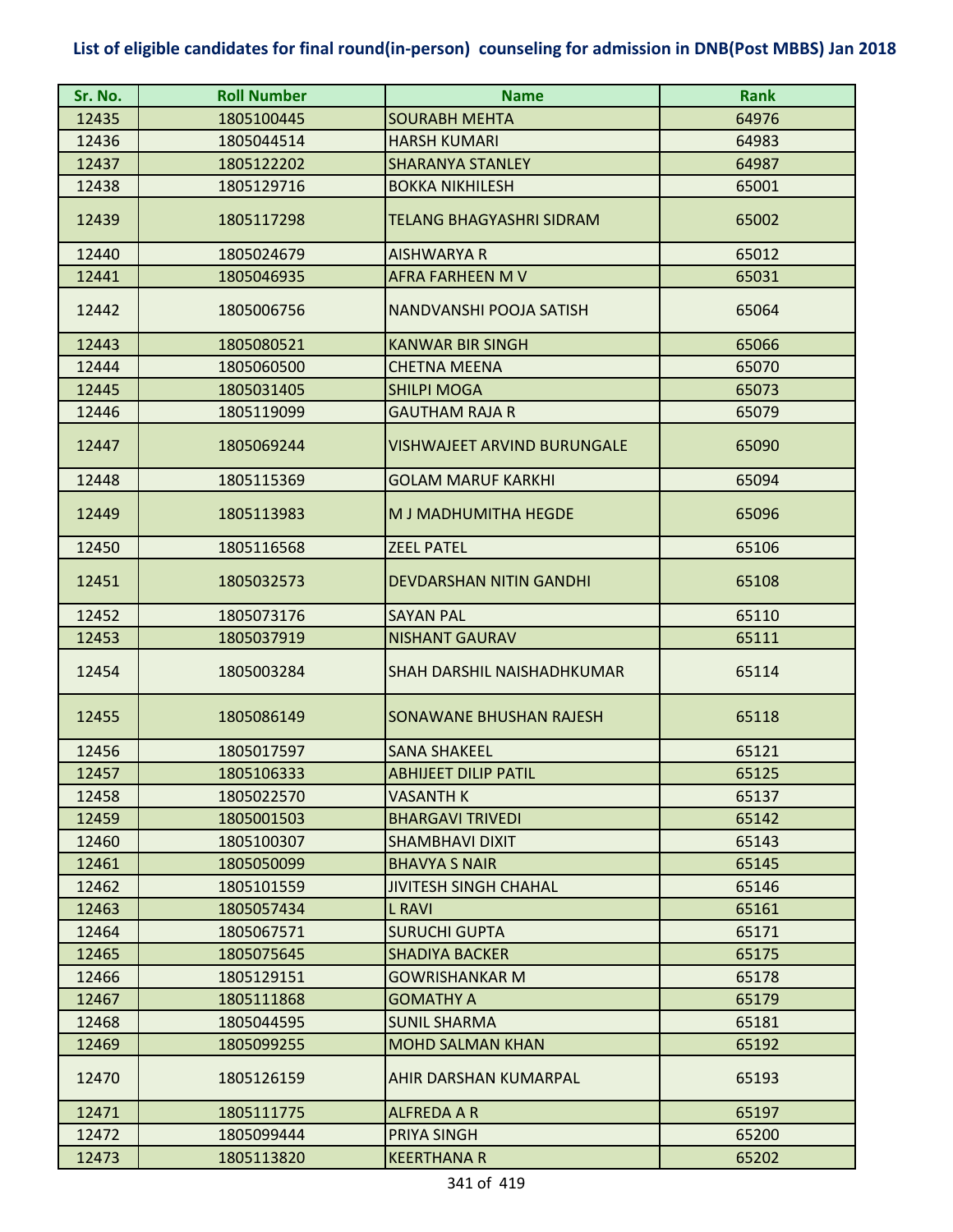| Sr. No. | <b>Roll Number</b> | <b>Name</b>                                       | <b>Rank</b> |
|---------|--------------------|---------------------------------------------------|-------------|
| 12474   | 1805104319         | PRADEEP ABRAHAM                                   | 65204       |
| 12475   | 1805042000         | <b>MADHUSMITA KHAKHOLARY</b>                      | 65206       |
| 12476   | 1805017034         | <b>PREETI SINGH</b>                               | 65214       |
| 12477   | 1805132965         | <b>SHUKLA NIRJA TUSHAR</b>                        | 65225       |
| 12478   | 1805063585         | ROOPA RAM                                         | 65237       |
| 12479   | 1805087591         | <b>CHINKI ANUPAM</b>                              | 65245       |
| 12480   | 1805019062         | ADYA ANINDITA                                     | 65257       |
| 12481   | 1805031427         | <b>NAGESH NAYAK MERAVATH</b>                      | 65258       |
| 12482   | 1805006780         | PARIHAR AISHWARYA<br>YOGENDRASINGH                | 65262       |
| 12483   | 1805134190         | <b>VINEET PALI</b>                                | 65265       |
| 12484   | 1805021141         | <b>RAMAVATAR</b>                                  | 65284       |
| 12485   | 1805080595         | <b>ANU KRUPA THOMAS</b>                           | 65304       |
| 12486   | 1805032799         | <b>PRAKHAR GARG</b>                               | 65306       |
| 12487   | 1805122771         | <b>S REXY CHARLES</b>                             | 65317       |
| 12488   | 1805078537         | KUKREJA BARKHA KAILASHKUMAR                       | 65326       |
| 12489   | 1805077051         | PALAKURTHI SIDDESHWAR KALYAN                      | 65337       |
| 12490   | 1805076322         | <b>G SREEKANTHBABU</b>                            | 65339       |
| 12491   | 1805122107         | <b>MOHAMED IMRAN HUSSAIN M</b>                    | 65347       |
| 12492   | 1805044498         | <b>RAJAT DUHAN</b>                                | 65348       |
| 12493   | 1805080227         | <b>SUVARNA MISHRA</b>                             | 65349       |
| 12494   | 1805010504         | <b>SNEHA SP</b>                                   | 65356       |
| 12495   | 1805107741         | <b>MUHAMMED SALI K K</b>                          | 65357       |
| 12496   | 1805079843         | <b>AMBER IRFAN</b>                                | 65362       |
| 12497   | 1805002015         | <b>MALFK MOHAMMFD SHAHID</b><br><b>NISARAHMED</b> | 65374       |
| 12498   | 1805133898         | PATTAN NILOUFER BANU                              | 65379       |
| 12499   | 1805101675         | <b>SIMRANJIT KAUR</b>                             | 65381       |
| 12500   | 1805055755         | <b>MAKODE ANJALI SUBHASHRAO</b>                   | 65387       |
| 12501   | 1805037121         | <b>MANISH SINGHAL</b>                             | 65389       |
| 12502   | 1805098146         | <b>SHEFALI MITTAL</b>                             | 65390       |
| 12503   | 1805085017         | <b>MODAK SWAPNIL NAMDEORAO</b>                    | 65391       |
| 12504   | 1805124048         | BHUPENDRA KUMAR CHANDRAKAR                        | 65392       |
| 12505   | 1805080363         | <b>SIDHANT LOCHAV</b>                             | 65403       |
| 12506   | 1805032207         | PRAFFUL SHARAD LELE                               | 65404       |
| 12507   | 1805085299         | CHAVAN SONAL BHARAT BHAVANA                       | 65405       |
| 12508   | 1805092363         | PILARE ANKIT VASANT                               | 65407       |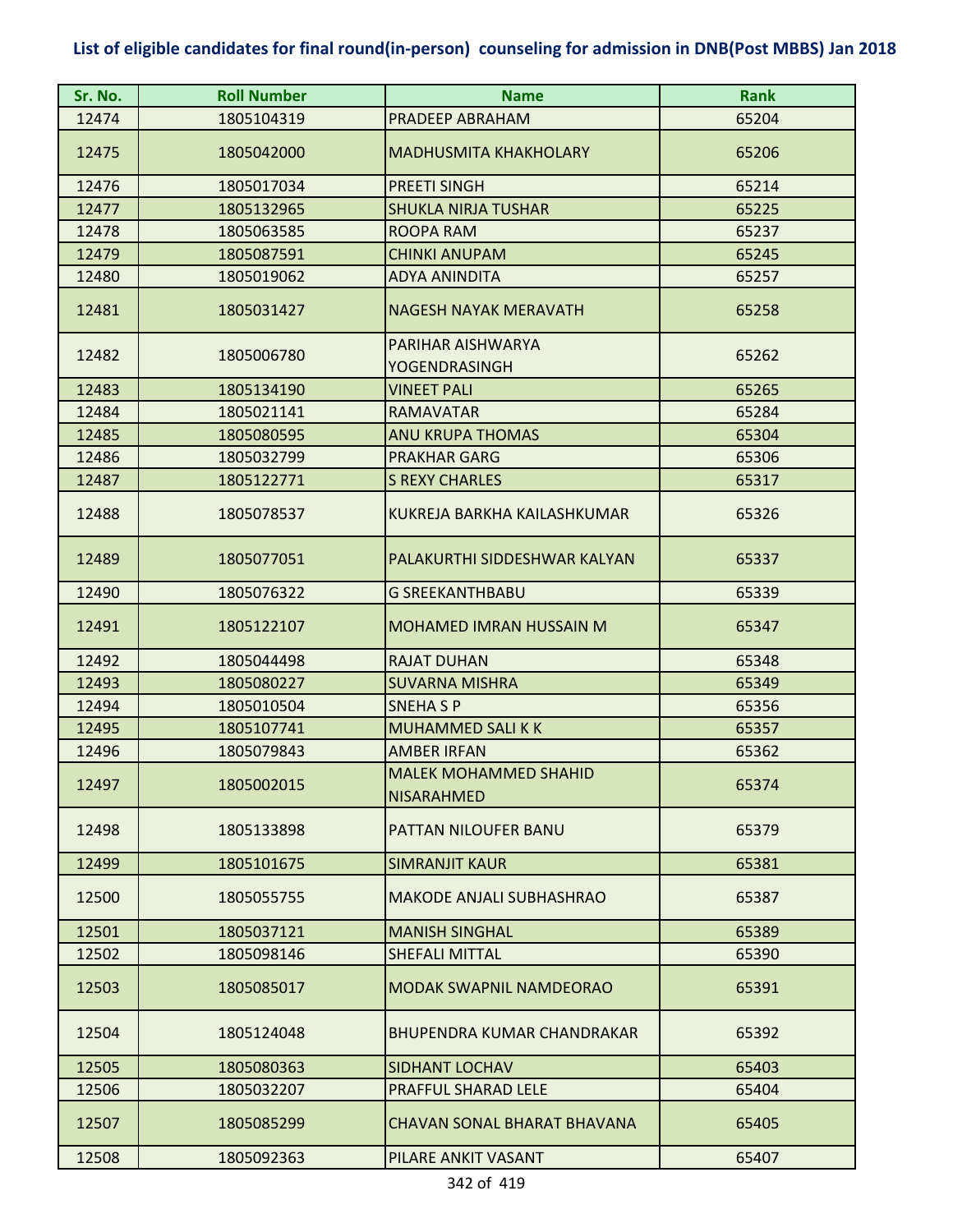| Sr. No. | <b>Roll Number</b> | <b>Name</b>                                | <b>Rank</b> |
|---------|--------------------|--------------------------------------------|-------------|
| 12509   | 1805021728         | <b>MD AHSAN IMAM</b>                       | 65408       |
| 12510   | 1805009718         | DIVYAPARVATHY J                            | 65409       |
| 12511   | 1805010878         | <b>KOMAL S SHAH</b>                        | 65410       |
| 12512   | 1805099727         | <b>TRISHA JAISWAL</b>                      | 65418       |
| 12513   | 1805022233         | <b>DEVI DHARANIK</b>                       | 65432       |
| 12514   | 1805052059         | <b>MEKALA BHARGAVI</b>                     | 65438       |
| 12515   | 1805013653         | <b>KONDAVEETI SUNIL</b>                    | 65440       |
| 12516   | 1805002073         | <b>CHHATBAR KRUPABEN KISHORBHAI</b>        | 65451       |
| 12517   | 1805087453         | <b>KULTHE SAGAR SANJEEV</b>                | 65453       |
| 12518   | 1805062210         | <b>ABDUL GAFOOR AHMED</b>                  | 65454       |
| 12519   | 1805126044         | <b>TANYA JAIN</b>                          | 65457       |
| 12520   | 1805027922         | LAKSHMI PRIYA RAGHAVAN                     | 65458       |
| 12521   | 1805040379         | <b>AKUL MOHAN</b>                          | 65464       |
| 12522   | 1805133156         | <b>SHAHANE ANURAG MOHANJI</b>              | 65471       |
| 12523   | 1805117806         | MOHAMMED SALEH LIYAQATALI<br><b>PARKAR</b> | 65477       |
| 12524   | 1805090701         | <b>BADOLE DHAMMADEEP GOVIND</b>            | 65478       |
| 12525   | 1805009306         | <b>MOHD TARIQ</b>                          | 65484       |
| 12526   | 1805004792         | <b>DHANYA S</b>                            | 65509       |
| 12527   | 1805079165         | <b>SHUBHAM SINGH</b>                       | 65513       |
| 12528   | 1805035532         | <b>SHAIKH SAHIL YAKUB</b>                  | 65518       |
| 12529   | 1805003477         | <b>ANJALI SUMAN</b>                        | 65557       |
| 12530   | 1805040626         | <b>SUMERA RANI</b>                         | 65558       |
| 12531   | 1805113518         | ZAM LIAN MANG HATZAW                       | 65576       |
| 12532   | 1805109022         | <b>BHALODIYA SUHAG ANASUKHBHAI</b>         | 65577       |
| 12533   | 1805095384         | <b>SONAWANE ROHAN SUNIL</b>                | 65583       |
| 12534   | 1805040565         | <b>VIVEK SINGH SENGAR</b>                  | 65591       |
| 12535   | 1805021911         | <b>PALLAVI BHAT</b>                        | 65608       |
| 12536   | 1805035338         | PRIYANKA OJHA                              | 65617       |
| 12537   | 1805057490         | <b>ABHISHEK KESHRI</b>                     | 65620       |
| 12538   | 1805019703         | PARTHA SARATHI SAHOO                       | 65630       |
| 12539   | 1805117316         | <b>NARENDRA BALLAL</b>                     | 65644       |
| 12540   | 1805016527         | <b>ASHA GHIDOLE</b>                        | 65654       |
| 12541   | 1805030007         | <b>VIVEK KUMAR GAUTAM</b>                  | 65655       |
| 12542   | 1805085577         | <b>HEGDE VIJITH BALAKRISHNA</b>            | 65661       |
| 12543   | 1805062650         | RAJA OVAIS SADIQ                           | 65667       |
| 12544   | 1805096768         | <b>RATHOD SNEHAL SURESH</b>                | 65669       |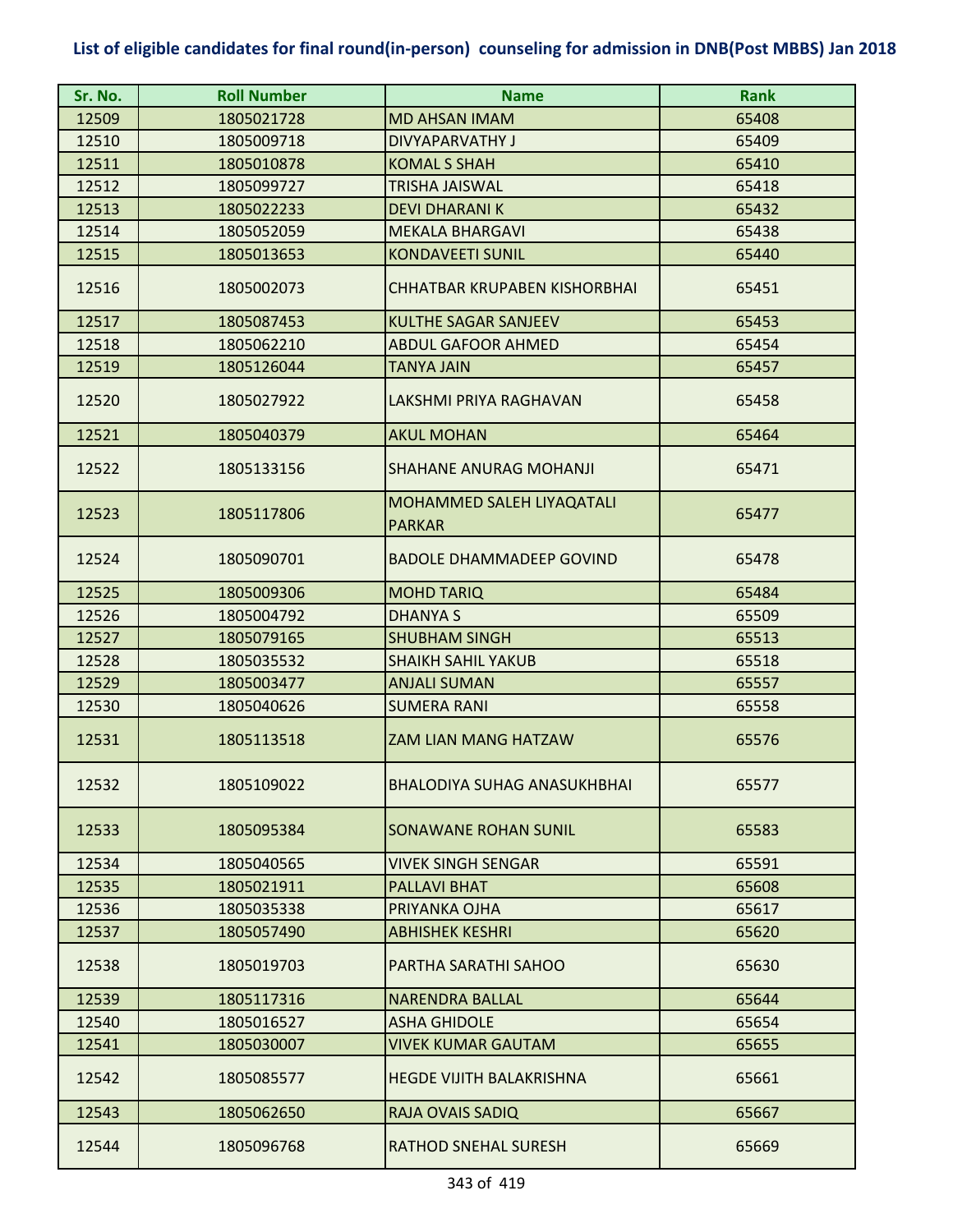| Sr. No. | <b>Roll Number</b> | <b>Name</b>                       | <b>Rank</b> |
|---------|--------------------|-----------------------------------|-------------|
| 12545   | 1805059697         | <b>KALAMKAR MRUNALI GOVINDRAO</b> | 65670       |
| 12546   | 1805132509         | TUMMALAPALLI SUKEERTHI            | 65671       |
| 12547   | 1805124321         | VEDANTAM LAKSHMI CHAITANYA        | 65674       |
| 12548   | 1805133644         | <b>S YOGESWARI</b>                | 65676       |
| 12549   | 1805109755         | SOLANKI MEHULKUMAR MULJIBHAI      | 65677       |
| 12550   | 1805127104         | <b>KUMARI SAKSHI</b>              | 65683       |
| 12551   | 1805048418         | <b>BALATHITHYAN R</b>             | 65706       |
| 12552   | 1805109120         | DODIYA PARITABEN NATHABHAI        | 65708       |
| 12553   | 1805049784         | <b>VAISHAK JAWAHAR</b>            | 65715       |
| 12554   | 1805072310         | TRISHNENDU MONDAL                 | 65720       |
| 12555   | 1805089798         | <b>ABHILASH J</b>                 | 65725       |
| 12556   | 1805036892         | <b>PRITY PRAKHAR</b>              | 65730       |
| 12557   | 1805084337         | <b>SACHIN KASHNIA</b>             | 65739       |
| 12558   | 1805056602         | <b>VANKHDOTH VIJAY</b>            | 65743       |
| 12559   | 1805057581         | <b>HATIM ATTAR</b>                | 65749       |
| 12560   | 1805040770         | <b>LUBNA SIDDIQUI</b>             | 65752       |
| 12561   | 1805072848         | <b>ANUPAM DHAR</b>                | 65753       |
| 12562   | 1805034097         | <b>GOUR CHANDRA GORAIN</b>        | 65754       |
| 12563   | 1805127601         | <b>CHIRATHANAGANDLA RAMYASREE</b> | 65762       |
| 12564   | 1805077393         | <b>SHWETA NEMINATH KURKURI</b>    | 65771       |
| 12565   | 1805023712         | <b>DHIVYAL</b>                    | 65773       |
| 12566   | 1805030574         | <b>ISHITA GOVIL</b>               | 65774       |
| 12567   | 1805133992         | <b>NANDHINI DEVI</b>              | 65783       |
| 12568   | 1805104709         | NINGAPPA KARALINGANNAVAR          | 65784       |
| 12569   | 1805022834         | <b>ANIRUTH GEETHCHAND</b>         | 65794       |
| 12570   | 1805038404         | <b>MAHANI ANMOL</b>               | 65802       |
| 12571   | 1805087541         | <b>GEORGE DILU THOMAS</b>         | 65804       |
| 12572   | 1805042234         | <b>CHANDRAMA THAKURIA</b>         | 65811       |
| 12573   | 1805030228         | <b>IMRAN AHMED SHAIKH</b>         | 65814       |
| 12574   | 1805023553         | <b>ANUSHAK</b>                    | 65835       |
| 12575   | 1805062090         | <b>SWANI BHAGAT</b>               | 65847       |
| 12576   | 1805025801         | A T SENGUTUVAN                    | 65851       |
| 12577   | 1805103887         | <b>SHEFALI MISHRA</b>             | 65858       |
| 12578   | 1805095121         | <b>GAIKWAD DEEPALI ASHOK</b>      | 65862       |
| 12579   | 1805051110         | <b>HARSHINI REDDY</b>             | 65865       |
| 12580   | 1805074509         | <b>PAYODHI DHAR</b>               | 65873       |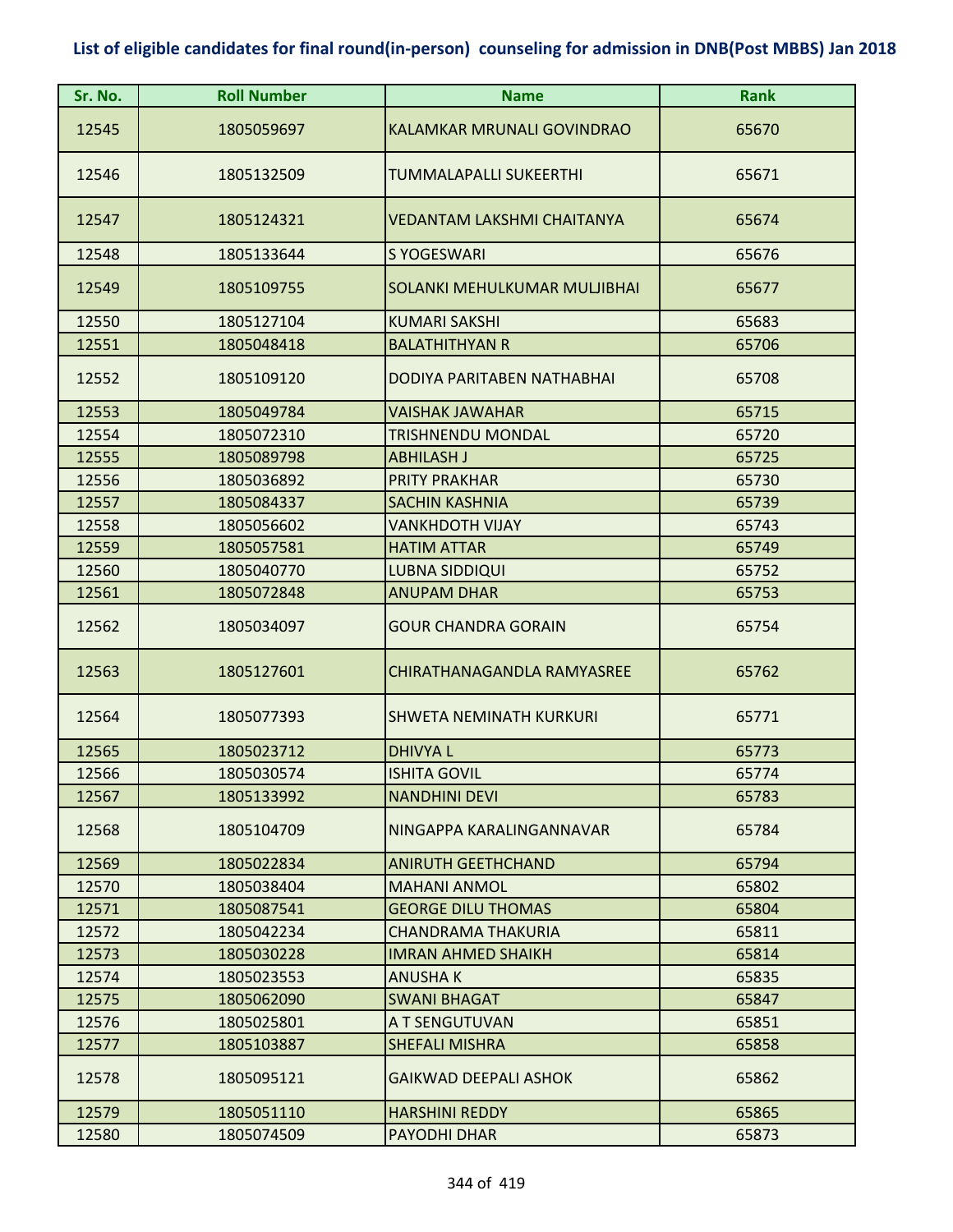| Sr. No. | <b>Roll Number</b> | <b>Name</b>                      | <b>Rank</b> |
|---------|--------------------|----------------------------------|-------------|
| 12581   | 1805091323         | <b>KHOCHIKAR NILIMA MAKARAND</b> | 65881       |
| 12582   | 1805134538         | <b>CHRIS JOSE</b>                | 65896       |
| 12583   | 1805054543         | <b>AKMAL AREEB M</b>             | 65900       |
| 12584   | 1805109678         | VARTIKA KUMARI                   | 65902       |
| 12585   | 1805060849         | <b>SHWETA AGARWAL</b>            | 65908       |
| 12586   | 1805023421         | KANAKALA S NARAYANA SWAMY        | 65919       |
| 12587   | 1805112907         | <b>ANJU BALA</b>                 | 65928       |
| 12588   | 1805126227         | SAVANI DAINIK LADHABHAI          | 65931       |
| 12589   | 1805087246         | KHARAT PANKAJ NIVRUTTI           | 65932       |
| 12590   | 1805056228         | <b>GUDDI KIRITI</b>              | 65949       |
| 12591   | 1805065038         | <b>M NIVEDITA</b>                | 65950       |
| 12592   | 1805056171         | SANGEETHA S AMBUJAKSHAN          | 65953       |
| 12593   | 1805085319         | <b>CHIKATKAR DATTA RANGNATH</b>  | 65955       |
| 12594   | 1805083167         | MOHAMMED ZIA UR RAHAMAN          | 65959       |
| 12595   | 1805108656         | <b>SRIRAM VENKATA PRASAD</b>     | 65961       |
| 12596   | 1805134240         | <b>ATUL TIWARI</b>               | 65978       |
| 12597   | 1805032695         | <b>SUMAN SARKAR</b>              | 65986       |
| 12598   | 1805132153         | <b>BOKAM NAGAMANI</b>            | 65989       |
| 12599   | 1805030929         | <b>SHRISHTI DESHMUKH</b>         | 65994       |
| 12600   | 1805121713         | <b>RAMYAP</b>                    | 66004       |
| 12601   | 1805120677         | SRIDHAR POOPATHIRAJAN            | 66014       |
| 12602   | 1805045198         | <b>SUCHARITA DUTTA</b>           | 66022       |
| 12603   | 1805057807         | <b>ANUPAMA OJHA</b>              | 66025       |
| 12604   | 1805132571         | <b>ADUDODLA SHALINI</b>          | 66043       |
| 12605   | 1805099537         | <b>UPINDER SINGH</b>             | 66052       |
| 12606   | 1805025315         | <b>BANU PRIYA S</b>              | 66055       |
| 12607   | 1805020373         | <b>SWIKRITY CHAKRABORTY</b>      | 66077       |
| 12608   | 1805070286         | <b>ARPITA BHATTACHARYA</b>       | 66078       |
| 12609   | 1805133647         | <b>KULDEEP KUMAR SINGH</b>       | 66085       |
| 12610   | 1805049464         | <b>ARUNKUMAR H</b>               | 66087       |
| 12611   | 1805090635         | AMBERKAR SAYALI SANTOSH          | 66093       |
| 12612   | 1805086815         | <b>SWATIS</b>                    | 66103       |
| 12613   | 1805049158         | <b>PAVITHRA</b>                  | 66104       |
| 12614   | 1805036946         | <b>NAMRATA DIXIT</b>             | 66106       |
| 12615   | 1805098095         | <b>AKANSHA DIXIT</b>             | 66112       |
| 12616   | 1805030875         | PREETI GUPTA                     | 66117       |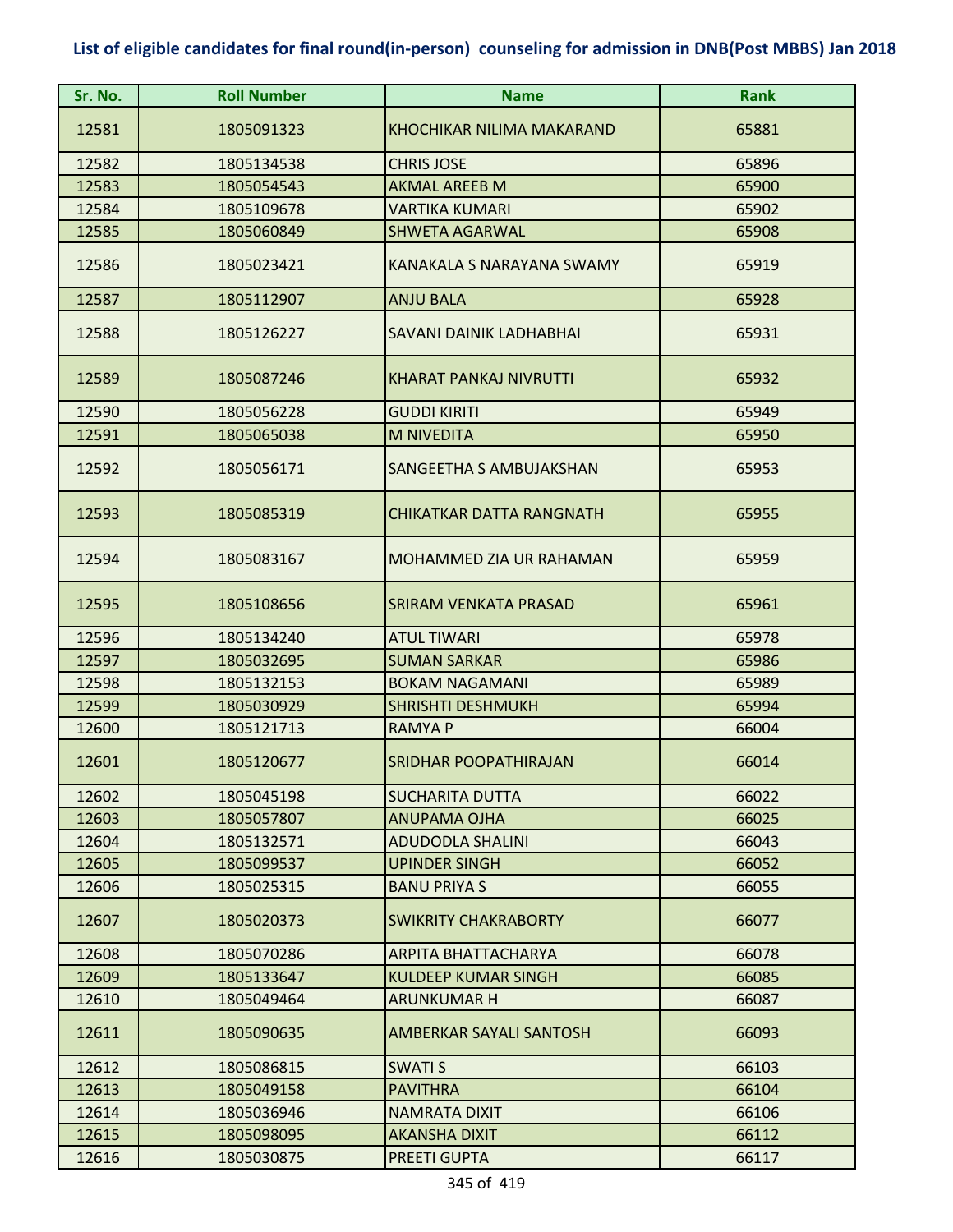| Sr. No. | <b>Roll Number</b> | <b>Name</b>                   | <b>Rank</b> |
|---------|--------------------|-------------------------------|-------------|
| 12617   | 1805123038         | <b>VIGNESHWAR K S</b>         | 66123       |
| 12618   | 1805094140         | <b>GANAKWAR AMOL GARIBDAS</b> | 66130       |
| 12619   | 1805054141         | <b>NIVETHA RAJ R</b>          | 66135       |
| 12620   | 1805067871         | <b>SOUMYA B</b>               | 66139       |
| 12621   | 1805013810         | <b>MAMATHAK</b>               | 66141       |
| 12622   | 1805087672         | PATIL SUJATA RAJENDRA         | 66142       |
| 12623   | 1805017568         | <b>AARYAN TIWARI</b>          | 66154       |
| 12624   | 1805065281         | <b>VISHAL S RATHOD</b>        | 66160       |
| 12625   | 1805043813         | <b>HEENA PARVEEN</b>          | 66162       |
| 12626   | 1805111362         | <b>PODDAR VIVEK</b>           | 66177       |
| 12627   | 1805007639         | <b>JASMEET SINGH</b>          | 66180       |
| 12628   | 1805013136         | PRATIKSHA NAYAN               | 66183       |
| 12629   | 1805112363         | <b>SHANMUGHA PRIYA</b>        | 66209       |
| 12630   | 1805068557         | <b>AARUSHI</b>                | 66210       |
| 12631   | 1805049380         | <b>LINGARAJ H ADAVI</b>       | 66215       |
| 12632   | 1805054313         | <b>GATADI KHANDOBA SUMEDH</b> | 66220       |
| 12633   | 1805032634         | <b>PREETI</b>                 | 66221       |
| 12634   | 1805067220         | <b>TRIPTI UPADHYAY</b>        | 66237       |
| 12635   | 1805098744         | <b>NEHA CHOUDHARY</b>         | 66241       |
| 12636   | 1805031989         | MUSTIGUDALA SITA TEJASWI      | 66242       |
| 12637   | 1805129134         | <b>DEVAYANI TAMMU</b>         | 66253       |
| 12638   | 1805127858         | <b>ASHWINI M</b>              | 66266       |
| 12639   | 1805013176         | <b>SURAJ SUNIL PILLAI</b>     | 66269       |
| 12640   | 1805053476         | <b>VELAMARTHI SHOBHANA</b>    | 66271       |
| 12641   | 1805015866         | <b>RAMANPREET KAUR</b>        | 66274       |
| 12642   | 1805087668         | <b>SANYA JAIN</b>             | 66283       |
| 12643   | 1805056366         | VANKADARU VIJAYA LAKSHMI      | 66300       |
| 12644   | 1805104750         | <b>GUNJKAR ANIL WAMANRAO</b>  | 66302       |
| 12645   | 1805050359         | DIVYAVANI JANNU               | 66305       |
| 12646   | 1805114745         | <b>SHIRSENDU ROY</b>          | 66307       |
| 12647   | 1805069132         | RAVIKIRAN PRALHADRAO BACHEWAD | 66308       |
| 12648   | 1805096105         | DAVID SHIMON JOHN ERIC        | 66311       |
| 12649   | 1805096041         | <b>HANDE SHRIKANT VITTHAL</b> | 66312       |
| 12650   | 1805109293         | CHAVDA CHITRALI JITENDRA      | 66319       |
| 12651   | 1805095612         | <b>JITHIN SURENDRAN</b>       | 66330       |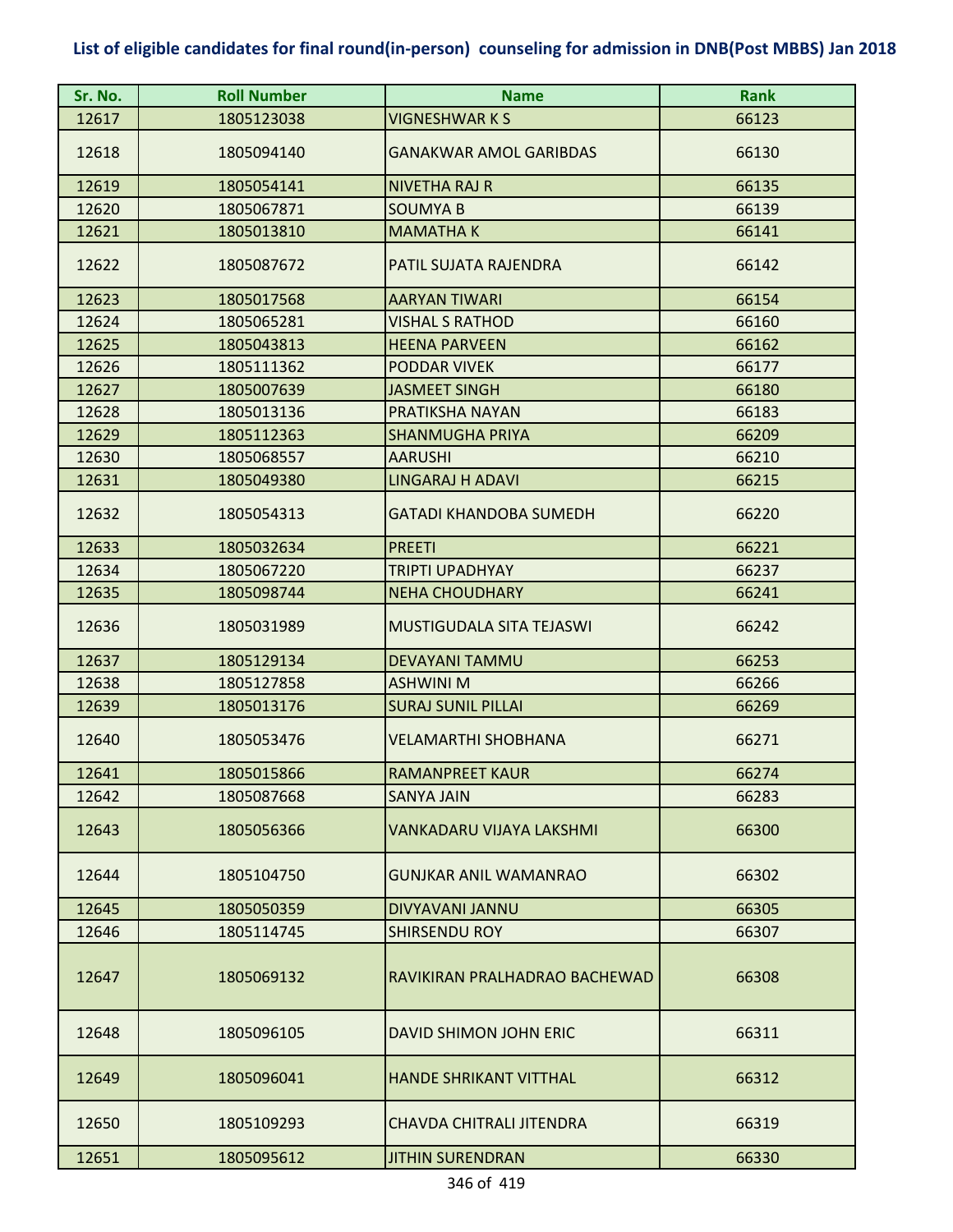| Sr. No. | <b>Roll Number</b> | <b>Name</b>                   | <b>Rank</b> |
|---------|--------------------|-------------------------------|-------------|
| 12652   | 1805010612         | <b>ANKITHA C R</b>            | 66341       |
| 12653   | 1805083055         | <b>VIJAYY</b>                 | 66342       |
| 12654   | 1805115376         | <b>ABHISHEK REJA</b>          | 66345       |
| 12655   | 1805029818         | <b>NITESH SINGH</b>           | 66346       |
| 12656   | 1805004115         | <b>KHUSHBOO MEENA</b>         | 66356       |
| 12657   | 1805031369         | <b>NGAYAIPAM SHAIZA</b>       | 66359       |
| 12658   | 1805080763         | <b>ALISHA ARORA</b>           | 66362       |
| 12659   | 1805077389         | <b>MUBISHERA BEGUM S</b>      | 66363       |
| 12660   | 1805012615         | DEEPAK KUMAR SABAT            | 66368       |
| 12661   | 1805092765         | PATIL SUPRIYA DEVIDAS         | 66369       |
| 12662   | 1805050600         | NAGARAJ NARASAPPA HUGAR       | 66375       |
| 12663   | 1805131329         | <b>RAVURI MARY GRACE</b>      | 66377       |
| 12664   | 1805112640         | <b>MANJULA S</b>              | 66380       |
| 12665   | 1805118406         | <b>ANITHA WILSON</b>          | 66391       |
| 12666   | 1805114061         | <b>SUREKHAK</b>               | 66392       |
| 12667   | 1805095912         | PAWAR PURUSHOTTAM ASHOK       | 66393       |
| 12668   | 1805063159         | <b>ABEDA NASREEN</b>          | 66394       |
| 12669   | 1805020450         | DHARMA NAYAK VANKUDAVATH      | 66405       |
| 12670   | 1805006547         | <b>APOORVA KAMBOJ</b>         | 66416       |
| 12671   | 1805132212         | P SANDYA RANI GURUVELLI       | 66418       |
| 12672   | 1805050350         | <b>BHARATH KUMAR S</b>        | 66419       |
| 12673   | 1805092384         | <b>JIBHAKATE RASHI ARVIND</b> | 66425       |
| 12674   | 1805038652         | <b>AYUSH SINGHAL</b>          | 66438       |
| 12675   | 1805129873         | DOPPALAPUDI PRAGNA            | 66442       |
| 12676   | 1805020189         | <b>SAMBHAB MISHRA</b>         | 66449       |
| 12677   | 1805007104         | <b>MALIYE NIKHIL SUKHDEO</b>  | 66452       |
| 12678   | 1805008395         | <b>RITESH CHAUHAN</b>         | 66453       |
| 12679   | 1805109429         | <b>HEET JITENDRA AMLANI</b>   | 66465       |
| 12680   | 1805084351         | <b>MARILYN MASIH</b>          | 66469       |
| 12681   | 1805013644         | <b>SYAM SHAJI</b>             | 66470       |
| 12682   | 1805081072         | <b>REETHU SAM</b>             | 66476       |
| 12683   | 1805033062         | <b>RAUNAK JAIN</b>            | 66484       |
| 12684   | 1805021836         | <b>NEELISHA SAINI</b>         | 66498       |
| 12685   | 1805132304         | <b>KUMBHA GEETANJALI</b>      | 66510       |
| 12686   | 1805035241         | ANUJ PAHUJA                   | 66512       |
| 12687   | 1805000191         | <b>HUMAYRA SHAFI</b>          | 66554       |
| 12688   | 1805068884         | <b>MILAN WADHWA</b>           | 66564       |
| 12689   | 1805127317         | <b>CHIRANJEEVI REDDY K</b>    | 66567       |
| 12690   | 1805062228         | WANI MUSTAFA KAMAL            | 66568       |
| 12691   | 1805076730         | <b>MENAPATI PALLAVI</b>       | 66576       |
| 12692   | 1805125353         | <b>NEETIKA SINGH</b>          | 66594       |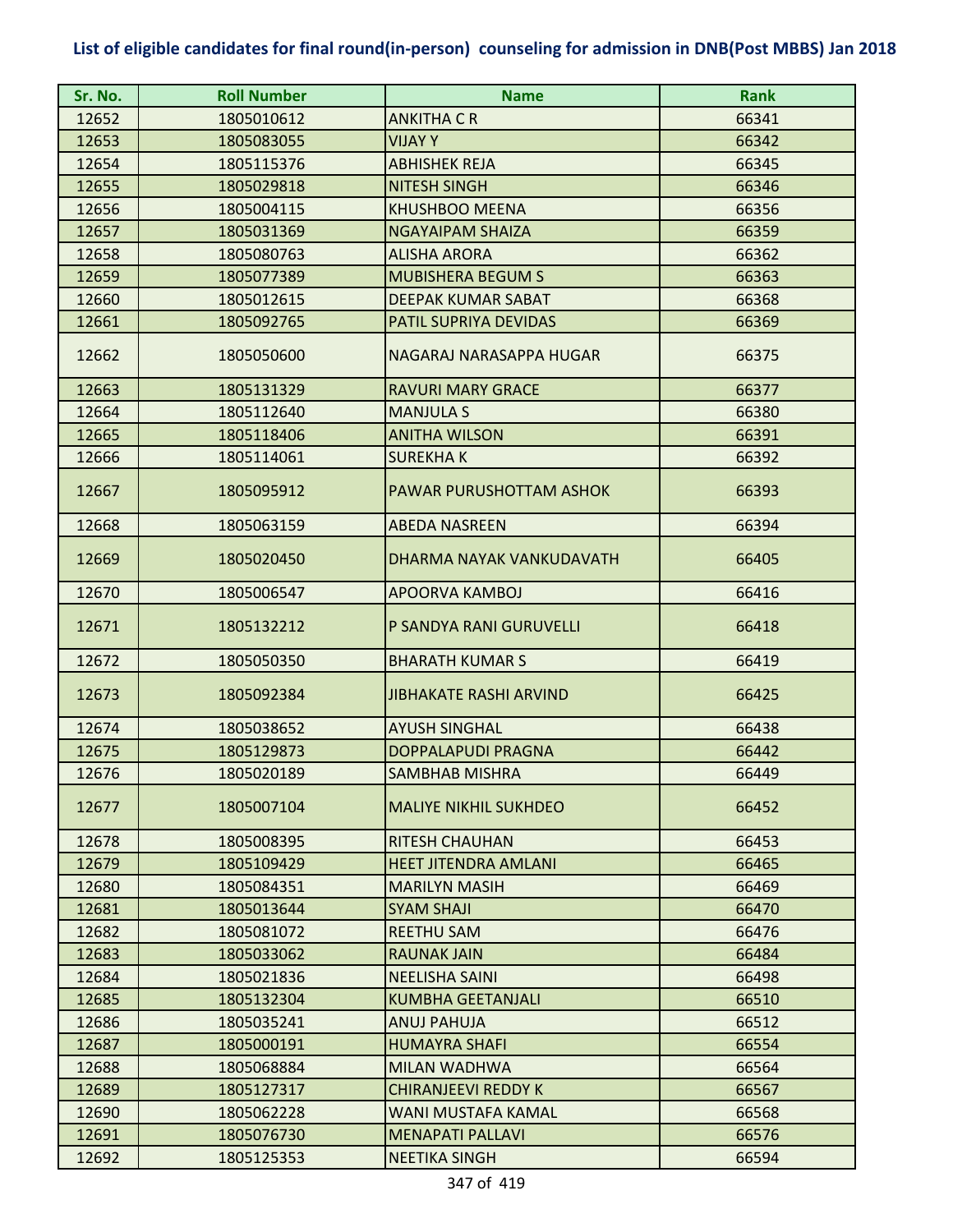| Sr. No. | <b>Roll Number</b> | <b>Name</b>                          | <b>Rank</b> |
|---------|--------------------|--------------------------------------|-------------|
| 12693   | 1805056790         | <b>BONALA SANDEEPRAJ</b>             | 66596       |
| 12694   | 1805002089         | <b>VIRANI MAULIK PARSHOTTAMBHAI</b>  | 66601       |
| 12695   | 1805063311         | YASUB RIZWAN                         | 66603       |
| 12696   | 1805056409         | PRASANNAPRIYA K                      | 66608       |
| 12697   | 1805017496         | VARSHA SHRIVASTAVA                   | 66610       |
| 12698   | 1805125830         | <b>ANAND MAHAJAN</b>                 | 66614       |
| 12699   | 1805125999         | <b>AVADH KISHOR TYAGI</b>            | 66622       |
| 12700   | 1805016644         | MITHLESH KUMAR PARKAR                | 66625       |
| 12701   | 1805104627         | LATHA P N                            | 66637       |
| 12702   | 1805049041         | GATLA VAMSHI KRISHNA                 | 66644       |
| 12703   | 1805009938         | <b>KIRTHI ARIGELA</b>                | 66656       |
| 12704   | 1805036256         | <b>JOSHI DIPEN DHIRAJLAL</b>         | 66665       |
| 12705   | 1805114164         | N UJWAL NISHANT                      | 66675       |
| 12706   | 1805049736         | <b>VIVEK I</b>                       | 66678       |
| 12707   | 1805057949         | <b>RUCHI GANVIR</b>                  | 66684       |
| 12708   | 1805013240         | <b>SHABRIN A</b>                     | 66709       |
| 12709   | 1805073883         | <b>SANKARLAL GHOSH</b>               | 66710       |
| 12710   | 1805133846         | <b>GIRI SRUJANA P</b>                | 66719       |
| 12711   | 1805029624         | <b>SUKRITI CHANDRA</b>               | 66732       |
| 12712   | 1805025221         | <b>VISHNU PRABHAKAR</b>              | 66733       |
| 12713   | 1805027738         | <b>ARUN THILAK E</b>                 | 66740       |
| 12714   | 1805026405         | <b>ASHWINI P</b>                     | 66746       |
| 12715   | 1805050999         | <b>L SURESH GOUD</b>                 | 66750       |
| 12716   | 1805032373         | <b>RIPAN DEBBARMA</b>                | 66758       |
| 12717   | 1805064041         | <b>RACHIT KAPOOR</b>                 | 66780       |
| 12718   | 1805017457         | <b>JANHVI ALEKAR</b>                 | 66789       |
| 12719   | 1805038100         | <b>PALLAVI SAINI</b>                 | 66790       |
| 12720   | 1805067664         | <b>PRABHAT SINGH</b>                 | 66792       |
| 12721   | 1805102965         | <b>CHANDAN KUMAR</b>                 | 66795       |
| 12722   | 1805133966         | <b>KETHAM VEERA SUDHAKAR</b>         | 66801       |
| 12723   | 1805032238         | <b>MANOSHA MOHANDAS</b>              | 66811       |
| 12724   | 1805018356         | <b>MUKUL TIWARI</b>                  | 66838       |
| 12725   | 1805037876         | <b>ESTHER MJ</b>                     | 66841       |
| 12726   | 1805027495         | <b>MALATHY E</b>                     | 66857       |
| 12727   | 1805017434         | PINKY YADAV                          | 66861       |
| 12728   | 1805003005         | PATEL SANDIPKUMAR GOVINDBHAI         | 66868       |
| 12729   | 1805056243         | <b>VELANGINI VIJAYAKUMAR MEKHALA</b> | 66870       |
| 12730   | 1805104552         | CHANKESHWARA NAMOKAR BHARAT          | 66871       |
| 12731   | 1805043274         | <b>SANYUKTA GOYAL</b>                | 66874       |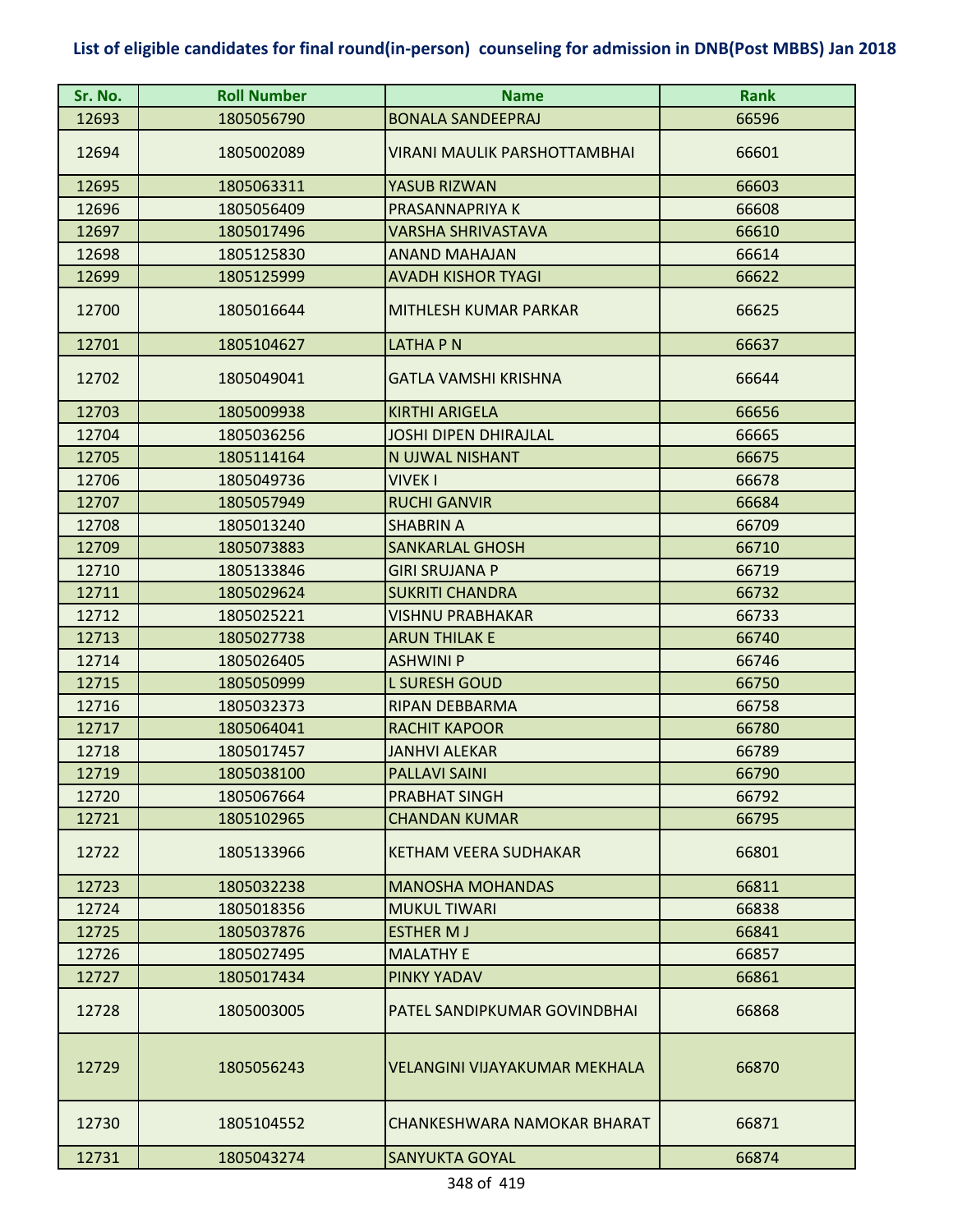| Sr. No. | <b>Roll Number</b> | <b>Name</b>                                       | <b>Rank</b> |
|---------|--------------------|---------------------------------------------------|-------------|
| 12732   | 1805125974         | <b>ANJLINA BHATI</b>                              | 66884       |
| 12733   | 1805106523         | <b>WAGH SWAPNIL DEVANAND</b>                      | 66885       |
| 12734   | 1805087994         | <b>NAVODITA CHAUDHARY</b>                         | 66887       |
| 12735   | 1805115604         | <b>NASHWA FIRDOUS REHMANI</b>                     | 66901       |
| 12736   | 1805068538         | PRAVEEN PRASHANT                                  | 66906       |
| 12737   | 1805089747         | <b>DHANUSH ANAND</b>                              | 66908       |
| 12738   | 1805013791         | MARZOOQ ASLAM                                     | 66911       |
| 12739   | 1805090340         | <b>SHIVANANDAN M</b>                              | 66917       |
| 12740   | 1805045767         | <b>MANU KIRAN B T</b>                             | 66922       |
| 12741   | 1805105444         | SABAT TAZEEN KHAJA MOINUDDIN                      | 66926       |
| 12742   | 1805017033         | <b>SURENDRA GOLLAPUDI</b>                         | 66928       |
| 12743   | 1805054884         | <b>SPANDANA GADE</b>                              | 66934       |
| 12744   | 1805002711         | MITHAWALA DANISH ILYAS                            | 66938       |
| 12745   | 1805035617         | PATEL DHARMESHKUMAR<br><b>JAYANTIBHAI</b>         | 66941       |
| 12746   | 1805103923         | <b>TRISHLA</b>                                    | 66943       |
| 12747   | 1805036879         | <b>SANYOGITA GUPTA</b>                            | 66955       |
| 12748   | 1805010585         | <b>NIKHIL ARTHUR</b>                              | 66959       |
| 12749   | 1805108967         | <b>BORSANIA GAURAVKUMAR</b><br><b>SURESHKUMAR</b> | 66967       |
| 12750   | 1805023113         | <b>SUCHITHRA</b>                                  | 66970       |
| 12751   | 1805127324         | <b>TEJASRI RAMAVATHU</b>                          | 66971       |
| 12752   | 1805091449         | <b>CHETA NANDKISHOR SHINDE</b>                    | 66978       |
| 12753   | 1805084867         | RANIA MOHAMMAD KHAN                               | 66980       |
| 12754   | 1805061607         | <b>ANKIT SHARMA</b>                               | 66993       |
| 12755   | 1805062105         | <b>NASREENA SHABNUM</b>                           | 67001       |
| 12756   | 1805032774         | <b>SWATI JAIN</b>                                 | 67033       |
| 12757   | 1805067825         | <b>SANDEEP REDDY A</b>                            | 67057       |
| 12758   | 1805056037         | <b>MANOJ PRABHAKAR</b>                            | 67064       |
| 12759   | 1805085408         | E SAI KALPITHA                                    | 67067       |
| 12760   | 1805084392         | <b>TRIPTI RAI</b>                                 | 67069       |
| 12761   | 1805031775         | <b>NIDHI CHAPRANA</b>                             | 67071       |
| 12762   | 1805095698         | <b>ANU ANAND</b>                                  | 67079       |
| 12763   | 1805095279         | <b>SHAIKH ZEESHAN MAZHAR</b>                      | 67096       |
| 12764   | 1805051194         | <b>MACHA SHRUTHI GOUD</b>                         | 67105       |
| 12765   | 1805084139         | <b>BIKRAMJEET SINGH BEDI</b>                      | 67125       |
| 12766   | 1805011138         | SANGEETHA B S                                     | 67134       |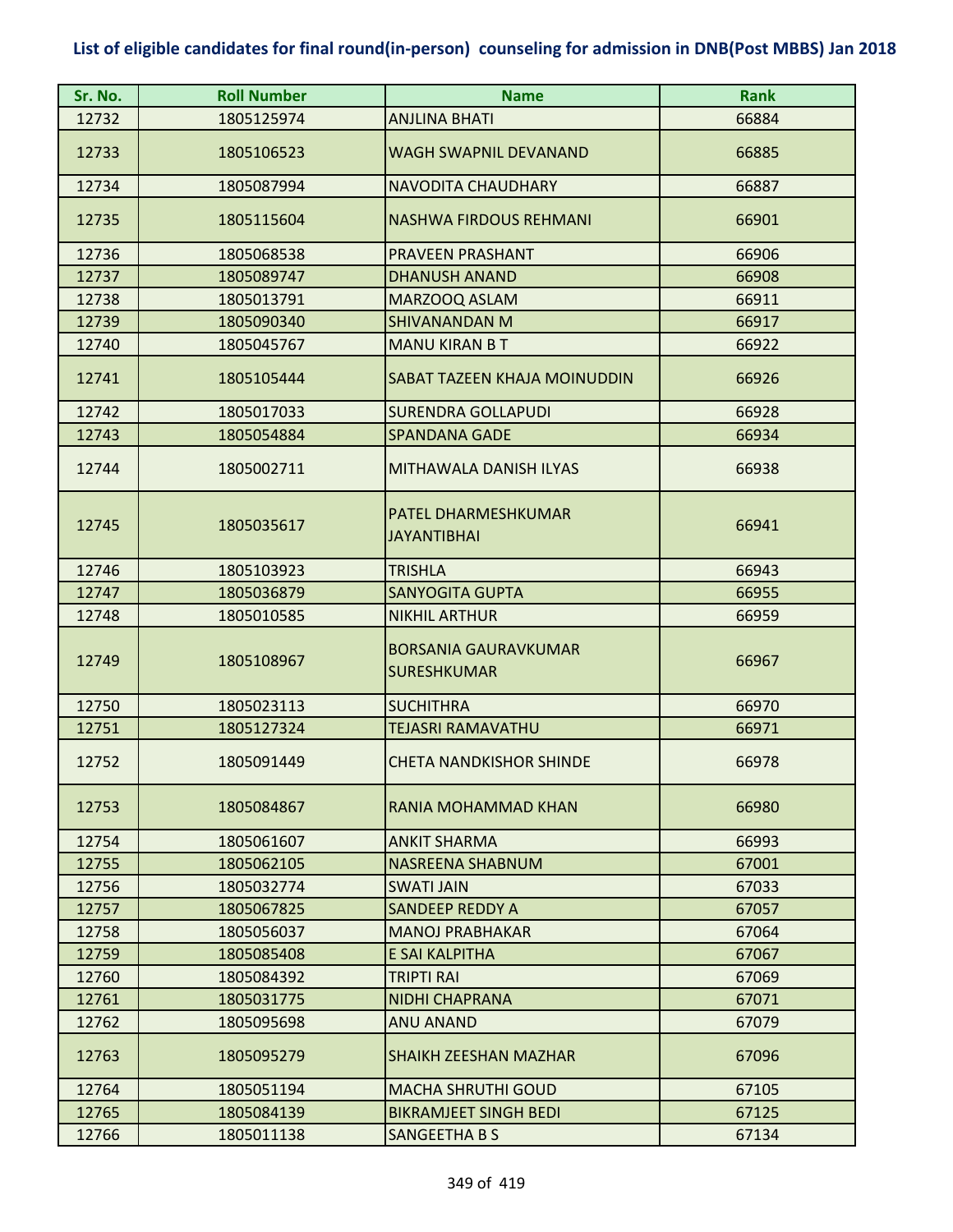| Sr. No. | <b>Roll Number</b> | <b>Name</b>                       | <b>Rank</b> |
|---------|--------------------|-----------------------------------|-------------|
| 12767   | 1805111012         | PRAFUL BABARAO PAWSEKAR           | 67143       |
| 12768   | 1805087621         | <b>MADHURA VASUDEO PATIL</b>      | 67150       |
| 12769   | 1805084945         | <b>ARSHI FARISTA</b>              | 67152       |
| 12770   | 1805036696         | TARUNIKA CHHONKER                 | 67154       |
| 12771   | 1805089963         | <b>USHAD</b>                      | 67160       |
| 12772   | 1805030244         | <b>KUSHAL VERMA</b>               | 67173       |
| 12773   | 1805088277         | <b>RAM UDAY KUMAR</b>             | 67177       |
| 12774   | 1805091682         | <b>SHUBHRA SALIL JOSHI</b>        | 67183       |
| 12775   | 1805002984         | PATEL DHRUV SHAILESHKUMAR         | 67187       |
| 12776   | 1805090059         | <b>SATHISHKUMAR</b>               | 67191       |
| 12777   | 1805089241         | <b>VINAY RAVIKUMAR</b>            | 67192       |
| 12778   | 1805133469         | <b>NEETU BALA</b>                 | 67193       |
| 12779   | 1805090746         | <b>SHRUSHTI MISHRA</b>            | 67204       |
| 12780   | 1805109514         | PATEL SUHASBHAI VASANTKUMAR       | 67207       |
| 12781   | 1805028901         | <b>LAXMIPRIYA NAYAK</b>           | 67211       |
| 12782   | 1805126212         | <b>SHAH VIDHI VIJAYKUMAR</b>      | 67216       |
| 12783   | 1805014335         | <b>CHAITHRA M B</b>               | 67222       |
| 12784   | 1805065781         | <b>ANUSHAT</b>                    | 67230       |
| 12785   | 1805065015         | <b>MICKEY PATEL</b>               | 67234       |
| 12786   | 1805043881         | <b>ABHISHEK RANJAN</b>            | 67243       |
| 12787   | 1805130795         | <b>LOVA RAJESH PULUGU</b>         | 67254       |
| 12788   | 1805129071         | <b>DONAKANTI SRILATHA</b>         | 67266       |
| 12789   | 1805056562         | <b>SRILAKSHMI H S</b>             | 67267       |
| 12790   | 1805015809         | PANKAJ KANSOTIA                   | 67272       |
| 12791   | 1805016998         | YADAV RAGHURAJ SINGH              | 67274       |
| 12792   | 1805052635         | <b>NAYANA SUNIL</b>               | 67278       |
| 12793   | 1805057789         | <b>SAKET KUMAR TEKAM</b>          | 67289       |
| 12794   | 1805050861         | <b>K NAMRATHA</b>                 | 67293       |
| 12795   | 1805075516         | <b>FATHIMA MUSTHAFA</b>           | 67299       |
| 12796   | 1805024699         | R BRAGADISH                       | 67301       |
| 12797   | 1805037795         | <b>AASHNA TREOHAN</b>             | 67307       |
| 12798   | 1805116152         | PANSURIYA KRINA KISHORBHAI        | 67315       |
| 12799   | 1805065177         | <b>SRUTHI S BABU</b>              | 67321       |
| 12800   | 1805067087         | ANKITA BAJPAI                     | 67326       |
| 12801   | 1805091034         | <b>GAJBHIYE ROHINI MURALIDHAR</b> | 67345       |
| 12802   | 1805045161         | <b>RIA GANGULY</b>                | 67356       |
| 12803   | 1805013821         | MUSANNA FATHIMA VETTIYAPURI       | 67371       |
| 12804   | 1805099503         | <b>RUHI</b>                       | 67378       |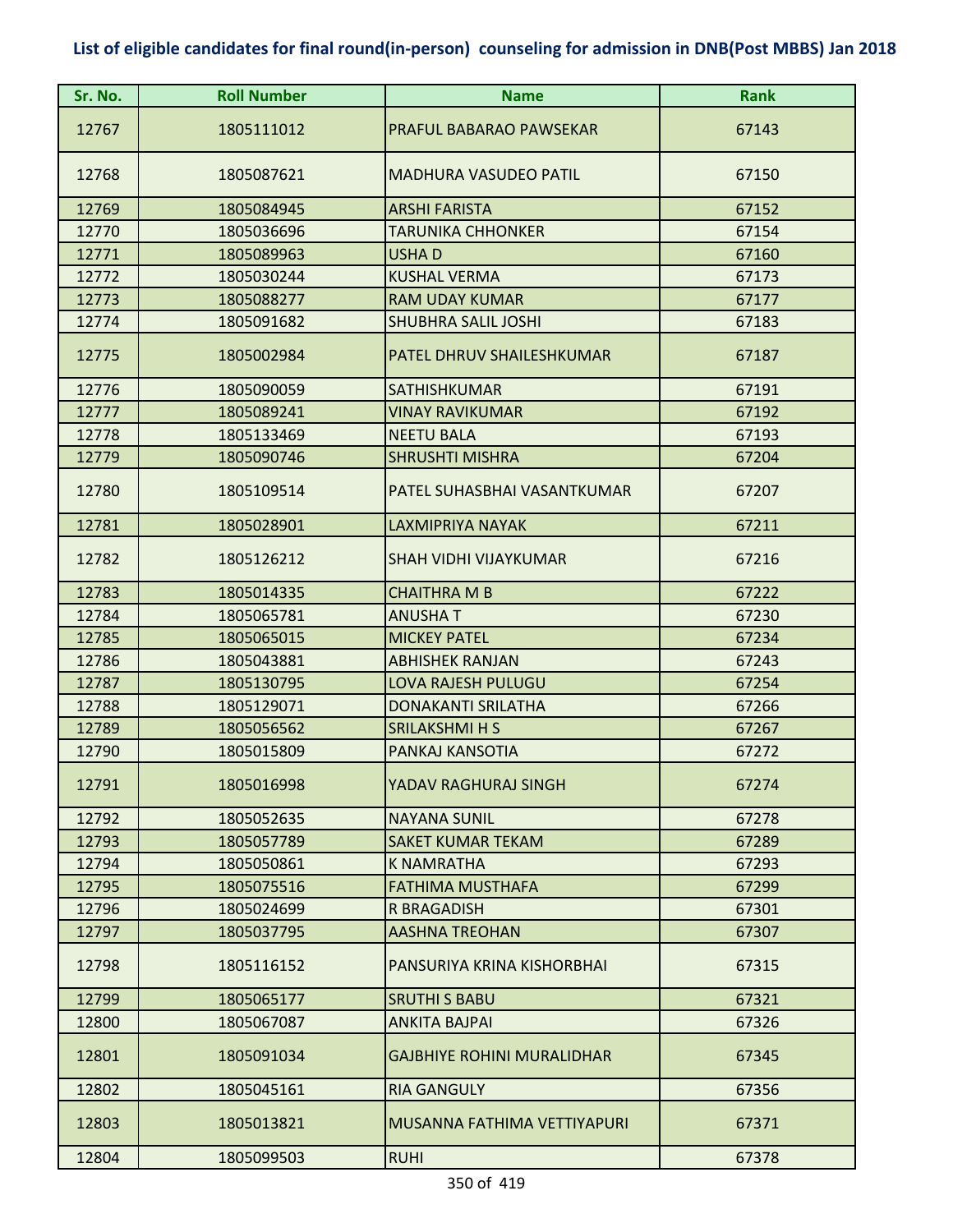| Sr. No. | <b>Roll Number</b> | <b>Name</b>                        | <b>Rank</b> |
|---------|--------------------|------------------------------------|-------------|
| 12805   | 1805049646         | JARUGUMILLI LAKSHMI SWATHI         | 67379       |
| 12806   | 1805077303         | <b>HASSAAN ABDUL QADEER</b>        | 67384       |
| 12807   | 1805129916         | <b>VINITHA</b>                     | 67392       |
| 12808   | 1805058144         | PRAGATI SAXENA                     | 67397       |
| 12809   | 1805058872         | <b>ATUL KOTHARI</b>                | 67404       |
| 12810   | 1805100140         | <b>NEELASHMA SINGHEL</b>           | 67407       |
| 12811   | 1805113210         | <b>SHIV KUMAR KASHYAP</b>          | 67408       |
| 12812   | 1805051790         | <b>GANGAPREETHAM</b>               | 67413       |
| 12813   | 1805046778         | <b>SWETHAK</b>                     | 67419       |
| 12814   | 1805104695         | <b>GANDHI SUNAY RAJENDRAKUMAR</b>  | 67431       |
| 12815   | 1805068820         | <b>SHASHANK SHEKHAR</b>            | 67433       |
| 12816   | 1805036701         | <b>BHARAT DEEP SRIVASTAV</b>       | 67481       |
| 12817   | 1805118277         | <b>SUJAI GOPI SHANTHI</b>          | 67484       |
| 12818   | 1805080691         | <b>RICHI GOYAL</b>                 | 67486       |
| 12819   | 1805077559         | <b>TENALI GEETHIKA</b>             | 67493       |
| 12820   | 1805062721         | <b>ARPANA GUPTA</b>                | 67495       |
| 12821   | 1805037981         | <b>SHAH SAYEEMA NISSAR KIRMANI</b> | 67506       |
| 12822   | 1805003218         | DNYANADA PRABODH KUTUMBE           | 67524       |
| 12823   | 1805024280         | <b>VIMAL DASS M</b>                | 67529       |
| 12824   | 1805099050         | <b>RASHI WALIA</b>                 | 67530       |
| 12825   | 1805031551         | <b>SIDDHARTH SHARMA</b>            | 67537       |
| 12826   | 1805026490         | <b>BUKKE SANKAR NAIK</b>           | 67546       |
| 12827   | 1805053454         | POTTENDLA VENKATASIVA KRISHNA      | 67554       |
| 12828   | 1805038908         | <b>RAMYA PULLA</b>                 | 67555       |
| 12829   | 1805001577         | PATEL HEER NAVIN KUMAR             | 67561       |
| 12830   | 1805000525         | <b>NIRAJ KUMAR</b>                 | 67568       |
| 12831   | 1805036857         | <b>GHODKE MAHESH VITTHAL</b>       | 67571       |
| 12832   | 1805048400         | <b>VASUNDHARA SREE DESHPANDE</b>   | 67605       |
| 12833   | 1805099432         | <b>ADITI KHANNA</b>                | 67608       |
| 12834   | 1805125120         | PAREKH AATUR RAJESHKUMAR           | 67612       |
| 12835   | 1805064404         | <b>BADDULA DURGA PRASAD</b>        | 67615       |
| 12836   | 1805050623         | KATHI HIMASWETHA                   | 67616       |
| 12837   | 1805034493         | JYOTISHMOI MOHAN                   | 67617       |
| 12838   | 1805037966         | <b>ARCHANA TIWARI</b>              | 67632       |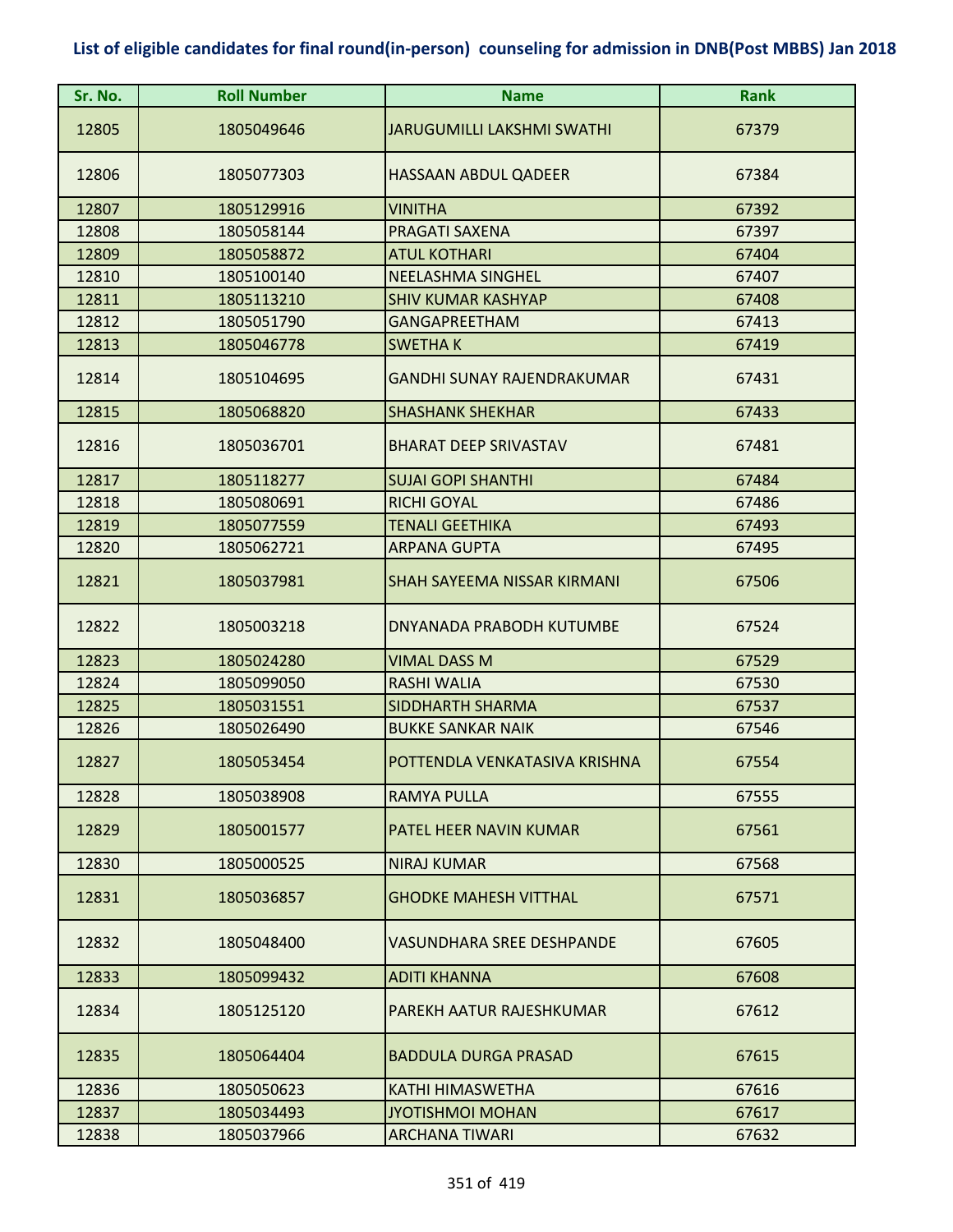| Sr. No. | <b>Roll Number</b> | <b>Name</b>                   | <b>Rank</b> |
|---------|--------------------|-------------------------------|-------------|
| 12839   | 1805094853         | <b>LAVATE DILIP YASHAVANT</b> | 67637       |
| 12840   | 1805019121         | <b>SAPNA DAS</b>              | 67643       |
| 12841   | 1805042118         | NILANJANA CHOUDHURY           | 67644       |
| 12842   | 1805053822         | <b>RAIKAL SUMANTH RAJ</b>     | 67648       |
| 12843   | 1805032967         | NITESH KUMAR PANDEY           | 67651       |
| 12844   | 1805077248         | <b>HARATHI SIVAYOGI</b>       | 67653       |
| 12845   | 1805103654         | <b>ASHOK KUMAR</b>            | 67654       |
| 12846   | 1805024272         | <b>GOKILAVARTHANI V</b>       | 67660       |
| 12847   | 1805004924         | <b>ASWIN C</b>                | 67662       |
| 12848   | 1805001181         | <b>ABDUL QADIR</b>            | 67669       |
| 12849   | 1805057241         | <b>R SANDEEP VARMA</b>        | 67677       |
| 12850   | 1805040040         | MOHAMMED RAHIMA NASREEN       | 67696       |
| 12851   | 1805071284         | PATKAR CHINMAY RAJENDRA       | 67697       |
| 12852   | 1805000211         | <b>CHOTWANI SOMESH KL</b>     | 67698       |
| 12853   | 1805098426         | <b>SAVITA PANDEY</b>          | 67699       |
| 12854   | 1805030931         | <b>SHEEBA</b>                 | 67704       |
| 12855   | 1805131204         | RAVISHANKAR YADAV P           | 67713       |
| 12856   | 1805048353         | <b>DASARI ANUSHA</b>          | 67721       |
| 12857   | 1805133161         | <b>SHAIKH TABASSUM MOEED</b>  | 67729       |
| 12858   | 1805062438         | <b>HARLEEN KOUR KHALSA</b>    | 67738       |
| 12859   | 1805074592         | <b>RAHUL DAS</b>              | 67739       |
| 12860   | 1805104843         | <b>MHASKE SNEHA RAOSAHEB</b>  | 67754       |
| 12861   | 1805099118         | <b>DIVYA GUPTA</b>            | 67755       |
| 12862   | 1805027097         | <b>SWATHI</b>                 | 67772       |
| 12863   | 1805122050         | <b>ABILASHA MURUGAN</b>       | 67777       |
| 12864   | 1805126989         | <b>SOUMEN ROY SOUROV</b>      | 67781       |
| 12865   | 1805061613         | <b>TANIYA PRUTHI</b>          | 67790       |
| 12866   | 1805013359         | <b>SANA FATHIMA</b>           | 67801       |
| 12867   | 1805101086         | <b>IFRA ABID</b>              | 67803       |
| 12868   | 1805107231         | <b>AAKASH KEWLANI</b>         | 67811       |
| 12869   | 1805096442         | <b>KHOMANE MANGESH SAMPAT</b> | 67816       |
| 12870   | 1805005912         | <b>SONALI PANDEY</b>          | 67824       |
| 12871   | 1805070971         | SATYABRATA KONAR              | 67828       |
| 12872   | 1805112165         | <b>GOPIA</b>                  | 67829       |
| 12873   | 1805000789         | <b>SONU CHATURVEDI</b>        | 67831       |
| 12874   | 1805034701         | POOJA AGARWALA                | 67836       |
| 12875   | 1805069474         | AAISHA ANJUM RISALDAR         | 67838       |
| 12876   | 1805057215         | <b>SAJIN TITO ARATTUKULAM</b> | 67846       |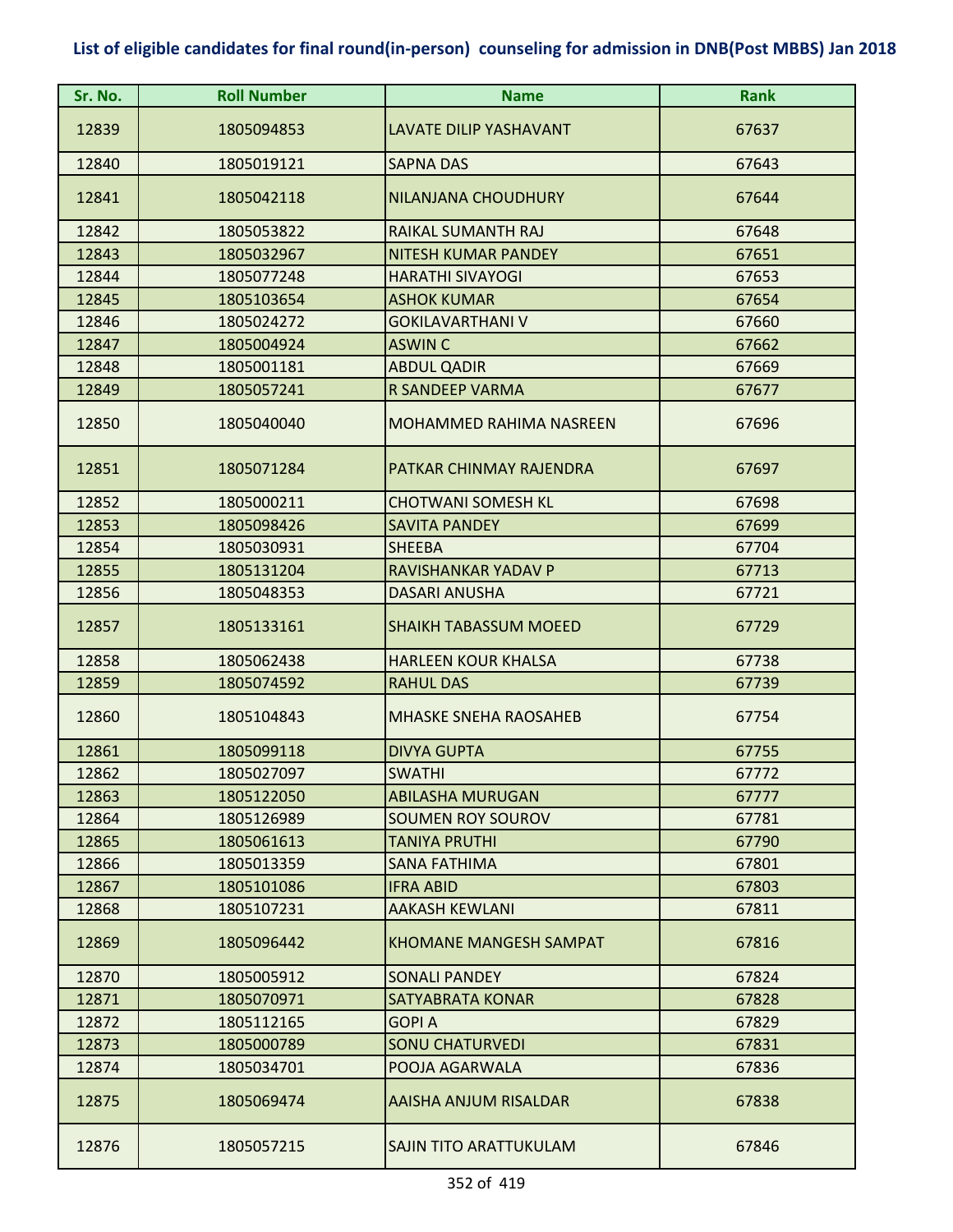| Sr. No. | <b>Roll Number</b> | <b>Name</b>                                    | <b>Rank</b> |
|---------|--------------------|------------------------------------------------|-------------|
| 12877   | 1805071161         | <b>ARIF ISHTIQ MATTOO</b>                      | 67857       |
| 12878   | 1805044964         | <b>DIBYESH KUMAR DAS</b>                       | 67859       |
| 12879   | 1805039126         | <b>SUSAN SHEKINAH M</b>                        | 67863       |
| 12880   | 1805005053         | PRAWEZ ALAM                                    | 67868       |
| 12881   | 1805058678         | <b>VAIBHAV KORIA</b>                           | 67886       |
| 12882   | 1805090396         | RAVICHANDRA KUMAR DAVULURI                     | 67890       |
| 12883   | 1805083741         | <b>ABHISHEK KUMAR</b>                          | 67904       |
| 12884   | 1805111866         | PRADEEP JOSHUA C                               | 67915       |
| 12885   | 1805035114         | <b>MAANASA CHINTAKINDI</b>                     | 67926       |
| 12886   | 1805095043         | <b>DOSHI MEGHA ATUL</b>                        | 67946       |
| 12887   | 1805002654         | PARMAR VISHWA MAHENDRA                         | 67950       |
| 12888   | 1805132423         | PEELA LAXMITEJA                                | 67955       |
| 12889   | 1805011826         | <b>CHANDANA G</b>                              | 67958       |
| 12890   | 1805040642         | <b>RUSHIL PURI</b>                             | 67971       |
| 12891   | 1805008442         | <b>SHOVAN MONDAL</b>                           | 67972       |
| 12892   | 1805081058         | <b>SOUNDARYA RAHINI</b>                        | 67977       |
| 12893   | 1805079889         | <b>EKTA MAURYA</b>                             | 67986       |
| 12894   | 1805083248         | <b>JASEEL MV</b>                               | 67994       |
| 12895   | 1805055368         | SNEHA SUMA SISHTLA                             | 67997       |
| 12896   | 1805016494         | <b>VIKAS KUMAR JAIN</b>                        | 68016       |
| 12897   | 1805103792         | <b>RAVI PRAKASH</b>                            | 68017       |
| 12898   | 1805116836         | <b>HAGE NOBIN</b>                              | 68031       |
| 12899   | 1805001765         | <b>DABHI PALAK MUKESHKUMAR</b>                 | 68033       |
| 12900   | 1805122981         | MOHAMMED TAVFIQ M                              | 68035       |
| 12901   | 1805123142         | <b>PRAVEEN KUMAAR R</b>                        | 68039       |
| 12902   | 1805078109         | <b>SUMANTH K</b>                               | 68041       |
| 12903   | 1805077338         | NAMASCHIVAYAM G R                              | 68045       |
| 12904   | 1805104163         | <b>RAHUL KUMAR</b>                             | 68049       |
| 12905   | 1805102874         | RAJESH KUMAR KESHARI                           | 68058       |
| 12906   | 1805092834         | RAHATE ANURAG RAJENDRA                         | 68069       |
| 12907   | 1805097182         | CHETAN MOHANRAO CHAUDHARI                      | 68081       |
| 12908   | 1805016350         | <b>LAV PANDEY</b>                              | 68085       |
| 12909   | 1805110304         | <b>SHARIB AHMAD</b>                            | 68086       |
| 12910   | 1805104836         | JAWANE SAYLEE BALIRAM                          | 68090       |
| 12911   | 1805119675         | <b>AMAL KAREEM</b>                             | 68092       |
| 12912   | 1805109100         | <b>GOHIL MAYURBHAI MANSUKHBHAI</b>             | 68101       |
| 12913   | 1805095243         | KATNESHWARKAR GEETANJALI<br><b>SHRIKRISHNA</b> | 68121       |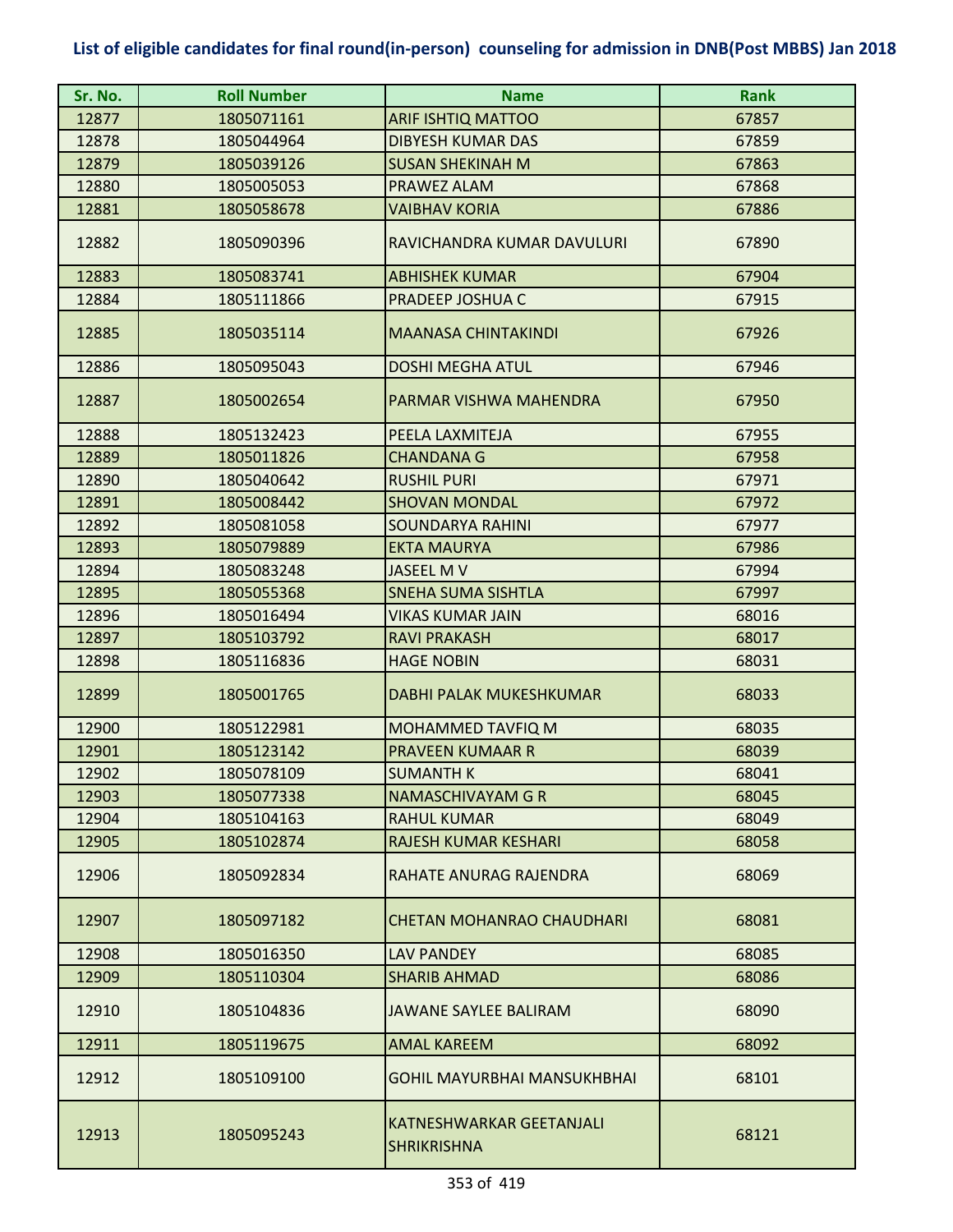| Sr. No. | <b>Roll Number</b> | <b>Name</b>                         | <b>Rank</b> |
|---------|--------------------|-------------------------------------|-------------|
| 12914   | 1805119162         | <b>BISWAS D KARTHA</b>              | 68122       |
| 12915   | 1805112364         | <b>SHANKAR</b>                      | 68123       |
| 12916   | 1805015913         | <b>VIJAY KUMAR</b>                  | 68125       |
| 12917   | 1805037616         | <b>MEENA</b>                        | 68126       |
| 12918   | 1805040346         | <b>AISHWARYA</b>                    | 68127       |
| 12919   | 1805038085         | <b>BHAVNA SISUDIYA</b>              | 68128       |
| 12920   | 1805074430         | UTSAV BANERJEE                      | 68135       |
| 12921   | 1805104477         | PANCHAL SACHIN HARICHANDRA          | 68138       |
| 12922   | 1805029602         | <b>INDRANI BASAK</b>                | 68142       |
| 12923   | 1805014041         | <b>OOVIYA J</b>                     | 68143       |
| 12924   | 1805057114         | ZAKKULA SHIREESHA                   | 68149       |
| 12925   | 1805032433         | <b>SHWETA SINGH</b>                 | 68158       |
| 12926   | 1805033985         | <b>HARSHA SINGH</b>                 | 68168       |
| 12927   | 1805100204         | <b>DIKSHA</b>                       | 68173       |
| 12928   | 1805086593         | <b>JADHAV AJINKYA VIJAY</b>         | 68189       |
| 12929   | 1805083776         | <b>PRAKERTI KASHYAP</b>             | 68191       |
| 12930   | 1805080578         | <b>SEHAJ SINGH KATARIA</b>          | 68193       |
| 12931   | 1805041242         | <b>BISWAJIT BORA</b>                | 68197       |
| 12932   | 1805053823         | RAIKODE SANDHYA                     | 68198       |
| 12933   | 1805052662         | <b>SWETA G S</b>                    | 68199       |
| 12934   | 1805053632         | DARLINGTON B PRAY JA                | 68201       |
| 12935   | 1805071646         | <b>KAUSHIK SAMANTA</b>              | 68203       |
| 12936   | 1805099046         | <b>GARIMA SINGH</b>                 | 68214       |
| 12937   | 1805107521         | <b>ARCHANA JANGADE</b>              | 68250       |
| 12938   | 1805021589         | PUSHPRAJ PRADHAN                    | 68260       |
| 12939   | 1805033769         | <b>DEEPIKA KANDARI</b>              | 68281       |
| 12940   | 1805000821         | <b>AKANKSHA TIWARI</b>              | 68284       |
| 12941   | 1805074941         | PRAGYA GAUTAM                       | 68286       |
| 12942   | 1805034269         | <b>RAKESH BHARTI</b>                | 68290       |
| 12943   | 1805008379         | <b>OINDRI DALAPATI</b>              | 68292       |
| 12944   | 1805018023         | DIPALI RAMESH AKARE                 | 68318       |
| 12945   | 1805125773         | <b>BHARADAVA JIGNESH ARVIND</b>     | 68325       |
| 12946   | 1805111198         | <b>KUNAL KUMAR</b>                  | 68329       |
| 12947   | 1805133523         | <b>BHOOMIKA V</b>                   | 68339       |
| 12948   | 1805105099         | <b>GAVASANE YOGESH BHARAT</b>       | 68354       |
| 12949   | 1805042852         | <b>HARIPRIYA ISHWARRAM</b>          | 68363       |
| 12950   | 1805067394         | <b>ANAM IMAM</b>                    | 68385       |
| 12951   | 1805081621         | LALITHA                             | 68388       |
| 12952   | 1805036502         | SAVITA KUMARI                       | 68393       |
| 12953   | 1805022713         | VAISHNAVI PE                        | 68395       |
| 12954   | 1805085742         | <b>JUVEKAR SHREYASH BHALCHANDRA</b> | 68397       |
| 12955   | 1805050577         | <b>KARUKONDA MADHAVI</b>            | 68401       |
| 12956   | 1805072730         | RUMA BHATTACHARYYA                  | 68404       |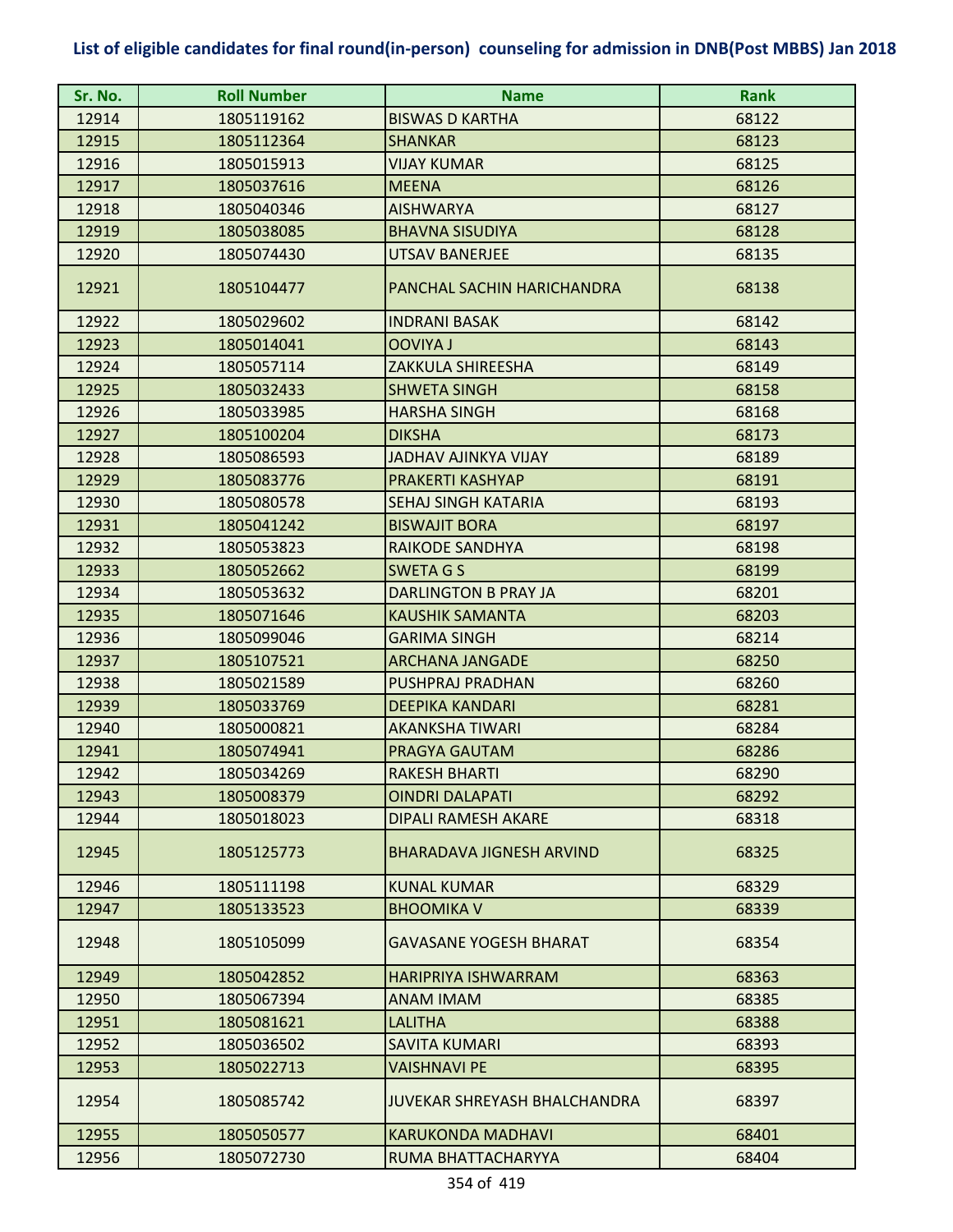| Sr. No. | <b>Roll Number</b> | <b>Name</b>                               | <b>Rank</b> |
|---------|--------------------|-------------------------------------------|-------------|
| 12957   | 1805038697         | V BHUVANESWARI                            | 68413       |
| 12958   | 1805010491         | <b>NANDINI H C</b>                        | 68418       |
| 12959   | 1805103263         | <b>ATUL ANAND</b>                         | 68423       |
| 12960   | 1805032517         | ROHIT NANA SONAWANE                       | 68426       |
| 12961   | 1805003251         | PRAJAPATI BHAGYESH VISHNUBHAI             | 68434       |
| 12962   | 1805003376         | <b>SHRIDEV HARDIK NATVARLAL</b>           | 68437       |
| 12963   | 1805007980         | VIKRAMSINGH RUDRENDRASINGH<br><b>BAIS</b> | 68441       |
| 12964   | 1805133126         | VANIA AARTIBEN ABHALBHAI                  | 68448       |
| 12965   | 1805082674         | <b>JEENA BADHAR</b>                       | 68449       |
| 12966   | 1805038526         | <b>NARENDER SINGH</b>                     | 68450       |
| 12967   | 1805009648         | <b>APARNA ASTHA</b>                       | 68451       |
| 12968   | 1805099026         | <b>MAMIDALA SAAHITH</b>                   | 68458       |
| 12969   | 1805013309         | <b>SHASHANK V SANAGOUDAR</b>              | 68459       |
| 12970   | 1805032449         | <b>B KHAHAM DEBBARMA</b>                  | 68468       |
| 12971   | 1805044573         | <b>SHAKTI</b>                             | 68485       |
| 12972   | 1805074775         | <b>SANANDA CHAKRABORTY</b>                | 68487       |
| 12973   | 1805102075         | <b>NIKITA GOYAL</b>                       | 68493       |
| 12974   | 1805083678         | <b>AKASH CHAUDHARY</b>                    | 68500       |
| 12975   | 1805038433         | <b>JYOTI BANSAL</b>                       | 68509       |
| 12976   | 1805047903         | <b>PAMU SATWIK ANDREWS</b>                | 68515       |
| 12977   | 1805052809         | P SINDHU PRIYA                            | 68530       |
| 12978   | 1805000334         | <b>MAYANK TOMAR</b>                       | 68533       |
| 12979   | 1805058950         | <b>GAURAV PUROHIT</b>                     | 68534       |
| 12980   | 1805129470         | <b>ADARI ANUSHA</b>                       | 68541       |
| 12981   | 1805117092         | <b>LAHANE SUDESH SHANTARAM</b>            | 68548       |
| 12982   | 1805054875         | SWARUPA RANI KASUKURTHI                   | 68551       |
| 12983   | 1805033857         | <b>PUNNYA S NATH</b>                      | 68562       |
| 12984   | 1805072110         | <b>ABHINAV SHREERAM</b>                   | 68570       |
| 12985   | 1805002014         | HALANI ANKITKUMAR DAYARAMBHAI             | 68579       |
| 12986   | 1805104056         | SINGH SUSHIL KUMAR RAMNARAYAN             | 68581       |
| 12987   | 1805081582         | RAVEENA PRASAD                            | 68586       |
| 12988   | 1805068920         | <b>MAYANK CHAUDHARY</b>                   | 68606       |
| 12989   | 1805094510         | <b>SNIGDHA THAKUR</b>                     | 68614       |
| 12990   | 1805022495         | <b>DEEPAKJ</b>                            | 68615       |
| 12991   | 1805058641         | <b>RUHI SADIQ LAKHANI</b>                 | 68630       |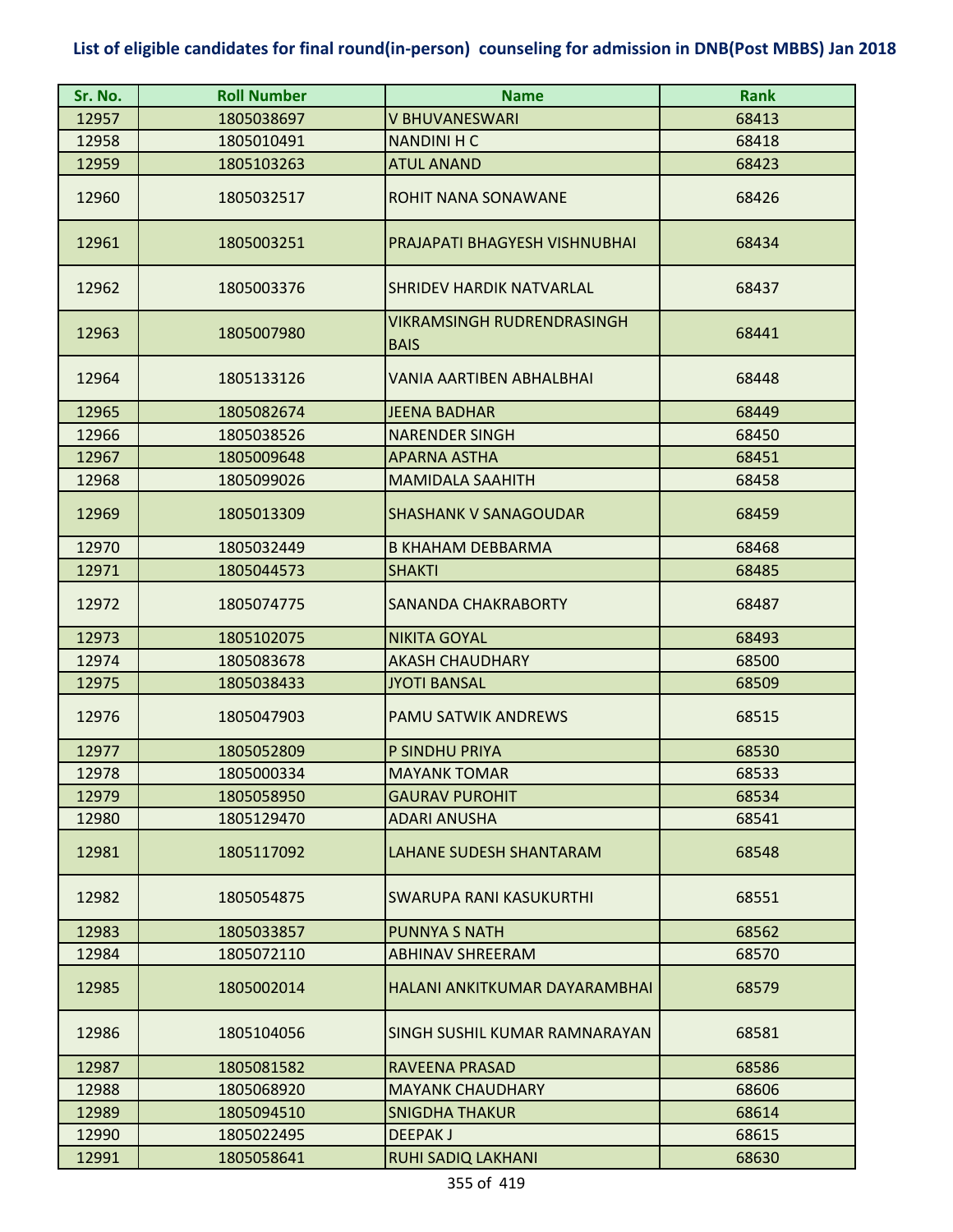| Sr. No. | <b>Roll Number</b> | <b>Name</b>                      | <b>Rank</b> |
|---------|--------------------|----------------------------------|-------------|
| 12992   | 1805102883         | <b>KUMAR HARSHVARDHAN</b>        | 68633       |
| 12993   | 1805082000         | <b>VELUCHAMY KANDASAMY ANAND</b> | 68634       |
| 12994   | 1805071267         | <b>SAYAN TALUKDAR</b>            | 68637       |
| 12995   | 1805087114         | <b>NOWAIRA ZIA AHMED</b>         | 68642       |
| 12996   | 1805001535         | FARHINBANU NIZAMUDDIN HASANJI    | 68656       |
| 12997   | 1805039963         | PRIYANGADEVI                     | 68665       |
| 12998   | 1805051888         | <b>KIRAN ESHWAR</b>              | 68670       |
| 12999   | 1805093507         | <b>MAHAADEVI M</b>               | 68672       |
| 13000   | 1805023147         | <b>JACKSONBOSE ST</b>            | 68674       |
| 13001   | 1805036503         | <b>ALPANA</b>                    | 68677       |
| 13002   | 1805099499         | <b>SANYAL SUMBUL RANA</b>        | 68696       |
| 13003   | 1805072338         | <b>ARNAB CHAUDHURI</b>           | 68702       |
| 13004   | 1805017686         | <b>SYED FAZAL MEHDI RIZVI</b>    | 68707       |
| 13005   | 1805095334         | SONAWANE ASHWINI SUNIL           | 68710       |
| 13006   | 1805031315         | <b>KOTI NAVEEN</b>               | 68715       |
| 13007   | 1805054202         | <b>KIRANKUMAR MUDDADA</b>        | 68716       |
| 13008   | 1805046466         | A SIDHARTHA                      | 68736       |
| 13009   | 1805058702         | <b>SWATI BHARGAV</b>             | 68738       |
| 13010   | 1805073726         | <b>DEBARATI ROUTH</b>            | 68743       |
| 13011   | 1805044279         | <b>ACHCHHESH SINGMAR</b>         | 68746       |
| 13012   | 1805090675         | <b>SHREYASH KHEMUKA</b>          | 68751       |
| 13013   | 1805044763         | <b>ANUP SINGH</b>                | 68757       |
| 13014   | 1805018408         | <b>NEHA JAIN</b>                 | 68767       |
| 13015   | 1805066124         | <b>UNNIKRISHNAN V</b>            | 68786       |
| 13016   | 1805063939         | SOLANKI JIGAL PRAKASHBHAI        | 68790       |
| 13017   | 1805031494         | <b>ANSHUMAN PANDEY</b>           | 68804       |
| 13018   | 1805049323         | <b>SANA</b>                      | 68807       |
| 13019   | 1805032923         | <b>PRANAY MITTAL</b>             | 68815       |
| 13020   | 1805105933         | <b>JAIN SHAILESH DILIP</b>       | 68818       |
| 13021   | 1805018112         | <b>DAMINI SHAKTAWAT</b>          | 68839       |
| 13022   | 1805030869         | <b>KIRAT KAUR</b>                | 68851       |
| 13023   | 1805049677         | <b>PRASANTH S N</b>              | 68853       |
| 13024   | 1805050786         | S RAJU                           | 68866       |
| 13025   | 1805032809         | <b>FARZANA FEROZE KHUROO</b>     | 68876       |
| 13026   | 1805099307         | <b>ARTI VERMA</b>                | 68880       |
| 13027   | 1805040634         | <b>AKASH SHARMA</b>              | 68886       |
| 13028   | 1805070976         | GOPAGALLA VIJAY PRASHANTH RAO    | 68904       |
| 13029   | 1805085897         | <b>MANALI DEOSTHALI</b>          | 68913       |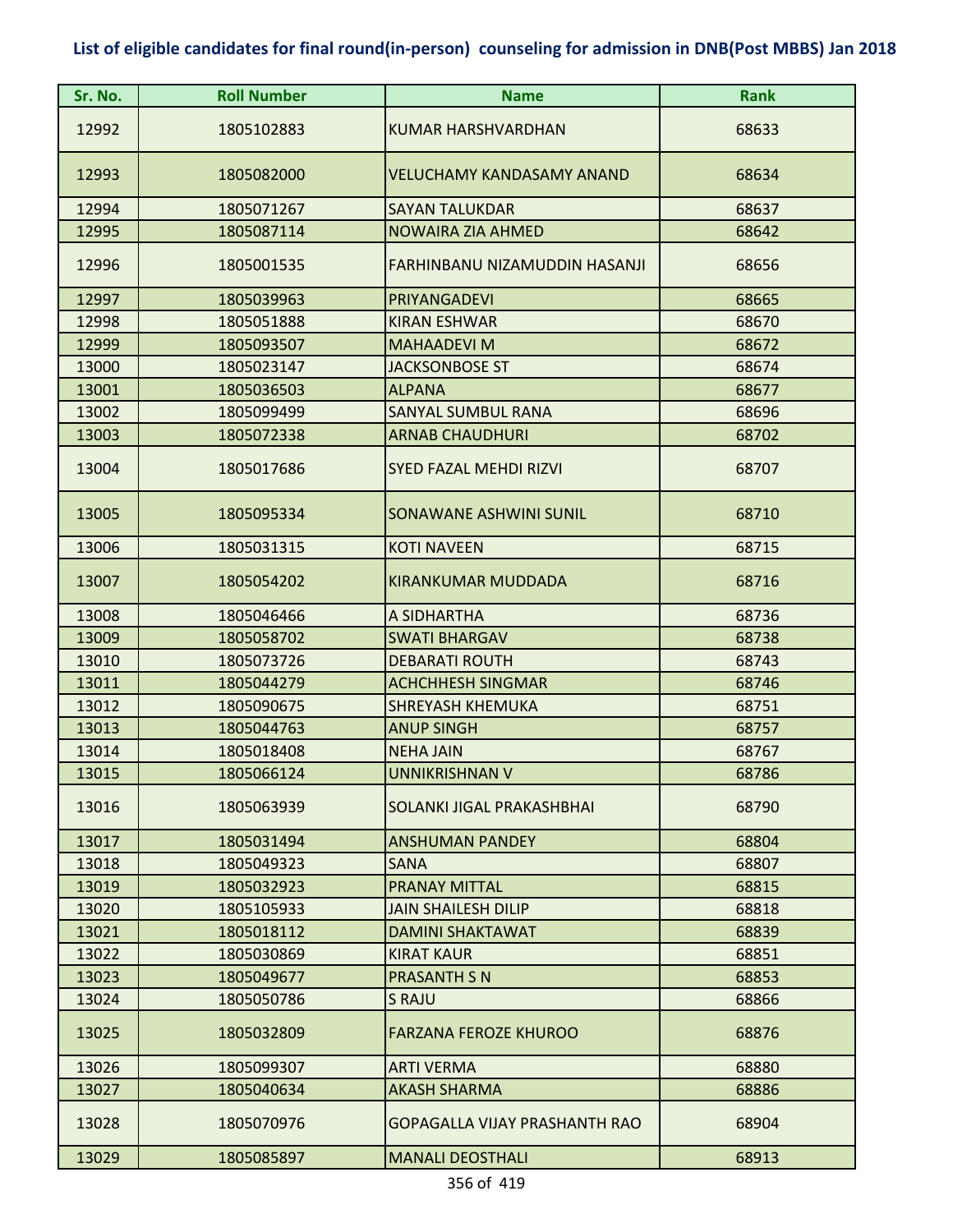| Sr. No. | <b>Roll Number</b> | <b>Name</b>                                 | <b>Rank</b> |
|---------|--------------------|---------------------------------------------|-------------|
| 13030   | 1805022605         | <b>DEVI DHARMAN</b>                         | 68927       |
| 13031   | 1805116883         | LAIRENLAKPAM SHILPA                         | 68932       |
| 13032   | 1805067696         | <b>RISHABH</b>                              | 68942       |
| 13033   | 1805053055         | <b>M PAVAN KUMAR</b>                        | 68944       |
| 13034   | 1805013947         | <b>NIKHILA C S</b>                          | 68950       |
| 13035   | 1805051406         | <b>VINAYANAND MAMILLA</b>                   | 68952       |
| 13036   | 1805093277         | <b>KINGSTON XAVIER T</b>                    | 68953       |
| 13037   | 1805035620         | <b>JOSHI RAJ DINESHKUMAR</b>                | 68955       |
| 13038   | 1805064686         | <b>SIVA KRISHNA GANDI</b>                   | 68967       |
| 13039   | 1805058568         | <b>SUNDE ANAND GOKUL</b>                    | 68970       |
| 13040   | 1805106448         | TAMBOLI M IRSHAD ISMAIL                     | 68978       |
| 13041   | 1805014229         | <b>ABHILASH VC</b>                          | 68988       |
| 13042   | 1805114433         | <b>DIVESH KUMAR SAINI</b>                   | 68991       |
| 13043   | 1805025162         | <b>SUNIL A JULIAN</b>                       | 69010       |
| 13044   | 1805055720         | <b>ANAAM YOUSUFF</b>                        | 69014       |
| 13045   | 1805104809         | <b>JADHAV SUNNY MAHADEV</b>                 | 69036       |
| 13046   | 1805115263         | PRITHA PRAMANICK                            | 69040       |
| 13047   | 1805036788         | <b>BIDYANAND KUMAR</b>                      | 69042       |
| 13048   | 1805035242         | <b>ADITYA SHARAD BEEDKAR</b>                | 69047       |
| 13049   | 1805033877         | <b>SUSHMA CHOURASIA</b>                     | 69050       |
| 13050   | 1805129673         | BEHARA SWATHI LAXMI                         | 69051       |
| 13051   | 1805103009         | <b>PRINCY VARGHESE</b>                      | 69052       |
| 13052   | 1805098785         | KHATRI MOHAMMAD ASIF<br><b>MOHAMMAD ALI</b> | 69053       |
| 13053   | 1805045703         | <b>ABDUL MUQSITH NAHA K</b>                 | 69054       |
| 13054   | 1805062175         | <b>BILAL AKBAR</b>                          | 69058       |
| 13055   | 1805052511         | <b>NALLA PAVAN</b>                          | 69062       |
| 13056   | 1805076874         | <b>N NAGESH</b>                             | 69063       |
| 13057   | 1805086422         | <b>NAIK POOJA ASHOK</b>                     | 69083       |
| 13058   | 1805056974         | Y S RAGHAVENDRA REDDY                       | 69089       |
| 13059   | 1805049399         | DHARVATHU KALYANI                           | 69092       |
| 13060   | 1805050225         | <b>KONERU SRI LAHARI</b>                    | 69107       |
| 13061   | 1805102346         | <b>VIKASH KUMAR SINGH</b>                   | 69108       |
| 13062   | 1805104069         | SHAILENDRA KUMAR GAURAV                     | 69118       |
| 13063   | 1805093000         | <b>GHADSING VINOD GOVINDRAO</b>             | 69119       |
| 13064   | 1805001864         | <b>JAIN ROHIT JAYANTILAL</b>                | 69126       |
| 13065   | 1805050819         | <b>KONDAMURI SURYA DEEPTHI</b>              | 69137       |
| 13066   | 1805048211         | D SREENIVASULU NAIK                         | 69144       |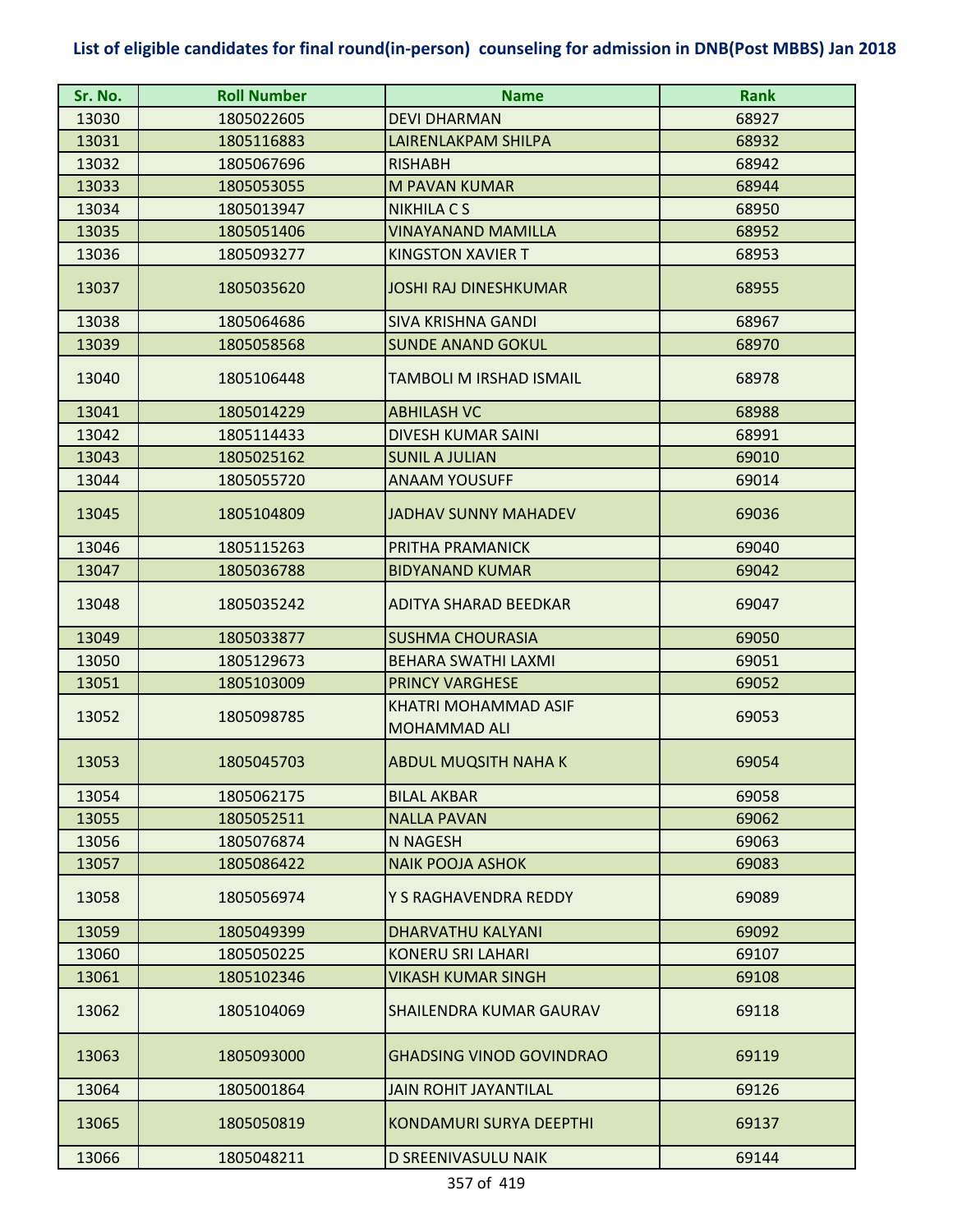| Sr. No. | <b>Roll Number</b> | <b>Name</b>                               | <b>Rank</b> |
|---------|--------------------|-------------------------------------------|-------------|
| 13067   | 1805104997         | <b>SHETTY SHREYA DEEPAK</b>               | 69149       |
| 13068   | 1805080127         | <b>SANA SAJID</b>                         | 69152       |
| 13069   | 1805090259         | V VIJAYAPRIYANKA                          | 69159       |
| 13070   | 1805068737         | <b>AAKSHI GOEL</b>                        | 69160       |
| 13071   | 1805116334         | <b>KELUSKAR CHINMAY JIVBA</b>             | 69161       |
| 13072   | 1805086129         | <b>MEHEK KHANUJA</b>                      | 69182       |
| 13073   | 1805127789         | <b>CHAITANYA ARAVIND ANKEM</b>            | 69190       |
| 13074   | 1805104345         | VIDHALE SURABHI ARUN APARNA               | 69201       |
| 13075   | 1805052876         | <b>RAMESH PONUGOTI</b>                    | 69228       |
| 13076   | 1805078978         | ABHISHEK KUMAR SINGH                      | 69248       |
| 13077   | 1805008612         | RAHUL BHANJA CHOWDHURY                    | 69250       |
| 13078   | 1805097471         | RIAZ FATHIMA                              | 69252       |
| 13079   | 1805115555         | <b>MOHD YOUNUS ZAROO</b>                  | 69263       |
| 13080   | 1805044386         | <b>NAVNEET SHARMA</b>                     | 69266       |
| 13081   | 1805118290         | <b>KARTHIK A G</b>                        | 69275       |
| 13082   | 1805118580         | <b>PARVATHIR</b>                          | 69279       |
| 13083   | 1805059217         | <b>MURTAZA JOHAR</b>                      | 69284       |
| 13084   | 1805060799         | <b>GAURAV AGARWAL</b>                     | 69288       |
| 13085   | 1805033793         | <b>SHEFALI SHARMA</b>                     | 69293       |
| 13086   | 1805006389         | <b>JASMINE SULTANA</b>                    | 69295       |
| 13087   | 1805082867         | <b>NASRIN MI</b>                          | 69299       |
| 13088   | 1805038226         | <b>CHANDAN MISHRA</b>                     | 69301       |
| 13089   | 1805096648         | <b>KULKARNI GRISHMA SHYAM</b>             | 69321       |
| 13090   | 1805103450         | <b>NEHA FATIMA</b>                        | 69327       |
| 13091   | 1805001583         | VINAYAK MAHADEVBHAI JIVANI                | 69347       |
| 13092   | 1805070146         | RAJKUMAR MONDAL                           | 69349       |
| 13093   | 1805009481         | <b>MOHAMMED SALIM KHAN</b>                | 69351       |
| 13094   | 1805007613         | <b>BIKRAMDEEP SINGH</b>                   | 69359       |
| 13095   | 1805070432         | SHABBIR AHMAD CHOUDHARY                   | 69360       |
| 13096   | 1805108904         | CHAUHAN VANRAJBHAI<br><b>RANCHHODBHAI</b> | 69361       |
| 13097   | 1805069312         | <b>BUJJI S DODDAMANI</b>                  | 69363       |
| 13098   | 1805003587         | SARVAIYA MOHIT PRAVINBHAI                 | 69373       |
| 13099   | 1805086873         | <b>DOSHI RIDDHI VIPUL</b>                 | 69375       |
| 13100   | 1805000564         | <b>ABHINANDAN KUMAR</b>                   | 69377       |
| 13101   | 1805119970         | <b>RAJAJOTHI R</b>                        | 69380       |
| 13102   | 1805099909         | MITHILESH KAMAL                           | 69384       |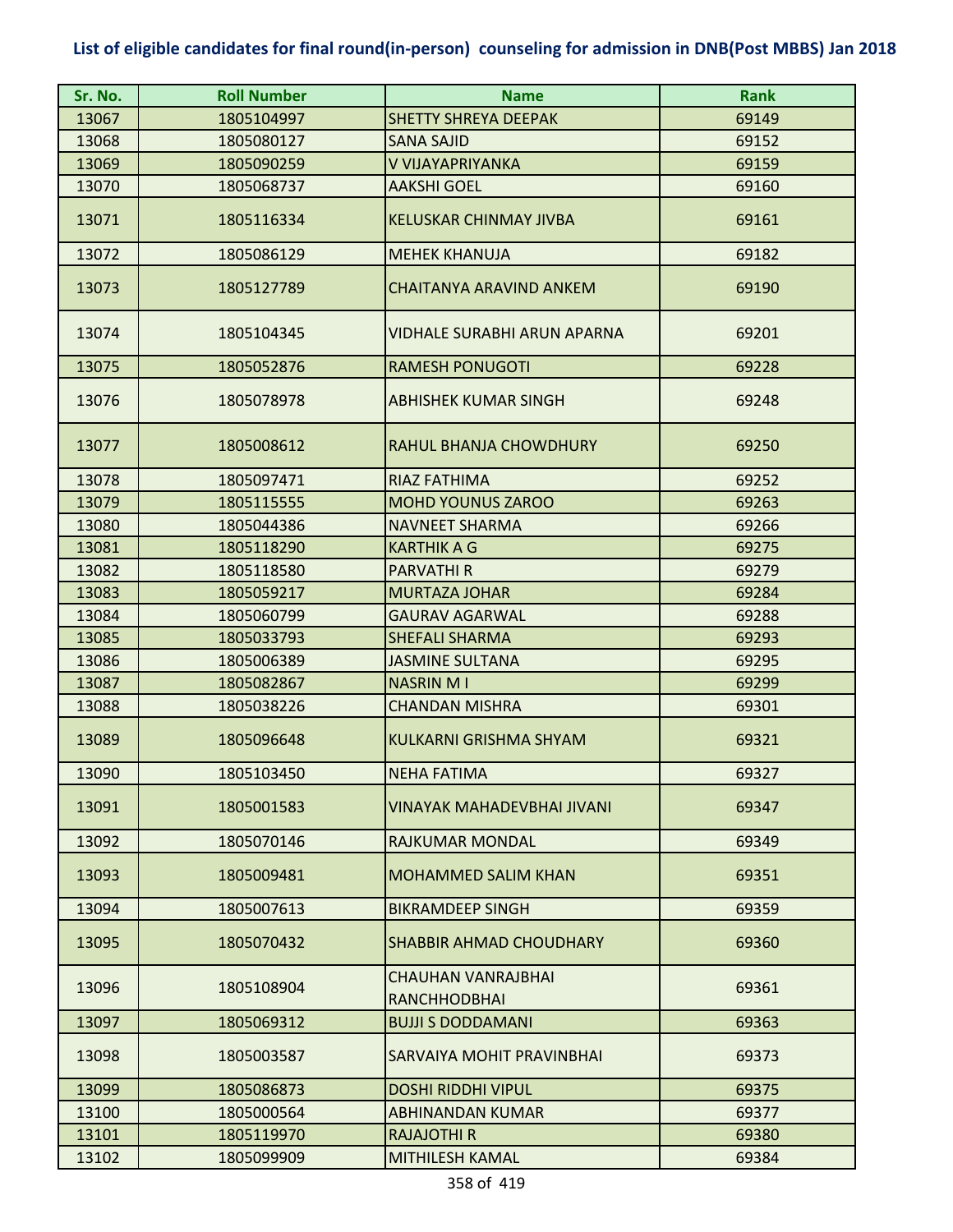| Sr. No. | <b>Roll Number</b> | <b>Name</b>                                  | <b>Rank</b> |
|---------|--------------------|----------------------------------------------|-------------|
| 13103   | 1805067968         | <b>MASARATH ARA</b>                          | 69392       |
| 13104   | 1805013684         | PAVITRA K M                                  | 69396       |
| 13105   | 1805041582         | <b>DIANA IROM</b>                            | 69405       |
| 13106   | 1805098575         | <b>MITHUN BISWAS</b>                         | 69419       |
| 13107   | 1805038626         | <b>SUKRITI AZAD</b>                          | 69420       |
| 13108   | 1805016523         | <b>CHHATRAPAL CHANDRAKAR</b>                 | 69429       |
| 13109   | 1805011507         | <b>MELANIE YVONNE PINTO</b>                  | 69438       |
| 13110   | 1805085605         | HINDUJA T IRUTHAYARAJAN                      | 69440       |
| 13111   | 1805043112         | <b>VIRENDRA SINGH</b>                        | 69443       |
| 13112   | 1805128750         | LAKSHMI CHANDRAJA RAVI                       | 69448       |
| 13113   | 1805004273         | <b>AAKASH MATHUR</b>                         | 69452       |
| 13114   | 1805056367         | <b>V ANITA RONIE</b>                         | 69454       |
| 13115   | 1805108635         | AMEENAH ANWAR HUSSAIN SIRAJA                 | 69463       |
| 13116   | 1805016804         | <b>ZAINAB ADIL</b>                           | 69476       |
| 13117   | 1805039413         | <b>MANASWI LAMBADI</b>                       | 69481       |
| 13118   | 1805041912         | <b>DEBASISH DAS</b>                          | 69491       |
| 13119   | 1805044382         | <b>KHUSHBOO</b>                              | 69495       |
| 13120   | 1805024799         | <b>KAVYA VELAGA</b>                          | 69501       |
| 13121   | 1805018172         | <b>SAMIKSHA BANSOD</b>                       | 69504       |
| 13122   | 1805006948         | <b>KHARODE AMRUTA NANDKISHOR</b>             | 69509       |
| 13123   | 1805006292         | <b>RANJOT KAUR RANDHAWA</b>                  | 69516       |
| 13124   | 1805085117         | NIMRANIKHATH                                 | 69517       |
| 13125   | 1805130096         | <b>GORLE MADHUSUDHANA RAO</b>                | 69531       |
| 13126   | 1805040948         | <b>SHIKHA</b>                                | 69541       |
| 13127   | 1805056789         | RAVI KUMAR CHINTHAPALLY                      | 69548       |
| 13128   | 1805031096         | <b>BISHNU GOSWAMI</b>                        | 69553       |
| 13129   | 1805032417         | KUSHAGRA SHARMA                              | 69587       |
| 13130   | 1805057256         | <b>ROSE JOHNSON</b>                          | 69605       |
| 13131   | 1805081423         | <b>SUMAYYA MOHAMMED</b><br><b>KAMARUDDIN</b> | 69623       |
| 13132   | 1805127479         | J ASHWINI KUMARI                             | 69655       |
| 13133   | 1805098526         | RATHOD MAYUR DEVAJIBHAI                      | 69662       |
| 13134   | 1805059096         | <b>SONIYA DOHARE</b>                         | 69676       |
| 13135   | 1805057286         | HARSHVARDHAN ASHOK BANSODE                   | 69679       |
| 13136   | 1805000349         | <b>AKHTAR ALI</b>                            | 69680       |
| 13137   | 1805022836         | <b>POORNIMA</b>                              | 69683       |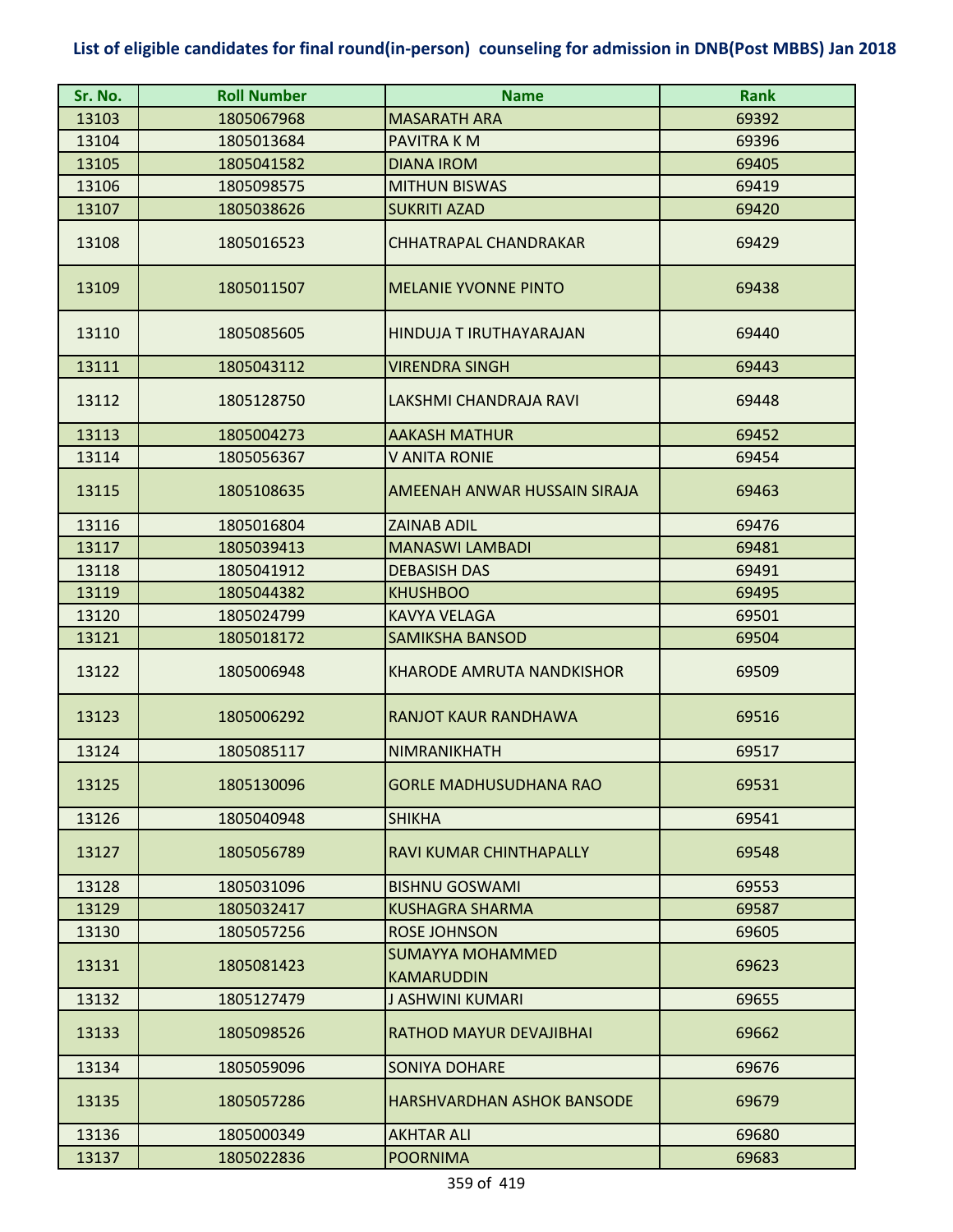| Sr. No. | <b>Roll Number</b> | <b>Name</b>               | <b>Rank</b> |
|---------|--------------------|---------------------------|-------------|
| 13138   | 1805038736         | <b>NOOR ALAM</b>          | 69691       |
| 13139   | 1805025117         | <b>DIVYA P</b>            | 69708       |
| 13140   | 1805022230         | <b>SUJITHA</b>            | 69718       |
| 13141   | 1805074618         | <b>ROHIT KUMAR NATH</b>   | 69722       |
| 13142   | 1805100867         | <b>RUBINA SAHA</b>        | 69725       |
| 13143   | 1805132228         | YEDLA NISCHAL             | 69728       |
| 13144   | 1805117323         | PAWARA PANDURANG DARASING | 69729       |
| 13145   | 1805010043         | <b>VINUTA PATIL</b>       | 69739       |
| 13146   | 1805016797         | <b>SHUBHANGI PRASAD</b>   | 69753       |
| 13147   | 1805031981         | <b>MAHESH</b>             | 69758       |
| 13148   | 1805080603         | <b>ISHAN BANSAL</b>       | 69759       |
| 13149   | 1805063027         | <b>RANJIT MURMU</b>       | 69765       |
| 13150   | 1805100185         | SAMRIDHI ALLHABADI        | 69766       |
| 13151   | 1805097914         | <b>SAURABH TOMAR</b>      | 69771       |
| 13152   | 1805051560         | RAGHAVENDER REDDY M       | 69772       |
| 13153   | 1805028107         | <b>JENITHA C</b>          | 69774       |
| 13154   | 1805098281         | <b>AVNEESH SHARMA</b>     | 69780       |
| 13155   | 1805022144         | <b>FARHINA ANJUM K</b>    | 69783       |
| 13156   | 1805065301         | <b>MANASAVEENA N T</b>    | 69786       |
| 13157   | 1805065481         | <b>ARKO BARMAN</b>        | 69800       |
| 13158   | 1805101878         | <b>LALIT SACHDEVA</b>     | 69807       |
| 13159   | 1805120957         | <b>DHANAVANTHINI I</b>    | 69819       |
| 13160   | 1805021443         | <b>NEHA PANDEY</b>        | 69822       |
| 13161   | 1805112856         | <b>DEVENDRA PRASATH</b>   | 69832       |
| 13162   | 1805020453         | NISITH RANJAN SATAPATHY   | 69833       |
| 13163   | 1805061150         | <b>BABITA MEENA</b>       | 69836       |
| 13164   | 1805084645         | <b>AARISH GUJJAR</b>      | 69837       |
| 13165   | 1805020060         | <b>ABHISEK SAHA</b>       | 69844       |
| 13166   | 1805042563         | TAMANNA BAKTIER           | 69848       |
| 13167   | 1805094632         | <b>DEORE PURVA VIJAY</b>  | 69869       |
| 13168   | 1805014521         | DHASARATH Y R             | 69877       |
| 13169   | 1805089220         | <b>AMBILI GOPI</b>        | 69882       |
| 13170   | 1805039684         | LALITHAREDDY GOGIREDDY    | 69905       |
| 13171   | 1805112581         | <b>AMUDHAVALLIN</b>       | 69907       |
| 13172   | 1805100285         | <b>RANJAN KUMAR</b>       | 69916       |
| 13173   | 1805113958         | <b>MADHUR</b>             | 69919       |
| 13174   | 1805064964         | <b>ABDUL KHADEER KHAN</b> | 69926       |
| 13175   | 1805072292         | <b>SUBHENDU BAG</b>       | 69938       |
| 13176   | 1805086353         | PANCHAL KAVITA BIPIN      | 69941       |
| 13177   | 1805052991         | POONDRU ASHESH REDDY      | 69946       |
| 13178   | 1805090460         | <b>SUPRIYA S</b>          | 69948       |
| 13179   | 1805123387         | <b>ESLAVAT PRATYUSHA</b>  | 69950       |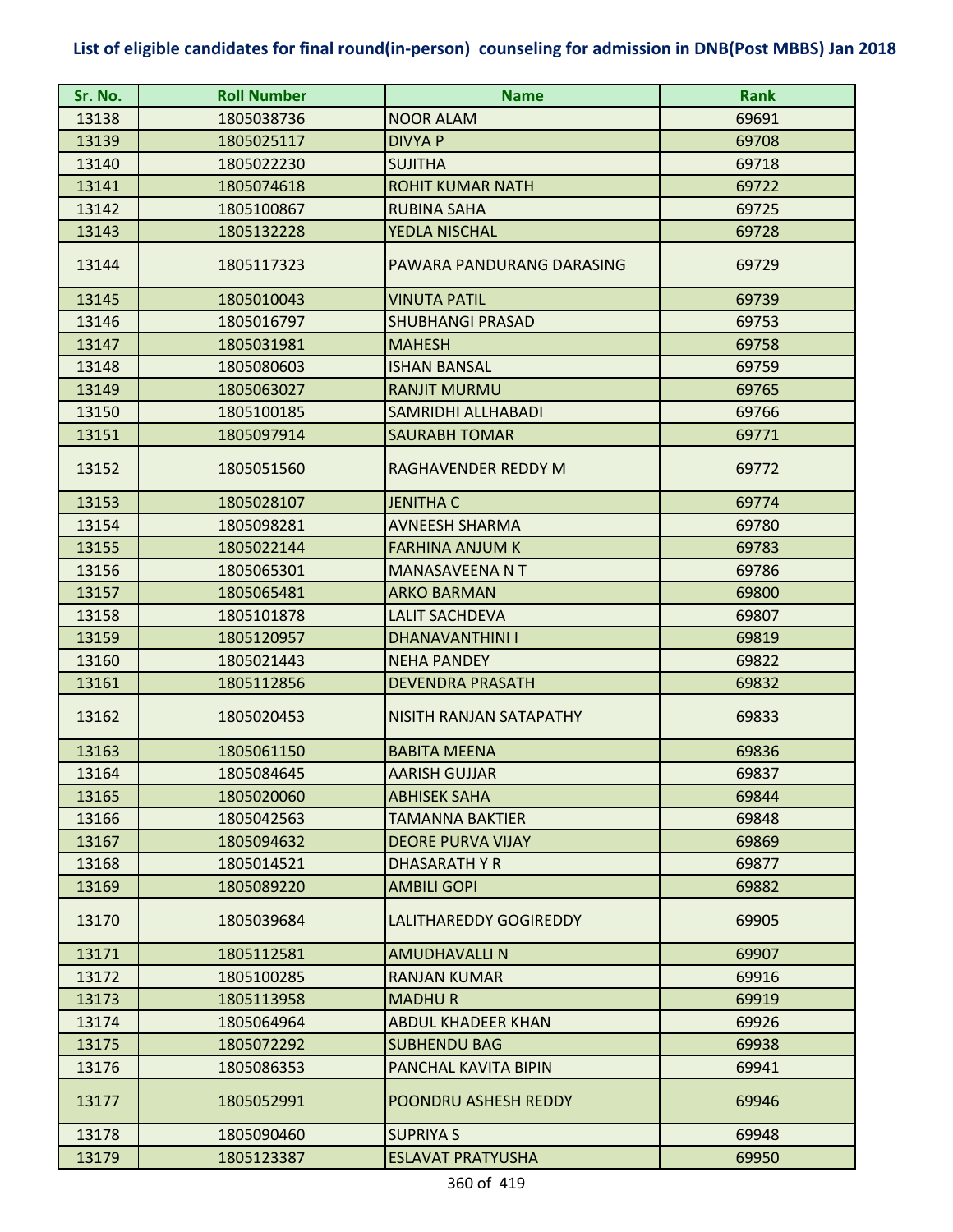| Sr. No. | <b>Roll Number</b> | <b>Name</b>                         | <b>Rank</b> |
|---------|--------------------|-------------------------------------|-------------|
| 13180   | 1805126630         | RUTVI ROHANKUMAR TRIVEDI            | 69956       |
| 13181   | 1805052144         | <b>MOKA RAJESH</b>                  | 69960       |
| 13182   | 1805095773         | <b>G APURVA</b>                     | 69968       |
| 13183   | 1805030987         | <b>SHARON HITISUNDER MURMOO</b>     | 69971       |
| 13184   | 1805039208         | RAKSHITH SARDOOL KOTHAPALLI         | 69974       |
| 13185   | 1805087235         | <b>RENU DHAMNANI</b>                | 69985       |
| 13186   | 1805003678         | PATEL KEYURKUMAR KIRITBHAI          | 69988       |
| 13187   | 1805031609         | <b>SUMMI GANGULI</b>                | 69989       |
| 13188   | 1805035190         | <b>JUHI</b>                         | 69998       |
| 13189   | 1805103689         | <b>RASHMI KUMARI</b>                | 70004       |
| 13190   | 1805075372         | <b>MIRIYA THOMAS P</b>              | 70005       |
| 13191   | 1805069096         | <b>MASKE NAMRATA VIDYADHAR</b>      | 70007       |
| 13192   | 1805103318         | <b>DEEPA MISHRA</b>                 | 70023       |
| 13193   | 1805040535         | <b>PRASHANT DHAND</b>               | 70027       |
| 13194   | 1805127780         | <b>KPS CHANDANA</b>                 | 70029       |
| 13195   | 1805120930         | SELVARAJ KARTHIKEYAN                | 70032       |
| 13196   | 1805069414         | <b>JOSHI RAJEEV SHRINIVAS</b>       | 70043       |
| 13197   | 1805082624         | <b>NIEL POTHEN DANIEL</b>           | 70044       |
| 13198   | 1805021721         | <b>RAJ KISHOR KUMAR</b>             | 70048       |
| 13199   | 1805031065         | <b>FAISAL NADEEM</b>                | 70051       |
| 13200   | 1805024262         | SHAMEEMUNISHA                       | 70062       |
| 13201   | 1805109325         | DHOLARIYA MITALBEN KANJIBHAI        | 70072       |
| 13202   | 1805125374         | <b>LOKESH MEENA</b>                 | 70082       |
| 13203   | 1805089984         | SURIYANARAYANAN R                   | 70117       |
| 13204   | 1805067746         | <b>SHILPA DIXIT</b>                 | 70121       |
| 13205   | 1805044639         | <b>AMIT KUMAR</b>                   | 70122       |
| 13206   | 1805056072         | <b>SHAIMA SHAHNAZ</b>               | 70129       |
| 13207   | 1805012836         | <b>RINI SIBY</b>                    | 70138       |
| 13208   | 1805099138         | <b>FAISAL ZAHOOR</b>                | 70159       |
| 13209   | 1805004679         | <b>RAJASREE S S</b>                 | 70163       |
| 13210   | 1805099211         | <b>SANJEEV KUMAR ROSHAN</b>         | 70193       |
| 13211   | 1805006174         | <b>MANDEEP KUMAR SACHDEVA</b>       | 70200       |
| 13212   | 1805061873         | <b>SABLE SUMIT BHIMRAO</b>          | 70203       |
| 13213   | 1805069485         | <b>BHOSIKAR ABHIJEET MANOHARRAO</b> | 70209       |
| 13214   | 1805026824         | <b>TEJASWIT</b>                     | 70210       |
| 13215   | 1805022210         | VIJAY VENKATESH M                   | 70212       |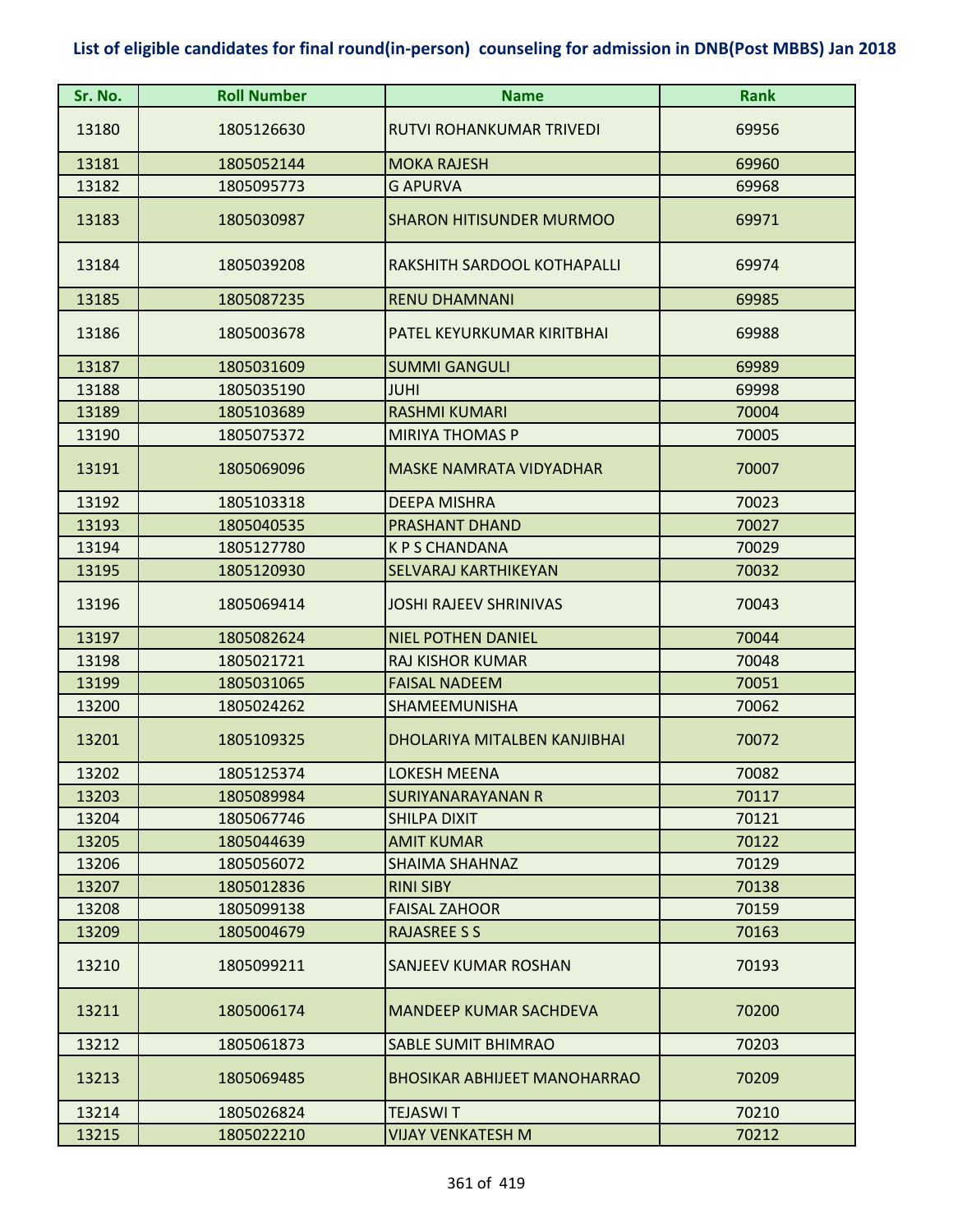| Sr. No. | <b>Roll Number</b> | <b>Name</b>                      | <b>Rank</b> |
|---------|--------------------|----------------------------------|-------------|
| 13216   | 1805022427         | <b>SHARATH SHANMUGAM S R</b>     | 70217       |
| 13217   | 1805035348         | <b>ABHILASHA DALAL</b>           | 70221       |
| 13218   | 1805045592         | <b>PRATHIBA RK</b>               | 70225       |
| 13219   | 1805025423         | ANBAZHAGAN DURAI PRABHU          | 70227       |
| 13220   | 1805086250         | SAKHRANI RUCHIR VINODKUMAR       | 70232       |
| 13221   | 1805110696         | <b>DEVENDRA KUMAR</b>            | 70233       |
| 13222   | 1805052949         | <b>ANITHAK</b>                   | 70241       |
| 13223   | 1805072877         | <b>SRIMOYEE MUKHERJEE</b>        | 70243       |
| 13224   | 1805044156         | <b>APRAJITA SINHA</b>            | 70244       |
| 13225   | 1805006554         | <b>NITIKA SURIA</b>              | 70250       |
| 13226   | 1805047622         | <b>MUKKU PARUSURAMULU</b>        | 70251       |
| 13227   | 1805038276         | <b>VINITA RANI SHARMA</b>        | 70258       |
| 13228   | 1805098627         | <b>MADHUSMITA BORO</b>           | 70263       |
| 13229   | 1805023505         | <b>GUNASEKARAN M</b>             | 70269       |
| 13230   | 1805114075         | <b>BRINDAK</b>                   | 70273       |
| 13231   | 1805126562         | PATEL KUNTAL YOGESHBHAI          | 70277       |
| 13232   | 1805031238         | RAHULKUMAR KACHANI               | 70278       |
| 13233   | 1805020639         | <b>SUBHASHREE DAS</b>            | 70279       |
| 13234   | 1805025020         | <b>MONICA M</b>                  | 70280       |
| 13235   | 1805088116         | DHARAMENDRA SINGH NANDAL         | 70283       |
| 13236   | 1805104844         | SIDDARAMESHWAR C B               | 70287       |
| 13237   | 1805038640         | <b>DHARMENDRA KUMAR GUPTA</b>    | 70301       |
| 13238   | 1805107177         | <b>RAJENDRA B P</b>              | 70303       |
| 13239   | 1805058795         | <b>SHRUTI JINDAL</b>             | 70305       |
| 13240   | 1805093056         | <b>HIWARE SNEHA PRAVIN</b>       | 70310       |
| 13241   | 1805100935         | YOGESH JAIN                      | 70317       |
| 13242   | 1805125634         | <b>SNEHA GEORGY</b>              | 70324       |
| 13243   | 1805004321         | <b>GREENAM TARANI</b>            | 70337       |
| 13244   | 1805116116         | <b>NIDHI MISHRA</b>              | 70344       |
| 13245   | 1805078809         | <b>NEELAM</b>                    | 70345       |
| 13246   | 1805037591         | <b>JAMEELA KM</b>                | 70346       |
| 13247   | 1805026775         | <b>SHINY CHINNAM</b>             | 70352       |
| 13248   | 1805100199         | <b>MANISH KUMAR AGARWAL</b>      | 70353       |
| 13249   | 1805042749         | RAJKUMARI ANUPAMA                | 70366       |
| 13250   | 1805082419         | <b>KARTHICK MARUTHAN PANDIAN</b> | 70371       |
| 13251   | 1805122310         | <b>REVATHI M GIRISH</b>          | 70374       |
| 13252   | 1805042914         | <b>MANSI GUPTA</b>               | 70382       |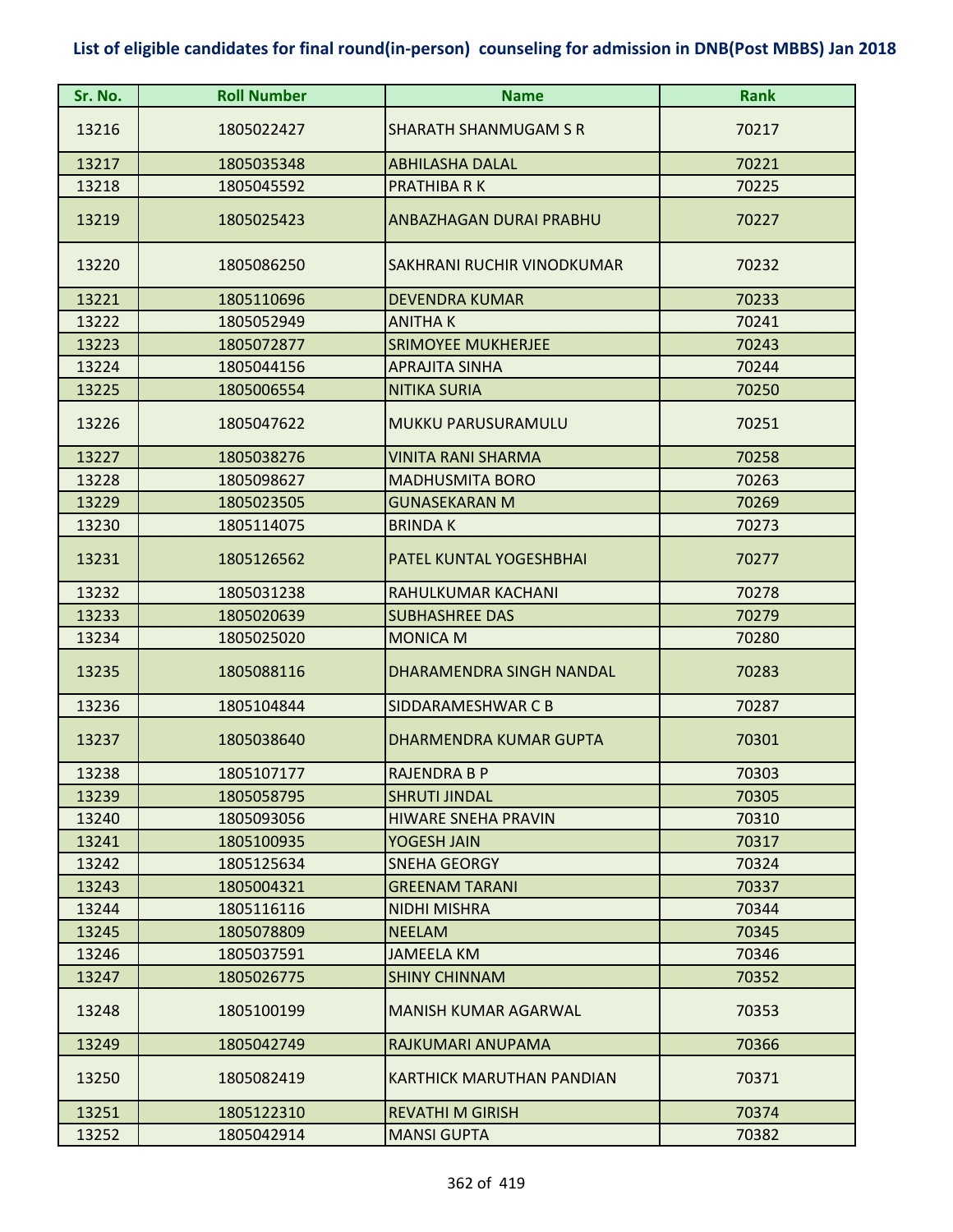| Sr. No. | <b>Roll Number</b> | <b>Name</b>                      | <b>Rank</b> |
|---------|--------------------|----------------------------------|-------------|
| 13253   | 1805037298         | <b>DEWENDRA PRATAP SINGH</b>     | 70385       |
|         |                    |                                  |             |
| 13254   | 1805084211         | <b>HARKEERAT SINGH MAAN</b>      | 70412       |
| 13255   | 1805098499         | <b>PRASUN KUMAR SINGH</b>        | 70420       |
| 13256   | 1805083073         | <b>SHEREEN SURESH</b>            | 70456       |
| 13257   | 1805132401         | SRIRAMA TEJA ALLABOYINA          | 70483       |
| 13258   | 1805044147         | SUDAKSHINA SHARMA                | 70486       |
| 13259   | 1805048202         | <b>D LAXMI</b>                   | 70504       |
| 13260   | 1805004664         | <b>SHERLINA DOLLY</b>            | 70508       |
| 13261   | 1805076035         | <b>B PRAVEEN KUMAR</b>           | 70517       |
| 13262   | 1805077224         | <b>IMRAN AHMAD SOWDAGAR</b>      | 70524       |
| 13263   | 1805121215         | E C VISHRUTHA                    | 70546       |
| 13264   | 1805103555         | <b>ALVIN P JOSEPH</b>            | 70551       |
| 13265   | 1805088036         | <b>SANJEEV KUMAR</b>             | 70559       |
| 13266   | 1805100885         | <b>AJAY KESTWAL</b>              | 70563       |
| 13267   | 1805076785         | <b>MADDIPATLA SUKEERTH NAIDU</b> | 70566       |
| 13268   | 1805031255         | KHAN ABDUL HASEEB ABDUL KARIM    | 70572       |
| 13269   | 1805126694         | TEJAS RAJENDRAKUMAR PATEL        | 70576       |
| 13270   | 1805086470         | <b>ROSHIN P</b>                  | 70584       |
| 13271   | 1805073199         | <b>BIPLAB SARKAR</b>             | 70587       |
| 13272   | 1805134532         | <b>UMANG KUMAR VERMA</b>         | 70589       |
| 13273   | 1805102720         | <b>SANJEEV KUMAR JHA</b>         | 70594       |
| 13274   | 1805079974         | <b>HUMA PARVEEN</b>              | 70595       |
| 13275   | 1805026058         | <b>V NAVEEN</b>                  | 70596       |
| 13276   | 1805040241         | SAHITHI GOPARAJU                 | 70602       |
| 13277   | 1805128741         | <b>SADANALA SOUMYA</b>           | 70610       |
| 13278   | 1805014504         | <b>ANIL KUMAR K C</b>            | 70616       |
| 13279   | 1805037479         | <b>GAURAV SRIVASTAVA</b>         | 70624       |
| 13280   | 1805107966         | <b>GARIKIPATI SAI PRAVALLIKA</b> | 70641       |
| 13281   | 1805133226         | <b>BHATARKAR SHUCHI RAJIV</b>    | 70660       |
| 13282   | 1805115774         | <b>SYED MUBASHIR YOUSUF</b>      | 70663       |
| 13283   | 1805086231         | PINTO ADELWISE DAISY ALBERT      | 70674       |
| 13284   | 1805132732         | <b>FATIMA BEGUM</b>              | 70684       |
| 13285   | 1805077416         | <b>SNEH GARCHA</b>               | 70694       |
| 13286   | 1805030273         | <b>ANJALI RAI</b>                | 70704       |
| 13287   | 1805001891         | <b>BHATT DARSHAN MANOJ</b>       | 70712       |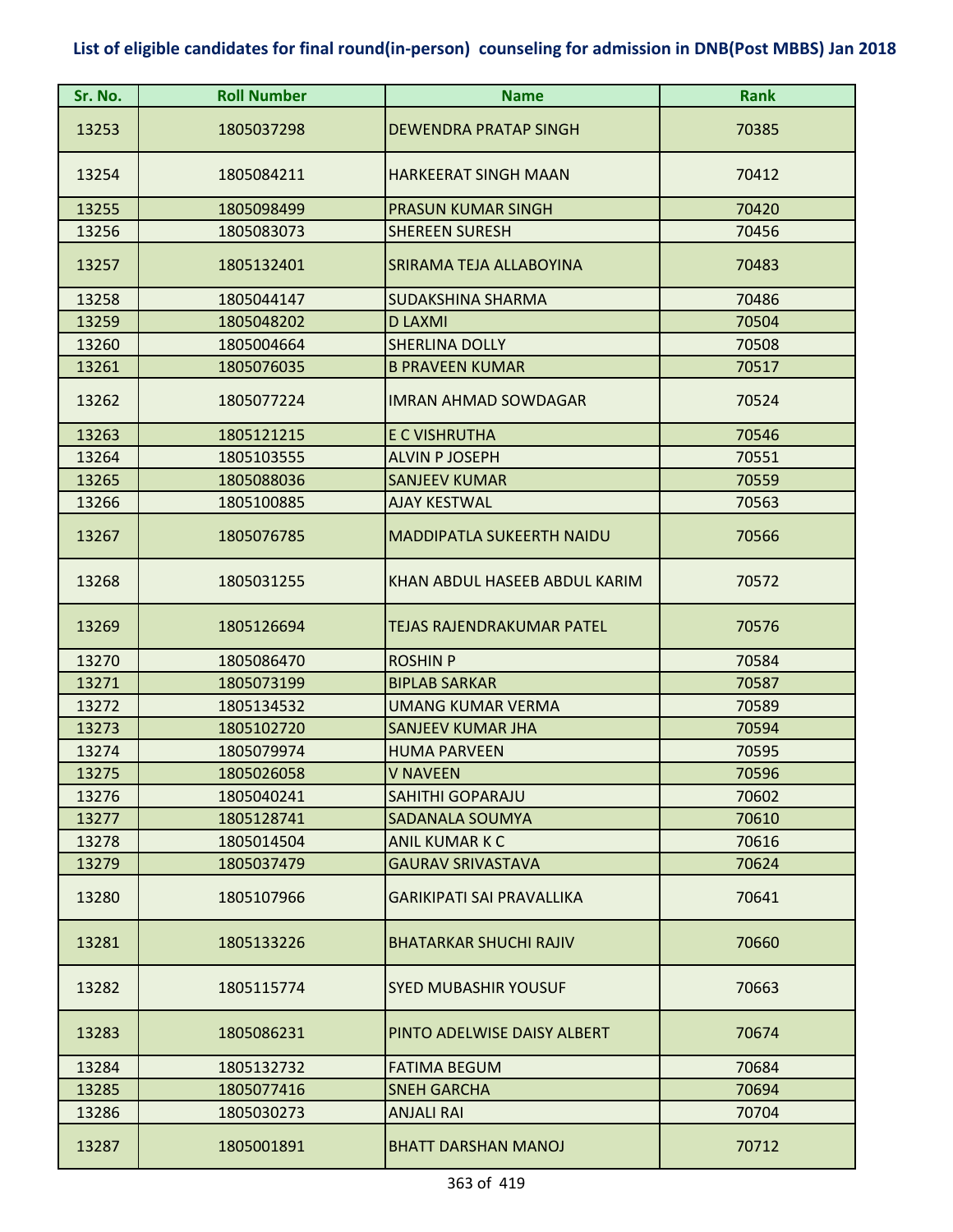| Sr. No. | <b>Roll Number</b> | <b>Name</b>                          | <b>Rank</b> |
|---------|--------------------|--------------------------------------|-------------|
| 13288   | 1805124972         | <b>MOHANA RUPA K</b>                 | 70724       |
| 13289   | 1805069379         | <b>MORE GOVIND DHANAJI</b>           | 70752       |
| 13290   | 1805055879         | T NAGA KARTHIK                       | 70760       |
| 13291   | 1805036385         | <b>ASEEM KUMAR</b>                   | 70769       |
| 13292   | 1805042017         | <b>ANUJA DUTTA</b>                   | 70771       |
| 13293   | 1805002694         | <b>TUSHAR RAJA</b>                   | 70780       |
| 13294   | 1805063231         | <b>SAROJ KUMAR ROUT</b>              | 70782       |
| 13295   | 1805039340         | <b>KAVURI SUSMITHA</b>               | 70790       |
| 13296   | 1805011636         | <b>SUHAS CMV</b>                     | 70797       |
| 13297   | 1805100286         | <b>ROMA SINGH</b>                    | 70809       |
| 13298   | 1805108404         | <b>GEETHA GANDHI R</b>               | 70811       |
| 13299   | 1805063582         | <b>DINESH MISHRA</b>                 | 70820       |
| 13300   | 1805019338         | <b>SWARNALATA NAIK</b>               | 70826       |
| 13301   | 1805131256         | <b>SUJITHA PAIDIPAMULA</b>           | 70850       |
| 13302   | 1805094509         | <b>JAGTAP PRANJAL PRAKASH</b>        | 70853       |
| 13303   | 1805092033         | <b>CHOUDHARY RICHA RAJENDRA</b>      | 70854       |
| 13304   | 1805026313         | LAKSHMINARAYANAN                     | 70855       |
| 13305   | 1805131049         | P LAKSHMI SHRAVYA                    | 70882       |
| 13306   | 1805070405         | <b>MITHUN BHAKTA</b>                 | 70887       |
| 13307   | 1805039533         | PRADEEP VEMAVARAPU                   | 70895       |
| 13308   | 1805086705         | <b>MASUTI AKSHATA MALLIKARJUN</b>    | 70902       |
| 13309   | 1805087972         | <b>FARAH ASIF</b>                    | 70904       |
| 13310   | 1805080403         | <b>AKHIL KUMAR SHEEMAR</b>           | 70912       |
| 13311   | 1805035533         | PANWALA FARHIN HUSNUDDIN             | 70918       |
| 13312   | 1805054039         | <b>RAJESH NAMBURI</b>                | 70939       |
| 13313   | 1805132747         | <b>SNEHA KAUR</b>                    | 70952       |
| 13314   | 1805018773         | <b>BAGMI BISWABARA PANDA</b>         | 70961       |
| 13315   | 1805036325         | <b>ANIRUDDHA ROY</b>                 | 70962       |
| 13316   | 1805050663         | AARTI SHARMA                         | 70964       |
| 13317   | 1805055388         | <b>SHASHIKANTH N</b>                 | 70968       |
| 13318   | 1805014406         | <b>ROHIT D</b>                       | 70969       |
| 13319   | 1805095518         | <b>KEDAR GURUPAD KUMBHAR</b>         | 70971       |
| 13320   | 1805121610         | HOMPREETHA CHINNAIYA<br>RAJAMANICKAM | 70977       |
| 13321   | 1805079603         | <b>MOHAMMAD TANZEEM</b>              | 70994       |
| 13322   | 1805098580         | <b>ALIZA ZAIDI</b>                   | 70998       |
| 13323   | 1805000962         | <b>SHUBHAM JAIN</b>                  | 71000       |
| 13324   | 1805117459         | <b>MAYURI MARUTI KOKARE</b>          | 71003       |
| 13325   | 1805004161         | <b>NIDHI YADAV</b>                   | 71004       |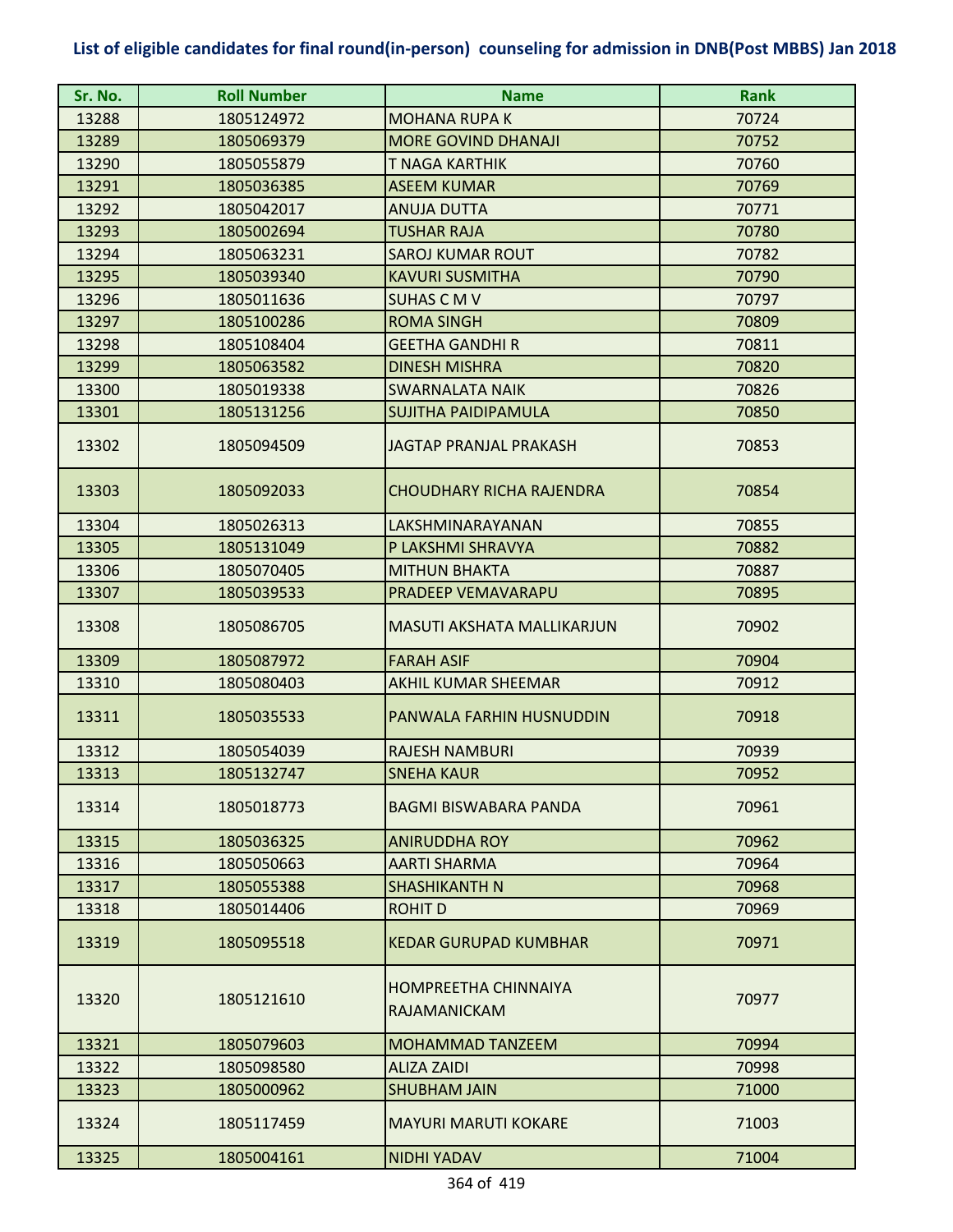| Sr. No. | <b>Roll Number</b> | <b>Name</b>                               | <b>Rank</b> |
|---------|--------------------|-------------------------------------------|-------------|
| 13326   | 1805078659         | SAIF AHMAD WALI                           | 71019       |
| 13327   | 1805081123         | <b>SIKHAPS</b>                            | 71033       |
| 13328   | 1805100264         | <b>JYOTI</b>                              | 71043       |
| 13329   | 1805065451         | <b>PURVI BANSAL</b>                       | 71049       |
| 13330   | 1805127300         | <b>SHRUTHI A</b>                          | 71055       |
| 13331   | 1805114953         | <b>ABHIJNAN GHOSH</b>                     | 71064       |
| 13332   | 1805024789         | DILAKSHIKA LETCHUMANAN<br><b>REDDIYAR</b> | 71065       |
| 13333   | 1805007687         | <b>DHARAMVIR GUPTA</b>                    | 71072       |
| 13334   | 1805107524         | <b>JONATHAN ASHAWAN</b>                   | 71076       |
| 13335   | 1805128034         | <b>AJAY BHATTIPROLU</b>                   | 71077       |
| 13336   | 1805009359         | <b>BIKASH GAIROLA</b>                     | 71078       |
| 13337   | 1805107319         | <b>PRASUN CHANDRA</b>                     | 71091       |
| 13338   | 1805023429         | <b>ARAVINDH V</b>                         | 71092       |
| 13339   | 1805075002         | <b>URVASHI GOCHAR</b>                     | 71098       |
| 13340   | 1805085459         | GAIKWAD PANKAJ HARISHCHANDRA              | 71100       |
| 13341   | 1805125712         | PRABHA CHOUDHARY                          | 71104       |
| 13342   | 1805029993         | <b>ATIRA MIRZA</b>                        | 71106       |
| 13343   | 1805077845         | <b>BHANUSHALI HARDIK RAJENDRA</b>         | 71109       |
| 13344   | 1805110221         | <b>JYOTI SNEHLATA MARANDI</b>             | 71110       |
| 13345   | 1805104308         | THAKAR APURVA RAJENDRA                    | 71119       |
| 13346   | 1805132786         | <b>RAHIL PUNJANI</b>                      | 71120       |
| 13347   | 1805068407         | <b>T SIRISHA</b>                          | 71125       |
| 13348   | 1805013201         | <b>KRIPA MOHAN MATHEWS</b>                | 71127       |
| 13349   | 1805086860         | <b>KULDEEP JOHAR</b>                      | 71134       |
| 13350   | 1805122032         | <b>KIRAN SUBHASH</b>                      | 71136       |
| 13351   | 1805083694         | <b>KANIKA PARUTHI</b>                     | 71147       |
| 13352   | 1805081901         | VENGALAKSHMI KRISHNAMURTHI                | 71166       |
| 13353   | 1805019414         | <b>PRATYUSH MISHRA</b>                    | 71167       |
| 13354   | 1805129909         | <b>SUNIL KUNDRAPU</b>                     | 71168       |
| 13355   | 1805029401         | <b>ADITI ROY</b>                          | 71175       |
| 13356   | 1805007954         | <b>BHATT RITU MADHUSUDANBHAI</b>          | 71179       |
| 13357   | 1805035438         | <b>SHAH DHARATI TUSHAR</b>                | 71182       |
| 13358   | 1805090663         | <b>SNEHA CHATTERJEE</b>                   | 71189       |
| 13359   | 1805109692         | <b>ITALIYA CHEERAGKUMAR DHANJIBHAI</b>    | 71204       |
| 13360   | 1805008976         | <b>MUDASIR RASHID</b>                     | 71207       |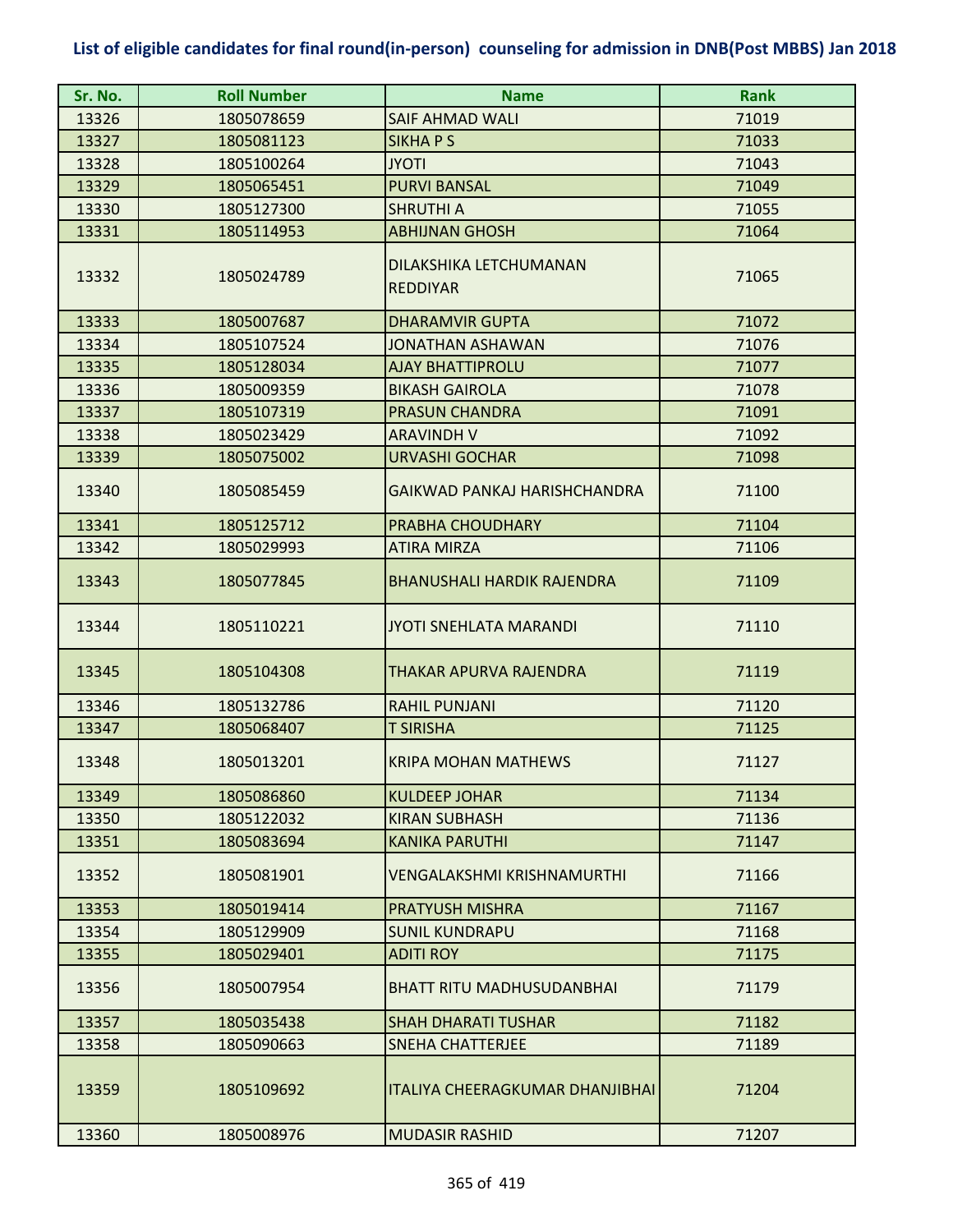| Sr. No. | <b>Roll Number</b> | <b>Name</b>                             | <b>Rank</b> |
|---------|--------------------|-----------------------------------------|-------------|
| 13361   | 1805133000         | RANPARIYA JAYVANT SHANTILAL             | 71218       |
| 13362   | 1805033293         | <b>RATHORE AMAN</b>                     | 71219       |
| 13363   | 1805045574         | <b>AMITH KUMAR T</b>                    | 71225       |
| 13364   | 1805000409         | <b>ADITYA SHARMA</b>                    | 71227       |
| 13365   | 1805008072         | PATEL TEJASKUMAR JAGDISHBHAI            | 71230       |
| 13366   | 1805003809         | <b>SONI CHIRAG SUNILKUMAR</b>           | 71233       |
| 13367   | 1805105237         | <b>BADE DEEPAK SADASHIV</b>             | 71235       |
| 13368   | 1805095897         | <b>CHAVAN SHUBHANGI SAHEBRAO</b>        | 71250       |
| 13369   | 1805130572         | <b>KURRE PRANETHA</b>                   | 71255       |
| 13370   | 1805106580         | ROHIT REDDY VANGALA                     | 71257       |
| 13371   | 1805111486         | PRIYANKA BARJATYA                       | 71268       |
| 13372   | 1805039393         | <b>PALLE PRATIMA</b>                    | 71273       |
| 13373   | 1805004007         | VANLALPEKA PL PACHUAU                   | 71284       |
| 13374   | 1805120207         | <b>ROSELIN M</b>                        | 71304       |
| 13375   | 1805107144         | <b>PALASH SAXENA</b>                    | 71310       |
| 13376   | 1805068115         | <b>BHAMATHI MIKKILINENI</b>             | 71312       |
| 13377   | 1805076886         | <b>NAYAKANTI VARA PRASAD</b>            | 71317       |
| 13378   | 1805029947         | <b>SURYAKANT</b>                        | 71319       |
| 13379   | 1805006660         | <b>MANTE VAISHALI RAMDAS</b>            | 71331       |
| 13380   | 1805110833         | <b>SHASHIDHAR MISHRA</b>                | 71332       |
| 13381   | 1805030538         | <b>SWAPNIL CHOUDHURY</b>                | 71364       |
| 13382   | 1805034268         | <b>RAJORSHI GUHA</b>                    | 71393       |
| 13383   | 1805009622         | SREELEKSHMI R                           | 71399       |
| 13384   | 1805011114         | APTE PRIYANKA RAJIV                     | 71409       |
| 13385   | 1805085545         | <b>SHWETHAH</b>                         | 71437       |
| 13386   | 1805128033         | THATIKONDA SRI HARSHA                   | 71441       |
| 13387   | 1805038110         | <b>RUCHI DIXIT</b>                      | 71442       |
| 13388   | 1805016053         | <b>KUMARI POONAM</b>                    | 71444       |
| 13389   | 1805115844         | ROHAN JAYENDRAKUMAR<br><b>KOSAMBIYA</b> | 71456       |
| 13390   | 1805088969         | <b>MEGHA SADASHIV</b>                   | 71461       |
| 13391   | 1805117008         | <b>CHAVAN PRADNYA DEELIP</b>            | 71480       |
| 13392   | 1805076535         | <b>NAGENDRA KAKRLA</b>                  | 71489       |
| 13393   | 1805055504         | <b>SHREYA KANTA</b>                     | 71492       |
| 13394   | 1805099910         | <b>ANU BHARTI</b>                       | 71495       |
| 13395   | 1805107478         | PRAVISH SHARMA                          | 71499       |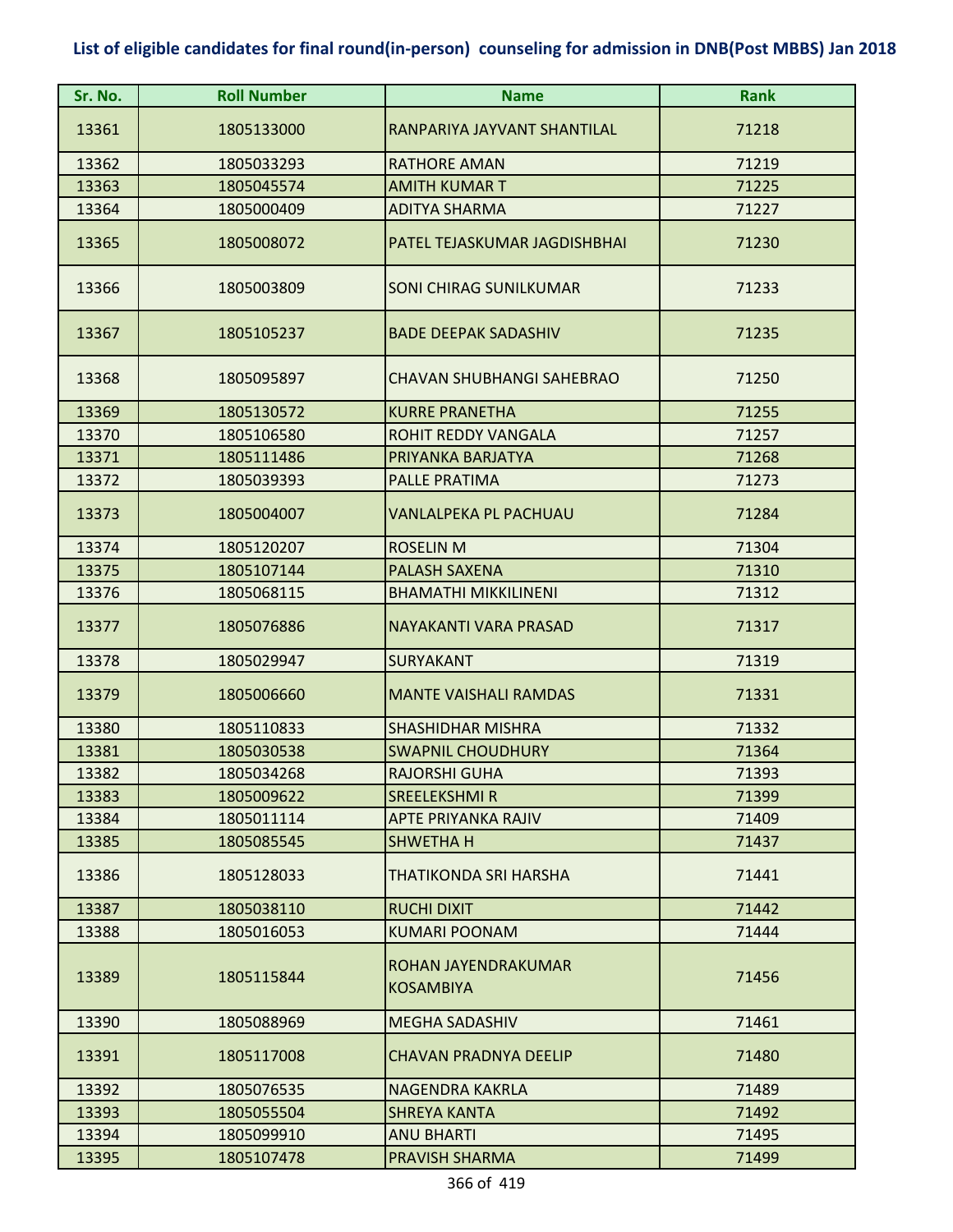| Sr. No. | <b>Roll Number</b> | <b>Name</b>                                 | <b>Rank</b> |
|---------|--------------------|---------------------------------------------|-------------|
| 13396   | 1805129576         | <b>ANADIL FIDAA ANVER</b>                   | 71502       |
| 13397   | 1805113659         | <b>FELLISHA MARWEIN</b>                     | 71503       |
| 13398   | 1805027879         | <b>GNANASEKART</b>                          | 71531       |
| 13399   | 1805061855         | <b>RAJPUT SUYOG VITTHALSING</b>             | 71532       |
| 13400   | 1805077835         | <b>INL KUMAR</b>                            | 71537       |
| 13401   | 1805004519         | <b>AISWARYA BABURAJ T</b>                   | 71539       |
| 13402   | 1805017085         | PILLEWAN SHRIDHAR RAMBHAU                   | 71543       |
| 13403   | 1805001670         | PATEL KRISHNABEN BHIKHABHAI                 | 71546       |
| 13404   | 1805032244         | <b>HITESHA BHANDARI</b>                     | 71549       |
| 13405   | 1805029988         | <b>RICHA JHA</b>                            | 71553       |
| 13406   | 1805058101         | <b>MANISH KUMAR SHARMA</b>                  | 71561       |
| 13407   | 1805043176         | <b>BHAVNA KICHOLIYA</b>                     | 71574       |
| 13408   | 1805115884         | <b>BAPAT CHAITANYA SUDHIR</b>               | 71583       |
| 13409   | 1805128832         | <b>REMYASR</b>                              | 71591       |
| 13410   | 1805040575         | <b>KUMAR SHASHI SHEKHAR</b>                 | 71596       |
| 13411   | 1805032950         | RAJASEKHAR APARNA                           | 71597       |
| 13412   | 1805067995         | <b>GOVINDULA SWATHI</b>                     | 71618       |
| 13413   | 1805070915         | <b>SYED SHADAB FAZAL</b>                    | 71637       |
| 13414   | 1805011851         | <b>DEEPTI MALHOTRA</b>                      | 71645       |
| 13415   | 1805086004         | <b>POOJA SREEDHAR</b>                       | 71649       |
| 13416   | 1805123695         | ARAVIND RAJ A S                             | 71659       |
| 13417   | 1805007889         | <b>ANJUM ASMA</b>                           | 71676       |
| 13418   | 1805001795         | THAKKAR RUPALBEN SURESHKUMAR                | 71682       |
| 13419   | 1805114359         | ASHOK CHAKRA MEENA                          | 71685       |
| 13420   | 1805028756         | <b>ASHWINI S R</b>                          | 71695       |
| 13421   | 1805078900         | <b>LUXMI KANT</b>                           | 71701       |
| 13422   | 1805024863         | <b>CHITHRA</b>                              | 71718       |
| 13423   | 1805121090         | <b>DHARANI SWATHI S P</b>                   | 71753       |
| 13424   | 1805133257         | SHARMA NITIKA HIMANSHU                      | 71762       |
| 13425   | 1805099648         | <b>KUMARI PRIYAM</b>                        | 71770       |
| 13426   | 1805123734         | VIGNESWARAMOORTHI V                         | 71775       |
| 13427   | 1805036031         | <b>BRAHMBHATT NIDHIBEN</b><br>NARENDRAKUMAR | 71783       |
| 13428   | 1805038235         | <b>HUMERA TAHIR</b>                         | 71788       |
| 13429   | 1805090158         | <b>SHYAMALA S</b>                           | 71802       |
| 13430   | 1805108852         | KANAKA SWAROOP NATARAJ                      | 71813       |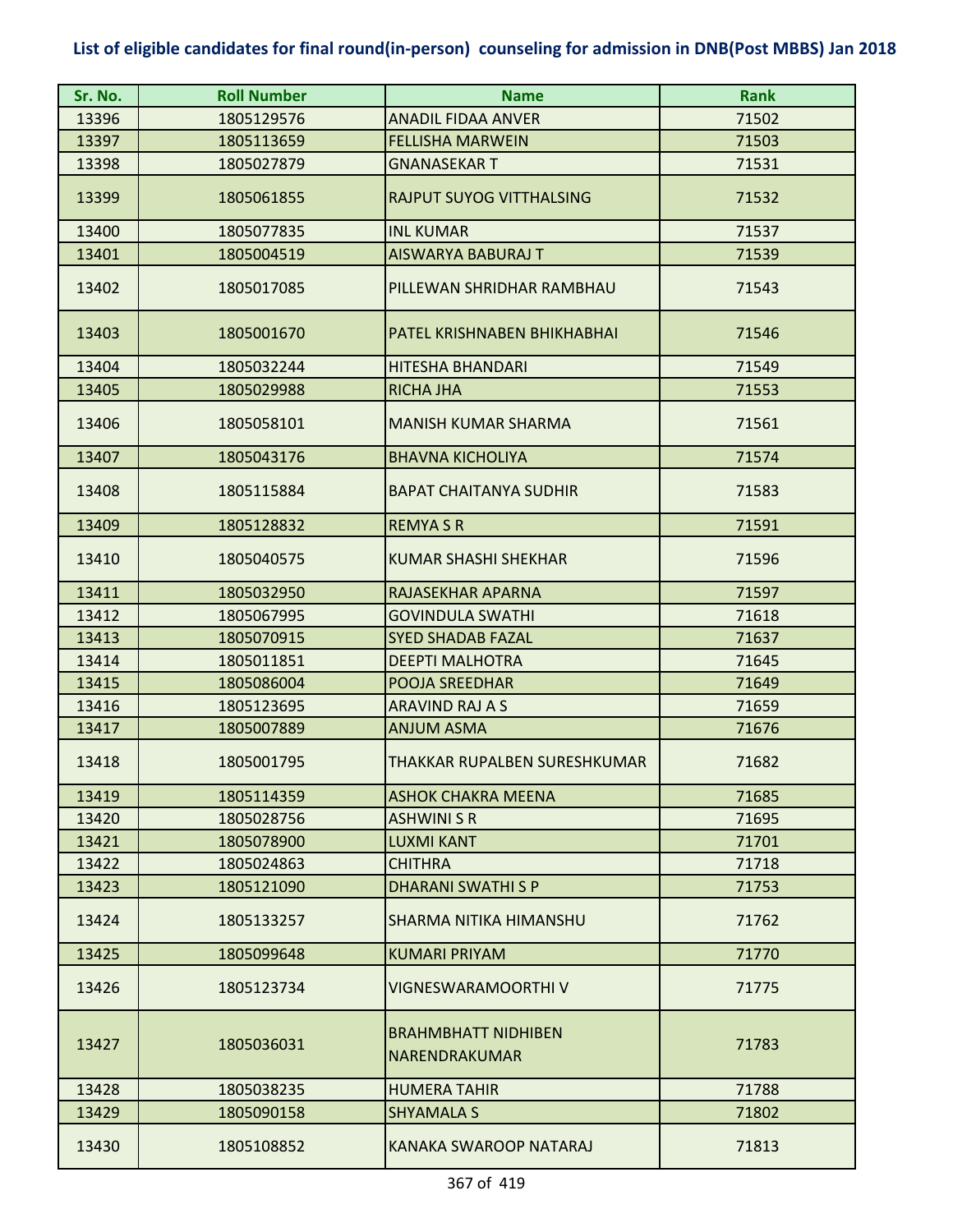| Sr. No. | <b>Roll Number</b> | <b>Name</b>                      | <b>Rank</b> |
|---------|--------------------|----------------------------------|-------------|
| 13431   | 1805005920         | <b>GUNJAN BHARGAVA</b>           | 71827       |
| 13432   | 1805129749         | <b>SUSHMITA RAJ C</b>            | 71828       |
| 13433   | 1805006012         | <b>SHIVANGI CHATURVEDI</b>       | 71829       |
| 13434   | 1805019988         | <b>RASHMI SOREN</b>              | 71830       |
| 13435   | 1805108833         | PILLI V RAMAKRISHNA              | 71833       |
| 13436   | 1805107589         | <b>KAMLESH JANGHEL</b>           | 71837       |
| 13437   | 1805118490         | <b>SUSAN SAM VARGHESE</b>        | 71843       |
| 13438   | 1805072768         | <b>TAPAN ADHIKARY</b>            | 71846       |
| 13439   | 1805031619         | <b>SURAIYA ANJUM</b>             | 71859       |
| 13440   | 1805095026         | TUHINA KUSHAL MITAL              | 71874       |
| 13441   | 1805056925         | <b>SHRIKANYA NADELLA</b>         | 71879       |
| 13442   | 1805009649         | <b>ANGELIN POWLINA</b>           | 71884       |
| 13443   | 1805073284         | <b>DEBARATI KARMAKAR</b>         | 71889       |
| 13444   | 1805035529         | SHAH DHWANI SANJIVBHAI           | 71894       |
| 13445   | 1805000474         | <b>VISHRUTI</b>                  | 71902       |
| 13446   | 1805122998         | VISHNU R                         | 71936       |
| 13447   | 1805082618         | <b>NEETHU JALEEL</b>             | 71940       |
| 13448   | 1805022573         | <b>NISHAL</b>                    | 71948       |
| 13449   | 1805068324         | <b>SRUTHI PRAYAKARRAO</b>        | 71971       |
| 13450   | 1805001940         | THACKER MANAN RAJESHBHAI         | 71972       |
| 13451   | 1805096784         | <b>ARINDAM CHATTOPADHYAY</b>     | 71982       |
| 13452   | 1805084955         | <b>RONTGEN SAIGAL</b>            | 71988       |
| 13453   | 1805064967         | <b>MOHAMMED AMMAR H</b>          | 71993       |
| 13454   | 1805071022         | <b>MANIKUNTALA DE</b>            | 72025       |
| 13455   | 1805061682         | <b>MANTE SHRINIVAS DATTATRAY</b> | 72028       |
| 13456   | 1805090683         | <b>SHWETA PRAMOD RATHI</b>       | 72030       |
|         |                    | <b>CHAUHAN MONIKABEN</b>         | 72035       |
| 13457   | 1805001739         | <b>RAMESHKUMAR</b>               |             |
| 13458   | 1805030788         | SIMRANJEET KAUR                  | 72043       |
| 13459   | 1805070601         | <b>DEENADAYALAN C</b>            | 72047       |
| 13460   | 1805075901         | <b>JAWALI PRASUNA P</b>          | 72049       |
| 13461   | 1805017933         | <b>ANURAG</b>                    | 72050       |
| 13462   | 1805060339         | <b>SURESH KUMAR DHAYAL</b>       | 72094       |
| 13463   | 1805092510         | <b>DHONGADE SUBODH BABURAO</b>   | 72104       |
| 13464   | 1805062128         | YASEEN ZULFKAR                   | 72105       |
| 13465   | 1805036487         | <b>SAURABH SAMEER</b>            | 72108       |
| 13466   | 1805063170         | <b>MD KHALID JUNG KHAN</b>       | 72115       |
| 13467   | 1805036812         | <b>HEMANT YADAV</b>              | 72122       |
| 13468   | 1805083469         | <b>SEETARAM GURJAR</b>           | 72126       |
| 13469   | 1805118044         | <b>RAJASEKAR</b>                 | 72130       |
| 13470   | 1805087554         | <b>SETHUKKARASI R</b>            | 72137       |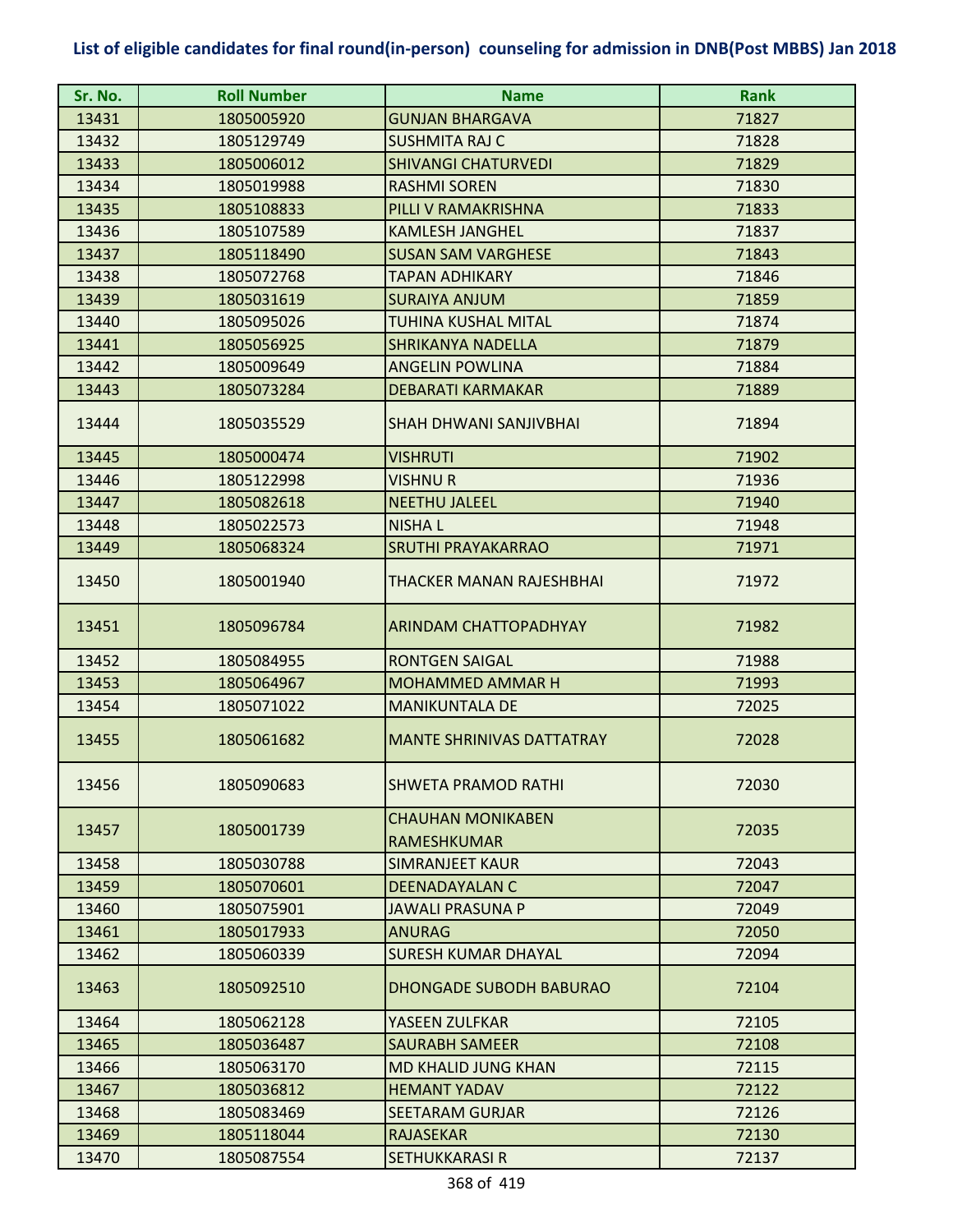| Sr. No. | <b>Roll Number</b> | <b>Name</b>                                 | <b>Rank</b> |
|---------|--------------------|---------------------------------------------|-------------|
| 13471   | 1805053894         | <b>TATA SONIA</b>                           | 72138       |
| 13472   | 1805054454         | <b>S NAGARJUN</b>                           | 72143       |
| 13473   | 1805124625         | KARTHIKEYAN                                 | 72149       |
| 13474   | 1805115980         | CHAWDA DHARMAPALSINH<br><b>DEVENDRASINH</b> | 72154       |
| 13475   | 1805117636         | <b>SUMANGALA</b>                            | 72155       |
| 13476   | 1805010544         | <b>K SIRISH KASYAP</b>                      | 72157       |
| 13477   | 1805007216         | <b>TAKEY PRASAD GAJANAN</b>                 | 72158       |
| 13478   | 1805055564         | <b>KALYADAPU SUNIL</b>                      | 72159       |
| 13479   | 1805121438         | <b>SUGANYA SAMPATH</b>                      | 72163       |
| 13480   | 1805091084         | SATISH PURUSHOTTAM GIRHE                    | 72170       |
| 13481   | 1805133916         | <b>JAYASANKAR S</b>                         | 72174       |
| 13482   | 1805057939         | PREETI MANDLOI                              | 72181       |
| 13483   | 1805084944         | <b>ATEF JAVED BAAKZA</b>                    | 72182       |
| 13484   | 1805056698         | PEYYALE RAGVENDRA KUMAR                     | 72183       |
| 13485   | 1805024692         | <b>AISHWARYA B</b>                          | 72187       |
| 13486   | 1805107012         | LANKALA AASHREY REDDY                       | 72197       |
| 13487   | 1805111594         | <b>PRASHANT MARAVI</b>                      | 72202       |
| 13488   | 1805132411         | PALASI SWARNALATHA                          | 72214       |
| 13489   | 1805124451         | <b>S KIRAN KUMAR</b>                        | 72219       |
| 13490   | 1805129092         | <b>PAVAN KUMAR R</b>                        | 72223       |
| 13491   | 1805117641         | <b>SANJU DAVID GAIKWAD</b>                  | 72235       |
| 13492   | 1805100795         | <b>DEVIKA KHATRI</b>                        | 72240       |
| 13493   | 1805001734         | <b>CHAUDHARY PIYUSHKUMAR</b>                | 72244       |
| 13494   | 1805128346         | RAJITHA VARMA ANAPA                         | 72264       |
| 13495   | 1805074816         | <b>HARSH DARSHAN</b>                        | 72285       |
| 13496   | 1805016017         | <b>KSHAMENDER SHARMA</b>                    | 72286       |
| 13497   | 1805131304         | <b>DURGA RAMESH NAIDU RAPETI</b>            | 72292       |
| 13498   | 1805129385         | Y SIRISHA                                   | 72299       |
| 13499   | 1805017296         | SRASHTI SINGH SIKARWAR                      | 72305       |
| 13500   | 1805027310         | SRI KARTHIK RAMANATHAN                      | 72308       |
| 13501   | 1805040384         | <b>HEMANT KUMAR</b>                         | 72337       |
| 13502   | 1805058922         | <b>MILI JAIN</b>                            | 72340       |
| 13503   | 1805129322         | <b>BHAVYA BHAVANI KANCHARAPU</b>            | 72352       |
| 13504   | 1805103962         | ARADHANA BHARATI                            | 72364       |
| 13505   | 1805100685         | <b>SUNIL KUMAR</b>                          | 72365       |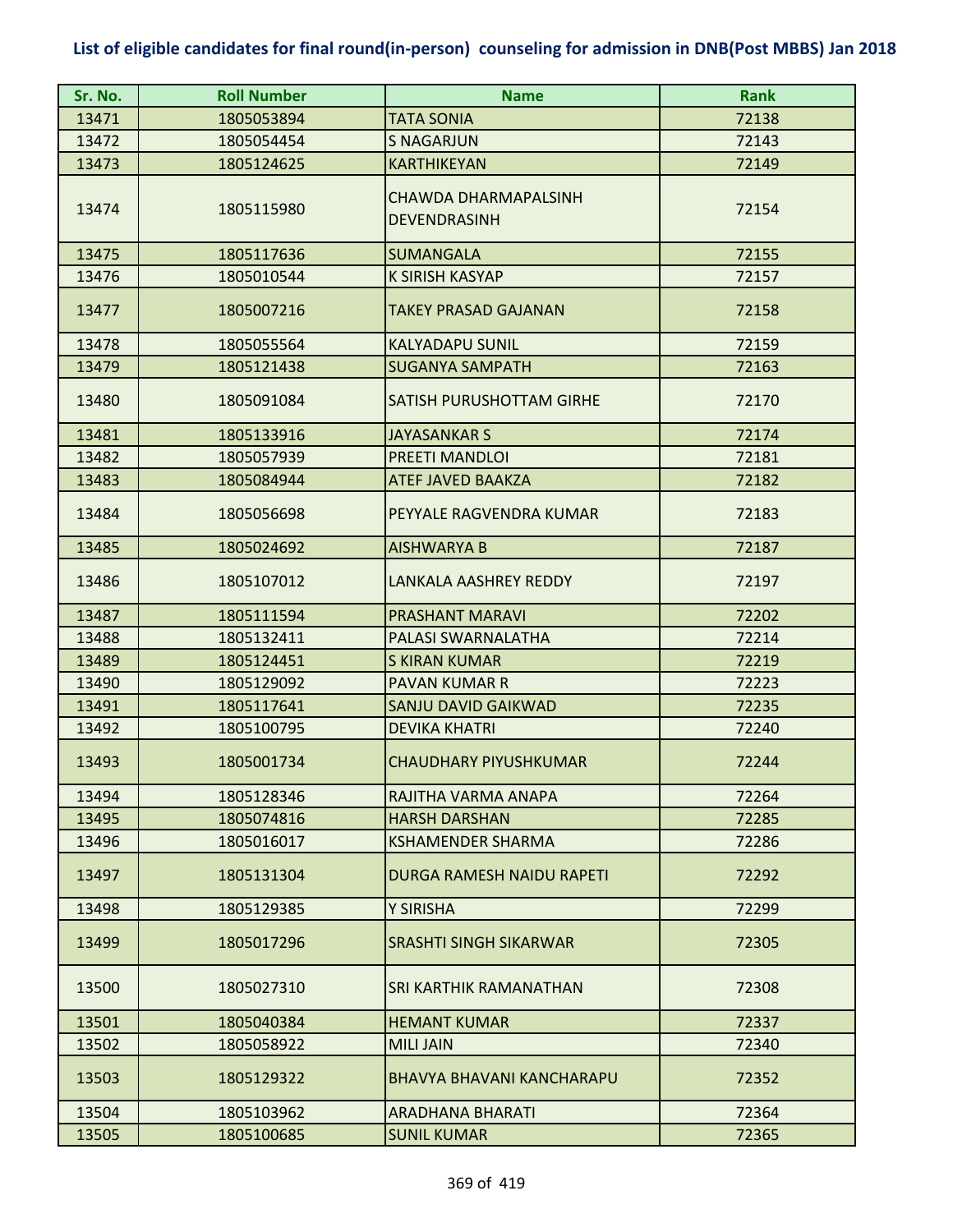| Sr. No. | <b>Roll Number</b> | <b>Name</b>                                   | <b>Rank</b> |
|---------|--------------------|-----------------------------------------------|-------------|
| 13506   | 1805123988         | AMARNATH BALASUBRAMANI                        | 72366       |
| 13507   | 1805005178         | <b>MOHAMMAD ANAS RIZWAN KHAN</b>              | 72373       |
| 13508   | 1805076434         | <b>JARUGU INDRAJA</b>                         | 72374       |
| 13509   | 1805074923         | <b>AYUSH AGNIHOTRI</b>                        | 72377       |
| 13510   | 1805018063         | PRAVEEN KUMAR DWIVEDI                         | 72388       |
| 13511   | 1805092251         | <b>SHREYA</b>                                 | 72391       |
| 13512   | 1805030197         | <b>SAKSHAM SHARMA</b>                         | 72404       |
| 13513   | 1805047391         | <b>BACHU VENKATA SATISH KUMAR</b>             | 72407       |
| 13514   | 1805090094         | <b>POONGKAMALI J</b>                          | 72433       |
| 13515   | 1805100538         | RAGHAVI ABHILESH BEMBEY                       | 72465       |
| 13516   | 1805039390         | <b>SIRISHAL</b>                               | 72472       |
| 13517   | 1805032286         | <b>ANJALI ANAND</b>                           | 72474       |
| 13518   | 1805126701         | <b>RONAKKUMAR</b>                             | 72478       |
| 13519   | 1805035499         | DIVYARAJSINH MAHENDRASINH<br><b>CHUDASAMA</b> | 72486       |
| 13520   | 1805107813         | <b>BONAGIRI NARESH GUPTA</b>                  | 72488       |
| 13521   | 1805097639         | <b>SUGANYA</b>                                | 72506       |
| 13522   | 1805077995         | <b>ROHIT BHARTI</b>                           | 72508       |
| 13523   | 1805017416         | <b>ASHISH DODANI</b>                          | 72515       |
| 13524   | 1805028578         | <b>SARANYA DEVI S</b>                         | 72517       |
| 13525   | 1805049312         | PRIYAADARSHINI URJAN MOHAN                    | 72518       |
| 13526   | 1805020643         | <b>ADYASHA NAYAK</b>                          | 72525       |
| 13527   | 1805012553         | <b>MOHAMED RASIF M</b>                        | 72535       |
| 13528   | 1805008854         | <b>S SAKHARAV SAMUEL</b>                      | 72542       |
| 13529   | 1805117099         | <b>LOKENDRA KASHYAP</b>                       | 72543       |
| 13530   | 1805032654         | <b>MAYANK CHOURASIA</b>                       | 72545       |
| 13531   | 1805028656         | <b>VIJAYALAKSHMI BALACHANDRAN</b>             | 72549       |
| 13532   | 1805001531         | PATEL SHWETA VINODBHAI                        | 72553       |
| 13533   | 1805017801         | <b>GURPREET KAUR SALUJA</b>                   | 72557       |
| 13534   | 1805082697         | NIJU ML                                       | 72563       |
| 13535   | 1805096259         | KHAN MOHD JUNAID SIRAJUDDIN                   | 72567       |
| 13536   | 1805040988         | <b>VENTRAPRAGADA RAGHUTEJA</b>                | 72570       |
| 13537   | 1805035274         | <b>CHITRITA KISHORE</b>                       | 72575       |
| 13538   | 1805078480         | <b>SUMANA KUNDU</b>                           | 72576       |
| 13539   | 1805128858         | <b>SURE VANI</b>                              | 72577       |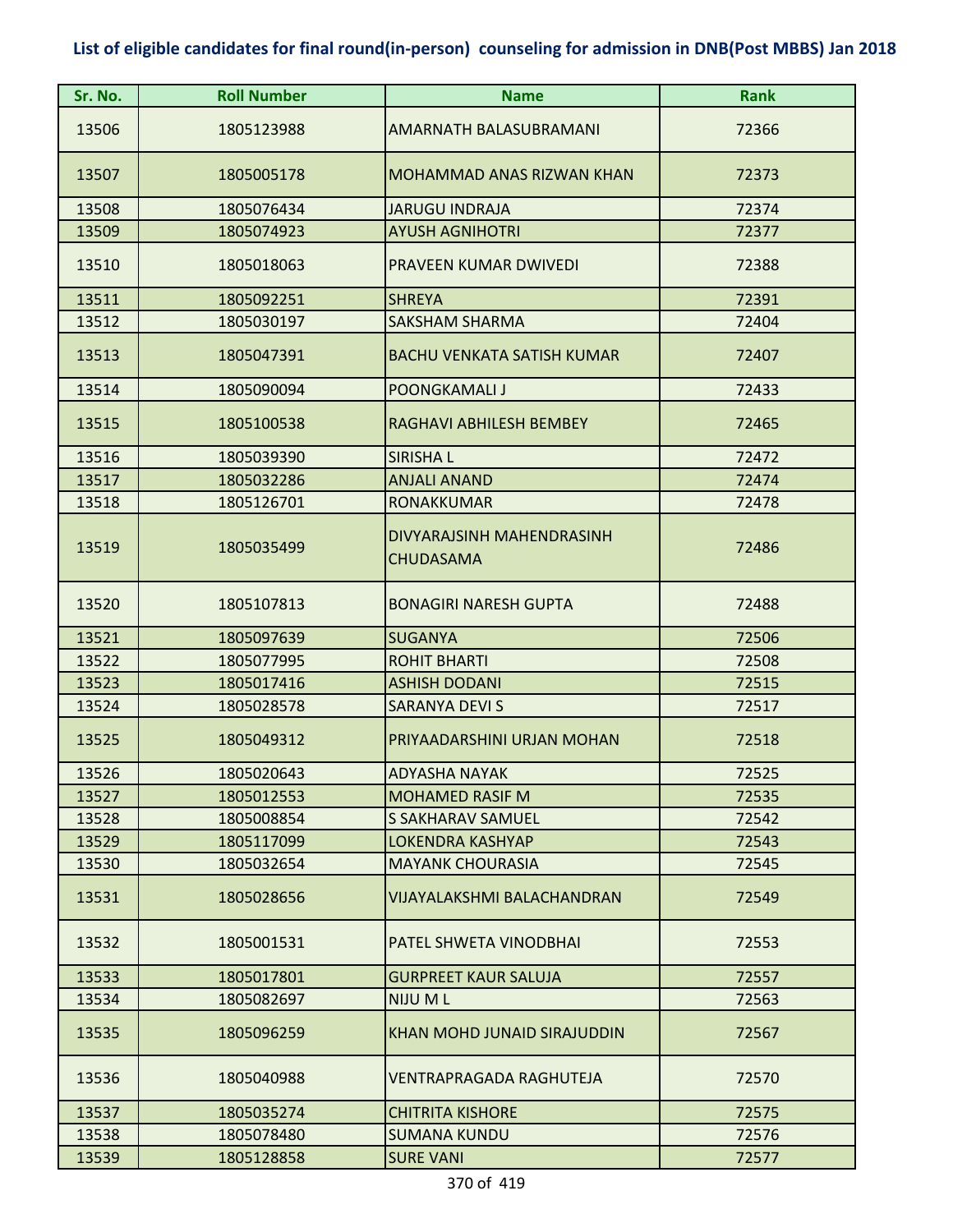| Sr. No. | <b>Roll Number</b> | <b>Name</b>                  | <b>Rank</b> |
|---------|--------------------|------------------------------|-------------|
| 13540   | 1805117321         | PATEL ANUSHREE VIJAY         | 72579       |
| 13541   | 1805032663         | <b>VAISHALI NAGPAL</b>       | 72596       |
| 13542   | 1805021747         | <b>ANJU L MOHAN</b>          | 72608       |
| 13543   | 1805123826         | <b>SANKAVI</b>               | 72626       |
| 13544   | 1805117768         | <b>SHAIKH SANIYA WASIM</b>   | 72633       |
| 13545   | 1805077122         | VIJAYA BHASKAR R             | 72636       |
| 13546   | 1805020457         | PRAGYAN PRIYADARSHINI DAS    | 72640       |
| 13547   | 1805130883         | <b>MYDI ROHINI SIVA</b>      | 72653       |
| 13548   | 1805062781         | <b>SUMAYA FATIMA SHAD</b>    | 72659       |
| 13549   | 1805082919         | <b>SAMEEN TAJ</b>            | 72686       |
| 13550   | 1805037191         | RIZWAN UZ ZAMAN NAQISHBANDI  | 72693       |
| 13551   | 1805127132         | <b>AMIR SHAMS</b>            | 72699       |
| 13552   | 1805044924         | <b>SHOUNAK MONDAL</b>        | 72703       |
| 13553   | 1805095494         | JADHAV DHANASHREE SIDHESHWAR | 72706       |
| 13554   | 1805100009         | <b>AAKRITI VIJ</b>           | 72709       |
| 13555   | 1805100652         | <b>SHUBHIKA GARG</b>         | 72715       |
| 13556   | 1805119941         | <b>GOPALAKRISHNAN V R</b>    | 72728       |
| 13557   | 1805050574         | <b>KARRI SAI HIMANI</b>      | 72734       |
| 13558   | 1805126617         | NILAK NIPUNRAO BHASKARRAO    | 72736       |
| 13559   | 1805073037         | <b>PURNENDU RANJIT</b>       | 72737       |
| 13560   | 1805017225         | <b>ABHISHEK RAJURKAR</b>     | 72753       |
| 13561   | 1805126118         | <b>AKASH CHOUDHARY</b>       | 72757       |
| 13562   | 1805025257         | <b>HERALD MILLER</b>         | 72761       |
| 13563   | 1805009837         | <b>PRADEEP KUMAR N</b>       | 72773       |
| 13564   | 1805055475         | <b>E ANVESH</b>              | 72775       |
| 13565   | 1805105068         | DINESH DILIP SURYAVANSHI     | 72777       |
| 13566   | 1805109048         | UPADHYAY NIKHIL BIPINCHANDRA | 72778       |
| 13567   | 1805064411         | BEZAWADA NAVYA DEEPIKA       | 72779       |
| 13568   | 1805080591         | <b>SHAVET AGGARWAL</b>       | 72784       |
| 13569   | 1805042538         | <b>HARISH KUMAR S</b>        | 72786       |
| 13570   | 1805059583         | ASAR MANSHA MASOOD           | 72790       |
| 13571   | 1805082498         | <b>GOPALARATHINAM V</b>      | 72792       |
| 13572   | 1805057925         | <b>JAISMEEN KAUR</b>         | 72801       |
| 13573   | 1805105654         | <b>PRATIK</b>                | 72817       |
| 13574   | 1805035631         | PATEL KANDARP MANUBHAI       | 72819       |
| 13575   | 1805098159         | <b>SHASHANK SHEKHAR JHA</b>  | 72835       |
| 13576   | 1805009993         | <b>BASIREDDY DHEERAJA</b>    | 72840       |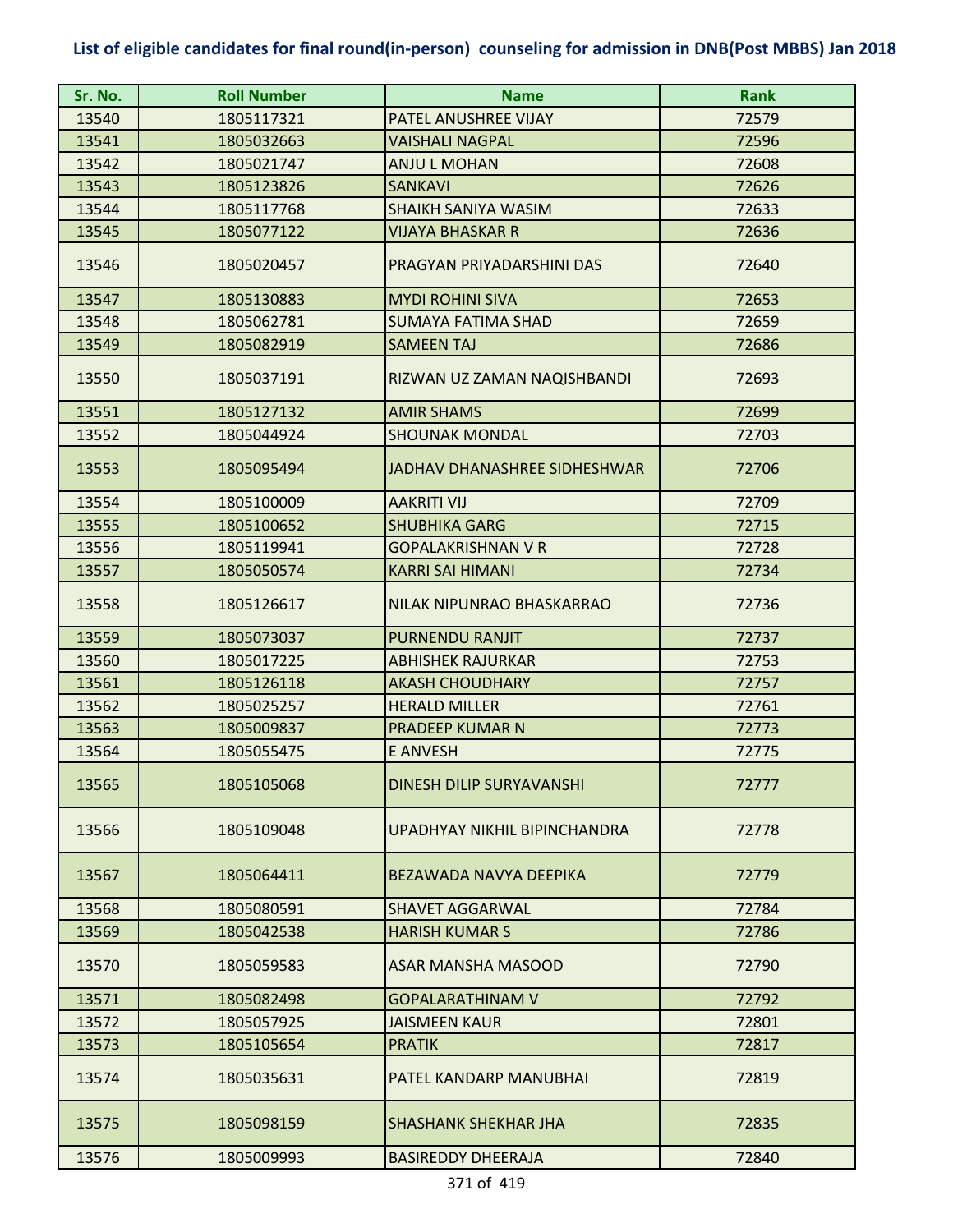| Sr. No. | <b>Roll Number</b> | <b>Name</b>                     | <b>Rank</b> |
|---------|--------------------|---------------------------------|-------------|
| 13577   | 1805007181         | <b>JABBALWAR ROHAN RAMGOPAL</b> | 72851       |
| 13578   | 1805020322         | <b>ASHOK KUMAR MISHRA</b>       | 72853       |
| 13579   | 1805004854         | <b>ANUSREE PREMARAJAN</b>       | 72855       |
| 13580   | 1805100513         | <b>HARSHITA RANI</b>            | 72856       |
| 13581   | 1805051448         | <b>M PRASHANTHI</b>             | 72860       |
| 13582   | 1805002931         | PARMAR JAYSHREE MULAJIBHAI      | 72866       |
| 13583   | 1805126941         | <b>SAGAR RAI</b>                | 72869       |
| 13584   | 1805031008         | <b>ARVIND KUMAR SINGH</b>       | 72872       |
| 13585   | 1805125624         | <b>ROHIT HARCHANDANI</b>        | 72880       |
| 13586   | 1805129089         | <b>RAVI GUNDLATHOTI</b>         | 72890       |
| 13587   | 1805069810         | <b>JAYA BHARDWAJ</b>            | 72901       |
| 13588   | 1805040572         | <b>SHREYA PRASAD</b>            | 72904       |
| 13589   | 1805041746         | <b>SERAM ELIZABETH DEVI</b>     | 72907       |
| 13590   | 1805085725         | <b>DSILVA RENITA EUGENE</b>     | 72912       |
| 13591   | 1805113565         | <b>MINLUN CHONGLOI</b>          | 72917       |
| 13592   | 1805036929         | SHRAVAN KUMAR VISHWAKARMA       | 72921       |
| 13593   | 1805119357         | <b>ANU THOMAS</b>               | 72922       |
| 13594   | 1805097775         | <b>AKILA</b>                    | 72930       |
| 13595   | 1805030690         | <b>NIKITA CHAUHAN</b>           | 72931       |
| 13596   | 1805070428         | <b>NABANITA BISWAS</b>          | 72933       |
| 13597   | 1805023899         | JYOTHI MADHUSOODHANAN NAIR      | 72934       |
| 13598   | 1805015655         | <b>NEETU SINGH YADAV</b>        | 72940       |
| 13599   | 1805076163         | <b>CHITHURU VISHNU PRIYA</b>    | 72945       |
| 13600   | 1805068520         | <b>SUMIT KUMAR</b>              | 72947       |
| 13601   | 1805038688         | PRATIMA SHRIVASTAVA             | 72948       |
| 13602   | 1805037823         | <b>ALAKSH KHER</b>              | 72957       |
| 13603   | 1805045147         | <b>RAHUL SIKDAR</b>             | 72958       |
| 13604   | 1805090760         | <b>NARUTE SWATI ASHOK</b>       | 72969       |
| 13605   | 1805010098         | PONNATH NIKITHA RADHAKRISHNAN   | 72993       |
| 13606   | 1805029896         | <b>NITISH KUMAR</b>             | 72999       |
| 13607   | 1805083324         | <b>SNEHA RAJAVEL</b>            | 73002       |
| 13608   | 1805031414         | <b>MISHANSH SHARMA</b>          | 73014       |
| 13609   | 1805129965         | LALITHA MAHESWARI BOTCHU        | 73055       |
| 13610   | 1805023904         | <b>NIDHI SHARMA</b>             | 73057       |
| 13611   | 1805006520         | <b>KUNAL BHAT</b>               | 73063       |
| 13612   | 1805018168         | <b>ABHISHEK SEN</b>             | 73064       |
| 13613   | 1805130172         | <b>SABARI MOHAN</b>             | 73072       |
| 13614   | 1805127084         | <b>ANUPAM AGRAWAL</b>           | 73073       |
| 13615   | 1805049999         | <b>KUKKALA SUREKHA</b>          | 73075       |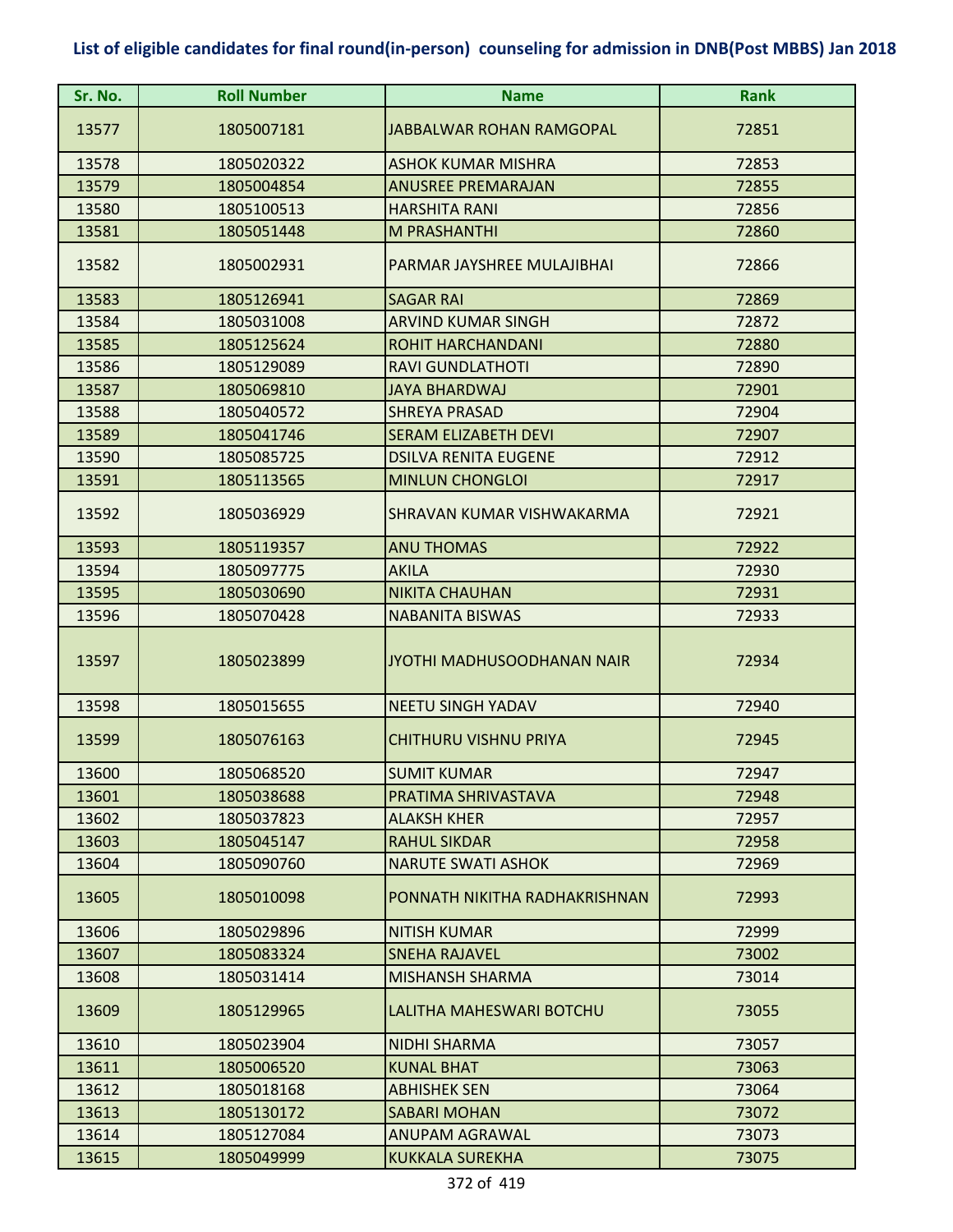| Sr. No. | <b>Roll Number</b> | <b>Name</b>                                      | <b>Rank</b> |
|---------|--------------------|--------------------------------------------------|-------------|
| 13616   | 1805119423         | MOHAMMED ANFAL LEBBA M A                         | 73077       |
| 13617   | 1805070552         | <b>MANOJIT BISWAS</b>                            | 73092       |
| 13618   | 1805116143         | <b>HADIYA KHUSHBOOBAHEN</b><br><b>PRAVINBHAI</b> | 73099       |
| 13619   | 1805130055         | <b>MANJUNATH S AKASHI</b>                        | 73104       |
| 13620   | 1805040738         | AMTESHWAR KUMAR PRASAD                           | 73110       |
| 13621   | 1805122611         | <b>S RENUKA</b>                                  | 73112       |
| 13622   | 1805079690         | NIRUPAMA CHAUDHARY                               | 73114       |
| 13623   | 1805023711         | <b>SHAFI AHMED M</b>                             | 73117       |
| 13624   | 1805088820         | <b>SUJIT KUMAR MURMU</b>                         | 73128       |
| 13625   | 1805036473         | <b>CHARN SINGH</b>                               | 73150       |
| 13626   | 1805126533         | NOOPUR PINAKINBHAI PATEL                         | 73153       |
| 13627   | 1805035711         | PAULOMI MAYANKSINH CHAVDA                        | 73156       |
| 13628   | 1805000720         | <b>ARCHANA PARASHER</b>                          | 73178       |
| 13629   | 1805130440         | <b>KATA SAI VINUTHNA</b>                         | 73193       |
| 13630   | 1805086735         | PAREEK MITALEE HITKISHOR                         | 73194       |
| 13631   | 1805107027         | SANKHLA NAMAN RAJENDRA                           | 73198       |
| 13632   | 1805020199         | <b>SWEEKRUTI MAHAPATRA</b>                       | 73207       |
| 13633   | 1805080764         | <b>NITIN GHAI</b>                                | 73208       |
| 13634   | 1805049678         | ESHWAR KARTHIKEYAN K                             | 73215       |
| 13635   | 1805097809         | KIRAN MUTHU RAJAH A                              | 73217       |
| 13636   | 1805129691         | <b>SANDHYA B K</b>                               | 73219       |
| 13637   | 1805038364         | <b>SONIA GOEL</b>                                | 73225       |
| 13638   | 1805052131         | <b>AYEESHA YUNUS</b>                             | 73227       |
| 13639   | 1805004800         | NOOTHAN SHANKAR SURESH KUMAR                     | 73244       |
| 13640   | 1805015562         | KATTELA RAJA MANOJ KHANNA                        | 73253       |
| 13641   | 1805085106         | KRISHNAN MALVIKA UNNIKRISHNAN                    | 73262       |
| 13642   | 1805001613         | PRAJAPATI PRIYA RASHMIKANT                       | 73276       |
| 13643   | 1805112120         | THAMIZHANBAN D                                   | 73277       |
| 13644   | 1805009542         | <b>MAYANK RANA</b>                               | 73278       |
| 13645   | 1805125914         | <b>ADITYA SHARMA</b>                             | 73300       |
| 13646   | 1805101424         | <b>PARDEEP</b>                                   | 73301       |
| 13647   | 1805110996         | <b>BINYAMIN ANSARI</b>                           | 73329       |
| 13648   | 1805037941         | <b>SALEEM AHMAD LONE</b>                         | 73354       |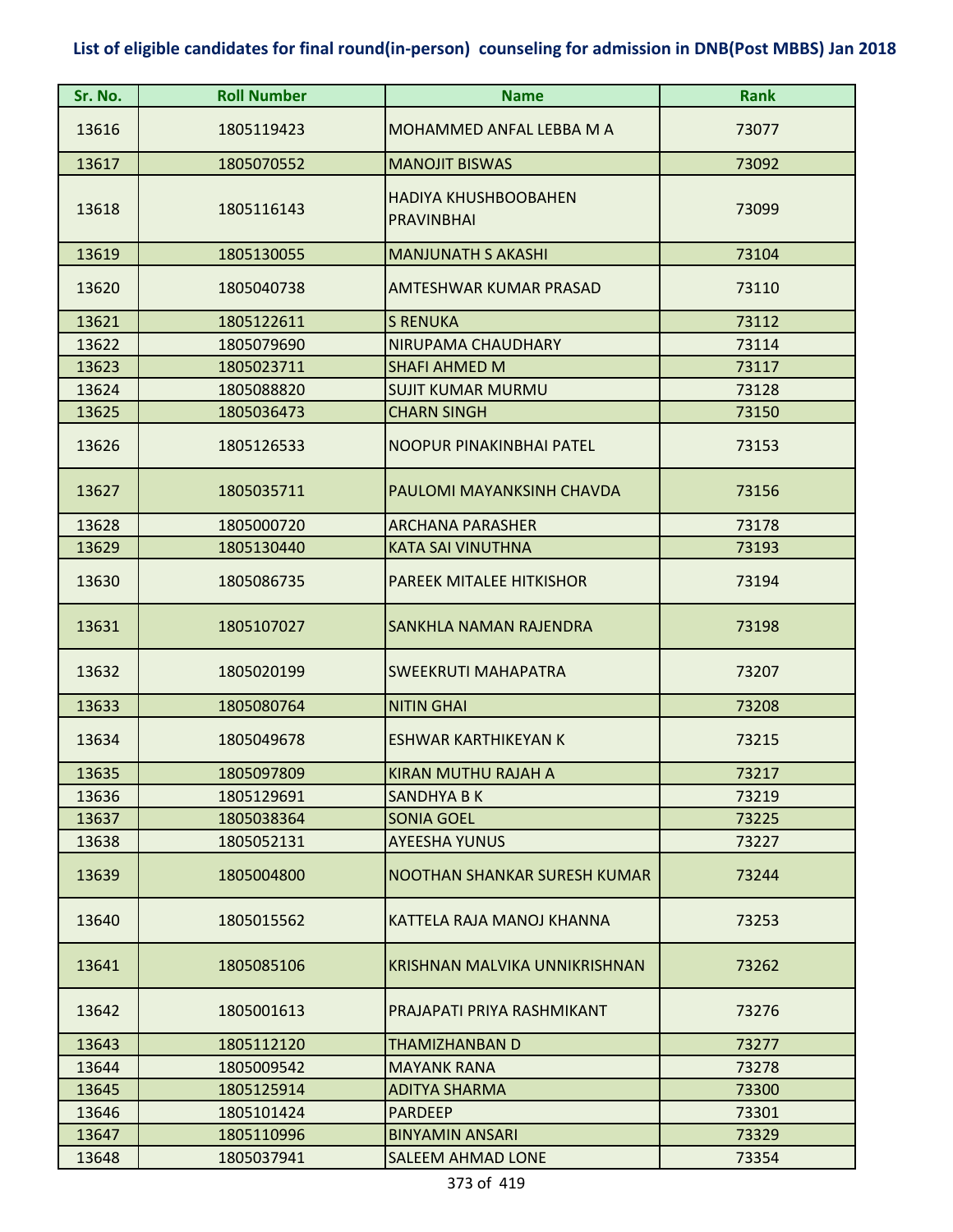| Sr. No. | <b>Roll Number</b> | <b>Name</b>                     | <b>Rank</b> |
|---------|--------------------|---------------------------------|-------------|
| 13649   | 1805082135         | <b>DHILIPAN</b>                 | 73356       |
| 13650   | 1805053962         | PAKSHAL GULECHA                 | 73368       |
| 13651   | 1805043493         | <b>SATISH PANT</b>              | 73371       |
| 13652   | 1805011847         | <b>BHAVANA P</b>                | 73373       |
| 13653   | 1805006656         | CHALAMALA SRUTHI MEGHANA        | 73388       |
| 13654   | 1805130843         | <b>MOHAMMED NAVED KHAN</b>      | 73392       |
| 13655   | 1805056618         | <b>SHARVANI DUBA</b>            | 73400       |
| 13656   | 1805035789         | JAGANIYA DIXITKUMAR RAMESHBHAI  | 73418       |
| 13657   | 1805101034         | <b>DEEPANKAR SHIVAM</b>         | 73419       |
| 13658   | 1805122280         | JEFFERSON W                     | 73422       |
| 13659   | 1805037342         | <b>SAMSUL ARFIN AHAMAD</b>      | 73427       |
| 13660   | 1805097154         | <b>WANKHEDE VINAYAK VITTHAL</b> | 73428       |
| 13661   | 1805106044         | <b>SANA RAFIQ KHUROO</b>        | 73464       |
| 13662   | 1805003525         | <b>HEMA MEENA</b>               | 73469       |
| 13663   | 1805080703         | <b>PRABHJOT KAUR</b>            | 73471       |
| 13664   | 1805016736         | <b>TARUN CHOUDHARY</b>          | 73472       |
| 13665   | 1805040836         | <b>ANITA SAINI</b>              | 73480       |
| 13666   | 1805116626         | PATEL HIRENKUMAR RAMDAS         | 73488       |
| 13667   | 1805010798         | <b>AASHA JOTHIMANI</b>          | 73491       |
| 13668   | 1805009623         | <b>UZAIR BAIG</b>               | 73495       |
| 13669   | 1805105586         | <b>SOHANA SHARMA</b>            | 73500       |
| 13670   | 1805116094         | KINJAL BHARATBHAI CHABHADIYA    | 73508       |
| 13671   | 1805122130         | <b>RAKESH MK</b>                | 73525       |
| 13672   | 1805080708         | <b>SAVLEEN KAUR GILL</b>        | 73528       |
| 13673   | 1805099572         | <b>SIDDHARTH SETHI</b>          | 73535       |
| 13674   | 1805027565         | <b>SNEHA ABRAHAM</b>            | 73556       |
| 13675   | 1805105078         | <b>IYER SWATI KRISHNAMURTHY</b> | 73559       |
| 13676   | 1805024385         | LAVANYA                         | 73567       |
| 13677   | 1805035223         | <b>ALOK RAMTEKE</b>             | 73577       |
| 13678   | 1805127091         | <b>NIMISHA SINGH</b>            | 73583       |
| 13679   | 1805034973         | <b>SRUDHI ESTHERIN KOSHY</b>    | 73606       |
| 13680   | 1805100338         | SABA ALI                        | 73619       |
| 13681   | 1805103289         | <b>RAVI KUMAR</b>               | 73627       |
| 13682   | 1805039985         | SHAIK MOULA SULTANA             | 73649       |
| 13683   | 1805110486         | <b>SYED HEDAYETULLAH</b>        | 73653       |
| 13684   | 1805057423         | <b>VINAY SHARMA</b>             | 73657       |
| 13685   | 1805062333         | <b>SUHAIL MUHAMMAD KANTROO</b>  | 73658       |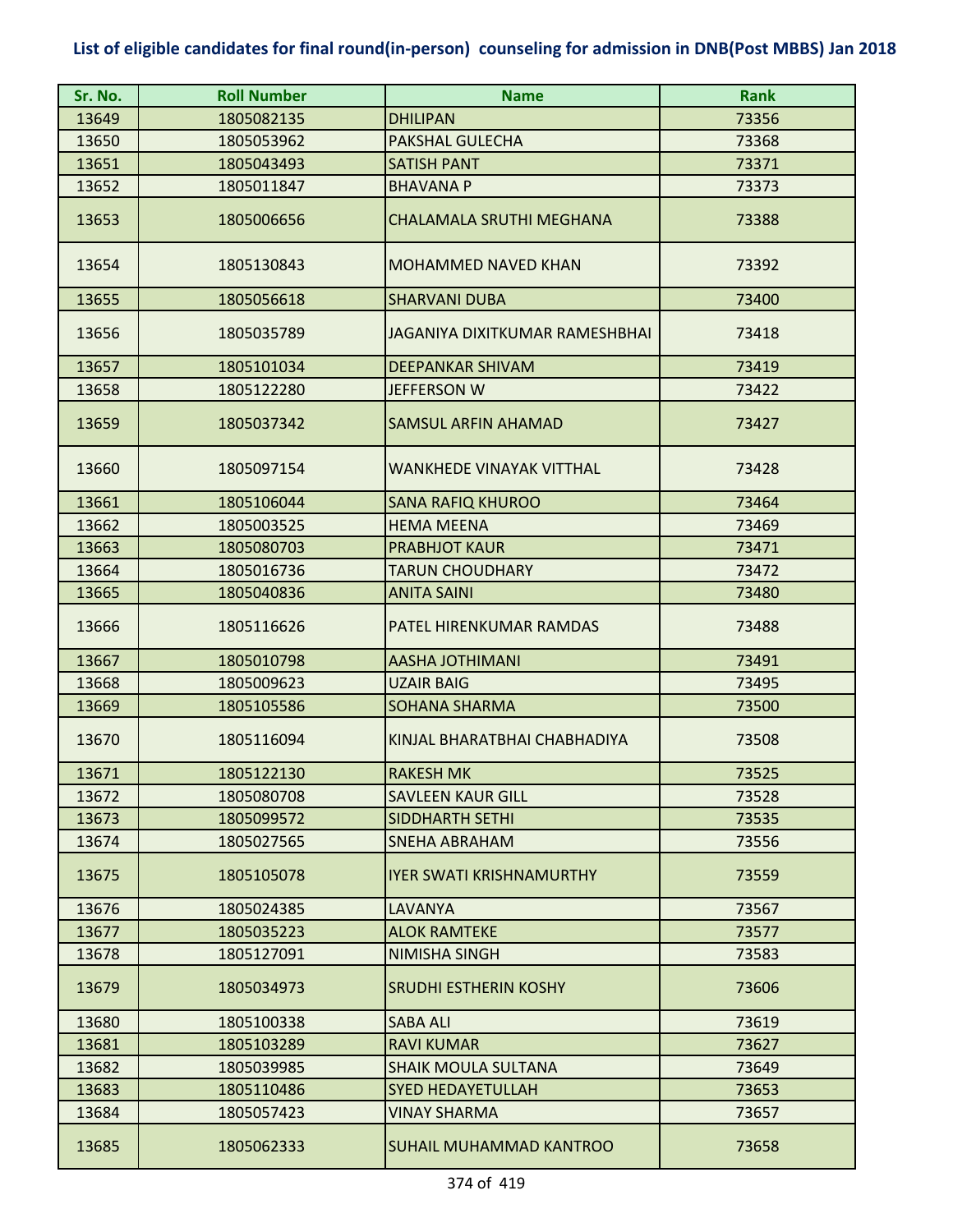| Sr. No. | <b>Roll Number</b> | <b>Name</b>                       | <b>Rank</b> |
|---------|--------------------|-----------------------------------|-------------|
| 13686   | 1805076969         | <b>SUBHASH BABU P</b>             | 73665       |
| 13687   | 1805020268         | <b>ASIT KUMAR SAHOO</b>           | 73667       |
| 13688   | 1805098873         | RUPALI KASHYAP                    | 73671       |
| 13689   | 1805004989         | <b>ABHILASH ASOKAN</b>            | 73677       |
| 13690   | 1805040562         | <b>GUPTA ANKITA KRISHNA</b>       | 73695       |
| 13691   | 1805055359         | SIRIPROLU SHIVA PRASAD            | 73701       |
| 13692   | 1805087085         | SHAIKH WAFA ABBAS HAIDER RAZA     | 73710       |
| 13693   | 1805050745         | <b>KODAKANDLA SHAILAJA</b>        | 73720       |
| 13694   | 1805095551         | <b>VETAL HANUMANT ANKUSH</b>      | 73728       |
| 13695   | 1805116365         | SACHINWALA HARVESP SHAM           | 73736       |
| 13696   | 1805080265         | <b>AMRIT PRAKASH SINGH</b>        | 73744       |
| 13697   | 1805110395         | <b>KRISHNA MOHAN PRASAD</b>       | 73745       |
| 13698   | 1805128416         | MOHAMMAD AYESHA BANU              | 73754       |
| 13699   | 1805127184         | AJEET KUMAR MAURYA                | 73762       |
| 13700   | 1805098391         | <b>FARAZA SULTANA</b>             | 73767       |
| 13701   | 1805126870         | <b>ARUN KUMAR TIWARI</b>          | 73774       |
| 13702   | 1805051410         | NARAYANA SWAMY NAIK M C           | 73776       |
| 13703   | 1805054508         | <b>SHAIK RAISUL SHAREEF</b>       | 73794       |
| 13704   | 1805091864         | TAYDE ASHVINI ATMARAM             | 73803       |
| 13705   | 1805107881         | <b>DUGAVATH GEETHA</b>            | 73807       |
| 13706   | 1805132076         | <b>VENKATA JANAKI RAM YECHURI</b> | 73821       |
| 13707   | 1805066179         | <b>SMINU MARY JOHN</b>            | 73823       |
| 13708   | 1805061029         | <b>PRATEEK AGARWAL</b>            | 73828       |
| 13709   | 1805080519         | <b>HANNA ELIZABETH JOHNSON</b>    | 73830       |
| 13710   | 1805124430         | DEVANAND K                        | 73832       |
| 13711   | 1805101092         | <b>DESAI SHIV KAUSHIK</b>         | 73833       |
| 13712   | 1805059338         | <b>AMBIKA SENGUPTA</b>            | 73857       |
| 13713   | 1805132441         | SAI SREEVALLI SREEPADA            | 73873       |
| 13714   | 1805005626         | <b>JYOTI PANDEY</b>               | 73876       |
| 13715   | 1805044646         | <b>KAILASH PRAJAPAT</b>           | 73890       |
| 13716   | 1805102958         | <b>SUSHIL KUMAR</b>               | 73901       |
| 13717   | 1805090671         | JAISWAL VENKATESH SANJAY          | 73925       |
| 13718   | 1805037155         | <b>SHIVANI RAO</b>                | 73929       |
| 13719   | 1805080526         | <b>BAVLEEN KAUR</b>               | 73931       |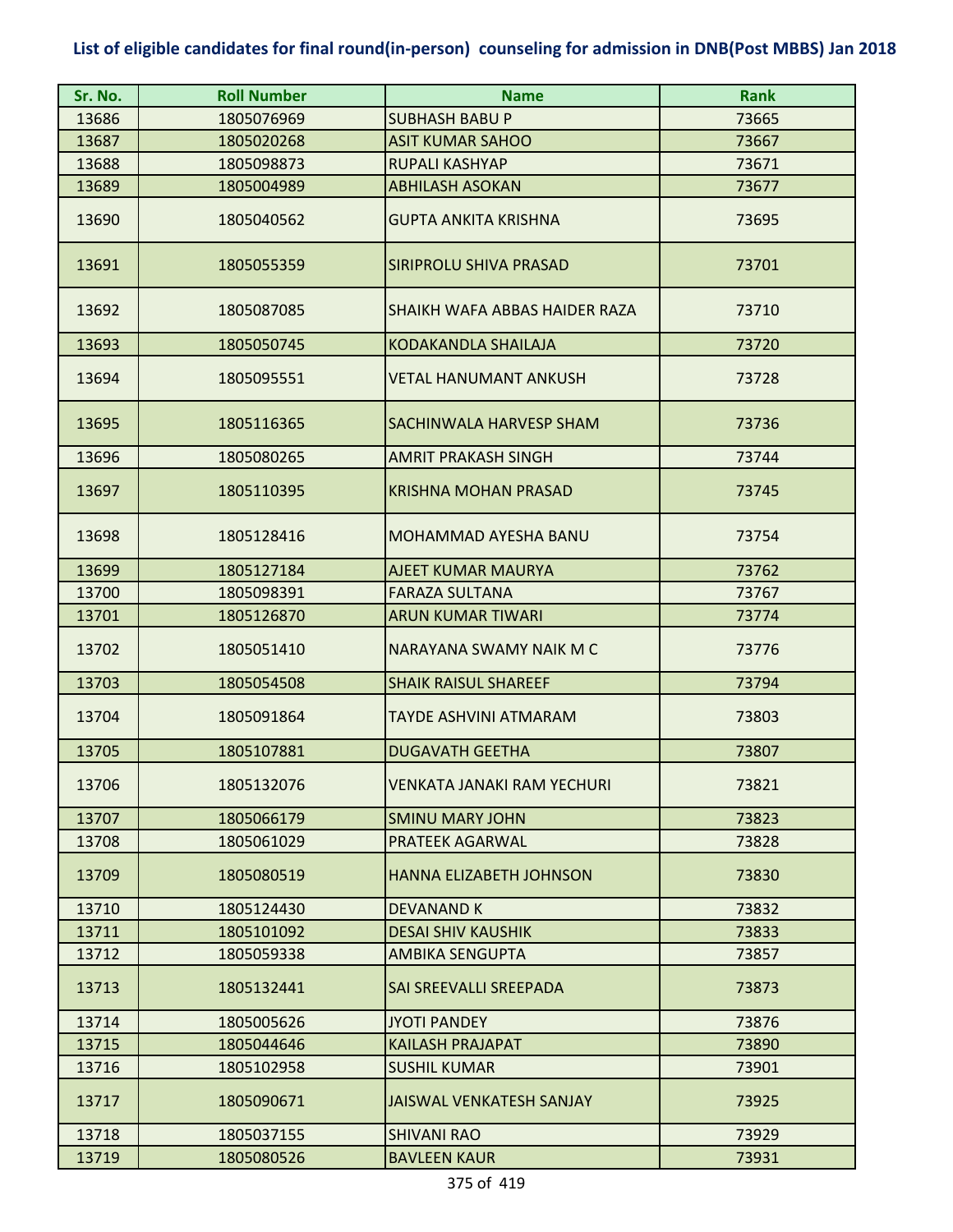| Sr. No. | <b>Roll Number</b> | <b>Name</b>                               | <b>Rank</b> |
|---------|--------------------|-------------------------------------------|-------------|
| 13720   | 1805126072         | <b>CHINMAY CHINCHOLIKAR</b>               | 73933       |
| 13721   | 1805030881         | PRATIBHA NARESH KUMAR                     | 73939       |
| 13722   | 1805009412         | VIKAS KUMAR SHARMA                        | 73941       |
| 13723   | 1805100182         | <b>RITIKA KAJLA</b>                       | 73948       |
| 13724   | 1805127427         | <b>MAKAM SAI GAAYATHRI</b>                | 73950       |
| 13725   | 1805116284         | <b>DESAI KRISHNA SUNILKUMAR</b>           | 73969       |
| 13726   | 1805091158         | <b>NIVEDHAKV</b>                          | 73975       |
| 13727   | 1805031558         | <b>DIPALI TIWARI</b>                      | 74005       |
| 13728   | 1805048422         | <b>DINUSA S</b>                           | 74023       |
| 13729   | 1805009732         | <b>GAYATHRIS</b>                          | 74026       |
| 13730   | 1805105261         | <b>SHRUTI MANJUNATH</b>                   | 74030       |
| 13731   | 1805080025         | <b>SALONI AJAYKUMAR YADAV</b>             | 74035       |
| 13732   | 1805117507         | <b>KADAM POOJA DEVIDAS</b>                | 74038       |
| 13733   | 1805086658         | PAWAR NAMRATA RAJENDRA                    | 74039       |
| 13734   | 1805066122         | YEDIN CHANDRA                             | 74067       |
| 13735   | 1805024499         | <b>POOMPOZHIL</b>                         | 74080       |
| 13736   | 1805124504         | PENCHALAIAH GADDALA                       | 74096       |
| 13737   | 1805035567         | PADHIYAR PIYUSHKUMAR<br><b>ASHVINBHAI</b> | 74107       |
| 13738   | 1805032713         | <b>DHURWE BADALKUMAR</b>                  | 74109       |
| 13739   | 1805109310         | MEHULKUMAR LAXMANBHAI<br><b>PARMAR</b>    | 74117       |
| 13740   | 1805044997         | <b>SOURAV MAITY</b>                       | 74119       |
| 13741   | 1805038265         | DEEPSHIKHA CHAUDHARY                      | 74120       |
| 13742   | 1805100373         | <b>NIDHI SINGH</b>                        | 74126       |
| 13743   | 1805019166         | <b>SWATI SASWATI</b>                      | 74132       |
| 13744   | 1805103416         | <b>ANUBHUTI SHARMA</b>                    | 74134       |
| 13745   | 1805133987         | <b>PAWANJOT KAUR</b>                      | 74135       |
| 13746   | 1805093616         | P GANESH                                  | 74141       |
| 13747   | 1805119347         | <b>SUBRAT MALLICK</b>                     | 74153       |
| 13748   | 1805051107         | <b>SRINIDHI R</b>                         | 74157       |
| 13749   | 1805033496         | <b>SONI GARIMA GOVIND</b>                 | 74169       |
| 13750   | 1805081565         | VIGNESHWAR RK                             | 74176       |
| 13751   | 1805075459         | <b>M VIJAY NAIK</b>                       | 74177       |
| 13752   | 1805036013         | <b>SHETH MOINUDDIN ABDULRAUF</b>          | 74178       |
| 13753   | 1805084007         | <b>FENIL BHARATBHAI SHAH</b>              | 74182       |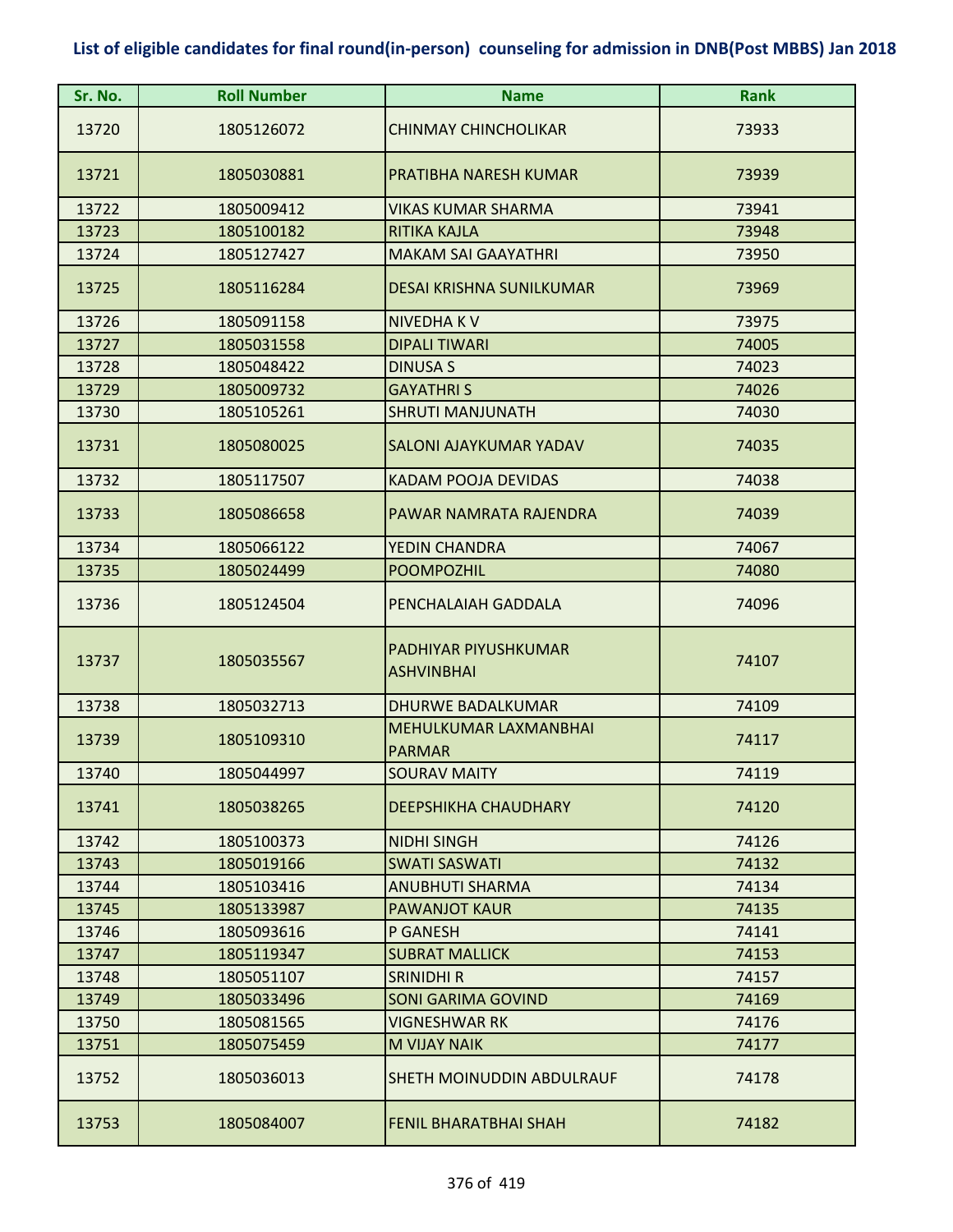| Sr. No. | <b>Roll Number</b> | <b>Name</b>                  | <b>Rank</b> |
|---------|--------------------|------------------------------|-------------|
| 13754   | 1805093041         | YEEDULAPALLY SAI CHANDRA     | 74203       |
| 13755   | 1805125955         | <b>HARSHIT AGRAWAL</b>       | 74236       |
| 13756   | 1805056769         | <b>VENNA MAMATHA</b>         | 74238       |
| 13757   | 1805021973         | <b>SIMRANJEET KAUR</b>       | 74241       |
| 13758   | 1805101216         | <b>DIVYA SINGH</b>           | 74246       |
| 13759   | 1805091139         | <b>INGLE PRAJYOT MUKUND</b>  | 74249       |
| 13760   | 1805060784         | <b>DISHA GUPTA</b>           | 74252       |
| 13761   | 1805036991         | <b>ANUBHAV SINGH</b>         | 74254       |
| 13762   | 1805027077         | <b>SURIYA</b>                | 74258       |
| 13763   | 1805040185         | <b>UPPALA PRAVALLIKA</b>     | 74262       |
| 13764   | 1805009546         | <b>VAIBHAV PATHAK</b>        | 74263       |
| 13765   | 1805107289         | <b>TEHENDER SINGH</b>        | 74268       |
| 13766   | 1805000041         | <b>ANTONIOUS REANG</b>       | 74279       |
| 13767   | 1805083044         | <b>SUNAINA KAUL</b>          | 74305       |
| 13768   | 1805032215         | <b>NITY NAVEENTA EKKA</b>    | 74308       |
| 13769   | 1805077162         | <b>HARITHA C</b>             | 74328       |
| 13770   | 1805036556         | <b>ANURAG SANJOG</b>         | 74330       |
| 13771   | 1805112103         | <b>SAVEETHA</b>              | 74350       |
| 13772   | 1805108856         | YELURI HALLUEAH SUZAN        | 74368       |
| 13773   | 1805059021         | <b>SHOBHA PATIDAR</b>        | 74372       |
| 13774   | 1805116584         | <b>RAVIKUMAR CM</b>          | 74378       |
| 13775   | 1805062554         | <b>SAIMA JAVED</b>           | 74382       |
| 13776   | 1805011251         | <b>DIVAKAR MEGHANA</b>       | 74387       |
| 13777   | 1805040463         | <b>BRAHAMJEET AMBAWAT</b>    | 74390       |
| 13778   | 1805051749         | SOUNDARYA LEHARI G           | 74391       |
| 13779   | 1805125755         | <b>RUCHIKA JAIN</b>          | 74395       |
| 13780   | 1805031210         | <b>SUKHDEEP KAUR</b>         | 74396       |
| 13781   | 1805068905         | <b>SHALIKA BATRA</b>         | 74408       |
| 13782   | 1805115300         | <b>BISHAL SUBBA</b>          | 74410       |
| 13783   | 1805049766         | <b>MARY STEFFY THANAJA T</b> | 74414       |
| 13784   | 1805085538         | <b>GUPTA PAYAL ASHOK</b>     | 74415       |
| 13785   | 1805050534         | <b>HEMASREE A</b>            | 74417       |
| 13786   | 1805108872         | UKANI MEETKUMAR PRABHUDAS    | 74425       |
| 13787   | 1805059701         | <b>ADITYA JAIN</b>           | 74430       |
| 13788   | 1805001587         | DHRUV JASAVANTLAL SUTHAR     | 74432       |
| 13789   | 1805134074         | <b>ABHI MOHAN</b>            | 74445       |
| 13790   | 1805085768         | <b>KARAN RAJESH THAKKAR</b>  | 74451       |
| 13791   | 1805050307         | <b>KAIPA SIVALAKSHMI</b>     | 74454       |
| 13792   | 1805127913         | <b>KARTHIK M</b>             | 74462       |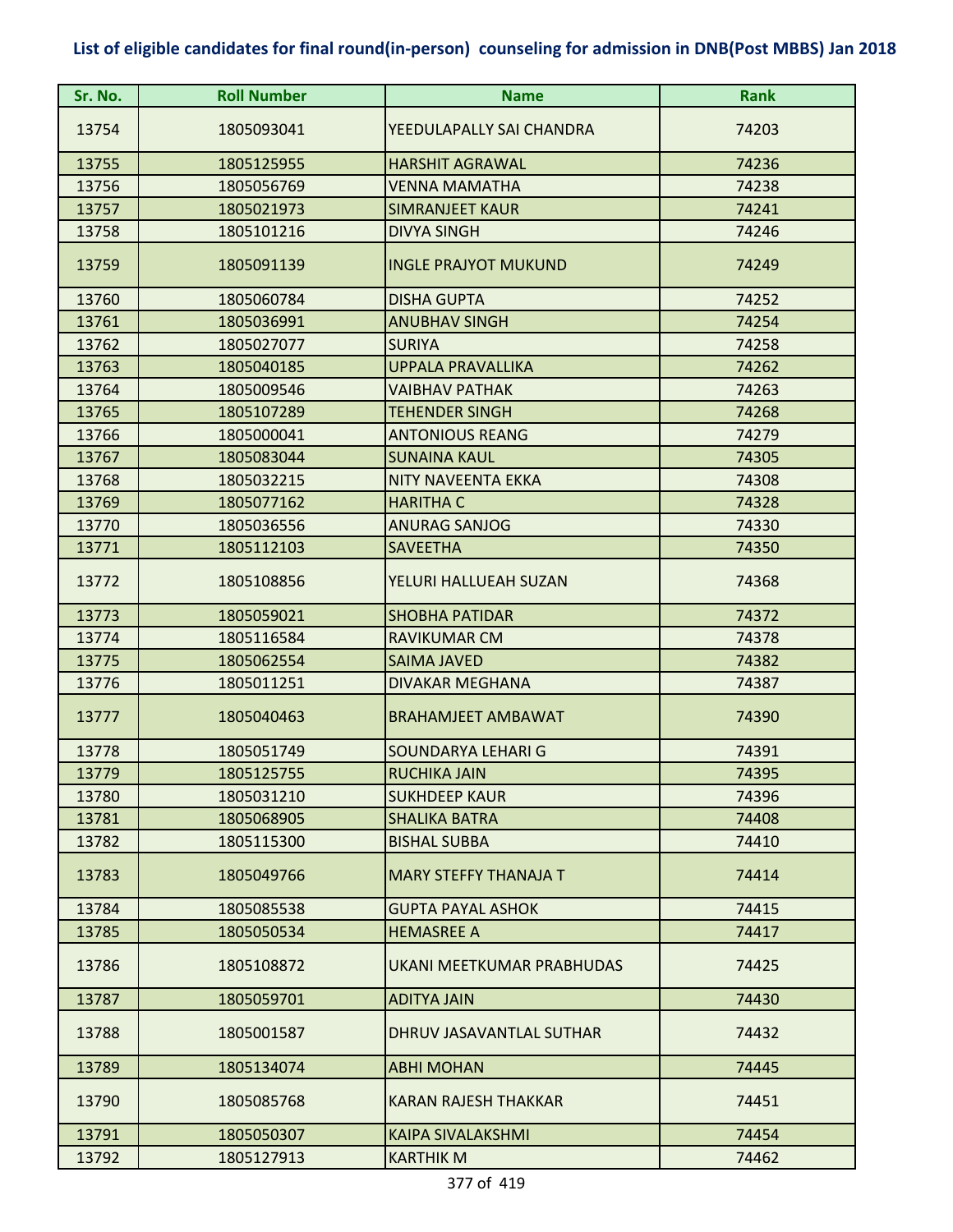| Sr. No. | <b>Roll Number</b> | <b>Name</b>                  | <b>Rank</b> |
|---------|--------------------|------------------------------|-------------|
| 13793   | 1805011969         | TEJASHWINI R                 | 74463       |
| 13794   | 1805028611         | <b>GRIFIN SURENDRAN</b>      | 74464       |
| 13795   | 1805087494         | <b>MASKE VIKAS VITTHAL</b>   | 74471       |
| 13796   | 1805003295         | <b>MANKAD ANKIT KUMAR</b>    | 74475       |
| 13797   | 1805039889         | <b>SIRIPURAPU ANUSHA</b>     | 74487       |
| 13798   | 1805078857         | <b>MADHU RENDRA KUMAR</b>    | 74491       |
| 13799   | 1805098874         | <b>AISHWARYA</b>             | 74504       |
| 13800   | 1805100136         | <b>DEEKSHA SHARMA</b>        | 74507       |
| 13801   | 1805124826         | <b>ARVIND P</b>              | 74513       |
| 13802   | 1805062608         | <b>RAJA PALLAV</b>           | 74514       |
| 13803   | 1805086715         | <b>DHOBALE SUHAS SHIVAJI</b> | 74515       |
| 13804   | 1805062601         | <b>HITESH JASROTIA</b>       | 74528       |
| 13805   | 1805002363         | <b>SHAH RISHI MUKESHBHAI</b> | 74533       |
| 13806   | 1805073951         | <b>MAITRAYE BASU</b>         | 74539       |
| 13807   | 1805093640         | <b>KARTHIYAYINI M</b>        | 74542       |
| 13808   | 1805047776         | <b>BOTTU KALYANI</b>         | 74548       |
| 13809   | 1805011500         | <b>NINNY THOMAS K</b>        | 74551       |
| 13810   | 1805118253         | V DENNY ABRAHAM CHERRY       | 74555       |
| 13811   | 1805078150         | <b>NAVEEN JAKHAR</b>         | 74557       |
| 13812   | 1805021820         | <b>SHILPI ANAND</b>          | 74559       |
| 13813   | 1805126981         | <b>NANDITA NATH</b>          | 74572       |
| 13814   | 1805076881         | NALLUGARI SAMPATH KUMAR      | 74574       |
| 13815   | 1805057882         | PANDYA AMEE DHARMENDRA       | 74595       |
| 13816   | 1805009464         | ISHIVAM BISHNOI              | 74598       |
| 13817   | 1805005173         | <b>SANA PARVEEN</b>          | 74600       |
| 13818   | 1805004127         | <b>MANSOOR ALI</b>           | 74604       |
| 13819   | 1805060733         | <b>SOURABH KADEL</b>         | 74612       |
| 13820   | 1805049392         | <b>MOHAMMAD SHUJAYATH</b>    | 74613       |
| 13821   | 1805019733         | <b>ANKITA SAHA</b>           | 74614       |
| 13822   | 1805028187         | <b>RAJESWARK</b>             | 74618       |
| 13823   | 1805080313         | <b>SHAMS ALAM</b>            | 74630       |
| 13824   | 1805052774         | JYOTHI KIRAN D               | 74634       |
| 13825   | 1805052886         | P SNEHA                      | 74637       |
| 13826   | 1805104795         | KAJAL PARSHURAM MAURYA       | 74640       |
| 13827   | 1805103232         | <b>FARHEEN ASLAM</b>         | 74641       |
| 13828   | 1805104223         | JAMBHULKAR MOHIT KULCHANDRA  | 74656       |
| 13829   | 1805044194         | <b>ASWATHY KRISHNAN</b>      | 74658       |
| 13830   | 1805070191         | RAJLAKSHMI SAMANTA           | 74659       |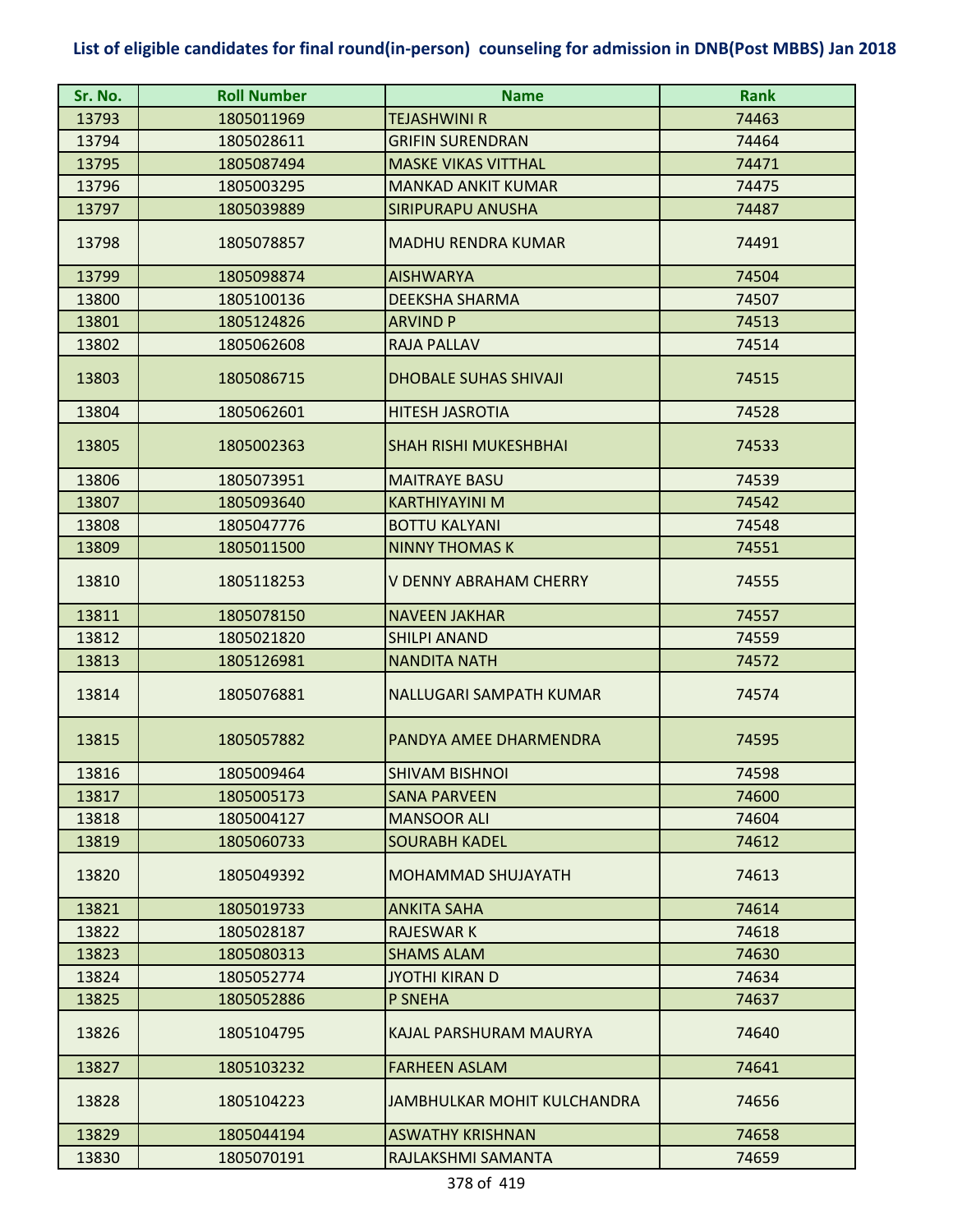| Sr. No. | <b>Roll Number</b> | <b>Name</b>                                 | <b>Rank</b> |
|---------|--------------------|---------------------------------------------|-------------|
| 13831   | 1805086062         | <b>SHAH SAGAR AJAY</b>                      | 74665       |
| 13832   | 1805046681         | <b>DIVYA TEENA A</b>                        | 74672       |
| 13833   | 1805092707         | <b>RASHI DUBEY</b>                          | 74677       |
| 13834   | 1805031080         | <b>HIMANSU KUMAR</b>                        | 74679       |
| 13835   | 1805049533         | GARIKAMUKKALA NIMSHI PRAVALIKA              | 74696       |
| 13836   | 1805002277         | SINHA NIKITABEN NAVNEETKUMAR                | 74704       |
| 13837   | 1805049386         | <b>SOUMYAJS</b>                             | 74716       |
| 13838   | 1805132635         | <b>GHUGULOTH RAVI KISHORE</b>               | 74719       |
| 13839   | 1805082269         | <b>NAVEEN</b>                               | 74720       |
| 13840   | 1805003830         | <b>RUFAIDA</b>                              | 74726       |
| 13841   | 1805026247         | <b>NAGARAJ KIRUPANANTHAN</b>                | 74727       |
| 13842   | 1805022165         | <b>ABIRAMI</b>                              | 74728       |
| 13843   | 1805120143         | <b>PEARLINE SAMUEL</b>                      | 74731       |
| 13844   | 1805030773         | RAHUL RAGHUWANSHI                           | 74735       |
| 13845   | 1805045184         | <b>INDRANIL NAIYA</b>                       | 74736       |
| 13846   | 1805008381         | <b>SUMIT DE</b>                             | 74758       |
| 13847   | 1805041743         | <b>LAISHRAM SURAJ</b>                       | 74765       |
| 13848   | 1805107962         | <b>GANDHAM HARSHITHA</b>                    | 74776       |
| 13849   | 1805085531         | <b>ASHANA PARBALKAR</b>                     | 74777       |
| 13850   | 1805113277         | PRIYAMBADA SINGH                            | 74788       |
| 13851   | 1805099948         | <b>HALWALE MANISHA NANDKUMAR</b>            | 74797       |
| 13852   | 1805067888         | <b>B SPANDANA</b>                           | 74811       |
| 13853   | 1805086456         | <b>SHAZIA HAMIDALI RIZVI</b>                | 74819       |
| 13854   | 1805086811         | SHEHBAZ MOQIMUDDIN SHAIKH                   | 74825       |
| 13855   | 1805133691         | <b>KUMAR GAURAV</b>                         | 74826       |
| 13856   | 1805031430         | VENKATA SURYANARAYANA<br><b>GOPAVAJHULA</b> | 74828       |
| 13857   | 1805094158         | <b>KAZI AMRIN MOIN</b>                      | 74843       |
| 13858   | 1805001757         | PRAKASHKAR ANAYA MILIND                     | 74857       |
| 13859   | 1805008719         | <b>PAL SUSHMITA</b>                         | 74864       |
| 13860   | 1805122079         | <b>RAKHI KRISHNA R</b>                      | 74883       |
| 13861   | 1805097864         | <b>SANA FATMA</b>                           | 74889       |
| 13862   | 1805072217         | <b>SHAHEEN AKHTER</b>                       | 74906       |
| 13863   | 1805105898         | <b>DHAYGUDE VIDULA BALASAHEB</b>            | 74926       |
| 13864   | 1805083377         | ARVIND KUMAR KAMBOJ                         | 74929       |
| 13865   | 1805131556         | <b>SHAIK AMEENA BEGUM</b>                   | 74930       |
| 13866   | 1805110146         | <b>SAMEER KUMAR</b>                         | 74933       |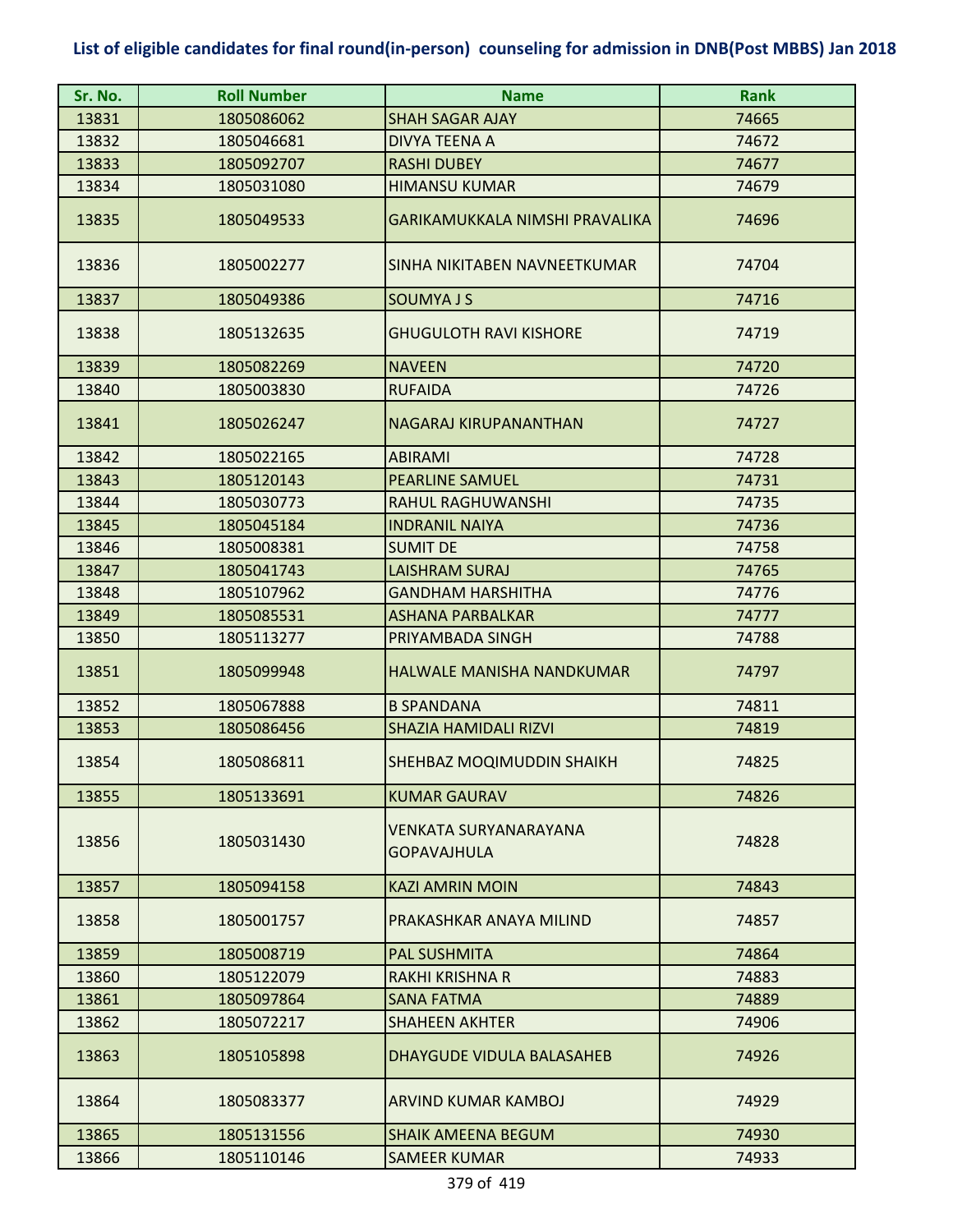| Sr. No. | <b>Roll Number</b> | <b>Name</b>                     | <b>Rank</b> |
|---------|--------------------|---------------------------------|-------------|
| 13867   | 1805005015         | TANUJ MATHUR                    | 74936       |
| 13868   | 1805127130         | <b>FAHEEM AHMED</b>             | 74948       |
| 13869   | 1805099410         | <b>NARENDRA KUMAR DADSENA</b>   | 74950       |
| 13870   | 1805105292         | <b>NAIK ALISHA ABHAY</b>        | 74958       |
| 13871   | 1805110337         | <b>MONIKA SINHA</b>             | 74972       |
| 13872   | 1805050398         | <b>MUTHULAKSHMI MK</b>          | 74981       |
| 13873   | 1805064899         | <b>SAHAR SHUJA KHAN GHORI</b>   | 74984       |
| 13874   | 1805068864         | <b>SHIKHA KHURANA</b>           | 74989       |
| 13875   | 1805016664         | <b>AMIT BORKAR</b>              | 74993       |
| 13876   | 1805133437         | <b>KRUPASAGAR KALAPALA</b>      | 74994       |
| 13877   | 1805017792         | <b>NIKITA SINGH GAHARWAR</b>    | 74995       |
| 13878   | 1805004756         | <b>RESHIN M RAHIM</b>           | 74999       |
| 13879   | 1805048517         | <b>DUDEKULA MOHAMMAD ELIYAS</b> | 75010       |
| 13880   | 1805036529         | <b>SHIVANI SWARNKAR</b>         | 75016       |
| 13881   | 1805028589         | <b>DRISHYA DIVAKAR</b>          | 75028       |
| 13882   | 1805018597         | <b>SAIKAT BOSE</b>              | 75030       |
| 13883   | 1805100887         | <b>SWATI MISHRA</b>             | 75031       |
| 13884   | 1805083980         | PRAJAPATI VAIBHAVI KANTILAL     | 75052       |
| 13885   | 1805049613         | PUSHPA KUMARI M                 | 75065       |
| 13886   | 1805087586         | <b>SHREYA S DESHPANDE</b>       | 75066       |
| 13887   | 1805079986         | <b>RAHUL VERMA</b>              | 75070       |
| 13888   | 1805024426         | <b>KAVIN KUMAR A</b>            | 75075       |
| 13889   | 1805060458         | <b>VANI BISWAS</b>              | 75076       |
| 13890   | 1805117090         | <b>BEDEKAR ANURAAG SANTOSH</b>  | 75077       |
| 13891   | 1805052074         | <b>ANUSHA ELIZABETH BEN</b>     | 75078       |
| 13892   | 1805124594         | <b>G TAMIL THENDRAL</b>         | 75085       |
| 13893   | 1805066041         | <b>ASHA S DAS</b>               | 75093       |
| 13894   | 1805103954         | <b>SANTOSH KUMAR</b>            | 75095       |
| 13895   | 1805047867         | <b>AKSHAYA R C</b>              | 75110       |
| 13896   | 1805075818         | <b>SANTHOSH P</b>               | 75118       |
| 13897   | 1805069076         | AMRUTA ANANT TURAMBEKAR         | 75127       |
| 13898   | 1805102963         | RANJAY KUMAR RANJAN             | 75132       |
| 13899   | 1805001933         | <b>MODI POOJA YUVRAJ</b>        | 75138       |
| 13900   | 1805133279         | JYOTI OMDUTT SHARMA             | 75151       |
| 13901   | 1805002782         | <b>MAATHANGHI RAVISHANKAR</b>   | 75174       |
| 13902   | 1805077092         | <b>SHALINI KAMAL KUMAR</b>      | 75192       |
| 13903   | 1805071857         | <b>ARITRAA HAZRA</b>            | 75208       |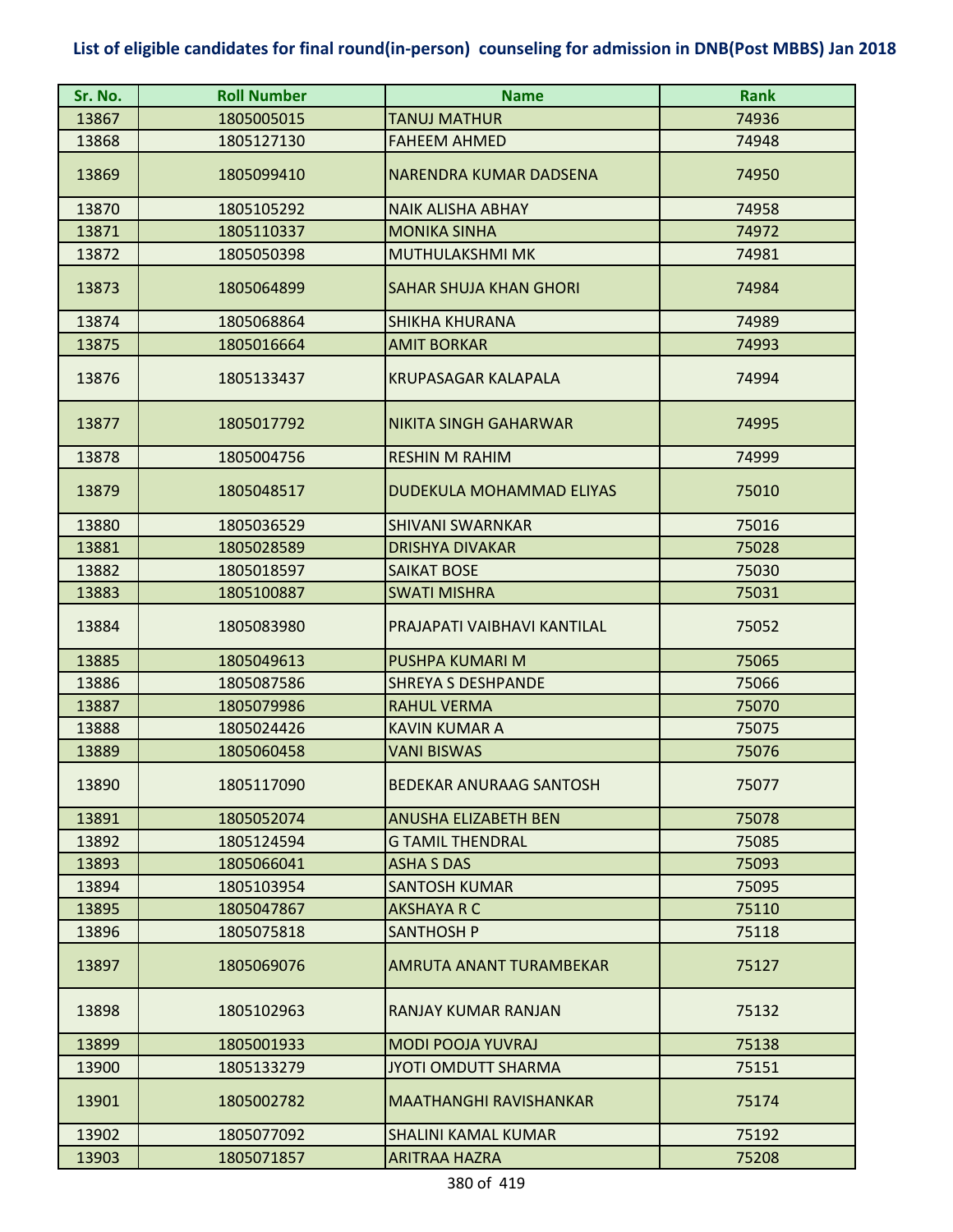| Sr. No. | <b>Roll Number</b> | <b>Name</b>                                        | <b>Rank</b> |
|---------|--------------------|----------------------------------------------------|-------------|
| 13904   | 1805128541         | <b>MADHAV KUMAR</b>                                | 75219       |
| 13905   | 1805117051         | <b>SHARMA CHIRAG RAJENDRA</b>                      | 75222       |
| 13906   | 1805048715         | <b>MOHAMMAD HARSHAD</b>                            | 75270       |
| 13907   | 1805036059         | THAKER HARSIDDH KAILASNATH                         | 75273       |
| 13908   | 1805132380         | SIDDANTAPU SUBHASH                                 | 75296       |
| 13909   | 1805104674         | <b>ANSARI AMBREEN JAHAN KHALID</b><br><b>AHMED</b> | 75302       |
| 13910   | 1805091641         | PAGAR SHASHANK DIGAMBAR                            | 75312       |
| 13911   | 1805025617         | <b>BALAKUMARAN A</b>                               | 75320       |
| 13912   | 1805128181         | RAMANJINEYULU C                                    | 75329       |
| 13913   | 1805015507         | <b>AMIT KUMAR</b>                                  | 75338       |
| 13914   | 1805079269         | <b>RAKESH MISHRA</b>                               | 75341       |
| 13915   | 1805062229         | <b>RAYAZ UL HAQ</b>                                | 75344       |
| 13916   | 1805107826         | PRAVEEN CHINNAPAPAKKAGARI                          | 75346       |
| 13917   | 1805101066         | <b>NAYER RASHID VAKIL</b>                          | 75347       |
| 13918   | 1805024277         | <b>KP KANNAN</b>                                   | 75350       |
| 13919   | 1805066727         | <b>SURENDRA SINGH</b>                              | 75355       |
| 13920   | 1805108731         | YERRAMNEEDI SRIRAM                                 | 75361       |
| 13921   | 1805128594         | <b>NIHARIKA PEESA</b>                              | 75366       |
| 13922   | 1805049344         | <b>KHAIRUNNISA</b>                                 | 75375       |
| 13923   | 1805084531         | <b>AKHIL KUMAR KAINTH</b>                          | 75378       |
| 13924   | 1805030629         | <b>RAKESH REGAR</b>                                | 75379       |
| 13925   | 1805127070         | <b>VINOD KUMAR SINGH</b>                           | 75395       |
| 13926   | 1805097125         | AALIYA ABDUL GANI DALVI                            | 75403       |
| 13927   | 1805038414         | <b>ZAHID AKHTAR</b>                                | 75411       |
| 13928   | 1805067057         | <b>ASAD KHALID</b>                                 | 75415       |
| 13929   | 1805023565         | <b>DIVYA</b>                                       | 75416       |
| 13930   | 1805008791         | PRAGNYA SATPATHY                                   | 75419       |
| 13931   | 1805091366         | <b>THOMBRE NIKET SHAMRAO</b>                       | 75428       |
| 13932   | 1805105200         | <b>CHARCHIT MEHTA</b>                              | 75436       |
| 13933   | 1805108007         | <b>SIVARAM</b>                                     | 75441       |
| 13934   | 1805083319         | <b>PRATHIK S</b>                                   | 75453       |
| 13935   | 1805022097         | <b>BRINDHAS</b>                                    | 75456       |
| 13936   | 1805087041         | PARADKE VILAS MITHA                                | 75463       |
| 13937   | 1805064771         | DANIEL SUNDAR CHELLASAMY                           | 75465       |
| 13938   | 1805085641         | VINCHHI RUCHI KIRAN                                | 75467       |
| 13939   | 1805065891         | <b>ALFRED JOSHI</b>                                | 75479       |
| 13940   | 1805022425         | <b>SNEHA RAVINDRAN</b>                             | 75484       |
| 13941   | 1805089727         | <b>SNEHALATHAT</b>                                 | 75491       |
| 13942   | 1805055669         | <b>BAGATE VINAY VIJAY</b>                          | 75495       |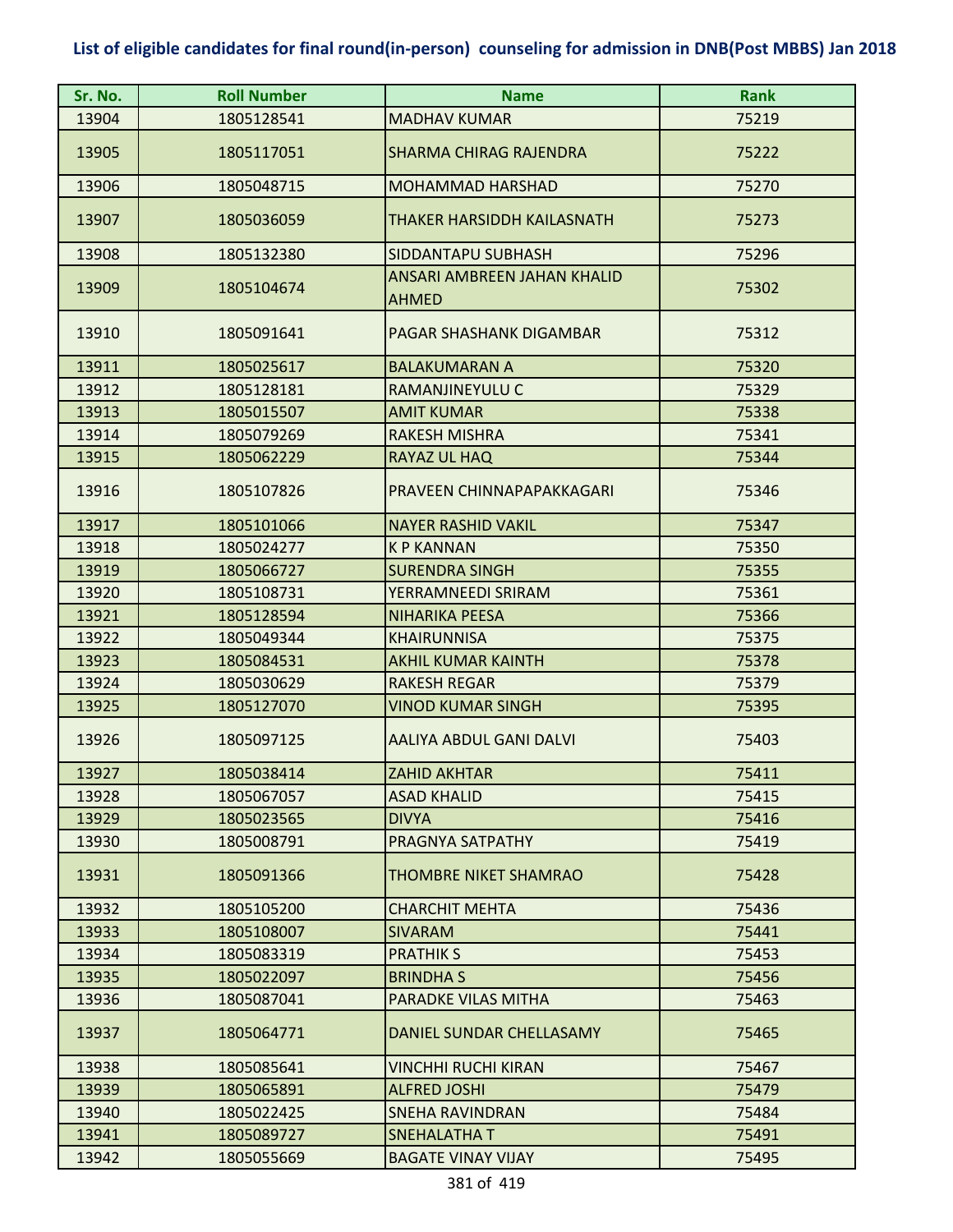| Sr. No. | <b>Roll Number</b> | <b>Name</b>                                  | <b>Rank</b> |
|---------|--------------------|----------------------------------------------|-------------|
| 13943   | 1805014215         | <b>JAINY JOHN</b>                            | 75497       |
| 13944   | 1805099416         | <b>SNEHA GUPTA</b>                           | 75499       |
| 13945   | 1805062369         | <b>JYOTI PANHOTRA</b>                        | 75500       |
| 13946   | 1805018056         | <b>NAMRATA MARAVI</b>                        | 75503       |
| 13947   | 1805091524         | PATIL SNEHA JANRAO                           | 75507       |
| 13948   | 1805031837         | NAMRATA KASHYAP                              | 75516       |
| 13949   | 1805037070         | POOJA SINGH                                  | 75517       |
| 13950   | 1805082581         | <b>BALAJE R</b>                              | 75518       |
| 13951   | 1805061801         | <b>SAWALE SUMEET BHANUDAS</b>                | 75520       |
| 13952   | 1805003616         | <b>SHAH NEEL SHAILESHBHAI</b>                | 75526       |
| 13953   | 1805121071         | <b>ASWIN VAISHALI P N</b>                    | 75553       |
| 13954   | 1805028056         | <b>VIGY GEORGEKUTTY VAZHAKALAYIL</b>         | 75554       |
| 13955   | 1805085219         | AMOL NAMDEORAO WAVALE                        | 75559       |
| 13956   | 1805001829         | <b>KOMAL JHALA</b>                           | 75564       |
| 13957   | 1805132328         | <b>MYCHARLA SIRISHA</b>                      | 75572       |
| 13958   | 1805118186         | <b>DHANYA CLEATUS</b>                        | 75576       |
| 13959   | 1805016958         | <b>DENNIS VINEET SHINDE</b>                  | 75588       |
| 13960   | 1805101192         | SHUBHDEEP SINGH RANJIT SINGH<br><b>CHUGH</b> | 75590       |
| 13961   | 1805065532         | <b>MAINAK SANYAL</b>                         | 75622       |
| 13962   | 1805049539         | <b>JADI MOUNIKA</b>                          | 75625       |
| 13963   | 1805105871         | <b>GANDHE ADARSH ARVIND</b>                  | 75629       |
| 13964   | 1805078440         | <b>APOORVA SINGH</b>                         | 75630       |
| 13965   | 1805083935         | <b>PATEL ANGEL NARESHBHAI</b>                | 75635       |
| 13966   | 1805079706         | SURTANI SUSHIL RAMESH KUMAR                  | 75637       |
| 13967   | 1805106594         | PATEL VISHAL SURESHBHAI                      | 75641       |
| 13968   | 1805104800         | <b>DONA SUSAN MATHEW</b>                     | 75643       |
| 13969   | 1805069963         | <b>IPSITA MANDAL</b>                         | 75666       |
| 13970   | 1805028479         | <b>VIGNESH C</b>                             | 75667       |
| 13971   | 1805090691         | <b>BADVE KALYANI JAGDISH</b>                 | 75668       |
| 13972   | 1805034158         | <b>SOMNATH HALDAR</b>                        | 75676       |
| 13973   | 1805046046         | <b>MANIKYA M</b>                             | 75683       |
| 13974   | 1805004706         | <b>BISMI S MOHAMMED</b>                      | 75691       |
| 13975   | 1805043403         | <b>SANDEEP SHARMA</b>                        | 75697       |
| 13976   | 1805019120         | <b>JINAT KUMAR DAS</b>                       | 75706       |
| 13977   | 1805082134         | <b>SARATH KUMAR</b>                          | 75707       |
| 13978   | 1805031927         | KHAN FAZLUR REHMAN                           | 75709       |
| 13979   | 1805016654         | <b>WAGH AMAR RAMDAS</b>                      | 75710       |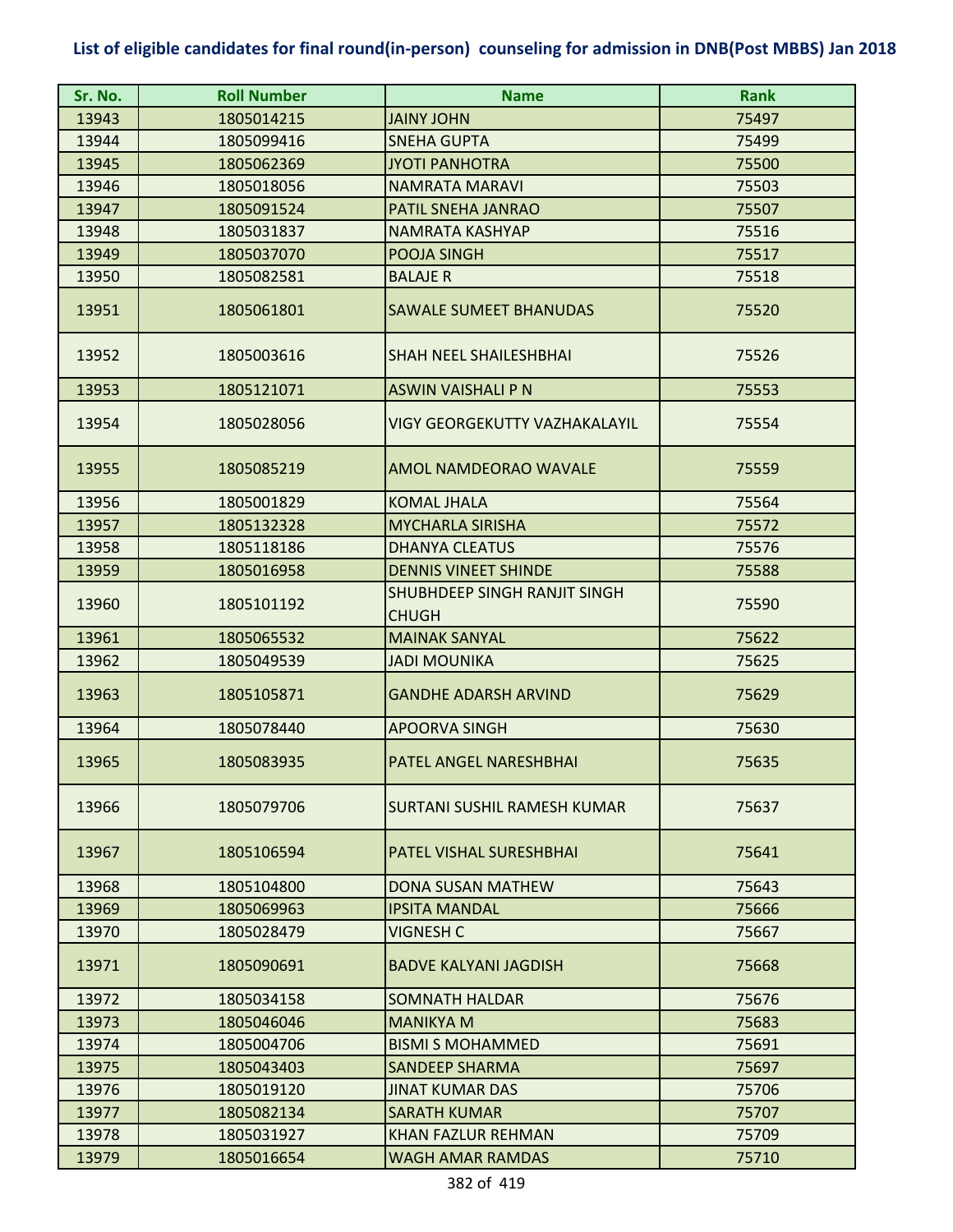| Sr. No. | <b>Roll Number</b> | <b>Name</b>                     | <b>Rank</b> |
|---------|--------------------|---------------------------------|-------------|
| 13980   | 1805077926         | <b>SUMIT DOKWAL</b>             | 75743       |
| 13981   | 1805127035         | <b>KAUSTUBH BHATTACHARYA</b>    | 75749       |
| 13982   | 1805051976         | REMALLA SHYAM PRASAD            | 75752       |
| 13983   | 1805060978         | <b>ARVIND KUMAR</b>             | 75795       |
| 13984   | 1805026932         | <b>BALAJI P</b>                 | 75800       |
| 13985   | 1805095665         | <b>NIKHIL ARORA</b>             | 75808       |
| 13986   | 1805082714         | <b>JITHIN J</b>                 | 75809       |
| 13987   | 1805114224         | <b>SURENDRA SINGH</b>           | 75820       |
| 13988   | 1805058635         | <b>NITIN RUDADIYA</b>           | 75824       |
| 13989   | 1805093025         | <b>KAVITHA MURALEEDHARAN</b>    | 75839       |
| 13990   | 1805130610         | <b>HARITHAD</b>                 | 75865       |
| 13991   | 1805100158         | <b>TRITISRI DAS</b>             | 75870       |
| 13992   | 1805030789         | <b>GAGANDEEP SINGH</b>          | 75874       |
| 13993   | 1805051827         | <b>MANDANGI TIRUPATHI RAO</b>   | 75882       |
| 13994   | 1805067304         | <b>SUSHMITA RINGWAL</b>         | 75883       |
| 13995   | 1805036660         | <b>RITIJA MUNSHI</b>            | 75887       |
| 13996   | 1805026012         | <b>MONESHA</b>                  | 75889       |
| 13997   | 1805046183         | TABJULA AKSHITH RAJ GUPTA       | 75909       |
| 13998   | 1805031814         | DHRUVI HITENDRAKUMAR AMRUTIYA   | 75911       |
| 13999   | 1805128348         | <b>MANIKONDA INDU SOWBHAGYA</b> | 75926       |
| 14000   | 1805032807         | <b>SHWETA SINGH</b>             | 75928       |
| 14001   | 1805055775         | <b>KADURU SUDHEER KUMAR</b>     | 75929       |
| 14002   | 1805101043         | <b>MEGHNA AWASTHI</b>           | 75936       |
| 14003   | 1805029550         | PANWAR ROSHNI BHARATSINGH       | 75937       |
| 14004   | 1805032801         | <b>TULIKA KAR</b>               | 75940       |
| 14005   | 1805120456         | SATHYA PRIYADHARISINI R         | 75956       |
| 14006   | 1805051944         | <b>RESHMA I</b>                 | 75963       |
| 14007   | 1805129859         | <b>DEVARAKONDA VAIDEHI</b>      | 75969       |
| 14008   | 1805077167         | <b>MANJUNATHA H</b>             | 75972       |
| 14009   | 1805014877         | <b>JYOTI RANJAN DASH</b>        | 75974       |
| 14010   | 1805003861         | SIDDHI HASMUKHBHAI PATEL        | 75979       |
| 14011   | 1805038653         | <b>LINA ARUN AKULWAR</b>        | 75982       |
| 14012   | 1805106297         | SHIRSATH PRIYANKA LAXMAN        | 75989       |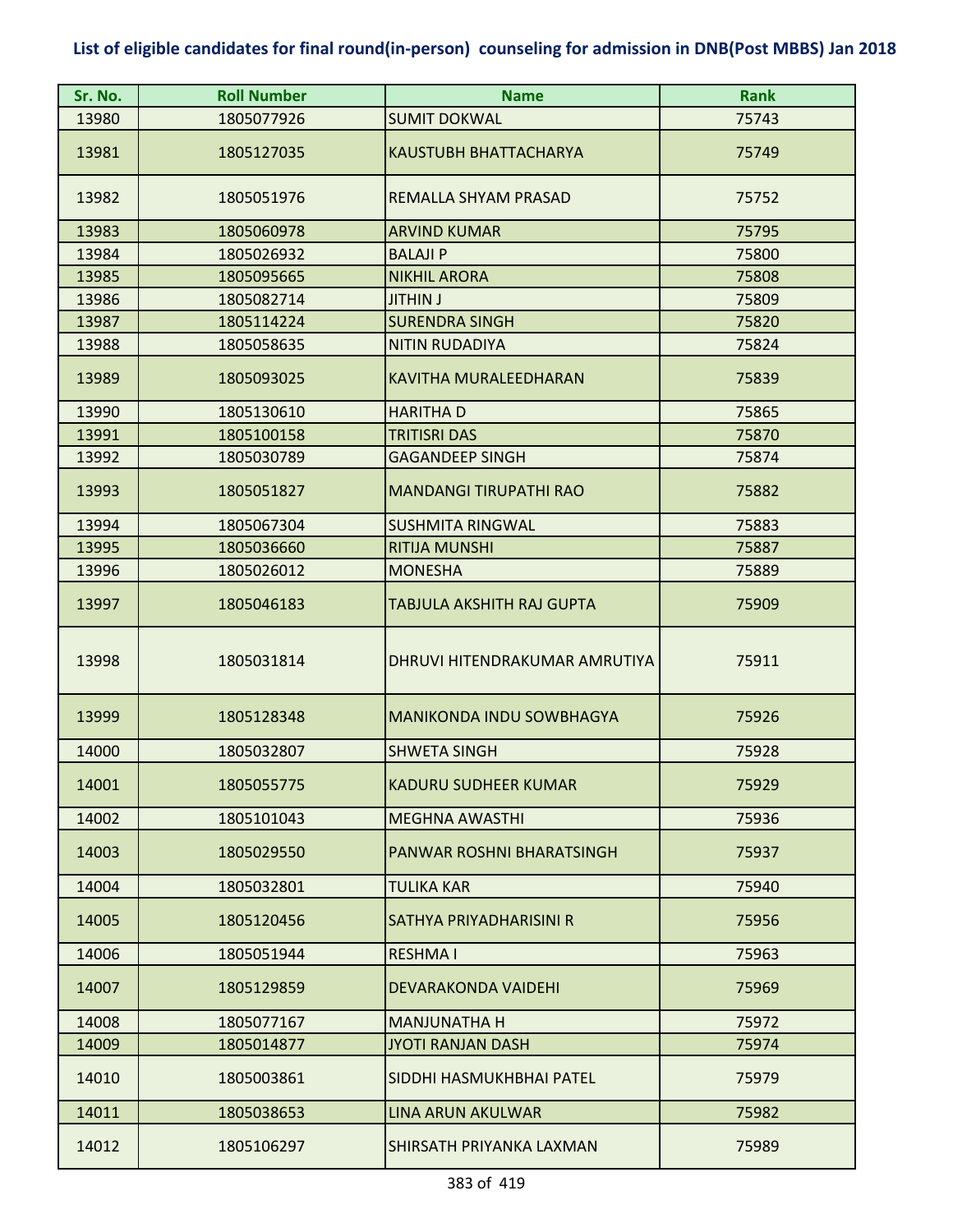| Sr. No. | <b>Roll Number</b> | <b>Name</b>                                      | <b>Rank</b> |
|---------|--------------------|--------------------------------------------------|-------------|
| 14013   | 1805099010         | <b>MOHAMMAD RAHIL SHEIKH</b>                     | 75999       |
| 14014   | 1805032086         | <b>GARIMA SINGH</b>                              | 76012       |
| 14015   | 1805012775         | <b>DIVYAKV</b>                                   | 76017       |
| 14016   | 1805110298         | <b>SANA PARWEEN</b>                              | 76033       |
| 14017   | 1805079867         | <b>KAMLENDRA SINGH</b>                           | 76038       |
| 14018   | 1805022870         | SANTHOSH RAJ GOVINDARAJ                          | 76045       |
| 14019   | 1805076751         | <b>SHAIK VAHID</b>                               | 76054       |
| 14020   | 1805100208         | <b>AARTI MISHRA</b>                              | 76056       |
| 14021   | 1805124480         | <b>SURYANARAYANAN S</b>                          | 76065       |
| 14022   | 1805011436         | <b>SOWMYA S</b>                                  | 76070       |
| 14023   | 1805009120         | <b>VINOD KUMAR</b>                               | 76075       |
| 14024   | 1805000311         | <b>HARISH KUMAR SAGAR</b>                        | 76076       |
| 14025   | 1805100984         | <b>NEERAJ KUMAR</b>                              | 76078       |
| 14026   | 1805017852         | <b>ADITYA SINGH BAGHEL</b>                       | 76088       |
| 14027   | 1805128793         | <b>SREEDHAR REDDY D</b>                          | 76094       |
| 14028   | 1805117355         | <b>AANCHAL PRAKASH</b>                           | 76099       |
| 14029   | 1805112452         | <b>SINDHUJADEVI S</b>                            | 76101       |
| 14030   | 1805060332         | <b>SHUBHAM MISHRA</b>                            | 76104       |
| 14031   | 1805052905         | <b>ARUN P BABU</b>                               | 76105       |
| 14032   | 1805009664         | <b>SONU SOMAN A</b>                              | 76112       |
| 14033   | 1805045168         | <b>SONIA KHATOON</b>                             | 76118       |
| 14034   | 1805029328         | <b>INSHA E RAB</b>                               | 76121       |
| 14035   | 1805119926         | <b>SARATHCHANDAR R</b>                           | 76124       |
| 14036   | 1805097259         | <b>TEJASHRI HEMANT MHATRE</b>                    | 76129       |
| 14037   | 1805073671         | <b>BRATATI BANDYOPADHYAY</b>                     | 76137       |
| 14038   | 1805074526         | <b>DEBARUNA CHAKMA</b>                           | 76138       |
| 14039   | 1805021874         | <b>VARINDER PAL SINGH</b>                        | 76144       |
| 14040   | 1805095608         | AHIWALE PRASHANT PRAKASH                         | 76155       |
| 14041   | 1805070673         | <b>PUSHKAR MANI</b>                              | 76159       |
| 14042   | 1805078966         | <b>RASHMI YADAV</b>                              | 76163       |
| 14043   | 1805023431         | <b>SWATHE P</b>                                  | 76165       |
| 14044   | 1805008080         | <b>CHUDASAMA VISHWESH</b><br><b>DEVENDRASINH</b> | 76167       |
| 14045   | 1805008087         | PRABHU AAKRUTI VINOD PRIYA                       | 76171       |
| 14046   | 1805128739         | KUMPATI SANDEEP BABU                             | 76175       |
| 14047   | 1805021444         | <b>APARNA UPADHYAY</b>                           | 76180       |
| 14048   | 1805053659         | <b>R SHARVANTHI</b>                              | 76183       |
| 14049   | 1805038722         | <b>RAJIV KUMAR CHANDAN</b>                       | 76190       |
| 14050   | 1805024618         | R LAVANYA                                        | 76192       |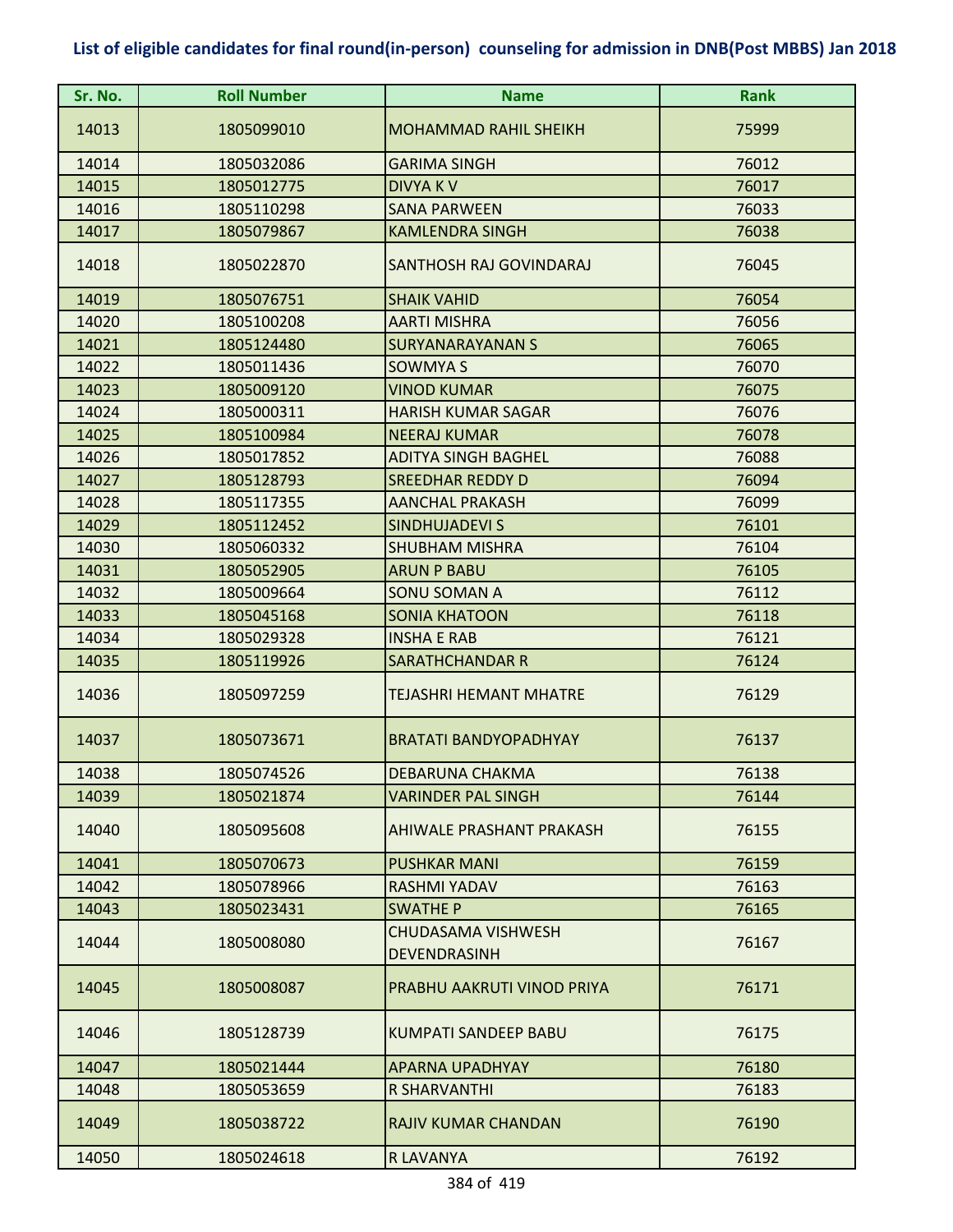| Sr. No. | <b>Roll Number</b> | <b>Name</b>                     | <b>Rank</b> |
|---------|--------------------|---------------------------------|-------------|
| 14051   | 1805099851         | <b>HIMADRI CHANDA</b>           | 76200       |
| 14052   | 1805072947         | PALLAB DEBBARMA                 | 76201       |
| 14053   | 1805106718         | <b>PRABHA THAKUR</b>            | 76202       |
| 14054   | 1805000116         | <b>ANUJ SWAMI</b>               | 76238       |
| 14055   | 1805046637         | <b>RESHMA FATHIMA</b>           | 76240       |
| 14056   | 1805063854         | PALAK JABALI VORA               | 76243       |
| 14057   | 1805077536         | <b>JANARDHANA REDDY T</b>       | 76247       |
| 14058   | 1805111158         | <b>SATISH KUMAR</b>             | 76261       |
| 14059   | 1805077206         | Y PUNEETH                       | 76263       |
| 14060   | 1805064925         | <b>CHANDANA N</b>               | 76283       |
| 14061   | 1805050910         | <b>SOWMYA DOKULA</b>            | 76287       |
| 14062   | 1805100892         | <b>ROHIT PALTA</b>              | 76288       |
| 14063   | 1805123420         | PENUMURU MOHANAPRIYA            | 76313       |
| 14064   | 1805002905         | PAREKH KHUSHBU MUKESHKUMAR      | 76321       |
| 14065   | 1805068482         | <b>BHAVNA GOKHOOL</b>           | 76328       |
| 14066   | 1805132822         | SYEDA KUBRA FATIMA              | 76331       |
| 14067   | 1805093802         | EZHIL VISWESWARAN RAMARAJU      | 76340       |
| 14068   | 1805111063         | <b>RAJ KUMAR</b>                | 76350       |
| 14069   | 1805043276         | <b>SHUBHI PANDEY</b>            | 76363       |
| 14070   | 1805010343         | <b>SNEHA GRACE ROY</b>          | 76365       |
| 14071   | 1805026604         | KOMATINENI LAKSHMI SOWJANYA     | 76370       |
| 14072   | 1805109367         | KOTHADIYA RIDDHEEBEN JAYANTILAL | 76375       |
| 14073   | 1805053266         | <b>HAGERA GULAM AHMED</b>       | 76407       |
| 14074   | 1805069313         | KAMBLE PALLAVI BABANRAO         | 76419       |
| 14075   | 1805092064         | <b>ADITYA SHARMA</b>            | 76420       |
| 14076   | 1805107121         | <b>GARGI MISHRA</b>             | 76421       |
| 14077   | 1805028025         | <b>LOGANATHAN R</b>             | 76428       |
| 14078   | 1805100633         | <b>SWATI MUKHERJEE</b>          | 76445       |
| 14079   | 1805133763         | <b>AHIS ABDUL HAKIMJI</b>       | 76469       |
| 14080   | 1805024329         | YUVAN PRASANNAA                 | 76482       |
| 14081   | 1805100821         | PARAMITA SUTRADHAR              | 76485       |
| 14082   | 1805128803         | RAMETI PRIYANKA                 | 76503       |
| 14083   | 1805126376         | VISHAKHA RAJESHBHAI LIMBAD      | 76513       |
| 14084   | 1805052531         | <b>RITURUPA PAUL</b>            | 76514       |
| 14085   | 1805026477         | <b>BANDARUPALLI BINDUSHA</b>    | 76519       |
| 14086   | 1805003760         | <b>PATEL NAISARGI</b>           | 76531       |
| 14087   | 1805050537         | <b>SONAM VERMA</b>              | 76533       |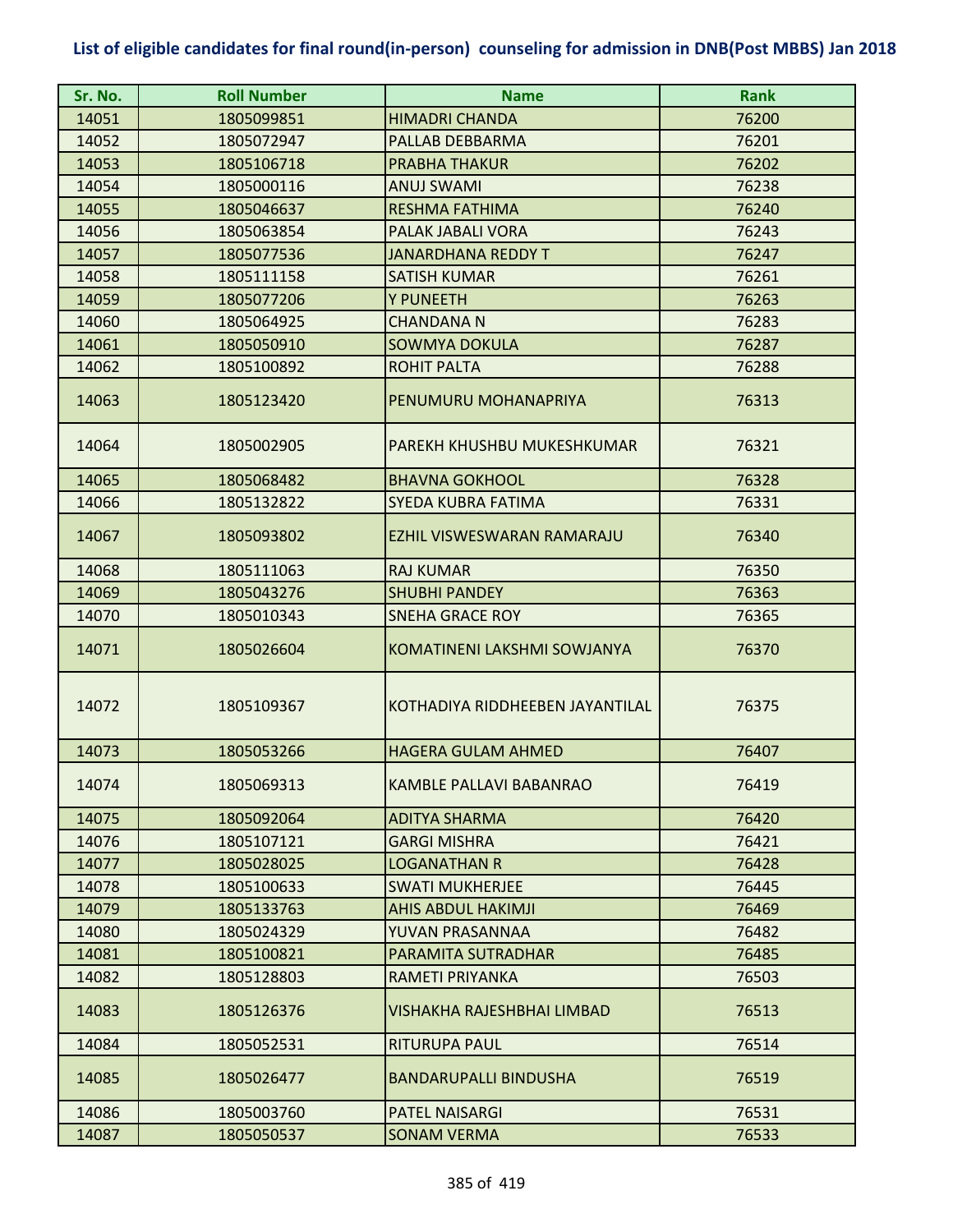| Sr. No. | <b>Roll Number</b> | <b>Name</b>                    | <b>Rank</b> |
|---------|--------------------|--------------------------------|-------------|
| 14088   | 1805047002         | PURAMWAR RAMKRISHNA            | 76537       |
| 14089   | 1805100640         | <b>ADITYA SURESH SHIRSAT</b>   | 76541       |
| 14090   | 1805016528         | <b>MAMTA</b>                   | 76549       |
| 14091   | 1805024268         | <b>CHIPPY JOSEPH</b>           | 76578       |
| 14092   | 1805091909         | PRANITA PRASHANT DHARMADHIKARI | 76582       |
| 14093   | 1805045890         | <b>MOHAMMED HAYAT DAKHANI</b>  | 76584       |
| 14094   | 1805095248         | KOLTE POONAM KAMLAKAR          | 76590       |
| 14095   | 1805109652         | PATEL ISHA ASHOKBHAI           | 76591       |
| 14096   | 1805019061         | <b>JENA BIJETA</b>             | 76599       |
| 14097   | 1805054671         | <b>GAYATHRI DIXIT</b>          | 76612       |
| 14098   | 1805000049         | <b>MOUMITA DEBNATH</b>         | 76614       |
| 14099   | 1805053837         | <b>PRAVEEN M</b>               | 76617       |
| 14100   | 1805065953         | <b>AKTHAR CM</b>               | 76651       |
| 14101   | 1805104955         | <b>KAMBLE VIDYA ASHOK</b>      | 76665       |
| 14102   | 1805117171         | <b>SHAH KRUSHA SURESH</b>      | 76685       |
| 14103   | 1805032262         | <b>PANDI INDRA SEKHAR</b>      | 76691       |
| 14104   | 1805074174         | PRIYANKA DATTA                 | 76702       |
| 14105   | 1805009969         | <b>NIDHUN P KRISHNAN</b>       | 76707       |
| 14106   | 1805075678         | GEORGE ABRAHAM PALAKUNNATH     | 76712       |
| 14107   | 1805105040         | KOTHAWADE HRISHIKESH RAJENDRA  | 76715       |
| 14108   | 1805074365         | <b>RAHUL SARKAR</b>            | 76721       |
| 14109   | 1805074081         | <b>SAPRATIV MONDAL</b>         | 76723       |
| 14110   | 1805118225         | <b>SHERIN VARGHESE</b>         | 76744       |
| 14111   | 1805116561         | LAPSIWALA HARSH HITESHKUMAR    | 76749       |
| 14112   | 1805032424         | VISHRUT KHULLAR                | 76757       |
| 14113   | 1805022936         | <b>LAKSHMI PRIYA</b>           | 76759       |
| 14114   | 1805063137         | <b>ABDULLAH ASGHAR</b>         | 76763       |
| 14115   | 1805000733         | <b>NAVEEN AGRAWAL</b>          | 76765       |
| 14116   | 1805088630         | <b>KEERTHANA N B</b>           | 76782       |
| 14117   | 1805090761         | <b>ASHWINI</b>                 | 76794       |
| 14118   | 1805058860         | MEGHANI KAVITA BHAGWANDAS      | 76805       |
| 14119   | 1805013345         | <b>AKASH KUMAR BUYYA</b>       | 76822       |
| 14120   | 1805124902         | <b>GOWRILAKSHMI</b>            | 76823       |
| 14121   | 1805000568         | <b>NAMRATA SINGH CHAUHAN</b>   | 76835       |
| 14122   | 1805110153         | <b>MUGDHA MOHAN</b>            | 76843       |
| 14123   | 1805080903         | POOJA RAMPAL                   | 76850       |
| 14124   | 1805100611         | <b>VIVEK GAUTAM</b>            | 76854       |
| 14125   | 1805123463         | M RADHIKA                      | 76870       |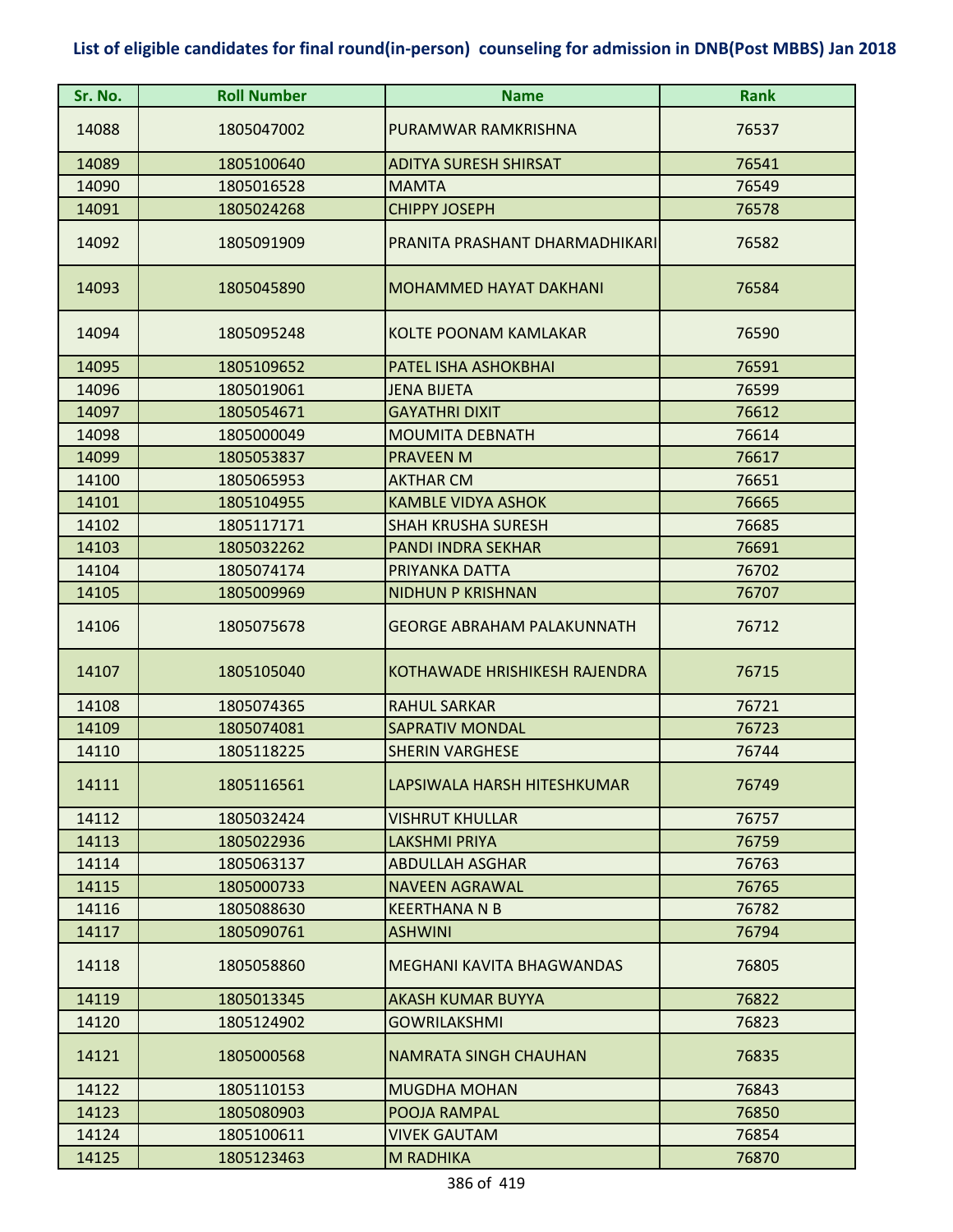| Sr. No. | <b>Roll Number</b> | <b>Name</b>                                       | <b>Rank</b> |
|---------|--------------------|---------------------------------------------------|-------------|
| 14126   | 1805131674         | <b>AFROZ SULTANA</b>                              | 76877       |
| 14127   | 1805052510         | <b>ANIMESH KUMAR MISHRA</b>                       | 76881       |
| 14128   | 1805095466         | <b>SHILLY VARGHESE</b>                            | 76890       |
| 14129   | 1805052568         | NARSIPURAM ROJA RANI                              | 76899       |
| 14130   | 1805046869         | <b>PRATAP KALLOGI</b>                             | 76906       |
| 14131   | 1805055263         | <b>JITHIN JOHNSON</b>                             | 76909       |
| 14132   | 1805001724         | <b>CHAUDHARY NIKHIL NARSINHBHAI</b>               | 76918       |
| 14133   | 1805127233         | <b>AMIT SAURABH</b>                               | 76939       |
| 14134   | 1805033634         | <b>ASHUTOSH BHOYTE</b>                            | 76943       |
| 14135   | 1805051226         | SRINIVASULU ADAPALA                               | 76946       |
| 14136   | 1805131667         | <b>VENKATESHWARLU YELDANDI</b>                    | 76982       |
| 14137   | 1805005350         | <b>MOHAMMAD ARIF</b>                              | 76983       |
| 14138   | 1805087099         | ZAKARIYA IDRESH KAIDAWALA                         | 76986       |
| 14139   | 1805048398         | DEVAGIRI VENKATA RAMANA REDDY                     | 76988       |
| 14140   | 1805005307         | <b>ANKITA GUPTA</b>                               | 76994       |
| 14141   | 1805097345         | <b>NIKHIL SHARMA</b>                              | 76999       |
| 14142   | 1805003287         | <b>KAPADIA SAJANI</b>                             | 77008       |
| 14143   | 1805133924         | <b>NIKHIL CHANDRA BODDUNA</b>                     | 77021       |
| 14144   | 1805106944         | <b>MAYANK LAGOO</b>                               | 77025       |
| 14145   | 1805109777         | <b>DOBARIA UDAY HARILAL</b>                       | 77026       |
| 14146   | 1805023519         | <b>SRI SAI JANANI</b>                             | 77032       |
| 14147   | 1805050040         | <b>KURUGODU JEEVANA</b>                           | 77034       |
| 14148   | 1805085497         | <b>GHARGE SUSHILKUMAR SUNIL</b>                   | 77057       |
| 14149   | 1805050979         | <b>KALIGOTLA DEEPIKA</b>                          | 77067       |
| 14150   | 1805065474         | <b>DEBASHIS DAS</b>                               | 77075       |
| 14151   | 1805059686         | <b>VISHAL TABHANE</b>                             | 77077       |
| 14152   | 1805100912         | PRIYANKA SINGH                                    | 77083       |
| 14153   | 1805109862         | JAYKUMAR DINESHBHAI PATEL                         | 77084       |
| 14154   | 1805096695         | <b>ASWATHY KRISHNA</b>                            | 77089       |
| 14155   | 1805053816         | <b>ABDOUL RAHMAN</b>                              | 77092       |
| 14156   | 1805008039         | <b>ARTIBEN PATEL</b>                              | 77095       |
| 14157   | 1805076165         | <b>SUJITHAA</b>                                   | 77105       |
| 14158   | 1805097126         | SHAH SHAHISTA PARVEEN SAYED<br><b>REHMATULLAH</b> | 77107       |
| 14159   | 1805030421         | <b>CHANDER MOHAN SINGH</b>                        | 77109       |
| 14160   | 1805086201         | <b>KULTHE TEJAS MUKUND</b>                        | 77112       |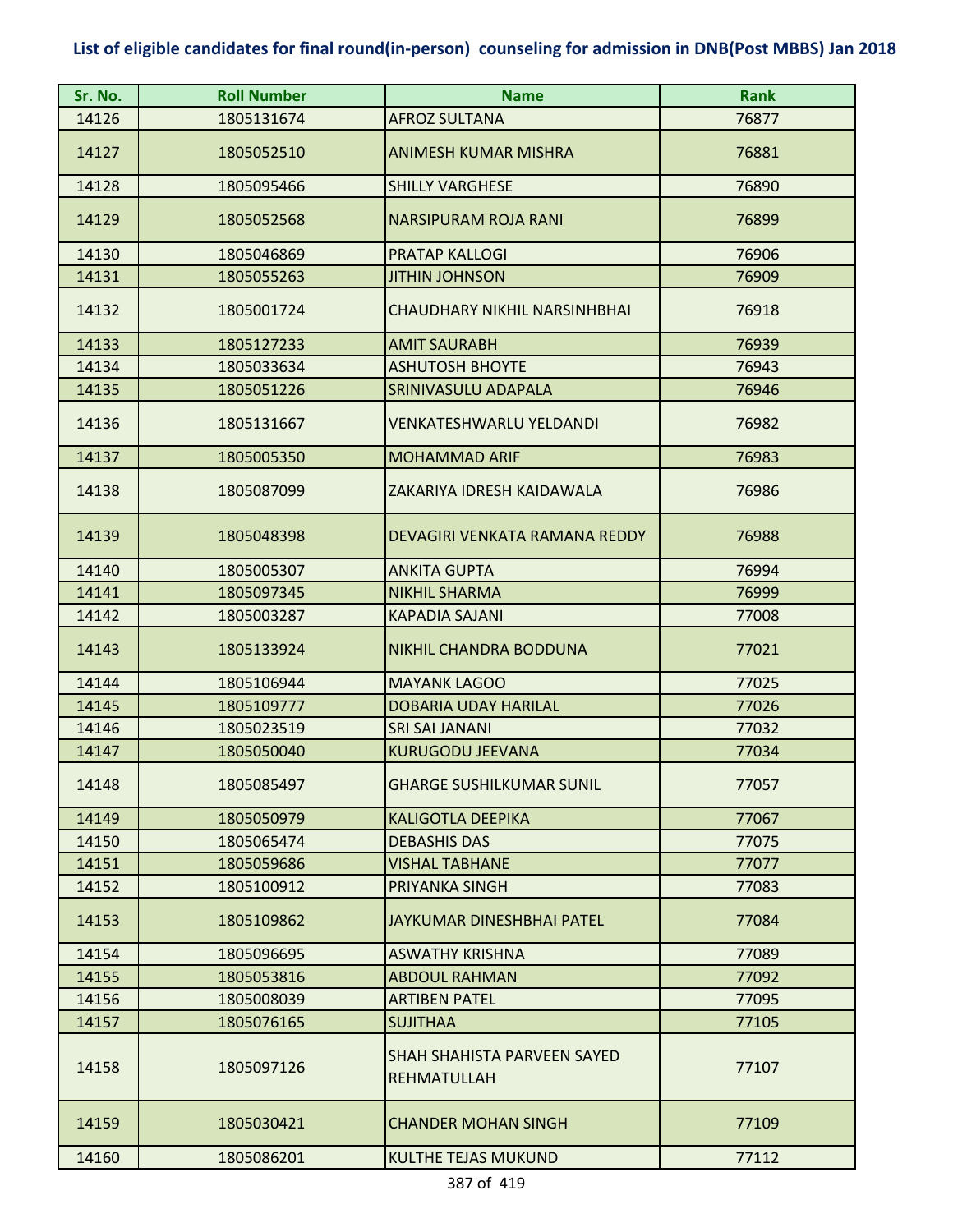| Sr. No. | <b>Roll Number</b> | <b>Name</b>                                | <b>Rank</b> |
|---------|--------------------|--------------------------------------------|-------------|
| 14161   | 1805031512         | <b>AKASHDEEP DHAND</b>                     | 77113       |
| 14162   | 1805033167         | <b>LAVI PUNETHA</b>                        | 77117       |
| 14163   | 1805097994         | <b>NEHA AGGARWAL</b>                       | 77120       |
| 14164   | 1805087152         | SAHARE PRANESH HITENDRA                    | 77134       |
| 14165   | 1805006232         | <b>ABHISHEK RAO</b>                        | 77139       |
| 14166   | 1805092573         | <b>CHAITRALI SHRIKANT GUNDAWAR</b>         | 77143       |
| 14167   | 1805122605         | <b>JINSHA J R</b>                          | 77157       |
| 14168   | 1805087006         | <b>BANSAL MONICA HARISH</b>                | 77158       |
| 14169   | 1805063060         | <b>PRAKRITI MISHRA</b>                     | 77161       |
| 14170   | 1805037135         | <b>HITESH KUMAR</b>                        | 77162       |
| 14171   | 1805128804         | <b>V SWETHA</b>                            | 77163       |
| 14172   | 1805075592         | AYSHA HALEEMA KANDOTH                      | 77177       |
| 14173   | 1805057320         | <b>BONDGE AKSHAY RAMRAO</b>                | 77179       |
| 14174   | 1805032803         | <b>RAHUL RAJ</b>                           | 77180       |
| 14175   | 1805095422         | NAMPALLE VARUN VASISHTHA                   | 77190       |
| 14176   | 1805025364         | SUDHAKAR JAYARAMAN                         | 77192       |
| 14177   | 1805098727         | <b>KHYATI SANDUJA</b>                      | 77197       |
| 14178   | 1805052760         | <b>NABEELA SHAHEEN</b>                     | 77208       |
| 14179   | 1805020033         | <b>UTTAM DAS</b>                           | 77210       |
| 14180   | 1805049343         | <b>RABIA RAFI</b>                          | 77213       |
| 14181   | 1805053604         | <b>MANJUNATH M P</b>                       | 77216       |
| 14182   | 1805133655         | <b>NUTAN</b>                               | 77217       |
| 14183   | 1805082473         | <b>ASHOKKUMAR</b>                          | 77238       |
| 14184   | 1805079811         | <b>AMIT SINGH</b>                          | 77244       |
| 14185   | 1805042147         | <b>HASIBUL ISLAM</b>                       | 77245       |
| 14186   | 1805040478         | PANKAJ MALIK                               | 77258       |
| 14187   | 1805059167         | <b>ABHISHEK LAHIRI</b>                     | 77264       |
| 14188   | 1805121293         | <b>MOHAMED MUZAMMIL</b>                    | 77282       |
| 14189   | 1805042818         | <b>BOJUM LEYA</b>                          | 77283       |
| 14190   | 1805070711         | <b>ABHISHIKTA GHOSH</b>                    | 77292       |
| 14191   | 1805133013         | RAVAT AYESHA GULAMMOHMED                   | 77299       |
| 14192   | 1805047052         | HUSSAIN RUBIYA SAHAR                       | 77302       |
| 14193   | 1805134112         | NAZIFA FATEMA MOHAMMAD<br><b>NAJMUDDIN</b> | 77329       |
| 14194   | 1805105540         | PATIL DNYANESH SHANTARAM                   | 77335       |
| 14195   | 1805034251         | <b>KOUSIK NAG</b>                          | 77337       |
| 14196   | 1805097684         | <b>S K AZHARUDDIN</b>                      | 77364       |
| 14197   | 1805037638         | <b>DIGVIJAY NATH YADAV</b>                 | 77370       |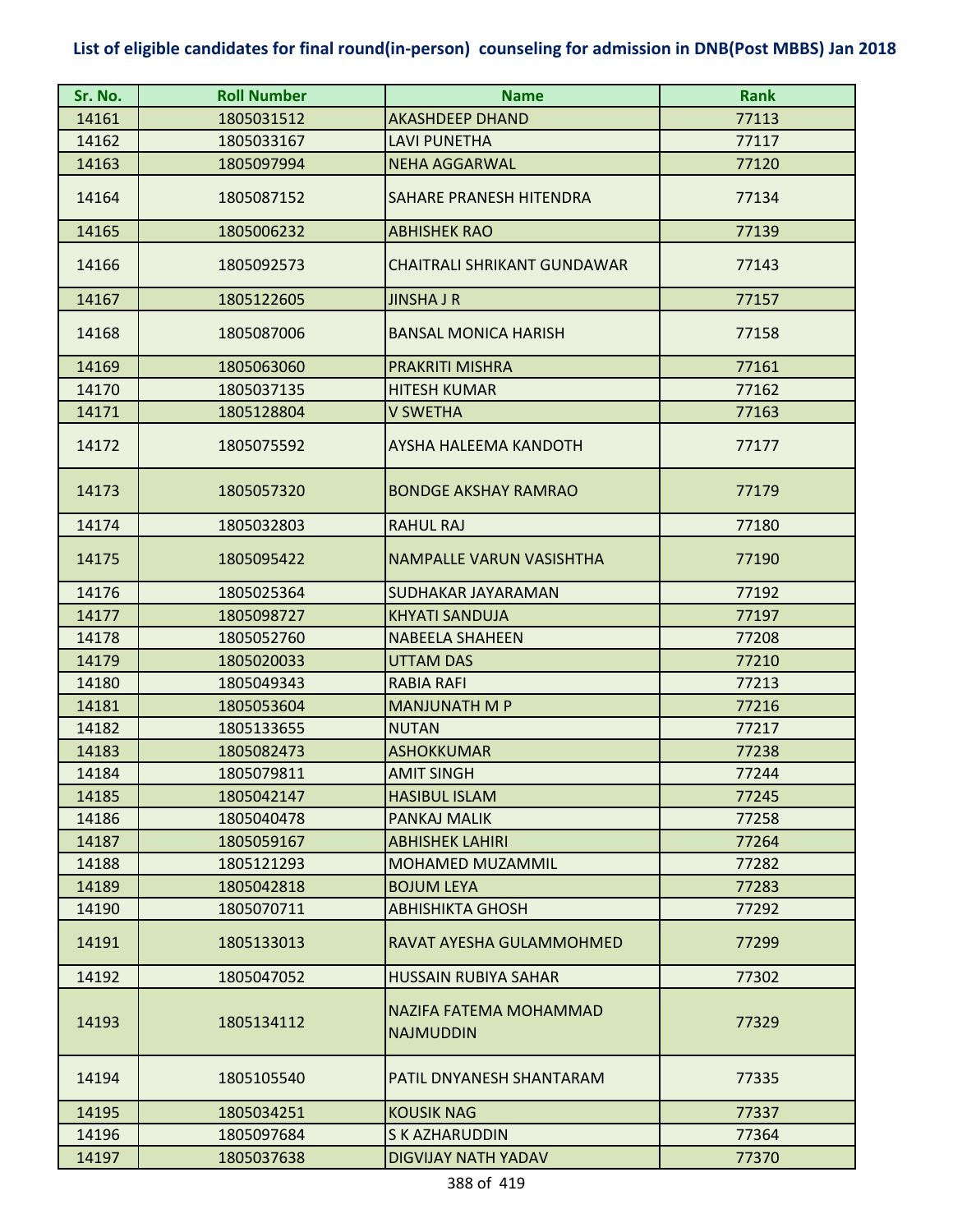| Sr. No. | <b>Roll Number</b> | <b>Name</b>                                   | <b>Rank</b> |
|---------|--------------------|-----------------------------------------------|-------------|
| 14198   | 1805098023         | POORVI CHADHA                                 | 77380       |
| 14199   | 1805053928         | RAVIKISHORE SADULA                            | 77392       |
| 14200   | 1805056307         | <b>KARTHIK M</b>                              | 77401       |
| 14201   | 1805026073         | <b>AMRITHA LEKHA A K</b>                      | 77404       |
| 14202   | 1805003750         | <b>BHARAT BORANA</b>                          | 77410       |
| 14203   | 1805071046         | <b>PAYEL SARKAR</b>                           | 77417       |
| 14204   | 1805055779         | <b>AISHWARYATR</b>                            | 77449       |
| 14205   | 1805029540         | <b>ROHIT SHYAM BOBIL</b>                      | 77476       |
| 14206   | 1805041907         | SANGHAMITRA SARMA                             | 77485       |
| 14207   | 1805126998         | <b>CHANDAN KUMAR</b>                          | 77491       |
| 14208   | 1805000745         | <b>RADHA</b>                                  | 77495       |
| 14209   | 1805039772         | <b>RAJHEIMAN R</b>                            | 77505       |
| 14210   | 1805073168         | <b>MITA BASU</b>                              | 77528       |
| 14211   | 1805032825         | <b>SWAPNIL GUPTA</b>                          | 77529       |
| 14212   | 1805131194         | <b>SUSHMITHA RAO D</b>                        | 77532       |
| 14213   | 1805013827         | <b>SUPRIYA SAMAK S</b>                        | 77535       |
| 14214   | 1805116627         | PATEL DIVYABEN GANESHBHAI                     | 77549       |
| 14215   | 1805006977         | <b>GAWANDE RUTUJA BALASAHEB</b>               | 77575       |
| 14216   | 1805088799         | <b>KEERTHI KUMAR A</b>                        | 77579       |
| 14217   | 1805043154         | PISAL SACHIN SAMBHAJI                         | 77602       |
| 14218   | 1805040125         | <b>SYED ARAFATH AHMED</b>                     | 77607       |
| 14219   | 1805109452         | <b>BANSI SUREJA</b>                           | 77612       |
| 14220   | 1805014672         | KANITHI KESAVA RAO                            | 77620       |
| 14221   | 1805038663         | LAISHRAM SUBHASHINI DEVI                      | 77621       |
| 14222   | 1805061038         | <b>ARUN MITTAL</b>                            | 77641       |
| 14223   | 1805093338         | <b>MOHAN GOWSALYA BHARATHI</b>                | 77642       |
| 14224   | 1805120514         | ANTONY ROSARIO VIGNESH MARIA                  | 77653       |
| 14225   | 1805093851         | <b>JENNIFER JAYAPAUL</b>                      | 77664       |
| 14226   | 1805053907         | <b>BALGOORI SANDEEP</b>                       | 77702       |
| 14227   | 1805011955         | NITYASHREE K SOMASHEKARAIAH                   | 77706       |
| 14228   | 1805096854         | SACHDEV SAHIBA DEEPINDERSINGH<br>RAJINDERKAUR | 77739       |
| 14229   | 1805105618         | <b>VITTAL DODAMANI</b>                        | 77753       |
| 14230   | 1805077763         | <b>DISHA</b>                                  | 77755       |
| 14231   | 1805095007         | PRAGYA SHAMBHAWI                              | 77774       |
| 14232   | 1805034161         | <b>CHANDAN KUMAR</b>                          | 77779       |
| 14233   | 1805063520         | PRAMILA GEHLOT                                | 77826       |
| 14234   | 1805086494         | SAMAKSHI SINGH DHADWAL                        | 77831       |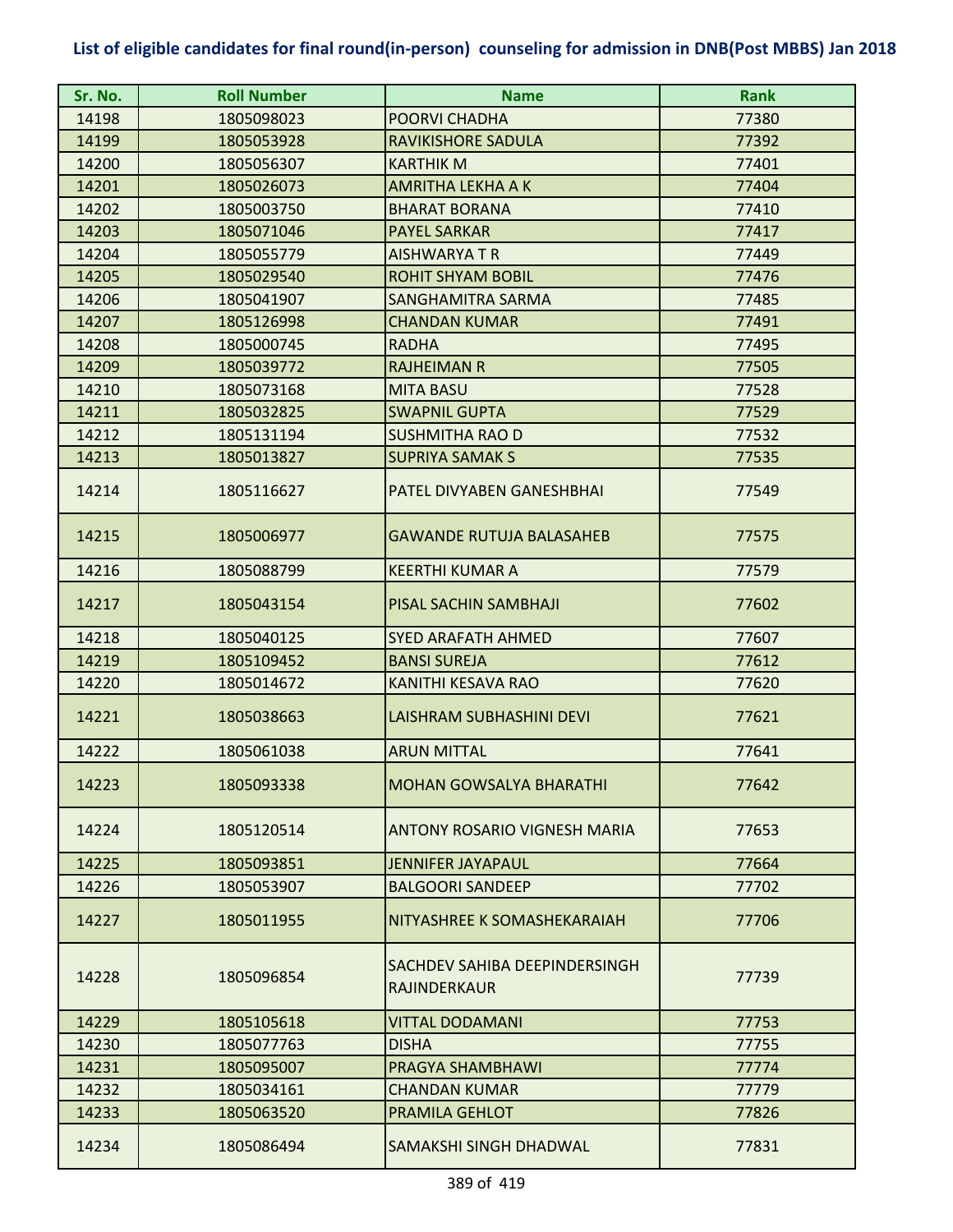| Sr. No. | <b>Roll Number</b> | <b>Name</b>                   | <b>Rank</b> |
|---------|--------------------|-------------------------------|-------------|
| 14235   | 1805049682         | <b>ASHWINI R</b>              | 77835       |
| 14236   | 1805063542         | RAJENDRA JINAGAR              | 77850       |
| 14237   | 1805005327         | <b>ANKITA VERMA</b>           | 77886       |
| 14238   | 1805022387         | <b>BALACHANDAR</b>            | 77896       |
| 14239   | 1805016597         | <b>MOHAMMED SHADAB KHAN</b>   | 77910       |
| 14240   | 1805040795         | <b>GOPAL SHARMA</b>           | 77920       |
| 14241   | 1805055823         | <b>ABDUL WADOOD AHMED</b>     | 77926       |
| 14242   | 1805024402         | <b>KEERTHANA K M</b>          | 77935       |
| 14243   | 1805032468         | <b>MAITRI ROY</b>             | 77938       |
| 14244   | 1805052232         | <b>MUNICHETTY SARALI</b>      | 77950       |
| 14245   | 1805094082         | DHAKANE PRADNYA DINKAR        | 77961       |
| 14246   | 1805113913         | <b>SNEHAR</b>                 | 77963       |
| 14247   | 1805032845         | <b>NIKHIL AGGARWAL</b>        | 77997       |
| 14248   | 1805058869         | <b>DHOLE RAHUL HIMMATRAO</b>  | 78001       |
| 14249   | 1805031996         | <b>SRAVANTHI NAINAR</b>       | 78016       |
| 14250   | 1805128432         | MUDUNDI VENKATA AISHWARYA     | 78030       |
| 14251   | 1805100334         | <b>JUHI SHAHAB</b>            | 78046       |
| 14252   | 1805021573         | DIVYA PRAKASH DEWANGAN        | 78054       |
| 14253   | 1805133660         | <b>HARSH LOHKNA</b>           | 78073       |
| 14254   | 1805083823         | RAJIYA SULTHANA               | 78074       |
| 14255   | 1805022482         | <b>VAISHNAV G</b>             | 78084       |
| 14256   | 1805024299         | P PRABAKARAN                  | 78086       |
| 14257   | 1805022335         | <b>ARADHANA SINGH</b>         | 78107       |
| 14258   | 1805018930         | <b>BIKRAM KESHARI ROUT</b>    | 78160       |
| 14259   | 1805062088         | JATINDER KOUR                 | 78171       |
| 14260   | 1805037306         | <b>GAJENDRA KUMAR</b>         | 78188       |
| 14261   | 1805051056         | <b>JK HEMALATHA</b>           | 78196       |
| 14262   | 1805044294         | <b>SAHIL THAKRAL</b>          | 78211       |
| 14263   | 1805018297         | <b>ANURAG YADAV</b>           | 78212       |
| 14264   | 1805059676         | <b>ROHIT RANJAN</b>           | 78216       |
| 14265   | 1805018429         | <b>KULDEEP YADAV</b>          | 78220       |
| 14266   | 1805096094         | <b>JAGDHANE NITIN BHIMRAO</b> | 78221       |
| 14267   | 1805124880         | V MADHUMATHI                  | 78223       |
| 14268   | 1805020404         | KUMUD BANDHU KISHAN           | 78235       |
| 14269   | 1805046215         | <b>RAKHESH PATTAN</b>         | 78259       |
| 14270   | 1805053935         | RAJA SEKHAR REDDY KONDA       | 78265       |
| 14271   | 1805100231         | <b>AJAY KUMAR VERMA</b>       | 78287       |
| 14272   | 1805019345         | <b>MEENAKSHI MAHESH</b>       | 78290       |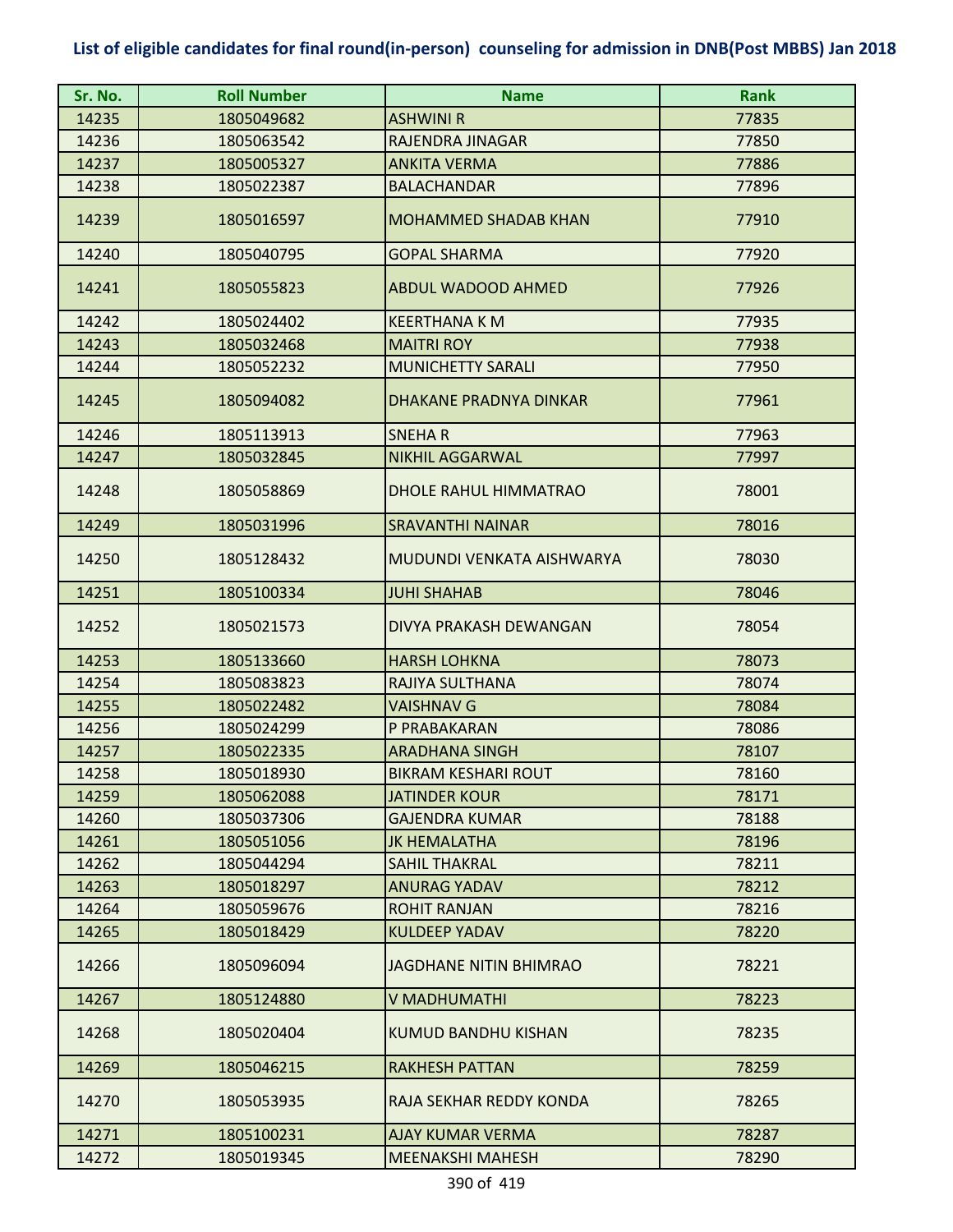| Sr. No. | <b>Roll Number</b> | <b>Name</b>                         | <b>Rank</b> |
|---------|--------------------|-------------------------------------|-------------|
| 14273   | 1805103523         | <b>NIDHI RANI</b>                   | 78295       |
| 14274   | 1805130020         | VINOD KUMAR GUMPA                   | 78296       |
| 14275   | 1805008047         | DAVE SHRIDHAR PARESHKUMAR           | 78301       |
| 14276   | 1805021637         | <b>ANUBHAW VERMA</b>                | 78319       |
| 14277   | 1805002189         | SHARMA MANISHA ARVIND               | 78323       |
| 14278   | 1805031106         | <b>ANKITA DAS</b>                   | 78337       |
| 14279   | 1805105546         | PATNI AASHISHKUMAR<br>RAJENDRAKUMAR | 78369       |
| 14280   | 1805092004         | VATTAMALA PHILIPS ABRAHAM           | 78373       |
| 14281   | 1805000908         | MADANALA JANARDHANA RAO             | 78381       |
| 14282   | 1805029572         | SANJEEV KUMAR SINGH                 | 78388       |
| 14283   | 1805078135         | <b>ADITI GUPTA</b>                  | 78395       |
| 14284   | 1805057451         | <b>ABHISHEK KUMRAWAT</b>            | 78400       |
| 14285   | 1805077913         | <b>MANDEEP KAUR</b>                 | 78409       |
| 14286   | 1805073678         | <b>SOHAM THAKUR</b>                 | 78423       |
| 14287   | 1805054991         | <b>MD SHAHERAZ AFROZ</b>            | 78441       |
| 14288   | 1805039112         | <b>PRAVEEN KUMAR M</b>              | 78462       |
| 14289   | 1805131080         | <b>SUSHMITHA RAVELA</b>             | 78464       |
| 14290   | 1805103305         | <b>ARCHANA</b>                      | 78478       |
| 14291   | 1805081060         | <b>ALWIN VARGHESE</b>               | 78480       |
| 14292   | 1805024291         | <b>BALASANDHIYA P</b>               | 78485       |
| 14293   | 1805048534         | <b>SURESH KUMAR REDDY D</b>         | 78509       |
| 14294   | 1805069909         | <b>KOUSTAB MAJUMDER</b>             | 78510       |
| 14295   | 1805091070         | <b>GIRI PRAMOD NAGNATH</b>          | 78525       |
| 14296   | 1805006460         | YADVINDER SINGH                     | 78541       |
| 14297   | 1805132593         | <b>KIRAN RAJ P</b>                  | 78546       |
| 14298   | 1805085505         | <b>SREEKRISHNAN GK</b>              | 78558       |
| 14299   | 1805026060         | PREMA BALASUBRAMANIYAN              | 78561       |
| 14300   | 1805104620         | DESAI AISHWARYA VIJAYSINH           | 78570       |
| 14301   | 1805113102         | <b>BAIJAYANTI RATH</b>              | 78572       |
| 14302   | 1805064690         | PUSARLA SRI HARSHA                  | 78573       |
| 14303   | 1805104481         | <b>AKHADE TWINKLE YUVRAJ</b>        | 78577       |
| 14304   | 1805057915         | <b>ANAND PRAKASH</b>                | 78581       |
| 14305   | 1805058027         | <b>BRIJESH SOMABHAI PATEL</b>       | 78585       |
| 14306   | 1805094477         | MOHD SAYEED A REHMAN SHAMIM         | 78589       |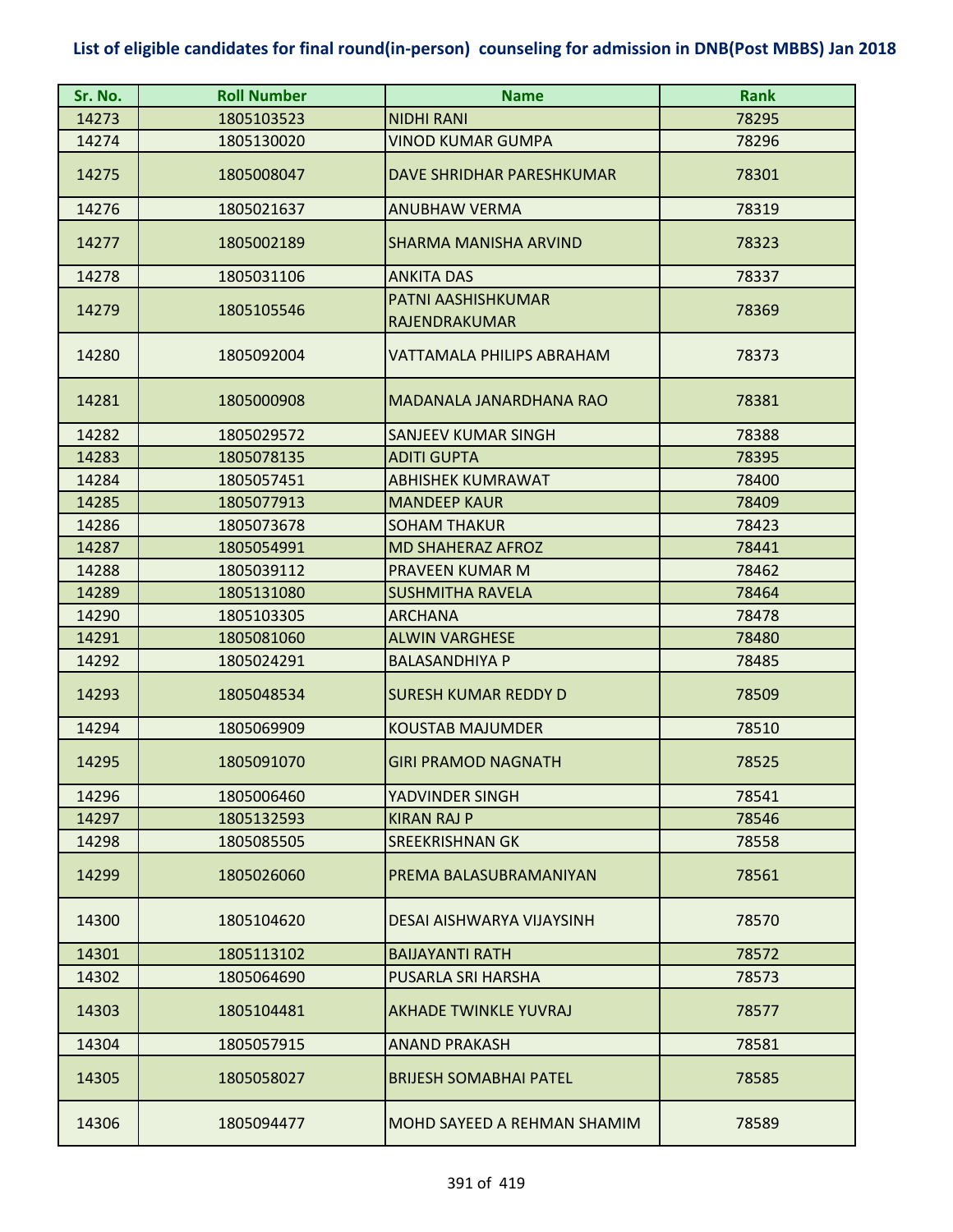| Sr. No. | <b>Roll Number</b> | <b>Name</b>                                 | <b>Rank</b> |
|---------|--------------------|---------------------------------------------|-------------|
| 14307   | 1805116338         | KHANDHIYA SAHINABANU YUSUF<br><b>MOHMED</b> | 78591       |
| 14308   | 1805052980         | PURNA CHANDRA RAO PARITALA                  | 78594       |
| 14309   | 1805007399         | <b>MOHAMMED EIJAZ AHMED LASKAR</b>          | 78599       |
| 14310   | 1805106252         | <b>AKSHAT NANAWARE</b>                      | 78602       |
| 14311   | 1805129513         | <b>DUVVADA MAHESH</b>                       | 78605       |
| 14312   | 1805056135         | ARUL DHANAKAR SAKTHIKUMARAN                 | 78607       |
| 14313   | 1805128026         | <b>DHANAPAL NANDINI</b>                     | 78608       |
| 14314   | 1805104347         | <b>ARBAD SHUBHANGI BHAUSAHEB</b>            | 78612       |
| 14315   | 1805015835         | <b>DHEERAJ KAMBOJ</b>                       | 78619       |
| 14316   | 1805130926         | NAKKA RAMYALAHARI                           | 78638       |
| 14317   | 1805058357         | <b>ANKUSH KUMAR PATIDAR</b>                 | 78639       |
| 14318   | 1805083506         | <b>AJIT KUMAR</b>                           | 78650       |
| 14319   | 1805129519         | PHANENDRA GODAVARTHI                        | 78652       |
| 14320   | 1805125998         | <b>NEHA PALDIYA</b>                         | 78664       |
| 14321   | 1805125882         | SHETH TEJAS SHAILESHBHAI                    | 78670       |
| 14322   | 1805088088         | PRAVEEN KUMAR TYAGI                         | 78671       |
| 14323   | 1805095783         | <b>BADADE KSHITIJ ZUNJARRAO</b>             | 78683       |
| 14324   | 1805085093         | MANSOORI SANA DINMOHAMMED                   | 78685       |
| 14325   | 1805090085         | <b>SIVAKUMAR V</b>                          | 78686       |
| 14326   | 1805076194         | TEENA RAO DUGAPATI                          | 78689       |
| 14327   | 1805134227         | <b>KARISHMA DAYANAND</b>                    | 78692       |
| 14328   | 1805089402         | ARCHANA DEVI SABITHA JAWAHAR                | 78694       |
| 14329   | 1805070921         | <b>NILADRI ROY</b>                          | 78699       |
| 14330   | 1805102185         | <b>SADIA EHSAN</b>                          | 78706       |
| 14331   | 1805022301         | PRERNA VERMA                                | 78708       |
| 14332   | 1805073641         | <b>ANKUR KUMAR MISHRA</b>                   | 78711       |
| 14333   | 1805031895         | <b>KIRTIT AGGARWAL</b>                      | 78716       |
| 14334   | 1805017205         | <b>RITIKA JAIN</b>                          | 78736       |
| 14335   | 1805005582         | VIKAS KUMAR SINGH                           | 78748       |
| 14336   | 1805029729         | <b>DAXITA MAITHANI</b>                      | 78749       |
| 14337   | 1805006934         | <b>PAWAR SAYALI SUDHIR</b>                  | 78756       |
| 14338   | 1805121839         | <b>GNANAGURU B</b>                          | 78762       |
| 14339   | 1805018052         | <b>SHARIQ</b>                               | 78764       |
| 14340   | 1805005664         | ANUJ KUMAR CHAURASIA                        | 78772       |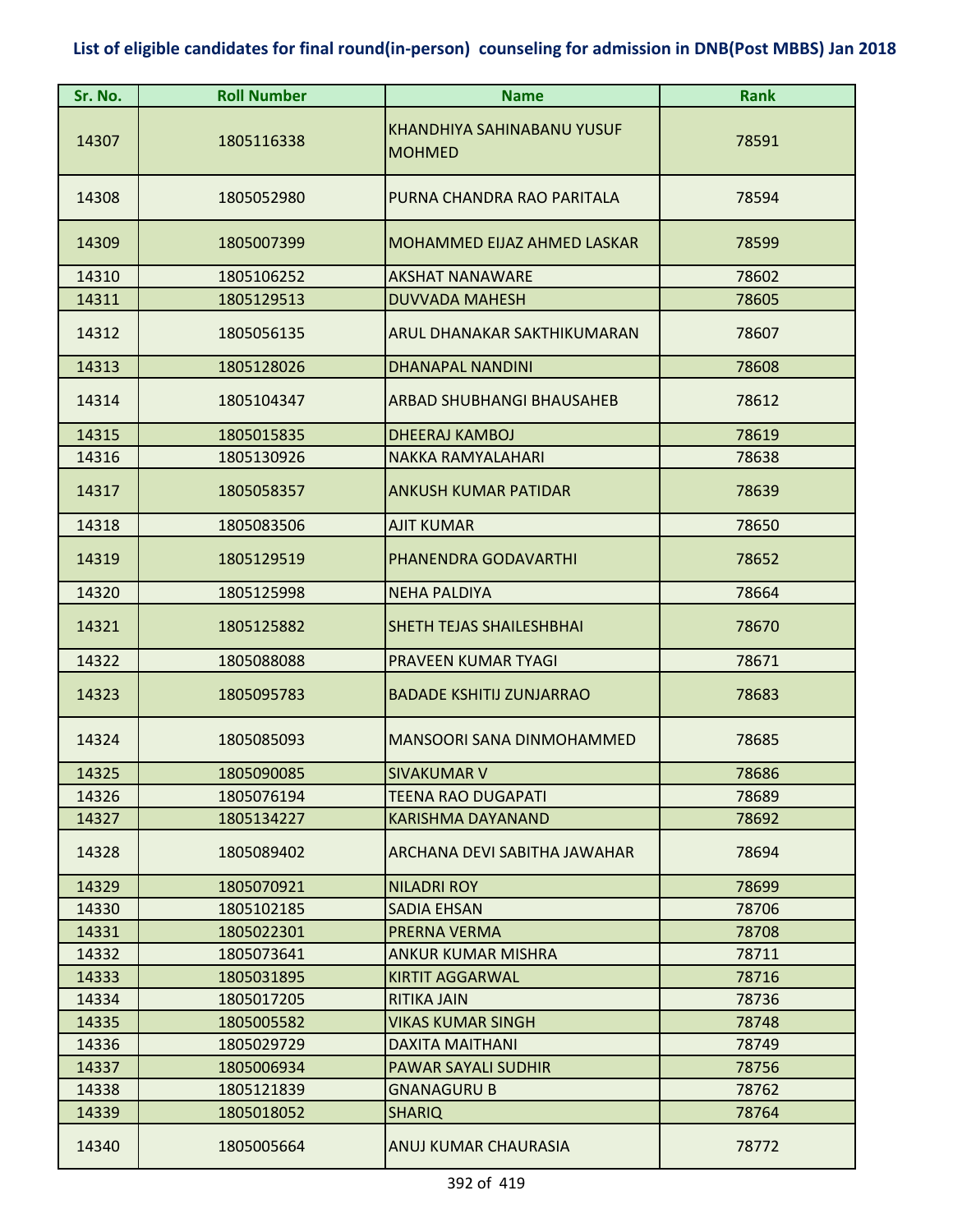| Sr. No. | <b>Roll Number</b> | <b>Name</b>                     | <b>Rank</b> |
|---------|--------------------|---------------------------------|-------------|
| 14341   | 1805073724         | <b>RAHUL ADHIKARY</b>           | 78773       |
| 14342   | 1805037073         | <b>APARNA GUPTA</b>             | 78811       |
| 14343   | 1805004351         | <b>VISHNU BHARDWAJ</b>          | 78843       |
| 14344   | 1805065193         | <b>SYED HASAN ZAHID</b>         | 78851       |
| 14345   | 1805126331         | <b>JAIN VEGA SANDEEPKUMAR</b>   | 78857       |
| 14346   | 1805018487         | PRIYANKA SHRIVAS                | 78858       |
| 14347   | 1805022023         | <b>ARADHANA GUPTA</b>           | 78859       |
| 14348   | 1805090484         | <b>SARANYA S</b>                | 78885       |
| 14349   | 1805112325         | <b>ISWARYA BABU P</b>           | 78887       |
| 14350   | 1805117030         | <b>KAPOOR OM DHARAMPAL</b>      | 78907       |
| 14351   | 1805016908         | <b>MUKESH RAO VAGADRE</b>       | 78926       |
| 14352   | 1805033915         | <b>AVNISH SHARMA</b>            | 78945       |
| 14353   | 1805096054         | CHOUDHARI NIDHI MAHADEO HEMA    | 78947       |
| 14354   | 1805110943         | <b>EMMY MEHAR SHARON</b>        | 78953       |
| 14355   | 1805029333         | <b>ADWITYAMA</b>                | 78972       |
| 14356   | 1805069925         | <b>ANUPAM BHATTACHARJEE</b>     | 78985       |
| 14357   | 1805123880         | M SIVA PRASAD GOUD              | 78996       |
| 14358   | 1805098739         | <b>AMAN NIGAM</b>               | 79004       |
| 14359   | 1805057972         | <b>KU SAPNA SHARMA</b>          | 79009       |
| 14360   | 1805081400         | STEFFI ASWINI MARIA MARIA       | 79010       |
| 14361   | 1805125126         | <b>GERA AMIT ASHOKKUMAR</b>     | 79012       |
| 14362   | 1805109743         | SIKOTARIA ARPAN DEVJIBHAI       | 79023       |
| 14363   | 1805098958         | MYNAMPATI V R KRISHNA PRASANTHI | 79032       |
| 14364   | 1805033816         | <b>SONALI KUMAR</b>             | 79055       |
| 14365   | 1805068388         | <b>GALIPELLI VARSHA</b>         | 79062       |
| 14366   | 1805115236         | <b>SWETA BHOWAL</b>             | 79071       |
| 14367   | 1805083821         | AGARIYA DIPIKA DEVDANBHAI       | 79073       |
| 14368   | 1805084075         | <b>DIPANSHU VASESI</b>          | 79094       |
| 14369   | 1805016929         | <b>VISHAL GHOSH</b>             | 79102       |
| 14370   | 1805112687         | <b>HEERA S</b>                  | 79145       |
| 14371   | 1805002198         | RITIKA SRIVASTAVA               | 79189       |
| 14372   | 1805047100         | <b>FATIMA BADDAM</b>            | 79201       |
| 14373   | 1805102282         | <b>GARIMA ANANT</b>             | 79208       |
| 14374   | 1805129498         | THULASI SANGAMITHRA S           | 79224       |
| 14375   | 1805029376         | <b>ABHA KUMARI</b>              | 79226       |
| 14376   | 1805049205         | <b>ISHRATH UNNISA</b>           | 79236       |
| 14377   | 1805081487         | <b>NAGA MEENA LOCHINI</b>       | 79247       |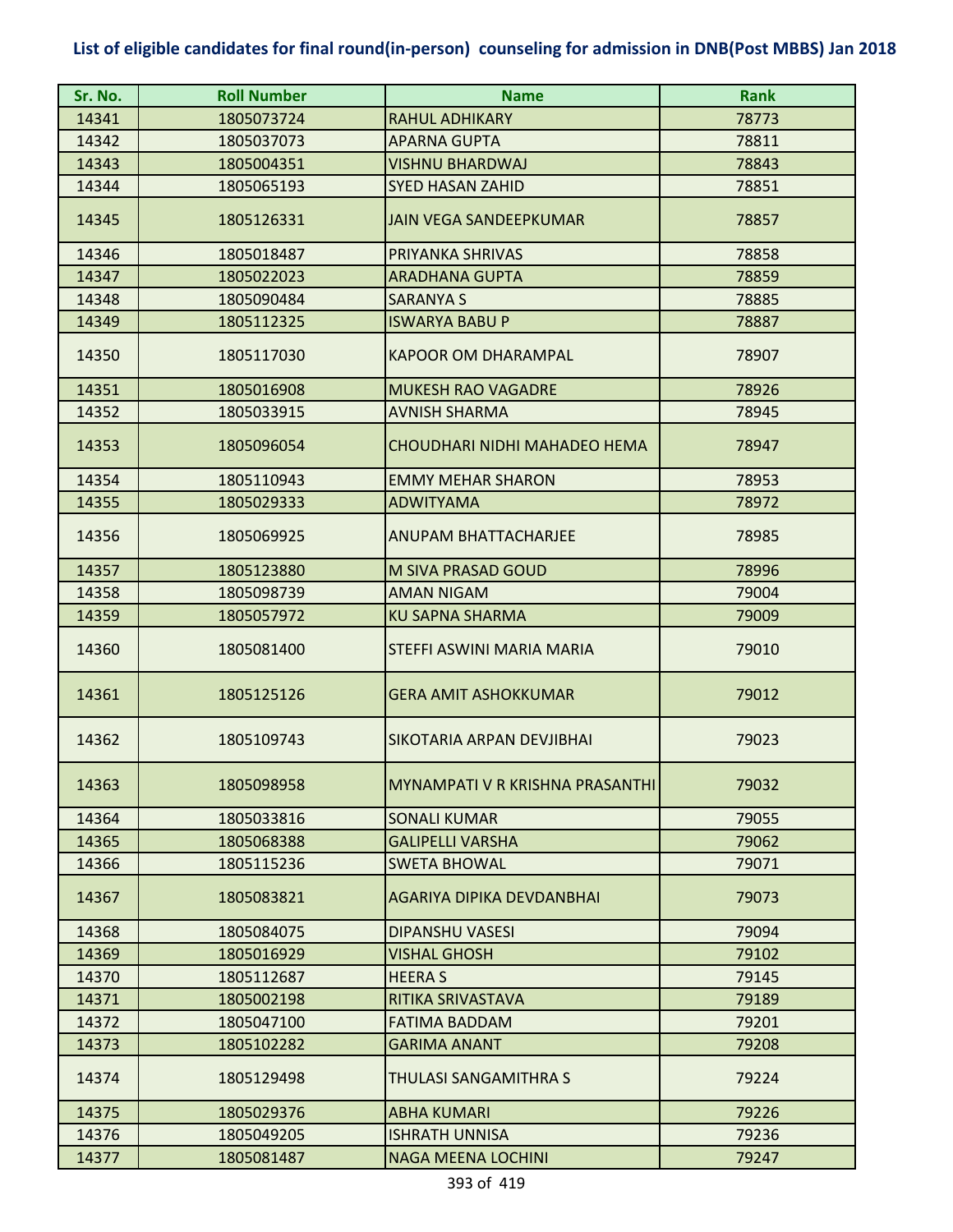| Sr. No. | <b>Roll Number</b> | <b>Name</b>                  | <b>Rank</b> |
|---------|--------------------|------------------------------|-------------|
| 14378   | 1805118095         | <b>BILAL S A</b>             | 79254       |
| 14379   | 1805059151         | <b>SUNIL M</b>               | 79256       |
| 14380   | 1805107684         | <b>GEO P R</b>               | 79259       |
| 14381   | 1805130008         | <b>G SREENIVASULU</b>        | 79262       |
| 14382   | 1805015259         | <b>HIMANSHU GUPTA</b>        | 79266       |
| 14383   | 1805026147         | SIVAPRASANNA                 | 79269       |
| 14384   | 1805072223         | <b>PUJA KUMARI</b>           | 79273       |
| 14385   | 1805049622         | PRIYANKA GIDDALURU           | 79292       |
| 14386   | 1805025438         | <b>RUBA VIKNESH</b>          | 79318       |
| 14387   | 1805050636         | <b>KATTA ANUSHA</b>          | 79325       |
| 14388   | 1805057100         | YERRA SRILATHA               | 79328       |
| 14389   | 1805104564         | <b>CHAVAN HIMANI SANJEEV</b> | 79329       |
| 14390   | 1805093730         | <b>MURALI RAJ MR</b>         | 79332       |
| 14391   | 1805133707         | <b>MEHTA SHREYA DIPAK</b>    | 79350       |
| 14392   | 1805090916         | <b>BALWAIK SHARAYU ANIL</b>  | 79365       |
| 14393   | 1805133348         | <b>SHARAD PATIL</b>          | 79373       |
| 14394   | 1805096560         | MISHRA NEHA RAJENDRA         | 79381       |
| 14395   | 1805132528         | JAYAKRISHNAN J               | 79384       |
| 14396   | 1805077783         | <b>ADITYA VIKRAM</b>         | 79397       |
| 14397   | 1805037848         | <b>KRITI GHAI</b>            | 79432       |
| 14398   | 1805038632         | <b>SONU KUMAR KASHYAP</b>    | 79439       |
| 14399   | 1805030930         | <b>SEHRA JABEEN</b>          | 79443       |
| 14400   | 1805038713         | <b>KUMAR VIVEK ANAND</b>     | 79454       |
| 14401   | 1805033544         | <b>ABHISHEK HALDER</b>       | 79459       |
| 14402   | 1805106590         | RAMUGADE RISHABH RAMESH      | 79461       |
| 14403   | 1805096859         | DODHI REFNA MUKESH           | 79463       |
| 14404   | 1805059813         | <b>RUNJHUN VIJAYVERGIA</b>   | 79475       |
| 14405   | 1805059172         | RUPNAR AJINKYA SURYABHAN     | 79499       |
| 14406   | 1805100129         | <b>KONICA GUPTA</b>          | 79514       |
| 14407   | 1805043418         | <b>NIKHIL AGRAWAL</b>        | 79515       |
| 14408   | 1805129360         | <b>NEEHAL LINGAM</b>         | 79547       |
| 14409   | 1805129094         | <b>VEMULA SUNDEEP</b>        | 79548       |
| 14410   | 1805030124         | <b>SHALINI</b>               | 79560       |
| 14411   | 1805025032         | <b>PREETHIS</b>              | 79565       |
| 14412   | 1805022785         | SIDDHARTH CHANDANAMUTHU      | 79573       |
| 14413   | 1805055799         | <b>RAKESH SHETTY</b>         | 79575       |
| 14414   | 1805033023         | <b>UTPALENDU BOSE</b>        | 79582       |
| 14415   | 1805035939         | SUTHAR AMIT CHANDRAKANT      | 79583       |
| 14416   | 1805092274         | ROKDE ADITYA VIJAY           | 79592       |
| 14417   | 1805009115         | <b>GAUTAM KUMAR GOEL</b>     | 79595       |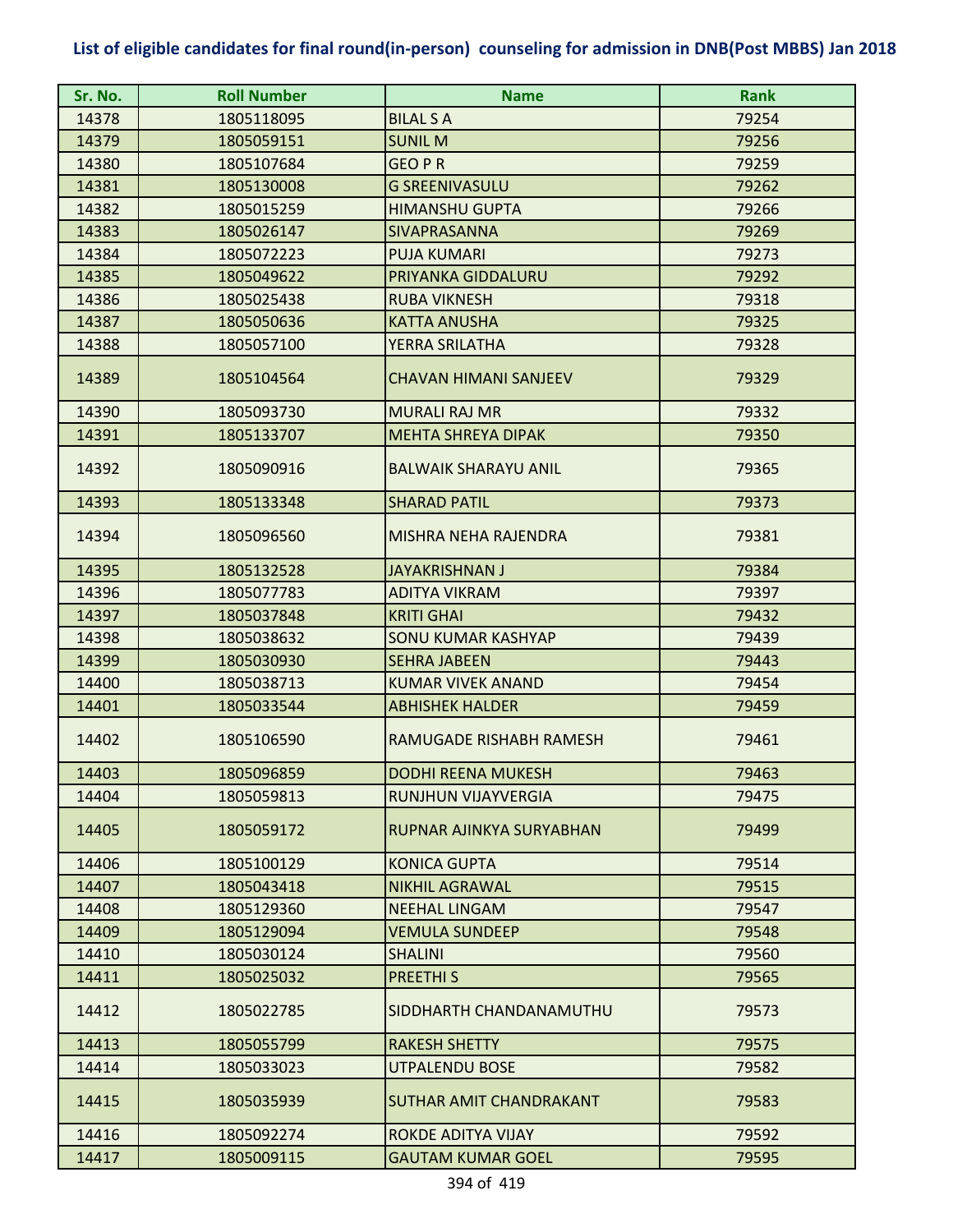| Sr. No. | <b>Roll Number</b> | <b>Name</b>                                      | <b>Rank</b> |
|---------|--------------------|--------------------------------------------------|-------------|
| 14418   | 1805041701         | <b>HAOBAM SURJITKUMAR SINGH</b>                  | 79609       |
| 14419   | 1805108139         | <b>KAMIDI KISHORE</b>                            | 79620       |
| 14420   | 1805061721         | RATHOD BHAGYASHRI MANOHAR                        | 79641       |
| 14421   | 1805068743         | <b>RUNA LAILA</b>                                | 79642       |
| 14422   | 1805123023         | <b>LAVANYA V</b>                                 | 79657       |
| 14423   | 1805129317         | <b>NIRANJANA SURESH</b>                          | 79658       |
| 14424   | 1805010580         | <b>JACOB MATHEW K</b>                            | 79669       |
| 14425   | 1805083855         | <b>GANDHI SHIVANG SHRINIL</b>                    | 79670       |
| 14426   | 1805007966         | YASH SALILBHAI PATEL                             | 79673       |
| 14427   | 1805057117         | <b>KHIZRA FATIMA</b>                             | 79693       |
| 14428   | 1805045944         | <b>ABY ROBINSON</b>                              | 79696       |
| 14429   | 1805070737         | <b>ABHISEK DAS CHOUDHURY</b>                     | 79714       |
| 14430   | 1805119851         | <b>SONY SANKER M</b>                             | 79723       |
| 14431   | 1805097492         | <b>PRIYANKA B</b>                                | 79749       |
| 14432   | 1805023551         | <b>ASHWATHI KS</b>                               | 79753       |
| 14433   | 1805015141         | <b>JYOTI RAJOWAR</b>                             | 79764       |
| 14434   | 1805003144         | PATEL DHRUVKUMAR PRAHLADBHAI                     | 79769       |
| 14435   | 1805017305         | <b>REENU CHOUDHARY</b>                           | 79780       |
| 14436   | 1805051480         | <b>MALLADI MEHER VENKATA</b><br><b>RAGHUVEER</b> | 79786       |
| 14437   | 1805019960         | <b>SMRITI MADHUSIKTA</b>                         | 79790       |
| 14438   | 1805003148         | PATEL JAYDEEP RAJESHBHAI                         | 79791       |
| 14439   | 1805023360         | <b>SIVARANJINI</b>                               | 79801       |
| 14440   | 1805124484         | <b>SIVARATHRI S PRAVALLIKA</b>                   | 79807       |
| 14441   | 1805019137         | <b>JAYESHMIT PATNAIK</b>                         | 79810       |
| 14442   | 1805091259         | <b>MAYUR BALKRISHNA WAGH</b>                     | 79811       |
| 14443   | 1805008340         | <b>RANJANA KUMARI</b>                            | 79833       |
| 14444   | 1805054052         | VENKATA REVATHI RAYALA                           | 79842       |
| 14445   | 1805098877         | <b>SHRILEKHA</b>                                 | 79847       |
| 14446   | 1805028796         | <b>ISHWARYA CHANDRAN</b>                         | 79865       |
| 14447   | 1805013329         | <b>BALAJI SUBRAMANIAM K</b>                      | 79877       |
| 14448   | 1805037029         | SIDDHARTH SRIVASTAVA                             | 79878       |
| 14449   | 1805063135         | <b>JAYANTO KUMAR</b>                             | 79897       |
| 14450   | 1805064011         | <b>MAITRY ACHARYA</b>                            | 79902       |
| 14451   | 1805069724         | PARIK RAM MANOJ                                  | 79917       |
| 14452   | 1805125104         | <b>NEHA SUWALKA</b>                              | 79925       |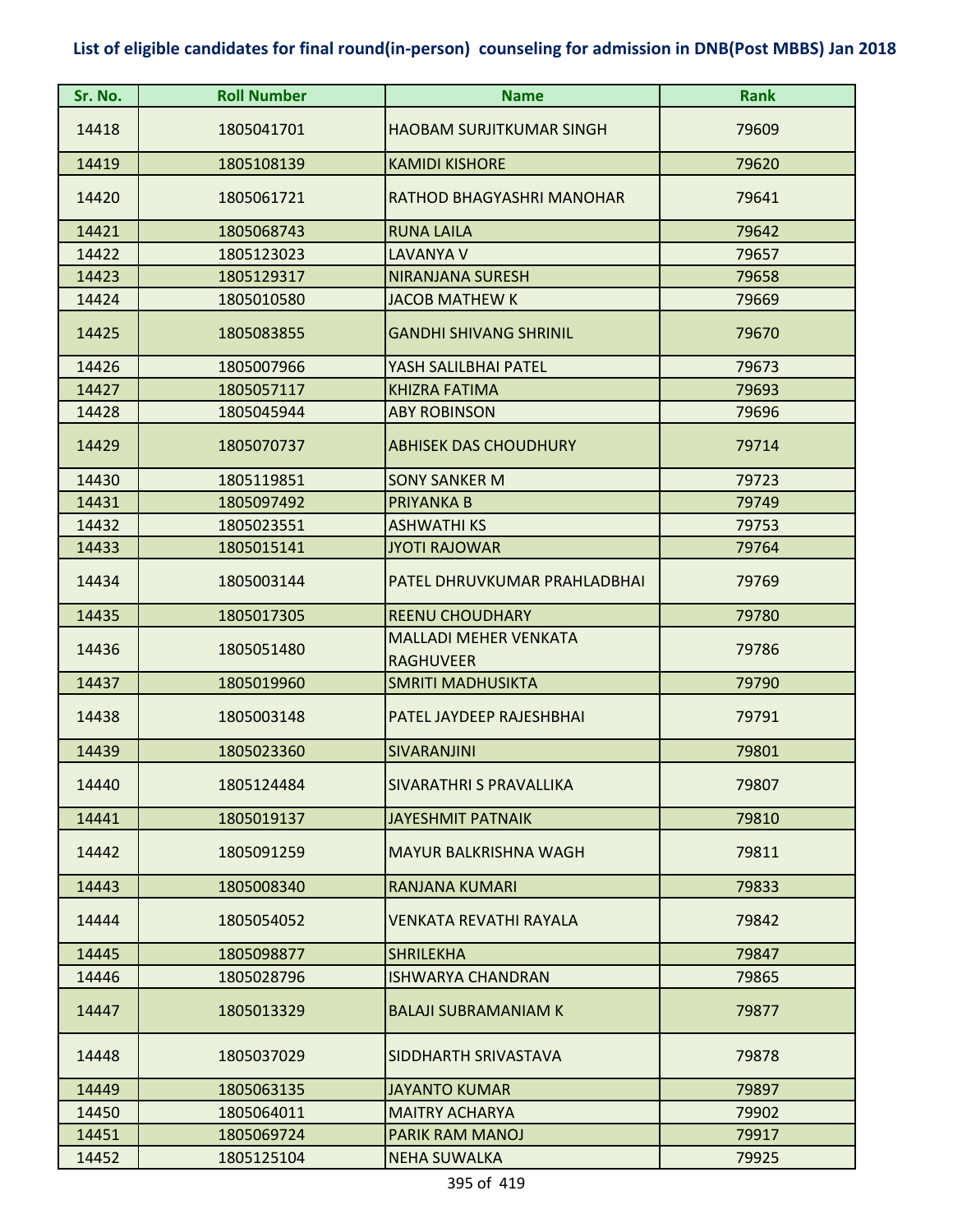| Sr. No. | <b>Roll Number</b> | <b>Name</b>                   | <b>Rank</b> |
|---------|--------------------|-------------------------------|-------------|
| 14453   | 1805076771         | <b>MANDAN JHANSI BAI</b>      | 79939       |
| 14454   | 1805097127         | <b>SHAH ASHITA ASHISH</b>     | 79948       |
| 14455   | 1805131709         | <b>THORAT ANKITA BHANUDAS</b> | 79949       |
| 14456   | 1805006378         | <b>DURGA DATT PANDEY</b>      | 79956       |
| 14457   | 1805023972         | <b>SRUTI JANANI R</b>         | 79959       |
| 14458   | 1805085859         | <b>DULANI DRISHTI LAXMAN</b>  | 79963       |
| 14459   | 1805117987         | PRASANNA KUMAR G              | 79968       |
| 14460   | 1805071126         | <b>TARIQUE ANWAR</b>          | 79975       |
| 14461   | 1805084765         | <b>SWATI LOCHAB</b>           | 80003       |
| 14462   | 1805125289         | <b>MAULIK SHARMA</b>          | 80007       |
| 14463   | 1805049079         | <b>NOOL TILIV</b>             | 80013       |
| 14464   | 1805131684         | <b>ASOKAN LAKSHMI PRIYA</b>   | 80023       |
| 14465   | 1805000578         | <b>LALIT MOHAN</b>            | 80028       |
| 14466   | 1805018655         | POOJA DAS                     | 80041       |
| 14467   | 1805130947         | NARALA VANI JAGADEESWARI      | 80054       |
| 14468   | 1805016369         | <b>ANANT KUMAR LILHARE</b>    | 80056       |
| 14469   | 1805021824         | <b>VIJAY KUMAR GUPTA</b>      | 80065       |
| 14470   | 1805080779         | <b>AKASH GOEL</b>             | 80066       |
| 14471   | 1805053377         | PILLI DEVI AMULYA             | 80076       |
| 14472   | 1805108653         | <b>MONICA JASTI</b>           | 80104       |
| 14473   | 1805056516         | <b>VADLAMUDI SRAVANI</b>      | 80106       |
| 14474   | 1805126788         | DAVE MEET ASHWIN              | 80107       |
| 14475   | 1805068433         | <b>V SRIKANTH REDDY</b>       | 80113       |
| 14476   | 1805001090         | <b>SHOBHIT KUMAR SINGH</b>    | 80126       |
| 14477   | 1805038345         | <b>SANGEETA ARYA</b>          | 80146       |
| 14478   | 1805123082         | <b>K B VISHNUGOPHAN</b>       | 80147       |
| 14479   | 1805107165         | <b>NITISH AGARWALA</b>        | 80154       |
| 14480   | 1805070687         | <b>DARA SHYAM PRASAD</b>      | 80179       |
| 14481   | 1805047365         | VAMSHI MADHAV B               | 80180       |
| 14482   | 1805030461         | <b>VIRENDER KUMAR</b>         | 80188       |
| 14483   | 1805022510         | <b>ANAND MARK</b>             | 80200       |
| 14484   | 1805117841         | RAJAN EDWARD DANIEL THOMAS    | 80215       |
| 14485   | 1805070537         | <b>SAYONIKA PRATIHAR</b>      | 80221       |
| 14486   | 1805038932         | <b>SIMON I</b>                | 80226       |
| 14487   | 1805109956         | <b>ANUPRIYA</b>               | 80228       |
| 14488   | 1805008958         | ZAHID UL HASSAN               | 80236       |
| 14489   | 1805132272         | KANAKA APPARAO VARADI         | 80238       |
| 14490   | 1805000267         | <b>FIROZ KHAN</b>             | 80239       |
| 14491   | 1805009477         | <b>RAJEEV KUMAR</b>           | 80255       |
| 14492   | 1805055678         | NAKKA VAMSI KRISHNA           | 80269       |
| 14493   | 1805020072         | <b>SWAARUP SINHA</b>          | 80272       |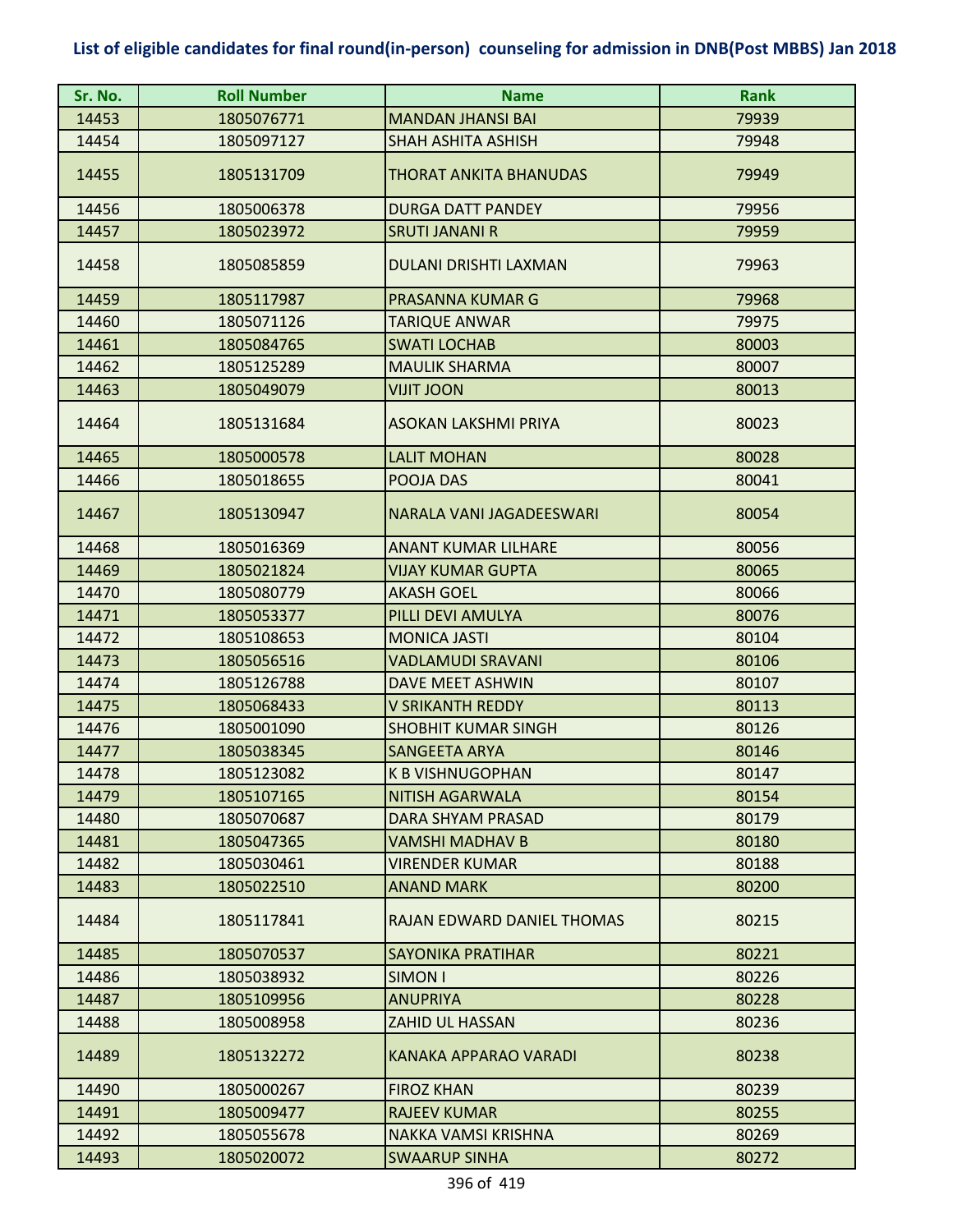| Sr. No. | <b>Roll Number</b> | <b>Name</b>                                   | <b>Rank</b> |
|---------|--------------------|-----------------------------------------------|-------------|
| 14494   | 1805056056         | KHAN MUZAFFAR AHMADKHA<br><b>JAWEED AHMAD</b> | 80274       |
| 14495   | 1805074138         | <b>SIDDHARTHA SAHU</b>                        | 80276       |
| 14496   | 1805001890         | <b>VISMAY BABULAL PATEL</b>                   | 80279       |
| 14497   | 1805002631         | VAGHASIA PRAHLAD BHIKHABHAI                   | 80291       |
| 14498   | 1805006494         | <b>SANDEEP ARORA</b>                          | 80293       |
| 14499   | 1805017512         | <b>SAKSHI SHARMA</b>                          | 80295       |
| 14500   | 1805037529         | <b>KAMLESH GUPTA</b>                          | 80304       |
| 14501   | 1805099945         | <b>MOHAMMED YASER</b>                         | 80311       |
| 14502   | 1805026734         | <b>SOWMYA P</b>                               | 80313       |
| 14503   | 1805099076         | <b>ROHIT KUMAR</b>                            | 80318       |
| 14504   | 1805045860         | POOJITA BS                                    | 80327       |
| 14505   | 1805038409         | <b>SOBHNA MATTOO</b>                          | 80331       |
| 14506   | 1805076569         | K SIVA KRISHNA REDDY                          | 80334       |
| 14507   | 1805011202         | <b>NIKITA RAMESH</b>                          | 80349       |
| 14508   | 1805079436         | <b>NADEEM AHMAD</b>                           | 80352       |
| 14509   | 1805119129         | <b>SOUMYAPS</b>                               | 80367       |
| 14510   | 1805107204         | <b>SINHA PIYUSH</b>                           | 80377       |
| 14511   | 1805092983         | JAMBHULKAR PAYAL PURUSHOTTAM                  | 80379       |
| 14512   | 1805033056         | <b>ARADHAYA VERMA</b>                         | 80381       |
| 14513   | 1805069357         | <b>AVDHOOT VINOD WAGLE</b>                    | 80391       |
| 14514   | 1805030855         | PUJA SUDARSHAN SINGH                          | 80395       |
| 14515   | 1805116022         | <b>DESAI ARCHIE HIMANSHU</b>                  | 80401       |
| 14516   | 1805129045         | <b>VIJAYA BHARATH VARLA</b>                   | 80417       |
| 14517   | 1805055158         | <b>SAMREEN SULTANA</b>                        | 80418       |
| 14518   | 1805116155         | <b>MANIYA SURBHI GORDHANBHAI</b>              | 80445       |
| 14519   | 1805021851         | <b>AINDRILLA ACHARJEE</b>                     | 80449       |
| 14520   | 1805018885         | SASWATI SUBHADARSHINI                         | 80456       |
| 14521   | 1805082818         | <b>NINY MATHEW</b>                            | 80466       |
| 14522   | 1805096409         | <b>HAIBATPURE ASHWINI DILIP</b>               | 80475       |
| 14523   | 1805036482         | <b>RAJEEV PANDEY</b>                          | 80493       |
| 14524   | 1805125657         | <b>AVINASH T P</b>                            | 80541       |
| 14525   | 1805056172         | <b>HEMANTH KUMAR SUGUMANCHI</b>               | 80542       |
| 14526   | 1805006738         | MAHAGAONKAR PAYAL SANJAY                      | 80549       |
| 14527   | 1805023443         | <b>SHANTHINI G</b>                            | 80555       |
| 14528   | 1805103255         | <b>AMIT GUPTA</b>                             | 80558       |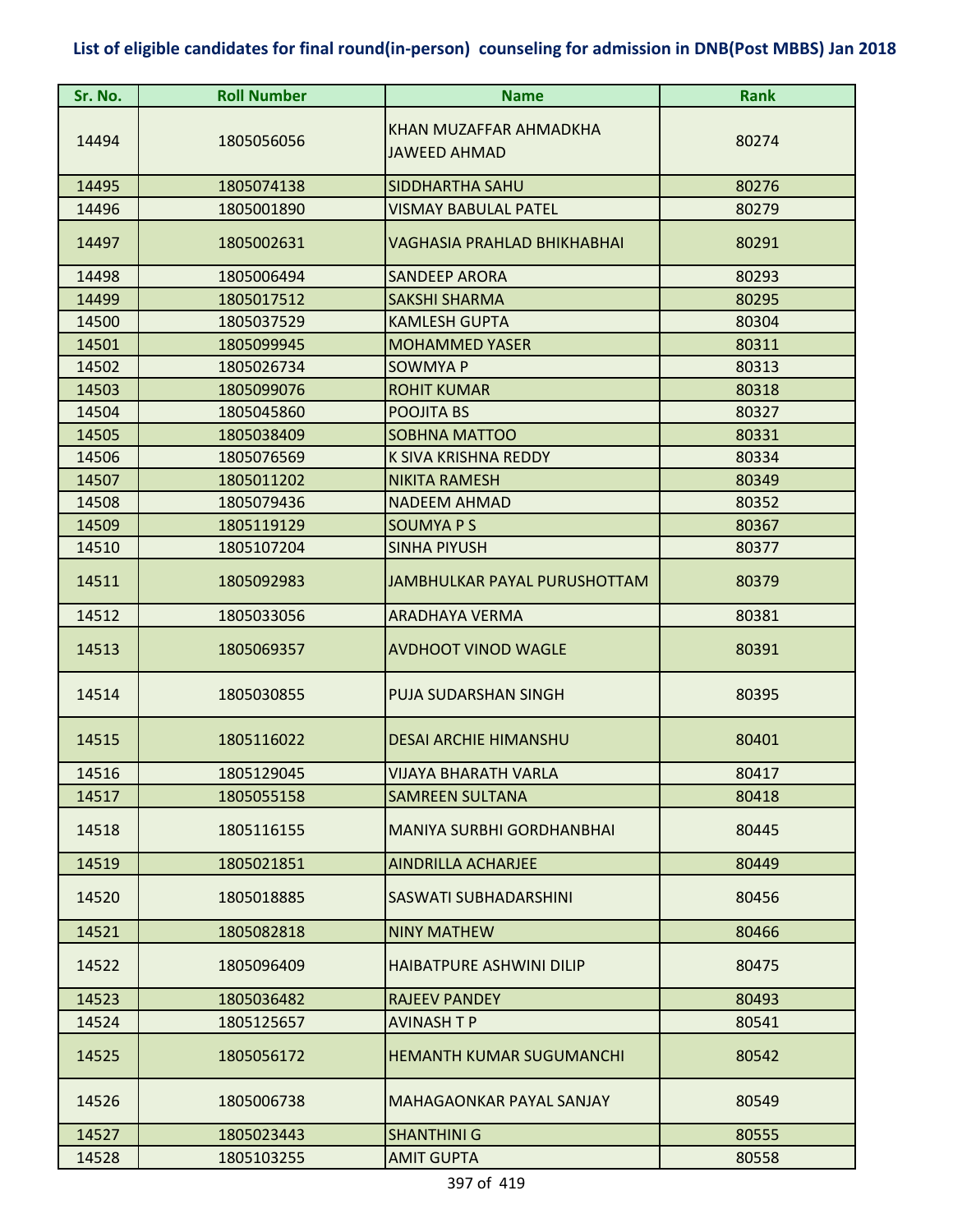| Sr. No. | <b>Roll Number</b> | <b>Name</b>                        | <b>Rank</b> |
|---------|--------------------|------------------------------------|-------------|
| 14529   | 1805116988         | <b>TILLING GAMBO</b>               | 80570       |
| 14530   | 1805131026         | PRASADULA JYOTHI SRAVANI           | 80575       |
| 14531   | 1805047760         | <b>BONGONI RAMESHBABU</b>          | 80611       |
| 14532   | 1805040974         | <b>SUNIL KUMAR</b>                 | 80614       |
| 14533   | 1805126439         | POOJA POSWAL                       | 80619       |
| 14534   | 1805124503         | VISHALA SALADI S L                 | 80627       |
| 14535   | 1805109064         | <b>GALACHAR HIRENBHAI RAMABHAI</b> | 80630       |
| 14536   | 1805134246         | RANA VAISHALI DIPAKBHAI            | 80636       |
| 14537   | 1805117197         | <b>SNEHAL SUHAS KATDARE</b>        | 80642       |
| 14538   | 1805031668         | PRATIBHA AGRAWAL                   | 80652       |
| 14539   | 1805017735         | <b>VIJEET SOLOMON</b>              | 80655       |
| 14540   | 1805011817         | <b>MINU S KUMAR</b>                | 80657       |
| 14541   | 1805087147         | <b>SHAH JILL NIKHIL</b>            | 80660       |
| 14542   | 1805032202         | DEBENDRA KUMAR SAHOO               | 80673       |
| 14543   | 1805039003         | <b>DEVARAKONDA GOPINATH</b>        | 80674       |
| 14544   | 1805103769         | <b>DHIRENDRA KUMAR</b>             | 80676       |
| 14545   | 1805091145         | JADHAV NILESH DATTATRAY            | 80681       |
| 14546   | 1805076888         | <b>DUDEKULA ARSHAD</b>             | 80682       |
| 14547   | 1805030683         | POOJA PATNAIK                      | 80703       |
| 14548   | 1805038353         | <b>KHILIKA SETHI</b>               | 80717       |
| 14549   | 1805053905         | RISHITHA MANDAVA                   | 80772       |
| 14550   | 1805058451         | PRISHA RISHI                       | 80779       |
| 14551   | 1805122878         | <b>LEKSHMY MS</b>                  | 80809       |
| 14552   | 1805084857         | <b>RAHUL KUMAR</b>                 | 80823       |
| 14553   | 1805098697         | <b>APARAJITA DAS</b>               | 80841       |
| 14554   | 1805024506         | ASHOK V                            | 80842       |
| 14555   | 1805000711         | <b>PRATEEK MANGAL</b>              | 80845       |
| 14556   | 1805068661         | SIDDHIDA SURYA SWAMI               | 80868       |
| 14557   | 1805037668         | <b>LOKESH KUMAR TRIPATHI</b>       | 80874       |
| 14558   | 1805095734         | <b>SURABHI GUPTA</b>               | 80876       |
| 14559   | 1805046918         | SRUJANA JAKKULA                    | 80892       |
| 14560   | 1805039891         | S SIVAANUSUYA                      | 80897       |
| 14561   | 1805020236         | SANDIPTA SUBADARSHANI              | 80899       |
| 14562   | 1805100618         | VIBHASH KUMAR                      | 80948       |
| 14563   | 1805105901         | <b>GUPTA NIKITA MUKESH</b>         | 80954       |
| 14564   | 1805060530         | RAHUL SHARMA                       | 80955       |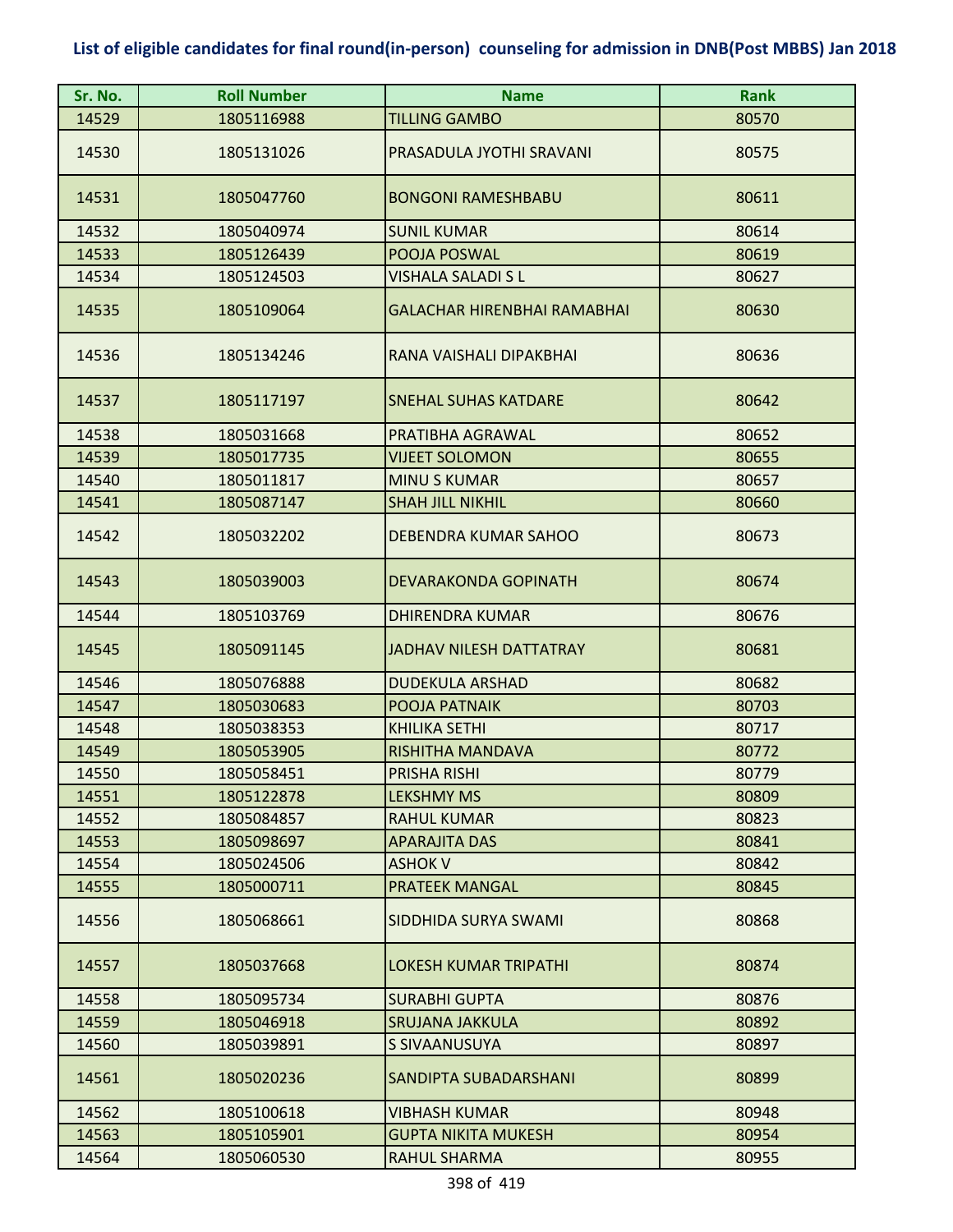| Sr. No. | <b>Roll Number</b> | <b>Name</b>                      | <b>Rank</b> |
|---------|--------------------|----------------------------------|-------------|
| 14565   | 1805106251         | <b>BHOGSHETTI RAVIKANT KUMAR</b> | 80964       |
| 14566   | 1805068591         | <b>ANUJ SANGWAN</b>              | 80966       |
| 14567   | 1805058682         | <b>SHUBHAM SETH</b>              | 80987       |
| 14568   | 1805081207         | YUVARANJINI SUGANTH A            | 80988       |
| 14569   | 1805002219         | KABARIYA KEVIN DINESHBHAI        | 80993       |
| 14570   | 1805007366         | <b>LATA CHOUDHARY</b>            | 81013       |
| 14571   | 1805126850         | <b>SHRUTIKIRTI</b>               | 81023       |
| 14572   | 1805076747         | M NAGARAJU NAIK                  | 81031       |
| 14573   | 1805114501         | <b>ASHISH PANNU</b>              | 81045       |
| 14574   | 1805115628         | <b>INSHA HAMID</b>               | 81070       |
| 14575   | 1805018234         | <b>AKANSHA TIWARI</b>            | 81078       |
| 14576   | 1805101961         | <b>GEETANJALI</b>                | 81081       |
| 14577   | 1805106548         | SATAV AISHWARYA GANESH           | 81085       |
| 14578   | 1805010820         | <b>ADARSH P NATH</b>             | 81099       |
| 14579   | 1805098864         | <b>ROHIT GAUTAM</b>              | 81102       |
| 14580   | 1805070661         | <b>SUKESH PRASAD SHAW</b>        | 81142       |
| 14581   | 1805017782         | <b>GARIMA CHAUDHARY</b>          | 81157       |
| 14582   | 1805083552         | <b>MOHD ISHRAR</b>               | 81160       |
| 14583   | 1805004096         | <b>SANTOSH KUMAR</b>             | 81163       |
| 14584   | 1805059464         | <b>ANKIT YADAV</b>               | 81176       |
| 14585   | 1805106794         | <b>REVENDRA SAHU</b>             | 81189       |
| 14586   | 1805002116         | JADEJA HARDEEPSINH LAKHDHIRSINH  | 81193       |
| 14587   | 1805032412         | <b>SHWETA</b>                    | 81201       |
| 14588   | 1805040389         | <b>ANEEROODH NEGI</b>            | 81221       |
| 14589   | 1805082658         | <b>NISHA G</b>                   | 81223       |
| 14590   | 1805133695         | <b>SHIV PAL SAHU</b>             | 81225       |
| 14591   | 1805106767         | <b>NISHTHA SHARMA</b>            | 81227       |
| 14592   | 1805015224         | <b>KARAN ABROL</b>               | 81229       |
| 14593   | 1805034602         | <b>KUMUD RAHANG</b>              | 81257       |
| 14594   | 1805003280         | RUJUL MUKESHKUMAR MODI           | 81265       |
| 14595   | 1805057304         | <b>AGRAWAL PARTH SUSHILKUMAR</b> | 81279       |
| 14596   | 1805100789         | <b>SONU AGRAWAL</b>              | 81290       |
| 14597   | 1805102349         | <b>SONA</b>                      | 81306       |
| 14598   | 1805033882         | <b>NISHA KUMARI</b>              | 81307       |
| 14599   | 1805003383         | MILAN JAYANTILAL RABADIYA        | 81313       |
| 14600   | 1805009982         | <b>NUPUR SAHA</b>                | 81317       |
| 14601   | 1805059366         | PAJAI RAVINDRA KESHAORAO         | 81331       |
| 14602   | 1805098288         | <b>DHEERAJ KUMAR</b>             | 81344       |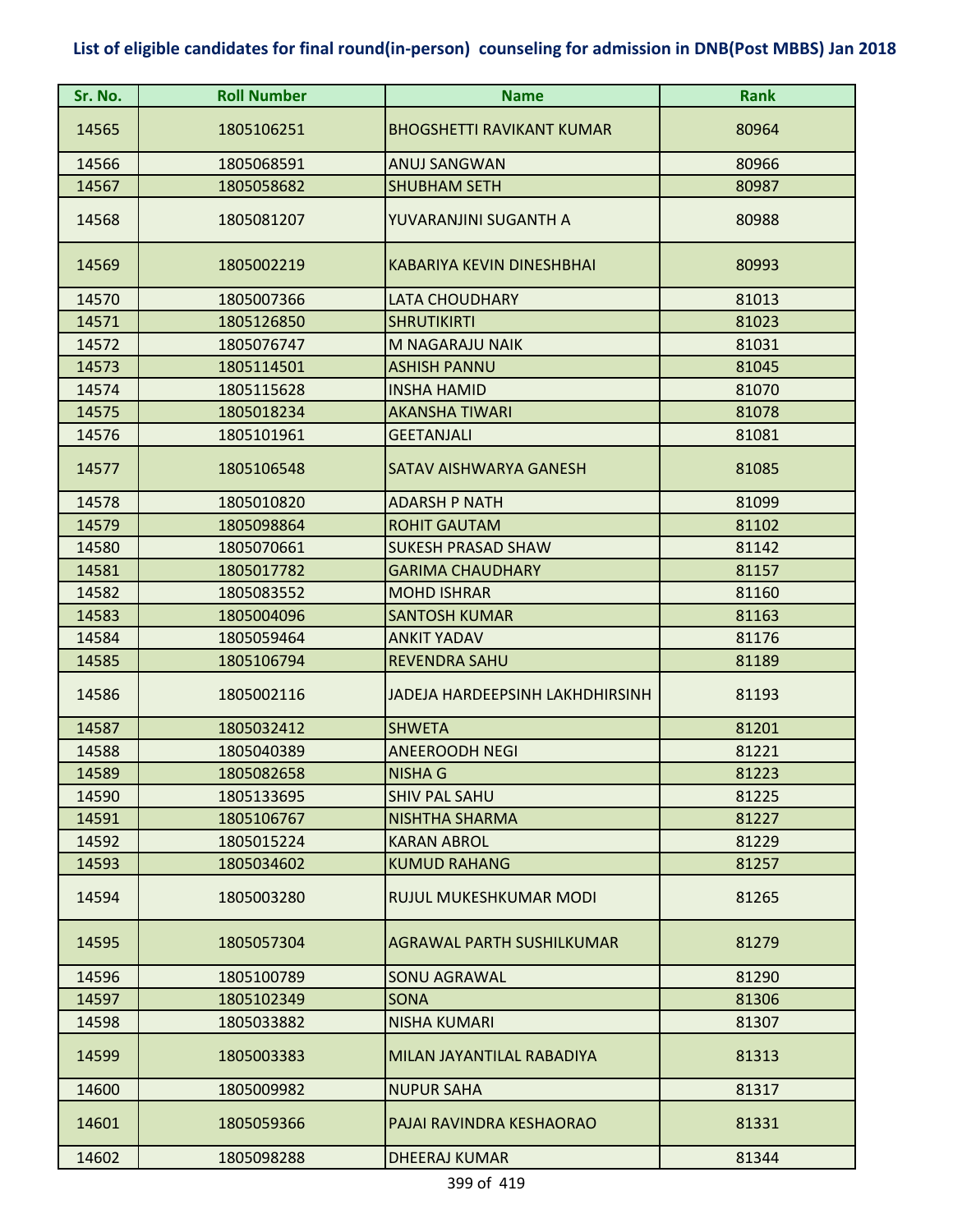| Sr. No. | <b>Roll Number</b> | <b>Name</b>                                   | <b>Rank</b> |
|---------|--------------------|-----------------------------------------------|-------------|
| 14603   | 1805124671         | <b>SIVAPRAGASAM R</b>                         | 81349       |
| 14604   | 1805117605         | <b>GAWAI SHRADHA KADUBA</b>                   | 81366       |
| 14605   | 1805093459         | NIKHIL SOLOMON SUNDARA RAJ                    | 81373       |
| 14606   | 1805064502         | RAMATHOTI NIKHITHA PRIYANKA                   | 81376       |
| 14607   | 1805021568         | <b>MOHAMMAD OZAIR</b>                         | 81382       |
| 14608   | 1805032943         | <b>RIA BATRA</b>                              | 81398       |
| 14609   | 1805065086         | <b>HAROON ADONI</b>                           | 81407       |
| 14610   | 1805063101         | <b>GAIKWAD SAKSHI SHARAD</b>                  | 81431       |
| 14611   | 1805074235         | <b>ANIMESH INDU GHOSH</b>                     | 81455       |
| 14612   | 1805038641         | <b>ANSHUL SHARMA</b>                          | 81458       |
| 14613   | 1805094342         | SURYAWANSHI PANKAJ PRALHAD                    | 81461       |
| 14614   | 1805065760         | <b>ARIVAZHAGAN A</b>                          | 81463       |
| 14615   | 1805131967         | VEMULA KRANTHI KUMAR                          | 81475       |
| 14616   | 1805056972         | Y RESHMA                                      | 81491       |
| 14617   | 1805115982         | RAGHUVANSHI RHISHIKESH<br><b>JASWANTSINGH</b> | 81498       |
| 14618   | 1805013566         | <b>RESHU GUPTA</b>                            | 81501       |
| 14619   | 1805104357         | SANOBER PARVIN MD FAHIM                       | 81504       |
| 14620   | 1805050253         | <b>VENKATARAMANA KALLURI</b>                  | 81505       |
| 14621   | 1805040431         | <b>VIVEK RANJAN</b>                           | 81516       |
| 14622   | 1805110106         | ATIRANJAN KUMAR                               | 81522       |
| 14623   | 1805100434         | <b>SHILPA SINGH</b>                           | 81524       |
| 14624   | 1805116062         | RAJWADI AMRUTA KANCHANBHAI                    | 81540       |
| 14625   | 1805064061         | <b>ANKUR AGRAWAL</b>                          | 81543       |
| 14626   | 1805090534         | <b>SINDUM</b>                                 | 81548       |
| 14627   | 1805036005         | KATARA DHRUVESH LALJIBHAI                     | 81564       |
| 14628   | 1805042630         | <b>DIPUL SWARGIARY</b>                        | 81585       |
| 14629   | 1805120751         | <b>MAHALAKSHMI E V</b>                        | 81588       |
| 14630   | 1805089820         | PRATHAP KUMAR M P                             | 81602       |
| 14631   | 1805127654         | PRATHYUSHA VEMULAPALLI                        | 81618       |
| 14632   | 1805083452         | <b>SANA TAKREEM</b>                           | 81628       |
| 14633   | 1805064471         | <b>DONDAPATI NAVYA</b>                        | 81642       |
| 14634   | 1805024645         | R HANITHA                                     | 81654       |
| 14635   | 1805016532         | PRADEEPTI SHARMA                              | 81657       |
| 14636   | 1805075424         | <b>DEVI KR</b>                                | 81673       |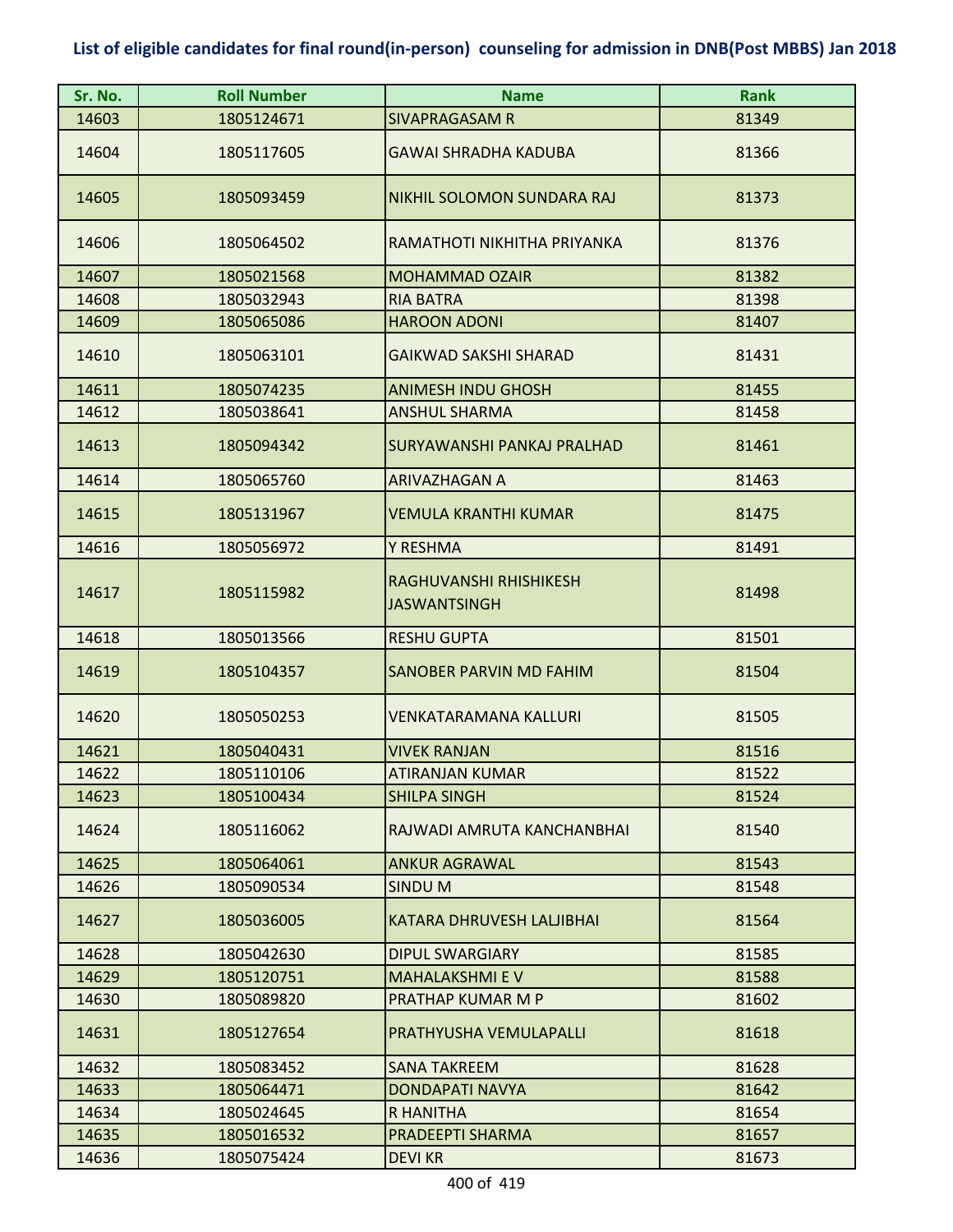| Sr. No. | <b>Roll Number</b> | <b>Name</b>                   | <b>Rank</b> |
|---------|--------------------|-------------------------------|-------------|
| 14637   | 1805037031         | <b>SUNIL GOLIA</b>            | 81693       |
| 14638   | 1805094533         | <b>BHAMARE SUPRIYA SATISH</b> | 81710       |
| 14639   | 1805128233         | <b>MAHESH MANDALA</b>         | 81797       |
| 14640   | 1805076246         | <b>BHARGAVA RAJU K</b>        | 81815       |
| 14641   | 1805105867         | <b>MATHESUL ANIKET MAHESH</b> | 81817       |
| 14642   | 1805087585         | <b>JHA AMIT KUMAR ARUN</b>    | 81831       |
| 14643   | 1805131464         | <b>SUNIL KUMAR MAHARANA</b>   | 81834       |
| 14644   | 1805002789         | UVAISHBHAI ASHARAFBHAI PARMAR | 81855       |
| 14645   | 1805014724         | PRASAD REDDY MARADA           | 81858       |
| 14646   | 1805034325         | <b>JAYANTA KUMAR SIAL</b>     | 81861       |
| 14647   | 1805051845         | <b>E SYAMALA</b>              | 81875       |
| 14648   | 1805042043         | <b>ADITYA SHARMA</b>          | 81900       |
| 14649   | 1805096601         | <b>SHAHARE ASHISH YUVRAJ</b>  | 81904       |
| 14650   | 1805100404         | <b>RAVI MUKATI</b>            | 81908       |
| 14651   | 1805053415         | POMALA VIKAS KUMAR            | 81910       |
| 14652   | 1805016672         | VANKODOTH VAMSHI NAYAK        | 81921       |
| 14653   | 1805056962         | <b>SYED AKHIL HUSSAIN</b>     | 81938       |
| 14654   | 1805053716         | <b>R THANMAYEE</b>            | 81950       |
| 14655   | 1805132852         | <b>BERNICE ROBERTS</b>        | 81952       |
| 14656   | 1805105607         | <b>KENDRE DHIRAJ DHONDIBA</b> | 81953       |
| 14657   | 1805023217         | <b>HEMNATH R</b>              | 81957       |
| 14658   | 1805046894         | POKALA MOUNIKA                | 81959       |
| 14659   | 1805049367         | <b>MOHAMMED ASLAM LUDHIYA</b> | 81961       |
| 14660   | 1805104371         | <b>PRANAV NAKKA</b>           | 81964       |
| 14661   | 1805064009         | <b>AZKIA KHAN</b>             | 81974       |
| 14662   | 1805076687         | PRASANTHI GALIPOTHULA         | 81983       |
| 14663   | 1805106612         | CHINMAY KACHARU KHARADE       | 81997       |
| 14664   | 1805091142         | <b>ALLEN LEEBER CASTRO F</b>  | 82001       |
| 14665   | 1805099005         | <b>ANBHULE AMOL PARSHURAM</b> | 82013       |
| 14666   | 1805011081         | <b>KRISHNANUNNI JOSE</b>      | 82023       |
| 14667   | 1805112649         | <b>RAJASEKAR</b>              | 82042       |
| 14668   | 1805035773         | SONGARA DIKPALSINH VIKRAMSINH | 82045       |
| 14669   | 1805125472         | <b>RASHA F REHMAN</b>         | 82054       |
| 14670   | 1805072478         | <b>ARUP PAL</b>               | 82065       |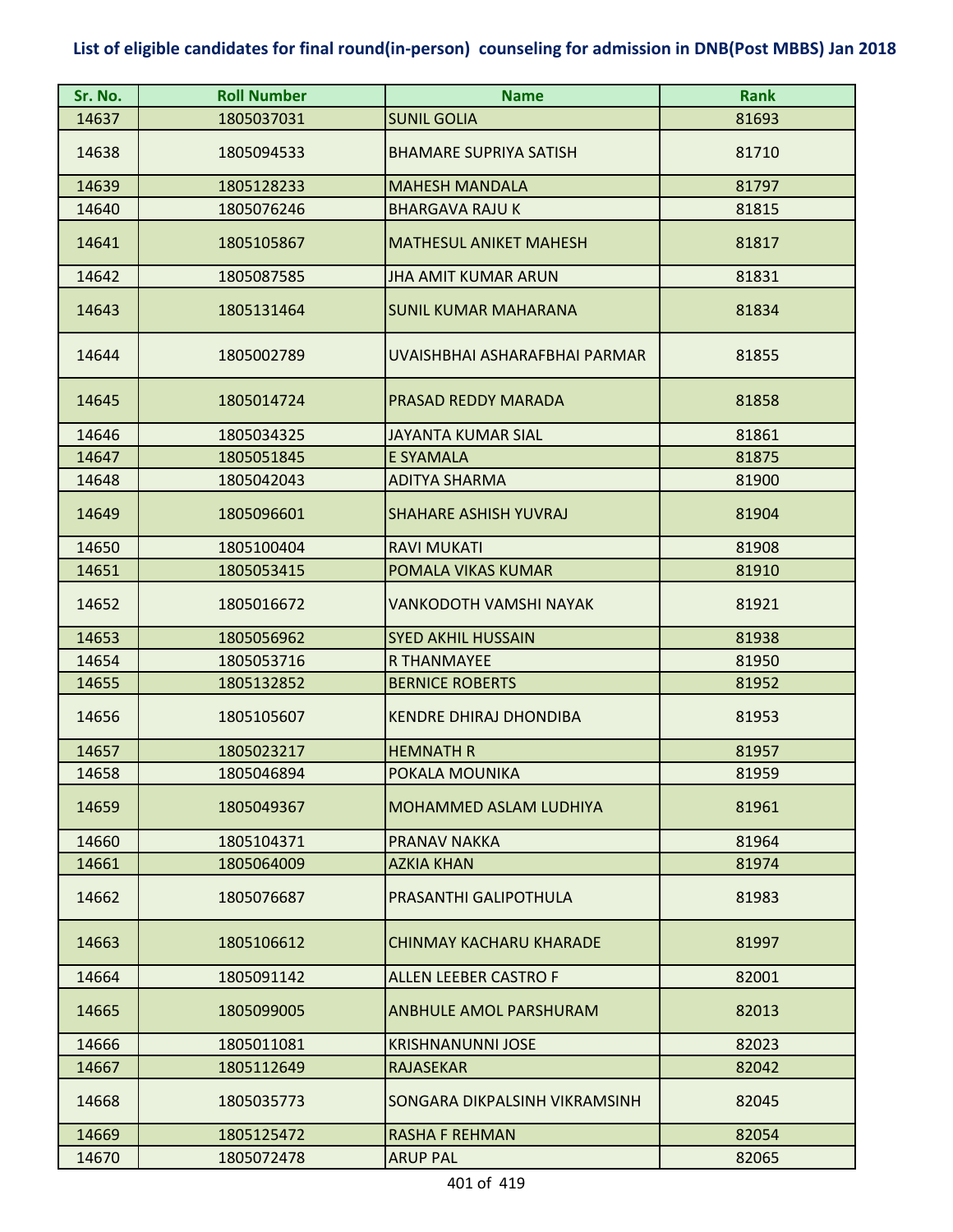| Sr. No. | <b>Roll Number</b> | <b>Name</b>                    | <b>Rank</b> |
|---------|--------------------|--------------------------------|-------------|
| 14671   | 1805008037         | <b>SHAIVA D PATEL</b>          | 82069       |
| 14672   | 1805102353         | <b>PANKAJ KUMAR SINGH</b>      | 82072       |
| 14673   | 1805105839         | <b>AWALE RASIKA VILAS</b>      | 82083       |
| 14674   | 1805046362         | A RAVINDER                     | 82098       |
| 14675   | 1805130269         | UMA MAHESWARI KARUPPASAMY      | 82104       |
| 14676   | 1805094475         | <b>BHARDWAJ DEEPAK SARJAN</b>  | 82121       |
| 14677   | 1805105416         | <b>AHAD AAFREEN KAMAL</b>      | 82125       |
| 14678   | 1805007902         | <b>HEMANT KUMAR</b>            | 82147       |
| 14679   | 1805114918         | <b>JENNIFER WU</b>             | 82149       |
| 14680   | 1805079798         | <b>AHMAD FALAH SHABBIR</b>     | 82163       |
| 14681   | 1805038029         | <b>JITEN DEBBARMA</b>          | 82199       |
| 14682   | 1805123692         | <b>RAM PRAGADEESH</b>          | 82203       |
| 14683   | 1805109233         | <b>KATHIRIYA BANSARIBEN</b>    | 82208       |
|         |                    | <b>GHANSHYAMBHAI</b>           |             |
| 14684   | 1805042069         | PRANOYA BAISHYAKH              | 82223       |
| 14685   | 1805090864         | KANIKA SHYAM GODANI            | 82229       |
| 14686   | 1805035174         | <b>SAHIL NAYAN RAJNISH</b>     | 82246       |
| 14687   | 1805067378         | <b>MD IRFAN</b>                | 82248       |
| 14688   | 1805069423         | VAISHNAVI DATTARAM BICHOLKAR   | 82258       |
| 14689   | 1805041163         | <b>AYEKPAM PREMIKA CHANU</b>   | 82271       |
| 14690   | 1805000367         | <b>KARUMUTHIL SWAROOP</b>      | 82273       |
| 14691   | 1805056145         | <b>DEVENDRA KUMAR</b>          | 82275       |
| 14692   | 1805085246         | <b>MEHTA PRANAV JITEN</b>      | 82312       |
| 14693   | 1805033675         | <b>SEJAL SANJAYKUMAR GHAEL</b> | 82323       |
| 14694   | 1805085786         | <b>PRATHUSHAK</b>              | 82365       |
| 14695   | 1805109530         | DAVE MILAN JITENDRABHAI        | 82367       |
| 14696   | 1805036371         | <b>JYOTI RANI</b>              | 82378       |
| 14697   | 1805040876         | POOJA MOHAN                    | 82379       |
| 14698   | 1805048108         | CHINTALAPUDI NAMRATA           | 82385       |
| 14699   | 1805080147         | <b>MONIZA ILYAS</b>            | 82416       |
| 14700   | 1805034905         | <b>SHERIN C</b>                | 82417       |
| 14701   | 1805069689         | <b>BHOSALE VIJAYSINH MANIK</b> | 82436       |
| 14702   | 1805126606         | <b>GOHEL UTSAV BALRAJ</b>      | 82453       |
| 14703   | 1805043212         | <b>SURENDRA SINGH</b>          | 82460       |
| 14704   | 1805106813         | <b>LOKESH SAHU</b>             | 82468       |
| 14705   | 1805065630         | ARITRA BHATTACHARYA            | 82489       |
| 14706   | 1805058997         | <b>DHRUV SUGANDHI</b>          | 82495       |
| 14707   | 1805080694         | <b>NOKEWAL SIMRANJIT SINGH</b> | 82503       |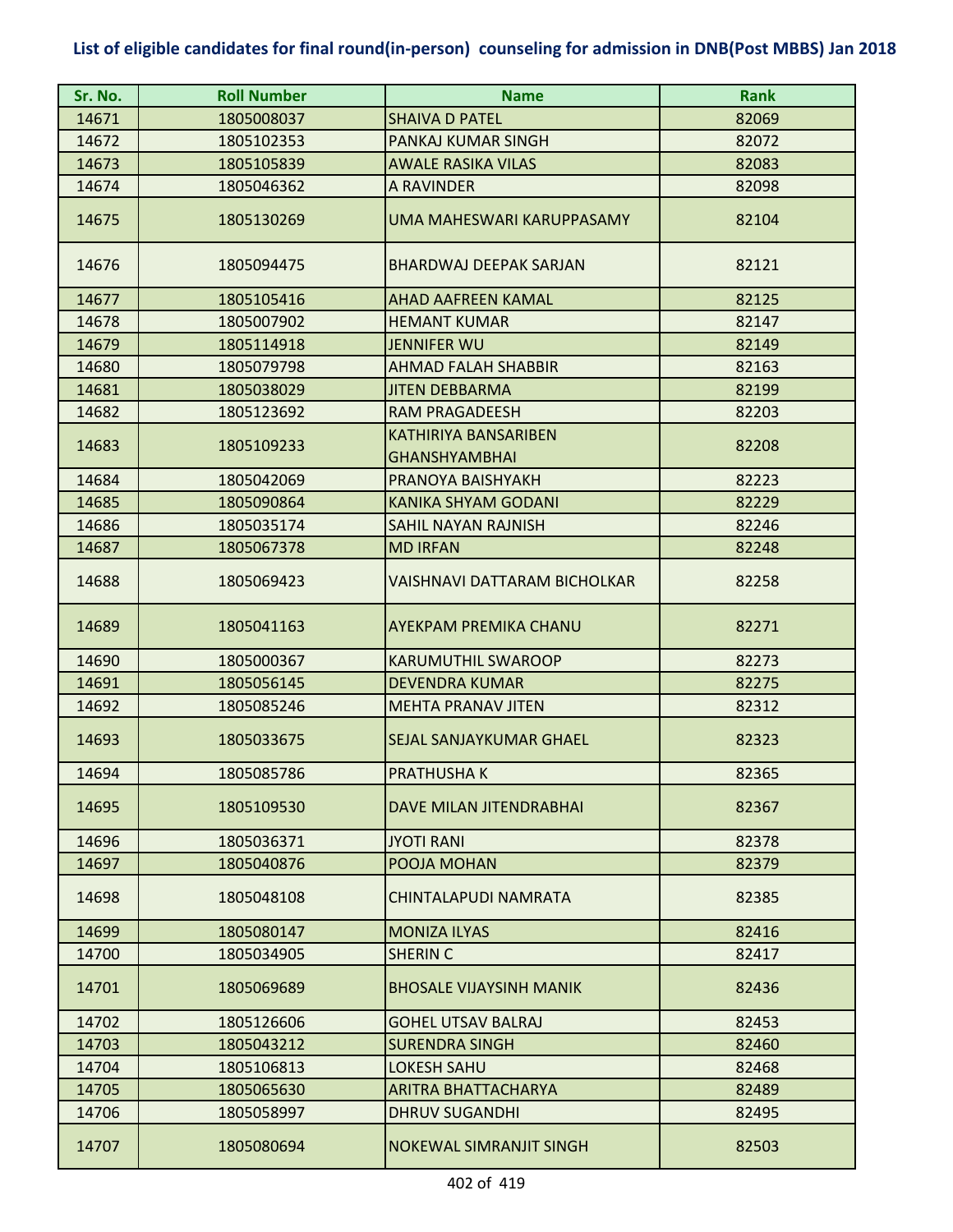| Sr. No. | <b>Roll Number</b> | <b>Name</b>                                      | <b>Rank</b> |
|---------|--------------------|--------------------------------------------------|-------------|
| 14708   | 1805032049         | <b>AMIT KUMAR</b>                                | 82521       |
| 14709   | 1805070383         | <b>SHARMA PRAKASH KUMAR</b>                      | 82530       |
| 14710   | 1805016285         | <b>SURAJ KISAN KHATARE</b>                       | 82540       |
| 14711   | 1805096982         | <b>WANKHADE BHUSHAN BABARAO</b>                  | 82550       |
| 14712   | 1805026343         | <b>AARTHI A</b>                                  | 82561       |
| 14713   | 1805059740         | <b>VRINDA SARKAR</b>                             | 82563       |
| 14714   | 1805004682         | <b>HARITHARS</b>                                 | 82565       |
| 14715   | 1805126475         | <b>SNEHA KURIAN</b>                              | 82568       |
| 14716   | 1805089472         | <b>DHARINI</b>                                   | 82569       |
| 14717   | 1805038879         | <b>JEEVACHANDAR</b>                              | 82571       |
| 14718   | 1805097874         | <b>RAHUL KUMAR</b>                               | 82573       |
| 14719   | 1805041723         | <b>HELENA LAISHRAM</b>                           | 82583       |
| 14720   | 1805089264         | <b>RAGHUN</b>                                    | 82587       |
| 14721   | 1805077013         | PATHIPATI JYOTHIRMAI                             | 82588       |
| 14722   | 1805069358         | <b>DIVYA PRAKASH WALE</b>                        | 82634       |
| 14723   | 1805002387         | <b>SWATI DIWAKAR</b>                             | 82647       |
| 14724   | 1805022255         | <b>KEERTHANA S</b>                               | 82651       |
| 14725   | 1805030995         | <b>SAWANT SNEHAL SITARAM</b>                     | 82666       |
| 14726   | 1805090803         | <b>CHOLE ACHAL ASHOKRAO</b>                      | 82674       |
| 14727   | 1805032750         | <b>KRITIKA</b>                                   | 82676       |
| 14728   | 1805038300         | <b>SONAM SINGH</b>                               | 82721       |
| 14729   | 1805123294         | <b>HEMALAKSHMIR</b>                              | 82728       |
| 14730   | 1805021457         | <b>VINAY KUMAR SONI</b>                          | 82735       |
| 14731   | 1805128798         | <b>SREEKANTH PK</b>                              | 82737       |
| 14732   | 1805059010         | <b>SURABHI KIYAWAT</b>                           | 82760       |
| 14733   | 1805105848         | <b>SALEHA PARVEEN PATHAN AYUB</b><br><b>KHAN</b> | 82763       |
| 14734   | 1805018073         | <b>NEEDA SANEEF</b>                              | 82768       |
| 14735   | 1805073057         | <b>AKASH BHOJGARIA</b>                           | 82782       |
| 14736   | 1805048663         | <b>ZOYA KHAN</b>                                 | 82786       |
| 14737   | 1805024208         | VISHNUSRI R                                      | 82799       |
| 14738   | 1805000408         | <b>SOMYA SAXENA</b>                              | 82802       |
| 14739   | 1805057571         | <b>DURGENDRA SOLANKI</b>                         | 82809       |
| 14740   | 1805127415         | <b>BANDARU RAJESH</b>                            | 82819       |
| 14741   | 1805037066         | <b>AKSHITA MEHRA</b>                             | 82829       |
| 14742   | 1805113668         | <b>KYNTIEWLANG SANMIET</b>                       | 82834       |
| 14743   | 1805034252         | <b>KIRTI PATHAK</b>                              | 82835       |
| 14744   | 1805058906         | JADHAV YASHRAJ JEEVAN                            | 82853       |
| 14745   | 1805106780         | JITENDRA KUMAR TAMRAKAR                          | 82856       |
| 14746   | 1805082122         | <b>SIDDHARTH RUPAK</b>                           | 82857       |
| 14747   | 1805099154         | <b>MEDA AHOBILAM USHA</b>                        | 82868       |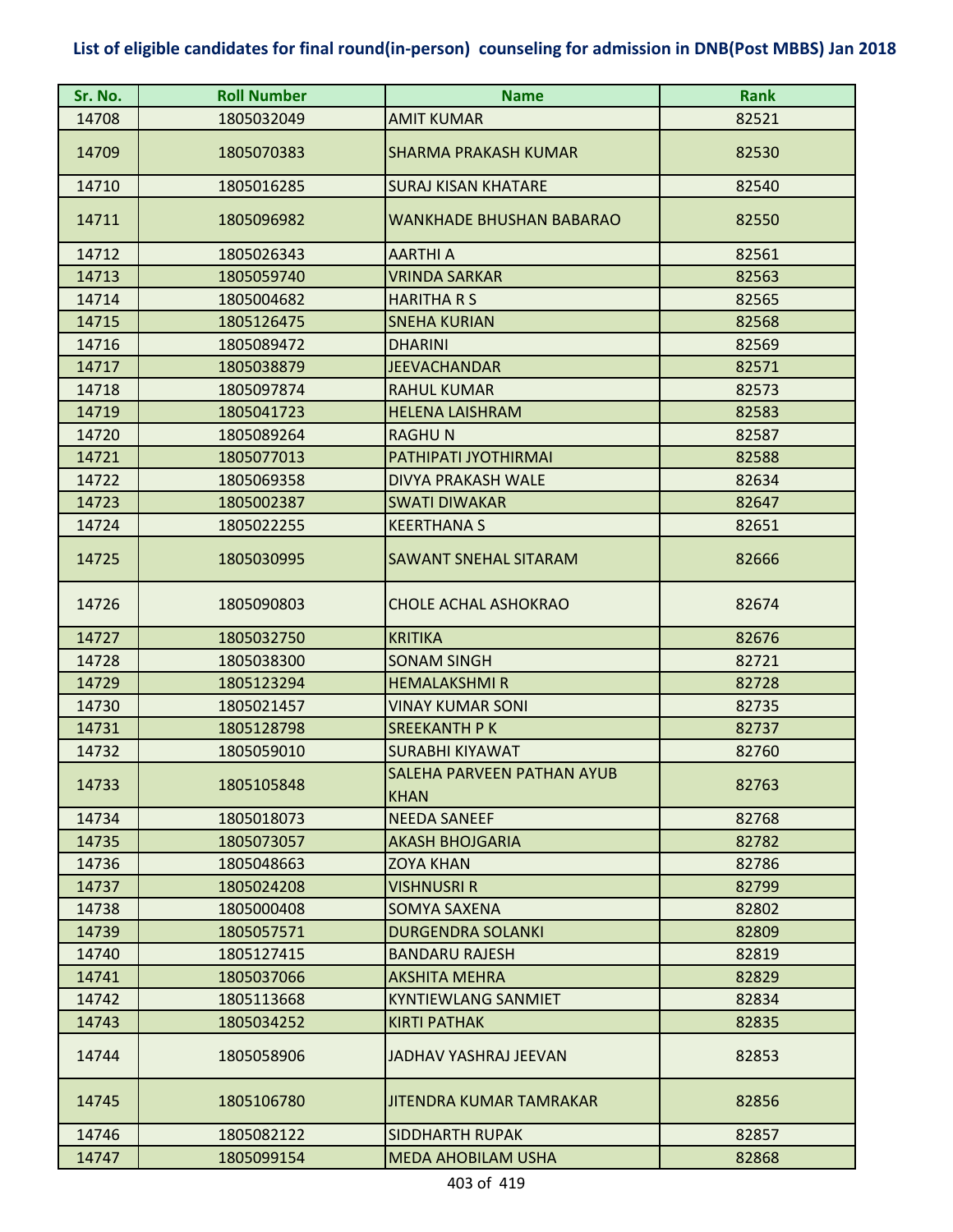| Sr. No. | <b>Roll Number</b> | <b>Name</b>                                | <b>Rank</b> |
|---------|--------------------|--------------------------------------------|-------------|
| 14748   | 1805078414         | <b>MOHD TARIQ SIDDIQUI</b>                 | 82872       |
| 14749   | 1805076331         | CHETTUKINDI MEGHANA SHASHANKA              | 82882       |
| 14750   | 1805088173         | KRISHNA KUMAR PRASAD                       | 82883       |
| 14751   | 1805127597         | <b>CHINTA KALYAN MURTHY</b>                | 82914       |
| 14752   | 1805031657         | <b>SUNIL KUMAR SINGH</b>                   | 82916       |
| 14753   | 1805066396         | <b>SANGEETH S</b>                          | 82919       |
| 14754   | 1805099237         | <b>ANKUR NANDA</b>                         | 82948       |
| 14755   | 1805055759         | <b>ABHISHEKT</b>                           | 82956       |
| 14756   | 1805015918         | RADHIKA CHOPRA                             | 82981       |
| 14757   | 1805038708         | PRIYANKA DHINGRA                           | 82991       |
| 14758   | 1805031755         | <b>RAJDEEP SINGH UPPAL</b>                 | 83037       |
| 14759   | 1805056744         | V S PARVATHI DEVI Y                        | 83048       |
| 14760   | 1805099144         | <b>KUNAL BHASKAR</b>                       | 83060       |
| 14761   | 1805106853         | <b>TRILOK SINGH NETAM</b>                  | 83076       |
| 14762   | 1805132045         | YEDDU AKHILA                               | 83086       |
| 14763   | 1805095547         | <b>SANTAN REVTI SUNEEL</b>                 | 83091       |
| 14764   | 1805027638         | <b>ASWATHY BHASKARAN</b>                   | 83094       |
| 14765   | 1805011799         | <b>DHWENIRA</b>                            | 83104       |
| 14766   | 1805068510         | <b>DEEPAK RAJ</b>                          | 83110       |
| 14767   | 1805047704         | <b>SILPA PRADEEP</b>                       | 83112       |
| 14768   | 1805099522         | PASUPUNURI SHARATH CHANDRA                 | 83115       |
| 14769   | 1805064341         | <b>MUSUKA G NARZARY</b>                    | 83120       |
| 14770   | 1805073978         | RITUPARNA SINHA                            | 83129       |
| 14771   | 1805003535         | <b>QURESHI ZARYAB MASUDAHMED</b>           | 83154       |
| 14772   | 1805131389         | <b>VISHNU PIRIYA R</b>                     | 83156       |
| 14773   | 1805133127         | JIGISHA BABUBHAI CHAUDHARI                 | 83159       |
| 14774   | 1805068434         | <b>D MANISHA</b>                           | 83185       |
| 14775   | 1805085421         | <b>TURABUNNISA</b>                         | 83195       |
| 14776   | 1805056395         | <b>VANGA DEEPAK KUMAR</b>                  | 83210       |
| 14777   | 1805006864         | YADAV POOJA PREMLAL                        | 83224       |
| 14778   | 1805059491         | <b>ADITYA SAHU</b>                         | 83243       |
| 14779   | 1805067108         | <b>SONU KUMAR</b>                          | 83267       |
| 14780   | 1805095480         | <b>TARGE AKSHAY NITIN</b>                  | 83268       |
| 14781   | 1805035515         | <b>BRAHMBHATT SUKETU</b><br>JAGDISHCHANDRA | 83271       |
| 14782   | 1805111135         | <b>ADIL SALMANI</b>                        | 83292       |
| 14783   | 1805019359         | <b>MANASKUMAR KUNDU</b>                    | 83299       |
| 14784   | 1805052966         | <b>PRANAY PONNURU</b>                      | 83308       |
| 14785   | 1805039566         | <b>SRAVANTHI MUDE</b>                      | 83318       |
| 14786   | 1805071139         | <b>PABAN MANDAL</b>                        | 83321       |
| 14787   | 1805009889         | <b>ABEERA AZEEZ</b>                        | 83330       |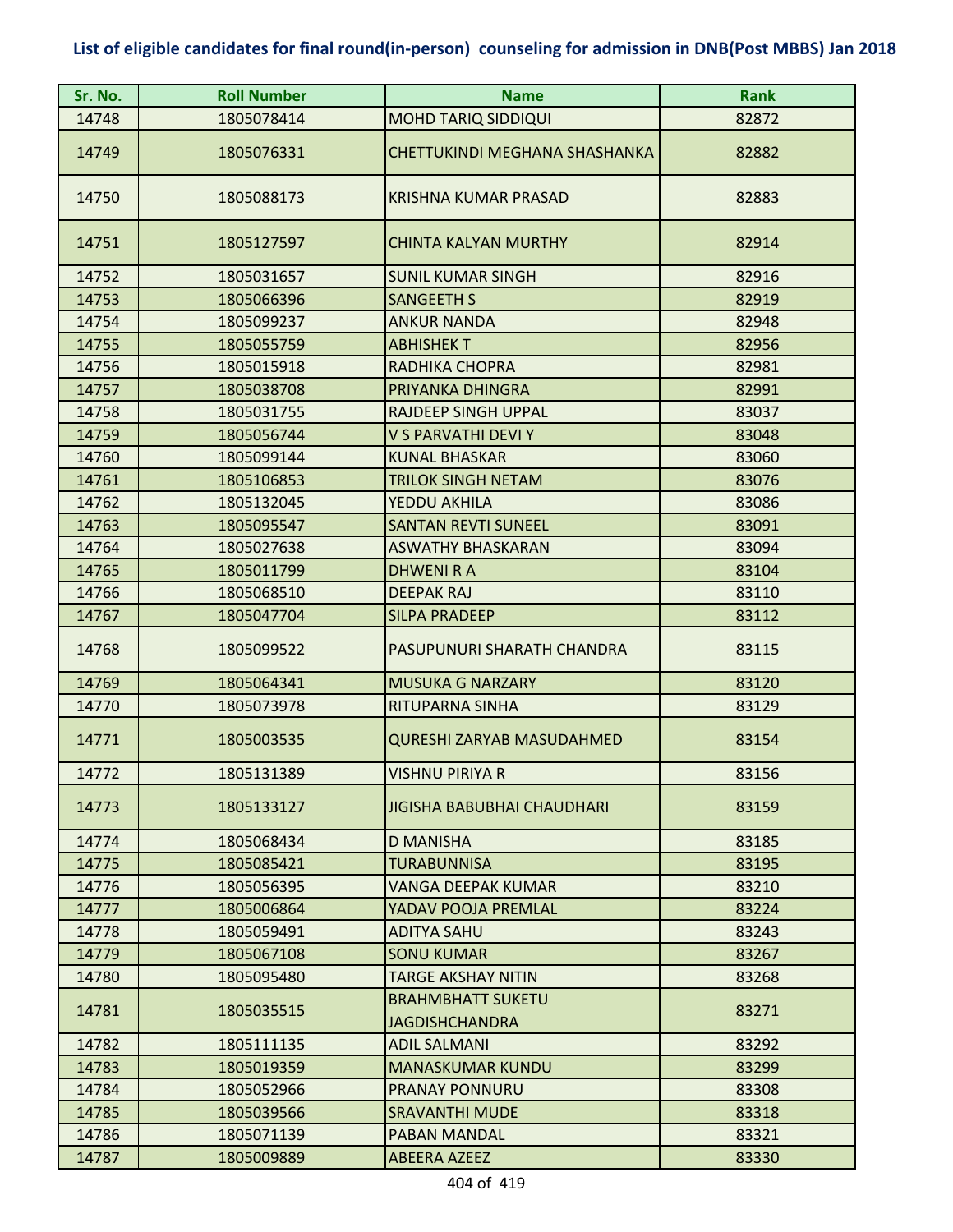| Sr. No. | <b>Roll Number</b> | <b>Name</b>                       | <b>Rank</b> |
|---------|--------------------|-----------------------------------|-------------|
| 14788   | 1805041066         | <b>IMJUNGBA NOKLANG</b>           | 83332       |
| 14789   | 1805028720         | <b>ARUMUGAM V</b>                 | 83338       |
| 14790   | 1805108331         | CHANDRAMOULI PUCHAKAYALA          | 83339       |
| 14791   | 1805007223         | <b>SARALE SHALAKA PRAKASH</b>     | 83341       |
| 14792   | 1805095786         | BADGIRE ABHAYKUMAR SUDHAKAR       | 83347       |
| 14793   | 1805114940         | <b>DIPTI ANU</b>                  | 83368       |
| 14794   | 1805108460         | DEV MANOHAR KIRAN VALAPARLA       | 83373       |
| 14795   | 1805126819         | <b>BHUMIKABEN RAMESHBHAI AHIR</b> | 83375       |
| 14796   | 1805092208         | AMBATKAR SUYASH YASHWANT          | 83395       |
| 14797   | 1805076187         | <b>DEPALLY HEMALATHA</b>          | 83398       |
| 14798   | 1805111269         | <b>MONIKA SAINI</b>               | 83427       |
| 14799   | 1805021011         | <b>SUJEET KUMAR JANGIR</b>        | 83447       |
| 14800   | 1805107719         | <b>ANDUKURI PAVAN</b>             | 83462       |
| 14801   | 1805098310         | <b>CHITTI SRILATA</b>             | 83467       |
| 14802   | 1805082952         | <b>SOUMYAPK</b>                   | 83487       |
| 14803   | 1805038344         | <b>PUSHPAK KUMAR</b>              | 83500       |
| 14804   | 1805003405         | <b>GOHIL PARAS MANJIBHAI</b>      | 83509       |
| 14805   | 1805097978         | POOJA YADAV                       | 83530       |
| 14806   | 1805058362         | <b>LOKESH BARWAL</b>              | 83542       |
| 14807   | 1805020699         | <b>U DIVYA</b>                    | 83543       |
| 14808   | 1805116885         | <b>TRIBENI DAS</b>                | 83553       |
| 14809   | 1805124563         | <b>SANGAVI</b>                    | 83561       |
| 14810   | 1805028267         | <b>SHAHID S HAMEED</b>            | 83562       |
| 14811   | 1805053680         | <b>VADDEBOINA KAVYA</b>           | 83577       |
| 14812   | 1805022993         | SRIRAMADESIGAN R                  | 83609       |
| 14813   | 1805043740         | <b>SUBODH ARYA</b>                | 83619       |
| 14814   | 1805086075         | <b>DHILSATH RASEENA N</b>         | 83628       |
| 14815   | 1805098904         | <b>SUJIT GUPTA</b>                | 83633       |
| 14816   | 1805080081         | SABA ANJUM                        | 83641       |
| 14817   | 1805050460         | <b>SAMPATH SOMASANI</b>           | 83653       |
| 14818   | 1805127493         | PRADEEP DODDA                     | 83662       |
| 14819   | 1805100121         | <b>SACHIN GUPTA</b>               | 83664       |
| 14820   | 1805071095         | <b>BIMALENDU BIKASH HAZRA</b>     | 83666       |
| 14821   | 1805031907         | <b>ASHISH SINGH</b>               | 83692       |
| 14822   | 1805033884         | <b>KUMAR ABHISHEK</b>             | 83697       |
| 14823   | 1805090518         | <b>SRIDHARAN M</b>                | 83700       |
| 14824   | 1805129865         | DEGAVATHULA RAVI NAIK             | 83709       |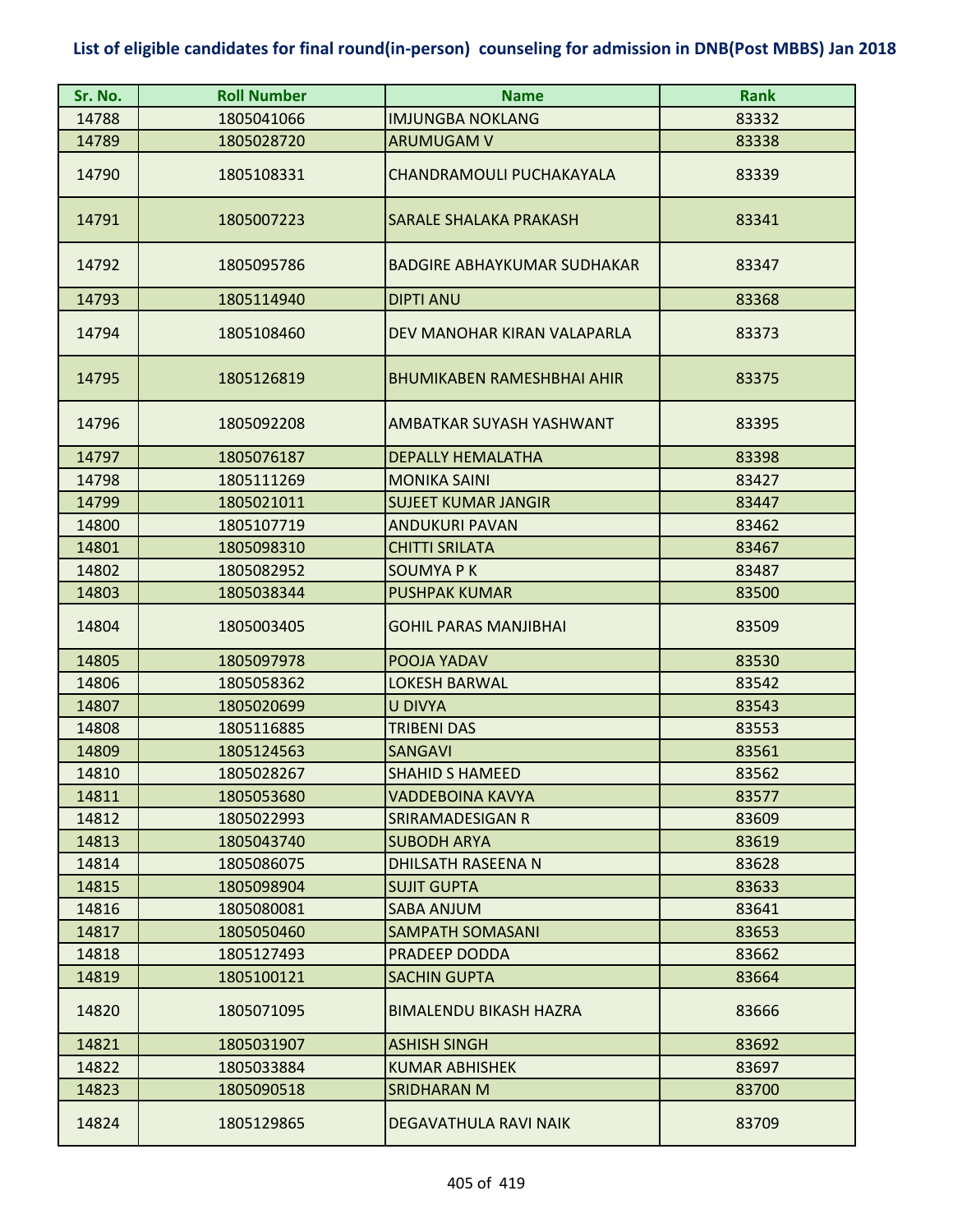| Sr. No. | <b>Roll Number</b> | <b>Name</b>                                   | <b>Rank</b> |
|---------|--------------------|-----------------------------------------------|-------------|
| 14825   | 1805117468         | <b>BHASME AJINKYA KULDIPAK</b>                | 83717       |
| 14826   | 1805088340         | <b>UDDESHEYA KUMAR</b>                        | 83756       |
| 14827   | 1805128940         | <b>SHRAVAN KUMAR RATCHA</b>                   | 83757       |
| 14828   | 1805099526         | VINODHINI AYYAMPERUMAL                        | 83770       |
| 14829   | 1805122206         | <b>JOSNY SELVARANCE</b>                       | 83776       |
| 14830   | 1805112152         | <b>NANDHINI</b>                               | 83779       |
| 14831   | 1805059068         | <b>SHYAMSUNDER DOGNE</b>                      | 83780       |
| 14832   | 1805108232         | <b>MURARI LIZZAIE</b>                         | 83781       |
| 14833   | 1805100870         | <b>AJAY KUMAR YADAV</b>                       | 83783       |
| 14834   | 1805120460         | <b>ANUSUYA S</b>                              | 83820       |
| 14835   | 1805106316         | SACHIN SUDARSHAN KANDAGATLA                   | 83839       |
| 14836   | 1805082738         | <b>NOUFAL K A</b>                             | 83845       |
| 14837   | 1805023970         | <b>ASHWINI MADHU</b>                          | 83880       |
| 14838   | 1805063467         | <b>ANGLICA KANAUJIA</b>                       | 83886       |
| 14839   | 1805034433         | <b>SIDDHANT BORAH</b>                         | 83904       |
| 14840   | 1805126594         | RAM JAHANVI PRASHANT                          | 83914       |
| 14841   | 1805094382         | <b>BAN SNEHA ISHWAR</b>                       | 83946       |
| 14842   | 1805092769         | PACHPOR PRAVIN SUBHASH                        | 83964       |
| 14843   | 1805108974         | <b>GOSWAMI SAJANGIRI ANILGIRI</b>             | 83972       |
| 14844   | 1805055300         | <b>KARTHIK PERAMANDLA</b>                     | 83982       |
| 14845   | 1805082437         | RENJINI RAMACHANDRAN                          | 83994       |
| 14846   | 1805094911         | <b>BORASE VIKAS ARJUN</b>                     | 84016       |
| 14847   | 1805129049         | <b>PRAVEEN</b>                                | 84019       |
| 14848   | 1805112177         | <b>SEKAR</b>                                  | 84036       |
| 14849   | 1805083599         | <b>SNEHA GUPTA</b>                            | 84044       |
| 14850   | 1805072660         | <b>AJAY KUMAR DAS</b>                         | 84050       |
| 14851   | 1805124466         | VIGNESHWARAN SWAMINATHAN                      | 84053       |
| 14852   | 1805110922         | PRAVEEN KUMAR PRASAD                          | 84094       |
| 14853   | 1805126976         | <b>KAMLESH RAM</b>                            | 84102       |
| 14854   | 1805024775         | <b>GAAYATHRIP</b>                             | 84155       |
| 14855   | 1805024269         | RAGHUL VALIYATHEKATHIL RAJAN                  | 84169       |
| 14856   | 1805025926         | <b>DHANALAKSHMI</b><br><b>THANDAVAMOORTHY</b> | 84173       |
| 14857   | 1805130214         | <b>JAMPANI CHANDRA</b>                        | 84185       |
| 14858   | 1805064548         | <b>KARRI RAMESH</b>                           | 84187       |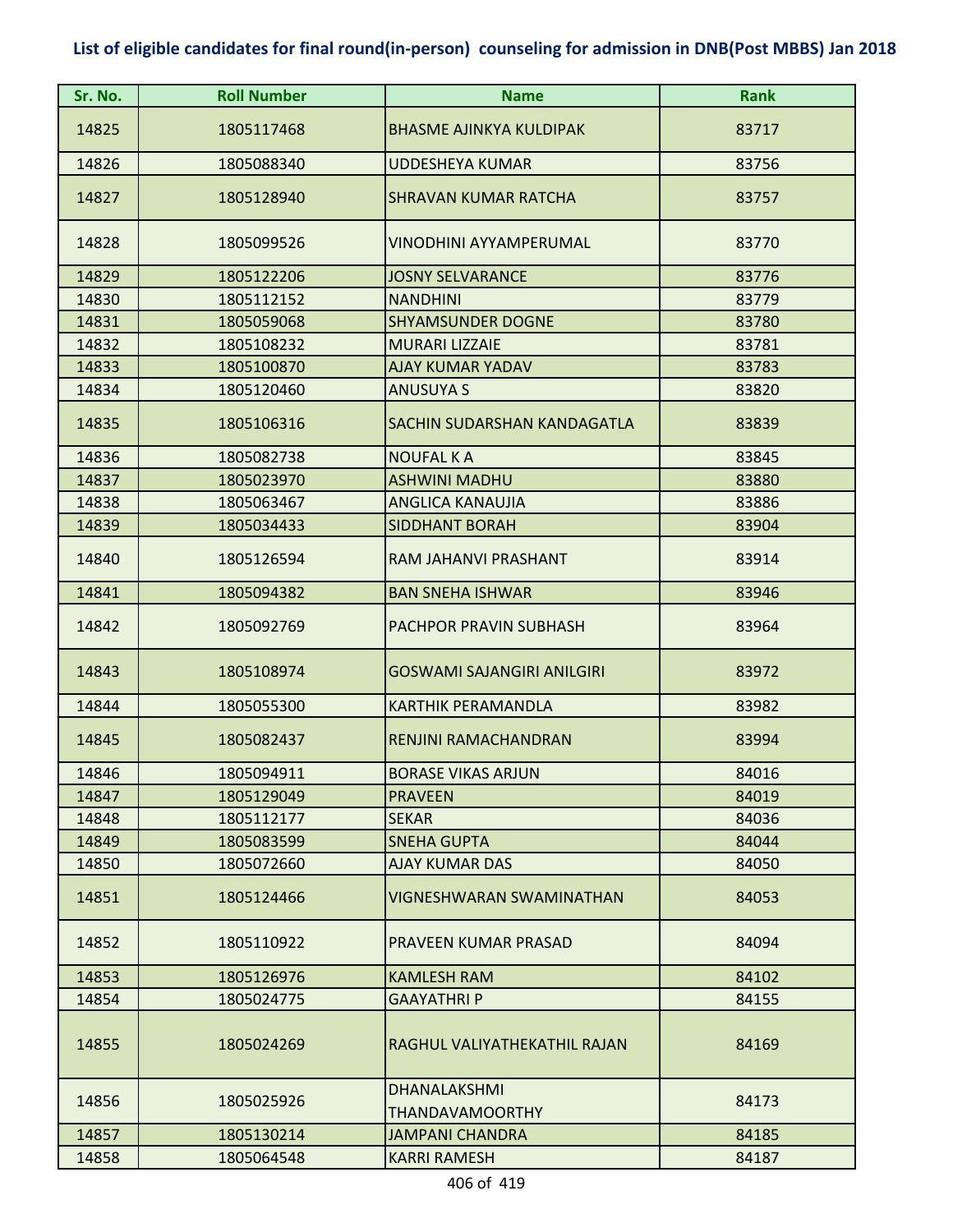| Sr. No. | <b>Roll Number</b> | <b>Name</b>                                 | <b>Rank</b> |
|---------|--------------------|---------------------------------------------|-------------|
| 14859   | 1805051840         | <b>VARUN KRISHNA RAO KOPPULA</b>            | 84198       |
| 14860   | 1805031805         | <b>MARIE NISHA</b>                          | 84239       |
| 14861   | 1805090133         | VIJAYALAKSHMI PALANISWAMY                   | 84244       |
| 14862   | 1805047796         | RAMANARAYANA ILLA                           | 84249       |
| 14863   | 1805097607         | <b>MOHAMED AYUB SULAIMAN H</b>              | 84274       |
| 14864   | 1805016468         | PRIYANKA KHALKHO                            | 84278       |
| 14865   | 1805082257         | KIRUTHIKA SUBBIAH VIJAYAKUMAR               | 84284       |
| 14866   | 1805031021         | <b>PRIYA</b>                                | 84288       |
| 14867   | 1805078762         | <b>ARVIND KUMAR</b>                         | 84296       |
| 14868   | 1805126276         | <b>BAROT RUSHI BHUPENDRAKUMAR</b>           | 84299       |
| 14869   | 1805063954         | SADAKALE PANDHARINATH GAMA                  | 84306       |
| 14870   | 1805040015         | <b>CHANDRICA N</b>                          | 84309       |
| 14871   | 1805048208         | <b>V SUREKHA</b>                            | 84330       |
| 14872   | 1805059804         | <b>GEETIKA JETHOO</b>                       | 84338       |
| 14873   | 1805012710         | <b>ESHANA RASHEED</b>                       | 84342       |
| 14874   | 1805068343         | <b>SAIRAM G</b>                             | 84354       |
| 14875   | 1805061236         | <b>ANUPRIYA</b>                             | 84355       |
| 14876   | 1805107878         | <b>D LAVANYA</b>                            | 84398       |
| 14877   | 1805085816         | <b>HANKARE TEJAS SHANKAR</b>                | 84445       |
| 14878   | 1805102423         | <b>SHASHI SHANKAR SHASTRI</b>               | 84456       |
| 14879   | 1805014079         | <b>R GRIFFIN FDO</b>                        | 84466       |
| 14880   | 1805027593         | <b>DILEEP THOMSON</b>                       | 84470       |
| 14881   | 1805133385         | VASAVA DHARMISHTHABEN<br><b>HASMUKHBHAI</b> | 84476       |
| 14882   | 1805105271         | SANGLE ANKITA RANGNATH                      | 84486       |
| 14883   | 1805017654         | KHARAT CHANDANI JAIPRAKASH                  | 84510       |
| 14884   | 1805041910         | <b>PIJUSH DAS</b>                           | 84512       |
| 14885   | 1805041945         | <b>PAWAN KUMAR</b>                          | 84514       |
| 14886   | 1805077120         | P CYRIL NETHAN KUMAR                        | 84542       |
| 14887   | 1805112268         | <b>ANANDHAN</b>                             | 84560       |
| 14888   | 1805104475         | <b>ANITA SWAMI</b>                          | 84607       |
| 14889   | 1805038906         | <b>CHEVVIDHAZH K</b>                        | 84618       |
| 14890   | 1805008855         | <b>TARASHANKAR DAS</b>                      | 84619       |
| 14891   | 1805117774         | YEOLKAR NINAD VITTHAL                       | 84622       |
| 14892   | 1805067693         | <b>SONAM VERMA</b>                          | 84625       |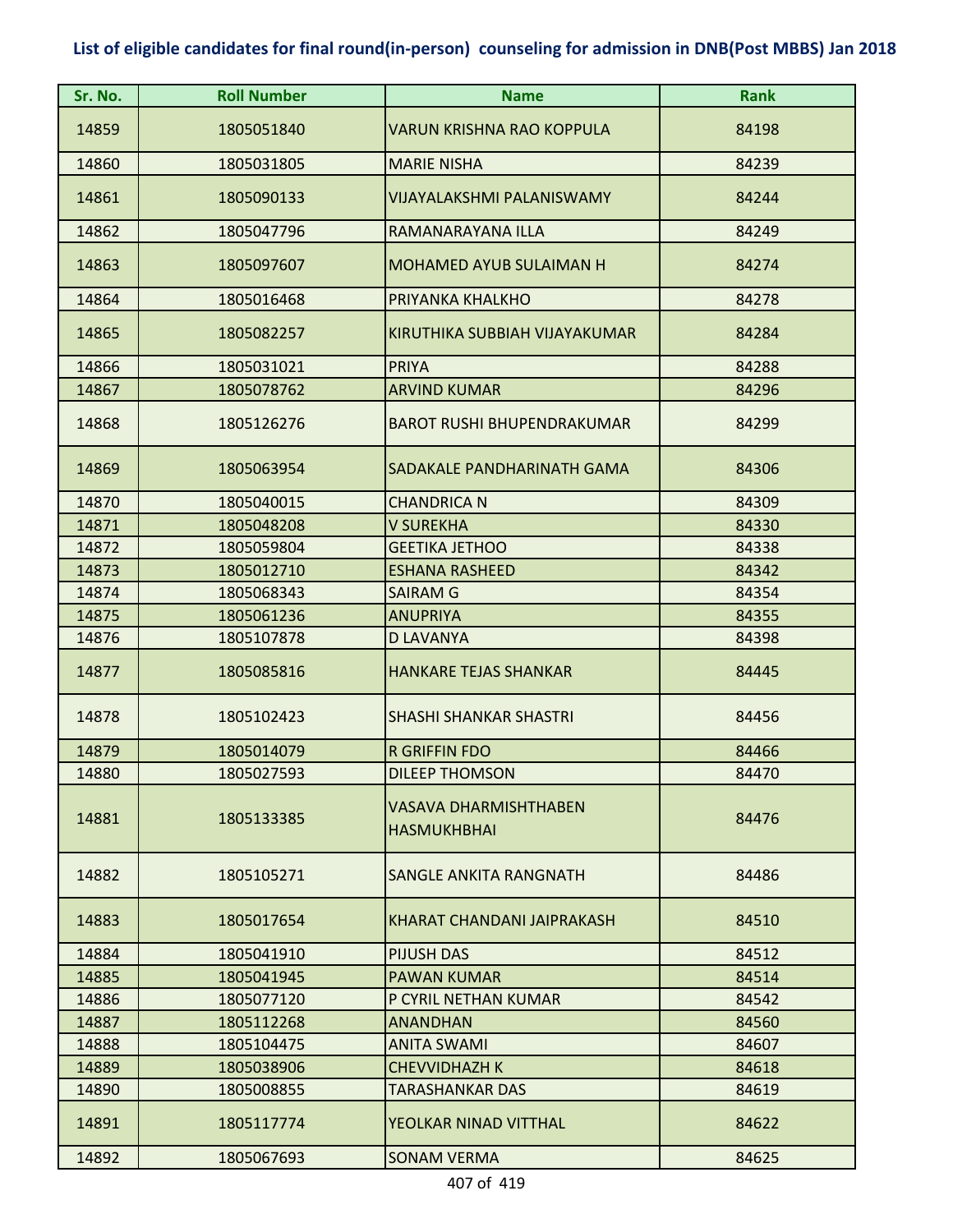| Sr. No. | <b>Roll Number</b> | <b>Name</b>                      | <b>Rank</b> |
|---------|--------------------|----------------------------------|-------------|
| 14893   | 1805029878         | PRIYA SACHAN                     | 84626       |
| 14894   | 1805001938         | <b>SHROFF MONIKA HEMIN</b>       | 84628       |
| 14895   | 1805094716         | <b>ADKE ABHIJEET SANJEEV</b>     | 84655       |
| 14896   | 1805063560         | <b>NARENDRA SINGH</b>            | 84703       |
| 14897   | 1805114158         | <b>SYEDA MARIYEM ASKER</b>       | 84707       |
| 14898   | 1805109288         | KAKARECHA VIDHYA JAYANTIBHAI     | 84720       |
| 14899   | 1805076778         | <b>M SANDEEP KUMAR NAIK</b>      | 84726       |
| 14900   | 1805103705         | <b>SHAMS TABREZ</b>              | 84728       |
| 14901   | 1805094051         | <b>BURKULE TRYAMBAK HARIBHAU</b> | 84734       |
| 14902   | 1805026673         | <b>NAINE DIVYAJYOTHI</b>         | 84749       |
| 14903   | 1805121894         | <b>SHEBIN CHELLAN ESTHER</b>     | 84754       |
| 14904   | 1805131376         | <b>S SUNITHA</b>                 | 84756       |
| 14905   | 1805030292         | <b>SHASHANK KUMAR SINHA</b>      | 84761       |
| 14906   | 1805038403         | <b>LS LOVELY LALNGHATZO</b>      | 84773       |
| 14907   | 1805015253         | <b>AMANJYOT KAUR</b>             | 84774       |
| 14908   | 1805032043         | RAVI KUMAR MEENA                 | 84798       |
| 14909   | 1805018957         | <b>RABINDRA KISKU</b>            | 84804       |
| 14910   | 1805037141         | RANJEET KUMAR VERMA              | 84819       |
| 14911   | 1805039423         | <b>NAMBURI RADHIKA</b>           | 84853       |
| 14912   | 1805129627         | <b>BANOTH DHARMENDRA</b>         | 84884       |
| 14913   | 1805077265         | <b>RAMESH NAIK S N</b>           | 84889       |
| 14914   | 1805120561         | <b>VILAASHINI P V</b>            | 84892       |
| 14915   | 1805095564         | <b>DHRESYACP</b>                 | 84895       |
| 14916   | 1805064176         | <b>SUBHADRA TISSOPI</b>          | 84904       |
| 14917   | 1805007376         | <b>RAMNIWAS KUMAR</b>            | 84940       |
| 14918   | 1805028487         | <b>SRIBALAJI P</b>               | 84945       |
| 14919   | 1805061343         | <b>SANJNA</b>                    | 84946       |
| 14920   | 1805105031         | ADITYA SAHADEO GORAD             | 84973       |
| 14921   | 1805017947         | <b>MAGALAKSHMIN</b>              | 84995       |
| 14922   | 1805085386         | <b>GUDHANE SHRUTI NARAYAN</b>    | 84998       |
| 14923   | 1805076384         | REDDIPOGULA SUPRAVALLIKA         | 85025       |
| 14924   | 1805049896         | POORNA VEERA BRAMHAJI K          | 85040       |
| 14925   | 1805090962         | DAWARI DHANAJI BABURAO           | 85051       |
| 14926   | 1805069278         | KAMBLE SHRADDHA CHANDRAKANT      | 85083       |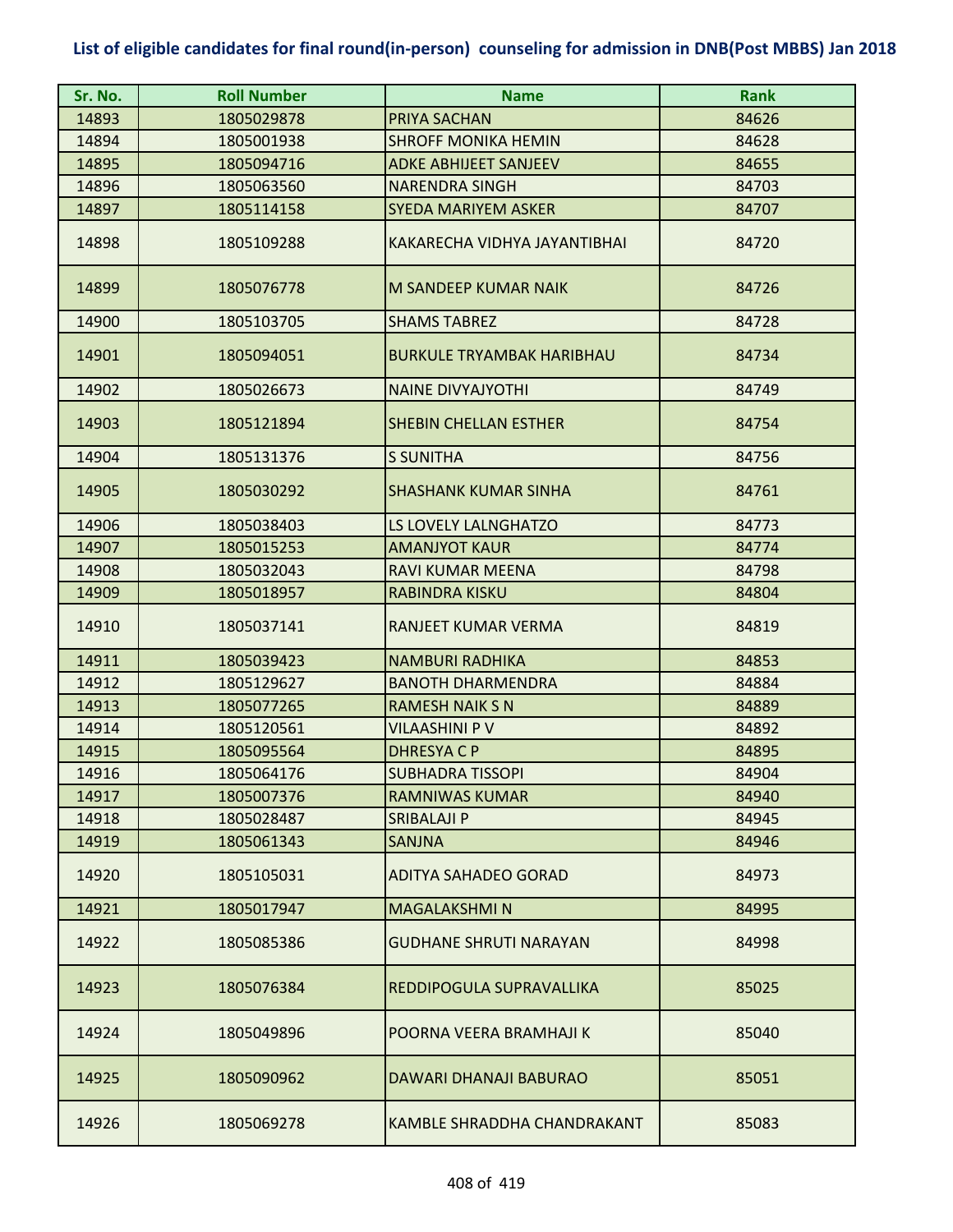| Sr. No. | <b>Roll Number</b> | <b>Name</b>                       | <b>Rank</b> |
|---------|--------------------|-----------------------------------|-------------|
| 14927   | 1805096882         | RANE SANDHYA INDRASING            | 85093       |
| 14928   | 1805027484         | <b>JAINEE SUKUMAR</b>             | 85111       |
| 14929   | 1805099583         | <b>DEEP PRIYA LALL</b>            | 85135       |
| 14930   | 1805092848         | <b>BHAJIPALE PIYUSH SHRIDHAR</b>  | 85136       |
| 14931   | 1805044160         | <b>VIVEK KUMAR</b>                | 85137       |
| 14932   | 1805043339         | RAKESH KUMAR MEENA                | 85147       |
| 14933   | 1805015338         | <b>SANDEEP KUMAR</b>              | 85159       |
| 14934   | 1805051748         | BEVARA NAGA HAMSA MOULYA          | 85177       |
| 14935   | 1805072192         | <b>SWARUP MONDAL</b>              | 85179       |
| 14936   | 1805072795         | DHARMENDRA MANDAL                 | 85195       |
| 14937   | 1805095491         | <b>TOKE PRANJALI GOVIND</b>       | 85207       |
| 14938   | 1805109039         | <b>GOSWAMI VIKRANT MAHESHGIRI</b> | 85212       |
| 14939   | 1805003515         | PRIYANKA KUWAL                    | 85217       |
| 14940   | 1805055770         | <b>SAVULA TEJASREE</b>            | 85218       |
| 14941   | 1805006675         | <b>RASIKA DILIP ZADE</b>          | 85251       |
| 14942   | 1805097135         | AYAZ AHMED JAMIL AHMED ANSARI     | 85269       |
| 14943   | 1805019071         | <b>SUDHAKAR PRADHAN</b>           | 85274       |
| 14944   | 1805091848         | SHINDE VISHAKHA RAJENDRA          | 85275       |
| 14945   | 1805099075         | <b>RINKI KUMARI SAINI</b>         | 85278       |
| 14946   | 1805026788         | A SINDHU S KUMAR                  | 85283       |
| 14947   | 1805126112         | PATEL BINAL RATILAL               | 85293       |
| 14948   | 1805121505         | <b>CHARU PRABHA CHANDRAN</b>      | 85297       |
| 14949   | 1805040689         | KRISHNA CHAITANYA VALIYA KURTHI   | 85321       |
| 14950   | 1805132756         | <b>SAMUDRALA RAVINDER</b>         | 85334       |
| 14951   | 1805104954         | <b>KAMBLE DEEPALI BHIKAJI</b>     | 85344       |
| 14952   | 1805123653         | PALEM KIRANMAYI                   | 85347       |
| 14953   | 1805059567         | <b>PARITOSH SONI</b>              | 85395       |
| 14954   | 1805067855         | <b>K SREE MOUNIKA</b>             | 85402       |
| 14955   | 1805121473         | <b>RESHMI GANESH G</b>            | 85412       |
| 14956   | 1805103882         | <b>SANJIT KUMAR</b>               | 85416       |
| 14957   | 1805053009         | P ARJUN                           | 85441       |
| 14958   | 1805073239         | MALABIKA DAS                      | 85449       |
| 14959   | 1805046427         | <b>B JYOTHINADHA RAJU</b>         | 85455       |
| 14960   | 1805132826         | MAHAMMAD MUSTAFA                  | 85464       |
| 14961   | 1805011004         | <b>KALAI SELVI K</b>              | 85478       |
| 14962   | 1805044280         | <b>RAJENDER KUMAR</b>             | 85500       |
| 14963   | 1805032875         | KUMAR SHUBHAM                     | 85513       |
| 14964   | 1805082312         | <b>SHAFLIA SHUKKUR</b>            | 85552       |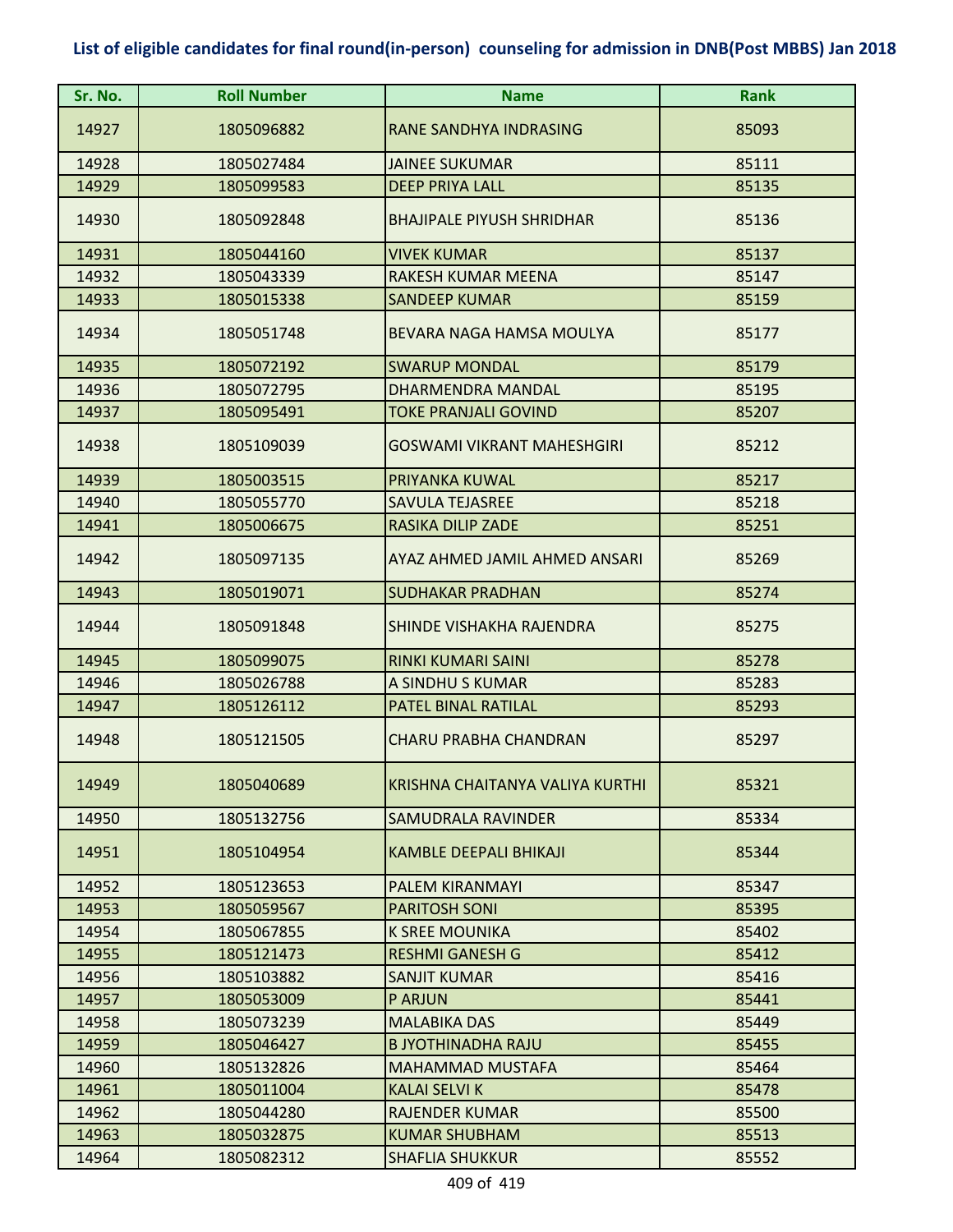| Sr. No. | <b>Roll Number</b> | <b>Name</b>                              | <b>Rank</b> |
|---------|--------------------|------------------------------------------|-------------|
| 14965   | 1805068565         | <b>PRAMOD KUMAR</b>                      | 85557       |
| 14966   | 1805092484         | PADOLE WANDANA HARIDAS                   | 85560       |
| 14967   | 1805106640         | SHUBHAM JAYWANT AHIRRAO                  | 85563       |
| 14968   | 1805094691         | <b>BHOYE PRAMOD VITTHAL</b>              | 85573       |
| 14969   | 1805081222         | <b>AMREEN MEHNAZ</b>                     | 85591       |
| 14970   | 1805087039         | <b>KOLVEKAR MANASI</b><br>CHANDRASHEKHAR | 85609       |
| 14971   | 1805083899         | <b>MODH ZALAK PANKAJKUMAR</b>            | 85642       |
| 14972   | 1805067369         | <b>SHASHI KANT VERMA</b>                 | 85657       |
| 14973   | 1805128377         | <b>MAHABOOBVALI DUDEKULA</b>             | 85672       |
| 14974   | 1805128630         | PALLEPOGU DIVYA                          | 85677       |
| 14975   | 1805017865         | <b>DAKUA ADITI</b>                       | 85684       |
| 14976   | 1805097252         | <b>MAHAJAN HARSHAL VASUDEO</b>           | 85712       |
| 14977   | 1805077538         | <b>M RAGHUNATH</b>                       | 85743       |
| 14978   | 1805034391         | <b>ASHIM BORUAH</b>                      | 85751       |
| 14979   | 1805061406         | <b>RAVINDERJIT SINGH</b>                 | 85763       |
| 14980   | 1805021780         | RAMESH KUMAR HEMBRAM                     | 85768       |
| 14981   | 1805069994         | <b>SAMEER BISWAS</b>                     | 85775       |
| 14982   | 1805009342         | <b>ARUN KUMAR</b>                        | 85778       |
| 14983   | 1805006846         | <b>BOKEY CHINMAYI PRAMOD</b>             | 85788       |
| 14984   | 1805046156         | <b>JANHAVIMS</b>                         | 85791       |
| 14985   | 1805035133         | <b>SUBODH KUMAR PASWAN</b>               | 85793       |
| 14986   | 1805042451         | MOHAMMED SIYAD ABDUL SALAM               | 85823       |
| 14987   | 1805100425         | <b>OM PRAKASH</b>                        | 85839       |
| 14988   | 1805107475         | <b>VINITA DEWANGAN</b>                   | 85853       |
| 14989   | 1805087054         | <b>SHAIK AYESHA AFREEN</b>               | 85890       |
| 14990   | 1805051395         | <b>MADHU KEERTHI M</b>                   | 85930       |
| 14991   | 1805071932         | <b>KOUSHIK DAS</b>                       | 85949       |
| 14992   | 1805083074         | <b>SUNIL R</b>                           | 85956       |
| 14993   | 1805124691         | <b>HARRIP</b>                            | 85958       |
| 14994   | 1805109368         | MEHUL DALSUKHBHAI JETHVA                 | 85976       |
| 14995   | 1805068466         | NAGASHEKHAR YELPULA                      | 85987       |
| 14996   | 1805092623         | SUPRIYA SANJAY PATIL                     | 86002       |
| 14997   | 1805058468         | <b>SATPAL KURI</b>                       | 86005       |
| 14998   | 1805102234         | <b>SHIVANI AGRAWAL</b>                   | 86008       |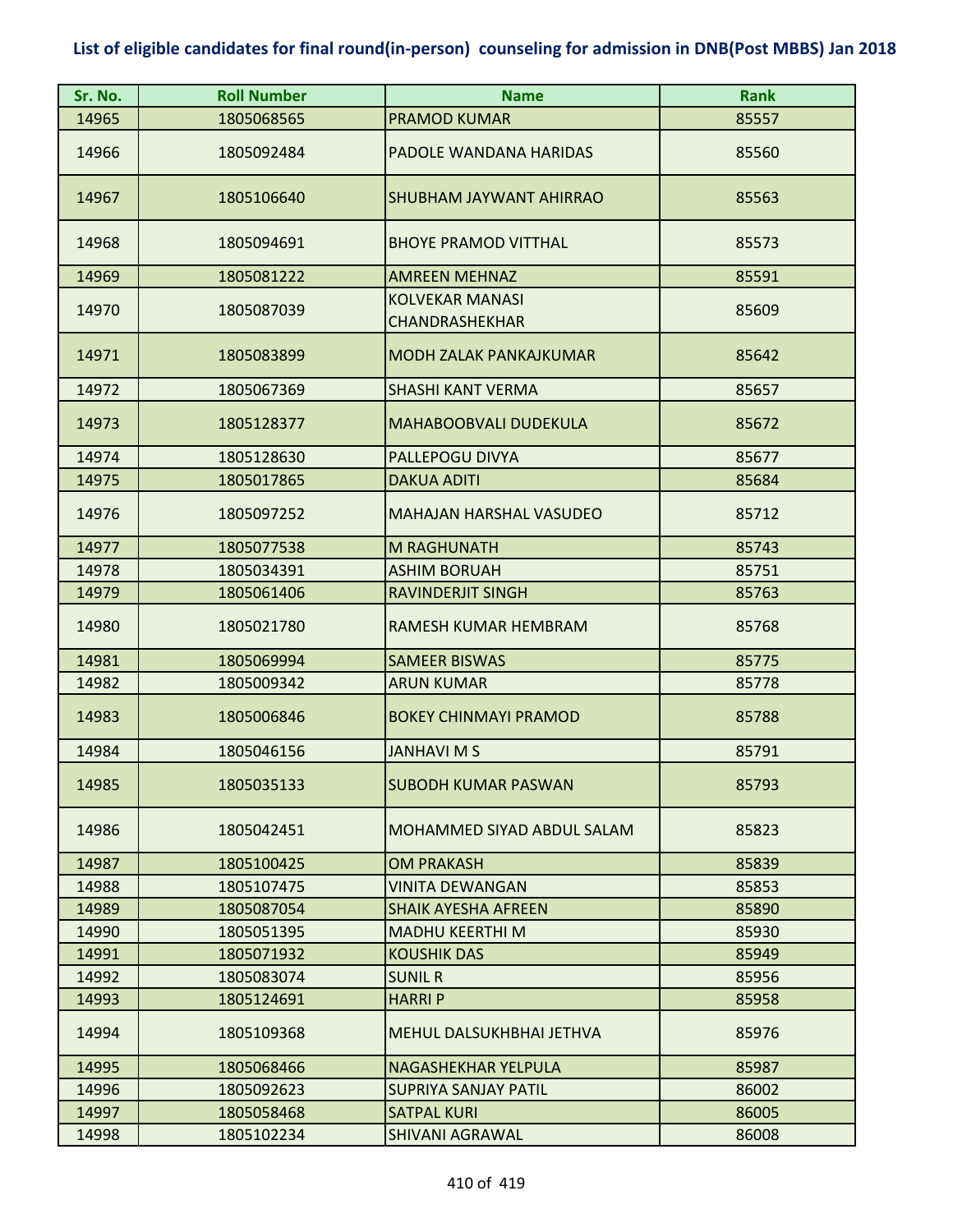| Sr. No. | <b>Roll Number</b> | <b>Name</b>                 | <b>Rank</b> |
|---------|--------------------|-----------------------------|-------------|
| 14999   | 1805095949         | NIGHUKAR PRANALI PRAKASH    | 86035       |
| 15000   | 1805091300         | AVISHKAR SHYAM KHANDARE     | 86039       |
| 15001   | 1805110085         | <b>SANJEEV KUMAR</b>        | 86040       |
| 15002   | 1805074257         | N CHRISTY WELLY SARIANG     | 86057       |
| 15003   | 1805115959         | PATEL NIDHI NITINBHAI       | 86066       |
| 15004   | 1805034849         | VAISHAKH BHARATHAN ENGOOR   | 86095       |
| 15005   | 1805134477         | <b>PURVI M PATIL</b>        | 86112       |
| 15006   | 1805004293         | <b>MOHAMMED FAISAL KHAN</b> | 86114       |
| 15007   | 1805068881         | PRIYANKA SAROHA             | 86135       |
| 15008   | 1805123353         | DALAI NAVEEN KUMAR          | 86151       |
| 15009   | 1805122313         | <b>ARAVIND S KUMAR</b>      | 86152       |
| 15010   | 1805130827         | <b>ANUSHA KAMIDI</b>        | 86160       |
| 15011   | 1805011904         | <b>MODAK SHITAL NAMDEO</b>  | 86169       |
| 15012   | 1805120102         | S ARULJANANI                | 86174       |
| 15013   | 1805024767         | <b>MANORANJANA</b>          | 86185       |
| 15014   | 1805044844         | POOJA CHAUHAN               | 86202       |
| 15015   | 1805012379         | <b>NAVYA ALALAGERI</b>      | 86211       |
| 15016   | 1805017991         | NIVEDIKA KUMBHARE           | 86215       |
| 15017   | 1805002333         | <b>KARANGIYA JOSHANA</b>    | 86228       |
| 15018   | 1805045003         | <b>DEBAYAN DEY</b>          | 86243       |
| 15019   | 1805032968         | <b>HIMANI GIRI</b>          | 86257       |
| 15020   | 1805086067         | <b>NEBA SALO</b>            | 86267       |
| 15021   | 1805097070         | <b>KAMBLE NEHA VISHWAS</b>  | 86272       |
| 15022   | 1805115465         | <b>TANMOY SARKAR</b>        | 86273       |
| 15023   | 1805102340         | <b>ANJANA GANDHI</b>        | 86301       |
| 15024   | 1805021725         | <b>SRISHTI KINDO</b>        | 86312       |
| 15025   | 1805004410         | <b>SARITA YADAV</b>         | 86329       |
| 15026   | 1805001357         | YOGENDRA SINGH              | 86368       |
| 15027   | 1805052155         | <b>MOOD SRINIVAS</b>        | 86382       |
| 15028   | 1805088709         | JANNU ANVESH GOUD           | 86404       |
| 15029   | 1805114488         | <b>ANIL KUMAR SHARMA</b>    | 86419       |
| 15030   | 1805059396         | <b>MANSINGH KUMRE</b>       | 86436       |
| 15031   | 1805123395         | <b>EDIGA PRIYANKA</b>       | 86451       |
| 15032   | 1805000008         | <b>SHATABDI PAL</b>         | 86452       |
| 15033   | 1805107070         | <b>PUSHPLATA PATEL</b>      | 86453       |
| 15034   | 1805018036         | <b>SHARMIN ALAM</b>         | 86472       |
| 15035   | 1805122395         | M S FAJILA RIZWANA          | 86515       |
| 15036   | 1805059355         | MUKESH KUMAR TILGAM         | 86516       |
| 15037   | 1805022369         | NIVEDHA BALAKRISHNAN        | 86523       |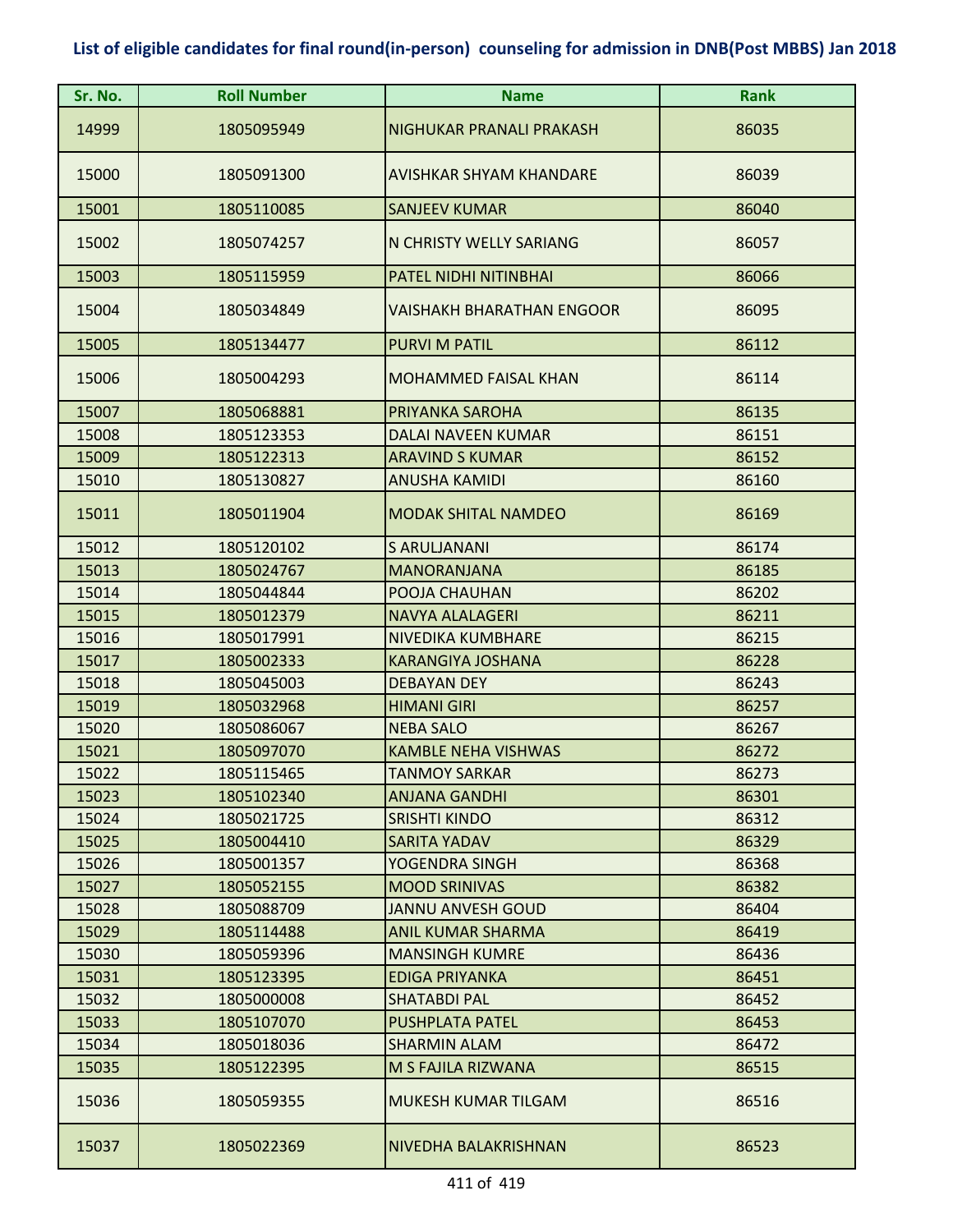| Sr. No. | <b>Roll Number</b> | <b>Name</b>                                 | <b>Rank</b> |
|---------|--------------------|---------------------------------------------|-------------|
| 15038   | 1805124328         | <b>SUDARSHAN K</b>                          | 86527       |
| 15039   | 1805058080         | <b>TEENA PATIDAR</b>                        | 86537       |
| 15040   | 1805006868         | PRADHAN KALYANI VINOD                       | 86540       |
| 15041   | 1805016706         | <b>FIROJA BANO</b>                          | 86546       |
| 15042   | 1805044289         | <b>GAGANDEEP SINGH</b>                      | 86553       |
| 15043   | 1805106708         | <b>GULSHAN KUMAR</b>                        | 86554       |
| 15044   | 1805032149         | NINGOMBAM KUBILEIMA                         | 86560       |
| 15045   | 1805029688         | <b>ARCHANA CHAUDHARY</b>                    | 86592       |
| 15046   | 1805100549         | <b>SANTOSH KUMAR SINGH</b>                  | 86605       |
| 15047   | 1805084381         | <b>SAKSHI SAGLOTRA</b>                      | 86615       |
| 15048   | 1805014628         | <b>AVINASH TIU</b>                          | 86627       |
| 15049   | 1805035913         | PRAJAPATI AKSHAYKUMAR<br><b>GIRISHKUMAR</b> | 86647       |
| 15050   | 1805087570         | LOKARE MAHESH BALWANT                       | 86667       |
| 15051   | 1805023010         | <b>SNEHAPRIYA CHANDRAN</b>                  | 86671       |
| 15052   | 1805071262         | <b>MAMUNI DEBBARMA</b>                      | 86677       |
| 15053   | 1805054538         | <b>SURAPALLI KONDALU</b>                    | 86700       |
| 15054   | 1805090973         | <b>EDAKHE PARNIKA SURESHRAO</b>             | 86713       |
| 15055   | 1805065084         | <b>MOHAMMED ISHAQ</b>                       | 86733       |
| 15056   | 1805102379         | RAVI NANDINI SINGH                          | 86735       |
| 15057   | 1805030456         | <b>ABHISHEK ROSHAN MINZ</b>                 | 86742       |
| 15058   | 1805030823         | <b>SHAHNAZ KHAN</b>                         | 86745       |
| 15059   | 1805021439         | <b>SHIPRA SURIN</b>                         | 86780       |
| 15060   | 1805031443         | <b>RANDHIR KUMAR</b>                        | 86806       |
| 15061   | 1805114791         | <b>MON MOHAN BORO</b>                       | 86816       |
| 15062   | 1805088302         | <b>KUMAR RAHUL</b>                          | 86841       |
| 15063   | 1805033317         | <b>MOHAMMAD AMAN ANSARI</b>                 | 86885       |
| 15064   | 1805030595         | <b>BHAWANI SINGH SAINI</b>                  | 86934       |
| 15065   | 1805053256         | PREETHA SUNDARY D                           | 86938       |
| 15066   | 1805127665         | <b>BALA KISHORE NAIK DUMAVATU</b>           | 86939       |
| 15067   | 1805042777         | <b>CHIRANJIT NOATIA</b>                     | 86944       |
| 15068   | 1805129122         | CHAKRAVARTHY RAVADA                         | 86979       |
| 15069   | 1805026774         | <b>CHERUKU SANTHI SUDHA</b>                 | 86985       |
| 15070   | 1805075522         | <b>NAVANEETH S DAS</b>                      | 86999       |
| 15071   | 1805031115         | NARENDRA BAIRWA                             | 87000       |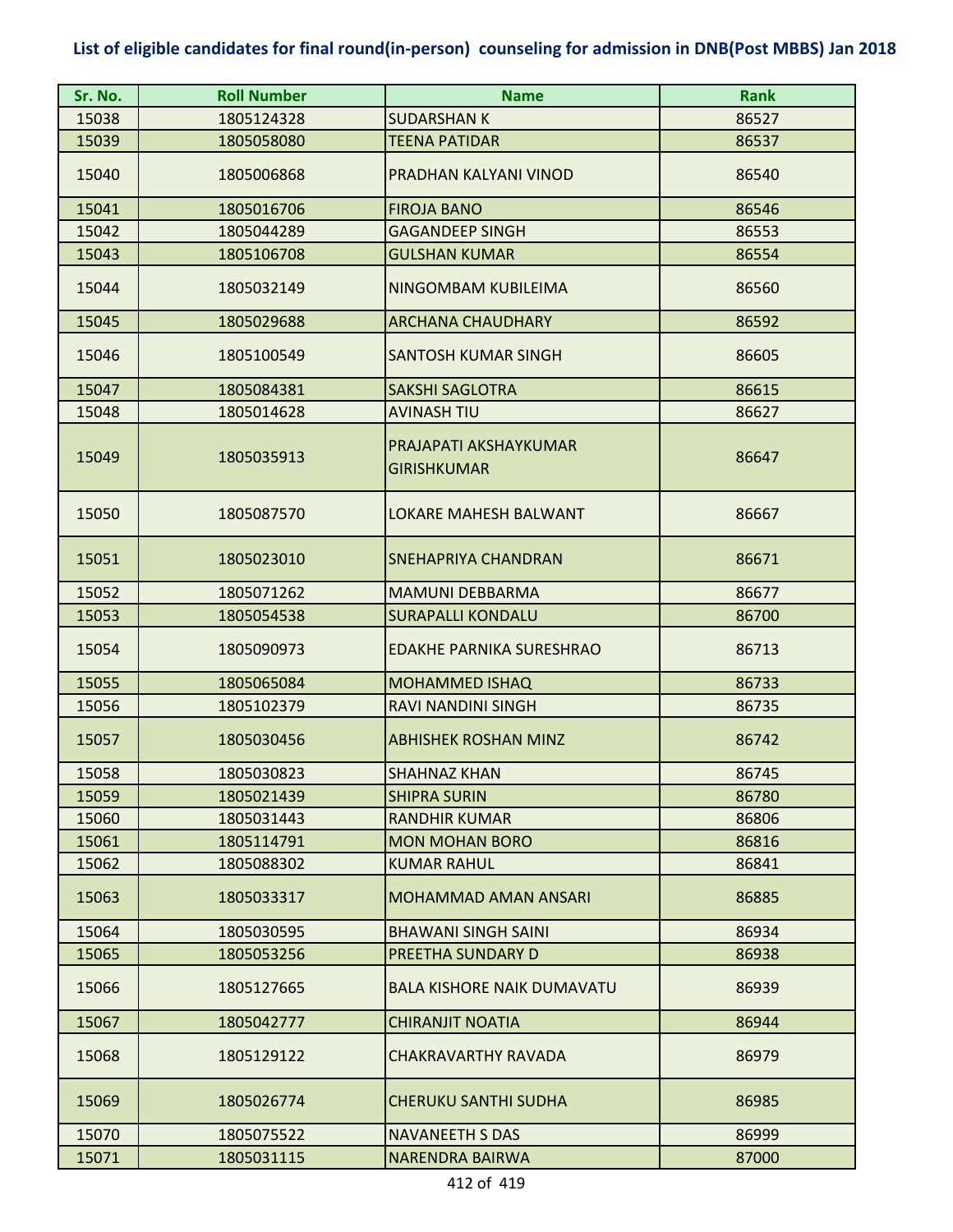| Sr. No. | <b>Roll Number</b> | <b>Name</b>                   | <b>Rank</b> |
|---------|--------------------|-------------------------------|-------------|
| 15072   | 1805050719         | <b>KHOLA KAVITHA</b>          | 87001       |
| 15073   | 1805123652         | <b>SILPA PALEM</b>            | 87002       |
| 15074   | 1805061948         | SONAWANE SUPRIYA GOKUL        | 87005       |
| 15075   | 1805112238         | <b>KARTHICK S</b>             | 87010       |
| 15076   | 1805084320         | <b>HARSH VERMA</b>            | 87011       |
| 15077   | 1805095986         | <b>SIRVI SURESH MOOLARAM</b>  | 87014       |
| 15078   | 1805100448         | ASHISH KUMAR BHAGIRATH SHASHI | 87017       |
| 15079   | 1805032753         | <b>SAURABH ARYA</b>           | 87036       |
| 15080   | 1805040118         | <b>MANDA NAMRATHA</b>         | 87041       |
| 15081   | 1805021456         | <b>VIJAY KUMAR SONI</b>       | 87051       |
| 15082   | 1805114444         | <b>SUNIL YADAV</b>            | 87073       |
| 15083   | 1805081006         | <b>KOKILA A</b>               | 87078       |
| 15084   | 1805053856         | <b>VIDYA BODA</b>             | 87096       |
| 15085   | 1805051669         | <b>ROHITH JAISWAL</b>         | 87125       |
| 15086   | 1805026316         | RAVITEJA MOSUGANTI            | 87131       |
| 15087   | 1805100415         | <b>VANDANA CHAUDHARY</b>      | 87146       |
| 15088   | 1805065009         | <b>TEJASWINI T S</b>          | 87154       |
| 15089   | 1805122874         | <b>NIVEDITA C</b>             | 87155       |
| 15090   | 1805029884         | <b>ABHISHEK GAUTAM</b>        | 87157       |
| 15091   | 1805031310         | PRIYANKA RANDHIRRAO RAUT      | 87163       |
| 15092   | 1805046304         | <b>MALOTH VENKATESWARLU</b>   | 87173       |
| 15093   | 1805017913         | <b>NANCY MOURYA</b>           | 87224       |
| 15094   | 1805021753         | <b>RINKU JAISWAL</b>          | 87241       |
| 15095   | 1805013795         | <b>NAGARAJ RAYKAR</b>         | 87286       |
| 15096   | 1805050380         | <b>KALLA SUSHMMA</b>          | 87287       |
| 15097   | 1805129872         | UDAY PRASANTH DEVAPATI        | 87299       |
| 15098   | 1805071283         | <b>DIBYENDU PATRA</b>         | 87301       |
| 15099   | 1805016330         | <b>BHAVNA SAHU</b>            | 87322       |
| 15100   | 1805028831         | <b>INUKONDA ANWESH</b>        | 87333       |
| 15101   | 1805004247         | <b>MOHAMMED MUZAHID</b>       | 87334       |
| 15102   | 1805111933         | <b>DHANALAKSHMI MURUGAN</b>   | 87335       |
| 15103   | 1805034786         | <b>TAILYANG NIME</b>          | 87356       |
| 15104   | 1805077356         | <b>SHEIK LAL</b>              | 87357       |
| 15105   | 1805113073         | <b>ARUNA MUNDA</b>            | 87360       |
| 15106   | 1805068019         | <b>JAGATI SANJEEV</b>         | 87362       |
| 15107   | 1805087319         | KHARAT RAMCHANDRA PRABHAKAR   | 87364       |
| 15108   | 1805056932         | VITHANALA VIJAYA SAI KUMAR    | 87379       |
| 15109   | 1805088339         | <b>ANJALI GUPTA</b>           | 87383       |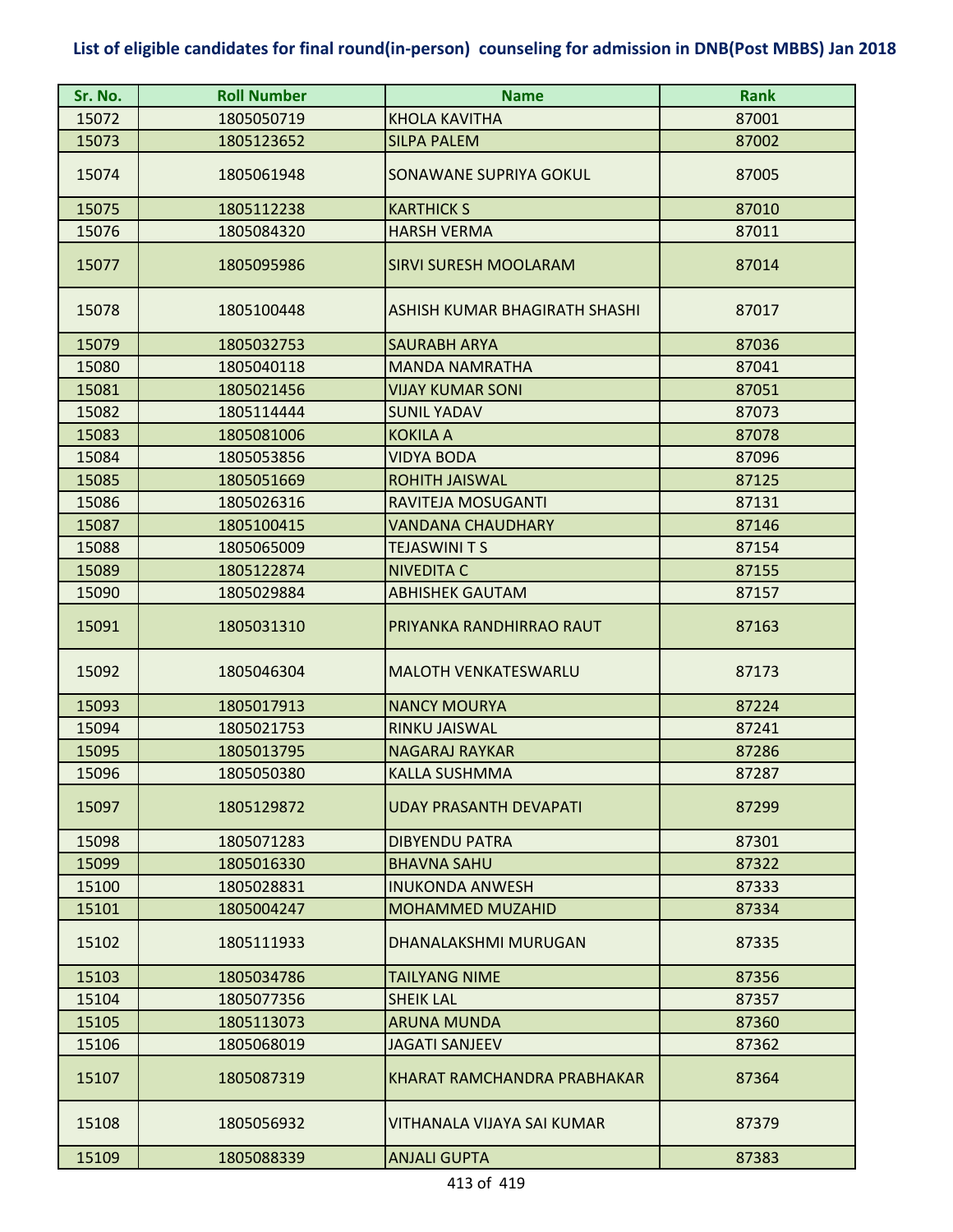| Sr. No. | <b>Roll Number</b> | <b>Name</b>                    | <b>Rank</b> |
|---------|--------------------|--------------------------------|-------------|
| 15110   | 1805133012         | RAVAL HITESH DEVSHIBHAI        | 87392       |
| 15111   | 1805091369         | <b>GAIKWAD PRABODH SAMPAT</b>  | 87419       |
| 15112   | 1805073120         | <b>JAYADRATHA MONDAL</b>       | 87431       |
| 15113   | 1805000350         | <b>NIRMAL KUMAR</b>            | 87432       |
| 15114   | 1805001532         | NIMESHKUMAR D DHANAVADIYA      | 87453       |
| 15115   | 1805023358         | <b>PRAGALATHAN P</b>           | 87456       |
| 15116   | 1805094357         | <b>SHELKE PUSHAPA FAKIRRAO</b> | 87457       |
| 15117   | 1805104063         | <b>VIJAY NANDINI</b>           | 87462       |
| 15118   | 1805043810         | <b>VIMMI KUMARI</b>            | 87510       |
| 15119   | 1805040546         | <b>GUDDAKESH KUMAR</b>         | 87538       |
| 15120   | 1805010996         | <b>SHREE HARSHINI D</b>        | 87547       |
| 15121   | 1805044966         | <b>PRITAM DAS</b>              | 87551       |
| 15122   | 1805118414         | <b>SREEPRIYA B</b>             | 87552       |
| 15123   | 1805131600         | <b>BADAVATH DIVYAREKHA</b>     | 87554       |
| 15124   | 1805013257         | SHILPA SHARON GNANAMUTHU       | 87570       |
| 15125   | 1805110852         | <b>VIJENDER SINGH</b>          | 87604       |
| 15126   | 1805117083         | <b>SHETTYE ABHARNA ANIL</b>    | 87625       |
| 15127   | 1805060238         | <b>MUKESH KUMAR JAT</b>        | 87638       |
| 15128   | 1805104011         | <b>ANURAG SINGH</b>            | 87648       |
| 15129   | 1805033603         | <b>SEKARAN PRAVIN KUMAR</b>    | 87662       |
| 15130   | 1805021521         | <b>HEMENDRA KUMAR JAISWAL</b>  | 87665       |
| 15131   | 1805043330         | <b>SANDHU ARYA</b>             | 87666       |
| 15132   | 1805028122         | <b>LOGAPRIYA RS</b>            | 87670       |
| 15133   | 1805022377         | <b>ADEL AHMED</b>              | 87678       |
| 15134   | 1805046142         | <b>AMITHKUMAR S</b>            | 87682       |
| 15135   | 1805001269         | <b>BUDDHI SINGH DHAKAD</b>     | 87694       |
| 15136   | 1805027285         | <b>SMERA RAMAKRISHNAN</b>      | 87753       |
| 15137   | 1805051572         | <b>MUDE SRI SAI PRIYANKA</b>   | 87758       |
| 15138   | 1805114608         | <b>APEXA SUMAN</b>             | 87780       |
| 15139   | 1805082922         | <b>THAILA</b>                  | 87797       |
| 15140   | 1805036848         | <b>VARUN KUMAR TANDON</b>      | 87835       |
| 15141   | 1805027570         | <b>ARUN K P</b>                | 87842       |
| 15142   | 1805077616         | <b>GOVULA SUBRAMANYAM</b>      | 87845       |
| 15143   | 1805064598         | <b>MANIKUMAR TALLA</b>         | 87867       |
| 15144   | 1805121022         | <b>NADHIA SELVARAJ</b>         | 87870       |
| 15145   | 1805117483         | <b>MARUDURAJ V C</b>           | 87871       |
| 15146   | 1805023947         | <b>DIVYA BHARATHI A</b>        | 87872       |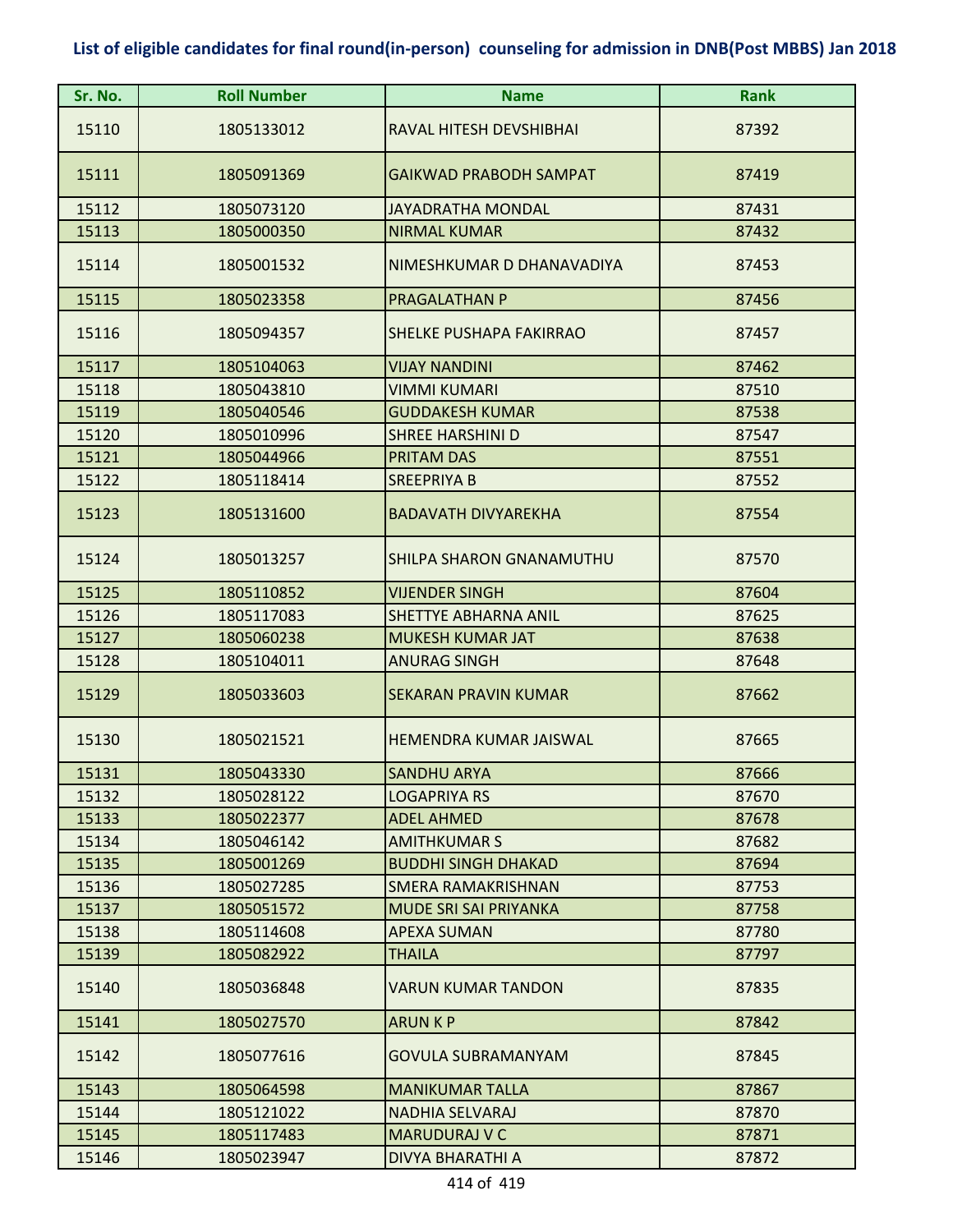| Sr. No. | <b>Roll Number</b> | <b>Name</b>                                    | <b>Rank</b> |
|---------|--------------------|------------------------------------------------|-------------|
| 15147   | 1805117544         | RAJPUT POOJA MADHUKAR                          | 87877       |
| 15148   | 1805053493         | PRUDHVI ROHITH POTULA                          | 87888       |
| 15149   | 1805107802         | NANDHINI THANDAVARAYAN                         | 87890       |
| 15150   | 1805117159         | YADAV POOJA PRABHATILAL                        | 87901       |
| 15151   | 1805019508         | <b>LOVELEEN MOHANTY</b>                        | 87914       |
| 15152   | 1805064918         | SAHANA HIREMATH                                | 87916       |
| 15153   | 1805076997         | <b>MAHENDRANATH YERUVA</b>                     | 87925       |
| 15154   | 1805096268         | <b>KINAKE MEGHA SITARAM</b>                    | 87930       |
| 15155   | 1805096004         | <b>VHATKAR ANJALI SATLING GEETA</b>            | 87931       |
| 15156   | 1805018970         | <b>SANGEETA SAMAD</b>                          | 87941       |
| 15157   | 1805000723         | <b>SAMIKSHA MEENA</b>                          | 87945       |
| 15158   | 1805127623         | ANUSHA DHAKSHINAMOORTHY                        | 87948       |
| 15159   | 1805051058         | T UDAY ADITYA                                  | 87949       |
| 15160   | 1805071824         | <b>UTSAB SAHA</b>                              | 87974       |
| 15161   | 1805071497         | <b>RUDRADEEP BISWAS</b>                        | 87992       |
| 15162   | 1805034180         | <b>DEBANJAN MANDAL</b>                         | 87998       |
| 15163   | 1805023448         | <b>BHARATHIRAJA RAVI</b>                       | 88022       |
| 15164   | 1805117032         | <b>NADHIA</b>                                  | 88045       |
| 15165   | 1805132443         | <b>MUNEEBA KHANAM</b>                          | 88050       |
| 15166   | 1805037104         | PRASANNA SURESH KOTHIWALE                      | 88054       |
| 15167   | 1805082876         | <b>NIGHILA GOVIND</b>                          | 88057       |
| 15168   | 1805057735         | <b>GARIMA PATEL</b>                            | 88070       |
| 15169   | 1805089390         | <b>S SOWMANI</b>                               | 88072       |
| 15170   | 1805099071         | <b>ANU SHREE</b>                               | 88073       |
| 15171   | 1805038168         | <b>SONALI SUPRIYA</b>                          | 88075       |
| 15172   | 1805103721         | <b>SHAH MEHNDI MASIH</b>                       | 88077       |
| 15173   | 1805118294         | <b>HIMA VASAVAN</b>                            | 88081       |
| 15174   | 1805120650         | <b>JANSE CLOTHENA A</b>                        | 88087       |
| 15175   | 1805066645         | <b>SAHU DEEPAK KUMAR</b>                       | 88089       |
| 15176   | 1805077731         | YERNAGU SRUJANA                                | 88118       |
| 15177   | 1805020145         | <b>KSHETRA MOHAN CHHATRIA</b>                  | 88133       |
| 15178   | 1805052566         | <b>ASHOKKUMAR CIGUMAL</b>                      | 88138       |
| 15179   | 1805015246         | <b>PRABHDEEP KAUR</b>                          | 88163       |
| 15180   | 1805069097         | <b>INGAWALE BHUSHAN</b><br><b>UTTAMCHANDRA</b> | 88169       |
| 15181   | 1805085776         | <b>AJMAL KN</b>                                | 88179       |
| 15182   | 1805057422         | <b>RUPALI SARAF</b>                            | 88193       |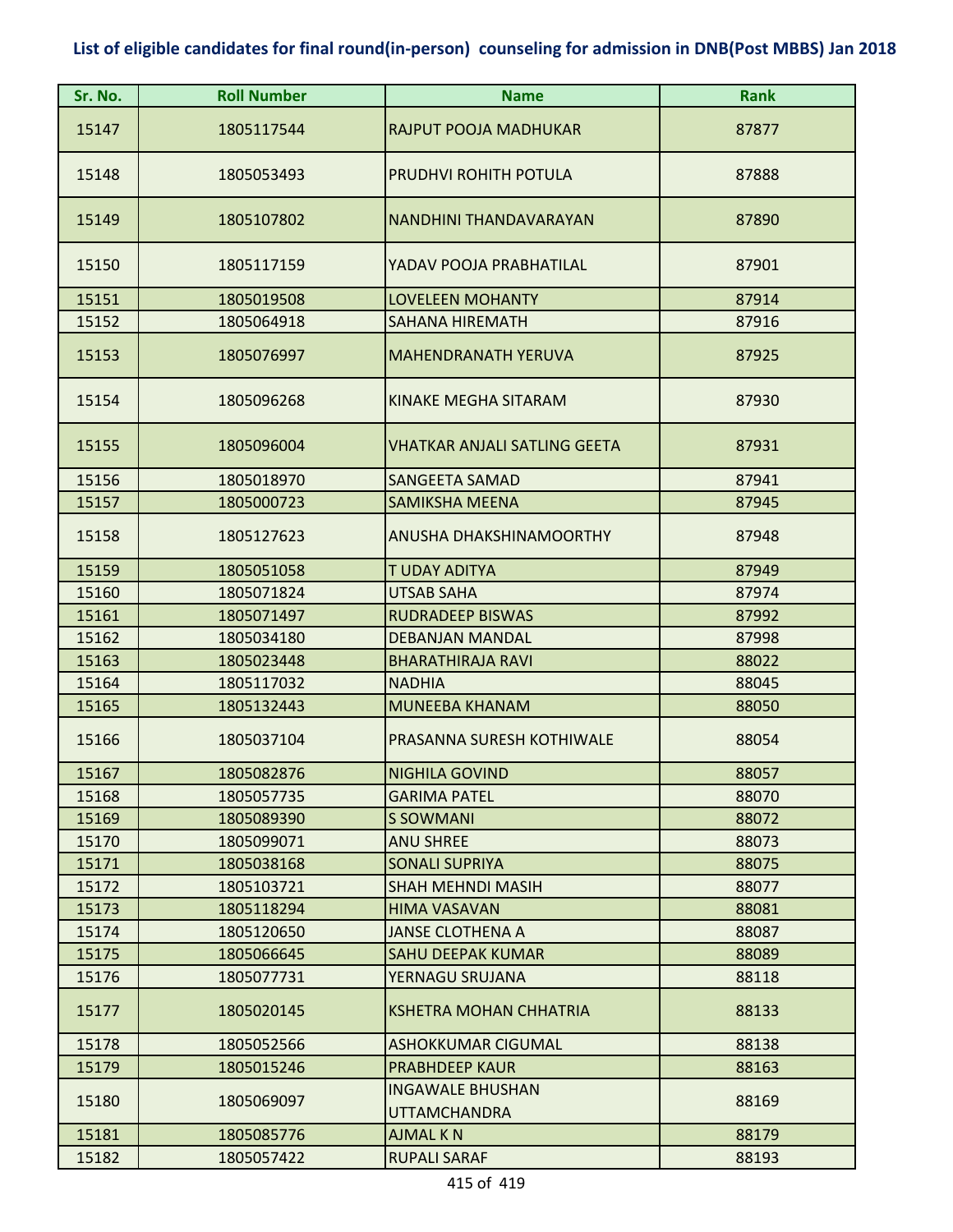| Sr. No. | <b>Roll Number</b> | <b>Name</b>                        | <b>Rank</b> |
|---------|--------------------|------------------------------------|-------------|
| 15183   | 1805001849         | <b>DINDOR RAJESHKUMAR SOMABHAI</b> | 88212       |
| 15184   | 1805127700         | PRIYANKA ESLAVAT                   | 88214       |
| 15185   | 1805042283         | RAMAVATH RAMA SIVA NAYAK           | 88240       |
| 15186   | 1805041222         | <b>JAMES DA O WANIO SUNGOH</b>     | 88254       |
| 15187   | 1805065938         | <b>RAHUL JYOTHI</b>                | 88255       |
| 15188   | 1805067011         | <b>SALIL SACHAN</b>                | 88260       |
| 15189   | 1805024542         | <b>VANDHANA D</b>                  | 88284       |
| 15190   | 1805085325         | <b>KIRTANA PONNUSWAMY</b>          | 88297       |
| 15191   | 1805132139         | UNNAMATLA SUDHA RANI               | 88300       |
| 15192   | 1805028103         | <b>DEENADAYALAN DHILIP</b>         | 88343       |
|         |                    | <b>RAJESHKUMAR</b>                 |             |
| 15193   | 1805025921         | <b>TAMIL SELVI M</b>               | 88345       |
| 15194   | 1805127167         | <b>KANAK KUMAR VERMA</b>           | 88364       |
| 15195   | 1805093675         | N R ARCHANA                        | 88384       |
| 15196   | 1805117031         | <b>KOKANE AKANKSHA DAGADU</b>      | 88391       |
| 15197   | 1805108115         | <b>KAJULURI CHAITANYA</b>          | 88394       |
| 15198   | 1805030416         | <b>SMRITI RAJ</b>                  | 88404       |
| 15199   | 1805048901         | <b>G RAJITHA</b>                   | 88409       |
| 15200   | 1805073335         | <b>SOUMITRA MALLICK</b>            | 88413       |
| 15201   | 1805131359         | <b>AARTHI EVANGELIN J</b>          | 88415       |
| 15202   | 1805038014         | <b>MD AKRAM CHAUDHARY</b>          | 88422       |
| 15203   | 1805118845         | <b>SADIA UMMER</b>                 | 88434       |
| 15204   | 1805009509         | <b>TAM KANU</b>                    | 88440       |
| 15205   | 1805038840         | <b>NAFEESA MAQBOOL</b>             | 88453       |
| 15206   | 1805047343         | <b>BOLISETTY RAKESH</b>            | 88518       |
| 15207   | 1805107029         | PRATIK CHOUDHARY                   | 88520       |
| 15208   | 1805049799         | <b>SATHUL HAK</b>                  | 88526       |
| 15209   | 1805004589         | <b>ARUN PC</b>                     | 88530       |
| 15210   | 1805025542         | PANNEERSELVAN MAGESH               | 88539       |
| 15211   | 1805032601         | <b>SHUSHANT</b>                    | 88552       |
| 15212   | 1805111448         | <b>SHIVAM DIWAN</b>                | 88563       |
| 15213   | 1805073491         | <b>BADAL DAS</b>                   | 88571       |
| 15214   | 1805031637         | PANKAJ WAYKAR                      | 88592       |
| 15215   | 1805076490         | KADAVAKALLU PRAVEEN KUMAR          | 88628       |
| 15216   | 1805022551         | THANGADURAI MURUGESAN              | 88633       |
| 15217   | 1805123699         | <b>SUJITHA M</b>                   | 88660       |
| 15218   | 1805074435         | <b>SAJJAN KUMAR</b>                | 88704       |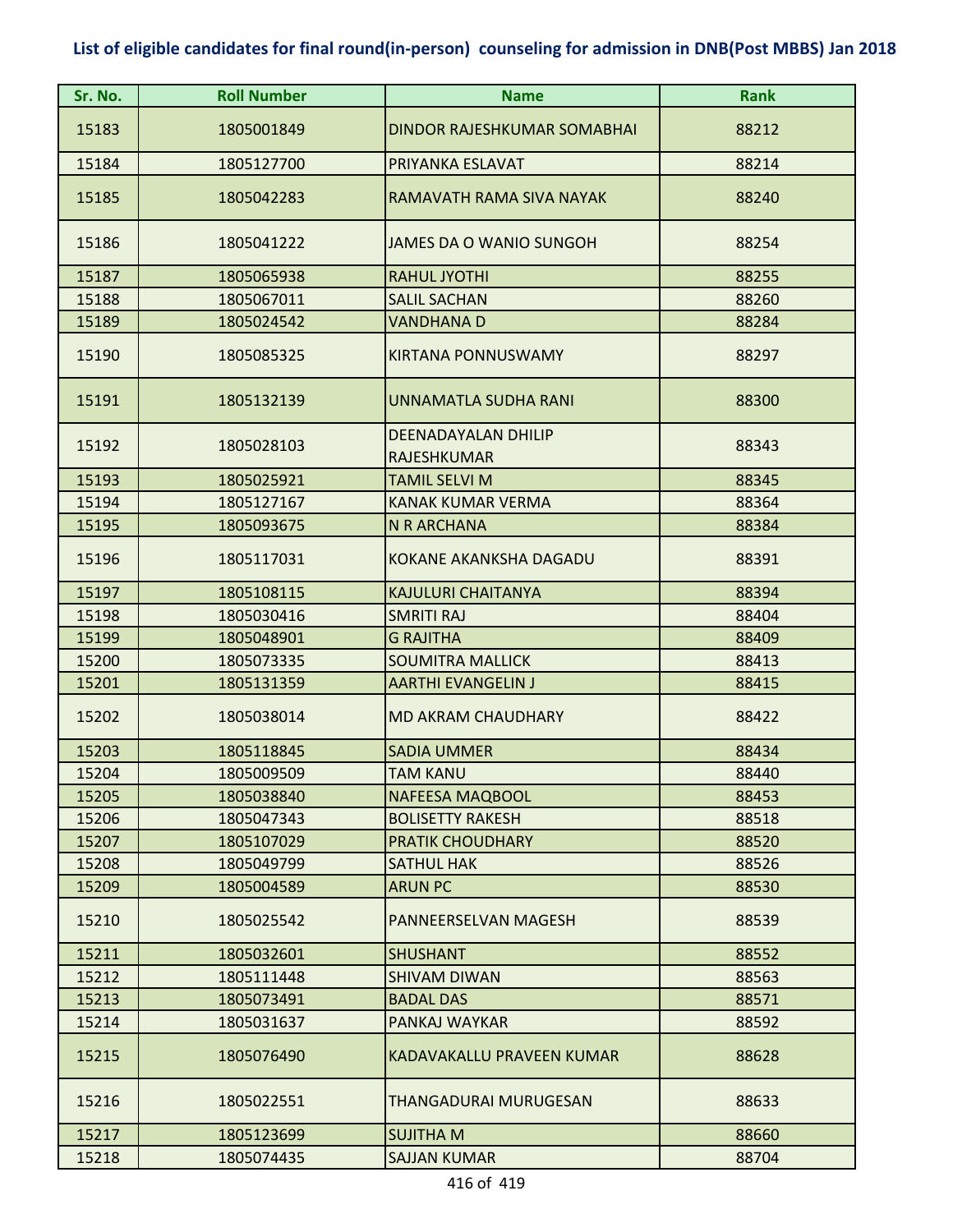| Sr. No. | <b>Roll Number</b> | <b>Name</b>                  | <b>Rank</b> |
|---------|--------------------|------------------------------|-------------|
| 15219   | 1805113970         | <b>ANAND MUDHOL</b>          | 88706       |
| 15220   | 1805097991         | <b>SUMAN SARMA</b>           | 88716       |
| 15221   | 1805040521         | <b>NAMRIDINBOU NEWMAI</b>    | 88718       |
| 15222   | 1805077721         | Y MURALI PRABHAKAR RAO       | 88725       |
| 15223   | 1805075889         | <b>GUNASEKHAR MADITHOTTA</b> | 88733       |
| 15224   | 1805043802         | <b>VIRAJ RATHI</b>           | 88734       |
| 15225   | 1805058567         | PIYUSH GAJANAN DANDAGE       | 88736       |
| 15226   | 1805067990         | <b>GOKARAPU VIJAY KUMAR</b>  | 88740       |
| 15227   | 1805022293         | <b>SHYAM PRASHAD K</b>       | 88774       |
| 15228   | 1805021582         | <b>ATUL KACHHAP</b>          | 88777       |
| 15229   | 1805070611         | CHELUKALA CHANDRAMOHAN       | 88819       |
| 15230   | 1805105948         | KATAKDOUND ANUJA SUBHASH     | 88824       |
| 15231   | 1805077089         | JIMREEVES ENOCH AZARAIAH G   | 88830       |
| 15232   | 1805030164         | <b>LUCY NISHA</b>            | 88832       |
| 15233   | 1805050644         | <b>KATTULA NIKHILA</b>       | 88839       |
| 15234   | 1805032910         | <b>PRASHANT BHATI</b>        | 88875       |
| 15235   | 1805095918         | <b>D R DEEPTHI</b>           | 88887       |
| 15236   | 1805116643         | PATEL SNEHABEN VASANTBHAI    | 88897       |
| 15237   | 1805041817         | <b>VIRGINIA PAME</b>         | 88916       |
| 15238   | 1805021527         | <b>BALRAM KUMAR ROHIDAS</b>  | 88924       |
| 15239   | 1805068238         | <b>PATTLA SRINIVAS RAO</b>   | 88933       |
| 15240   | 1805128126         | SANGHAMITRA RAMETI           | 88967       |
| 15241   | 1805101659         | <b>NAVNEET KAUR</b>          | 88969       |
| 15242   | 1805020355         | SHRIKANTA KUMAR BEHERA       | 88975       |
| 15243   | 1805044141         | <b>MITALI SOREN</b>          | 88982       |
| 15244   | 1805065687         | <b>SADHAK ROY</b>            | 89014       |
| 15245   | 1805071533         | <b>SIMANTIKA DAS</b>         | 89018       |
| 15246   | 1805069998         | <b>SANTANU DAS</b>           | 89026       |
| 15247   | 1805121928         | <b>SHRUTHI SASIDHARAN</b>    | 89040       |
| 15248   | 1805107385         | <b>NILESH KUMAR SINGH</b>    | 89046       |
| 15249   | 1805026494         | <b>GUNDAPPA SIRI</b>         | 89053       |
| 15250   | 1805036747         | <b>AMIT KUMAR</b>            | 89056       |
| 15251   | 1805133134         | SIDDHARTH PANKAJ PATEL       | 89061       |
| 15252   | 1805031490         | <b>SHYAMLA SINHA</b>         | 89064       |
| 15253   | 1805043476         | <b>QUAMRUDDEEN</b>           | 89070       |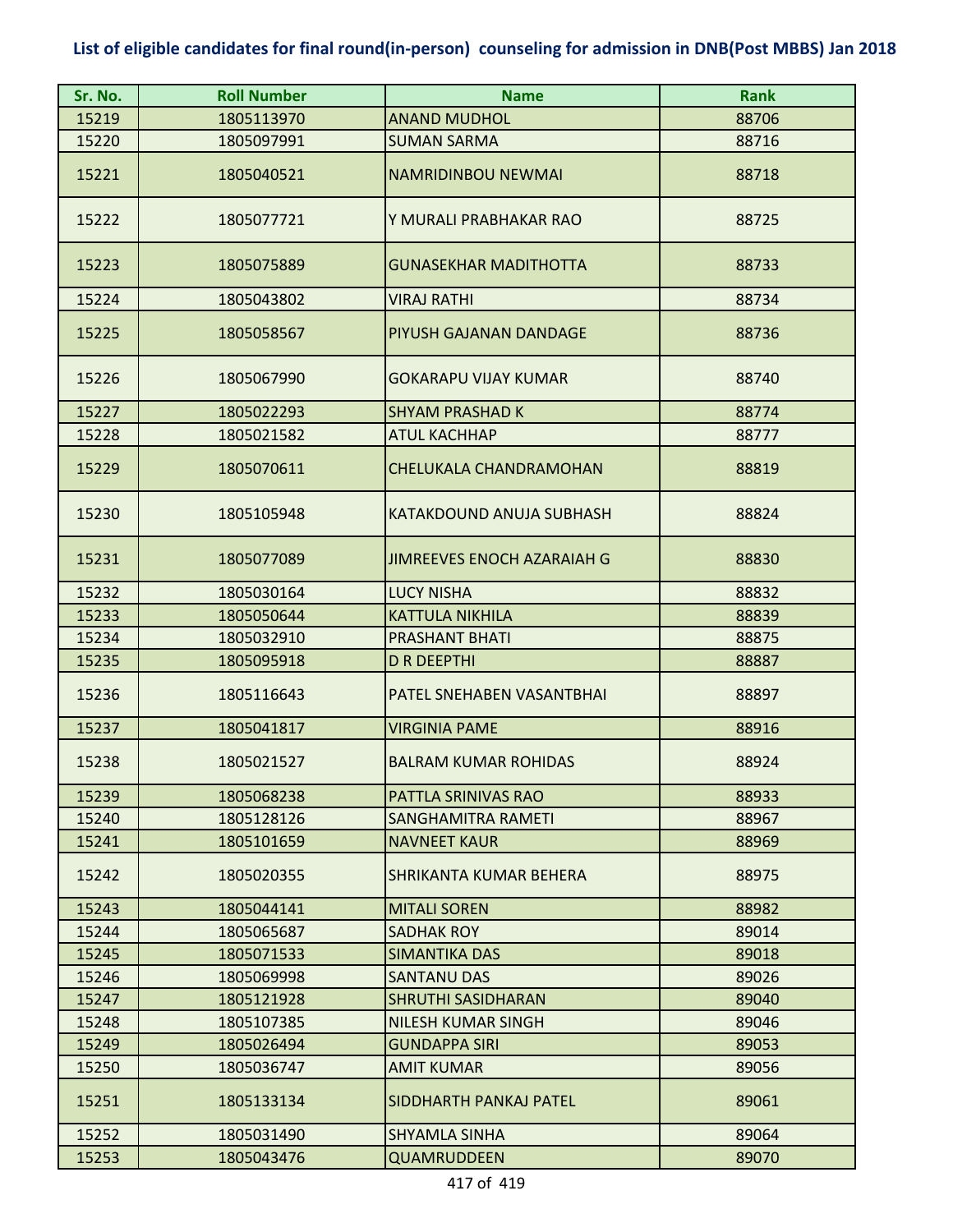| Sr. No. | <b>Roll Number</b> | <b>Name</b>                                      | <b>Rank</b> |
|---------|--------------------|--------------------------------------------------|-------------|
| 15254   | 1805016507         | <b>SHUBHA VAIDYA</b>                             | 89089       |
| 15255   | 1805005252         | <b>MOHD KASHIF</b>                               | 89112       |
| 15256   | 1805003236         | PRAJAPATI YATINKUMAR BALDEVBHAI                  | 89147       |
| 15257   | 1805128854         | <b>J SUMANTH</b>                                 | 89148       |
| 15258   | 1805055322         | <b>VINAY SUSHEEL B</b>                           | 89152       |
| 15259   | 1805048601         | <b>EDURU PRATHIBHA</b>                           | 89192       |
| 15260   | 1805041185         | <b>ZION TRIPURA</b>                              | 89197       |
| 15261   | 1805103110         | <b>SAURABH KUMAR NIRALA</b>                      | 89204       |
| 15262   | 1805093687         | <b>GOWTHAM S</b>                                 | 89242       |
| 15263   | 1805064119         | <b>SHAH CHANDRASHREE</b><br><b>HARGOVINDBHAI</b> | 89266       |
| 15264   | 1805030065         | <b>SANDEEP KUMAR</b>                             | 89269       |
| 15265   | 1805104315         | <b>MADHURIBEN KETAN PATEL</b>                    | 89273       |
| 15266   | 1805085740         | <b>KUNDAN</b>                                    | 89299       |
| 15267   | 1805110970         | <b>SARIKA</b>                                    | 89309       |
| 15268   | 1805028488         | SREEMITHILAIRAJAN P                              | 89315       |
| 15269   | 1805089329         | <b>AKSHAY S PANAKKAL</b>                         | 89336       |
| 15270   | 1805121338         | <b>DURGA SOWMITHRIK</b>                          | 89344       |
| 15271   | 1805040305         | <b>AZEEM I</b>                                   | 89371       |
| 15272   | 1805017725         | RAMKRISHNA CHOUDHARY                             | 89387       |
| 15273   | 1805104805         | <b>JADHAV RAHULKUMAR DHANANJAY</b>               | 89397       |
| 15274   | 1805083924         | PARTH RAJESHKUMAR MODI                           | 89406       |
| 15275   | 1805035224         | M MOUNIKA RAGINI                                 | 89451       |
| 15276   | 1805130670         | RAJESH NAIK MOOD                                 | 89479       |
| 15277   | 1805022132         | SARANYA N                                        | 89500       |
| 15278   | 1805068950         | <b>MAIBAM ROCKY</b>                              | 89536       |
| 15279   | 1805005876         | <b>ATUL KUMAR</b>                                | 89545       |
| 15280   | 1805125824         | <b>AASHISH DAMA</b>                              | 89552       |
| 15281   | 1805024062         | <b>MOHANA LAKSHMI P</b>                          | 89553       |
| 15282   | 1805055506         | KHILLARE VITTHAL TUKARAM                         | 89568       |
| 15283   | 1805057784         | <b>ROHIT HIRVE</b>                               | 89583       |
| 15284   | 1805052800         | P RAMA KRISHNA MURTHY                            | 89596       |
| 15285   | 1805006867         | <b>SONONE PANKAJ PANDURANG</b>                   | 89609       |
| 15286   | 1805109621         | RATHOD NARESHKUMAR LAVJIBHAI                     | 89620       |
| 15287   | 1805033579         | <b>MONIKA SACHAN</b>                             | 89649       |